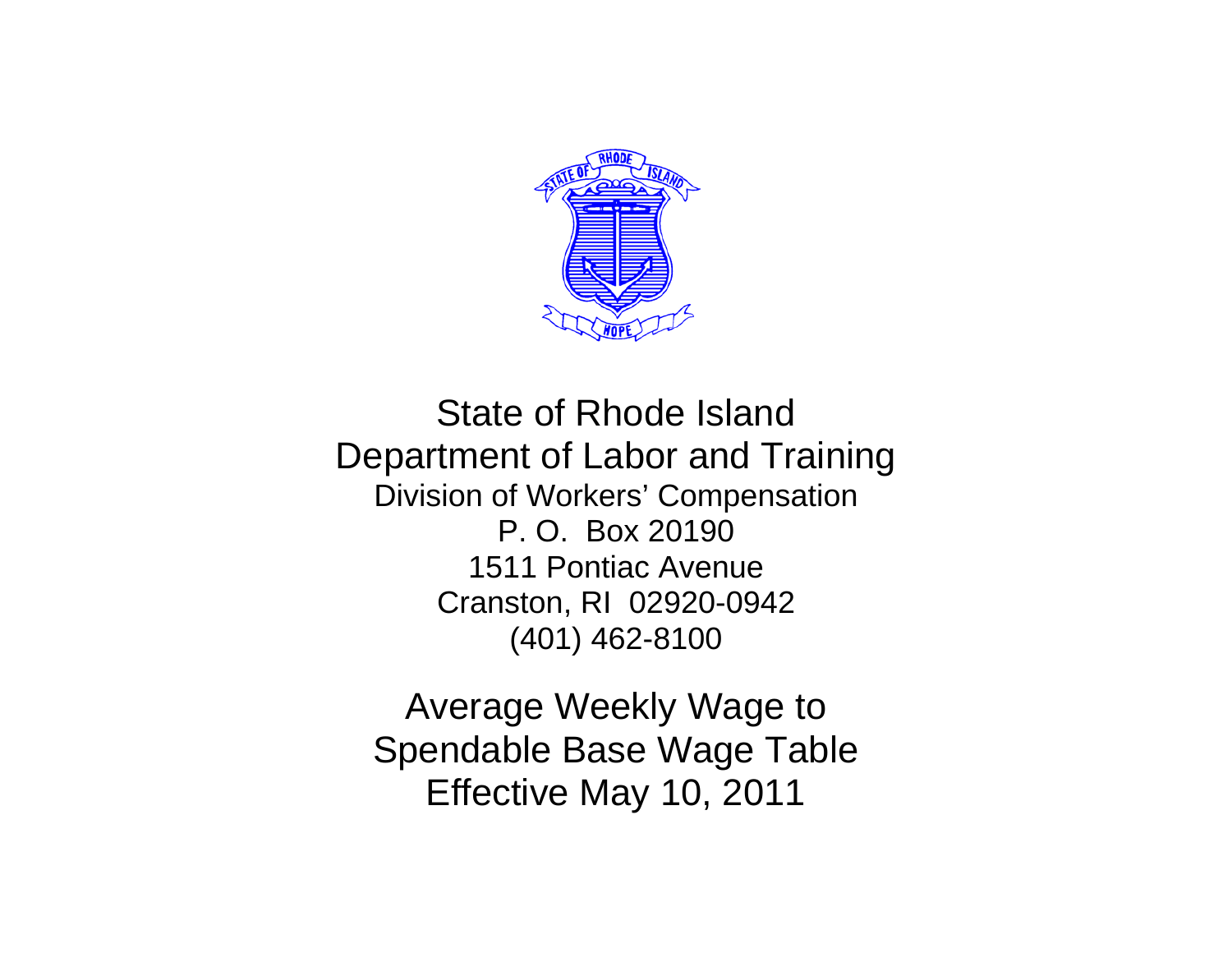## Average Weekly Wage to Spendable Base Wage Table Effective May 10, 2011

This table is promulgated by the Director of Labor and Training May 10, 2011, pursuant to the statutory authority of R. I. General Laws Section 28-33-17 (a)(3)(ii), as amended, May 18, 1992.

Spendable base wage can be determined using formulas or tables. The formulas are on the following pages, and the tables follow the formulas. The tables cover average weekly wages up to \$2,000 per week. For average weekly wages over \$2,000 per week, use the formulas or contact a Claims Analyst at (401) 462-8100, option # 6 and then option #1 or wcclaimsanalyst@dlt.ri.gov.

For a spendable base wage, you will need to:

- 1. Determine the employee's average weekly wage based on wages provided by the employer. Use a Wage Statement, form DWC-03F, DWC-03S, or DWC-03P.
- 2. Determine the employee's marital status: single or married. The single category includes head of household.
- 3. Determine the employee's number of exemptions. This is the maximum number of personal exemptions allowed for federal taxes. The maximum number of allowed federal exemptions used here might not be the same number of exemptions the employee actually claims for withholding. A single employee with no dependents usually has a maximum number of personal exemptions of one (1). A married employee with three (3) dependent children usually has a maximum number of personal exemptions of five (5), the employee, spouse and children. An employee may be entitled to additional exemptions. Please refer to the Employee's Certificate of Dependency Status, form DWC-04.

To determine spendable base wage using the table, please turn to the table area of this publication. To calculate a spendable base wage using formulas, please turn to the formulas section.

If you have any questions, please call the Division of Workers' Compensation at (401) 462-8100 between 8:00 a.m. and 3:30 p.m. Select option # 6 and then option #1 to speak with a Claims Analyst.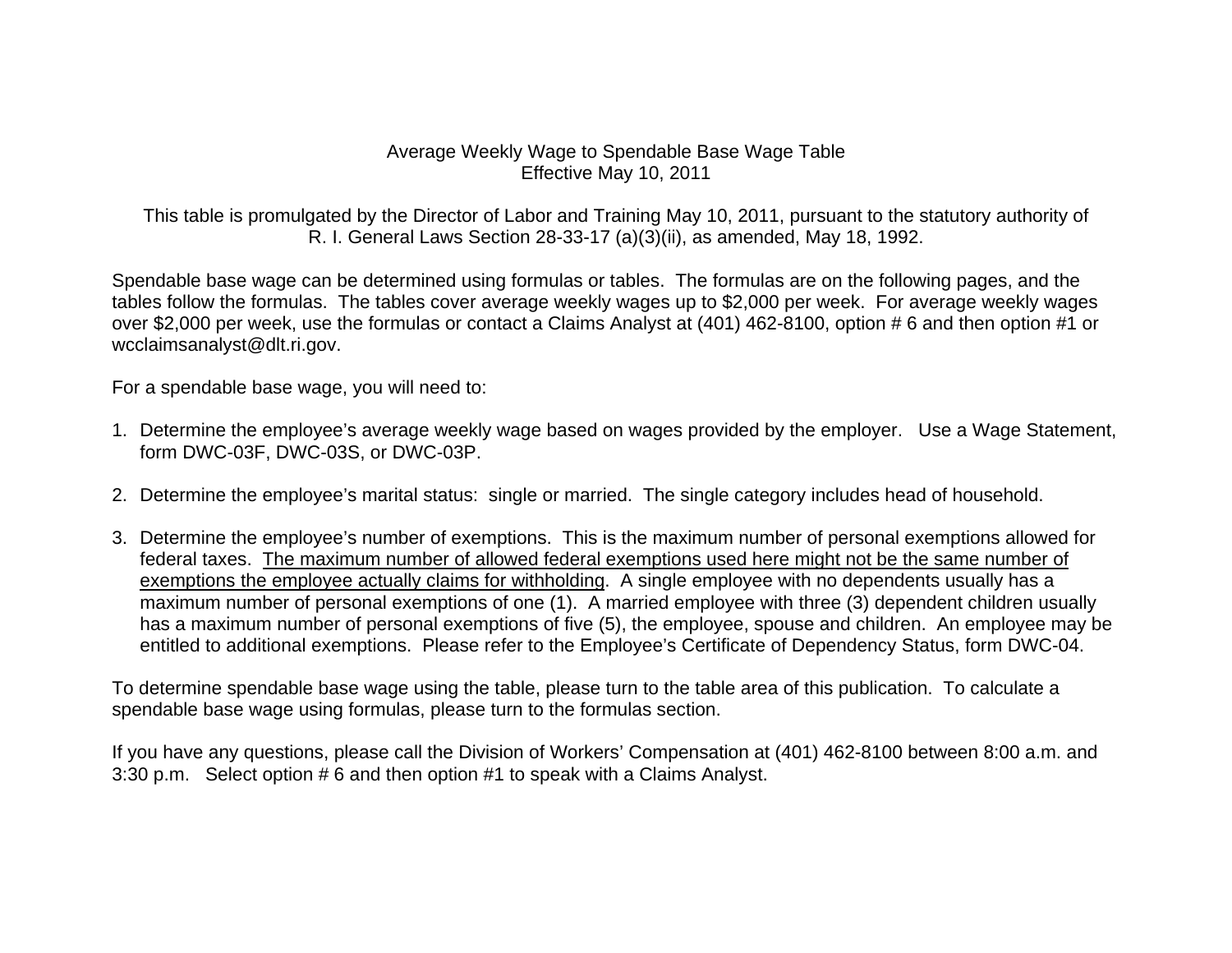## Spendable Base Wage Calculations Effective May 10, 2011

Variables:

- AL = Number of exemptions allowed including self
- AWW = Average Weekly Wage
- $ESF = Earnings subject to with holding for Federal Tax$
- ESS = Earnings subject to withholding for State Tax
- FW = Federal withholding
- SW = State withholding
- FICA = Social Security Tax
- SBW = Spendable base wage (net earnings)
- 1. Calculate earnings subject to withholding for Federal Tax (ESF).
	- Multiply the number of exemptions allowed (AL) by the amount per one withholding allowance, \$71.15, to give the total allowed for exemptions.
	- Subtract total allowed for exemptions from the average weekly wage to give earnings subject to withholding for Federal tax:

 $ESF = AWW - (AL \times $71.15)$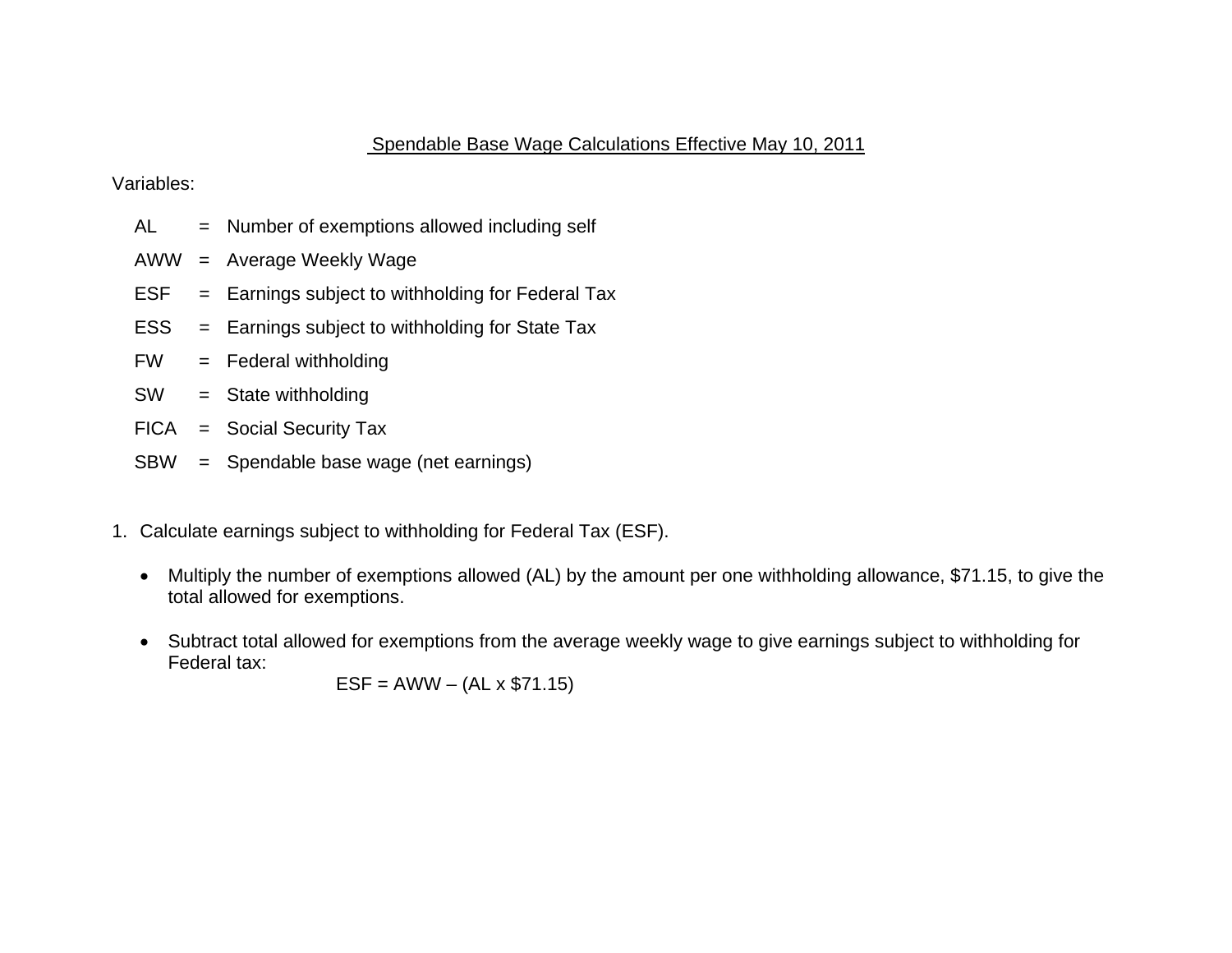2. Calculate federal withholding (FW) depending on the value of earnings subject to withholding for Federal (ESF):

| Over:   | But not over: | Federal withholding (FW) is: |            |                           |            |
|---------|---------------|------------------------------|------------|---------------------------|------------|
| \$0     | \$40          | $FW = $0.00$                 |            |                           |            |
| \$40    | \$204         | $FW = (ESF -$                |            | $$40)$ $X$ 0.100          |            |
| \$204   | \$704         | $FW = (ESF -$                |            | $$204)$ $X0.150 +$        | \$16.40    |
| \$704   | \$1,648       | $FW = (ESF -$                |            | $$704)$ $X0.250 +$        | \$91.40    |
| \$1,648 | \$3,394       | $FW = (ESF -$                |            | $$1,648$ $X0.280 +$       | \$327.40   |
| \$3,394 | \$7,332       | $FW = (ESF -$                | $$3,394$ ) | $X 0.330 +$               | \$816.28   |
| \$7,332 |               | $FW = (ESF -$                |            | $$7,332$ $\times$ 0.350 + | \$2,115.82 |

For single (including head of household), if earnings subject to withholding for Federal (ESF) is:

For married, if earnings subject to withholding for Federal (ESF) is:

| Over:   | But not over: | Federal withholding (FW) is: |                    |                    |           |            |
|---------|---------------|------------------------------|--------------------|--------------------|-----------|------------|
| \$0     | \$152         | $FW = $0.00$                 |                    |                    |           |            |
| \$152   | \$479         | $FW = (ESF -$                |                    | $$152$ ) $X$ 0.100 | $\ddot{}$ |            |
| \$479   | \$1,479       | $FW = (ESF -$                |                    | \$479) X 0.150     | $\ddot{}$ | \$32.70    |
| \$1,479 | \$2,832       | $FW = (ESF -$                | $$1,479$ $X$ 0.250 |                    | $\ddot{}$ | \$182.70   |
| \$2,832 | \$4,235       | $FW = (ESF -$                | 2,832)             | X 0.280            | $\ddot{}$ | \$520.95   |
| \$4,235 | \$7,443       | $FW = (ESF -$                | \$<br>4,235)       | X 0.330            | $\ddot{}$ | \$913.79   |
| \$7,443 |               | $FW =$<br>$(ESF -$           | \$7,443            | X 0.350            | $\ddot{}$ | \$1,972.43 |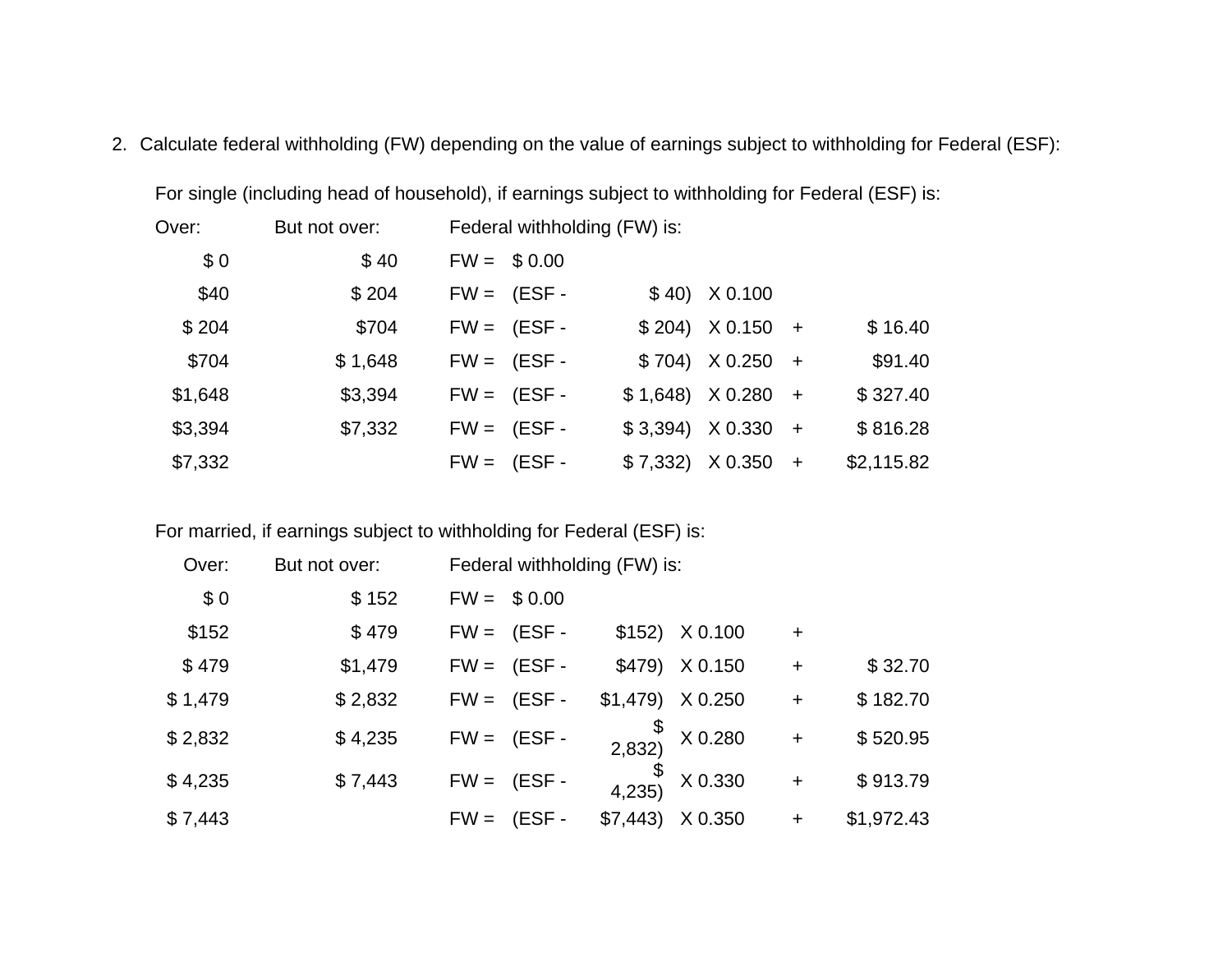- 3. Calculate earnings subject to withholding for State tax (ESS).
	- Multiply the number of exemptions allowed (AL) by the amount of one withholding exemption, \$19.23, to give the total allowed for exemptions.
	- Subtract total allowed for exemptions from the average weekly wage to give earnings subject to withholding for State tax:

 $ESS = AWW - (AL \times $19.23)$ 

4. Calculate state withholding (SW) depending on the value of earnings subject to withholding for State tax (ESS):

For single (including head of household), if earnings subject to withholding for State (ESS) is:

| Over:   | But not over: | State withholding (SW) is: |                                     |  |
|---------|---------------|----------------------------|-------------------------------------|--|
| \$0     | \$1,058       | $SW = ESS$                 | X 0.0375                            |  |
| \$1,058 | \$2.404       | $SW = (ESS -$              | $$1,058$ $\times$ 0.0475 + $$39.68$ |  |
| \$2,404 |               | $SW = (ESS -$              | $$2,404$ $\times$ 0.0599 + \$103.62 |  |

For married, if earnings subject to withholding for State (ESS) is:

| Over:   | But not over: |         |              | State withholding (SW) is: |                                     |         |
|---------|---------------|---------|--------------|----------------------------|-------------------------------------|---------|
|         | \$0           | \$1.058 | $SW = ESS$   |                            | X 0.0375                            |         |
| \$1,058 |               | \$2.404 |              | $SW = (ESS -$              | $$1,058$ $\times$ 0.0475 +          | \$39.68 |
| \$2,404 |               |         | $SW = (ESS-$ |                            | $$2,404$ $\times$ 0.0599 + \$103.62 |         |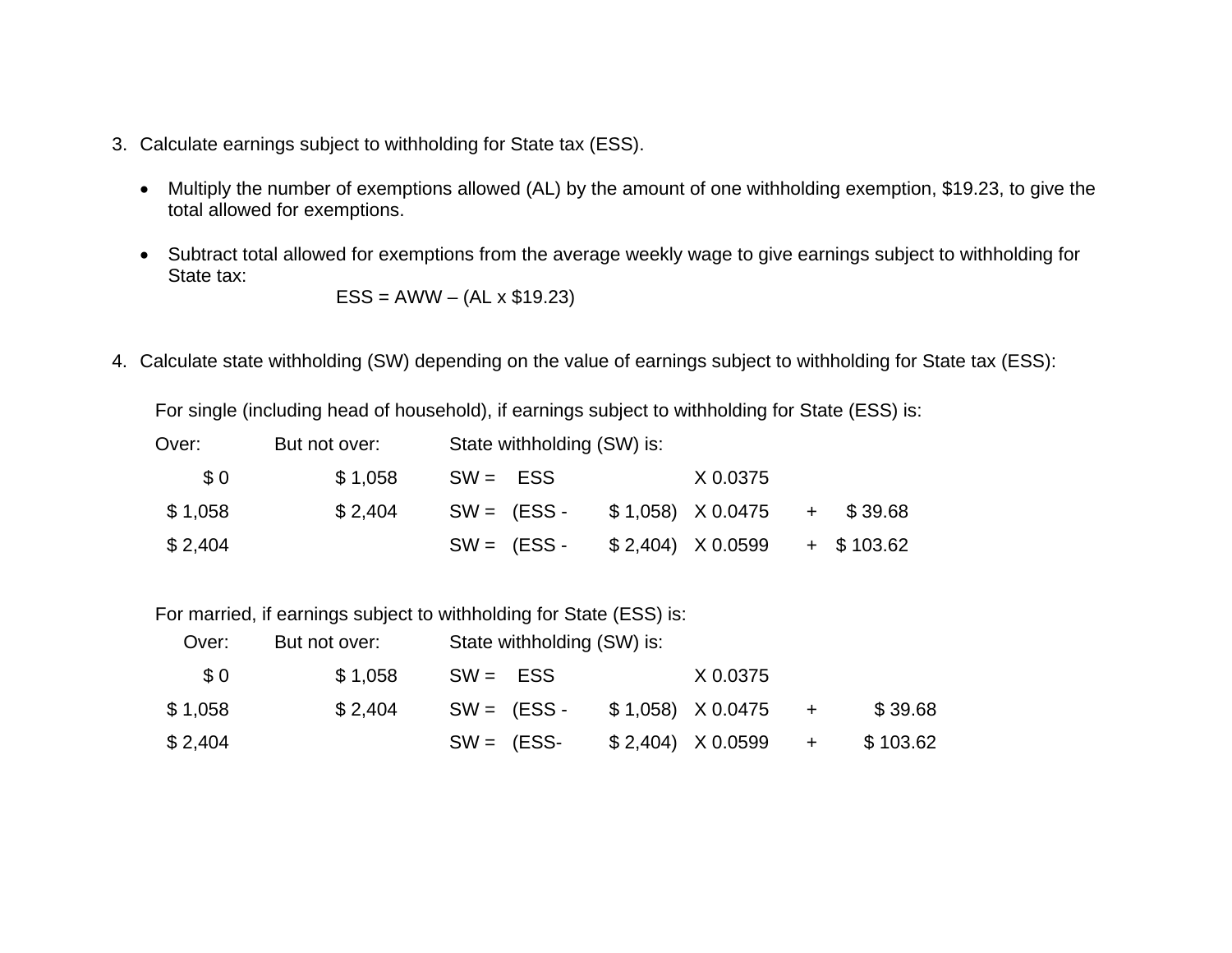- 5. Calculate other withholding amounts:
	- FICA withholding is 4.2% of average weekly wage.
	- FICA =  $AWW \times 0.042$
- 6. Calculate spendable base wage:
	- Spendable base wage equals average weekly wage minus federal withholding, minus state withholding, and minus FICA withholding.
	- $\bullet$  SBW = AWW-FW-SW-FICA
- 7. Use the spendable base wage figure to calculate the employee's compensation rate.

Instructions to determine a spendable base wage using the table provided:

- 1. Determine the employee's average weekly wage based on wages provided by the employer. Use a Wage Statement, form DWC-03F, DWC-03S, or DWC-03P.
- 2. Determine the employee's marital status: single or married. The single category includes head of household.
- 3. Determine the employee's number of exemptions. This is the maximum number of personal exemptions allowed for federal taxes. The maximum number of allowed federal exemptions used here might not be the same number of exemptions the employee actually claims for withholding. A single employee with no dependents has a maximum number of personal exemptions of at least one (1). A married employee with three (3) dependent children has a maximum number of personal exemptions of at least five (5): the employee, spouse and children. An employee may be entitled to additional exemptions if over 65 or blind. Please refer to the Employee's Certificate of Dependency Status, form DWC-04.
- 4. Find the place to start in the table. If the employee is single, use the single part of the table in the front half of the table. If the employee is married, use the married part of the table in the second half of the table.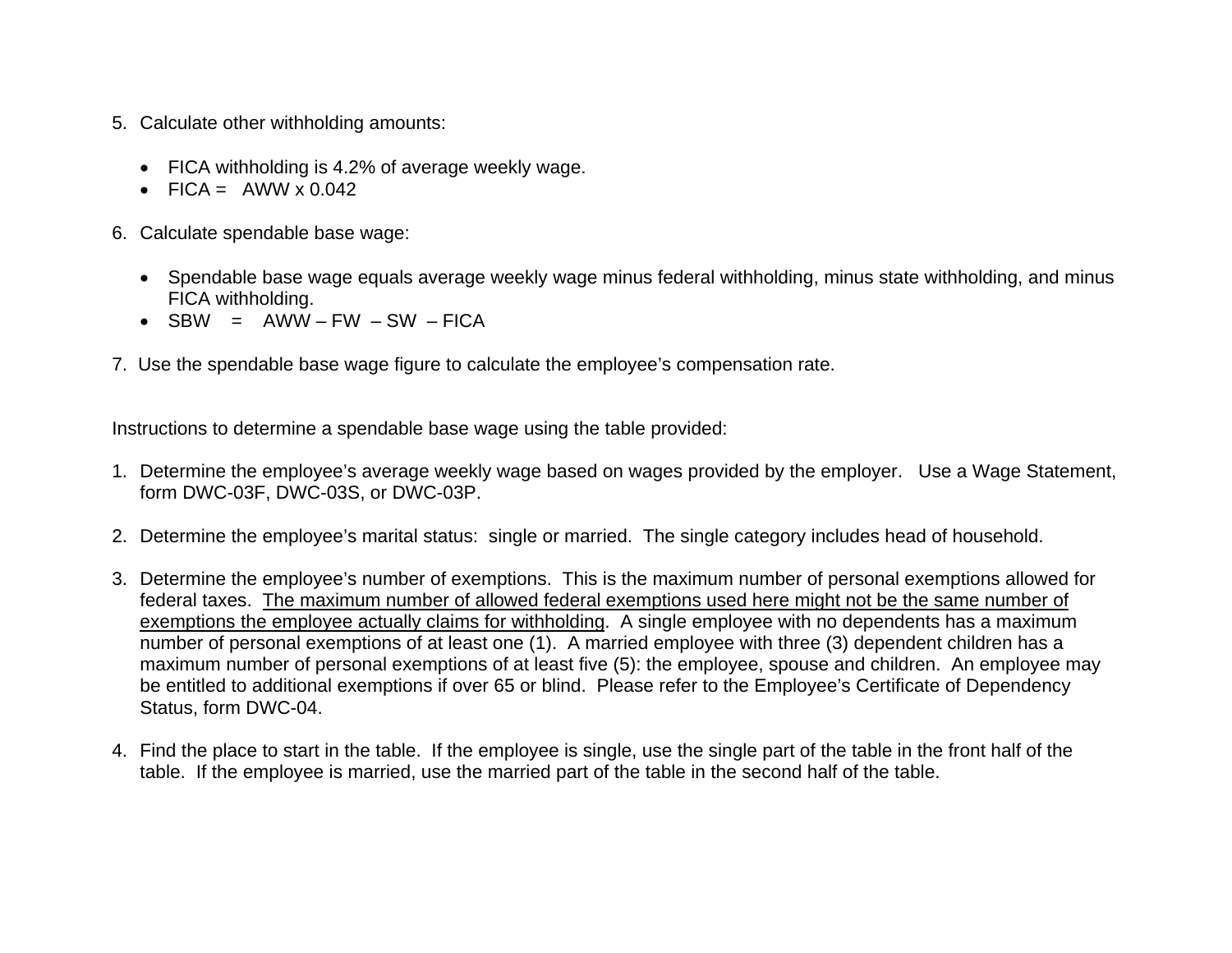- 5. Round the employee's average weekly wage to the nearest dollar. Find the row in the table that matches the employee's rounded average weekly wage. Average weekly wage is listed in the first column of each page of this book under the column titled "Average Weekly Wage". If the wage is higher than \$2,000, refer to the formulas for calculation.
- 6. Find the column that matches the employee's maximum number of personal exemptions. If the employee has more exemptions than the table lists, refer to the following page for instructions on calculation.
- 7. Follow the average weekly wage row across to the exemptions column. The figure shown is the employee's spendable base wage.
- 8. Use the spendable base wage figure to calculate the employee's compensation rate. Base compensation rate is 75% of the spendable base wage, subject to the annual maximum compensation rate. For maximum compensation rate information, refer to web page: http://www.dlt.ri.gov/wc/maxcomprates.htm

If you have any questions, please contact a Claims Analyst at the Division of Workers' Compensation at (401) 462-8100, option # 6 and then #1 or send a message to wcclaimsanalyst@dlt.ri.gov. Visit our web site at http://www.dlt.ri.gov/wc/.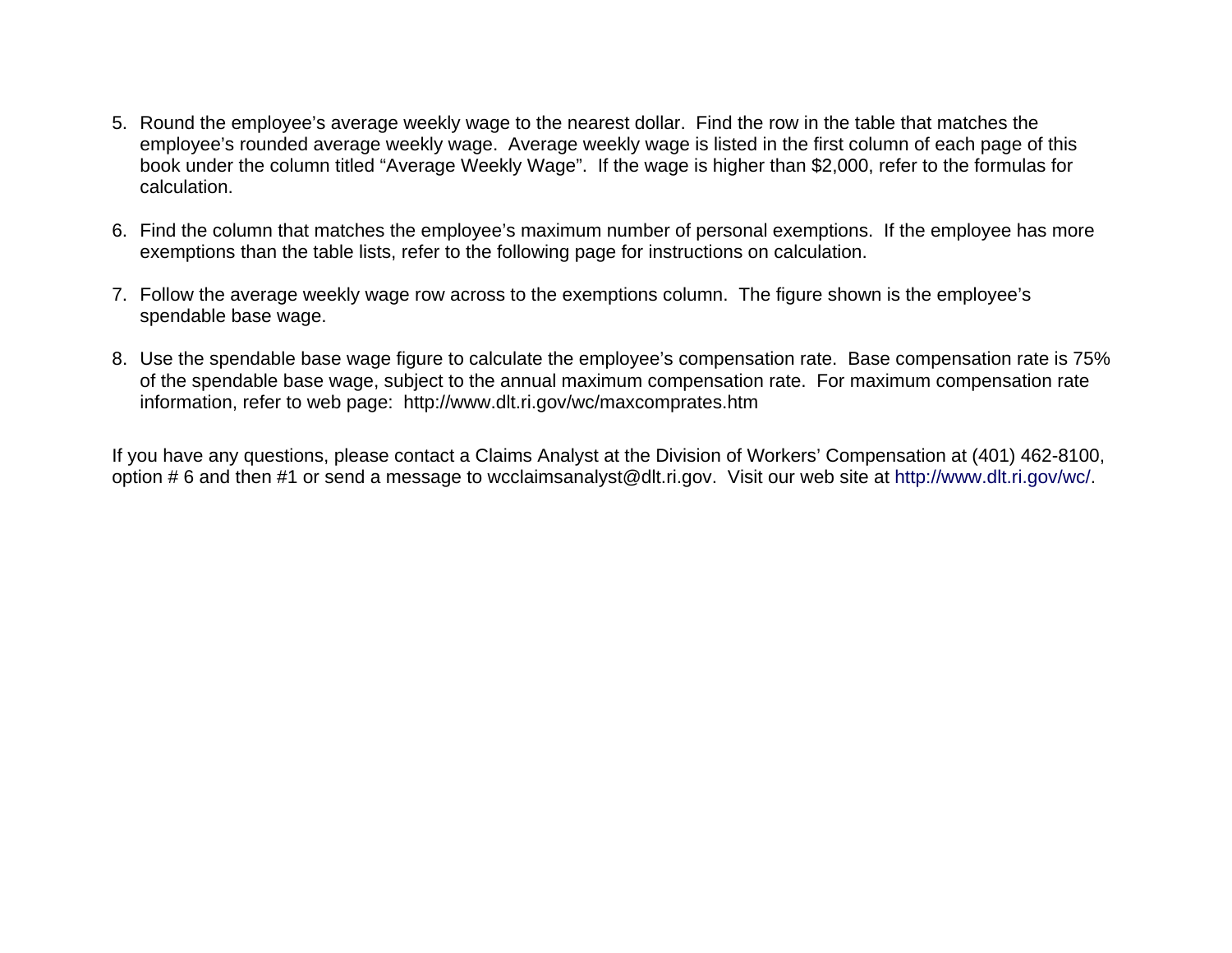Rhode Island Department of Labor and Training Division of Workers' Compensation PAGE 0001 Average Weekly Wage to Spendable Base Wage Table Effective May 10, 2011

| Average |          |                                                                                                              |       |                   |       |                   |       |                   |              |                  |
|---------|----------|--------------------------------------------------------------------------------------------------------------|-------|-------------------|-------|-------------------|-------|-------------------|--------------|------------------|
| Weekly  | Single 1 | Single 2                                                                                                     |       | Single 3 Single 4 |       | Single 5 Single 6 |       | Single 7 Single 8 | Single 9     | Single 10        |
| Wage    |          | Exemption Exemptions Exemptions Exemptions Exemptions Exemptions Exemptions Exemptions Exemptions Exemptions |       |                   |       |                   |       |                   |              |                  |
| 1.00    | 0.96     | 0.96                                                                                                         | 0.96  | 0.96              | 0.96  | 0.96              | 0.96  | 0.96              |              | 0.96             |
| 2.00    | 1.92     | 1.92                                                                                                         | 1.92  | 1.92              | 1.92  | 1.92              | 1.92  | 1.92              | 0.96<br>1.92 | 1.92             |
|         | 2.87     | 2.87                                                                                                         |       |                   |       | 2.87              |       | 2.87              |              |                  |
| 3.00    |          |                                                                                                              | 2.87  | 2.87              | 2.87  |                   | 2.87  |                   | 2.87         | 2.87             |
| 4.00    | 3.83     | 3.83                                                                                                         | 3.83  | 3.83              | 3.83  | 3.83              | 3.83  | 3.83              | 3.83         | 3.83             |
| 5.00    | 4.79     | 4.79                                                                                                         | 4.79  | 4.79              | 4.79  | 4.79              | 4.79  | 4.79              | 4.79         | 4.79             |
| 6.00    | 5.75     | 5.75                                                                                                         | 5.75  | 5.75              | 5.75  | 5.75              | 5.75  | 5.75              | 5.75         | 5.75             |
| 7.00    | 6.71     | 6.71                                                                                                         | 6.71  | 6.71              | 6.71  | 6.71              | 6.71  | 6.71              | 6.71         | 6.71             |
| 8.00    | 7.66     | 7.66                                                                                                         | 7.66  | 7.66              | 7.66  | 7.66              | 7.66  | 7.66              | 7.66         | 7.66             |
| 9.00    | 8.62     | 8.62                                                                                                         | 8.62  | 8.62              | 8.62  | 8.62              | 8.62  | 8.62              | 8.62         | $8.62$<br>$9.58$ |
| 10.00   | 9.58     | 9.58                                                                                                         | 9.58  | 9.58              | 9.58  | 9.58              | 9.58  | 9.58              | 9.58         |                  |
| 11.00   | 10.54    | 10.54                                                                                                        | 10.54 | 10.54             | 10.54 | 10.54             | 10.54 | 10.54             | 10.54        | 10.54            |
| 12.00   | 11.50    | 11.50                                                                                                        | 11.50 | 11.50             | 11.50 | 11.50             | 11.50 | 11.50             | 11.50        | 11.50            |
| 13.00   | 12.45    | 12.45                                                                                                        | 12.45 | 12.45             | 12.45 | 12.45             | 12.45 | 12.45             | 12.45        | 12.45            |
| 14.00   | 13.41    | 13.41                                                                                                        | 13.41 | 13.41             | 13.41 | 13.41             | 13.41 | 13.41             | 13.41        | 13.41            |
| 15.00   | 14.37    | 14.37                                                                                                        | 14.37 | 14.37             | 14.37 | 14.37             | 14.37 | 14.37             | 14.37        | 14.37            |
| 16.00   | 15.33    | 15.33                                                                                                        | 15.33 | 15.33             | 15.33 | 15.33             | 15.33 | 15.33             | 15.33        | 15.33            |
| 17.00   | 16.29    | 16.29                                                                                                        | 16.29 | 16.29             | 16.29 | 16.29             | 16.29 | 16.29             | 16.29        | 16.29            |
| 18.00   | 17.24    | 17.24                                                                                                        | 17.24 | 17.24             | 17.24 | 17.24             | 17.24 | 17.24             | 17.24        | 17.24            |
| 19.00   | 18.20    | 18.20                                                                                                        | 18.20 | 18.20             | 18.20 | 18.20             | 18.20 | 18.20             | 18.20        | 18.20            |
| 20.00   | 19.13    | 19.16                                                                                                        | 19.16 | 19.16             | 19.16 | 19.16             | 19.16 | 19.16             | 19.16        | 19.16            |
| 21.00   | 20.05    | 20.12                                                                                                        | 20.12 | 20.12             | 20.12 | 20.12             | 20.12 | 20.12             | 20.12        | 20.12            |
| 22.00   | 20.98    | 21.08                                                                                                        | 21.08 | 21.08             | 21.08 | 21.08             | 21.08 | 21.08             | 21.08        | 21.08            |
| 23.00   | 21.89    | 22.03                                                                                                        | 22.03 | 22.03             | 22.03 | 22.03             | 22.03 | 22.03             | 22.03        | 22.03            |
| 24.00   | 22.81    | 22.99                                                                                                        | 22.99 | 22.99             | 22.99 | 22.99             | 22.99 | 22.99             | 22.99        | 22.99            |
| 25.00   | 23.73    | 23.95                                                                                                        | 23.95 | 23.95             | 23.95 | 23.95             | 23.95 | 23.95             | 23.95        | 23.95            |
| 26.00   | 24.66    | 24.91                                                                                                        | 24.91 | 24.91             | 24.91 | 24.91             | 24.91 | 24.91             | 24.91        | 24.91            |
| 27.00   | 25.58    | 25.87                                                                                                        | 25.87 | 25.87             | 25.87 | 25.87             | 25.87 | 25.87             | 25.87        | 25.87            |
| 28.00   | 26.49    | 26.82                                                                                                        | 26.82 | 26.82             | 26.82 | 26.82             | 26.82 | 26.82             | 26.82        | 26.82            |
| 29.00   | 27.41    | 27.78                                                                                                        | 27.78 | 27.78             | 27.78 | 27.78             | 27.78 | 27.78             | 27.78        | 27.78            |
| 30.00   | 28.34    | 28.74                                                                                                        | 28.74 | 28.74             | 28.74 | 28.74             | 28.74 | 28.74             | 28.74        | 28.74            |
| 31.00   | 29.26    | 29.70                                                                                                        | 29.70 | 29.70             | 29.70 | 29.70             | 29.70 | 29.70             | 29.70        | 29.70            |
| 32.00   | 30.18    | 30.66                                                                                                        | 30.66 | 30.66             | 30.66 | 30.66             | 30.66 | 30.66             | 30.66        | 30.66            |
| 33.00   | 31.09    | 31.61                                                                                                        | 31.61 | 31.61             | 31.61 | 31.61             | 31.61 | 31.61             | 31.61        | 31.61            |
| 34.00   | 32.02    | 32.57                                                                                                        | 32.57 | 32.57             | 32.57 | 32.57             | 32.57 | 32.57             | 32.57        | 32.57            |
| 35.00   | 32.94    | 33.53                                                                                                        | 33.53 | 33.53             | 33.53 | 33.53             | 33.53 | 33.53             | 33.53        | 33.53            |
| 36.00   | 33.86    | 34.49                                                                                                        | 34.49 | 34.49             | 34.49 | 34.49             | 34.49 | 34.49             | 34.49        | 34.49            |
| 37.00   | 34.78    | 35.45                                                                                                        | 35.45 | 35.45             | 35.45 | 35.45             | 35.45 | 35.45             | 35.45        | 35.45            |
| 38.00   | 35.70    | 36.40                                                                                                        | 36.40 | 36.40             | 36.40 | 36.40             | 36.40 | 36.40             | 36.40        | 36.40            |
| 39.00   | 36.62    | 37.34                                                                                                        | 37.36 | 37.36             | 37.36 | 37.36             | 37.36 | 37.36             | 37.36        | 37.36            |
| 40.00   | 37.54    | 38.26                                                                                                        | 38.32 | 38.32             | 38.32 | 38.32             | 38.32 | 38.32             | 38.32        | 38.32            |
| 41.00   | 38.46    | 39.18                                                                                                        | 39.28 | 39.28             | 39.28 | 39.28             | 39.28 | 39.28             | 39.28        | 39.28            |
| 42.00   | 39.39    | 40.11                                                                                                        | 40.24 | 40.24             | 40.24 | 40.24             | 40.24 | 40.24             | 40.24        | 40.24            |
| 43.00   | 40.30    | 41.02                                                                                                        | 41.19 | 41.19             | 41.19 | 41.19             | 41.19 | 41.19             | 41.19        | 41.19            |
| 44.00   | 41.22    | 41.94                                                                                                        | 42.15 | 42.15             | 42.15 | 42.15             | 42.15 | 42.15             | 42.15        | 42.15            |
| 45.00   | 42.14    | 42.86                                                                                                        | 43.11 | 43.11             | 43.11 | 43.11             | 43.11 | 43.11             | 43.11        | 43.11            |
| 46.00   | 43.07    | 43.79                                                                                                        | 44.07 | 44.07             | 44.07 | 44.07             | 44.07 | 44.07             | 44.07        | 44.07            |
| 47.00   | 43.99    | 44.71                                                                                                        | 45.03 | 45.03             | 45.03 | 45.03             | 45.03 | 45.03             | 45.03        | 45.03            |
| 48.00   | 44.90    | 45.62                                                                                                        | 45.98 | 45.98             | 45.98 | 45.98             | 45.98 | 45.98             | 45.98        | 45.98            |
| 49.00   | 45.82    | 46.54                                                                                                        | 46.94 | 46.94             | 46.94 | 46.94             | 46.94 | 46.94             | 46.94        | 46.94            |
| 50.00   | 46.75    | 47.47                                                                                                        | 47.90 | 47.90             | 47.90 | 47.90             | 47.90 | 47.90             | 47.90        | 47.90            |
|         |          |                                                                                                              |       |                   |       |                   |       |                   |              |                  |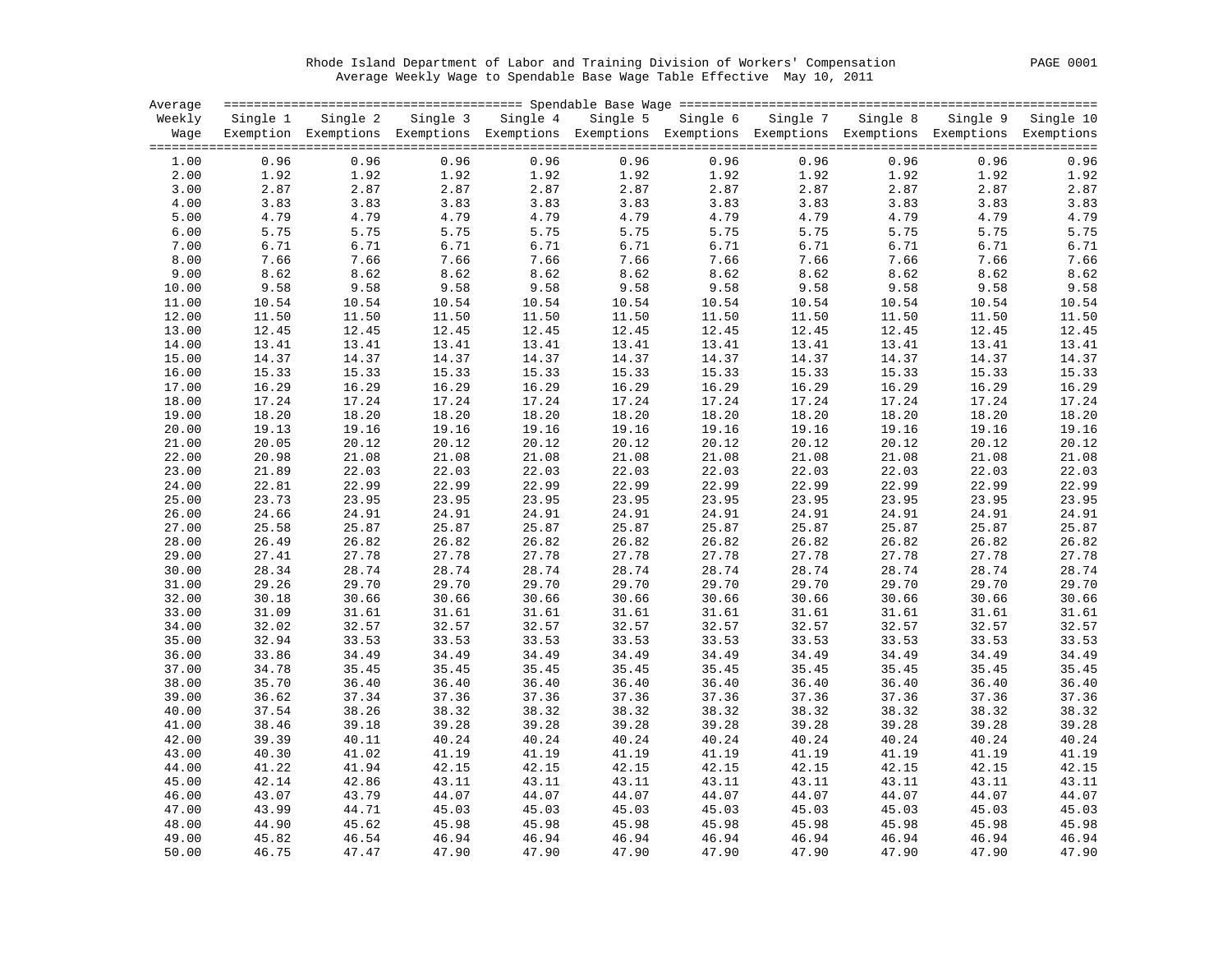Rhode Island Department of Labor and Training Division of Workers' Compensation PAGE 0002 Average Weekly Wage to Spendable Base Wage Table Effective May 10, 2011

| Average |          |                                                                                                                   |       |                                              |       |       |                |                   |          |           |
|---------|----------|-------------------------------------------------------------------------------------------------------------------|-------|----------------------------------------------|-------|-------|----------------|-------------------|----------|-----------|
| Weekly  | Single 1 |                                                                                                                   |       | Single 2 Single 3 Single 4 Single 5 Single 6 |       |       |                | Single 7 Single 8 | Single 9 | Single 10 |
|         |          | Wage Exemption Exemptions Exemptions Exemptions Exemptions Exemptions Exemptions Exemptions Exemptions Exemptions |       |                                              |       |       |                |                   |          |           |
|         |          |                                                                                                                   |       |                                              |       |       |                |                   |          |           |
| 51.00   | 47.67    | 48.39                                                                                                             | 48.86 | 48.86                                        | 48.86 | 48.86 | 48.86          | 48.86             | 48.86    | 48.86     |
| 52.00   | 48.59    | 49.31                                                                                                             | 49.82 | 49.82                                        | 49.82 | 49.82 | 49.82          | 49.82             | 49.82    | 49.82     |
| 53.00   | 49.50    | 50.22                                                                                                             | 50.77 | 50.77                                        | 50.77 | 50.77 | 50.77          | 50.77             | 50.77    | 50.77     |
| 54.00   | 50.43    | 51.15                                                                                                             | 51.73 | 51.73                                        | 51.73 | 51.73 | 51.73          | 51.73             | 51.73    | 51.73     |
| 55.00   | 51.35    | 52.07                                                                                                             | 52.69 | 52.69                                        | 52.69 | 52.69 | 52.69          | 52.69             | 52.69    | 52.69     |
| 56.00   | 52.27    | 52.99                                                                                                             | 53.65 | 53.65                                        | 53.65 | 53.65 | 53.65          | 53.65             | 53.65    | 53.65     |
| 57.00   | 53.19    | 53.91                                                                                                             | 54.61 | 54.61                                        | 54.61 | 54.61 | 54.61          | 54.61             | 54.61    | 54.61     |
| 58.00   | 54.11    | 54.83                                                                                                             | 55.55 | 55.56                                        | 55.56 | 55.56 | 55.56          | 55.56             | 55.56    | 55.56     |
| 59.00   | 55.03    | 55.75                                                                                                             | 56.47 | 56.52                                        | 56.52 | 56.52 | 56.52          | 56.52             | 56.52    | 56.52     |
| 60.00   | 55.95    | 56.67                                                                                                             | 57.39 | 57.48                                        | 57.48 | 57.48 | 57.48          | 57.48             | 57.48    | 57.48     |
| 61.00   | 56.87    | 57.59                                                                                                             | 58.32 | 58.44                                        | 58.44 | 58.44 | 58.44          | 58.44             | 58.44    | 58.44     |
| 62.00   | 57.80    | 58.52                                                                                                             | 59.24 | 59.40                                        | 59.40 | 59.40 | 59.40          | 59.40             | 59.40    | 59.40     |
| 63.00   | 58.71    | 59.43                                                                                                             | 60.15 | 60.35                                        | 60.35 | 60.35 | 60.35          | 60.35             | 60.35    | 60.35     |
| 64.00   | 59.63    | 60.35                                                                                                             | 61.07 | 61.31                                        | 61.31 | 61.31 | 61.31          | 61.31             | 61.31    | 61.31     |
| 65.00   | 60.55    | 61.27                                                                                                             | 62.00 | 62.27                                        | 62.27 | 62.27 | 62.27          | 62.27             | 62.27    | 62.27     |
| 66.00   | 61.48    | 62.20                                                                                                             | 62.92 | 63.23                                        | 63.23 | 63.23 | 63.23          | 63.23             | 63.23    | 63.23     |
| 67.00   | 62.40    | 63.12                                                                                                             | 63.84 | 64.19                                        | 64.19 | 64.19 | 64.19          | 64.19             | 64.19    | 64.19     |
| 68.00   | 63.31    | 64.03                                                                                                             | 64.75 | 65.14                                        | 65.14 | 65.14 | 65.14          | 65.14             | 65.14    | 65.14     |
| 69.00   | 64.23    | 64.95                                                                                                             | 65.68 | 66.10                                        | 66.10 | 66.10 | 66.10          | 66.10             | 66.10    | 66.10     |
| 70.00   | 65.16    | 65.88                                                                                                             | 66.60 | 67.06                                        | 67.06 | 67.06 | 67.06          | 67.06             | 67.06    | 67.06     |
| 71.00   | 66.08    | 66.80                                                                                                             | 67.52 | 68.02                                        | 68.02 | 68.02 | 68.02          | 68.02             | 68.02    | 68.02     |
| 72.00   | 67.00    | 67.72                                                                                                             | 68.44 | 68.98                                        | 68.98 | 68.98 | 68.98          | 68.98             | 68.98    | 68.98     |
| 73.00   | 67.91    | 68.63                                                                                                             | 69.36 | 69.93                                        | 69.93 | 69.93 | 69.93          | 69.93             | 69.93    | 69.93     |
| 74.00   | 68.84    | 69.56                                                                                                             | 70.28 | 70.89                                        | 70.89 | 70.89 | 70.89          | 70.89             | 70.89    | 70.89     |
| 75.00   | 69.76    | 70.48                                                                                                             | 71.20 | 71.85                                        | 71.85 | 71.85 | 71.85          | 71.85             | 71.85    | 71.85     |
| 76.00   | 70.68    | 71.40                                                                                                             | 72.12 | 72.81                                        | 72.81 | 72.81 | 72.81          | 72.81             | 72.81    | 72.81     |
| 77.00   | 71.60    | 72.32                                                                                                             | 73.05 | 73.77                                        | 73.77 | 73.77 | 73.77          | 73.77             | 73.77    | 73.77     |
| 78.00   | 72.52    | 73.24                                                                                                             | 73.96 | 74.68                                        | 74.72 | 74.72 | 74.72          | 74.72             | 74.72    | 74.72     |
| 79.00   | 73.44    | 74.16                                                                                                             | 74.88 | 75.60                                        | 75.68 | 75.68 | 75.68          | 75.68             | 75.68    | 75.68     |
| 80.00   | 74.36    | 75.08                                                                                                             | 75.80 | 76.52                                        | 76.64 | 76.64 | 76.64          | 76.64             | 76.64    | 76.64     |
| 81.00   | 75.28    | 76.00                                                                                                             | 76.73 | 77.45                                        | 77.60 | 77.60 | 77.60          | 77.60             | 77.60    | 77.60     |
| 82.00   | 76.21    | 76.93                                                                                                             | 77.65 | 78.37                                        | 78.56 | 78.56 | 78.56          | 78.56             | 78.56    | 78.56     |
| 83.00   | 77.12    | 77.84                                                                                                             | 78.56 | 79.28                                        | 79.51 | 79.51 | 79.51          | 79.51             | 79.51    | 79.51     |
| 84.00   | 78.04    | 78.76                                                                                                             | 79.48 | 80.20                                        | 80.47 | 80.47 | 80.47          | 80.47             | 80.47    | 80.47     |
| 85.00   | 78.96    | 79.68                                                                                                             | 80.41 | 81.13                                        | 81.43 | 81.43 | 81.43          | 81.43             | 81.43    | 81.43     |
| 86.00   | 79.89    | 80.61                                                                                                             | 81.33 | 82.05                                        | 82.39 | 82.39 | 82.39          | 82.39             | 82.39    | 82.39     |
| 87.00   | 80.81    | 81.53                                                                                                             | 82.25 | 82.97                                        | 83.35 | 83.35 | 83.35          | 83.35             | 83.35    | 83.35     |
| 88.00   | 81.72    | 82.44                                                                                                             | 83.16 | 83.88                                        | 84.30 | 84.30 | 84.30          | 84.30             | 84.30    | 84.30     |
| 89.00   | 82.64    | 83.36                                                                                                             | 84.09 | 84.81                                        | 85.26 | 85.26 | 85.26          | 85.26             | 85.26    | 85.26     |
| 90.00   | 83.57    | 84.29                                                                                                             | 85.01 | 85.73                                        | 86.22 | 86.22 | 86.22          | 86.22             | 86.22    | 86.22     |
| 91.00   | 84.49    | 85.21                                                                                                             | 85.93 | 86.65                                        | 87.18 | 87.18 | 87.18          | 87.18             | 87.18    | 87.18     |
| 92.00   | 85.41    | 86.13                                                                                                             | 86.85 | 87.57                                        | 88.14 | 88.14 | 88.14          | 88.14             | 88.14    | 88.14     |
| 93.00   | 86.32    | 87.04                                                                                                             | 87.77 | 88.49                                        | 89.09 | 89.09 | 89.09          | 89.09             | 89.09    | 89.09     |
| 94.00   | 87.25    | 87.97                                                                                                             | 88.69 | 89.41                                        | 90.05 | 90.05 | 90.05          | 90.05             | 90.05    | 90.05     |
| 95.00   | 88.17    | 88.89                                                                                                             | 89.61 | 90.33                                        | 91.01 | 91.01 | 91.01          | 91.01             | 91.01    | 91.01     |
| 96.00   | 89.09    | 89.81                                                                                                             | 90.53 | 91.25                                        | 91.97 | 91.97 | 91.97          | 91.97             | 91.97    | 91.97     |
| 97.00   | 90.01    | 90.73                                                                                                             | 91.46 | 92.18                                        | 92.90 | 92.93 | 92.93          | 92.93             | 92.93    | 92.93     |
| 98.00   | 90.93    | 91.65                                                                                                             | 92.37 | 93.09                                        | 93.81 | 93.88 | 93.88          | 93.88             | 93.88    | 93.88     |
| 99.00   | 91.85    | 92.57                                                                                                             | 93.29 | 94.01                                        | 94.73 | 94.84 | 94.84          | 94.84             | 94.84    | 94.84     |
| 100.00  |          | 93.49<br>92.77                                                                                                    | 94.21 | 94.93                                        | 95.66 |       | 95.80<br>95.80 | 95.80             | 95.80    | 95.80     |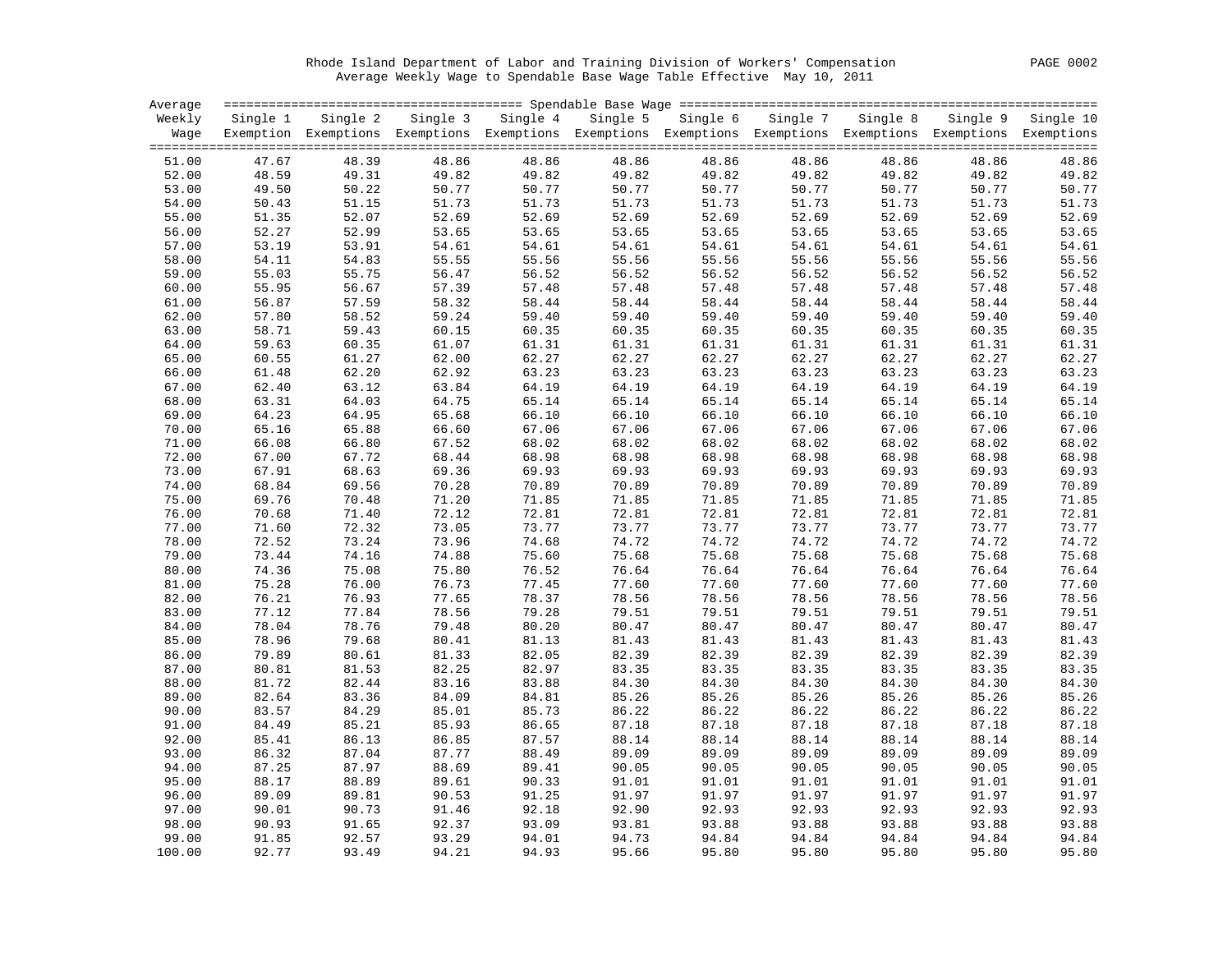Rhode Island Department of Labor and Training Division of Workers' Compensation PAGE 0003 Average Weekly Wage to Spendable Base Wage Table Effective May 10, 2011

| Average |          |                                                                                                                   |        |                                                                          |        |        |        |        |        |        |
|---------|----------|-------------------------------------------------------------------------------------------------------------------|--------|--------------------------------------------------------------------------|--------|--------|--------|--------|--------|--------|
| Weekly  | Single 1 | Single 2                                                                                                          |        | Single 3 Single 4 Single 5 Single 6 Single 7 Single 8 Single 9 Single 10 |        |        |        |        |        |        |
|         |          | Wage Exemption Exemptions Exemptions Exemptions Exemptions Exemptions Exemptions Exemptions Exemptions Exemptions |        |                                                                          |        |        |        |        |        |        |
| 101.00  | 93.69    | 94.41                                                                                                             | 95.14  | 95.86                                                                    | 96.58  | 96.76  | 96.76  | 96.76  | 96.76  | 96.76  |
| 102.00  | 94.62    | 95.34                                                                                                             | 96.06  | 96.78                                                                    | 97.50  | 97.72  | 97.72  | 97.72  | 97.72  | 97.72  |
| 103.00  | 95.53    | 96.25                                                                                                             | 96.97  | 97.69                                                                    | 98.41  | 98.67  | 98.67  | 98.67  | 98.67  | 98.67  |
| 104.00  | 96.45    | 97.17                                                                                                             | 97.89  | 98.61                                                                    | 99.34  | 99.63  | 99.63  | 99.63  | 99.63  | 99.63  |
| 105.00  | 97.37    | 98.09                                                                                                             | 98.82  | 99.54                                                                    | 100.26 | 100.59 | 100.59 | 100.59 | 100.59 | 100.59 |
| 106.00  | 98.30    | 99.02                                                                                                             | 99.74  | 100.46                                                                   | 101.18 | 101.55 | 101.55 | 101.55 | 101.55 | 101.55 |
| 107.00  | 99.22    | 99.94                                                                                                             | 100.66 | 101.38                                                                   | 102.10 | 102.51 | 102.51 | 102.51 | 102.51 | 102.51 |
| 108.00  | 100.13   | 100.85                                                                                                            | 101.57 | 102.29                                                                   | 103.02 | 103.46 | 103.46 | 103.46 | 103.46 | 103.46 |
| 109.00  | 101.05   | 101.77                                                                                                            | 102.50 | 103.22                                                                   | 103.94 | 104.42 | 104.42 | 104.42 | 104.42 | 104.42 |
| 110.00  | 101.98   | 102.70                                                                                                            | 103.42 | 104.14                                                                   | 104.86 | 105.38 | 105.38 | 105.38 | 105.38 | 105.38 |
| 111.00  | 102.90   | 103.62                                                                                                            | 104.34 | 105.06                                                                   | 105.78 | 106.34 | 106.34 | 106.34 | 106.34 | 106.34 |
| 112.00  | 103.73   | 104.54                                                                                                            | 105.26 | 105.98                                                                   | 106.71 | 107.30 | 107.30 | 107.30 | 107.30 | 107.30 |
| 113.00  | 104.54   | 105.45                                                                                                            | 106.18 | 106.90                                                                   | 107.62 | 108.25 | 108.25 | 108.25 | 108.25 | 108.25 |
| 114.00  | 105.37   | 106.38                                                                                                            | 107.10 | 107.82                                                                   | 108.54 | 109.21 | 109.21 | 109.21 | 109.21 | 109.21 |
| 115.00  | 106.19   | 107.30                                                                                                            | 108.02 | 108.74                                                                   | 109.46 | 110.17 | 110.17 | 110.17 | 110.17 | 110.17 |
| 116.00  | 107.01   | 108.22                                                                                                            | 108.94 | 109.66                                                                   | 110.39 | 111.11 | 111.13 | 111.13 | 111.13 | 111.13 |
| 117.00  | 107.83   | 109.14                                                                                                            | 109.87 | 110.59                                                                   | 111.31 | 112.03 | 112.09 | 112.09 | 112.09 | 112.09 |
| 118.00  | 108.65   | 110.06                                                                                                            | 110.78 | 111.50                                                                   | 112.22 | 112.94 | 113.04 | 113.04 | 113.04 | 113.04 |
| 119.00  | 109.47   | 110.98                                                                                                            | 111.70 | 112.42                                                                   | 113.14 | 113.86 | 114.00 | 114.00 | 114.00 | 114.00 |
| 120.00  | 110.29   | 111.90                                                                                                            | 112.62 | 113.34                                                                   | 114.07 | 114.79 | 114.96 | 114.96 | 114.96 | 114.96 |
| 121.00  | 111.11   | 112.82                                                                                                            | 113.55 | 114.27                                                                   | 114.99 | 115.71 | 115.92 | 115.92 | 115.92 | 115.92 |
| 122.00  | 111.94   | 113.75                                                                                                            | 114.47 | 115.19                                                                   | 115.91 | 116.63 | 116.88 | 116.88 | 116.88 | 116.88 |
| 123.00  | 112.75   | 114.66                                                                                                            | 115.38 | 116.10                                                                   | 116.82 | 117.54 | 117.83 | 117.83 | 117.83 | 117.83 |
| 124.00  | 113.57   | 115.58                                                                                                            | 116.30 | 117.02                                                                   | 117.75 | 118.47 | 118.79 | 118.79 | 118.79 | 118.79 |
| 125.00  | 114.39   | 116.50                                                                                                            | 117.23 | 117.95                                                                   | 118.67 | 119.39 | 119.75 | 119.75 | 119.75 | 119.75 |
| 126.00  | 115.22   | 117.43                                                                                                            | 118.15 | 118.87                                                                   | 119.59 | 120.31 | 120.71 | 120.71 | 120.71 | 120.71 |
| 127.00  | 116.04   | 118.35                                                                                                            | 119.07 | 119.79                                                                   | 120.51 | 121.23 | 121.67 | 121.67 | 121.67 | 121.67 |
| 128.00  | 116.85   | 119.26                                                                                                            | 119.98 | 120.70                                                                   | 121.43 | 122.15 | 122.62 | 122.62 | 122.62 | 122.62 |
| 129.00  | 117.67   | 120.18                                                                                                            | 120.91 | 121.63                                                                   | 122.35 | 123.07 | 123.58 | 123.58 | 123.58 | 123.58 |
| 130.00  | 118.50   | 121.11                                                                                                            | 121.83 | 122.55                                                                   | 123.27 | 123.99 | 124.54 | 124.54 | 124.54 | 124.54 |
| 131.00  | 119.32   | 122.03                                                                                                            | 122.75 | 123.47                                                                   | 124.19 | 124.91 | 125.50 | 125.50 | 125.50 | 125.50 |
| 132.00  | 120.14   | 122.95                                                                                                            | 123.67 | 124.39                                                                   | 125.12 | 125.84 | 126.46 | 126.46 | 126.46 | 126.46 |
| 133.00  | 120.95   | 123.86                                                                                                            | 124.59 | 125.31                                                                   | 126.03 | 126.75 | 127.41 | 127.41 | 127.41 | 127.41 |
| 134.00  | 121.78   | 124.79                                                                                                            | 125.51 | 126.23                                                                   | 126.95 | 127.67 | 128.37 | 128.37 | 128.37 | 128.37 |
| 135.00  | 122.60   | 125.71                                                                                                            | 126.43 | 127.15                                                                   | 127.87 | 128.59 | 129.32 | 129.33 | 129.33 | 129.33 |
| 136.00  | 123.42   | 126.63                                                                                                            | 127.35 | 128.07                                                                   | 128.80 | 129.52 | 130.24 | 130.29 | 130.29 | 130.29 |
| 137.00  | 124.24   | 127.55                                                                                                            | 128.28 | 129.00                                                                   | 129.72 | 130.44 | 131.16 | 131.25 | 131.25 | 131.25 |
| 138.00  | 125.06   | 128.47                                                                                                            | 129.19 | 129.91                                                                   | 130.63 | 131.35 | 132.07 | 132.20 | 132.20 | 132.20 |
| 139.00  | 125.88   | 129.39                                                                                                            | 130.11 | 130.83                                                                   | 131.55 | 132.27 | 133.00 | 133.16 | 133.16 | 133.16 |
| 140.00  | 126.70   | 130.31                                                                                                            | 131.03 | 131.75                                                                   | 132.48 | 133.20 | 133.92 | 134.12 | 134.12 | 134.12 |
| 141.00  | 127.52   | 131.23                                                                                                            | 131.96 | 132.68                                                                   | 133.40 | 134.12 | 134.84 | 135.08 | 135.08 | 135.08 |
| 142.00  | 128.35   | 132.16                                                                                                            | 132.88 | 133.60                                                                   | 134.32 | 135.04 | 135.76 | 136.04 | 136.04 | 136.04 |
| 143.00  | 129.16   | 133.07                                                                                                            | 133.79 | 134.51                                                                   | 135.23 | 135.95 | 136.68 | 136.99 | 136.99 | 136.99 |
| 144.00  | 129.98   | 133.99                                                                                                            | 134.71 | 135.43                                                                   | 136.16 | 136.88 | 137.60 | 137.95 | 137.95 | 137.95 |
| 145.00  | 130.80   | 134.91                                                                                                            | 135.64 | 136.36                                                                   | 137.08 | 137.80 | 138.52 | 138.91 | 138.91 | 138.91 |
| 146.00  | 131.63   | 135.84                                                                                                            | 136.56 | 137.28                                                                   | 138.00 | 138.72 | 139.44 | 139.87 | 139.87 | 139.87 |
| 147.00  | 132.45   | 136.76                                                                                                            | 137.48 | 138.20                                                                   | 138.92 | 139.64 | 140.37 | 140.83 | 140.83 | 140.83 |
| 148.00  | 133.26   | 137.67                                                                                                            | 138.39 | 139.11                                                                   | 139.84 | 140.56 | 141.28 | 141.78 | 141.78 | 141.78 |
| 149.00  | 134.08   | 138.59                                                                                                            | 139.32 | 140.04                                                                   | 140.76 | 141.48 | 142.20 | 142.74 | 142.74 | 142.74 |
| 150.00  | 134.91   | 139.52                                                                                                            | 140.24 | 140.96                                                                   | 141.68 | 142.40 | 143.12 | 143.70 | 143.70 | 143.70 |
|         |          |                                                                                                                   |        |                                                                          |        |        |        |        |        |        |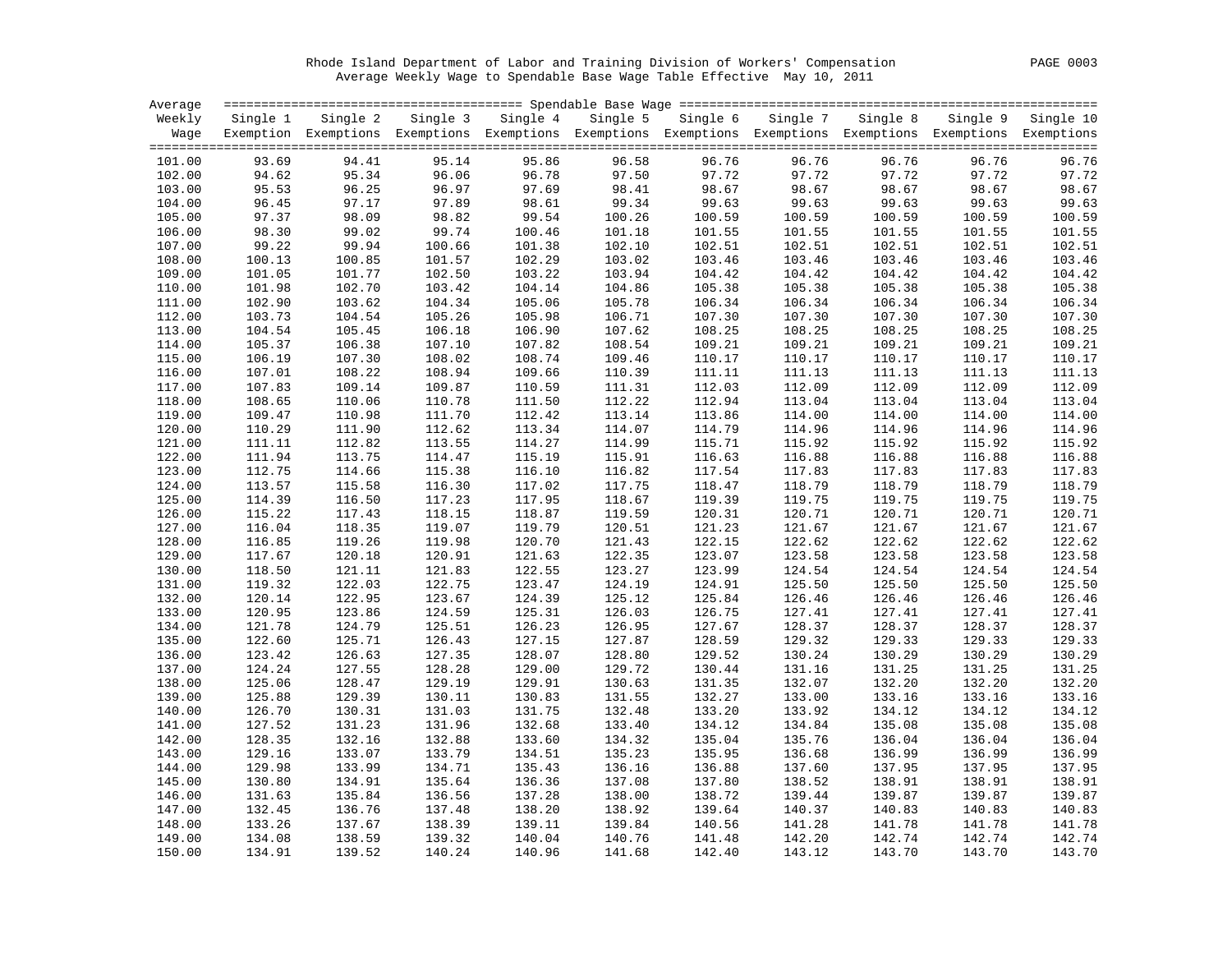Rhode Island Department of Labor and Training Division of Workers' Compensation PAGE 0004 Average Weekly Wage to Spendable Base Wage Table Effective May 10, 2011

| Single 3 Single 4<br>Single 5 Single 6<br>Single 8<br>Weekly<br>Single 2<br>Single 7<br>Single 9 Single 10<br>Single 1<br>Wage Exemption Exemptions Exemptions Exemptions Exemptions Exemptions Exemptions Exemptions Exemptions Exemptions<br>141.16<br>141.88<br>144.05<br>135.73<br>140.44<br>142.60<br>143.32<br>144.66<br>144.66<br>144.66<br>151.00<br>142.80<br>136.55<br>141.36<br>142.08<br>143.53<br>144.25<br>144.97<br>145.62<br>145.62<br>145.62<br>152.00<br>137.36<br>142.27<br>143.00<br>143.72<br>144.44<br>145.16<br>145.88<br>146.57<br>146.57<br>146.57<br>153.00<br>138.19<br>143.92<br>144.64<br>145.36<br>146.08<br>147.52<br>147.53<br>154.00<br>143.20<br>146.80<br>147.53<br>139.01<br>144.84<br>145.56<br>148.45<br>148.49<br>155.00<br>144.12<br>146.28<br>147.00<br>147.73<br>148.49<br>146.48<br>149.45<br>156.00<br>139.83<br>145.04<br>145.76<br>147.21<br>147.93<br>148.65<br>149.37<br>149.45<br>147.41<br>150.29<br>157.00<br>140.65<br>145.96<br>146.69<br>148.13<br>148.85<br>149.57<br>150.41<br>150.41<br>141.47<br>146.88<br>147.60<br>148.32<br>149.04<br>149.76<br>150.48<br>151.20<br>151.36<br>151.36<br>158.00<br>142.29<br>148.52<br>149.24<br>149.96<br>150.68<br>152.13<br>152.32<br>152.32<br>159.00<br>147.80<br>151.41<br>150.16<br>160.00<br>143.11<br>148.72<br>149.44<br>150.89<br>151.61<br>152.33<br>153.05<br>153.28<br>153.28<br>143.93<br>149.64<br>150.37<br>151.09<br>152.53<br>153.25<br>153.97<br>154.24<br>154.24<br>161.00<br>151.81<br>144.76<br>151.29<br>152.01<br>152.73<br>153.45<br>154.17<br>154.89<br>155.20<br>155.20<br>162.00<br>150.57<br>145.57<br>151.48<br>152.20<br>152.92<br>154.36<br>155.09<br>156.15<br>156.15<br>163.00<br>153.64<br>155.81<br>146.39<br>153.12<br>153.84<br>155.29<br>156.73<br>157.11<br>157.11<br>164.00<br>152.40<br>154.57<br>156.01<br>154.77<br>156.21<br>158.07<br>165.00<br>147.21<br>153.32<br>154.05<br>155.49<br>156.93<br>157.65<br>158.07<br>148.04<br>154.25<br>154.97<br>155.69<br>157.13<br>157.85<br>158.57<br>159.03<br>159.03<br>166.00<br>156.41<br>156.61<br>158.78<br>159.99<br>159.99<br>167.00<br>148.86<br>155.17<br>155.89<br>157.33<br>158.05<br>159.50<br>160.94<br>168.00<br>149.67<br>156.08<br>156.80<br>157.52<br>158.25<br>158.97<br>159.69<br>160.41<br>160.94<br>150.49<br>157.73<br>158.45<br>159.17<br>159.89<br>160.61<br>161.33<br>161.90<br>161.90<br>169.00<br>157.00<br>170.00<br>151.32<br>158.65<br>159.37<br>160.09<br>160.81<br>161.53<br>162.25<br>162.86<br>162.86<br>157.93<br>152.14<br>159.57<br>160.29<br>161.73<br>162.46<br>163.18<br>163.82<br>163.82<br>171.00<br>158.85<br>161.01<br>161.21<br>162.66<br>163.38<br>164.10<br>164.78<br>164.78<br>172.00<br>152.96<br>159.77<br>160.49<br>161.94<br>162.13<br>165.73<br>173.00<br>153.77<br>160.68<br>161.41<br>162.85<br>163.57<br>164.29<br>165.01<br>165.73<br>154.60<br>162.33<br>163.05<br>164.49<br>165.93<br>166.66<br>166.69<br>174.00<br>161.61<br>163.77<br>165.21<br>163.97<br>166.14<br>166.86<br>167.58<br>167.65<br>175.00<br>155.42<br>162.53<br>163.25<br>164.69<br>165.41<br>156.24<br>164.17<br>164.89<br>166.34<br>167.06<br>167.78<br>168.50<br>168.61<br>176.00<br>163.45<br>165.62<br>165.10<br>165.82<br>167.26<br>168.70<br>169.57<br>177.00<br>157.06<br>164.37<br>166.54<br>167.98<br>169.42<br>166.73<br>170.34<br>170.52<br>178.00<br>157.88<br>165.29<br>166.01<br>167.45<br>168.17<br>168.89<br>169.61<br>158.70<br>166.93<br>167.65<br>169.82<br>171.26<br>171.48<br>179.00<br>166.21<br>168.37<br>169.09<br>170.54<br>168.57<br>172.44<br>180.00<br>159.52<br>167.13<br>167.85<br>169.30<br>170.02<br>170.74<br>171.46<br>172.18<br>160.34<br>168.05<br>169.50<br>170.94<br>172.38<br>173.40<br>181.00<br>168.78<br>170.22<br>171.66<br>173.10<br>170.42<br>171.86<br>174.36<br>182.00<br>161.17<br>168.98<br>169.70<br>171.14<br>172.58<br>173.30<br>174.03<br>171.33<br>161.98<br>169.82<br>170.61<br>172.05<br>172.77<br>174.22<br>174.94<br>175.31<br>183.00<br>173.50<br>172.25<br>172.98<br>173.70<br>175.86<br>176.27<br>184.00<br>162.80<br>170.64<br>171.53<br>174.42<br>175.14<br>174.62<br>176.06<br>185.00<br>163.62<br>171.46<br>172.46<br>173.18<br>173.90<br>175.34<br>176.78<br>177.23<br>178.19<br>186.00<br>164.45<br>172.29<br>173.38<br>174.10<br>174.82<br>175.54<br>176.26<br>176.98<br>177.71<br>165.27<br>174.30<br>175.02<br>176.46<br>177.19<br>178.63<br>179.15<br>187.00<br>173.11<br>175.74<br>177.91<br>166.08<br>173.92<br>175.21<br>175.93<br>176.66<br>177.38<br>178.10<br>178.82<br>179.54<br>180.10<br>188.00<br>178.30<br>180.46<br>181.06<br>189.00<br>166.90<br>174.74<br>176.14<br>176.86<br>177.58<br>179.02<br>179.74<br>179.22<br>180.66<br>190.00<br>167.73<br>175.57<br>177.06<br>177.78<br>178.50<br>179.94<br>181.39<br>182.02<br>178.70<br>180.14<br>191.00<br>168.55<br>176.39<br>177.98<br>179.42<br>180.87<br>181.59<br>182.31<br>182.98<br>179.62<br>181.79<br>183.23<br>183.94<br>192.00<br>169.37<br>177.21<br>178.90<br>180.35<br>181.07<br>182.51<br>170.18<br>178.02<br>179.82<br>180.54<br>181.26<br>181.98<br>182.70<br>183.42<br>184.14<br>184.86<br>193.00<br>181.46<br>182.90<br>183.62<br>184.34<br>194.00<br>171.01<br>178.85<br>180.74<br>182.18<br>185.07<br>185.79<br>182.38<br>195.00<br>171.83<br>179.67<br>181.66<br>183.10<br>183.82<br>184.55<br>185.27<br>185.99<br>186.71<br>172.65<br>180.49<br>182.58<br>183.30<br>186.19<br>186.91<br>187.63<br>196.00<br>184.03<br>184.75<br>185.47<br>184.23<br>187.83<br>188.55<br>197.00<br>173.47<br>181.31<br>183.51<br>184.95<br>185.67<br>186.39<br>187.11<br>174.29<br>185.14<br>198.00<br>182.13<br>184.42<br>185.86<br>186.58<br>187.30<br>188.02<br>188.75<br>189.47<br>190.39<br>199.00<br>175.11<br>182.95<br>185.34<br>186.06<br>186.78<br>187.50<br>188.23<br>188.95<br>189.67<br>200.00<br>175.93<br>183.77<br>186.26<br>186.98<br>187.71<br>188.43<br>189.15<br>189.87<br>190.59<br>191.31 | Average |  |  |  |  |  |
|-------------------------------------------------------------------------------------------------------------------------------------------------------------------------------------------------------------------------------------------------------------------------------------------------------------------------------------------------------------------------------------------------------------------------------------------------------------------------------------------------------------------------------------------------------------------------------------------------------------------------------------------------------------------------------------------------------------------------------------------------------------------------------------------------------------------------------------------------------------------------------------------------------------------------------------------------------------------------------------------------------------------------------------------------------------------------------------------------------------------------------------------------------------------------------------------------------------------------------------------------------------------------------------------------------------------------------------------------------------------------------------------------------------------------------------------------------------------------------------------------------------------------------------------------------------------------------------------------------------------------------------------------------------------------------------------------------------------------------------------------------------------------------------------------------------------------------------------------------------------------------------------------------------------------------------------------------------------------------------------------------------------------------------------------------------------------------------------------------------------------------------------------------------------------------------------------------------------------------------------------------------------------------------------------------------------------------------------------------------------------------------------------------------------------------------------------------------------------------------------------------------------------------------------------------------------------------------------------------------------------------------------------------------------------------------------------------------------------------------------------------------------------------------------------------------------------------------------------------------------------------------------------------------------------------------------------------------------------------------------------------------------------------------------------------------------------------------------------------------------------------------------------------------------------------------------------------------------------------------------------------------------------------------------------------------------------------------------------------------------------------------------------------------------------------------------------------------------------------------------------------------------------------------------------------------------------------------------------------------------------------------------------------------------------------------------------------------------------------------------------------------------------------------------------------------------------------------------------------------------------------------------------------------------------------------------------------------------------------------------------------------------------------------------------------------------------------------------------------------------------------------------------------------------------------------------------------------------------------------------------------------------------------------------------------------------------------------------------------------------------------------------------------------------------------------------------------------------------------------------------------------------------------------------------------------------------------------------------------------------------------------------------------------------------------------------------------------------------------------------------------------------------------------------------------------------------------------------------------------------------------------------------------------------------------------------------------------------------------------------------------------------------------------------------------------------------------------------------------------------------------------------------------------------------------------------------------------------------------------------------------------------------------------------------------------------------------------------------------------------------------------------------------------------------------------------------------------------------------------------------------------------------------------------------------------------------------------------------------------------------------------------------------------------------------------------------------------------------------------------------------------------------------------------------------------------------------------------------------------------------------------------------------------------------------------------------------------------------|---------|--|--|--|--|--|
|                                                                                                                                                                                                                                                                                                                                                                                                                                                                                                                                                                                                                                                                                                                                                                                                                                                                                                                                                                                                                                                                                                                                                                                                                                                                                                                                                                                                                                                                                                                                                                                                                                                                                                                                                                                                                                                                                                                                                                                                                                                                                                                                                                                                                                                                                                                                                                                                                                                                                                                                                                                                                                                                                                                                                                                                                                                                                                                                                                                                                                                                                                                                                                                                                                                                                                                                                                                                                                                                                                                                                                                                                                                                                                                                                                                                                                                                                                                                                                                                                                                                                                                                                                                                                                                                                                                                                                                                                                                                                                                                                                                                                                                                                                                                                                                                                                                                                                                                                                                                                                                                                                                                                                                                                                                                                                                                                                                                                                                                                                                                                                                                                                                                                                                                                                                                                                                                                                                                                                         |         |  |  |  |  |  |
|                                                                                                                                                                                                                                                                                                                                                                                                                                                                                                                                                                                                                                                                                                                                                                                                                                                                                                                                                                                                                                                                                                                                                                                                                                                                                                                                                                                                                                                                                                                                                                                                                                                                                                                                                                                                                                                                                                                                                                                                                                                                                                                                                                                                                                                                                                                                                                                                                                                                                                                                                                                                                                                                                                                                                                                                                                                                                                                                                                                                                                                                                                                                                                                                                                                                                                                                                                                                                                                                                                                                                                                                                                                                                                                                                                                                                                                                                                                                                                                                                                                                                                                                                                                                                                                                                                                                                                                                                                                                                                                                                                                                                                                                                                                                                                                                                                                                                                                                                                                                                                                                                                                                                                                                                                                                                                                                                                                                                                                                                                                                                                                                                                                                                                                                                                                                                                                                                                                                                                         |         |  |  |  |  |  |
|                                                                                                                                                                                                                                                                                                                                                                                                                                                                                                                                                                                                                                                                                                                                                                                                                                                                                                                                                                                                                                                                                                                                                                                                                                                                                                                                                                                                                                                                                                                                                                                                                                                                                                                                                                                                                                                                                                                                                                                                                                                                                                                                                                                                                                                                                                                                                                                                                                                                                                                                                                                                                                                                                                                                                                                                                                                                                                                                                                                                                                                                                                                                                                                                                                                                                                                                                                                                                                                                                                                                                                                                                                                                                                                                                                                                                                                                                                                                                                                                                                                                                                                                                                                                                                                                                                                                                                                                                                                                                                                                                                                                                                                                                                                                                                                                                                                                                                                                                                                                                                                                                                                                                                                                                                                                                                                                                                                                                                                                                                                                                                                                                                                                                                                                                                                                                                                                                                                                                                         |         |  |  |  |  |  |
|                                                                                                                                                                                                                                                                                                                                                                                                                                                                                                                                                                                                                                                                                                                                                                                                                                                                                                                                                                                                                                                                                                                                                                                                                                                                                                                                                                                                                                                                                                                                                                                                                                                                                                                                                                                                                                                                                                                                                                                                                                                                                                                                                                                                                                                                                                                                                                                                                                                                                                                                                                                                                                                                                                                                                                                                                                                                                                                                                                                                                                                                                                                                                                                                                                                                                                                                                                                                                                                                                                                                                                                                                                                                                                                                                                                                                                                                                                                                                                                                                                                                                                                                                                                                                                                                                                                                                                                                                                                                                                                                                                                                                                                                                                                                                                                                                                                                                                                                                                                                                                                                                                                                                                                                                                                                                                                                                                                                                                                                                                                                                                                                                                                                                                                                                                                                                                                                                                                                                                         |         |  |  |  |  |  |
|                                                                                                                                                                                                                                                                                                                                                                                                                                                                                                                                                                                                                                                                                                                                                                                                                                                                                                                                                                                                                                                                                                                                                                                                                                                                                                                                                                                                                                                                                                                                                                                                                                                                                                                                                                                                                                                                                                                                                                                                                                                                                                                                                                                                                                                                                                                                                                                                                                                                                                                                                                                                                                                                                                                                                                                                                                                                                                                                                                                                                                                                                                                                                                                                                                                                                                                                                                                                                                                                                                                                                                                                                                                                                                                                                                                                                                                                                                                                                                                                                                                                                                                                                                                                                                                                                                                                                                                                                                                                                                                                                                                                                                                                                                                                                                                                                                                                                                                                                                                                                                                                                                                                                                                                                                                                                                                                                                                                                                                                                                                                                                                                                                                                                                                                                                                                                                                                                                                                                                         |         |  |  |  |  |  |
|                                                                                                                                                                                                                                                                                                                                                                                                                                                                                                                                                                                                                                                                                                                                                                                                                                                                                                                                                                                                                                                                                                                                                                                                                                                                                                                                                                                                                                                                                                                                                                                                                                                                                                                                                                                                                                                                                                                                                                                                                                                                                                                                                                                                                                                                                                                                                                                                                                                                                                                                                                                                                                                                                                                                                                                                                                                                                                                                                                                                                                                                                                                                                                                                                                                                                                                                                                                                                                                                                                                                                                                                                                                                                                                                                                                                                                                                                                                                                                                                                                                                                                                                                                                                                                                                                                                                                                                                                                                                                                                                                                                                                                                                                                                                                                                                                                                                                                                                                                                                                                                                                                                                                                                                                                                                                                                                                                                                                                                                                                                                                                                                                                                                                                                                                                                                                                                                                                                                                                         |         |  |  |  |  |  |
|                                                                                                                                                                                                                                                                                                                                                                                                                                                                                                                                                                                                                                                                                                                                                                                                                                                                                                                                                                                                                                                                                                                                                                                                                                                                                                                                                                                                                                                                                                                                                                                                                                                                                                                                                                                                                                                                                                                                                                                                                                                                                                                                                                                                                                                                                                                                                                                                                                                                                                                                                                                                                                                                                                                                                                                                                                                                                                                                                                                                                                                                                                                                                                                                                                                                                                                                                                                                                                                                                                                                                                                                                                                                                                                                                                                                                                                                                                                                                                                                                                                                                                                                                                                                                                                                                                                                                                                                                                                                                                                                                                                                                                                                                                                                                                                                                                                                                                                                                                                                                                                                                                                                                                                                                                                                                                                                                                                                                                                                                                                                                                                                                                                                                                                                                                                                                                                                                                                                                                         |         |  |  |  |  |  |
|                                                                                                                                                                                                                                                                                                                                                                                                                                                                                                                                                                                                                                                                                                                                                                                                                                                                                                                                                                                                                                                                                                                                                                                                                                                                                                                                                                                                                                                                                                                                                                                                                                                                                                                                                                                                                                                                                                                                                                                                                                                                                                                                                                                                                                                                                                                                                                                                                                                                                                                                                                                                                                                                                                                                                                                                                                                                                                                                                                                                                                                                                                                                                                                                                                                                                                                                                                                                                                                                                                                                                                                                                                                                                                                                                                                                                                                                                                                                                                                                                                                                                                                                                                                                                                                                                                                                                                                                                                                                                                                                                                                                                                                                                                                                                                                                                                                                                                                                                                                                                                                                                                                                                                                                                                                                                                                                                                                                                                                                                                                                                                                                                                                                                                                                                                                                                                                                                                                                                                         |         |  |  |  |  |  |
|                                                                                                                                                                                                                                                                                                                                                                                                                                                                                                                                                                                                                                                                                                                                                                                                                                                                                                                                                                                                                                                                                                                                                                                                                                                                                                                                                                                                                                                                                                                                                                                                                                                                                                                                                                                                                                                                                                                                                                                                                                                                                                                                                                                                                                                                                                                                                                                                                                                                                                                                                                                                                                                                                                                                                                                                                                                                                                                                                                                                                                                                                                                                                                                                                                                                                                                                                                                                                                                                                                                                                                                                                                                                                                                                                                                                                                                                                                                                                                                                                                                                                                                                                                                                                                                                                                                                                                                                                                                                                                                                                                                                                                                                                                                                                                                                                                                                                                                                                                                                                                                                                                                                                                                                                                                                                                                                                                                                                                                                                                                                                                                                                                                                                                                                                                                                                                                                                                                                                                         |         |  |  |  |  |  |
|                                                                                                                                                                                                                                                                                                                                                                                                                                                                                                                                                                                                                                                                                                                                                                                                                                                                                                                                                                                                                                                                                                                                                                                                                                                                                                                                                                                                                                                                                                                                                                                                                                                                                                                                                                                                                                                                                                                                                                                                                                                                                                                                                                                                                                                                                                                                                                                                                                                                                                                                                                                                                                                                                                                                                                                                                                                                                                                                                                                                                                                                                                                                                                                                                                                                                                                                                                                                                                                                                                                                                                                                                                                                                                                                                                                                                                                                                                                                                                                                                                                                                                                                                                                                                                                                                                                                                                                                                                                                                                                                                                                                                                                                                                                                                                                                                                                                                                                                                                                                                                                                                                                                                                                                                                                                                                                                                                                                                                                                                                                                                                                                                                                                                                                                                                                                                                                                                                                                                                         |         |  |  |  |  |  |
|                                                                                                                                                                                                                                                                                                                                                                                                                                                                                                                                                                                                                                                                                                                                                                                                                                                                                                                                                                                                                                                                                                                                                                                                                                                                                                                                                                                                                                                                                                                                                                                                                                                                                                                                                                                                                                                                                                                                                                                                                                                                                                                                                                                                                                                                                                                                                                                                                                                                                                                                                                                                                                                                                                                                                                                                                                                                                                                                                                                                                                                                                                                                                                                                                                                                                                                                                                                                                                                                                                                                                                                                                                                                                                                                                                                                                                                                                                                                                                                                                                                                                                                                                                                                                                                                                                                                                                                                                                                                                                                                                                                                                                                                                                                                                                                                                                                                                                                                                                                                                                                                                                                                                                                                                                                                                                                                                                                                                                                                                                                                                                                                                                                                                                                                                                                                                                                                                                                                                                         |         |  |  |  |  |  |
|                                                                                                                                                                                                                                                                                                                                                                                                                                                                                                                                                                                                                                                                                                                                                                                                                                                                                                                                                                                                                                                                                                                                                                                                                                                                                                                                                                                                                                                                                                                                                                                                                                                                                                                                                                                                                                                                                                                                                                                                                                                                                                                                                                                                                                                                                                                                                                                                                                                                                                                                                                                                                                                                                                                                                                                                                                                                                                                                                                                                                                                                                                                                                                                                                                                                                                                                                                                                                                                                                                                                                                                                                                                                                                                                                                                                                                                                                                                                                                                                                                                                                                                                                                                                                                                                                                                                                                                                                                                                                                                                                                                                                                                                                                                                                                                                                                                                                                                                                                                                                                                                                                                                                                                                                                                                                                                                                                                                                                                                                                                                                                                                                                                                                                                                                                                                                                                                                                                                                                         |         |  |  |  |  |  |
|                                                                                                                                                                                                                                                                                                                                                                                                                                                                                                                                                                                                                                                                                                                                                                                                                                                                                                                                                                                                                                                                                                                                                                                                                                                                                                                                                                                                                                                                                                                                                                                                                                                                                                                                                                                                                                                                                                                                                                                                                                                                                                                                                                                                                                                                                                                                                                                                                                                                                                                                                                                                                                                                                                                                                                                                                                                                                                                                                                                                                                                                                                                                                                                                                                                                                                                                                                                                                                                                                                                                                                                                                                                                                                                                                                                                                                                                                                                                                                                                                                                                                                                                                                                                                                                                                                                                                                                                                                                                                                                                                                                                                                                                                                                                                                                                                                                                                                                                                                                                                                                                                                                                                                                                                                                                                                                                                                                                                                                                                                                                                                                                                                                                                                                                                                                                                                                                                                                                                                         |         |  |  |  |  |  |
|                                                                                                                                                                                                                                                                                                                                                                                                                                                                                                                                                                                                                                                                                                                                                                                                                                                                                                                                                                                                                                                                                                                                                                                                                                                                                                                                                                                                                                                                                                                                                                                                                                                                                                                                                                                                                                                                                                                                                                                                                                                                                                                                                                                                                                                                                                                                                                                                                                                                                                                                                                                                                                                                                                                                                                                                                                                                                                                                                                                                                                                                                                                                                                                                                                                                                                                                                                                                                                                                                                                                                                                                                                                                                                                                                                                                                                                                                                                                                                                                                                                                                                                                                                                                                                                                                                                                                                                                                                                                                                                                                                                                                                                                                                                                                                                                                                                                                                                                                                                                                                                                                                                                                                                                                                                                                                                                                                                                                                                                                                                                                                                                                                                                                                                                                                                                                                                                                                                                                                         |         |  |  |  |  |  |
|                                                                                                                                                                                                                                                                                                                                                                                                                                                                                                                                                                                                                                                                                                                                                                                                                                                                                                                                                                                                                                                                                                                                                                                                                                                                                                                                                                                                                                                                                                                                                                                                                                                                                                                                                                                                                                                                                                                                                                                                                                                                                                                                                                                                                                                                                                                                                                                                                                                                                                                                                                                                                                                                                                                                                                                                                                                                                                                                                                                                                                                                                                                                                                                                                                                                                                                                                                                                                                                                                                                                                                                                                                                                                                                                                                                                                                                                                                                                                                                                                                                                                                                                                                                                                                                                                                                                                                                                                                                                                                                                                                                                                                                                                                                                                                                                                                                                                                                                                                                                                                                                                                                                                                                                                                                                                                                                                                                                                                                                                                                                                                                                                                                                                                                                                                                                                                                                                                                                                                         |         |  |  |  |  |  |
|                                                                                                                                                                                                                                                                                                                                                                                                                                                                                                                                                                                                                                                                                                                                                                                                                                                                                                                                                                                                                                                                                                                                                                                                                                                                                                                                                                                                                                                                                                                                                                                                                                                                                                                                                                                                                                                                                                                                                                                                                                                                                                                                                                                                                                                                                                                                                                                                                                                                                                                                                                                                                                                                                                                                                                                                                                                                                                                                                                                                                                                                                                                                                                                                                                                                                                                                                                                                                                                                                                                                                                                                                                                                                                                                                                                                                                                                                                                                                                                                                                                                                                                                                                                                                                                                                                                                                                                                                                                                                                                                                                                                                                                                                                                                                                                                                                                                                                                                                                                                                                                                                                                                                                                                                                                                                                                                                                                                                                                                                                                                                                                                                                                                                                                                                                                                                                                                                                                                                                         |         |  |  |  |  |  |
|                                                                                                                                                                                                                                                                                                                                                                                                                                                                                                                                                                                                                                                                                                                                                                                                                                                                                                                                                                                                                                                                                                                                                                                                                                                                                                                                                                                                                                                                                                                                                                                                                                                                                                                                                                                                                                                                                                                                                                                                                                                                                                                                                                                                                                                                                                                                                                                                                                                                                                                                                                                                                                                                                                                                                                                                                                                                                                                                                                                                                                                                                                                                                                                                                                                                                                                                                                                                                                                                                                                                                                                                                                                                                                                                                                                                                                                                                                                                                                                                                                                                                                                                                                                                                                                                                                                                                                                                                                                                                                                                                                                                                                                                                                                                                                                                                                                                                                                                                                                                                                                                                                                                                                                                                                                                                                                                                                                                                                                                                                                                                                                                                                                                                                                                                                                                                                                                                                                                                                         |         |  |  |  |  |  |
|                                                                                                                                                                                                                                                                                                                                                                                                                                                                                                                                                                                                                                                                                                                                                                                                                                                                                                                                                                                                                                                                                                                                                                                                                                                                                                                                                                                                                                                                                                                                                                                                                                                                                                                                                                                                                                                                                                                                                                                                                                                                                                                                                                                                                                                                                                                                                                                                                                                                                                                                                                                                                                                                                                                                                                                                                                                                                                                                                                                                                                                                                                                                                                                                                                                                                                                                                                                                                                                                                                                                                                                                                                                                                                                                                                                                                                                                                                                                                                                                                                                                                                                                                                                                                                                                                                                                                                                                                                                                                                                                                                                                                                                                                                                                                                                                                                                                                                                                                                                                                                                                                                                                                                                                                                                                                                                                                                                                                                                                                                                                                                                                                                                                                                                                                                                                                                                                                                                                                                         |         |  |  |  |  |  |
|                                                                                                                                                                                                                                                                                                                                                                                                                                                                                                                                                                                                                                                                                                                                                                                                                                                                                                                                                                                                                                                                                                                                                                                                                                                                                                                                                                                                                                                                                                                                                                                                                                                                                                                                                                                                                                                                                                                                                                                                                                                                                                                                                                                                                                                                                                                                                                                                                                                                                                                                                                                                                                                                                                                                                                                                                                                                                                                                                                                                                                                                                                                                                                                                                                                                                                                                                                                                                                                                                                                                                                                                                                                                                                                                                                                                                                                                                                                                                                                                                                                                                                                                                                                                                                                                                                                                                                                                                                                                                                                                                                                                                                                                                                                                                                                                                                                                                                                                                                                                                                                                                                                                                                                                                                                                                                                                                                                                                                                                                                                                                                                                                                                                                                                                                                                                                                                                                                                                                                         |         |  |  |  |  |  |
|                                                                                                                                                                                                                                                                                                                                                                                                                                                                                                                                                                                                                                                                                                                                                                                                                                                                                                                                                                                                                                                                                                                                                                                                                                                                                                                                                                                                                                                                                                                                                                                                                                                                                                                                                                                                                                                                                                                                                                                                                                                                                                                                                                                                                                                                                                                                                                                                                                                                                                                                                                                                                                                                                                                                                                                                                                                                                                                                                                                                                                                                                                                                                                                                                                                                                                                                                                                                                                                                                                                                                                                                                                                                                                                                                                                                                                                                                                                                                                                                                                                                                                                                                                                                                                                                                                                                                                                                                                                                                                                                                                                                                                                                                                                                                                                                                                                                                                                                                                                                                                                                                                                                                                                                                                                                                                                                                                                                                                                                                                                                                                                                                                                                                                                                                                                                                                                                                                                                                                         |         |  |  |  |  |  |
|                                                                                                                                                                                                                                                                                                                                                                                                                                                                                                                                                                                                                                                                                                                                                                                                                                                                                                                                                                                                                                                                                                                                                                                                                                                                                                                                                                                                                                                                                                                                                                                                                                                                                                                                                                                                                                                                                                                                                                                                                                                                                                                                                                                                                                                                                                                                                                                                                                                                                                                                                                                                                                                                                                                                                                                                                                                                                                                                                                                                                                                                                                                                                                                                                                                                                                                                                                                                                                                                                                                                                                                                                                                                                                                                                                                                                                                                                                                                                                                                                                                                                                                                                                                                                                                                                                                                                                                                                                                                                                                                                                                                                                                                                                                                                                                                                                                                                                                                                                                                                                                                                                                                                                                                                                                                                                                                                                                                                                                                                                                                                                                                                                                                                                                                                                                                                                                                                                                                                                         |         |  |  |  |  |  |
|                                                                                                                                                                                                                                                                                                                                                                                                                                                                                                                                                                                                                                                                                                                                                                                                                                                                                                                                                                                                                                                                                                                                                                                                                                                                                                                                                                                                                                                                                                                                                                                                                                                                                                                                                                                                                                                                                                                                                                                                                                                                                                                                                                                                                                                                                                                                                                                                                                                                                                                                                                                                                                                                                                                                                                                                                                                                                                                                                                                                                                                                                                                                                                                                                                                                                                                                                                                                                                                                                                                                                                                                                                                                                                                                                                                                                                                                                                                                                                                                                                                                                                                                                                                                                                                                                                                                                                                                                                                                                                                                                                                                                                                                                                                                                                                                                                                                                                                                                                                                                                                                                                                                                                                                                                                                                                                                                                                                                                                                                                                                                                                                                                                                                                                                                                                                                                                                                                                                                                         |         |  |  |  |  |  |
|                                                                                                                                                                                                                                                                                                                                                                                                                                                                                                                                                                                                                                                                                                                                                                                                                                                                                                                                                                                                                                                                                                                                                                                                                                                                                                                                                                                                                                                                                                                                                                                                                                                                                                                                                                                                                                                                                                                                                                                                                                                                                                                                                                                                                                                                                                                                                                                                                                                                                                                                                                                                                                                                                                                                                                                                                                                                                                                                                                                                                                                                                                                                                                                                                                                                                                                                                                                                                                                                                                                                                                                                                                                                                                                                                                                                                                                                                                                                                                                                                                                                                                                                                                                                                                                                                                                                                                                                                                                                                                                                                                                                                                                                                                                                                                                                                                                                                                                                                                                                                                                                                                                                                                                                                                                                                                                                                                                                                                                                                                                                                                                                                                                                                                                                                                                                                                                                                                                                                                         |         |  |  |  |  |  |
|                                                                                                                                                                                                                                                                                                                                                                                                                                                                                                                                                                                                                                                                                                                                                                                                                                                                                                                                                                                                                                                                                                                                                                                                                                                                                                                                                                                                                                                                                                                                                                                                                                                                                                                                                                                                                                                                                                                                                                                                                                                                                                                                                                                                                                                                                                                                                                                                                                                                                                                                                                                                                                                                                                                                                                                                                                                                                                                                                                                                                                                                                                                                                                                                                                                                                                                                                                                                                                                                                                                                                                                                                                                                                                                                                                                                                                                                                                                                                                                                                                                                                                                                                                                                                                                                                                                                                                                                                                                                                                                                                                                                                                                                                                                                                                                                                                                                                                                                                                                                                                                                                                                                                                                                                                                                                                                                                                                                                                                                                                                                                                                                                                                                                                                                                                                                                                                                                                                                                                         |         |  |  |  |  |  |
|                                                                                                                                                                                                                                                                                                                                                                                                                                                                                                                                                                                                                                                                                                                                                                                                                                                                                                                                                                                                                                                                                                                                                                                                                                                                                                                                                                                                                                                                                                                                                                                                                                                                                                                                                                                                                                                                                                                                                                                                                                                                                                                                                                                                                                                                                                                                                                                                                                                                                                                                                                                                                                                                                                                                                                                                                                                                                                                                                                                                                                                                                                                                                                                                                                                                                                                                                                                                                                                                                                                                                                                                                                                                                                                                                                                                                                                                                                                                                                                                                                                                                                                                                                                                                                                                                                                                                                                                                                                                                                                                                                                                                                                                                                                                                                                                                                                                                                                                                                                                                                                                                                                                                                                                                                                                                                                                                                                                                                                                                                                                                                                                                                                                                                                                                                                                                                                                                                                                                                         |         |  |  |  |  |  |
|                                                                                                                                                                                                                                                                                                                                                                                                                                                                                                                                                                                                                                                                                                                                                                                                                                                                                                                                                                                                                                                                                                                                                                                                                                                                                                                                                                                                                                                                                                                                                                                                                                                                                                                                                                                                                                                                                                                                                                                                                                                                                                                                                                                                                                                                                                                                                                                                                                                                                                                                                                                                                                                                                                                                                                                                                                                                                                                                                                                                                                                                                                                                                                                                                                                                                                                                                                                                                                                                                                                                                                                                                                                                                                                                                                                                                                                                                                                                                                                                                                                                                                                                                                                                                                                                                                                                                                                                                                                                                                                                                                                                                                                                                                                                                                                                                                                                                                                                                                                                                                                                                                                                                                                                                                                                                                                                                                                                                                                                                                                                                                                                                                                                                                                                                                                                                                                                                                                                                                         |         |  |  |  |  |  |
|                                                                                                                                                                                                                                                                                                                                                                                                                                                                                                                                                                                                                                                                                                                                                                                                                                                                                                                                                                                                                                                                                                                                                                                                                                                                                                                                                                                                                                                                                                                                                                                                                                                                                                                                                                                                                                                                                                                                                                                                                                                                                                                                                                                                                                                                                                                                                                                                                                                                                                                                                                                                                                                                                                                                                                                                                                                                                                                                                                                                                                                                                                                                                                                                                                                                                                                                                                                                                                                                                                                                                                                                                                                                                                                                                                                                                                                                                                                                                                                                                                                                                                                                                                                                                                                                                                                                                                                                                                                                                                                                                                                                                                                                                                                                                                                                                                                                                                                                                                                                                                                                                                                                                                                                                                                                                                                                                                                                                                                                                                                                                                                                                                                                                                                                                                                                                                                                                                                                                                         |         |  |  |  |  |  |
|                                                                                                                                                                                                                                                                                                                                                                                                                                                                                                                                                                                                                                                                                                                                                                                                                                                                                                                                                                                                                                                                                                                                                                                                                                                                                                                                                                                                                                                                                                                                                                                                                                                                                                                                                                                                                                                                                                                                                                                                                                                                                                                                                                                                                                                                                                                                                                                                                                                                                                                                                                                                                                                                                                                                                                                                                                                                                                                                                                                                                                                                                                                                                                                                                                                                                                                                                                                                                                                                                                                                                                                                                                                                                                                                                                                                                                                                                                                                                                                                                                                                                                                                                                                                                                                                                                                                                                                                                                                                                                                                                                                                                                                                                                                                                                                                                                                                                                                                                                                                                                                                                                                                                                                                                                                                                                                                                                                                                                                                                                                                                                                                                                                                                                                                                                                                                                                                                                                                                                         |         |  |  |  |  |  |
|                                                                                                                                                                                                                                                                                                                                                                                                                                                                                                                                                                                                                                                                                                                                                                                                                                                                                                                                                                                                                                                                                                                                                                                                                                                                                                                                                                                                                                                                                                                                                                                                                                                                                                                                                                                                                                                                                                                                                                                                                                                                                                                                                                                                                                                                                                                                                                                                                                                                                                                                                                                                                                                                                                                                                                                                                                                                                                                                                                                                                                                                                                                                                                                                                                                                                                                                                                                                                                                                                                                                                                                                                                                                                                                                                                                                                                                                                                                                                                                                                                                                                                                                                                                                                                                                                                                                                                                                                                                                                                                                                                                                                                                                                                                                                                                                                                                                                                                                                                                                                                                                                                                                                                                                                                                                                                                                                                                                                                                                                                                                                                                                                                                                                                                                                                                                                                                                                                                                                                         |         |  |  |  |  |  |
|                                                                                                                                                                                                                                                                                                                                                                                                                                                                                                                                                                                                                                                                                                                                                                                                                                                                                                                                                                                                                                                                                                                                                                                                                                                                                                                                                                                                                                                                                                                                                                                                                                                                                                                                                                                                                                                                                                                                                                                                                                                                                                                                                                                                                                                                                                                                                                                                                                                                                                                                                                                                                                                                                                                                                                                                                                                                                                                                                                                                                                                                                                                                                                                                                                                                                                                                                                                                                                                                                                                                                                                                                                                                                                                                                                                                                                                                                                                                                                                                                                                                                                                                                                                                                                                                                                                                                                                                                                                                                                                                                                                                                                                                                                                                                                                                                                                                                                                                                                                                                                                                                                                                                                                                                                                                                                                                                                                                                                                                                                                                                                                                                                                                                                                                                                                                                                                                                                                                                                         |         |  |  |  |  |  |
|                                                                                                                                                                                                                                                                                                                                                                                                                                                                                                                                                                                                                                                                                                                                                                                                                                                                                                                                                                                                                                                                                                                                                                                                                                                                                                                                                                                                                                                                                                                                                                                                                                                                                                                                                                                                                                                                                                                                                                                                                                                                                                                                                                                                                                                                                                                                                                                                                                                                                                                                                                                                                                                                                                                                                                                                                                                                                                                                                                                                                                                                                                                                                                                                                                                                                                                                                                                                                                                                                                                                                                                                                                                                                                                                                                                                                                                                                                                                                                                                                                                                                                                                                                                                                                                                                                                                                                                                                                                                                                                                                                                                                                                                                                                                                                                                                                                                                                                                                                                                                                                                                                                                                                                                                                                                                                                                                                                                                                                                                                                                                                                                                                                                                                                                                                                                                                                                                                                                                                         |         |  |  |  |  |  |
|                                                                                                                                                                                                                                                                                                                                                                                                                                                                                                                                                                                                                                                                                                                                                                                                                                                                                                                                                                                                                                                                                                                                                                                                                                                                                                                                                                                                                                                                                                                                                                                                                                                                                                                                                                                                                                                                                                                                                                                                                                                                                                                                                                                                                                                                                                                                                                                                                                                                                                                                                                                                                                                                                                                                                                                                                                                                                                                                                                                                                                                                                                                                                                                                                                                                                                                                                                                                                                                                                                                                                                                                                                                                                                                                                                                                                                                                                                                                                                                                                                                                                                                                                                                                                                                                                                                                                                                                                                                                                                                                                                                                                                                                                                                                                                                                                                                                                                                                                                                                                                                                                                                                                                                                                                                                                                                                                                                                                                                                                                                                                                                                                                                                                                                                                                                                                                                                                                                                                                         |         |  |  |  |  |  |
|                                                                                                                                                                                                                                                                                                                                                                                                                                                                                                                                                                                                                                                                                                                                                                                                                                                                                                                                                                                                                                                                                                                                                                                                                                                                                                                                                                                                                                                                                                                                                                                                                                                                                                                                                                                                                                                                                                                                                                                                                                                                                                                                                                                                                                                                                                                                                                                                                                                                                                                                                                                                                                                                                                                                                                                                                                                                                                                                                                                                                                                                                                                                                                                                                                                                                                                                                                                                                                                                                                                                                                                                                                                                                                                                                                                                                                                                                                                                                                                                                                                                                                                                                                                                                                                                                                                                                                                                                                                                                                                                                                                                                                                                                                                                                                                                                                                                                                                                                                                                                                                                                                                                                                                                                                                                                                                                                                                                                                                                                                                                                                                                                                                                                                                                                                                                                                                                                                                                                                         |         |  |  |  |  |  |
|                                                                                                                                                                                                                                                                                                                                                                                                                                                                                                                                                                                                                                                                                                                                                                                                                                                                                                                                                                                                                                                                                                                                                                                                                                                                                                                                                                                                                                                                                                                                                                                                                                                                                                                                                                                                                                                                                                                                                                                                                                                                                                                                                                                                                                                                                                                                                                                                                                                                                                                                                                                                                                                                                                                                                                                                                                                                                                                                                                                                                                                                                                                                                                                                                                                                                                                                                                                                                                                                                                                                                                                                                                                                                                                                                                                                                                                                                                                                                                                                                                                                                                                                                                                                                                                                                                                                                                                                                                                                                                                                                                                                                                                                                                                                                                                                                                                                                                                                                                                                                                                                                                                                                                                                                                                                                                                                                                                                                                                                                                                                                                                                                                                                                                                                                                                                                                                                                                                                                                         |         |  |  |  |  |  |
|                                                                                                                                                                                                                                                                                                                                                                                                                                                                                                                                                                                                                                                                                                                                                                                                                                                                                                                                                                                                                                                                                                                                                                                                                                                                                                                                                                                                                                                                                                                                                                                                                                                                                                                                                                                                                                                                                                                                                                                                                                                                                                                                                                                                                                                                                                                                                                                                                                                                                                                                                                                                                                                                                                                                                                                                                                                                                                                                                                                                                                                                                                                                                                                                                                                                                                                                                                                                                                                                                                                                                                                                                                                                                                                                                                                                                                                                                                                                                                                                                                                                                                                                                                                                                                                                                                                                                                                                                                                                                                                                                                                                                                                                                                                                                                                                                                                                                                                                                                                                                                                                                                                                                                                                                                                                                                                                                                                                                                                                                                                                                                                                                                                                                                                                                                                                                                                                                                                                                                         |         |  |  |  |  |  |
|                                                                                                                                                                                                                                                                                                                                                                                                                                                                                                                                                                                                                                                                                                                                                                                                                                                                                                                                                                                                                                                                                                                                                                                                                                                                                                                                                                                                                                                                                                                                                                                                                                                                                                                                                                                                                                                                                                                                                                                                                                                                                                                                                                                                                                                                                                                                                                                                                                                                                                                                                                                                                                                                                                                                                                                                                                                                                                                                                                                                                                                                                                                                                                                                                                                                                                                                                                                                                                                                                                                                                                                                                                                                                                                                                                                                                                                                                                                                                                                                                                                                                                                                                                                                                                                                                                                                                                                                                                                                                                                                                                                                                                                                                                                                                                                                                                                                                                                                                                                                                                                                                                                                                                                                                                                                                                                                                                                                                                                                                                                                                                                                                                                                                                                                                                                                                                                                                                                                                                         |         |  |  |  |  |  |
|                                                                                                                                                                                                                                                                                                                                                                                                                                                                                                                                                                                                                                                                                                                                                                                                                                                                                                                                                                                                                                                                                                                                                                                                                                                                                                                                                                                                                                                                                                                                                                                                                                                                                                                                                                                                                                                                                                                                                                                                                                                                                                                                                                                                                                                                                                                                                                                                                                                                                                                                                                                                                                                                                                                                                                                                                                                                                                                                                                                                                                                                                                                                                                                                                                                                                                                                                                                                                                                                                                                                                                                                                                                                                                                                                                                                                                                                                                                                                                                                                                                                                                                                                                                                                                                                                                                                                                                                                                                                                                                                                                                                                                                                                                                                                                                                                                                                                                                                                                                                                                                                                                                                                                                                                                                                                                                                                                                                                                                                                                                                                                                                                                                                                                                                                                                                                                                                                                                                                                         |         |  |  |  |  |  |
|                                                                                                                                                                                                                                                                                                                                                                                                                                                                                                                                                                                                                                                                                                                                                                                                                                                                                                                                                                                                                                                                                                                                                                                                                                                                                                                                                                                                                                                                                                                                                                                                                                                                                                                                                                                                                                                                                                                                                                                                                                                                                                                                                                                                                                                                                                                                                                                                                                                                                                                                                                                                                                                                                                                                                                                                                                                                                                                                                                                                                                                                                                                                                                                                                                                                                                                                                                                                                                                                                                                                                                                                                                                                                                                                                                                                                                                                                                                                                                                                                                                                                                                                                                                                                                                                                                                                                                                                                                                                                                                                                                                                                                                                                                                                                                                                                                                                                                                                                                                                                                                                                                                                                                                                                                                                                                                                                                                                                                                                                                                                                                                                                                                                                                                                                                                                                                                                                                                                                                         |         |  |  |  |  |  |
|                                                                                                                                                                                                                                                                                                                                                                                                                                                                                                                                                                                                                                                                                                                                                                                                                                                                                                                                                                                                                                                                                                                                                                                                                                                                                                                                                                                                                                                                                                                                                                                                                                                                                                                                                                                                                                                                                                                                                                                                                                                                                                                                                                                                                                                                                                                                                                                                                                                                                                                                                                                                                                                                                                                                                                                                                                                                                                                                                                                                                                                                                                                                                                                                                                                                                                                                                                                                                                                                                                                                                                                                                                                                                                                                                                                                                                                                                                                                                                                                                                                                                                                                                                                                                                                                                                                                                                                                                                                                                                                                                                                                                                                                                                                                                                                                                                                                                                                                                                                                                                                                                                                                                                                                                                                                                                                                                                                                                                                                                                                                                                                                                                                                                                                                                                                                                                                                                                                                                                         |         |  |  |  |  |  |
|                                                                                                                                                                                                                                                                                                                                                                                                                                                                                                                                                                                                                                                                                                                                                                                                                                                                                                                                                                                                                                                                                                                                                                                                                                                                                                                                                                                                                                                                                                                                                                                                                                                                                                                                                                                                                                                                                                                                                                                                                                                                                                                                                                                                                                                                                                                                                                                                                                                                                                                                                                                                                                                                                                                                                                                                                                                                                                                                                                                                                                                                                                                                                                                                                                                                                                                                                                                                                                                                                                                                                                                                                                                                                                                                                                                                                                                                                                                                                                                                                                                                                                                                                                                                                                                                                                                                                                                                                                                                                                                                                                                                                                                                                                                                                                                                                                                                                                                                                                                                                                                                                                                                                                                                                                                                                                                                                                                                                                                                                                                                                                                                                                                                                                                                                                                                                                                                                                                                                                         |         |  |  |  |  |  |
|                                                                                                                                                                                                                                                                                                                                                                                                                                                                                                                                                                                                                                                                                                                                                                                                                                                                                                                                                                                                                                                                                                                                                                                                                                                                                                                                                                                                                                                                                                                                                                                                                                                                                                                                                                                                                                                                                                                                                                                                                                                                                                                                                                                                                                                                                                                                                                                                                                                                                                                                                                                                                                                                                                                                                                                                                                                                                                                                                                                                                                                                                                                                                                                                                                                                                                                                                                                                                                                                                                                                                                                                                                                                                                                                                                                                                                                                                                                                                                                                                                                                                                                                                                                                                                                                                                                                                                                                                                                                                                                                                                                                                                                                                                                                                                                                                                                                                                                                                                                                                                                                                                                                                                                                                                                                                                                                                                                                                                                                                                                                                                                                                                                                                                                                                                                                                                                                                                                                                                         |         |  |  |  |  |  |
|                                                                                                                                                                                                                                                                                                                                                                                                                                                                                                                                                                                                                                                                                                                                                                                                                                                                                                                                                                                                                                                                                                                                                                                                                                                                                                                                                                                                                                                                                                                                                                                                                                                                                                                                                                                                                                                                                                                                                                                                                                                                                                                                                                                                                                                                                                                                                                                                                                                                                                                                                                                                                                                                                                                                                                                                                                                                                                                                                                                                                                                                                                                                                                                                                                                                                                                                                                                                                                                                                                                                                                                                                                                                                                                                                                                                                                                                                                                                                                                                                                                                                                                                                                                                                                                                                                                                                                                                                                                                                                                                                                                                                                                                                                                                                                                                                                                                                                                                                                                                                                                                                                                                                                                                                                                                                                                                                                                                                                                                                                                                                                                                                                                                                                                                                                                                                                                                                                                                                                         |         |  |  |  |  |  |
|                                                                                                                                                                                                                                                                                                                                                                                                                                                                                                                                                                                                                                                                                                                                                                                                                                                                                                                                                                                                                                                                                                                                                                                                                                                                                                                                                                                                                                                                                                                                                                                                                                                                                                                                                                                                                                                                                                                                                                                                                                                                                                                                                                                                                                                                                                                                                                                                                                                                                                                                                                                                                                                                                                                                                                                                                                                                                                                                                                                                                                                                                                                                                                                                                                                                                                                                                                                                                                                                                                                                                                                                                                                                                                                                                                                                                                                                                                                                                                                                                                                                                                                                                                                                                                                                                                                                                                                                                                                                                                                                                                                                                                                                                                                                                                                                                                                                                                                                                                                                                                                                                                                                                                                                                                                                                                                                                                                                                                                                                                                                                                                                                                                                                                                                                                                                                                                                                                                                                                         |         |  |  |  |  |  |
|                                                                                                                                                                                                                                                                                                                                                                                                                                                                                                                                                                                                                                                                                                                                                                                                                                                                                                                                                                                                                                                                                                                                                                                                                                                                                                                                                                                                                                                                                                                                                                                                                                                                                                                                                                                                                                                                                                                                                                                                                                                                                                                                                                                                                                                                                                                                                                                                                                                                                                                                                                                                                                                                                                                                                                                                                                                                                                                                                                                                                                                                                                                                                                                                                                                                                                                                                                                                                                                                                                                                                                                                                                                                                                                                                                                                                                                                                                                                                                                                                                                                                                                                                                                                                                                                                                                                                                                                                                                                                                                                                                                                                                                                                                                                                                                                                                                                                                                                                                                                                                                                                                                                                                                                                                                                                                                                                                                                                                                                                                                                                                                                                                                                                                                                                                                                                                                                                                                                                                         |         |  |  |  |  |  |
|                                                                                                                                                                                                                                                                                                                                                                                                                                                                                                                                                                                                                                                                                                                                                                                                                                                                                                                                                                                                                                                                                                                                                                                                                                                                                                                                                                                                                                                                                                                                                                                                                                                                                                                                                                                                                                                                                                                                                                                                                                                                                                                                                                                                                                                                                                                                                                                                                                                                                                                                                                                                                                                                                                                                                                                                                                                                                                                                                                                                                                                                                                                                                                                                                                                                                                                                                                                                                                                                                                                                                                                                                                                                                                                                                                                                                                                                                                                                                                                                                                                                                                                                                                                                                                                                                                                                                                                                                                                                                                                                                                                                                                                                                                                                                                                                                                                                                                                                                                                                                                                                                                                                                                                                                                                                                                                                                                                                                                                                                                                                                                                                                                                                                                                                                                                                                                                                                                                                                                         |         |  |  |  |  |  |
|                                                                                                                                                                                                                                                                                                                                                                                                                                                                                                                                                                                                                                                                                                                                                                                                                                                                                                                                                                                                                                                                                                                                                                                                                                                                                                                                                                                                                                                                                                                                                                                                                                                                                                                                                                                                                                                                                                                                                                                                                                                                                                                                                                                                                                                                                                                                                                                                                                                                                                                                                                                                                                                                                                                                                                                                                                                                                                                                                                                                                                                                                                                                                                                                                                                                                                                                                                                                                                                                                                                                                                                                                                                                                                                                                                                                                                                                                                                                                                                                                                                                                                                                                                                                                                                                                                                                                                                                                                                                                                                                                                                                                                                                                                                                                                                                                                                                                                                                                                                                                                                                                                                                                                                                                                                                                                                                                                                                                                                                                                                                                                                                                                                                                                                                                                                                                                                                                                                                                                         |         |  |  |  |  |  |
|                                                                                                                                                                                                                                                                                                                                                                                                                                                                                                                                                                                                                                                                                                                                                                                                                                                                                                                                                                                                                                                                                                                                                                                                                                                                                                                                                                                                                                                                                                                                                                                                                                                                                                                                                                                                                                                                                                                                                                                                                                                                                                                                                                                                                                                                                                                                                                                                                                                                                                                                                                                                                                                                                                                                                                                                                                                                                                                                                                                                                                                                                                                                                                                                                                                                                                                                                                                                                                                                                                                                                                                                                                                                                                                                                                                                                                                                                                                                                                                                                                                                                                                                                                                                                                                                                                                                                                                                                                                                                                                                                                                                                                                                                                                                                                                                                                                                                                                                                                                                                                                                                                                                                                                                                                                                                                                                                                                                                                                                                                                                                                                                                                                                                                                                                                                                                                                                                                                                                                         |         |  |  |  |  |  |
|                                                                                                                                                                                                                                                                                                                                                                                                                                                                                                                                                                                                                                                                                                                                                                                                                                                                                                                                                                                                                                                                                                                                                                                                                                                                                                                                                                                                                                                                                                                                                                                                                                                                                                                                                                                                                                                                                                                                                                                                                                                                                                                                                                                                                                                                                                                                                                                                                                                                                                                                                                                                                                                                                                                                                                                                                                                                                                                                                                                                                                                                                                                                                                                                                                                                                                                                                                                                                                                                                                                                                                                                                                                                                                                                                                                                                                                                                                                                                                                                                                                                                                                                                                                                                                                                                                                                                                                                                                                                                                                                                                                                                                                                                                                                                                                                                                                                                                                                                                                                                                                                                                                                                                                                                                                                                                                                                                                                                                                                                                                                                                                                                                                                                                                                                                                                                                                                                                                                                                         |         |  |  |  |  |  |
|                                                                                                                                                                                                                                                                                                                                                                                                                                                                                                                                                                                                                                                                                                                                                                                                                                                                                                                                                                                                                                                                                                                                                                                                                                                                                                                                                                                                                                                                                                                                                                                                                                                                                                                                                                                                                                                                                                                                                                                                                                                                                                                                                                                                                                                                                                                                                                                                                                                                                                                                                                                                                                                                                                                                                                                                                                                                                                                                                                                                                                                                                                                                                                                                                                                                                                                                                                                                                                                                                                                                                                                                                                                                                                                                                                                                                                                                                                                                                                                                                                                                                                                                                                                                                                                                                                                                                                                                                                                                                                                                                                                                                                                                                                                                                                                                                                                                                                                                                                                                                                                                                                                                                                                                                                                                                                                                                                                                                                                                                                                                                                                                                                                                                                                                                                                                                                                                                                                                                                         |         |  |  |  |  |  |
|                                                                                                                                                                                                                                                                                                                                                                                                                                                                                                                                                                                                                                                                                                                                                                                                                                                                                                                                                                                                                                                                                                                                                                                                                                                                                                                                                                                                                                                                                                                                                                                                                                                                                                                                                                                                                                                                                                                                                                                                                                                                                                                                                                                                                                                                                                                                                                                                                                                                                                                                                                                                                                                                                                                                                                                                                                                                                                                                                                                                                                                                                                                                                                                                                                                                                                                                                                                                                                                                                                                                                                                                                                                                                                                                                                                                                                                                                                                                                                                                                                                                                                                                                                                                                                                                                                                                                                                                                                                                                                                                                                                                                                                                                                                                                                                                                                                                                                                                                                                                                                                                                                                                                                                                                                                                                                                                                                                                                                                                                                                                                                                                                                                                                                                                                                                                                                                                                                                                                                         |         |  |  |  |  |  |
|                                                                                                                                                                                                                                                                                                                                                                                                                                                                                                                                                                                                                                                                                                                                                                                                                                                                                                                                                                                                                                                                                                                                                                                                                                                                                                                                                                                                                                                                                                                                                                                                                                                                                                                                                                                                                                                                                                                                                                                                                                                                                                                                                                                                                                                                                                                                                                                                                                                                                                                                                                                                                                                                                                                                                                                                                                                                                                                                                                                                                                                                                                                                                                                                                                                                                                                                                                                                                                                                                                                                                                                                                                                                                                                                                                                                                                                                                                                                                                                                                                                                                                                                                                                                                                                                                                                                                                                                                                                                                                                                                                                                                                                                                                                                                                                                                                                                                                                                                                                                                                                                                                                                                                                                                                                                                                                                                                                                                                                                                                                                                                                                                                                                                                                                                                                                                                                                                                                                                                         |         |  |  |  |  |  |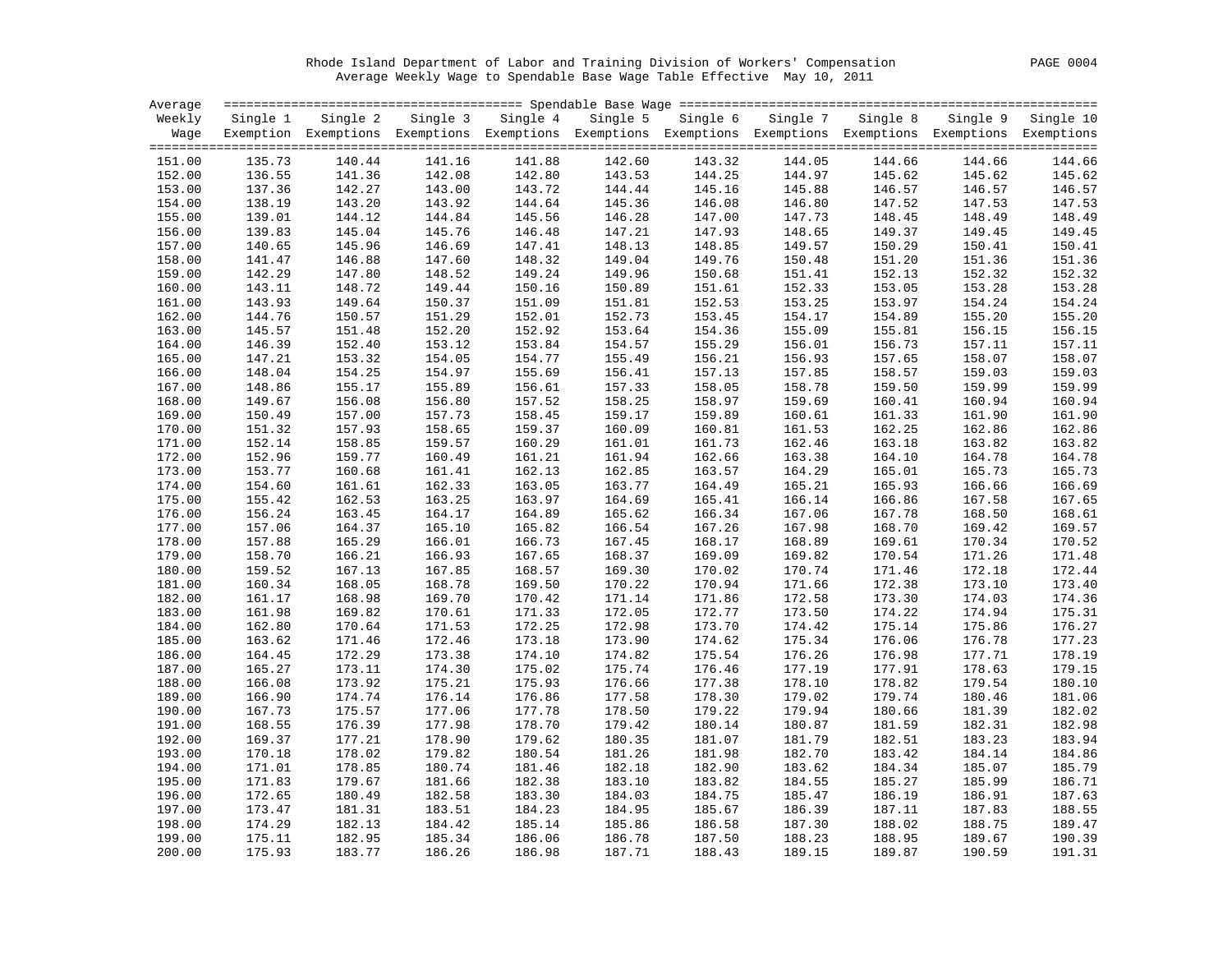Rhode Island Department of Labor and Training Division of Workers' Compensation PAGE 0005 Average Weekly Wage to Spendable Base Wage Table Effective May 10, 2011

| Average |          |                                                                                                              |          |          |        |                   |          |          |        |                    |
|---------|----------|--------------------------------------------------------------------------------------------------------------|----------|----------|--------|-------------------|----------|----------|--------|--------------------|
| Weekly  | Single 1 | Single 2                                                                                                     | Single 3 | Single 4 |        | Single 5 Single 6 | Single 7 | Single 8 |        | Single 9 Single 10 |
| Waqe    |          | Exemption Exemptions Exemptions Exemptions Exemptions Exemptions Exemptions Exemptions Exemptions Exemptions |          |          |        |                   |          |          |        |                    |
| 201.00  | 176.75   | 184.59                                                                                                       | 187.19   | 187.91   | 188.63 | 189.35            | 190.07   | 190.79   | 191.51 | 192.23             |
| 202.00  | 177.58   | 185.42                                                                                                       | 188.11   | 188.83   | 189.55 | 190.27            | 190.99   | 191.71   | 192.44 | 193.16             |
| 203.00  | 178.39   | 186.23                                                                                                       | 189.02   | 189.74   | 190.46 | 191.18            | 191.91   | 192.63   | 193.35 | 194.07             |
| 204.00  | 179.21   | 187.05                                                                                                       | 189.94   | 190.66   | 191.39 | 192.11            | 192.83   | 193.55   | 194.27 | 194.99             |
| 205.00  | 180.03   | 187.87                                                                                                       | 190.87   | 191.59   | 192.31 | 193.03            | 193.75   | 194.47   | 195.19 | 195.91             |
| 206.00  | 180.86   | 188.70                                                                                                       | 191.79   | 192.51   | 193.23 | 193.95            | 194.67   | 195.39   | 196.12 | 196.84             |
| 207.00  | 181.68   | 189.52                                                                                                       | 192.71   | 193.43   | 194.15 | 194.87            | 195.60   | 196.32   | 197.04 | 197.76             |
| 208.00  | 182.49   | 190.33                                                                                                       | 193.62   | 194.34   | 195.07 | 195.79            | 196.51   | 197.23   | 197.95 | 198.67             |
| 209.00  | 183.31   | 191.15                                                                                                       | 194.55   | 195.27   | 195.99 | 196.71            | 197.43   | 198.15   | 198.87 | 199.59             |
| 210.00  | 184.14   | 191.98                                                                                                       | 195.47   | 196.19   | 196.91 | 197.63            | 198.35   | 199.07   | 199.80 | 200.52             |
| 211.00  | 184.96   | 192.80                                                                                                       | 196.39   | 197.11   | 197.83 | 198.55            | 199.28   | 200.00   | 200.72 | 201.44             |
| 212.00  | 185.78   | 193.62                                                                                                       | 197.31   | 198.03   | 198.76 | 199.48            | 200.20   | 200.92   | 201.64 | 202.36             |
| 213.00  | 186.59   | 194.43                                                                                                       | 198.23   | 198.95   | 199.67 | 200.39            | 201.11   | 201.83   | 202.55 | 203.27             |
| 214.00  | 187.42   | 195.26                                                                                                       | 199.15   | 199.87   | 200.59 | 201.31            | 202.03   | 202.75   | 203.48 | 204.20             |
| 215.00  | 188.24   | 196.08                                                                                                       | 200.07   | 200.79   | 201.51 | 202.23            | 202.96   | 203.68   | 204.40 | 205.12             |
| 216.00  | 189.06   | 196.90                                                                                                       | 200.99   | 201.71   | 202.44 | 203.16            | 203.88   | 204.60   | 205.32 | 206.04             |
| 217.00  | 189.88   | 197.72                                                                                                       | 201.92   | 202.64   | 203.36 | 204.08            | 204.80   | 205.52   | 206.24 | 206.96             |
| 218.00  | 190.70   | 198.54                                                                                                       | 202.83   | 203.55   | 204.27 | 204.99            | 205.71   | 206.43   | 207.16 | 207.88             |
| 219.00  | 191.52   | 199.36                                                                                                       | 203.75   | 204.47   | 205.19 | 205.91            | 206.64   | 207.36   | 208.08 | 208.80             |
| 220.00  | 192.34   | 200.18                                                                                                       | 204.67   | 205.39   | 206.12 | 206.84            | 207.56   | 208.28   | 209.00 | 209.72             |
| 221.00  | 193.16   | 201.00                                                                                                       | 205.60   | 206.32   | 207.04 | 207.76            | 208.48   | 209.20   | 209.92 | 210.64             |
| 222.00  | 193.99   | 201.83                                                                                                       | 206.52   | 207.24   | 207.96 | 208.68            | 209.40   | 210.12   | 210.85 | 211.57             |
| 223.00  | 194.80   | 202.64                                                                                                       | 207.43   | 208.15   | 208.87 | 209.59            | 210.32   | 211.04   | 211.76 | 212.48             |
| 224.00  | 195.62   | 203.46                                                                                                       | 208.35   | 209.07   | 209.80 | 210.52            | 211.24   | 211.96   | 212.68 | 213.40             |
| 225.00  | 196.44   | 204.28                                                                                                       | 209.28   | 210.00   | 210.72 | 211.44            | 212.16   | 212.88   | 213.60 | 214.32             |
| 226.00  | 197.27   | 205.11                                                                                                       | 210.20   | 210.92   | 211.64 | 212.36            | 213.08   | 213.80   | 214.53 | 215.25             |
| 227.00  | 198.09   | 205.93                                                                                                       | 211.12   | 211.84   | 212.56 | 213.28            | 214.01   | 214.73   | 215.45 | 216.17             |
| 228.00  | 198.90   | 206.74                                                                                                       | 212.03   | 212.75   | 213.48 | 214.20            | 214.92   | 215.64   | 216.36 | 217.08             |
| 229.00  | 199.72   | 207.56                                                                                                       | 212.96   | 213.68   | 214.40 | 215.12            | 215.84   | 216.56   | 217.28 | 218.00             |
| 230.00  | 200.55   | 208.39                                                                                                       | 213.88   | 214.60   | 215.32 | 216.04            | 216.76   | 217.48   | 218.21 | 218.93             |
| 231.00  | 201.37   | 209.21                                                                                                       | 214.80   | 215.52   | 216.24 | 216.96            | 217.69   | 218.41   | 219.13 | 219.85             |
| 232.00  | 202.19   | 210.03                                                                                                       | 215.72   | 216.44   | 217.17 | 217.89            | 218.61   | 219.33   | 220.05 | 220.77             |
| 233.00  | 203.00   | 210.84                                                                                                       | 216.64   | 217.36   | 218.08 | 218.80            | 219.52   | 220.24   | 220.96 | 221.68             |
| 234.00  | 203.83   | 211.67                                                                                                       | 217.56   | 218.28   | 219.00 | 219.72            | 220.44   | 221.16   | 221.89 | 222.61             |
| 235.00  | 204.65   | 212.49                                                                                                       | 218.48   | 219.20   | 219.92 | 220.64            | 221.37   | 222.09   | 222.81 | 223.53             |
| 236.00  | 205.47   | 213.31                                                                                                       | 219.40   | 220.12   | 220.85 | 221.57            | 222.29   | 223.01   | 223.73 | 224.45             |
| 237.00  | 206.29   | 214.13                                                                                                       | 220.33   | 221.05   | 221.77 | 222.49            | 223.21   | 223.93   | 224.65 | 225.37             |
| 238.00  | 207.11   | 214.95                                                                                                       | 221.24   | 221.96   | 222.68 | 223.40            | 224.12   | 224.84   | 225.57 | 226.29             |
| 239.00  | 207.93   | 215.77                                                                                                       | 222.16   | 222.88   | 223.60 | 224.32            | 225.05   | 225.77   | 226.49 | 227.21             |
| 240.00  | 208.75   | 216.59                                                                                                       | 223.08   | 223.80   | 224.53 | 225.25            | 225.97   | 226.69   | 227.41 | 228.13             |
| 241.00  | 209.57   | 217.41                                                                                                       | 224.01   | 224.73   | 225.45 | 226.17            | 226.89   | 227.61   | 228.33 | 229.05             |
| 242.00  | 210.40   | 218.24                                                                                                       | 224.93   | 225.65   | 226.37 | 227.09            | 227.81   | 228.53   | 229.26 | 229.98             |
| 243.00  | 211.21   | 219.05                                                                                                       | 225.84   | 226.56   | 227.28 | 228.00            | 228.73   | 229.45   | 230.17 | 230.89             |
| 244.00  | 212.03   | 219.87                                                                                                       | 226.76   | 227.48   | 228.21 | 228.93            | 229.65   | 230.37   | 231.09 | 231.81             |
| 245.00  | 212.85   | 220.69                                                                                                       | 227.69   | 228.41   | 229.13 | 229.85            | 230.57   | 231.29   | 232.01 | 232.73             |
| 246.00  | 213.68   | 221.52                                                                                                       | 228.61   | 229.33   | 230.05 | 230.77            | 231.49   | 232.21   | 232.94 | 233.66             |
| 247.00  | 214.50   | 222.34                                                                                                       | 229.53   | 230.25   | 230.97 | 231.69            | 232.42   | 233.14   | 233.86 | 234.58             |
| 248.00  | 215.31   | 223.15                                                                                                       | 230.44   | 231.16   | 231.89 | 232.61            | 233.33   | 234.05   | 234.77 | 235.49             |
| 249.00  | 216.13   | 223.97                                                                                                       | 231.37   | 232.09   | 232.81 | 233.53            | 234.25   | 234.97   | 235.69 | 236.41             |
| 250.00  | 216.96   | 224.80                                                                                                       | 232.29   | 233.01   | 233.73 | 234.45            | 235.17   | 235.89   | 236.62 | 237.34             |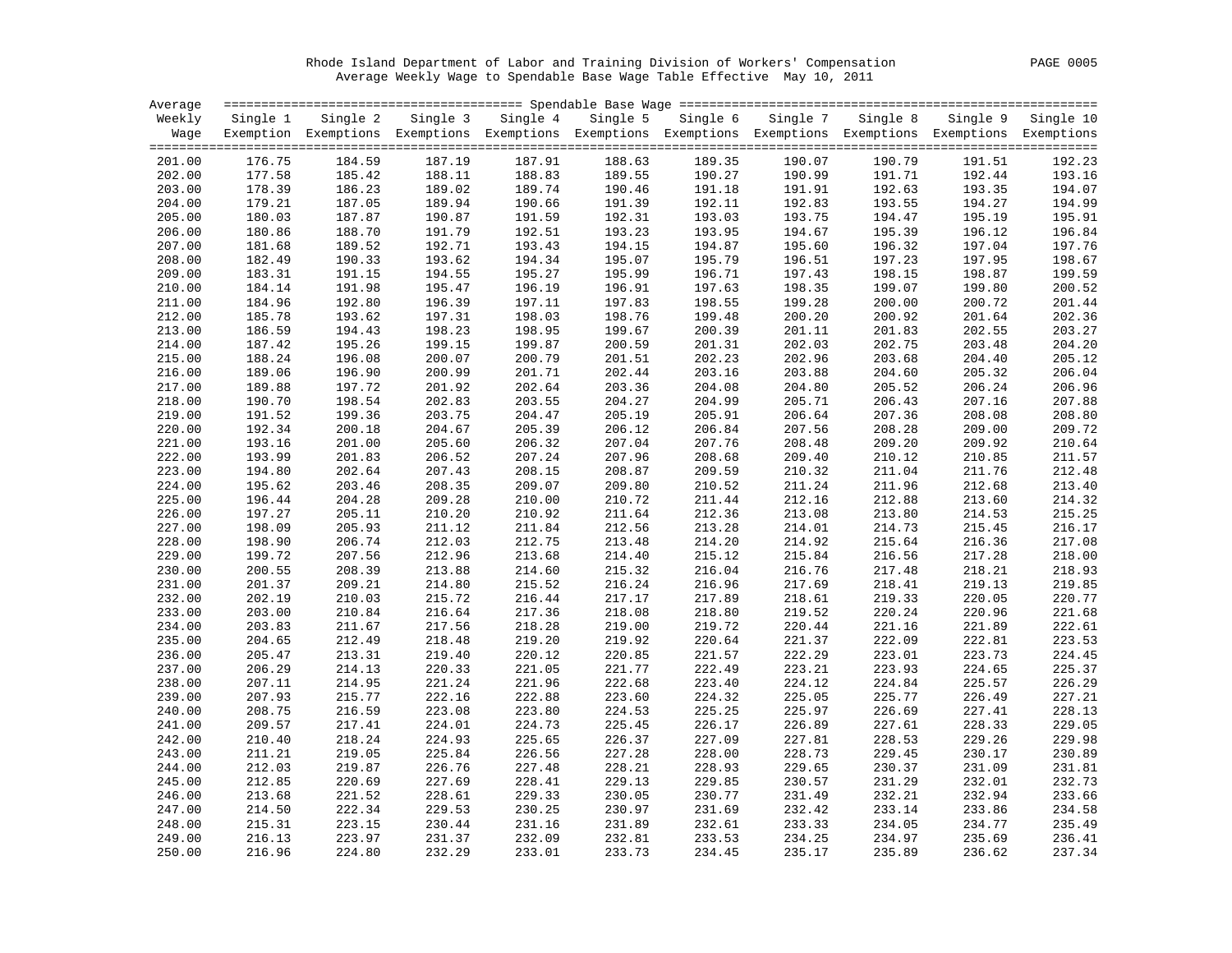Rhode Island Department of Labor and Training Division of Workers' Compensation PAGE 0006 Average Weekly Wage to Spendable Base Wage Table Effective May 10, 2011

| Average |          |                                                                                                              |        |                   |        |                   |          |          |        |                    |
|---------|----------|--------------------------------------------------------------------------------------------------------------|--------|-------------------|--------|-------------------|----------|----------|--------|--------------------|
| Weekly  | Single 1 | Single 2                                                                                                     |        | Single 3 Single 4 |        | Single 5 Single 6 | Single 7 | Single 8 |        | Single 9 Single 10 |
| Waqe    |          | Exemption Exemptions Exemptions Exemptions Exemptions Exemptions Exemptions Exemptions Exemptions Exemptions |        |                   |        |                   |          |          |        |                    |
|         |          |                                                                                                              |        |                   |        |                   |          |          |        |                    |
| 251.00  | 217.78   | 225.62                                                                                                       | 233.21 | 233.93            | 234.65 | 235.37            | 236.10   | 236.82   | 237.54 | 238.26             |
| 252.00  | 218.60   | 226.44                                                                                                       | 234.13 | 234.85            | 235.58 | 236.30            | 237.02   | 237.74   | 238.46 | 239.18             |
| 253.00  | 219.41   | 227.25                                                                                                       | 235.05 | 235.77            | 236.49 | 237.21            | 237.93   | 238.65   | 239.37 | 240.09             |
| 254.00  | 220.24   | 228.08                                                                                                       | 235.91 | 236.69            | 237.41 | 238.13            | 238.85   | 239.57   | 240.30 | 241.02             |
| 255.00  | 221.06   | 228.90                                                                                                       | 236.73 | 237.61            | 238.33 | 239.05            | 239.78   | 240.50   | 241.22 | 241.94             |
| 256.00  | 221.88   | 229.72                                                                                                       | 237.55 | 238.53            | 239.26 | 239.98            | 240.70   | 241.42   | 242.14 | 242.86             |
| 257.00  | 222.70   | 230.54                                                                                                       | 238.38 | 239.46            | 240.18 | 240.90            | 241.62   | 242.34   | 243.06 | 243.78             |
| 258.00  | 223.52   | 231.36                                                                                                       | 239.19 | 240.37            | 241.09 | 241.81            | 242.53   | 243.25   | 243.98 | 244.70             |
| 259.00  | 224.34   | 232.18                                                                                                       | 240.01 | 241.29            | 242.01 | 242.73            | 243.46   | 244.18   | 244.90 | 245.62             |
| 260.00  | 225.16   | 233.00                                                                                                       | 240.83 | 242.21            | 242.94 | 243.66            | 244.38   | 245.10   | 245.82 | 246.54             |
| 261.00  | 225.98   | 233.82                                                                                                       | 241.66 | 243.14            | 243.86 | 244.58            | 245.30   | 246.02   | 246.74 | 247.46             |
| 262.00  | 226.81   | 234.65                                                                                                       | 242.48 | 244.06            | 244.78 | 245.50            | 246.22   | 246.94   | 247.67 | 248.39             |
| 263.00  | 227.62   | 235.46                                                                                                       | 243.29 | 244.97            | 245.69 | 246.41            | 247.14   | 247.86   | 248.58 | 249.30             |
| 264.00  | 228.44   | 236.28                                                                                                       | 244.11 | 245.89            | 246.62 | 247.34            | 248.06   | 248.78   | 249.50 | 250.22             |
|         | 229.26   | 237.10                                                                                                       | 244.94 | 246.82            | 247.54 | 248.26            | 248.98   | 249.70   | 250.42 | 251.14             |
| 265.00  |          | 237.93                                                                                                       |        | 247.74            |        |                   |          |          |        | 252.07             |
| 266.00  | 230.09   |                                                                                                              | 245.76 |                   | 248.46 | 249.18            | 249.90   | 250.62   | 251.35 | 252.99             |
| 267.00  | 230.91   | 238.75                                                                                                       | 246.58 | 248.66            | 249.38 | 250.10            | 250.83   | 251.55   | 252.27 |                    |
| 268.00  | 231.72   | 239.56                                                                                                       | 247.39 | 249.57            | 250.30 | 251.02            | 251.74   | 252.46   | 253.18 | 253.90             |
| 269.00  | 232.54   | 240.38                                                                                                       | 248.22 | 250.50            | 251.22 | 251.94            | 252.66   | 253.38   | 254.10 | 254.82             |
| 270.00  | 233.37   | 241.21                                                                                                       | 249.04 | 251.42            | 252.14 | 252.86            | 253.58   | 254.30   | 255.03 | 255.75             |
| 271.00  | 234.19   | 242.03                                                                                                       | 249.86 | 252.34            | 253.06 | 253.78            | 254.51   | 255.23   | 255.95 | 256.67             |
| 272.00  | 235.01   | 242.85                                                                                                       | 250.68 | 253.26            | 253.99 | 254.71            | 255.43   | 256.15   | 256.87 | 257.59             |
| 273.00  | 235.82   | 243.66                                                                                                       | 251.50 | 254.18            | 254.90 | 255.62            | 256.34   | 257.06   | 257.78 | 258.50             |
| 274.00  | 236.65   | 244.49                                                                                                       | 252.32 | 255.10            | 255.82 | 256.54            | 257.26   | 257.98   | 258.71 | 259.43             |
| 275.00  | 237.47   | 245.31                                                                                                       | 253.14 | 256.02            | 256.74 | 257.46            | 258.19   | 258.91   | 259.63 | 260.35             |
| 276.00  | 238.25   | 246.13                                                                                                       | 253.96 | 256.94            | 257.67 | 258.39            | 259.11   | 259.83   | 260.55 | 261.27             |
| 277.00  | 239.02   | 246.95                                                                                                       | 254.79 | 257.87            | 258.59 | 259.31            | 260.03   | 260.75   | 261.47 | 262.19             |
| 278.00  | 239.79   | 247.77                                                                                                       | 255.60 | 258.78            | 259.50 | 260.22            | 260.94   | 261.66   | 262.39 | 263.11             |
| 279.00  | 240.56   | 248.59                                                                                                       | 256.42 | 259.70            | 260.42 | 261.14            | 261.87   | 262.59   | 263.31 | 264.03             |
| 280.00  | 241.33   | 249.41                                                                                                       | 257.24 | 260.62            | 261.35 | 262.07            | 262.79   | 263.51   | 264.23 | 264.95             |
| 281.00  | 242.10   | 250.23                                                                                                       | 258.07 | 261.55            | 262.27 | 262.99            | 263.71   | 264.43   | 265.15 | 265.87             |
| 282.00  | 242.88   | 251.06                                                                                                       | 258.89 | 262.47            | 263.19 | 263.91            | 264.63   | 265.35   | 266.08 | 266.80             |
| 283.00  | 243.64   | 251.87                                                                                                       | 259.70 | 263.38            | 264.10 | 264.82            | 265.55   | 266.27   | 266.99 | 267.71             |
| 284.00  | 244.41   | 252.69                                                                                                       | 260.52 | 264.30            | 265.03 | 265.75            | 266.47   | 267.19   | 267.91 | 268.63             |
| 285.00  | 245.18   | 253.51                                                                                                       | 261.35 | 265.23            | 265.95 | 266.67            | 267.39   | 268.11   | 268.83 | 269.55             |
| 286.00  | 245.96   | 254.34                                                                                                       | 262.17 | 266.15            | 266.87 | 267.59            | 268.31   | 269.03   | 269.76 | 270.48             |
| 287.00  | 246.73   | 255.16                                                                                                       | 262.99 | 267.07            | 267.79 | 268.51            | 269.24   | 269.96   | 270.68 | 271.40             |
| 288.00  | 247.49   | 255.97                                                                                                       | 263.80 | 267.98            | 268.71 | 269.43            | 270.15   | 270.87   | 271.59 | 272.31             |
| 289.00  | 248.26   | 256.79                                                                                                       | 264.63 | 268.91            | 269.63 | 270.35            | 271.07   | 271.79   | 272.51 | 273.23             |
| 290.00  | 249.04   | 257.62                                                                                                       | 265.45 | 269.83            | 270.55 | 271.27            | 271.99   | 272.71   | 273.44 | 274.16             |
| 291.00  | 249.81   | 258.44                                                                                                       | 266.27 | 270.75            | 271.47 | 272.19            | 272.92   | 273.64   | 274.36 | 275.08             |
| 292.00  | 250.58   | 259.26                                                                                                       | 267.09 | 271.67            | 272.40 | 273.12            | 273.84   | 274.56   | 275.28 | 276.00             |
| 293.00  | 251.34   | 260.07                                                                                                       | 267.91 | 272.59            | 273.31 | 274.03            | 274.75   | 275.47   | 276.19 | 276.91             |
| 294.00  | 252.12   | 260.90                                                                                                       | 268.73 | 273.51            | 274.23 | 274.95            | 275.67   | 276.39   | 277.12 | 277.84             |
| 295.00  | 252.89   | 261.72                                                                                                       | 269.55 | 274.43            | 275.15 | 275.87            | 276.60   | 277.32   | 278.04 | 278.76             |
| 296.00  | 253.66   | 262.54                                                                                                       | 270.37 | 275.35            | 276.08 | 276.80            | 277.52   | 278.24   | 278.96 | 279.68             |
| 297.00  | 254.43   | 263.36                                                                                                       | 271.20 | 276.28            | 277.00 | 277.72            | 278.44   | 279.16   | 279.88 | 280.60             |
| 298.00  | 255.20   | 264.18                                                                                                       | 272.01 | 277.19            | 277.91 | 278.63            | 279.35   | 280.07   | 280.80 | 281.52             |
| 299.00  | 255.97   | 265.00                                                                                                       | 272.83 | 278.11            | 278.83 | 279.55            | 280.28   | 281.00   | 281.72 | 282.44             |
| 300.00  | 256.74   | 265.82                                                                                                       | 273.65 | 279.03            | 279.76 | 280.48            | 281.20   | 281.92   | 282.64 | 283.36             |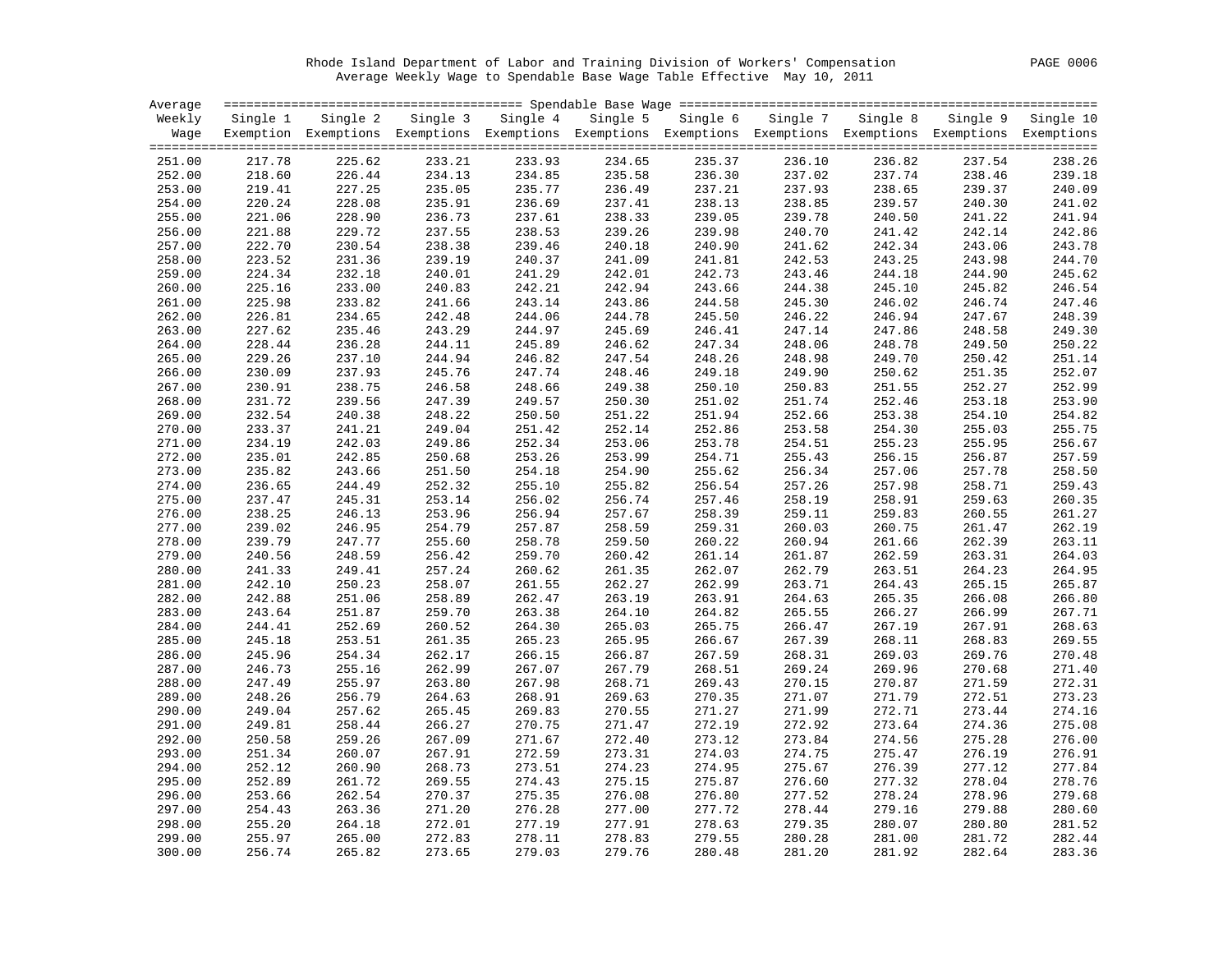Rhode Island Department of Labor and Training Division of Workers' Compensation PAGE 0007 Average Weekly Wage to Spendable Base Wage Table Effective May 10, 2011

| Average |          |                                                                                                              |        |                   |        |                   |          |          |        |                    |
|---------|----------|--------------------------------------------------------------------------------------------------------------|--------|-------------------|--------|-------------------|----------|----------|--------|--------------------|
| Weekly  | Single 1 | Single 2                                                                                                     |        | Single 3 Single 4 |        | Single 5 Single 6 | Single 7 | Single 8 |        | Single 9 Single 10 |
| Waqe    |          | Exemption Exemptions Exemptions Exemptions Exemptions Exemptions Exemptions Exemptions Exemptions Exemptions |        |                   |        |                   |          |          |        |                    |
| 301.00  | 257.51   | 266.64                                                                                                       | 274.48 | 279.96            | 280.68 | 281.40            | 282.12   | 282.84   | 283.56 | 284.28             |
| 302.00  | 258.29   | 267.47                                                                                                       | 275.30 | 280.88            | 281.60 | 282.32            | 283.04   | 283.76   | 284.49 | 285.21             |
| 303.00  | 259.05   | 268.28                                                                                                       | 276.11 | 281.79            | 282.51 | 283.23            | 283.96   | 284.68   | 285.40 | 286.12             |
| 304.00  | 259.82   | 269.10                                                                                                       | 276.93 | 282.71            | 283.44 | 284.16            | 284.88   | 285.60   | 286.32 | 287.04             |
| 305.00  | 260.59   | 269.92                                                                                                       | 277.76 | 283.64            | 284.36 | 285.08            | 285.80   | 286.52   | 287.24 | 287.96             |
| 306.00  | 261.37   | 270.75                                                                                                       | 278.58 | 284.56            | 285.28 | 286.00            | 286.72   | 287.44   | 288.17 | 288.89             |
| 307.00  | 262.14   | 271.57                                                                                                       | 279.40 | 285.48            | 286.20 | 286.92            | 287.65   | 288.37   | 289.09 | 289.81             |
| 308.00  | 262.90   | 272.38                                                                                                       | 280.21 | 286.39            | 287.12 | 287.84            | 288.56   | 289.28   | 290.00 | 290.72             |
| 309.00  | 263.67   | 273.20                                                                                                       | 281.04 | 287.32            | 288.04 | 288.76            | 289.48   | 290.20   | 290.92 | 291.64             |
| 310.00  | 264.45   | 274.03                                                                                                       | 281.86 | 288.24            | 288.96 | 289.68            | 290.40   | 291.12   | 291.85 | 292.57             |
| 311.00  | 265.22   | 274.85                                                                                                       | 282.68 | 289.16            | 289.88 | 290.60            | 291.33   | 292.05   | 292.77 | 293.49             |
| 312.00  | 265.99   | 275.67                                                                                                       | 283.50 | 290.08            | 290.81 | 291.53            | 292.25   | 292.97   | 293.69 | 294.41             |
| 313.00  | 266.75   | 276.48                                                                                                       | 284.32 | 291.00            | 291.72 | 292.44            | 293.16   | 293.88   | 294.60 | 295.32             |
| 314.00  | 267.53   | 277.31                                                                                                       | 285.14 | 291.92            | 292.64 | 293.36            | 294.08   | 294.80   | 295.53 | 296.25             |
| 315.00  | 268.30   | 278.13                                                                                                       | 285.96 | 292.84            | 293.56 | 294.28            | 295.01   | 295.73   | 296.45 | 297.17             |
| 316.00  | 269.07   | 278.95                                                                                                       | 286.78 | 293.76            | 294.49 | 295.21            | 295.93   | 296.65   | 297.37 | 298.09             |
| 317.00  | 269.84   | 279.77                                                                                                       | 287.61 | 294.69            | 295.41 | 296.13            | 296.85   | 297.57   | 298.29 | 299.01             |
| 318.00  | 270.61   | 280.59                                                                                                       | 288.42 | 295.60            | 296.32 | 297.04            | 297.76   | 298.48   | 299.21 | 299.93             |
| 319.00  | 271.38   | 281.41                                                                                                       | 289.24 | 296.52            | 297.24 | 297.96            | 298.69   | 299.41   | 300.13 | 300.85             |
| 320.00  | 272.15   | 282.23                                                                                                       | 290.06 | 297.44            | 298.17 | 298.89            | 299.61   | 300.33   | 301.05 | 301.77             |
| 321.00  | 272.92   | 283.05                                                                                                       | 290.89 | 298.37            | 299.09 | 299.81            | 300.53   | 301.25   | 301.97 | 302.69             |
| 322.00  | 273.70   | 283.88                                                                                                       | 291.71 | 299.29            | 300.01 | 300.73            | 301.45   | 302.17   | 302.90 | 303.62             |
| 323.00  | 274.46   | 284.69                                                                                                       | 292.52 | 300.20            | 300.92 | 301.64            | 302.37   | 303.09   | 303.81 | 304.53             |
| 324.00  | 275.23   | 285.51                                                                                                       | 293.34 | 301.12            | 301.85 | 302.57            | 303.29   | 304.01   | 304.73 | 305.45             |
| 325.00  | 276.00   | 286.33                                                                                                       | 294.17 | 302.01            | 302.77 | 303.49            | 304.21   | 304.93   | 305.65 | 306.37             |
| 326.00  | 276.78   | 287.16                                                                                                       | 294.99 | 302.83            | 303.69 | 304.41            | 305.13   | 305.85   | 306.58 | 307.30             |
| 327.00  | 277.55   | 287.98                                                                                                       | 295.81 | 303.65            | 304.61 | 305.33            | 306.06   | 306.78   | 307.50 | 308.22             |
| 328.00  | 278.31   | 288.79                                                                                                       | 296.62 | 304.46            | 305.53 | 306.25            | 306.97   | 307.69   | 308.41 | 309.13             |
| 329.00  | 279.08   | 289.61                                                                                                       | 297.45 | 305.29            | 306.45 | 307.17            | 307.89   | 308.61   | 309.33 | 310.05             |
| 330.00  | 279.86   | 290.44                                                                                                       | 298.27 | 306.11            | 307.37 | 308.09            | 308.81   | 309.53   | 310.26 | 310.98             |
| 331.00  | 280.63   | 291.26                                                                                                       | 299.09 | 306.93            | 308.29 | 309.01            | 309.74   | 310.46   | 311.18 | 311.90             |
| 332.00  | 281.40   | 292.08                                                                                                       | 299.91 | 307.75            | 309.22 | 309.94            | 310.66   | 311.38   | 312.10 | 312.82             |
| 333.00  | 282.16   | 292.89                                                                                                       | 300.73 | 308.57            | 310.13 | 310.85            | 311.57   | 312.29   | 313.01 | 313.73             |
| 334.00  | 282.94   | 293.72                                                                                                       | 301.55 | 309.39            | 311.05 | 311.77            | 312.49   | 313.21   | 313.94 | 314.66             |
| 335.00  | 283.71   | 294.54                                                                                                       | 302.37 | 310.21            | 311.97 | 312.69            | 313.42   | 314.14   | 314.86 | 315.58             |
| 336.00  | 284.48   | 295.36                                                                                                       | 303.19 | 311.03            | 312.90 | 313.62            | 314.34   | 315.06   | 315.78 | 316.50             |
| 337.00  | 285.25   | 296.18                                                                                                       | 304.02 | 311.86            | 313.82 | 314.54            | 315.26   | 315.98   | 316.70 | 317.42             |
| 338.00  | 286.02   | 297.00                                                                                                       | 304.83 | 312.67            | 314.73 | 315.45            | 316.17   | 316.89   | 317.62 | 318.34             |
| 339.00  | 286.79   | 297.82                                                                                                       | 305.65 | 313.49            | 315.65 | 316.37            | 317.10   | 317.82   | 318.54 | 319.26             |
| 340.00  | 287.56   | 298.64                                                                                                       | 306.47 | 314.31            | 316.58 | 317.30            | 318.02   | 318.74   | 319.46 | 320.18             |
| 341.00  | 288.33   | 299.46                                                                                                       | 307.30 | 315.14            | 317.50 | 318.22            | 318.94   | 319.66   | 320.38 | 321.10             |
| 342.00  | 289.11   | 300.29                                                                                                       | 308.12 | 315.96            | 318.42 | 319.14            | 319.86   | 320.58   | 321.31 | 322.03             |
| 343.00  | 289.87   | 301.10                                                                                                       | 308.93 | 316.77            | 319.33 | 320.05            | 320.78   | 321.50   | 322.22 | 322.94             |
| 344.00  | 290.64   | 301.92                                                                                                       | 309.75 | 317.59            | 320.26 | 320.98            | 321.70   | 322.42   | 323.14 | 323.86             |
| 345.00  | 291.41   | 302.74                                                                                                       | 310.58 | 318.42            | 321.18 | 321.90            | 322.62   | 323.34   | 324.06 | 324.78             |
| 346.00  | 292.19   | 303.57                                                                                                       | 311.40 | 319.24            | 322.10 | 322.82            | 323.54   | 324.26   | 324.99 | 325.71             |
| 347.00  | 292.96   | 304.35                                                                                                       | 312.22 | 320.06            | 323.02 | 323.74            | 324.47   | 325.19   | 325.91 | 326.63             |
| 348.00  | 293.72   | 305.11                                                                                                       | 313.03 | 320.87            | 323.94 | 324.66            | 325.38   | 326.10   | 326.82 | 327.54             |
| 349.00  | 294.49   | 305.88                                                                                                       | 313.86 | 321.70            | 324.86 | 325.58            | 326.30   | 327.02   | 327.74 | 328.46             |
| 350.00  | 295.27   | 306.66                                                                                                       | 314.68 | 322.52            | 325.78 | 326.50            | 327.22   | 327.94   | 328.67 | 329.39             |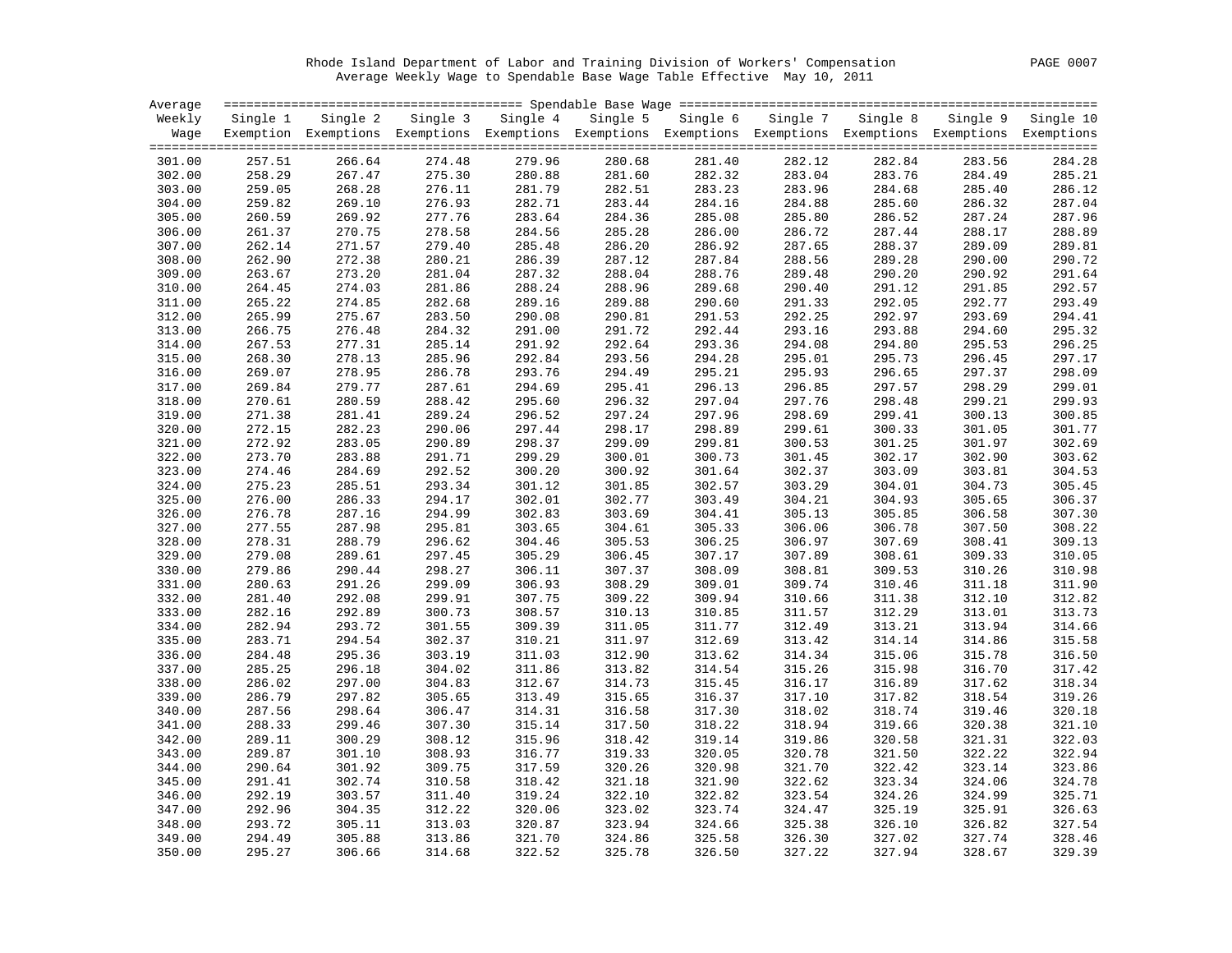Rhode Island Department of Labor and Training Division of Workers' Compensation PAGE 0008 Average Weekly Wage to Spendable Base Wage Table Effective May 10, 2011

| Average |          |                                                                                                              |        |                   |        |                   |          |          |        |                    |
|---------|----------|--------------------------------------------------------------------------------------------------------------|--------|-------------------|--------|-------------------|----------|----------|--------|--------------------|
| Weekly  | Single 1 | Single 2                                                                                                     |        | Single 3 Single 4 |        | Single 5 Single 6 | Single 7 | Single 8 |        | Single 9 Single 10 |
| Waqe    |          | Exemption Exemptions Exemptions Exemptions Exemptions Exemptions Exemptions Exemptions Exemptions Exemptions |        |                   |        |                   |          |          |        |                    |
| 351.00  | 296.04   | 307.43                                                                                                       | 315.50 | 323.34            | 326.70 | 327.42            | 328.15   | 328.87   | 329.59 | 330.31             |
| 352.00  | 296.81   | 308.20                                                                                                       | 316.32 | 324.16            | 327.63 | 328.35            | 329.07   | 329.79   | 330.51 | 331.23             |
| 353.00  | 297.57   | 308.96                                                                                                       | 317.14 | 324.98            | 328.54 | 329.26            | 329.98   | 330.70   | 331.42 | 332.14             |
| 354.00  | 298.35   | 309.74                                                                                                       | 317.96 | 325.80            | 329.46 | 330.18            | 330.90   | 331.62   | 332.35 | 333.07             |
| 355.00  | 299.12   | 310.51                                                                                                       | 318.78 | 326.62            | 330.38 | 331.10            | 331.83   | 332.55   | 333.27 | 333.99             |
| 356.00  | 299.89   | 311.28                                                                                                       | 319.60 | 327.44            | 331.31 | 332.03            | 332.75   | 333.47   | 334.19 | 334.91             |
| 357.00  | 300.66   | 312.05                                                                                                       | 320.43 | 328.27            | 332.23 | 332.95            | 333.67   | 334.39   | 335.11 | 335.83             |
| 358.00  | 301.43   | 312.82                                                                                                       | 321.24 | 329.08            | 333.14 | 333.86            | 334.58   | 335.30   | 336.03 | 336.75             |
| 359.00  | 302.20   | 313.59                                                                                                       | 322.06 | 329.90            | 334.06 | 334.78            | 335.51   | 336.23   | 336.95 | 337.67             |
| 360.00  | 302.97   | 314.36                                                                                                       | 322.88 | 330.72            | 334.99 | 335.71            | 336.43   | 337.15   | 337.87 | 338.59             |
| 361.00  | 303.74   | 315.13                                                                                                       | 323.71 | 331.55            | 335.91 | 336.63            | 337.35   | 338.07   | 338.79 | 339.51             |
| 362.00  | 304.52   | 315.91                                                                                                       | 324.53 | 332.37            | 336.83 | 337.55            | 338.27   | 338.99   | 339.72 | 340.44             |
| 363.00  | 305.28   | 316.67                                                                                                       | 325.34 | 333.18            | 337.74 | 338.46            | 339.19   | 339.91   | 340.63 | 341.35             |
| 364.00  | 306.05   | 317.44                                                                                                       | 326.16 | 334.00            | 338.67 | 339.39            | 340.11   | 340.83   | 341.55 | 342.27             |
| 365.00  | 306.82   | 318.21                                                                                                       | 326.99 | 334.83            | 339.59 | 340.31            | 341.03   | 341.75   | 342.47 | 343.19             |
| 366.00  | 307.60   | 318.99                                                                                                       | 327.81 | 335.65            | 340.51 | 341.23            | 341.95   | 342.67   | 343.40 | 344.12             |
| 367.00  | 308.37   | 319.76                                                                                                       | 328.63 | 336.47            | 341.43 | 342.15            | 342.88   | 343.60   | 344.32 | 345.04             |
| 368.00  | 309.13   | 320.52                                                                                                       | 329.44 | 337.28            | 342.35 | 343.07            | 343.79   | 344.51   | 345.23 | 345.95             |
| 369.00  | 309.90   | 321.29                                                                                                       | 330.27 | 338.11            | 343.27 | 343.99            | 344.71   | 345.43   | 346.15 | 346.87             |
| 370.00  | 310.68   | 322.07                                                                                                       | 331.09 | 338.93            | 344.19 | 344.91            | 345.63   | 346.35   | 347.08 | 347.80             |
| 371.00  | 311.45   | 322.84                                                                                                       | 331.91 | 339.75            | 345.11 | 345.83            | 346.56   | 347.28   | 348.00 | 348.72             |
| 372.00  | 312.22   | 323.61                                                                                                       | 332.73 | 340.57            | 346.04 | 346.76            | 347.48   | 348.20   | 348.92 | 349.64             |
| 373.00  | 312.98   | 324.37                                                                                                       | 333.55 | 341.39            | 346.95 | 347.67            | 348.39   | 349.11   | 349.83 | 350.55             |
| 374.00  | 313.76   | 325.15                                                                                                       | 334.37 | 342.21            | 347.87 | 348.59            | 349.31   | 350.03   | 350.76 | 351.48             |
| 375.00  | 314.53   | 325.92                                                                                                       | 335.19 | 343.03            | 348.79 | 349.51            | 350.24   | 350.96   | 351.68 | 352.40             |
| 376.00  | 315.30   | 326.69                                                                                                       | 336.01 | 343.85            | 349.72 | 350.44            | 351.16   | 351.88   | 352.60 | 353.32             |
| 377.00  | 316.07   | 327.46                                                                                                       | 336.84 | 344.68            | 350.64 | 351.36            | 352.08   | 352.80   | 353.52 | 354.24             |
| 378.00  | 316.84   | 328.23                                                                                                       | 337.65 | 345.49            | 351.55 | 352.27            | 352.99   | 353.71   | 354.44 | 355.16             |
| 379.00  | 317.61   | 329.00                                                                                                       | 338.47 | 346.31            | 352.47 | 353.19            | 353.92   | 354.64   | 355.36 | 356.08             |
| 380.00  | 318.38   | 329.77                                                                                                       | 339.29 | 347.13            | 353.40 | 354.12            | 354.84   | 355.56   | 356.28 | 357.00             |
| 381.00  | 319.15   | 330.54                                                                                                       | 340.12 | 347.96            | 354.32 | 355.04            | 355.76   | 356.48   | 357.20 | 357.92             |
| 382.00  | 319.93   | 331.32                                                                                                       | 340.94 | 348.78            | 355.24 | 355.96            | 356.68   | 357.40   | 358.13 | 358.85             |
| 383.00  | 320.69   | 332.08                                                                                                       | 341.75 | 349.59            | 356.15 | 356.87            | 357.60   | 358.32   | 359.04 | 359.76             |
| 384.00  | 321.46   | 332.85                                                                                                       | 342.57 | 350.41            | 357.08 | 357.80            | 358.52   | 359.24   | 359.96 | 360.68             |
| 385.00  | 322.23   | 333.62                                                                                                       | 343.40 | 351.24            | 358.00 | 358.72            | 359.44   | 360.16   | 360.88 | 361.60             |
| 386.00  | 323.01   | 334.40                                                                                                       | 344.22 | 352.06            | 358.92 | 359.64            | 360.36   | 361.08   | 361.81 | 362.53             |
| 387.00  | 323.78   | 335.17                                                                                                       | 345.04 | 352.88            | 359.84 | 360.56            | 361.29   | 362.01   | 362.73 | 363.45             |
| 388.00  | 324.54   | 335.93                                                                                                       | 345.85 | 353.69            | 360.76 | 361.48            | 362.20   | 362.92   | 363.64 | 364.36             |
| 389.00  | 325.31   | 336.70                                                                                                       | 346.68 | 354.52            | 361.68 | 362.40            | 363.12   | 363.84   | 364.56 | 365.28             |
| 390.00  | 326.09   | 337.48                                                                                                       | 347.50 | 355.34            | 362.60 | 363.32            | 364.04   | 364.76   | 365.49 | 366.21             |
| 391.00  | 326.86   | 338.25                                                                                                       | 348.32 | 356.16            | 363.52 | 364.24            | 364.97   | 365.69   | 366.41 | 367.13             |
| 392.00  | 327.63   | 339.02                                                                                                       | 349.14 | 356.98            | 364.45 | 365.17            | 365.89   | 366.61   | 367.33 | 368.05             |
| 393.00  | 328.39   | 339.78                                                                                                       | 349.96 | 357.80            | 365.36 | 366.08            | 366.80   | 367.52   | 368.24 | 368.96             |
| 394.00  | 329.17   | 340.56                                                                                                       | 350.78 | 358.62            | 366.28 | 367.00            | 367.72   | 368.44   | 369.17 | 369.89             |
| 395.00  | 329.94   | 341.33                                                                                                       | 351.60 | 359.44            | 367.20 | 367.92            | 368.65   | 369.37   | 370.09 | 370.81             |
| 396.00  | 330.71   | 342.10                                                                                                       | 352.42 | 360.26            | 368.10 | 368.85            | 369.57   | 370.29   | 371.01 | 371.73             |
| 397.00  | 331.48   | 342.87                                                                                                       | 353.25 | 361.09            | 368.92 | 369.77            | 370.49   | 371.21   | 371.93 | 372.65             |
| 398.00  | 332.25   | 343.64                                                                                                       | 354.06 | 361.90            | 369.73 | 370.68            | 371.40   | 372.12   | 372.85 | 373.57             |
| 399.00  | 333.02   | 344.41                                                                                                       | 354.88 | 362.72            | 370.55 | 371.60            | 372.33   | 373.05   | 373.77 | 374.49             |
| 400.00  | 333.79   | 345.18                                                                                                       | 355.70 | 363.54            | 371.38 | 372.53            | 373.25   | 373.97   | 374.69 | 375.41             |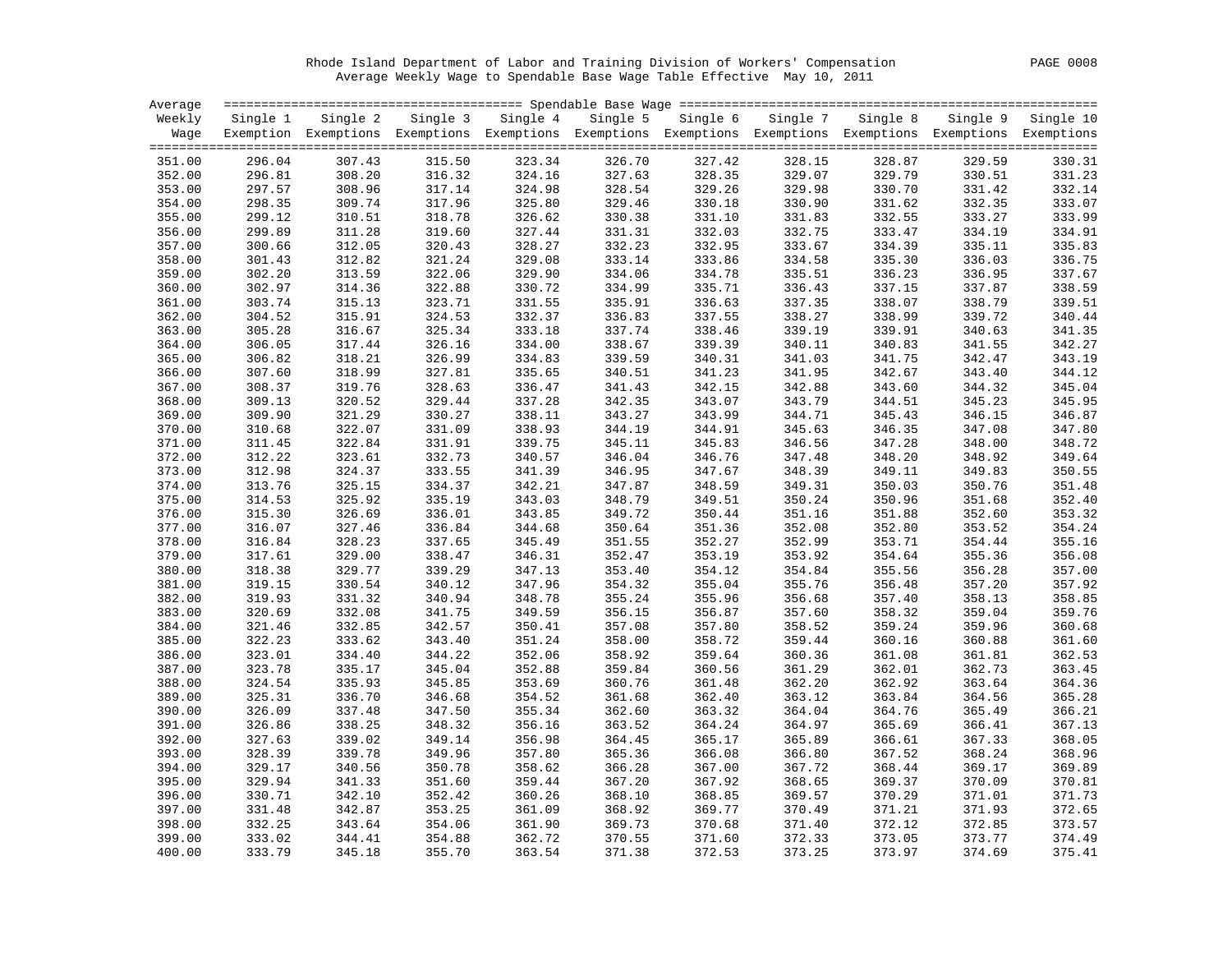Rhode Island Department of Labor and Training Division of Workers' Compensation PAGE 0009 Average Weekly Wage to Spendable Base Wage Table Effective May 10, 2011

| Average |          |                                                                                                                   |        |                   |        |                   |        |                   |        |                    |
|---------|----------|-------------------------------------------------------------------------------------------------------------------|--------|-------------------|--------|-------------------|--------|-------------------|--------|--------------------|
| Weekly  | Single 1 | Single 2                                                                                                          |        | Single 3 Single 4 |        | Single 5 Single 6 |        | Single 7 Single 8 |        | Single 9 Single 10 |
|         |          | Wage Exemption Exemptions Exemptions Exemptions Exemptions Exemptions Exemptions Exemptions Exemptions Exemptions |        |                   |        |                   |        |                   |        |                    |
| 401.00  | 334.56   | 345.95                                                                                                            | 356.53 | 364.37            | 372.20 | 373.45            | 374.17 | 374.89            | 375.61 | 376.33             |
| 402.00  | 335.34   | 346.73                                                                                                            | 357.35 | 365.19            | 373.02 | 374.37            | 375.09 | 375.81            | 376.54 | 377.26             |
| 403.00  | 336.10   | 347.49                                                                                                            | 358.16 | 366.00            | 373.83 | 375.28            | 376.01 | 376.73            | 377.45 | 378.17             |
| 404.00  | 336.87   | 348.26                                                                                                            | 358.98 | 366.82            | 374.66 | 376.21            | 376.93 | 377.65            | 378.37 | 379.09             |
| 405.00  | 337.64   | 349.03                                                                                                            | 359.81 | 367.65            | 375.48 | 377.13            | 377.85 | 378.57            | 379.29 | 380.01             |
| 406.00  | 338.42   | 349.81                                                                                                            | 360.63 | 368.47            | 376.30 | 378.05            | 378.77 | 379.49            | 380.22 | 380.94             |
| 407.00  | 339.19   | 350.58                                                                                                            | 361.45 | 369.29            | 377.12 | 378.97            | 379.70 | 380.42            | 381.14 | 381.86             |
| 408.00  | 339.95   | 351.34                                                                                                            | 362.26 | 370.10            | 377.94 | 379.89            | 380.61 | 381.33            | 382.05 | 382.77             |
| 409.00  | 340.72   | 352.11                                                                                                            | 363.09 | 370.93            | 378.76 | 380.81            | 381.53 | 382.25            | 382.97 | 383.69             |
| 410.00  | 341.50   | 352.89                                                                                                            | 363.91 | 371.75            | 379.58 | 381.73            | 382.45 | 383.17            | 383.90 | 384.62             |
| 411.00  | 342.27   | 353.66                                                                                                            | 364.73 | 372.57            | 380.40 | 382.65            | 383.38 | 384.10            | 384.82 | 385.54             |
| 412.00  | 343.04   | 354.43                                                                                                            | 365.55 | 373.39            | 381.23 | 383.58            | 384.30 | 385.02            | 385.74 | 386.46             |
| 413.00  | 343.80   | 355.19                                                                                                            | 366.37 | 374.21            | 382.04 | 384.49            | 385.21 | 385.93            | 386.65 | 387.37             |
| 414.00  | 344.58   | 355.97                                                                                                            | 367.19 | 375.03            | 382.86 | 385.41            | 386.13 | 386.85            | 387.58 | 388.30             |
| 415.00  | 345.35   | 356.74                                                                                                            | 368.01 | 375.85            | 383.68 | 386.33            | 387.06 | 387.78            | 388.50 | 389.22             |
| 416.00  | 346.12   | 357.51                                                                                                            | 368.83 | 376.67            | 384.51 | 387.26            | 387.98 | 388.70            | 389.42 | 390.14             |
| 417.00  | 346.89   | 358.28                                                                                                            | 369.66 | 377.50            | 385.33 | 388.18            | 388.90 | 389.62            | 390.34 | 391.06             |
| 418.00  | 347.66   | 359.05                                                                                                            | 370.45 | 378.31            | 386.14 | 389.09            | 389.81 | 390.53            | 391.26 | 391.98             |
| 419.00  | 348.43   | 359.82                                                                                                            | 371.22 | 379.13            | 386.96 | 390.01            | 390.74 | 391.46            | 392.18 | 392.90             |
| 420.00  | 349.20   | 360.59                                                                                                            | 371.99 | 379.95            | 387.79 | 390.94            | 391.66 | 392.38            | 393.10 | 393.82             |
| 421.00  | 349.97   | 361.36                                                                                                            | 372.77 | 380.78            | 388.61 | 391.86            | 392.58 | 393.30            | 394.02 | 394.74             |
| 422.00  | 350.75   | 362.14                                                                                                            | 373.54 | 381.60            | 389.43 | 392.78            | 393.50 | 394.22            | 394.95 | 395.67             |
| 423.00  | 351.51   | 362.90                                                                                                            | 374.30 | 382.41            | 390.24 | 393.69            | 394.42 | 395.14            | 395.86 | 396.58             |
| 424.00  | 352.28   | 363.67                                                                                                            | 375.07 | 383.23            | 391.07 | 394.62            | 395.34 | 396.06            | 396.78 | 397.50             |
| 425.00  | 353.05   | 364.44                                                                                                            | 375.85 | 384.06            | 391.89 | 395.54            | 396.26 | 396.98            | 397.70 | 398.42             |
| 426.00  | 353.83   | 365.22                                                                                                            | 376.62 | 384.88            | 392.71 | 396.46            | 397.18 | 397.90            | 398.63 | 399.35             |
| 427.00  | 354.60   | 365.99                                                                                                            | 377.39 | 385.70            | 393.53 | 397.38            | 398.11 | 398.83            | 399.55 | 400.27             |
| 428.00  | 355.36   | 366.75                                                                                                            | 378.15 | 386.51            | 394.35 | 398.30            | 399.02 | 399.74            | 400.46 | 401.18             |
| 429.00  | 356.13   | 367.52                                                                                                            | 378.93 | 387.34            | 395.17 | 399.22            | 399.94 | 400.66            | 401.38 | 402.10             |
| 430.00  | 356.91   | 368.30                                                                                                            | 379.70 | 388.16            | 395.99 | 400.14            | 400.86 | 401.58            | 402.31 | 403.03             |
| 431.00  | 357.68   | 369.07                                                                                                            | 380.47 | 388.98            | 396.81 | 401.06            | 401.79 | 402.51            | 403.23 | 403.95             |
| 432.00  | 358.45   | 369.84                                                                                                            | 381.24 | 389.80            | 397.64 | 401.99            | 402.71 | 403.43            | 404.15 | 404.87             |
| 433.00  | 359.21   | 370.60                                                                                                            | 382.01 | 390.62            | 398.45 | 402.90            | 403.62 | 404.34            | 405.06 | 405.78             |
| 434.00  | 359.99   | 371.38                                                                                                            | 382.78 | 391.44            | 399.27 | 403.82            | 404.54 | 405.26            | 405.99 | 406.71             |
| 435.00  | 360.76   | 372.15                                                                                                            | 383.55 | 392.26            | 400.09 | 404.74            | 405.47 | 406.19            | 406.91 | 407.63             |
| 436.00  | 361.53   | 372.92                                                                                                            | 384.32 | 393.08            | 400.92 | 405.67            | 406.39 | 407.11            | 407.83 | 408.55             |
| 437.00  | 362.30   | 373.69                                                                                                            | 385.10 | 393.91            | 401.74 | 406.59            | 407.31 | 408.03            | 408.75 | 409.47             |
| 438.00  | 363.07   | 374.46                                                                                                            | 385.86 | 394.72            | 402.55 | 407.50            | 408.22 | 408.94            | 409.67 | 410.39             |
| 439.00  | 363.84   | 375.23                                                                                                            | 386.63 | 395.54            | 403.37 | 408.42            | 409.15 | 409.87            | 410.59 | 411.31             |
| 440.00  | 364.61   | 376.00                                                                                                            | 387.40 | 396.36            | 404.20 | 409.35            | 410.07 | 410.79            | 411.51 | 412.23             |
| 441.00  | 365.38   | 376.77                                                                                                            | 388.18 | 397.19            | 405.02 | 410.27            | 410.99 | 411.71            | 412.43 | 413.15             |
| 442.00  | 366.16   | 377.55                                                                                                            | 388.95 | 398.01            | 405.84 | 411.19            | 411.91 | 412.63            | 413.36 | 414.08             |
| 443.00  | 366.92   | 378.31                                                                                                            | 389.71 | 398.82            | 406.65 | 412.10            | 412.83 | 413.55            | 414.27 | 414.99             |
| 444.00  | 367.69   | 379.08                                                                                                            | 390.48 | 399.64            | 407.48 | 413.03            | 413.75 | 414.47            | 415.19 | 415.91             |
| 445.00  | 368.46   | 379.85                                                                                                            | 391.26 | 400.47            | 408.30 | 413.95            | 414.67 | 415.39            | 416.11 | 416.83             |
| 446.00  | 369.24   | 380.63                                                                                                            | 392.03 | 401.29            | 409.12 | 414.87            | 415.59 | 416.31            | 417.04 | 417.76             |
| 447.00  | 370.01   | 381.40                                                                                                            | 392.80 | 402.11            | 409.94 | 415.79            | 416.52 | 417.24            | 417.96 | 418.68             |
| 448.00  | 370.77   | 382.16                                                                                                            | 393.56 | 402.92            | 410.76 | 416.71            | 417.43 | 418.15            | 418.87 | 419.59             |
| 449.00  | 371.54   | 382.93                                                                                                            | 394.34 | 403.75            | 411.58 | 417.63            | 418.35 | 419.07            | 419.79 | 420.51             |
| 450.00  | 372.32   | 383.71                                                                                                            | 395.11 | 404.57            | 412.40 | 418.55            | 419.27 | 419.99            | 420.72 | 421.44             |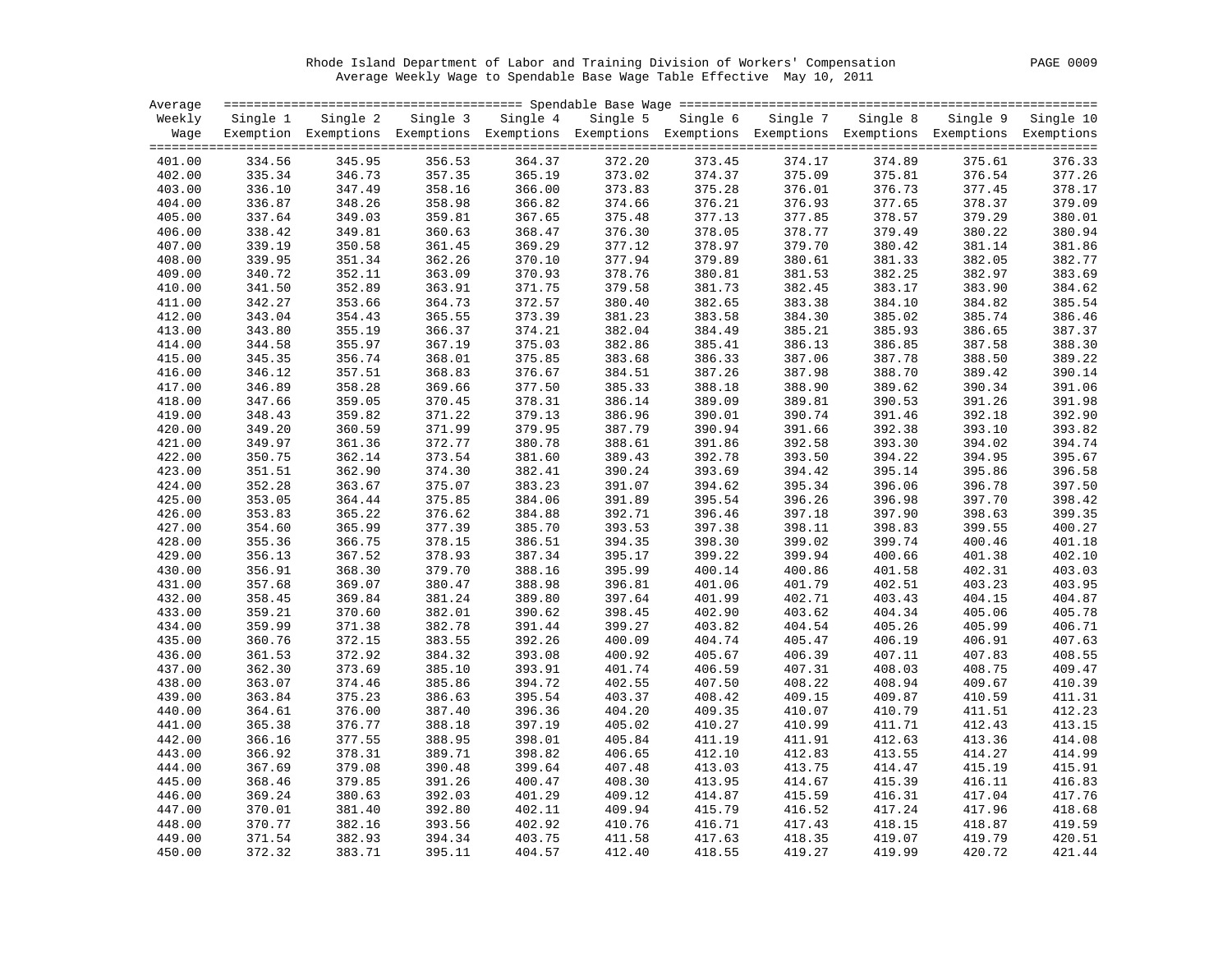Rhode Island Department of Labor and Training Division of Workers' Compensation PAGE 0010 Average Weekly Wage to Spendable Base Wage Table Effective May 10, 2011

| Average |                  |                                                                                                              |                   |                  |                  |                   |                  |                  |                  |           |
|---------|------------------|--------------------------------------------------------------------------------------------------------------|-------------------|------------------|------------------|-------------------|------------------|------------------|------------------|-----------|
| Weekly  | Single 1         | Single 2                                                                                                     | Single 3 Single 4 |                  |                  | Single 5 Single 6 | Single 7         | Single 8         | Single 9         | Single 10 |
| Waqe    |                  | Exemption Exemptions Exemptions Exemptions Exemptions Exemptions Exemptions Exemptions Exemptions Exemptions |                   |                  |                  |                   |                  |                  |                  |           |
|         |                  |                                                                                                              |                   |                  |                  |                   |                  |                  |                  |           |
| 451.00  | 373.09           | 384.48                                                                                                       | 395.88            | 405.39           | 413.22           | 419.47            | 420.20           | 420.92           | 421.64           | 422.36    |
| 452.00  | 373.86           | 385.25                                                                                                       | 396.65            | 406.21           | 414.05           | 420.40            | 421.12           | 421.84           | 422.56           | 423.28    |
| 453.00  | 374.62           | 386.01                                                                                                       | 397.42            | 407.03           | 414.86           | 421.31            | 422.03           | 422.75           | 423.47           | 424.19    |
| 454.00  | 375.40           | 386.79                                                                                                       | 398.19            | 407.85           | 415.68           | 422.23            | 422.95           | 423.67           | 424.40           | 425.12    |
| 455.00  | 376.17           | 387.56                                                                                                       | 398.96            | 408.67           | 416.50           | 423.15            | 423.88           | 424.60           | 425.32           | 426.04    |
| 456.00  | 376.94           | 388.33                                                                                                       | 399.73            | 409.49           | 417.33           | 424.08            | 424.80           | 425.52           | 426.24           | 426.96    |
| 457.00  | 377.71           | 389.10                                                                                                       | 400.51            | 410.32           | 418.15           | 425.00            | 425.72           | 426.44           | 427.16           | 427.88    |
| 458.00  | 378.48           | 389.87                                                                                                       | 401.27            | 411.13           | 418.96           | 425.91            | 426.63           | 427.35           | 428.08           | 428.80    |
| 459.00  | 379.25           | 390.64                                                                                                       | 402.04            | 411.95           | 419.78           | 426.83            | 427.56           | 428.28           | 429.00           | 429.72    |
| 460.00  | 380.02           | 391.41                                                                                                       | 402.81            | 412.77           | 420.61           | 427.76            | 428.48           | 429.20           | 429.92           | 430.64    |
| 461.00  | 380.79           | 392.18                                                                                                       | 403.59            | 413.60           | 421.43           | 428.68            | 429.40           | 430.12           | 430.84           | 431.56    |
| 462.00  | 381.57           | 392.96                                                                                                       | 404.36            | 414.42           | 422.25           | 429.60            | 430.32           | 431.04           | 431.77           | 432.49    |
| 463.00  | 382.33           | 393.72                                                                                                       | 405.12            | 415.23           | 423.06           | 430.51            | 431.24           | 431.96           | 432.68           | 433.40    |
| 464.00  | 383.10           | 394.49                                                                                                       | 405.89            | 416.05           | 423.89           | 431.44            | 432.16           | 432.88           | 433.60           | 434.32    |
| 465.00  | 383.87           | 395.26                                                                                                       | 406.67            | 416.88           | 424.71           | 432.36            | 433.08           | 433.80           | 434.52           | 435.24    |
| 466.00  | 384.65           | 396.04                                                                                                       | 407.44            | 417.70           | 425.53           | 433.28            | 434.00           | 434.72           | 435.45           | 436.17    |
| 467.00  | 385.42           | 396.81                                                                                                       | 408.21            | 418.52           | 426.35           | 434.19            | 434.93           | 435.65           | 436.37           | 437.09    |
| 468.00  | 386.18           | 397.57                                                                                                       | 408.97            | 419.33           | 427.17           | 435.01            | 435.84           | 436.56           | 437.28           | 438.00    |
| 469.00  | 386.95           | 398.34                                                                                                       | 409.75            | 420.16           | 427.99           | 435.83            | 436.76           | 437.48           | 438.20           | 438.92    |
| 470.00  | 387.73           | 399.12                                                                                                       | 410.52            | 420.98           | 428.81           | 436.65            | 437.68           | 438.40           | 439.13           | 439.85    |
| 471.00  | 388.50           | 399.89                                                                                                       | 411.29            | 421.80           | 429.63           | 437.47            | 438.61           | 439.33           | 440.05           | 440.77    |
| 472.00  | 389.27           | 400.66                                                                                                       | 412.06            | 422.62           | 430.46           | 438.30            | 439.53           | 440.25           | 440.97           | 441.69    |
| 473.00  | 390.03           | 401.42                                                                                                       | 412.83            | 423.44           | 431.27           | 439.11            | 440.44           | 441.16           | 441.88           | 442.60    |
| 474.00  | 390.81           | 402.20                                                                                                       | 413.60            | 424.26           | 432.09           | 439.93            | 441.36           | 442.08           | 442.81           | 443.53    |
| 475.00  | 391.58           | 402.97                                                                                                       | 414.37            | 425.08           | 432.91           | 440.75            | 442.29           | 443.01           | 443.73           | 444.45    |
| 476.00  | 392.35           | 403.74                                                                                                       | 415.14            | 425.90           | 433.74           | 441.58            | 443.21           | 443.93           | 444.65           | 445.37    |
| 477.00  | 393.12           | 404.51                                                                                                       | 415.92            | 426.73           | 434.56           | 442.40            | 444.13           | 444.85           | 445.57           | 446.29    |
| 478.00  | 393.89           | 405.28                                                                                                       | 416.68            | 427.54           | 435.37           | 443.21            | 445.04           | 445.76           | 446.49           | 447.21    |
| 479.00  | 394.66           | 406.05                                                                                                       | 417.45            | 428.36           | 436.19           | 444.03            | 445.97           | 446.69           | 447.41           | 448.13    |
| 480.00  | 395.43           | 406.82                                                                                                       | 418.22            | 429.18           | 437.02           | 444.86            | 446.89           | 447.61           | 448.33           | 449.05    |
| 481.00  | 396.20           | 407.59                                                                                                       | 419.00            | 430.01           | 437.84           | 445.68            | 447.81           | 448.53           | 449.25           | 449.97    |
|         |                  |                                                                                                              |                   | 430.83           |                  |                   |                  |                  |                  | 450.90    |
| 482.00  | 396.98<br>397.74 | 408.37<br>409.13                                                                                             | 419.77<br>420.53  | 431.64           | 438.66<br>439.47 | 446.50<br>447.31  | 448.73<br>449.65 | 449.45<br>450.37 | 450.18<br>451.09 | 451.81    |
| 483.00  |                  |                                                                                                              |                   |                  |                  |                   |                  |                  |                  | 452.73    |
| 484.00  | 398.51<br>399.28 | 409.90                                                                                                       | 421.30            | 432.46<br>433.29 | 440.30           | 448.14<br>448.96  | 450.57           | 451.29<br>452.21 | 452.01           | 453.65    |
| 485.00  |                  | 410.67                                                                                                       | 422.08            |                  | 441.12           |                   | 451.49           |                  | 452.93           | 454.58    |
| 486.00  | 400.06           | 411.45                                                                                                       | 422.85            | 434.11           | 441.94           | 449.78            | 452.41           | 453.13           | 453.86           |           |
| 487.00  | 400.83           | 412.22                                                                                                       | 423.62            | 434.93           | 442.76           | 450.60            | 453.34           | 454.06           | 454.78           | 455.50    |
| 488.00  | 401.59           | 412.98                                                                                                       | 424.38            | 435.74           | 443.58           | 451.42            | 454.25           | 454.97           | 455.69           | 456.41    |
| 489.00  | 402.36           | 413.75                                                                                                       | 425.16            | 436.55           | 444.40           | 452.24            | 455.17           | 455.89           | 456.61           | 457.33    |
| 490.00  | 403.14           | 414.53                                                                                                       | 425.93            | 437.32           | 445.22           | 453.06            | 456.09           | 456.81           | 457.54           | 458.26    |
| 491.00  | 403.91           | 415.30                                                                                                       | 426.70            | 438.09           | 446.04           | 453.88            | 457.02           | 457.74           | 458.46           | 459.18    |
| 492.00  | 404.68           | 416.07                                                                                                       | 427.47            | 438.86           | 446.87           | 454.71            | 457.94           | 458.66           | 459.38           | 460.10    |
| 493.00  | 405.44           | 416.83                                                                                                       | 428.24            | 439.63           | 447.68           | 455.52            | 458.85           | 459.57           | 460.29           | 461.01    |
| 494.00  | 406.22           | 417.61                                                                                                       | 429.01            | 440.40           | 448.50           | 456.34            | 459.77           | 460.49           | 461.22           | 461.94    |
| 495.00  | 406.99           | 418.38                                                                                                       | 429.78            | 441.17           | 449.32           | 457.16            | 460.70           | 461.42           | 462.14           | 462.86    |
| 496.00  | 407.76           | 419.15                                                                                                       | 430.55            | 441.94           | 450.15           | 457.99            | 461.62           | 462.34           | 463.06           | 463.78    |
| 497.00  | 408.53           | 419.92                                                                                                       | 431.33            | 442.72           | 450.97           | 458.81            | 462.54           | 463.26           | 463.98           | 464.70    |
| 498.00  | 409.30           | 420.69                                                                                                       | 432.09            | 443.48           | 451.78           | 459.62            | 463.45           | 464.17           | 464.90           | 465.62    |
| 499.00  | 410.07           | 421.46                                                                                                       | 432.86            | 444.25           | 452.60           | 460.44            | 464.38           | 465.10           | 465.82           | 466.54    |
| 500.00  | 410.84           | 422.23                                                                                                       | 433.63            | 445.02           | 453.43           | 461.27            | 465.30           | 466.02           | 466.74           | 467.46    |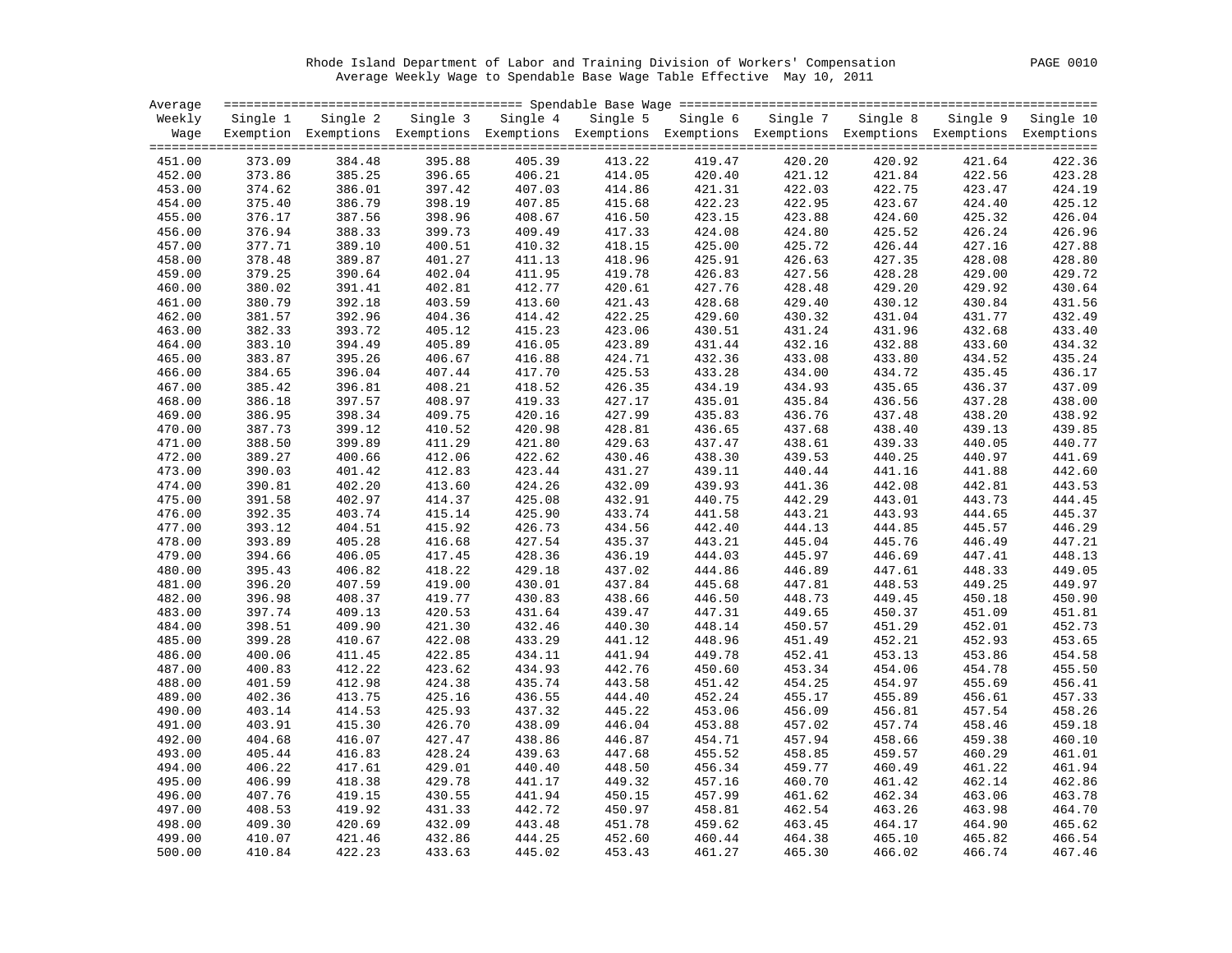Rhode Island Department of Labor and Training Division of Workers' Compensation PAGE 0011 Average Weekly Wage to Spendable Base Wage Table Effective May 10, 2011

| Average |          |                                                                                                                   |        |                                                                                   |        |        |        |        |               |        |
|---------|----------|-------------------------------------------------------------------------------------------------------------------|--------|-----------------------------------------------------------------------------------|--------|--------|--------|--------|---------------|--------|
| Weekly  | Single 1 |                                                                                                                   |        | Single 2 Single 3 Single 4 Single 5 Single 6 Single 7 Single 8 Single 9 Single 10 |        |        |        |        |               |        |
|         |          | Wage Exemption Exemptions Exemptions Exemptions Exemptions Exemptions Exemptions Exemptions Exemptions Exemptions |        |                                                                                   |        |        |        |        |               |        |
| 501.00  | 411.61   | 423.00                                                                                                            | 434.41 | 445.80                                                                            | 454.25 | 462.09 | 466.22 | 466.94 | 467.66        | 468.38 |
| 502.00  | 412.39   | 423.78                                                                                                            | 435.18 | 446.57                                                                            | 455.07 | 462.91 | 467.14 | 467.86 | 468.59        | 469.31 |
| 503.00  | 413.15   | 424.54                                                                                                            | 435.94 | 447.33                                                                            | 455.88 | 463.72 | 468.06 | 468.78 | 469.50        | 470.22 |
| 504.00  | 413.92   | 425.31                                                                                                            | 436.71 | 448.10                                                                            | 456.71 | 464.55 | 468.98 | 469.70 | 470.42        | 471.14 |
| 505.00  | 414.69   | 426.08                                                                                                            | 437.49 | 448.88                                                                            | 457.53 | 465.37 | 469.90 | 470.62 | 471.34        | 472.06 |
| 506.00  | 415.47   | 426.86                                                                                                            | 438.26 | 449.65                                                                            | 458.35 | 466.19 | 470.82 | 471.54 | 472.27        | 472.99 |
| 507.00  | 416.24   | 427.63                                                                                                            | 439.03 | 450.42                                                                            | 459.17 | 467.01 | 471.75 | 472.47 | 473.19        | 473.91 |
| 508.00  | 417.00   | 428.39                                                                                                            | 439.79 | 451.18                                                                            | 459.99 | 467.83 | 472.66 | 473.38 | 474.10        | 474.82 |
| 509.00  | 417.77   | 429.16                                                                                                            | 440.57 | 451.96                                                                            | 460.81 | 468.65 | 473.58 | 474.30 | 475.02        | 475.74 |
| 510.00  | 418.55   | 429.94                                                                                                            | 441.34 | 452.73                                                                            | 461.63 | 469.47 | 474.50 | 475.22 | 475.95        | 476.67 |
| 511.00  | 419.32   | 430.71                                                                                                            | 442.11 | 453.50                                                                            | 462.45 | 470.29 | 475.43 | 476.15 | 476.87        | 477.59 |
| 512.00  | 420.09   | 431.48                                                                                                            | 442.88 | 454.27                                                                            | 463.28 | 471.12 | 476.35 | 477.07 | 477.79        | 478.51 |
| 513.00  | 420.85   | 432.24                                                                                                            | 443.65 | 455.04                                                                            | 464.09 | 471.93 | 477.26 | 477.98 | 478.70        | 479.42 |
| 514.00  | 421.63   | 433.02                                                                                                            | 444.42 | 455.81                                                                            | 464.91 | 472.75 | 478.18 | 478.90 | 479.63        | 480.35 |
| 515.00  | 422.40   | 433.79                                                                                                            | 445.19 | 456.58                                                                            | 465.73 | 473.57 | 479.11 | 479.83 | 480.55        | 481.27 |
| 516.00  | 423.17   | 434.56                                                                                                            | 445.96 | 457.35                                                                            | 466.56 | 474.40 | 480.03 | 480.75 | 481.47        | 482.19 |
| 517.00  | 423.94   | 435.33                                                                                                            | 446.74 | 458.13                                                                            | 467.38 | 475.22 | 480.95 | 481.67 | 482.39        | 483.11 |
| 518.00  | 424.71   | 436.10                                                                                                            | 447.50 | 458.89                                                                            | 468.19 | 476.03 | 481.86 | 482.58 | 483.31        | 484.03 |
| 519.00  | 425.48   | 436.87                                                                                                            | 448.27 | 459.66                                                                            | 469.01 | 476.85 | 482.79 | 483.51 | 484.23        | 484.95 |
| 520.00  | 426.25   | 437.64                                                                                                            | 449.04 | 460.43                                                                            | 469.84 | 477.68 | 483.71 | 484.43 | 485.15        | 485.87 |
| 521.00  | 427.02   | 438.41                                                                                                            | 449.82 | 461.21                                                                            | 470.66 | 478.50 | 484.63 | 485.35 | 486.07        | 486.79 |
| 522.00  | 427.80   | 439.19                                                                                                            | 450.59 | 461.98                                                                            | 471.48 | 479.32 | 485.55 | 486.27 | 487.00        | 487.72 |
| 523.00  | 428.56   | 439.95                                                                                                            | 451.35 | 462.74                                                                            | 472.29 | 480.13 | 486.47 | 487.19 | 487.91        | 488.63 |
| 524.00  | 429.33   | 440.72                                                                                                            | 452.12 | 463.51                                                                            | 473.12 | 480.96 | 487.39 | 488.11 | 488.83        | 489.55 |
| 525.00  | 430.10   | 441.49                                                                                                            | 452.90 | 464.29                                                                            | 473.94 | 481.78 | 488.31 | 489.03 | 489.75        | 490.47 |
| 526.00  | 430.88   | 442.27                                                                                                            | 453.67 | 465.06                                                                            | 474.76 | 482.60 | 489.23 | 489.95 | 490.68        | 491.40 |
| 527.00  | 431.65   | 443.04                                                                                                            | 454.44 | 465.83                                                                            | 475.58 | 483.42 | 490.16 | 490.88 | 491.60        | 492.32 |
| 528.00  | 432.41   | 443.80                                                                                                            | 455.20 | 466.59                                                                            | 476.40 | 484.24 | 491.07 | 491.79 | 492.51        | 493.23 |
| 529.00  | 433.18   | 444.57                                                                                                            | 455.98 | 467.37                                                                            | 477.22 | 485.06 | 491.99 | 492.71 | 493.43        | 494.15 |
| 530.00  | 433.96   | 445.35                                                                                                            | 456.75 | 468.14                                                                            | 478.04 | 485.88 | 492.91 | 493.63 | 494.36        | 495.08 |
| 531.00  | 434.73   | 446.12                                                                                                            | 457.52 | 468.91                                                                            | 478.86 | 486.70 | 493.84 | 494.56 | 495.28        | 496.00 |
| 532.00  | 435.50   | 446.89                                                                                                            | 458.29 | 469.68                                                                            | 479.69 | 487.53 | 494.76 | 495.48 | 496.20        | 496.92 |
| 533.00  | 436.26   | 447.65                                                                                                            | 459.06 | 470.45                                                                            | 480.50 | 488.34 | 495.67 | 496.39 | 497.11        | 497.83 |
| 534.00  | 437.04   | 448.43                                                                                                            | 459.83 | 471.22                                                                            | 481.32 | 489.16 | 496.59 | 497.31 | 498.04        | 498.76 |
| 535.00  | 437.81   | 449.20                                                                                                            | 460.60 | 471.99                                                                            | 482.14 | 489.98 | 497.52 | 498.24 | 498.96        | 499.68 |
| 536.00  | 438.58   | 449.97                                                                                                            | 461.37 | 472.76                                                                            | 482.97 | 490.81 | 498.44 | 499.16 | 499.88        | 500.60 |
| 537.00  | 439.35   | 450.74                                                                                                            | 462.15 | 473.54                                                                            | 483.79 | 491.63 | 499.36 | 500.08 | 500.80        | 501.52 |
| 538.00  | 440.12   | 451.51                                                                                                            | 462.91 | 474.30                                                                            | 484.60 | 492.44 | 500.27 | 500.99 | 501.72        | 502.44 |
| 539.00  | 440.89   | 452.28                                                                                                            | 463.68 | 475.07                                                                            | 485.42 | 493.26 | 501.10 | 501.92 | 502.64        | 503.36 |
| 540.00  | 441.66   | 453.05                                                                                                            | 464.45 | 475.84                                                                            | 486.25 | 494.09 | 501.92 | 502.84 | 503.56        | 504.28 |
| 541.00  | 442.43   | 453.82                                                                                                            | 465.23 | 476.62                                                                            | 487.07 | 494.91 | 502.74 | 503.76 | 504.48        | 505.20 |
| 542.00  | 443.21   | 454.60                                                                                                            | 466.00 | 477.39                                                                            | 487.89 | 495.73 | 503.56 | 504.68 | 505.41        | 506.13 |
| 543.00  | 443.97   | 455.36                                                                                                            | 466.76 | 478.15                                                                            | 488.70 | 496.54 | 504.38 | 505.60 | 506.32        | 507.04 |
| 544.00  | 444.74   | 456.13                                                                                                            | 467.53 | 478.92                                                                            | 489.53 | 497.37 | 505.20 | 506.52 | 507.24        | 507.96 |
| 545.00  | 445.51   | 456.90                                                                                                            | 468.31 | 479.70                                                                            | 490.35 | 498.19 | 506.02 | 507.44 | 508.16        | 508.88 |
| 546.00  | 446.29   | 457.68                                                                                                            | 469.08 | 480.47                                                                            | 491.17 | 499.01 | 506.84 | 508.36 | 509.09        | 509.81 |
| 547.00  | 447.06   | 458.45                                                                                                            | 469.85 | 481.24                                                                            | 491.99 | 499.83 | 507.67 | 509.29 | 510.01        | 510.73 |
| 548.00  | 447.82   | 459.21                                                                                                            | 470.61 | 482.00                                                                            | 492.81 | 500.65 | 508.48 | 510.20 | 510.92        | 511.64 |
| 549.00  | 448.59   | 459.98                                                                                                            | 471.39 | 482.78                                                                            | 493.63 | 501.47 | 509.30 | 511.12 | 511.84        | 512.56 |
| 550.00  | 449.37   | 460.76                                                                                                            | 472.16 | 483.55                                                                            | 494.45 | 502.29 | 510.12 |        | 512.04 512.77 | 513.49 |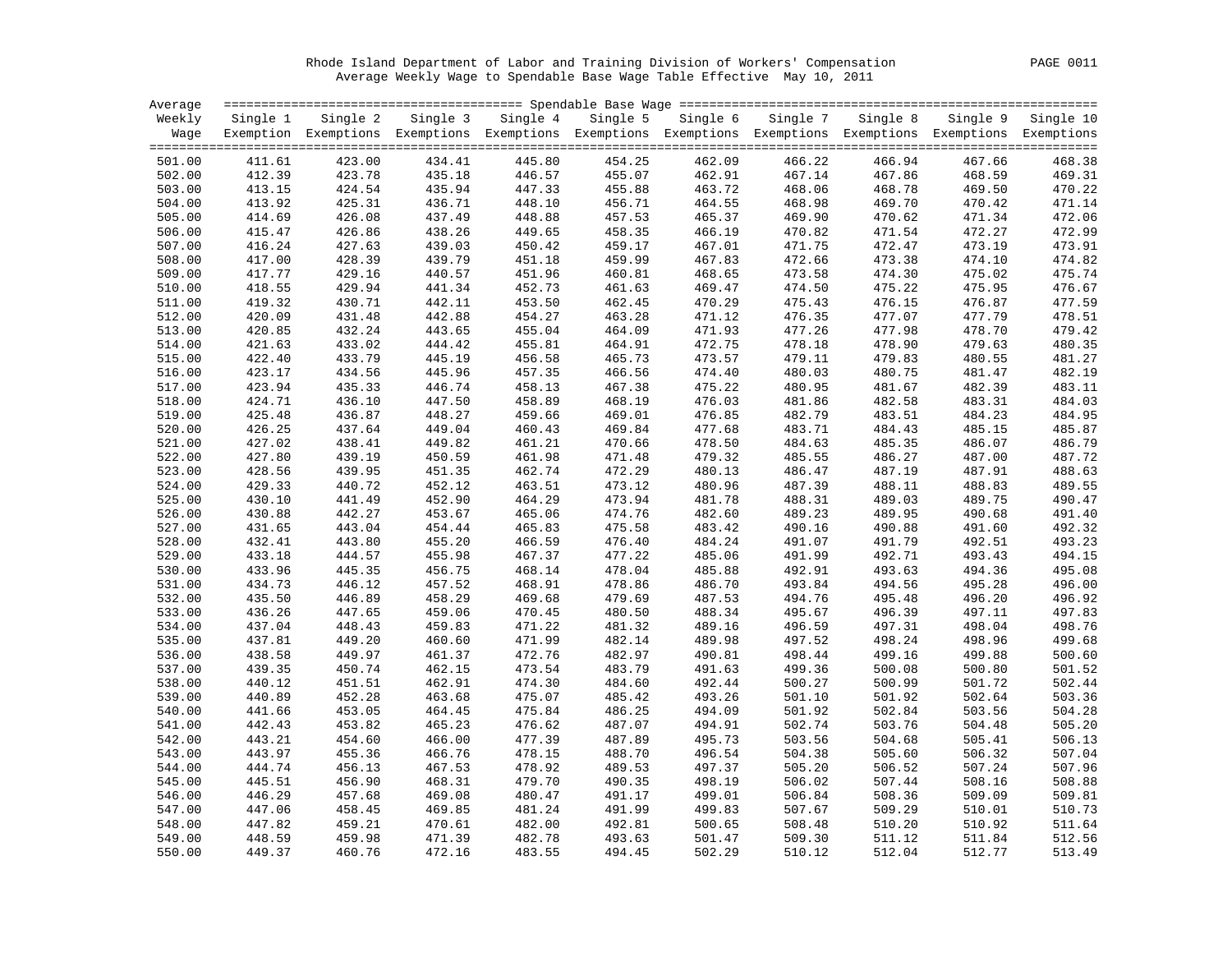Rhode Island Department of Labor and Training Division of Workers' Compensation PAGE 0012 Average Weekly Wage to Spendable Base Wage Table Effective May 10, 2011

| Average |          |                                                                                                              |        |                            |        |                   |        |                   |          |           |
|---------|----------|--------------------------------------------------------------------------------------------------------------|--------|----------------------------|--------|-------------------|--------|-------------------|----------|-----------|
| Weekly  | Single 1 |                                                                                                              |        | Single 2 Single 3 Single 4 |        | Single 5 Single 6 |        | Single 7 Single 8 | Single 9 | Single 10 |
| Waqe    |          | Exemption Exemptions Exemptions Exemptions Exemptions Exemptions Exemptions Exemptions Exemptions Exemptions |        |                            |        |                   |        |                   |          |           |
|         |          |                                                                                                              |        |                            |        |                   |        |                   |          |           |
| 551.00  | 450.14   | 461.53                                                                                                       | 472.93 | 484.32                     | 495.27 | 503.11            | 510.95 | 512.97            | 513.69   | 514.41    |
| 552.00  | 450.91   | 462.30                                                                                                       | 473.70 | 485.09                     | 496.10 | 503.94            | 511.77 | 513.89            | 514.61   | 515.33    |
| 553.00  | 451.67   | 463.06                                                                                                       | 474.47 | 485.86                     | 496.91 | 504.75            | 512.58 | 514.80            | 515.52   | 516.24    |
| 554.00  | 452.45   | 463.84                                                                                                       | 475.24 | 486.63                     | 497.73 | 505.57            | 513.40 | 515.72            | 516.45   | 517.17    |
| 555.00  | 453.22   | 464.61                                                                                                       | 476.01 | 487.40                     | 498.55 | 506.39            | 514.23 | 516.65            | 517.37   | 518.09    |
| 556.00  | 453.99   | 465.38                                                                                                       | 476.78 | 488.17                     | 499.38 | 507.22            | 515.05 | 517.57            | 518.29   | 519.01    |
| 557.00  | 454.76   | 466.15                                                                                                       | 477.56 | 488.95                     | 500.20 | 508.04            | 515.87 | 518.49            | 519.21   | 519.93    |
| 558.00  | 455.53   | 466.92                                                                                                       | 478.32 | 489.71                     | 501.01 | 508.85            | 516.68 | 519.40            | 520.13   | 520.85    |
| 559.00  | 456.30   | 467.69                                                                                                       | 479.09 | 490.48                     | 501.83 | 509.67            | 517.51 | 520.33            | 521.05   | 521.77    |
| 560.00  | 457.07   | 468.46                                                                                                       | 479.86 | 491.25                     | 502.65 | 510.50            | 518.33 | 521.25            | 521.97   | 522.69    |
| 561.00  | 457.84   | 469.23                                                                                                       | 480.64 | 492.03                     | 503.42 | 511.32            | 519.15 | 522.17            | 522.89   | 523.61    |
| 562.00  | 458.62   | 470.01                                                                                                       | 481.41 | 492.80                     | 504.19 | 512.14            | 519.97 | 523.09            | 523.82   | 524.54    |
| 563.00  | 459.38   | 470.77                                                                                                       | 482.17 | 493.56                     | 504.95 | 512.95            | 520.79 | 524.01            | 524.73   | 525.45    |
| 564.00  | 460.15   | 471.54                                                                                                       | 482.94 | 494.33                     | 505.73 | 513.78            | 521.61 | 524.93            | 525.65   | 526.37    |
| 565.00  | 460.92   | 472.31                                                                                                       | 483.72 | 495.11                     | 506.50 | 514.60            | 522.43 | 525.85            | 526.57   | 527.29    |
| 566.00  | 461.70   | 473.09                                                                                                       | 484.49 | 495.88                     | 507.27 | 515.42            | 523.25 | 526.77            | 527.50   | 528.22    |
| 567.00  | 462.47   | 473.86                                                                                                       | 485.26 | 496.65                     | 508.04 | 516.24            | 524.08 | 527.70            | 528.42   | 529.14    |
| 568.00  | 463.23   | 474.62                                                                                                       | 486.02 | 497.41                     | 508.81 | 517.06            | 524.89 | 528.61            | 529.33   | 530.05    |
| 569.00  | 464.00   | 475.39                                                                                                       | 486.80 | 498.19                     | 509.58 | 517.88            | 525.71 | 529.53            | 530.25   | 530.97    |
| 570.00  | 464.78   | 476.17                                                                                                       | 487.57 | 498.96                     | 510.35 | 518.70            | 526.53 | 530.45            | 531.18   | 531.90    |
| 571.00  | 465.55   | 476.94                                                                                                       | 488.34 | 499.73                     | 511.12 | 519.52            | 527.36 | 531.38            | 532.10   | 532.82    |
| 572.00  | 466.32   | 477.71                                                                                                       | 489.11 | 500.50                     | 511.90 | 520.35            | 528.18 | 532.30            | 533.02   | 533.74    |
| 573.00  | 467.08   | 478.47                                                                                                       | 489.88 | 501.27                     | 512.66 | 521.16            | 528.99 | 533.21            | 533.93   | 534.65    |
| 574.00  | 467.86   | 479.25                                                                                                       | 490.65 | 502.04                     | 513.43 | 521.98            | 529.81 | 534.13            | 534.86   | 535.58    |
| 575.00  | 468.63   | 480.02                                                                                                       | 491.42 | 502.81                     | 514.20 | 522.80            | 530.64 | 535.06            | 535.78   | 536.50    |
| 576.00  | 469.40   | 480.79                                                                                                       | 492.19 | 503.58                     | 514.98 | 523.63            | 531.46 | 535.98            | 536.70   | 537.42    |
| 577.00  | 470.17   | 481.56                                                                                                       | 492.97 | 504.36                     | 515.75 | 524.45            | 532.28 | 536.90            | 537.62   | 538.34    |
| 578.00  | 470.94   | 482.33                                                                                                       | 493.73 | 505.12                     | 516.51 | 525.26            | 533.09 | 537.81            | 538.54   | 539.26    |
| 579.00  | 471.71   | 483.10                                                                                                       | 494.50 | 505.89                     | 517.28 | 526.08            | 533.92 | 538.74            | 539.46   | 540.18    |
| 580.00  | 472.48   | 483.87                                                                                                       | 495.27 | 506.66                     | 518.06 | 526.91            | 534.74 | 539.66            | 540.38   | 541.10    |
| 581.00  | 473.25   | 484.64                                                                                                       | 496.05 | 507.44                     | 518.83 | 527.73            | 535.56 | 540.58            | 541.30   | 542.02    |
| 582.00  | 474.03   | 485.42                                                                                                       | 496.82 | 508.21                     | 519.60 | 528.55            | 536.38 | 541.50            | 542.23   | 542.95    |
| 583.00  | 474.79   | 486.18                                                                                                       | 497.58 | 508.97                     | 520.36 | 529.36            | 537.20 | 542.42            | 543.14   | 543.86    |
| 584.00  | 475.56   | 486.95                                                                                                       | 498.35 | 509.74                     | 521.14 | 530.19            | 538.02 | 543.34            | 544.06   | 544.78    |
| 585.00  | 476.33   | 487.72                                                                                                       | 499.13 | 510.52                     | 521.91 | 531.01            | 538.84 | 544.26            | 544.98   | 545.70    |
| 586.00  | 477.11   | 488.50                                                                                                       | 499.90 | 511.29                     | 522.68 | 531.83            | 539.66 | 545.18            | 545.91   | 546.63    |
| 587.00  | 477.88   | 489.27                                                                                                       | 500.67 | 512.06                     | 523.45 | 532.65            | 540.49 | 546.11            | 546.83   | 547.55    |
| 588.00  | 478.64   | 490.03                                                                                                       | 501.43 | 512.82                     | 524.22 | 533.47            | 541.30 | 547.02            | 547.74   | 548.46    |
| 589.00  | 479.41   | 490.80                                                                                                       | 502.21 | 513.60                     | 524.99 | 534.29            | 542.12 | 547.94            | 548.66   | 549.38    |
| 590.00  | 480.19   | 491.58                                                                                                       | 502.98 | 514.37                     | 525.76 | 535.11            | 542.94 | 548.86            | 549.59   | 550.31    |
| 591.00  | 480.96   | 492.35                                                                                                       | 503.75 | 515.14                     | 526.53 | 535.93            | 543.77 | 549.79            | 550.51   | 551.23    |
| 592.00  | 481.73   | 493.12                                                                                                       | 504.52 | 515.91                     | 527.31 | 536.76            | 544.59 | 550.71            | 551.43   | 552.15    |
| 593.00  | 482.49   | 493.88                                                                                                       | 505.29 | 516.68                     | 528.07 | 537.57            | 545.40 | 551.62            | 552.34   | 553.06    |
| 594.00  | 483.27   | 494.66                                                                                                       | 506.06 | 517.45                     | 528.84 | 538.39            | 546.22 | 552.54            | 553.27   | 553.99    |
| 595.00  | 484.04   | 495.43                                                                                                       | 506.83 | 518.22                     | 529.61 | 539.21            | 547.05 | 553.47            | 554.19   | 554.91    |
| 596.00  | 484.81   | 496.20                                                                                                       | 507.60 | 518.99                     | 530.39 | 540.04            | 547.87 | 554.39            | 555.11   | 555.83    |
| 597.00  | 485.58   | 496.97                                                                                                       | 508.38 | 519.77                     | 531.16 | 540.86            | 548.69 | 555.31            | 556.03   | 556.75    |
| 598.00  | 486.35   | 497.74                                                                                                       | 509.14 | 520.53                     | 531.92 | 541.67            | 549.50 | 556.22            | 556.95   | 557.67    |
| 599.00  | 487.12   | 498.51                                                                                                       | 509.91 | 521.30                     | 532.69 | 542.49            | 550.33 | 557.15            | 557.87   | 558.59    |
| 600.00  | 487.89   | 499.28                                                                                                       | 510.68 | 522.07                     | 533.47 | 543.32            | 551.15 | 558.07            | 558.79   | 559.51    |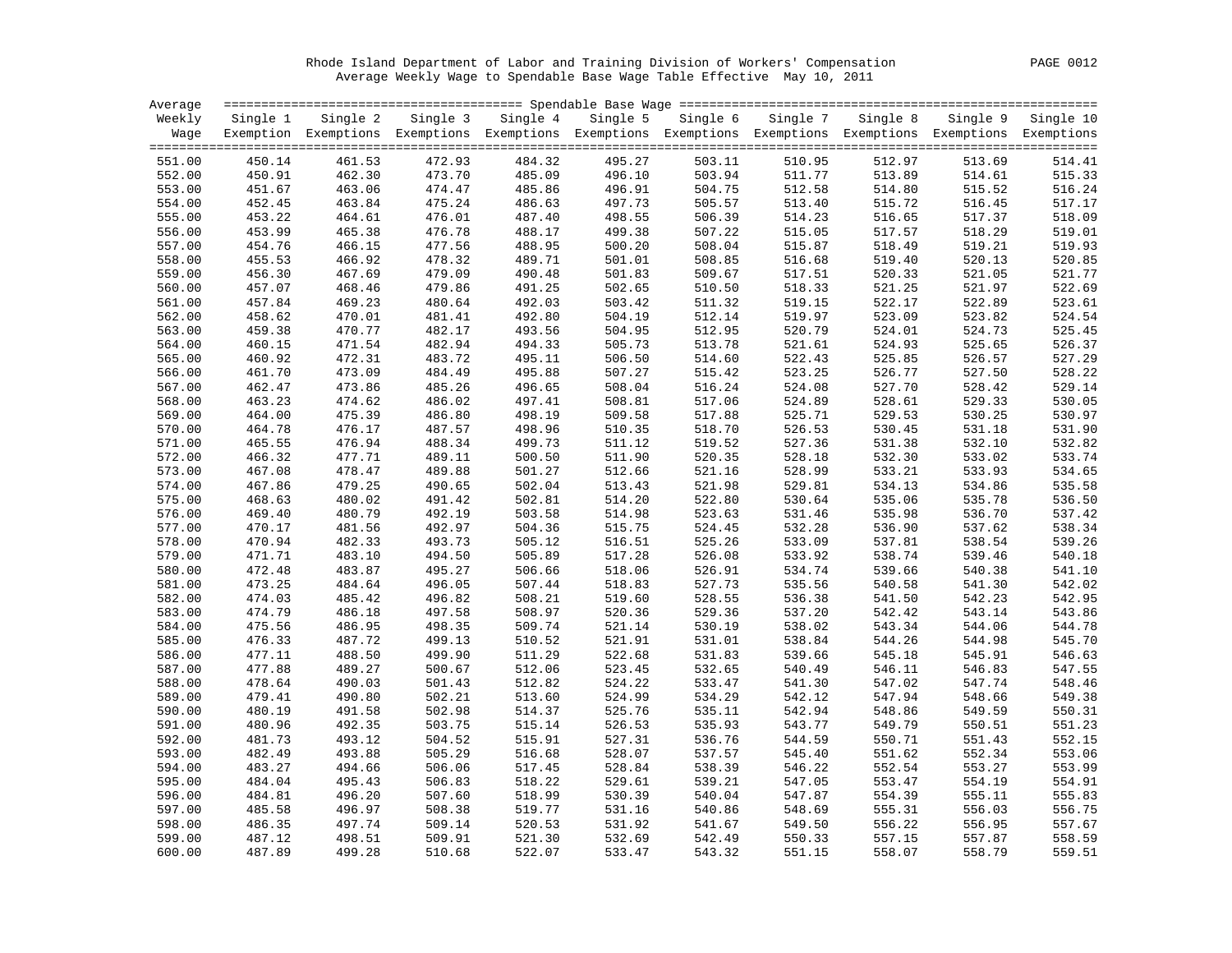Rhode Island Department of Labor and Training Division of Workers' Compensation PAGE 0013 Average Weekly Wage to Spendable Base Wage Table Effective May 10, 2011

| Average |          |                                                                                                              |        |                   |          |          |          |          |          |           |
|---------|----------|--------------------------------------------------------------------------------------------------------------|--------|-------------------|----------|----------|----------|----------|----------|-----------|
| Weekly  | Single 1 | Single 2                                                                                                     |        | Single 3 Single 4 | Single 5 | Single 6 | Single 7 | Single 8 | Single 9 | Single 10 |
| Waqe    |          | Exemption Exemptions Exemptions Exemptions Exemptions Exemptions Exemptions Exemptions Exemptions Exemptions |        |                   |          |          |          |          |          |           |
|         |          |                                                                                                              |        |                   |          |          |          |          |          |           |
| 601.00  | 488.66   | 500.05                                                                                                       | 511.46 | 522.85            | 534.24   | 544.14   | 551.97   | 558.99   | 559.71   | 560.43    |
| 602.00  | 489.44   | 500.83                                                                                                       | 512.23 | 523.62            | 535.01   | 544.96   | 552.79   | 559.91   | 560.64   | 561.36    |
| 603.00  | 490.20   | 501.59                                                                                                       | 512.99 | 524.38            | 535.77   | 545.77   | 553.61   | 560.83   | 561.55   | 562.27    |
| 604.00  | 490.97   | 502.36                                                                                                       | 513.76 | 525.15            | 536.55   | 546.60   | 554.43   | 561.75   | 562.47   | 563.19    |
| 605.00  | 491.74   | 503.13                                                                                                       | 514.54 | 525.93            | 537.32   | 547.42   | 555.25   | 562.67   | 563.39   | 564.11    |
| 606.00  | 492.52   | 503.91                                                                                                       | 515.31 | 526.70            | 538.09   | 548.24   | 556.07   | 563.59   | 564.32   | 565.04    |
| 607.00  | 493.29   | 504.68                                                                                                       | 516.08 | 527.47            | 538.86   | 549.06   | 556.90   | 564.52   | 565.24   | 565.96    |
| 608.00  | 494.05   | 505.44                                                                                                       | 516.84 | 528.23            | 539.63   | 549.88   | 557.71   | 565.43   | 566.15   | 566.87    |
| 609.00  | 494.82   | 506.21                                                                                                       | 517.62 | 529.01            | 540.40   | 550.70   | 558.53   | 566.35   | 567.07   | 567.79    |
| 610.00  | 495.60   | 506.99                                                                                                       | 518.39 | 529.78            | 541.17   | 551.52   | 559.35   | 567.19   | 568.00   | 568.72    |
| 611.00  | 496.37   | 507.76                                                                                                       | 519.16 | 530.55            | 541.94   | 552.34   | 560.18   | 568.02   | 568.92   | 569.64    |
| 612.00  | 497.14   | 508.53                                                                                                       | 519.93 | 531.32            | 542.72   | 553.17   | 561.00   | 568.84   | 569.84   | 570.56    |
| 613.00  | 497.90   | 509.29                                                                                                       | 520.70 | 532.09            | 543.48   | 553.98   | 561.81   | 569.65   | 570.75   | 571.47    |
| 614.00  | 498.68   | 510.07                                                                                                       | 521.47 | 532.86            | 544.25   | 554.80   | 562.63   | 570.47   | 571.68   | 572.40    |
| 615.00  | 499.45   | 510.84                                                                                                       | 522.24 | 533.63            | 545.02   | 555.62   | 563.46   | 571.30   | 572.60   | 573.32    |
| 616.00  | 500.22   | 511.61                                                                                                       | 523.01 | 534.40            | 545.80   | 556.45   | 564.28   | 572.12   | 573.52   | 574.24    |
| 617.00  | 500.99   | 512.38                                                                                                       | 523.79 | 535.18            | 546.57   | 557.27   | 565.10   | 572.94   | 574.44   | 575.16    |
| 618.00  | 501.76   | 513.15                                                                                                       | 524.55 | 535.94            | 547.33   | 558.08   | 565.91   | 573.75   | 575.36   | 576.08    |
| 619.00  | 502.53   | 513.92                                                                                                       | 525.32 | 536.71            | 548.10   | 558.90   | 566.74   | 574.58   | 576.28   | 577.00    |
| 620.00  | 503.30   | 514.69                                                                                                       | 526.09 | 537.48            | 548.88   | 559.73   | 567.56   | 575.40   | 577.20   | 577.92    |
| 621.00  | 504.07   | 515.46                                                                                                       | 526.87 | 538.26            | 549.65   | 560.55   | 568.38   | 576.22   | 578.12   | 578.84    |
| 622.00  | 504.85   | 516.24                                                                                                       | 527.64 | 539.03            | 550.42   | 561.37   | 569.20   | 577.04   | 579.05   | 579.77    |
| 623.00  | 505.61   | 517.00                                                                                                       | 528.40 | 539.79            | 551.18   | 562.18   | 570.02   | 577.86   | 579.96   | 580.68    |
| 624.00  | 506.38   | 517.77                                                                                                       | 529.17 | 540.56            | 551.96   | 563.01   | 570.84   | 578.68   | 580.88   | 581.60    |
| 625.00  | 507.15   | 518.54                                                                                                       | 529.95 | 541.34            | 552.73   | 563.83   | 571.66   | 579.50   | 581.80   | 582.52    |
| 626.00  | 507.93   | 519.32                                                                                                       | 530.72 | 542.11            | 553.50   | 564.65   | 572.48   | 580.32   | 582.73   | 583.45    |
| 627.00  | 508.70   | 520.09                                                                                                       | 531.49 | 542.88            | 554.27   | 565.47   | 573.31   | 581.15   | 583.65   | 584.37    |
| 628.00  | 509.46   | 520.85                                                                                                       | 532.25 | 543.64            | 555.04   | 566.29   | 574.12   | 581.96   | 584.56   | 585.28    |
| 629.00  | 510.23   | 521.62                                                                                                       | 533.03 | 544.42            | 555.81   | 567.11   | 574.94   | 582.78   | 585.48   | 586.20    |
| 630.00  | 511.01   | 522.40                                                                                                       | 533.80 | 545.19            | 556.58   | 567.93   | 575.76   | 583.60   | 586.41   | 587.13    |
| 631.00  | 511.78   | 523.17                                                                                                       | 534.57 | 545.96            | 557.35   | 568.74   | 576.59   | 584.43   | 587.33   | 588.05    |
| 632.00  | 512.55   | 523.94                                                                                                       | 535.34 | 546.73            | 558.13   | 569.52   | 577.41   | 585.25   | 588.25   | 588.97    |
| 633.00  | 513.31   | 524.70                                                                                                       | 536.11 | 547.50            | 558.89   | 570.28   | 578.22   | 586.06   | 589.16   | 589.88    |
| 634.00  | 514.09   | 525.48                                                                                                       | 536.88 | 548.27            | 559.66   | 571.05   | 579.04   | 586.88   | 590.09   | 590.81    |
| 635.00  | 514.86   | 526.25                                                                                                       | 537.65 | 549.04            | 560.43   | 571.82   | 579.87   | 587.71   | 591.01   | 591.73    |
| 636.00  | 515.63   | 527.02                                                                                                       | 538.42 | 549.81            | 561.21   | 572.60   | 580.69   | 588.53   | 591.93   | 592.65    |
| 637.00  | 516.40   | 527.79                                                                                                       | 539.20 | 550.59            | 561.98   | 573.37   | 581.51   | 589.35   | 592.85   | 593.57    |
| 638.00  | 517.17   | 528.56                                                                                                       | 539.96 | 551.35            | 562.74   | 574.13   | 582.32   | 590.16   | 593.77   | 594.49    |
| 639.00  | 517.94   | 529.33                                                                                                       | 540.73 | 552.12            | 563.51   | 574.90   | 583.15   | 590.99   | 594.69   | 595.41    |
| 640.00  | 518.71   | 530.10                                                                                                       | 541.50 | 552.89            | 564.29   | 575.68   | 583.97   | 591.81   | 595.61   | 596.33    |
| 641.00  | 519.48   | 530.87                                                                                                       | 542.28 | 553.67            | 565.06   | 576.45   | 584.79   | 592.63   | 596.53   | 597.25    |
| 642.00  | 520.26   | 531.65                                                                                                       | 543.05 | 554.44            | 565.83   | 577.22   | 585.61   | 593.45   | 597.46   | 598.18    |
| 643.00  | 521.02   | 532.41                                                                                                       | 543.81 | 555.20            | 566.59   | 577.98   | 586.43   | 594.27   | 598.37   | 599.09    |
| 644.00  | 521.79   | 533.18                                                                                                       | 544.58 | 555.97            | 567.37   | 578.76   | 587.25   | 595.09   | 599.29   | 600.01    |
| 645.00  | 522.56   | 533.95                                                                                                       | 545.36 | 556.75            | 568.14   | 579.53   | 588.07   | 595.91   | 600.21   | 600.93    |
| 646.00  | 523.34   | 534.73                                                                                                       | 546.13 | 557.52            | 568.91   | 580.30   | 588.89   | 596.73   | 601.14   | 601.86    |
| 647.00  | 524.11   | 535.50                                                                                                       | 546.90 | 558.29            | 569.68   | 581.07   | 589.72   | 597.56   | 602.06   | 602.78    |
| 648.00  | 524.87   | 536.26                                                                                                       | 547.66 | 559.05            | 570.45   | 581.84   | 590.53   | 598.37   | 602.97   | 603.69    |
| 649.00  | 525.64   | 537.03                                                                                                       | 548.44 | 559.83            | 571.22   | 582.61   | 591.35   | 599.19   | 603.89   | 604.61    |
| 650.00  | 526.42   | 537.81                                                                                                       | 549.21 | 560.60            | 571.99   | 583.38   | 592.17   | 600.01   | 604.82   | 605.54    |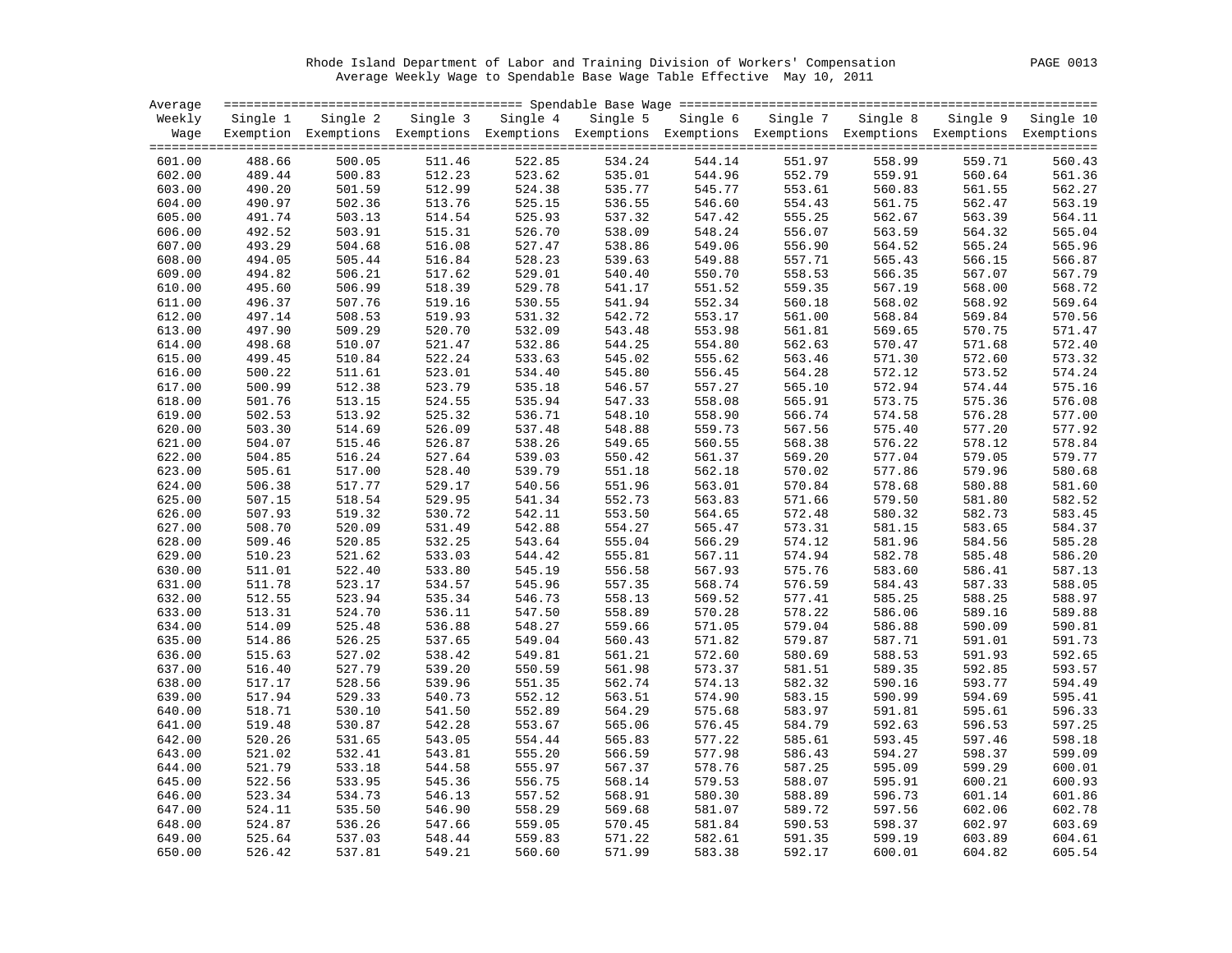Rhode Island Department of Labor and Training Division of Workers' Compensation PAGE 0014 Average Weekly Wage to Spendable Base Wage Table Effective May 10, 2011

| Average |          |                                                                                                                   |        |                                                                                   |               |        |        |        |        |        |
|---------|----------|-------------------------------------------------------------------------------------------------------------------|--------|-----------------------------------------------------------------------------------|---------------|--------|--------|--------|--------|--------|
| Weekly  | Single 1 |                                                                                                                   |        | Single 2 Single 3 Single 4 Single 5 Single 6 Single 7 Single 8 Single 9 Single 10 |               |        |        |        |        |        |
|         |          | Wage Exemption Exemptions Exemptions Exemptions Exemptions Exemptions Exemptions Exemptions Exemptions Exemptions |        |                                                                                   |               |        |        |        |        |        |
| 651.00  | 527.19   | 538.58                                                                                                            | 549.98 | 561.37                                                                            | 572.76        | 584.15 | 593.00 | 600.84 | 605.74 | 606.46 |
| 652.00  | 527.96   | 539.35                                                                                                            | 550.75 | 562.14                                                                            | 573.54        | 584.93 | 593.82 | 601.66 | 606.66 | 607.38 |
| 653.00  | 528.72   | 540.11                                                                                                            | 551.52 | 562.91                                                                            | 574.30        | 585.69 | 594.63 | 602.47 | 607.57 | 608.29 |
| 654.00  | 529.50   | 540.89                                                                                                            | 552.29 | 563.68                                                                            | 575.07        | 586.46 | 595.45 | 603.29 | 608.50 | 609.22 |
| 655.00  | 530.27   | 541.66                                                                                                            | 553.06 | 564.45                                                                            | 575.84        | 587.23 | 596.28 | 604.12 | 609.42 | 610.14 |
| 656.00  | 531.04   | 542.43                                                                                                            | 553.83 | 565.22                                                                            | 576.62        | 588.01 | 597.10 | 604.94 | 610.34 | 611.06 |
| 657.00  | 531.81   | 543.20                                                                                                            | 554.61 | 566.00                                                                            | 577.39        | 588.78 | 597.92 | 605.76 | 611.26 | 611.98 |
| 658.00  | 532.58   | 543.97                                                                                                            | 555.37 | 566.76                                                                            | 578.15        | 589.54 | 598.73 | 606.57 | 612.18 | 612.90 |
| 659.00  | 533.35   | 544.74                                                                                                            | 556.14 | 567.53                                                                            | 578.92        | 590.31 | 599.56 | 607.40 | 613.10 | 613.82 |
| 660.00  | 534.12   | 545.51                                                                                                            | 556.91 | 568.30                                                                            | 579.70        | 591.09 | 600.38 | 608.22 | 614.02 | 614.74 |
| 661.00  | 534.89   | 546.28                                                                                                            | 557.69 | 569.08                                                                            | 580.47        | 591.86 | 601.20 | 609.04 | 614.94 | 615.66 |
| 662.00  | 535.67   | 547.06                                                                                                            | 558.46 | 569.85                                                                            | 581.24        | 592.63 | 602.02 | 609.86 | 615.87 | 616.59 |
| 663.00  | 536.43   | 547.82                                                                                                            | 559.22 | 570.61                                                                            | 582.00        | 593.39 | 602.84 | 610.68 | 616.78 | 617.50 |
| 664.00  | 537.20   | 548.59                                                                                                            | 559.99 | 571.38                                                                            | 582.78        | 594.17 | 603.66 | 611.50 | 617.70 | 618.42 |
| 665.00  | 537.97   | 549.36                                                                                                            | 560.77 | 572.16                                                                            | 583.55        | 594.94 | 604.48 | 612.32 | 618.62 | 619.34 |
| 666.00  | 538.75   | 550.14                                                                                                            | 561.54 | 572.93                                                                            | 584.32        | 595.71 | 605.30 | 613.14 | 619.55 | 620.27 |
| 667.00  | 539.52   | 550.91                                                                                                            | 562.31 | 573.70                                                                            | 585.09        | 596.48 | 606.13 | 613.97 | 620.47 | 621.19 |
| 668.00  | 540.28   | 551.67                                                                                                            | 563.07 | 574.46                                                                            | 585.86        | 597.25 | 606.94 | 614.78 | 621.38 | 622.10 |
| 669.00  | 541.05   | 552.44                                                                                                            | 563.85 | 575.24                                                                            | 586.63        | 598.02 | 607.76 | 615.60 | 622.30 | 623.02 |
| 670.00  | 541.83   | 553.22                                                                                                            | 564.62 | 576.01                                                                            | 587.40        | 598.79 | 608.58 | 616.42 | 623.23 | 623.95 |
| 671.00  | 542.60   | 553.99                                                                                                            | 565.39 | 576.78                                                                            | 588.17        | 599.56 | 609.41 | 617.25 | 624.15 | 624.87 |
| 672.00  | 543.37   | 554.76                                                                                                            | 566.16 | 577.55                                                                            | 588.95        | 600.34 | 610.23 | 618.07 | 625.07 | 625.79 |
| 673.00  | 544.13   | 555.52                                                                                                            | 566.93 | 578.32                                                                            | 589.71        | 601.10 | 611.04 | 618.88 | 625.98 | 626.70 |
| 674.00  | 544.91   | 556.30                                                                                                            | 567.70 | 579.09                                                                            | 590.48        | 601.87 | 611.86 | 619.70 | 626.91 | 627.63 |
| 675.00  | 545.68   | 557.07                                                                                                            | 568.47 | 579.86                                                                            | 591.25        | 602.64 | 612.69 | 620.53 | 627.83 | 628.55 |
| 676.00  | 546.45   | 557.84                                                                                                            | 569.24 | 580.63                                                                            | 592.03        | 603.42 | 613.51 | 621.35 | 628.75 | 629.47 |
| 677.00  | 547.22   | 558.61                                                                                                            | 570.02 | 581.41                                                                            | 592.80        | 604.19 | 614.33 | 622.17 | 629.67 | 630.39 |
| 678.00  | 547.99   | 559.38                                                                                                            | 570.78 | 582.17                                                                            | 593.56        | 604.95 | 615.14 | 622.98 | 630.59 | 631.31 |
| 679.00  | 548.76   | 560.15                                                                                                            | 571.55 | 582.94                                                                            | 594.33        | 605.72 | 615.97 | 623.81 | 631.51 | 632.23 |
| 680.00  | 549.53   | 560.92                                                                                                            | 572.32 | 583.71                                                                            | 595.11        | 606.50 | 616.79 | 624.63 | 632.43 | 633.15 |
| 681.00  | 550.30   | 561.69                                                                                                            | 573.10 | 584.49                                                                            | 595.88        | 607.27 | 617.61 | 625.45 | 633.28 | 634.07 |
| 682.00  | 551.08   | 562.47                                                                                                            | 573.87 | 585.26                                                                            | 596.65        | 608.04 | 618.43 | 626.27 | 634.11 | 635.00 |
| 683.00  | 551.84   | 563.23                                                                                                            | 574.63 | 586.02                                                                            | 597.41        | 608.80 | 619.25 | 627.09 | 634.92 | 635.91 |
| 684.00  | 552.61   | 564.00                                                                                                            | 575.40 | 586.79                                                                            | 598.19        | 609.58 | 620.07 | 627.91 | 635.74 | 636.83 |
| 685.00  | 553.38   | 564.77                                                                                                            | 576.18 | 587.57                                                                            | 598.96        | 610.35 | 620.89 | 628.73 | 636.56 | 637.75 |
| 686.00  | 554.16   | 565.55                                                                                                            | 576.95 | 588.34                                                                            | 599.73        | 611.12 | 621.71 | 629.55 | 637.39 | 638.68 |
| 687.00  | 554.93   | 566.32                                                                                                            | 577.72 | 589.11                                                                            | 600.50        | 611.89 | 622.54 | 630.38 | 638.21 | 639.60 |
| 688.00  | 555.69   | 567.08                                                                                                            | 578.48 | 589.87                                                                            | 601.27        | 612.66 | 623.35 | 631.19 | 639.02 | 640.51 |
| 689.00  | 556.46   | 567.85                                                                                                            | 579.26 | 590.65                                                                            | 602.04        | 613.43 | 624.17 | 632.01 | 639.84 | 641.43 |
| 690.00  | 557.24   | 568.63                                                                                                            | 580.03 | 591.42                                                                            | 602.81        | 614.20 | 624.99 | 632.83 | 640.67 | 642.36 |
| 691.00  | 558.01   | 569.40                                                                                                            | 580.80 | 592.19                                                                            | 603.58        | 614.97 | 625.82 | 633.66 | 641.49 | 643.28 |
| 692.00  | 558.78   | 570.17                                                                                                            | 581.57 | 592.96                                                                            | 604.36        | 615.75 | 626.64 | 634.48 | 642.31 | 644.20 |
| 693.00  | 559.54   | 570.93                                                                                                            | 582.34 | 593.73                                                                            | 605.12        | 616.51 | 627.45 | 635.29 | 643.12 | 645.11 |
| 694.00  | 560.32   | 571.71                                                                                                            | 583.11 | 594.50                                                                            | 605.89        | 617.28 | 628.27 | 636.11 | 643.95 | 646.04 |
| 695.00  | 561.09   | 572.48                                                                                                            | 583.88 | 595.27                                                                            | 606.66        | 618.05 | 629.10 | 636.94 | 644.77 | 646.96 |
| 696.00  | 561.86   | 573.25                                                                                                            | 584.65 | 596.04                                                                            | 607.44        | 618.83 | 629.92 | 637.76 | 645.59 | 647.88 |
| 697.00  | 562.63   | 574.02                                                                                                            | 585.43 | 596.82                                                                            | 608.21        | 619.60 | 630.74 | 638.58 | 646.41 | 648.80 |
| 698.00  | 563.40   | 574.79                                                                                                            | 586.19 | 597.58                                                                            | 608.97        | 620.36 | 631.55 | 639.39 | 647.23 | 649.72 |
| 699.00  | 564.17   | 575.56                                                                                                            | 586.96 | 598.35                                                                            | 609.74        | 621.13 | 632.38 | 640.22 | 648.05 | 650.64 |
| 700.00  | 564.94   | 576.33                                                                                                            | 587.73 |                                                                                   | 599.12 610.52 | 621.91 | 633.20 | 641.04 | 648.87 | 651.56 |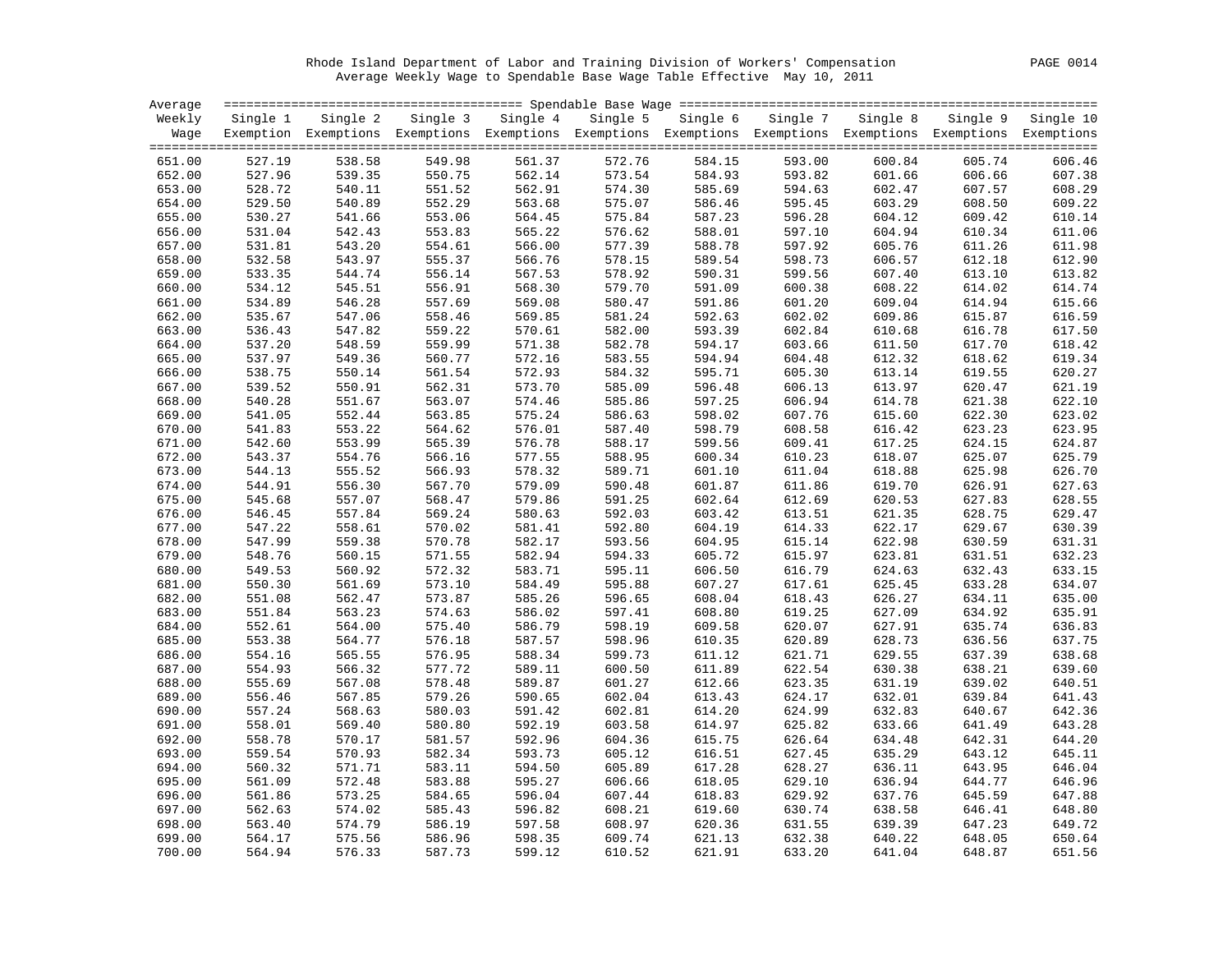Rhode Island Department of Labor and Training Division of Workers' Compensation PAGE 0015 Average Weekly Wage to Spendable Base Wage Table Effective May 10, 2011

| Average |          |                                                                                                              |        |                   |        |                   |        |                   |        |                    |
|---------|----------|--------------------------------------------------------------------------------------------------------------|--------|-------------------|--------|-------------------|--------|-------------------|--------|--------------------|
| Weekly  | Single 1 | Single 2                                                                                                     |        | Single 3 Single 4 |        | Single 5 Single 6 |        | Single 7 Single 8 |        | Single 9 Single 10 |
| Waqe    |          | Exemption Exemptions Exemptions Exemptions Exemptions Exemptions Exemptions Exemptions Exemptions Exemptions |        |                   |        |                   |        |                   |        |                    |
| 701.00  | 565.71   | 577.10                                                                                                       | 588.51 | 599.90            | 611.29 | 622.68            | 634.02 | 641.86            | 649.69 | 652.48             |
| 702.00  | 566.49   | 577.88                                                                                                       | 589.28 | 600.67            | 612.06 | 623.45            | 634.84 | 642.68            | 650.52 | 653.41             |
| 703.00  | 567.25   | 578.64                                                                                                       | 590.04 | 601.43            | 612.82 | 624.21            | 635.62 | 643.50            | 651.33 | 654.32             |
| 704.00  | 568.02   | 579.41                                                                                                       | 590.81 | 602.20            | 613.60 | 624.99            | 636.39 | 644.32            | 652.15 | 655.24             |
| 705.00  | 568.79   | 580.18                                                                                                       | 591.59 | 602.98            | 614.37 | 625.76            | 637.16 | 645.14            | 652.97 | 656.16             |
| 706.00  | 569.57   | 580.96                                                                                                       | 592.36 | 603.75            | 615.14 | 626.53            | 637.93 | 645.96            | 653.80 | 657.09             |
| 707.00  | 570.34   | 581.73                                                                                                       | 593.13 | 604.52            | 615.91 | 627.30            | 638.71 | 646.79            | 654.62 | 658.01             |
| 708.00  | 571.10   | 582.49                                                                                                       | 593.89 | 605.28            | 616.68 | 628.07            | 639.47 | 647.60            | 655.43 | 658.92             |
| 709.00  | 571.87   | 583.26                                                                                                       | 594.67 | 606.06            | 617.45 | 628.84            | 640.24 | 648.42            | 656.25 | 659.84             |
| 710.00  | 572.65   | 584.04                                                                                                       | 595.44 | 606.83            | 618.22 | 629.61            | 641.01 | 649.24            | 657.08 | 660.77             |
| 711.00  | 573.42   | 584.81                                                                                                       | 596.21 | 607.60            | 618.99 | 630.38            | 641.79 | 650.07            | 657.90 | 661.69             |
| 712.00  | 574.19   | 585.58                                                                                                       | 596.98 | 608.37            | 619.77 | 631.16            | 642.56 | 650.89            | 658.72 | 662.61             |
| 713.00  | 574.95   | 586.34                                                                                                       | 597.75 | 609.14            | 620.53 | 631.92            | 643.32 | 651.70            | 659.53 | 663.52             |
| 714.00  | 575.73   | 587.12                                                                                                       | 598.52 | 609.91            | 621.30 | 632.69            | 644.09 | 652.52            | 660.36 | 664.45             |
| 715.00  | 576.50   | 587.89                                                                                                       | 599.29 | 610.68            | 622.07 | 633.46            | 644.87 | 653.35            | 661.18 | 665.37             |
| 716.00  | 577.27   | 588.66                                                                                                       | 600.06 | 611.45            | 622.85 | 634.24            | 645.64 | 654.17            | 662.00 | 666.29             |
| 717.00  | 578.04   | 589.43                                                                                                       | 600.84 | 612.23            | 623.62 | 635.01            | 646.41 | 654.99            | 662.82 | 667.21             |
| 718.00  | 578.81   | 590.20                                                                                                       | 601.60 | 612.99            | 624.38 | 635.77            | 647.17 | 655.80            | 663.64 | 668.13             |
| 719.00  | 579.58   | 590.97                                                                                                       | 602.37 | 613.76            | 625.15 | 636.54            | 647.95 | 656.63            | 664.46 | 669.05             |
| 720.00  | 580.35   | 591.74                                                                                                       | 603.14 | 614.53            | 625.93 | 637.32            | 648.72 | 657.45            | 665.28 | 669.97             |
| 721.00  | 581.12   | 592.51                                                                                                       | 603.92 | 615.31            | 626.70 | 638.09            | 649.49 | 658.27            | 666.10 | 670.89             |
| 722.00  | 581.90   | 593.29                                                                                                       | 604.69 | 616.08            | 627.47 | 638.86            | 650.26 | 659.09            | 666.93 | 671.82             |
| 723.00  | 582.66   | 594.05                                                                                                       | 605.45 | 616.84            | 628.23 | 639.62            | 651.03 | 659.91            | 667.74 | 672.73             |
| 724.00  | 583.43   | 594.82                                                                                                       | 606.22 | 617.61            | 629.01 | 640.40            | 651.80 | 660.73            | 668.56 | 673.65             |
| 725.00  | 584.20   | 595.59                                                                                                       | 607.00 | 618.39            | 629.78 | 641.17            | 652.57 | 661.55            | 669.38 | 674.57             |
| 726.00  | 584.98   | 596.37                                                                                                       | 607.77 | 619.16            | 630.55 | 641.94            | 653.34 | 662.37            | 670.21 | 675.50             |
| 727.00  | 585.75   | 597.14                                                                                                       | 608.54 | 619.93            | 631.32 | 642.71            | 654.12 | 663.20            | 671.03 | 676.42             |
| 728.00  | 586.51   | 597.90                                                                                                       | 609.30 | 620.69            | 632.09 | 643.48            | 654.88 | 664.01            | 671.84 | 677.33             |
| 729.00  | 587.28   | 598.67                                                                                                       | 610.08 | 621.47            | 632.86 | 644.25            | 655.65 | 664.83            | 672.66 | 678.25             |
| 730.00  | 588.06   | 599.45                                                                                                       | 610.85 | 622.24            | 633.63 | 645.02            | 656.42 | 665.65            | 673.49 | 679.18             |
| 731.00  | 588.83   | 600.22                                                                                                       | 611.62 | 623.01            | 634.40 | 645.79            | 657.20 | 666.48            | 674.31 | 680.10             |
| 732.00  | 589.60   | 600.99                                                                                                       | 612.39 | 623.78            | 635.18 | 646.57            | 657.97 | 667.30            | 675.13 | 681.02             |
| 733.00  | 590.36   | 601.75                                                                                                       | 613.16 | 624.55            | 635.94 | 647.33            | 658.73 | 668.11            | 675.94 | 681.93             |
| 734.00  | 591.14   | 602.53                                                                                                       | 613.93 | 625.32            | 636.71 | 648.10            | 659.50 | 668.93            | 676.77 | 682.86             |
| 735.00  | 591.91   | 603.30                                                                                                       | 614.70 | 626.09            | 637.48 | 648.87            | 660.28 | 669.76            | 677.59 | 683.78             |
| 736.00  | 592.68   | 604.07                                                                                                       | 615.47 | 626.86            | 638.26 | 649.65            | 661.05 | 670.58            | 678.41 | 684.70             |
| 737.00  | 593.45   | 604.84                                                                                                       | 616.25 | 627.64            | 639.03 | 650.42            | 661.82 | 671.40            | 679.23 | 685.62             |
| 738.00  | 594.22   | 605.61                                                                                                       | 617.01 | 628.40            | 639.79 | 651.18            | 662.58 | 672.21            | 680.05 | 686.54             |
| 739.00  | 594.99   | 606.38                                                                                                       | 617.78 | 629.17            | 640.56 | 651.95            | 663.36 | 673.04            | 680.87 | 687.46             |
| 740.00  | 595.76   | 607.15                                                                                                       | 618.55 | 629.94            | 641.34 | 652.73            | 664.13 | 673.86            | 681.69 | 688.38             |
| 741.00  | 596.53   | 607.92                                                                                                       | 619.33 | 630.72            | 642.11 | 653.50            | 664.90 | 674.68            | 682.51 | 689.30             |
| 742.00  | 597.31   | 608.70                                                                                                       | 620.10 | 631.49            | 642.88 | 654.27            | 665.67 | 675.50            | 683.34 | 690.23             |
| 743.00  | 598.07   | 609.46                                                                                                       | 620.86 | 632.25            | 643.64 | 655.03            | 666.44 | 676.32            | 684.15 | 691.14             |
| 744.00  | 598.84   | 610.23                                                                                                       | 621.63 | 633.02            | 644.42 | 655.81            | 667.21 | 677.14            | 684.97 | 692.06             |
| 745.00  | 599.61   | 611.00                                                                                                       | 622.41 | 633.80            | 645.19 | 656.58            | 667.98 | 677.96            | 685.79 | 692.98             |
| 746.00  | 600.39   | 611.78                                                                                                       | 623.18 | 634.57            | 645.96 | 657.35            | 668.75 | 678.78            | 686.62 | 693.91             |
| 747.00  | 601.16   | 612.55                                                                                                       | 623.95 | 635.34            | 646.73 | 658.12            | 669.53 | 679.61            | 687.44 | 694.83             |
| 748.00  | 601.92   | 613.31                                                                                                       | 624.71 | 636.10            | 647.50 | 658.89            | 670.29 | 680.42            | 688.25 | 695.74             |
| 749.00  | 602.69   | 614.08                                                                                                       | 625.49 | 636.88            | 648.27 | 659.66            | 671.06 | 681.24            | 689.07 | 696.66             |
| 750.00  | 603.47   | 614.86                                                                                                       | 626.26 | 637.65            | 649.04 | 660.43            | 671.83 | 682.06            | 689.90 | 697.59             |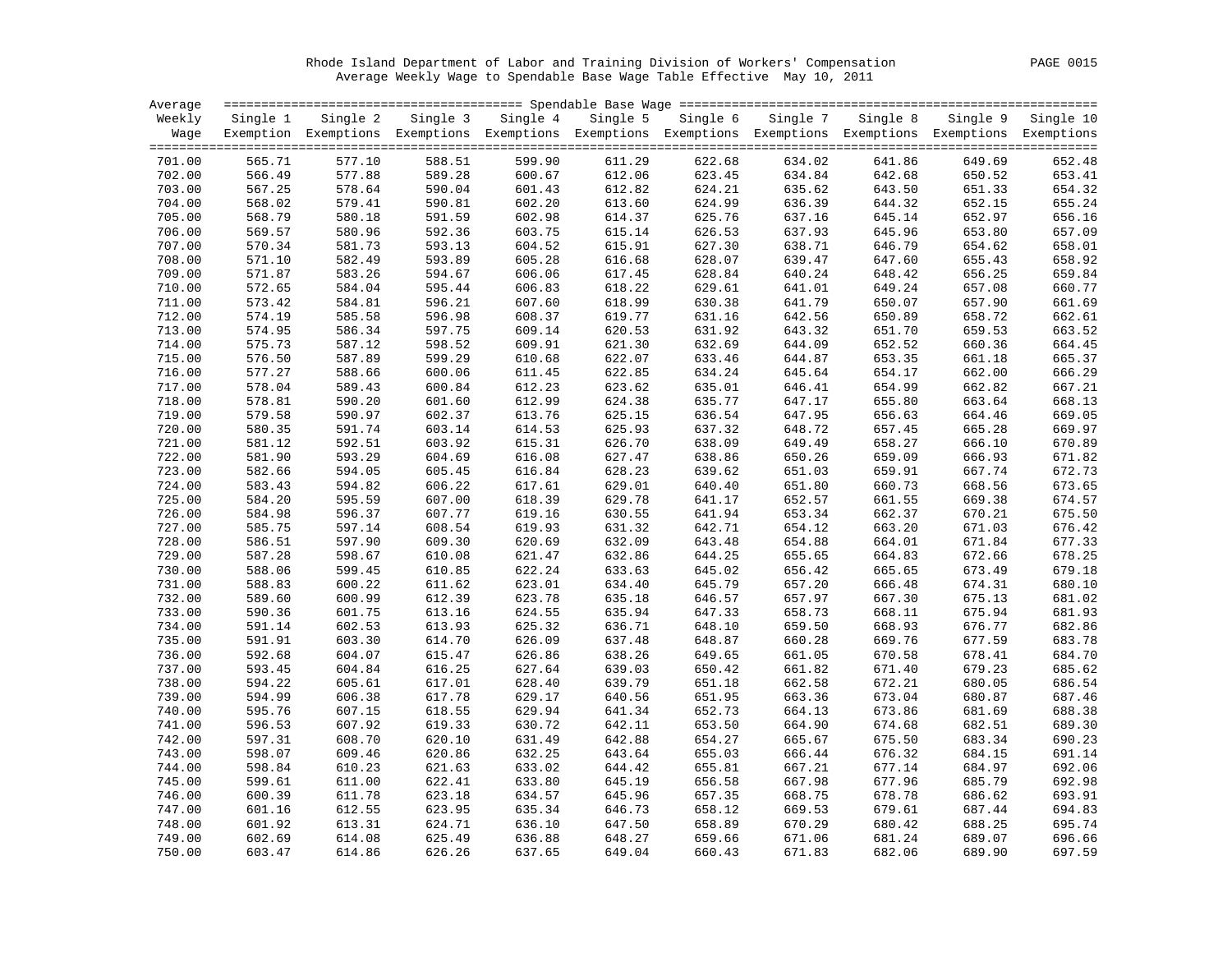Rhode Island Department of Labor and Training Division of Workers' Compensation PAGE 0016 Average Weekly Wage to Spendable Base Wage Table Effective May 10, 2011

| Average |          |                                                                                                              |          |          |        |                   |          |          |          |           |
|---------|----------|--------------------------------------------------------------------------------------------------------------|----------|----------|--------|-------------------|----------|----------|----------|-----------|
| Weekly  | Single 1 | Single 2                                                                                                     | Single 3 | Single 4 |        | Single 5 Single 6 | Single 7 | Single 8 | Single 9 | Single 10 |
| Waqe    |          | Exemption Exemptions Exemptions Exemptions Exemptions Exemptions Exemptions Exemptions Exemptions Exemptions |          |          |        |                   |          |          |          |           |
|         |          |                                                                                                              |          |          |        |                   |          |          |          |           |
| 751.00  | 604.24   | 615.63                                                                                                       | 627.03   | 638.42   | 649.81 | 661.20            | 672.61   | 682.89   | 690.72   | 698.51    |
| 752.00  | 605.01   | 616.40                                                                                                       | 627.80   | 639.19   | 650.59 | 661.98            | 673.38   | 683.71   | 691.54   | 699.38    |
| 753.00  | 605.77   | 617.16                                                                                                       | 628.57   | 639.96   | 651.35 | 662.74            | 674.14   | 684.52   | 692.35   | 700.19    |
| 754.00  | 606.55   | 617.94                                                                                                       | 629.34   | 640.73   | 652.12 | 663.51            | 674.91   | 685.34   | 693.18   | 701.02    |
| 755.00  | 607.32   | 618.71                                                                                                       | 630.11   | 641.50   | 652.89 | 664.28            | 675.69   | 686.17   | 694.00   | 701.84    |
| 756.00  | 608.09   | 619.48                                                                                                       | 630.88   | 642.27   | 653.67 | 665.06            | 676.46   | 686.99   | 694.82   | 702.66    |
| 757.00  | 608.86   | 620.25                                                                                                       | 631.66   | 643.05   | 654.44 | 665.83            | 677.23   | 687.81   | 695.64   | 703.48    |
| 758.00  | 609.63   | 621.02                                                                                                       | 632.42   | 643.81   | 655.20 | 666.59            | 677.99   | 688.62   | 696.46   | 704.30    |
| 759.00  | 610.40   | 621.79                                                                                                       | 633.19   | 644.58   | 655.97 | 667.36            | 678.77   | 689.45   | 697.28   | 705.12    |
| 760.00  | 611.17   | 622.56                                                                                                       | 633.96   | 645.35   | 656.75 | 668.14            | 679.54   | 690.27   | 698.10   | 705.94    |
| 761.00  | 611.94   | 623.33                                                                                                       | 634.74   | 646.13   | 657.52 | 668.91            | 680.31   | 691.09   | 698.92   | 706.76    |
| 762.00  | 612.72   | 624.11                                                                                                       | 635.51   | 646.90   | 658.29 | 669.68            | 681.08   | 691.91   | 699.75   | 707.59    |
| 763.00  | 613.48   | 624.87                                                                                                       | 636.27   | 647.66   | 659.05 | 670.44            | 681.85   | 692.73   | 700.56   | 708.40    |
| 764.00  | 614.25   | 625.64                                                                                                       | 637.04   | 648.43   | 659.83 | 671.22            | 682.62   | 693.55   | 701.38   | 709.22    |
| 765.00  | 615.02   | 626.41                                                                                                       | 637.82   | 649.21   | 660.60 | 671.99            | 683.39   | 694.37   | 702.20   | 710.04    |
| 766.00  | 615.80   | 627.19                                                                                                       | 638.59   | 649.98   | 661.37 | 672.76            | 684.16   | 695.19   | 703.03   | 710.87    |
| 767.00  | 616.57   | 627.96                                                                                                       | 639.36   | 650.75   | 662.14 | 673.53            | 684.94   | 696.02   | 703.85   | 711.69    |
| 768.00  | 617.33   | 628.72                                                                                                       | 640.12   | 651.51   | 662.91 | 674.30            | 685.70   | 696.83   | 704.66   | 712.50    |
| 769.00  | 618.10   | 629.49                                                                                                       | 640.90   | 652.29   | 663.68 | 675.07            | 686.47   | 697.65   | 705.48   | 713.32    |
| 770.00  | 618.88   | 630.27                                                                                                       | 641.67   | 653.06   | 664.45 | 675.84            | 687.24   | 698.47   | 706.31   | 714.15    |
| 771.00  | 619.65   | 631.04                                                                                                       | 642.44   | 653.83   | 665.22 | 676.61            | 688.02   | 699.30   | 707.13   | 714.97    |
| 772.00  | 620.42   | 631.81                                                                                                       | 643.21   | 654.60   | 666.00 | 677.39            | 688.79   | 700.12   | 707.95   | 715.79    |
| 773.00  | 621.18   | 632.57                                                                                                       | 643.98   | 655.37   | 666.76 | 678.15            | 689.55   | 700.93   | 708.76   | 716.60    |
| 774.00  | 621.96   | 633.35                                                                                                       | 644.75   | 656.14   | 667.53 | 678.92            | 690.32   | 701.71   | 709.59   | 717.43    |
| 775.00  | 622.73   | 634.12                                                                                                       | 645.52   | 656.91   | 668.30 | 679.69            | 691.10   | 702.49   | 710.41   | 718.25    |
| 776.00  | 623.42   | 634.89                                                                                                       | 646.29   | 657.68   | 669.08 | 680.47            | 691.87   | 703.26   | 711.23   | 719.07    |
| 777.00  | 624.09   | 635.66                                                                                                       | 647.07   | 658.46   | 669.85 | 681.24            | 692.64   | 704.03   | 712.05   | 719.89    |
| 778.00  | 624.76   | 636.43                                                                                                       | 647.83   | 659.22   | 670.61 | 682.00            | 693.40   | 704.79   | 712.87   | 720.71    |
| 779.00  | 625.43   | 637.20                                                                                                       | 648.60   | 659.99   | 671.38 | 682.77            | 694.18   | 705.57   | 713.69   | 721.53    |
| 780.00  | 626.10   | 637.97                                                                                                       | 649.37   | 660.76   | 672.16 | 683.55            | 694.95   | 706.34   | 714.51   | 722.35    |
| 781.00  | 626.77   | 638.74                                                                                                       | 650.15   | 661.54   | 672.93 | 684.32            | 695.72   | 707.11   | 715.33   | 723.17    |
| 782.00  | 627.45   | 639.52                                                                                                       | 650.92   | 662.31   | 673.70 | 685.09            | 696.49   | 707.88   | 716.16   | 724.00    |
| 783.00  | 628.11   | 640.28                                                                                                       | 651.68   | 663.07   | 674.46 | 685.85            | 697.26   | 708.65   | 716.97   | 724.81    |
| 784.00  | 628.78   | 641.05                                                                                                       | 652.45   | 663.84   | 675.24 | 686.63            | 698.03   | 709.42   | 717.79   | 725.63    |
| 785.00  | 629.45   | 641.82                                                                                                       | 653.23   | 664.62   | 676.01 | 687.40            | 698.80   | 710.19   | 718.61   | 726.45    |
| 786.00  | 630.13   | 642.60                                                                                                       | 654.00   | 665.39   | 676.78 | 688.17            | 699.57   | 710.96   | 719.44   | 727.28    |
| 787.00  | 630.80   | 643.37                                                                                                       | 654.77   | 666.16   | 677.55 | 688.94            | 700.35   | 711.74   | 720.26   | 728.10    |
| 788.00  | 631.46   | 644.13                                                                                                       | 655.53   | 666.92   | 678.32 | 689.71            | 701.11   | 712.50   | 721.07   | 728.91    |
| 789.00  | 632.13   | 644.90                                                                                                       | 656.31   | 667.70   | 679.09 | 690.48            | 701.88   | 713.27   | 721.89   | 729.73    |
| 790.00  | 632.81   | 645.68                                                                                                       | 657.08   | 668.47   | 679.86 | 691.25            | 702.65   | 714.04   | 722.72   | 730.56    |
| 791.00  | 633.48   | 646.45                                                                                                       | 657.85   | 669.24   | 680.63 | 692.02            | 703.43   | 714.82   | 723.54   | 731.38    |
| 792.00  | 634.15   | 647.22                                                                                                       | 658.62   | 670.01   | 681.41 | 692.80            | 704.20   | 715.59   | 724.36   | 732.20    |
| 793.00  | 634.81   | 647.98                                                                                                       | 659.39   | 670.78   | 682.17 | 693.56            | 704.96   | 716.35   | 725.17   | 733.01    |
| 794.00  | 635.49   | 648.76                                                                                                       | 660.16   | 671.55   | 682.94 | 694.33            | 705.73   | 717.12   | 726.00   | 733.84    |
| 795.00  | 636.16   | 649.53                                                                                                       | 660.93   | 672.32   | 683.71 | 695.10            | 706.51   | 717.90   | 726.82   | 734.66    |
| 796.00  | 636.83   | 650.30                                                                                                       | 661.70   | 673.09   | 684.49 | 695.88            | 707.28   | 718.67   | 727.64   | 735.48    |
| 797.00  | 637.50   | 651.07                                                                                                       | 662.48   | 673.87   | 685.26 | 696.65            | 708.05   | 719.44   | 728.46   | 736.30    |
| 798.00  | 638.17   | 651.84                                                                                                       | 663.24   | 674.63   | 686.02 | 697.41            | 708.81   | 720.20   | 729.28   | 737.12    |
| 799.00  | 638.84   | 652.61                                                                                                       | 664.01   | 675.40   | 686.79 | 698.18            | 709.59   | 720.98   | 730.10   | 737.94    |
| 800.00  | 639.51   | 653.38                                                                                                       | 664.78   | 676.17   | 687.57 | 698.96            | 710.36   | 721.75   | 730.92   | 738.76    |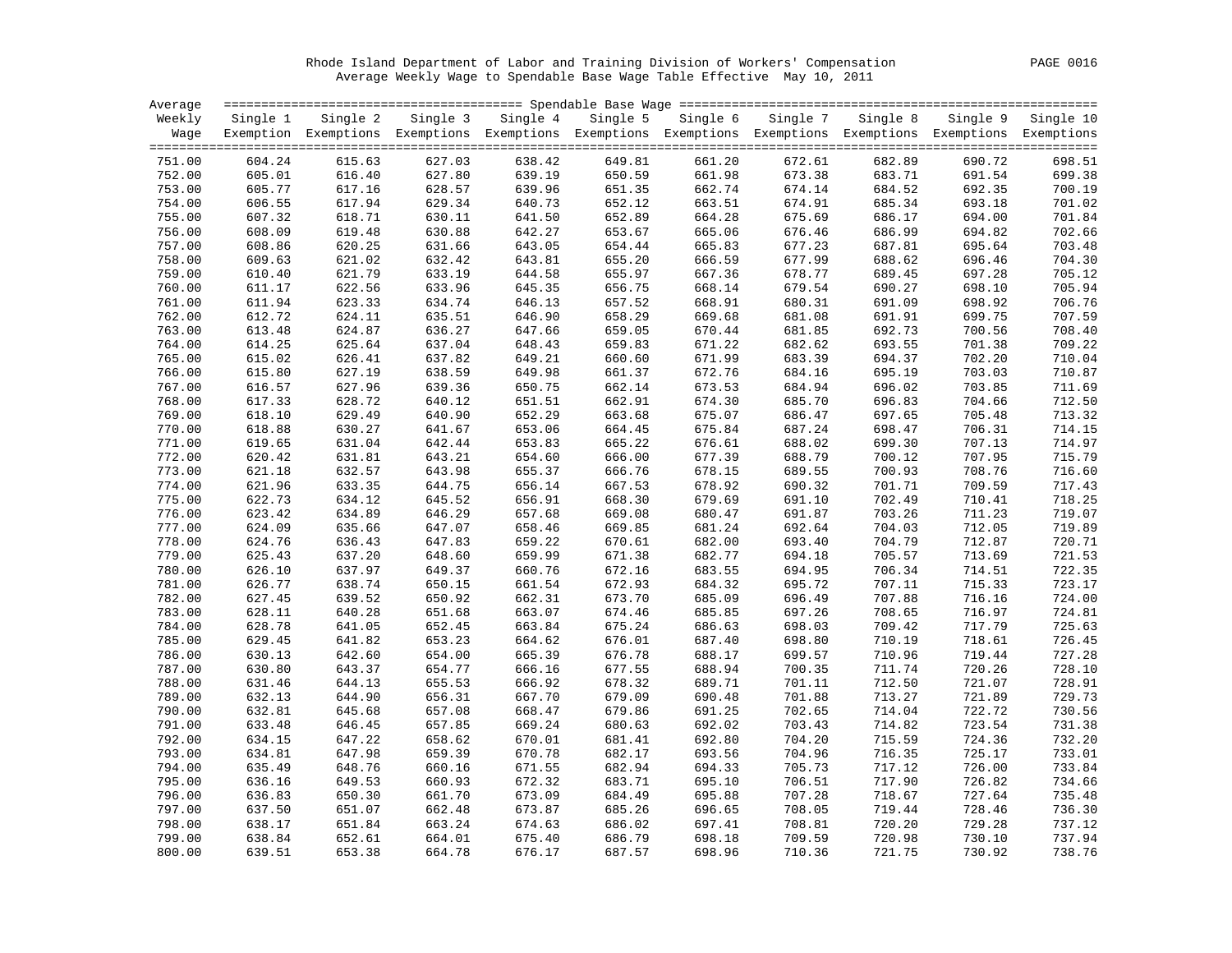Rhode Island Department of Labor and Training Division of Workers' Compensation PAGE 0017 Average Weekly Wage to Spendable Base Wage Table Effective May 10, 2011

| Average |          |                                                                                                              |        |                   |        |                   |          |          |          |           |
|---------|----------|--------------------------------------------------------------------------------------------------------------|--------|-------------------|--------|-------------------|----------|----------|----------|-----------|
| Weekly  | Single 1 | Single 2                                                                                                     |        | Single 3 Single 4 |        | Single 5 Single 6 | Single 7 | Single 8 | Single 9 | Single 10 |
| Waqe    |          | Exemption Exemptions Exemptions Exemptions Exemptions Exemptions Exemptions Exemptions Exemptions Exemptions |        |                   |        |                   |          |          |          |           |
|         |          |                                                                                                              |        |                   |        |                   |          |          |          |           |
| 801.00  | 640.18   | 654.15                                                                                                       | 665.56 | 676.95            | 688.34 | 699.73            | 711.13   | 722.52   | 731.74   | 739.58    |
| 802.00  | 640.86   | 654.93                                                                                                       | 666.33 | 677.72            | 689.11 | 700.50            | 711.90   | 723.29   | 732.57   | 740.41    |
| 803.00  | 641.52   | 655.69                                                                                                       | 667.09 | 678.48            | 689.87 | 701.26            | 712.67   | 724.06   | 733.38   | 741.22    |
| 804.00  | 642.19   | 656.46                                                                                                       | 667.86 | 679.25            | 690.65 | 702.04            | 713.44   | 724.83   | 734.20   | 742.04    |
| 805.00  | 642.86   | 657.23                                                                                                       | 668.64 | 680.03            | 691.42 | 702.81            | 714.21   | 725.60   | 735.02   | 742.86    |
| 806.00  | 643.54   | 658.01                                                                                                       | 669.41 | 680.80            | 692.19 | 703.58            | 714.98   | 726.37   | 735.85   | 743.69    |
| 807.00  | 644.21   | 658.78                                                                                                       | 670.18 | 681.57            | 692.96 | 704.35            | 715.76   | 727.15   | 736.67   | 744.51    |
| 808.00  | 644.87   | 659.54                                                                                                       | 670.94 | 682.33            | 693.73 | 705.12            | 716.52   | 727.91   | 737.48   | 745.32    |
| 809.00  | 645.54   | 660.31                                                                                                       | 671.72 | 683.11            | 694.50 | 705.89            | 717.29   | 728.68   | 738.30   | 746.14    |
| 810.00  | 646.22   | 661.09                                                                                                       | 672.49 | 683.88            | 695.27 | 706.66            | 718.06   | 729.45   | 739.13   | 746.97    |
| 811.00  | 646.89   | 661.86                                                                                                       | 673.26 | 684.65            | 696.04 | 707.43            | 718.84   | 730.23   | 739.95   | 747.79    |
| 812.00  | 647.56   | 662.63                                                                                                       | 674.03 | 685.42            | 696.82 | 708.21            | 719.61   | 731.00   | 740.77   | 748.61    |
| 813.00  | 648.22   | 663.39                                                                                                       | 674.80 | 686.19            | 697.58 | 708.97            | 720.37   | 731.76   | 741.58   | 749.42    |
| 814.00  | 648.90   | 664.17                                                                                                       | 675.57 | 686.96            | 698.35 | 709.74            | 721.14   | 732.53   | 742.41   | 750.25    |
| 815.00  | 649.57   | 664.94                                                                                                       | 676.34 | 687.73            | 699.12 | 710.51            | 721.92   | 733.31   | 743.23   | 751.07    |
| 816.00  | 650.24   | 665.71                                                                                                       | 677.11 | 688.50            | 699.90 | 711.29            | 722.69   | 734.08   | 744.05   | 751.89    |
| 817.00  | 650.91   | 666.48                                                                                                       | 677.89 | 689.28            | 700.67 | 712.06            | 723.46   | 734.85   | 744.87   | 752.71    |
| 818.00  | 651.58   | 667.25                                                                                                       | 678.65 | 690.04            | 701.43 | 712.82            | 724.22   | 735.61   | 745.69   | 753.53    |
| 819.00  | 652.25   | 668.02                                                                                                       | 679.42 | 690.81            | 702.20 | 713.59            | 725.00   | 736.39   | 746.51   | 754.35    |
| 820.00  | 652.92   | 668.79                                                                                                       | 680.19 | 691.58            | 702.98 | 714.37            | 725.77   | 737.16   | 747.33   | 755.17    |
| 821.00  | 653.59   | 669.56                                                                                                       | 680.97 | 692.36            | 703.75 | 715.14            | 726.54   | 737.93   | 748.15   | 755.99    |
| 822.00  | 654.27   | 670.34                                                                                                       | 681.74 | 693.13            | 704.52 | 715.91            | 727.31   | 738.70   | 748.98   | 756.82    |
| 823.00  | 654.93   | 671.10                                                                                                       | 682.50 | 693.89            | 705.28 | 716.67            | 728.08   | 739.47   | 749.79   | 757.63    |
| 824.00  | 655.60   | 671.87                                                                                                       | 683.27 | 694.66            | 706.06 | 717.45            | 728.85   | 740.24   | 750.61   | 758.45    |
| 825.00  | 656.27   | 672.64                                                                                                       | 684.05 | 695.44            | 706.83 | 718.22            | 729.62   | 741.01   | 751.43   | 759.27    |
| 826.00  | 656.95   | 673.42                                                                                                       | 684.82 | 696.21            | 707.60 | 718.99            | 730.39   | 741.78   | 752.26   | 760.10    |
| 827.00  | 657.62   | 674.19                                                                                                       | 685.59 | 696.98            | 708.37 | 719.76            | 731.17   | 742.56   | 753.08   | 760.92    |
| 828.00  | 658.28   | 674.95                                                                                                       | 686.35 | 697.74            | 709.14 | 720.53            | 731.93   | 743.32   | 753.89   | 761.73    |
| 829.00  | 658.95   | 675.72                                                                                                       | 687.13 | 698.52            | 709.91 | 721.30            | 732.70   | 744.09   | 754.71   | 762.55    |
| 830.00  | 659.63   | 676.50                                                                                                       | 687.90 | 699.29            | 710.68 | 722.07            | 733.47   | 744.86   | 755.54   | 763.38    |
| 831.00  | 660.30   | 677.27                                                                                                       | 688.67 | 700.06            | 711.45 | 722.84            | 734.25   | 745.64   | 756.36   | 764.20    |
| 832.00  | 660.97   | 678.04                                                                                                       | 689.44 | 700.83            | 712.23 | 723.62            | 735.02   | 746.41   | 757.18   | 765.02    |
| 833.00  | 661.63   | 678.80                                                                                                       | 690.21 | 701.60            | 712.99 | 724.38            | 735.78   | 747.17   | 757.99   | 765.83    |
| 834.00  | 662.31   | 679.58                                                                                                       | 690.98 | 702.37            | 713.76 | 725.15            | 736.55   | 747.94   | 758.82   | 766.66    |
| 835.00  | 662.98   | 680.35                                                                                                       | 691.75 | 703.14            | 714.53 | 725.92            | 737.33   | 748.72   | 759.64   | 767.48    |
| 836.00  | 663.65   | 681.12                                                                                                       | 692.52 | 703.91            | 715.31 | 726.70            | 738.10   | 749.49   | 760.46   | 768.30    |
| 837.00  | 664.32   | 681.89                                                                                                       | 693.30 | 704.69            | 716.08 | 727.47            | 738.87   | 750.26   | 761.28   | 769.12    |
| 838.00  | 664.99   | 682.66                                                                                                       | 694.06 | 705.45            | 716.84 | 728.23            | 739.63   | 751.02   | 762.10   | 769.94    |
| 839.00  | 665.66   | 683.43                                                                                                       | 694.83 | 706.22            | 717.61 | 729.00            | 740.41   | 751.80   | 762.92   | 770.76    |
| 840.00  | 666.33   | 684.20                                                                                                       | 695.60 | 706.99            | 718.39 | 729.78            | 741.18   | 752.57   | 763.74   | 771.58    |
| 841.00  | 667.00   | 684.97                                                                                                       | 696.38 | 707.77            | 719.16 | 730.55            | 741.95   | 753.34   | 764.56   | 772.40    |
| 842.00  | 667.68   | 685.75                                                                                                       | 697.15 | 708.54            | 719.93 | 731.32            | 742.72   | 754.11   | 765.39   | 773.23    |
| 843.00  | 668.34   | 686.51                                                                                                       | 697.91 | 709.30            | 720.69 | 732.08            | 743.49   | 754.88   | 766.20   | 774.04    |
| 844.00  | 669.01   | 687.28                                                                                                       | 698.68 | 710.07            | 721.47 | 732.86            | 744.26   | 755.65   | 767.02   | 774.86    |
| 845.00  | 669.68   | 688.05                                                                                                       | 699.46 | 710.85            | 722.24 | 733.63            | 745.03   | 756.42   | 767.81   | 775.68    |
| 846.00  | 670.36   | 688.83                                                                                                       | 700.23 | 711.62            | 723.01 | 734.40            | 745.80   | 757.19   | 768.59   | 776.51    |
| 847.00  | 671.03   | 689.53                                                                                                       | 701.00 | 712.39            | 723.78 | 735.17            | 746.58   | 757.97   | 769.36   | 777.33    |
| 848.00  | 671.69   | 690.19                                                                                                       | 701.76 | 713.15            | 724.55 | 735.94            | 747.34   | 758.73   | 770.12   | 778.14    |
| 849.00  | 672.36   | 690.86                                                                                                       | 702.54 | 713.93            | 725.32 | 736.71            | 748.11   | 759.50   | 770.89   | 778.96    |
| 850.00  | 673.04   | 691.54                                                                                                       | 703.31 | 714.70            | 726.09 | 737.48            | 748.88   | 760.27   | 771.67   | 779.79    |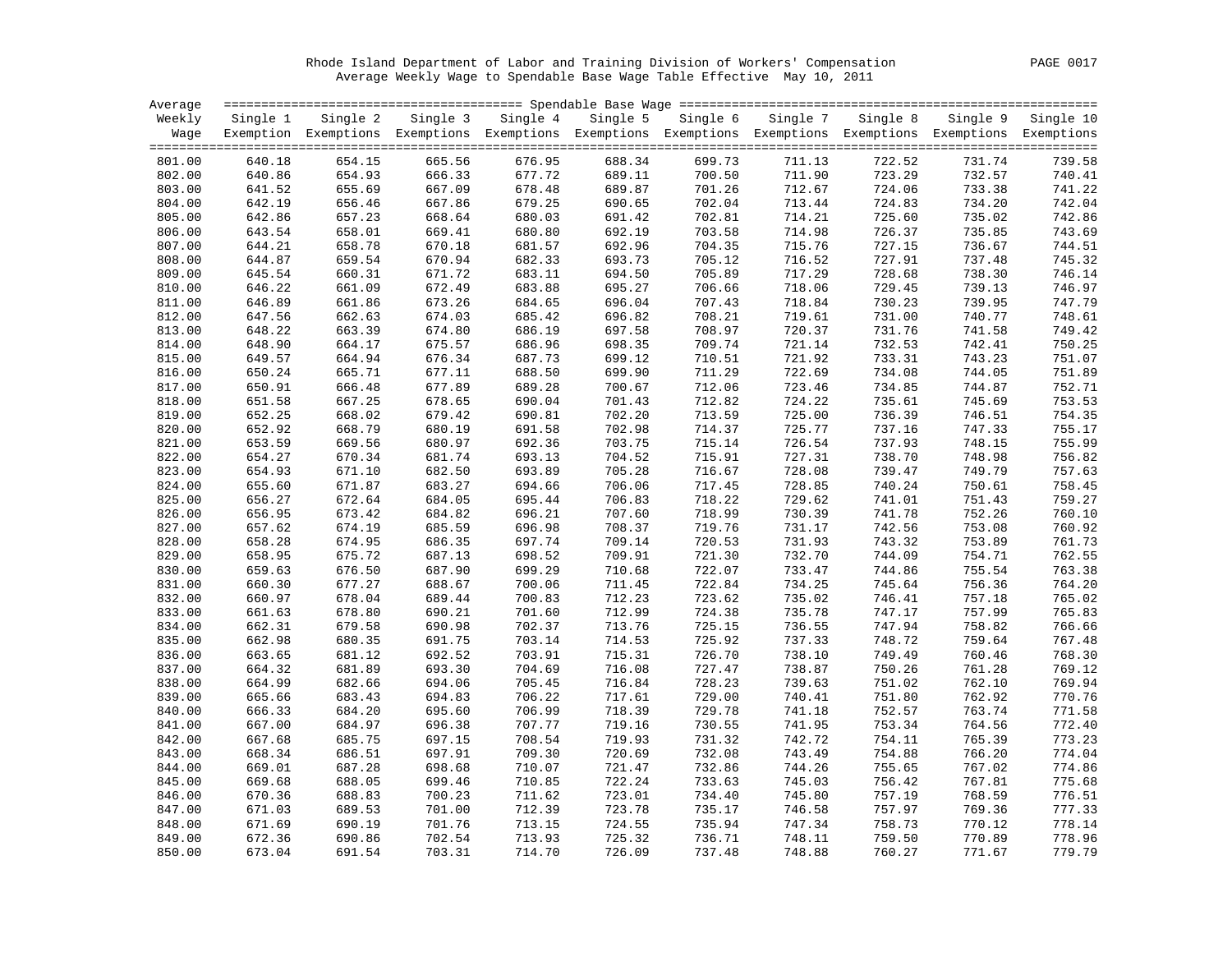Rhode Island Department of Labor and Training Division of Workers' Compensation PAGE 0018 Average Weekly Wage to Spendable Base Wage Table Effective May 10, 2011

| Average |          |                                                                                                              |          |          |          |          |          |          |          |           |
|---------|----------|--------------------------------------------------------------------------------------------------------------|----------|----------|----------|----------|----------|----------|----------|-----------|
| Weekly  | Single 1 | Single 2                                                                                                     | Single 3 | Single 4 | Single 5 | Single 6 | Single 7 | Single 8 | Single 9 | Single 10 |
| Waqe    |          | Exemption Exemptions Exemptions Exemptions Exemptions Exemptions Exemptions Exemptions Exemptions Exemptions |          |          |          |          |          |          |          |           |
|         |          |                                                                                                              |          |          |          |          |          |          |          |           |
| 851.00  | 673.71   | 692.21                                                                                                       | 704.08   | 715.47   | 726.86   | 738.25   | 749.66   | 761.05   | 772.44   | 780.61    |
| 852.00  | 674.38   | 692.88                                                                                                       | 704.85   | 716.24   | 727.64   | 739.03   | 750.43   | 761.82   | 773.21   | 781.43    |
| 853.00  | 675.04   | 693.54                                                                                                       | 705.62   | 717.01   | 728.40   | 739.79   | 751.19   | 762.58   | 773.97   | 782.24    |
| 854.00  | 675.72   | 694.22                                                                                                       | 706.39   | 717.78   | 729.17   | 740.56   | 751.96   | 763.35   | 774.75   | 783.07    |
| 855.00  | 676.39   | 694.89                                                                                                       | 707.16   | 718.55   | 729.94   | 741.33   | 752.74   | 764.13   | 775.52   | 783.89    |
| 856.00  | 677.06   | 695.56                                                                                                       | 707.93   | 719.32   | 730.72   | 742.11   | 753.51   | 764.90   | 776.29   | 784.71    |
| 857.00  | 677.73   | 696.23                                                                                                       | 708.71   | 720.10   | 731.49   | 742.88   | 754.28   | 765.67   | 777.06   | 785.53    |
| 858.00  | 678.40   | 696.90                                                                                                       | 709.47   | 720.86   | 732.25   | 743.64   | 755.04   | 766.43   | 777.83   | 786.35    |
| 859.00  | 679.07   | 697.57                                                                                                       | 710.24   | 721.63   | 733.02   | 744.41   | 755.82   | 767.21   | 778.60   | 787.17    |
| 860.00  | 679.74   | 698.24                                                                                                       | 711.01   | 722.40   | 733.80   | 745.19   | 756.59   | 767.98   | 779.37   | 787.99    |
| 861.00  | 680.41   | 698.91                                                                                                       | 711.79   | 723.18   | 734.57   | 745.96   | 757.36   | 768.75   | 780.14   | 788.81    |
| 862.00  | 681.09   | 699.59                                                                                                       | 712.56   | 723.95   | 735.34   | 746.73   | 758.13   | 769.52   | 780.92   | 789.64    |
|         |          |                                                                                                              |          |          |          |          |          |          |          |           |
| 863.00  | 681.75   | 700.25                                                                                                       | 713.32   | 724.71   | 736.10   | 747.49   | 758.90   | 770.29   | 781.68   | 790.45    |
| 864.00  | 682.42   | 700.92                                                                                                       | 714.09   | 725.48   | 736.88   | 748.27   | 759.67   | 771.06   | 782.45   | 791.27    |
| 865.00  | 683.09   | 701.59                                                                                                       | 714.87   | 726.26   | 737.65   | 749.04   | 760.44   | 771.83   | 783.22   | 792.09    |
| 866.00  | 683.77   | 702.27                                                                                                       | 715.64   | 727.03   | 738.42   | 749.81   | 761.21   | 772.60   | 784.00   | 792.92    |
| 867.00  | 684.44   | 702.94                                                                                                       | 716.41   | 727.80   | 739.19   | 750.58   | 761.99   | 773.38   | 784.77   | 793.74    |
| 868.00  | 685.10   | 703.60                                                                                                       | 717.17   | 728.56   | 739.96   | 751.35   | 762.75   | 774.14   | 785.53   | 794.55    |
| 869.00  | 685.77   | 704.27                                                                                                       | 717.95   | 729.34   | 740.73   | 752.12   | 763.52   | 774.91   | 786.30   | 795.37    |
| 870.00  | 686.45   | 704.95                                                                                                       | 718.72   | 730.11   | 741.50   | 752.89   | 764.29   | 775.68   | 787.08   | 796.20    |
| 871.00  | 687.12   | 705.62                                                                                                       | 719.49   | 730.88   | 742.27   | 753.66   | 765.07   | 776.46   | 787.85   | 797.02    |
| 872.00  | 687.79   | 706.29                                                                                                       | 720.26   | 731.65   | 743.05   | 754.44   | 765.84   | 777.23   | 788.62   | 797.84    |
| 873.00  | 688.45   | 706.95                                                                                                       | 721.03   | 732.42   | 743.81   | 755.20   | 766.60   | 777.99   | 789.38   | 798.65    |
| 874.00  | 689.13   | 707.63                                                                                                       | 721.80   | 733.19   | 744.58   | 755.97   | 767.37   | 778.76   | 790.16   | 799.48    |
| 875.00  | 689.80   | 708.30                                                                                                       | 722.57   | 733.96   | 745.35   | 756.74   | 768.15   | 779.54   | 790.93   | 800.30    |
| 876.00  | 690.47   | 708.97                                                                                                       | 723.34   | 734.73   | 746.13   | 757.52   | 768.92   | 780.31   | 791.70   | 801.12    |
| 877.00  | 691.14   | 709.64                                                                                                       | 724.12   | 735.51   | 746.90   | 758.29   | 769.69   | 781.08   | 792.47   | 801.94    |
| 878.00  | 691.81   | 710.31                                                                                                       | 724.88   | 736.27   | 747.66   | 759.05   | 770.45   | 781.84   | 793.24   | 802.76    |
| 879.00  | 692.48   | 710.98                                                                                                       | 725.65   | 737.04   | 748.43   | 759.82   | 771.23   | 782.62   | 794.01   | 803.58    |
| 880.00  | 693.15   | 711.65                                                                                                       | 726.42   | 737.81   | 749.21   | 760.60   | 772.00   | 783.39   | 794.78   | 804.40    |
| 881.00  | 693.82   | 712.32                                                                                                       | 727.20   | 738.59   | 749.98   | 761.37   | 772.77   | 784.16   | 795.55   | 805.22    |
| 882.00  | 694.50   | 713.00                                                                                                       | 727.97   | 739.36   | 750.75   | 762.14   | 773.54   | 784.93   | 796.33   | 806.05    |
| 883.00  | 695.16   | 713.66                                                                                                       | 728.73   | 740.12   | 751.51   | 762.90   | 774.31   | 785.70   | 797.09   | 806.86    |
| 884.00  | 695.83   | 714.33                                                                                                       | 729.50   | 740.89   | 752.29   | 763.68   | 775.08   | 786.47   | 797.86   | 807.68    |
| 885.00  | 696.50   | 715.00                                                                                                       | 730.28   | 741.67   | 753.06   | 764.45   | 775.85   | 787.24   | 798.63   | 808.50    |
| 886.00  | 697.18   | 715.68                                                                                                       | 731.05   | 742.44   | 753.83   | 765.22   | 776.62   | 788.01   | 799.41   | 809.33    |
| 887.00  |          | 716.35                                                                                                       | 731.82   | 743.21   | 754.60   | 765.99   | 777.40   | 788.79   | 800.18   | 810.15    |
|         | 697.85   |                                                                                                              |          | 743.97   |          |          |          | 789.55   |          |           |
| 888.00  | 698.51   | 717.01                                                                                                       | 732.58   |          | 755.37   | 766.76   | 778.16   |          | 800.94   | 810.96    |
| 889.00  | 699.18   | 717.68                                                                                                       | 733.36   | 744.75   | 756.14   | 767.53   | 778.93   | 790.32   | 801.71   | 811.78    |
| 890.00  | 699.86   | 718.36                                                                                                       | 734.13   | 745.52   | 756.91   | 768.30   | 779.70   | 791.09   | 802.49   | 812.61    |
| 891.00  | 700.53   | 719.03                                                                                                       | 734.90   | 746.29   | 757.68   | 769.07   | 780.48   | 791.87   | 803.26   | 813.43    |
| 892.00  | 701.20   | 719.70                                                                                                       | 735.67   | 747.06   | 758.46   | 769.85   | 781.25   | 792.64   | 804.03   | 814.25    |
| 893.00  | 701.86   | 720.36                                                                                                       | 736.44   | 747.83   | 759.22   | 770.61   | 782.01   | 793.40   | 804.79   | 815.06    |
| 894.00  | 702.54   | 721.04                                                                                                       | 737.21   | 748.60   | 759.99   | 771.38   | 782.78   | 794.17   | 805.57   | 815.89    |
| 895.00  | 703.21   | 721.71                                                                                                       | 737.98   | 749.37   | 760.76   | 772.15   | 783.56   | 794.95   | 806.34   | 816.71    |
| 896.00  | 703.88   | 722.38                                                                                                       | 738.75   | 750.14   | 761.54   | 772.93   | 784.33   | 795.72   | 807.11   | 817.53    |
| 897.00  | 704.55   | 723.05                                                                                                       | 739.53   | 750.92   | 762.31   | 773.70   | 785.10   | 796.49   | 807.88   | 818.35    |
| 898.00  | 705.22   | 723.72                                                                                                       | 740.29   | 751.68   | 763.07   | 774.46   | 785.86   | 797.25   | 808.65   | 819.17    |
| 899.00  | 705.89   | 724.39                                                                                                       | 741.06   | 752.45   | 763.84   | 775.23   | 786.64   | 798.03   | 809.42   | 819.99    |
| 900.00  | 706.56   | 725.06                                                                                                       | 741.83   | 753.22   | 764.62   | 776.01   | 787.41   | 798.80   | 810.19   | 820.81    |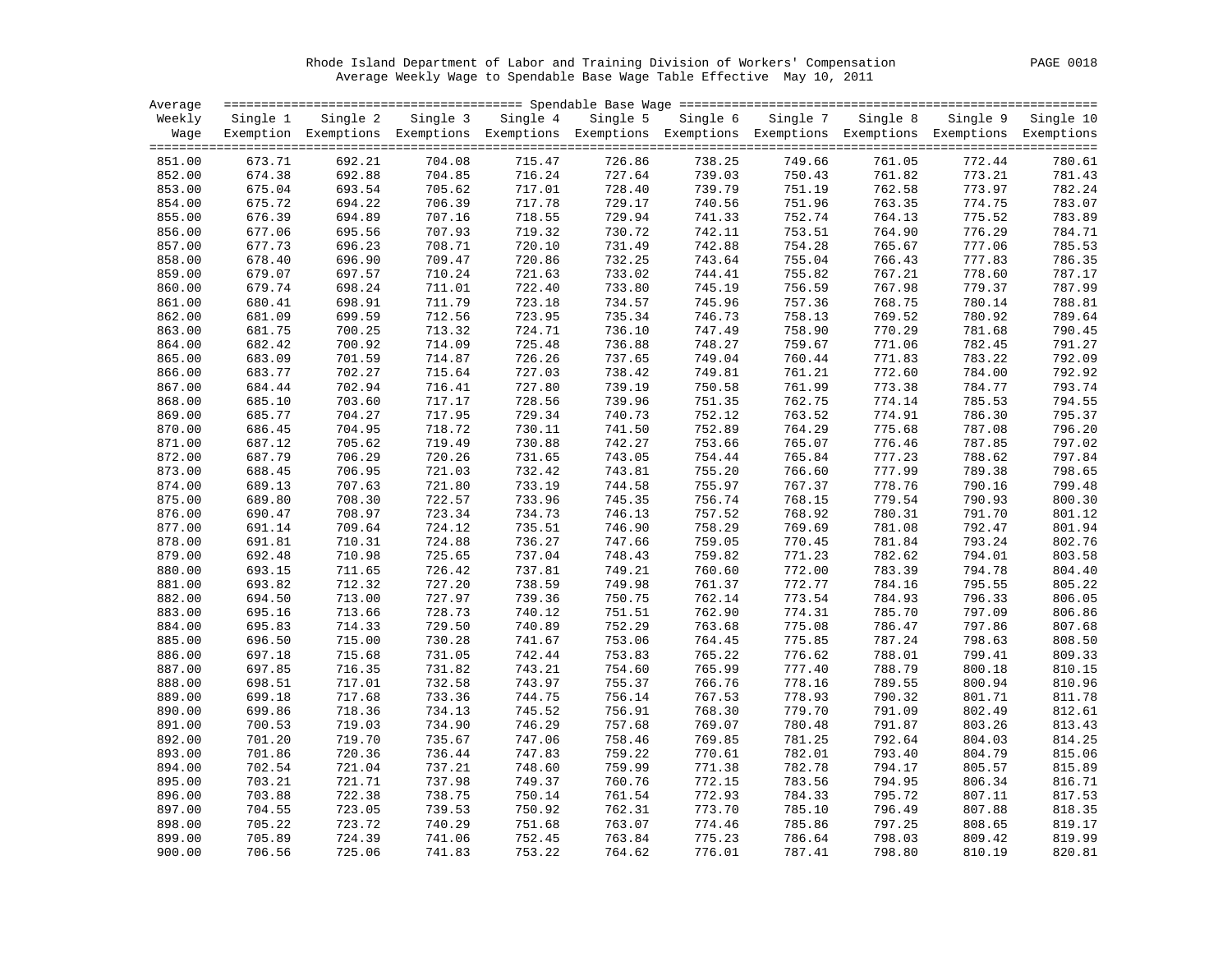Rhode Island Department of Labor and Training Division of Workers' Compensation PAGE 0019 Average Weekly Wage to Spendable Base Wage Table Effective May 10, 2011

| Average |          |                                                                                                              |          |          |          |          |          |                  |          |           |
|---------|----------|--------------------------------------------------------------------------------------------------------------|----------|----------|----------|----------|----------|------------------|----------|-----------|
| Weekly  | Single 1 | Single 2                                                                                                     | Single 3 | Single 4 | Single 5 | Single 6 | Single 7 | Single 8         | Single 9 | Single 10 |
| Waqe    |          | Exemption Exemptions Exemptions Exemptions Exemptions Exemptions Exemptions Exemptions Exemptions Exemptions |          |          |          |          |          |                  |          |           |
|         |          |                                                                                                              |          |          |          |          |          |                  |          |           |
| 901.00  | 707.23   | 725.73                                                                                                       | 742.61   | 754.00   | 765.39   | 776.78   | 788.18   | 799.57           | 810.96   | 821.63    |
| 902.00  | 707.91   | 726.41                                                                                                       | 743.38   | 754.77   | 766.16   | 777.55   | 788.95   | 800.34           | 811.74   | 822.46    |
| 903.00  | 708.57   | 727.07                                                                                                       | 744.14   | 755.53   | 766.92   | 778.31   | 789.72   | 801.11           | 812.50   | 823.27    |
| 904.00  | 709.24   | 727.74                                                                                                       | 744.91   | 756.30   | 767.70   | 779.09   | 790.49   | 801.88           | 813.27   | 824.09    |
| 905.00  | 709.91   | 728.41                                                                                                       | 745.69   | 757.08   | 768.47   | 779.86   | 791.26   | 802.65           | 814.04   | 824.91    |
| 906.00  | 710.59   | 729.09                                                                                                       | 746.46   | 757.85   | 769.24   | 780.63   | 792.03   | 803.42           | 814.82   | 825.74    |
| 907.00  | 711.26   | 729.76                                                                                                       | 747.23   | 758.62   | 770.01   | 781.40   | 792.81   | 804.20           | 815.59   | 826.56    |
| 908.00  | 711.92   | 730.42                                                                                                       | 747.99   | 759.38   | 770.78   | 782.17   | 793.57   | 804.96           | 816.35   | 827.37    |
| 909.00  | 712.59   | 731.09                                                                                                       | 748.77   | 760.16   | 771.55   | 782.94   | 794.34   | 805.73           | 817.12   | 828.19    |
| 910.00  | 713.27   | 731.77                                                                                                       | 749.54   | 760.93   | 772.32   | 783.71   | 795.11   | 806.50           | 817.90   | 829.02    |
| 911.00  | 713.94   | 732.44                                                                                                       | 750.31   | 761.70   | 773.09   | 784.48   | 795.89   | 807.28           | 818.67   | 829.84    |
| 912.00  | 714.61   | 733.11                                                                                                       | 751.08   | 762.47   | 773.87   | 785.26   | 796.66   | 808.05           | 819.44   | 830.66    |
| 913.00  | 715.27   | 733.77                                                                                                       | 751.85   | 763.24   | 774.63   | 786.02   | 797.42   | 808.81           | 820.20   | 831.47    |
| 914.00  | 715.95   | 734.45                                                                                                       | 752.62   | 764.01   | 775.40   | 786.79   | 798.19   | 809.58           | 820.98   | 832.30    |
| 915.00  | 716.62   | 735.12                                                                                                       | 753.39   | 764.78   | 776.17   | 787.56   | 798.97   | 810.36           | 821.75   | 833.12    |
| 916.00  | 717.29   | 735.79                                                                                                       | 754.16   | 765.55   | 776.95   | 788.34   | 799.74   | 811.13           | 822.52   | 833.91    |
| 917.00  | 717.96   | 736.46                                                                                                       | 754.94   | 766.33   | 777.72   | 789.11   | 800.51   | 811.90           | 823.29   | 834.68    |
| 918.00  | 718.63   | 737.13                                                                                                       | 755.64   | 767.09   | 778.48   | 789.87   | 801.27   | 812.66           | 824.06   | 835.45    |
| 919.00  | 719.30   | 737.80                                                                                                       | 756.31   | 767.86   | 779.25   | 790.64   | 802.05   | 813.44           | 824.83   | 836.22    |
| 920.00  | 719.97   | 738.47                                                                                                       | 756.98   | 768.63   | 780.03   | 791.42   | 802.82   | 814.21           | 825.60   | 836.99    |
| 921.00  | 720.64   | 739.14                                                                                                       | 757.66   | 769.41   | 780.80   | 792.19   | 803.59   | 814.98           | 826.37   | 837.76    |
| 922.00  | 721.32   | 739.82                                                                                                       | 758.33   | 770.18   | 781.57   | 792.96   | 804.36   | 815.75           | 827.15   | 838.54    |
| 923.00  | 721.98   | 740.48                                                                                                       | 758.99   | 770.94   | 782.33   | 793.72   | 805.13   | 816.52           | 827.91   | 839.30    |
| 924.00  |          | 741.15                                                                                                       |          | 771.71   |          |          | 805.90   |                  |          |           |
|         | 722.65   |                                                                                                              | 759.66   | 772.49   | 783.11   | 794.50   |          | 817.29<br>818.06 | 828.68   | 840.07    |
| 925.00  | 723.32   | 741.82                                                                                                       | 760.34   |          | 783.88   | 795.27   | 806.67   |                  | 829.45   | 840.84    |
| 926.00  | 724.00   | 742.50                                                                                                       | 761.01   | 773.26   | 784.65   | 796.04   | 807.44   | 818.83           | 830.23   | 841.62    |
| 927.00  | 724.67   | 743.17                                                                                                       | 761.68   | 774.03   | 785.42   | 796.81   | 808.22   | 819.61           | 831.00   | 842.39    |
| 928.00  | 725.33   | 743.83                                                                                                       | 762.34   | 774.79   | 786.19   | 797.58   | 808.98   | 820.37           | 831.76   | 843.15    |
| 929.00  | 726.00   | 744.50                                                                                                       | 763.02   | 775.57   | 786.96   | 798.35   | 809.75   | 821.14           | 832.53   | 843.92    |
| 930.00  | 726.68   | 745.18                                                                                                       | 763.69   | 776.34   | 787.73   | 799.12   | 810.52   | 821.91           | 833.31   | 844.70    |
| 931.00  | 727.35   | 745.85                                                                                                       | 764.36   | 777.11   | 788.50   | 799.89   | 811.30   | 822.69           | 834.08   | 845.47    |
| 932.00  | 728.02   | 746.52                                                                                                       | 765.03   | 777.88   | 789.28   | 800.67   | 812.07   | 823.46           | 834.85   | 846.24    |
| 933.00  | 728.68   | 747.18                                                                                                       | 765.70   | 778.65   | 790.04   | 801.43   | 812.83   | 824.22           | 835.61   | 847.00    |
| 934.00  | 729.36   | 747.86                                                                                                       | 766.37   | 779.42   | 790.81   | 802.20   | 813.60   | 824.99           | 836.39   | 847.78    |
| 935.00  | 730.03   | 748.53                                                                                                       | 767.04   | 780.19   | 791.58   | 802.97   | 814.38   | 825.77           | 837.16   | 848.55    |
| 936.00  | 730.70   | 749.20                                                                                                       | 767.71   | 780.96   | 792.36   | 803.75   | 815.15   | 826.54           | 837.93   | 849.32    |
| 937.00  | 731.37   | 749.87                                                                                                       | 768.39   | 781.74   | 793.13   | 804.52   | 815.92   | 827.31           | 838.70   | 850.09    |
| 938.00  | 732.04   | 750.54                                                                                                       | 769.05   | 782.50   | 793.89   | 805.28   | 816.68   | 828.07           | 839.47   | 850.86    |
| 939.00  | 732.71   | 751.21                                                                                                       | 769.72   | 783.27   | 794.66   | 806.05   | 817.46   | 828.85           | 840.24   | 851.63    |
| 940.00  | 733.38   | 751.88                                                                                                       | 770.39   | 784.04   | 795.44   | 806.83   | 818.23   | 829.62           | 841.01   | 852.40    |
| 941.00  | 734.05   | 752.55                                                                                                       | 771.07   | 784.82   | 796.21   | 807.60   | 819.00   | 830.39           | 841.78   | 853.17    |
| 942.00  | 734.73   | 753.23                                                                                                       | 771.74   | 785.59   | 796.98   | 808.37   | 819.77   | 831.16           | 842.56   | 853.95    |
| 943.00  | 735.39   | 753.89                                                                                                       | 772.40   | 786.35   | 797.74   | 809.13   | 820.54   | 831.93           | 843.32   | 854.71    |
| 944.00  | 736.06   | 754.56                                                                                                       | 773.07   | 787.12   | 798.52   | 809.91   | 821.31   | 832.70           | 844.09   | 855.48    |
| 945.00  | 736.73   | 755.23                                                                                                       | 773.75   | 787.90   | 799.29   | 810.68   | 822.08   | 833.47           | 844.86   | 856.25    |
| 946.00  | 737.41   | 755.91                                                                                                       | 774.42   | 788.67   | 800.06   | 811.45   | 822.85   | 834.24           | 845.64   | 857.03    |
| 947.00  | 738.08   | 756.58                                                                                                       | 775.09   | 789.44   | 800.83   | 812.22   | 823.63   | 835.02           | 846.41   | 857.80    |
| 948.00  | 738.74   | 757.24                                                                                                       | 775.75   | 790.20   | 801.60   | 812.99   | 824.39   | 835.78           | 847.17   | 858.56    |
| 949.00  | 739.41   | 757.91                                                                                                       | 776.43   | 790.98   | 802.37   | 813.76   | 825.16   | 836.55           | 847.94   | 859.33    |
| 950.00  | 740.09   | 758.59                                                                                                       | 777.10   | 791.75   | 803.14   | 814.53   | 825.93   | 837.32           | 848.72   | 860.11    |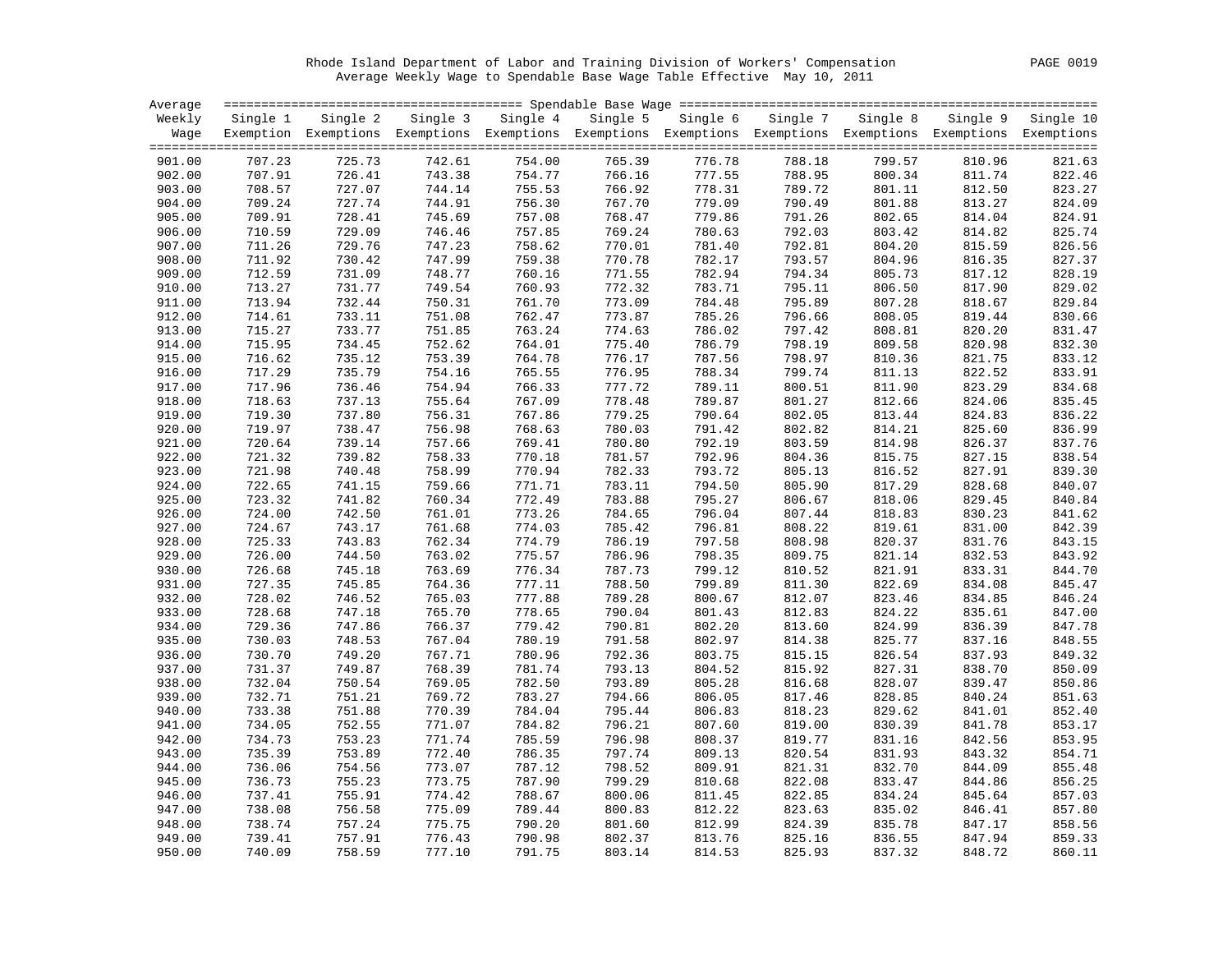Rhode Island Department of Labor and Training Division of Workers' Compensation PAGE 0020 Average Weekly Wage to Spendable Base Wage Table Effective May 10, 2011

| Average |          |                                                                                                              |          |          |          |          |          |          |          |           |
|---------|----------|--------------------------------------------------------------------------------------------------------------|----------|----------|----------|----------|----------|----------|----------|-----------|
| Weekly  | Single 1 | Single 2                                                                                                     | Single 3 | Single 4 | Single 5 | Single 6 | Single 7 | Single 8 | Single 9 | Single 10 |
| Waqe    |          | Exemption Exemptions Exemptions Exemptions Exemptions Exemptions Exemptions Exemptions Exemptions Exemptions |          |          |          |          |          |          |          |           |
|         |          |                                                                                                              |          |          |          |          |          |          |          |           |
| 951.00  | 740.76   | 759.26                                                                                                       | 777.77   | 792.52   | 803.91   | 815.30   | 826.71   | 838.10   | 849.49   | 860.88    |
| 952.00  | 741.43   | 759.93                                                                                                       | 778.44   | 793.29   | 804.69   | 816.08   | 827.48   | 838.87   | 850.26   | 861.65    |
| 953.00  | 742.09   | 760.59                                                                                                       | 779.11   | 794.06   | 805.45   | 816.84   | 828.24   | 839.63   | 851.02   | 862.41    |
| 954.00  | 742.77   | 761.27                                                                                                       | 779.78   | 794.83   | 806.22   | 817.61   | 829.01   | 840.40   | 851.80   | 863.19    |
| 955.00  | 743.44   | 761.94                                                                                                       | 780.45   | 795.60   | 806.99   | 818.38   | 829.79   | 841.18   | 852.57   | 863.96    |
| 956.00  | 744.11   | 762.61                                                                                                       | 781.12   | 796.37   | 807.77   | 819.16   | 830.56   | 841.95   | 853.34   | 864.73    |
| 957.00  | 744.78   | 763.28                                                                                                       | 781.80   | 797.15   | 808.54   | 819.93   | 831.33   | 842.72   | 854.11   | 865.50    |
| 958.00  | 745.45   | 763.95                                                                                                       | 782.46   | 797.91   | 809.30   | 820.69   | 832.09   | 843.48   | 854.88   | 866.27    |
| 959.00  | 746.12   | 764.62                                                                                                       | 783.13   | 798.68   | 810.07   | 821.46   | 832.87   | 844.26   | 855.65   | 867.04    |
| 960.00  | 746.79   | 765.29                                                                                                       | 783.80   | 799.45   | 810.85   | 822.24   | 833.64   | 845.03   | 856.42   | 867.81    |
| 961.00  | 747.46   | 765.96                                                                                                       | 784.48   | 800.23   | 811.62   | 823.01   | 834.41   | 845.80   | 857.19   | 868.58    |
| 962.00  | 748.14   | 766.64                                                                                                       | 785.15   | 801.00   | 812.39   | 823.78   | 835.18   | 846.57   | 857.97   | 869.36    |
| 963.00  | 748.80   | 767.30                                                                                                       | 785.81   | 801.76   | 813.15   | 824.54   | 835.95   | 847.34   | 858.73   | 870.12    |
| 964.00  | 749.47   | 767.97                                                                                                       | 786.48   | 802.53   | 813.93   | 825.32   | 836.72   | 848.11   | 859.50   | 870.89    |
| 965.00  | 750.14   | 768.64                                                                                                       | 787.16   | 803.31   | 814.70   | 826.09   | 837.49   | 848.88   | 860.27   | 871.66    |
| 966.00  | 750.82   | 769.32                                                                                                       | 787.83   | 804.08   | 815.47   | 826.86   | 838.26   | 849.65   | 861.05   | 872.44    |
| 967.00  | 751.49   | 769.99                                                                                                       | 788.50   | 804.85   | 816.24   | 827.63   | 839.04   | 850.43   | 861.82   | 873.21    |
| 968.00  | 752.15   | 770.65                                                                                                       | 789.16   | 805.61   | 817.01   | 828.40   | 839.80   | 851.19   | 862.58   | 873.97    |
| 969.00  | 752.82   | 771.32                                                                                                       | 789.84   | 806.39   | 817.78   | 829.17   | 840.57   | 851.96   | 863.35   | 874.74    |
| 970.00  | 753.50   | 772.00                                                                                                       | 790.51   | 807.16   | 818.55   | 829.94   | 841.34   | 852.73   | 864.13   | 875.52    |
| 971.00  | 754.17   | 772.67                                                                                                       | 791.18   | 807.93   | 819.32   | 830.71   | 842.12   | 853.51   | 864.90   | 876.29    |
| 972.00  | 754.84   | 773.34                                                                                                       | 791.85   | 808.70   | 820.10   | 831.49   | 842.89   | 854.28   | 865.67   | 877.06    |
| 973.00  | 755.50   | 774.00                                                                                                       | 792.52   | 809.47   | 820.86   | 832.25   | 843.65   | 855.04   | 866.43   | 877.82    |
| 974.00  | 756.18   | 774.68                                                                                                       | 793.19   | 810.24   | 821.63   | 833.02   | 844.42   | 855.81   | 867.21   | 878.60    |
| 975.00  | 756.85   | 775.35                                                                                                       | 793.86   | 811.01   | 822.40   | 833.79   | 845.20   | 856.59   | 867.98   | 879.37    |
| 976.00  | 757.52   | 776.02                                                                                                       | 794.53   | 811.78   | 823.18   | 834.57   | 845.97   | 857.36   | 868.75   | 880.14    |
| 977.00  | 758.19   | 776.69                                                                                                       | 795.21   | 812.56   | 823.95   | 835.34   | 846.74   | 858.13   | 869.52   | 880.91    |
| 978.00  | 758.86   | 777.36                                                                                                       | 795.87   | 813.32   | 824.71   | 836.10   | 847.50   | 858.89   | 870.29   | 881.68    |
| 979.00  | 759.53   | 778.03                                                                                                       | 796.54   | 814.09   | 825.48   | 836.87   | 848.28   | 859.67   | 871.06   | 882.45    |
| 980.00  | 760.20   | 778.70                                                                                                       | 797.21   | 814.86   | 826.26   | 837.65   | 849.05   | 860.44   | 871.83   | 883.22    |
| 981.00  | 760.87   | 779.37                                                                                                       | 797.89   | 815.64   | 827.03   | 838.42   | 849.82   | 861.21   | 872.60   | 883.99    |
| 982.00  | 761.55   | 780.05                                                                                                       | 798.56   | 816.41   | 827.80   | 839.19   | 850.59   | 861.98   | 873.38   | 884.77    |
| 983.00  | 762.21   | 780.71                                                                                                       | 799.22   | 817.17   | 828.56   | 839.95   | 851.36   | 862.75   | 874.14   | 885.53    |
| 984.00  | 762.88   | 781.38                                                                                                       | 799.89   | 817.94   | 829.34   | 840.73   | 852.13   | 863.52   | 874.91   | 886.30    |
| 985.00  | 763.55   | 782.05                                                                                                       | 800.57   | 818.72   | 830.11   | 841.50   | 852.90   | 864.29   | 875.68   | 887.07    |
| 986.00  | 764.23   | 782.73                                                                                                       | 801.24   | 819.49   | 830.88   | 842.27   | 853.67   | 865.06   | 876.46   | 887.85    |
| 987.00  | 764.90   | 783.40                                                                                                       | 801.91   | 820.26   | 831.65   | 843.04   | 854.45   | 865.84   | 877.23   | 888.62    |
| 988.00  | 765.56   | 784.06                                                                                                       | 802.57   | 821.02   | 832.42   | 843.81   | 855.21   | 866.60   | 877.99   | 889.38    |
| 989.00  | 766.23   | 784.73                                                                                                       | 803.25   | 821.76   | 833.19   | 844.58   | 855.98   | 867.37   | 878.76   | 890.15    |
| 990.00  | 766.91   | 785.41                                                                                                       | 803.92   | 822.43   | 833.96   | 845.35   | 856.75   | 868.14   | 879.54   | 890.93    |
| 991.00  | 767.58   | 786.08                                                                                                       | 804.59   | 823.10   | 834.73   | 846.12   | 857.53   | 868.92   | 880.31   | 891.70    |
| 992.00  | 768.25   | 786.75                                                                                                       | 805.26   | 823.77   | 835.51   | 846.90   | 858.30   | 869.69   | 881.08   | 892.47    |
| 993.00  | 768.91   | 787.41                                                                                                       | 805.93   | 824.44   | 836.27   | 847.66   | 859.06   | 870.45   | 881.84   | 893.23    |
| 994.00  | 769.59   | 788.09                                                                                                       | 806.60   | 825.11   | 837.04   | 848.43   | 859.83   | 871.22   | 882.62   | 894.01    |
| 995.00  | 770.26   | 788.76                                                                                                       | 807.27   | 825.78   | 837.81   | 849.20   | 860.61   | 872.00   | 883.39   | 894.78    |
| 996.00  | 770.93   | 789.43                                                                                                       | 807.94   | 826.45   | 838.59   | 849.98   | 861.38   | 872.77   | 884.16   | 895.55    |
| 997.00  | 771.60   | 790.10                                                                                                       | 808.62   | 827.13   | 839.36   | 850.75   | 862.15   | 873.54   | 884.93   | 896.32    |
| 998.00  | 772.27   | 790.77                                                                                                       | 809.28   | 827.79   | 840.12   | 851.51   | 862.91   | 874.30   | 885.70   | 897.09    |
| 999.00  | 772.94   | 791.44                                                                                                       | 809.95   | 828.46   | 840.89   | 852.28   | 863.69   | 875.08   | 886.47   | 897.86    |
| 1000.00 | 773.61   | 792.11                                                                                                       | 810.62   | 829.13   | 841.67   | 853.06   | 864.46   | 875.85   | 887.24   | 898.63    |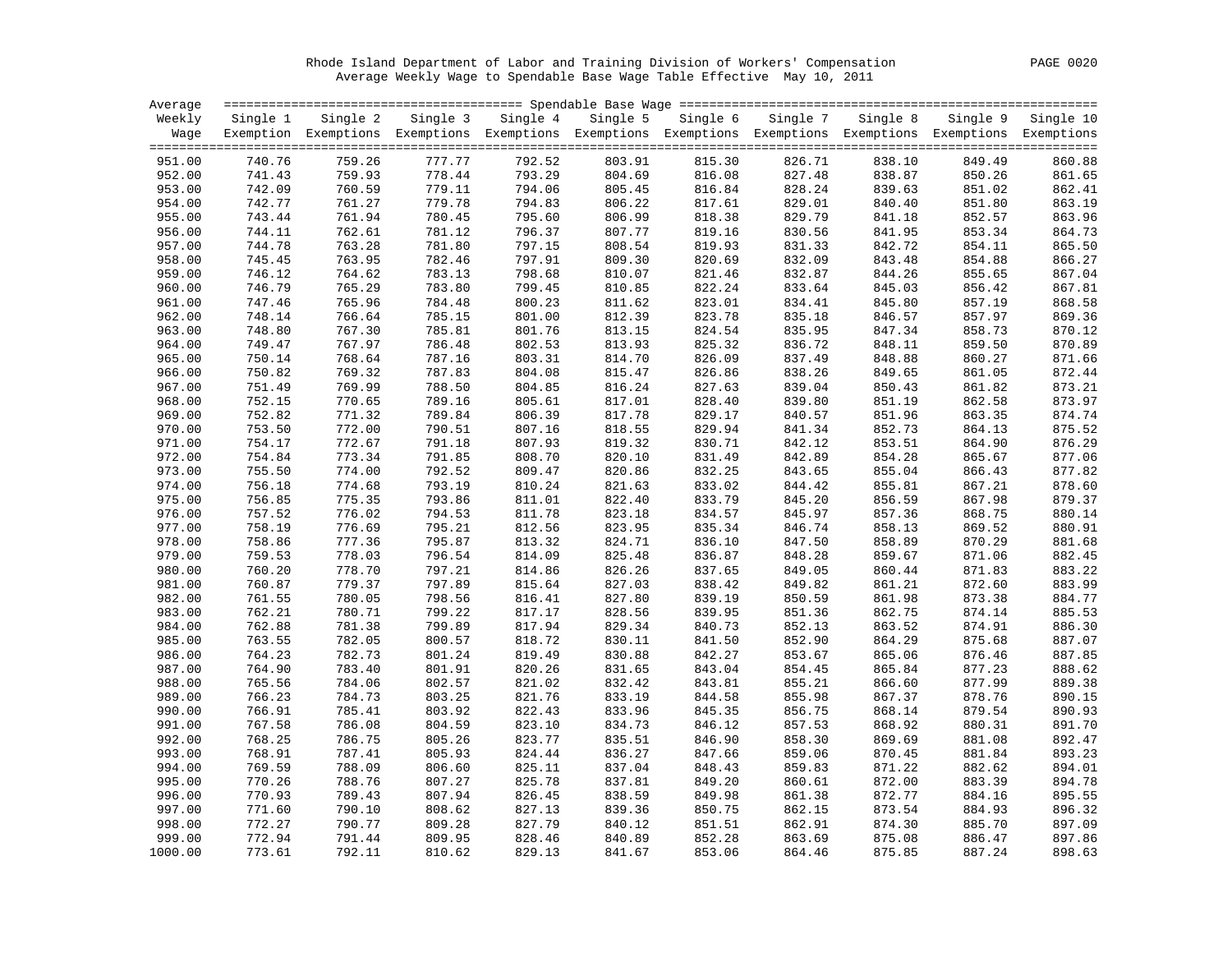Rhode Island Department of Labor and Training Division of Workers' Compensation PAGE 0021 Average Weekly Wage to Spendable Base Wage Table Effective May 10, 2011

| Average |          |                                                                                                                   |        |                            |        |        |        |                                                        |        |        |
|---------|----------|-------------------------------------------------------------------------------------------------------------------|--------|----------------------------|--------|--------|--------|--------------------------------------------------------|--------|--------|
| Weekly  | Single 1 |                                                                                                                   |        | Single 2 Single 3 Single 4 |        |        |        | Single 5 Single 6 Single 7 Single 8 Single 9 Single 10 |        |        |
|         |          | Wage Exemption Exemptions Exemptions Exemptions Exemptions Exemptions Exemptions Exemptions Exemptions Exemptions |        |                            |        |        |        |                                                        |        |        |
| 1001.00 | 774.28   | 792.78                                                                                                            | 811.30 | 829.81                     | 842.44 | 853.83 | 865.23 | 876.62                                                 | 888.01 | 899.40 |
| 1002.00 | 774.96   | 793.46                                                                                                            | 811.97 | 830.48                     | 843.21 | 854.60 | 866.00 | 877.39                                                 | 888.79 | 900.18 |
| 1003.00 | 775.62   | 794.12                                                                                                            | 812.63 | 831.14                     | 843.97 | 855.36 | 866.77 | 878.16                                                 | 889.55 | 900.94 |
| 1004.00 | 776.29   | 794.79                                                                                                            | 813.30 | 831.81                     | 844.75 | 856.14 | 867.54 | 878.93                                                 | 890.32 | 901.71 |
| 1005.00 | 776.96   | 795.46                                                                                                            | 813.98 | 832.49                     | 845.52 | 856.91 | 868.31 | 879.70                                                 | 891.09 | 902.48 |
| 1006.00 | 777.64   | 796.14                                                                                                            | 814.65 | 833.16                     | 846.29 | 857.68 | 869.08 | 880.47                                                 | 891.87 | 903.26 |
| 1007.00 | 778.31   | 796.81                                                                                                            | 815.32 | 833.83                     | 847.06 | 858.45 | 869.86 | 881.25                                                 | 892.64 | 904.03 |
| 1008.00 | 778.97   | 797.47                                                                                                            | 815.98 | 834.49                     | 847.83 | 859.22 | 870.62 | 882.01                                                 | 893.40 | 904.79 |
| 1009.00 | 779.64   | 798.14                                                                                                            | 816.66 | 835.17                     | 848.60 | 859.99 | 871.39 | 882.78                                                 | 894.17 | 905.56 |
| 1010.00 | 780.32   | 798.82                                                                                                            | 817.33 | 835.84                     | 849.37 | 860.76 | 872.16 | 883.55                                                 | 894.95 | 906.34 |
| 1011.00 | 780.99   | 799.49                                                                                                            | 818.00 | 836.51                     | 850.14 | 861.53 | 872.94 | 884.33                                                 | 895.72 | 907.11 |
| 1012.00 | 781.66   | 800.16                                                                                                            | 818.67 | 837.18                     | 850.92 | 862.31 | 873.71 | 885.10                                                 | 896.49 | 907.88 |
| 1013.00 | 782.32   | 800.82                                                                                                            | 819.34 | 837.85                     | 851.68 | 863.07 | 874.47 | 885.86                                                 | 897.25 | 908.64 |
| 1014.00 | 783.00   | 801.50                                                                                                            | 820.01 | 838.52                     | 852.45 | 863.84 | 875.24 | 886.63                                                 | 898.03 | 909.42 |
| 1015.00 | 783.67   | 802.17                                                                                                            | 820.68 | 839.19                     | 853.22 | 864.61 | 876.02 | 887.41                                                 | 898.80 | 910.19 |
| 1016.00 | 784.34   | 802.84                                                                                                            | 821.35 | 839.86                     | 854.00 | 865.39 | 876.79 | 888.18                                                 | 899.57 | 910.96 |
| 1017.00 | 785.01   | 803.51                                                                                                            | 822.03 | 840.54                     | 854.77 | 866.16 | 877.56 | 888.95                                                 | 900.34 | 911.73 |
| 1018.00 | 785.68   | 804.18                                                                                                            | 822.69 | 841.20                     | 855.53 | 866.92 | 878.32 | 889.71                                                 | 901.11 | 912.50 |
| 1019.00 | 786.35   | 804.85                                                                                                            | 823.36 | 841.87                     | 856.30 | 867.69 | 879.10 | 890.49                                                 | 901.88 | 913.27 |
| 1020.00 | 787.02   | 805.52                                                                                                            | 824.03 | 842.54                     | 857.08 | 868.47 | 879.87 | 891.26                                                 | 902.65 | 914.04 |
| 1021.00 | 787.69   | 806.19                                                                                                            | 824.71 | 843.22                     | 857.85 | 869.24 | 880.64 | 892.03                                                 | 903.42 | 914.81 |
| 1022.00 | 788.37   | 806.87                                                                                                            | 825.38 | 843.89                     | 858.62 | 870.01 | 881.41 | 892.80                                                 | 904.20 | 915.59 |
| 1023.00 | 789.03   | 807.53                                                                                                            | 826.04 | 844.55                     | 859.38 | 870.77 | 882.18 | 893.57                                                 | 904.96 | 916.35 |
| 1024.00 | 789.70   | 808.20                                                                                                            | 826.71 | 845.22                     | 860.16 | 871.55 | 882.95 | 894.34                                                 | 905.73 | 917.12 |
| 1025.00 | 790.37   | 808.87                                                                                                            | 827.39 | 845.90                     | 860.93 | 872.32 | 883.72 | 895.11                                                 | 906.50 | 917.89 |
| 1026.00 | 791.05   | 809.55                                                                                                            | 828.06 | 846.57                     | 861.70 | 873.09 | 884.49 | 895.88                                                 | 907.28 | 918.67 |
| 1027.00 | 791.72   | 810.22                                                                                                            | 828.73 | 847.24                     | 862.47 | 873.86 | 885.27 | 896.66                                                 | 908.05 | 919.44 |
| 1028.00 | 792.38   | 810.88                                                                                                            | 829.39 | 847.90                     | 863.24 | 874.63 | 886.03 | 897.42                                                 | 908.81 | 920.20 |
| 1029.00 | 793.05   | 811.55                                                                                                            | 830.07 | 848.58                     | 864.01 | 875.40 | 886.80 | 898.19                                                 | 909.58 | 920.97 |
| 1030.00 | 793.73   | 812.23                                                                                                            | 830.74 | 849.25                     | 864.78 | 876.17 | 887.57 | 898.96                                                 | 910.36 | 921.75 |
| 1031.00 | 794.40   | 812.90                                                                                                            | 831.41 | 849.92                     | 865.55 | 876.94 | 888.35 | 899.74                                                 | 911.13 | 922.52 |
| 1032.00 | 795.07   | 813.57                                                                                                            | 832.08 | 850.59                     | 866.33 | 877.72 | 889.12 | 900.51                                                 | 911.90 | 923.29 |
| 1033.00 | 795.73   | 814.23                                                                                                            | 832.75 | 851.26                     | 867.09 | 878.48 | 889.88 | 901.27                                                 | 912.66 | 924.05 |
| 1034.00 | 796.41   | 814.91                                                                                                            | 833.42 | 851.93                     | 867.86 | 879.25 | 890.65 | 902.04                                                 | 913.44 | 924.83 |
| 1035.00 | 797.08   | 815.58                                                                                                            | 834.09 | 852.60                     | 868.63 | 880.02 | 891.43 | 902.82                                                 | 914.21 | 925.60 |
| 1036.00 | 797.75   | 816.25                                                                                                            | 834.76 | 853.27                     | 869.41 | 880.80 | 892.20 | 903.59                                                 | 914.98 | 926.37 |
| 1037.00 | 798.42   | 816.92                                                                                                            | 835.44 | 853.95                     | 870.18 | 881.57 | 892.97 | 904.36                                                 | 915.75 | 927.14 |
| 1038.00 | 799.09   | 817.59                                                                                                            | 836.10 | 854.61                     | 870.94 | 882.33 | 893.73 | 905.12                                                 | 916.52 | 927.91 |
| 1039.00 | 799.76   | 818.26                                                                                                            | 836.77 | 855.28                     | 871.71 | 883.10 | 894.51 | 905.90                                                 | 917.29 | 928.68 |
| 1040.00 | 800.43   | 818.93                                                                                                            | 837.44 | 855.95                     | 872.49 | 883.88 | 895.28 | 906.67                                                 | 918.06 | 929.45 |
| 1041.00 | 801.10   | 819.60                                                                                                            | 838.12 | 856.63                     | 873.26 | 884.65 | 896.05 | 907.44                                                 | 918.83 | 930.22 |
| 1042.00 | 801.78   | 820.28                                                                                                            | 838.79 | 857.30                     | 874.03 | 885.42 | 896.82 | 908.21                                                 | 919.61 | 931.00 |
| 1043.00 | 802.44   | 820.94                                                                                                            | 839.45 | 857.96                     | 874.79 | 886.18 | 897.59 | 908.98                                                 | 920.37 | 931.76 |
| 1044.00 | 803.11   | 821.61                                                                                                            | 840.12 | 858.63                     | 875.57 | 886.96 | 898.36 | 909.75                                                 | 921.14 | 932.53 |
| 1045.00 | 803.78   | 822.28                                                                                                            | 840.80 | 859.31                     | 876.34 | 887.73 | 899.13 | 910.52                                                 | 921.91 | 933.30 |
| 1046.00 | 804.46   | 822.96                                                                                                            | 841.47 | 859.98                     | 877.11 | 888.50 | 899.90 | 911.29                                                 | 922.69 | 934.08 |
| 1047.00 | 805.13   | 823.63                                                                                                            | 842.14 | 860.65                     | 877.88 | 889.27 | 900.68 | 912.07                                                 | 923.46 | 934.85 |
| 1048.00 | 805.79   | 824.29                                                                                                            | 842.80 | 861.31                     | 878.65 | 890.04 | 901.44 | 912.83                                                 | 924.22 | 935.61 |
| 1049.00 | 806.46   | 824.96                                                                                                            | 843.48 | 861.99                     | 879.42 | 890.81 | 902.21 | 913.60                                                 | 924.99 | 936.38 |
| 1050.00 | 807.14   | 825.64                                                                                                            | 844.15 | 862.66                     | 880.19 | 891.58 | 902.98 | 914.37                                                 | 925.77 | 937.16 |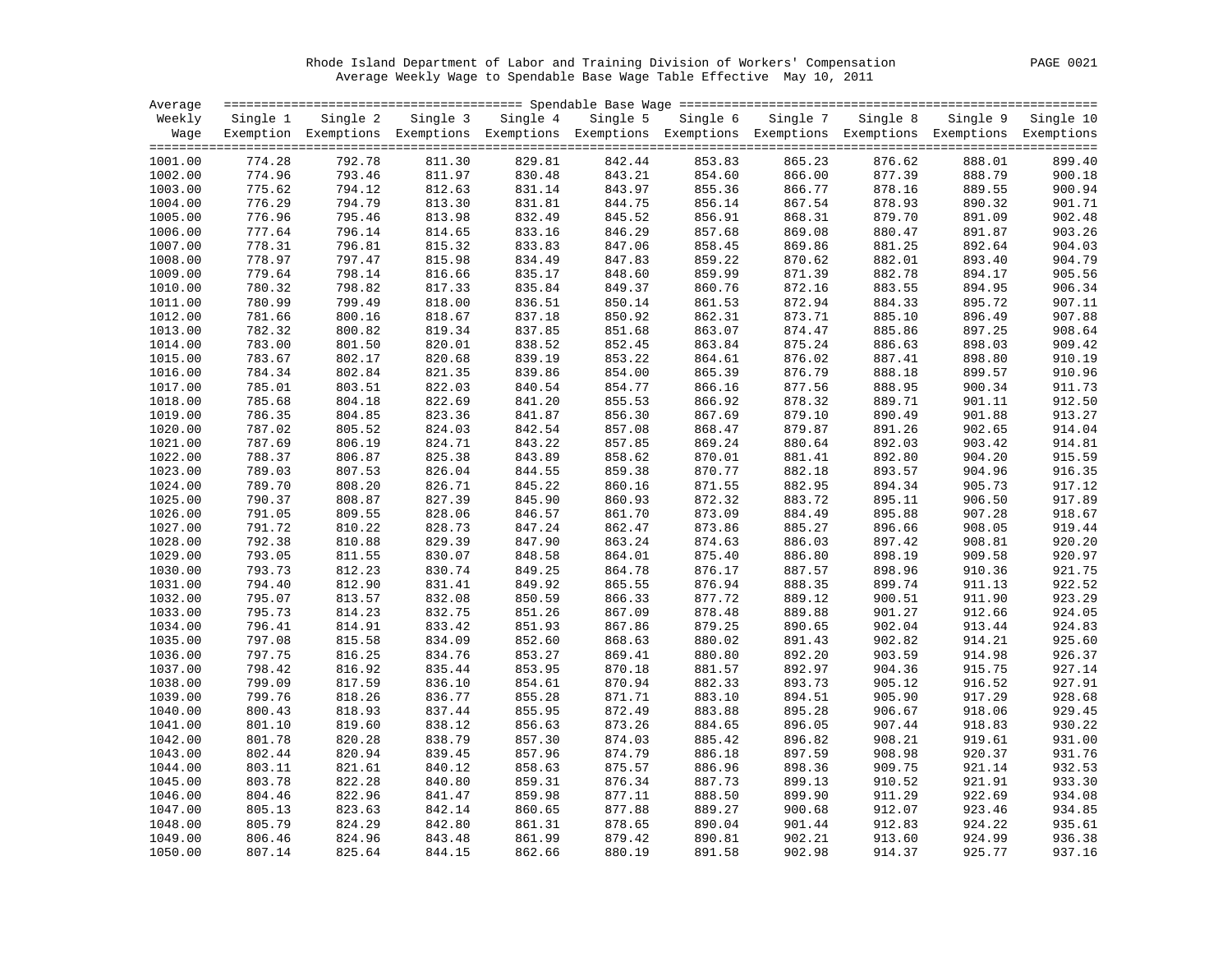Rhode Island Department of Labor and Training Division of Workers' Compensation PAGE 0022 Average Weekly Wage to Spendable Base Wage Table Effective May 10, 2011

| Average |          |                                                                                                                   |        |                                                                                   |        |        |        |        |        |        |
|---------|----------|-------------------------------------------------------------------------------------------------------------------|--------|-----------------------------------------------------------------------------------|--------|--------|--------|--------|--------|--------|
| Weekly  | Single 1 |                                                                                                                   |        | Single 2 Single 3 Single 4 Single 5 Single 6 Single 7 Single 8 Single 9 Single 10 |        |        |        |        |        |        |
|         |          | Wage Exemption Exemptions Exemptions Exemptions Exemptions Exemptions Exemptions Exemptions Exemptions Exemptions |        |                                                                                   |        |        |        |        |        |        |
| 1051.00 | 807.81   | 826.31                                                                                                            | 844.82 | 863.33                                                                            | 880.96 | 892.35 | 903.76 | 915.15 | 926.54 | 937.93 |
| 1052.00 | 808.48   | 826.98                                                                                                            | 845.49 | 864.00                                                                            | 881.74 | 893.13 | 904.53 | 915.92 | 927.31 | 938.70 |
| 1053.00 | 809.14   | 827.64                                                                                                            | 846.16 | 864.67                                                                            | 882.50 | 893.89 | 905.29 | 916.68 | 928.07 | 939.46 |
| 1054.00 | 809.82   | 828.32                                                                                                            | 846.83 | 865.34                                                                            | 883.27 | 894.66 | 906.06 | 917.45 | 928.85 | 940.24 |
| 1055.00 | 810.49   | 828.99                                                                                                            | 847.50 | 866.01                                                                            | 884.04 | 895.43 | 906.84 | 918.23 | 929.62 | 941.01 |
| 1056.00 | 811.16   | 829.66                                                                                                            | 848.17 | 866.68                                                                            | 884.82 | 896.21 | 907.61 | 919.00 | 930.39 | 941.78 |
| 1057.00 | 811.83   | 830.33                                                                                                            | 848.85 | 867.36                                                                            | 885.59 | 896.98 | 908.38 | 919.77 | 931.16 | 942.55 |
| 1058.00 | 812.50   | 831.00                                                                                                            | 849.51 | 868.02                                                                            | 886.35 | 897.74 | 909.14 | 920.53 | 931.93 | 943.32 |
| 1059.00 | 813.17   | 831.67                                                                                                            | 850.18 | 868.69                                                                            | 887.12 | 898.51 | 909.92 | 921.31 | 932.70 | 944.09 |
| 1060.00 | 813.84   | 832.34                                                                                                            | 850.85 | 869.36                                                                            | 887.88 | 899.29 | 910.69 | 922.08 | 933.47 | 944.86 |
| 1061.00 | 814.51   | 833.01                                                                                                            | 851.53 | 870.04                                                                            | 888.55 | 900.06 | 911.46 | 922.85 | 934.24 | 945.63 |
| 1062.00 | 815.19   | 833.69                                                                                                            | 852.20 | 870.71                                                                            | 889.22 | 900.83 | 912.23 | 923.62 | 935.02 | 946.41 |
| 1063.00 | 815.85   | 834.35                                                                                                            | 852.86 | 871.37                                                                            | 889.88 | 901.59 | 913.00 | 924.39 | 935.78 | 947.17 |
| 1064.00 | 816.52   | 835.02                                                                                                            | 853.53 | 872.04                                                                            | 890.56 | 902.37 | 913.77 | 925.16 | 936.55 | 947.94 |
| 1065.00 | 817.19   | 835.69                                                                                                            | 854.21 | 872.72                                                                            | 891.23 | 903.14 | 914.54 | 925.93 | 937.32 | 948.71 |
| 1066.00 | 817.87   | 836.37                                                                                                            | 854.88 | 873.39                                                                            | 891.90 | 903.91 | 915.31 | 926.70 | 938.10 | 949.49 |
| 1067.00 | 818.54   | 837.04                                                                                                            | 855.55 | 874.06                                                                            | 892.57 | 904.68 | 916.09 | 927.48 | 938.87 | 950.26 |
| 1068.00 | 819.20   | 837.70                                                                                                            | 856.21 | 874.72                                                                            | 893.24 | 905.45 | 916.85 | 928.24 | 939.63 | 951.02 |
| 1069.00 | 819.87   | 838.37                                                                                                            | 856.89 | 875.40                                                                            | 893.91 | 906.22 | 917.62 | 929.01 | 940.40 | 951.79 |
| 1070.00 | 820.55   | 839.05                                                                                                            | 857.56 | 876.07                                                                            | 894.58 | 906.99 | 918.39 | 929.78 | 941.18 | 952.57 |
| 1071.00 | 821.22   | 839.72                                                                                                            | 858.23 | 876.74                                                                            | 895.25 | 907.76 | 919.17 | 930.56 | 941.95 | 953.34 |
| 1072.00 | 821.89   | 840.39                                                                                                            | 858.90 | 877.41                                                                            | 895.93 | 908.54 | 919.94 | 931.33 | 942.72 | 954.11 |
| 1073.00 | 822.55   | 841.05                                                                                                            | 859.57 | 878.08                                                                            | 896.59 | 909.30 | 920.70 | 932.09 | 943.48 | 954.87 |
| 1074.00 | 823.23   | 841.73                                                                                                            | 860.24 | 878.75                                                                            | 897.26 | 910.07 | 921.47 | 932.86 | 944.26 | 955.65 |
| 1075.00 | 823.90   | 842.40                                                                                                            | 860.91 | 879.42                                                                            | 897.93 | 910.84 | 922.25 | 933.64 | 945.03 | 956.42 |
| 1076.00 | 824.57   | 843.07                                                                                                            | 861.58 | 880.09                                                                            | 898.61 | 911.62 | 923.02 | 934.41 | 945.80 | 957.19 |
| 1077.00 | 825.24   | 843.74                                                                                                            | 862.26 | 880.77                                                                            | 899.28 | 912.39 | 923.79 | 935.18 | 946.57 | 957.96 |
| 1078.00 | 825.89   | 844.41                                                                                                            | 862.92 | 881.43                                                                            | 899.94 | 913.15 | 924.55 | 935.94 | 947.34 | 958.73 |
| 1079.00 | 826.56   | 845.08                                                                                                            | 863.59 | 882.10                                                                            | 900.61 | 913.92 | 925.33 | 936.72 | 948.11 | 959.50 |
| 1080.00 | 827.22   | 845.75                                                                                                            | 864.26 | 882.77                                                                            | 901.29 | 914.70 | 926.10 | 937.49 | 948.88 | 960.27 |
| 1081.00 | 827.88   | 846.42                                                                                                            | 864.94 | 883.45                                                                            | 901.96 | 915.47 | 926.87 | 938.26 | 949.65 | 961.04 |
| 1082.00 | 828.54   | 847.10                                                                                                            | 865.61 | 884.12                                                                            | 902.63 | 916.24 | 927.64 | 939.03 | 950.43 | 961.82 |
| 1083.00 | 829.20   | 847.76                                                                                                            | 866.27 | 884.78                                                                            | 903.29 | 917.00 | 928.41 | 939.80 | 951.19 | 962.58 |
| 1084.00 | 829.86   | 848.43                                                                                                            | 866.94 | 885.45                                                                            | 903.97 | 917.78 | 929.18 | 940.57 | 951.96 | 963.35 |
| 1085.00 | 830.52   | 849.10                                                                                                            | 867.62 | 886.13                                                                            | 904.64 | 918.55 | 929.95 | 941.34 | 952.73 | 964.12 |
| 1086.00 | 831.18   | 849.78                                                                                                            | 868.29 | 886.80                                                                            | 905.31 | 919.32 | 930.72 | 942.11 | 953.51 | 964.90 |
| 1087.00 | 831.85   | 850.45                                                                                                            | 868.96 | 887.47                                                                            | 905.98 | 920.09 | 931.50 | 942.89 | 954.28 | 965.67 |
| 1088.00 | 832.50   | 851.11                                                                                                            | 869.62 | 888.13                                                                            | 906.65 | 920.86 | 932.26 | 943.65 | 955.04 | 966.43 |
| 1089.00 | 833.16   | 851.78                                                                                                            | 870.30 | 888.81                                                                            | 907.32 | 921.63 | 933.03 | 944.42 | 955.81 | 967.20 |
| 1090.00 | 833.82   | 852.46                                                                                                            | 870.97 | 889.48                                                                            | 907.99 | 922.40 | 933.80 | 945.19 | 956.59 | 967.98 |
| 1091.00 | 834.49   | 853.13                                                                                                            | 871.64 | 890.15                                                                            | 908.66 | 923.17 | 934.58 | 945.97 | 957.36 | 968.75 |
| 1092.00 | 835.15   | 853.80                                                                                                            | 872.31 | 890.82                                                                            | 909.34 | 923.95 | 935.35 | 946.74 | 958.13 | 969.52 |
| 1093.00 | 835.80   | 854.46                                                                                                            | 872.98 | 891.49                                                                            | 910.00 | 924.71 | 936.11 | 947.50 | 958.89 | 970.28 |
| 1094.00 | 836.46   | 855.14                                                                                                            | 873.65 | 892.16                                                                            | 910.67 | 925.48 | 936.88 | 948.27 | 959.67 | 971.06 |
| 1095.00 | 837.13   | 855.81                                                                                                            | 874.32 | 892.83                                                                            | 911.34 | 926.25 | 937.66 | 949.05 | 960.44 | 971.83 |
| 1096.00 | 837.79   | 856.48                                                                                                            | 874.99 | 893.50                                                                            | 912.02 | 927.03 | 938.43 | 949.82 | 961.21 | 972.60 |
| 1097.00 | 838.45   | 857.14                                                                                                            | 875.67 | 894.18                                                                            | 912.69 | 927.80 | 939.20 | 950.59 | 961.98 | 973.37 |
| 1098.00 | 839.10   | 857.80                                                                                                            | 876.33 | 894.84                                                                            | 913.35 | 928.56 | 939.96 | 951.35 | 962.75 | 974.14 |
| 1099.00 | 839.77   | 858.46                                                                                                            | 877.00 | 895.51                                                                            | 914.02 | 929.33 | 940.74 | 952.13 | 963.52 | 974.91 |
| 1100.00 | 840.43   | 859.12                                                                                                            | 877.67 | 896.18                                                                            | 914.70 | 930.11 | 941.51 | 952.90 | 964.29 | 975.68 |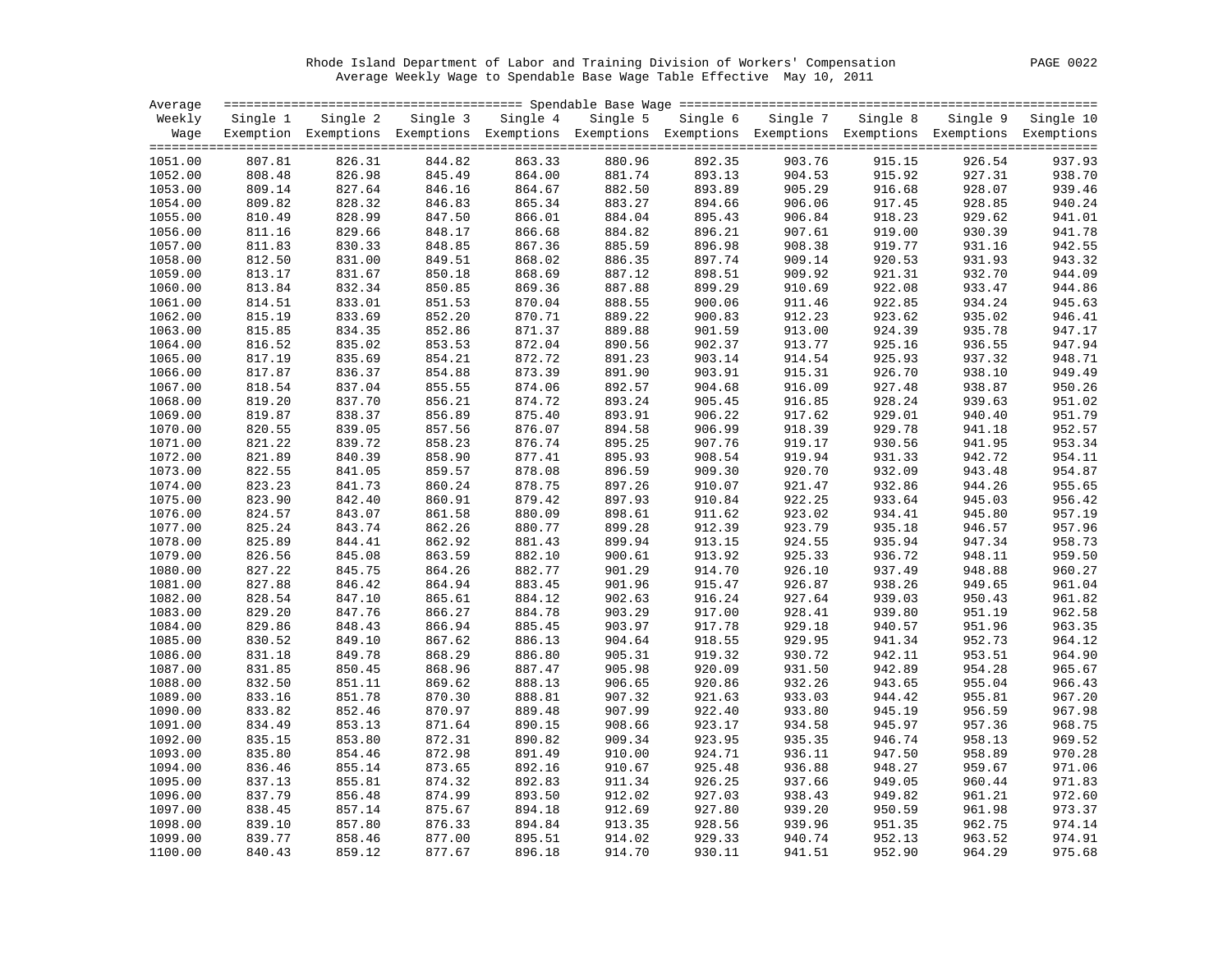Rhode Island Department of Labor and Training Division of Workers' Compensation PAGE 0023 Average Weekly Wage to Spendable Base Wage Table Effective May 10, 2011

| Average |          |                                                                                                                   |        |                            |        |        |        |                                                        |         |         |
|---------|----------|-------------------------------------------------------------------------------------------------------------------|--------|----------------------------|--------|--------|--------|--------------------------------------------------------|---------|---------|
| Weekly  | Single 1 |                                                                                                                   |        | Single 2 Single 3 Single 4 |        |        |        | Single 5 Single 6 Single 7 Single 8 Single 9 Single 10 |         |         |
|         |          | Wage Exemption Exemptions Exemptions Exemptions Exemptions Exemptions Exemptions Exemptions Exemptions Exemptions |        |                            |        |        |        |                                                        |         |         |
| 1101.00 | 841.09   | 859.78                                                                                                            | 878.35 | 896.86                     | 915.37 | 930.88 | 942.28 | 953.67                                                 | 965.06  | 976.45  |
| 1102.00 | 841.75   | 860.45                                                                                                            | 879.02 | 897.53                     | 916.04 | 931.65 | 943.05 | 954.44                                                 | 965.84  | 977.23  |
| 1103.00 | 842.41   | 861.10                                                                                                            | 879.68 | 898.19                     | 916.70 | 932.41 | 943.82 | 955.21                                                 | 966.60  | 977.99  |
| 1104.00 | 843.07   | 861.76                                                                                                            | 880.35 | 898.86                     | 917.38 | 933.19 | 944.59 | 955.98                                                 | 967.37  | 978.76  |
| 1105.00 | 843.73   | 862.42                                                                                                            | 881.03 | 899.54                     | 918.05 | 933.96 | 945.36 | 956.75                                                 | 968.14  | 979.53  |
| 1106.00 | 844.39   | 863.09                                                                                                            | 881.70 | 900.21                     | 918.72 | 934.73 | 946.13 | 957.52                                                 | 968.92  | 980.31  |
| 1107.00 | 845.06   | 863.75                                                                                                            | 882.37 | 900.88                     | 919.39 | 935.50 | 946.91 | 958.30                                                 | 969.69  | 981.08  |
| 1108.00 | 845.71   | 864.40                                                                                                            | 883.03 | 901.54                     | 920.06 | 936.27 | 947.67 | 959.06                                                 | 970.45  | 981.84  |
| 1109.00 | 846.37   | 865.06                                                                                                            | 883.71 | 902.22                     | 920.73 | 937.04 | 948.44 | 959.83                                                 | 971.22  | 982.61  |
| 1110.00 | 847.03   | 865.73                                                                                                            | 884.38 | 902.89                     | 921.40 | 937.81 | 949.21 | 960.60                                                 | 972.00  | 983.39  |
| 1111.00 | 847.70   | 866.39                                                                                                            | 885.05 | 903.56                     | 922.07 | 938.58 | 949.99 | 961.38                                                 | 972.77  | 984.16  |
| 1112.00 | 848.36   | 867.05                                                                                                            | 885.72 | 904.23                     | 922.75 | 939.36 | 950.76 | 962.15                                                 | 973.54  | 984.93  |
| 1113.00 | 849.01   | 867.70                                                                                                            | 886.39 | 904.90                     | 923.41 | 940.12 | 951.52 | 962.91                                                 | 974.30  | 985.69  |
| 1114.00 | 849.67   | 868.37                                                                                                            | 887.06 | 905.57                     | 924.08 | 940.89 | 952.29 | 963.68                                                 | 975.08  | 986.47  |
| 1115.00 | 850.34   | 869.03                                                                                                            | 887.73 | 906.24                     | 924.75 | 941.66 | 953.07 | 964.46                                                 | 975.85  | 987.24  |
| 1116.00 | 851.00   | 869.69                                                                                                            | 888.40 | 906.91                     | 925.43 | 942.44 | 953.84 | 965.23                                                 | 976.62  | 988.01  |
| 1117.00 | 851.66   | 870.35                                                                                                            | 889.06 | 907.59                     | 926.10 | 943.21 | 954.61 | 966.00                                                 | 977.39  | 988.78  |
| 1118.00 | 852.31   | 871.01                                                                                                            | 889.71 | 908.25                     | 926.76 | 943.97 | 955.37 | 966.76                                                 | 978.16  | 989.55  |
| 1119.00 | 852.98   | 871.67                                                                                                            | 890.37 | 908.92                     | 927.43 | 944.74 | 956.15 | 967.54                                                 | 978.93  | 990.32  |
| 1120.00 | 853.64   | 872.33                                                                                                            | 891.04 | 909.59                     | 928.11 | 945.52 | 956.92 | 968.31                                                 | 979.70  | 991.09  |
| 1121.00 | 854.30   | 872.99                                                                                                            | 891.70 | 910.27                     | 928.78 | 946.29 | 957.69 | 969.08                                                 | 980.47  | 991.86  |
| 1122.00 | 854.96   | 873.66                                                                                                            | 892.36 | 910.94                     | 929.45 | 947.06 | 958.46 | 969.85                                                 | 981.25  | 992.64  |
| 1123.00 | 855.62   | 874.31                                                                                                            | 893.01 | 911.60                     | 930.11 | 947.82 | 959.23 | 970.62                                                 | 982.01  | 993.40  |
| 1124.00 | 856.28   | 874.97                                                                                                            | 893.68 | 912.27                     | 930.79 | 948.60 | 960.00 | 971.39                                                 | 982.78  | 994.17  |
| 1125.00 | 856.94   | 875.63                                                                                                            | 894.34 | 912.95                     | 931.46 | 949.37 | 960.77 | 972.16                                                 | 983.55  | 994.94  |
| 1126.00 | 857.60   | 876.30                                                                                                            | 895.00 | 913.62                     | 932.13 | 950.14 | 961.54 | 972.93                                                 | 984.33  | 995.72  |
| 1127.00 | 858.27   | 876.96                                                                                                            | 895.66 | 914.29                     | 932.80 | 950.91 | 962.32 | 973.71                                                 | 985.10  | 996.49  |
| 1128.00 | 858.92   | 877.61                                                                                                            | 896.32 | 914.95                     | 933.47 | 951.68 | 963.08 | 974.47                                                 | 985.86  | 997.25  |
| 1129.00 | 859.58   | 878.27                                                                                                            | 896.98 | 915.63                     | 934.14 | 952.45 | 963.85 | 975.24                                                 | 986.63  | 998.02  |
| 1130.00 | 860.24   | 878.94                                                                                                            | 897.64 | 916.30                     | 934.81 | 953.22 | 964.62 | 976.01                                                 | 987.41  | 998.80  |
| 1131.00 | 860.91   | 879.60                                                                                                            | 898.30 | 916.97                     | 935.48 | 953.98 | 965.40 | 976.79                                                 | 988.18  | 999.57  |
| 1132.00 | 861.57   | 880.26                                                                                                            | 898.97 | 917.64                     | 936.16 | 954.66 | 966.17 | 977.56                                                 | 988.95  | 1000.34 |
| 1133.00 | 862.22   | 880.91                                                                                                            | 899.62 | 918.31                     | 936.82 | 955.32 | 966.93 | 978.32                                                 | 989.71  | 1001.10 |
| 1134.00 | 862.88   | 881.58                                                                                                            | 900.28 | 918.98                     | 937.49 | 955.99 | 967.70 | 979.09                                                 | 990.49  | 1001.88 |
| 1135.00 | 863.55   | 882.24                                                                                                            | 900.94 | 919.65                     | 938.16 | 956.66 | 968.48 | 979.87                                                 | 991.26  | 1002.65 |
| 1136.00 | 864.21   | 882.90                                                                                                            | 901.61 | 920.31                     | 938.84 | 957.34 | 969.25 | 980.64                                                 | 992.03  | 1003.42 |
| 1137.00 | 864.87   | 883.56                                                                                                            | 902.27 | 920.97                     | 939.51 | 958.01 | 970.02 | 981.41                                                 | 992.80  | 1004.19 |
| 1138.00 | 865.52   | 884.22                                                                                                            | 902.92 | 921.62                     | 940.17 | 958.67 | 970.78 | 982.17                                                 | 993.57  | 1004.96 |
| 1139.00 | 866.19   | 884.88                                                                                                            | 903.58 | 922.29                     | 940.84 | 959.34 | 971.56 | 982.95                                                 | 994.34  | 1005.73 |
| 1140.00 | 866.85   | 885.54                                                                                                            | 904.25 | 922.95                     | 941.52 | 960.02 | 972.33 | 983.72                                                 | 995.11  | 1006.50 |
| 1141.00 | 867.51   | 886.20                                                                                                            | 904.91 | 923.61                     | 942.19 | 960.69 | 973.10 | 984.49                                                 | 995.88  | 1007.27 |
| 1142.00 | 868.17   | 886.87                                                                                                            | 905.57 | 924.27                     | 942.86 | 961.36 | 973.87 | 985.26                                                 | 996.66  | 1008.05 |
| 1143.00 | 868.83   | 887.52                                                                                                            | 906.22 | 924.93                     | 943.52 | 962.02 | 974.64 | 986.03                                                 | 997.42  | 1008.81 |
| 1144.00 | 869.49   | 888.18                                                                                                            | 906.89 | 925.59                     | 944.20 | 962.70 | 975.41 | 986.80                                                 | 998.19  | 1009.58 |
| 1145.00 | 870.15   | 888.84                                                                                                            | 907.55 | 926.25                     | 944.87 | 963.37 | 976.18 | 987.57                                                 | 998.96  | 1010.35 |
| 1146.00 | 870.81   | 889.51                                                                                                            | 908.21 | 926.91                     | 945.54 | 964.04 | 976.95 | 988.34                                                 | 999.74  | 1011.13 |
| 1147.00 | 871.48   | 890.17                                                                                                            | 908.87 | 927.58                     | 946.21 | 964.71 | 977.73 | 989.12                                                 | 1000.51 | 1011.90 |
| 1148.00 | 872.13   | 890.82                                                                                                            | 909.53 | 928.23                     | 946.88 | 965.38 | 978.49 | 989.88                                                 | 1001.27 | 1012.66 |
| 1149.00 | 872.79   | 891.48                                                                                                            | 910.19 | 928.89                     | 947.55 | 966.05 | 979.26 | 990.65                                                 | 1002.04 | 1013.43 |
| 1150.00 | 873.45   | 892.15                                                                                                            | 910.85 | 929.55                     | 948.22 | 966.72 | 980.03 | 991.42                                                 | 1002.82 | 1014.21 |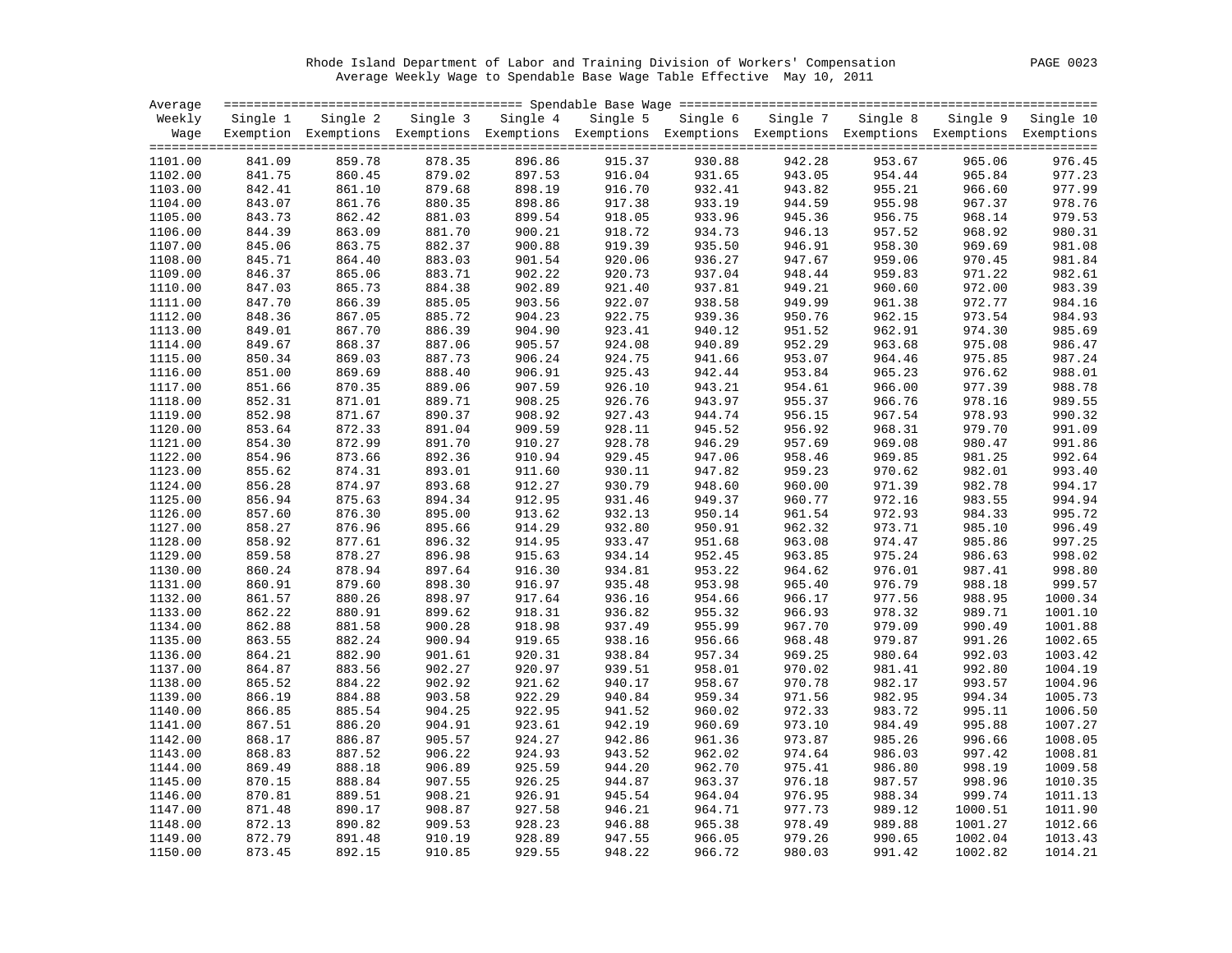Rhode Island Department of Labor and Training Division of Workers' Compensation PAGE 0024 Average Weekly Wage to Spendable Base Wage Table Effective May 10, 2011

| Average |          |                                                                                                                   |        |                   |        |                            |         |         |                             |         |
|---------|----------|-------------------------------------------------------------------------------------------------------------------|--------|-------------------|--------|----------------------------|---------|---------|-----------------------------|---------|
| Weekly  | Single 1 | Single 2                                                                                                          |        | Single 3 Single 4 |        | Single 5 Single 6 Single 7 |         |         | Single 8 Single 9 Single 10 |         |
|         |          | Wage Exemption Exemptions Exemptions Exemptions Exemptions Exemptions Exemptions Exemptions Exemptions Exemptions |        |                   |        |                            |         |         |                             |         |
| 1151.00 | 874.12   | 892.81                                                                                                            | 911.51 | 930.22            | 948.89 | 967.39                     | 980.81  | 992.20  | 1003.59                     | 1014.98 |
| 1152.00 | 874.78   | 893.47                                                                                                            | 912.18 | 930.88            | 949.57 | 968.07                     | 981.58  | 992.97  | 1004.36                     | 1015.75 |
| 1153.00 | 875.43   | 894.12                                                                                                            | 912.83 | 931.53            | 950.23 | 968.73                     | 982.34  | 993.73  | 1005.12                     | 1016.51 |
| 1154.00 | 876.09   | 894.79                                                                                                            | 913.49 | 932.19            | 950.90 | 969.40                     | 983.11  | 994.50  | 1005.90                     | 1017.29 |
| 1155.00 | 876.76   | 895.45                                                                                                            | 914.15 | 932.86            | 951.56 | 970.07                     | 983.89  | 995.28  | 1006.67                     | 1018.06 |
| 1156.00 | 877.42   | 896.11                                                                                                            | 914.82 | 933.52            | 952.22 | 970.75                     | 984.66  | 996.05  | 1007.44                     | 1018.83 |
| 1157.00 | 878.08   | 896.77                                                                                                            | 915.48 | 934.18            | 952.88 | 971.42                     | 985.43  | 996.82  | 1008.21                     | 1019.60 |
| 1158.00 | 878.73   | 897.43                                                                                                            | 916.13 | 934.83            | 953.54 | 972.08                     | 986.19  | 997.58  | 1008.98                     | 1020.37 |
| 1159.00 | 879.40   | 898.09                                                                                                            | 916.79 | 935.50            | 954.20 | 972.75                     | 986.97  | 998.36  | 1009.75                     | 1021.14 |
| 1160.00 | 880.06   | 898.75                                                                                                            | 917.46 | 936.16            | 954.86 | 973.43                     | 987.74  | 999.13  | 1010.52                     | 1021.91 |
| 1161.00 | 880.72   | 899.41                                                                                                            | 918.12 | 936.82            | 955.52 | 974.10                     | 988.51  | 999.90  | 1011.29                     | 1022.68 |
| 1162.00 | 881.38   | 900.08                                                                                                            | 918.78 | 937.48            | 956.19 | 974.77                     | 989.28  | 1000.67 | 1012.07                     | 1023.46 |
| 1163.00 | 882.04   | 900.73                                                                                                            | 919.43 | 938.14            | 956.84 | 975.43                     | 990.05  | 1001.44 | 1012.83                     | 1024.22 |
| 1164.00 | 882.70   | 901.39                                                                                                            | 920.10 | 938.80            | 957.50 | 976.11                     | 990.82  | 1002.21 | 1013.60                     | 1024.99 |
| 1165.00 | 883.36   | 902.05                                                                                                            | 920.76 | 939.46            | 958.16 | 976.78                     | 991.59  | 1002.98 | 1014.37                     | 1025.76 |
| 1166.00 | 884.02   | 902.72                                                                                                            | 921.42 | 940.12            | 958.83 | 977.45                     | 992.36  | 1003.75 | 1015.15                     | 1026.54 |
| 1167.00 | 884.69   | 903.38                                                                                                            | 922.08 | 940.79            | 959.49 | 978.12                     | 993.14  | 1004.53 | 1015.92                     | 1027.31 |
| 1168.00 | 885.34   | 904.03                                                                                                            | 922.74 | 941.44            | 960.14 | 978.79                     | 993.90  | 1005.29 | 1016.68                     | 1028.07 |
| 1169.00 | 886.00   | 904.69                                                                                                            | 923.40 | 942.10            | 960.80 | 979.46                     | 994.67  | 1006.06 | 1017.45                     | 1028.84 |
| 1170.00 | 886.66   | 905.36                                                                                                            | 924.06 | 942.76            | 961.47 | 980.13                     | 995.44  | 1006.83 | 1018.23                     | 1029.62 |
| 1171.00 | 887.33   | 906.02                                                                                                            | 924.72 | 943.43            | 962.13 | 980.80                     | 996.22  | 1007.61 | 1019.00                     | 1030.39 |
| 1172.00 | 887.99   | 906.68                                                                                                            | 925.39 | 944.09            | 962.79 | 981.48                     | 996.99  | 1008.38 | 1019.77                     | 1031.16 |
| 1173.00 | 888.64   | 907.33                                                                                                            | 926.04 | 944.74            | 963.44 | 982.14                     | 997.75  | 1009.14 | 1020.53                     | 1031.92 |
| 1174.00 | 889.30   | 908.00                                                                                                            | 926.70 | 945.40            | 964.11 | 982.80                     | 998.52  | 1009.91 | 1021.31                     | 1032.70 |
| 1175.00 | 889.97   | 908.66                                                                                                            | 927.36 | 946.07            | 964.77 | 983.46                     | 999.30  | 1010.69 | 1022.08                     | 1033.47 |
| 1176.00 | 890.63   | 909.32                                                                                                            | 928.03 | 946.73            | 965.43 | 984.13                     | 1000.07 | 1011.46 | 1022.85                     | 1034.24 |
| 1177.00 | 891.29   | 909.98                                                                                                            | 928.69 | 947.39            | 966.09 | 984.79                     | 1000.84 | 1012.23 | 1023.62                     | 1035.01 |
| 1178.00 | 891.94   | 910.64                                                                                                            | 929.34 | 948.04            | 966.75 | 985.44                     | 1001.60 | 1012.99 | 1024.39                     | 1035.78 |
| 1179.00 | 892.61   | 911.30                                                                                                            | 930.00 | 948.71            | 967.41 | 986.10                     | 1002.38 | 1013.77 | 1025.16                     | 1036.55 |
| 1180.00 | 893.27   | 911.96                                                                                                            | 930.67 | 949.37            | 968.07 | 986.77                     | 1003.15 | 1014.54 | 1025.93                     | 1037.32 |
| 1181.00 | 893.93   | 912.62                                                                                                            | 931.33 | 950.03            | 968.73 | 987.43                     | 1003.92 | 1015.31 | 1026.70                     | 1038.09 |
| 1182.00 | 894.59   | 913.29                                                                                                            | 931.99 | 950.69            | 969.40 | 988.09                     | 1004.69 | 1016.08 | 1027.48                     | 1038.87 |
| 1183.00 | 895.25   | 913.94                                                                                                            | 932.64 | 951.35            | 970.05 | 988.74                     | 1005.46 | 1016.85 | 1028.24                     | 1039.63 |
| 1184.00 | 895.91   | 914.60                                                                                                            | 933.31 | 952.01            | 970.71 | 989.41                     | 1006.23 | 1017.62 | 1029.01                     | 1040.40 |
| 1185.00 | 896.57   | 915.26                                                                                                            | 933.97 | 952.67            | 971.37 | 990.07                     | 1007.00 | 1018.39 | 1029.78                     | 1041.17 |
| 1186.00 | 897.23   | 915.93                                                                                                            | 934.63 | 953.33            | 972.04 | 990.73                     | 1007.77 | 1019.16 | 1030.56                     | 1041.95 |
| 1187.00 | 897.90   | 916.59                                                                                                            | 935.29 | 954.00            | 972.70 | 991.39                     | 1008.55 | 1019.94 | 1031.33                     | 1042.72 |
| 1188.00 | 898.55   | 917.24                                                                                                            | 935.95 | 954.65            | 973.35 | 992.05                     | 1009.31 | 1020.70 | 1032.09                     | 1043.48 |
| 1189.00 | 899.21   | 917.90                                                                                                            | 936.61 | 955.31            | 974.01 | 992.71                     | 1010.08 | 1021.47 | 1032.86                     | 1044.25 |
| 1190.00 | 899.87   | 918.57                                                                                                            | 937.27 | 955.97            | 974.68 | 993.37                     | 1010.85 | 1022.24 | 1033.64                     | 1045.03 |
| 1191.00 | 900.54   | 919.23                                                                                                            | 937.93 | 956.64            | 975.34 | 994.03                     | 1011.63 | 1023.02 | 1034.41                     | 1045.80 |
| 1192.00 | 901.20   | 919.89                                                                                                            | 938.60 | 957.30            | 976.00 | 994.70                     | 1012.40 | 1023.79 | 1035.18                     | 1046.57 |
| 1193.00 | 901.85   | 920.54                                                                                                            | 939.25 | 957.95            | 976.65 | 995.35                     | 1013.15 | 1024.55 | 1035.94                     | 1047.33 |
| 1194.00 | 902.51   | 921.21                                                                                                            | 939.91 | 958.61            | 977.32 | 996.01                     | 1013.91 | 1025.32 | 1036.72                     | 1048.11 |
| 1195.00 | 903.18   | 921.87                                                                                                            | 940.57 | 959.28            | 977.98 | 996.67                     | 1014.68 | 1026.10 | 1037.49                     | 1048.88 |
| 1196.00 | 903.84   | 922.53                                                                                                            | 941.24 | 959.94            | 978.64 | 997.34                     | 1015.44 | 1026.87 | 1038.26                     | 1049.65 |
| 1197.00 | 904.50   | 923.19                                                                                                            | 941.90 | 960.60            | 979.30 | 998.00                     | 1016.20 | 1027.64 | 1039.03                     | 1050.42 |
| 1198.00 | 905.15   | 923.85                                                                                                            | 942.55 | 961.25            | 979.96 | 998.65                     | 1016.95 | 1028.40 | 1039.80                     | 1051.19 |
| 1199.00 | 905.82   | 924.51                                                                                                            | 943.21 | 961.92            | 980.62 | 999.31                     | 1017.72 | 1029.18 | 1040.57                     | 1051.96 |
| 1200.00 | 906.48   | 925.17                                                                                                            | 943.88 | 962.58            | 981.28 | 999.98                     | 1018.48 | 1029.95 | 1041.34                     | 1052.73 |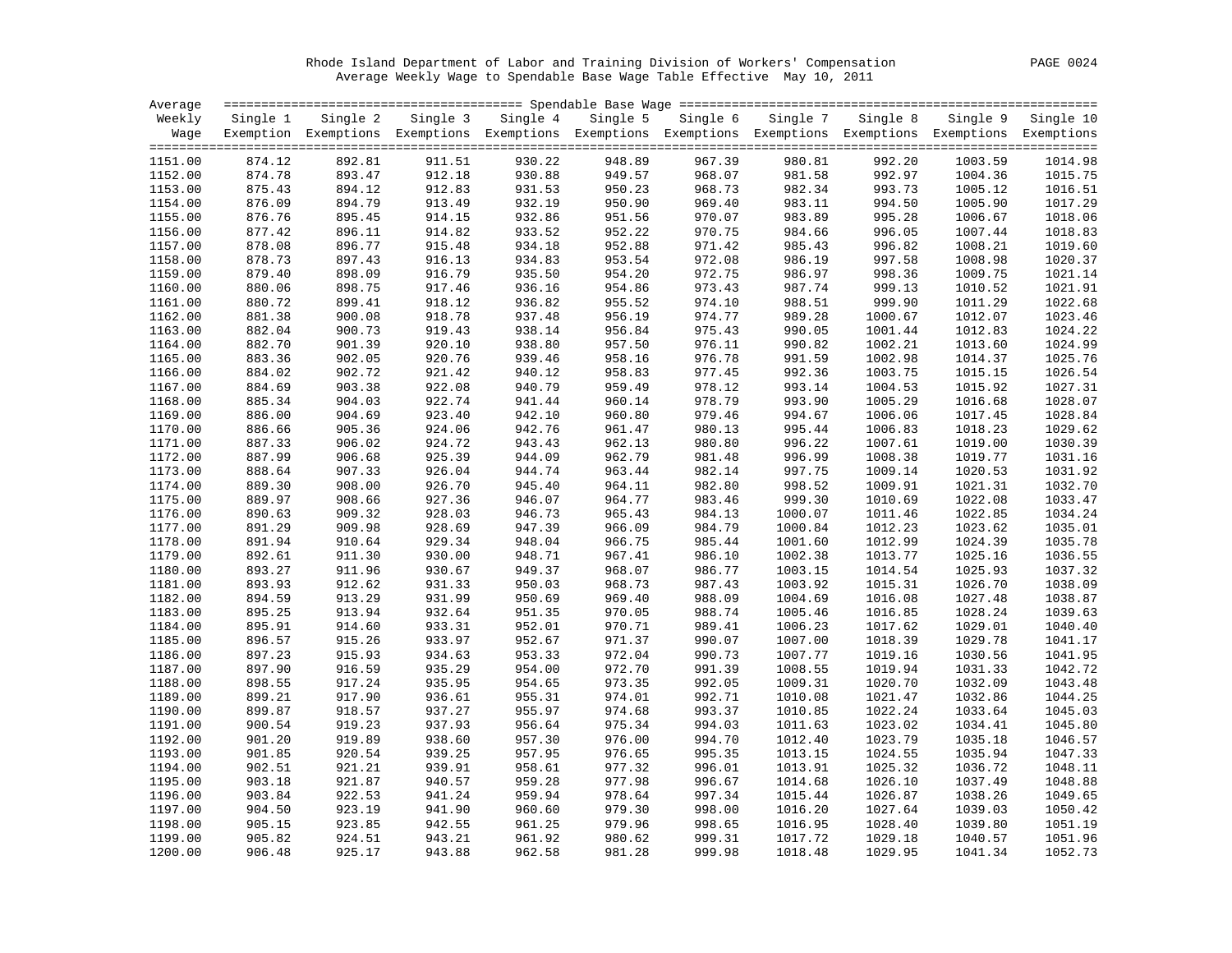Rhode Island Department of Labor and Training Division of Workers' Compensation PAGE 0025 Average Weekly Wage to Spendable Base Wage Table Effective May 10, 2011

| Single 5 Single 6 Single 7<br>Weekly<br>Single 3 Single 4<br>Single 8<br>Single 9 Single 10<br>Single 1<br>Single 2<br>Wage Exemption Exemptions Exemptions Exemptions Exemptions Exemptions Exemptions Exemptions Exemptions Exemptions<br>907.14<br>925.83<br>944.54<br>963.24<br>981.94<br>1000.64<br>1019.24<br>1030.72<br>1201.00<br>1042.11<br>907.80<br>945.20<br>963.90<br>982.61<br>1001.30<br>1020.00<br>1031.49<br>1042.89<br>1202.00<br>926.50<br>908.46<br>927.15<br>945.85<br>964.56<br>983.26<br>1001.95<br>1020.66<br>1032.26<br>1203.00<br>1043.65<br>909.12<br>946.52<br>965.22<br>983.92<br>1204.00<br>927.81<br>1002.62<br>1021.32<br>1033.03<br>1044.42<br>965.88<br>1056.58<br>1205.00<br>909.78<br>928.47<br>947.18<br>984.58<br>1003.28<br>1021.98<br>1033.80<br>1045.19<br>1206.00<br>910.44<br>929.14<br>947.84<br>966.54<br>985.25<br>1003.94<br>1022.64<br>1034.57<br>1045.97<br>911.11<br>929.80<br>948.50<br>967.21<br>985.91<br>1004.60<br>1023.31<br>1046.74<br>1207.00<br>1035.35<br>911.76<br>949.16<br>967.86<br>986.56<br>1023.96<br>1208.00<br>930.45<br>1005.26<br>1036.11<br>1047.50<br>912.42<br>968.52<br>1209.00<br>931.11<br>949.82<br>987.22<br>1005.92<br>1024.62<br>1036.88<br>1048.27<br>969.18<br>1060.44<br>1210.00<br>913.08<br>931.78<br>950.48<br>987.89<br>1006.58<br>1025.28<br>1037.65<br>1049.05<br>913.75<br>951.14<br>969.85<br>1025.95<br>1211.00<br>932.44<br>988.55<br>1007.24<br>1038.43<br>1049.82<br>970.51<br>1061.98<br>1212.00<br>914.41<br>933.10<br>951.81<br>989.21<br>1007.91<br>1026.61<br>1039.19<br>1050.59<br>915.06<br>952.46<br>1008.56<br>1027.26<br>1213.00<br>933.75<br>971.16<br>989.86<br>1039.94<br>1051.35<br>971.82<br>1214.00<br>915.72<br>934.42<br>953.12<br>990.53<br>1009.22<br>1027.92<br>1040.71<br>1052.13<br>972.49<br>1215.00<br>916.39<br>935.08<br>953.78<br>991.19<br>1009.88<br>1028.59<br>1041.47<br>1052.90<br>917.05<br>954.45<br>973.15<br>1029.25<br>1065.06<br>1216.00<br>935.74<br>991.85<br>1010.55<br>1042.23<br>1053.67<br>1217.00<br>917.71<br>936.40<br>955.11<br>973.81<br>992.51<br>1011.21<br>1029.91<br>1042.99<br>1054.44<br>1066.60<br>1218.00<br>918.36<br>937.06<br>955.76<br>974.46<br>993.17<br>1011.86<br>1030.56<br>1043.75<br>1055.21<br>919.03<br>1067.37<br>1219.00<br>937.72<br>956.42<br>975.13<br>993.83<br>1012.52<br>1031.23<br>1044.51<br>1055.98<br>1220.00<br>919.69<br>957.09<br>975.79<br>1013.19<br>1031.89<br>1056.75<br>1068.14<br>938.38<br>994.49<br>1045.27<br>957.75<br>1032.55<br>1068.91<br>1221.00<br>920.35<br>939.04<br>976.45<br>995.15<br>1013.85<br>1046.03<br>1057.52<br>958.41<br>1069.69<br>1222.00<br>921.01<br>939.71<br>977.11<br>995.82<br>1014.51<br>1033.21<br>1046.80<br>1058.30<br>1070.45<br>1223.00<br>921.67<br>940.36<br>959.06<br>977.77<br>996.47<br>1015.16<br>1033.87<br>1047.55<br>1059.06<br>922.33<br>1034.53<br>1224.00<br>941.02<br>959.73<br>978.43<br>997.13<br>1015.83<br>1048.31<br>1059.83<br>922.99<br>979.09<br>997.79<br>1035.19<br>1225.00<br>941.68<br>960.39<br>1016.49<br>1049.07<br>1060.60<br>961.05<br>979.75<br>1072.77<br>1226.00<br>923.65<br>942.35<br>998.46<br>1017.15<br>1035.85<br>1049.84<br>1061.38<br>980.42<br>1073.54<br>1227.00<br>924.32<br>943.01<br>961.71<br>999.12<br>1017.81<br>1036.52<br>1050.60<br>1062.15<br>924.97<br>1074.30<br>1228.00<br>943.66<br>962.37<br>981.07<br>999.77<br>1018.47<br>1037.17<br>1051.35<br>1062.91<br>925.63<br>981.73<br>1037.83<br>1075.07<br>1229.00<br>944.32<br>963.03<br>1000.43<br>1019.13<br>1052.11<br>1063.68<br>982.39<br>1230.00<br>926.29<br>944.99<br>963.69<br>1001.10<br>1019.79<br>1038.49<br>1052.88<br>1064.46<br>983.06<br>1001.76<br>1076.62<br>1231.00<br>926.96<br>945.65<br>964.35<br>1020.45<br>1039.16<br>1053.64<br>1065.23<br>983.72<br>1077.39<br>1232.00<br>927.62<br>946.31<br>965.02<br>1002.42<br>1021.12<br>1039.82<br>1054.40<br>1065.99<br>928.27<br>984.37<br>1003.07<br>1040.47<br>1078.15<br>1233.00<br>946.96<br>965.67<br>1021.77<br>1055.15<br>1066.74<br>1234.00<br>928.93<br>947.63<br>966.33<br>985.03<br>1003.74<br>1022.43<br>1041.13<br>1055.92<br>1067.50<br>966.99<br>1079.70<br>929.60<br>948.29<br>985.70<br>1004.40<br>1023.09<br>1041.80<br>1056.68<br>1068.26<br>1235.00<br>1080.47<br>1236.00<br>930.26<br>948.95<br>967.66<br>986.36<br>1005.06<br>1023.76<br>1042.46<br>1057.44<br>1069.03<br>930.92<br>1081.24<br>1237.00<br>949.61<br>968.32<br>987.02<br>1005.72<br>1024.42<br>1043.12<br>1058.20<br>1069.79<br>931.57<br>950.27<br>968.97<br>987.67<br>1006.38<br>1025.07<br>1043.77<br>1070.54<br>1082.01<br>1238.00<br>1058.96<br>932.24<br>988.34<br>1044.44<br>1082.78<br>1239.00<br>950.93<br>969.63<br>1007.04<br>1025.73<br>1059.72<br>1071.30<br>989.00<br>1083.55<br>1240.00<br>932.90<br>951.59<br>970.30<br>1007.70<br>1026.40<br>1045.10<br>1060.48<br>1072.07<br>1084.32<br>1241.00<br>933.56<br>952.25<br>970.96<br>989.66<br>1008.36<br>1027.06<br>1045.76<br>1061.24<br>1072.83<br>934.22<br>1085.10<br>1242.00<br>952.92<br>971.62<br>990.32<br>1009.03<br>1027.72<br>1046.42<br>1062.01<br>1073.59<br>934.88<br>953.57<br>972.27<br>990.98<br>1009.68<br>1047.08<br>1085.86<br>1243.00<br>1028.37<br>1062.76<br>1074.34<br>991.64<br>1244.00<br>935.54<br>954.23<br>972.94<br>1010.34<br>1029.04<br>1047.74<br>1063.52<br>1075.11<br>936.20<br>954.89<br>973.60<br>992.30<br>1011.00<br>1029.70<br>1048.40<br>1064.28<br>1075.87<br>1245.00<br>974.26<br>992.96<br>1088.18<br>1246.00<br>936.86<br>955.56<br>1011.67<br>1030.36<br>1049.06<br>1065.05<br>1076.63<br>1247.00<br>937.53<br>956.22<br>974.92<br>993.63<br>1012.33<br>1031.02<br>1049.73<br>1065.81<br>1077.39<br>938.18<br>956.87<br>975.58<br>994.28<br>1012.98<br>1031.68<br>1050.38<br>1066.56<br>1078.15<br>1248.00<br>994.94<br>1249.00<br>938.84<br>957.53<br>976.24<br>1013.64<br>1032.34<br>1051.04<br>1067.32<br>1078.91<br>1250.00<br>939.50<br>958.20<br>976.90<br>995.60<br>1014.31<br>1033.00<br>1051.70<br>1068.09<br>1079.67 | Average |  |  |  |  |         |
|-------------------------------------------------------------------------------------------------------------------------------------------------------------------------------------------------------------------------------------------------------------------------------------------------------------------------------------------------------------------------------------------------------------------------------------------------------------------------------------------------------------------------------------------------------------------------------------------------------------------------------------------------------------------------------------------------------------------------------------------------------------------------------------------------------------------------------------------------------------------------------------------------------------------------------------------------------------------------------------------------------------------------------------------------------------------------------------------------------------------------------------------------------------------------------------------------------------------------------------------------------------------------------------------------------------------------------------------------------------------------------------------------------------------------------------------------------------------------------------------------------------------------------------------------------------------------------------------------------------------------------------------------------------------------------------------------------------------------------------------------------------------------------------------------------------------------------------------------------------------------------------------------------------------------------------------------------------------------------------------------------------------------------------------------------------------------------------------------------------------------------------------------------------------------------------------------------------------------------------------------------------------------------------------------------------------------------------------------------------------------------------------------------------------------------------------------------------------------------------------------------------------------------------------------------------------------------------------------------------------------------------------------------------------------------------------------------------------------------------------------------------------------------------------------------------------------------------------------------------------------------------------------------------------------------------------------------------------------------------------------------------------------------------------------------------------------------------------------------------------------------------------------------------------------------------------------------------------------------------------------------------------------------------------------------------------------------------------------------------------------------------------------------------------------------------------------------------------------------------------------------------------------------------------------------------------------------------------------------------------------------------------------------------------------------------------------------------------------------------------------------------------------------------------------------------------------------------------------------------------------------------------------------------------------------------------------------------------------------------------------------------------------------------------------------------------------------------------------------------------------------------------------------------------------------------------------------------------------------------------------------------------------------------------------------------------------------------------------------------------------------------------------------------------------------------------------------------------------------------------------------------------------------------------------------------------------------------------------------------------------------------------------------------------------------------------------------------------------------------------------------------------------------------------------------------------------------------------------------------------------------------------------------------------------------------------------------------------------------------------------------------------------------------------------------------------------------------------------------------------------------------------------------------------------------------------------------------------------------------------------------------------------------------------------------------------------------------------------------------------------------------------------------------------------------------------------------------------------------------------------------------------------------------------------------------------------------------------------------------------------------------------------------------------------------------------------------------------------------------------------------------------------------------------------------------------------------------------------------------------------------------------------------------------------------------------------------------------------------------------------------------------------------------------|---------|--|--|--|--|---------|
|                                                                                                                                                                                                                                                                                                                                                                                                                                                                                                                                                                                                                                                                                                                                                                                                                                                                                                                                                                                                                                                                                                                                                                                                                                                                                                                                                                                                                                                                                                                                                                                                                                                                                                                                                                                                                                                                                                                                                                                                                                                                                                                                                                                                                                                                                                                                                                                                                                                                                                                                                                                                                                                                                                                                                                                                                                                                                                                                                                                                                                                                                                                                                                                                                                                                                                                                                                                                                                                                                                                                                                                                                                                                                                                                                                                                                                                                                                                                                                                                                                                                                                                                                                                                                                                                                                                                                                                                                                                                                                                                                                                                                                                                                                                                                                                                                                                                                                                                                                                                                                                                                                                                                                                                                                                                                                                                                                                                                                                                                                                                                                                                                                                                                                                                                                                                                                                                                                                                                                                                                                           |         |  |  |  |  |         |
|                                                                                                                                                                                                                                                                                                                                                                                                                                                                                                                                                                                                                                                                                                                                                                                                                                                                                                                                                                                                                                                                                                                                                                                                                                                                                                                                                                                                                                                                                                                                                                                                                                                                                                                                                                                                                                                                                                                                                                                                                                                                                                                                                                                                                                                                                                                                                                                                                                                                                                                                                                                                                                                                                                                                                                                                                                                                                                                                                                                                                                                                                                                                                                                                                                                                                                                                                                                                                                                                                                                                                                                                                                                                                                                                                                                                                                                                                                                                                                                                                                                                                                                                                                                                                                                                                                                                                                                                                                                                                                                                                                                                                                                                                                                                                                                                                                                                                                                                                                                                                                                                                                                                                                                                                                                                                                                                                                                                                                                                                                                                                                                                                                                                                                                                                                                                                                                                                                                                                                                                                                           |         |  |  |  |  |         |
|                                                                                                                                                                                                                                                                                                                                                                                                                                                                                                                                                                                                                                                                                                                                                                                                                                                                                                                                                                                                                                                                                                                                                                                                                                                                                                                                                                                                                                                                                                                                                                                                                                                                                                                                                                                                                                                                                                                                                                                                                                                                                                                                                                                                                                                                                                                                                                                                                                                                                                                                                                                                                                                                                                                                                                                                                                                                                                                                                                                                                                                                                                                                                                                                                                                                                                                                                                                                                                                                                                                                                                                                                                                                                                                                                                                                                                                                                                                                                                                                                                                                                                                                                                                                                                                                                                                                                                                                                                                                                                                                                                                                                                                                                                                                                                                                                                                                                                                                                                                                                                                                                                                                                                                                                                                                                                                                                                                                                                                                                                                                                                                                                                                                                                                                                                                                                                                                                                                                                                                                                                           |         |  |  |  |  | 1053.50 |
|                                                                                                                                                                                                                                                                                                                                                                                                                                                                                                                                                                                                                                                                                                                                                                                                                                                                                                                                                                                                                                                                                                                                                                                                                                                                                                                                                                                                                                                                                                                                                                                                                                                                                                                                                                                                                                                                                                                                                                                                                                                                                                                                                                                                                                                                                                                                                                                                                                                                                                                                                                                                                                                                                                                                                                                                                                                                                                                                                                                                                                                                                                                                                                                                                                                                                                                                                                                                                                                                                                                                                                                                                                                                                                                                                                                                                                                                                                                                                                                                                                                                                                                                                                                                                                                                                                                                                                                                                                                                                                                                                                                                                                                                                                                                                                                                                                                                                                                                                                                                                                                                                                                                                                                                                                                                                                                                                                                                                                                                                                                                                                                                                                                                                                                                                                                                                                                                                                                                                                                                                                           |         |  |  |  |  | 1054.28 |
|                                                                                                                                                                                                                                                                                                                                                                                                                                                                                                                                                                                                                                                                                                                                                                                                                                                                                                                                                                                                                                                                                                                                                                                                                                                                                                                                                                                                                                                                                                                                                                                                                                                                                                                                                                                                                                                                                                                                                                                                                                                                                                                                                                                                                                                                                                                                                                                                                                                                                                                                                                                                                                                                                                                                                                                                                                                                                                                                                                                                                                                                                                                                                                                                                                                                                                                                                                                                                                                                                                                                                                                                                                                                                                                                                                                                                                                                                                                                                                                                                                                                                                                                                                                                                                                                                                                                                                                                                                                                                                                                                                                                                                                                                                                                                                                                                                                                                                                                                                                                                                                                                                                                                                                                                                                                                                                                                                                                                                                                                                                                                                                                                                                                                                                                                                                                                                                                                                                                                                                                                                           |         |  |  |  |  | 1055.04 |
|                                                                                                                                                                                                                                                                                                                                                                                                                                                                                                                                                                                                                                                                                                                                                                                                                                                                                                                                                                                                                                                                                                                                                                                                                                                                                                                                                                                                                                                                                                                                                                                                                                                                                                                                                                                                                                                                                                                                                                                                                                                                                                                                                                                                                                                                                                                                                                                                                                                                                                                                                                                                                                                                                                                                                                                                                                                                                                                                                                                                                                                                                                                                                                                                                                                                                                                                                                                                                                                                                                                                                                                                                                                                                                                                                                                                                                                                                                                                                                                                                                                                                                                                                                                                                                                                                                                                                                                                                                                                                                                                                                                                                                                                                                                                                                                                                                                                                                                                                                                                                                                                                                                                                                                                                                                                                                                                                                                                                                                                                                                                                                                                                                                                                                                                                                                                                                                                                                                                                                                                                                           |         |  |  |  |  | 1055.81 |
|                                                                                                                                                                                                                                                                                                                                                                                                                                                                                                                                                                                                                                                                                                                                                                                                                                                                                                                                                                                                                                                                                                                                                                                                                                                                                                                                                                                                                                                                                                                                                                                                                                                                                                                                                                                                                                                                                                                                                                                                                                                                                                                                                                                                                                                                                                                                                                                                                                                                                                                                                                                                                                                                                                                                                                                                                                                                                                                                                                                                                                                                                                                                                                                                                                                                                                                                                                                                                                                                                                                                                                                                                                                                                                                                                                                                                                                                                                                                                                                                                                                                                                                                                                                                                                                                                                                                                                                                                                                                                                                                                                                                                                                                                                                                                                                                                                                                                                                                                                                                                                                                                                                                                                                                                                                                                                                                                                                                                                                                                                                                                                                                                                                                                                                                                                                                                                                                                                                                                                                                                                           |         |  |  |  |  |         |
|                                                                                                                                                                                                                                                                                                                                                                                                                                                                                                                                                                                                                                                                                                                                                                                                                                                                                                                                                                                                                                                                                                                                                                                                                                                                                                                                                                                                                                                                                                                                                                                                                                                                                                                                                                                                                                                                                                                                                                                                                                                                                                                                                                                                                                                                                                                                                                                                                                                                                                                                                                                                                                                                                                                                                                                                                                                                                                                                                                                                                                                                                                                                                                                                                                                                                                                                                                                                                                                                                                                                                                                                                                                                                                                                                                                                                                                                                                                                                                                                                                                                                                                                                                                                                                                                                                                                                                                                                                                                                                                                                                                                                                                                                                                                                                                                                                                                                                                                                                                                                                                                                                                                                                                                                                                                                                                                                                                                                                                                                                                                                                                                                                                                                                                                                                                                                                                                                                                                                                                                                                           |         |  |  |  |  | 1057.36 |
|                                                                                                                                                                                                                                                                                                                                                                                                                                                                                                                                                                                                                                                                                                                                                                                                                                                                                                                                                                                                                                                                                                                                                                                                                                                                                                                                                                                                                                                                                                                                                                                                                                                                                                                                                                                                                                                                                                                                                                                                                                                                                                                                                                                                                                                                                                                                                                                                                                                                                                                                                                                                                                                                                                                                                                                                                                                                                                                                                                                                                                                                                                                                                                                                                                                                                                                                                                                                                                                                                                                                                                                                                                                                                                                                                                                                                                                                                                                                                                                                                                                                                                                                                                                                                                                                                                                                                                                                                                                                                                                                                                                                                                                                                                                                                                                                                                                                                                                                                                                                                                                                                                                                                                                                                                                                                                                                                                                                                                                                                                                                                                                                                                                                                                                                                                                                                                                                                                                                                                                                                                           |         |  |  |  |  | 1058.13 |
|                                                                                                                                                                                                                                                                                                                                                                                                                                                                                                                                                                                                                                                                                                                                                                                                                                                                                                                                                                                                                                                                                                                                                                                                                                                                                                                                                                                                                                                                                                                                                                                                                                                                                                                                                                                                                                                                                                                                                                                                                                                                                                                                                                                                                                                                                                                                                                                                                                                                                                                                                                                                                                                                                                                                                                                                                                                                                                                                                                                                                                                                                                                                                                                                                                                                                                                                                                                                                                                                                                                                                                                                                                                                                                                                                                                                                                                                                                                                                                                                                                                                                                                                                                                                                                                                                                                                                                                                                                                                                                                                                                                                                                                                                                                                                                                                                                                                                                                                                                                                                                                                                                                                                                                                                                                                                                                                                                                                                                                                                                                                                                                                                                                                                                                                                                                                                                                                                                                                                                                                                                           |         |  |  |  |  | 1058.89 |
|                                                                                                                                                                                                                                                                                                                                                                                                                                                                                                                                                                                                                                                                                                                                                                                                                                                                                                                                                                                                                                                                                                                                                                                                                                                                                                                                                                                                                                                                                                                                                                                                                                                                                                                                                                                                                                                                                                                                                                                                                                                                                                                                                                                                                                                                                                                                                                                                                                                                                                                                                                                                                                                                                                                                                                                                                                                                                                                                                                                                                                                                                                                                                                                                                                                                                                                                                                                                                                                                                                                                                                                                                                                                                                                                                                                                                                                                                                                                                                                                                                                                                                                                                                                                                                                                                                                                                                                                                                                                                                                                                                                                                                                                                                                                                                                                                                                                                                                                                                                                                                                                                                                                                                                                                                                                                                                                                                                                                                                                                                                                                                                                                                                                                                                                                                                                                                                                                                                                                                                                                                           |         |  |  |  |  | 1059.66 |
|                                                                                                                                                                                                                                                                                                                                                                                                                                                                                                                                                                                                                                                                                                                                                                                                                                                                                                                                                                                                                                                                                                                                                                                                                                                                                                                                                                                                                                                                                                                                                                                                                                                                                                                                                                                                                                                                                                                                                                                                                                                                                                                                                                                                                                                                                                                                                                                                                                                                                                                                                                                                                                                                                                                                                                                                                                                                                                                                                                                                                                                                                                                                                                                                                                                                                                                                                                                                                                                                                                                                                                                                                                                                                                                                                                                                                                                                                                                                                                                                                                                                                                                                                                                                                                                                                                                                                                                                                                                                                                                                                                                                                                                                                                                                                                                                                                                                                                                                                                                                                                                                                                                                                                                                                                                                                                                                                                                                                                                                                                                                                                                                                                                                                                                                                                                                                                                                                                                                                                                                                                           |         |  |  |  |  |         |
|                                                                                                                                                                                                                                                                                                                                                                                                                                                                                                                                                                                                                                                                                                                                                                                                                                                                                                                                                                                                                                                                                                                                                                                                                                                                                                                                                                                                                                                                                                                                                                                                                                                                                                                                                                                                                                                                                                                                                                                                                                                                                                                                                                                                                                                                                                                                                                                                                                                                                                                                                                                                                                                                                                                                                                                                                                                                                                                                                                                                                                                                                                                                                                                                                                                                                                                                                                                                                                                                                                                                                                                                                                                                                                                                                                                                                                                                                                                                                                                                                                                                                                                                                                                                                                                                                                                                                                                                                                                                                                                                                                                                                                                                                                                                                                                                                                                                                                                                                                                                                                                                                                                                                                                                                                                                                                                                                                                                                                                                                                                                                                                                                                                                                                                                                                                                                                                                                                                                                                                                                                           |         |  |  |  |  | 1061.21 |
|                                                                                                                                                                                                                                                                                                                                                                                                                                                                                                                                                                                                                                                                                                                                                                                                                                                                                                                                                                                                                                                                                                                                                                                                                                                                                                                                                                                                                                                                                                                                                                                                                                                                                                                                                                                                                                                                                                                                                                                                                                                                                                                                                                                                                                                                                                                                                                                                                                                                                                                                                                                                                                                                                                                                                                                                                                                                                                                                                                                                                                                                                                                                                                                                                                                                                                                                                                                                                                                                                                                                                                                                                                                                                                                                                                                                                                                                                                                                                                                                                                                                                                                                                                                                                                                                                                                                                                                                                                                                                                                                                                                                                                                                                                                                                                                                                                                                                                                                                                                                                                                                                                                                                                                                                                                                                                                                                                                                                                                                                                                                                                                                                                                                                                                                                                                                                                                                                                                                                                                                                                           |         |  |  |  |  |         |
|                                                                                                                                                                                                                                                                                                                                                                                                                                                                                                                                                                                                                                                                                                                                                                                                                                                                                                                                                                                                                                                                                                                                                                                                                                                                                                                                                                                                                                                                                                                                                                                                                                                                                                                                                                                                                                                                                                                                                                                                                                                                                                                                                                                                                                                                                                                                                                                                                                                                                                                                                                                                                                                                                                                                                                                                                                                                                                                                                                                                                                                                                                                                                                                                                                                                                                                                                                                                                                                                                                                                                                                                                                                                                                                                                                                                                                                                                                                                                                                                                                                                                                                                                                                                                                                                                                                                                                                                                                                                                                                                                                                                                                                                                                                                                                                                                                                                                                                                                                                                                                                                                                                                                                                                                                                                                                                                                                                                                                                                                                                                                                                                                                                                                                                                                                                                                                                                                                                                                                                                                                           |         |  |  |  |  | 1062.74 |
|                                                                                                                                                                                                                                                                                                                                                                                                                                                                                                                                                                                                                                                                                                                                                                                                                                                                                                                                                                                                                                                                                                                                                                                                                                                                                                                                                                                                                                                                                                                                                                                                                                                                                                                                                                                                                                                                                                                                                                                                                                                                                                                                                                                                                                                                                                                                                                                                                                                                                                                                                                                                                                                                                                                                                                                                                                                                                                                                                                                                                                                                                                                                                                                                                                                                                                                                                                                                                                                                                                                                                                                                                                                                                                                                                                                                                                                                                                                                                                                                                                                                                                                                                                                                                                                                                                                                                                                                                                                                                                                                                                                                                                                                                                                                                                                                                                                                                                                                                                                                                                                                                                                                                                                                                                                                                                                                                                                                                                                                                                                                                                                                                                                                                                                                                                                                                                                                                                                                                                                                                                           |         |  |  |  |  | 1063.52 |
|                                                                                                                                                                                                                                                                                                                                                                                                                                                                                                                                                                                                                                                                                                                                                                                                                                                                                                                                                                                                                                                                                                                                                                                                                                                                                                                                                                                                                                                                                                                                                                                                                                                                                                                                                                                                                                                                                                                                                                                                                                                                                                                                                                                                                                                                                                                                                                                                                                                                                                                                                                                                                                                                                                                                                                                                                                                                                                                                                                                                                                                                                                                                                                                                                                                                                                                                                                                                                                                                                                                                                                                                                                                                                                                                                                                                                                                                                                                                                                                                                                                                                                                                                                                                                                                                                                                                                                                                                                                                                                                                                                                                                                                                                                                                                                                                                                                                                                                                                                                                                                                                                                                                                                                                                                                                                                                                                                                                                                                                                                                                                                                                                                                                                                                                                                                                                                                                                                                                                                                                                                           |         |  |  |  |  | 1064.29 |
|                                                                                                                                                                                                                                                                                                                                                                                                                                                                                                                                                                                                                                                                                                                                                                                                                                                                                                                                                                                                                                                                                                                                                                                                                                                                                                                                                                                                                                                                                                                                                                                                                                                                                                                                                                                                                                                                                                                                                                                                                                                                                                                                                                                                                                                                                                                                                                                                                                                                                                                                                                                                                                                                                                                                                                                                                                                                                                                                                                                                                                                                                                                                                                                                                                                                                                                                                                                                                                                                                                                                                                                                                                                                                                                                                                                                                                                                                                                                                                                                                                                                                                                                                                                                                                                                                                                                                                                                                                                                                                                                                                                                                                                                                                                                                                                                                                                                                                                                                                                                                                                                                                                                                                                                                                                                                                                                                                                                                                                                                                                                                                                                                                                                                                                                                                                                                                                                                                                                                                                                                                           |         |  |  |  |  |         |
|                                                                                                                                                                                                                                                                                                                                                                                                                                                                                                                                                                                                                                                                                                                                                                                                                                                                                                                                                                                                                                                                                                                                                                                                                                                                                                                                                                                                                                                                                                                                                                                                                                                                                                                                                                                                                                                                                                                                                                                                                                                                                                                                                                                                                                                                                                                                                                                                                                                                                                                                                                                                                                                                                                                                                                                                                                                                                                                                                                                                                                                                                                                                                                                                                                                                                                                                                                                                                                                                                                                                                                                                                                                                                                                                                                                                                                                                                                                                                                                                                                                                                                                                                                                                                                                                                                                                                                                                                                                                                                                                                                                                                                                                                                                                                                                                                                                                                                                                                                                                                                                                                                                                                                                                                                                                                                                                                                                                                                                                                                                                                                                                                                                                                                                                                                                                                                                                                                                                                                                                                                           |         |  |  |  |  | 1065.83 |
|                                                                                                                                                                                                                                                                                                                                                                                                                                                                                                                                                                                                                                                                                                                                                                                                                                                                                                                                                                                                                                                                                                                                                                                                                                                                                                                                                                                                                                                                                                                                                                                                                                                                                                                                                                                                                                                                                                                                                                                                                                                                                                                                                                                                                                                                                                                                                                                                                                                                                                                                                                                                                                                                                                                                                                                                                                                                                                                                                                                                                                                                                                                                                                                                                                                                                                                                                                                                                                                                                                                                                                                                                                                                                                                                                                                                                                                                                                                                                                                                                                                                                                                                                                                                                                                                                                                                                                                                                                                                                                                                                                                                                                                                                                                                                                                                                                                                                                                                                                                                                                                                                                                                                                                                                                                                                                                                                                                                                                                                                                                                                                                                                                                                                                                                                                                                                                                                                                                                                                                                                                           |         |  |  |  |  |         |
|                                                                                                                                                                                                                                                                                                                                                                                                                                                                                                                                                                                                                                                                                                                                                                                                                                                                                                                                                                                                                                                                                                                                                                                                                                                                                                                                                                                                                                                                                                                                                                                                                                                                                                                                                                                                                                                                                                                                                                                                                                                                                                                                                                                                                                                                                                                                                                                                                                                                                                                                                                                                                                                                                                                                                                                                                                                                                                                                                                                                                                                                                                                                                                                                                                                                                                                                                                                                                                                                                                                                                                                                                                                                                                                                                                                                                                                                                                                                                                                                                                                                                                                                                                                                                                                                                                                                                                                                                                                                                                                                                                                                                                                                                                                                                                                                                                                                                                                                                                                                                                                                                                                                                                                                                                                                                                                                                                                                                                                                                                                                                                                                                                                                                                                                                                                                                                                                                                                                                                                                                                           |         |  |  |  |  |         |
|                                                                                                                                                                                                                                                                                                                                                                                                                                                                                                                                                                                                                                                                                                                                                                                                                                                                                                                                                                                                                                                                                                                                                                                                                                                                                                                                                                                                                                                                                                                                                                                                                                                                                                                                                                                                                                                                                                                                                                                                                                                                                                                                                                                                                                                                                                                                                                                                                                                                                                                                                                                                                                                                                                                                                                                                                                                                                                                                                                                                                                                                                                                                                                                                                                                                                                                                                                                                                                                                                                                                                                                                                                                                                                                                                                                                                                                                                                                                                                                                                                                                                                                                                                                                                                                                                                                                                                                                                                                                                                                                                                                                                                                                                                                                                                                                                                                                                                                                                                                                                                                                                                                                                                                                                                                                                                                                                                                                                                                                                                                                                                                                                                                                                                                                                                                                                                                                                                                                                                                                                                           |         |  |  |  |  |         |
|                                                                                                                                                                                                                                                                                                                                                                                                                                                                                                                                                                                                                                                                                                                                                                                                                                                                                                                                                                                                                                                                                                                                                                                                                                                                                                                                                                                                                                                                                                                                                                                                                                                                                                                                                                                                                                                                                                                                                                                                                                                                                                                                                                                                                                                                                                                                                                                                                                                                                                                                                                                                                                                                                                                                                                                                                                                                                                                                                                                                                                                                                                                                                                                                                                                                                                                                                                                                                                                                                                                                                                                                                                                                                                                                                                                                                                                                                                                                                                                                                                                                                                                                                                                                                                                                                                                                                                                                                                                                                                                                                                                                                                                                                                                                                                                                                                                                                                                                                                                                                                                                                                                                                                                                                                                                                                                                                                                                                                                                                                                                                                                                                                                                                                                                                                                                                                                                                                                                                                                                                                           |         |  |  |  |  |         |
|                                                                                                                                                                                                                                                                                                                                                                                                                                                                                                                                                                                                                                                                                                                                                                                                                                                                                                                                                                                                                                                                                                                                                                                                                                                                                                                                                                                                                                                                                                                                                                                                                                                                                                                                                                                                                                                                                                                                                                                                                                                                                                                                                                                                                                                                                                                                                                                                                                                                                                                                                                                                                                                                                                                                                                                                                                                                                                                                                                                                                                                                                                                                                                                                                                                                                                                                                                                                                                                                                                                                                                                                                                                                                                                                                                                                                                                                                                                                                                                                                                                                                                                                                                                                                                                                                                                                                                                                                                                                                                                                                                                                                                                                                                                                                                                                                                                                                                                                                                                                                                                                                                                                                                                                                                                                                                                                                                                                                                                                                                                                                                                                                                                                                                                                                                                                                                                                                                                                                                                                                                           |         |  |  |  |  |         |
|                                                                                                                                                                                                                                                                                                                                                                                                                                                                                                                                                                                                                                                                                                                                                                                                                                                                                                                                                                                                                                                                                                                                                                                                                                                                                                                                                                                                                                                                                                                                                                                                                                                                                                                                                                                                                                                                                                                                                                                                                                                                                                                                                                                                                                                                                                                                                                                                                                                                                                                                                                                                                                                                                                                                                                                                                                                                                                                                                                                                                                                                                                                                                                                                                                                                                                                                                                                                                                                                                                                                                                                                                                                                                                                                                                                                                                                                                                                                                                                                                                                                                                                                                                                                                                                                                                                                                                                                                                                                                                                                                                                                                                                                                                                                                                                                                                                                                                                                                                                                                                                                                                                                                                                                                                                                                                                                                                                                                                                                                                                                                                                                                                                                                                                                                                                                                                                                                                                                                                                                                                           |         |  |  |  |  |         |
|                                                                                                                                                                                                                                                                                                                                                                                                                                                                                                                                                                                                                                                                                                                                                                                                                                                                                                                                                                                                                                                                                                                                                                                                                                                                                                                                                                                                                                                                                                                                                                                                                                                                                                                                                                                                                                                                                                                                                                                                                                                                                                                                                                                                                                                                                                                                                                                                                                                                                                                                                                                                                                                                                                                                                                                                                                                                                                                                                                                                                                                                                                                                                                                                                                                                                                                                                                                                                                                                                                                                                                                                                                                                                                                                                                                                                                                                                                                                                                                                                                                                                                                                                                                                                                                                                                                                                                                                                                                                                                                                                                                                                                                                                                                                                                                                                                                                                                                                                                                                                                                                                                                                                                                                                                                                                                                                                                                                                                                                                                                                                                                                                                                                                                                                                                                                                                                                                                                                                                                                                                           |         |  |  |  |  | 1071.22 |
|                                                                                                                                                                                                                                                                                                                                                                                                                                                                                                                                                                                                                                                                                                                                                                                                                                                                                                                                                                                                                                                                                                                                                                                                                                                                                                                                                                                                                                                                                                                                                                                                                                                                                                                                                                                                                                                                                                                                                                                                                                                                                                                                                                                                                                                                                                                                                                                                                                                                                                                                                                                                                                                                                                                                                                                                                                                                                                                                                                                                                                                                                                                                                                                                                                                                                                                                                                                                                                                                                                                                                                                                                                                                                                                                                                                                                                                                                                                                                                                                                                                                                                                                                                                                                                                                                                                                                                                                                                                                                                                                                                                                                                                                                                                                                                                                                                                                                                                                                                                                                                                                                                                                                                                                                                                                                                                                                                                                                                                                                                                                                                                                                                                                                                                                                                                                                                                                                                                                                                                                                                           |         |  |  |  |  | 1071.99 |
|                                                                                                                                                                                                                                                                                                                                                                                                                                                                                                                                                                                                                                                                                                                                                                                                                                                                                                                                                                                                                                                                                                                                                                                                                                                                                                                                                                                                                                                                                                                                                                                                                                                                                                                                                                                                                                                                                                                                                                                                                                                                                                                                                                                                                                                                                                                                                                                                                                                                                                                                                                                                                                                                                                                                                                                                                                                                                                                                                                                                                                                                                                                                                                                                                                                                                                                                                                                                                                                                                                                                                                                                                                                                                                                                                                                                                                                                                                                                                                                                                                                                                                                                                                                                                                                                                                                                                                                                                                                                                                                                                                                                                                                                                                                                                                                                                                                                                                                                                                                                                                                                                                                                                                                                                                                                                                                                                                                                                                                                                                                                                                                                                                                                                                                                                                                                                                                                                                                                                                                                                                           |         |  |  |  |  |         |
|                                                                                                                                                                                                                                                                                                                                                                                                                                                                                                                                                                                                                                                                                                                                                                                                                                                                                                                                                                                                                                                                                                                                                                                                                                                                                                                                                                                                                                                                                                                                                                                                                                                                                                                                                                                                                                                                                                                                                                                                                                                                                                                                                                                                                                                                                                                                                                                                                                                                                                                                                                                                                                                                                                                                                                                                                                                                                                                                                                                                                                                                                                                                                                                                                                                                                                                                                                                                                                                                                                                                                                                                                                                                                                                                                                                                                                                                                                                                                                                                                                                                                                                                                                                                                                                                                                                                                                                                                                                                                                                                                                                                                                                                                                                                                                                                                                                                                                                                                                                                                                                                                                                                                                                                                                                                                                                                                                                                                                                                                                                                                                                                                                                                                                                                                                                                                                                                                                                                                                                                                                           |         |  |  |  |  |         |
|                                                                                                                                                                                                                                                                                                                                                                                                                                                                                                                                                                                                                                                                                                                                                                                                                                                                                                                                                                                                                                                                                                                                                                                                                                                                                                                                                                                                                                                                                                                                                                                                                                                                                                                                                                                                                                                                                                                                                                                                                                                                                                                                                                                                                                                                                                                                                                                                                                                                                                                                                                                                                                                                                                                                                                                                                                                                                                                                                                                                                                                                                                                                                                                                                                                                                                                                                                                                                                                                                                                                                                                                                                                                                                                                                                                                                                                                                                                                                                                                                                                                                                                                                                                                                                                                                                                                                                                                                                                                                                                                                                                                                                                                                                                                                                                                                                                                                                                                                                                                                                                                                                                                                                                                                                                                                                                                                                                                                                                                                                                                                                                                                                                                                                                                                                                                                                                                                                                                                                                                                                           |         |  |  |  |  |         |
|                                                                                                                                                                                                                                                                                                                                                                                                                                                                                                                                                                                                                                                                                                                                                                                                                                                                                                                                                                                                                                                                                                                                                                                                                                                                                                                                                                                                                                                                                                                                                                                                                                                                                                                                                                                                                                                                                                                                                                                                                                                                                                                                                                                                                                                                                                                                                                                                                                                                                                                                                                                                                                                                                                                                                                                                                                                                                                                                                                                                                                                                                                                                                                                                                                                                                                                                                                                                                                                                                                                                                                                                                                                                                                                                                                                                                                                                                                                                                                                                                                                                                                                                                                                                                                                                                                                                                                                                                                                                                                                                                                                                                                                                                                                                                                                                                                                                                                                                                                                                                                                                                                                                                                                                                                                                                                                                                                                                                                                                                                                                                                                                                                                                                                                                                                                                                                                                                                                                                                                                                                           |         |  |  |  |  |         |
|                                                                                                                                                                                                                                                                                                                                                                                                                                                                                                                                                                                                                                                                                                                                                                                                                                                                                                                                                                                                                                                                                                                                                                                                                                                                                                                                                                                                                                                                                                                                                                                                                                                                                                                                                                                                                                                                                                                                                                                                                                                                                                                                                                                                                                                                                                                                                                                                                                                                                                                                                                                                                                                                                                                                                                                                                                                                                                                                                                                                                                                                                                                                                                                                                                                                                                                                                                                                                                                                                                                                                                                                                                                                                                                                                                                                                                                                                                                                                                                                                                                                                                                                                                                                                                                                                                                                                                                                                                                                                                                                                                                                                                                                                                                                                                                                                                                                                                                                                                                                                                                                                                                                                                                                                                                                                                                                                                                                                                                                                                                                                                                                                                                                                                                                                                                                                                                                                                                                                                                                                                           |         |  |  |  |  | 1075.85 |
|                                                                                                                                                                                                                                                                                                                                                                                                                                                                                                                                                                                                                                                                                                                                                                                                                                                                                                                                                                                                                                                                                                                                                                                                                                                                                                                                                                                                                                                                                                                                                                                                                                                                                                                                                                                                                                                                                                                                                                                                                                                                                                                                                                                                                                                                                                                                                                                                                                                                                                                                                                                                                                                                                                                                                                                                                                                                                                                                                                                                                                                                                                                                                                                                                                                                                                                                                                                                                                                                                                                                                                                                                                                                                                                                                                                                                                                                                                                                                                                                                                                                                                                                                                                                                                                                                                                                                                                                                                                                                                                                                                                                                                                                                                                                                                                                                                                                                                                                                                                                                                                                                                                                                                                                                                                                                                                                                                                                                                                                                                                                                                                                                                                                                                                                                                                                                                                                                                                                                                                                                                           |         |  |  |  |  |         |
|                                                                                                                                                                                                                                                                                                                                                                                                                                                                                                                                                                                                                                                                                                                                                                                                                                                                                                                                                                                                                                                                                                                                                                                                                                                                                                                                                                                                                                                                                                                                                                                                                                                                                                                                                                                                                                                                                                                                                                                                                                                                                                                                                                                                                                                                                                                                                                                                                                                                                                                                                                                                                                                                                                                                                                                                                                                                                                                                                                                                                                                                                                                                                                                                                                                                                                                                                                                                                                                                                                                                                                                                                                                                                                                                                                                                                                                                                                                                                                                                                                                                                                                                                                                                                                                                                                                                                                                                                                                                                                                                                                                                                                                                                                                                                                                                                                                                                                                                                                                                                                                                                                                                                                                                                                                                                                                                                                                                                                                                                                                                                                                                                                                                                                                                                                                                                                                                                                                                                                                                                                           |         |  |  |  |  |         |
|                                                                                                                                                                                                                                                                                                                                                                                                                                                                                                                                                                                                                                                                                                                                                                                                                                                                                                                                                                                                                                                                                                                                                                                                                                                                                                                                                                                                                                                                                                                                                                                                                                                                                                                                                                                                                                                                                                                                                                                                                                                                                                                                                                                                                                                                                                                                                                                                                                                                                                                                                                                                                                                                                                                                                                                                                                                                                                                                                                                                                                                                                                                                                                                                                                                                                                                                                                                                                                                                                                                                                                                                                                                                                                                                                                                                                                                                                                                                                                                                                                                                                                                                                                                                                                                                                                                                                                                                                                                                                                                                                                                                                                                                                                                                                                                                                                                                                                                                                                                                                                                                                                                                                                                                                                                                                                                                                                                                                                                                                                                                                                                                                                                                                                                                                                                                                                                                                                                                                                                                                                           |         |  |  |  |  |         |
|                                                                                                                                                                                                                                                                                                                                                                                                                                                                                                                                                                                                                                                                                                                                                                                                                                                                                                                                                                                                                                                                                                                                                                                                                                                                                                                                                                                                                                                                                                                                                                                                                                                                                                                                                                                                                                                                                                                                                                                                                                                                                                                                                                                                                                                                                                                                                                                                                                                                                                                                                                                                                                                                                                                                                                                                                                                                                                                                                                                                                                                                                                                                                                                                                                                                                                                                                                                                                                                                                                                                                                                                                                                                                                                                                                                                                                                                                                                                                                                                                                                                                                                                                                                                                                                                                                                                                                                                                                                                                                                                                                                                                                                                                                                                                                                                                                                                                                                                                                                                                                                                                                                                                                                                                                                                                                                                                                                                                                                                                                                                                                                                                                                                                                                                                                                                                                                                                                                                                                                                                                           |         |  |  |  |  | 1078.93 |
|                                                                                                                                                                                                                                                                                                                                                                                                                                                                                                                                                                                                                                                                                                                                                                                                                                                                                                                                                                                                                                                                                                                                                                                                                                                                                                                                                                                                                                                                                                                                                                                                                                                                                                                                                                                                                                                                                                                                                                                                                                                                                                                                                                                                                                                                                                                                                                                                                                                                                                                                                                                                                                                                                                                                                                                                                                                                                                                                                                                                                                                                                                                                                                                                                                                                                                                                                                                                                                                                                                                                                                                                                                                                                                                                                                                                                                                                                                                                                                                                                                                                                                                                                                                                                                                                                                                                                                                                                                                                                                                                                                                                                                                                                                                                                                                                                                                                                                                                                                                                                                                                                                                                                                                                                                                                                                                                                                                                                                                                                                                                                                                                                                                                                                                                                                                                                                                                                                                                                                                                                                           |         |  |  |  |  |         |
|                                                                                                                                                                                                                                                                                                                                                                                                                                                                                                                                                                                                                                                                                                                                                                                                                                                                                                                                                                                                                                                                                                                                                                                                                                                                                                                                                                                                                                                                                                                                                                                                                                                                                                                                                                                                                                                                                                                                                                                                                                                                                                                                                                                                                                                                                                                                                                                                                                                                                                                                                                                                                                                                                                                                                                                                                                                                                                                                                                                                                                                                                                                                                                                                                                                                                                                                                                                                                                                                                                                                                                                                                                                                                                                                                                                                                                                                                                                                                                                                                                                                                                                                                                                                                                                                                                                                                                                                                                                                                                                                                                                                                                                                                                                                                                                                                                                                                                                                                                                                                                                                                                                                                                                                                                                                                                                                                                                                                                                                                                                                                                                                                                                                                                                                                                                                                                                                                                                                                                                                                                           |         |  |  |  |  |         |
|                                                                                                                                                                                                                                                                                                                                                                                                                                                                                                                                                                                                                                                                                                                                                                                                                                                                                                                                                                                                                                                                                                                                                                                                                                                                                                                                                                                                                                                                                                                                                                                                                                                                                                                                                                                                                                                                                                                                                                                                                                                                                                                                                                                                                                                                                                                                                                                                                                                                                                                                                                                                                                                                                                                                                                                                                                                                                                                                                                                                                                                                                                                                                                                                                                                                                                                                                                                                                                                                                                                                                                                                                                                                                                                                                                                                                                                                                                                                                                                                                                                                                                                                                                                                                                                                                                                                                                                                                                                                                                                                                                                                                                                                                                                                                                                                                                                                                                                                                                                                                                                                                                                                                                                                                                                                                                                                                                                                                                                                                                                                                                                                                                                                                                                                                                                                                                                                                                                                                                                                                                           |         |  |  |  |  |         |
|                                                                                                                                                                                                                                                                                                                                                                                                                                                                                                                                                                                                                                                                                                                                                                                                                                                                                                                                                                                                                                                                                                                                                                                                                                                                                                                                                                                                                                                                                                                                                                                                                                                                                                                                                                                                                                                                                                                                                                                                                                                                                                                                                                                                                                                                                                                                                                                                                                                                                                                                                                                                                                                                                                                                                                                                                                                                                                                                                                                                                                                                                                                                                                                                                                                                                                                                                                                                                                                                                                                                                                                                                                                                                                                                                                                                                                                                                                                                                                                                                                                                                                                                                                                                                                                                                                                                                                                                                                                                                                                                                                                                                                                                                                                                                                                                                                                                                                                                                                                                                                                                                                                                                                                                                                                                                                                                                                                                                                                                                                                                                                                                                                                                                                                                                                                                                                                                                                                                                                                                                                           |         |  |  |  |  |         |
|                                                                                                                                                                                                                                                                                                                                                                                                                                                                                                                                                                                                                                                                                                                                                                                                                                                                                                                                                                                                                                                                                                                                                                                                                                                                                                                                                                                                                                                                                                                                                                                                                                                                                                                                                                                                                                                                                                                                                                                                                                                                                                                                                                                                                                                                                                                                                                                                                                                                                                                                                                                                                                                                                                                                                                                                                                                                                                                                                                                                                                                                                                                                                                                                                                                                                                                                                                                                                                                                                                                                                                                                                                                                                                                                                                                                                                                                                                                                                                                                                                                                                                                                                                                                                                                                                                                                                                                                                                                                                                                                                                                                                                                                                                                                                                                                                                                                                                                                                                                                                                                                                                                                                                                                                                                                                                                                                                                                                                                                                                                                                                                                                                                                                                                                                                                                                                                                                                                                                                                                                                           |         |  |  |  |  |         |
|                                                                                                                                                                                                                                                                                                                                                                                                                                                                                                                                                                                                                                                                                                                                                                                                                                                                                                                                                                                                                                                                                                                                                                                                                                                                                                                                                                                                                                                                                                                                                                                                                                                                                                                                                                                                                                                                                                                                                                                                                                                                                                                                                                                                                                                                                                                                                                                                                                                                                                                                                                                                                                                                                                                                                                                                                                                                                                                                                                                                                                                                                                                                                                                                                                                                                                                                                                                                                                                                                                                                                                                                                                                                                                                                                                                                                                                                                                                                                                                                                                                                                                                                                                                                                                                                                                                                                                                                                                                                                                                                                                                                                                                                                                                                                                                                                                                                                                                                                                                                                                                                                                                                                                                                                                                                                                                                                                                                                                                                                                                                                                                                                                                                                                                                                                                                                                                                                                                                                                                                                                           |         |  |  |  |  |         |
|                                                                                                                                                                                                                                                                                                                                                                                                                                                                                                                                                                                                                                                                                                                                                                                                                                                                                                                                                                                                                                                                                                                                                                                                                                                                                                                                                                                                                                                                                                                                                                                                                                                                                                                                                                                                                                                                                                                                                                                                                                                                                                                                                                                                                                                                                                                                                                                                                                                                                                                                                                                                                                                                                                                                                                                                                                                                                                                                                                                                                                                                                                                                                                                                                                                                                                                                                                                                                                                                                                                                                                                                                                                                                                                                                                                                                                                                                                                                                                                                                                                                                                                                                                                                                                                                                                                                                                                                                                                                                                                                                                                                                                                                                                                                                                                                                                                                                                                                                                                                                                                                                                                                                                                                                                                                                                                                                                                                                                                                                                                                                                                                                                                                                                                                                                                                                                                                                                                                                                                                                                           |         |  |  |  |  |         |
|                                                                                                                                                                                                                                                                                                                                                                                                                                                                                                                                                                                                                                                                                                                                                                                                                                                                                                                                                                                                                                                                                                                                                                                                                                                                                                                                                                                                                                                                                                                                                                                                                                                                                                                                                                                                                                                                                                                                                                                                                                                                                                                                                                                                                                                                                                                                                                                                                                                                                                                                                                                                                                                                                                                                                                                                                                                                                                                                                                                                                                                                                                                                                                                                                                                                                                                                                                                                                                                                                                                                                                                                                                                                                                                                                                                                                                                                                                                                                                                                                                                                                                                                                                                                                                                                                                                                                                                                                                                                                                                                                                                                                                                                                                                                                                                                                                                                                                                                                                                                                                                                                                                                                                                                                                                                                                                                                                                                                                                                                                                                                                                                                                                                                                                                                                                                                                                                                                                                                                                                                                           |         |  |  |  |  |         |
|                                                                                                                                                                                                                                                                                                                                                                                                                                                                                                                                                                                                                                                                                                                                                                                                                                                                                                                                                                                                                                                                                                                                                                                                                                                                                                                                                                                                                                                                                                                                                                                                                                                                                                                                                                                                                                                                                                                                                                                                                                                                                                                                                                                                                                                                                                                                                                                                                                                                                                                                                                                                                                                                                                                                                                                                                                                                                                                                                                                                                                                                                                                                                                                                                                                                                                                                                                                                                                                                                                                                                                                                                                                                                                                                                                                                                                                                                                                                                                                                                                                                                                                                                                                                                                                                                                                                                                                                                                                                                                                                                                                                                                                                                                                                                                                                                                                                                                                                                                                                                                                                                                                                                                                                                                                                                                                                                                                                                                                                                                                                                                                                                                                                                                                                                                                                                                                                                                                                                                                                                                           |         |  |  |  |  |         |
|                                                                                                                                                                                                                                                                                                                                                                                                                                                                                                                                                                                                                                                                                                                                                                                                                                                                                                                                                                                                                                                                                                                                                                                                                                                                                                                                                                                                                                                                                                                                                                                                                                                                                                                                                                                                                                                                                                                                                                                                                                                                                                                                                                                                                                                                                                                                                                                                                                                                                                                                                                                                                                                                                                                                                                                                                                                                                                                                                                                                                                                                                                                                                                                                                                                                                                                                                                                                                                                                                                                                                                                                                                                                                                                                                                                                                                                                                                                                                                                                                                                                                                                                                                                                                                                                                                                                                                                                                                                                                                                                                                                                                                                                                                                                                                                                                                                                                                                                                                                                                                                                                                                                                                                                                                                                                                                                                                                                                                                                                                                                                                                                                                                                                                                                                                                                                                                                                                                                                                                                                                           |         |  |  |  |  | 1086.63 |
|                                                                                                                                                                                                                                                                                                                                                                                                                                                                                                                                                                                                                                                                                                                                                                                                                                                                                                                                                                                                                                                                                                                                                                                                                                                                                                                                                                                                                                                                                                                                                                                                                                                                                                                                                                                                                                                                                                                                                                                                                                                                                                                                                                                                                                                                                                                                                                                                                                                                                                                                                                                                                                                                                                                                                                                                                                                                                                                                                                                                                                                                                                                                                                                                                                                                                                                                                                                                                                                                                                                                                                                                                                                                                                                                                                                                                                                                                                                                                                                                                                                                                                                                                                                                                                                                                                                                                                                                                                                                                                                                                                                                                                                                                                                                                                                                                                                                                                                                                                                                                                                                                                                                                                                                                                                                                                                                                                                                                                                                                                                                                                                                                                                                                                                                                                                                                                                                                                                                                                                                                                           |         |  |  |  |  | 1087.40 |
|                                                                                                                                                                                                                                                                                                                                                                                                                                                                                                                                                                                                                                                                                                                                                                                                                                                                                                                                                                                                                                                                                                                                                                                                                                                                                                                                                                                                                                                                                                                                                                                                                                                                                                                                                                                                                                                                                                                                                                                                                                                                                                                                                                                                                                                                                                                                                                                                                                                                                                                                                                                                                                                                                                                                                                                                                                                                                                                                                                                                                                                                                                                                                                                                                                                                                                                                                                                                                                                                                                                                                                                                                                                                                                                                                                                                                                                                                                                                                                                                                                                                                                                                                                                                                                                                                                                                                                                                                                                                                                                                                                                                                                                                                                                                                                                                                                                                                                                                                                                                                                                                                                                                                                                                                                                                                                                                                                                                                                                                                                                                                                                                                                                                                                                                                                                                                                                                                                                                                                                                                                           |         |  |  |  |  |         |
|                                                                                                                                                                                                                                                                                                                                                                                                                                                                                                                                                                                                                                                                                                                                                                                                                                                                                                                                                                                                                                                                                                                                                                                                                                                                                                                                                                                                                                                                                                                                                                                                                                                                                                                                                                                                                                                                                                                                                                                                                                                                                                                                                                                                                                                                                                                                                                                                                                                                                                                                                                                                                                                                                                                                                                                                                                                                                                                                                                                                                                                                                                                                                                                                                                                                                                                                                                                                                                                                                                                                                                                                                                                                                                                                                                                                                                                                                                                                                                                                                                                                                                                                                                                                                                                                                                                                                                                                                                                                                                                                                                                                                                                                                                                                                                                                                                                                                                                                                                                                                                                                                                                                                                                                                                                                                                                                                                                                                                                                                                                                                                                                                                                                                                                                                                                                                                                                                                                                                                                                                                           |         |  |  |  |  | 1088.95 |
|                                                                                                                                                                                                                                                                                                                                                                                                                                                                                                                                                                                                                                                                                                                                                                                                                                                                                                                                                                                                                                                                                                                                                                                                                                                                                                                                                                                                                                                                                                                                                                                                                                                                                                                                                                                                                                                                                                                                                                                                                                                                                                                                                                                                                                                                                                                                                                                                                                                                                                                                                                                                                                                                                                                                                                                                                                                                                                                                                                                                                                                                                                                                                                                                                                                                                                                                                                                                                                                                                                                                                                                                                                                                                                                                                                                                                                                                                                                                                                                                                                                                                                                                                                                                                                                                                                                                                                                                                                                                                                                                                                                                                                                                                                                                                                                                                                                                                                                                                                                                                                                                                                                                                                                                                                                                                                                                                                                                                                                                                                                                                                                                                                                                                                                                                                                                                                                                                                                                                                                                                                           |         |  |  |  |  | 1089.71 |
|                                                                                                                                                                                                                                                                                                                                                                                                                                                                                                                                                                                                                                                                                                                                                                                                                                                                                                                                                                                                                                                                                                                                                                                                                                                                                                                                                                                                                                                                                                                                                                                                                                                                                                                                                                                                                                                                                                                                                                                                                                                                                                                                                                                                                                                                                                                                                                                                                                                                                                                                                                                                                                                                                                                                                                                                                                                                                                                                                                                                                                                                                                                                                                                                                                                                                                                                                                                                                                                                                                                                                                                                                                                                                                                                                                                                                                                                                                                                                                                                                                                                                                                                                                                                                                                                                                                                                                                                                                                                                                                                                                                                                                                                                                                                                                                                                                                                                                                                                                                                                                                                                                                                                                                                                                                                                                                                                                                                                                                                                                                                                                                                                                                                                                                                                                                                                                                                                                                                                                                                                                           |         |  |  |  |  | 1090.48 |
|                                                                                                                                                                                                                                                                                                                                                                                                                                                                                                                                                                                                                                                                                                                                                                                                                                                                                                                                                                                                                                                                                                                                                                                                                                                                                                                                                                                                                                                                                                                                                                                                                                                                                                                                                                                                                                                                                                                                                                                                                                                                                                                                                                                                                                                                                                                                                                                                                                                                                                                                                                                                                                                                                                                                                                                                                                                                                                                                                                                                                                                                                                                                                                                                                                                                                                                                                                                                                                                                                                                                                                                                                                                                                                                                                                                                                                                                                                                                                                                                                                                                                                                                                                                                                                                                                                                                                                                                                                                                                                                                                                                                                                                                                                                                                                                                                                                                                                                                                                                                                                                                                                                                                                                                                                                                                                                                                                                                                                                                                                                                                                                                                                                                                                                                                                                                                                                                                                                                                                                                                                           |         |  |  |  |  | 1091.26 |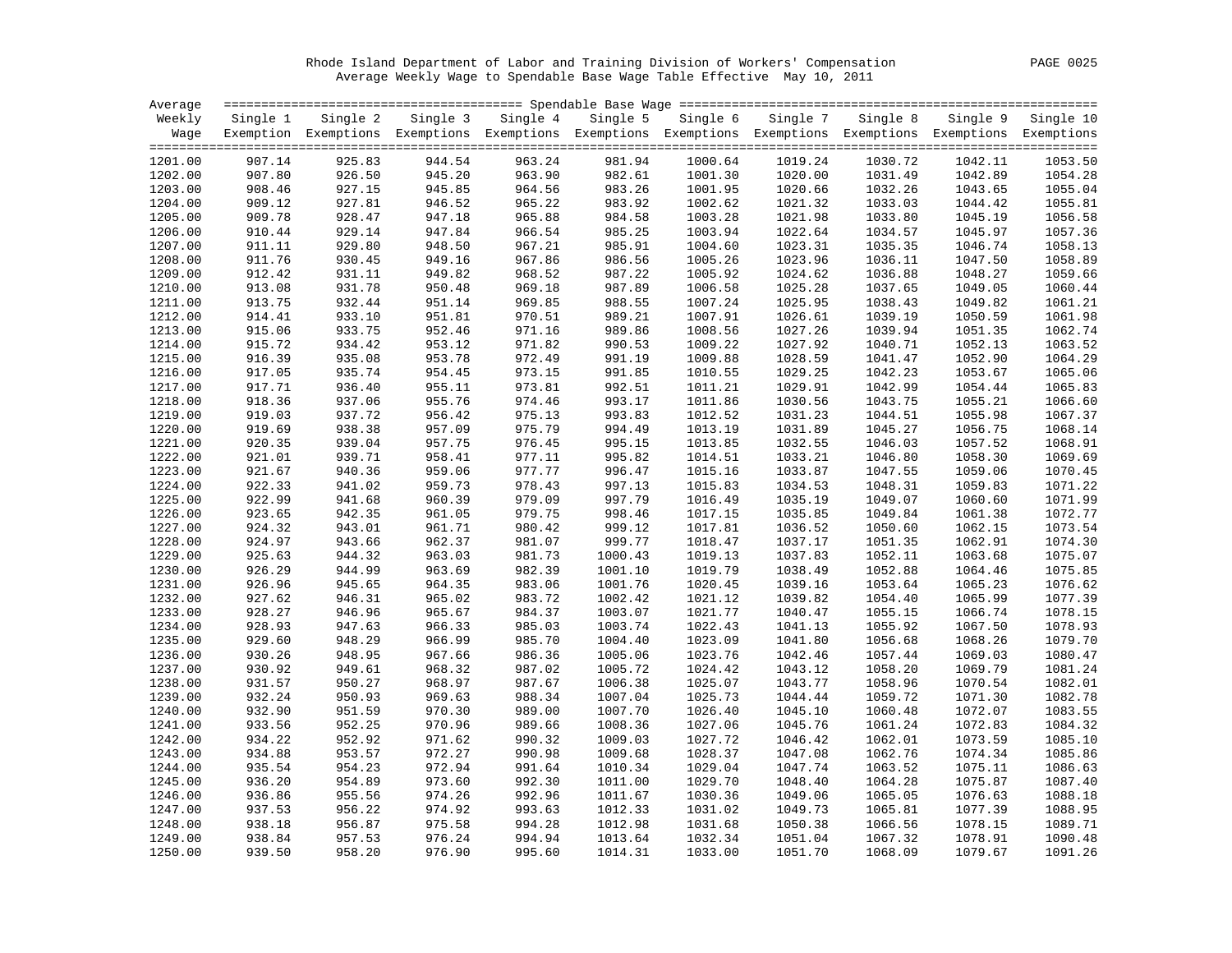Rhode Island Department of Labor and Training Division of Workers' Compensation PAGE 0026 Average Weekly Wage to Spendable Base Wage Table Effective May 10, 2011

| Average |          |        |         |                                                                                                                   |         |                   |          |          |          |           |
|---------|----------|--------|---------|-------------------------------------------------------------------------------------------------------------------|---------|-------------------|----------|----------|----------|-----------|
| Weekly  | Single 1 |        |         | Single 2 Single 3 Single 4                                                                                        |         | Single 5 Single 6 | Single 7 | Single 8 | Single 9 | Single 10 |
|         |          |        |         | Wage Exemption Exemptions Exemptions Exemptions Exemptions Exemptions Exemptions Exemptions Exemptions Exemptions |         |                   |          |          |          |           |
|         |          |        |         |                                                                                                                   |         |                   |          |          |          |           |
| 1251.00 | 940.17   | 958.86 | 977.56  | 996.27                                                                                                            | 1014.97 | 1033.66           | 1052.37  | 1068.85  | 1080.43  | 1092.02   |
| 1252.00 | 940.83   | 959.52 | 978.23  | 996.93                                                                                                            | 1015.63 | 1034.33           | 1053.03  | 1069.61  | 1081.20  | 1092.78   |
| 1253.00 | 941.48   | 960.17 | 978.88  | 997.58                                                                                                            | 1016.28 | 1034.98           | 1053.68  | 1070.36  | 1081.95  | 1093.53   |
| 1254.00 | 942.14   | 960.84 | 979.54  | 998.24                                                                                                            | 1016.95 | 1035.64           | 1054.34  | 1071.13  | 1082.71  | 1094.29   |
| 1255.00 | 942.81   | 961.50 | 980.20  | 998.91                                                                                                            | 1017.61 | 1036.30           | 1055.01  | 1071.89  | 1083.47  | 1095.06   |
| 1256.00 | 943.47   | 962.16 | 980.87  | 999.57                                                                                                            | 1018.27 | 1036.97           | 1055.67  | 1072.65  | 1084.24  | 1095.82   |
| 1257.00 | 944.13   | 962.82 | 981.53  | 1000.23                                                                                                           | 1018.93 | 1037.63           | 1056.33  | 1073.41  | 1085.00  | 1096.58   |
| 1258.00 | 944.78   | 963.48 | 982.18  | 1000.88                                                                                                           | 1019.59 | 1038.28           | 1056.98  | 1074.17  | 1085.75  | 1097.33   |
| 1259.00 | 945.45   | 964.14 | 982.84  | 1001.55                                                                                                           | 1020.25 | 1038.94           | 1057.65  | 1074.93  | 1086.51  | 1098.10   |
| 1260.00 | 946.11   | 964.80 | 983.51  | 1002.21                                                                                                           | 1020.91 | 1039.61           | 1058.31  | 1075.69  | 1087.28  | 1098.86   |
| 1261.00 | 946.77   | 965.46 | 984.17  | 1002.87                                                                                                           | 1021.57 | 1040.27           | 1058.97  | 1076.45  | 1088.04  | 1099.62   |
| 1262.00 | 947.43   | 966.13 | 984.83  | 1003.53                                                                                                           | 1022.24 | 1040.93           | 1059.63  | 1077.22  | 1088.80  | 1100.38   |
| 1263.00 | 948.09   | 966.78 | 985.48  | 1004.19                                                                                                           | 1022.89 | 1041.58           | 1060.29  | 1077.97  | 1089.55  | 1101.14   |
| 1264.00 | 948.75   | 967.44 | 986.15  | 1004.85                                                                                                           | 1023.55 | 1042.25           | 1060.95  | 1078.73  | 1090.32  | 1101.90   |
| 1265.00 | 949.41   | 968.10 | 986.81  | 1005.51                                                                                                           | 1024.21 | 1042.91           | 1061.61  | 1079.49  | 1091.08  | 1102.66   |
| 1266.00 | 950.07   | 968.77 | 987.47  | 1006.17                                                                                                           | 1024.88 | 1043.57           | 1062.27  | 1080.26  | 1091.84  | 1103.42   |
| 1267.00 | 950.74   | 969.43 | 988.13  | 1006.84                                                                                                           | 1025.54 | 1044.23           | 1062.94  | 1081.02  | 1092.60  | 1104.19   |
| 1268.00 | 951.39   | 970.08 | 988.79  | 1007.49                                                                                                           | 1026.19 | 1044.89           | 1063.59  | 1081.77  | 1093.36  | 1104.94   |
| 1269.00 | 952.05   | 970.74 | 989.45  | 1008.15                                                                                                           | 1026.85 | 1045.55           | 1064.25  | 1082.53  | 1094.12  | 1105.70   |
| 1270.00 | 952.71   | 971.41 | 990.11  | 1008.81                                                                                                           | 1027.52 | 1046.21           | 1064.91  | 1083.30  | 1094.88  | 1106.46   |
| 1271.00 | 953.38   | 972.07 | 990.77  | 1009.48                                                                                                           | 1028.18 | 1046.87           | 1065.58  | 1084.06  | 1095.64  | 1107.23   |
| 1272.00 | 954.04   | 972.73 | 991.44  | 1010.14                                                                                                           | 1028.84 | 1047.54           | 1066.24  | 1084.82  | 1096.41  | 1107.99   |
| 1273.00 | 954.69   | 973.38 | 992.09  | 1010.79                                                                                                           | 1029.49 | 1048.19           | 1066.89  | 1085.57  | 1097.16  | 1108.74   |
| 1274.00 | 955.35   | 974.05 | 992.75  | 1011.45                                                                                                           | 1030.16 | 1048.85           | 1067.55  | 1086.26  | 1097.92  | 1109.50   |
| 1275.00 | 956.02   | 974.71 | 993.41  | 1012.12                                                                                                           | 1030.82 | 1049.51           | 1068.22  | 1086.92  | 1098.68  | 1110.27   |
| 1276.00 | 956.68   | 975.37 | 994.08  | 1012.78                                                                                                           | 1031.48 | 1050.18           | 1068.88  | 1087.58  | 1099.45  | 1111.03   |
| 1277.00 | 957.34   | 976.03 | 994.74  | 1013.44                                                                                                           | 1032.14 | 1050.84           | 1069.54  | 1088.24  | 1100.21  | 1111.79   |
| 1278.00 | 957.99   | 976.69 | 995.39  | 1014.09                                                                                                           | 1032.80 | 1051.49           | 1070.19  | 1088.90  | 1100.96  | 1112.54   |
| 1279.00 | 958.66   | 977.35 | 996.05  | 1014.76                                                                                                           | 1033.46 | 1052.15           | 1070.86  | 1089.56  | 1101.72  | 1113.31   |
| 1280.00 | 959.32   | 978.01 | 996.72  | 1015.42                                                                                                           | 1034.12 | 1052.82           | 1071.52  | 1090.22  | 1102.49  | 1114.07   |
| 1281.00 | 959.98   | 978.67 | 997.38  | 1016.08                                                                                                           | 1034.78 | 1053.48           | 1072.18  | 1090.88  | 1103.25  | 1114.83   |
| 1282.00 | 960.64   | 979.34 | 998.04  | 1016.74                                                                                                           | 1035.45 | 1054.14           | 1072.84  | 1091.55  | 1104.01  | 1115.59   |
| 1283.00 | 961.30   | 979.99 | 998.69  | 1017.40                                                                                                           | 1036.10 | 1054.79           | 1073.50  | 1092.20  | 1104.76  | 1116.35   |
| 1284.00 | 961.96   | 980.65 | 999.36  | 1018.06                                                                                                           | 1036.76 | 1055.46           | 1074.16  | 1092.86  | 1105.53  | 1117.11   |
| 1285.00 | 962.62   | 981.31 | 1000.02 | 1018.72                                                                                                           | 1037.42 | 1056.12           | 1074.82  | 1093.52  | 1106.29  | 1117.87   |
| 1286.00 | 963.28   | 981.98 | 1000.68 | 1019.38                                                                                                           | 1038.09 | 1056.78           | 1075.48  | 1094.19  | 1107.05  | 1118.63   |
| 1287.00 | 963.95   | 982.64 | 1001.34 | 1020.05                                                                                                           | 1038.75 | 1057.44           | 1076.15  | 1094.85  | 1107.81  | 1119.40   |
| 1288.00 | 964.60   | 983.29 | 1002.00 | 1020.70                                                                                                           | 1039.40 | 1058.10           | 1076.80  | 1095.50  | 1108.57  | 1120.15   |
| 1289.00 | 965.26   | 983.95 | 1002.66 | 1021.36                                                                                                           | 1040.06 | 1058.76           | 1077.46  | 1096.16  | 1109.33  | 1120.91   |
| 1290.00 | 965.92   | 984.62 | 1003.32 | 1022.02                                                                                                           | 1040.73 | 1059.42           | 1078.12  | 1096.83  | 1110.09  | 1121.67   |
| 1291.00 | 966.59   | 985.28 | 1003.98 | 1022.69                                                                                                           | 1041.39 | 1060.08           | 1078.79  | 1097.49  | 1110.85  | 1122.44   |
| 1292.00 | 967.25   | 985.94 | 1004.65 | 1023.35                                                                                                           | 1042.05 | 1060.75           | 1079.45  | 1098.15  | 1111.62  | 1123.20   |
| 1293.00 | 967.90   | 986.59 | 1005.30 | 1024.00                                                                                                           | 1042.70 | 1061.40           | 1080.10  | 1098.80  | 1112.37  | 1123.95   |
| 1294.00 | 968.56   | 987.26 | 1005.96 | 1024.66                                                                                                           | 1043.37 | 1062.06           | 1080.76  | 1099.47  | 1113.13  | 1124.71   |
| 1295.00 | 969.23   | 987.92 | 1006.62 | 1025.33                                                                                                           | 1044.03 | 1062.72           | 1081.43  | 1100.13  | 1113.89  | 1125.48   |
| 1296.00 | 969.89   | 988.58 | 1007.29 | 1025.99                                                                                                           | 1044.69 | 1063.39           | 1082.09  | 1100.79  | 1114.66  | 1126.24   |
| 1297.00 | 970.55   | 989.24 | 1007.95 | 1026.65                                                                                                           | 1045.35 | 1064.05           | 1082.75  | 1101.45  | 1115.42  | 1127.00   |
| 1298.00 | 971.20   | 989.90 | 1008.60 | 1027.30                                                                                                           | 1046.01 | 1064.70           | 1083.40  | 1102.11  | 1116.17  | 1127.75   |
| 1299.00 | 971.87   | 990.56 | 1009.26 | 1027.97                                                                                                           | 1046.67 | 1065.36           | 1084.07  | 1102.77  | 1116.93  | 1128.52   |
| 1300.00 | 972.53   | 991.22 | 1009.93 | 1028.63                                                                                                           | 1047.33 | 1066.03           | 1084.73  | 1103.43  | 1117.70  | 1129.28   |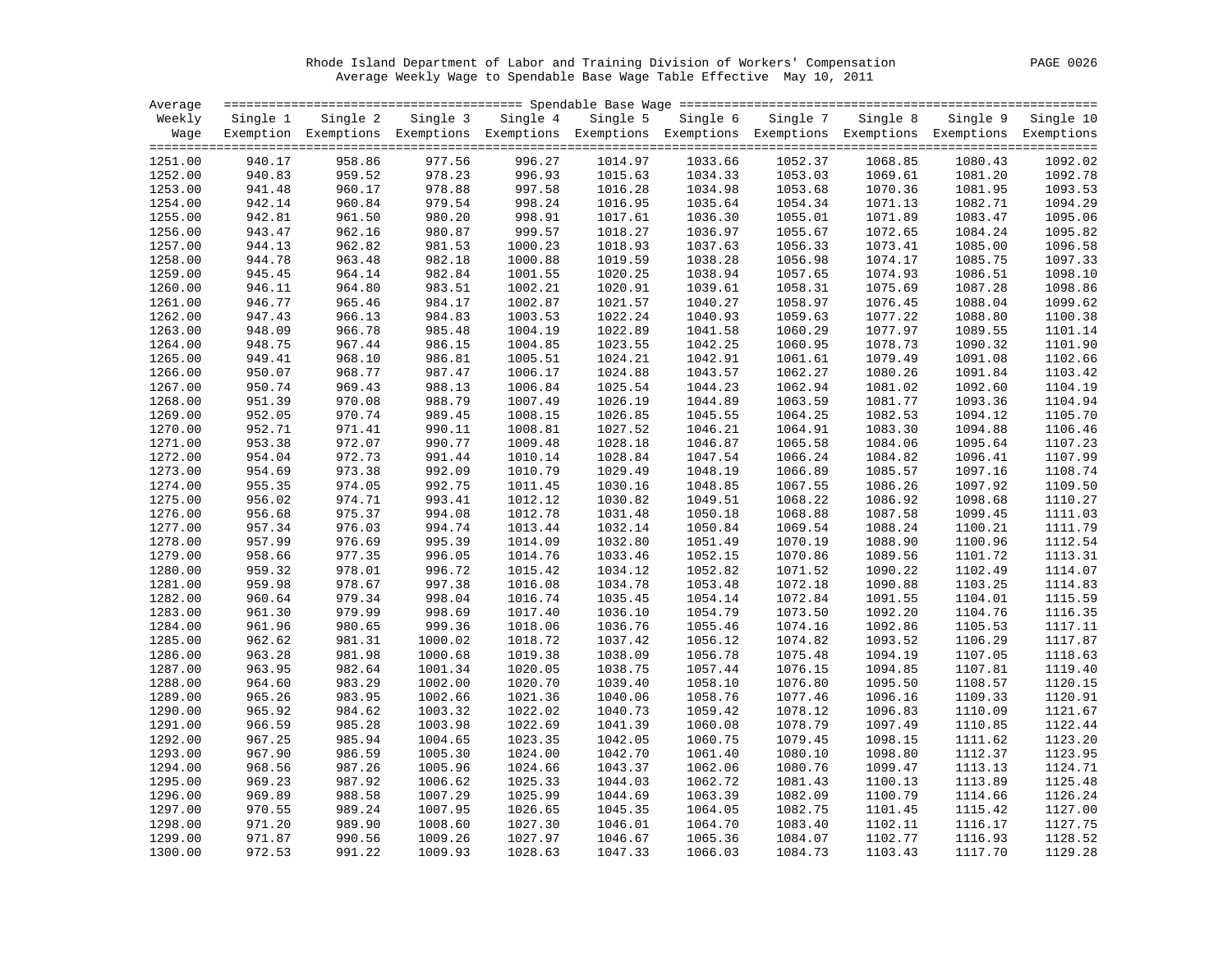Rhode Island Department of Labor and Training Division of Workers' Compensation PAGE 0027 Average Weekly Wage to Spendable Base Wage Table Effective May 10, 2011

| Average |          |          |         |                                                                                                                   |         |                   |          |          |          |           |
|---------|----------|----------|---------|-------------------------------------------------------------------------------------------------------------------|---------|-------------------|----------|----------|----------|-----------|
| Weekly  | Single 1 | Single 2 |         | Single 3 Single 4                                                                                                 |         | Single 5 Single 6 | Single 7 | Single 8 | Single 9 | Single 10 |
|         |          |          |         | Wage Exemption Exemptions Exemptions Exemptions Exemptions Exemptions Exemptions Exemptions Exemptions Exemptions |         |                   |          |          |          |           |
|         |          |          |         |                                                                                                                   |         |                   |          |          |          |           |
| 1301.00 | 973.19   | 991.88   | 1010.59 | 1029.29                                                                                                           | 1047.99 | 1066.69           | 1085.39  | 1104.09  | 1118.46  | 1130.04   |
| 1302.00 | 973.85   | 992.55   | 1011.25 | 1029.95                                                                                                           | 1048.66 | 1067.35           | 1086.05  | 1104.76  | 1119.22  | 1130.80   |
| 1303.00 | 974.51   | 993.20   | 1011.90 | 1030.61                                                                                                           | 1049.31 | 1068.00           | 1086.71  | 1105.41  | 1119.97  | 1131.56   |
| 1304.00 | 975.17   | 993.86   | 1012.57 | 1031.27                                                                                                           | 1049.97 | 1068.67           | 1087.37  | 1106.07  | 1120.74  | 1132.32   |
| 1305.00 | 975.83   | 994.52   | 1013.23 | 1031.93                                                                                                           | 1050.63 | 1069.33           | 1088.03  | 1106.73  | 1121.50  | 1133.08   |
| 1306.00 | 976.49   | 995.19   | 1013.89 | 1032.59                                                                                                           | 1051.30 | 1069.99           | 1088.69  | 1107.40  | 1122.26  | 1133.84   |
| 1307.00 | 977.16   | 995.85   | 1014.55 | 1033.26                                                                                                           | 1051.96 | 1070.65           | 1089.36  | 1108.06  | 1123.02  | 1134.61   |
| 1308.00 | 977.81   | 996.50   | 1015.21 | 1033.91                                                                                                           | 1052.61 | 1071.31           | 1090.01  | 1108.71  | 1123.78  | 1135.36   |
| 1309.00 | 978.47   | 997.16   | 1015.87 | 1034.57                                                                                                           | 1053.27 | 1071.97           | 1090.67  | 1109.37  | 1124.54  | 1136.12   |
| 1310.00 | 979.13   | 997.83   | 1016.53 | 1035.23                                                                                                           | 1053.94 | 1072.63           | 1091.33  | 1110.04  | 1125.30  | 1136.88   |
| 1311.00 | 979.80   | 998.49   | 1017.19 | 1035.90                                                                                                           | 1054.60 | 1073.29           | 1092.00  | 1110.70  | 1126.06  | 1137.65   |
| 1312.00 | 980.46   | 999.15   | 1017.86 | 1036.56                                                                                                           | 1055.26 | 1073.96           | 1092.66  | 1111.36  | 1126.83  | 1138.41   |
| 1313.00 | 981.11   | 999.80   | 1018.51 | 1037.21                                                                                                           | 1055.91 | 1074.61           | 1093.31  | 1112.01  | 1127.58  | 1139.16   |
| 1314.00 | 981.77   | 1000.47  | 1019.17 | 1037.87                                                                                                           | 1056.58 | 1075.27           | 1093.97  | 1112.68  | 1128.34  | 1139.92   |
| 1315.00 | 982.44   | 1001.13  | 1019.83 | 1038.54                                                                                                           | 1057.24 | 1075.93           | 1094.64  | 1113.34  | 1129.10  | 1140.69   |
| 1316.00 | 983.10   | 1001.79  | 1020.50 | 1039.20                                                                                                           | 1057.90 | 1076.60           | 1095.30  | 1114.00  | 1129.87  | 1141.45   |
| 1317.00 | 983.76   | 1002.45  | 1021.16 | 1039.86                                                                                                           | 1058.56 | 1077.26           | 1095.96  | 1114.66  | 1130.63  | 1142.21   |
| 1318.00 | 984.41   | 1003.11  | 1021.81 | 1040.51                                                                                                           | 1059.22 | 1077.91           | 1096.61  | 1115.32  | 1131.38  | 1142.96   |
| 1319.00 | 985.08   | 1003.77  | 1022.47 | 1041.18                                                                                                           | 1059.88 | 1078.57           | 1097.28  | 1115.98  | 1132.14  | 1143.73   |
| 1320.00 | 985.74   | 1004.43  | 1023.14 | 1041.84                                                                                                           | 1060.54 | 1079.24           | 1097.94  | 1116.64  | 1132.91  | 1144.49   |
| 1321.00 | 986.40   | 1005.09  | 1023.80 | 1042.50                                                                                                           | 1061.20 | 1079.90           | 1098.60  | 1117.30  | 1133.67  | 1145.25   |
| 1322.00 | 987.06   | 1005.76  | 1024.46 | 1043.16                                                                                                           | 1061.87 | 1080.56           | 1099.26  | 1117.97  | 1134.43  | 1146.01   |
| 1323.00 | 987.72   | 1006.41  | 1025.11 | 1043.82                                                                                                           | 1062.52 | 1081.21           | 1099.92  | 1118.62  | 1135.18  | 1146.77   |
| 1324.00 | 988.38   | 1007.07  | 1025.78 | 1044.48                                                                                                           | 1063.18 | 1081.88           | 1100.58  | 1119.28  | 1135.95  | 1147.53   |
| 1325.00 | 989.04   | 1007.73  | 1026.44 | 1045.14                                                                                                           | 1063.84 | 1082.54           | 1101.24  | 1119.94  | 1136.71  | 1148.29   |
| 1326.00 | 989.70   | 1008.40  | 1027.10 | 1045.80                                                                                                           | 1064.51 | 1083.20           | 1101.90  | 1120.61  | 1137.47  | 1149.05   |
| 1327.00 | 990.37   | 1009.06  | 1027.76 | 1046.47                                                                                                           | 1065.17 | 1083.86           | 1102.57  | 1121.27  | 1138.23  | 1149.82   |
| 1328.00 | 991.02   | 1009.71  | 1028.42 | 1047.12                                                                                                           | 1065.82 | 1084.52           | 1103.22  | 1121.92  | 1138.99  | 1150.57   |
| 1329.00 | 991.68   | 1010.37  | 1029.08 | 1047.78                                                                                                           | 1066.48 | 1085.18           | 1103.88  | 1122.58  | 1139.75  | 1151.33   |
| 1330.00 | 992.34   | 1011.04  | 1029.74 | 1048.44                                                                                                           | 1067.15 | 1085.84           | 1104.54  | 1123.25  | 1140.51  | 1152.09   |
| 1331.00 | 993.01   | 1011.70  | 1030.40 | 1049.11                                                                                                           | 1067.81 | 1086.50           | 1105.21  | 1123.91  | 1141.27  | 1152.86   |
| 1332.00 | 993.67   | 1012.36  | 1031.07 | 1049.77                                                                                                           | 1068.47 | 1087.17           | 1105.87  | 1124.57  | 1142.04  | 1153.62   |
| 1333.00 | 994.32   | 1013.01  | 1031.72 | 1050.42                                                                                                           | 1069.12 | 1087.82           | 1106.52  | 1125.22  | 1142.79  | 1154.37   |
| 1334.00 | 994.98   | 1013.68  | 1032.38 | 1051.08                                                                                                           | 1069.79 | 1088.48           | 1107.18  | 1125.89  | 1143.55  | 1155.13   |
| 1335.00 | 995.65   | 1014.34  | 1033.04 | 1051.75                                                                                                           | 1070.45 | 1089.14           | 1107.85  | 1126.55  | 1144.31  | 1155.90   |
| 1336.00 | 996.31   | 1015.00  | 1033.71 | 1052.41                                                                                                           | 1071.11 | 1089.81           | 1108.51  | 1127.21  | 1145.08  | 1156.66   |
| 1337.00 | 996.97   | 1015.66  | 1034.37 | 1053.07                                                                                                           | 1071.77 | 1090.47           | 1109.17  | 1127.87  | 1145.84  | 1157.42   |
| 1338.00 | 997.62   | 1016.32  | 1035.02 | 1053.72                                                                                                           | 1072.43 | 1091.12           | 1109.82  | 1128.53  | 1146.59  | 1158.17   |
| 1339.00 | 998.29   | 1016.98  | 1035.68 | 1054.39                                                                                                           | 1073.09 | 1091.78           | 1110.49  | 1129.19  | 1147.35  | 1158.94   |
| 1340.00 | 998.95   | 1017.64  | 1036.35 | 1055.05                                                                                                           | 1073.75 | 1092.45           | 1111.15  | 1129.85  | 1148.12  | 1159.70   |
| 1341.00 | 999.61   | 1018.30  | 1037.01 | 1055.71                                                                                                           | 1074.41 | 1093.11           | 1111.81  | 1130.51  | 1148.88  | 1160.46   |
| 1342.00 | 1000.27  | 1018.97  | 1037.67 | 1056.37                                                                                                           | 1075.08 | 1093.77           | 1112.47  | 1131.18  | 1149.64  | 1161.22   |
| 1343.00 | 1000.93  | 1019.62  | 1038.32 | 1057.03                                                                                                           | 1075.73 | 1094.42           | 1113.13  | 1131.83  | 1150.39  | 1161.98   |
| 1344.00 | 1001.59  | 1020.28  | 1038.99 | 1057.69                                                                                                           | 1076.39 | 1095.09           | 1113.79  | 1132.49  | 1151.16  | 1162.74   |
| 1345.00 | 1002.25  | 1020.94  | 1039.65 | 1058.35                                                                                                           | 1077.05 | 1095.75           | 1114.45  | 1133.15  | 1151.86  | 1163.50   |
| 1346.00 | 1002.91  | 1021.61  | 1040.31 | 1059.01                                                                                                           | 1077.72 | 1096.41           | 1115.11  | 1133.82  | 1152.52  | 1164.26   |
| 1347.00 | 1003.58  | 1022.27  | 1040.97 | 1059.68                                                                                                           | 1078.38 | 1097.07           | 1115.78  | 1134.48  | 1153.18  | 1165.03   |
| 1348.00 | 1004.23  | 1022.92  | 1041.63 | 1060.33                                                                                                           | 1079.03 | 1097.73           | 1116.43  | 1135.13  | 1153.84  | 1165.78   |
| 1349.00 | 1004.89  | 1023.58  | 1042.29 | 1060.99                                                                                                           | 1079.69 | 1098.39           | 1117.09  | 1135.79  | 1154.50  | 1166.54   |
| 1350.00 | 1005.55  | 1024.25  | 1042.95 | 1061.65                                                                                                           | 1080.36 | 1099.05           | 1117.75  | 1136.46  | 1155.16  | 1167.30   |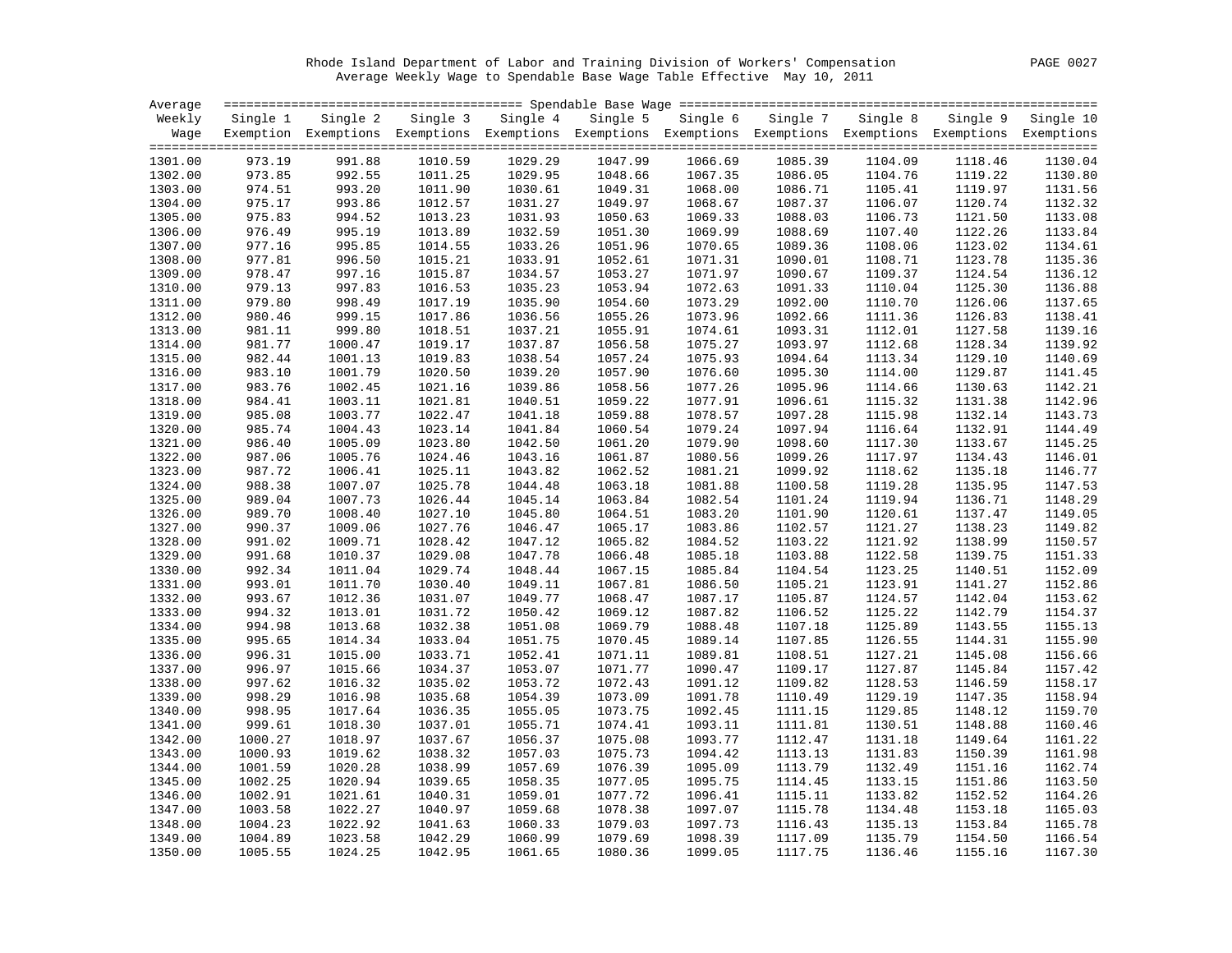Rhode Island Department of Labor and Training Division of Workers' Compensation PAGE 0028 Average Weekly Wage to Spendable Base Wage Table Effective May 10, 2011

| Average |          |                                                                                                                   |         |                    |         |                   |          |          |          |           |
|---------|----------|-------------------------------------------------------------------------------------------------------------------|---------|--------------------|---------|-------------------|----------|----------|----------|-----------|
| Weekly  | Single 1 | Single 2                                                                                                          |         | Single 3 Single 4  |         | Single 5 Single 6 | Single 7 | Single 8 | Single 9 | Single 10 |
|         |          | Wage Exemption Exemptions Exemptions Exemptions Exemptions Exemptions Exemptions Exemptions Exemptions Exemptions |         |                    |         |                   |          |          |          |           |
|         |          |                                                                                                                   |         |                    |         |                   |          |          |          |           |
| 1351.00 | 1006.22  | 1024.91                                                                                                           | 1043.61 | 1062.32            | 1081.02 | 1099.71           | 1118.42  | 1137.12  | 1155.82  | 1168.07   |
| 1352.00 | 1006.88  | 1025.57                                                                                                           | 1044.28 | 1062.98            | 1081.68 | 1100.38           | 1119.08  | 1137.78  | 1156.49  | 1168.83   |
| 1353.00 | 1007.53  | 1026.22                                                                                                           | 1044.93 | 1063.63            | 1082.33 | 1101.03           | 1119.73  | 1138.43  | 1157.14  | 1169.58   |
| 1354.00 | 1008.19  | 1026.89                                                                                                           | 1045.59 | 1064.29            | 1083.00 | 1101.69           | 1120.39  | 1139.10  | 1157.80  | 1170.34   |
| 1355.00 | 1008.86  | 1027.55                                                                                                           | 1046.25 | 1064.96            | 1083.66 | 1102.35           | 1121.06  | 1139.76  | 1158.46  | 1171.11   |
| 1356.00 | 1009.52  | 1028.21                                                                                                           | 1046.92 | 1065.62            | 1084.32 | 1103.02           | 1121.72  | 1140.42  | 1159.13  | 1171.87   |
| 1357.00 | 1010.18  | 1028.87                                                                                                           | 1047.58 | 1066.28            | 1084.98 | 1103.68           | 1122.38  | 1141.08  | 1159.79  | 1172.63   |
| 1358.00 | 1010.83  | 1029.53                                                                                                           | 1048.23 | 1066.93            | 1085.64 | 1104.33           | 1123.03  | 1141.74  | 1160.44  | 1173.38   |
| 1359.00 | 1011.50  | 1030.19                                                                                                           | 1048.89 | 1067.60            | 1086.30 | 1104.99           | 1123.70  | 1142.40  | 1161.10  | 1174.15   |
| 1360.00 | 1012.16  | 1030.85                                                                                                           | 1049.56 | 1068.26            | 1086.96 | 1105.66           | 1124.36  | 1143.06  | 1161.77  | 1174.91   |
| 1361.00 | 1012.82  | 1031.51                                                                                                           | 1050.22 | 1068.92            | 1087.62 | 1106.32           | 1125.02  | 1143.72  | 1162.43  | 1175.67   |
| 1362.00 | 1013.48  | 1032.18                                                                                                           | 1050.88 | 1069.58            | 1088.29 | 1106.98           | 1125.68  | 1144.39  | 1163.09  | 1176.43   |
| 1363.00 | 1014.14  | 1032.83                                                                                                           | 1051.53 | 1070.24            | 1088.94 | 1107.63           | 1126.34  | 1145.04  | 1163.74  | 1177.19   |
| 1364.00 | 1014.80  | 1033.49                                                                                                           | 1052.20 | 1070.90            | 1089.60 | 1108.30           | 1127.00  | 1145.70  | 1164.41  | 1177.95   |
| 1365.00 | 1015.46  | 1034.15                                                                                                           | 1052.86 | 1071.56            | 1090.26 | 1108.96           | 1127.66  | 1146.36  | 1165.07  | 1178.71   |
| 1366.00 | 1016.12  | 1034.82                                                                                                           | 1053.52 | 1072.22            | 1090.93 | 1109.62           | 1128.32  | 1147.03  | 1165.73  | 1179.47   |
| 1367.00 | 1016.79  | 1035.48                                                                                                           | 1054.18 | 1072.89            | 1091.59 | 1110.28           | 1128.99  | 1147.69  | 1166.39  | 1180.24   |
| 1368.00 | 1017.44  | 1036.13                                                                                                           | 1054.84 | 1073.54            | 1092.24 | 1110.94           | 1129.64  | 1148.34  | 1167.05  | 1180.99   |
| 1369.00 | 1018.10  | 1036.79                                                                                                           | 1055.50 | 1074.20            | 1092.90 | 1111.60           | 1130.30  | 1149.00  | 1167.71  | 1181.75   |
| 1370.00 | 1018.76  | 1037.46                                                                                                           | 1056.16 | 1074.86            | 1093.57 | 1112.26           | 1130.96  | 1149.67  | 1168.37  | 1182.51   |
| 1371.00 | 1019.43  | 1038.12                                                                                                           | 1056.82 | 1075.53            | 1094.23 | 1112.92           | 1131.63  | 1150.33  | 1169.03  | 1183.28   |
| 1372.00 | 1020.09  | 1038.78                                                                                                           | 1057.49 | 1076.19            | 1094.89 | 1113.59           | 1132.29  | 1150.99  | 1169.70  | 1184.04   |
| 1373.00 | 1020.74  | 1039.43                                                                                                           | 1058.14 | 1076.84            | 1095.54 | 1114.24           | 1132.94  | 1151.64  | 1170.35  | 1184.79   |
| 1374.00 | 1021.40  | 1040.10                                                                                                           | 1058.80 |                    | 1096.21 | 1114.90           | 1133.60  | 1152.31  | 1171.01  | 1185.55   |
| 1375.00 | 1022.07  | 1040.76                                                                                                           | 1059.46 | 1077.50<br>1078.17 | 1096.87 | 1115.56           | 1134.27  | 1152.97  | 1171.67  | 1186.32   |
|         |          |                                                                                                                   |         |                    |         |                   |          |          |          | 1187.08   |
| 1376.00 | 1022.73  | 1041.42                                                                                                           | 1060.13 | 1078.83            | 1097.53 | 1116.23           | 1134.93  | 1153.63  | 1172.34  |           |
| 1377.00 | 1023.39  | 1042.08                                                                                                           | 1060.79 | 1079.49            | 1098.19 | 1116.89           | 1135.59  | 1154.29  | 1173.00  | 1187.84   |
| 1378.00 | 1024.04  | 1042.74                                                                                                           | 1061.44 | 1080.14            | 1098.85 | 1117.54           | 1136.24  | 1154.95  | 1173.65  | 1188.59   |
| 1379.00 | 1024.71  | 1043.40                                                                                                           | 1062.10 | 1080.81            | 1099.51 | 1118.20           | 1136.91  | 1155.61  | 1174.31  | 1189.36   |
| 1380.00 | 1025.37  | 1044.06                                                                                                           | 1062.77 | 1081.47            | 1100.17 | 1118.87           | 1137.57  | 1156.27  | 1174.98  | 1190.12   |
| 1381.00 | 1026.03  | 1044.72                                                                                                           | 1063.43 | 1082.13            | 1100.83 | 1119.53           | 1138.23  | 1156.93  | 1175.64  | 1190.88   |
| 1382.00 | 1026.69  | 1045.39                                                                                                           | 1064.09 | 1082.79            | 1101.50 | 1120.19           | 1138.89  | 1157.60  | 1176.30  | 1191.64   |
| 1383.00 | 1027.35  | 1046.04                                                                                                           | 1064.74 | 1083.45            | 1102.15 | 1120.84           | 1139.55  | 1158.25  | 1176.95  | 1192.40   |
| 1384.00 | 1028.01  | 1046.70                                                                                                           | 1065.41 | 1084.11            | 1102.81 | 1121.51           | 1140.21  | 1158.91  | 1177.62  | 1193.16   |
| 1385.00 | 1028.67  | 1047.36                                                                                                           | 1066.07 | 1084.77            | 1103.47 | 1122.17           | 1140.87  | 1159.57  | 1178.28  | 1193.92   |
| 1386.00 | 1029.33  | 1048.03                                                                                                           | 1066.73 | 1085.43            | 1104.14 | 1122.83           | 1141.53  | 1160.24  | 1178.94  | 1194.68   |
| 1387.00 | 1030.00  | 1048.69                                                                                                           | 1067.39 | 1086.10            | 1104.80 | 1123.49           | 1142.20  | 1160.90  | 1179.60  | 1195.45   |
| 1388.00 | 1030.65  | 1049.34                                                                                                           | 1068.05 | 1086.75            | 1105.45 | 1124.15           | 1142.85  | 1161.55  | 1180.26  | 1196.20   |
| 1389.00 | 1031.31  | 1050.00                                                                                                           | 1068.71 | 1087.41            | 1106.11 | 1124.81           | 1143.51  | 1162.21  | 1180.92  | 1196.96   |
| 1390.00 | 1031.97  | 1050.67                                                                                                           | 1069.37 | 1088.07            | 1106.78 | 1125.47           | 1144.17  | 1162.88  | 1181.58  | 1197.72   |
| 1391.00 | 1032.64  | 1051.33                                                                                                           | 1070.03 | 1088.74            | 1107.44 | 1126.13           | 1144.84  | 1163.54  | 1182.24  | 1198.49   |
| 1392.00 | 1033.30  | 1051.99                                                                                                           | 1070.70 | 1089.40            | 1108.10 | 1126.80           | 1145.50  | 1164.20  | 1182.91  | 1199.25   |
| 1393.00 | 1033.95  | 1052.64                                                                                                           | 1071.35 | 1090.05            | 1108.75 | 1127.45           | 1146.15  | 1164.85  | 1183.56  | 1200.00   |
| 1394.00 | 1034.61  | 1053.31                                                                                                           | 1072.01 | 1090.71            | 1109.42 | 1128.11           | 1146.81  | 1165.52  | 1184.22  | 1200.76   |
| 1395.00 | 1035.28  | 1053.97                                                                                                           | 1072.67 | 1091.38            | 1110.08 | 1128.77           | 1147.48  | 1166.18  | 1184.88  | 1201.53   |
| 1396.00 | 1035.94  | 1054.63                                                                                                           | 1073.34 | 1092.04            | 1110.74 | 1129.44           | 1148.14  | 1166.84  | 1185.55  | 1202.29   |
| 1397.00 | 1036.60  | 1055.29                                                                                                           | 1074.00 | 1092.70            | 1111.40 | 1130.10           | 1148.80  | 1167.50  | 1186.21  | 1203.05   |
| 1398.00 | 1037.25  | 1055.95                                                                                                           | 1074.65 | 1093.35            | 1112.06 | 1130.75           | 1149.45  | 1168.16  | 1186.86  | 1203.80   |
| 1399.00 | 1037.92  | 1056.61                                                                                                           | 1075.31 | 1094.02            | 1112.72 | 1131.41           | 1150.12  | 1168.82  | 1187.52  | 1204.57   |
| 1400.00 | 1038.58  | 1057.27                                                                                                           | 1075.98 | 1094.68            | 1113.38 | 1132.08           | 1150.78  | 1169.48  | 1188.19  | 1205.33   |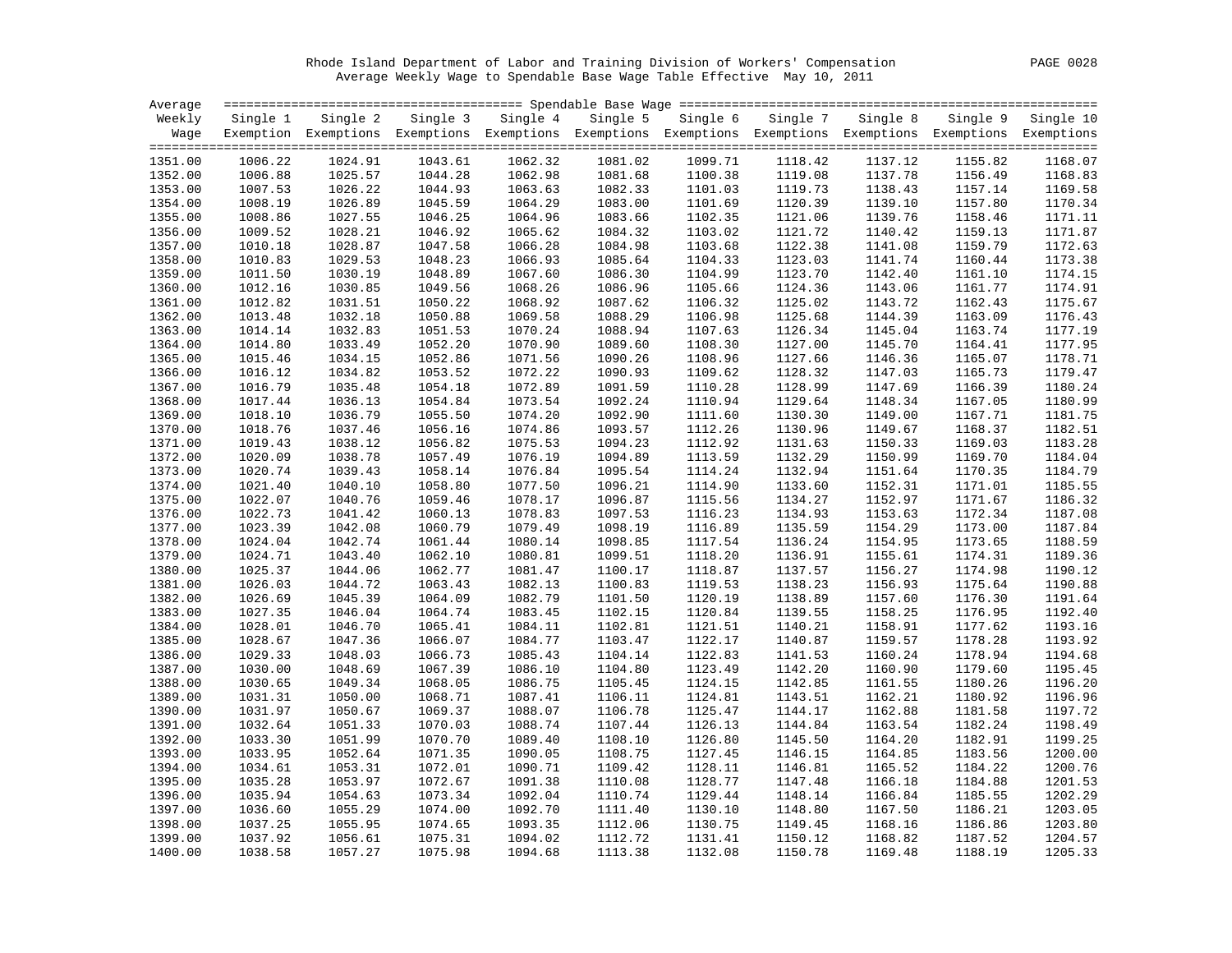Rhode Island Department of Labor and Training Division of Workers' Compensation PAGE 0029 Average Weekly Wage to Spendable Base Wage Table Effective May 10, 2011

| Average            |                    |                    |                    |                                                                                                                   |                    |                    |                    |                    |                    |                    |
|--------------------|--------------------|--------------------|--------------------|-------------------------------------------------------------------------------------------------------------------|--------------------|--------------------|--------------------|--------------------|--------------------|--------------------|
| Weekly             | Single 1           | Single 2           |                    | Single 3 Single 4                                                                                                 | Single 5           | Single 6           | Single 7           | Single 8           | Single 9           | Single 10          |
|                    |                    |                    |                    | Wage Exemption Exemptions Exemptions Exemptions Exemptions Exemptions Exemptions Exemptions Exemptions Exemptions |                    |                    |                    |                    |                    |                    |
|                    |                    |                    |                    |                                                                                                                   |                    |                    |                    |                    |                    |                    |
| 1401.00            | 1039.24            | 1057.93            | 1076.64            | 1095.34                                                                                                           | 1114.04            | 1132.74            | 1151.44            | 1170.14            | 1188.85            | 1206.09            |
| 1402.00            | 1039.90            | 1058.60            | 1077.30            | 1096.00                                                                                                           | 1114.71            | 1133.40            | 1152.10            | 1170.81            | 1189.51            | 1206.85            |
| 1403.00            | 1040.56            | 1059.25            | 1077.95            | 1096.66                                                                                                           | 1115.36            | 1134.05            | 1152.76            | 1171.46            | 1190.16            | 1207.61            |
| 1404.00            | 1041.22            | 1059.91            | 1078.62            | 1097.32                                                                                                           | 1116.02            | 1134.72            | 1153.42            | 1172.12            | 1190.83            | 1208.37            |
| 1405.00            | 1041.88            | 1060.57            | 1079.28            | 1097.98                                                                                                           | 1116.68            | 1135.38            | 1154.08            | 1172.78            | 1191.49            | 1209.13            |
| 1406.00            | 1042.54            | 1061.24            | 1079.94            | 1098.64                                                                                                           | 1117.35            | 1136.04            | 1154.74            | 1173.45            | 1192.15            | 1209.89            |
| 1407.00            | 1043.21            | 1061.90            | 1080.60            | 1099.31                                                                                                           | 1118.01            | 1136.70            | 1155.41            | 1174.11            | 1192.81            | 1210.66            |
| 1408.00            | 1043.86            | 1062.55            | 1081.26            | 1099.96                                                                                                           | 1118.66            | 1137.36            | 1156.06            | 1174.76            | 1193.47            | 1211.41            |
| 1409.00            | 1044.52            | 1063.21            | 1081.92            | 1100.62                                                                                                           | 1119.32            | 1138.02            | 1156.72            | 1175.42            | 1194.13            | 1212.17            |
| 1410.00            | 1045.18            | 1063.88            | 1082.58            | 1101.28                                                                                                           | 1119.99            | 1138.68            | 1157.38            | 1176.09            | 1194.79            | 1212.93            |
| 1411.00            | 1045.85            | 1064.54            | 1083.24            | 1101.95                                                                                                           | 1120.65            | 1139.34            | 1158.05            | 1176.75            | 1195.45            | 1213.70            |
| 1412.00            | 1046.51            | 1065.20            | 1083.91            | 1102.61                                                                                                           | 1121.31            | 1140.01            | 1158.71            | 1177.41            | 1196.12            | 1214.46            |
| 1413.00            | 1047.16            | 1065.85            | 1084.56            | 1103.26                                                                                                           | 1121.96            | 1140.66            | 1159.36            | 1178.06            | 1196.77            | 1215.21            |
| 1414.00            | 1047.82            | 1066.52            | 1085.22            | 1103.92                                                                                                           | 1122.63            | 1141.32            | 1160.02            | 1178.73            | 1197.43            | 1215.97            |
| 1415.00            | 1048.49            | 1067.18            | 1085.88            | 1104.59                                                                                                           | 1123.29            | 1141.98            | 1160.69            | 1179.39            | 1198.09            | 1216.74            |
| 1416.00            | 1049.15            | 1067.84            | 1086.55            | 1105.25                                                                                                           | 1123.95            | 1142.65            | 1161.35            | 1180.05            | 1198.76            | 1217.45            |
| 1417.00            | 1049.81            | 1068.50            | 1087.21            | 1105.91                                                                                                           | 1124.61            | 1143.31            | 1162.01            | 1180.71            | 1199.42            | 1218.11            |
| 1418.00            | 1050.46            | 1069.16            | 1087.86            | 1106.56                                                                                                           | 1125.27            | 1143.96            | 1162.66            | 1181.37            | 1200.07            | 1218.76            |
| 1419.00            | 1051.13            | 1069.82            | 1088.52            | 1107.23                                                                                                           | 1125.93            | 1144.62            | 1163.33            | 1182.03            | 1200.73            | 1219.43            |
| 1420.00            | 1051.79            | 1070.48            | 1089.19            | 1107.89                                                                                                           | 1126.59            | 1145.29            | 1163.99            | 1182.69            | 1201.40            | 1220.09<br>1220.75 |
| 1421.00            | 1052.45            | 1071.14            | 1089.85            | 1108.55                                                                                                           | 1127.25            | 1145.95            | 1164.65            | 1183.35            | 1202.06            |                    |
| 1422.00            | 1053.11            | 1071.81            | 1090.51            | 1109.21                                                                                                           | 1127.92            | 1146.61            | 1165.31            | 1184.02            | 1202.72            | 1221.41<br>1222.07 |
| 1423.00            | 1053.77            | 1072.46            | 1091.16            | 1109.87                                                                                                           | 1128.57            | 1147.26            | 1165.97            | 1184.67            | 1203.37            | 1222.73            |
| 1424.00            | 1054.43            | 1073.12            | 1091.83            | 1110.53                                                                                                           | 1129.23            | 1147.93            | 1166.63            | 1185.33            | 1204.04            | 1223.39            |
| 1425.00            | 1055.09            | 1073.78<br>1074.45 | 1092.49            | 1111.19                                                                                                           | 1129.89            | 1148.59            | 1167.29<br>1167.95 | 1185.99            | 1204.70            | 1224.05            |
| 1426.00            | 1055.75            |                    | 1093.15            | 1111.85                                                                                                           | 1130.56            | 1149.25            |                    | 1186.66            | 1205.36            | 1224.72            |
| 1427.00            | 1056.42            | 1075.11            | 1093.81            | 1112.52<br>1113.17                                                                                                | 1131.22            | 1149.91            | 1168.62            | 1187.32            | 1206.02            | 1225.37            |
| 1428.00            | 1057.07            | 1075.76            | 1094.47            | 1113.83                                                                                                           | 1131.87<br>1132.53 | 1150.57            | 1169.27<br>1169.93 | 1187.97            | 1206.68            | 1226.03            |
| 1429.00<br>1430.00 | 1057.73<br>1058.39 | 1076.42<br>1077.09 | 1095.13<br>1095.79 | 1114.49                                                                                                           | 1133.20            | 1151.23<br>1151.89 | 1170.59            | 1188.63<br>1189.30 | 1207.34            | 1226.69            |
|                    |                    | 1077.75            |                    |                                                                                                                   |                    |                    |                    |                    | 1208.00            | 1227.36            |
| 1431.00            | 1059.06<br>1059.72 | 1078.41            | 1096.45            | 1115.16<br>1115.82                                                                                                | 1133.86            | 1152.55            | 1171.26            | 1189.96            | 1208.66            | 1228.02            |
| 1432.00<br>1433.00 | 1060.37            | 1079.06            | 1097.12<br>1097.77 | 1116.47                                                                                                           | 1134.52<br>1135.17 | 1153.22<br>1153.87 | 1171.92<br>1172.57 | 1190.62<br>1191.27 | 1209.33            | 1228.67            |
| 1434.00            | 1061.03            | 1079.73            | 1098.43            | 1117.13                                                                                                           | 1135.84            | 1154.53            | 1173.23            | 1191.94            | 1209.98<br>1210.64 | 1229.33            |
| 1435.00            | 1061.70            | 1080.39            | 1099.09            | 1117.80                                                                                                           | 1136.50            | 1155.19            | 1173.90            | 1192.60            | 1211.30            | 1230.00            |
| 1436.00            | 1062.36            | 1081.05            | 1099.76            | 1118.46                                                                                                           | 1137.16            | 1155.86            | 1174.56            | 1193.26            | 1211.97            | 1230.66            |
| 1437.00            | 1063.02            | 1081.71            | 1100.42            | 1119.12                                                                                                           | 1137.82            | 1156.52            | 1175.22            | 1193.92            | 1212.63            | 1231.32            |
| 1438.00            | 1063.67            | 1082.37            | 1101.07            | 1119.77                                                                                                           | 1138.48            | 1157.17            | 1175.87            | 1194.58            | 1213.28            | 1231.97            |
| 1439.00            | 1064.34            | 1083.03            | 1101.73            | 1120.44                                                                                                           | 1139.14            | 1157.83            | 1176.54            | 1195.24            | 1213.94            | 1232.64            |
| 1440.00            | 1065.00            | 1083.69            | 1102.40            | 1121.10                                                                                                           | 1139.80            | 1158.50            | 1177.20            | 1195.90            | 1214.61            | 1233.30            |
| 1441.00            | 1065.66            | 1084.35            | 1103.06            | 1121.76                                                                                                           | 1140.46            | 1159.16            | 1177.86            | 1196.56            | 1215.27            | 1233.96            |
| 1442.00            | 1066.32            | 1085.02            | 1103.72            | 1122.42                                                                                                           | 1141.13            | 1159.82            | 1178.52            | 1197.23            | 1215.93            | 1234.62            |
| 1443.00            | 1066.98            | 1085.67            | 1104.37            | 1123.08                                                                                                           | 1141.78            | 1160.47            | 1179.18            | 1197.88            | 1216.58            | 1235.28            |
|                    | 1067.64            | 1086.33            | 1105.04            | 1123.74                                                                                                           | 1142.44            | 1161.14            | 1179.84            | 1198.54            |                    | 1235.94            |
| 1444.00<br>1445.00 | 1068.30            | 1086.99            | 1105.70            | 1124.40                                                                                                           | 1143.10            | 1161.80            | 1180.50            | 1199.20            | 1217.25<br>1217.91 | 1236.60            |
| 1446.00            | 1068.96            | 1087.66            | 1106.36            | 1125.06                                                                                                           | 1143.77            | 1162.46            | 1181.16            | 1199.87            | 1218.57            | 1237.26            |
| 1447.00            | 1069.63            | 1088.32            | 1107.02            | 1125.73                                                                                                           | 1144.43            | 1163.12            | 1181.83            | 1200.53            | 1219.23            | 1237.93            |
| 1448.00            | 1070.28            | 1088.97            | 1107.68            | 1126.38                                                                                                           | 1145.08            | 1163.78            | 1182.48            | 1201.18            | 1219.89            | 1238.58            |
| 1449.00            | 1070.94            | 1089.63            | 1108.34            | 1127.04                                                                                                           | 1145.74            | 1164.44            | 1183.14            | 1201.84            | 1220.55            | 1239.24            |
| 1450.00            | 1071.60            | 1090.30            | 1109.00            | 1127.70                                                                                                           | 1146.41            | 1165.10            | 1183.80            | 1202.51            | 1221.21            | 1239.90            |
|                    |                    |                    |                    |                                                                                                                   |                    |                    |                    |                    |                    |                    |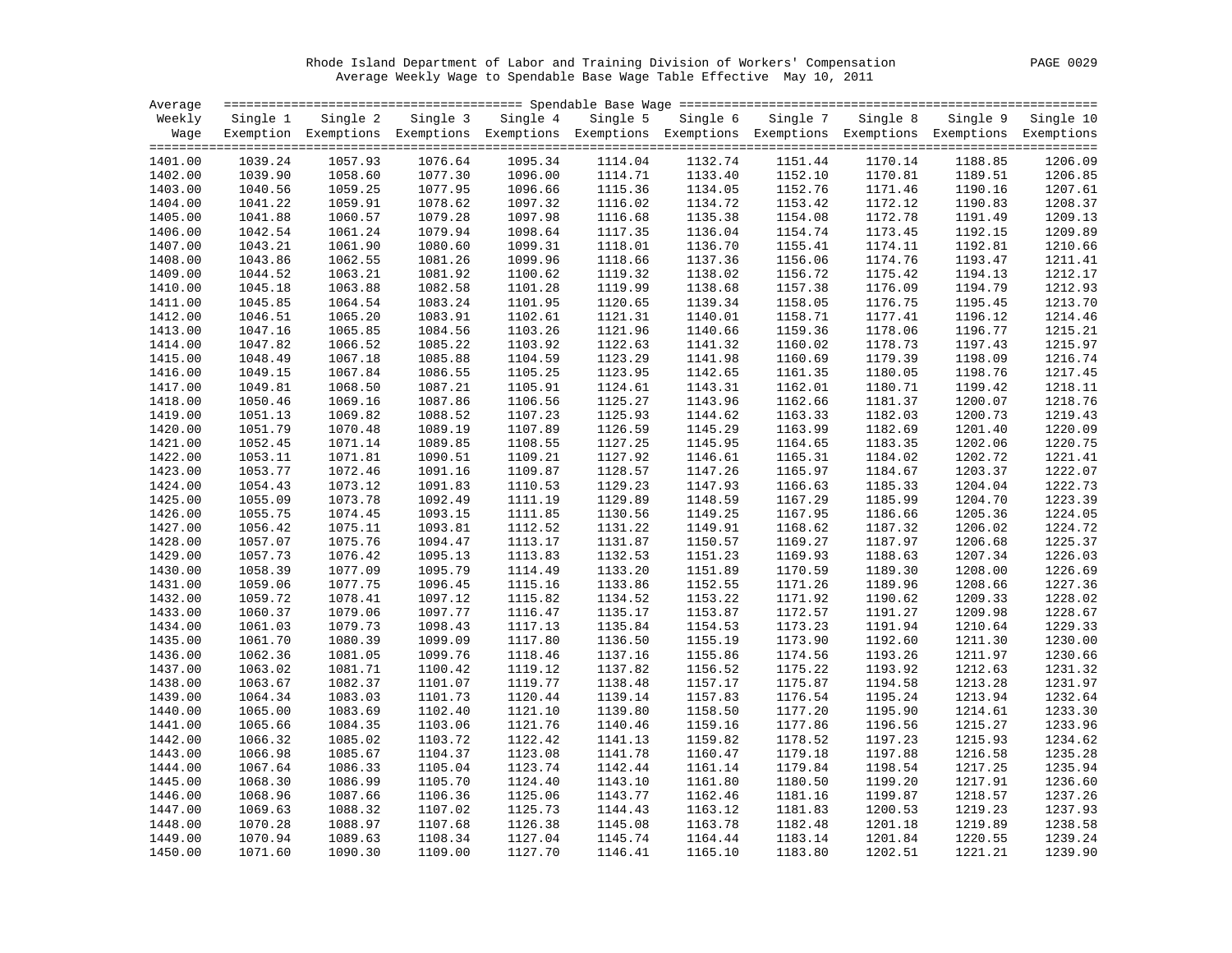Rhode Island Department of Labor and Training Division of Workers' Compensation PAGE 0030 Average Weekly Wage to Spendable Base Wage Table Effective May 10, 2011

| Average |          |          |         |                                                                                                                   |          |          |          |          |          |           |
|---------|----------|----------|---------|-------------------------------------------------------------------------------------------------------------------|----------|----------|----------|----------|----------|-----------|
| Weekly  | Single 1 | Single 2 |         | Single 3 Single 4                                                                                                 | Single 5 | Single 6 | Single 7 | Single 8 | Single 9 | Single 10 |
|         |          |          |         | Wage Exemption Exemptions Exemptions Exemptions Exemptions Exemptions Exemptions Exemptions Exemptions Exemptions |          |          |          |          |          |           |
|         |          |          |         |                                                                                                                   |          |          |          |          |          |           |
| 1451.00 | 1072.27  | 1090.96  | 1109.66 | 1128.37                                                                                                           | 1147.07  | 1165.76  | 1184.47  | 1203.17  | 1221.87  | 1240.57   |
| 1452.00 | 1072.93  | 1091.62  | 1110.33 | 1129.03                                                                                                           | 1147.73  | 1166.43  | 1185.13  | 1203.83  | 1222.54  | 1241.23   |
| 1453.00 | 1073.58  | 1092.27  | 1110.98 | 1129.68                                                                                                           | 1148.38  | 1167.08  | 1185.78  | 1204.48  | 1223.19  | 1241.88   |
| 1454.00 | 1074.24  | 1092.94  | 1111.64 | 1130.34                                                                                                           | 1149.05  | 1167.74  | 1186.44  | 1205.15  | 1223.85  | 1242.54   |
| 1455.00 | 1074.91  | 1093.60  | 1112.30 | 1131.01                                                                                                           | 1149.71  | 1168.40  | 1187.11  | 1205.81  | 1224.51  | 1243.21   |
| 1456.00 | 1075.57  | 1094.26  | 1112.97 | 1131.67                                                                                                           | 1150.37  | 1169.07  | 1187.77  | 1206.47  | 1225.18  | 1243.87   |
| 1457.00 | 1076.23  | 1094.92  | 1113.63 | 1132.33                                                                                                           | 1151.03  | 1169.73  | 1188.43  | 1207.13  | 1225.84  | 1244.53   |
| 1458.00 | 1076.88  | 1095.58  | 1114.28 | 1132.98                                                                                                           | 1151.69  | 1170.38  | 1189.08  | 1207.79  | 1226.49  | 1245.18   |
| 1459.00 | 1077.55  | 1096.24  | 1114.94 | 1133.65                                                                                                           | 1152.35  | 1171.04  | 1189.75  | 1208.45  | 1227.15  | 1245.85   |
| 1460.00 | 1078.21  | 1096.90  | 1115.61 | 1134.31                                                                                                           | 1153.01  | 1171.71  | 1190.41  | 1209.11  | 1227.82  | 1246.51   |
| 1461.00 | 1078.87  | 1097.56  | 1116.27 | 1134.97                                                                                                           | 1153.67  | 1172.37  | 1191.07  | 1209.77  | 1228.48  | 1247.17   |
| 1462.00 | 1079.53  | 1098.23  | 1116.93 | 1135.63                                                                                                           | 1154.34  | 1173.03  | 1191.73  | 1210.44  | 1229.14  | 1247.83   |
| 1463.00 | 1080.19  | 1098.88  | 1117.58 | 1136.29                                                                                                           | 1154.99  | 1173.68  | 1192.39  | 1211.09  | 1229.79  | 1248.49   |
| 1464.00 | 1080.85  | 1099.54  | 1118.25 | 1136.95                                                                                                           | 1155.65  | 1174.35  | 1193.05  | 1211.75  | 1230.46  | 1249.15   |
| 1465.00 | 1081.51  | 1100.20  | 1118.91 | 1137.61                                                                                                           | 1156.31  | 1175.01  | 1193.71  | 1212.41  | 1231.12  | 1249.81   |
| 1466.00 | 1082.17  | 1100.87  | 1119.57 | 1138.27                                                                                                           | 1156.98  | 1175.67  | 1194.37  | 1213.08  | 1231.78  | 1250.47   |
| 1467.00 | 1082.84  | 1101.53  | 1120.23 | 1138.94                                                                                                           | 1157.64  | 1176.33  | 1195.04  | 1213.74  | 1232.44  | 1251.14   |
| 1468.00 | 1083.49  | 1102.18  | 1120.89 | 1139.59                                                                                                           | 1158.29  | 1176.99  | 1195.69  | 1214.39  | 1233.10  | 1251.79   |
| 1469.00 | 1084.15  | 1102.84  | 1121.55 | 1140.25                                                                                                           | 1158.95  | 1177.65  | 1196.35  | 1215.05  | 1233.76  | 1252.45   |
| 1470.00 | 1084.81  | 1103.51  | 1122.21 | 1140.91                                                                                                           | 1159.62  | 1178.31  | 1197.01  | 1215.72  | 1234.42  | 1253.11   |
| 1471.00 | 1085.48  | 1104.17  | 1122.87 | 1141.58                                                                                                           | 1160.28  | 1178.97  | 1197.68  | 1216.38  | 1235.08  | 1253.78   |
| 1472.00 | 1086.14  | 1104.83  | 1123.54 | 1142.24                                                                                                           | 1160.94  | 1179.64  | 1198.34  | 1217.04  | 1235.75  | 1254.44   |
| 1473.00 | 1086.79  | 1105.48  | 1124.19 | 1142.89                                                                                                           | 1161.59  | 1180.29  | 1198.99  | 1217.69  | 1236.40  | 1255.09   |
| 1474.00 | 1087.45  | 1106.15  | 1124.85 | 1143.55                                                                                                           | 1162.26  | 1180.95  | 1199.65  | 1218.36  | 1237.06  | 1255.75   |
| 1475.00 | 1088.12  | 1106.81  | 1125.51 | 1144.22                                                                                                           | 1162.92  | 1181.61  | 1200.32  | 1219.02  | 1237.72  | 1256.42   |
| 1476.00 | 1088.78  | 1107.47  | 1126.18 | 1144.88                                                                                                           | 1163.58  | 1182.28  | 1200.98  | 1219.68  | 1238.39  | 1257.08   |
| 1477.00 | 1089.44  | 1108.13  | 1126.84 | 1145.54                                                                                                           | 1164.24  | 1182.94  | 1201.64  | 1220.34  | 1239.05  | 1257.74   |
| 1478.00 | 1090.09  | 1108.79  | 1127.49 | 1146.19                                                                                                           | 1164.90  | 1183.59  | 1202.29  | 1221.00  | 1239.70  | 1258.39   |
| 1479.00 | 1090.76  | 1109.45  | 1128.15 | 1146.86                                                                                                           | 1165.56  | 1184.25  | 1202.96  | 1221.66  | 1240.36  | 1259.06   |
| 1480.00 | 1091.42  | 1110.11  | 1128.82 | 1147.52                                                                                                           | 1166.22  | 1184.92  | 1203.62  | 1222.32  | 1241.03  | 1259.72   |
| 1481.00 | 1092.08  | 1110.77  | 1129.48 | 1148.18                                                                                                           | 1166.88  | 1185.58  | 1204.28  | 1222.98  | 1241.69  | 1260.38   |
| 1482.00 | 1092.74  | 1111.44  | 1130.14 | 1148.84                                                                                                           | 1167.55  | 1186.24  | 1204.94  | 1223.65  | 1242.35  | 1261.04   |
| 1483.00 | 1093.40  | 1112.09  | 1130.79 | 1149.50                                                                                                           | 1168.20  | 1186.89  | 1205.60  | 1224.30  | 1243.00  | 1261.70   |
| 1484.00 | 1094.06  | 1112.75  | 1131.46 | 1150.16                                                                                                           | 1168.86  | 1187.56  | 1206.26  | 1224.96  | 1243.67  | 1262.36   |
| 1485.00 | 1094.72  | 1113.41  | 1132.12 | 1150.82                                                                                                           | 1169.52  | 1188.22  | 1206.92  | 1225.62  | 1244.33  | 1263.02   |
| 1486.00 | 1095.38  | 1114.08  | 1132.78 | 1151.48                                                                                                           | 1170.19  | 1188.88  | 1207.58  | 1226.29  | 1244.99  | 1263.68   |
| 1487.00 | 1096.05  | 1114.74  | 1133.44 | 1152.15                                                                                                           | 1170.85  | 1189.54  | 1208.25  | 1226.95  | 1245.65  | 1264.35   |
| 1488.00 | 1096.70  | 1115.39  | 1134.10 | 1152.80                                                                                                           | 1171.50  | 1190.20  | 1208.90  | 1227.60  | 1246.31  | 1265.00   |
| 1489.00 | 1097.36  | 1116.05  | 1134.76 | 1153.46                                                                                                           | 1172.16  | 1190.86  | 1209.56  | 1228.26  | 1246.97  | 1265.66   |
| 1490.00 | 1098.02  | 1116.72  | 1135.42 | 1154.12                                                                                                           | 1172.83  | 1191.52  | 1210.22  | 1228.93  | 1247.63  | 1266.32   |
| 1491.00 | 1098.69  | 1117.38  | 1136.08 | 1154.79                                                                                                           | 1173.49  | 1192.18  | 1210.89  | 1229.59  | 1248.29  | 1266.99   |
| 1492.00 | 1099.35  | 1118.04  | 1136.75 | 1155.45                                                                                                           | 1174.15  | 1192.85  | 1211.55  | 1230.25  | 1248.96  | 1267.65   |
| 1493.00 | 1100.00  | 1118.69  | 1137.40 | 1156.10                                                                                                           | 1174.80  | 1193.50  | 1212.20  | 1230.90  | 1249.61  | 1268.30   |
| 1494.00 | 1100.66  | 1119.36  | 1138.06 | 1156.76                                                                                                           | 1175.47  | 1194.16  | 1212.86  | 1231.57  | 1250.27  | 1268.96   |
| 1495.00 | 1101.33  | 1120.02  | 1138.72 | 1157.43                                                                                                           | 1176.13  | 1194.82  | 1213.53  | 1232.23  | 1250.93  | 1269.63   |
| 1496.00 | 1101.99  | 1120.68  | 1139.39 | 1158.09                                                                                                           | 1176.79  | 1195.49  | 1214.19  | 1232.89  | 1251.60  | 1270.29   |
| 1497.00 | 1102.65  | 1121.34  | 1140.05 | 1158.75                                                                                                           | 1177.45  | 1196.15  | 1214.85  | 1233.55  | 1252.26  | 1270.95   |
| 1498.00 | 1103.30  | 1122.00  | 1140.70 | 1159.40                                                                                                           | 1178.11  | 1196.80  | 1215.50  | 1234.21  | 1252.91  | 1271.60   |
| 1499.00 | 1103.97  | 1122.66  | 1141.36 | 1160.07                                                                                                           | 1178.77  | 1197.46  | 1216.17  | 1234.87  | 1253.57  | 1272.27   |
| 1500.00 | 1104.63  | 1123.32  | 1142.03 | 1160.73                                                                                                           | 1179.43  | 1198.13  | 1216.83  | 1235.53  | 1254.24  | 1272.93   |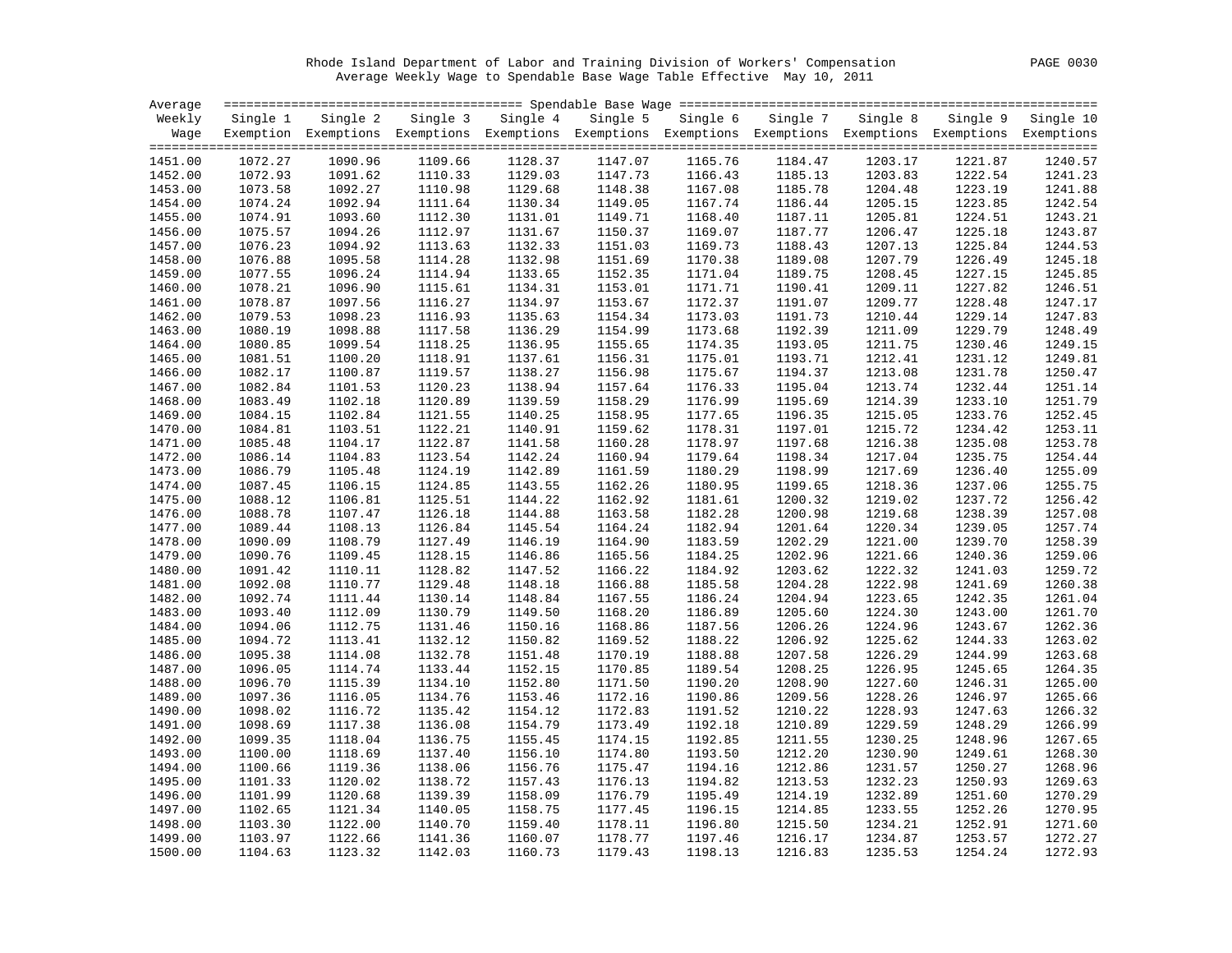Rhode Island Department of Labor and Training Division of Workers' Compensation PAGE 0031 Average Weekly Wage to Spendable Base Wage Table Effective May 10, 2011

| Average |          |                                                                                                                   |         |                   |         |                   |          |          |          |           |
|---------|----------|-------------------------------------------------------------------------------------------------------------------|---------|-------------------|---------|-------------------|----------|----------|----------|-----------|
| Weekly  | Single 1 | Single 2                                                                                                          |         | Single 3 Single 4 |         | Single 5 Single 6 | Single 7 | Single 8 | Single 9 | Single 10 |
|         |          | Wage Exemption Exemptions Exemptions Exemptions Exemptions Exemptions Exemptions Exemptions Exemptions Exemptions |         |                   |         |                   |          |          |          |           |
|         |          |                                                                                                                   |         |                   |         |                   |          |          |          |           |
| 1501.00 | 1105.29  | 1123.98                                                                                                           | 1142.69 | 1161.39           | 1180.09 | 1198.79           | 1217.49  | 1236.19  | 1254.90  | 1273.59   |
| 1502.00 | 1105.95  | 1124.65                                                                                                           | 1143.35 | 1162.05           | 1180.76 | 1199.45           | 1218.15  | 1236.86  | 1255.56  | 1274.25   |
| 1503.00 | 1106.61  | 1125.30                                                                                                           | 1144.00 | 1162.71           | 1181.41 | 1200.10           | 1218.81  | 1237.51  | 1256.21  | 1274.91   |
| 1504.00 | 1107.27  | 1125.96                                                                                                           | 1144.67 | 1163.37           | 1182.07 | 1200.77           | 1219.47  | 1238.17  | 1256.88  | 1275.57   |
| 1505.00 | 1107.93  | 1126.62                                                                                                           | 1145.33 | 1164.03           | 1182.73 | 1201.43           | 1220.13  | 1238.83  | 1257.54  | 1276.23   |
| 1506.00 | 1108.59  | 1127.29                                                                                                           | 1145.99 | 1164.69           | 1183.40 | 1202.09           | 1220.79  | 1239.50  | 1258.20  | 1276.89   |
| 1507.00 | 1109.26  | 1127.95                                                                                                           | 1146.65 | 1165.36           | 1184.06 | 1202.75           | 1221.46  | 1240.16  | 1258.86  | 1277.56   |
| 1508.00 | 1109.91  | 1128.60                                                                                                           | 1147.31 | 1166.01           | 1184.71 | 1203.41           | 1222.11  | 1240.81  | 1259.52  | 1278.21   |
| 1509.00 | 1110.57  | 1129.26                                                                                                           | 1147.97 | 1166.67           | 1185.37 | 1204.07           | 1222.77  | 1241.47  | 1260.18  | 1278.87   |
| 1510.00 | 1111.23  | 1129.93                                                                                                           | 1148.63 | 1167.33           | 1186.04 | 1204.73           | 1223.43  | 1242.14  | 1260.84  | 1279.53   |
| 1511.00 | 1111.90  | 1130.59                                                                                                           | 1149.29 | 1168.00           | 1186.70 | 1205.39           | 1224.10  | 1242.80  | 1261.50  | 1280.20   |
| 1512.00 | 1112.56  | 1131.25                                                                                                           | 1149.96 | 1168.66           | 1187.36 | 1206.06           | 1224.76  | 1243.46  | 1262.17  | 1280.86   |
| 1513.00 | 1113.21  | 1131.90                                                                                                           | 1150.61 | 1169.31           | 1188.01 | 1206.71           | 1225.41  | 1244.11  | 1262.82  | 1281.51   |
| 1514.00 | 1113.87  | 1132.57                                                                                                           | 1151.27 | 1169.97           | 1188.68 | 1207.37           | 1226.07  | 1244.78  | 1263.48  | 1282.17   |
| 1515.00 | 1114.54  | 1133.23                                                                                                           | 1151.93 | 1170.64           | 1189.34 | 1208.03           | 1226.74  | 1245.44  | 1264.14  | 1282.84   |
| 1516.00 | 1115.20  | 1133.89                                                                                                           | 1152.60 | 1171.30           | 1190.00 | 1208.70           | 1227.40  | 1246.10  | 1264.81  | 1283.50   |
| 1517.00 | 1115.86  | 1134.55                                                                                                           | 1153.26 | 1171.96           | 1190.66 | 1209.36           | 1228.06  | 1246.76  | 1265.47  | 1284.16   |
| 1518.00 | 1116.51  | 1135.21                                                                                                           | 1153.91 | 1172.61           | 1191.32 | 1210.01           | 1228.71  | 1247.42  | 1266.12  | 1284.81   |
| 1519.00 | 1117.18  | 1135.87                                                                                                           | 1154.57 | 1173.28           | 1191.98 | 1210.67           | 1229.38  | 1248.08  | 1266.78  | 1285.48   |
| 1520.00 | 1117.84  | 1136.53                                                                                                           | 1155.24 | 1173.94           | 1192.64 | 1211.34           | 1230.04  | 1248.74  | 1267.45  | 1286.14   |
| 1521.00 | 1118.50  | 1137.19                                                                                                           | 1155.90 | 1174.60           | 1193.30 | 1212.00           | 1230.70  | 1249.40  | 1268.11  | 1286.80   |
| 1522.00 | 1119.16  | 1137.86                                                                                                           | 1156.56 | 1175.26           | 1193.97 | 1212.66           | 1231.36  | 1250.07  | 1268.77  | 1287.46   |
| 1523.00 | 1119.82  | 1138.51                                                                                                           | 1157.21 | 1175.92           | 1194.62 | 1213.31           | 1232.02  | 1250.72  | 1269.42  | 1288.12   |
|         |          |                                                                                                                   |         |                   |         |                   | 1232.68  |          |          | 1288.78   |
| 1524.00 | 1120.48  | 1139.17                                                                                                           | 1157.88 | 1176.58           | 1195.28 | 1213.98           |          | 1251.38  | 1270.09  |           |
| 1525.00 | 1121.14  | 1139.83                                                                                                           | 1158.54 | 1177.24           | 1195.94 | 1214.64           | 1233.34  | 1252.04  | 1270.75  | 1289.44   |
| 1526.00 | 1121.80  | 1140.50                                                                                                           | 1159.20 | 1177.90           | 1196.61 | 1215.30           | 1234.00  | 1252.71  | 1271.41  | 1290.10   |
| 1527.00 | 1122.47  | 1141.16                                                                                                           | 1159.86 | 1178.57           | 1197.27 | 1215.96           | 1234.67  | 1253.37  | 1272.07  | 1290.77   |
| 1528.00 | 1123.12  | 1141.81                                                                                                           | 1160.52 | 1179.22           | 1197.92 | 1216.62           | 1235.32  | 1254.02  | 1272.73  | 1291.42   |
| 1529.00 | 1123.78  | 1142.47                                                                                                           | 1161.18 | 1179.88           | 1198.58 | 1217.28           | 1235.98  | 1254.68  | 1273.39  | 1292.08   |
| 1530.00 | 1124.44  | 1143.14                                                                                                           | 1161.84 | 1180.54           | 1199.25 | 1217.94           | 1236.64  | 1255.35  | 1274.05  | 1292.74   |
| 1531.00 | 1125.11  | 1143.80                                                                                                           | 1162.50 | 1181.21           | 1199.91 | 1218.60           | 1237.31  | 1256.01  | 1274.71  | 1293.41   |
| 1532.00 | 1125.77  | 1144.46                                                                                                           | 1163.17 | 1181.87           | 1200.57 | 1219.27           | 1237.97  | 1256.67  | 1275.38  | 1294.07   |
| 1533.00 | 1126.42  | 1145.11                                                                                                           | 1163.82 | 1182.52           | 1201.22 | 1219.92           | 1238.62  | 1257.32  | 1276.03  | 1294.72   |
| 1534.00 | 1127.08  | 1145.78                                                                                                           | 1164.48 | 1183.18           | 1201.89 | 1220.58           | 1239.28  | 1257.99  | 1276.69  | 1295.38   |
| 1535.00 | 1127.75  | 1146.44                                                                                                           | 1165.14 | 1183.85           | 1202.55 | 1221.24           | 1239.95  | 1258.65  | 1277.35  | 1296.05   |
| 1536.00 | 1128.41  | 1147.10                                                                                                           | 1165.81 | 1184.51           | 1203.21 | 1221.91           | 1240.61  | 1259.31  | 1278.02  | 1296.71   |
| 1537.00 | 1129.07  | 1147.76                                                                                                           | 1166.47 | 1185.17           | 1203.87 | 1222.57           | 1241.27  | 1259.97  | 1278.68  | 1297.37   |
| 1538.00 | 1129.72  | 1148.42                                                                                                           | 1167.12 | 1185.82           | 1204.53 | 1223.22           | 1241.92  | 1260.63  | 1279.33  | 1298.02   |
| 1539.00 | 1130.39  | 1149.08                                                                                                           | 1167.78 | 1186.49           | 1205.19 | 1223.88           | 1242.59  | 1261.29  | 1279.99  | 1298.69   |
| 1540.00 | 1131.05  | 1149.74                                                                                                           | 1168.45 | 1187.15           | 1205.85 | 1224.55           | 1243.25  | 1261.95  | 1280.66  | 1299.35   |
| 1541.00 | 1131.71  | 1150.40                                                                                                           | 1169.11 | 1187.81           | 1206.51 | 1225.21           | 1243.91  | 1262.61  | 1281.32  | 1300.01   |
| 1542.00 | 1132.37  | 1151.07                                                                                                           | 1169.77 | 1188.47           | 1207.18 | 1225.87           | 1244.57  | 1263.28  | 1281.98  | 1300.67   |
| 1543.00 | 1133.03  | 1151.72                                                                                                           | 1170.42 | 1189.13           | 1207.83 | 1226.52           | 1245.23  | 1263.93  | 1282.63  | 1301.33   |
| 1544.00 | 1133.69  | 1152.38                                                                                                           | 1171.09 | 1189.79           | 1208.49 | 1227.19           | 1245.89  | 1264.59  | 1283.30  | 1301.99   |
| 1545.00 | 1134.35  | 1153.04                                                                                                           | 1171.75 | 1190.45           | 1209.15 | 1227.85           | 1246.55  | 1265.25  | 1283.96  | 1302.65   |
| 1546.00 | 1135.01  | 1153.71                                                                                                           | 1172.41 | 1191.11           | 1209.82 | 1228.51           | 1247.21  | 1265.92  | 1284.62  | 1303.31   |
| 1547.00 | 1135.68  | 1154.37                                                                                                           | 1173.07 | 1191.78           | 1210.48 | 1229.17           | 1247.88  | 1266.58  | 1285.28  | 1303.98   |
| 1548.00 | 1136.33  | 1155.02                                                                                                           | 1173.73 | 1192.43           | 1211.13 | 1229.83           | 1248.53  | 1267.23  | 1285.94  | 1304.63   |
| 1549.00 | 1136.99  | 1155.68                                                                                                           | 1174.39 | 1193.09           | 1211.79 | 1230.49           | 1249.19  | 1267.89  | 1286.60  | 1305.29   |
| 1550.00 | 1137.65  | 1156.35                                                                                                           | 1175.05 | 1193.75           | 1212.46 | 1231.15           | 1249.85  | 1268.56  | 1287.26  | 1305.95   |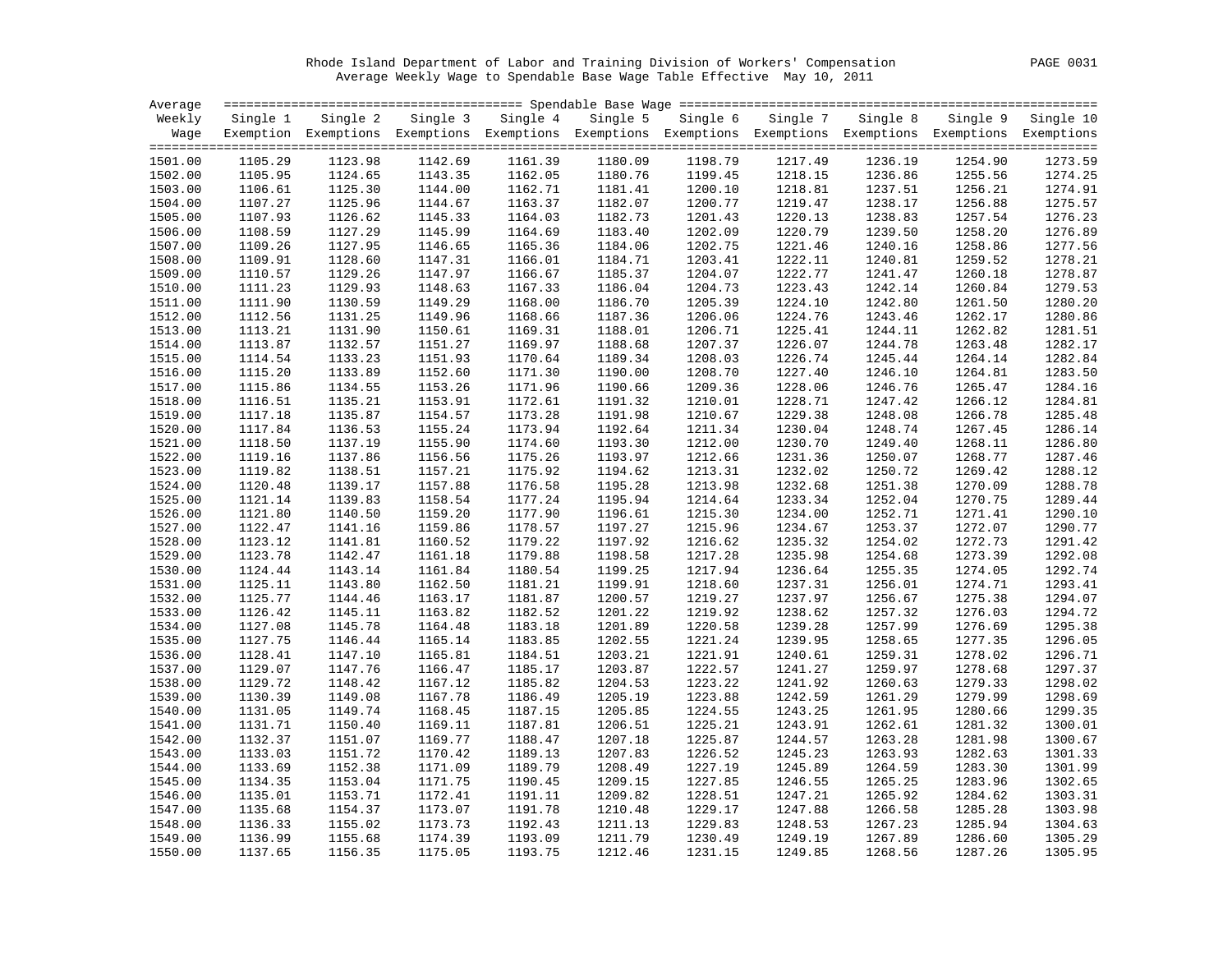Rhode Island Department of Labor and Training Division of Workers' Compensation PAGE 0032 Average Weekly Wage to Spendable Base Wage Table Effective May 10, 2011

| Average |          |          |         |                                                                                                                   |         |                   |          |          |          |           |
|---------|----------|----------|---------|-------------------------------------------------------------------------------------------------------------------|---------|-------------------|----------|----------|----------|-----------|
| Weekly  | Single 1 | Single 2 |         | Single 3 Single 4                                                                                                 |         | Single 5 Single 6 | Single 7 | Single 8 | Single 9 | Single 10 |
|         |          |          |         | Wage Exemption Exemptions Exemptions Exemptions Exemptions Exemptions Exemptions Exemptions Exemptions Exemptions |         |                   |          |          |          |           |
|         |          |          |         |                                                                                                                   |         |                   |          |          |          |           |
| 1551.00 | 1138.32  | 1157.01  | 1175.71 | 1194.42                                                                                                           | 1213.12 | 1231.81           | 1250.52  | 1269.22  | 1287.92  | 1306.62   |
| 1552.00 | 1138.98  | 1157.67  | 1176.38 | 1195.08                                                                                                           | 1213.78 | 1232.48           | 1251.18  | 1269.88  | 1288.59  | 1307.28   |
| 1553.00 | 1139.63  | 1158.32  | 1177.03 | 1195.73                                                                                                           | 1214.43 | 1233.13           | 1251.83  | 1270.53  | 1289.24  | 1307.93   |
| 1554.00 | 1140.29  | 1158.99  | 1177.69 | 1196.39                                                                                                           | 1215.10 | 1233.79           | 1252.49  | 1271.20  | 1289.90  | 1308.59   |
| 1555.00 | 1140.96  | 1159.65  | 1178.35 | 1197.06                                                                                                           | 1215.76 | 1234.45           | 1253.16  | 1271.86  | 1290.56  | 1309.26   |
| 1556.00 | 1141.62  | 1160.31  | 1179.02 | 1197.72                                                                                                           | 1216.42 | 1235.12           | 1253.82  | 1272.52  | 1291.23  | 1309.92   |
| 1557.00 | 1142.28  | 1160.97  | 1179.68 | 1198.38                                                                                                           | 1217.08 | 1235.78           | 1254.48  | 1273.18  | 1291.89  | 1310.58   |
| 1558.00 | 1142.93  | 1161.63  | 1180.33 | 1199.03                                                                                                           | 1217.74 | 1236.43           | 1255.13  | 1273.84  | 1292.54  | 1311.23   |
| 1559.00 | 1143.60  | 1162.29  | 1180.99 | 1199.70                                                                                                           | 1218.40 | 1237.09           | 1255.80  | 1274.50  | 1293.20  | 1311.90   |
| 1560.00 | 1144.26  | 1162.95  | 1181.66 | 1200.36                                                                                                           | 1219.06 | 1237.76           | 1256.46  | 1275.16  | 1293.87  | 1312.56   |
| 1561.00 | 1144.92  | 1163.61  | 1182.32 | 1201.02                                                                                                           | 1219.72 | 1238.42           | 1257.12  | 1275.82  | 1294.53  | 1313.22   |
| 1562.00 | 1145.58  | 1164.28  | 1182.98 | 1201.68                                                                                                           | 1220.39 | 1239.08           | 1257.78  | 1276.49  | 1295.19  | 1313.88   |
| 1563.00 | 1146.24  | 1164.93  | 1183.63 | 1202.34                                                                                                           | 1221.04 | 1239.73           | 1258.44  | 1277.14  | 1295.84  | 1314.54   |
| 1564.00 | 1146.90  | 1165.59  | 1184.30 | 1203.00                                                                                                           | 1221.70 | 1240.40           | 1259.10  | 1277.80  | 1296.51  | 1315.20   |
| 1565.00 | 1147.56  | 1166.25  | 1184.96 | 1203.66                                                                                                           | 1222.36 | 1241.06           | 1259.76  | 1278.46  | 1297.17  | 1315.86   |
| 1566.00 | 1148.22  | 1166.92  | 1185.62 | 1204.32                                                                                                           | 1223.03 | 1241.72           | 1260.42  | 1279.13  | 1297.83  | 1316.52   |
| 1567.00 | 1148.89  | 1167.58  | 1186.28 | 1204.99                                                                                                           | 1223.69 | 1242.38           | 1261.09  | 1279.79  | 1298.49  | 1317.19   |
| 1568.00 | 1149.54  | 1168.23  | 1186.94 | 1205.64                                                                                                           | 1224.34 | 1243.04           | 1261.74  | 1280.44  | 1299.15  | 1317.84   |
| 1569.00 | 1150.20  | 1168.89  | 1187.60 | 1206.30                                                                                                           | 1225.00 | 1243.70           | 1262.40  | 1281.10  | 1299.81  | 1318.50   |
| 1570.00 | 1150.86  | 1169.56  | 1188.26 | 1206.96                                                                                                           | 1225.67 | 1244.36           | 1263.06  | 1281.77  | 1300.47  | 1319.16   |
| 1571.00 | 1151.53  | 1170.22  | 1188.92 | 1207.63                                                                                                           | 1226.33 | 1245.02           | 1263.73  | 1282.43  | 1301.13  | 1319.83   |
| 1572.00 | 1152.19  | 1170.88  | 1189.59 | 1208.29                                                                                                           | 1226.99 | 1245.69           | 1264.39  | 1283.09  | 1301.80  | 1320.49   |
| 1573.00 | 1152.84  | 1171.53  | 1190.24 | 1208.94                                                                                                           | 1227.64 | 1246.34           | 1265.04  | 1283.74  | 1302.45  | 1321.14   |
| 1574.00 | 1153.50  | 1172.20  | 1190.90 | 1209.60                                                                                                           | 1228.31 | 1247.00           | 1265.70  | 1284.41  | 1303.11  | 1321.80   |
| 1575.00 | 1154.17  | 1172.86  | 1191.56 | 1210.27                                                                                                           | 1228.97 | 1247.66           | 1266.37  | 1285.07  | 1303.77  | 1322.47   |
| 1576.00 | 1154.83  | 1173.52  | 1192.23 | 1210.93                                                                                                           | 1229.63 | 1248.33           | 1267.03  | 1285.73  | 1304.44  | 1323.13   |
| 1577.00 | 1155.49  | 1174.18  | 1192.89 | 1211.59                                                                                                           | 1230.29 | 1248.99           | 1267.69  | 1286.39  | 1305.10  | 1323.79   |
| 1578.00 | 1156.14  | 1174.84  | 1193.54 | 1212.24                                                                                                           | 1230.95 | 1249.64           | 1268.34  | 1287.05  | 1305.75  | 1324.44   |
| 1579.00 | 1156.81  | 1175.50  | 1194.20 | 1212.91                                                                                                           | 1231.61 | 1250.30           | 1269.01  | 1287.71  | 1306.41  | 1325.11   |
| 1580.00 | 1157.47  | 1176.16  | 1194.87 | 1213.57                                                                                                           | 1232.27 | 1250.97           | 1269.67  | 1288.37  | 1307.08  | 1325.77   |
| 1581.00 | 1158.13  | 1176.82  | 1195.53 | 1214.23                                                                                                           | 1232.93 | 1251.63           | 1270.33  | 1289.03  | 1307.74  | 1326.43   |
| 1582.00 | 1158.79  | 1177.49  | 1196.19 | 1214.89                                                                                                           | 1233.60 | 1252.29           | 1270.99  | 1289.70  | 1308.40  | 1327.09   |
| 1583.00 | 1159.45  | 1178.14  | 1196.84 | 1215.55                                                                                                           | 1234.25 | 1252.94           | 1271.65  | 1290.35  | 1309.05  | 1327.75   |
| 1584.00 | 1160.11  | 1178.80  | 1197.51 | 1216.21                                                                                                           | 1234.91 | 1253.61           | 1272.31  | 1291.01  | 1309.72  | 1328.41   |
| 1585.00 | 1160.77  | 1179.46  | 1198.17 | 1216.87                                                                                                           | 1235.57 | 1254.27           | 1272.97  | 1291.67  | 1310.38  | 1329.07   |
| 1586.00 | 1161.43  | 1180.13  | 1198.83 | 1217.53                                                                                                           | 1236.24 | 1254.93           | 1273.63  | 1292.34  | 1311.04  | 1329.73   |
| 1587.00 | 1162.10  | 1180.79  | 1199.49 | 1218.20                                                                                                           | 1236.90 | 1255.59           | 1274.30  | 1293.00  | 1311.70  | 1330.40   |
| 1588.00 | 1162.75  | 1181.44  | 1200.15 | 1218.85                                                                                                           | 1237.55 | 1256.25           | 1274.95  | 1293.65  | 1312.36  | 1331.05   |
| 1589.00 | 1163.41  | 1182.10  | 1200.81 | 1219.51                                                                                                           | 1238.21 | 1256.91           | 1275.61  | 1294.31  | 1313.02  | 1331.71   |
| 1590.00 | 1164.07  | 1182.77  | 1201.47 | 1220.17                                                                                                           | 1238.88 | 1257.57           | 1276.27  | 1294.98  | 1313.68  | 1332.37   |
| 1591.00 | 1164.74  | 1183.43  | 1202.13 | 1220.84                                                                                                           | 1239.54 | 1258.23           | 1276.94  | 1295.64  | 1314.34  | 1333.04   |
| 1592.00 | 1165.40  | 1184.09  | 1202.80 | 1221.50                                                                                                           | 1240.20 | 1258.90           | 1277.60  | 1296.30  | 1315.01  | 1333.70   |
| 1593.00 | 1166.05  | 1184.74  | 1203.45 | 1222.15                                                                                                           | 1240.85 | 1259.55           | 1278.25  | 1296.95  | 1315.66  | 1334.35   |
| 1594.00 | 1166.71  | 1185.41  | 1204.11 | 1222.81                                                                                                           | 1241.52 | 1260.21           | 1278.91  | 1297.62  | 1316.32  | 1335.01   |
| 1595.00 | 1167.38  | 1186.07  | 1204.77 | 1223.48                                                                                                           | 1242.18 | 1260.87           | 1279.58  | 1298.28  | 1316.98  | 1335.68   |
| 1596.00 | 1168.04  | 1186.73  | 1205.44 | 1224.14                                                                                                           | 1242.84 | 1261.54           | 1280.24  | 1298.94  | 1317.65  | 1336.34   |
| 1597.00 | 1168.70  | 1187.39  | 1206.10 | 1224.80                                                                                                           | 1243.50 | 1262.20           | 1280.90  | 1299.60  | 1318.31  | 1337.00   |
| 1598.00 | 1169.35  | 1188.05  | 1206.75 | 1225.45                                                                                                           | 1244.16 | 1262.85           | 1281.55  | 1300.26  | 1318.96  | 1337.65   |
| 1599.00 | 1170.02  | 1188.71  | 1207.41 | 1226.12                                                                                                           | 1244.82 | 1263.51           | 1282.22  | 1300.92  | 1319.62  | 1338.32   |
| 1600.00 | 1170.68  | 1189.37  | 1208.08 | 1226.78                                                                                                           | 1245.48 | 1264.18           | 1282.88  | 1301.58  | 1320.29  | 1338.98   |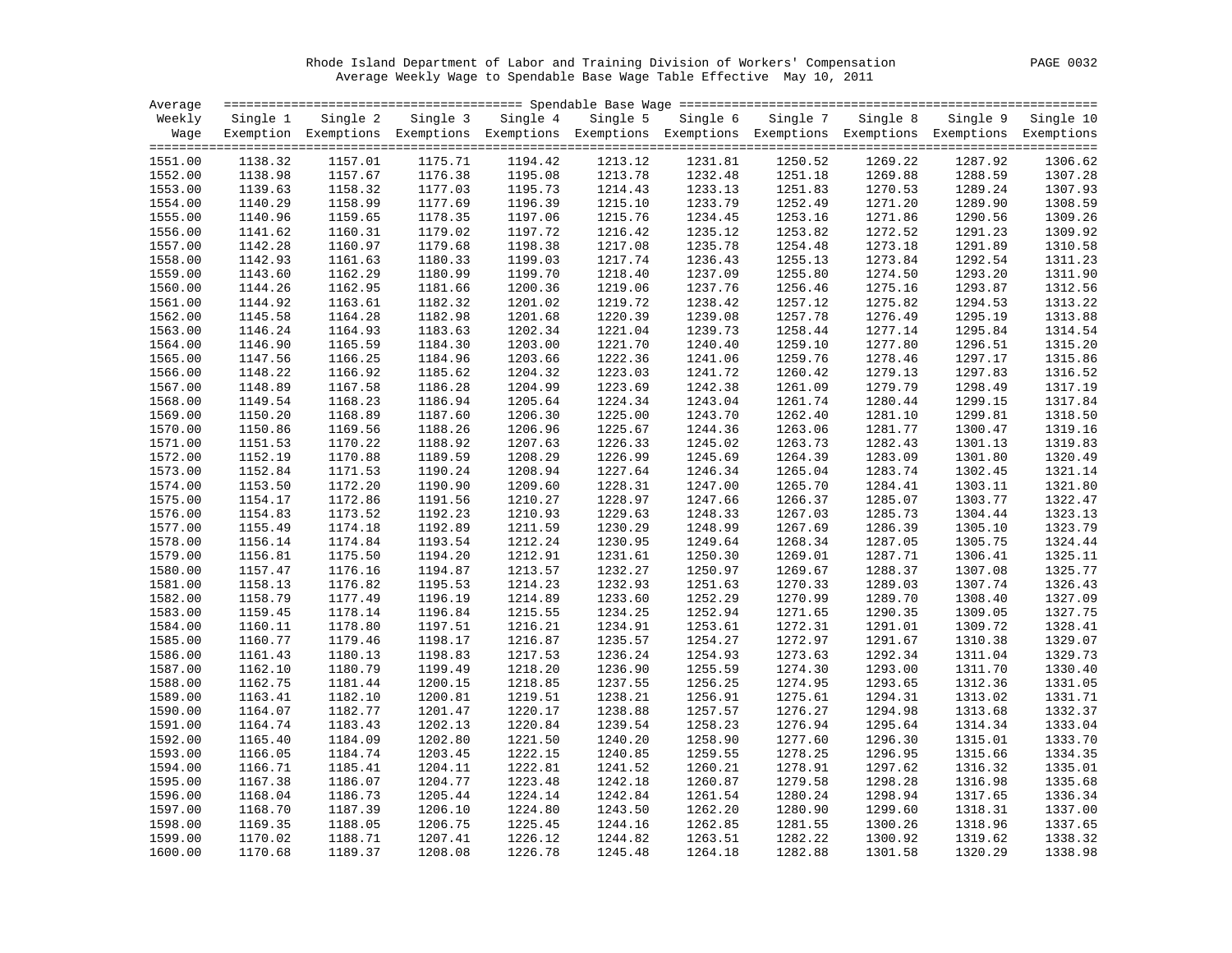Rhode Island Department of Labor and Training Division of Workers' Compensation PAGE 0033 Average Weekly Wage to Spendable Base Wage Table Effective May 10, 2011

| Average |          |                                                                                                                   |         |                   |         |                   |          |          |          |           |
|---------|----------|-------------------------------------------------------------------------------------------------------------------|---------|-------------------|---------|-------------------|----------|----------|----------|-----------|
| Weekly  | Single 1 | Single 2                                                                                                          |         | Single 3 Single 4 |         | Single 5 Single 6 | Single 7 | Single 8 | Single 9 | Single 10 |
|         |          | Wage Exemption Exemptions Exemptions Exemptions Exemptions Exemptions Exemptions Exemptions Exemptions Exemptions |         |                   |         |                   |          |          |          |           |
|         |          |                                                                                                                   |         |                   |         |                   |          |          |          |           |
| 1601.00 | 1171.34  | 1190.03                                                                                                           | 1208.74 | 1227.44           | 1246.14 | 1264.84           | 1283.54  | 1302.24  | 1320.95  | 1339.64   |
| 1602.00 | 1172.00  | 1190.70                                                                                                           | 1209.40 | 1228.10           | 1246.81 | 1265.50           | 1284.20  | 1302.91  | 1321.61  | 1340.30   |
| 1603.00 | 1172.66  | 1191.35                                                                                                           | 1210.05 | 1228.76           | 1247.46 | 1266.15           | 1284.86  | 1303.56  | 1322.26  | 1340.96   |
| 1604.00 | 1173.32  | 1192.01                                                                                                           | 1210.72 | 1229.42           | 1248.12 | 1266.82           | 1285.52  | 1304.22  | 1322.93  | 1341.62   |
| 1605.00 | 1173.98  | 1192.67                                                                                                           | 1211.38 | 1230.08           | 1248.78 | 1267.48           | 1286.18  | 1304.88  | 1323.59  | 1342.28   |
| 1606.00 | 1174.64  | 1193.34                                                                                                           | 1212.04 | 1230.74           | 1249.45 | 1268.14           | 1286.84  | 1305.55  | 1324.25  | 1342.94   |
| 1607.00 | 1175.31  | 1194.00                                                                                                           | 1212.70 | 1231.41           | 1250.11 | 1268.80           | 1287.51  | 1306.21  | 1324.91  | 1343.61   |
| 1608.00 | 1175.96  | 1194.65                                                                                                           | 1213.36 | 1232.06           | 1250.76 | 1269.46           | 1288.16  | 1306.86  | 1325.57  | 1344.26   |
| 1609.00 | 1176.62  | 1195.31                                                                                                           | 1214.02 | 1232.72           | 1251.42 | 1270.12           | 1288.82  | 1307.52  | 1326.23  | 1344.92   |
| 1610.00 | 1177.28  | 1195.98                                                                                                           | 1214.68 | 1233.38           | 1252.09 | 1270.78           | 1289.48  | 1308.19  | 1326.89  | 1345.58   |
| 1611.00 | 1177.95  | 1196.64                                                                                                           | 1215.34 | 1234.05           | 1252.75 | 1271.44           | 1290.15  | 1308.85  | 1327.55  | 1346.25   |
| 1612.00 | 1178.61  | 1197.30                                                                                                           | 1216.01 | 1234.71           | 1253.41 | 1272.11           | 1290.81  | 1309.51  | 1328.22  | 1346.91   |
| 1613.00 | 1179.26  | 1197.95                                                                                                           | 1216.66 | 1235.36           | 1254.06 | 1272.76           | 1291.46  | 1310.16  | 1328.87  | 1347.56   |
| 1614.00 | 1179.92  | 1198.62                                                                                                           | 1217.32 | 1236.02           | 1254.73 | 1273.42           | 1292.12  | 1310.83  | 1329.53  | 1348.22   |
| 1615.00 | 1180.59  | 1199.28                                                                                                           | 1217.98 | 1236.69           | 1255.39 | 1274.08           | 1292.79  | 1311.49  | 1330.19  | 1348.89   |
| 1616.00 | 1181.25  | 1199.94                                                                                                           | 1218.65 | 1237.35           | 1256.05 | 1274.75           | 1293.45  | 1312.15  | 1330.86  | 1349.55   |
| 1617.00 | 1181.91  | 1200.60                                                                                                           | 1219.31 | 1238.01           | 1256.71 | 1275.41           | 1294.11  | 1312.81  | 1331.52  | 1350.21   |
| 1618.00 | 1182.56  | 1201.26                                                                                                           | 1219.96 | 1238.66           | 1257.37 | 1276.06           | 1294.76  | 1313.47  | 1332.17  | 1350.86   |
| 1619.00 | 1183.23  | 1201.92                                                                                                           | 1220.62 | 1239.33           | 1258.03 | 1276.72           | 1295.43  | 1314.13  | 1332.83  | 1351.53   |
| 1620.00 | 1183.89  | 1202.58                                                                                                           | 1221.29 | 1239.99           | 1258.69 | 1277.39           | 1296.09  | 1314.79  | 1333.50  | 1352.19   |
| 1621.00 | 1184.55  | 1203.24                                                                                                           | 1221.95 | 1240.65           | 1259.35 | 1278.05           | 1296.75  | 1315.45  | 1334.16  | 1352.85   |
| 1622.00 | 1185.21  | 1203.91                                                                                                           | 1222.61 | 1241.31           | 1260.02 | 1278.71           | 1297.41  | 1316.12  | 1334.82  | 1353.51   |
|         | 1185.87  | 1204.56                                                                                                           | 1223.26 | 1241.97           | 1260.67 | 1279.36           | 1298.07  | 1316.77  |          | 1354.17   |
| 1623.00 |          |                                                                                                                   |         |                   |         |                   |          |          | 1335.47  |           |
| 1624.00 | 1186.53  | 1205.22                                                                                                           | 1223.93 | 1242.63           | 1261.33 | 1280.03           | 1298.73  | 1317.43  | 1336.14  | 1354.83   |
| 1625.00 | 1187.19  | 1205.88                                                                                                           | 1224.59 | 1243.29           | 1261.99 | 1280.69           | 1299.39  | 1318.09  | 1336.80  | 1355.49   |
| 1626.00 | 1187.85  | 1206.55                                                                                                           | 1225.25 | 1243.95           | 1262.66 | 1281.35           | 1300.05  | 1318.76  | 1337.46  | 1356.15   |
| 1627.00 | 1188.52  | 1207.21                                                                                                           | 1225.91 | 1244.62           | 1263.32 | 1282.01           | 1300.72  | 1319.42  | 1338.12  | 1356.82   |
| 1628.00 | 1189.17  | 1207.86                                                                                                           | 1226.57 | 1245.27           | 1263.97 | 1282.67           | 1301.37  | 1320.07  | 1338.78  | 1357.47   |
| 1629.00 | 1189.83  | 1208.52                                                                                                           | 1227.23 | 1245.93           | 1264.63 | 1283.33           | 1302.03  | 1320.73  | 1339.44  | 1358.13   |
| 1630.00 | 1190.49  | 1209.19                                                                                                           | 1227.89 | 1246.59           | 1265.30 | 1283.99           | 1302.69  | 1321.40  | 1340.10  | 1358.79   |
| 1631.00 | 1191.16  | 1209.85                                                                                                           | 1228.55 | 1247.26           | 1265.96 | 1284.65           | 1303.36  | 1322.06  | 1340.76  | 1359.46   |
| 1632.00 | 1191.82  | 1210.51                                                                                                           | 1229.22 | 1247.92           | 1266.62 | 1285.32           | 1304.02  | 1322.72  | 1341.43  | 1360.12   |
| 1633.00 | 1192.47  | 1211.16                                                                                                           | 1229.87 | 1248.57           | 1267.27 | 1285.97           | 1304.67  | 1323.37  | 1342.08  | 1360.77   |
| 1634.00 | 1193.13  | 1211.83                                                                                                           | 1230.53 | 1249.23           | 1267.94 | 1286.63           | 1305.33  | 1324.04  | 1342.74  | 1361.43   |
| 1635.00 | 1193.80  | 1212.49                                                                                                           | 1231.19 | 1249.90           | 1268.60 | 1287.29           | 1306.00  | 1324.70  | 1343.40  | 1362.10   |
| 1636.00 | 1194.46  | 1213.15                                                                                                           | 1231.86 | 1250.56           | 1269.26 | 1287.96           | 1306.66  | 1325.36  | 1344.07  | 1362.76   |
| 1637.00 | 1195.12  | 1213.81                                                                                                           | 1232.52 | 1251.22           | 1269.92 | 1288.62           | 1307.32  | 1326.02  | 1344.73  | 1363.42   |
| 1638.00 | 1195.77  | 1214.47                                                                                                           | 1233.17 | 1251.87           | 1270.58 | 1289.27           | 1307.97  | 1326.68  | 1345.38  | 1364.07   |
| 1639.00 | 1196.44  | 1215.13                                                                                                           | 1233.83 | 1252.54           | 1271.24 | 1289.93           | 1308.64  | 1327.34  | 1346.04  | 1364.74   |
| 1640.00 | 1197.10  | 1215.79                                                                                                           | 1234.50 | 1253.20           | 1271.90 | 1290.60           | 1309.30  | 1328.00  | 1346.71  | 1365.40   |
| 1641.00 | 1197.76  | 1216.45                                                                                                           | 1235.16 | 1253.86           | 1272.56 | 1291.26           | 1309.96  | 1328.66  | 1347.37  | 1366.06   |
| 1642.00 | 1198.42  | 1217.12                                                                                                           | 1235.82 | 1254.52           | 1273.23 | 1291.92           | 1310.62  | 1329.33  | 1348.03  | 1366.72   |
| 1643.00 | 1199.08  | 1217.77                                                                                                           | 1236.47 | 1255.18           | 1273.88 | 1292.57           | 1311.28  | 1329.98  | 1348.68  | 1367.38   |
| 1644.00 | 1199.74  | 1218.43                                                                                                           | 1237.14 | 1255.84           | 1274.54 | 1293.24           | 1311.94  | 1330.64  | 1349.35  | 1368.04   |
| 1645.00 | 1200.40  | 1219.09                                                                                                           | 1237.80 | 1256.50           | 1275.20 | 1293.90           | 1312.60  | 1331.30  | 1350.01  | 1368.70   |
| 1646.00 | 1201.06  | 1219.76                                                                                                           | 1238.46 | 1257.16           | 1275.87 | 1294.56           | 1313.26  | 1331.97  | 1350.67  | 1369.36   |
| 1647.00 | 1201.73  | 1220.42                                                                                                           | 1239.12 | 1257.83           | 1276.53 | 1295.22           | 1313.93  | 1332.63  | 1351.33  | 1370.03   |
| 1648.00 | 1202.38  | 1221.07                                                                                                           | 1239.78 | 1258.48           | 1277.18 | 1295.88           | 1314.58  | 1333.28  | 1351.99  | 1370.68   |
| 1649.00 | 1203.04  | 1221.73                                                                                                           | 1240.44 | 1259.14           | 1277.84 | 1296.54           | 1315.24  | 1333.94  | 1352.65  | 1371.34   |
| 1650.00 | 1203.70  | 1222.40                                                                                                           | 1241.10 | 1259.80           | 1278.51 | 1297.20           | 1315.90  | 1334.61  | 1353.31  | 1372.00   |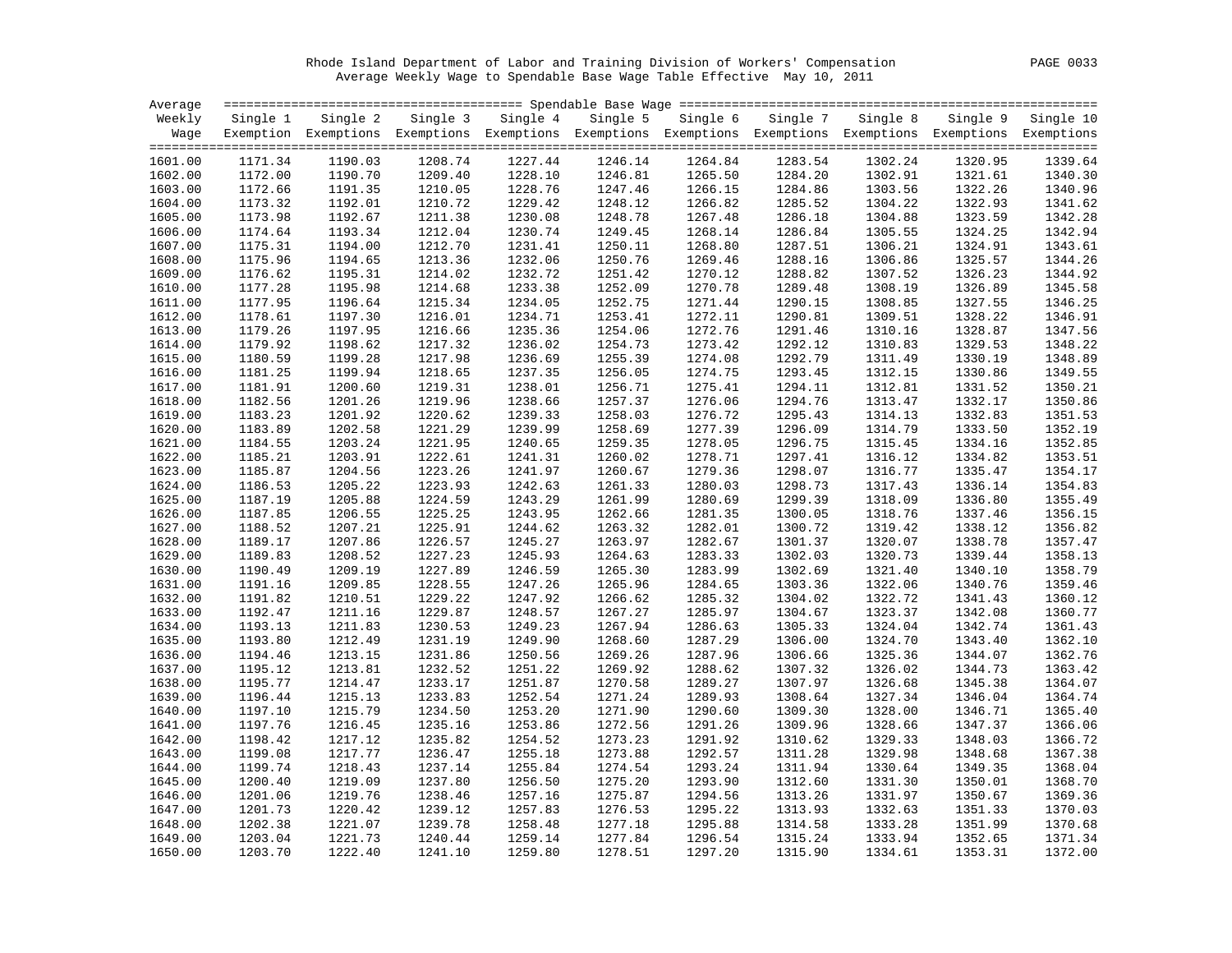Rhode Island Department of Labor and Training Division of Workers' Compensation PAGE 0034 Average Weekly Wage to Spendable Base Wage Table Effective May 10, 2011

| Average            |                    |                                                                                                              |                    |                    |                    |                    |                    |                    |                    |                    |
|--------------------|--------------------|--------------------------------------------------------------------------------------------------------------|--------------------|--------------------|--------------------|--------------------|--------------------|--------------------|--------------------|--------------------|
| Weekly             | Single 1           | Single 2                                                                                                     | Single 3           | Single 4           |                    | Single 5 Single 6  | Single 7           | Single 8           | Single 9           | Single 10          |
| Waqe               |                    | Exemption Exemptions Exemptions Exemptions Exemptions Exemptions Exemptions Exemptions Exemptions Exemptions |                    |                    |                    |                    |                    |                    |                    |                    |
|                    |                    |                                                                                                              |                    |                    |                    |                    |                    |                    |                    |                    |
| 1651.00            | 1204.37            | 1223.06                                                                                                      | 1241.76            | 1260.47            | 1279.17            | 1297.86            | 1316.57            | 1335.27            | 1353.97            | 1372.67            |
| 1652.00            | 1205.03            | 1223.72                                                                                                      | 1242.43            | 1261.13            | 1279.83            | 1298.53            | 1317.23            | 1335.93            | 1354.64            | 1373.33            |
| 1653.00            | 1205.68            | 1224.37                                                                                                      | 1243.08            | 1261.78            | 1280.48            | 1299.18            | 1317.88            | 1336.58            | 1355.29            | 1373.98            |
| 1654.00            | 1206.34            | 1225.04                                                                                                      | 1243.74            | 1262.44            | 1281.15            | 1299.84            | 1318.54            | 1337.25            | 1355.95            | 1374.64            |
| 1655.00            | 1207.01            | 1225.70                                                                                                      | 1244.40            | 1263.11            | 1281.81            | 1300.50            | 1319.21            | 1337.91            | 1356.61            | 1375.31            |
| 1656.00            | 1207.67            | 1226.36                                                                                                      | 1245.07            | 1263.77            | 1282.47            | 1301.17            | 1319.87            | 1338.57            | 1357.28            | 1375.97            |
| 1657.00            | 1208.33            | 1227.02                                                                                                      | 1245.73            | 1264.43            | 1283.13            | 1301.83            | 1320.53            | 1339.23            | 1357.94            | 1376.63            |
| 1658.00            | 1208.98            | 1227.68                                                                                                      | 1246.38            | 1265.08            | 1283.79            | 1302.48            | 1321.18            | 1339.89            | 1358.59            | 1377.28            |
| 1659.00            | 1209.65            | 1228.34                                                                                                      | 1247.04            | 1265.75            | 1284.45            | 1303.14            | 1321.85            | 1340.55            | 1359.25            | 1377.95            |
| 1660.00            | 1210.31            | 1229.00                                                                                                      | 1247.71            | 1266.41            | 1285.11            | 1303.81            | 1322.51            | 1341.21            | 1359.92            | 1378.61            |
| 1661.00            | 1210.97            | 1229.66                                                                                                      | 1248.37            | 1267.07            | 1285.77            | 1304.47            | 1323.17            | 1341.87            | 1360.58            | 1379.27            |
| 1662.00            | 1211.63            | 1230.33                                                                                                      | 1249.03            | 1267.73            | 1286.44            | 1305.13            | 1323.83            | 1342.54            | 1361.24            | 1379.93            |
| 1663.00            | 1212.29            | 1230.98                                                                                                      | 1249.68            | 1268.39            | 1287.09            | 1305.78            | 1324.49            | 1343.19            | 1361.89            | 1380.59            |
| 1664.00            | 1212.95            | 1231.64                                                                                                      | 1250.35            | 1269.05            | 1287.75            | 1306.45            | 1325.15            | 1343.85            | 1362.56            | 1381.25            |
| 1665.00            | 1213.61            | 1232.30                                                                                                      | 1251.01            | 1269.71            | 1288.41            | 1307.11            | 1325.81            | 1344.51            | 1363.22            | 1381.91            |
| 1666.00            | 1214.27            | 1232.97                                                                                                      | 1251.67            | 1270.37            | 1289.08            | 1307.77            | 1326.47            | 1345.18            | 1363.88            | 1382.57            |
| 1667.00            | 1214.94            | 1233.63                                                                                                      | 1252.33            | 1271.04            | 1289.74            | 1308.43            | 1327.14            | 1345.84            | 1364.54            | 1383.24            |
| 1668.00            | 1215.59            | 1234.28                                                                                                      | 1252.99            | 1271.69            | 1290.39            | 1309.09            | 1327.79            | 1346.49            | 1365.20            | 1383.89            |
| 1669.00            | 1216.25            | 1234.94                                                                                                      | 1253.65            | 1272.35            | 1291.05            | 1309.75            | 1328.45            | 1347.15            | 1365.86            | 1384.55            |
| 1670.00            | 1216.91            | 1235.61                                                                                                      | 1254.31            | 1273.01            | 1291.72            | 1310.41            | 1329.11            | 1347.82            | 1366.52            | 1385.21            |
| 1671.00            | 1217.58            | 1236.27                                                                                                      | 1254.97            | 1273.68            | 1292.38            | 1311.07            | 1329.78            | 1348.48            | 1367.18            | 1385.88            |
| 1672.00            | 1218.24            | 1236.93                                                                                                      | 1255.64            | 1274.34            | 1293.04            | 1311.74            | 1330.44            | 1349.14            | 1367.85            | 1386.54            |
| 1673.00            | 1218.89            | 1237.58                                                                                                      | 1256.29            | 1274.99            | 1293.69            | 1312.39            | 1331.09            | 1349.79            | 1368.50            | 1387.19            |
| 1674.00            | 1219.55            | 1238.25                                                                                                      | 1256.95            | 1275.65            | 1294.36            | 1313.05            | 1331.75            | 1350.46            | 1369.16            | 1387.85            |
| 1675.00            | 1220.22            | 1238.91                                                                                                      | 1257.61            | 1276.32            | 1295.02            | 1313.71            | 1332.42            | 1351.12            | 1369.82            | 1388.52            |
| 1676.00            | 1220.88            | 1239.57                                                                                                      | 1258.28            | 1276.98            | 1295.68            | 1314.38            | 1333.08            | 1351.78            | 1370.49            | 1389.18            |
| 1677.00            | 1221.54            | 1240.23                                                                                                      | 1258.94            | 1277.64            | 1296.34            | 1315.04            | 1333.74            | 1352.44            | 1371.15            | 1389.84            |
| 1678.00            | 1222.19            | 1240.89                                                                                                      | 1259.59            | 1278.29            | 1297.00            | 1315.69            | 1334.39            | 1353.10            | 1371.80            | 1390.49            |
| 1679.00            | 1222.86            | 1241.55                                                                                                      | 1260.25            | 1278.96            | 1297.66            | 1316.35            | 1335.06            | 1353.76            | 1372.46            | 1391.16            |
| 1680.00            | 1223.52            | 1242.21                                                                                                      | 1260.92            | 1279.62            | 1298.32            | 1317.02            | 1335.72            | 1354.42            | 1373.13            | 1391.82            |
| 1681.00            | 1224.18            | 1242.87                                                                                                      | 1261.58            | 1280.28            | 1298.98            | 1317.68            | 1336.38            | 1355.08            | 1373.79            | 1392.48            |
| 1682.00            | 1224.84            | 1243.54                                                                                                      | 1262.24            | 1280.94            | 1299.65            | 1318.34            | 1337.04            | 1355.75            | 1374.45            | 1393.14            |
| 1683.00            | 1225.50            | 1244.19                                                                                                      | 1262.89            | 1281.60            | 1300.30            | 1318.99            | 1337.70            | 1356.40            | 1375.10            | 1393.80            |
| 1684.00            | 1226.16            | 1244.85                                                                                                      | 1263.56            | 1282.26            | 1300.96            | 1319.66            | 1338.36            | 1357.06            | 1375.77            | 1394.46            |
| 1685.00            | 1226.82            | 1245.51                                                                                                      | 1264.22            | 1282.92            | 1301.62            | 1320.32            | 1339.02            | 1357.72            | 1376.43            | 1395.12            |
| 1686.00            | 1227.48            | 1246.18                                                                                                      | 1264.88            | 1283.58            | 1302.29            | 1320.98            | 1339.68            | 1358.39            | 1377.09            | 1395.78            |
| 1687.00            | 1228.15            | 1246.84                                                                                                      | 1265.54            | 1284.25            | 1302.95            | 1321.64            | 1340.35            | 1359.05            | 1377.75            | 1396.45            |
| 1688.00            | 1228.80            | 1247.49                                                                                                      | 1266.20            | 1284.90            | 1303.60            | 1322.30            | 1341.00            | 1359.70            | 1378.41            | 1397.10            |
| 1689.00            | 1229.46            | 1248.15                                                                                                      | 1266.86            | 1285.56            | 1304.26            | 1322.96            | 1341.66            | 1360.36            | 1379.07            | 1397.76            |
| 1690.00            | 1230.12            | 1248.82                                                                                                      | 1267.52            | 1286.22            | 1304.93            | 1323.62            | 1342.32            | 1361.03            | 1379.73            | 1398.42            |
| 1691.00            | 1230.79            | 1249.48                                                                                                      | 1268.18            | 1286.89            | 1305.59            | 1324.28            | 1342.99            | 1361.69            | 1380.39            | 1399.09            |
| 1692.00            | 1231.45            | 1250.14                                                                                                      | 1268.85            | 1287.55            | 1306.25            | 1324.95            | 1343.65            | 1362.35            | 1381.06            | 1399.75            |
|                    |                    |                                                                                                              |                    |                    |                    |                    |                    |                    |                    |                    |
| 1693.00            | 1232.10            | 1250.79                                                                                                      | 1269.50            | 1288.20            | 1306.90            | 1325.60            | 1344.30            | 1363.00            | 1381.71            | 1400.40<br>1401.06 |
| 1694.00            | 1232.76<br>1233.43 | 1251.46<br>1252.12                                                                                           | 1270.16<br>1270.82 | 1288.86<br>1289.53 | 1307.57<br>1308.23 | 1326.26<br>1326.92 | 1344.96            | 1363.67            | 1382.37            | 1401.73            |
| 1695.00            |                    | 1252.78                                                                                                      |                    | 1290.19            |                    |                    | 1345.63            | 1364.33            | 1383.03            | 1402.39            |
| 1696.00<br>1697.00 | 1234.09<br>1234.75 | 1253.44                                                                                                      | 1271.49<br>1272.15 | 1290.85            | 1308.89<br>1309.55 | 1327.59<br>1328.25 | 1346.29<br>1346.95 | 1364.99<br>1365.65 | 1383.70<br>1384.36 | 1403.05            |
|                    | 1235.40            | 1254.10                                                                                                      | 1272.80            | 1291.50            | 1310.21            | 1328.90            | 1347.60            | 1366.31            |                    | 1403.70            |
| 1698.00            |                    |                                                                                                              |                    |                    |                    |                    |                    |                    | 1385.01            | 1404.37            |
| 1699.00            | 1236.07            | 1254.76                                                                                                      | 1273.46            | 1292.17            | 1310.87            | 1329.56            | 1348.27            | 1366.97            | 1385.67            |                    |
| 1700.00            | 1236.73            | 1255.42                                                                                                      | 1274.13            | 1292.83            | 1311.53            | 1330.23            | 1348.93            | 1367.63            | 1386.34            | 1405.03            |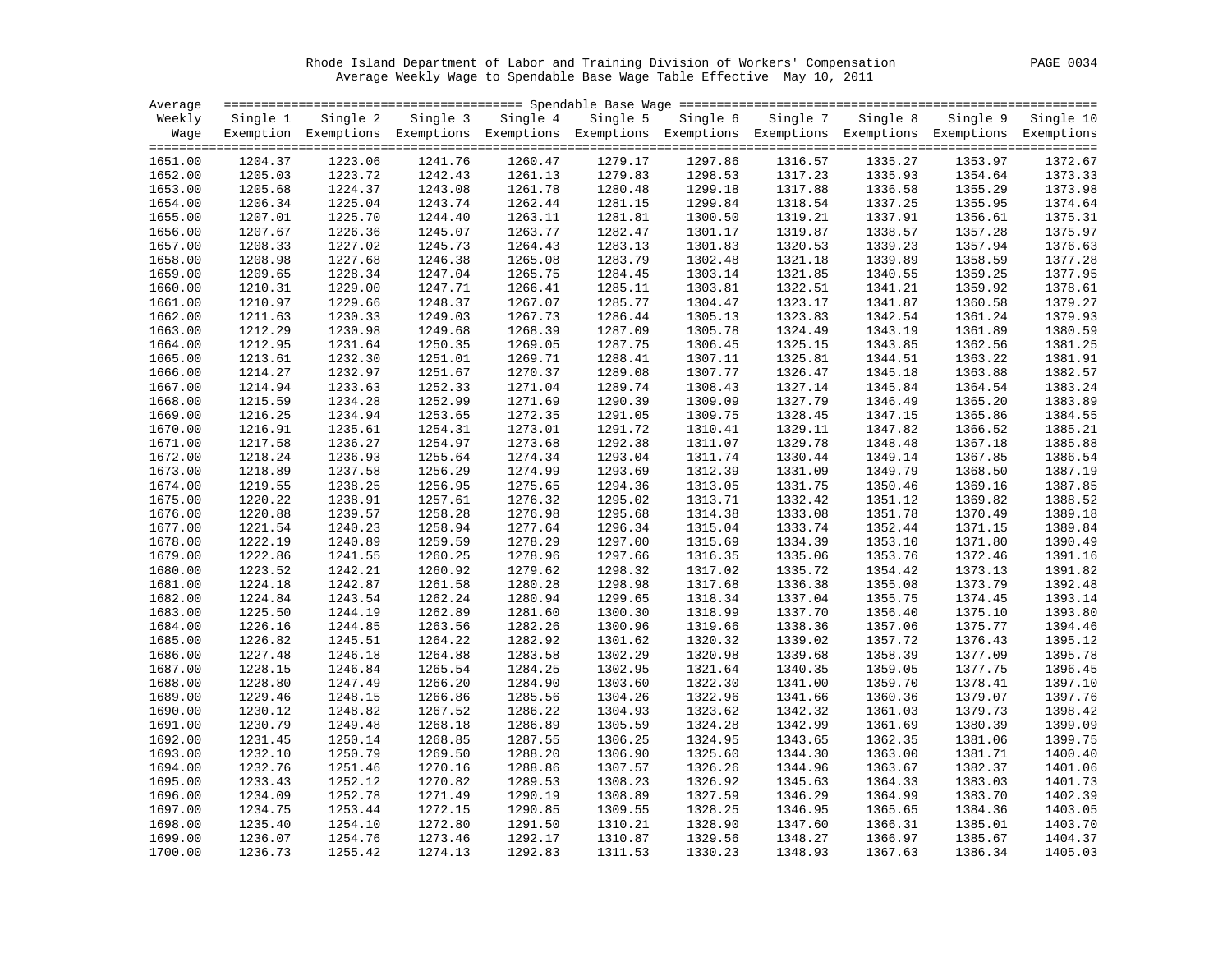Rhode Island Department of Labor and Training Division of Workers' Compensation PAGE 0035 Average Weekly Wage to Spendable Base Wage Table Effective May 10, 2011

| Average |          |                                                                                                                   |         |                   |         |                   |          |          |          |           |
|---------|----------|-------------------------------------------------------------------------------------------------------------------|---------|-------------------|---------|-------------------|----------|----------|----------|-----------|
| Weekly  | Single 1 | Single 2                                                                                                          |         | Single 3 Single 4 |         | Single 5 Single 6 | Single 7 | Single 8 | Single 9 | Single 10 |
|         |          | Wage Exemption Exemptions Exemptions Exemptions Exemptions Exemptions Exemptions Exemptions Exemptions Exemptions |         |                   |         |                   |          |          |          |           |
|         |          |                                                                                                                   |         |                   |         |                   |          |          |          |           |
| 1701.00 | 1237.39  | 1256.08                                                                                                           | 1274.79 | 1293.49           | 1312.19 | 1330.89           | 1349.59  | 1368.29  | 1387.00  | 1405.69   |
| 1702.00 | 1238.05  | 1256.75                                                                                                           | 1275.45 | 1294.15           | 1312.86 | 1331.55           | 1350.25  | 1368.96  | 1387.66  | 1406.35   |
| 1703.00 | 1238.71  | 1257.40                                                                                                           | 1276.10 | 1294.81           | 1313.51 | 1332.20           | 1350.91  | 1369.61  | 1388.31  | 1407.01   |
| 1704.00 | 1239.37  | 1258.06                                                                                                           | 1276.77 | 1295.47           | 1314.17 | 1332.87           | 1351.57  | 1370.27  | 1388.98  | 1407.67   |
| 1705.00 | 1240.03  | 1258.72                                                                                                           | 1277.43 | 1296.13           | 1314.83 | 1333.53           | 1352.23  | 1370.93  | 1389.64  | 1408.33   |
| 1706.00 | 1240.69  | 1259.39                                                                                                           | 1278.09 | 1296.79           | 1315.50 | 1334.19           | 1352.89  | 1371.60  | 1390.30  | 1408.99   |
| 1707.00 | 1241.36  | 1260.05                                                                                                           | 1278.75 | 1297.46           | 1316.16 | 1334.85           | 1353.56  | 1372.26  | 1390.96  | 1409.66   |
| 1708.00 | 1242.01  | 1260.70                                                                                                           | 1279.41 | 1298.11           | 1316.81 | 1335.51           | 1354.21  | 1372.91  | 1391.62  | 1410.31   |
| 1709.00 | 1242.67  | 1261.36                                                                                                           | 1280.07 | 1298.77           | 1317.47 | 1336.17           | 1354.87  | 1373.57  | 1392.28  | 1410.97   |
| 1710.00 | 1243.33  | 1262.03                                                                                                           | 1280.73 | 1299.43           | 1318.14 | 1336.83           | 1355.53  | 1374.24  | 1392.94  | 1411.63   |
| 1711.00 | 1244.00  | 1262.69                                                                                                           | 1281.39 | 1300.10           | 1318.80 | 1337.49           | 1356.20  | 1374.90  | 1393.60  | 1412.30   |
| 1712.00 | 1244.66  | 1263.35                                                                                                           | 1282.06 | 1300.76           | 1319.46 | 1338.16           | 1356.86  | 1375.56  | 1394.27  | 1412.96   |
| 1713.00 | 1245.31  | 1264.00                                                                                                           | 1282.71 | 1301.41           | 1320.11 | 1338.81           | 1357.51  | 1376.21  | 1394.92  | 1413.61   |
| 1714.00 | 1245.97  | 1264.67                                                                                                           | 1283.37 | 1302.07           | 1320.78 | 1339.47           | 1358.17  | 1376.88  | 1395.58  | 1414.27   |
| 1715.00 | 1246.64  | 1265.33                                                                                                           | 1284.03 | 1302.74           | 1321.44 | 1340.13           | 1358.84  | 1377.54  | 1396.24  | 1414.94   |
| 1716.00 | 1247.30  | 1265.99                                                                                                           | 1284.70 | 1303.40           | 1322.10 | 1340.80           | 1359.50  | 1378.20  | 1396.91  | 1415.60   |
| 1717.00 | 1247.96  | 1266.65                                                                                                           | 1285.36 | 1304.06           | 1322.76 | 1341.46           | 1360.16  | 1378.86  | 1397.57  | 1416.26   |
| 1718.00 | 1248.61  | 1267.31                                                                                                           | 1286.01 | 1304.71           | 1323.42 | 1342.11           | 1360.81  | 1379.52  | 1398.22  | 1416.91   |
| 1719.00 | 1249.28  | 1267.97                                                                                                           | 1286.67 | 1305.38           | 1324.08 | 1342.77           | 1361.48  | 1380.18  | 1398.88  | 1417.58   |
| 1720.00 | 1249.91  | 1268.63                                                                                                           | 1287.34 | 1306.04           | 1324.74 | 1343.44           | 1362.14  | 1380.84  | 1399.55  | 1418.24   |
| 1721.00 | 1250.54  | 1269.29                                                                                                           | 1288.00 | 1306.70           | 1325.40 | 1344.10           | 1362.80  | 1381.50  | 1400.21  | 1418.90   |
| 1722.00 | 1251.17  | 1269.96                                                                                                           | 1288.66 | 1307.36           | 1326.07 | 1344.76           | 1363.46  | 1382.17  | 1400.87  | 1419.56   |
| 1723.00 | 1251.80  | 1270.61                                                                                                           | 1289.31 | 1308.02           | 1326.72 | 1345.41           | 1364.12  | 1382.82  | 1401.52  | 1420.22   |
|         |          |                                                                                                                   |         |                   | 1327.38 |                   | 1364.78  |          |          | 1420.88   |
| 1724.00 | 1252.43  | 1271.27                                                                                                           | 1289.98 | 1308.68           |         | 1346.08           |          | 1383.48  | 1402.19  | 1421.54   |
| 1725.00 | 1253.06  | 1271.93                                                                                                           | 1290.64 | 1309.34           | 1328.04 | 1346.74           | 1365.44  | 1384.14  | 1402.85  |           |
| 1726.00 | 1253.69  | 1272.60                                                                                                           | 1291.30 | 1310.00           | 1328.71 | 1347.40           | 1366.10  | 1384.81  | 1403.51  | 1422.20   |
| 1727.00 | 1254.33  | 1273.26                                                                                                           | 1291.96 | 1310.67           | 1329.37 | 1348.06           | 1366.77  | 1385.47  | 1404.17  | 1422.87   |
| 1728.00 | 1254.95  | 1273.91                                                                                                           | 1292.62 | 1311.32           | 1330.02 | 1348.72           | 1367.42  | 1386.12  | 1404.83  | 1423.52   |
| 1729.00 | 1255.58  | 1274.57                                                                                                           | 1293.28 | 1311.98           | 1330.68 | 1349.38           | 1368.08  | 1386.78  | 1405.49  | 1424.18   |
| 1730.00 | 1256.21  | 1275.24                                                                                                           | 1293.94 | 1312.64           | 1331.35 | 1350.04           | 1368.74  | 1387.45  | 1406.15  | 1424.84   |
| 1731.00 | 1256.85  | 1275.90                                                                                                           | 1294.60 | 1313.31           | 1332.01 | 1350.70           | 1369.41  | 1388.11  | 1406.81  | 1425.51   |
| 1732.00 | 1257.48  | 1276.56                                                                                                           | 1295.27 | 1313.97           | 1332.67 | 1351.37           | 1370.07  | 1388.77  | 1407.48  | 1426.17   |
| 1733.00 | 1258.10  | 1277.21                                                                                                           | 1295.92 | 1314.62           | 1333.32 | 1352.02           | 1370.72  | 1389.42  | 1408.13  | 1426.82   |
| 1734.00 | 1258.73  | 1277.88                                                                                                           | 1296.58 | 1315.28           | 1333.99 | 1352.68           | 1371.38  | 1390.09  | 1408.79  | 1427.48   |
| 1735.00 | 1259.37  | 1278.54                                                                                                           | 1297.24 | 1315.95           | 1334.65 | 1353.34           | 1372.05  | 1390.75  | 1409.45  | 1428.15   |
| 1736.00 | 1260.00  | 1279.20                                                                                                           | 1297.91 | 1316.61           | 1335.31 | 1354.01           | 1372.71  | 1391.41  | 1410.12  | 1428.81   |
| 1737.00 | 1260.63  | 1279.86                                                                                                           | 1298.57 | 1317.27           | 1335.97 | 1354.67           | 1373.37  | 1392.07  | 1410.78  | 1429.47   |
| 1738.00 | 1261.25  | 1280.52                                                                                                           | 1299.22 | 1317.92           | 1336.63 | 1355.32           | 1374.02  | 1392.73  | 1411.43  | 1430.12   |
| 1739.00 | 1261.89  | 1281.18                                                                                                           | 1299.88 | 1318.59           | 1337.29 | 1355.98           | 1374.69  | 1393.39  | 1412.09  | 1430.79   |
| 1740.00 | 1262.52  | 1281.84                                                                                                           | 1300.55 | 1319.25           | 1337.95 | 1356.65           | 1375.35  | 1394.05  | 1412.76  | 1431.45   |
| 1741.00 | 1263.15  | 1282.50                                                                                                           | 1301.21 | 1319.91           | 1338.61 | 1357.31           | 1376.01  | 1394.71  | 1413.42  | 1432.11   |
| 1742.00 | 1263.78  | 1283.17                                                                                                           | 1301.87 | 1320.57           | 1339.28 | 1357.97           | 1376.67  | 1395.38  | 1414.08  | 1432.77   |
| 1743.00 | 1264.41  | 1283.82                                                                                                           | 1302.52 | 1321.23           | 1339.93 | 1358.62           | 1377.33  | 1396.03  | 1414.73  | 1433.43   |
| 1744.00 | 1265.04  | 1284.48                                                                                                           | 1303.19 | 1321.89           | 1340.59 | 1359.29           | 1377.99  | 1396.69  | 1415.40  | 1434.09   |
| 1745.00 | 1265.67  | 1285.14                                                                                                           | 1303.85 | 1322.55           | 1341.25 | 1359.95           | 1378.65  | 1397.35  | 1416.06  | 1434.75   |
| 1746.00 | 1266.30  | 1285.81                                                                                                           | 1304.51 | 1323.21           | 1341.92 | 1360.61           | 1379.31  | 1398.02  | 1416.72  | 1435.41   |
| 1747.00 | 1266.94  | 1286.47                                                                                                           | 1305.17 | 1323.88           | 1342.58 | 1361.27           | 1379.98  | 1398.68  | 1417.38  | 1436.08   |
| 1748.00 | 1267.56  | 1287.12                                                                                                           | 1305.83 | 1324.53           | 1343.23 | 1361.93           | 1380.63  | 1399.33  | 1418.04  | 1436.73   |
| 1749.00 | 1268.19  | 1287.78                                                                                                           | 1306.49 | 1325.19           | 1343.89 | 1362.59           | 1381.29  | 1399.99  | 1418.70  | 1437.39   |
| 1750.00 | 1268.82  | 1288.45                                                                                                           | 1307.15 | 1325.85           | 1344.56 | 1363.25           | 1381.95  | 1400.66  | 1419.36  | 1438.05   |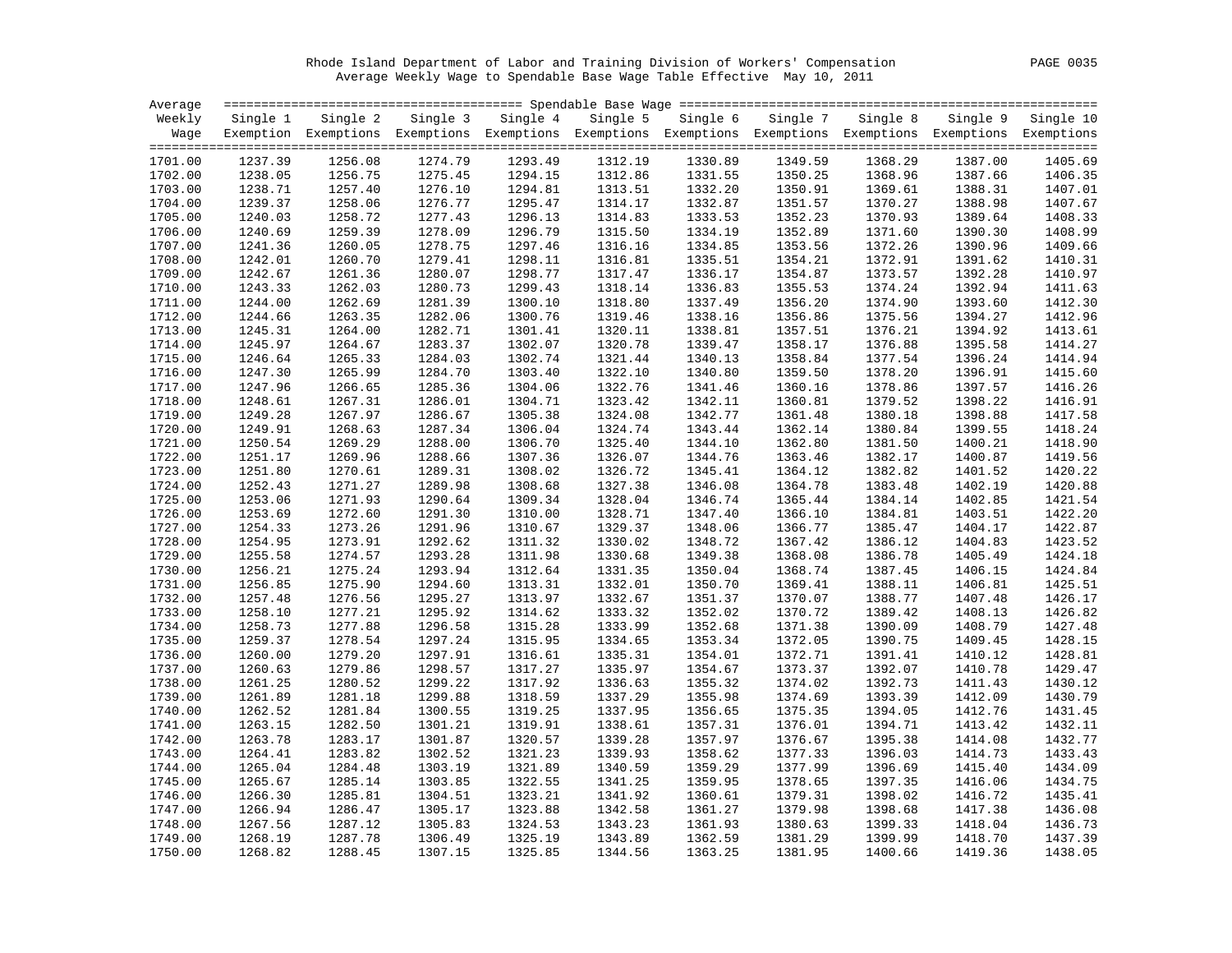Rhode Island Department of Labor and Training Division of Workers' Compensation PAGE 0036 Average Weekly Wage to Spendable Base Wage Table Effective May 10, 2011

| Average |          |                                                                                                              |          |          |         |                            |         |          |         |                    |
|---------|----------|--------------------------------------------------------------------------------------------------------------|----------|----------|---------|----------------------------|---------|----------|---------|--------------------|
| Weekly  | Single 1 | Single 2                                                                                                     | Single 3 | Single 4 |         | Single 5 Single 6 Single 7 |         | Single 8 |         | Single 9 Single 10 |
| Waqe    |          | Exemption Exemptions Exemptions Exemptions Exemptions Exemptions Exemptions Exemptions Exemptions Exemptions |          |          |         |                            |         |          |         |                    |
| 1751.00 | 1269.46  | 1289.11                                                                                                      | 1307.81  | 1326.52  | 1345.22 | 1363.91                    | 1382.62 | 1401.32  | 1420.02 | 1438.72            |
| 1752.00 | 1270.09  | 1289.77                                                                                                      | 1308.48  | 1327.18  | 1345.88 | 1364.58                    | 1383.28 | 1401.98  | 1420.69 | 1439.38            |
| 1753.00 | 1270.71  | 1290.42                                                                                                      | 1309.13  | 1327.83  | 1346.53 | 1365.23                    | 1383.93 | 1402.63  | 1421.34 | 1440.03            |
| 1754.00 | 1271.34  | 1291.09                                                                                                      | 1309.79  | 1328.49  | 1347.20 | 1365.89                    | 1384.59 | 1403.30  | 1422.00 | 1440.69            |
| 1755.00 | 1271.98  | 1291.75                                                                                                      | 1310.45  | 1329.16  | 1347.86 | 1366.55                    | 1385.26 | 1403.96  | 1422.66 | 1441.36            |
| 1756.00 | 1272.61  | 1292.41                                                                                                      | 1311.12  | 1329.82  | 1348.52 | 1367.22                    | 1385.92 | 1404.62  | 1423.33 | 1442.02            |
| 1757.00 | 1273.24  | 1293.07                                                                                                      | 1311.78  | 1330.48  | 1349.18 | 1367.88                    | 1386.58 | 1405.28  | 1423.99 | 1442.68            |
| 1758.00 | 1273.86  | 1293.73                                                                                                      | 1312.43  | 1331.13  | 1349.84 | 1368.53                    | 1387.23 | 1405.94  | 1424.64 | 1443.33            |
| 1759.00 | 1274.50  | 1294.39                                                                                                      | 1313.09  | 1331.80  | 1350.50 | 1369.19                    | 1387.90 | 1406.60  | 1425.30 | 1444.00            |
| 1760.00 | 1275.13  | 1295.05                                                                                                      | 1313.76  | 1332.46  | 1351.16 | 1369.86                    | 1388.56 | 1407.26  | 1425.97 | 1444.66            |
| 1761.00 | 1275.76  | 1295.71                                                                                                      | 1314.42  | 1333.12  | 1351.82 | 1370.52                    | 1389.22 | 1407.92  | 1426.63 | 1445.32            |
| 1762.00 | 1276.39  | 1296.38                                                                                                      | 1315.08  | 1333.78  | 1352.49 | 1371.18                    | 1389.88 | 1408.59  | 1427.29 | 1445.98            |
| 1763.00 | 1277.02  | 1297.03                                                                                                      | 1315.73  | 1334.44  | 1353.14 | 1371.83                    | 1390.54 | 1409.24  | 1427.94 | 1446.64            |
| 1764.00 | 1277.65  | 1297.69                                                                                                      | 1316.40  | 1335.10  | 1353.80 | 1372.50                    | 1391.20 | 1409.90  | 1428.61 | 1447.30            |
| 1765.00 | 1278.28  | 1298.35                                                                                                      | 1317.06  | 1335.76  | 1354.46 | 1373.16                    | 1391.86 | 1410.56  | 1429.27 | 1447.96            |
| 1766.00 | 1278.91  | 1299.02                                                                                                      | 1317.72  | 1336.42  | 1355.13 | 1373.82                    | 1392.52 | 1411.23  | 1429.93 | 1448.62            |
| 1767.00 | 1279.55  | 1299.68                                                                                                      | 1318.38  | 1337.09  | 1355.79 | 1374.48                    | 1393.19 | 1411.89  | 1430.59 | 1449.29            |
| 1768.00 | 1280.17  | 1300.33                                                                                                      | 1319.04  | 1337.74  | 1356.44 | 1375.14                    | 1393.84 | 1412.54  | 1431.25 | 1449.94            |
| 1769.00 | 1280.80  | 1300.99                                                                                                      | 1319.70  | 1338.40  | 1357.10 | 1375.80                    | 1394.50 | 1413.20  | 1431.91 | 1450.60            |
| 1770.00 | 1281.43  | 1301.66                                                                                                      | 1320.36  | 1339.06  | 1357.77 | 1376.46                    | 1395.16 | 1413.87  | 1432.57 | 1451.26            |
| 1771.00 | 1282.07  | 1302.32                                                                                                      | 1321.02  | 1339.73  | 1358.43 | 1377.12                    | 1395.83 | 1414.53  | 1433.23 | 1451.93            |
| 1772.00 | 1282.70  | 1302.98                                                                                                      | 1321.69  | 1340.39  | 1359.09 | 1377.79                    | 1396.49 | 1415.19  | 1433.90 | 1452.59            |
| 1773.00 | 1283.32  | 1303.63                                                                                                      | 1322.34  | 1341.04  | 1359.74 | 1378.44                    | 1397.14 | 1415.84  | 1434.55 | 1453.24            |
| 1774.00 | 1283.95  | 1304.30                                                                                                      | 1323.00  | 1341.70  | 1360.41 | 1379.10                    | 1397.80 | 1416.51  | 1435.21 | 1453.90            |
| 1775.00 | 1284.59  | 1304.96                                                                                                      | 1323.66  | 1342.37  | 1361.07 | 1379.76                    | 1398.47 | 1417.17  | 1435.87 | 1454.57            |
| 1776.00 | 1285.22  | 1305.62                                                                                                      | 1324.33  | 1343.03  | 1361.73 | 1380.43                    | 1399.13 | 1417.83  | 1436.54 | 1455.23            |
| 1777.00 | 1285.85  | 1306.28                                                                                                      | 1324.99  | 1343.69  | 1362.39 | 1381.09                    | 1399.79 | 1418.49  | 1437.20 | 1455.89            |
| 1778.00 | 1286.47  | 1306.94                                                                                                      | 1325.64  | 1344.34  | 1363.05 | 1381.74                    | 1400.44 | 1419.15  | 1437.85 | 1456.54            |
| 1779.00 | 1287.11  | 1307.60                                                                                                      | 1326.30  | 1345.01  | 1363.71 | 1382.40                    | 1401.11 | 1419.81  | 1438.51 | 1457.21            |
| 1780.00 | 1287.74  | 1308.26                                                                                                      | 1326.97  | 1345.67  | 1364.37 | 1383.07                    | 1401.77 | 1420.47  | 1439.18 | 1457.87            |
| 1781.00 | 1288.37  | 1308.92                                                                                                      | 1327.63  | 1346.33  | 1365.03 | 1383.73                    | 1402.43 | 1421.13  | 1439.84 | 1458.53            |
| 1782.00 | 1289.00  | 1309.59                                                                                                      | 1328.29  | 1346.99  | 1365.70 | 1384.39                    | 1403.09 | 1421.80  | 1440.50 | 1459.19            |
| 1783.00 | 1289.63  | 1310.24                                                                                                      | 1328.94  | 1347.65  | 1366.35 | 1385.04                    | 1403.75 | 1422.45  | 1441.15 | 1459.85            |
| 1784.00 | 1290.26  | 1310.90                                                                                                      | 1329.61  | 1348.31  | 1367.01 | 1385.71                    | 1404.41 | 1423.11  | 1441.82 | 1460.51            |
| 1785.00 | 1290.89  | 1311.56                                                                                                      | 1330.27  | 1348.97  | 1367.67 | 1386.37                    | 1405.07 | 1423.77  | 1442.48 | 1461.17            |
| 1786.00 | 1291.52  | 1312.23                                                                                                      | 1330.93  | 1349.63  | 1368.34 | 1387.03                    | 1405.73 | 1424.44  | 1443.14 | 1461.83            |
| 1787.00 | 1292.16  | 1312.89                                                                                                      | 1331.59  | 1350.30  | 1369.00 | 1387.69                    | 1406.40 | 1425.10  | 1443.80 | 1462.50            |
| 1788.00 | 1292.78  | 1313.54                                                                                                      | 1332.25  | 1350.95  | 1369.65 | 1388.35                    | 1407.05 | 1425.75  | 1444.46 | 1463.15            |
| 1789.00 | 1293.41  | 1314.20                                                                                                      | 1332.91  | 1351.61  | 1370.31 | 1389.01                    | 1407.71 | 1426.41  | 1445.12 | 1463.81            |
| 1790.00 | 1294.04  | 1314.87                                                                                                      | 1333.57  | 1352.27  | 1370.98 | 1389.67                    | 1408.37 | 1427.08  | 1445.78 | 1464.47            |
| 1791.00 | 1294.68  | 1315.51                                                                                                      | 1334.23  | 1352.94  | 1371.64 | 1390.33                    | 1409.04 | 1427.74  | 1446.44 | 1465.14            |
| 1792.00 | 1295.31  | 1316.14                                                                                                      | 1334.90  | 1353.60  | 1372.30 | 1391.00                    | 1409.70 | 1428.40  | 1447.11 | 1465.80            |
| 1793.00 | 1295.93  | 1316.76                                                                                                      | 1335.55  | 1354.25  | 1372.95 | 1391.65                    | 1410.35 | 1429.05  | 1447.76 | 1466.45            |
| 1794.00 | 1296.56  | 1317.40                                                                                                      | 1336.21  | 1354.91  | 1373.62 | 1392.31                    | 1411.01 | 1429.72  | 1448.42 | 1467.11            |
| 1795.00 | 1297.20  | 1318.03                                                                                                      | 1336.87  | 1355.58  | 1374.28 | 1392.97                    | 1411.68 | 1430.38  | 1449.08 | 1467.78            |
| 1796.00 | 1297.83  | 1318.66                                                                                                      | 1337.54  | 1356.24  | 1374.94 | 1393.64                    | 1412.34 | 1431.04  | 1449.75 | 1468.44            |
| 1797.00 | 1298.46  | 1319.29                                                                                                      | 1338.20  | 1356.90  | 1375.60 | 1394.30                    | 1413.00 | 1431.70  | 1450.41 | 1469.10            |
| 1798.00 | 1299.08  | 1319.92                                                                                                      | 1338.85  | 1357.55  | 1376.26 | 1394.95                    | 1413.65 | 1432.36  | 1451.06 | 1469.75            |
| 1799.00 | 1299.72  | 1320.55                                                                                                      | 1339.51  | 1358.22  | 1376.92 | 1395.61                    | 1414.32 | 1433.02  | 1451.72 | 1470.42            |
| 1800.00 | 1300.35  | 1321.18                                                                                                      | 1340.18  | 1358.88  | 1377.58 | 1396.28                    | 1414.98 | 1433.68  | 1452.39 | 1471.08            |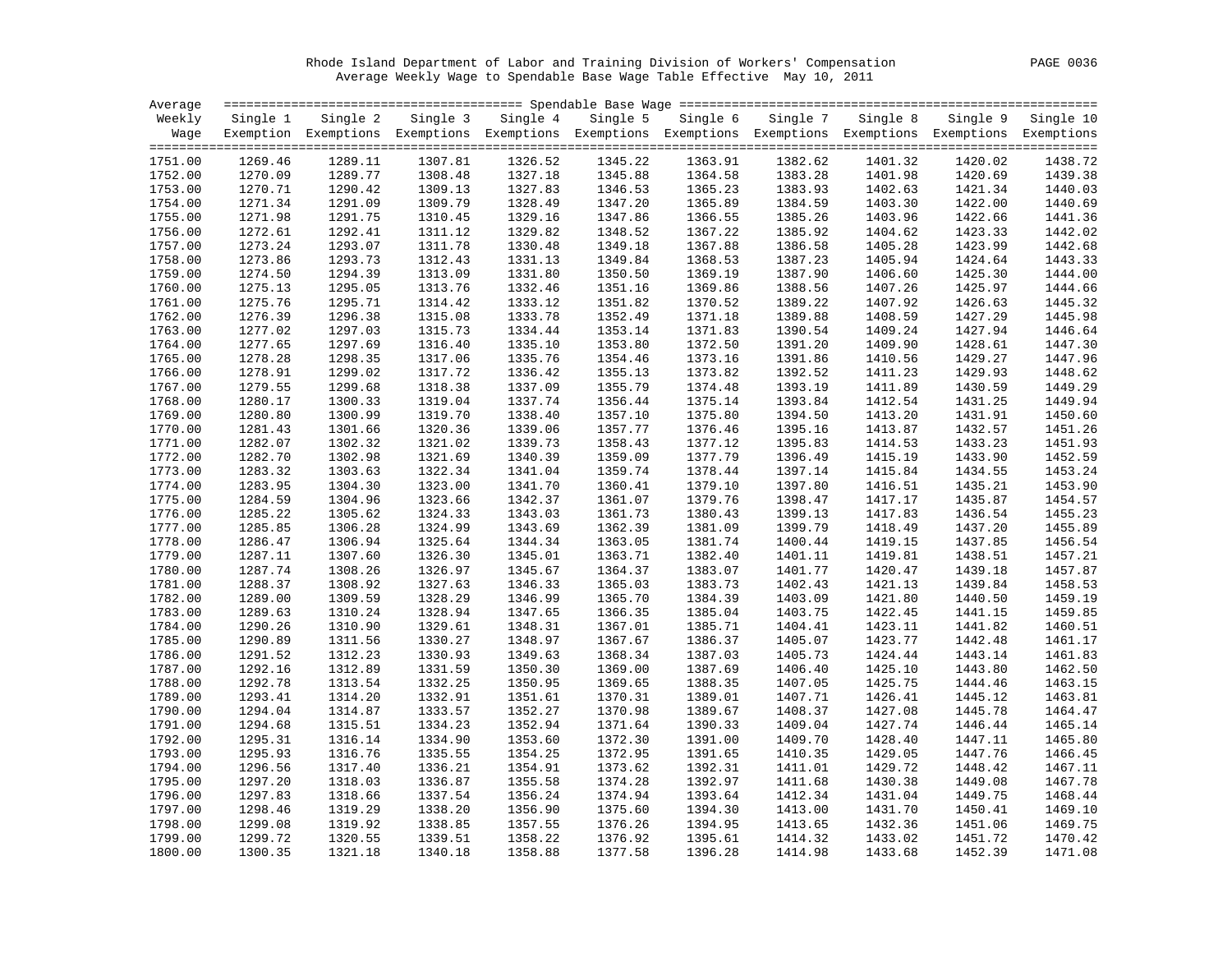Rhode Island Department of Labor and Training Division of Workers' Compensation PAGE 0037 Average Weekly Wage to Spendable Base Wage Table Effective May 10, 2011

| Average |          |          |         |                                                                                                                   |         |                   |          |          |          |           |
|---------|----------|----------|---------|-------------------------------------------------------------------------------------------------------------------|---------|-------------------|----------|----------|----------|-----------|
| Weekly  | Single 1 | Single 2 |         | Single 3 Single 4                                                                                                 |         | Single 5 Single 6 | Single 7 | Single 8 | Single 9 | Single 10 |
|         |          |          |         | Wage Exemption Exemptions Exemptions Exemptions Exemptions Exemptions Exemptions Exemptions Exemptions Exemptions |         |                   |          |          |          |           |
|         |          |          |         |                                                                                                                   |         |                   |          |          |          |           |
| 1801.00 | 1300.98  | 1321.81  | 1340.84 | 1359.54                                                                                                           | 1378.24 | 1396.94           | 1415.64  | 1434.34  | 1453.05  | 1471.74   |
| 1802.00 | 1301.61  | 1322.45  | 1341.50 | 1360.20                                                                                                           | 1378.91 | 1397.60           | 1416.30  | 1435.01  | 1453.71  | 1472.40   |
| 1803.00 | 1302.24  | 1323.07  | 1342.15 | 1360.86                                                                                                           | 1379.56 | 1398.25           | 1416.96  | 1435.66  | 1454.36  | 1473.06   |
| 1804.00 | 1302.87  | 1323.70  | 1342.82 | 1361.52                                                                                                           | 1380.22 | 1398.92           | 1417.62  | 1436.32  | 1455.03  | 1473.72   |
| 1805.00 | 1303.50  | 1324.33  | 1343.48 | 1362.18                                                                                                           | 1380.88 | 1399.58           | 1418.28  | 1436.98  | 1455.69  | 1474.38   |
| 1806.00 | 1304.13  | 1324.97  | 1344.14 | 1362.84                                                                                                           | 1381.55 | 1400.24           | 1418.94  | 1437.65  | 1456.35  | 1475.04   |
| 1807.00 | 1304.77  | 1325.60  | 1344.80 | 1363.51                                                                                                           | 1382.21 | 1400.90           | 1419.61  | 1438.31  | 1457.01  | 1475.71   |
| 1808.00 | 1305.39  | 1326.22  | 1345.46 | 1364.16                                                                                                           | 1382.86 | 1401.56           | 1420.26  | 1438.96  | 1457.67  | 1476.36   |
| 1809.00 | 1306.02  | 1326.85  | 1346.12 | 1364.82                                                                                                           | 1383.52 | 1402.22           | 1420.92  | 1439.62  | 1458.33  | 1477.02   |
| 1810.00 | 1306.65  | 1327.49  | 1346.78 | 1365.48                                                                                                           | 1384.19 | 1402.88           | 1421.58  | 1440.29  | 1458.99  | 1477.68   |
| 1811.00 | 1307.29  | 1328.12  | 1347.44 | 1366.15                                                                                                           | 1384.85 | 1403.54           | 1422.25  | 1440.95  | 1459.65  | 1478.35   |
| 1812.00 | 1307.92  | 1328.75  | 1348.11 | 1366.81                                                                                                           | 1385.51 | 1404.21           | 1422.91  | 1441.61  | 1460.32  | 1479.01   |
| 1813.00 | 1308.54  | 1329.37  | 1348.76 | 1367.46                                                                                                           | 1386.16 | 1404.86           | 1423.56  | 1442.26  | 1460.97  | 1479.66   |
| 1814.00 | 1309.17  | 1330.01  | 1349.42 | 1368.12                                                                                                           | 1386.83 | 1405.52           | 1424.22  | 1442.93  | 1461.63  | 1480.32   |
| 1815.00 | 1309.81  | 1330.64  | 1350.08 | 1368.79                                                                                                           | 1387.49 | 1406.18           | 1424.89  | 1443.59  | 1462.29  | 1480.99   |
| 1816.00 | 1310.44  | 1331.27  | 1350.75 | 1369.45                                                                                                           | 1388.15 | 1406.85           | 1425.55  | 1444.25  | 1462.96  | 1481.65   |
| 1817.00 | 1311.07  | 1331.90  | 1351.41 | 1370.11                                                                                                           | 1388.81 | 1407.51           | 1426.21  | 1444.91  | 1463.62  | 1482.31   |
| 1818.00 | 1311.69  | 1332.53  | 1352.06 | 1370.76                                                                                                           | 1389.47 | 1408.16           | 1426.86  | 1445.57  | 1464.27  | 1482.96   |
| 1819.00 | 1312.33  | 1333.16  | 1352.72 | 1371.43                                                                                                           | 1390.13 | 1408.82           | 1427.53  | 1446.23  | 1464.93  | 1483.63   |
| 1820.00 | 1312.96  | 1333.79  | 1353.39 | 1372.09                                                                                                           | 1390.79 | 1409.49           | 1428.19  | 1446.89  | 1465.60  | 1484.29   |
| 1821.00 | 1313.59  | 1334.42  | 1354.05 | 1372.75                                                                                                           | 1391.45 | 1410.15           | 1428.85  | 1447.55  | 1466.26  | 1484.95   |
| 1822.00 | 1314.22  | 1335.06  | 1354.71 | 1373.41                                                                                                           | 1392.12 | 1410.81           | 1429.51  | 1448.22  | 1466.92  | 1485.61   |
| 1823.00 | 1314.85  | 1335.68  | 1355.36 | 1374.07                                                                                                           | 1392.77 | 1411.46           | 1430.17  | 1448.87  | 1467.57  | 1486.27   |
| 1824.00 | 1315.48  | 1336.31  | 1356.03 | 1374.73                                                                                                           | 1393.43 | 1412.13           | 1430.83  | 1449.53  | 1468.24  | 1486.93   |
| 1825.00 | 1316.11  | 1336.94  | 1356.69 | 1375.39                                                                                                           | 1394.09 | 1412.79           | 1431.49  | 1450.19  | 1468.90  | 1487.59   |
| 1826.00 | 1316.74  | 1337.58  | 1357.35 | 1376.05                                                                                                           | 1394.76 | 1413.45           | 1432.15  | 1450.86  | 1469.56  | 1488.25   |
| 1827.00 | 1317.38  | 1338.21  | 1358.01 | 1376.72                                                                                                           | 1395.42 | 1414.11           | 1432.82  | 1451.52  | 1470.22  | 1488.92   |
| 1828.00 | 1318.00  | 1338.83  | 1358.67 | 1377.37                                                                                                           | 1396.07 | 1414.77           | 1433.47  | 1452.17  | 1470.88  | 1489.57   |
| 1829.00 | 1318.63  | 1339.46  | 1359.33 | 1378.03                                                                                                           | 1396.73 | 1415.43           | 1434.13  | 1452.83  | 1471.54  | 1490.23   |
| 1830.00 | 1319.26  | 1340.10  | 1359.99 | 1378.69                                                                                                           | 1397.40 | 1416.09           | 1434.79  | 1453.50  | 1472.20  | 1490.89   |
| 1831.00 | 1319.90  | 1340.73  | 1360.65 | 1379.36                                                                                                           | 1398.06 | 1416.75           | 1435.46  | 1454.16  | 1472.86  | 1491.56   |
| 1832.00 | 1320.53  | 1341.36  | 1361.32 | 1380.02                                                                                                           | 1398.72 | 1417.42           | 1436.12  | 1454.82  | 1473.53  | 1492.22   |
| 1833.00 | 1321.15  | 1341.98  | 1361.97 | 1380.67                                                                                                           | 1399.37 | 1418.07           | 1436.77  | 1455.47  | 1474.18  | 1492.87   |
| 1834.00 | 1321.78  | 1342.62  | 1362.63 | 1381.33                                                                                                           | 1400.04 | 1418.73           | 1437.43  | 1456.14  | 1474.84  | 1493.53   |
| 1835.00 | 1322.42  | 1343.25  | 1363.29 | 1382.00                                                                                                           | 1400.70 | 1419.39           | 1438.10  | 1456.80  | 1475.50  | 1494.20   |
| 1836.00 | 1323.05  | 1343.88  | 1363.96 | 1382.66                                                                                                           | 1401.36 | 1420.06           | 1438.76  | 1457.46  | 1476.17  | 1494.86   |
| 1837.00 | 1323.68  | 1344.51  | 1364.62 | 1383.32                                                                                                           | 1402.02 | 1420.72           | 1439.42  | 1458.12  | 1476.83  | 1495.52   |
| 1838.00 | 1324.30  | 1345.14  | 1365.27 | 1383.97                                                                                                           | 1402.68 | 1421.37           | 1440.07  | 1458.78  | 1477.48  | 1496.17   |
| 1839.00 | 1324.94  | 1345.77  | 1365.93 | 1384.64                                                                                                           | 1403.34 | 1422.03           | 1440.74  | 1459.44  | 1478.14  | 1496.84   |
| 1840.00 | 1325.57  | 1346.40  | 1366.60 | 1385.30                                                                                                           | 1404.00 | 1422.70           | 1441.40  | 1460.10  | 1478.81  | 1497.50   |
| 1841.00 | 1326.20  | 1347.03  | 1367.26 | 1385.96                                                                                                           | 1404.66 | 1423.36           | 1442.06  | 1460.76  | 1479.47  | 1498.16   |
| 1842.00 | 1326.83  | 1347.67  | 1367.92 | 1386.62                                                                                                           | 1405.33 | 1424.02           | 1442.72  | 1461.43  | 1480.13  | 1498.82   |
| 1843.00 | 1327.46  | 1348.29  | 1368.57 | 1387.28                                                                                                           | 1405.98 | 1424.67           | 1443.38  | 1462.08  | 1480.78  | 1499.48   |
| 1844.00 | 1328.09  | 1348.92  | 1369.24 | 1387.94                                                                                                           | 1406.64 | 1425.34           | 1444.04  | 1462.74  | 1481.45  | 1500.14   |
| 1845.00 | 1328.72  | 1349.55  | 1369.90 | 1388.60                                                                                                           | 1407.30 | 1426.00           | 1444.70  | 1463.40  | 1482.11  | 1500.80   |
| 1846.00 | 1329.35  | 1350.19  | 1370.56 | 1389.26                                                                                                           | 1407.97 | 1426.66           | 1445.36  | 1464.07  | 1482.77  | 1501.46   |
| 1847.00 | 1329.99  | 1350.82  | 1371.22 | 1389.93                                                                                                           | 1408.63 | 1427.32           | 1446.03  | 1464.73  | 1483.43  | 1502.13   |
| 1848.00 | 1330.61  | 1351.44  | 1371.88 | 1390.58                                                                                                           | 1409.28 | 1427.98           | 1446.68  | 1465.38  | 1484.09  | 1502.78   |
| 1849.00 | 1331.24  | 1352.07  | 1372.54 | 1391.24                                                                                                           | 1409.94 | 1428.64           | 1447.34  | 1466.04  | 1484.75  | 1503.44   |
| 1850.00 | 1331.87  | 1352.71  | 1373.20 | 1391.90                                                                                                           | 1410.61 | 1429.30           | 1448.00  | 1466.71  | 1485.41  | 1504.10   |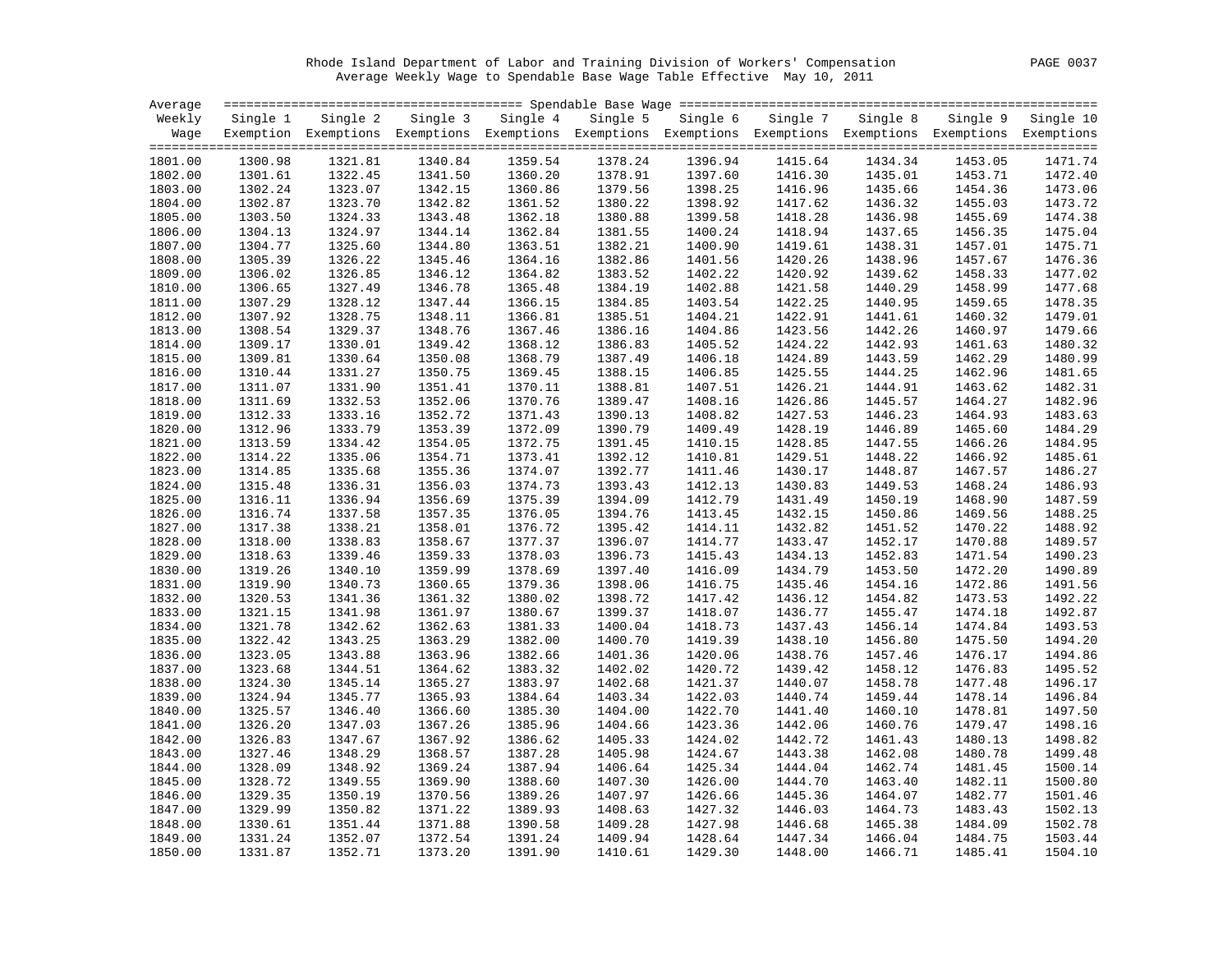Rhode Island Department of Labor and Training Division of Workers' Compensation PAGE 0038 Average Weekly Wage to Spendable Base Wage Table Effective May 10, 2011

| Average |          |         |         |                                                                                                                   |         |                   |          |          |          |           |
|---------|----------|---------|---------|-------------------------------------------------------------------------------------------------------------------|---------|-------------------|----------|----------|----------|-----------|
| Weekly  | Single 1 |         |         | Single 2 Single 3 Single 4                                                                                        |         | Single 5 Single 6 | Single 7 | Single 8 | Single 9 | Single 10 |
|         |          |         |         | Wage Exemption Exemptions Exemptions Exemptions Exemptions Exemptions Exemptions Exemptions Exemptions Exemptions |         |                   |          |          |          |           |
|         |          |         |         |                                                                                                                   |         |                   |          |          |          |           |
| 1851.00 | 1332.51  | 1353.34 | 1373.86 | 1392.57                                                                                                           | 1411.27 | 1429.96           | 1448.67  | 1467.37  | 1486.07  | 1504.77   |
| 1852.00 | 1333.14  | 1353.97 | 1374.53 | 1393.23                                                                                                           | 1411.93 | 1430.63           | 1449.33  | 1468.03  | 1486.74  | 1505.43   |
| 1853.00 | 1333.76  | 1354.59 | 1375.18 | 1393.88                                                                                                           | 1412.58 | 1431.28           | 1449.98  | 1468.68  | 1487.39  | 1506.08   |
| 1854.00 | 1334.39  | 1355.23 | 1375.84 | 1394.54                                                                                                           | 1413.25 | 1431.94           | 1450.64  | 1469.35  | 1488.05  | 1506.74   |
| 1855.00 | 1335.03  | 1355.86 | 1376.50 | 1395.21                                                                                                           | 1413.91 | 1432.60           | 1451.31  | 1470.01  | 1488.71  | 1507.41   |
| 1856.00 | 1335.66  | 1356.49 | 1377.17 | 1395.87                                                                                                           | 1414.57 | 1433.27           | 1451.97  | 1470.67  | 1489.38  | 1508.07   |
| 1857.00 | 1336.29  | 1357.12 | 1377.83 | 1396.53                                                                                                           | 1415.23 | 1433.93           | 1452.63  | 1471.33  | 1490.04  | 1508.73   |
| 1858.00 | 1336.91  | 1357.75 | 1378.48 | 1397.18                                                                                                           | 1415.89 | 1434.58           | 1453.28  | 1471.99  | 1490.69  | 1509.38   |
| 1859.00 | 1337.55  | 1358.38 | 1379.14 | 1397.85                                                                                                           | 1416.55 | 1435.24           | 1453.95  | 1472.65  | 1491.35  | 1510.05   |
| 1860.00 | 1338.18  | 1359.01 | 1379.81 | 1398.51                                                                                                           | 1417.21 | 1435.91           | 1454.61  | 1473.31  | 1492.02  | 1510.71   |
| 1861.00 | 1338.81  | 1359.64 | 1380.47 | 1399.17                                                                                                           | 1417.87 | 1436.57           | 1455.27  | 1473.97  | 1492.68  | 1511.37   |
| 1862.00 | 1339.44  | 1360.28 | 1381.12 | 1399.83                                                                                                           | 1418.54 | 1437.23           | 1455.93  | 1474.64  | 1493.34  | 1512.03   |
| 1863.00 | 1340.07  | 1360.90 | 1381.74 | 1400.49                                                                                                           | 1419.19 | 1437.88           | 1456.59  | 1475.29  | 1493.99  | 1512.69   |
| 1864.00 | 1340.70  | 1361.53 | 1382.38 | 1401.15                                                                                                           | 1419.85 | 1438.55           | 1457.25  | 1475.95  | 1494.66  | 1513.35   |
| 1865.00 | 1341.33  | 1362.16 | 1383.01 | 1401.81                                                                                                           | 1420.51 | 1439.21           | 1457.91  | 1476.61  | 1495.32  | 1514.01   |
| 1866.00 | 1341.96  | 1362.80 | 1383.64 | 1402.47                                                                                                           | 1421.18 | 1439.87           | 1458.57  | 1477.28  | 1495.98  | 1514.67   |
| 1867.00 | 1342.60  | 1363.43 | 1384.27 | 1403.14                                                                                                           | 1421.84 | 1440.53           | 1459.24  | 1477.94  | 1496.64  | 1515.34   |
| 1868.00 | 1343.22  | 1364.05 | 1384.90 | 1403.79                                                                                                           | 1422.49 | 1441.19           | 1459.89  | 1478.59  | 1497.30  | 1515.99   |
| 1869.00 | 1343.85  | 1364.68 | 1385.53 | 1404.45                                                                                                           | 1423.15 | 1441.85           | 1460.55  | 1479.25  | 1497.96  | 1516.65   |
| 1870.00 | 1344.48  | 1365.32 | 1386.16 | 1405.11                                                                                                           | 1423.82 | 1442.51           | 1461.21  | 1479.92  | 1498.62  | 1517.31   |
| 1871.00 | 1345.12  | 1365.95 | 1386.79 | 1405.78                                                                                                           | 1424.48 | 1443.17           | 1461.88  | 1480.58  | 1499.28  | 1517.98   |
| 1872.00 | 1345.75  | 1366.58 | 1387.43 | 1406.44                                                                                                           | 1425.14 | 1443.84           | 1462.54  | 1481.24  | 1499.95  | 1518.64   |
| 1873.00 | 1346.37  | 1367.20 | 1388.05 | 1407.09                                                                                                           | 1425.79 | 1444.49           | 1463.19  | 1481.89  | 1500.60  | 1519.29   |
| 1874.00 | 1347.00  | 1367.84 | 1388.68 | 1407.75                                                                                                           | 1426.46 | 1445.15           | 1463.85  | 1482.56  | 1501.26  | 1519.95   |
| 1875.00 | 1347.64  | 1368.47 | 1389.31 | 1408.42                                                                                                           | 1427.12 | 1445.81           | 1464.52  | 1483.22  | 1501.92  | 1520.62   |
| 1876.00 | 1348.27  | 1369.10 | 1389.95 | 1409.08                                                                                                           | 1427.78 | 1446.48           | 1465.18  | 1483.88  | 1502.59  | 1521.28   |
| 1877.00 | 1348.90  | 1369.73 | 1390.58 | 1409.74                                                                                                           | 1428.44 | 1447.14           | 1465.84  | 1484.54  | 1503.25  | 1521.94   |
| 1878.00 | 1349.52  | 1370.36 | 1391.20 | 1410.39                                                                                                           | 1429.10 | 1447.79           | 1466.49  | 1485.20  | 1503.90  | 1522.59   |
| 1879.00 | 1350.16  | 1370.99 | 1391.83 | 1411.06                                                                                                           | 1429.76 | 1448.45           | 1467.16  | 1485.86  | 1504.56  | 1523.26   |
| 1880.00 | 1350.79  | 1371.62 | 1392.47 | 1411.72                                                                                                           | 1430.42 | 1449.12           | 1467.82  | 1486.52  | 1505.23  | 1523.92   |
| 1881.00 | 1351.42  | 1372.25 | 1393.10 | 1412.38                                                                                                           | 1431.08 | 1449.78           | 1468.48  | 1487.18  | 1505.89  | 1524.58   |
| 1882.00 | 1352.05  | 1372.89 | 1393.73 | 1413.04                                                                                                           | 1431.75 | 1450.44           | 1469.14  | 1487.85  | 1506.55  | 1525.24   |
| 1883.00 | 1352.68  | 1373.51 | 1394.35 | 1413.70                                                                                                           | 1432.40 | 1451.09           | 1469.80  | 1488.50  | 1507.20  | 1525.90   |
| 1884.00 | 1353.31  | 1374.14 | 1394.99 | 1414.36                                                                                                           | 1433.06 | 1451.76           | 1470.46  | 1489.16  | 1507.87  | 1526.56   |
| 1885.00 | 1353.94  | 1374.77 | 1395.62 | 1415.02                                                                                                           | 1433.72 | 1452.42           | 1471.12  | 1489.82  | 1508.53  | 1527.22   |
| 1886.00 | 1354.57  | 1375.41 | 1396.25 | 1415.68                                                                                                           | 1434.39 | 1453.08           | 1471.78  | 1490.49  | 1509.19  | 1527.88   |
| 1887.00 | 1355.21  | 1376.04 | 1396.88 | 1416.35                                                                                                           | 1435.05 | 1453.74           | 1472.45  | 1491.15  | 1509.85  | 1528.55   |
| 1888.00 | 1355.83  | 1376.66 | 1397.51 | 1417.00                                                                                                           | 1435.70 | 1454.40           | 1473.10  | 1491.80  | 1510.51  | 1529.20   |
| 1889.00 | 1356.46  | 1377.29 | 1398.14 | 1417.66                                                                                                           | 1436.36 | 1455.06           | 1473.76  | 1492.46  | 1511.17  | 1529.86   |
| 1890.00 | 1357.09  | 1377.93 | 1398.77 | 1418.32                                                                                                           | 1437.03 | 1455.72           | 1474.42  | 1493.13  | 1511.83  | 1530.52   |
| 1891.00 | 1357.73  | 1378.56 | 1399.40 | 1418.99                                                                                                           | 1437.69 | 1456.38           | 1475.09  | 1493.79  | 1512.49  | 1531.19   |
| 1892.00 | 1358.36  | 1379.19 | 1400.04 | 1419.65                                                                                                           | 1438.35 | 1457.05           | 1475.75  | 1494.45  | 1513.16  | 1531.85   |
| 1893.00 | 1358.98  | 1379.81 | 1400.66 | 1420.30                                                                                                           | 1439.00 | 1457.70           | 1476.40  | 1495.10  | 1513.81  | 1532.50   |
| 1894.00 | 1359.61  | 1380.45 | 1401.29 | 1420.96                                                                                                           | 1439.67 | 1458.36           | 1477.06  | 1495.77  | 1514.47  | 1533.16   |
| 1895.00 | 1360.25  | 1381.08 | 1401.92 | 1421.63                                                                                                           | 1440.33 | 1459.02           | 1477.73  | 1496.43  | 1515.13  | 1533.83   |
| 1896.00 | 1360.88  | 1381.71 | 1402.56 | 1422.29                                                                                                           | 1440.99 | 1459.69           | 1478.39  | 1497.09  | 1515.80  | 1534.49   |
| 1897.00 | 1361.51  | 1382.34 | 1403.19 | 1422.95                                                                                                           | 1441.65 | 1460.35           | 1479.05  | 1497.75  | 1516.46  | 1535.15   |
| 1898.00 | 1362.13  | 1382.97 | 1403.81 | 1423.60                                                                                                           | 1442.31 | 1461.00           | 1479.70  | 1498.41  | 1517.11  | 1535.80   |
| 1899.00 | 1362.77  | 1383.60 | 1404.44 | 1424.27                                                                                                           | 1442.97 | 1461.66           | 1480.37  | 1499.07  | 1517.77  | 1536.47   |
| 1900.00 | 1363.40  | 1384.23 | 1405.08 | 1424.93                                                                                                           | 1443.63 | 1462.33           | 1481.03  | 1499.73  | 1518.44  | 1537.13   |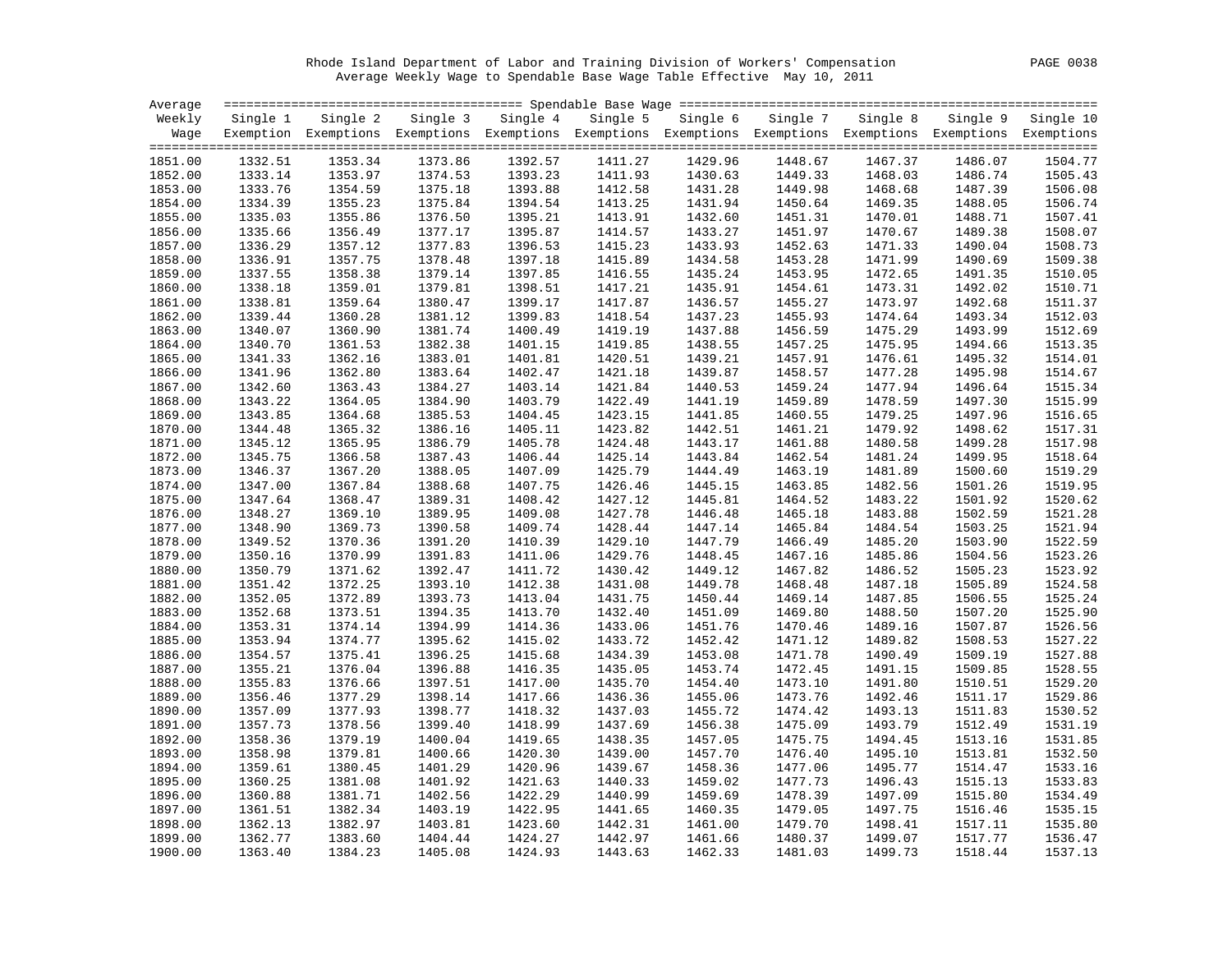Rhode Island Department of Labor and Training Division of Workers' Compensation PAGE 0039 Average Weekly Wage to Spendable Base Wage Table Effective May 10, 2011

| Average |          |                                                                                                                   |         |                   |         |                   |          |          |          |                    |
|---------|----------|-------------------------------------------------------------------------------------------------------------------|---------|-------------------|---------|-------------------|----------|----------|----------|--------------------|
| Weekly  | Single 1 | Single 2                                                                                                          |         | Single 3 Single 4 |         | Single 5 Single 6 | Single 7 | Single 8 | Single 9 | Single 10          |
|         |          | Wage Exemption Exemptions Exemptions Exemptions Exemptions Exemptions Exemptions Exemptions Exemptions Exemptions |         |                   |         |                   |          |          |          |                    |
|         |          |                                                                                                                   |         |                   |         |                   |          |          |          |                    |
| 1901.00 | 1364.03  | 1384.86                                                                                                           | 1405.71 | 1425.59           | 1444.29 | 1462.99           | 1481.69  | 1500.39  | 1519.10  | 1537.79            |
| 1902.00 | 1364.66  | 1385.50                                                                                                           | 1406.34 | 1426.25           | 1444.96 | 1463.65           | 1482.35  | 1501.06  | 1519.76  | 1538.45            |
| 1903.00 | 1365.29  | 1386.12                                                                                                           | 1406.96 | 1426.91           | 1445.61 | 1464.30           | 1483.01  | 1501.71  | 1520.41  | 1539.11            |
| 1904.00 | 1365.92  | 1386.75                                                                                                           | 1407.60 | 1427.57           | 1446.27 | 1464.97           | 1483.67  | 1502.37  | 1521.08  | 1539.77            |
| 1905.00 | 1366.55  | 1387.38                                                                                                           | 1408.23 | 1428.23           | 1446.93 | 1465.63           | 1484.33  | 1503.03  | 1521.74  | 1540.43            |
| 1906.00 | 1367.18  | 1388.02                                                                                                           | 1408.86 | 1428.89           | 1447.60 | 1466.29           | 1484.99  | 1503.70  | 1522.40  | 1541.09            |
| 1907.00 | 1367.82  | 1388.65                                                                                                           | 1409.49 | 1429.56           | 1448.26 | 1466.95           | 1485.66  | 1504.36  | 1523.06  | 1541.76            |
| 1908.00 | 1368.44  | 1389.27                                                                                                           | 1410.12 | 1430.21           | 1448.91 | 1467.61           | 1486.31  | 1505.01  | 1523.72  | 1542.41            |
| 1909.00 | 1369.07  | 1389.90                                                                                                           | 1410.75 | 1430.87           | 1449.57 | 1468.27           | 1486.97  | 1505.67  | 1524.38  | 1543.07            |
| 1910.00 | 1369.70  | 1390.54                                                                                                           | 1411.38 | 1431.53           | 1450.24 | 1468.93           | 1487.63  | 1506.34  | 1525.04  | 1543.73            |
| 1911.00 | 1370.34  | 1391.17                                                                                                           | 1412.01 | 1432.20           | 1450.90 | 1469.59           | 1488.30  | 1507.00  | 1525.70  | 1544.40            |
| 1912.00 | 1370.97  | 1391.80                                                                                                           | 1412.65 | 1432.86           | 1451.56 | 1470.26           | 1488.96  | 1507.66  | 1526.37  | 1545.06            |
| 1913.00 | 1371.59  | 1392.42                                                                                                           | 1413.27 | 1433.51           | 1452.21 | 1470.91           | 1489.61  | 1508.31  | 1527.02  | 1545.71            |
| 1914.00 | 1372.22  | 1393.06                                                                                                           | 1413.90 | 1434.17           | 1452.88 | 1471.57           | 1490.27  | 1508.98  | 1527.68  | 1546.37            |
| 1915.00 | 1372.86  | 1393.69                                                                                                           | 1414.53 | 1434.84           | 1453.54 | 1472.23           | 1490.94  | 1509.64  | 1528.34  | 1547.04            |
| 1916.00 | 1373.49  | 1394.32                                                                                                           | 1415.17 | 1435.50           | 1454.20 | 1472.90           | 1491.60  | 1510.30  | 1529.01  | 1547.70            |
| 1917.00 | 1374.12  | 1394.95                                                                                                           | 1415.80 | 1436.16           | 1454.86 | 1473.56           | 1492.26  | 1510.96  | 1529.67  | 1548.36            |
| 1918.00 | 1374.74  | 1395.58                                                                                                           | 1416.42 | 1436.81           | 1455.52 | 1474.21           | 1492.91  | 1511.62  | 1530.32  | 1549.01            |
| 1919.00 | 1375.38  | 1396.21                                                                                                           | 1417.05 | 1437.48           | 1456.18 | 1474.87           | 1493.58  | 1512.28  | 1530.98  | 1549.68            |
| 1920.00 | 1376.01  | 1396.84                                                                                                           | 1417.69 | 1438.14           | 1456.84 | 1475.54           | 1494.24  | 1512.94  | 1531.65  | 1550.34            |
| 1921.00 | 1376.64  | 1397.47                                                                                                           | 1418.32 | 1438.80           | 1457.50 | 1476.20           | 1494.90  | 1513.60  | 1532.31  | 1551.00            |
| 1922.00 | 1377.27  | 1398.11                                                                                                           | 1418.95 | 1439.46           | 1458.17 | 1476.86           | 1495.56  | 1514.27  | 1532.97  | 1551.66            |
|         | 1377.90  | 1398.73                                                                                                           | 1419.57 | 1440.12           | 1458.82 | 1477.51           | 1496.22  | 1514.92  | 1533.62  | 1552.32            |
| 1923.00 |          |                                                                                                                   |         |                   |         |                   |          |          |          |                    |
| 1924.00 | 1378.53  | 1399.36                                                                                                           | 1420.21 | 1440.78           | 1459.48 | 1478.18           | 1496.88  | 1515.58  | 1534.29  | 1552.98<br>1553.64 |
| 1925.00 | 1379.16  | 1399.99                                                                                                           | 1420.84 | 1441.44           | 1460.14 | 1478.84           | 1497.54  | 1516.24  | 1534.95  |                    |
| 1926.00 | 1379.79  | 1400.63                                                                                                           | 1421.47 | 1442.10           | 1460.81 | 1479.50           | 1498.20  | 1516.91  | 1535.61  | 1554.30            |
| 1927.00 | 1380.43  | 1401.26                                                                                                           | 1422.10 | 1442.77           | 1461.47 | 1480.16           | 1498.87  | 1517.57  | 1536.27  | 1554.97            |
| 1928.00 | 1381.05  | 1401.88                                                                                                           | 1422.73 | 1443.42           | 1462.12 | 1480.82           | 1499.52  | 1518.22  | 1536.93  | 1555.62            |
| 1929.00 | 1381.68  | 1402.51                                                                                                           | 1423.36 | 1444.08           | 1462.78 | 1481.48           | 1500.18  | 1518.88  | 1537.59  | 1556.28            |
| 1930.00 | 1382.31  | 1403.15                                                                                                           | 1423.99 | 1444.74           | 1463.45 | 1482.14           | 1500.84  | 1519.55  | 1538.25  | 1556.94            |
| 1931.00 | 1382.95  | 1403.78                                                                                                           | 1424.62 | 1445.41           | 1464.11 | 1482.80           | 1501.51  | 1520.21  | 1538.91  | 1557.61            |
| 1932.00 | 1383.58  | 1404.41                                                                                                           | 1425.26 | 1446.07           | 1464.77 | 1483.47           | 1502.17  | 1520.87  | 1539.58  | 1558.27            |
| 1933.00 | 1384.20  | 1405.03                                                                                                           | 1425.88 | 1446.71           | 1465.42 | 1484.12           | 1502.82  | 1521.52  | 1540.23  | 1558.92            |
| 1934.00 | 1384.83  | 1405.67                                                                                                           | 1426.51 | 1447.34           | 1466.09 | 1484.78           | 1503.48  | 1522.19  | 1540.89  | 1559.58            |
| 1935.00 | 1385.47  | 1406.30                                                                                                           | 1427.14 | 1447.98           | 1466.75 | 1485.44           | 1504.15  | 1522.85  | 1541.55  | 1560.25            |
| 1936.00 | 1386.10  | 1406.93                                                                                                           | 1427.78 | 1448.61           | 1467.41 | 1486.11           | 1504.81  | 1523.51  | 1542.22  | 1560.91            |
| 1937.00 | 1386.73  | 1407.56                                                                                                           | 1428.41 | 1449.24           | 1468.07 | 1486.77           | 1505.47  | 1524.17  | 1542.88  | 1561.57            |
| 1938.00 | 1387.35  | 1408.19                                                                                                           | 1429.03 | 1449.86           | 1468.73 | 1487.42           | 1506.12  | 1524.83  | 1543.53  | 1562.22            |
| 1939.00 | 1387.99  | 1408.82                                                                                                           | 1429.66 | 1450.50           | 1469.39 | 1488.08           | 1506.79  | 1525.49  | 1544.19  | 1562.89            |
| 1940.00 | 1388.62  | 1409.45                                                                                                           | 1430.30 | 1451.13           | 1470.05 | 1488.75           | 1507.45  | 1526.15  | 1544.86  | 1563.55            |
| 1941.00 | 1389.25  | 1410.08                                                                                                           | 1430.93 | 1451.76           | 1470.71 | 1489.41           | 1508.11  | 1526.81  | 1545.52  | 1564.21            |
| 1942.00 | 1389.88  | 1410.72                                                                                                           | 1431.56 | 1452.39           | 1471.38 | 1490.07           | 1508.77  | 1527.48  | 1546.18  | 1564.87            |
| 1943.00 | 1390.51  | 1411.34                                                                                                           | 1432.18 | 1453.02           | 1472.03 | 1490.72           | 1509.43  | 1528.13  | 1546.83  | 1565.53            |
| 1944.00 | 1391.14  | 1411.97                                                                                                           | 1432.82 | 1453.65           | 1472.69 | 1491.39           | 1510.09  | 1528.79  | 1547.50  | 1566.19            |
| 1945.00 | 1391.77  | 1412.60                                                                                                           | 1433.45 | 1454.28           | 1473.35 | 1492.05           | 1510.75  | 1529.45  | 1548.16  | 1566.85            |
| 1946.00 | 1392.40  | 1413.24                                                                                                           | 1434.08 | 1454.91           | 1474.02 | 1492.71           | 1511.41  | 1530.12  | 1548.82  | 1567.51            |
| 1947.00 | 1393.04  | 1413.87                                                                                                           | 1434.71 | 1455.55           | 1474.68 | 1493.37           | 1512.08  | 1530.78  | 1549.48  | 1568.18            |
| 1948.00 | 1393.66  | 1414.49                                                                                                           | 1435.34 | 1456.17           | 1475.33 | 1494.03           | 1512.73  | 1531.43  | 1550.14  | 1568.83            |
| 1949.00 | 1394.29  | 1415.12                                                                                                           | 1435.97 | 1456.80           | 1475.99 | 1494.69           | 1513.39  | 1532.09  | 1550.80  | 1569.49            |
| 1950.00 | 1394.92  | 1415.76                                                                                                           | 1436.60 | 1457.43           | 1476.66 | 1495.35           | 1514.05  | 1532.76  | 1551.46  | 1570.15            |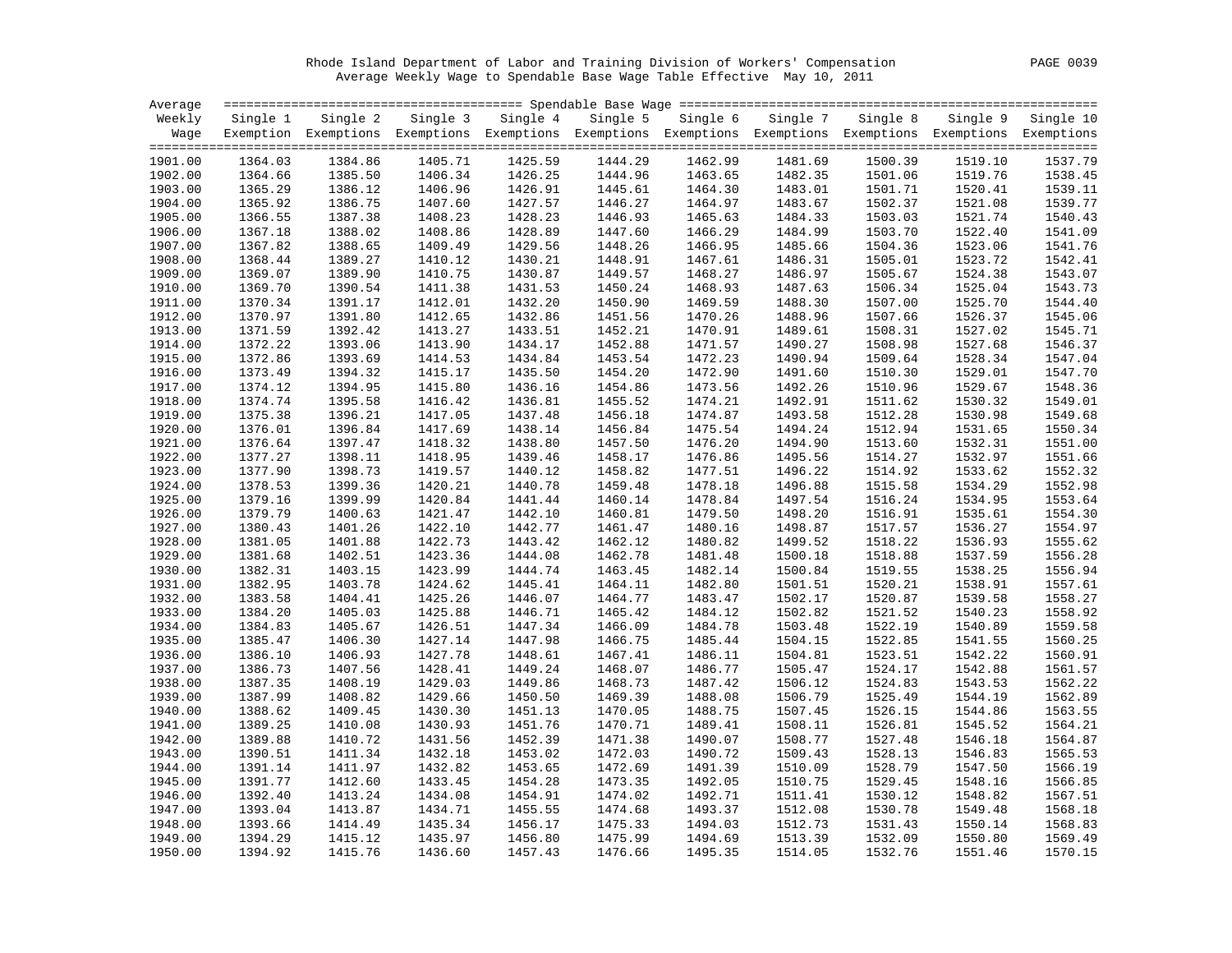Rhode Island Department of Labor and Training Division of Workers' Compensation PAGE 0040 Average Weekly Wage to Spendable Base Wage Table Effective May 10, 2011

| Average |          |                                                                                                              |                    |                   |         |                   |          |         |                             |         |
|---------|----------|--------------------------------------------------------------------------------------------------------------|--------------------|-------------------|---------|-------------------|----------|---------|-----------------------------|---------|
| Weekly  | Single 1 | Single 2                                                                                                     |                    | Single 3 Single 4 |         | Single 5 Single 6 | Single 7 |         | Single 8 Single 9 Single 10 |         |
| Waqe    |          | Exemption Exemptions Exemptions Exemptions Exemptions Exemptions Exemptions Exemptions Exemptions Exemptions |                    |                   |         |                   |          |         |                             |         |
|         |          |                                                                                                              |                    |                   |         |                   |          |         |                             |         |
| 1951.00 | 1395.56  | 1416.39                                                                                                      | 1437.23            | 1458.07           | 1477.32 | 1496.01           | 1514.72  | 1533.42 | 1552.12                     | 1570.82 |
| 1952.00 | 1396.19  | 1417.02                                                                                                      | 1437.87            | 1458.70           | 1477.98 | 1496.68           | 1515.38  | 1534.08 | 1552.79                     | 1571.48 |
| 1953.00 | 1396.81  | 1417.64                                                                                                      | 1438.49            | 1459.32           | 1478.63 | 1497.33           | 1516.03  | 1534.73 | 1553.44                     | 1572.13 |
| 1954.00 | 1397.44  | 1418.28                                                                                                      | 1439.12            | 1459.95           | 1479.30 | 1497.99           | 1516.69  | 1535.40 | 1554.10                     | 1572.79 |
| 1955.00 | 1398.08  | 1418.91                                                                                                      | 1439.75            | 1460.59           | 1479.96 | 1498.65           | 1517.36  | 1536.06 | 1554.76                     | 1573.46 |
| 1956.00 | 1398.71  | 1419.54                                                                                                      | 1440.39            | 1461.22           | 1480.62 | 1499.32           | 1518.02  | 1536.72 | 1555.43                     | 1574.12 |
| 1957.00 | 1399.34  | 1420.17                                                                                                      | 1441.02            | 1461.85           | 1481.28 | 1499.98           | 1518.68  | 1537.38 | 1556.09                     | 1574.78 |
| 1958.00 | 1399.96  | 1420.80                                                                                                      | 1441.64            | 1462.47           | 1481.94 | 1500.63           | 1519.33  | 1538.04 | 1556.74                     | 1575.43 |
| 1959.00 | 1400.60  | 1421.43                                                                                                      | 1442.27            | 1463.11           | 1482.60 | 1501.29           | 1520.00  | 1538.70 | 1557.40                     | 1576.10 |
| 1960.00 | 1401.23  | 1422.06                                                                                                      | 1442.91            | 1463.74           | 1483.26 | 1501.96           | 1520.66  | 1539.36 | 1558.07                     | 1576.76 |
| 1961.00 | 1401.86  | 1422.69                                                                                                      | 1443.54            | 1464.37           | 1483.92 | 1502.62           | 1521.32  | 1540.02 | 1558.73                     | 1577.42 |
| 1962.00 | 1402.49  | 1423.33                                                                                                      | 1444.17            | 1465.00           | 1484.59 | 1503.28           | 1521.98  | 1540.69 | 1559.39                     | 1578.08 |
| 1963.00 | 1403.12  | 1423.95                                                                                                      | 1444.79            | 1465.63           | 1485.24 | 1503.93           | 1522.64  | 1541.34 | 1560.04                     | 1578.74 |
| 1964.00 | 1403.75  | 1424.58                                                                                                      | 1445.43            | 1466.26           | 1485.90 | 1504.60           | 1523.30  | 1542.00 | 1560.71                     | 1579.40 |
|         | 1404.38  | 1425.21                                                                                                      |                    | 1466.89           | 1486.56 | 1505.26           | 1523.96  |         | 1561.37                     | 1580.06 |
| 1965.00 |          |                                                                                                              | 1446.06<br>1446.69 |                   |         |                   |          | 1542.66 |                             | 1580.72 |
| 1966.00 | 1405.01  | 1425.85                                                                                                      |                    | 1467.52           | 1487.23 | 1505.92           | 1524.62  | 1543.33 | 1562.03                     | 1581.39 |
| 1967.00 | 1405.65  | 1426.48                                                                                                      | 1447.32            | 1468.16           | 1487.89 | 1506.58           | 1525.29  | 1543.99 | 1562.69                     |         |
| 1968.00 | 1406.27  | 1427.10                                                                                                      | 1447.95            | 1468.78           | 1488.54 | 1507.24           | 1525.94  | 1544.64 | 1563.35                     | 1582.04 |
| 1969.00 | 1406.90  | 1427.73                                                                                                      | 1448.58            | 1469.41           | 1489.20 | 1507.90           | 1526.60  | 1545.30 | 1564.01                     | 1582.70 |
| 1970.00 | 1407.53  | 1428.37                                                                                                      | 1449.21            | 1470.04           | 1489.87 | 1508.56           | 1527.26  | 1545.97 | 1564.67                     | 1583.36 |
| 1971.00 | 1408.17  | 1429.00                                                                                                      | 1449.84            | 1470.68           | 1490.53 | 1509.22           | 1527.93  | 1546.63 | 1565.33                     | 1584.03 |
| 1972.00 | 1408.80  | 1429.63                                                                                                      | 1450.48            | 1471.31           | 1491.19 | 1509.89           | 1528.59  | 1547.29 | 1566.00                     | 1584.69 |
| 1973.00 | 1409.42  | 1430.25                                                                                                      | 1451.10            | 1471.93           | 1491.84 | 1510.54           | 1529.24  | 1547.94 | 1566.65                     | 1585.34 |
| 1974.00 | 1410.05  | 1430.89                                                                                                      | 1451.73            | 1472.56           | 1492.51 | 1511.20           | 1529.90  | 1548.61 | 1567.31                     | 1586.00 |
| 1975.00 | 1410.69  | 1431.52                                                                                                      | 1452.36            | 1473.20           | 1493.17 | 1511.86           | 1530.57  | 1549.27 | 1567.97                     | 1586.67 |
| 1976.00 | 1411.32  | 1432.15                                                                                                      | 1453.00            | 1473.83           | 1493.83 | 1512.53           | 1531.23  | 1549.93 | 1568.64                     | 1587.33 |
| 1977.00 | 1411.95  | 1432.78                                                                                                      | 1453.63            | 1474.46           | 1494.49 | 1513.19           | 1531.89  | 1550.59 | 1569.30                     | 1587.99 |
| 1978.00 | 1412.57  | 1433.41                                                                                                      | 1454.25            | 1475.08           | 1495.15 | 1513.84           | 1532.54  | 1551.25 | 1569.95                     | 1588.64 |
| 1979.00 | 1413.21  | 1434.04                                                                                                      | 1454.88            | 1475.72           | 1495.81 | 1514.50           | 1533.21  | 1551.91 | 1570.61                     | 1589.31 |
| 1980.00 | 1413.84  | 1434.67                                                                                                      | 1455.52            | 1476.35           | 1496.47 | 1515.17           | 1533.87  | 1552.57 | 1571.28                     | 1589.97 |
| 1981.00 | 1414.47  | 1435.30                                                                                                      | 1456.15            | 1476.98           | 1497.13 | 1515.83           | 1534.53  | 1553.23 | 1571.94                     | 1590.63 |
| 1982.00 | 1415.10  | 1435.94                                                                                                      | 1456.78            | 1477.61           | 1497.80 | 1516.49           | 1535.19  | 1553.90 | 1572.60                     | 1591.29 |
| 1983.00 | 1415.73  | 1436.56                                                                                                      | 1457.40            | 1478.24           | 1498.45 | 1517.14           | 1535.85  | 1554.55 | 1573.25                     | 1591.95 |
| 1984.00 | 1416.36  | 1437.19                                                                                                      | 1458.04            | 1478.87           | 1499.11 | 1517.81           | 1536.51  | 1555.21 | 1573.92                     | 1592.61 |
| 1985.00 | 1416.99  | 1437.82                                                                                                      | 1458.67            | 1479.50           | 1499.77 | 1518.47           | 1537.17  | 1555.87 | 1574.58                     | 1593.27 |
| 1986.00 | 1417.62  | 1438.46                                                                                                      | 1459.30            | 1480.13           | 1500.44 | 1519.13           | 1537.83  | 1556.54 | 1575.24                     | 1593.93 |
| 1987.00 | 1418.26  | 1439.09                                                                                                      | 1459.93            | 1480.77           | 1501.10 | 1519.79           | 1538.50  | 1557.20 | 1575.90                     | 1594.60 |
| 1988.00 | 1418.88  | 1439.71                                                                                                      | 1460.56            | 1481.39           | 1501.75 | 1520.45           | 1539.15  | 1557.85 | 1576.56                     | 1595.25 |
| 1989.00 | 1419.51  | 1440.34                                                                                                      | 1461.19            | 1482.02           | 1502.41 | 1521.11           | 1539.81  | 1558.51 | 1577.22                     | 1595.91 |
| 1990.00 | 1420.14  | 1440.98                                                                                                      | 1461.82            | 1482.65           | 1503.08 | 1521.77           | 1540.47  | 1559.18 | 1577.88                     | 1596.57 |
| 1991.00 | 1420.78  | 1441.61                                                                                                      | 1462.45            | 1483.29           | 1503.74 | 1522.43           | 1541.14  | 1559.84 | 1578.54                     | 1597.24 |
| 1992.00 | 1421.41  | 1442.24                                                                                                      | 1463.09            | 1483.92           | 1504.40 | 1523.10           | 1541.80  | 1560.50 | 1579.21                     | 1597.90 |
| 1993.00 | 1422.03  | 1442.86                                                                                                      | 1463.71            | 1484.54           | 1505.05 | 1523.75           | 1542.45  | 1561.15 | 1579.86                     | 1598.55 |
| 1994.00 | 1422.66  | 1443.50                                                                                                      | 1464.34            | 1485.17           | 1505.72 | 1524.41           | 1543.11  | 1561.82 | 1580.52                     | 1599.21 |
| 1995.00 | 1423.30  | 1444.13                                                                                                      | 1464.97            | 1485.81           | 1506.38 | 1525.07           | 1543.78  | 1562.48 | 1581.18                     | 1599.88 |
| 1996.00 | 1423.93  | 1444.76                                                                                                      | 1465.61            | 1486.44           | 1507.04 | 1525.74           | 1544.44  | 1563.14 | 1581.85                     | 1600.54 |
| 1997.00 | 1424.56  | 1445.39                                                                                                      | 1466.24            | 1487.07           | 1507.70 | 1526.40           | 1545.10  | 1563.80 | 1582.51                     | 1601.20 |
| 1998.00 | 1425.18  | 1446.02                                                                                                      | 1466.86            | 1487.69           | 1508.36 | 1527.05           | 1545.75  | 1564.46 | 1583.16                     | 1601.85 |
| 1999.00 | 1425.82  | 1446.65                                                                                                      | 1467.49            | 1488.33           | 1509.02 | 1527.71           | 1546.42  | 1565.12 | 1583.82                     | 1602.52 |
| 2000.00 | 1426.45  | 1447.28                                                                                                      | 1468.13            | 1488.96           | 1509.68 | 1528.38           | 1547.08  | 1565.78 | 1584.49                     | 1603.18 |
|         |          |                                                                                                              |                    |                   |         |                   |          |         |                             |         |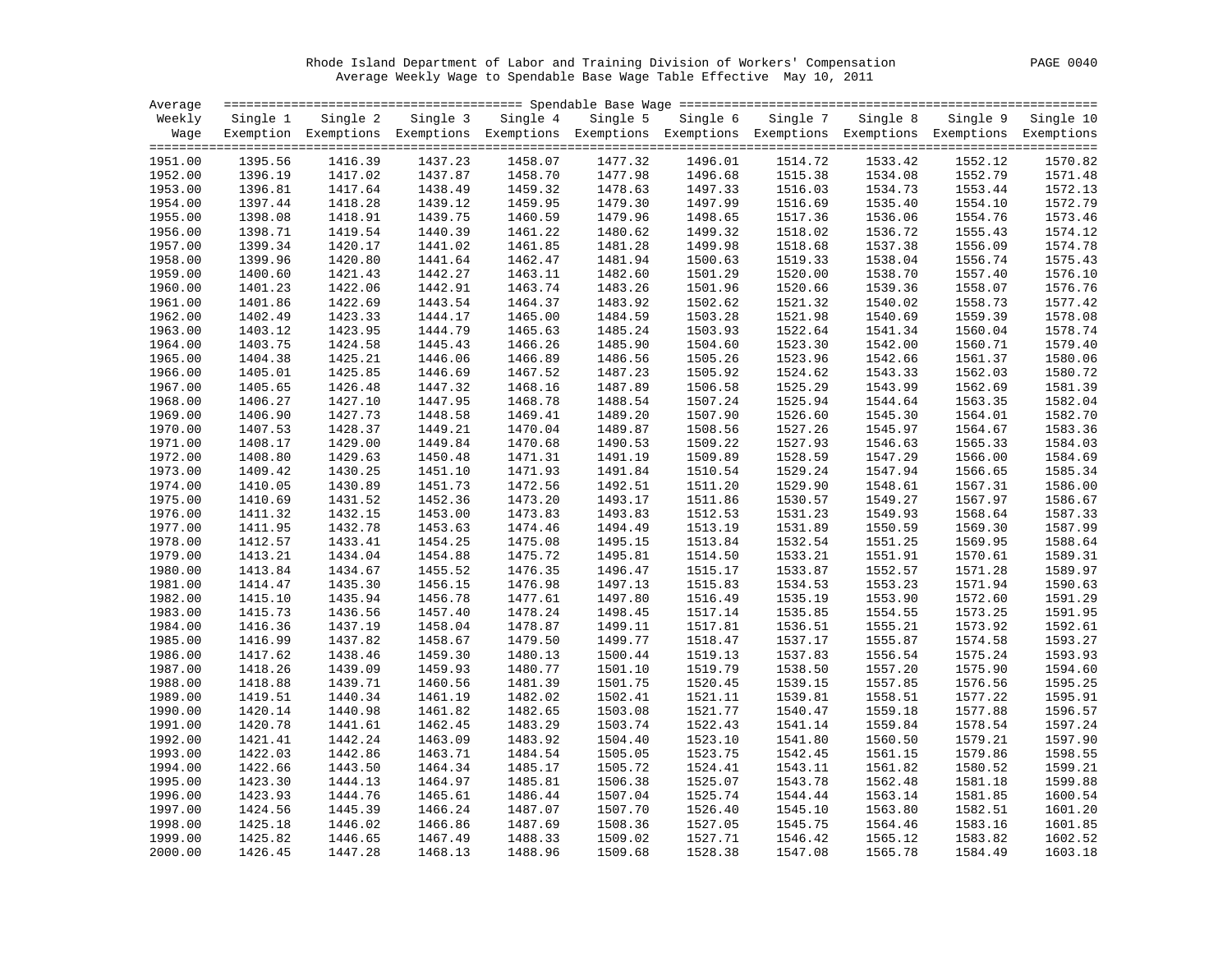Rhode Island Department of Labor and Training Division of Workers' Compensation PAGE 0041 Average Weekly Wage to Spendable Base Wage Table Effective May 10, 2011

| Average |          |                                                                                                              |         |                   |         |                   |          |          |          |           |
|---------|----------|--------------------------------------------------------------------------------------------------------------|---------|-------------------|---------|-------------------|----------|----------|----------|-----------|
| Weekly  | Single 1 | Single 2                                                                                                     |         | Single 3 Single 4 |         | Single 5 Single 6 | Single 7 | Single 8 | Single 9 | Single 10 |
| Waqe    |          | Exemption Exemptions Exemptions Exemptions Exemptions Exemptions Exemptions Exemptions Exemptions Exemptions |         |                   |         |                   |          |          |          |           |
|         |          |                                                                                                              |         |                   |         |                   |          |          |          |           |
| 2001.00 | 1427.08  | 1447.91                                                                                                      | 1468.76 | 1489.59           | 1510.34 | 1529.04           | 1547.74  | 1566.44  | 1585.15  | 1603.84   |
| 2002.00 | 1427.71  | 1448.55                                                                                                      | 1469.39 | 1490.22           | 1511.01 | 1529.70           | 1548.40  | 1567.11  | 1585.81  | 1604.50   |
| 2003.00 | 1428.34  | 1449.17                                                                                                      | 1470.01 | 1490.85           | 1511.66 | 1530.35           | 1549.06  | 1567.76  | 1586.46  | 1605.16   |
| 2004.00 | 1428.97  | 1449.80                                                                                                      | 1470.65 | 1491.48           | 1512.31 | 1531.02           | 1549.72  | 1568.42  | 1587.13  | 1605.82   |
| 2005.00 | 1429.60  | 1450.43                                                                                                      | 1471.28 | 1492.11           | 1512.94 | 1531.68           | 1550.38  | 1569.08  | 1587.79  | 1606.48   |
| 2006.00 | 1430.23  | 1451.07                                                                                                      | 1471.91 | 1492.74           | 1513.58 | 1532.34           | 1551.04  | 1569.75  | 1588.45  | 1607.14   |
| 2007.00 | 1430.87  | 1451.70                                                                                                      | 1472.54 | 1493.38           | 1514.21 | 1533.00           | 1551.71  | 1570.41  | 1589.11  | 1607.81   |
| 2008.00 | 1431.49  | 1452.32                                                                                                      | 1473.17 | 1494.00           | 1514.83 | 1533.66           | 1552.36  | 1571.06  | 1589.77  | 1608.46   |
| 2009.00 | 1432.12  | 1452.95                                                                                                      | 1473.80 | 1494.63           | 1515.46 | 1534.32           | 1553.02  | 1571.72  | 1590.43  | 1609.12   |
| 2010.00 | 1432.75  | 1453.59                                                                                                      | 1474.43 | 1495.26           | 1516.10 | 1534.98           | 1553.68  | 1572.39  | 1591.09  | 1609.78   |
| 2011.00 | 1433.39  | 1454.22                                                                                                      | 1475.06 | 1495.90           | 1516.73 | 1535.64           | 1554.35  | 1573.05  | 1591.75  | 1610.45   |
| 2012.00 | 1434.02  | 1454.85                                                                                                      | 1475.70 | 1496.53           | 1517.36 | 1536.31           | 1555.01  | 1573.71  | 1592.42  | 1611.11   |
| 2013.00 | 1434.64  | 1455.47                                                                                                      | 1476.32 | 1497.15           | 1517.98 | 1536.96           | 1555.66  | 1574.36  | 1593.07  | 1611.76   |
| 2014.00 | 1435.27  | 1456.11                                                                                                      | 1476.95 | 1497.78           | 1518.62 | 1537.62           | 1556.32  | 1575.03  | 1593.73  | 1612.42   |
| 2015.00 | 1435.91  | 1456.74                                                                                                      | 1477.58 | 1498.42           | 1519.25 | 1538.28           | 1556.99  | 1575.69  | 1594.39  | 1613.09   |
| 2016.00 | 1436.54  | 1457.37                                                                                                      | 1478.22 | 1499.05           | 1519.88 | 1538.95           | 1557.65  | 1576.35  | 1595.06  | 1613.75   |
| 2017.00 | 1437.17  | 1458.00                                                                                                      | 1478.85 | 1499.68           | 1520.51 | 1539.61           | 1558.31  | 1577.01  | 1595.72  | 1614.41   |
| 2018.00 | 1437.79  | 1458.63                                                                                                      | 1479.47 | 1500.30           | 1521.14 | 1540.26           | 1558.96  | 1577.67  | 1596.37  | 1615.06   |
| 2019.00 | 1438.43  | 1459.26                                                                                                      | 1480.10 | 1500.94           | 1521.77 | 1540.92           | 1559.63  | 1578.33  | 1597.03  | 1615.73   |
| 2020.00 | 1439.06  | 1459.89                                                                                                      | 1480.74 | 1501.57           | 1522.40 | 1541.59           | 1560.29  | 1578.99  | 1597.70  | 1616.39   |
| 2021.00 | 1439.69  | 1460.52                                                                                                      | 1481.37 | 1502.20           | 1523.03 | 1542.25           | 1560.95  | 1579.65  | 1598.36  | 1617.05   |
| 2022.00 | 1440.32  | 1461.16                                                                                                      | 1482.00 | 1502.83           | 1523.67 | 1542.91           | 1561.61  | 1580.32  | 1599.02  | 1617.71   |
| 2023.00 | 1440.95  | 1461.78                                                                                                      | 1482.62 | 1503.46           | 1524.29 | 1543.56           | 1562.27  | 1580.97  | 1599.67  | 1618.37   |
| 2024.00 | 1441.58  | 1462.41                                                                                                      | 1483.26 | 1504.09           | 1524.92 | 1544.23           | 1562.93  | 1581.63  | 1600.34  | 1619.03   |
| 2025.00 | 1442.21  | 1463.04                                                                                                      | 1483.89 | 1504.72           | 1525.55 | 1544.89           | 1563.59  | 1582.29  | 1601.00  | 1619.69   |
| 2026.00 | 1442.84  | 1463.68                                                                                                      | 1484.52 | 1505.35           | 1526.19 | 1545.55           | 1564.25  | 1582.96  | 1601.66  | 1620.35   |
| 2027.00 | 1443.48  | 1464.31                                                                                                      | 1485.15 | 1505.99           | 1526.82 | 1546.21           | 1564.92  | 1583.62  | 1602.32  | 1621.02   |
| 2028.00 | 1444.10  | 1464.93                                                                                                      | 1485.78 | 1506.61           | 1527.44 | 1546.87           | 1565.57  | 1584.27  | 1602.98  | 1621.67   |
| 2029.00 | 1444.73  | 1465.56                                                                                                      | 1486.41 | 1507.24           | 1528.07 | 1547.53           | 1566.23  | 1584.93  | 1603.64  | 1622.33   |
| 2030.00 | 1445.36  | 1466.20                                                                                                      | 1487.04 | 1507.87           | 1528.71 | 1548.19           | 1566.89  | 1585.60  | 1604.30  | 1622.99   |
| 2031.00 | 1446.00  | 1466.83                                                                                                      | 1487.67 | 1508.51           | 1529.34 | 1548.85           | 1567.56  | 1586.26  | 1604.96  | 1623.66   |
| 2032.00 | 1446.63  | 1467.46                                                                                                      | 1488.31 | 1509.14           | 1529.97 | 1549.52           | 1568.22  | 1586.92  | 1605.63  | 1624.32   |
| 2033.00 | 1447.25  | 1468.08                                                                                                      | 1488.93 | 1509.76           | 1530.59 | 1550.17           | 1568.87  | 1587.57  | 1606.28  | 1624.97   |
| 2034.00 | 1447.88  | 1468.72                                                                                                      | 1489.56 | 1510.39           | 1531.23 | 1550.83           | 1569.53  | 1588.24  | 1606.94  | 1625.63   |
| 2035.00 | 1448.52  | 1469.35                                                                                                      | 1490.19 | 1511.03           | 1531.86 | 1551.49           | 1570.20  | 1588.90  | 1607.60  | 1626.30   |
| 2036.00 | 1449.15  | 1469.98                                                                                                      | 1490.83 | 1511.66           | 1532.49 | 1552.16           | 1570.86  | 1589.56  | 1608.27  | 1626.96   |
| 2037.00 | 1449.78  | 1470.61                                                                                                      | 1491.46 | 1512.29           | 1533.12 | 1552.82           | 1571.52  | 1590.22  | 1608.93  | 1627.62   |
| 2038.00 | 1450.40  | 1471.24                                                                                                      | 1492.08 | 1512.91           | 1533.75 | 1553.47           | 1572.17  | 1590.88  | 1609.58  | 1628.27   |
| 2039.00 | 1451.04  | 1471.87                                                                                                      | 1492.71 | 1513.55           | 1534.38 | 1554.13           | 1572.84  | 1591.54  | 1610.24  | 1628.94   |
| 2040.00 | 1451.67  | 1472.50                                                                                                      | 1493.35 | 1514.18           | 1535.01 | 1554.80           | 1573.50  | 1592.20  | 1610.91  | 1629.60   |
| 2041.00 | 1452.30  | 1473.13                                                                                                      | 1493.98 | 1514.81           | 1535.64 | 1555.46           | 1574.16  | 1592.86  | 1611.57  | 1630.26   |
| 2042.00 | 1452.93  | 1473.77                                                                                                      | 1494.61 | 1515.44           | 1536.28 | 1556.12           | 1574.82  | 1593.53  | 1612.23  | 1630.92   |
| 2043.00 | 1453.56  | 1474.39                                                                                                      | 1495.23 | 1516.07           | 1536.90 | 1556.77           | 1575.48  | 1594.18  | 1612.88  | 1631.58   |
| 2044.00 | 1454.19  | 1475.02                                                                                                      | 1495.87 | 1516.70           | 1537.53 | 1557.44           | 1576.14  | 1594.84  | 1613.55  | 1632.24   |
| 2045.00 | 1454.82  | 1475.65                                                                                                      | 1496.50 | 1517.33           | 1538.16 | 1558.10           | 1576.80  | 1595.50  | 1614.21  | 1632.90   |
| 2046.00 | 1455.45  | 1476.29                                                                                                      | 1497.13 | 1517.96           | 1538.80 | 1558.76           | 1577.46  | 1596.17  | 1614.87  | 1633.56   |
| 2047.00 | 1456.09  | 1476.92                                                                                                      | 1497.76 | 1518.60           | 1539.43 | 1559.42           | 1578.13  | 1596.83  | 1615.53  | 1634.23   |
| 2048.00 | 1456.71  | 1477.54                                                                                                      | 1498.39 | 1519.22           | 1540.05 | 1560.08           | 1578.78  | 1597.48  | 1616.19  | 1634.88   |
| 2049.00 | 1457.34  | 1478.17                                                                                                      | 1499.02 | 1519.85           | 1540.68 | 1560.74           | 1579.44  | 1598.14  | 1616.85  | 1635.54   |
| 2050.00 | 1457.97  | 1478.81                                                                                                      | 1499.65 | 1520.48           | 1541.32 | 1561.40           | 1580.10  | 1598.81  | 1617.51  | 1636.20   |
|         |          |                                                                                                              |         |                   |         |                   |          |          |          |           |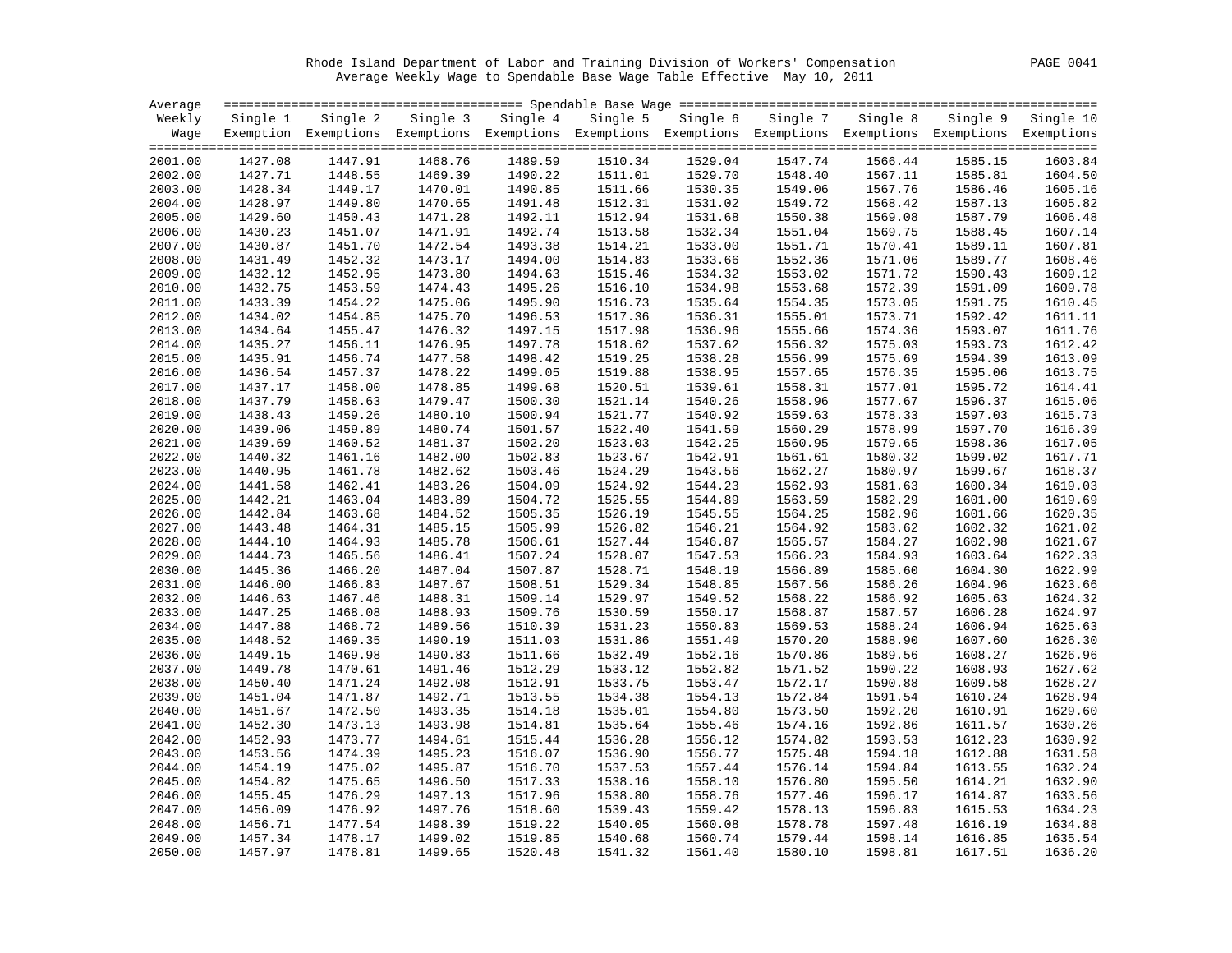Rhode Island Department of Labor and Training Division of Workers' Compensation PAGE 0042 Average Weekly Wage to Spendable Base Wage Table Effective May 10, 2011

| Average |          |                                                                                                              |         |                   |         |                   |          |          |          |           |
|---------|----------|--------------------------------------------------------------------------------------------------------------|---------|-------------------|---------|-------------------|----------|----------|----------|-----------|
| Weekly  | Single 1 | Single 2                                                                                                     |         | Single 3 Single 4 |         | Single 5 Single 6 | Single 7 | Single 8 | Single 9 | Single 10 |
| Waqe    |          | Exemption Exemptions Exemptions Exemptions Exemptions Exemptions Exemptions Exemptions Exemptions Exemptions |         |                   |         |                   |          |          |          |           |
|         |          |                                                                                                              |         |                   |         |                   |          |          |          |           |
| 2051.00 | 1458.61  | 1479.44                                                                                                      | 1500.28 | 1521.12           | 1541.95 | 1562.06           | 1580.77  | 1599.47  | 1618.17  | 1636.87   |
| 2052.00 | 1459.24  | 1480.07                                                                                                      | 1500.92 | 1521.75           | 1542.58 | 1562.73           | 1581.43  | 1600.13  | 1618.84  | 1637.53   |
| 2053.00 | 1459.86  | 1480.69                                                                                                      | 1501.54 | 1522.37           | 1543.20 | 1563.38           | 1582.08  | 1600.78  | 1619.49  | 1638.18   |
| 2054.00 | 1460.49  | 1481.33                                                                                                      | 1502.17 | 1523.00           | 1543.84 | 1564.04           | 1582.74  | 1601.45  | 1620.15  | 1638.84   |
| 2055.00 | 1461.13  | 1481.96                                                                                                      | 1502.80 | 1523.64           | 1544.47 | 1564.70           | 1583.41  | 1602.11  | 1620.81  | 1639.51   |
| 2056.00 | 1461.76  | 1482.59                                                                                                      | 1503.44 | 1524.27           | 1545.10 | 1565.37           | 1584.07  | 1602.77  | 1621.48  | 1640.17   |
| 2057.00 | 1462.39  | 1483.22                                                                                                      | 1504.07 | 1524.90           | 1545.73 | 1566.03           | 1584.73  | 1603.43  | 1622.14  | 1640.83   |
| 2058.00 | 1463.01  | 1483.85                                                                                                      | 1504.69 | 1525.52           | 1546.36 | 1566.68           | 1585.38  | 1604.09  | 1622.79  | 1641.48   |
| 2059.00 | 1463.65  | 1484.48                                                                                                      | 1505.32 | 1526.16           | 1546.99 | 1567.34           | 1586.05  | 1604.75  | 1623.45  | 1642.15   |
| 2060.00 | 1464.28  | 1485.11                                                                                                      | 1505.96 | 1526.79           | 1547.62 | 1568.01           | 1586.71  | 1605.41  | 1624.12  | 1642.81   |
| 2061.00 | 1464.91  | 1485.74                                                                                                      | 1506.59 | 1527.42           | 1548.25 | 1568.67           | 1587.37  | 1606.07  | 1624.78  | 1643.47   |
| 2062.00 | 1465.54  | 1486.38                                                                                                      | 1507.22 | 1528.05           | 1548.89 | 1569.33           | 1588.03  | 1606.74  | 1625.44  | 1644.13   |
| 2063.00 | 1466.17  | 1487.00                                                                                                      | 1507.84 | 1528.68           | 1549.51 | 1569.98           | 1588.69  | 1607.39  | 1626.09  | 1644.79   |
| 2064.00 | 1466.80  | 1487.63                                                                                                      | 1508.48 | 1529.31           | 1550.14 | 1570.65           | 1589.35  | 1608.05  | 1626.76  | 1645.45   |
| 2065.00 | 1467.43  | 1488.26                                                                                                      | 1509.11 | 1529.94           | 1550.77 | 1571.31           | 1590.01  | 1608.71  | 1627.42  | 1646.11   |
| 2066.00 | 1468.06  | 1488.90                                                                                                      | 1509.74 | 1530.57           | 1551.41 | 1571.97           | 1590.67  | 1609.38  | 1628.08  | 1646.77   |
| 2067.00 | 1468.70  | 1489.53                                                                                                      | 1510.37 | 1531.21           | 1552.04 | 1572.63           | 1591.34  | 1610.04  | 1628.74  | 1647.44   |
| 2068.00 | 1469.32  | 1490.15                                                                                                      | 1511.00 | 1531.83           | 1552.66 | 1573.29           | 1591.99  | 1610.69  | 1629.40  | 1648.09   |
| 2069.00 | 1469.95  | 1490.78                                                                                                      | 1511.63 | 1532.46           | 1553.29 | 1573.95           | 1592.65  | 1611.35  | 1630.06  | 1648.75   |
| 2070.00 | 1470.58  | 1491.42                                                                                                      | 1512.26 | 1533.09           | 1553.93 | 1574.61           | 1593.31  | 1612.02  | 1630.72  | 1649.41   |
| 2071.00 | 1471.22  | 1492.05                                                                                                      | 1512.89 | 1533.73           | 1554.56 | 1575.27           | 1593.98  | 1612.68  | 1631.38  | 1650.08   |
| 2072.00 | 1471.85  | 1492.68                                                                                                      | 1513.53 | 1534.36           | 1555.19 | 1575.94           | 1594.64  | 1613.34  | 1632.05  | 1650.74   |
| 2073.00 | 1472.47  | 1493.30                                                                                                      | 1514.15 | 1534.98           | 1555.81 | 1576.59           | 1595.29  | 1613.99  | 1632.70  | 1651.39   |
| 2074.00 | 1473.10  | 1493.94                                                                                                      | 1514.78 | 1535.61           | 1556.45 | 1577.25           | 1595.95  | 1614.66  | 1633.36  | 1652.05   |
| 2075.00 | 1473.74  | 1494.57                                                                                                      | 1515.41 | 1536.25           | 1557.08 | 1577.91           | 1596.62  | 1615.32  | 1634.02  | 1652.72   |
| 2076.00 | 1474.37  | 1495.20                                                                                                      | 1516.05 | 1536.88           | 1557.71 | 1578.55           | 1597.28  | 1615.98  | 1634.69  | 1653.38   |
| 2077.00 | 1475.00  | 1495.83                                                                                                      | 1516.68 | 1537.51           | 1558.34 | 1579.18           | 1597.94  | 1616.64  | 1635.35  | 1654.04   |
| 2078.00 | 1475.62  | 1496.46                                                                                                      | 1517.30 | 1538.13           | 1558.97 | 1579.80           | 1598.59  | 1617.30  | 1636.00  | 1654.69   |
| 2079.00 | 1476.26  | 1497.09                                                                                                      | 1517.93 | 1538.77           | 1559.60 | 1580.43           | 1599.26  | 1617.96  | 1636.66  | 1655.36   |
| 2080.00 | 1476.89  | 1497.72                                                                                                      | 1518.57 | 1539.40           | 1560.23 | 1581.07           | 1599.92  | 1618.62  | 1637.33  | 1656.02   |
| 2081.00 | 1477.52  | 1498.35                                                                                                      | 1519.20 | 1540.03           | 1560.86 | 1581.70           | 1600.58  | 1619.28  | 1637.99  | 1656.68   |
| 2082.00 | 1478.15  | 1498.99                                                                                                      | 1519.83 | 1540.66           | 1561.50 | 1582.33           | 1601.24  | 1619.95  | 1638.65  | 1657.34   |
| 2083.00 | 1478.78  | 1499.61                                                                                                      | 1520.45 | 1541.29           | 1562.12 | 1582.95           | 1601.90  | 1620.60  | 1639.30  | 1658.00   |
| 2084.00 | 1479.41  | 1500.24                                                                                                      | 1521.09 | 1541.92           | 1562.75 | 1583.59           | 1602.56  | 1621.26  | 1639.97  | 1658.66   |
| 2085.00 | 1480.04  | 1500.87                                                                                                      | 1521.72 | 1542.55           | 1563.38 | 1584.22           | 1603.22  | 1621.92  | 1640.63  | 1659.32   |
| 2086.00 | 1480.67  | 1501.51                                                                                                      | 1522.35 | 1543.18           | 1564.02 | 1584.85           | 1603.88  | 1622.59  | 1641.29  | 1659.98   |
| 2087.00 | 1481.31  | 1502.14                                                                                                      | 1522.98 | 1543.82           | 1564.65 | 1585.48           | 1604.55  | 1623.25  | 1641.95  | 1660.65   |
| 2088.00 | 1481.93  | 1502.76                                                                                                      | 1523.61 | 1544.44           | 1565.27 | 1586.11           | 1605.20  | 1623.90  | 1642.61  | 1661.30   |
| 2089.00 | 1482.56  | 1503.39                                                                                                      | 1524.24 | 1545.07           | 1565.90 | 1586.74           | 1605.86  | 1624.56  | 1643.27  | 1661.96   |
| 2090.00 | 1483.19  | 1504.03                                                                                                      | 1524.87 | 1545.70           | 1566.54 | 1587.37           | 1606.52  | 1625.23  | 1643.93  | 1662.62   |
| 2091.00 | 1483.83  | 1504.66                                                                                                      | 1525.50 | 1546.34           | 1567.17 | 1588.00           | 1607.19  | 1625.89  | 1644.59  | 1663.29   |
| 2092.00 | 1484.46  | 1505.29                                                                                                      | 1526.14 | 1546.97           | 1567.80 | 1588.64           | 1607.85  | 1626.55  | 1645.26  | 1663.95   |
| 2093.00 | 1485.08  | 1505.91                                                                                                      | 1526.76 | 1547.59           | 1568.42 | 1589.26           | 1608.50  | 1627.20  | 1645.91  | 1664.60   |
| 2094.00 | 1485.71  | 1506.55                                                                                                      | 1527.39 | 1548.22           | 1569.06 | 1589.89           | 1609.16  | 1627.87  | 1646.57  | 1665.26   |
| 2095.00 | 1486.35  | 1507.18                                                                                                      | 1528.02 | 1548.86           | 1569.69 | 1590.52           | 1609.83  | 1628.53  | 1647.23  | 1665.93   |
| 2096.00 | 1486.98  | 1507.81                                                                                                      | 1528.66 | 1549.49           | 1570.32 | 1591.16           | 1610.49  | 1629.19  | 1647.90  | 1666.59   |
| 2097.00 | 1487.61  | 1508.44                                                                                                      | 1529.29 | 1550.12           | 1570.95 | 1591.79           | 1611.15  | 1629.85  | 1648.56  | 1667.25   |
| 2098.00 | 1488.23  | 1509.07                                                                                                      | 1529.91 | 1550.74           | 1571.58 | 1592.41           | 1611.80  | 1630.51  | 1649.21  | 1667.90   |
| 2099.00 | 1488.87  | 1509.70                                                                                                      | 1530.54 | 1551.38           | 1572.21 | 1593.04           | 1612.47  | 1631.17  | 1649.87  | 1668.57   |
| 2100.00 | 1489.50  | 1510.33                                                                                                      | 1531.18 | 1552.01           | 1572.84 | 1593.68           | 1613.13  | 1631.83  | 1650.54  | 1669.23   |
|         |          |                                                                                                              |         |                   |         |                   |          |          |          |           |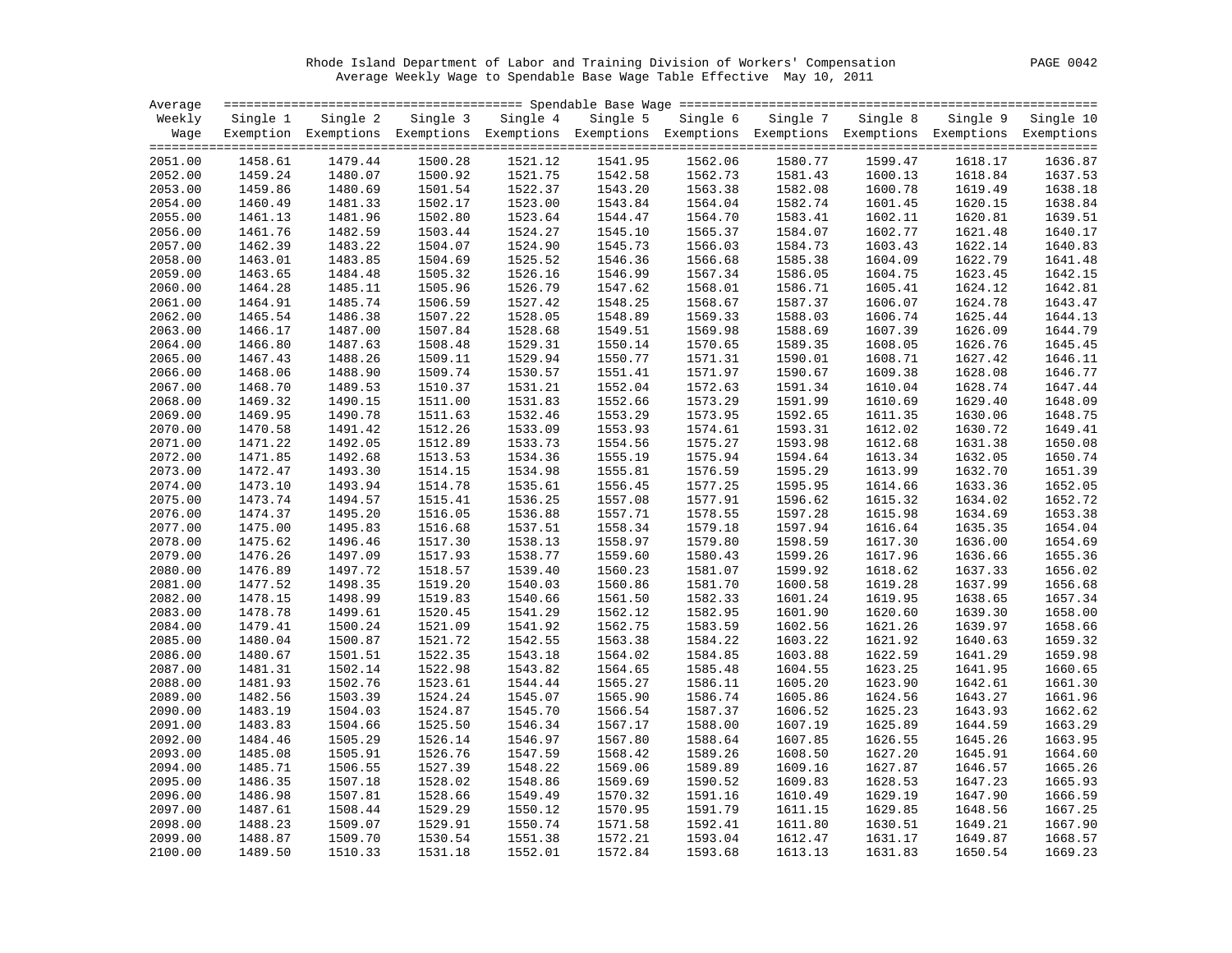Rhode Island Department of Labor and Training Division of Workers' Compensation PAGE 0043 Average Weekly Wage to Spendable Base Wage Table Effective May 10, 2011

| Average            |                    |                    |                    |                                                                                                              |                    |                    |                    |                    |                    |                    |
|--------------------|--------------------|--------------------|--------------------|--------------------------------------------------------------------------------------------------------------|--------------------|--------------------|--------------------|--------------------|--------------------|--------------------|
| Weekly             | Single 1           | Single 2           |                    | Single 3 Single 4                                                                                            | Single 5           | Single 6           | Single 7           | Single 8           | Single 9           | Single 10          |
| Waqe               |                    |                    |                    | Exemption Exemptions Exemptions Exemptions Exemptions Exemptions Exemptions Exemptions Exemptions Exemptions |                    |                    |                    |                    |                    |                    |
|                    |                    |                    |                    |                                                                                                              |                    |                    |                    |                    |                    |                    |
| 2101.00            | 1490.13            | 1510.96            | 1531.81            | 1552.64                                                                                                      | 1573.47            | 1594.31            | 1613.79            | 1632.49            | 1651.20            | 1669.89            |
| 2102.00            | 1490.76            | 1511.60            | 1532.44            | 1553.27                                                                                                      | 1574.11            | 1594.94            | 1614.45            | 1633.16            | 1651.86            | 1670.55            |
| 2103.00            | 1491.39            | 1512.22            | 1533.06            | 1553.90                                                                                                      | 1574.73            | 1595.56            | 1615.11            | 1633.81            | 1652.51            | 1671.21            |
| 2104.00            | 1492.02            | 1512.85            | 1533.70            | 1554.53                                                                                                      | 1575.36            | 1596.20            | 1615.77            | 1634.47            | 1653.18            | 1671.87            |
| 2105.00            | 1492.65            | 1513.48            | 1534.33            | 1555.16                                                                                                      | 1575.99            | 1596.83            | 1616.43            | 1635.13            | 1653.84            | 1672.53            |
| 2106.00            | 1493.28            | 1514.12            | 1534.96            | 1555.79                                                                                                      | 1576.63            | 1597.46            | 1617.09            | 1635.80            | 1654.50            | 1673.19<br>1673.86 |
| 2107.00            | 1493.92            | 1514.75            | 1535.59            | 1556.43                                                                                                      | 1577.26            | 1598.09            | 1617.76            | 1636.46            | 1655.16            |                    |
| 2108.00            | 1494.54<br>1495.17 | 1515.37<br>1516.00 | 1536.22<br>1536.85 | 1557.05<br>1557.68                                                                                           | 1577.88<br>1578.51 | 1598.72<br>1599.35 | 1618.41<br>1619.07 | 1637.11<br>1637.77 | 1655.82            | 1674.51<br>1675.17 |
| 2109.00            | 1495.80            | 1516.64            |                    | 1558.31                                                                                                      |                    |                    | 1619.73            | 1638.44            | 1656.48            | 1675.83            |
| 2110.00            | 1496.44            |                    | 1537.48<br>1538.11 | 1558.95                                                                                                      | 1579.15<br>1579.78 | 1599.98            | 1620.40            |                    | 1657.14            | 1676.50            |
| 2111.00<br>2112.00 | 1497.07            | 1517.27<br>1517.90 | 1538.75            | 1559.58                                                                                                      | 1580.41            | 1600.61<br>1601.25 | 1621.06            | 1639.10<br>1639.76 | 1657.80<br>1658.47 | 1677.16            |
| 2113.00            | 1497.69            | 1518.52            | 1539.37            | 1560.20                                                                                                      | 1581.03            | 1601.87            | 1621.71            | 1640.41            | 1659.12            | 1677.81            |
|                    | 1498.32            | 1519.16            | 1540.00            | 1560.83                                                                                                      | 1581.67            | 1602.50            | 1622.37            |                    |                    | 1678.47            |
| 2114.00            | 1498.96            | 1519.79            |                    |                                                                                                              | 1582.30            |                    | 1623.04            | 1641.08            | 1659.78            | 1679.14            |
| 2115.00            | 1499.59            | 1520.42            | 1540.63            | 1561.47<br>1562.10                                                                                           | 1582.93            | 1603.13<br>1603.77 | 1623.70            | 1641.74            | 1660.44<br>1661.11 | 1679.80            |
| 2116.00<br>2117.00 | 1500.22            | 1521.05            | 1541.27<br>1541.90 | 1562.73                                                                                                      | 1583.56            | 1604.40            | 1624.36            | 1642.40<br>1643.06 | 1661.77            | 1680.46            |
| 2118.00            | 1500.84            | 1521.68            | 1542.52            | 1563.35                                                                                                      | 1584.19            | 1605.02            | 1625.01            | 1643.72            | 1662.42            | 1681.11            |
| 2119.00            | 1501.48            | 1522.31            | 1543.15            | 1563.99                                                                                                      | 1584.82            | 1605.65            | 1625.68            | 1644.38            | 1663.08            | 1681.78            |
| 2120.00            | 1502.11            | 1522.94            | 1543.79            | 1564.62                                                                                                      | 1585.45            | 1606.29            | 1626.34            | 1645.04            | 1663.75            | 1682.44            |
| 2121.00            | 1502.74            | 1523.57            | 1544.42            | 1565.25                                                                                                      | 1586.08            | 1606.92            | 1627.00            | 1645.70            | 1664.41            | 1683.10            |
| 2122.00            | 1503.37            | 1524.21            | 1545.05            | 1565.88                                                                                                      | 1586.72            | 1607.55            | 1627.66            | 1646.37            | 1665.07            | 1683.76            |
| 2123.00            | 1504.00            | 1524.83            | 1545.67            | 1566.51                                                                                                      | 1587.34            | 1608.17            | 1628.32            | 1647.02            | 1665.72            | 1684.42            |
| 2124.00            | 1504.63            | 1525.46            | 1546.31            | 1567.14                                                                                                      | 1587.97            | 1608.81            | 1628.98            | 1647.68            | 1666.39            | 1685.08            |
| 2125.00            | 1505.26            | 1526.09            | 1546.94            | 1567.77                                                                                                      | 1588.60            | 1609.44            | 1629.64            | 1648.34            | 1667.05            | 1685.74            |
| 2126.00            | 1505.89            | 1526.73            | 1547.57            | 1568.40                                                                                                      | 1589.24            | 1610.07            | 1630.30            | 1649.01            | 1667.71            | 1686.40            |
| 2127.00            | 1506.53            | 1527.36            | 1548.20            | 1569.04                                                                                                      | 1589.87            | 1610.70            | 1630.97            | 1649.67            | 1668.37            | 1687.07            |
| 2128.00            | 1507.15            | 1527.98            | 1548.83            | 1569.66                                                                                                      | 1590.49            | 1611.33            | 1631.62            | 1650.32            | 1669.03            | 1687.72            |
| 2129.00            | 1507.78            | 1528.61            | 1549.46            | 1570.29                                                                                                      | 1591.12            | 1611.96            | 1632.28            | 1650.98            | 1669.69            | 1688.38            |
| 2130.00            | 1508.41            | 1529.25            | 1550.09            | 1570.92                                                                                                      | 1591.76            | 1612.59            | 1632.94            | 1651.65            | 1670.35            | 1689.04            |
| 2131.00            | 1509.05            | 1529.88            | 1550.72            | 1571.56                                                                                                      | 1592.39            | 1613.22            | 1633.61            | 1652.31            | 1671.01            | 1689.71            |
| 2132.00            | 1509.68            | 1530.51            | 1551.36            | 1572.19                                                                                                      | 1593.02            | 1613.86            | 1634.27            | 1652.97            | 1671.68            | 1690.37            |
| 2133.00            | 1510.30            | 1531.13            | 1551.98            | 1572.81                                                                                                      | 1593.64            | 1614.48            | 1634.92            | 1653.62            | 1672.33            | 1691.02            |
| 2134.00            | 1510.93            | 1531.77            | 1552.61            | 1573.44                                                                                                      | 1594.28            | 1615.11            | 1635.58            | 1654.29            | 1672.99            | 1691.68            |
| 2135.00            | 1511.57            | 1532.40            | 1553.24            | 1574.08                                                                                                      | 1594.91            | 1615.74            | 1636.25            | 1654.95            | 1673.65            | 1692.35            |
| 2136.00            | 1512.20            | 1533.03            | 1553.88            | 1574.71                                                                                                      | 1595.54            | 1616.38            | 1636.91            | 1655.61            | 1674.32            | 1693.01            |
| 2137.00            | 1512.83            | 1533.66            | 1554.51            | 1575.34                                                                                                      | 1596.17            | 1617.01            | 1637.57            | 1656.27            | 1674.98            | 1693.67            |
| 2138.00            | 1513.45            | 1534.29            | 1555.13            | 1575.96                                                                                                      | 1596.80            | 1617.63            | 1638.22            | 1656.93            | 1675.63            | 1694.32            |
| 2139.00            | 1514.09            | 1534.92            | 1555.76            | 1576.60                                                                                                      | 1597.43            | 1618.26            | 1638.89            | 1657.59            | 1676.29            | 1694.99            |
| 2140.00            | 1514.72            | 1535.55            | 1556.40            | 1577.23                                                                                                      | 1598.06            | 1618.90            | 1639.55            | 1658.25            | 1676.96            | 1695.65            |
| 2141.00            | 1515.35            | 1536.18            | 1557.03            | 1577.86                                                                                                      | 1598.69            | 1619.53            | 1640.21            | 1658.91            | 1677.62            | 1696.31            |
| 2142.00            | 1515.98            | 1536.82            | 1557.66            | 1578.49                                                                                                      | 1599.33            | 1620.16            | 1640.87            | 1659.58            | 1678.28            | 1696.97            |
| 2143.00            | 1516.61            | 1537.44            | 1558.28            | 1579.12                                                                                                      | 1599.95            | 1620.78            | 1641.53            | 1660.23            | 1678.93            | 1697.63            |
| 2144.00            | 1517.24            | 1538.07            | 1558.92            | 1579.75                                                                                                      | 1600.58            | 1621.42            | 1642.19            | 1660.89            | 1679.60            | 1698.29            |
| 2145.00            | 1517.87            | 1538.70            | 1559.55            | 1580.38                                                                                                      | 1601.21            | 1622.05            | 1642.85            | 1661.55            | 1680.26            | 1698.95            |
| 2146.00            | 1518.50            | 1539.34            | 1560.18            | 1581.01                                                                                                      | 1601.85            | 1622.68            | 1643.51            | 1662.22            | 1680.92            | 1699.61            |
| 2147.00            | 1519.14            | 1539.97            | 1560.81            | 1581.65                                                                                                      | 1602.48            | 1623.31            | 1644.15            | 1662.88            | 1681.58            | 1700.28            |
| 2148.00            | 1519.76            | 1540.59            | 1561.44            | 1582.27                                                                                                      | 1603.10            | 1623.94            | 1644.77            | 1663.53            | 1682.24            | 1700.93            |
| 2149.00            | 1520.39            | 1541.22            | 1562.07            | 1582.90                                                                                                      | 1603.73            | 1624.57            | 1645.40            | 1664.19            | 1682.90            | 1701.59            |
| 2150.00            | 1521.02            | 1541.86            | 1562.70            | 1583.53                                                                                                      | 1604.37            | 1625.20            | 1646.03            | 1664.86            | 1683.56            | 1702.25            |
|                    |                    |                    |                    |                                                                                                              |                    |                    |                    |                    |                    |                    |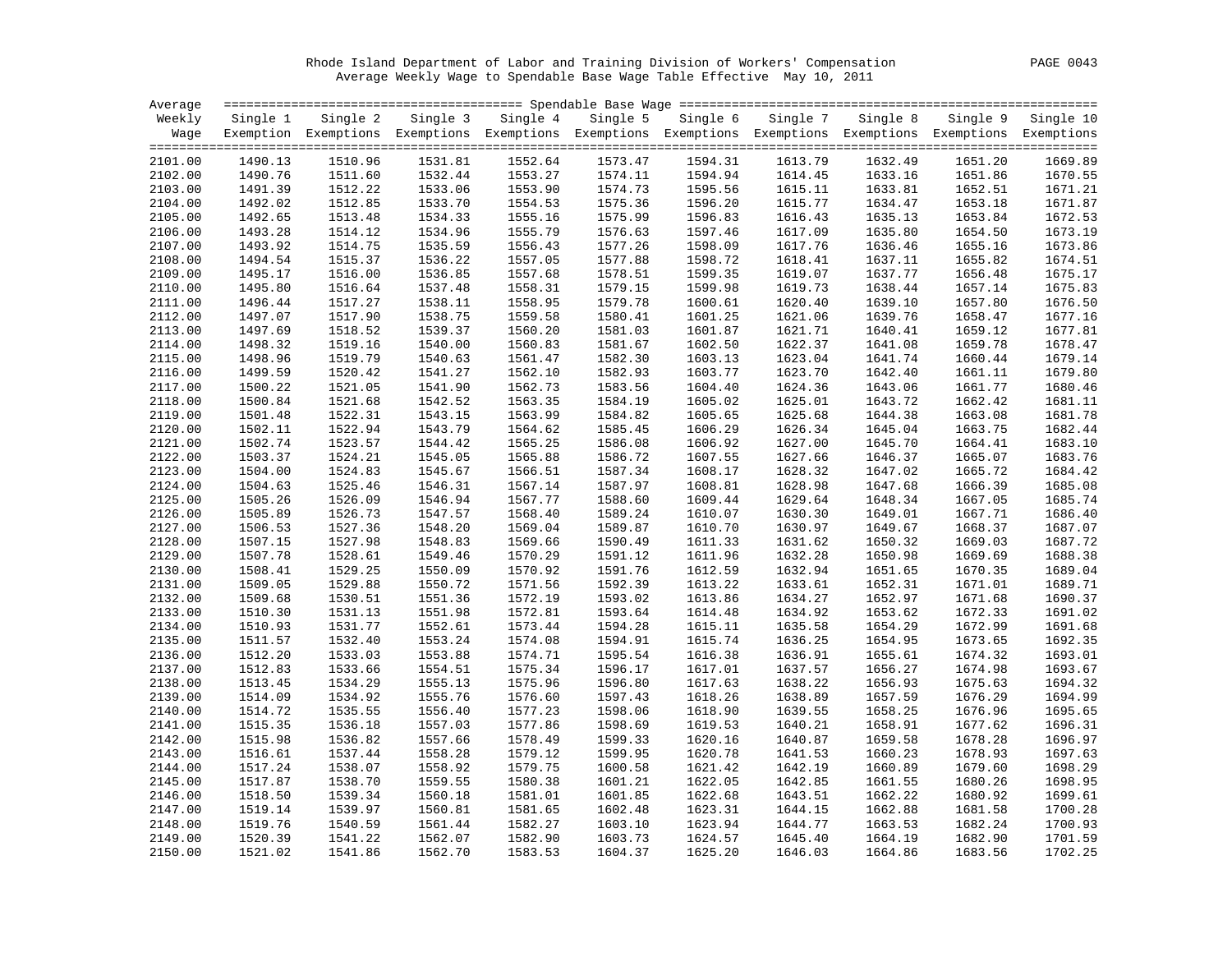Rhode Island Department of Labor and Training Division of Workers' Compensation PAGE 0044 Average Weekly Wage to Spendable Base Wage Table Effective May 10, 2011

| Average |          |                                                                                                              |          |          |          |          |          |          |          |           |
|---------|----------|--------------------------------------------------------------------------------------------------------------|----------|----------|----------|----------|----------|----------|----------|-----------|
| Weekly  | Single 1 | Single 2                                                                                                     | Single 3 | Single 4 | Single 5 | Single 6 | Single 7 | Single 8 | Single 9 | Single 10 |
| Waqe    |          | Exemption Exemptions Exemptions Exemptions Exemptions Exemptions Exemptions Exemptions Exemptions Exemptions |          |          |          |          |          |          |          |           |
|         |          |                                                                                                              |          |          |          |          |          |          |          |           |
| 2151.00 | 1521.66  | 1542.49                                                                                                      | 1563.33  | 1584.17  | 1605.00  | 1625.83  | 1646.67  | 1665.52  | 1684.22  | 1702.92   |
| 2152.00 | 1522.29  | 1543.12                                                                                                      | 1563.97  | 1584.80  | 1605.63  | 1626.47  | 1647.30  | 1666.18  | 1684.89  | 1703.58   |
| 2153.00 | 1522.91  | 1543.74                                                                                                      | 1564.59  | 1585.42  | 1606.25  | 1627.09  | 1647.92  | 1666.83  | 1685.54  | 1704.23   |
| 2154.00 | 1523.54  | 1544.38                                                                                                      | 1565.22  | 1586.05  | 1606.89  | 1627.72  | 1648.55  | 1667.50  | 1686.20  | 1704.89   |
| 2155.00 | 1524.18  | 1545.01                                                                                                      | 1565.85  | 1586.69  | 1607.52  | 1628.35  | 1649.19  | 1668.16  | 1686.86  | 1705.56   |
| 2156.00 | 1524.81  | 1545.64                                                                                                      | 1566.49  | 1587.32  | 1608.15  | 1628.99  | 1649.82  | 1668.82  | 1687.53  | 1706.22   |
| 2157.00 | 1525.44  | 1546.27                                                                                                      | 1567.12  | 1587.95  | 1608.78  | 1629.62  | 1650.45  | 1669.48  | 1688.19  | 1706.88   |
| 2158.00 | 1526.06  | 1546.90                                                                                                      | 1567.74  | 1588.57  | 1609.41  | 1630.24  | 1651.07  | 1670.14  | 1688.84  | 1707.53   |
| 2159.00 | 1526.70  | 1547.53                                                                                                      | 1568.37  | 1589.21  | 1610.04  | 1630.87  | 1651.71  | 1670.80  | 1689.50  | 1708.20   |
| 2160.00 | 1527.33  | 1548.16                                                                                                      | 1569.01  | 1589.84  | 1610.67  | 1631.51  | 1652.34  | 1671.46  | 1690.17  | 1708.86   |
| 2161.00 | 1527.96  | 1548.79                                                                                                      | 1569.64  | 1590.47  | 1611.30  | 1632.14  | 1652.97  | 1672.12  | 1690.83  | 1709.52   |
| 2162.00 | 1528.59  | 1549.43                                                                                                      | 1570.27  | 1591.10  | 1611.94  | 1632.77  | 1653.60  | 1672.79  | 1691.49  | 1710.18   |
| 2163.00 | 1529.22  | 1550.05                                                                                                      | 1570.89  | 1591.73  | 1612.56  | 1633.39  | 1654.23  | 1673.44  | 1692.14  | 1710.84   |
| 2164.00 | 1529.85  | 1550.68                                                                                                      | 1571.53  | 1592.36  | 1613.19  | 1634.03  | 1654.86  | 1674.10  | 1692.81  | 1711.50   |
| 2165.00 | 1530.48  | 1551.31                                                                                                      | 1572.16  | 1592.99  | 1613.82  | 1634.66  | 1655.49  | 1674.76  | 1693.47  | 1712.16   |
| 2166.00 | 1531.11  | 1551.95                                                                                                      | 1572.79  | 1593.62  | 1614.46  | 1635.29  | 1656.12  | 1675.43  | 1694.13  | 1712.82   |
| 2167.00 | 1531.75  | 1552.58                                                                                                      | 1573.42  | 1594.26  | 1615.09  | 1635.92  | 1656.76  | 1676.09  | 1694.79  | 1713.49   |
| 2168.00 | 1532.37  | 1553.20                                                                                                      | 1574.05  | 1594.88  | 1615.71  | 1636.55  | 1657.38  | 1676.74  | 1695.45  | 1714.14   |
| 2169.00 | 1533.00  | 1553.83                                                                                                      | 1574.68  | 1595.51  | 1616.34  | 1637.18  | 1658.01  | 1677.40  | 1696.11  | 1714.80   |
| 2170.00 | 1533.63  | 1554.47                                                                                                      | 1575.31  | 1596.14  | 1616.98  | 1637.81  | 1658.64  | 1678.07  | 1696.77  | 1715.46   |
| 2171.00 | 1534.27  | 1555.10                                                                                                      | 1575.94  | 1596.78  | 1617.61  | 1638.44  | 1659.28  | 1678.73  | 1697.43  | 1716.13   |
| 2172.00 | 1534.90  | 1555.73                                                                                                      | 1576.58  | 1597.41  | 1618.24  | 1639.08  | 1659.91  | 1679.39  | 1698.10  | 1716.79   |
| 2173.00 | 1535.52  | 1556.35                                                                                                      | 1577.20  | 1598.03  | 1618.86  | 1639.70  | 1660.53  | 1680.04  | 1698.75  | 1717.44   |
|         | 1536.15  | 1556.99                                                                                                      | 1577.83  | 1598.66  |          |          |          |          |          | 1718.10   |
| 2174.00 |          |                                                                                                              |          |          | 1619.50  | 1640.33  | 1661.16  | 1680.71  | 1699.41  |           |
| 2175.00 | 1536.79  | 1557.62                                                                                                      | 1578.46  | 1599.30  | 1620.13  | 1640.96  | 1661.80  | 1681.37  | 1700.07  | 1718.77   |
| 2176.00 | 1537.42  | 1558.25                                                                                                      | 1579.10  | 1599.93  | 1620.76  | 1641.60  | 1662.43  | 1682.03  | 1700.74  | 1719.43   |
| 2177.00 | 1538.05  | 1558.88                                                                                                      | 1579.73  | 1600.56  | 1621.39  | 1642.23  | 1663.06  | 1682.69  | 1701.40  | 1720.09   |
| 2178.00 | 1538.67  | 1559.51                                                                                                      | 1580.35  | 1601.18  | 1622.02  | 1642.85  | 1663.68  | 1683.35  | 1702.05  | 1720.74   |
| 2179.00 | 1539.31  | 1560.14                                                                                                      | 1580.98  | 1601.82  | 1622.65  | 1643.48  | 1664.32  | 1684.01  | 1702.71  | 1721.41   |
| 2180.00 | 1539.94  | 1560.77                                                                                                      | 1581.62  | 1602.45  | 1623.28  | 1644.12  | 1664.95  | 1684.67  | 1703.38  | 1722.07   |
| 2181.00 | 1540.57  | 1561.40                                                                                                      | 1582.25  | 1603.08  | 1623.91  | 1644.75  | 1665.58  | 1685.33  | 1704.04  | 1722.73   |
| 2182.00 | 1541.20  | 1562.04                                                                                                      | 1582.88  | 1603.71  | 1624.55  | 1645.38  | 1666.21  | 1686.00  | 1704.70  | 1723.39   |
| 2183.00 | 1541.83  | 1562.66                                                                                                      | 1583.50  | 1604.34  | 1625.17  | 1646.00  | 1666.84  | 1686.65  | 1705.35  | 1724.05   |
| 2184.00 | 1542.46  | 1563.29                                                                                                      | 1584.14  | 1604.97  | 1625.80  | 1646.64  | 1667.47  | 1687.31  | 1706.02  | 1724.71   |
| 2185.00 | 1543.09  | 1563.92                                                                                                      | 1584.77  | 1605.60  | 1626.43  | 1647.27  | 1668.10  | 1687.97  | 1706.68  | 1725.37   |
| 2186.00 | 1543.72  | 1564.56                                                                                                      | 1585.40  | 1606.23  | 1627.07  | 1647.90  | 1668.73  | 1688.64  | 1707.34  | 1726.03   |
| 2187.00 | 1544.36  | 1565.19                                                                                                      | 1586.03  | 1606.87  | 1627.70  | 1648.53  | 1669.37  | 1689.30  | 1708.00  | 1726.70   |
| 2188.00 | 1544.98  | 1565.81                                                                                                      | 1586.66  | 1607.49  | 1628.32  | 1649.16  | 1669.99  | 1689.95  | 1708.66  | 1727.35   |
| 2189.00 | 1545.61  | 1566.44                                                                                                      | 1587.29  | 1608.12  | 1628.95  | 1649.79  | 1670.62  | 1690.61  | 1709.32  | 1728.01   |
| 2190.00 | 1546.24  | 1567.08                                                                                                      | 1587.92  | 1608.75  | 1629.59  | 1650.42  | 1671.25  | 1691.28  | 1709.98  | 1728.67   |
| 2191.00 | 1546.88  | 1567.71                                                                                                      | 1588.55  | 1609.39  | 1630.22  | 1651.05  | 1671.89  | 1691.94  | 1710.64  | 1729.34   |
| 2192.00 | 1547.51  | 1568.34                                                                                                      | 1589.19  | 1610.02  | 1630.85  | 1651.69  | 1672.52  | 1692.60  | 1711.31  | 1730.00   |
| 2193.00 | 1548.13  | 1568.96                                                                                                      | 1589.81  | 1610.64  | 1631.47  | 1652.31  | 1673.14  | 1693.25  | 1711.96  | 1730.65   |
| 2194.00 | 1548.76  | 1569.60                                                                                                      | 1590.44  | 1611.27  | 1632.11  | 1652.94  | 1673.77  | 1693.92  | 1712.62  | 1731.31   |
| 2195.00 | 1549.40  | 1570.23                                                                                                      | 1591.07  | 1611.91  | 1632.74  | 1653.57  | 1674.41  | 1694.58  | 1713.28  | 1731.98   |
| 2196.00 | 1550.03  | 1570.86                                                                                                      | 1591.71  | 1612.54  | 1633.37  | 1654.21  | 1675.04  | 1695.24  | 1713.95  | 1732.64   |
| 2197.00 | 1550.66  | 1571.49                                                                                                      | 1592.34  | 1613.17  | 1634.00  | 1654.84  | 1675.67  | 1695.90  | 1714.61  | 1733.30   |
| 2198.00 | 1551.28  | 1572.12                                                                                                      | 1592.96  | 1613.79  | 1634.63  | 1655.46  | 1676.29  | 1696.56  | 1715.26  | 1733.95   |
| 2199.00 | 1551.92  | 1572.75                                                                                                      | 1593.59  | 1614.43  | 1635.26  | 1656.09  | 1676.93  | 1697.22  | 1715.92  | 1734.62   |
| 2200.00 | 1552.55  | 1573.38                                                                                                      | 1594.23  | 1615.06  | 1635.89  | 1656.73  | 1677.56  | 1697.88  | 1716.59  | 1735.28   |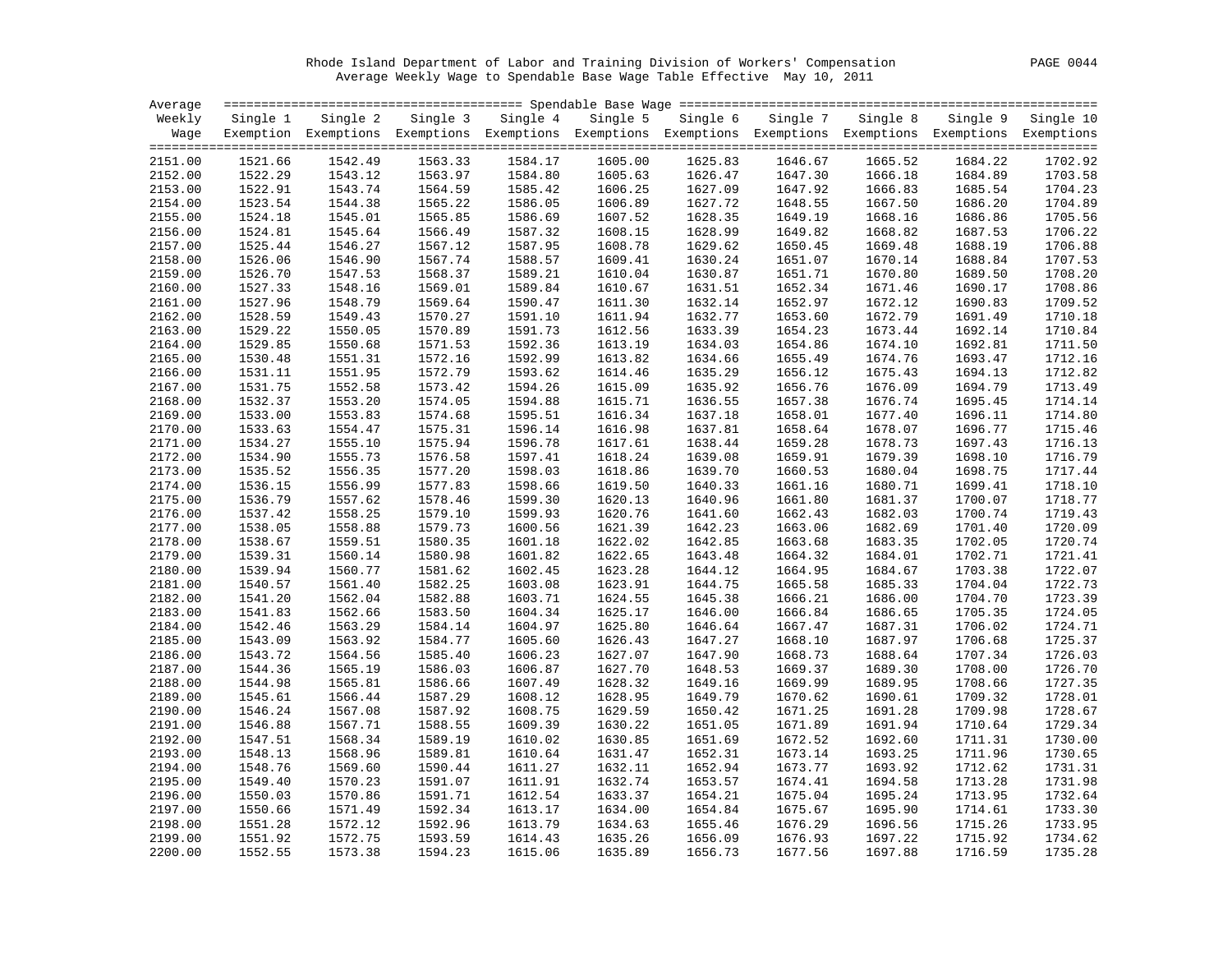Rhode Island Department of Labor and Training Division of Workers' Compensation PAGE 0045 Average Weekly Wage to Spendable Base Wage Table Effective May 10, 2011

| Average |          |                                                                                                              |          |          |          |          |          |          |         |                    |
|---------|----------|--------------------------------------------------------------------------------------------------------------|----------|----------|----------|----------|----------|----------|---------|--------------------|
| Weekly  | Single 1 | Single 2                                                                                                     | Single 3 | Single 4 | Single 5 | Single 6 | Single 7 | Single 8 |         | Single 9 Single 10 |
| Waqe    |          | Exemption Exemptions Exemptions Exemptions Exemptions Exemptions Exemptions Exemptions Exemptions Exemptions |          |          |          |          |          |          |         |                    |
| 2201.00 | 1553.18  | 1574.01                                                                                                      | 1594.86  | 1615.69  | 1636.52  | 1657.36  | 1678.19  | 1698.54  | 1717.25 | 1735.94            |
| 2202.00 | 1553.81  | 1574.65                                                                                                      | 1595.49  | 1616.32  | 1637.16  | 1657.99  | 1678.82  | 1699.21  | 1717.91 | 1736.60            |
| 2203.00 | 1554.44  | 1575.27                                                                                                      | 1596.11  | 1616.95  | 1637.78  | 1658.61  | 1679.45  | 1699.86  | 1718.56 | 1737.26            |
| 2204.00 | 1555.07  | 1575.90                                                                                                      | 1596.75  | 1617.58  | 1638.41  | 1659.25  | 1680.08  | 1700.52  | 1719.23 | 1737.92            |
| 2205.00 | 1555.70  | 1576.53                                                                                                      | 1597.38  | 1618.21  | 1639.04  | 1659.88  | 1680.71  | 1701.18  | 1719.89 | 1738.58            |
| 2206.00 | 1556.33  | 1577.17                                                                                                      | 1598.01  | 1618.84  | 1639.68  | 1660.51  | 1681.34  | 1701.85  | 1720.55 | 1739.24            |
| 2207.00 | 1556.97  | 1577.80                                                                                                      | 1598.64  | 1619.48  | 1640.31  | 1661.14  | 1681.98  | 1702.51  | 1721.21 | 1739.91            |
| 2208.00 | 1557.59  | 1578.42                                                                                                      | 1599.27  | 1620.10  | 1640.93  | 1661.77  | 1682.60  | 1703.16  | 1721.87 | 1740.56            |
| 2209.00 | 1558.22  | 1579.05                                                                                                      | 1599.90  | 1620.73  | 1641.56  | 1662.40  | 1683.23  | 1703.82  | 1722.53 | 1741.22            |
| 2210.00 | 1558.85  | 1579.69                                                                                                      | 1600.53  | 1621.36  | 1642.20  | 1663.03  | 1683.86  | 1704.49  | 1723.19 | 1741.88            |
| 2211.00 | 1559.49  | 1580.32                                                                                                      | 1601.16  | 1622.00  | 1642.83  | 1663.66  | 1684.50  | 1705.15  | 1723.85 | 1742.55            |
| 2212.00 | 1560.12  | 1580.95                                                                                                      | 1601.80  | 1622.63  | 1643.46  | 1664.30  | 1685.13  | 1705.81  | 1724.52 | 1743.21            |
| 2213.00 | 1560.74  | 1581.57                                                                                                      | 1602.42  | 1623.25  | 1644.08  | 1664.92  | 1685.75  | 1706.46  | 1725.17 | 1743.86            |
| 2214.00 | 1561.37  | 1582.21                                                                                                      | 1603.05  | 1623.88  | 1644.72  | 1665.55  | 1686.38  | 1707.13  | 1725.83 | 1744.52            |
| 2215.00 | 1562.01  | 1582.84                                                                                                      | 1603.68  | 1624.52  | 1645.35  | 1666.18  | 1687.02  | 1707.79  | 1726.49 | 1745.19            |
| 2216.00 | 1562.64  | 1583.47                                                                                                      | 1604.32  | 1625.15  | 1645.98  | 1666.82  | 1687.65  | 1708.45  | 1727.16 | 1745.85            |
| 2217.00 | 1563.27  | 1584.10                                                                                                      | 1604.95  | 1625.78  | 1646.61  | 1667.45  | 1688.28  | 1709.11  | 1727.82 | 1746.51            |
| 2218.00 | 1563.89  | 1584.73                                                                                                      | 1605.57  | 1626.40  | 1647.24  | 1668.07  | 1688.90  | 1709.75  | 1728.47 | 1747.16            |
| 2219.00 | 1564.53  | 1585.36                                                                                                      | 1606.20  | 1627.04  | 1647.87  | 1668.70  | 1689.54  | 1710.38  | 1729.13 | 1747.83            |
| 2220.00 | 1565.16  | 1585.99                                                                                                      | 1606.84  | 1627.67  | 1648.50  | 1669.34  | 1690.17  | 1711.01  | 1729.80 | 1748.49            |
| 2221.00 | 1565.79  | 1586.62                                                                                                      | 1607.47  | 1628.30  | 1649.13  | 1669.97  | 1690.80  | 1711.64  | 1730.46 | 1749.15            |
| 2222.00 | 1566.42  | 1587.26                                                                                                      | 1608.10  | 1628.93  | 1649.77  | 1670.60  | 1691.43  | 1712.28  | 1731.12 | 1749.81            |
| 2223.00 | 1567.05  | 1587.88                                                                                                      | 1608.72  | 1629.56  | 1650.39  | 1671.22  | 1692.06  | 1712.90  | 1731.77 | 1750.47            |
| 2224.00 | 1567.68  | 1588.51                                                                                                      | 1609.36  | 1630.19  | 1651.02  | 1671.86  | 1692.69  | 1713.53  | 1732.44 | 1751.13            |
| 2225.00 | 1568.31  | 1589.14                                                                                                      | 1609.99  | 1630.82  | 1651.65  | 1672.49  | 1693.32  | 1714.16  | 1733.10 | 1751.79            |
| 2226.00 | 1568.94  | 1589.78                                                                                                      | 1610.62  | 1631.45  | 1652.29  | 1673.12  | 1693.95  | 1714.80  | 1733.76 | 1752.45            |
| 2227.00 | 1569.58  | 1590.41                                                                                                      | 1611.25  | 1632.09  | 1652.92  | 1673.75  | 1694.59  | 1715.43  | 1734.42 | 1753.12            |
| 2228.00 | 1570.20  | 1591.03                                                                                                      | 1611.88  | 1632.71  | 1653.54  | 1674.38  | 1695.21  | 1716.05  | 1735.08 | 1753.77            |
| 2229.00 | 1570.83  | 1591.66                                                                                                      | 1612.51  | 1633.34  | 1654.17  | 1675.01  | 1695.84  | 1716.68  | 1735.74 | 1754.43            |
| 2230.00 | 1571.46  | 1592.30                                                                                                      | 1613.14  | 1633.97  | 1654.81  | 1675.64  | 1696.47  | 1717.32  | 1736.40 | 1755.09            |
| 2231.00 | 1572.10  | 1592.93                                                                                                      | 1613.77  | 1634.61  | 1655.44  | 1676.27  | 1697.11  | 1717.95  | 1737.06 | 1755.76            |
| 2232.00 | 1572.73  | 1593.56                                                                                                      | 1614.41  | 1635.24  | 1656.07  | 1676.91  | 1697.74  | 1718.58  | 1737.73 | 1756.42            |
| 2233.00 | 1573.35  | 1594.18                                                                                                      | 1615.03  | 1635.86  | 1656.69  | 1677.53  | 1698.36  | 1719.20  | 1738.38 | 1757.07            |
| 2234.00 | 1573.98  | 1594.82                                                                                                      | 1615.66  | 1636.49  | 1657.33  | 1678.16  | 1698.99  | 1719.84  | 1739.04 | 1757.73            |
| 2235.00 | 1574.62  | 1595.45                                                                                                      | 1616.29  | 1637.13  | 1657.96  | 1678.79  | 1699.63  | 1720.47  | 1739.70 | 1758.40            |
| 2236.00 | 1575.25  | 1596.08                                                                                                      | 1616.93  | 1637.76  | 1658.59  | 1679.43  | 1700.26  | 1721.10  | 1740.37 | 1759.06            |
| 2237.00 | 1575.88  | 1596.71                                                                                                      | 1617.56  | 1638.39  | 1659.22  | 1680.06  | 1700.89  | 1721.73  | 1741.03 | 1759.72            |
| 2238.00 | 1576.50  | 1597.34                                                                                                      | 1618.18  | 1639.01  | 1659.85  | 1680.68  | 1701.51  | 1722.36  | 1741.68 | 1760.37            |
| 2239.00 | 1577.14  | 1597.97                                                                                                      | 1618.81  | 1639.65  | 1660.48  | 1681.31  | 1702.15  | 1722.99  | 1742.34 | 1761.04            |
| 2240.00 | 1577.77  | 1598.60                                                                                                      | 1619.45  | 1640.28  | 1661.11  | 1681.95  | 1702.78  | 1723.62  | 1743.01 | 1761.70            |
| 2241.00 | 1578.40  | 1599.23                                                                                                      | 1620.08  | 1640.91  | 1661.74  | 1682.58  | 1703.41  | 1724.25  | 1743.67 | 1762.36            |
| 2242.00 | 1579.03  | 1599.87                                                                                                      | 1620.71  | 1641.54  | 1662.38  | 1683.21  | 1704.04  | 1724.89  | 1744.33 | 1763.02            |
| 2243.00 | 1579.66  | 1600.49                                                                                                      | 1621.33  | 1642.17  | 1663.00  | 1683.83  | 1704.67  | 1725.51  | 1744.98 | 1763.68            |
| 2244.00 | 1580.29  | 1601.12                                                                                                      | 1621.97  | 1642.80  | 1663.63  | 1684.47  | 1705.30  | 1726.14  | 1745.65 | 1764.34            |
| 2245.00 | 1580.92  | 1601.75                                                                                                      | 1622.60  | 1643.43  | 1664.26  | 1685.10  | 1705.93  | 1726.77  | 1746.31 | 1765.00            |
| 2246.00 | 1581.55  | 1602.39                                                                                                      | 1623.23  | 1644.06  | 1664.90  | 1685.73  | 1706.56  | 1727.41  | 1746.97 | 1765.66            |
| 2247.00 | 1582.19  | 1603.02                                                                                                      | 1623.86  | 1644.70  | 1665.53  | 1686.36  | 1707.20  | 1728.04  | 1747.63 | 1766.33            |
| 2248.00 | 1582.81  | 1603.64                                                                                                      | 1624.49  | 1645.32  | 1666.15  | 1686.99  | 1707.82  | 1728.66  | 1748.29 | 1766.98            |
| 2249.00 | 1583.44  | 1604.27                                                                                                      | 1625.12  | 1645.95  | 1666.78  | 1687.62  | 1708.45  | 1729.29  | 1748.95 | 1767.64            |
| 2250.00 | 1584.07  | 1604.91                                                                                                      | 1625.75  | 1646.58  | 1667.42  | 1688.25  | 1709.08  | 1729.93  | 1749.61 | 1768.30            |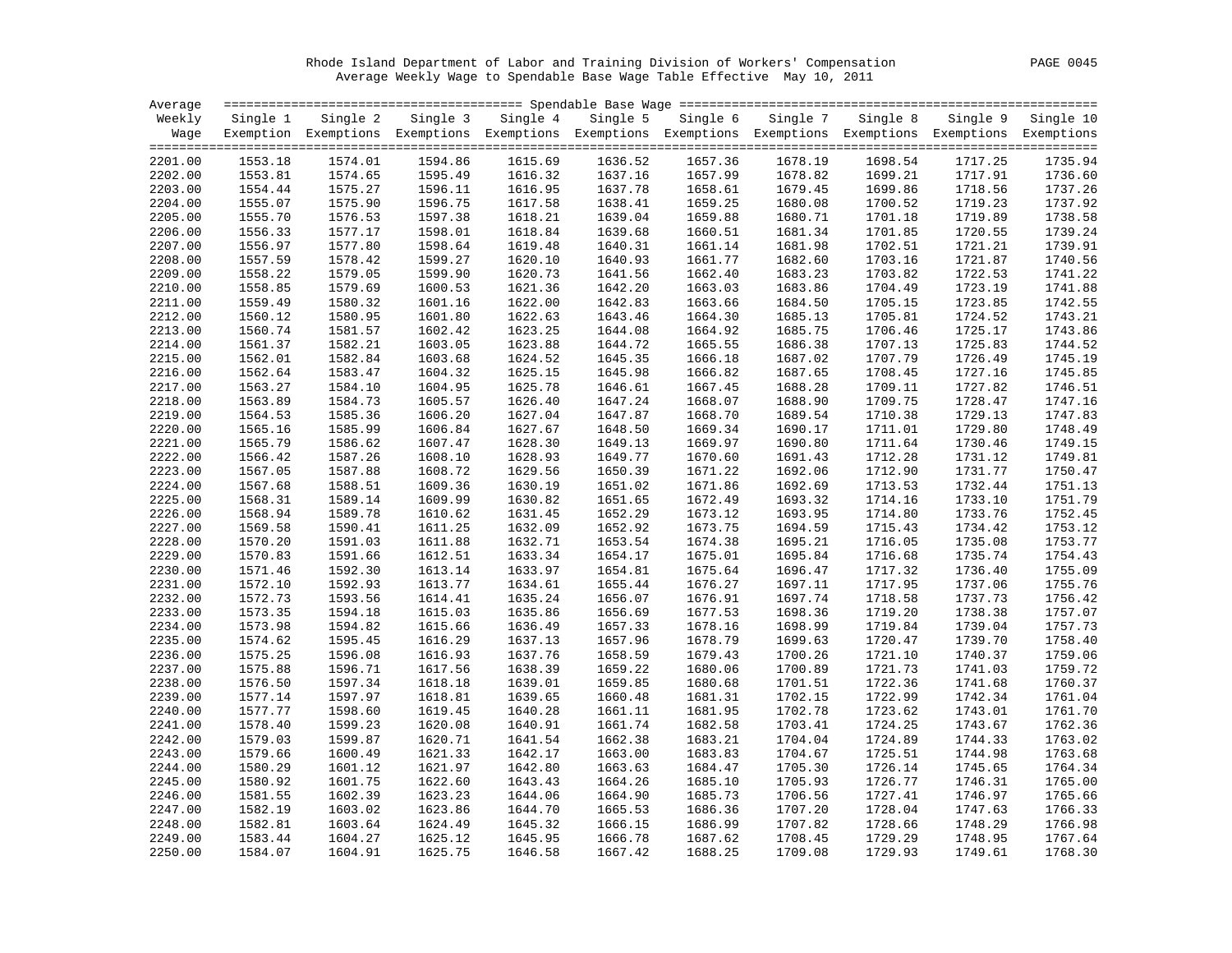Rhode Island Department of Labor and Training Division of Workers' Compensation PAGE 0046 Average Weekly Wage to Spendable Base Wage Table Effective May 10, 2011

| Average            |                    |                                                                                                              |                    |                    |                    |                    |                    |                    |                    |           |
|--------------------|--------------------|--------------------------------------------------------------------------------------------------------------|--------------------|--------------------|--------------------|--------------------|--------------------|--------------------|--------------------|-----------|
| Weekly             | Single 1           | Single 2                                                                                                     | Single 3           | Single 4           | Single 5           | Single 6           | Single 7           | Single 8           | Single 9           | Single 10 |
| Waqe               |                    | Exemption Exemptions Exemptions Exemptions Exemptions Exemptions Exemptions Exemptions Exemptions Exemptions |                    |                    |                    |                    |                    |                    |                    |           |
|                    |                    |                                                                                                              |                    |                    |                    |                    |                    |                    |                    |           |
| 2251.00            | 1584.71            | 1605.54                                                                                                      | 1626.38            | 1647.22            | 1668.05            | 1688.88            | 1709.72            | 1730.56            | 1750.27            | 1768.97   |
| 2252.00            | 1585.34            | 1606.17                                                                                                      | 1627.02            | 1647.85            | 1668.68            | 1689.52            | 1710.35            | 1731.19            | 1750.94            | 1769.63   |
| 2253.00            | 1585.96            | 1606.79                                                                                                      | 1627.64            | 1648.47            | 1669.30            | 1690.14            | 1710.97            | 1731.81            | 1751.59            | 1770.28   |
| 2254.00            | 1586.59            | 1607.43                                                                                                      | 1628.27            | 1649.10            | 1669.94            | 1690.77            | 1711.60            | 1732.45            | 1752.25            | 1770.94   |
| 2255.00            | 1587.23            | 1608.06                                                                                                      | 1628.90            | 1649.74            | 1670.57            | 1691.40            | 1712.24            | 1733.08            | 1752.91            | 1771.61   |
| 2256.00            | 1587.86            | 1608.69                                                                                                      | 1629.54            | 1650.37            | 1671.20            | 1692.04            | 1712.87            | 1733.71            | 1753.58            | 1772.27   |
| 2257.00            | 1588.49            | 1609.32                                                                                                      | 1630.17            | 1651.00            | 1671.83            | 1692.67            | 1713.50            | 1734.34            | 1754.24            | 1772.93   |
| 2258.00            | 1589.11            | 1609.95                                                                                                      | 1630.79            | 1651.62            | 1672.46            | 1693.29            | 1714.12            | 1734.97            | 1754.89            | 1773.58   |
| 2259.00            | 1589.75            | 1610.58                                                                                                      | 1631.42            | 1652.26            | 1673.09            | 1693.92            | 1714.76            | 1735.60            | 1755.55            | 1774.25   |
| 2260.00            | 1590.38            | 1611.21                                                                                                      | 1632.06            | 1652.89            | 1673.72            | 1694.56            | 1715.39            | 1736.23            | 1756.22            | 1774.91   |
| 2261.00            | 1591.01            | 1611.84                                                                                                      | 1632.69            | 1653.52            | 1674.35            | 1695.19            | 1716.02            | 1736.86            | 1756.88            | 1775.57   |
| 2262.00            | 1591.64            | 1612.48                                                                                                      | 1633.32            | 1654.15            | 1674.99            | 1695.82            | 1716.65            | 1737.50            | 1757.54            | 1776.23   |
| 2263.00            | 1592.27            | 1613.10                                                                                                      | 1633.94            | 1654.78            | 1675.61            | 1696.44            | 1717.28            | 1738.12            | 1758.19            | 1776.89   |
| 2264.00            | 1592.90            | 1613.73                                                                                                      | 1634.58            | 1655.41            | 1676.24            | 1697.08            | 1717.91            | 1738.75            | 1758.86            | 1777.55   |
| 2265.00            | 1593.53            | 1614.36                                                                                                      | 1635.21            | 1656.04            | 1676.87            | 1697.71            | 1718.54            | 1739.38            | 1759.52            | 1778.21   |
| 2266.00            | 1594.16            | 1615.00                                                                                                      | 1635.84            | 1656.67            | 1677.51            | 1698.34            | 1719.17            | 1740.02            | 1760.18            | 1778.87   |
| 2267.00            | 1594.80            | 1615.63                                                                                                      | 1636.47            | 1657.31            | 1678.14            | 1698.97            | 1719.81            | 1740.65            | 1760.84            | 1779.54   |
| 2268.00            | 1595.42            | 1616.25                                                                                                      | 1637.10            | 1657.93            | 1678.76            | 1699.60            | 1720.43            | 1741.27            | 1761.50            | 1780.19   |
| 2269.00            | 1596.05            | 1616.88                                                                                                      | 1637.73            | 1658.56            | 1679.39            | 1700.23            | 1721.06            | 1741.90            | 1762.16            | 1780.85   |
| 2270.00            | 1596.68            | 1617.52                                                                                                      | 1638.36            | 1659.19            | 1680.03            | 1700.86            | 1721.69            | 1742.54            | 1762.82            | 1781.51   |
| 2271.00            | 1597.32            | 1618.15                                                                                                      | 1638.99            | 1659.83            | 1680.66            | 1701.49            | 1722.33            | 1743.17            | 1763.48            | 1782.18   |
| 2272.00            | 1597.95            | 1618.78                                                                                                      | 1639.63            | 1660.46            | 1681.29            | 1702.13            | 1722.96            | 1743.80            | 1764.15            | 1782.84   |
| 2273.00            | 1598.57            | 1619.40                                                                                                      | 1640.25            | 1661.08            | 1681.91            | 1702.75            | 1723.58            | 1744.42            | 1764.80            | 1783.49   |
| 2274.00            | 1599.20            | 1620.04                                                                                                      | 1640.88            | 1661.71            | 1682.55            | 1703.38            | 1724.21            | 1745.06            | 1765.46            | 1784.15   |
| 2275.00            | 1599.84            | 1620.67                                                                                                      | 1641.51            | 1662.35            | 1683.18            | 1704.01            | 1724.85            | 1745.69            | 1766.12            | 1784.82   |
| 2276.00            | 1600.47            | 1621.30                                                                                                      | 1642.15            | 1662.98            | 1683.81            | 1704.65            | 1725.48            | 1746.32            | 1766.79            | 1785.48   |
| 2277.00            | 1601.10            | 1621.93                                                                                                      | 1642.78            | 1663.61            | 1684.44            | 1705.28            | 1726.11            | 1746.95            | 1767.45            | 1786.14   |
|                    |                    |                                                                                                              |                    |                    |                    |                    |                    |                    |                    | 1786.79   |
| 2278.00<br>2279.00 | 1601.72<br>1602.36 | 1622.56<br>1623.19                                                                                           | 1643.40<br>1644.03 | 1664.23<br>1664.87 | 1685.07<br>1685.70 | 1705.90<br>1706.53 | 1726.73<br>1727.37 | 1747.58<br>1748.21 | 1768.10<br>1768.76 | 1787.46   |
| 2280.00            | 1602.99            | 1623.82                                                                                                      | 1644.67            | 1665.50            | 1686.33            | 1707.17            | 1728.00            | 1748.84            | 1769.43            | 1788.12   |
|                    |                    | 1624.45                                                                                                      | 1645.30            | 1666.13            | 1686.96            | 1707.80            | 1728.63            | 1749.47            | 1770.09            | 1788.78   |
| 2281.00            | 1603.62            |                                                                                                              |                    |                    |                    |                    |                    |                    |                    |           |
| 2282.00            | 1604.25            | 1625.09                                                                                                      | 1645.93            | 1666.76            | 1687.60            | 1708.43            | 1729.26            | 1750.11            | 1770.75            | 1789.44   |
| 2283.00            | 1604.88            | 1625.71                                                                                                      | 1646.55            | 1667.39            | 1688.22            | 1709.05            | 1729.89            | 1750.73            | 1771.40            | 1790.10   |
| 2284.00            | 1605.51            | 1626.34                                                                                                      | 1647.19            | 1668.02            | 1688.85            | 1709.69            | 1730.52            | 1751.36            | 1772.07            | 1790.76   |
| 2285.00            | 1606.14            | 1626.97                                                                                                      | 1647.82            | 1668.65            | 1689.48            | 1710.32            | 1731.15            | 1751.99            | 1772.73            | 1791.42   |
| 2286.00            | 1606.77            | 1627.61                                                                                                      | 1648.45            | 1669.28            | 1690.12            | 1710.95            | 1731.78            | 1752.63            | 1773.39            | 1792.08   |
| 2287.00            | 1607.41            | 1628.24                                                                                                      | 1649.08            | 1669.92            | 1690.75            | 1711.58            | 1732.42            | 1753.26            | 1774.05            | 1792.75   |
| 2288.00            | 1608.03            | 1628.86                                                                                                      | 1649.71            | 1670.54            | 1691.37            | 1712.21            | 1733.04            | 1753.88            | 1774.71            | 1793.40   |
| 2289.00            | 1608.66            | 1629.49                                                                                                      | 1650.34            | 1671.17            | 1692.00            | 1712.84            | 1733.67            | 1754.51            | 1775.35            | 1794.06   |
| 2290.00            | 1609.29            | 1630.13                                                                                                      | 1650.97            | 1671.80            | 1692.64            | 1713.47            | 1734.30            | 1755.15            | 1775.98            | 1794.72   |
| 2291.00            | 1609.93            | 1630.76                                                                                                      | 1651.60            | 1672.44            | 1693.27            | 1714.10            | 1734.94            | 1755.78            | 1776.61            | 1795.39   |
| 2292.00            | 1610.56            | 1631.39                                                                                                      | 1652.24            | 1673.07            | 1693.90            | 1714.74            | 1735.57            | 1756.41            | 1777.25            | 1796.05   |
| 2293.00            | 1611.18            | 1632.01                                                                                                      | 1652.86            | 1673.69            | 1694.52            | 1715.36            | 1736.19            | 1757.03            | 1777.87            | 1796.70   |
| 2294.00            | 1611.81            | 1632.65                                                                                                      | 1653.49            | 1674.32            | 1695.16            | 1715.99            | 1736.82            | 1757.67            | 1778.50            | 1797.36   |
| 2295.00            | 1612.45            | 1633.28                                                                                                      | 1654.12            | 1674.96            | 1695.79            | 1716.62            | 1737.46            | 1758.30            | 1779.13            | 1798.03   |
| 2296.00            | 1613.08            | 1633.91                                                                                                      | 1654.76            | 1675.59            | 1696.42            | 1717.26            | 1738.09            | 1758.93            | 1779.77            | 1798.69   |
| 2297.00            | 1613.71            | 1634.54                                                                                                      | 1655.39            | 1676.22            | 1697.05            | 1717.89            | 1738.72            | 1759.56            | 1780.40            | 1799.35   |
| 2298.00            | 1614.33            | 1635.17                                                                                                      | 1656.01            | 1676.84            | 1697.68            | 1718.51            | 1739.34            | 1760.19            | 1781.02            | 1800.00   |
| 2299.00            | 1614.97            | 1635.80                                                                                                      | 1656.64            | 1677.48            | 1698.31            | 1719.14            | 1739.98            | 1760.82            | 1781.65            | 1800.67   |
| 2300.00            | 1615.60            | 1636.43                                                                                                      | 1657.28            | 1678.11            | 1698.94            | 1719.78            | 1740.61            | 1761.45            | 1782.29            | 1801.33   |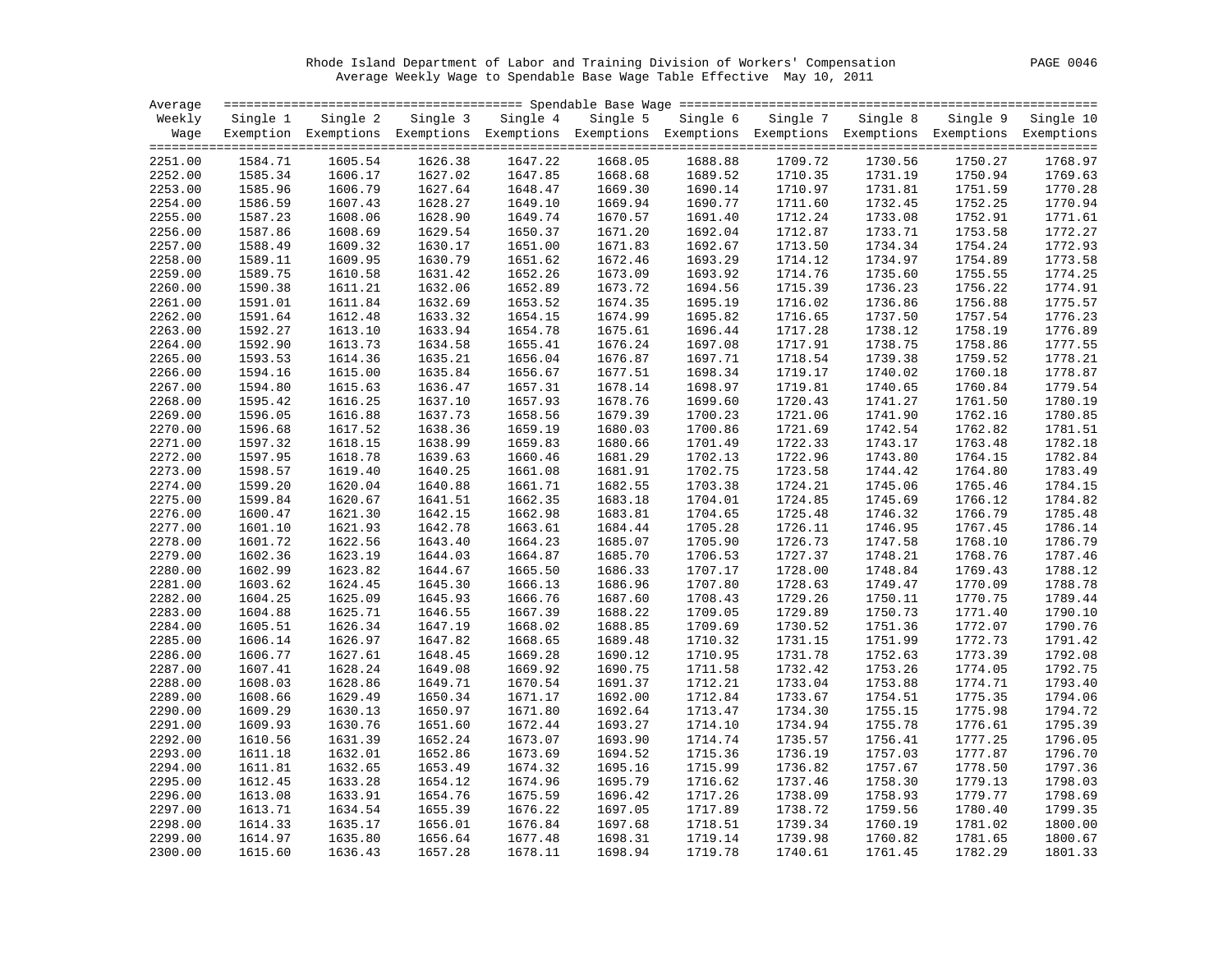Rhode Island Department of Labor and Training Division of Workers' Compensation PAGE 0047 Average Weekly Wage to Spendable Base Wage Table Effective May 10, 2011

| Average            |                    |          |                    |                                                                                                              |                    |                    |          |                    |                    |           |
|--------------------|--------------------|----------|--------------------|--------------------------------------------------------------------------------------------------------------|--------------------|--------------------|----------|--------------------|--------------------|-----------|
| Weekly             | Single 1           | Single 2 |                    | Single 3 Single 4                                                                                            | Single 5           | Single 6           | Single 7 | Single 8           | Single 9           | Single 10 |
| Waqe               |                    |          |                    | Exemption Exemptions Exemptions Exemptions Exemptions Exemptions Exemptions Exemptions Exemptions Exemptions |                    |                    |          |                    |                    |           |
| 2301.00            | 1616.23            | 1637.06  | 1657.91            | 1678.74                                                                                                      | 1699.57            | 1720.41            | 1741.24  | 1762.08            | 1782.92            | 1801.99   |
| 2302.00            | 1616.86            | 1637.70  | 1658.54            | 1679.37                                                                                                      | 1700.21            | 1721.04            | 1741.87  | 1762.72            | 1783.55            | 1802.65   |
| 2303.00            | 1617.49            | 1638.32  | 1659.16            | 1680.00                                                                                                      | 1700.83            | 1721.66            | 1742.50  | 1763.34            | 1784.17            | 1803.31   |
|                    |                    | 1638.95  |                    | 1680.63                                                                                                      |                    |                    | 1743.13  |                    |                    | 1803.97   |
| 2304.00<br>2305.00 | 1618.12<br>1618.75 | 1639.58  | 1659.80<br>1660.43 | 1681.26                                                                                                      | 1701.46<br>1702.09 | 1722.30<br>1722.93 | 1743.76  | 1763.97<br>1764.60 | 1784.81<br>1785.44 | 1804.63   |
|                    |                    |          |                    |                                                                                                              |                    |                    |          |                    |                    |           |
| 2306.00            | 1619.38            | 1640.22  | 1661.06            | 1681.89                                                                                                      | 1702.73            | 1723.56            | 1744.39  | 1765.24            | 1786.07            | 1805.29   |
| 2307.00            | 1620.02            | 1640.85  | 1661.69            | 1682.53                                                                                                      | 1703.36            | 1724.19            | 1745.03  | 1765.87            | 1786.70            | 1805.96   |
| 2308.00            | 1620.64            | 1641.47  | 1662.32            | 1683.15                                                                                                      | 1703.98            | 1724.82            | 1745.65  | 1766.49            | 1787.33            | 1806.61   |
| 2309.00            | 1621.27            | 1642.10  | 1662.95            | 1683.78                                                                                                      | 1704.61            | 1725.45            | 1746.28  | 1767.12            | 1787.96            | 1807.27   |
| 2310.00            | 1621.90            | 1642.74  | 1663.58            | 1684.41                                                                                                      | 1705.25            | 1726.08            | 1746.91  | 1767.76            | 1788.59            | 1807.93   |
| 2311.00            | 1622.54            | 1643.37  | 1664.21            | 1685.05                                                                                                      | 1705.88            | 1726.71            | 1747.55  | 1768.39            | 1789.22            | 1808.60   |
| 2312.00            | 1623.17            | 1644.00  | 1664.85            | 1685.68                                                                                                      | 1706.51            | 1727.35            | 1748.18  | 1769.02            | 1789.86            | 1809.26   |
| 2313.00            | 1623.79            | 1644.62  | 1665.47            | 1686.30                                                                                                      | 1707.13            | 1727.97            | 1748.80  | 1769.64            | 1790.48            | 1809.91   |
| 2314.00            | 1624.42            | 1645.26  | 1666.10            | 1686.93                                                                                                      | 1707.77            | 1728.60            | 1749.43  | 1770.28            | 1791.11            | 1810.57   |
| 2315.00            | 1625.06            | 1645.89  | 1666.73            | 1687.57                                                                                                      | 1708.40            | 1729.23            | 1750.07  | 1770.91            | 1791.74            | 1811.24   |
| 2316.00            | 1625.69            | 1646.52  | 1667.37            | 1688.20                                                                                                      | 1709.03            | 1729.87            | 1750.70  | 1771.54            | 1792.38            | 1811.90   |
| 2317.00            | 1626.32            | 1647.15  | 1668.00            | 1688.83                                                                                                      | 1709.66            | 1730.50            | 1751.33  | 1772.17            | 1793.01            | 1812.56   |
| 2318.00            | 1626.94            | 1647.78  | 1668.62            | 1689.45                                                                                                      | 1710.29            | 1731.12            | 1751.95  | 1772.80            | 1793.63            | 1813.21   |
| 2319.00            | 1627.58            | 1648.41  | 1669.25            | 1690.09                                                                                                      | 1710.92            | 1731.75            | 1752.59  | 1773.43            | 1794.26            | 1813.88   |
| 2320.00            | 1628.21            | 1649.04  | 1669.89            | 1690.72                                                                                                      | 1711.55            | 1732.39            | 1753.22  | 1774.06            | 1794.90            | 1814.54   |
| 2321.00            | 1628.84            | 1649.67  | 1670.52            | 1691.35                                                                                                      | 1712.18            | 1733.02            | 1753.85  | 1774.69            | 1795.53            | 1815.20   |
| 2322.00            | 1629.47            | 1650.31  | 1671.15            | 1691.98                                                                                                      | 1712.82            | 1733.65            | 1754.48  | 1775.33            | 1796.16            | 1815.86   |
| 2323.00            | 1630.10            | 1650.93  | 1671.77            | 1692.61                                                                                                      | 1713.44            | 1734.27            | 1755.11  | 1775.95            | 1796.78            | 1816.52   |
| 2324.00            | 1630.73            | 1651.56  | 1672.41            | 1693.24                                                                                                      | 1714.07            | 1734.91            | 1755.74  | 1776.58            | 1797.42            | 1817.18   |
| 2325.00            | 1631.36            | 1652.19  | 1673.04            | 1693.87                                                                                                      | 1714.70            | 1735.54            | 1756.37  | 1777.21            | 1798.05            | 1817.84   |
| 2326.00            | 1631.99            | 1652.83  | 1673.67            | 1694.50                                                                                                      | 1715.34            | 1736.17            | 1757.00  | 1777.85            | 1798.68            | 1818.50   |
| 2327.00            | 1632.63            | 1653.46  | 1674.30            | 1695.14                                                                                                      | 1715.97            | 1736.80            | 1757.64  | 1778.48            | 1799.31            | 1819.17   |
| 2328.00            | 1633.25            | 1654.08  | 1674.93            | 1695.76                                                                                                      | 1716.59            | 1737.43            | 1758.26  | 1779.10            | 1799.94            | 1819.82   |
| 2329.00            | 1633.88            | 1654.71  | 1675.56            | 1696.39                                                                                                      | 1717.22            | 1738.06            | 1758.89  | 1779.73            | 1800.57            | 1820.48   |
| 2330.00            | 1634.51            | 1655.35  | 1676.19            | 1697.02                                                                                                      | 1717.86            | 1738.69            | 1759.52  | 1780.37            | 1801.20            | 1821.14   |
| 2331.00            | 1635.15            | 1655.98  | 1676.82            | 1697.66                                                                                                      | 1718.49            | 1739.32            | 1760.16  | 1781.00            | 1801.83            | 1821.81   |
| 2332.00            | 1635.78            | 1656.61  | 1677.46            | 1698.29                                                                                                      | 1719.12            | 1739.96            | 1760.79  | 1781.63            | 1802.47            | 1822.47   |
| 2333.00            | 1636.40            | 1657.23  | 1678.08            | 1698.91                                                                                                      | 1719.74            | 1740.58            | 1761.41  | 1782.25            | 1803.09            | 1823.12   |
| 2334.00            | 1637.03            | 1657.87  | 1678.71            | 1699.54                                                                                                      | 1720.38            | 1741.21            | 1762.04  | 1782.89            | 1803.72            | 1823.78   |
| 2335.00            | 1637.67            | 1658.50  | 1679.34            | 1700.18                                                                                                      | 1721.01            | 1741.84            | 1762.68  | 1783.52            | 1804.35            | 1824.45   |
| 2336.00            | 1638.30            | 1659.13  | 1679.98            | 1700.81                                                                                                      | 1721.64            | 1742.48            | 1763.31  | 1784.15            | 1804.99            | 1825.11   |
| 2337.00            | 1638.93            | 1659.76  | 1680.61            | 1701.44                                                                                                      | 1722.27            | 1743.11            | 1763.94  | 1784.78            | 1805.62            | 1825.77   |
| 2338.00            | 1639.55            | 1660.39  | 1681.23            | 1702.06                                                                                                      | 1722.90            | 1743.73            | 1764.56  | 1785.41            | 1806.24            | 1826.42   |
| 2339.00            | 1640.19            | 1661.02  | 1681.86            | 1702.70                                                                                                      | 1723.53            | 1744.36            | 1765.20  | 1786.04            | 1806.87            | 1827.09   |
| 2340.00            | 1640.82            | 1661.65  | 1682.50            | 1703.33                                                                                                      | 1724.16            | 1745.00            | 1765.83  | 1786.67            | 1807.51            | 1827.75   |
| 2341.00            | 1641.45            | 1662.28  | 1683.13            | 1703.96                                                                                                      | 1724.79            | 1745.63            | 1766.46  | 1787.30            | 1808.14            | 1828.41   |
| 2342.00            | 1642.08            | 1662.92  | 1683.76            | 1704.59                                                                                                      | 1725.43            | 1746.26            | 1767.09  | 1787.94            | 1808.77            | 1829.07   |
| 2343.00            | 1642.71            | 1663.54  | 1684.38            | 1705.22                                                                                                      | 1726.05            | 1746.88            | 1767.72  | 1788.56            | 1809.39            | 1829.73   |
| 2344.00            | 1643.34            | 1664.17  | 1685.02            | 1705.85                                                                                                      | 1726.68            | 1747.52            | 1768.35  | 1789.19            | 1810.03            | 1830.39   |
| 2345.00            | 1643.97            | 1664.80  | 1685.65            | 1706.48                                                                                                      | 1727.31            | 1748.15            | 1768.98  | 1789.82            | 1810.66            | 1831.05   |
| 2346.00            | 1644.60            | 1665.44  | 1686.28            | 1707.11                                                                                                      | 1727.95            | 1748.78            | 1769.61  | 1790.46            | 1811.29            | 1831.71   |
| 2347.00            | 1645.24            | 1666.07  | 1686.91            | 1707.75                                                                                                      | 1728.58            | 1749.41            | 1770.25  | 1791.09            | 1811.92            | 1832.38   |
| 2348.00            | 1645.86            | 1666.69  | 1687.54            | 1708.37                                                                                                      | 1729.20            | 1750.04            | 1770.87  | 1791.71            | 1812.55            | 1833.03   |
| 2349.00            | 1646.49            | 1667.32  | 1688.17            | 1709.00                                                                                                      | 1729.83            | 1750.67            | 1771.50  | 1792.34            | 1813.18            | 1833.69   |
| 2350.00            | 1647.12            | 1667.96  | 1688.80            | 1709.63                                                                                                      | 1730.47            | 1751.30            | 1772.13  | 1792.98            | 1813.81            | 1834.35   |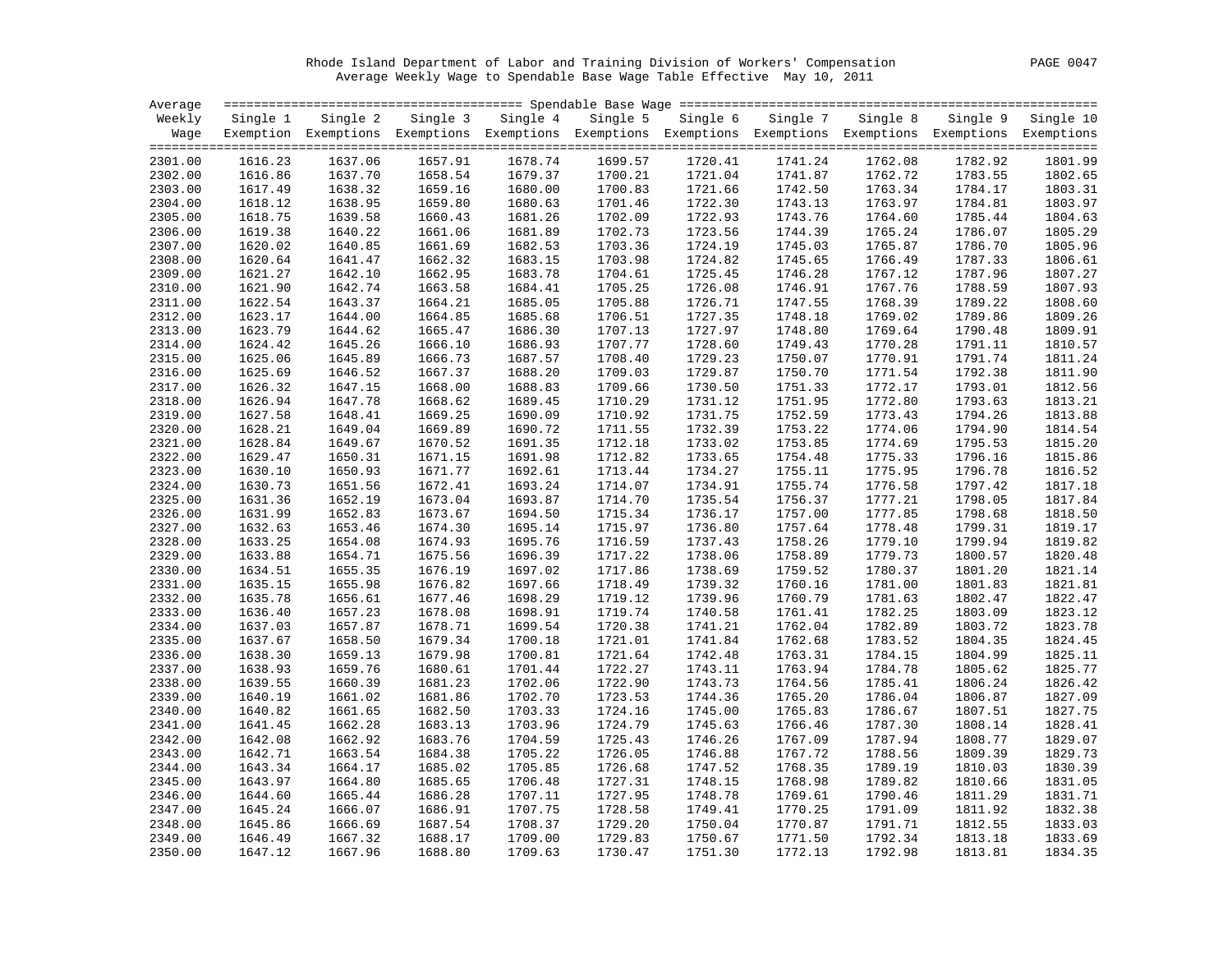Rhode Island Department of Labor and Training Division of Workers' Compensation PAGE 0048 Average Weekly Wage to Spendable Base Wage Table Effective May 10, 2011

| Average |          |          |         |                                                                                                              |          |          |          |          |          |           |
|---------|----------|----------|---------|--------------------------------------------------------------------------------------------------------------|----------|----------|----------|----------|----------|-----------|
| Weekly  | Single 1 | Single 2 |         | Single 3 Single 4                                                                                            | Single 5 | Single 6 | Single 7 | Single 8 | Single 9 | Single 10 |
| Waqe    |          |          |         | Exemption Exemptions Exemptions Exemptions Exemptions Exemptions Exemptions Exemptions Exemptions Exemptions |          |          |          |          |          |           |
|         |          |          |         |                                                                                                              |          |          |          |          |          |           |
| 2351.00 | 1647.76  | 1668.59  | 1689.43 | 1710.27                                                                                                      | 1731.10  | 1751.93  | 1772.77  | 1793.61  | 1814.44  | 1835.02   |
| 2352.00 | 1648.39  | 1669.22  | 1690.07 | 1710.90                                                                                                      | 1731.73  | 1752.57  | 1773.40  | 1794.24  | 1815.08  | 1835.68   |
| 2353.00 | 1649.01  | 1669.84  | 1690.69 | 1711.52                                                                                                      | 1732.35  | 1753.19  | 1774.02  | 1794.86  | 1815.70  | 1836.33   |
| 2354.00 | 1649.64  | 1670.48  | 1691.32 | 1712.15                                                                                                      | 1732.99  | 1753.82  | 1774.65  | 1795.50  | 1816.33  | 1836.99   |
| 2355.00 | 1650.28  | 1671.11  | 1691.95 | 1712.79                                                                                                      | 1733.62  | 1754.45  | 1775.29  | 1796.13  | 1816.96  | 1837.66   |
| 2356.00 | 1650.91  | 1671.74  | 1692.59 | 1713.42                                                                                                      | 1734.25  | 1755.09  | 1775.92  | 1796.76  | 1817.60  | 1838.32   |
| 2357.00 | 1651.54  | 1672.37  | 1693.22 | 1714.05                                                                                                      | 1734.88  | 1755.72  | 1776.55  | 1797.39  | 1818.23  | 1838.98   |
| 2358.00 | 1652.16  | 1673.00  | 1693.84 | 1714.67                                                                                                      | 1735.51  | 1756.34  | 1777.17  | 1798.02  | 1818.85  | 1839.63   |
| 2359.00 | 1652.80  | 1673.63  | 1694.47 | 1715.31                                                                                                      | 1736.14  | 1756.97  | 1777.81  | 1798.65  | 1819.48  | 1840.30   |
| 2360.00 | 1653.43  | 1674.26  | 1695.11 | 1715.94                                                                                                      | 1736.77  | 1757.61  | 1778.44  | 1799.28  | 1820.12  | 1840.95   |
| 2361.00 | 1654.06  | 1674.89  | 1695.74 | 1716.57                                                                                                      | 1737.40  | 1758.24  | 1779.07  | 1799.91  | 1820.75  | 1841.58   |
| 2362.00 | 1654.69  | 1675.53  | 1696.37 | 1717.20                                                                                                      | 1738.04  | 1758.87  | 1779.70  | 1800.55  | 1821.38  | 1842.21   |
| 2363.00 | 1655.32  | 1676.15  | 1696.99 | 1717.83                                                                                                      | 1738.66  | 1759.49  | 1780.33  | 1801.17  | 1822.00  | 1842.84   |
| 2364.00 | 1655.95  | 1676.78  | 1697.63 | 1718.46                                                                                                      | 1739.29  | 1760.13  | 1780.96  | 1801.80  | 1822.64  | 1843.47   |
| 2365.00 | 1656.58  | 1677.41  | 1698.26 | 1719.09                                                                                                      | 1739.92  | 1760.76  | 1781.59  | 1802.43  | 1823.27  | 1844.10   |
| 2366.00 | 1657.21  | 1678.05  | 1698.89 | 1719.72                                                                                                      | 1740.56  | 1761.39  | 1782.22  | 1803.07  | 1823.90  | 1844.73   |
| 2367.00 | 1657.85  | 1678.68  | 1699.52 | 1720.36                                                                                                      | 1741.19  | 1762.02  | 1782.86  | 1803.70  | 1824.53  | 1845.37   |
| 2368.00 | 1658.47  | 1679.30  | 1700.15 | 1720.98                                                                                                      | 1741.81  | 1762.65  | 1783.48  | 1804.32  | 1825.16  | 1845.99   |
| 2369.00 | 1659.10  | 1679.93  | 1700.78 | 1721.61                                                                                                      | 1742.44  | 1763.28  | 1784.11  | 1804.95  | 1825.79  | 1846.62   |
| 2370.00 | 1659.73  | 1680.57  | 1701.41 | 1722.24                                                                                                      | 1743.08  | 1763.91  | 1784.74  | 1805.59  | 1826.42  | 1847.25   |
| 2371.00 | 1660.37  | 1681.20  | 1702.04 | 1722.88                                                                                                      | 1743.71  | 1764.54  | 1785.38  | 1806.22  | 1827.05  | 1847.89   |
| 2372.00 | 1661.00  | 1681.83  | 1702.68 | 1723.51                                                                                                      | 1744.34  | 1765.18  | 1786.01  | 1806.85  | 1827.69  | 1848.52   |
| 2373.00 | 1661.62  | 1682.45  | 1703.30 | 1724.13                                                                                                      | 1744.96  | 1765.80  | 1786.63  | 1807.47  | 1828.31  | 1849.14   |
| 2374.00 | 1662.25  | 1683.09  | 1703.93 | 1724.76                                                                                                      | 1745.60  | 1766.43  | 1787.26  | 1808.11  | 1828.94  | 1849.77   |
| 2375.00 | 1662.89  | 1683.72  | 1704.56 | 1725.40                                                                                                      | 1746.23  | 1767.06  | 1787.90  | 1808.74  | 1829.57  | 1850.41   |
| 2376.00 | 1663.52  | 1684.35  | 1705.20 | 1726.03                                                                                                      | 1746.86  | 1767.70  | 1788.53  | 1809.37  | 1830.21  | 1851.04   |
| 2377.00 | 1664.15  | 1684.98  | 1705.83 | 1726.66                                                                                                      | 1747.49  | 1768.33  | 1789.16  | 1810.00  | 1830.84  | 1851.67   |
| 2378.00 | 1664.77  | 1685.61  | 1706.45 | 1727.28                                                                                                      | 1748.12  | 1768.95  | 1789.78  | 1810.63  | 1831.46  | 1852.29   |
| 2379.00 | 1665.41  | 1686.24  | 1707.08 | 1727.92                                                                                                      | 1748.75  | 1769.58  | 1790.42  | 1811.26  | 1832.09  | 1852.93   |
| 2380.00 | 1666.04  | 1686.87  | 1707.72 | 1728.55                                                                                                      | 1749.38  | 1770.22  | 1791.05  | 1811.89  | 1832.73  | 1853.56   |
| 2381.00 | 1666.67  | 1687.50  | 1708.35 | 1729.18                                                                                                      | 1750.01  | 1770.85  | 1791.68  | 1812.52  | 1833.36  | 1854.19   |
| 2382.00 | 1667.30  | 1688.14  | 1708.98 | 1729.81                                                                                                      | 1750.65  | 1771.48  | 1792.31  | 1813.16  | 1833.99  | 1854.82   |
| 2383.00 | 1667.93  | 1688.76  | 1709.60 | 1730.44                                                                                                      | 1751.27  | 1772.10  | 1792.94  | 1813.78  | 1834.61  | 1855.45   |
| 2384.00 | 1668.56  | 1689.39  | 1710.24 | 1731.07                                                                                                      | 1751.90  | 1772.74  | 1793.57  | 1814.41  | 1835.25  | 1856.08   |
| 2385.00 | 1669.19  | 1690.02  | 1710.87 | 1731.70                                                                                                      | 1752.53  | 1773.37  | 1794.20  | 1815.04  | 1835.88  | 1856.71   |
| 2386.00 | 1669.82  | 1690.66  | 1711.50 | 1732.33                                                                                                      | 1753.17  | 1774.00  | 1794.83  | 1815.68  | 1836.51  | 1857.34   |
| 2387.00 | 1670.46  | 1691.29  | 1712.13 | 1732.97                                                                                                      | 1753.80  | 1774.63  | 1795.47  | 1816.31  | 1837.14  | 1857.98   |
| 2388.00 | 1671.08  | 1691.91  | 1712.76 | 1733.59                                                                                                      | 1754.42  | 1775.26  | 1796.09  | 1816.93  | 1837.77  | 1858.60   |
| 2389.00 | 1671.71  | 1692.54  | 1713.39 | 1734.22                                                                                                      | 1755.05  | 1775.89  | 1796.72  | 1817.56  | 1838.40  | 1859.23   |
| 2390.00 | 1672.34  | 1693.18  | 1714.02 | 1734.85                                                                                                      | 1755.69  | 1776.52  | 1797.35  | 1818.20  | 1839.03  | 1859.86   |
| 2391.00 | 1672.98  | 1693.81  | 1714.65 | 1735.49                                                                                                      | 1756.32  | 1777.15  | 1797.99  | 1818.83  | 1839.66  | 1860.50   |
| 2392.00 | 1673.61  | 1694.44  | 1715.29 | 1736.12                                                                                                      | 1756.95  | 1777.79  | 1798.62  | 1819.46  | 1840.30  | 1861.13   |
| 2393.00 | 1674.23  | 1695.06  | 1715.91 | 1736.74                                                                                                      | 1757.57  | 1778.41  | 1799.24  | 1820.08  | 1840.92  | 1861.75   |
| 2394.00 | 1674.86  | 1695.70  | 1716.54 | 1737.37                                                                                                      | 1758.21  | 1779.04  | 1799.87  | 1820.72  | 1841.55  | 1862.38   |
| 2395.00 | 1675.50  | 1696.33  | 1717.17 | 1738.01                                                                                                      | 1758.84  | 1779.67  | 1800.51  | 1821.35  | 1842.18  | 1863.02   |
| 2396.00 | 1676.13  | 1696.96  | 1717.81 | 1738.64                                                                                                      | 1759.47  | 1780.31  | 1801.14  | 1821.98  | 1842.82  | 1863.65   |
| 2397.00 | 1676.76  | 1697.59  | 1718.44 | 1739.27                                                                                                      | 1760.10  | 1780.94  | 1801.77  | 1822.61  | 1843.45  | 1864.28   |
| 2398.00 | 1677.38  | 1698.22  | 1719.06 | 1739.89                                                                                                      | 1760.73  | 1781.56  | 1802.39  | 1823.24  | 1844.07  | 1864.90   |
| 2399.00 | 1678.02  | 1698.85  | 1719.69 | 1740.53                                                                                                      | 1761.36  | 1782.19  | 1803.03  | 1823.87  | 1844.70  | 1865.54   |
| 2400.00 | 1678.65  | 1699.48  | 1720.33 | 1741.16                                                                                                      | 1761.99  | 1782.83  | 1803.66  | 1824.50  | 1845.34  | 1866.17   |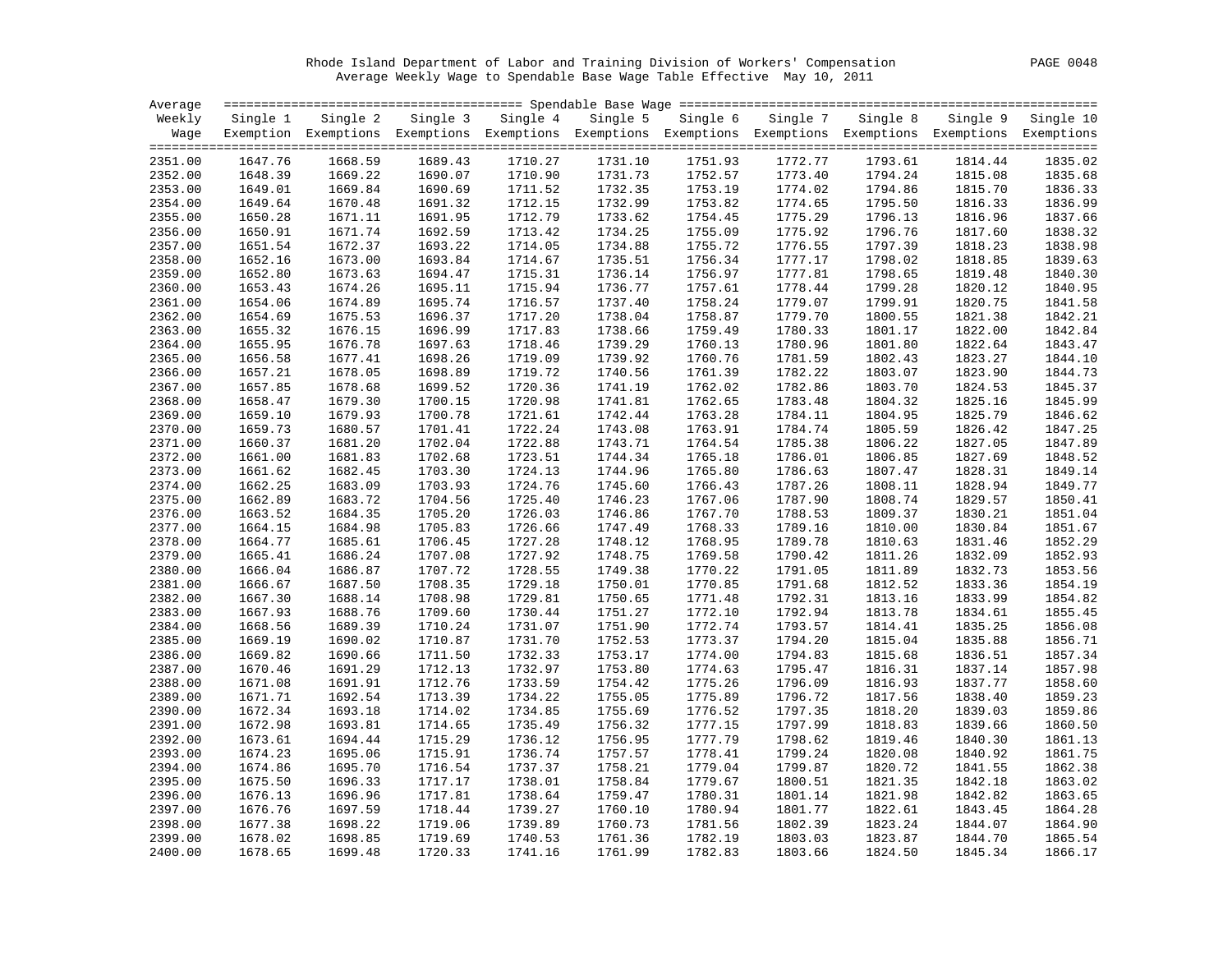Rhode Island Department of Labor and Training Division of Workers' Compensation PAGE 0049 Average Weekly Wage to Spendable Base Wage Table Effective May 10, 2011

| Average |          |                    |         |                                                                                                                   |         |                   |          |          |          |                    |
|---------|----------|--------------------|---------|-------------------------------------------------------------------------------------------------------------------|---------|-------------------|----------|----------|----------|--------------------|
| Weekly  | Single 1 | Single 2           |         | Single 3 Single 4                                                                                                 |         | Single 5 Single 6 | Single 7 | Single 8 | Single 9 | Single 10          |
|         |          |                    |         | Wage Exemption Exemptions Exemptions Exemptions Exemptions Exemptions Exemptions Exemptions Exemptions Exemptions |         |                   |          |          |          |                    |
| 2401.00 | 1679.28  | 1700.11            | 1720.96 | 1741.79                                                                                                           | 1762.62 | 1783.46           | 1804.29  | 1825.13  | 1845.97  | 1866.80            |
| 2402.00 | 1679.91  | 1700.75            | 1721.59 | 1742.42                                                                                                           | 1763.26 | 1784.09           | 1804.92  | 1825.77  | 1846.60  | 1867.43            |
| 2403.00 | 1680.54  | 1701.37            | 1722.21 | 1743.05                                                                                                           | 1763.88 | 1784.71           | 1805.55  | 1826.39  | 1847.22  | 1868.06            |
| 2404.00 | 1681.17  | 1702.00            | 1722.85 | 1743.68                                                                                                           | 1764.51 | 1785.35           | 1806.18  | 1827.02  | 1847.86  | 1868.69            |
| 2405.00 | 1681.80  | 1702.63            | 1723.48 | 1744.31                                                                                                           | 1765.14 | 1785.98           | 1806.81  | 1827.65  | 1848.49  | 1869.32            |
|         |          |                    |         |                                                                                                                   |         |                   |          | 1828.29  |          |                    |
| 2406.00 | 1682.43  | 1703.27<br>1703.90 | 1724.11 | 1744.94                                                                                                           | 1765.78 | 1786.61           | 1807.44  |          | 1849.12  | 1869.95<br>1870.59 |
| 2407.00 | 1683.07  |                    | 1724.74 | 1745.58                                                                                                           | 1766.41 | 1787.24           | 1808.08  | 1828.92  | 1849.75  | 1871.21            |
| 2408.00 | 1683.69  | 1704.52            | 1725.37 | 1746.20                                                                                                           | 1767.03 | 1787.87           | 1808.70  | 1829.54  | 1850.38  | 1871.84            |
| 2409.00 | 1684.32  | 1705.15            | 1726.00 | 1746.83                                                                                                           | 1767.66 | 1788.50           | 1809.33  | 1830.17  | 1851.01  | 1872.47            |
| 2410.00 | 1684.95  | 1705.79            | 1726.63 | 1747.46                                                                                                           | 1768.30 | 1789.13           | 1809.96  | 1830.81  | 1851.64  |                    |
| 2411.00 | 1685.59  | 1706.42            | 1727.26 | 1748.10                                                                                                           | 1768.93 | 1789.76           | 1810.60  | 1831.44  | 1852.27  | 1873.11            |
| 2412.00 | 1686.22  | 1707.05            | 1727.90 | 1748.73                                                                                                           | 1769.56 | 1790.40           | 1811.23  | 1832.07  | 1852.91  | 1873.74            |
| 2413.00 | 1686.84  | 1707.67            | 1728.52 | 1749.35                                                                                                           | 1770.18 | 1791.02           | 1811.85  | 1832.69  | 1853.53  | 1874.36            |
| 2414.00 | 1687.47  | 1708.31            | 1729.15 | 1749.98                                                                                                           | 1770.82 | 1791.65           | 1812.48  | 1833.33  | 1854.16  | 1874.99            |
| 2415.00 | 1688.11  | 1708.94            | 1729.78 | 1750.62                                                                                                           | 1771.45 | 1792.28           | 1813.12  | 1833.96  | 1854.79  | 1875.63            |
| 2416.00 | 1688.74  | 1709.57            | 1730.42 | 1751.25                                                                                                           | 1772.08 | 1792.92           | 1813.75  | 1834.59  | 1855.43  | 1876.26            |
| 2417.00 | 1689.37  | 1710.20            | 1731.05 | 1751.88                                                                                                           | 1772.71 | 1793.55           | 1814.38  | 1835.22  | 1856.06  | 1876.89            |
| 2418.00 | 1689.99  | 1710.83            | 1731.67 | 1752.50                                                                                                           | 1773.34 | 1794.17           | 1815.00  | 1835.85  | 1856.68  | 1877.51            |
| 2419.00 | 1690.63  | 1711.46            | 1732.30 | 1753.14                                                                                                           | 1773.97 | 1794.80           | 1815.64  | 1836.48  | 1857.31  | 1878.15            |
| 2420.00 | 1691.26  | 1712.09            | 1732.94 | 1753.77                                                                                                           | 1774.60 | 1795.44           | 1816.27  | 1837.11  | 1857.95  | 1878.78            |
| 2421.00 | 1691.89  | 1712.72            | 1733.57 | 1754.40                                                                                                           | 1775.23 | 1796.07           | 1816.90  | 1837.74  | 1858.58  | 1879.41            |
| 2422.00 | 1692.52  | 1713.36            | 1734.20 | 1755.03                                                                                                           | 1775.87 | 1796.70           | 1817.53  | 1838.38  | 1859.21  | 1880.04            |
| 2423.00 | 1693.15  | 1713.98            | 1734.82 | 1755.66                                                                                                           | 1776.49 | 1797.32           | 1818.16  | 1839.00  | 1859.83  | 1880.67            |
| 2424.00 | 1693.76  | 1714.61            | 1735.46 | 1756.29                                                                                                           | 1777.12 | 1797.96           | 1818.79  | 1839.63  | 1860.47  | 1881.30            |
| 2425.00 | 1694.38  | 1715.24            | 1736.09 | 1756.92                                                                                                           | 1777.75 | 1798.59           | 1819.42  | 1840.26  | 1861.10  | 1881.93            |
| 2426.00 | 1695.00  | 1715.88            | 1736.72 | 1757.55                                                                                                           | 1778.39 | 1799.22           | 1820.05  | 1840.90  | 1861.73  | 1882.56            |
| 2427.00 | 1695.62  | 1716.51            | 1737.35 | 1758.19                                                                                                           | 1779.02 | 1799.85           | 1820.69  | 1841.53  | 1862.36  | 1883.20            |
| 2428.00 | 1696.23  | 1717.13            | 1737.98 | 1758.81                                                                                                           | 1779.64 | 1800.48           | 1821.31  | 1842.15  | 1862.99  | 1883.82            |
| 2429.00 | 1696.85  | 1717.76            | 1738.61 | 1759.44                                                                                                           | 1780.27 | 1801.11           | 1821.94  | 1842.78  | 1863.62  | 1884.45            |
| 2430.00 | 1697.47  | 1718.40            | 1739.24 | 1760.07                                                                                                           | 1780.91 | 1801.74           | 1822.57  | 1843.42  | 1864.25  | 1885.08            |
| 2431.00 | 1698.09  | 1719.03            | 1739.87 | 1760.71                                                                                                           | 1781.54 | 1802.37           | 1823.21  | 1844.05  | 1864.88  | 1885.72            |
| 2432.00 | 1698.71  | 1719.66            | 1740.51 | 1761.34                                                                                                           | 1782.17 | 1803.01           | 1823.84  | 1844.68  | 1865.52  | 1886.35            |
| 2433.00 | 1699.32  | 1720.28            | 1741.13 | 1761.96                                                                                                           | 1782.79 | 1803.63           | 1824.46  | 1845.30  | 1866.14  | 1886.97            |
| 2434.00 | 1699.94  | 1720.92            | 1741.76 | 1762.59                                                                                                           | 1783.43 | 1804.26           | 1825.09  | 1845.94  | 1866.77  | 1887.60            |
| 2435.00 | 1700.56  | 1721.55            | 1742.39 | 1763.23                                                                                                           | 1784.06 | 1804.89           | 1825.73  | 1846.57  | 1867.40  | 1888.24            |
| 2436.00 | 1701.19  | 1722.18            | 1743.03 | 1763.86                                                                                                           | 1784.69 | 1805.53           | 1826.36  | 1847.20  | 1868.04  | 1888.87            |
| 2437.00 | 1701.81  | 1722.81            | 1743.66 | 1764.49                                                                                                           | 1785.32 | 1806.16           | 1826.99  | 1847.83  | 1868.67  | 1889.50            |
| 2438.00 | 1702.42  | 1723.44            | 1744.28 | 1765.11                                                                                                           | 1785.95 | 1806.78           | 1827.61  | 1848.46  | 1869.29  | 1890.12            |
| 2439.00 | 1703.04  | 1724.07            | 1744.91 | 1765.75                                                                                                           | 1786.58 | 1807.41           | 1828.25  | 1849.09  | 1869.92  | 1890.76            |
| 2440.00 | 1703.66  | 1724.70            | 1745.55 | 1766.38                                                                                                           | 1787.21 | 1808.05           | 1828.88  | 1849.72  | 1870.56  | 1891.39            |
| 2441.00 | 1704.28  | 1725.33            | 1746.18 | 1767.01                                                                                                           | 1787.84 | 1808.68           | 1829.51  | 1850.35  | 1871.19  | 1892.02            |
| 2442.00 | 1704.90  | 1725.97            | 1746.81 | 1767.64                                                                                                           | 1788.48 | 1809.31           | 1830.14  | 1850.99  | 1871.82  | 1892.65            |
| 2443.00 | 1705.51  | 1726.58            | 1747.43 | 1768.27                                                                                                           | 1789.10 | 1809.93           | 1830.77  | 1851.61  | 1872.44  | 1893.28            |
| 2444.00 | 1706.13  | 1727.20            | 1748.07 | 1768.90                                                                                                           | 1789.73 | 1810.57           | 1831.40  | 1852.24  | 1873.08  | 1893.91            |
| 2445.00 | 1706.75  | 1727.82            | 1748.70 | 1769.53                                                                                                           | 1790.36 | 1811.20           | 1832.03  | 1852.87  | 1873.71  | 1894.54            |
| 2446.00 | 1707.37  | 1728.44            | 1749.33 | 1770.16                                                                                                           | 1791.00 | 1811.83           | 1832.66  | 1853.51  | 1874.34  | 1895.17            |
| 2447.00 | 1707.99  | 1729.06            | 1749.96 | 1770.80                                                                                                           | 1791.63 | 1812.46           | 1833.30  | 1854.14  | 1874.97  | 1895.81            |
| 2448.00 | 1708.60  | 1729.67            | 1750.59 | 1771.42                                                                                                           | 1792.25 | 1813.09           | 1833.92  | 1854.76  | 1875.60  | 1896.43            |
| 2449.00 | 1709.22  | 1730.29            | 1751.22 | 1772.05                                                                                                           | 1792.88 | 1813.72           | 1834.55  | 1855.39  | 1876.23  | 1897.06            |
| 2450.00 | 1709.84  | 1730.91            | 1751.85 | 1772.68                                                                                                           | 1793.52 | 1814.35           | 1835.18  | 1856.03  | 1876.86  | 1897.69            |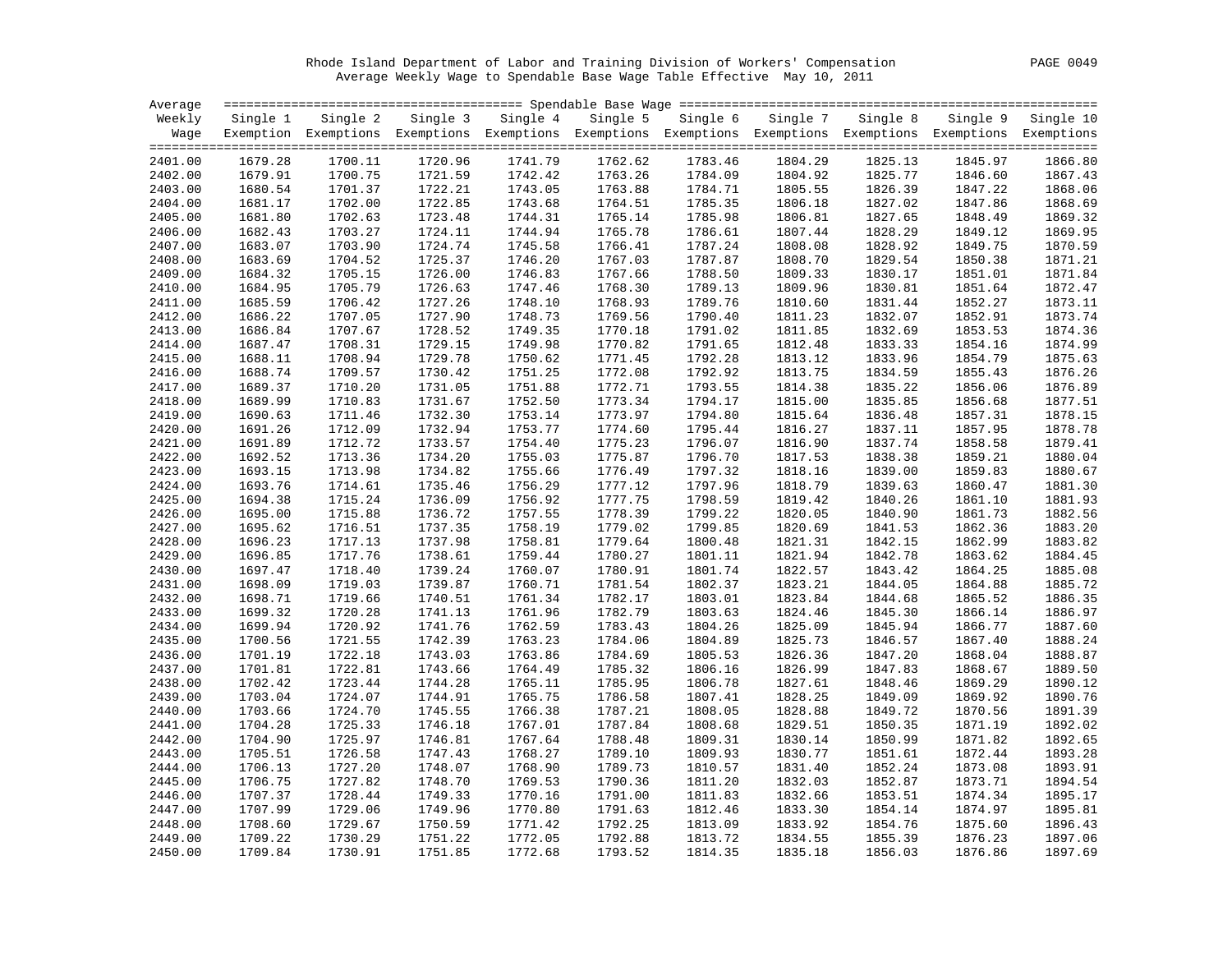Rhode Island Department of Labor and Training Division of Workers' Compensation PAGE 0050 Average Weekly Wage to Spendable Base Wage Table Effective May 10, 2011

| Average |          |                                                                                                              |          |          |          |          |          |          |          |           |
|---------|----------|--------------------------------------------------------------------------------------------------------------|----------|----------|----------|----------|----------|----------|----------|-----------|
| Weekly  | Single 1 | Single 2                                                                                                     | Single 3 | Single 4 | Single 5 | Single 6 | Single 7 | Single 8 | Single 9 | Single 10 |
| Waqe    |          | Exemption Exemptions Exemptions Exemptions Exemptions Exemptions Exemptions Exemptions Exemptions Exemptions |          |          |          |          |          |          |          |           |
| 2451.00 | 1710.46  | 1731.53                                                                                                      | 1752.48  | 1773.32  | 1794.15  | 1814.98  | 1835.82  | 1856.66  | 1877.49  | 1898.33   |
| 2452.00 | 1711.08  | 1732.15                                                                                                      | 1753.12  | 1773.95  | 1794.78  | 1815.62  | 1836.45  | 1857.29  | 1878.13  | 1898.96   |
| 2453.00 | 1711.69  | 1732.76                                                                                                      | 1753.74  | 1774.57  | 1795.40  | 1816.24  | 1837.07  | 1857.91  | 1878.75  | 1899.58   |
| 2454.00 | 1712.31  | 1733.38                                                                                                      | 1754.37  | 1775.20  | 1796.04  | 1816.87  | 1837.70  | 1858.55  | 1879.38  | 1900.21   |
| 2455.00 | 1712.93  | 1734.00                                                                                                      | 1755.00  | 1775.84  | 1796.67  | 1817.50  | 1838.34  | 1859.18  | 1880.01  | 1900.85   |
| 2456.00 | 1713.55  | 1734.62                                                                                                      | 1755.64  | 1776.47  | 1797.30  | 1818.14  | 1838.97  | 1859.81  | 1880.65  | 1901.48   |
| 2457.00 | 1714.17  | 1735.24                                                                                                      | 1756.27  | 1777.10  | 1797.93  | 1818.77  | 1839.60  | 1860.44  | 1881.28  | 1902.11   |
| 2458.00 | 1714.78  | 1735.85                                                                                                      | 1756.89  | 1777.72  | 1798.56  | 1819.39  | 1840.22  | 1861.07  | 1881.90  | 1902.73   |
| 2459.00 | 1715.40  | 1736.47                                                                                                      | 1757.52  | 1778.36  | 1799.19  | 1820.02  | 1840.86  | 1861.70  | 1882.53  | 1903.37   |
| 2460.00 | 1716.02  | 1737.09                                                                                                      | 1758.16  | 1778.99  | 1799.82  | 1820.66  | 1841.49  | 1862.33  | 1883.17  | 1904.00   |
| 2461.00 | 1716.64  | 1737.71                                                                                                      | 1758.79  | 1779.62  | 1800.45  | 1821.29  | 1842.12  | 1862.96  | 1883.80  | 1904.63   |
| 2462.00 | 1717.26  | 1738.33                                                                                                      | 1759.41  | 1780.25  | 1801.09  | 1821.92  | 1842.75  | 1863.60  | 1884.43  | 1905.26   |
| 2463.00 | 1717.87  | 1738.94                                                                                                      | 1760.02  | 1780.88  | 1801.71  | 1822.54  | 1843.38  | 1864.22  | 1885.05  | 1905.89   |
| 2464.00 | 1718.49  | 1739.56                                                                                                      | 1760.64  | 1781.51  | 1802.34  | 1823.18  | 1844.01  | 1864.85  | 1885.69  | 1906.52   |
| 2465.00 | 1719.11  | 1740.18                                                                                                      | 1761.26  | 1782.14  | 1802.97  | 1823.81  | 1844.64  | 1865.48  | 1886.32  | 1907.15   |
| 2466.00 | 1719.73  | 1740.80                                                                                                      | 1761.88  | 1782.77  | 1803.61  | 1824.44  | 1845.27  | 1866.12  | 1886.95  | 1907.78   |
| 2467.00 | 1720.35  | 1741.42                                                                                                      | 1762.50  | 1783.41  | 1804.24  | 1825.07  | 1845.91  | 1866.75  | 1887.58  | 1908.42   |
| 2468.00 | 1720.96  | 1742.03                                                                                                      | 1763.11  | 1784.03  | 1804.86  | 1825.70  | 1846.53  | 1867.37  | 1888.21  | 1909.04   |
| 2469.00 | 1721.58  | 1742.65                                                                                                      | 1763.73  | 1784.66  | 1805.49  | 1826.33  | 1847.16  | 1868.00  | 1888.84  | 1909.67   |
| 2470.00 | 1722.20  | 1743.27                                                                                                      | 1764.35  | 1785.29  | 1806.13  | 1826.96  | 1847.79  | 1868.64  | 1889.47  | 1910.30   |
| 2471.00 | 1722.82  | 1743.89                                                                                                      | 1764.97  | 1785.93  | 1806.76  | 1827.59  | 1848.43  | 1869.27  | 1890.10  | 1910.94   |
| 2472.00 | 1723.44  | 1744.51                                                                                                      | 1765.59  | 1786.56  | 1807.39  | 1828.23  | 1849.06  | 1869.90  | 1890.74  | 1911.57   |
| 2473.00 | 1724.05  | 1745.12                                                                                                      | 1766.20  | 1787.18  | 1808.01  | 1828.85  | 1849.68  | 1870.52  | 1891.36  | 1912.19   |
| 2474.00 | 1724.67  | 1745.74                                                                                                      | 1766.82  | 1787.81  | 1808.65  | 1829.48  | 1850.31  | 1871.16  | 1891.99  | 1912.82   |
| 2475.00 | 1725.29  | 1746.36                                                                                                      | 1767.44  | 1788.45  | 1809.28  | 1830.11  | 1850.95  | 1871.79  | 1892.62  | 1913.46   |
| 2476.00 | 1725.91  | 1746.98                                                                                                      | 1768.06  | 1789.08  | 1809.91  | 1830.75  | 1851.58  | 1872.42  | 1893.26  | 1914.09   |
| 2477.00 | 1726.53  | 1747.60                                                                                                      | 1768.68  | 1789.71  | 1810.54  | 1831.38  | 1852.21  | 1873.05  | 1893.89  | 1914.72   |
| 2478.00 | 1727.14  | 1748.21                                                                                                      | 1769.29  | 1790.33  | 1811.17  | 1832.00  | 1852.83  | 1873.68  | 1894.51  | 1915.34   |
| 2479.00 | 1727.76  | 1748.83                                                                                                      | 1769.91  | 1790.97  | 1811.80  | 1832.63  | 1853.47  | 1874.31  | 1895.14  | 1915.98   |
| 2480.00 | 1728.38  | 1749.45                                                                                                      | 1770.53  | 1791.60  | 1812.43  | 1833.27  | 1854.10  | 1874.94  | 1895.78  | 1916.61   |
| 2481.00 | 1729.00  | 1750.07                                                                                                      | 1771.15  | 1792.23  | 1813.06  | 1833.90  | 1854.73  | 1875.57  | 1896.41  | 1917.24   |
| 2482.00 | 1729.62  | 1750.69                                                                                                      | 1771.77  | 1792.85  | 1813.70  | 1834.53  | 1855.36  | 1876.21  | 1897.04  | 1917.87   |
| 2483.00 | 1730.23  | 1751.30                                                                                                      | 1772.38  | 1793.46  | 1814.32  | 1835.15  | 1855.99  | 1876.83  | 1897.66  | 1918.50   |
| 2484.00 | 1730.85  | 1751.92                                                                                                      | 1773.00  | 1794.08  | 1814.95  | 1835.79  | 1856.62  | 1877.46  | 1898.30  | 1919.13   |
| 2485.00 | 1731.47  | 1752.54                                                                                                      | 1773.62  | 1794.70  | 1815.58  | 1836.42  | 1857.25  | 1878.09  | 1898.93  | 1919.76   |
| 2486.00 | 1732.09  | 1753.16                                                                                                      | 1774.24  | 1795.32  | 1816.22  | 1837.05  | 1857.88  | 1878.73  | 1899.56  | 1920.39   |
| 2487.00 | 1732.71  | 1753.78                                                                                                      | 1774.86  | 1795.94  | 1816.85  | 1837.68  | 1858.52  | 1879.36  | 1900.19  | 1921.03   |
| 2488.00 | 1733.32  | 1754.39                                                                                                      | 1775.47  | 1796.55  | 1817.47  | 1838.31  | 1859.14  | 1879.98  | 1900.82  | 1921.65   |
| 2489.00 | 1733.94  | 1755.01                                                                                                      | 1776.09  | 1797.17  | 1818.10  | 1838.94  | 1859.77  | 1880.61  | 1901.45  | 1922.28   |
| 2490.00 | 1734.56  | 1755.63                                                                                                      | 1776.71  | 1797.79  | 1818.74  | 1839.57  | 1860.40  | 1881.25  | 1902.08  | 1922.91   |
| 2491.00 | 1735.18  | 1756.25                                                                                                      | 1777.33  | 1798.41  | 1819.37  | 1840.20  | 1861.04  | 1881.88  | 1902.71  | 1923.55   |
| 2492.00 | 1735.80  | 1756.87                                                                                                      | 1777.95  | 1799.03  | 1820.00  | 1840.84  | 1861.67  | 1882.51  | 1903.35  | 1924.18   |
| 2493.00 | 1736.41  | 1757.48                                                                                                      | 1778.56  | 1799.64  | 1820.62  | 1841.46  | 1862.29  | 1883.13  | 1903.97  | 1924.80   |
| 2494.00 | 1737.03  | 1758.10                                                                                                      | 1779.18  | 1800.26  | 1821.26  | 1842.09  | 1862.92  | 1883.77  | 1904.60  | 1925.43   |
| 2495.00 | 1737.65  | 1758.72                                                                                                      | 1779.80  | 1800.88  | 1821.89  | 1842.72  | 1863.56  | 1884.40  | 1905.23  | 1926.07   |
| 2496.00 | 1738.27  | 1759.34                                                                                                      | 1780.42  | 1801.50  | 1822.52  | 1843.36  | 1864.19  | 1885.03  | 1905.87  | 1926.70   |
| 2497.00 | 1738.89  | 1759.96                                                                                                      | 1781.04  | 1802.12  | 1823.15  | 1843.99  | 1864.82  | 1885.66  | 1906.50  | 1927.33   |
| 2498.00 | 1739.50  | 1760.57                                                                                                      | 1781.66  | 1802.73  | 1823.78  | 1844.61  | 1865.44  | 1886.29  | 1907.12  | 1927.95   |
| 2499.00 | 1740.12  | 1761.19                                                                                                      | 1782.28  | 1803.35  | 1824.41  | 1845.24  | 1866.08  | 1886.92  | 1907.75  | 1928.59   |
| 2500.00 | 1740.74  | 1761.81                                                                                                      | 1782.90  | 1803.97  | 1825.04  | 1845.88  | 1866.71  | 1887.55  | 1908.39  | 1929.22   |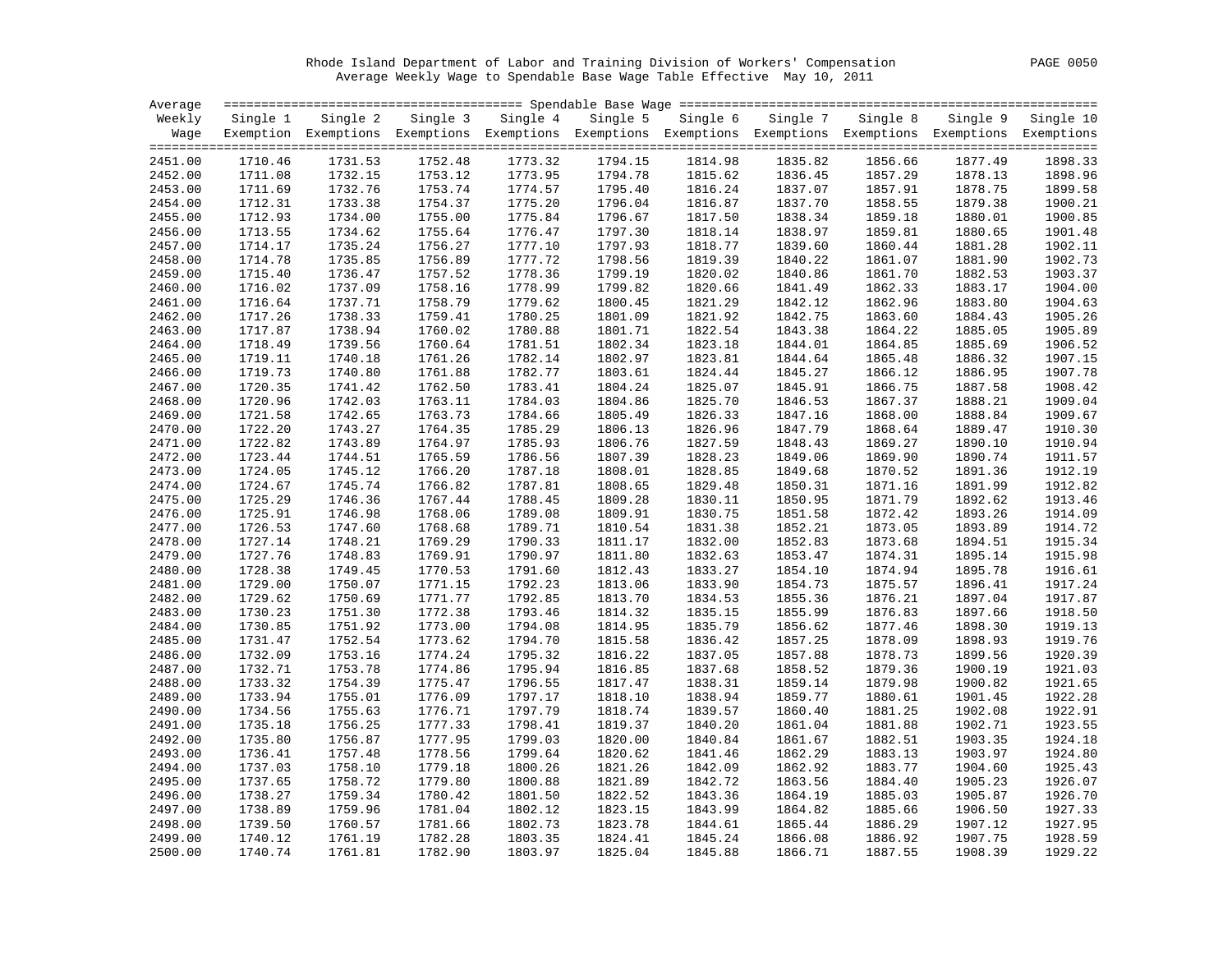Rhode Island Department of Labor and Training Division of Workers' Compensation PAGE 0051 Average Weekly Wage to Spendable Base Wage Table Effective May 10, 2011

| Average |          |          |         |                                                                                                              |          |          |          |          |          |           |
|---------|----------|----------|---------|--------------------------------------------------------------------------------------------------------------|----------|----------|----------|----------|----------|-----------|
| Weekly  | Single 1 | Single 2 |         | Single 3 Single 4                                                                                            | Single 5 | Single 6 | Single 7 | Single 8 | Single 9 | Single 10 |
| Waqe    |          |          |         | Exemption Exemptions Exemptions Exemptions Exemptions Exemptions Exemptions Exemptions Exemptions Exemptions |          |          |          |          |          |           |
|         |          |          |         |                                                                                                              |          |          |          |          |          |           |
| 2501.00 | 1741.36  | 1762.43  | 1783.52 | 1804.59                                                                                                      | 1825.66  | 1846.51  | 1867.34  | 1888.18  | 1909.02  | 1929.85   |
| 2502.00 | 1741.98  | 1763.05  | 1784.14 | 1805.21                                                                                                      | 1826.28  | 1847.14  | 1867.97  | 1888.82  | 1909.65  | 1930.48   |
| 2503.00 | 1742.59  | 1763.66  | 1784.75 | 1805.82                                                                                                      | 1826.89  | 1847.76  | 1868.60  | 1889.44  | 1910.27  | 1931.11   |
| 2504.00 | 1743.21  | 1764.28  | 1785.37 | 1806.44                                                                                                      | 1827.51  | 1848.40  | 1869.23  | 1890.07  | 1910.91  | 1931.74   |
| 2505.00 | 1743.83  | 1764.90  | 1785.99 | 1807.06                                                                                                      | 1828.13  | 1849.03  | 1869.86  | 1890.70  | 1911.54  | 1932.37   |
| 2506.00 | 1744.45  | 1765.52  | 1786.61 | 1807.68                                                                                                      | 1828.75  | 1849.66  | 1870.49  | 1891.34  | 1912.17  | 1933.00   |
| 2507.00 | 1745.07  | 1766.14  | 1787.23 | 1808.30                                                                                                      | 1829.37  | 1850.29  | 1871.13  | 1891.97  | 1912.80  | 1933.64   |
| 2508.00 | 1745.68  | 1766.75  | 1787.84 | 1808.91                                                                                                      | 1829.98  | 1850.92  | 1871.75  | 1892.59  | 1913.43  | 1934.26   |
| 2509.00 | 1746.30  | 1767.37  | 1788.46 | 1809.53                                                                                                      | 1830.60  | 1851.55  | 1872.38  | 1893.22  | 1914.06  | 1934.89   |
| 2510.00 | 1746.92  | 1767.99  | 1789.08 | 1810.15                                                                                                      | 1831.22  | 1852.18  | 1873.01  | 1893.86  | 1914.69  | 1935.52   |
| 2511.00 | 1747.54  | 1768.61  | 1789.70 | 1810.77                                                                                                      | 1831.84  | 1852.81  | 1873.65  | 1894.49  | 1915.32  | 1936.16   |
| 2512.00 | 1748.16  | 1769.23  | 1790.32 | 1811.39                                                                                                      | 1832.46  | 1853.45  | 1874.28  | 1895.12  | 1915.96  | 1936.79   |
| 2513.00 | 1748.77  | 1769.84  | 1790.93 | 1812.00                                                                                                      | 1833.07  | 1854.07  | 1874.90  | 1895.74  | 1916.58  | 1937.41   |
| 2514.00 | 1749.39  | 1770.46  | 1791.55 | 1812.62                                                                                                      | 1833.69  | 1854.70  | 1875.53  | 1896.38  | 1917.21  | 1938.04   |
| 2515.00 | 1750.01  | 1771.08  | 1792.17 | 1813.24                                                                                                      | 1834.31  | 1855.33  | 1876.17  | 1897.01  | 1917.84  | 1938.68   |
| 2516.00 | 1750.63  | 1771.70  | 1792.79 | 1813.86                                                                                                      | 1834.93  | 1855.97  | 1876.80  | 1897.64  | 1918.48  | 1939.31   |
| 2517.00 | 1751.25  | 1772.33  | 1793.41 | 1814.48                                                                                                      | 1835.55  | 1856.60  | 1877.43  | 1898.27  | 1919.11  | 1939.94   |
| 2518.00 | 1751.86  | 1772.94  | 1794.02 | 1815.09                                                                                                      | 1836.16  | 1857.22  | 1878.05  | 1898.90  | 1919.73  | 1940.56   |
| 2519.00 | 1752.48  | 1773.56  | 1794.64 | 1815.71                                                                                                      | 1836.78  | 1857.85  | 1878.69  | 1899.53  | 1920.36  | 1941.20   |
| 2520.00 | 1753.10  | 1774.18  | 1795.26 | 1816.33                                                                                                      | 1837.40  | 1858.47  | 1879.32  | 1900.16  | 1921.00  | 1941.83   |
| 2521.00 | 1753.72  | 1774.80  | 1795.88 | 1816.95                                                                                                      | 1838.02  | 1859.09  | 1879.95  | 1900.79  | 1921.63  | 1942.46   |
| 2522.00 | 1754.34  | 1775.42  | 1796.50 | 1817.57                                                                                                      | 1838.64  | 1859.71  | 1880.58  | 1901.43  | 1922.26  | 1943.09   |
| 2523.00 | 1754.95  | 1776.03  | 1797.11 | 1818.18                                                                                                      | 1839.25  | 1860.32  | 1881.21  | 1902.05  | 1922.88  | 1943.72   |
| 2524.00 | 1755.57  | 1776.65  | 1797.73 | 1818.80                                                                                                      | 1839.87  | 1860.94  | 1881.84  | 1902.68  | 1923.52  | 1944.35   |
| 2525.00 | 1756.19  | 1777.27  | 1798.35 | 1819.42                                                                                                      | 1840.49  | 1861.56  | 1882.47  | 1903.31  | 1924.15  | 1944.98   |
| 2526.00 | 1756.81  | 1777.89  | 1798.97 | 1820.04                                                                                                      | 1841.11  | 1862.18  | 1883.10  | 1903.95  | 1924.78  | 1945.61   |
| 2527.00 | 1757.43  | 1778.51  | 1799.59 | 1820.66                                                                                                      | 1841.73  | 1862.80  | 1883.74  | 1904.58  | 1925.41  | 1946.25   |
| 2528.00 | 1758.04  | 1779.12  | 1800.20 | 1821.27                                                                                                      | 1842.34  | 1863.41  | 1884.36  | 1905.20  | 1926.04  | 1946.87   |
| 2529.00 | 1758.66  | 1779.74  | 1800.82 | 1821.89                                                                                                      | 1842.96  | 1864.03  | 1884.99  | 1905.83  | 1926.67  | 1947.50   |
| 2530.00 | 1759.28  | 1780.36  | 1801.44 | 1822.51                                                                                                      | 1843.58  | 1864.65  | 1885.62  | 1906.47  | 1927.30  | 1948.13   |
| 2531.00 | 1759.90  | 1780.98  | 1802.06 | 1823.13                                                                                                      | 1844.20  | 1865.27  | 1886.26  | 1907.10  | 1927.93  | 1948.77   |
| 2532.00 | 1760.52  | 1781.60  | 1802.68 | 1823.75                                                                                                      | 1844.82  | 1865.89  | 1886.89  | 1907.73  | 1928.57  | 1949.40   |
| 2533.00 | 1761.13  | 1782.21  | 1803.29 | 1824.36                                                                                                      | 1845.43  | 1866.50  | 1887.51  | 1908.35  | 1929.19  | 1950.02   |
| 2534.00 | 1761.75  | 1782.83  | 1803.91 | 1824.98                                                                                                      | 1846.05  | 1867.12  | 1888.14  | 1908.99  | 1929.82  | 1950.65   |
| 2535.00 | 1762.37  | 1783.45  | 1804.53 | 1825.60                                                                                                      | 1846.67  | 1867.74  | 1888.78  | 1909.62  | 1930.45  | 1951.29   |
| 2536.00 | 1763.00  | 1784.07  | 1805.15 | 1826.22                                                                                                      | 1847.29  | 1868.36  | 1889.41  | 1910.25  | 1931.09  | 1951.92   |
| 2537.00 | 1763.62  | 1784.69  | 1805.77 | 1826.84                                                                                                      | 1847.91  | 1868.98  | 1890.04  | 1910.88  | 1931.72  | 1952.55   |
| 2538.00 | 1764.23  | 1785.30  | 1806.38 | 1827.45                                                                                                      | 1848.52  | 1869.59  | 1890.66  | 1911.51  | 1932.34  | 1953.17   |
| 2539.00 | 1764.85  | 1785.92  | 1807.00 | 1828.07                                                                                                      | 1849.14  | 1870.21  | 1891.29  | 1912.14  | 1932.97  | 1953.81   |
| 2540.00 | 1765.47  | 1786.54  | 1807.62 | 1828.69                                                                                                      | 1849.76  | 1870.83  | 1891.91  | 1912.77  | 1933.61  | 1954.44   |
| 2541.00 | 1766.09  | 1787.16  | 1808.24 | 1829.31                                                                                                      | 1850.38  | 1871.45  | 1892.53  | 1913.40  | 1934.24  | 1955.07   |
| 2542.00 | 1766.71  | 1787.78  | 1808.86 | 1829.93                                                                                                      | 1851.00  | 1872.08  | 1893.15  | 1914.04  | 1934.87  | 1955.70   |
| 2543.00 | 1767.32  | 1788.39  | 1809.47 | 1830.54                                                                                                      | 1851.61  | 1872.69  | 1893.76  | 1914.66  | 1935.49  | 1956.33   |
| 2544.00 | 1767.94  | 1789.01  | 1810.09 | 1831.16                                                                                                      | 1852.23  | 1873.31  | 1894.38  | 1915.29  | 1936.13  | 1956.96   |
| 2545.00 | 1768.56  | 1789.63  | 1810.71 | 1831.78                                                                                                      | 1852.85  | 1873.93  | 1895.00  | 1915.92  | 1936.76  | 1957.59   |
| 2546.00 | 1769.18  | 1790.25  | 1811.33 | 1832.40                                                                                                      | 1853.47  | 1874.55  | 1895.62  | 1916.56  | 1937.39  | 1958.22   |
| 2547.00 | 1769.80  | 1790.87  | 1811.95 | 1833.02                                                                                                      | 1854.09  | 1875.17  | 1896.24  | 1917.19  | 1938.02  | 1958.86   |
| 2548.00 | 1770.41  | 1791.48  | 1812.56 | 1833.63                                                                                                      | 1854.70  | 1875.78  | 1896.85  | 1917.81  | 1938.65  | 1959.48   |
| 2549.00 | 1771.03  | 1792.10  | 1813.18 | 1834.25                                                                                                      | 1855.32  | 1876.40  | 1897.47  | 1918.44  | 1939.28  | 1960.11   |
| 2550.00 | 1771.65  | 1792.72  | 1813.80 | 1834.87                                                                                                      | 1855.94  | 1877.02  | 1898.09  | 1919.08  | 1939.91  | 1960.74   |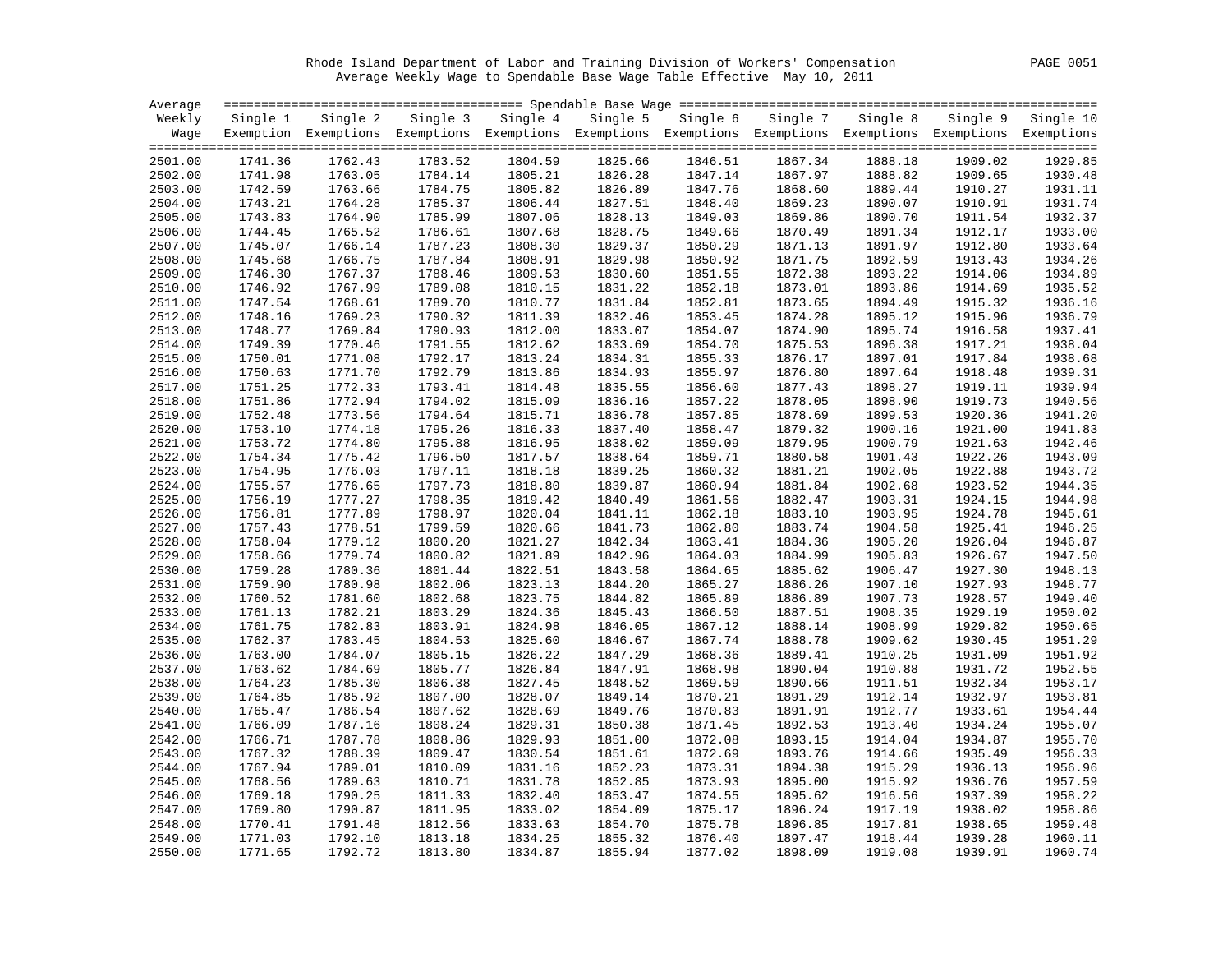Rhode Island Department of Labor and Training Division of Workers' Compensation PAGE 0052 Average Weekly Wage to Spendable Base Wage Table Effective May 10, 2011

| Average |          |                                                                                                              |          |          |          |          |          |          |          |           |
|---------|----------|--------------------------------------------------------------------------------------------------------------|----------|----------|----------|----------|----------|----------|----------|-----------|
| Weekly  | Single 1 | Single 2                                                                                                     | Single 3 | Single 4 | Single 5 | Single 6 | Single 7 | Single 8 | Single 9 | Single 10 |
| Waqe    |          | Exemption Exemptions Exemptions Exemptions Exemptions Exemptions Exemptions Exemptions Exemptions Exemptions |          |          |          |          |          |          |          |           |
|         |          |                                                                                                              |          |          |          |          |          |          |          |           |
| 2551.00 | 1772.27  | 1793.34                                                                                                      | 1814.42  | 1835.49  | 1856.56  | 1877.64  | 1898.71  | 1919.71  | 1940.54  | 1961.38   |
| 2552.00 | 1772.89  | 1793.96                                                                                                      | 1815.04  | 1836.11  | 1857.18  | 1878.26  | 1899.33  | 1920.34  | 1941.18  | 1962.01   |
| 2553.00 | 1773.50  | 1794.57                                                                                                      | 1815.65  | 1836.72  | 1857.79  | 1878.87  | 1899.94  | 1920.96  | 1941.80  | 1962.63   |
| 2554.00 | 1774.12  | 1795.19                                                                                                      | 1816.27  | 1837.34  | 1858.41  | 1879.49  | 1900.56  | 1921.60  | 1942.43  | 1963.26   |
| 2555.00 | 1774.74  | 1795.81                                                                                                      | 1816.89  | 1837.96  | 1859.03  | 1880.11  | 1901.18  | 1922.23  | 1943.06  | 1963.90   |
| 2556.00 | 1775.36  | 1796.43                                                                                                      | 1817.51  | 1838.58  | 1859.65  | 1880.73  | 1901.80  | 1922.86  | 1943.70  | 1964.53   |
| 2557.00 | 1775.98  | 1797.05                                                                                                      | 1818.13  | 1839.20  | 1860.27  | 1881.35  | 1902.42  | 1923.49  | 1944.33  | 1965.16   |
| 2558.00 | 1776.59  | 1797.66                                                                                                      | 1818.74  | 1839.81  | 1860.88  | 1881.96  | 1903.03  | 1924.11  | 1944.95  | 1965.78   |
| 2559.00 | 1777.21  | 1798.28                                                                                                      | 1819.36  | 1840.43  | 1861.50  | 1882.58  | 1903.65  | 1924.73  | 1945.58  | 1966.42   |
| 2560.00 | 1777.83  | 1798.90                                                                                                      | 1819.98  | 1841.05  | 1862.12  | 1883.20  | 1904.27  | 1925.35  | 1946.22  | 1967.05   |
| 2561.00 | 1778.45  | 1799.52                                                                                                      | 1820.60  | 1841.67  | 1862.75  | 1883.82  | 1904.89  | 1925.97  | 1946.85  | 1967.68   |
| 2562.00 | 1779.07  | 1800.14                                                                                                      | 1821.22  | 1842.29  | 1863.37  | 1884.44  | 1905.51  | 1926.59  | 1947.48  | 1968.31   |
| 2563.00 | 1779.68  | 1800.75                                                                                                      | 1821.83  | 1842.90  | 1863.98  | 1885.05  | 1906.12  | 1927.20  | 1948.10  | 1968.94   |
| 2564.00 | 1780.30  | 1801.37                                                                                                      | 1822.45  | 1843.52  | 1864.60  | 1885.67  | 1906.74  | 1927.82  | 1948.74  | 1969.57   |
| 2565.00 | 1780.92  | 1801.99                                                                                                      | 1823.07  | 1844.14  | 1865.22  | 1886.29  | 1907.36  | 1928.44  | 1949.37  | 1970.20   |
| 2566.00 | 1781.54  | 1802.61                                                                                                      | 1823.69  | 1844.76  | 1865.84  | 1886.91  | 1907.98  | 1929.06  | 1950.00  | 1970.83   |
| 2567.00 | 1782.16  | 1803.23                                                                                                      | 1824.31  | 1845.38  | 1866.46  | 1887.53  | 1908.60  | 1929.68  | 1950.63  | 1971.47   |
| 2568.00 | 1782.77  | 1803.84                                                                                                      | 1824.92  | 1845.99  | 1867.07  | 1888.14  | 1909.21  | 1930.29  | 1951.26  | 1972.09   |
| 2569.00 | 1783.39  | 1804.46                                                                                                      | 1825.54  | 1846.61  | 1867.69  | 1888.76  | 1909.83  | 1930.91  | 1951.89  | 1972.72   |
| 2570.00 | 1784.01  | 1805.08                                                                                                      | 1826.16  | 1847.23  | 1868.31  | 1889.38  | 1910.45  | 1931.53  | 1952.52  | 1973.35   |
| 2571.00 | 1784.63  | 1805.70                                                                                                      | 1826.78  | 1847.85  | 1868.93  | 1890.00  | 1911.07  | 1932.15  | 1953.15  | 1973.99   |
| 2572.00 | 1785.25  | 1806.32                                                                                                      | 1827.40  | 1848.47  | 1869.55  | 1890.62  | 1911.69  | 1932.77  | 1953.79  | 1974.62   |
| 2573.00 | 1785.86  | 1806.93                                                                                                      | 1828.01  | 1849.08  | 1870.16  | 1891.23  | 1912.30  | 1933.38  | 1954.41  | 1975.24   |
| 2574.00 | 1786.48  | 1807.55                                                                                                      | 1828.63  | 1849.70  | 1870.78  | 1891.85  | 1912.92  | 1934.00  | 1955.04  | 1975.87   |
| 2575.00 | 1787.10  | 1808.17                                                                                                      | 1829.25  | 1850.32  | 1871.40  | 1892.47  | 1913.54  | 1934.62  | 1955.67  | 1976.51   |
| 2576.00 | 1787.72  | 1808.79                                                                                                      | 1829.87  | 1850.94  | 1872.02  | 1893.09  | 1914.16  | 1935.24  | 1956.31  | 1977.14   |
| 2577.00 | 1788.34  | 1809.41                                                                                                      | 1830.49  | 1851.56  | 1872.64  | 1893.71  | 1914.78  | 1935.86  | 1956.94  | 1977.77   |
| 2578.00 | 1788.95  | 1810.02                                                                                                      | 1831.10  | 1852.17  | 1873.25  | 1894.32  | 1915.39  | 1936.47  | 1957.54  | 1978.39   |
| 2579.00 | 1789.57  | 1810.64                                                                                                      | 1831.72  | 1852.80  | 1873.87  | 1894.94  | 1916.01  | 1937.09  | 1958.16  | 1979.03   |
| 2580.00 | 1790.19  | 1811.26                                                                                                      | 1832.34  | 1853.42  | 1874.49  | 1895.56  | 1916.63  | 1937.71  | 1958.78  | 1979.66   |
| 2581.00 | 1790.81  | 1811.88                                                                                                      | 1832.96  | 1854.04  | 1875.11  | 1896.18  | 1917.25  | 1938.33  | 1959.40  | 1980.29   |
| 2582.00 | 1791.43  | 1812.50                                                                                                      | 1833.58  | 1854.66  | 1875.73  | 1896.80  | 1917.87  | 1938.95  | 1960.02  | 1980.92   |
| 2583.00 | 1792.04  | 1813.11                                                                                                      | 1834.19  | 1855.27  | 1876.34  | 1897.41  | 1918.48  | 1939.56  | 1960.63  | 1981.55   |
| 2584.00 | 1792.66  | 1813.73                                                                                                      | 1834.81  | 1855.89  | 1876.96  | 1898.03  | 1919.10  | 1940.18  | 1961.25  | 1982.18   |
| 2585.00 | 1793.28  | 1814.35                                                                                                      | 1835.43  | 1856.51  | 1877.58  | 1898.65  | 1919.72  | 1940.80  | 1961.87  | 1982.81   |
| 2586.00 | 1793.90  | 1814.97                                                                                                      | 1836.05  | 1857.13  | 1878.20  | 1899.27  | 1920.34  | 1941.42  | 1962.50  | 1983.44   |
| 2587.00 | 1794.52  | 1815.59                                                                                                      | 1836.67  | 1857.75  | 1878.82  | 1899.89  | 1920.96  | 1942.04  | 1963.12  | 1984.08   |
| 2588.00 | 1795.13  | 1816.20                                                                                                      | 1837.28  | 1858.36  | 1879.43  | 1900.50  | 1921.57  | 1942.65  | 1963.73  | 1984.70   |
| 2589.00 | 1795.75  | 1816.82                                                                                                      | 1837.90  | 1858.98  | 1880.05  | 1901.12  | 1922.19  | 1943.27  | 1964.35  | 1985.33   |
| 2590.00 | 1796.37  | 1817.44                                                                                                      | 1838.52  | 1859.60  | 1880.67  | 1901.74  | 1922.81  | 1943.89  | 1964.97  | 1985.96   |
| 2591.00 | 1796.99  | 1818.06                                                                                                      | 1839.14  | 1860.22  | 1881.29  | 1902.36  | 1923.43  | 1944.51  | 1965.59  | 1986.60   |
| 2592.00 | 1797.61  | 1818.68                                                                                                      | 1839.76  | 1860.84  | 1881.91  | 1902.98  | 1924.05  | 1945.13  | 1966.21  | 1987.23   |
| 2593.00 | 1798.22  | 1819.29                                                                                                      | 1840.37  | 1861.45  | 1882.52  | 1903.59  | 1924.66  | 1945.74  | 1966.82  | 1987.85   |
| 2594.00 | 1798.84  | 1819.91                                                                                                      | 1840.99  | 1862.07  | 1883.14  | 1904.21  | 1925.28  | 1946.36  | 1967.44  | 1988.48   |
| 2595.00 | 1799.46  | 1820.53                                                                                                      | 1841.61  | 1862.69  | 1883.76  | 1904.83  | 1925.90  | 1946.98  | 1968.06  | 1989.12   |
| 2596.00 | 1800.08  | 1821.15                                                                                                      | 1842.23  | 1863.31  | 1884.38  | 1905.45  | 1926.52  | 1947.60  | 1968.68  | 1989.75   |
| 2597.00 | 1800.70  | 1821.77                                                                                                      | 1842.85  | 1863.93  | 1885.00  | 1906.07  | 1927.14  | 1948.22  | 1969.30  | 1990.37   |
| 2598.00 | 1801.31  | 1822.38                                                                                                      | 1843.47  | 1864.54  | 1885.61  | 1906.68  | 1927.75  | 1948.83  | 1969.91  | 1990.98   |
| 2599.00 | 1801.93  | 1823.00                                                                                                      | 1844.09  | 1865.16  | 1886.23  | 1907.30  | 1928.37  | 1949.45  | 1970.53  | 1991.60   |
| 2600.00 | 1802.55  | 1823.62                                                                                                      | 1844.71  | 1865.78  | 1886.85  | 1907.92  | 1928.99  | 1950.07  | 1971.15  | 1992.22   |
|         |          |                                                                                                              |          |          |          |          |          |          |          |           |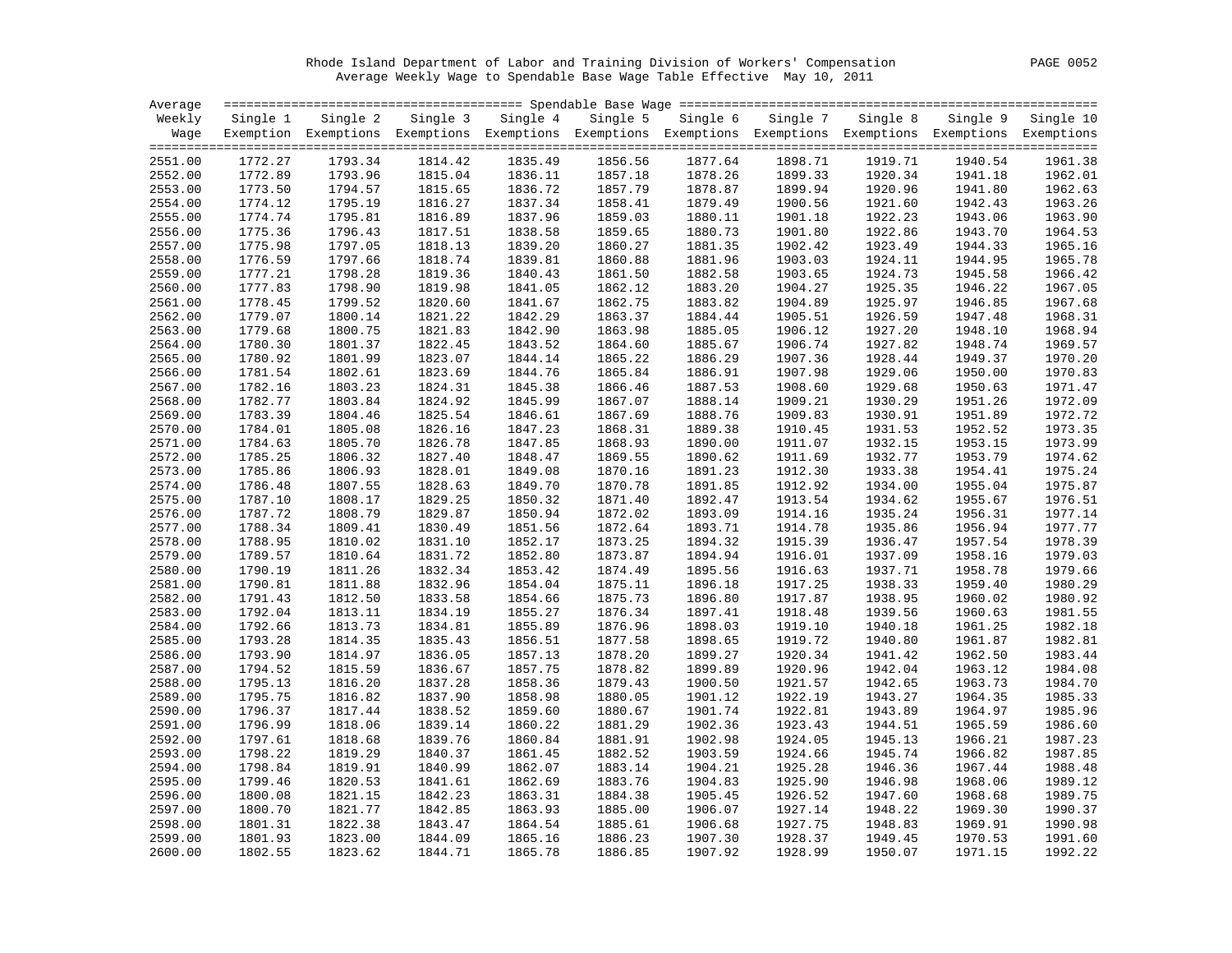Rhode Island Department of Labor and Training Division of Workers' Compensation PAGE 0053 Average Weekly Wage to Spendable Base Wage Table Effective May 10, 2011

| Average |          |          |          |                                                                                                              |          |          |          |          |          |           |
|---------|----------|----------|----------|--------------------------------------------------------------------------------------------------------------|----------|----------|----------|----------|----------|-----------|
| Weekly  | Single 1 | Single 2 | Single 3 | Single 4                                                                                                     | Single 5 | Single 6 | Single 7 | Single 8 | Single 9 | Single 10 |
| Waqe    |          |          |          | Exemption Exemptions Exemptions Exemptions Exemptions Exemptions Exemptions Exemptions Exemptions Exemptions |          |          |          |          |          |           |
|         |          |          |          |                                                                                                              |          |          |          |          |          |           |
| 2601.00 | 1803.17  | 1824.24  | 1845.33  | 1866.40                                                                                                      | 1887.47  | 1908.54  | 1929.61  | 1950.69  | 1971.77  | 1992.84   |
| 2602.00 | 1803.79  | 1824.86  | 1845.95  | 1867.02                                                                                                      | 1888.09  | 1909.16  | 1930.23  | 1951.31  | 1972.39  | 1993.46   |
| 2603.00 | 1804.40  | 1825.47  | 1846.56  | 1867.63                                                                                                      | 1888.70  | 1909.77  | 1930.84  | 1951.92  | 1973.00  | 1994.07   |
| 2604.00 | 1805.02  | 1826.09  | 1847.18  | 1868.25                                                                                                      | 1889.32  | 1910.39  | 1931.46  | 1952.55  | 1973.62  | 1994.69   |
| 2605.00 | 1805.64  | 1826.71  | 1847.80  | 1868.87                                                                                                      | 1889.94  | 1911.01  | 1932.08  | 1953.17  | 1974.24  | 1995.31   |
| 2606.00 | 1806.26  | 1827.33  | 1848.42  | 1869.49                                                                                                      | 1890.56  | 1911.63  | 1932.70  | 1953.79  | 1974.86  | 1995.93   |
| 2607.00 | 1806.88  | 1827.95  | 1849.04  | 1870.11                                                                                                      | 1891.18  | 1912.25  | 1933.32  | 1954.41  | 1975.48  | 1996.55   |
| 2608.00 | 1807.49  | 1828.56  | 1849.65  | 1870.72                                                                                                      | 1891.79  | 1912.86  | 1933.93  | 1955.02  | 1976.09  | 1997.16   |
| 2609.00 | 1808.11  | 1829.18  | 1850.27  | 1871.34                                                                                                      | 1892.41  | 1913.48  | 1934.55  | 1955.64  | 1976.71  | 1997.78   |
| 2610.00 | 1808.73  | 1829.80  | 1850.89  | 1871.96                                                                                                      | 1893.03  | 1914.10  | 1935.17  | 1956.26  | 1977.33  | 1998.40   |
| 2611.00 | 1809.35  | 1830.42  | 1851.51  | 1872.58                                                                                                      | 1893.65  | 1914.72  | 1935.79  | 1956.88  | 1977.95  | 1999.02   |
| 2612.00 | 1809.97  | 1831.04  | 1852.13  | 1873.20                                                                                                      | 1894.27  | 1915.34  | 1936.41  | 1957.50  | 1978.57  | 1999.64   |
| 2613.00 | 1810.58  | 1831.65  | 1852.74  | 1873.81                                                                                                      | 1894.88  | 1915.95  | 1937.02  | 1958.11  | 1979.18  | 2000.25   |
| 2614.00 | 1811.20  | 1832.27  | 1853.36  | 1874.43                                                                                                      | 1895.50  | 1916.57  | 1937.64  | 1958.73  | 1979.80  | 2000.87   |
| 2615.00 | 1811.82  | 1832.89  | 1853.98  | 1875.05                                                                                                      | 1896.12  | 1917.19  | 1938.26  | 1959.35  | 1980.42  | 2001.49   |
| 2616.00 | 1812.44  | 1833.51  | 1854.60  | 1875.67                                                                                                      | 1896.74  | 1917.81  | 1938.88  | 1959.97  | 1981.04  | 2002.11   |
| 2617.00 | 1813.06  | 1834.14  | 1855.22  | 1876.29                                                                                                      | 1897.36  | 1918.43  | 1939.50  | 1960.59  | 1981.66  | 2002.73   |
| 2618.00 | 1813.67  | 1834.75  | 1855.83  | 1876.90                                                                                                      | 1897.97  | 1919.04  | 1940.11  | 1961.20  | 1982.27  | 2003.34   |
| 2619.00 | 1814.29  | 1835.37  | 1856.45  | 1877.52                                                                                                      | 1898.59  | 1919.66  | 1940.73  | 1961.82  | 1982.89  | 2003.96   |
| 2620.00 | 1814.91  | 1835.99  | 1857.07  | 1878.14                                                                                                      | 1899.21  | 1920.28  | 1941.35  | 1962.44  | 1983.51  | 2004.58   |
| 2621.00 | 1815.53  | 1836.61  | 1857.69  | 1878.76                                                                                                      | 1899.83  | 1920.90  | 1941.97  | 1963.06  | 1984.13  | 2005.20   |
| 2622.00 | 1816.15  | 1837.23  | 1858.31  | 1879.38                                                                                                      | 1900.45  | 1921.52  | 1942.59  | 1963.68  | 1984.75  | 2005.82   |
| 2623.00 | 1816.76  | 1837.84  | 1858.92  | 1879.99                                                                                                      | 1901.06  | 1922.13  | 1943.21  | 1964.29  | 1985.36  | 2006.43   |
|         |          | 1838.46  |          | 1880.61                                                                                                      | 1901.68  | 1922.75  | 1943.83  |          |          | 2007.05   |
| 2624.00 | 1817.38  |          | 1859.54  |                                                                                                              |          |          |          | 1964.91  | 1985.98  | 2007.67   |
| 2625.00 | 1818.00  | 1839.08  | 1860.16  | 1881.23                                                                                                      | 1902.30  | 1923.37  | 1944.45  | 1965.53  | 1986.60  |           |
| 2626.00 | 1818.62  | 1839.70  | 1860.78  | 1881.85                                                                                                      | 1902.92  | 1923.99  | 1945.07  | 1966.15  | 1987.22  | 2008.29   |
| 2627.00 | 1819.24  | 1840.32  | 1861.40  | 1882.47                                                                                                      | 1903.54  | 1924.61  | 1945.69  | 1966.77  | 1987.84  | 2008.91   |
| 2628.00 | 1819.85  | 1840.93  | 1862.01  | 1883.08                                                                                                      | 1904.15  | 1925.22  | 1946.30  | 1967.38  | 1988.45  | 2009.52   |
| 2629.00 | 1820.47  | 1841.55  | 1862.63  | 1883.70                                                                                                      | 1904.77  | 1925.84  | 1946.92  | 1968.00  | 1989.07  | 2010.14   |
| 2630.00 | 1821.09  | 1842.17  | 1863.25  | 1884.32                                                                                                      | 1905.39  | 1926.46  | 1947.54  | 1968.62  | 1989.69  | 2010.76   |
| 2631.00 | 1821.71  | 1842.79  | 1863.87  | 1884.94                                                                                                      | 1906.01  | 1927.08  | 1948.16  | 1969.24  | 1990.31  | 2011.38   |
| 2632.00 | 1822.33  | 1843.41  | 1864.49  | 1885.56                                                                                                      | 1906.63  | 1927.70  | 1948.78  | 1969.86  | 1990.93  | 2012.00   |
| 2633.00 | 1822.94  | 1844.02  | 1865.10  | 1886.17                                                                                                      | 1907.24  | 1928.31  | 1949.39  | 1970.47  | 1991.54  | 2012.61   |
| 2634.00 | 1823.56  | 1844.64  | 1865.72  | 1886.79                                                                                                      | 1907.86  | 1928.93  | 1950.01  | 1971.09  | 1992.16  | 2013.23   |
| 2635.00 | 1824.18  | 1845.26  | 1866.34  | 1887.41                                                                                                      | 1908.48  | 1929.55  | 1950.63  | 1971.71  | 1992.78  | 2013.85   |
| 2636.00 | 1824.81  | 1845.88  | 1866.96  | 1888.03                                                                                                      | 1909.10  | 1930.17  | 1951.25  | 1972.33  | 1993.40  | 2014.47   |
| 2637.00 | 1825.43  | 1846.50  | 1867.58  | 1888.65                                                                                                      | 1909.72  | 1930.79  | 1951.87  | 1972.95  | 1994.02  | 2015.09   |
| 2638.00 | 1826.04  | 1847.11  | 1868.19  | 1889.26                                                                                                      | 1910.33  | 1931.40  | 1952.48  | 1973.56  | 1994.63  | 2015.70   |
| 2639.00 | 1826.66  | 1847.73  | 1868.81  | 1889.88                                                                                                      | 1910.95  | 1932.02  | 1953.10  | 1974.18  | 1995.25  | 2016.32   |
| 2640.00 | 1827.28  | 1848.35  | 1869.43  | 1890.50                                                                                                      | 1911.57  | 1932.64  | 1953.72  | 1974.80  | 1995.87  | 2016.94   |
| 2641.00 | 1827.90  | 1848.97  | 1870.05  | 1891.12                                                                                                      | 1912.19  | 1933.26  | 1954.34  | 1975.42  | 1996.49  | 2017.56   |
| 2642.00 | 1828.52  | 1849.59  | 1870.67  | 1891.74                                                                                                      | 1912.81  | 1933.89  | 1954.96  | 1976.04  | 1997.11  | 2018.18   |
| 2643.00 | 1829.13  | 1850.20  | 1871.28  | 1892.35                                                                                                      | 1913.42  | 1934.50  | 1955.57  | 1976.65  | 1997.72  | 2018.79   |
| 2644.00 | 1829.75  | 1850.82  | 1871.90  | 1892.97                                                                                                      | 1914.04  | 1935.12  | 1956.19  | 1977.27  | 1998.34  | 2019.41   |
| 2645.00 | 1830.37  | 1851.44  | 1872.52  | 1893.59                                                                                                      | 1914.66  | 1935.74  | 1956.81  | 1977.89  | 1998.96  | 2020.03   |
| 2646.00 | 1830.99  | 1852.06  | 1873.14  | 1894.21                                                                                                      | 1915.28  | 1936.36  | 1957.43  | 1978.51  | 1999.58  | 2020.65   |
| 2647.00 | 1831.61  | 1852.68  | 1873.76  | 1894.83                                                                                                      | 1915.90  | 1936.98  | 1958.05  | 1979.13  | 2000.20  | 2021.27   |
| 2648.00 | 1832.22  | 1853.29  | 1874.37  | 1895.44                                                                                                      | 1916.51  | 1937.59  | 1958.66  | 1979.74  | 2000.81  | 2021.88   |
| 2649.00 | 1832.84  | 1853.91  | 1874.99  | 1896.06                                                                                                      | 1917.13  | 1938.21  | 1959.28  | 1980.36  | 2001.43  | 2022.50   |
| 2650.00 | 1833.46  | 1854.53  | 1875.61  | 1896.68                                                                                                      | 1917.75  | 1938.83  | 1959.90  | 1980.98  | 2002.05  | 2023.12   |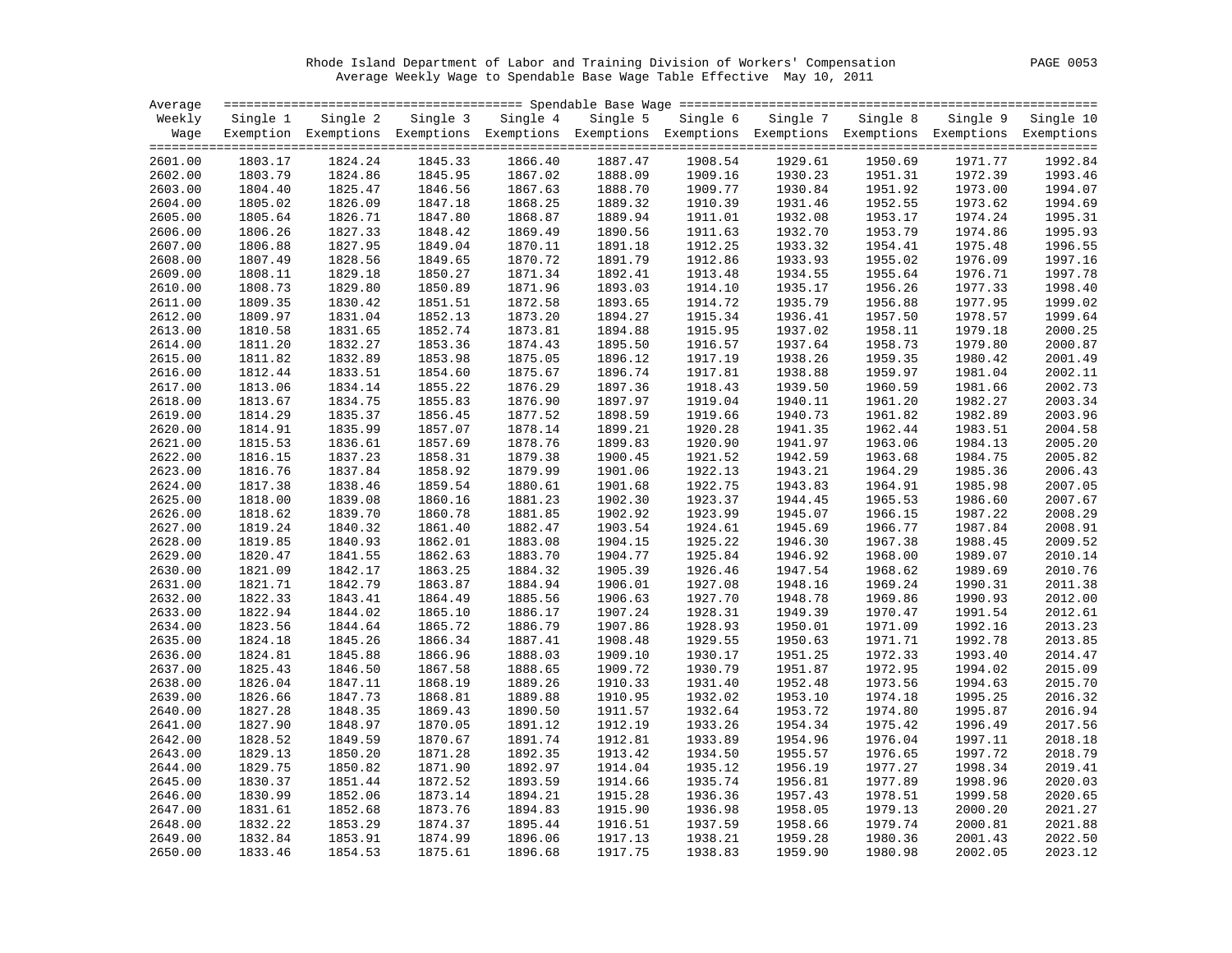Rhode Island Department of Labor and Training Division of Workers' Compensation PAGE 0054 Average Weekly Wage to Spendable Base Wage Table Effective May 10, 2011

| Average |          |                    |         |                                                                                                              |          |          |                    |          |          |                    |
|---------|----------|--------------------|---------|--------------------------------------------------------------------------------------------------------------|----------|----------|--------------------|----------|----------|--------------------|
| Weekly  | Single 1 | Single 2           |         | Single 3 Single 4                                                                                            | Single 5 | Single 6 | Single 7           | Single 8 | Single 9 | Single 10          |
| Waqe    |          |                    |         | Exemption Exemptions Exemptions Exemptions Exemptions Exemptions Exemptions Exemptions Exemptions Exemptions |          |          |                    |          |          |                    |
|         |          |                    |         |                                                                                                              |          |          |                    |          |          |                    |
| 2651.00 | 1834.08  | 1855.15            | 1876.23 | 1897.30                                                                                                      | 1918.37  | 1939.45  | 1960.52            | 1981.60  | 2002.67  | 2023.74            |
| 2652.00 | 1834.70  | 1855.77            | 1876.85 | 1897.92                                                                                                      | 1918.99  | 1940.07  | 1961.14            | 1982.22  | 2003.29  | 2024.36            |
| 2653.00 | 1835.31  | 1856.38            | 1877.46 | 1898.53                                                                                                      | 1919.60  | 1940.68  | 1961.75            | 1982.83  | 2003.90  | 2024.97            |
| 2654.00 | 1835.93  | 1857.00            | 1878.08 | 1899.15                                                                                                      | 1920.22  | 1941.30  | 1962.37            | 1983.45  | 2004.52  | 2025.59            |
| 2655.00 | 1836.55  | 1857.62            | 1878.70 | 1899.77                                                                                                      | 1920.84  | 1941.92  | 1962.99            | 1984.07  | 2005.14  | 2026.21            |
| 2656.00 | 1837.17  | 1858.24            | 1879.32 | 1900.39                                                                                                      | 1921.46  | 1942.54  | 1963.61            | 1984.69  | 2005.76  | 2026.83            |
| 2657.00 | 1837.79  | 1858.86            | 1879.94 | 1901.01                                                                                                      | 1922.08  | 1943.16  | 1964.23            | 1985.31  | 2006.38  | 2027.45            |
| 2658.00 | 1838.40  | 1859.47            | 1880.55 | 1901.62                                                                                                      | 1922.69  | 1943.77  | 1964.84            | 1985.92  | 2006.99  | 2028.06            |
| 2659.00 | 1839.02  | 1860.09            | 1881.17 | 1902.24                                                                                                      | 1923.31  | 1944.39  | 1965.46            | 1986.54  | 2007.61  | 2028.68            |
| 2660.00 | 1839.64  | 1860.71            | 1881.79 | 1902.86                                                                                                      | 1923.93  | 1945.01  | 1966.08            | 1987.16  | 2008.23  | 2029.30            |
| 2661.00 | 1840.26  | 1861.33            | 1882.41 | 1903.48                                                                                                      | 1924.56  | 1945.63  | 1966.70            | 1987.78  | 2008.85  | 2029.92<br>2030.54 |
| 2662.00 | 1840.88  | 1861.95            | 1883.03 | 1904.10                                                                                                      | 1925.18  | 1946.25  | 1967.32            | 1988.40  | 2009.47  |                    |
| 2663.00 | 1841.49  | 1862.56            | 1883.64 | 1904.71                                                                                                      | 1925.79  | 1946.86  | 1967.93            | 1989.01  | 2010.08  | 2031.15            |
| 2664.00 | 1842.11  | 1863.18            | 1884.26 | 1905.33                                                                                                      | 1926.41  | 1947.48  | 1968.55            | 1989.63  | 2010.70  | 2031.77            |
| 2665.00 | 1842.73  | 1863.80            | 1884.88 | 1905.95                                                                                                      | 1927.03  | 1948.10  | 1969.17            | 1990.25  | 2011.32  | 2032.39            |
| 2666.00 | 1843.35  | 1864.42            | 1885.50 | 1906.57                                                                                                      | 1927.65  | 1948.72  | 1969.79            | 1990.87  | 2011.94  | 2033.01            |
| 2667.00 | 1843.97  | 1865.04            | 1886.12 | 1907.19                                                                                                      | 1928.27  | 1949.34  | 1970.41            | 1991.49  | 2012.56  | 2033.64            |
| 2668.00 | 1844.58  | 1865.65            | 1886.73 | 1907.80                                                                                                      | 1928.88  | 1949.95  | 1971.02            | 1992.10  | 2013.17  | 2034.25            |
| 2669.00 | 1845.20  | 1866.27            | 1887.35 | 1908.42                                                                                                      | 1929.50  | 1950.57  | 1971.64            | 1992.72  | 2013.79  | 2034.87            |
| 2670.00 | 1845.82  | 1866.89            | 1887.97 | 1909.04                                                                                                      | 1930.12  | 1951.19  | 1972.26            | 1993.34  | 2014.41  | 2035.49            |
| 2671.00 | 1846.44  | 1867.51            | 1888.59 | 1909.66                                                                                                      | 1930.74  | 1951.81  | 1972.88            | 1993.96  | 2015.03  | 2036.11            |
| 2672.00 | 1847.06  | 1868.13            | 1889.21 | 1910.28                                                                                                      | 1931.36  | 1952.43  | 1973.50            | 1994.58  | 2015.65  | 2036.73            |
| 2673.00 | 1847.67  | 1868.74            | 1889.82 | 1910.89                                                                                                      | 1931.97  | 1953.04  | 1974.11            | 1995.19  | 2016.26  | 2037.34            |
| 2674.00 | 1848.29  | 1869.36            | 1890.44 | 1911.51                                                                                                      | 1932.59  | 1953.66  | 1974.73            | 1995.81  | 2016.88  | 2037.96            |
| 2675.00 | 1848.91  | 1869.98            | 1891.06 | 1912.13                                                                                                      | 1933.21  | 1954.28  | 1975.35            | 1996.43  | 2017.50  | 2038.58            |
| 2676.00 | 1849.53  | 1870.60            | 1891.68 | 1912.75                                                                                                      | 1933.83  | 1954.90  | 1975.97            | 1997.05  | 2018.12  | 2039.20            |
| 2677.00 | 1850.15  | 1871.22            | 1892.30 | 1913.37                                                                                                      | 1934.45  | 1955.52  | 1976.59            | 1997.67  | 2018.74  | 2039.82            |
| 2678.00 | 1850.76  | 1871.83            | 1892.91 | 1913.98                                                                                                      | 1935.06  | 1956.13  | 1977.20            | 1998.28  | 2019.35  | 2040.43            |
| 2679.00 | 1851.38  | 1872.45<br>1873.07 | 1893.53 | 1914.61<br>1915.23                                                                                           | 1935.68  | 1956.75  | 1977.82<br>1978.44 | 1998.90  | 2019.97  | 2041.05<br>2041.67 |
| 2680.00 | 1852.00  |                    | 1894.15 |                                                                                                              | 1936.30  | 1957.37  |                    | 1999.52  | 2020.59  |                    |
| 2681.00 | 1852.62  | 1873.69            | 1894.77 | 1915.85                                                                                                      | 1936.92  | 1957.99  | 1979.06            | 2000.14  | 2021.21  | 2042.29            |
| 2682.00 | 1853.24  | 1874.31            | 1895.39 | 1916.47                                                                                                      | 1937.54  | 1958.61  | 1979.68            | 2000.76  | 2021.83  | 2042.91            |
| 2683.00 | 1853.85  | 1874.92            | 1896.00 | 1917.08                                                                                                      | 1938.15  | 1959.22  | 1980.29            | 2001.37  | 2022.44  | 2043.52            |
| 2684.00 | 1854.47  | 1875.54            | 1896.62 | 1917.70                                                                                                      | 1938.77  | 1959.84  | 1980.91            | 2001.99  | 2023.06  | 2044.14            |
| 2685.00 | 1855.09  | 1876.16            | 1897.24 | 1918.32                                                                                                      | 1939.39  | 1960.46  | 1981.53            | 2002.61  | 2023.68  | 2044.76            |
| 2686.00 | 1855.71  | 1876.78            | 1897.86 | 1918.94                                                                                                      | 1940.01  | 1961.08  | 1982.15            | 2003.23  | 2024.31  | 2045.38            |
| 2687.00 | 1856.33  | 1877.40            | 1898.48 | 1919.56                                                                                                      | 1940.63  | 1961.70  | 1982.77            | 2003.85  | 2024.93  | 2046.00            |
| 2688.00 | 1856.94  | 1878.01            | 1899.09 | 1920.17                                                                                                      | 1941.24  | 1962.31  | 1983.38            | 2004.46  | 2025.54  | 2046.61            |
| 2689.00 | 1857.56  | 1878.63            | 1899.71 | 1920.79                                                                                                      | 1941.86  | 1962.93  | 1984.00            | 2005.08  | 2026.16  | 2047.23            |
| 2690.00 | 1858.18  | 1879.25            | 1900.33 | 1921.41                                                                                                      | 1942.48  | 1963.55  | 1984.62            | 2005.70  | 2026.78  | 2047.85            |
| 2691.00 | 1858.80  | 1879.87            | 1900.95 | 1922.03                                                                                                      | 1943.10  | 1964.17  | 1985.24            | 2006.32  | 2027.40  | 2048.47            |
| 2692.00 | 1859.42  | 1880.49            | 1901.57 | 1922.65                                                                                                      | 1943.72  | 1964.79  | 1985.86            | 2006.94  | 2028.02  | 2049.09            |
| 2693.00 | 1860.03  | 1881.10            | 1902.18 | 1923.26                                                                                                      | 1944.33  | 1965.40  | 1986.47            | 2007.55  | 2028.63  | 2049.70            |
| 2694.00 | 1860.65  | 1881.72            | 1902.80 | 1923.88                                                                                                      | 1944.95  | 1966.02  | 1987.09            | 2008.17  | 2029.25  | 2050.32            |
| 2695.00 | 1861.27  | 1882.34            | 1903.42 | 1924.50                                                                                                      | 1945.57  | 1966.64  | 1987.71            | 2008.79  | 2029.87  | 2050.94            |
| 2696.00 | 1861.89  | 1882.96            | 1904.04 | 1925.12                                                                                                      | 1946.19  | 1967.26  | 1988.33            | 2009.41  | 2030.49  | 2051.56            |
| 2697.00 | 1862.51  | 1883.58            | 1904.66 | 1925.74                                                                                                      | 1946.81  | 1967.88  | 1988.95            | 2010.03  | 2031.11  | 2052.18            |
| 2698.00 | 1863.12  | 1884.19            | 1905.28 | 1926.35                                                                                                      | 1947.42  | 1968.49  | 1989.56            | 2010.64  | 2031.72  | 2052.79            |
| 2699.00 | 1863.74  | 1884.81            | 1905.90 | 1926.97                                                                                                      | 1948.04  | 1969.11  | 1990.18            | 2011.26  | 2032.34  | 2053.41            |
| 2700.00 | 1864.36  | 1885.43            | 1906.52 | 1927.59                                                                                                      | 1948.66  | 1969.73  | 1990.80            | 2011.88  | 2032.96  | 2054.03            |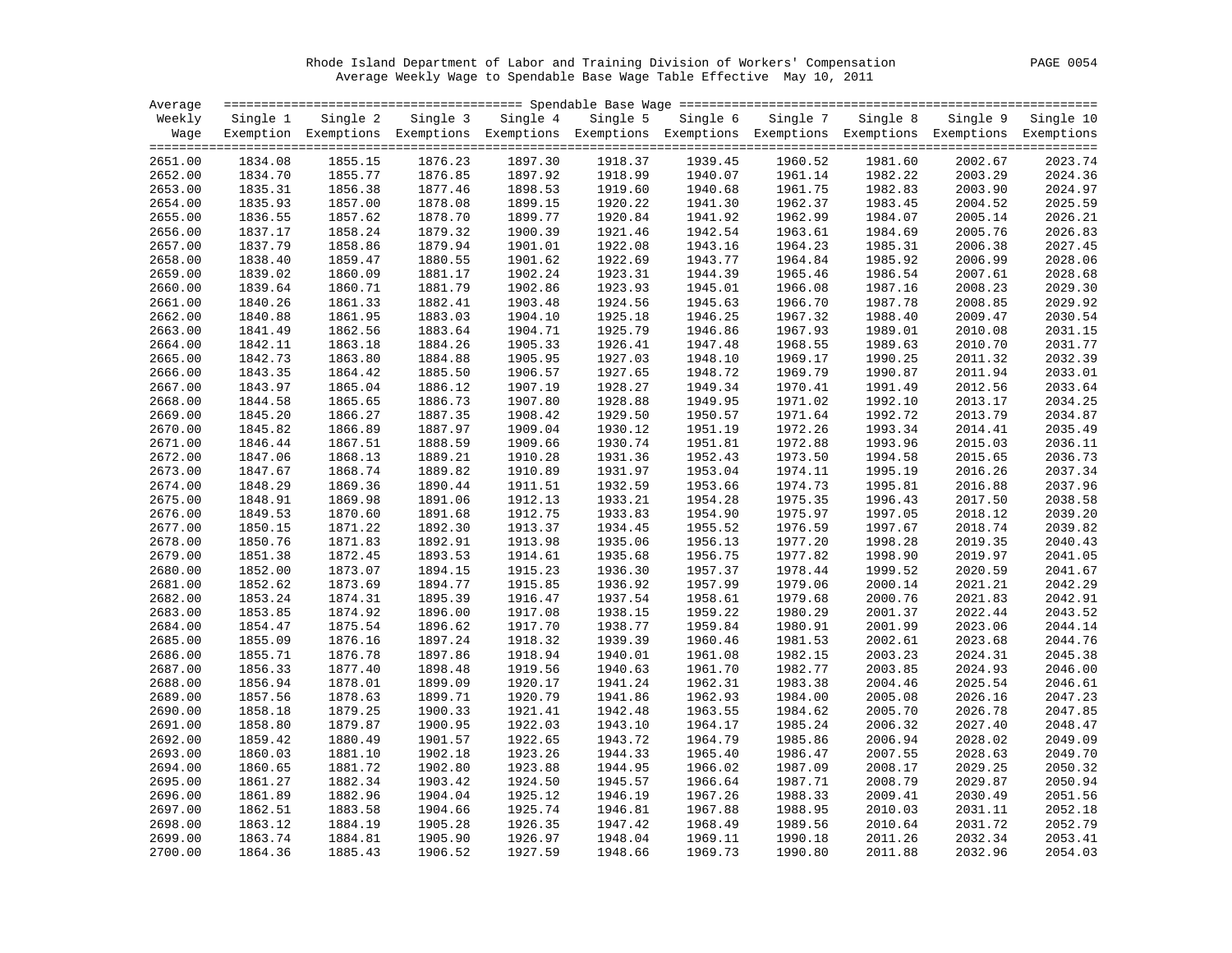Rhode Island Department of Labor and Training Division of Workers' Compensation PAGE 0055 Average Weekly Wage to Spendable Base Wage Table Effective May 10, 2011

| Single 4<br>Single 7<br>Single 8<br>Weekly<br>Single 2<br>Single 3<br>Single 5<br>Single 6<br>Single 9<br>Single 1<br>Exemption Exemptions Exemptions Exemptions Exemptions Exemptions Exemptions Exemptions Exemptions Exemptions<br>Waqe<br>1886.05<br>1949.28<br>1991.42<br>2701.00<br>1864.98<br>1907.14<br>1928.21<br>1970.35<br>2012.50<br>2033.58<br>1949.90<br>1992.04<br>2702.00<br>1865.60<br>1886.67<br>1907.76<br>1928.83<br>1970.97<br>2013.12<br>2034.20<br>1908.37<br>1929.44<br>2703.00<br>1866.21<br>1887.28<br>1950.51<br>1971.58<br>1992.65<br>2013.73<br>2034.81<br>1887.90<br>2704.00<br>1866.83<br>1908.99<br>1930.06<br>1951.13<br>1972.20<br>1993.27<br>2014.36<br>2035.43<br>1867.45<br>1888.52<br>1930.68<br>1951.75<br>1972.82<br>1993.89<br>2705.00<br>1909.61<br>2014.98<br>2036.05<br>1931.30<br>1952.37<br>1973.44<br>2706.00<br>1868.07<br>1889.14<br>1910.23<br>1994.51<br>2015.60<br>2036.67<br>2707.00<br>1868.69<br>1889.76<br>1910.85<br>1931.92<br>1952.99<br>1974.06<br>1995.13<br>2016.22<br>2037.29<br>2708.00<br>1869.30<br>1890.37<br>1911.46<br>1932.53<br>1953.60<br>1974.67<br>1995.74<br>2016.83<br>2037.90<br>1869.92<br>1890.99<br>1912.08<br>1933.15<br>1954.22<br>1975.29<br>1996.36<br>2017.45<br>2038.52<br>2709.00<br>1870.54<br>1891.61<br>1954.84<br>1996.98<br>2710.00<br>1912.70<br>1933.77<br>1975.91<br>2018.07<br>2039.14<br>1892.23<br>1955.46<br>2711.00<br>1871.16<br>1913.32<br>1934.39<br>1976.53<br>1997.60<br>2018.69<br>2039.76<br>1892.85<br>1935.01<br>2040.38<br>2712.00<br>1871.78<br>1913.94<br>1956.08<br>1977.15<br>1998.22<br>2019.31<br>1872.39<br>1893.46<br>1914.55<br>1935.62<br>1956.69<br>1977.76<br>1998.83<br>2019.92<br>2040.99<br>2713.00<br>1873.01<br>1894.08<br>1978.38<br>1999.45<br>2714.00<br>1915.17<br>1936.24<br>1957.31<br>2020.54<br>2041.61<br>2715.00<br>1873.63<br>1894.70<br>1915.79<br>1936.86<br>1957.93<br>1979.00<br>2000.07<br>2021.16<br>2042.23<br>2716.00<br>1874.25<br>1895.32<br>1916.41<br>1937.48<br>1958.55<br>1979.62<br>2000.69<br>2021.78<br>2042.85<br>1895.95<br>1938.10<br>2001.31<br>2717.00<br>1874.87<br>1917.03<br>1959.17<br>1980.24<br>2022.40<br>2043.47<br>2718.00<br>1875.48<br>1896.56<br>1917.64<br>1938.71<br>1959.78<br>1980.85<br>2001.92<br>2023.01<br>2044.08<br>2719.00<br>1876.10<br>1897.18<br>1918.26<br>1939.33<br>1960.40<br>1981.47<br>2002.54<br>2023.63<br>2044.70<br>2720.00<br>1876.72<br>1897.80<br>1918.88<br>1939.95<br>1961.02<br>1982.09<br>2003.16<br>2024.25<br>2045.32<br>1940.57<br>2721.00<br>1877.34<br>1898.42<br>1919.50<br>1961.64<br>1982.71<br>2003.78<br>2024.87<br>2045.94<br>2722.00<br>1877.96<br>1899.04<br>1920.12<br>1941.19<br>1962.26<br>1983.33<br>2004.40<br>2025.49<br>2046.56<br>1878.57<br>1899.65<br>1920.73<br>1941.80<br>1962.87<br>1983.94<br>2005.02<br>2026.10<br>2723.00<br>2047.17<br>1879.19<br>1900.27<br>1921.35<br>1942.42<br>2005.64<br>2047.79<br>2724.00<br>1963.49<br>1984.56<br>2026.72<br>1879.81<br>1900.89<br>1921.97<br>1943.04<br>1985.18<br>2006.26<br>2725.00<br>1964.11<br>2027.34<br>2048.41<br>2726.00<br>1880.43<br>1901.51<br>1922.59<br>1943.66<br>1964.73<br>1985.80<br>2006.88<br>2027.96<br>2049.03<br>2727.00<br>1881.05<br>1902.13<br>1923.21<br>1944.28<br>1965.35<br>1986.42<br>2007.50<br>2028.58<br>2049.65<br>1881.66<br>1902.74<br>1944.89<br>1965.96<br>2728.00<br>1923.82<br>1987.03<br>2008.11<br>2029.19<br>2050.26<br>1903.36<br>1945.51<br>2008.73<br>2729.00<br>1882.28<br>1924.44<br>1966.58<br>1987.65<br>2029.81<br>2050.88<br>1882.90<br>1903.98<br>1946.13<br>1988.27<br>2009.35<br>2051.50<br>2730.00<br>1925.06<br>1967.20<br>2030.43<br>1904.60<br>1925.68<br>1946.75<br>1967.82<br>1988.89<br>2009.97<br>2031.05<br>2052.12<br>2731.00<br>1883.52<br>1905.22<br>2010.59<br>2052.74<br>2732.00<br>1884.14<br>1926.30<br>1947.37<br>1968.44<br>1989.51<br>2031.67<br>1884.75<br>1905.83<br>1926.91<br>1947.98<br>1969.05<br>1990.12<br>2011.20<br>2032.28<br>2053.35<br>2733.00<br>2734.00<br>1885.37<br>1906.45<br>1927.53<br>1948.60<br>1969.67<br>1990.74<br>2011.82<br>2032.90<br>2053.97<br>1949.22<br>2012.44<br>2735.00<br>1885.99<br>1907.07<br>1928.15<br>1970.29<br>1991.36<br>2033.52<br>2054.59<br>2736.00<br>1886.62<br>1907.69<br>1928.77<br>1949.84<br>1970.91<br>1991.98<br>2013.06<br>2034.14<br>2055.21<br>2737.00<br>1887.24<br>1908.31<br>1929.39<br>1950.46<br>1971.53<br>1992.60<br>2013.68<br>2034.76<br>2055.83<br>2738.00<br>1887.85<br>1908.92<br>1930.00<br>1951.07<br>1972.14<br>1993.21<br>2014.29<br>2035.37<br>2056.44<br>2739.00<br>1888.47<br>1909.54<br>1930.62<br>1951.69<br>1972.76<br>1993.83<br>2014.91<br>2035.99<br>2057.06<br>2740.00<br>1889.09<br>1910.16<br>1931.24<br>1952.31<br>1973.38<br>1994.45<br>2015.53<br>2036.61<br>2057.68<br>1910.78<br>1931.86<br>1952.93<br>1974.00<br>1995.07<br>2741.00<br>1889.71<br>2016.15<br>2037.23<br>2058.30<br>1911.40<br>1953.55<br>1995.70<br>2016.77<br>2742.00<br>1890.33<br>1932.48<br>1974.62<br>2037.85<br>2058.92<br>1912.01<br>2743.00<br>1890.94<br>1933.09<br>1954.16<br>1975.23<br>1996.31<br>2017.38<br>2038.46<br>2059.53<br>1891.56<br>1912.63<br>1933.71<br>1954.78<br>1975.85<br>1996.93<br>2018.00<br>2039.08<br>2060.15<br>2744.00<br>1892.18<br>1913.25<br>1934.33<br>1955.40<br>1976.47<br>1997.55<br>2018.62<br>2039.70<br>2060.77<br>2745.00<br>1892.80<br>1913.87<br>1934.95<br>2019.24<br>2746.00<br>1956.02<br>1977.09<br>1998.17<br>2040.32<br>2061.39<br>2747.00<br>1893.42<br>1914.49<br>1935.57<br>1956.64<br>1977.71<br>1998.79<br>2019.86<br>2040.94<br>2062.01<br>1894.03<br>1915.10<br>1957.25<br>1978.32<br>1999.40<br>2020.47<br>2748.00<br>1936.18<br>2041.55<br>2062.62<br>1915.72<br>1957.87<br>1978.94<br>2021.09<br>2042.17<br>2749.00<br>1894.65<br>1936.80<br>2000.02<br>2063.24 | Average |         |         |         |         |         |         |         |         |         |           |
|----------------------------------------------------------------------------------------------------------------------------------------------------------------------------------------------------------------------------------------------------------------------------------------------------------------------------------------------------------------------------------------------------------------------------------------------------------------------------------------------------------------------------------------------------------------------------------------------------------------------------------------------------------------------------------------------------------------------------------------------------------------------------------------------------------------------------------------------------------------------------------------------------------------------------------------------------------------------------------------------------------------------------------------------------------------------------------------------------------------------------------------------------------------------------------------------------------------------------------------------------------------------------------------------------------------------------------------------------------------------------------------------------------------------------------------------------------------------------------------------------------------------------------------------------------------------------------------------------------------------------------------------------------------------------------------------------------------------------------------------------------------------------------------------------------------------------------------------------------------------------------------------------------------------------------------------------------------------------------------------------------------------------------------------------------------------------------------------------------------------------------------------------------------------------------------------------------------------------------------------------------------------------------------------------------------------------------------------------------------------------------------------------------------------------------------------------------------------------------------------------------------------------------------------------------------------------------------------------------------------------------------------------------------------------------------------------------------------------------------------------------------------------------------------------------------------------------------------------------------------------------------------------------------------------------------------------------------------------------------------------------------------------------------------------------------------------------------------------------------------------------------------------------------------------------------------------------------------------------------------------------------------------------------------------------------------------------------------------------------------------------------------------------------------------------------------------------------------------------------------------------------------------------------------------------------------------------------------------------------------------------------------------------------------------------------------------------------------------------------------------------------------------------------------------------------------------------------------------------------------------------------------------------------------------------------------------------------------------------------------------------------------------------------------------------------------------------------------------------------------------------------------------------------------------------------------------------------------------------------------------------------------------------------------------------------------------------------------------------------------------------------------------------------------------------------------------------------------------------------------------------------------------------------------------------------------------------------------------------------------------------------------------------------------------------------------------------------------------------------------------------------------------------------------------------------------------------------------------------------------------------------------------------------------------------------------------------------------------------------------------------------------------------------------------------------------------------------------------------------------------------------------------------------------------------------------------------------------------------------------------------------------------------------------------------------------------------------------------------------------------------------------------------------------------------------------------------------------------------------------------------------------------------------------------------------------------------------------------------------------------------------------------------------------------------------------------------------------------------------------------------------------------------------------------------------------------------------------------------|---------|---------|---------|---------|---------|---------|---------|---------|---------|---------|-----------|
|                                                                                                                                                                                                                                                                                                                                                                                                                                                                                                                                                                                                                                                                                                                                                                                                                                                                                                                                                                                                                                                                                                                                                                                                                                                                                                                                                                                                                                                                                                                                                                                                                                                                                                                                                                                                                                                                                                                                                                                                                                                                                                                                                                                                                                                                                                                                                                                                                                                                                                                                                                                                                                                                                                                                                                                                                                                                                                                                                                                                                                                                                                                                                                                                                                                                                                                                                                                                                                                                                                                                                                                                                                                                                                                                                                                                                                                                                                                                                                                                                                                                                                                                                                                                                                                                                                                                                                                                                                                                                                                                                                                                                                                                                                                                                                                                                                                                                                                                                                                                                                                                                                                                                                                                                                                                                                                                                                                                                                                                                                                                                                                                                                                                                                                                                                                                                                                          |         |         |         |         |         |         |         |         |         |         | Single 10 |
|                                                                                                                                                                                                                                                                                                                                                                                                                                                                                                                                                                                                                                                                                                                                                                                                                                                                                                                                                                                                                                                                                                                                                                                                                                                                                                                                                                                                                                                                                                                                                                                                                                                                                                                                                                                                                                                                                                                                                                                                                                                                                                                                                                                                                                                                                                                                                                                                                                                                                                                                                                                                                                                                                                                                                                                                                                                                                                                                                                                                                                                                                                                                                                                                                                                                                                                                                                                                                                                                                                                                                                                                                                                                                                                                                                                                                                                                                                                                                                                                                                                                                                                                                                                                                                                                                                                                                                                                                                                                                                                                                                                                                                                                                                                                                                                                                                                                                                                                                                                                                                                                                                                                                                                                                                                                                                                                                                                                                                                                                                                                                                                                                                                                                                                                                                                                                                                          |         |         |         |         |         |         |         |         |         |         |           |
|                                                                                                                                                                                                                                                                                                                                                                                                                                                                                                                                                                                                                                                                                                                                                                                                                                                                                                                                                                                                                                                                                                                                                                                                                                                                                                                                                                                                                                                                                                                                                                                                                                                                                                                                                                                                                                                                                                                                                                                                                                                                                                                                                                                                                                                                                                                                                                                                                                                                                                                                                                                                                                                                                                                                                                                                                                                                                                                                                                                                                                                                                                                                                                                                                                                                                                                                                                                                                                                                                                                                                                                                                                                                                                                                                                                                                                                                                                                                                                                                                                                                                                                                                                                                                                                                                                                                                                                                                                                                                                                                                                                                                                                                                                                                                                                                                                                                                                                                                                                                                                                                                                                                                                                                                                                                                                                                                                                                                                                                                                                                                                                                                                                                                                                                                                                                                                                          |         |         |         |         |         |         |         |         |         |         |           |
|                                                                                                                                                                                                                                                                                                                                                                                                                                                                                                                                                                                                                                                                                                                                                                                                                                                                                                                                                                                                                                                                                                                                                                                                                                                                                                                                                                                                                                                                                                                                                                                                                                                                                                                                                                                                                                                                                                                                                                                                                                                                                                                                                                                                                                                                                                                                                                                                                                                                                                                                                                                                                                                                                                                                                                                                                                                                                                                                                                                                                                                                                                                                                                                                                                                                                                                                                                                                                                                                                                                                                                                                                                                                                                                                                                                                                                                                                                                                                                                                                                                                                                                                                                                                                                                                                                                                                                                                                                                                                                                                                                                                                                                                                                                                                                                                                                                                                                                                                                                                                                                                                                                                                                                                                                                                                                                                                                                                                                                                                                                                                                                                                                                                                                                                                                                                                                                          |         |         |         |         |         |         |         |         |         |         | 2054.65   |
|                                                                                                                                                                                                                                                                                                                                                                                                                                                                                                                                                                                                                                                                                                                                                                                                                                                                                                                                                                                                                                                                                                                                                                                                                                                                                                                                                                                                                                                                                                                                                                                                                                                                                                                                                                                                                                                                                                                                                                                                                                                                                                                                                                                                                                                                                                                                                                                                                                                                                                                                                                                                                                                                                                                                                                                                                                                                                                                                                                                                                                                                                                                                                                                                                                                                                                                                                                                                                                                                                                                                                                                                                                                                                                                                                                                                                                                                                                                                                                                                                                                                                                                                                                                                                                                                                                                                                                                                                                                                                                                                                                                                                                                                                                                                                                                                                                                                                                                                                                                                                                                                                                                                                                                                                                                                                                                                                                                                                                                                                                                                                                                                                                                                                                                                                                                                                                                          |         |         |         |         |         |         |         |         |         |         | 2055.27   |
|                                                                                                                                                                                                                                                                                                                                                                                                                                                                                                                                                                                                                                                                                                                                                                                                                                                                                                                                                                                                                                                                                                                                                                                                                                                                                                                                                                                                                                                                                                                                                                                                                                                                                                                                                                                                                                                                                                                                                                                                                                                                                                                                                                                                                                                                                                                                                                                                                                                                                                                                                                                                                                                                                                                                                                                                                                                                                                                                                                                                                                                                                                                                                                                                                                                                                                                                                                                                                                                                                                                                                                                                                                                                                                                                                                                                                                                                                                                                                                                                                                                                                                                                                                                                                                                                                                                                                                                                                                                                                                                                                                                                                                                                                                                                                                                                                                                                                                                                                                                                                                                                                                                                                                                                                                                                                                                                                                                                                                                                                                                                                                                                                                                                                                                                                                                                                                                          |         |         |         |         |         |         |         |         |         |         | 2055.88   |
|                                                                                                                                                                                                                                                                                                                                                                                                                                                                                                                                                                                                                                                                                                                                                                                                                                                                                                                                                                                                                                                                                                                                                                                                                                                                                                                                                                                                                                                                                                                                                                                                                                                                                                                                                                                                                                                                                                                                                                                                                                                                                                                                                                                                                                                                                                                                                                                                                                                                                                                                                                                                                                                                                                                                                                                                                                                                                                                                                                                                                                                                                                                                                                                                                                                                                                                                                                                                                                                                                                                                                                                                                                                                                                                                                                                                                                                                                                                                                                                                                                                                                                                                                                                                                                                                                                                                                                                                                                                                                                                                                                                                                                                                                                                                                                                                                                                                                                                                                                                                                                                                                                                                                                                                                                                                                                                                                                                                                                                                                                                                                                                                                                                                                                                                                                                                                                                          |         |         |         |         |         |         |         |         |         |         | 2056.50   |
|                                                                                                                                                                                                                                                                                                                                                                                                                                                                                                                                                                                                                                                                                                                                                                                                                                                                                                                                                                                                                                                                                                                                                                                                                                                                                                                                                                                                                                                                                                                                                                                                                                                                                                                                                                                                                                                                                                                                                                                                                                                                                                                                                                                                                                                                                                                                                                                                                                                                                                                                                                                                                                                                                                                                                                                                                                                                                                                                                                                                                                                                                                                                                                                                                                                                                                                                                                                                                                                                                                                                                                                                                                                                                                                                                                                                                                                                                                                                                                                                                                                                                                                                                                                                                                                                                                                                                                                                                                                                                                                                                                                                                                                                                                                                                                                                                                                                                                                                                                                                                                                                                                                                                                                                                                                                                                                                                                                                                                                                                                                                                                                                                                                                                                                                                                                                                                                          |         |         |         |         |         |         |         |         |         |         | 2057.12   |
|                                                                                                                                                                                                                                                                                                                                                                                                                                                                                                                                                                                                                                                                                                                                                                                                                                                                                                                                                                                                                                                                                                                                                                                                                                                                                                                                                                                                                                                                                                                                                                                                                                                                                                                                                                                                                                                                                                                                                                                                                                                                                                                                                                                                                                                                                                                                                                                                                                                                                                                                                                                                                                                                                                                                                                                                                                                                                                                                                                                                                                                                                                                                                                                                                                                                                                                                                                                                                                                                                                                                                                                                                                                                                                                                                                                                                                                                                                                                                                                                                                                                                                                                                                                                                                                                                                                                                                                                                                                                                                                                                                                                                                                                                                                                                                                                                                                                                                                                                                                                                                                                                                                                                                                                                                                                                                                                                                                                                                                                                                                                                                                                                                                                                                                                                                                                                                                          |         |         |         |         |         |         |         |         |         |         | 2057.74   |
|                                                                                                                                                                                                                                                                                                                                                                                                                                                                                                                                                                                                                                                                                                                                                                                                                                                                                                                                                                                                                                                                                                                                                                                                                                                                                                                                                                                                                                                                                                                                                                                                                                                                                                                                                                                                                                                                                                                                                                                                                                                                                                                                                                                                                                                                                                                                                                                                                                                                                                                                                                                                                                                                                                                                                                                                                                                                                                                                                                                                                                                                                                                                                                                                                                                                                                                                                                                                                                                                                                                                                                                                                                                                                                                                                                                                                                                                                                                                                                                                                                                                                                                                                                                                                                                                                                                                                                                                                                                                                                                                                                                                                                                                                                                                                                                                                                                                                                                                                                                                                                                                                                                                                                                                                                                                                                                                                                                                                                                                                                                                                                                                                                                                                                                                                                                                                                                          |         |         |         |         |         |         |         |         |         |         | 2058.36   |
|                                                                                                                                                                                                                                                                                                                                                                                                                                                                                                                                                                                                                                                                                                                                                                                                                                                                                                                                                                                                                                                                                                                                                                                                                                                                                                                                                                                                                                                                                                                                                                                                                                                                                                                                                                                                                                                                                                                                                                                                                                                                                                                                                                                                                                                                                                                                                                                                                                                                                                                                                                                                                                                                                                                                                                                                                                                                                                                                                                                                                                                                                                                                                                                                                                                                                                                                                                                                                                                                                                                                                                                                                                                                                                                                                                                                                                                                                                                                                                                                                                                                                                                                                                                                                                                                                                                                                                                                                                                                                                                                                                                                                                                                                                                                                                                                                                                                                                                                                                                                                                                                                                                                                                                                                                                                                                                                                                                                                                                                                                                                                                                                                                                                                                                                                                                                                                                          |         |         |         |         |         |         |         |         |         |         | 2058.97   |
|                                                                                                                                                                                                                                                                                                                                                                                                                                                                                                                                                                                                                                                                                                                                                                                                                                                                                                                                                                                                                                                                                                                                                                                                                                                                                                                                                                                                                                                                                                                                                                                                                                                                                                                                                                                                                                                                                                                                                                                                                                                                                                                                                                                                                                                                                                                                                                                                                                                                                                                                                                                                                                                                                                                                                                                                                                                                                                                                                                                                                                                                                                                                                                                                                                                                                                                                                                                                                                                                                                                                                                                                                                                                                                                                                                                                                                                                                                                                                                                                                                                                                                                                                                                                                                                                                                                                                                                                                                                                                                                                                                                                                                                                                                                                                                                                                                                                                                                                                                                                                                                                                                                                                                                                                                                                                                                                                                                                                                                                                                                                                                                                                                                                                                                                                                                                                                                          |         |         |         |         |         |         |         |         |         |         | 2059.59   |
|                                                                                                                                                                                                                                                                                                                                                                                                                                                                                                                                                                                                                                                                                                                                                                                                                                                                                                                                                                                                                                                                                                                                                                                                                                                                                                                                                                                                                                                                                                                                                                                                                                                                                                                                                                                                                                                                                                                                                                                                                                                                                                                                                                                                                                                                                                                                                                                                                                                                                                                                                                                                                                                                                                                                                                                                                                                                                                                                                                                                                                                                                                                                                                                                                                                                                                                                                                                                                                                                                                                                                                                                                                                                                                                                                                                                                                                                                                                                                                                                                                                                                                                                                                                                                                                                                                                                                                                                                                                                                                                                                                                                                                                                                                                                                                                                                                                                                                                                                                                                                                                                                                                                                                                                                                                                                                                                                                                                                                                                                                                                                                                                                                                                                                                                                                                                                                                          |         |         |         |         |         |         |         |         |         |         | 2060.21   |
|                                                                                                                                                                                                                                                                                                                                                                                                                                                                                                                                                                                                                                                                                                                                                                                                                                                                                                                                                                                                                                                                                                                                                                                                                                                                                                                                                                                                                                                                                                                                                                                                                                                                                                                                                                                                                                                                                                                                                                                                                                                                                                                                                                                                                                                                                                                                                                                                                                                                                                                                                                                                                                                                                                                                                                                                                                                                                                                                                                                                                                                                                                                                                                                                                                                                                                                                                                                                                                                                                                                                                                                                                                                                                                                                                                                                                                                                                                                                                                                                                                                                                                                                                                                                                                                                                                                                                                                                                                                                                                                                                                                                                                                                                                                                                                                                                                                                                                                                                                                                                                                                                                                                                                                                                                                                                                                                                                                                                                                                                                                                                                                                                                                                                                                                                                                                                                                          |         |         |         |         |         |         |         |         |         |         | 2060.83   |
|                                                                                                                                                                                                                                                                                                                                                                                                                                                                                                                                                                                                                                                                                                                                                                                                                                                                                                                                                                                                                                                                                                                                                                                                                                                                                                                                                                                                                                                                                                                                                                                                                                                                                                                                                                                                                                                                                                                                                                                                                                                                                                                                                                                                                                                                                                                                                                                                                                                                                                                                                                                                                                                                                                                                                                                                                                                                                                                                                                                                                                                                                                                                                                                                                                                                                                                                                                                                                                                                                                                                                                                                                                                                                                                                                                                                                                                                                                                                                                                                                                                                                                                                                                                                                                                                                                                                                                                                                                                                                                                                                                                                                                                                                                                                                                                                                                                                                                                                                                                                                                                                                                                                                                                                                                                                                                                                                                                                                                                                                                                                                                                                                                                                                                                                                                                                                                                          |         |         |         |         |         |         |         |         |         |         | 2061.45   |
|                                                                                                                                                                                                                                                                                                                                                                                                                                                                                                                                                                                                                                                                                                                                                                                                                                                                                                                                                                                                                                                                                                                                                                                                                                                                                                                                                                                                                                                                                                                                                                                                                                                                                                                                                                                                                                                                                                                                                                                                                                                                                                                                                                                                                                                                                                                                                                                                                                                                                                                                                                                                                                                                                                                                                                                                                                                                                                                                                                                                                                                                                                                                                                                                                                                                                                                                                                                                                                                                                                                                                                                                                                                                                                                                                                                                                                                                                                                                                                                                                                                                                                                                                                                                                                                                                                                                                                                                                                                                                                                                                                                                                                                                                                                                                                                                                                                                                                                                                                                                                                                                                                                                                                                                                                                                                                                                                                                                                                                                                                                                                                                                                                                                                                                                                                                                                                                          |         |         |         |         |         |         |         |         |         |         | 2062.06   |
|                                                                                                                                                                                                                                                                                                                                                                                                                                                                                                                                                                                                                                                                                                                                                                                                                                                                                                                                                                                                                                                                                                                                                                                                                                                                                                                                                                                                                                                                                                                                                                                                                                                                                                                                                                                                                                                                                                                                                                                                                                                                                                                                                                                                                                                                                                                                                                                                                                                                                                                                                                                                                                                                                                                                                                                                                                                                                                                                                                                                                                                                                                                                                                                                                                                                                                                                                                                                                                                                                                                                                                                                                                                                                                                                                                                                                                                                                                                                                                                                                                                                                                                                                                                                                                                                                                                                                                                                                                                                                                                                                                                                                                                                                                                                                                                                                                                                                                                                                                                                                                                                                                                                                                                                                                                                                                                                                                                                                                                                                                                                                                                                                                                                                                                                                                                                                                                          |         |         |         |         |         |         |         |         |         |         | 2062.68   |
|                                                                                                                                                                                                                                                                                                                                                                                                                                                                                                                                                                                                                                                                                                                                                                                                                                                                                                                                                                                                                                                                                                                                                                                                                                                                                                                                                                                                                                                                                                                                                                                                                                                                                                                                                                                                                                                                                                                                                                                                                                                                                                                                                                                                                                                                                                                                                                                                                                                                                                                                                                                                                                                                                                                                                                                                                                                                                                                                                                                                                                                                                                                                                                                                                                                                                                                                                                                                                                                                                                                                                                                                                                                                                                                                                                                                                                                                                                                                                                                                                                                                                                                                                                                                                                                                                                                                                                                                                                                                                                                                                                                                                                                                                                                                                                                                                                                                                                                                                                                                                                                                                                                                                                                                                                                                                                                                                                                                                                                                                                                                                                                                                                                                                                                                                                                                                                                          |         |         |         |         |         |         |         |         |         |         | 2063.30   |
|                                                                                                                                                                                                                                                                                                                                                                                                                                                                                                                                                                                                                                                                                                                                                                                                                                                                                                                                                                                                                                                                                                                                                                                                                                                                                                                                                                                                                                                                                                                                                                                                                                                                                                                                                                                                                                                                                                                                                                                                                                                                                                                                                                                                                                                                                                                                                                                                                                                                                                                                                                                                                                                                                                                                                                                                                                                                                                                                                                                                                                                                                                                                                                                                                                                                                                                                                                                                                                                                                                                                                                                                                                                                                                                                                                                                                                                                                                                                                                                                                                                                                                                                                                                                                                                                                                                                                                                                                                                                                                                                                                                                                                                                                                                                                                                                                                                                                                                                                                                                                                                                                                                                                                                                                                                                                                                                                                                                                                                                                                                                                                                                                                                                                                                                                                                                                                                          |         |         |         |         |         |         |         |         |         |         | 2063.92   |
|                                                                                                                                                                                                                                                                                                                                                                                                                                                                                                                                                                                                                                                                                                                                                                                                                                                                                                                                                                                                                                                                                                                                                                                                                                                                                                                                                                                                                                                                                                                                                                                                                                                                                                                                                                                                                                                                                                                                                                                                                                                                                                                                                                                                                                                                                                                                                                                                                                                                                                                                                                                                                                                                                                                                                                                                                                                                                                                                                                                                                                                                                                                                                                                                                                                                                                                                                                                                                                                                                                                                                                                                                                                                                                                                                                                                                                                                                                                                                                                                                                                                                                                                                                                                                                                                                                                                                                                                                                                                                                                                                                                                                                                                                                                                                                                                                                                                                                                                                                                                                                                                                                                                                                                                                                                                                                                                                                                                                                                                                                                                                                                                                                                                                                                                                                                                                                                          |         |         |         |         |         |         |         |         |         |         | 2064.54   |
|                                                                                                                                                                                                                                                                                                                                                                                                                                                                                                                                                                                                                                                                                                                                                                                                                                                                                                                                                                                                                                                                                                                                                                                                                                                                                                                                                                                                                                                                                                                                                                                                                                                                                                                                                                                                                                                                                                                                                                                                                                                                                                                                                                                                                                                                                                                                                                                                                                                                                                                                                                                                                                                                                                                                                                                                                                                                                                                                                                                                                                                                                                                                                                                                                                                                                                                                                                                                                                                                                                                                                                                                                                                                                                                                                                                                                                                                                                                                                                                                                                                                                                                                                                                                                                                                                                                                                                                                                                                                                                                                                                                                                                                                                                                                                                                                                                                                                                                                                                                                                                                                                                                                                                                                                                                                                                                                                                                                                                                                                                                                                                                                                                                                                                                                                                                                                                                          |         |         |         |         |         |         |         |         |         |         | 2065.15   |
|                                                                                                                                                                                                                                                                                                                                                                                                                                                                                                                                                                                                                                                                                                                                                                                                                                                                                                                                                                                                                                                                                                                                                                                                                                                                                                                                                                                                                                                                                                                                                                                                                                                                                                                                                                                                                                                                                                                                                                                                                                                                                                                                                                                                                                                                                                                                                                                                                                                                                                                                                                                                                                                                                                                                                                                                                                                                                                                                                                                                                                                                                                                                                                                                                                                                                                                                                                                                                                                                                                                                                                                                                                                                                                                                                                                                                                                                                                                                                                                                                                                                                                                                                                                                                                                                                                                                                                                                                                                                                                                                                                                                                                                                                                                                                                                                                                                                                                                                                                                                                                                                                                                                                                                                                                                                                                                                                                                                                                                                                                                                                                                                                                                                                                                                                                                                                                                          |         |         |         |         |         |         |         |         |         |         | 2065.77   |
|                                                                                                                                                                                                                                                                                                                                                                                                                                                                                                                                                                                                                                                                                                                                                                                                                                                                                                                                                                                                                                                                                                                                                                                                                                                                                                                                                                                                                                                                                                                                                                                                                                                                                                                                                                                                                                                                                                                                                                                                                                                                                                                                                                                                                                                                                                                                                                                                                                                                                                                                                                                                                                                                                                                                                                                                                                                                                                                                                                                                                                                                                                                                                                                                                                                                                                                                                                                                                                                                                                                                                                                                                                                                                                                                                                                                                                                                                                                                                                                                                                                                                                                                                                                                                                                                                                                                                                                                                                                                                                                                                                                                                                                                                                                                                                                                                                                                                                                                                                                                                                                                                                                                                                                                                                                                                                                                                                                                                                                                                                                                                                                                                                                                                                                                                                                                                                                          |         |         |         |         |         |         |         |         |         |         | 2066.39   |
|                                                                                                                                                                                                                                                                                                                                                                                                                                                                                                                                                                                                                                                                                                                                                                                                                                                                                                                                                                                                                                                                                                                                                                                                                                                                                                                                                                                                                                                                                                                                                                                                                                                                                                                                                                                                                                                                                                                                                                                                                                                                                                                                                                                                                                                                                                                                                                                                                                                                                                                                                                                                                                                                                                                                                                                                                                                                                                                                                                                                                                                                                                                                                                                                                                                                                                                                                                                                                                                                                                                                                                                                                                                                                                                                                                                                                                                                                                                                                                                                                                                                                                                                                                                                                                                                                                                                                                                                                                                                                                                                                                                                                                                                                                                                                                                                                                                                                                                                                                                                                                                                                                                                                                                                                                                                                                                                                                                                                                                                                                                                                                                                                                                                                                                                                                                                                                                          |         |         |         |         |         |         |         |         |         |         | 2067.01   |
|                                                                                                                                                                                                                                                                                                                                                                                                                                                                                                                                                                                                                                                                                                                                                                                                                                                                                                                                                                                                                                                                                                                                                                                                                                                                                                                                                                                                                                                                                                                                                                                                                                                                                                                                                                                                                                                                                                                                                                                                                                                                                                                                                                                                                                                                                                                                                                                                                                                                                                                                                                                                                                                                                                                                                                                                                                                                                                                                                                                                                                                                                                                                                                                                                                                                                                                                                                                                                                                                                                                                                                                                                                                                                                                                                                                                                                                                                                                                                                                                                                                                                                                                                                                                                                                                                                                                                                                                                                                                                                                                                                                                                                                                                                                                                                                                                                                                                                                                                                                                                                                                                                                                                                                                                                                                                                                                                                                                                                                                                                                                                                                                                                                                                                                                                                                                                                                          |         |         |         |         |         |         |         |         |         |         | 2067.63   |
|                                                                                                                                                                                                                                                                                                                                                                                                                                                                                                                                                                                                                                                                                                                                                                                                                                                                                                                                                                                                                                                                                                                                                                                                                                                                                                                                                                                                                                                                                                                                                                                                                                                                                                                                                                                                                                                                                                                                                                                                                                                                                                                                                                                                                                                                                                                                                                                                                                                                                                                                                                                                                                                                                                                                                                                                                                                                                                                                                                                                                                                                                                                                                                                                                                                                                                                                                                                                                                                                                                                                                                                                                                                                                                                                                                                                                                                                                                                                                                                                                                                                                                                                                                                                                                                                                                                                                                                                                                                                                                                                                                                                                                                                                                                                                                                                                                                                                                                                                                                                                                                                                                                                                                                                                                                                                                                                                                                                                                                                                                                                                                                                                                                                                                                                                                                                                                                          |         |         |         |         |         |         |         |         |         |         | 2068.24   |
|                                                                                                                                                                                                                                                                                                                                                                                                                                                                                                                                                                                                                                                                                                                                                                                                                                                                                                                                                                                                                                                                                                                                                                                                                                                                                                                                                                                                                                                                                                                                                                                                                                                                                                                                                                                                                                                                                                                                                                                                                                                                                                                                                                                                                                                                                                                                                                                                                                                                                                                                                                                                                                                                                                                                                                                                                                                                                                                                                                                                                                                                                                                                                                                                                                                                                                                                                                                                                                                                                                                                                                                                                                                                                                                                                                                                                                                                                                                                                                                                                                                                                                                                                                                                                                                                                                                                                                                                                                                                                                                                                                                                                                                                                                                                                                                                                                                                                                                                                                                                                                                                                                                                                                                                                                                                                                                                                                                                                                                                                                                                                                                                                                                                                                                                                                                                                                                          |         |         |         |         |         |         |         |         |         |         | 2068.86   |
|                                                                                                                                                                                                                                                                                                                                                                                                                                                                                                                                                                                                                                                                                                                                                                                                                                                                                                                                                                                                                                                                                                                                                                                                                                                                                                                                                                                                                                                                                                                                                                                                                                                                                                                                                                                                                                                                                                                                                                                                                                                                                                                                                                                                                                                                                                                                                                                                                                                                                                                                                                                                                                                                                                                                                                                                                                                                                                                                                                                                                                                                                                                                                                                                                                                                                                                                                                                                                                                                                                                                                                                                                                                                                                                                                                                                                                                                                                                                                                                                                                                                                                                                                                                                                                                                                                                                                                                                                                                                                                                                                                                                                                                                                                                                                                                                                                                                                                                                                                                                                                                                                                                                                                                                                                                                                                                                                                                                                                                                                                                                                                                                                                                                                                                                                                                                                                                          |         |         |         |         |         |         |         |         |         |         | 2069.48   |
|                                                                                                                                                                                                                                                                                                                                                                                                                                                                                                                                                                                                                                                                                                                                                                                                                                                                                                                                                                                                                                                                                                                                                                                                                                                                                                                                                                                                                                                                                                                                                                                                                                                                                                                                                                                                                                                                                                                                                                                                                                                                                                                                                                                                                                                                                                                                                                                                                                                                                                                                                                                                                                                                                                                                                                                                                                                                                                                                                                                                                                                                                                                                                                                                                                                                                                                                                                                                                                                                                                                                                                                                                                                                                                                                                                                                                                                                                                                                                                                                                                                                                                                                                                                                                                                                                                                                                                                                                                                                                                                                                                                                                                                                                                                                                                                                                                                                                                                                                                                                                                                                                                                                                                                                                                                                                                                                                                                                                                                                                                                                                                                                                                                                                                                                                                                                                                                          |         |         |         |         |         |         |         |         |         |         | 2070.10   |
|                                                                                                                                                                                                                                                                                                                                                                                                                                                                                                                                                                                                                                                                                                                                                                                                                                                                                                                                                                                                                                                                                                                                                                                                                                                                                                                                                                                                                                                                                                                                                                                                                                                                                                                                                                                                                                                                                                                                                                                                                                                                                                                                                                                                                                                                                                                                                                                                                                                                                                                                                                                                                                                                                                                                                                                                                                                                                                                                                                                                                                                                                                                                                                                                                                                                                                                                                                                                                                                                                                                                                                                                                                                                                                                                                                                                                                                                                                                                                                                                                                                                                                                                                                                                                                                                                                                                                                                                                                                                                                                                                                                                                                                                                                                                                                                                                                                                                                                                                                                                                                                                                                                                                                                                                                                                                                                                                                                                                                                                                                                                                                                                                                                                                                                                                                                                                                                          |         |         |         |         |         |         |         |         |         |         | 2070.72   |
|                                                                                                                                                                                                                                                                                                                                                                                                                                                                                                                                                                                                                                                                                                                                                                                                                                                                                                                                                                                                                                                                                                                                                                                                                                                                                                                                                                                                                                                                                                                                                                                                                                                                                                                                                                                                                                                                                                                                                                                                                                                                                                                                                                                                                                                                                                                                                                                                                                                                                                                                                                                                                                                                                                                                                                                                                                                                                                                                                                                                                                                                                                                                                                                                                                                                                                                                                                                                                                                                                                                                                                                                                                                                                                                                                                                                                                                                                                                                                                                                                                                                                                                                                                                                                                                                                                                                                                                                                                                                                                                                                                                                                                                                                                                                                                                                                                                                                                                                                                                                                                                                                                                                                                                                                                                                                                                                                                                                                                                                                                                                                                                                                                                                                                                                                                                                                                                          |         |         |         |         |         |         |         |         |         |         | 2071.33   |
|                                                                                                                                                                                                                                                                                                                                                                                                                                                                                                                                                                                                                                                                                                                                                                                                                                                                                                                                                                                                                                                                                                                                                                                                                                                                                                                                                                                                                                                                                                                                                                                                                                                                                                                                                                                                                                                                                                                                                                                                                                                                                                                                                                                                                                                                                                                                                                                                                                                                                                                                                                                                                                                                                                                                                                                                                                                                                                                                                                                                                                                                                                                                                                                                                                                                                                                                                                                                                                                                                                                                                                                                                                                                                                                                                                                                                                                                                                                                                                                                                                                                                                                                                                                                                                                                                                                                                                                                                                                                                                                                                                                                                                                                                                                                                                                                                                                                                                                                                                                                                                                                                                                                                                                                                                                                                                                                                                                                                                                                                                                                                                                                                                                                                                                                                                                                                                                          |         |         |         |         |         |         |         |         |         |         | 2071.95   |
|                                                                                                                                                                                                                                                                                                                                                                                                                                                                                                                                                                                                                                                                                                                                                                                                                                                                                                                                                                                                                                                                                                                                                                                                                                                                                                                                                                                                                                                                                                                                                                                                                                                                                                                                                                                                                                                                                                                                                                                                                                                                                                                                                                                                                                                                                                                                                                                                                                                                                                                                                                                                                                                                                                                                                                                                                                                                                                                                                                                                                                                                                                                                                                                                                                                                                                                                                                                                                                                                                                                                                                                                                                                                                                                                                                                                                                                                                                                                                                                                                                                                                                                                                                                                                                                                                                                                                                                                                                                                                                                                                                                                                                                                                                                                                                                                                                                                                                                                                                                                                                                                                                                                                                                                                                                                                                                                                                                                                                                                                                                                                                                                                                                                                                                                                                                                                                                          |         |         |         |         |         |         |         |         |         |         | 2072.57   |
|                                                                                                                                                                                                                                                                                                                                                                                                                                                                                                                                                                                                                                                                                                                                                                                                                                                                                                                                                                                                                                                                                                                                                                                                                                                                                                                                                                                                                                                                                                                                                                                                                                                                                                                                                                                                                                                                                                                                                                                                                                                                                                                                                                                                                                                                                                                                                                                                                                                                                                                                                                                                                                                                                                                                                                                                                                                                                                                                                                                                                                                                                                                                                                                                                                                                                                                                                                                                                                                                                                                                                                                                                                                                                                                                                                                                                                                                                                                                                                                                                                                                                                                                                                                                                                                                                                                                                                                                                                                                                                                                                                                                                                                                                                                                                                                                                                                                                                                                                                                                                                                                                                                                                                                                                                                                                                                                                                                                                                                                                                                                                                                                                                                                                                                                                                                                                                                          |         |         |         |         |         |         |         |         |         |         | 2073.19   |
|                                                                                                                                                                                                                                                                                                                                                                                                                                                                                                                                                                                                                                                                                                                                                                                                                                                                                                                                                                                                                                                                                                                                                                                                                                                                                                                                                                                                                                                                                                                                                                                                                                                                                                                                                                                                                                                                                                                                                                                                                                                                                                                                                                                                                                                                                                                                                                                                                                                                                                                                                                                                                                                                                                                                                                                                                                                                                                                                                                                                                                                                                                                                                                                                                                                                                                                                                                                                                                                                                                                                                                                                                                                                                                                                                                                                                                                                                                                                                                                                                                                                                                                                                                                                                                                                                                                                                                                                                                                                                                                                                                                                                                                                                                                                                                                                                                                                                                                                                                                                                                                                                                                                                                                                                                                                                                                                                                                                                                                                                                                                                                                                                                                                                                                                                                                                                                                          |         |         |         |         |         |         |         |         |         |         | 2073.81   |
|                                                                                                                                                                                                                                                                                                                                                                                                                                                                                                                                                                                                                                                                                                                                                                                                                                                                                                                                                                                                                                                                                                                                                                                                                                                                                                                                                                                                                                                                                                                                                                                                                                                                                                                                                                                                                                                                                                                                                                                                                                                                                                                                                                                                                                                                                                                                                                                                                                                                                                                                                                                                                                                                                                                                                                                                                                                                                                                                                                                                                                                                                                                                                                                                                                                                                                                                                                                                                                                                                                                                                                                                                                                                                                                                                                                                                                                                                                                                                                                                                                                                                                                                                                                                                                                                                                                                                                                                                                                                                                                                                                                                                                                                                                                                                                                                                                                                                                                                                                                                                                                                                                                                                                                                                                                                                                                                                                                                                                                                                                                                                                                                                                                                                                                                                                                                                                                          |         |         |         |         |         |         |         |         |         |         | 2074.42   |
|                                                                                                                                                                                                                                                                                                                                                                                                                                                                                                                                                                                                                                                                                                                                                                                                                                                                                                                                                                                                                                                                                                                                                                                                                                                                                                                                                                                                                                                                                                                                                                                                                                                                                                                                                                                                                                                                                                                                                                                                                                                                                                                                                                                                                                                                                                                                                                                                                                                                                                                                                                                                                                                                                                                                                                                                                                                                                                                                                                                                                                                                                                                                                                                                                                                                                                                                                                                                                                                                                                                                                                                                                                                                                                                                                                                                                                                                                                                                                                                                                                                                                                                                                                                                                                                                                                                                                                                                                                                                                                                                                                                                                                                                                                                                                                                                                                                                                                                                                                                                                                                                                                                                                                                                                                                                                                                                                                                                                                                                                                                                                                                                                                                                                                                                                                                                                                                          |         |         |         |         |         |         |         |         |         |         | 2075.04   |
|                                                                                                                                                                                                                                                                                                                                                                                                                                                                                                                                                                                                                                                                                                                                                                                                                                                                                                                                                                                                                                                                                                                                                                                                                                                                                                                                                                                                                                                                                                                                                                                                                                                                                                                                                                                                                                                                                                                                                                                                                                                                                                                                                                                                                                                                                                                                                                                                                                                                                                                                                                                                                                                                                                                                                                                                                                                                                                                                                                                                                                                                                                                                                                                                                                                                                                                                                                                                                                                                                                                                                                                                                                                                                                                                                                                                                                                                                                                                                                                                                                                                                                                                                                                                                                                                                                                                                                                                                                                                                                                                                                                                                                                                                                                                                                                                                                                                                                                                                                                                                                                                                                                                                                                                                                                                                                                                                                                                                                                                                                                                                                                                                                                                                                                                                                                                                                                          |         |         |         |         |         |         |         |         |         |         | 2075.66   |
|                                                                                                                                                                                                                                                                                                                                                                                                                                                                                                                                                                                                                                                                                                                                                                                                                                                                                                                                                                                                                                                                                                                                                                                                                                                                                                                                                                                                                                                                                                                                                                                                                                                                                                                                                                                                                                                                                                                                                                                                                                                                                                                                                                                                                                                                                                                                                                                                                                                                                                                                                                                                                                                                                                                                                                                                                                                                                                                                                                                                                                                                                                                                                                                                                                                                                                                                                                                                                                                                                                                                                                                                                                                                                                                                                                                                                                                                                                                                                                                                                                                                                                                                                                                                                                                                                                                                                                                                                                                                                                                                                                                                                                                                                                                                                                                                                                                                                                                                                                                                                                                                                                                                                                                                                                                                                                                                                                                                                                                                                                                                                                                                                                                                                                                                                                                                                                                          |         |         |         |         |         |         |         |         |         |         | 2076.28   |
|                                                                                                                                                                                                                                                                                                                                                                                                                                                                                                                                                                                                                                                                                                                                                                                                                                                                                                                                                                                                                                                                                                                                                                                                                                                                                                                                                                                                                                                                                                                                                                                                                                                                                                                                                                                                                                                                                                                                                                                                                                                                                                                                                                                                                                                                                                                                                                                                                                                                                                                                                                                                                                                                                                                                                                                                                                                                                                                                                                                                                                                                                                                                                                                                                                                                                                                                                                                                                                                                                                                                                                                                                                                                                                                                                                                                                                                                                                                                                                                                                                                                                                                                                                                                                                                                                                                                                                                                                                                                                                                                                                                                                                                                                                                                                                                                                                                                                                                                                                                                                                                                                                                                                                                                                                                                                                                                                                                                                                                                                                                                                                                                                                                                                                                                                                                                                                                          |         |         |         |         |         |         |         |         |         |         | 2076.90   |
|                                                                                                                                                                                                                                                                                                                                                                                                                                                                                                                                                                                                                                                                                                                                                                                                                                                                                                                                                                                                                                                                                                                                                                                                                                                                                                                                                                                                                                                                                                                                                                                                                                                                                                                                                                                                                                                                                                                                                                                                                                                                                                                                                                                                                                                                                                                                                                                                                                                                                                                                                                                                                                                                                                                                                                                                                                                                                                                                                                                                                                                                                                                                                                                                                                                                                                                                                                                                                                                                                                                                                                                                                                                                                                                                                                                                                                                                                                                                                                                                                                                                                                                                                                                                                                                                                                                                                                                                                                                                                                                                                                                                                                                                                                                                                                                                                                                                                                                                                                                                                                                                                                                                                                                                                                                                                                                                                                                                                                                                                                                                                                                                                                                                                                                                                                                                                                                          |         |         |         |         |         |         |         |         |         |         | 2077.51   |
|                                                                                                                                                                                                                                                                                                                                                                                                                                                                                                                                                                                                                                                                                                                                                                                                                                                                                                                                                                                                                                                                                                                                                                                                                                                                                                                                                                                                                                                                                                                                                                                                                                                                                                                                                                                                                                                                                                                                                                                                                                                                                                                                                                                                                                                                                                                                                                                                                                                                                                                                                                                                                                                                                                                                                                                                                                                                                                                                                                                                                                                                                                                                                                                                                                                                                                                                                                                                                                                                                                                                                                                                                                                                                                                                                                                                                                                                                                                                                                                                                                                                                                                                                                                                                                                                                                                                                                                                                                                                                                                                                                                                                                                                                                                                                                                                                                                                                                                                                                                                                                                                                                                                                                                                                                                                                                                                                                                                                                                                                                                                                                                                                                                                                                                                                                                                                                                          |         |         |         |         |         |         |         |         |         |         | 2078.13   |
|                                                                                                                                                                                                                                                                                                                                                                                                                                                                                                                                                                                                                                                                                                                                                                                                                                                                                                                                                                                                                                                                                                                                                                                                                                                                                                                                                                                                                                                                                                                                                                                                                                                                                                                                                                                                                                                                                                                                                                                                                                                                                                                                                                                                                                                                                                                                                                                                                                                                                                                                                                                                                                                                                                                                                                                                                                                                                                                                                                                                                                                                                                                                                                                                                                                                                                                                                                                                                                                                                                                                                                                                                                                                                                                                                                                                                                                                                                                                                                                                                                                                                                                                                                                                                                                                                                                                                                                                                                                                                                                                                                                                                                                                                                                                                                                                                                                                                                                                                                                                                                                                                                                                                                                                                                                                                                                                                                                                                                                                                                                                                                                                                                                                                                                                                                                                                                                          |         |         |         |         |         |         |         |         |         |         | 2078.75   |
|                                                                                                                                                                                                                                                                                                                                                                                                                                                                                                                                                                                                                                                                                                                                                                                                                                                                                                                                                                                                                                                                                                                                                                                                                                                                                                                                                                                                                                                                                                                                                                                                                                                                                                                                                                                                                                                                                                                                                                                                                                                                                                                                                                                                                                                                                                                                                                                                                                                                                                                                                                                                                                                                                                                                                                                                                                                                                                                                                                                                                                                                                                                                                                                                                                                                                                                                                                                                                                                                                                                                                                                                                                                                                                                                                                                                                                                                                                                                                                                                                                                                                                                                                                                                                                                                                                                                                                                                                                                                                                                                                                                                                                                                                                                                                                                                                                                                                                                                                                                                                                                                                                                                                                                                                                                                                                                                                                                                                                                                                                                                                                                                                                                                                                                                                                                                                                                          |         |         |         |         |         |         |         |         |         |         | 2079.37   |
|                                                                                                                                                                                                                                                                                                                                                                                                                                                                                                                                                                                                                                                                                                                                                                                                                                                                                                                                                                                                                                                                                                                                                                                                                                                                                                                                                                                                                                                                                                                                                                                                                                                                                                                                                                                                                                                                                                                                                                                                                                                                                                                                                                                                                                                                                                                                                                                                                                                                                                                                                                                                                                                                                                                                                                                                                                                                                                                                                                                                                                                                                                                                                                                                                                                                                                                                                                                                                                                                                                                                                                                                                                                                                                                                                                                                                                                                                                                                                                                                                                                                                                                                                                                                                                                                                                                                                                                                                                                                                                                                                                                                                                                                                                                                                                                                                                                                                                                                                                                                                                                                                                                                                                                                                                                                                                                                                                                                                                                                                                                                                                                                                                                                                                                                                                                                                                                          |         |         |         |         |         |         |         |         |         |         | 2079.99   |
|                                                                                                                                                                                                                                                                                                                                                                                                                                                                                                                                                                                                                                                                                                                                                                                                                                                                                                                                                                                                                                                                                                                                                                                                                                                                                                                                                                                                                                                                                                                                                                                                                                                                                                                                                                                                                                                                                                                                                                                                                                                                                                                                                                                                                                                                                                                                                                                                                                                                                                                                                                                                                                                                                                                                                                                                                                                                                                                                                                                                                                                                                                                                                                                                                                                                                                                                                                                                                                                                                                                                                                                                                                                                                                                                                                                                                                                                                                                                                                                                                                                                                                                                                                                                                                                                                                                                                                                                                                                                                                                                                                                                                                                                                                                                                                                                                                                                                                                                                                                                                                                                                                                                                                                                                                                                                                                                                                                                                                                                                                                                                                                                                                                                                                                                                                                                                                                          |         |         |         |         |         |         |         |         |         |         | 2080.60   |
|                                                                                                                                                                                                                                                                                                                                                                                                                                                                                                                                                                                                                                                                                                                                                                                                                                                                                                                                                                                                                                                                                                                                                                                                                                                                                                                                                                                                                                                                                                                                                                                                                                                                                                                                                                                                                                                                                                                                                                                                                                                                                                                                                                                                                                                                                                                                                                                                                                                                                                                                                                                                                                                                                                                                                                                                                                                                                                                                                                                                                                                                                                                                                                                                                                                                                                                                                                                                                                                                                                                                                                                                                                                                                                                                                                                                                                                                                                                                                                                                                                                                                                                                                                                                                                                                                                                                                                                                                                                                                                                                                                                                                                                                                                                                                                                                                                                                                                                                                                                                                                                                                                                                                                                                                                                                                                                                                                                                                                                                                                                                                                                                                                                                                                                                                                                                                                                          |         |         |         |         |         |         |         |         |         |         | 2081.22   |
|                                                                                                                                                                                                                                                                                                                                                                                                                                                                                                                                                                                                                                                                                                                                                                                                                                                                                                                                                                                                                                                                                                                                                                                                                                                                                                                                                                                                                                                                                                                                                                                                                                                                                                                                                                                                                                                                                                                                                                                                                                                                                                                                                                                                                                                                                                                                                                                                                                                                                                                                                                                                                                                                                                                                                                                                                                                                                                                                                                                                                                                                                                                                                                                                                                                                                                                                                                                                                                                                                                                                                                                                                                                                                                                                                                                                                                                                                                                                                                                                                                                                                                                                                                                                                                                                                                                                                                                                                                                                                                                                                                                                                                                                                                                                                                                                                                                                                                                                                                                                                                                                                                                                                                                                                                                                                                                                                                                                                                                                                                                                                                                                                                                                                                                                                                                                                                                          |         |         |         |         |         |         |         |         |         |         | 2081.84   |
|                                                                                                                                                                                                                                                                                                                                                                                                                                                                                                                                                                                                                                                                                                                                                                                                                                                                                                                                                                                                                                                                                                                                                                                                                                                                                                                                                                                                                                                                                                                                                                                                                                                                                                                                                                                                                                                                                                                                                                                                                                                                                                                                                                                                                                                                                                                                                                                                                                                                                                                                                                                                                                                                                                                                                                                                                                                                                                                                                                                                                                                                                                                                                                                                                                                                                                                                                                                                                                                                                                                                                                                                                                                                                                                                                                                                                                                                                                                                                                                                                                                                                                                                                                                                                                                                                                                                                                                                                                                                                                                                                                                                                                                                                                                                                                                                                                                                                                                                                                                                                                                                                                                                                                                                                                                                                                                                                                                                                                                                                                                                                                                                                                                                                                                                                                                                                                                          |         |         |         |         |         |         |         |         |         |         | 2082.46   |
|                                                                                                                                                                                                                                                                                                                                                                                                                                                                                                                                                                                                                                                                                                                                                                                                                                                                                                                                                                                                                                                                                                                                                                                                                                                                                                                                                                                                                                                                                                                                                                                                                                                                                                                                                                                                                                                                                                                                                                                                                                                                                                                                                                                                                                                                                                                                                                                                                                                                                                                                                                                                                                                                                                                                                                                                                                                                                                                                                                                                                                                                                                                                                                                                                                                                                                                                                                                                                                                                                                                                                                                                                                                                                                                                                                                                                                                                                                                                                                                                                                                                                                                                                                                                                                                                                                                                                                                                                                                                                                                                                                                                                                                                                                                                                                                                                                                                                                                                                                                                                                                                                                                                                                                                                                                                                                                                                                                                                                                                                                                                                                                                                                                                                                                                                                                                                                                          |         |         |         |         |         |         |         |         |         |         | 2083.08   |
|                                                                                                                                                                                                                                                                                                                                                                                                                                                                                                                                                                                                                                                                                                                                                                                                                                                                                                                                                                                                                                                                                                                                                                                                                                                                                                                                                                                                                                                                                                                                                                                                                                                                                                                                                                                                                                                                                                                                                                                                                                                                                                                                                                                                                                                                                                                                                                                                                                                                                                                                                                                                                                                                                                                                                                                                                                                                                                                                                                                                                                                                                                                                                                                                                                                                                                                                                                                                                                                                                                                                                                                                                                                                                                                                                                                                                                                                                                                                                                                                                                                                                                                                                                                                                                                                                                                                                                                                                                                                                                                                                                                                                                                                                                                                                                                                                                                                                                                                                                                                                                                                                                                                                                                                                                                                                                                                                                                                                                                                                                                                                                                                                                                                                                                                                                                                                                                          |         |         |         |         |         |         |         |         |         |         | 2083.69   |
|                                                                                                                                                                                                                                                                                                                                                                                                                                                                                                                                                                                                                                                                                                                                                                                                                                                                                                                                                                                                                                                                                                                                                                                                                                                                                                                                                                                                                                                                                                                                                                                                                                                                                                                                                                                                                                                                                                                                                                                                                                                                                                                                                                                                                                                                                                                                                                                                                                                                                                                                                                                                                                                                                                                                                                                                                                                                                                                                                                                                                                                                                                                                                                                                                                                                                                                                                                                                                                                                                                                                                                                                                                                                                                                                                                                                                                                                                                                                                                                                                                                                                                                                                                                                                                                                                                                                                                                                                                                                                                                                                                                                                                                                                                                                                                                                                                                                                                                                                                                                                                                                                                                                                                                                                                                                                                                                                                                                                                                                                                                                                                                                                                                                                                                                                                                                                                                          |         |         |         |         |         |         |         |         |         |         | 2084.31   |
|                                                                                                                                                                                                                                                                                                                                                                                                                                                                                                                                                                                                                                                                                                                                                                                                                                                                                                                                                                                                                                                                                                                                                                                                                                                                                                                                                                                                                                                                                                                                                                                                                                                                                                                                                                                                                                                                                                                                                                                                                                                                                                                                                                                                                                                                                                                                                                                                                                                                                                                                                                                                                                                                                                                                                                                                                                                                                                                                                                                                                                                                                                                                                                                                                                                                                                                                                                                                                                                                                                                                                                                                                                                                                                                                                                                                                                                                                                                                                                                                                                                                                                                                                                                                                                                                                                                                                                                                                                                                                                                                                                                                                                                                                                                                                                                                                                                                                                                                                                                                                                                                                                                                                                                                                                                                                                                                                                                                                                                                                                                                                                                                                                                                                                                                                                                                                                                          | 2750.00 | 1895.27 | 1916.34 | 1937.42 | 1958.49 | 1979.56 | 2000.64 | 2021.71 | 2042.79 | 2063.86 | 2084.93   |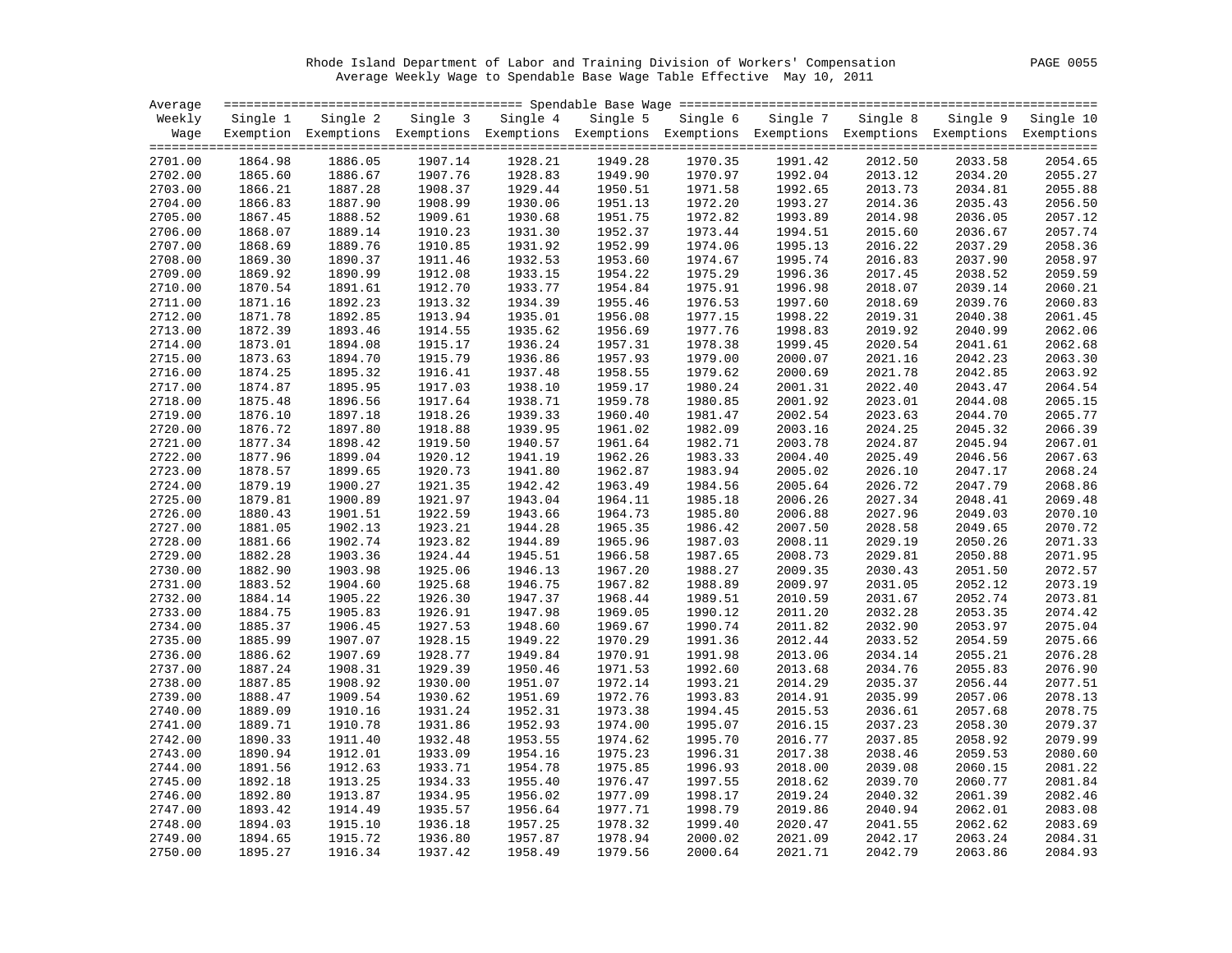Rhode Island Department of Labor and Training Division of Workers' Compensation PAGE 0056 Average Weekly Wage to Spendable Base Wage Table Effective May 10, 2011

| Average |          |          |         |                                                                                                              |          |          |          |          |          |           |
|---------|----------|----------|---------|--------------------------------------------------------------------------------------------------------------|----------|----------|----------|----------|----------|-----------|
| Weekly  | Single 1 | Single 2 |         | Single 3 Single 4                                                                                            | Single 5 | Single 6 | Single 7 | Single 8 | Single 9 | Single 10 |
| Waqe    |          |          |         | Exemption Exemptions Exemptions Exemptions Exemptions Exemptions Exemptions Exemptions Exemptions Exemptions |          |          |          |          |          |           |
|         |          |          |         |                                                                                                              |          |          |          |          |          |           |
| 2751.00 | 1895.89  | 1916.96  | 1938.04 | 1959.11                                                                                                      | 1980.18  | 2001.26  | 2022.33  | 2043.41  | 2064.48  | 2085.55   |
| 2752.00 | 1896.51  | 1917.58  | 1938.66 | 1959.73                                                                                                      | 1980.80  | 2001.88  | 2022.95  | 2044.03  | 2065.10  | 2086.17   |
| 2753.00 | 1897.12  | 1918.19  | 1939.27 | 1960.34                                                                                                      | 1981.41  | 2002.49  | 2023.56  | 2044.64  | 2065.71  | 2086.78   |
| 2754.00 | 1897.74  | 1918.81  | 1939.89 | 1960.96                                                                                                      | 1982.03  | 2003.11  | 2024.18  | 2045.26  | 2066.33  | 2087.40   |
| 2755.00 | 1898.36  | 1919.43  | 1940.51 | 1961.58                                                                                                      | 1982.65  | 2003.73  | 2024.80  | 2045.88  | 2066.95  | 2088.02   |
| 2756.00 | 1898.98  | 1920.05  | 1941.13 | 1962.20                                                                                                      | 1983.27  | 2004.35  | 2025.42  | 2046.50  | 2067.57  | 2088.64   |
| 2757.00 | 1899.60  | 1920.67  | 1941.75 | 1962.82                                                                                                      | 1983.89  | 2004.97  | 2026.04  | 2047.12  | 2068.19  | 2089.26   |
| 2758.00 | 1900.21  | 1921.28  | 1942.36 | 1963.43                                                                                                      | 1984.50  | 2005.58  | 2026.65  | 2047.73  | 2068.80  | 2089.87   |
| 2759.00 | 1900.83  | 1921.90  | 1942.98 | 1964.05                                                                                                      | 1985.12  | 2006.20  | 2027.27  | 2048.35  | 2069.42  | 2090.49   |
| 2760.00 | 1901.45  | 1922.52  | 1943.60 | 1964.67                                                                                                      | 1985.74  | 2006.82  | 2027.89  | 2048.97  | 2070.04  | 2091.11   |
| 2761.00 | 1902.07  | 1923.14  | 1944.22 | 1965.29                                                                                                      | 1986.37  | 2007.44  | 2028.51  | 2049.59  | 2070.66  | 2091.73   |
| 2762.00 | 1902.69  | 1923.76  | 1944.84 | 1965.91                                                                                                      | 1986.99  | 2008.06  | 2029.13  | 2050.21  | 2071.28  | 2092.35   |
| 2763.00 | 1903.30  | 1924.37  | 1945.45 | 1966.52                                                                                                      | 1987.60  | 2008.67  | 2029.74  | 2050.82  | 2071.89  | 2092.96   |
| 2764.00 | 1903.92  | 1924.99  | 1946.07 | 1967.14                                                                                                      | 1988.22  | 2009.29  | 2030.36  | 2051.44  | 2072.51  | 2093.58   |
| 2765.00 | 1904.54  | 1925.61  | 1946.69 | 1967.76                                                                                                      | 1988.84  | 2009.91  | 2030.98  | 2052.06  | 2073.13  | 2094.20   |
| 2766.00 | 1905.16  | 1926.23  | 1947.31 | 1968.38                                                                                                      | 1989.46  | 2010.53  | 2031.60  | 2052.68  | 2073.75  | 2094.82   |
| 2767.00 | 1905.78  | 1926.85  | 1947.93 | 1969.00                                                                                                      | 1990.08  | 2011.15  | 2032.22  | 2053.30  | 2074.37  | 2095.45   |
| 2768.00 | 1906.39  | 1927.46  | 1948.54 | 1969.61                                                                                                      | 1990.69  | 2011.76  | 2032.83  | 2053.91  | 2074.98  | 2096.06   |
| 2769.00 | 1907.01  | 1928.08  | 1949.16 | 1970.23                                                                                                      | 1991.31  | 2012.38  | 2033.45  | 2054.53  | 2075.60  | 2096.68   |
| 2770.00 | 1907.63  | 1928.70  | 1949.78 | 1970.85                                                                                                      | 1991.93  | 2013.00  | 2034.07  | 2055.15  | 2076.22  | 2097.30   |
| 2771.00 | 1908.25  | 1929.32  | 1950.40 | 1971.47                                                                                                      | 1992.55  | 2013.62  | 2034.69  | 2055.77  | 2076.84  | 2097.92   |
| 2772.00 | 1908.87  | 1929.94  | 1951.02 | 1972.09                                                                                                      | 1993.17  | 2014.24  | 2035.31  | 2056.39  | 2077.46  | 2098.54   |
| 2773.00 | 1909.48  | 1930.55  | 1951.63 | 1972.70                                                                                                      | 1993.78  | 2014.85  | 2035.92  | 2057.00  | 2078.07  | 2099.15   |
| 2774.00 | 1910.10  | 1931.17  | 1952.25 | 1973.32                                                                                                      | 1994.40  | 2015.47  | 2036.54  | 2057.62  | 2078.69  | 2099.77   |
| 2775.00 | 1910.72  | 1931.79  | 1952.87 | 1973.94                                                                                                      | 1995.02  | 2016.09  | 2037.16  | 2058.24  | 2079.31  | 2100.39   |
| 2776.00 | 1911.34  | 1932.41  | 1953.49 | 1974.56                                                                                                      | 1995.64  | 2016.71  | 2037.78  | 2058.86  | 2079.93  | 2101.01   |
| 2777.00 | 1911.96  | 1933.03  | 1954.11 | 1975.18                                                                                                      | 1996.26  | 2017.33  | 2038.40  | 2059.48  | 2080.55  | 2101.63   |
| 2778.00 | 1912.57  | 1933.64  | 1954.72 | 1975.79                                                                                                      | 1996.87  | 2017.94  | 2039.01  | 2060.09  | 2081.16  | 2102.24   |
| 2779.00 | 1913.19  | 1934.26  | 1955.34 | 1976.42                                                                                                      | 1997.49  | 2018.56  | 2039.63  | 2060.71  | 2081.78  | 2102.86   |
| 2780.00 | 1913.81  | 1934.88  | 1955.96 | 1977.04                                                                                                      | 1998.11  | 2019.18  | 2040.25  | 2061.33  | 2082.40  | 2103.48   |
| 2781.00 | 1914.43  | 1935.50  | 1956.58 | 1977.66                                                                                                      | 1998.73  | 2019.80  | 2040.87  | 2061.95  | 2083.02  | 2104.10   |
| 2782.00 | 1915.05  | 1936.12  | 1957.20 | 1978.28                                                                                                      | 1999.35  | 2020.42  | 2041.49  | 2062.57  | 2083.64  | 2104.72   |
| 2783.00 | 1915.66  | 1936.73  | 1957.81 | 1978.89                                                                                                      | 1999.96  | 2021.03  | 2042.10  | 2063.18  | 2084.25  | 2105.33   |
| 2784.00 | 1916.28  | 1937.35  | 1958.43 | 1979.51                                                                                                      | 2000.58  | 2021.65  | 2042.72  | 2063.80  | 2084.87  | 2105.95   |
| 2785.00 | 1916.90  | 1937.97  | 1959.05 | 1980.13                                                                                                      | 2001.20  | 2022.27  | 2043.34  | 2064.42  | 2085.49  | 2106.57   |
| 2786.00 | 1917.52  | 1938.59  | 1959.67 | 1980.75                                                                                                      | 2001.82  | 2022.89  | 2043.96  | 2065.04  | 2086.12  | 2107.19   |
| 2787.00 | 1918.14  | 1939.21  | 1960.29 | 1981.37                                                                                                      | 2002.44  | 2023.51  | 2044.58  | 2065.66  | 2086.74  | 2107.81   |
| 2788.00 | 1918.75  | 1939.82  | 1960.90 | 1981.98                                                                                                      | 2003.05  | 2024.12  | 2045.19  | 2066.27  | 2087.35  | 2108.42   |
| 2789.00 | 1919.37  | 1940.44  | 1961.52 | 1982.60                                                                                                      | 2003.67  | 2024.74  | 2045.81  | 2066.89  | 2087.97  | 2109.04   |
| 2790.00 | 1919.99  | 1941.06  | 1962.14 | 1983.22                                                                                                      | 2004.29  | 2025.36  | 2046.43  | 2067.51  | 2088.59  | 2109.66   |
| 2791.00 | 1920.61  | 1941.68  | 1962.76 | 1983.84                                                                                                      | 2004.91  | 2025.98  | 2047.05  | 2068.13  | 2089.21  | 2110.28   |
| 2792.00 | 1921.23  | 1942.30  | 1963.38 | 1984.46                                                                                                      | 2005.53  | 2026.60  | 2047.67  | 2068.75  | 2089.83  | 2110.90   |
| 2793.00 | 1921.84  | 1942.91  | 1963.99 | 1985.07                                                                                                      | 2006.14  | 2027.21  | 2048.28  | 2069.36  | 2090.44  | 2111.51   |
| 2794.00 | 1922.46  | 1943.53  | 1964.61 | 1985.69                                                                                                      | 2006.76  | 2027.83  | 2048.90  | 2069.98  | 2091.06  | 2112.13   |
| 2795.00 | 1923.08  | 1944.15  | 1965.23 | 1986.31                                                                                                      | 2007.38  | 2028.45  | 2049.52  | 2070.60  | 2091.68  | 2112.75   |
| 2796.00 | 1923.70  | 1944.77  | 1965.85 | 1986.93                                                                                                      | 2008.00  | 2029.07  | 2050.14  | 2071.22  | 2092.30  | 2113.37   |
| 2797.00 | 1924.32  | 1945.39  | 1966.47 | 1987.55                                                                                                      | 2008.62  | 2029.69  | 2050.76  | 2071.84  | 2092.92  | 2113.99   |
| 2798.00 | 1924.93  | 1946.00  | 1967.09 | 1988.16                                                                                                      | 2009.23  | 2030.30  | 2051.37  | 2072.45  | 2093.53  | 2114.60   |
| 2799.00 | 1925.55  | 1946.62  | 1967.71 | 1988.78                                                                                                      | 2009.85  | 2030.92  | 2051.99  | 2073.07  | 2094.15  | 2115.22   |
| 2800.00 | 1926.17  | 1947.24  | 1968.33 | 1989.40                                                                                                      | 2010.47  | 2031.54  | 2052.61  | 2073.69  | 2094.77  | 2115.84   |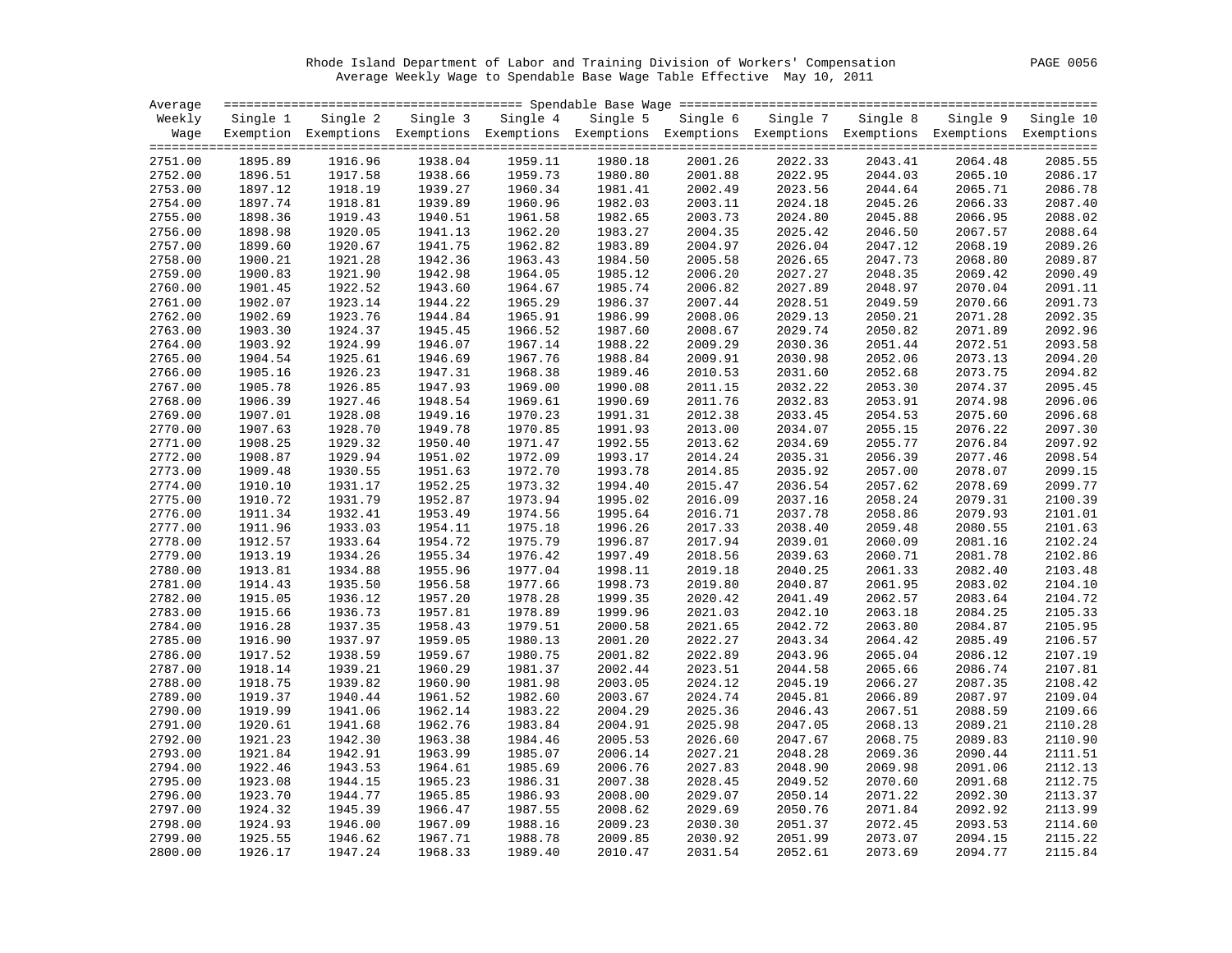Rhode Island Department of Labor and Training Division of Workers' Compensation PAGE 0057 Average Weekly Wage to Spendable Base Wage Table Effective May 10, 2011

| Average            |                    |                    |                    |                                                                                                              |                    |                    |                    |                    |                    |                    |
|--------------------|--------------------|--------------------|--------------------|--------------------------------------------------------------------------------------------------------------|--------------------|--------------------|--------------------|--------------------|--------------------|--------------------|
| Weekly             | Single 1           | Single 2           |                    | Single 3 Single 4                                                                                            | Single 5           | Single 6           | Single 7           | Single 8           | Single 9           | Single 10          |
| Wage               |                    |                    |                    | Exemption Exemptions Exemptions Exemptions Exemptions Exemptions Exemptions Exemptions Exemptions Exemptions |                    |                    |                    |                    |                    |                    |
|                    |                    |                    |                    |                                                                                                              |                    |                    |                    |                    |                    |                    |
| 2801.00            | 1926.79            | 1947.86            | 1968.95            | 1990.02                                                                                                      | 2011.09            | 2032.16            | 2053.23            | 2074.31            | 2095.39            | 2116.46            |
| 2802.00            | 1927.41            | 1948.48            | 1969.57            | 1990.64                                                                                                      | 2011.71            | 2032.78            | 2053.85            | 2074.93            | 2096.01            | 2117.08            |
| 2803.00            | 1928.02            | 1949.09            | 1970.18            | 1991.25                                                                                                      | 2012.32            | 2033.39            | 2054.46            | 2075.54            | 2096.62            | 2117.69            |
| 2804.00            | 1928.64            | 1949.71            | 1970.80            | 1991.87                                                                                                      | 2012.94            | 2034.01            | 2055.08            | 2076.17            | 2097.24            | 2118.31            |
| 2805.00            | 1929.26            | 1950.33            | 1971.42            | 1992.49                                                                                                      | 2013.56            | 2034.63            | 2055.70            | 2076.79            | 2097.86            | 2118.93            |
| 2806.00            | 1929.88            | 1950.95            | 1972.04            | 1993.11                                                                                                      | 2014.18            | 2035.25            | 2056.32            | 2077.41            | 2098.48            | 2119.55            |
| 2807.00            | 1930.50            | 1951.57            | 1972.66            | 1993.73                                                                                                      | 2014.80            | 2035.87            | 2056.94            | 2078.03            | 2099.10            | 2120.17            |
| 2808.00            | 1931.11            | 1952.18            | 1973.27            | 1994.34                                                                                                      | 2015.41            | 2036.48            | 2057.55            | 2078.64            | 2099.71            | 2120.78            |
| 2809.00            | 1931.73            | 1952.80            | 1973.89            | 1994.96                                                                                                      | 2016.03            | 2037.10            | 2058.17            | 2079.26            | 2100.33            | 2121.40            |
| 2810.00            | 1932.35            | 1953.42            | 1974.51            | 1995.58                                                                                                      | 2016.65            | 2037.72            | 2058.79            | 2079.88            | 2100.95            | 2122.02            |
| 2811.00            | 1932.97            | 1954.04            | 1975.13            | 1996.20                                                                                                      | 2017.27            | 2038.34            | 2059.41            | 2080.50            | 2101.57            | 2122.64            |
| 2812.00            | 1933.59            | 1954.66            | 1975.75            | 1996.82                                                                                                      | 2017.89            | 2038.96            | 2060.03            | 2081.12            | 2102.19            | 2123.26            |
| 2813.00            | 1934.20            | 1955.27            | 1976.36            | 1997.43                                                                                                      | 2018.50            | 2039.57            | 2060.64            | 2081.73            | 2102.80            | 2123.87            |
| 2814.00            | 1934.82            | 1955.89            | 1976.98            | 1998.05                                                                                                      | 2019.12            | 2040.19            | 2061.26            | 2082.35            | 2103.42            | 2124.49            |
| 2815.00            | 1935.44            | 1956.51            | 1977.60            | 1998.67                                                                                                      | 2019.74            | 2040.81            | 2061.88            | 2082.97            | 2104.04            | 2125.11            |
| 2816.00            | 1936.06            | 1957.13            | 1978.22            | 1999.29                                                                                                      | 2020.36            | 2041.43            | 2062.50            | 2083.59            | 2104.66            | 2125.73            |
| 2817.00            | 1936.68            | 1957.76            | 1978.84            | 1999.91                                                                                                      | 2020.98            | 2042.05            | 2063.12            | 2084.21            | 2105.28            | 2126.35            |
| 2818.00            | 1937.29            | 1958.37            | 1979.45            | 2000.52                                                                                                      | 2021.59            | 2042.66            | 2063.73            | 2084.82            | 2105.89            | 2126.96            |
| 2819.00            | 1937.91            | 1958.99            | 1980.07            | 2001.14                                                                                                      | 2022.21            | 2043.28            | 2064.35            | 2085.44            | 2106.51            | 2127.58            |
| 2820.00            | 1938.53            | 1959.61            | 1980.69            | 2001.76                                                                                                      | 2022.83            | 2043.90            | 2064.97            | 2086.06            | 2107.13            | 2128.20            |
| 2821.00            | 1939.15            | 1960.23            | 1981.31            | 2002.38                                                                                                      | 2023.45            | 2044.52            | 2065.59            | 2086.68            | 2107.75            | 2128.82            |
| 2822.00            | 1939.77            | 1960.85            | 1981.93            | 2003.00                                                                                                      | 2024.07            | 2045.14            | 2066.21            | 2087.30            | 2108.37            | 2129.44            |
| 2823.00            | 1940.38            | 1961.46            | 1982.54            | 2003.61                                                                                                      | 2024.68            | 2045.75            | 2066.83            | 2087.91            | 2108.98            | 2130.05            |
| 2824.00            | 1941.00            | 1962.08            | 1983.16            | 2004.23                                                                                                      | 2025.30            | 2046.37            | 2067.45            | 2088.53            | 2109.60            | 2130.67            |
| 2825.00            | 1941.62            | 1962.70            | 1983.78            | 2004.85                                                                                                      | 2025.92            | 2046.99            | 2068.07            | 2089.15            | 2110.22            | 2131.29            |
| 2826.00            | 1942.24            | 1963.32            | 1984.40            | 2005.47                                                                                                      | 2026.54            | 2047.61            | 2068.69            | 2089.77            | 2110.84            | 2131.91            |
| 2827.00            | 1942.86            | 1963.94            | 1985.02            | 2006.09                                                                                                      | 2027.16            | 2048.23            | 2069.31            | 2090.39            | 2111.46            | 2132.53            |
| 2828.00            | 1943.47            | 1964.55            | 1985.63            | 2006.70                                                                                                      | 2027.77            | 2048.84            | 2069.92            | 2091.00            | 2112.07            | 2133.14            |
| 2829.00            | 1944.09            | 1965.17            | 1986.25            | 2007.32                                                                                                      | 2028.39            | 2049.46            | 2070.54            | 2091.62            | 2112.69            | 2133.76            |
| 2830.00            | 1944.71            | 1965.79            | 1986.87            | 2007.94                                                                                                      | 2029.01            | 2050.08            | 2071.16            | 2092.24            | 2113.31            | 2134.38            |
| 2831.00            | 1945.33            | 1966.41            | 1987.49            | 2008.56                                                                                                      | 2029.63            | 2050.70            | 2071.78            | 2092.86            | 2113.93            | 2135.00            |
| 2832.00            | 1945.95            | 1967.03            | 1988.11            | 2009.18                                                                                                      | 2030.25            | 2051.32            | 2072.40            | 2093.48            | 2114.55            | 2135.62<br>2136.23 |
| 2833.00            | 1946.56            | 1967.64<br>1968.26 | 1988.72<br>1989.34 | 2009.79<br>2010.41                                                                                           | 2030.86<br>2031.48 | 2051.93            | 2073.01<br>2073.63 | 2094.09            | 2115.16            | 2136.85            |
| 2834.00            | 1947.18            | 1968.88            | 1989.96            | 2011.03                                                                                                      |                    | 2052.55            | 2074.25            | 2094.71            | 2115.78<br>2116.40 | 2137.47            |
| 2835.00            | 1947.80<br>1948.43 | 1969.50            | 1990.58            |                                                                                                              | 2032.10            | 2053.17<br>2053.79 | 2074.87            | 2095.33<br>2095.95 | 2117.02            | 2138.09            |
| 2836.00<br>2837.00 | 1949.05            | 1970.12            | 1991.20            | 2011.65                                                                                                      | 2032.72            |                    | 2075.49            | 2096.57            | 2117.64            | 2138.71            |
|                    |                    |                    |                    | 2012.27                                                                                                      | 2033.34            | 2054.41            |                    |                    |                    | 2139.32            |
| 2838.00            | 1949.66            | 1970.73            | 1991.81            | 2012.88                                                                                                      | 2033.95            | 2055.02            | 2076.10            | 2097.18            | 2118.25            | 2139.94            |
| 2839.00            | 1950.28            | 1971.35            | 1992.43            | 2013.50                                                                                                      | 2034.57            | 2055.64            | 2076.72            | 2097.80            | 2118.87            |                    |
| 2840.00            | 1950.90            | 1971.97<br>1972.59 | 1993.05            | 2014.12                                                                                                      | 2035.19            | 2056.26            | 2077.34            | 2098.42            | 2119.49            | 2140.56<br>2141.18 |
| 2841.00            | 1951.52            |                    | 1993.67            | 2014.74                                                                                                      | 2035.81            | 2056.88            | 2077.96            | 2099.04            | 2120.11            | 2141.80            |
| 2842.00            | 1952.14            | 1973.21            | 1994.29            | 2015.36                                                                                                      | 2036.43            | 2057.51            | 2078.58            | 2099.66            | 2120.73            | 2142.41            |
| 2843.00            | 1952.75            | 1973.82            | 1994.90            | 2015.97                                                                                                      | 2037.04            | 2058.12            | 2079.19            | 2100.27            | 2121.34            |                    |
| 2844.00            | 1953.37            | 1974.44            | 1995.52            | 2016.59                                                                                                      | 2037.66            | 2058.74            | 2079.81            | 2100.89            | 2121.96            | 2143.03<br>2143.65 |
| 2845.00            | 1953.99            | 1975.06<br>1975.68 | 1996.14<br>1996.76 | 2017.21<br>2017.83                                                                                           | 2038.28<br>2038.90 | 2059.36<br>2059.98 | 2080.43<br>2081.05 | 2101.51            | 2122.58<br>2123.20 | 2144.27            |
| 2846.00<br>2847.00 | 1954.61<br>1955.23 | 1976.30            | 1997.38            | 2018.45                                                                                                      | 2039.52            | 2060.60            | 2081.67            | 2102.13<br>2102.75 | 2123.82            | 2144.89            |
| 2848.00            | 1955.84            | 1976.91            | 1997.99            | 2019.06                                                                                                      | 2040.13            | 2061.21            | 2082.28            | 2103.36            | 2124.43            | 2145.50            |
| 2849.00            | 1956.46            | 1977.53            | 1998.61            | 2019.68                                                                                                      | 2040.75            | 2061.83            | 2082.90            | 2103.98            | 2125.05            | 2146.12            |
|                    |                    |                    | 1999.23            |                                                                                                              |                    |                    |                    | 2104.60            |                    |                    |
| 2850.00            | 1957.08            | 1978.15            |                    | 2020.30                                                                                                      | 2041.37            | 2062.45            | 2083.52            |                    | 2125.67            | 2146.74            |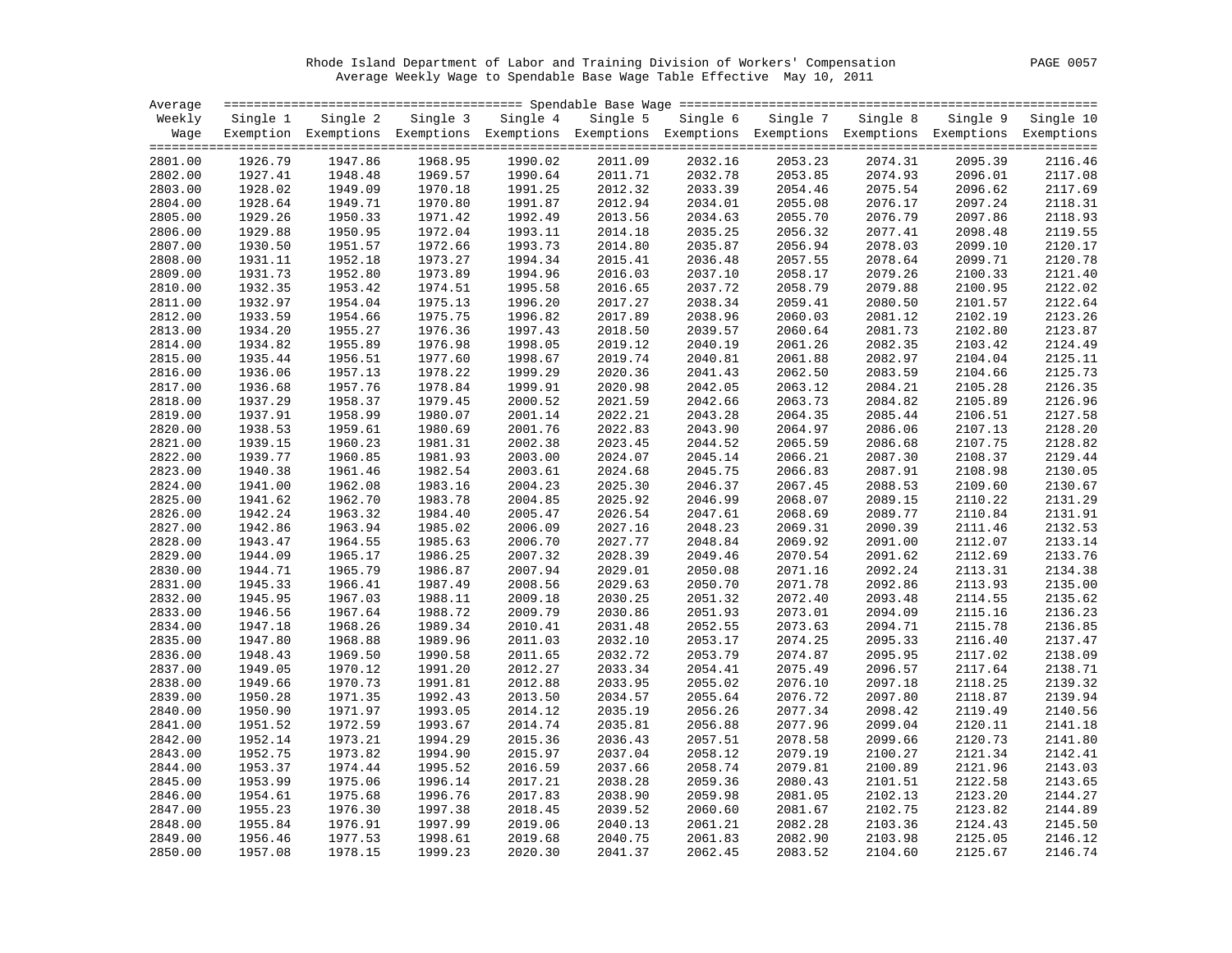Rhode Island Department of Labor and Training Division of Workers' Compensation PAGE 0058 Average Weekly Wage to Spendable Base Wage Table Effective May 10, 2011

| Average |          |          |          |                                                                                                              |          |          |          |          |          |           |
|---------|----------|----------|----------|--------------------------------------------------------------------------------------------------------------|----------|----------|----------|----------|----------|-----------|
| Weekly  | Single 1 | Single 2 | Single 3 | Single 4                                                                                                     | Single 5 | Single 6 | Single 7 | Single 8 | Single 9 | Single 10 |
| Wage    |          |          |          | Exemption Exemptions Exemptions Exemptions Exemptions Exemptions Exemptions Exemptions Exemptions Exemptions |          |          |          |          |          |           |
|         |          |          |          |                                                                                                              |          |          |          |          |          |           |
| 2851.00 | 1957.70  | 1978.77  | 1999.85  | 2020.92                                                                                                      | 2041.99  | 2063.07  | 2084.14  | 2105.22  | 2126.29  | 2147.36   |
| 2852.00 | 1958.32  | 1979.39  | 2000.47  | 2021.54                                                                                                      | 2042.61  | 2063.69  | 2084.76  | 2105.84  | 2126.91  | 2147.98   |
| 2853.00 | 1958.93  | 1980.00  | 2001.08  | 2022.15                                                                                                      | 2043.22  | 2064.30  | 2085.37  | 2106.45  | 2127.52  | 2148.59   |
| 2854.00 | 1959.55  | 1980.62  | 2001.70  | 2022.77                                                                                                      | 2043.84  | 2064.92  | 2085.99  | 2107.07  | 2128.14  | 2149.21   |
| 2855.00 | 1960.17  | 1981.24  | 2002.32  | 2023.39                                                                                                      | 2044.46  | 2065.54  | 2086.61  | 2107.69  | 2128.76  | 2149.83   |
| 2856.00 | 1960.79  | 1981.86  | 2002.94  | 2024.01                                                                                                      | 2045.08  | 2066.16  | 2087.23  | 2108.31  | 2129.38  | 2150.45   |
| 2857.00 | 1961.41  | 1982.48  | 2003.56  | 2024.63                                                                                                      | 2045.70  | 2066.78  | 2087.85  | 2108.93  | 2130.00  | 2151.07   |
| 2858.00 | 1962.02  | 1983.09  | 2004.17  | 2025.24                                                                                                      | 2046.31  | 2067.39  | 2088.46  | 2109.54  | 2130.61  | 2151.68   |
| 2859.00 | 1962.64  | 1983.71  | 2004.79  | 2025.86                                                                                                      | 2046.93  | 2068.01  | 2089.08  | 2110.16  | 2131.23  | 2152.30   |
| 2860.00 | 1963.26  | 1984.33  | 2005.41  | 2026.48                                                                                                      | 2047.55  | 2068.63  | 2089.70  | 2110.78  | 2131.85  | 2152.92   |
| 2861.00 | 1963.88  | 1984.95  | 2006.03  | 2027.10                                                                                                      | 2048.18  | 2069.25  | 2090.32  | 2111.40  | 2132.47  | 2153.54   |
| 2862.00 | 1964.50  | 1985.57  | 2006.65  | 2027.72                                                                                                      | 2048.80  | 2069.87  | 2090.94  | 2112.02  | 2133.09  | 2154.16   |
| 2863.00 | 1965.11  | 1986.18  | 2007.26  | 2028.33                                                                                                      | 2049.41  | 2070.48  | 2091.55  | 2112.63  | 2133.70  | 2154.77   |
| 2864.00 | 1965.73  | 1986.80  | 2007.88  | 2028.95                                                                                                      | 2050.03  | 2071.10  | 2092.17  | 2113.25  | 2134.32  | 2155.39   |
| 2865.00 | 1966.35  | 1987.42  | 2008.50  | 2029.57                                                                                                      | 2050.65  | 2071.72  | 2092.79  | 2113.87  | 2134.94  | 2156.01   |
| 2866.00 | 1966.97  | 1988.04  | 2009.12  | 2030.19                                                                                                      | 2051.27  | 2072.34  | 2093.41  | 2114.49  | 2135.56  | 2156.63   |
| 2867.00 | 1967.59  | 1988.66  | 2009.74  | 2030.81                                                                                                      | 2051.89  | 2072.96  | 2094.03  | 2115.11  | 2136.18  | 2157.26   |
| 2868.00 | 1968.20  | 1989.27  | 2010.35  | 2031.42                                                                                                      | 2052.50  | 2073.57  | 2094.64  | 2115.72  | 2136.79  | 2157.87   |
| 2869.00 | 1968.82  | 1989.89  | 2010.97  | 2032.04                                                                                                      | 2053.12  | 2074.19  | 2095.26  | 2116.34  | 2137.41  | 2158.49   |
| 2870.00 | 1969.44  | 1990.51  | 2011.59  | 2032.66                                                                                                      | 2053.74  | 2074.81  | 2095.88  | 2116.96  | 2138.03  | 2159.11   |
| 2871.00 | 1970.06  | 1991.13  | 2012.21  | 2033.28                                                                                                      | 2054.36  | 2075.43  | 2096.50  | 2117.58  | 2138.65  | 2159.73   |
| 2872.00 | 1970.68  | 1991.75  | 2012.83  | 2033.90                                                                                                      | 2054.98  | 2076.05  | 2097.12  | 2118.20  | 2139.27  | 2160.35   |
| 2873.00 | 1971.29  | 1992.36  | 2013.44  | 2034.51                                                                                                      | 2055.59  | 2076.66  | 2097.73  | 2118.81  | 2139.88  | 2160.96   |
| 2874.00 | 1971.91  | 1992.98  | 2014.06  | 2035.13                                                                                                      | 2056.21  | 2077.28  | 2098.35  | 2119.43  | 2140.50  | 2161.58   |
| 2875.00 | 1972.53  | 1993.60  | 2014.68  | 2035.75                                                                                                      | 2056.83  | 2077.90  | 2098.97  | 2120.05  | 2141.12  | 2162.20   |
| 2876.00 | 1973.15  | 1994.22  | 2015.30  | 2036.37                                                                                                      | 2057.45  | 2078.52  | 2099.59  | 2120.67  | 2141.74  | 2162.82   |
| 2877.00 | 1973.77  | 1994.84  | 2015.92  | 2036.99                                                                                                      | 2058.07  | 2079.14  | 2100.21  | 2121.29  | 2142.36  | 2163.44   |
| 2878.00 | 1974.38  | 1995.45  | 2016.53  | 2037.60                                                                                                      | 2058.68  | 2079.75  | 2100.82  | 2121.90  | 2142.97  | 2164.05   |
| 2879.00 | 1975.00  | 1996.07  | 2017.15  | 2038.23                                                                                                      | 2059.30  | 2080.37  | 2101.44  | 2122.52  | 2143.59  | 2164.67   |
| 2880.00 | 1975.62  | 1996.69  | 2017.77  | 2038.85                                                                                                      | 2059.92  | 2080.99  | 2102.06  | 2123.14  | 2144.21  | 2165.29   |
| 2881.00 | 1976.24  | 1997.31  | 2018.39  | 2039.47                                                                                                      | 2060.54  | 2081.61  | 2102.68  | 2123.76  | 2144.83  | 2165.91   |
| 2882.00 | 1976.86  | 1997.93  | 2019.01  | 2040.09                                                                                                      | 2061.16  | 2082.23  | 2103.30  | 2124.38  | 2145.45  | 2166.53   |
| 2883.00 | 1977.47  | 1998.54  | 2019.62  | 2040.70                                                                                                      | 2061.77  | 2082.84  | 2103.91  | 2124.99  | 2146.06  | 2167.14   |
| 2884.00 | 1978.09  | 1999.16  | 2020.24  | 2041.32                                                                                                      | 2062.39  | 2083.46  | 2104.53  | 2125.61  | 2146.68  | 2167.76   |
| 2885.00 | 1978.71  | 1999.78  | 2020.86  | 2041.94                                                                                                      | 2063.01  | 2084.08  | 2105.15  | 2126.23  | 2147.30  | 2168.38   |
| 2886.00 | 1979.33  | 2000.40  | 2021.48  | 2042.56                                                                                                      | 2063.63  | 2084.70  | 2105.77  | 2126.85  | 2147.93  | 2169.00   |
| 2887.00 | 1979.95  | 2001.02  | 2022.10  | 2043.18                                                                                                      | 2064.25  | 2085.32  | 2106.39  | 2127.47  | 2148.55  | 2169.62   |
| 2888.00 | 1980.56  | 2001.63  | 2022.71  | 2043.79                                                                                                      | 2064.86  | 2085.93  | 2107.00  | 2128.08  | 2149.16  | 2170.23   |
| 2889.00 | 1981.18  | 2002.25  | 2023.33  | 2044.41                                                                                                      | 2065.48  | 2086.55  | 2107.62  | 2128.70  | 2149.78  | 2170.85   |
| 2890.00 | 1981.80  | 2002.87  | 2023.95  | 2045.03                                                                                                      | 2066.10  | 2087.17  | 2108.24  | 2129.32  | 2150.40  | 2171.47   |
| 2891.00 | 1982.42  | 2003.49  | 2024.57  | 2045.65                                                                                                      | 2066.72  | 2087.79  | 2108.86  | 2129.94  | 2151.02  | 2172.09   |
| 2892.00 | 1983.04  | 2004.11  | 2025.19  | 2046.27                                                                                                      | 2067.34  | 2088.41  | 2109.48  | 2130.56  | 2151.64  | 2172.71   |
| 2893.00 | 1983.65  | 2004.72  | 2025.80  | 2046.88                                                                                                      | 2067.95  | 2089.02  | 2110.09  | 2131.17  | 2152.25  | 2173.32   |
| 2894.00 | 1984.27  | 2005.34  | 2026.42  | 2047.50                                                                                                      | 2068.57  | 2089.64  | 2110.71  | 2131.79  | 2152.87  | 2173.94   |
| 2895.00 | 1984.89  | 2005.96  | 2027.04  | 2048.12                                                                                                      | 2069.19  | 2090.26  | 2111.33  | 2132.41  | 2153.49  | 2174.56   |
| 2896.00 | 1985.51  | 2006.58  | 2027.66  | 2048.74                                                                                                      | 2069.81  | 2090.88  | 2111.95  | 2133.03  | 2154.11  | 2175.18   |
| 2897.00 | 1986.13  | 2007.20  | 2028.28  | 2049.36                                                                                                      | 2070.43  | 2091.50  | 2112.57  | 2133.65  | 2154.73  | 2175.80   |
| 2898.00 | 1986.74  | 2007.81  | 2028.90  | 2049.97                                                                                                      | 2071.04  | 2092.11  | 2113.18  | 2134.26  | 2155.34  | 2176.41   |
| 2899.00 | 1987.36  | 2008.43  | 2029.52  | 2050.59                                                                                                      | 2071.66  | 2092.73  | 2113.80  | 2134.88  | 2155.96  | 2177.03   |
| 2900.00 | 1987.98  | 2009.05  | 2030.14  | 2051.21                                                                                                      | 2072.28  | 2093.35  | 2114.42  | 2135.50  | 2156.58  | 2177.65   |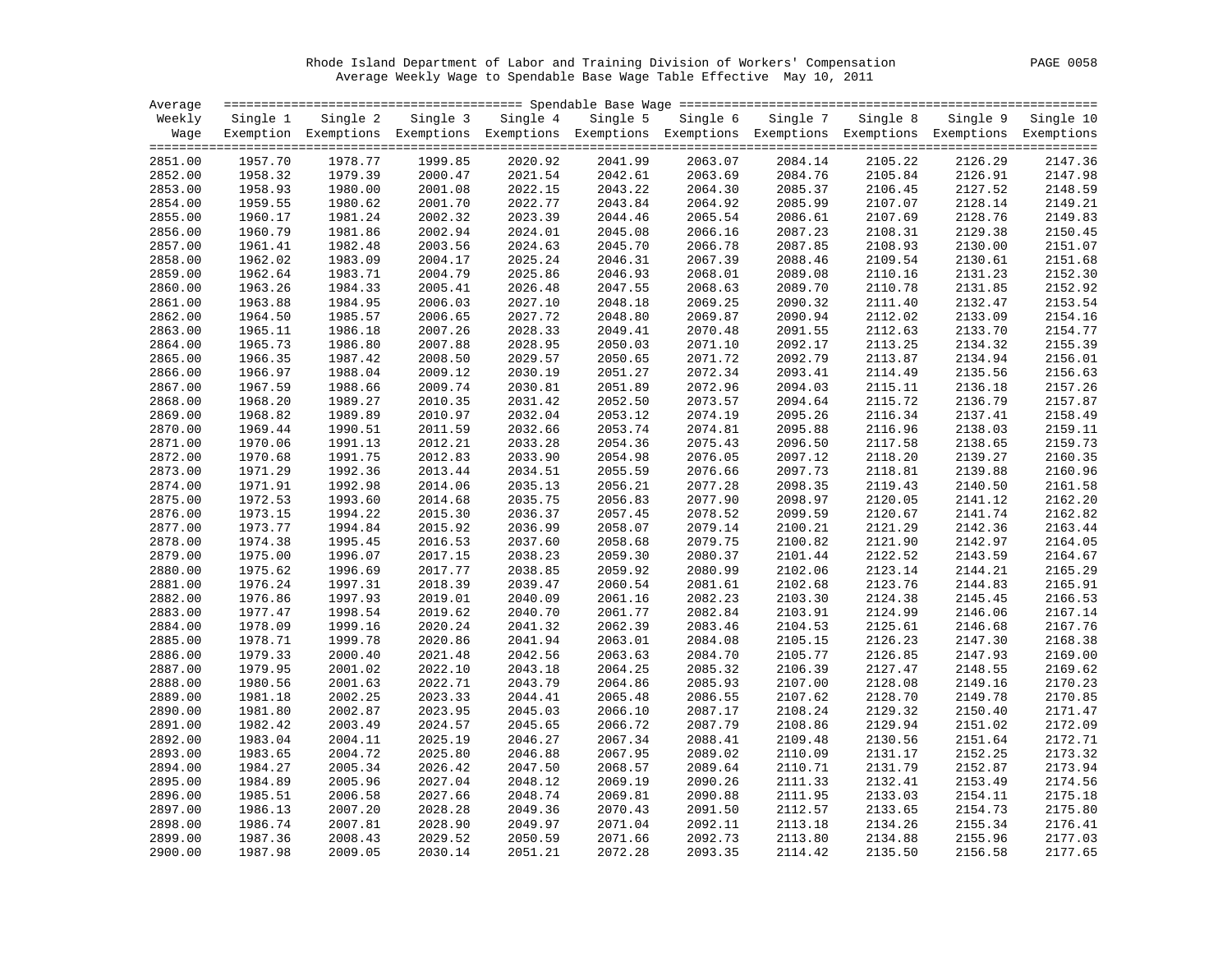Rhode Island Department of Labor and Training Division of Workers' Compensation PAGE 0059 Average Weekly Wage to Spendable Base Wage Table Effective May 10, 2011

| Average |          |                                                                                                              |          |          |          |          |          |          |          |           |
|---------|----------|--------------------------------------------------------------------------------------------------------------|----------|----------|----------|----------|----------|----------|----------|-----------|
| Weekly  | Single 1 | Single 2                                                                                                     | Single 3 | Single 4 | Single 5 | Single 6 | Single 7 | Single 8 | Single 9 | Single 10 |
| Wage    |          | Exemption Exemptions Exemptions Exemptions Exemptions Exemptions Exemptions Exemptions Exemptions Exemptions |          |          |          |          |          |          |          |           |
|         |          |                                                                                                              |          |          |          |          |          |          |          |           |
| 2901.00 | 1988.60  | 2009.67                                                                                                      | 2030.76  | 2051.83  | 2072.90  | 2093.97  | 2115.04  | 2136.12  | 2157.20  | 2178.27   |
| 2902.00 | 1989.22  | 2010.29                                                                                                      | 2031.38  | 2052.45  | 2073.52  | 2094.59  | 2115.66  | 2136.74  | 2157.82  | 2178.89   |
| 2903.00 | 1989.83  | 2010.90                                                                                                      | 2031.99  | 2053.06  | 2074.13  | 2095.20  | 2116.27  | 2137.35  | 2158.43  | 2179.50   |
| 2904.00 | 1990.45  | 2011.52                                                                                                      | 2032.61  | 2053.68  | 2074.75  | 2095.82  | 2116.89  | 2137.98  | 2159.05  | 2180.12   |
| 2905.00 | 1991.07  | 2012.14                                                                                                      | 2033.23  | 2054.30  | 2075.37  | 2096.44  | 2117.51  | 2138.60  | 2159.67  | 2180.74   |
| 2906.00 | 1991.69  | 2012.76                                                                                                      | 2033.85  | 2054.92  | 2075.99  | 2097.06  | 2118.13  | 2139.22  | 2160.29  | 2181.36   |
| 2907.00 | 1992.31  | 2013.38                                                                                                      | 2034.47  | 2055.54  | 2076.61  | 2097.68  | 2118.75  | 2139.84  | 2160.91  | 2181.98   |
| 2908.00 | 1992.92  | 2013.99                                                                                                      | 2035.08  | 2056.15  | 2077.22  | 2098.29  | 2119.36  | 2140.45  | 2161.52  | 2182.59   |
| 2909.00 | 1993.54  | 2014.61                                                                                                      | 2035.70  | 2056.77  | 2077.84  | 2098.91  | 2119.98  | 2141.07  | 2162.14  | 2183.21   |
| 2910.00 | 1994.16  | 2015.23                                                                                                      | 2036.32  | 2057.39  | 2078.46  | 2099.53  | 2120.60  | 2141.69  | 2162.76  | 2183.83   |
| 2911.00 | 1994.78  | 2015.85                                                                                                      | 2036.94  | 2058.01  | 2079.08  | 2100.15  | 2121.22  | 2142.31  | 2163.38  | 2184.45   |
| 2912.00 | 1995.40  | 2016.47                                                                                                      | 2037.56  | 2058.63  | 2079.70  | 2100.77  | 2121.84  | 2142.93  | 2164.00  | 2185.07   |
| 2913.00 | 1996.01  | 2017.08                                                                                                      | 2038.17  | 2059.24  | 2080.31  | 2101.38  | 2122.45  | 2143.54  | 2164.61  | 2185.68   |
| 2914.00 | 1996.63  | 2017.70                                                                                                      | 2038.79  | 2059.86  | 2080.93  | 2102.00  | 2123.07  | 2144.16  | 2165.23  | 2186.30   |
| 2915.00 | 1997.25  | 2018.32                                                                                                      | 2039.41  | 2060.48  | 2081.55  | 2102.62  | 2123.69  | 2144.78  | 2165.85  | 2186.92   |
| 2916.00 | 1997.87  | 2018.94                                                                                                      | 2040.03  | 2061.10  | 2082.17  | 2103.24  | 2124.31  | 2145.40  | 2166.47  | 2187.54   |
| 2917.00 | 1998.49  | 2019.57                                                                                                      | 2040.65  | 2061.72  | 2082.79  | 2103.86  | 2124.93  | 2146.02  | 2167.09  | 2188.16   |
| 2918.00 | 1999.10  | 2020.18                                                                                                      | 2041.26  | 2062.33  | 2083.40  | 2104.47  | 2125.54  | 2146.63  | 2167.70  | 2188.77   |
| 2919.00 | 1999.72  | 2020.80                                                                                                      | 2041.88  | 2062.95  | 2084.02  | 2105.09  | 2126.16  | 2147.25  | 2168.32  | 2189.39   |
| 2920.00 | 2000.34  | 2021.42                                                                                                      | 2042.50  | 2063.57  | 2084.64  | 2105.71  | 2126.78  | 2147.87  | 2168.94  | 2190.01   |
| 2921.00 | 2000.96  | 2022.04                                                                                                      | 2043.12  | 2064.19  | 2085.26  | 2106.33  | 2127.40  | 2148.49  | 2169.56  | 2190.63   |
| 2922.00 | 2001.58  | 2022.66                                                                                                      | 2043.74  | 2064.81  | 2085.88  | 2106.95  | 2128.02  | 2149.11  | 2170.18  | 2191.25   |
| 2923.00 | 2002.19  | 2023.27                                                                                                      | 2044.35  | 2065.42  | 2086.49  | 2107.56  | 2128.64  | 2149.72  | 2170.79  | 2191.86   |
| 2924.00 | 2002.81  | 2023.89                                                                                                      | 2044.97  | 2066.04  | 2087.11  | 2108.18  | 2129.26  | 2150.34  | 2171.41  | 2192.48   |
| 2925.00 | 2003.43  | 2024.51                                                                                                      | 2045.59  | 2066.66  | 2087.73  | 2108.80  | 2129.88  | 2150.96  | 2172.03  | 2193.10   |
| 2926.00 | 2004.05  | 2025.13                                                                                                      | 2046.21  | 2067.28  | 2088.35  | 2109.42  | 2130.50  | 2151.58  | 2172.65  | 2193.72   |
| 2927.00 | 2004.67  | 2025.75                                                                                                      | 2046.83  | 2067.90  | 2088.97  | 2110.04  | 2131.12  | 2152.20  | 2173.27  | 2194.34   |
| 2928.00 | 2005.28  | 2026.36                                                                                                      | 2047.44  | 2068.51  | 2089.58  | 2110.65  | 2131.73  | 2152.81  | 2173.88  | 2194.95   |
| 2929.00 | 2005.90  | 2026.98                                                                                                      | 2048.06  | 2069.13  | 2090.20  | 2111.27  | 2132.35  | 2153.43  | 2174.50  | 2195.57   |
| 2930.00 | 2006.52  | 2027.60                                                                                                      | 2048.68  | 2069.75  | 2090.82  | 2111.89  | 2132.97  | 2154.05  | 2175.12  | 2196.19   |
| 2931.00 | 2007.14  | 2028.22                                                                                                      | 2049.30  | 2070.37  | 2091.44  | 2112.51  | 2133.59  | 2154.67  | 2175.74  | 2196.81   |
| 2932.00 | 2007.76  | 2028.84                                                                                                      | 2049.92  | 2070.99  | 2092.06  | 2113.13  | 2134.21  | 2155.29  | 2176.36  | 2197.43   |
| 2933.00 | 2008.37  | 2029.45                                                                                                      | 2050.53  | 2071.60  | 2092.67  | 2113.74  | 2134.82  | 2155.90  | 2176.97  | 2198.04   |
| 2934.00 | 2008.99  | 2030.07                                                                                                      | 2051.15  | 2072.22  | 2093.29  | 2114.36  | 2135.44  | 2156.52  | 2177.59  | 2198.66   |
| 2935.00 | 2009.61  | 2030.69                                                                                                      | 2051.77  | 2072.84  | 2093.91  | 2114.98  | 2136.06  | 2157.14  | 2178.21  | 2199.28   |
| 2936.00 | 2010.24  | 2031.31                                                                                                      | 2052.39  | 2073.46  | 2094.53  | 2115.60  | 2136.68  | 2157.76  | 2178.83  | 2199.90   |
| 2937.00 | 2010.86  | 2031.93                                                                                                      | 2053.01  | 2074.08  | 2095.15  | 2116.22  | 2137.30  | 2158.38  | 2179.45  | 2200.52   |
| 2938.00 | 2011.47  | 2032.54                                                                                                      | 2053.62  | 2074.69  | 2095.76  | 2116.83  | 2137.91  | 2158.99  | 2180.06  | 2201.13   |
| 2939.00 | 2012.09  | 2033.16                                                                                                      | 2054.24  | 2075.31  | 2096.38  | 2117.45  | 2138.53  | 2159.61  | 2180.68  | 2201.75   |
| 2940.00 | 2012.71  | 2033.78                                                                                                      | 2054.86  | 2075.93  | 2097.00  | 2118.07  | 2139.15  | 2160.23  | 2181.30  | 2202.37   |
| 2941.00 | 2013.33  | 2034.40                                                                                                      | 2055.48  | 2076.55  | 2097.62  | 2118.69  | 2139.77  | 2160.85  | 2181.92  | 2202.99   |
| 2942.00 | 2013.95  | 2035.02                                                                                                      | 2056.10  | 2077.17  | 2098.24  | 2119.32  | 2140.39  | 2161.47  | 2182.54  | 2203.61   |
| 2943.00 | 2014.56  | 2035.63                                                                                                      | 2056.71  | 2077.78  | 2098.85  | 2119.93  | 2141.00  | 2162.08  | 2183.15  | 2204.22   |
| 2944.00 | 2015.18  | 2036.25                                                                                                      | 2057.33  | 2078.40  | 2099.47  | 2120.55  | 2141.62  | 2162.70  | 2183.77  | 2204.84   |
| 2945.00 | 2015.80  | 2036.87                                                                                                      | 2057.95  | 2079.02  | 2100.09  | 2121.17  | 2142.24  | 2163.32  | 2184.39  | 2205.46   |
| 2946.00 | 2016.42  | 2037.49                                                                                                      | 2058.57  | 2079.64  | 2100.71  | 2121.79  | 2142.86  | 2163.94  | 2185.01  | 2206.08   |
| 2947.00 | 2017.04  | 2038.11                                                                                                      | 2059.19  | 2080.26  | 2101.33  | 2122.41  | 2143.48  | 2164.56  | 2185.63  | 2206.70   |
| 2948.00 | 2017.65  | 2038.72                                                                                                      | 2059.80  | 2080.87  | 2101.94  | 2123.02  | 2144.09  | 2165.17  | 2186.24  | 2207.31   |
| 2949.00 | 2018.27  | 2039.34                                                                                                      | 2060.42  | 2081.49  | 2102.56  | 2123.64  | 2144.71  | 2165.79  | 2186.86  | 2207.93   |
| 2950.00 | 2018.89  | 2039.96                                                                                                      | 2061.04  | 2082.11  | 2103.18  | 2124.26  | 2145.33  | 2166.41  | 2187.48  | 2208.55   |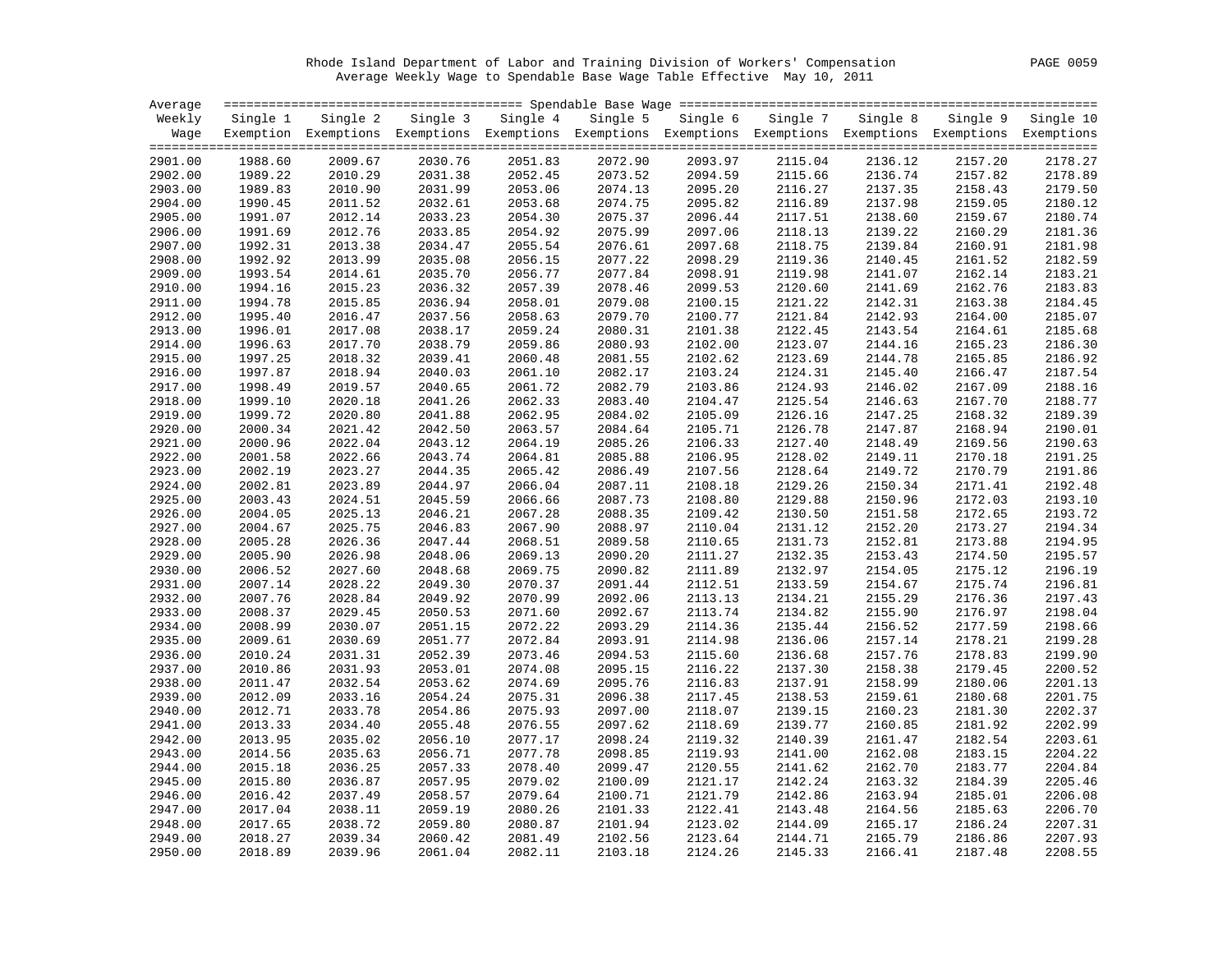Rhode Island Department of Labor and Training Division of Workers' Compensation PAGE 0060 Average Weekly Wage to Spendable Base Wage Table Effective May 10, 2011

| Average |          |          |         |                                                                                                              |          |          |          |          |          |           |
|---------|----------|----------|---------|--------------------------------------------------------------------------------------------------------------|----------|----------|----------|----------|----------|-----------|
| Weekly  | Single 1 | Single 2 |         | Single 3 Single 4                                                                                            | Single 5 | Single 6 | Single 7 | Single 8 | Single 9 | Single 10 |
| Waqe    |          |          |         | Exemption Exemptions Exemptions Exemptions Exemptions Exemptions Exemptions Exemptions Exemptions Exemptions |          |          |          |          |          |           |
|         |          |          |         |                                                                                                              |          |          |          |          |          |           |
| 2951.00 | 2019.51  | 2040.58  | 2061.66 | 2082.73                                                                                                      | 2103.80  | 2124.88  | 2145.95  | 2167.03  | 2188.10  | 2209.17   |
| 2952.00 | 2020.13  | 2041.20  | 2062.28 | 2083.35                                                                                                      | 2104.42  | 2125.50  | 2146.57  | 2167.65  | 2188.72  | 2209.79   |
| 2953.00 | 2020.74  | 2041.81  | 2062.89 | 2083.96                                                                                                      | 2105.03  | 2126.11  | 2147.18  | 2168.26  | 2189.33  | 2210.40   |
| 2954.00 | 2021.36  | 2042.43  | 2063.51 | 2084.58                                                                                                      | 2105.65  | 2126.73  | 2147.80  | 2168.88  | 2189.95  | 2211.02   |
| 2955.00 | 2021.98  | 2043.05  | 2064.13 | 2085.20                                                                                                      | 2106.27  | 2127.35  | 2148.42  | 2169.50  | 2190.57  | 2211.64   |
| 2956.00 | 2022.60  | 2043.67  | 2064.75 | 2085.82                                                                                                      | 2106.89  | 2127.97  | 2149.04  | 2170.12  | 2191.19  | 2212.26   |
| 2957.00 | 2023.22  | 2044.29  | 2065.37 | 2086.44                                                                                                      | 2107.51  | 2128.59  | 2149.66  | 2170.74  | 2191.81  | 2212.88   |
| 2958.00 | 2023.83  | 2044.90  | 2065.98 | 2087.05                                                                                                      | 2108.12  | 2129.20  | 2150.27  | 2171.35  | 2192.42  | 2213.49   |
| 2959.00 | 2024.45  | 2045.52  | 2066.60 | 2087.67                                                                                                      | 2108.74  | 2129.82  | 2150.89  | 2171.97  | 2193.04  | 2214.11   |
| 2960.00 | 2025.07  | 2046.14  | 2067.22 | 2088.29                                                                                                      | 2109.36  | 2130.44  | 2151.51  | 2172.59  | 2193.66  | 2214.73   |
| 2961.00 | 2025.69  | 2046.76  | 2067.84 | 2088.91                                                                                                      | 2109.99  | 2131.06  | 2152.13  | 2173.21  | 2194.28  | 2215.35   |
| 2962.00 | 2026.31  | 2047.38  | 2068.46 | 2089.53                                                                                                      | 2110.61  | 2131.68  | 2152.75  | 2173.83  | 2194.90  | 2215.97   |
| 2963.00 | 2026.92  | 2047.99  | 2069.07 | 2090.14                                                                                                      | 2111.22  | 2132.29  | 2153.36  | 2174.44  | 2195.51  | 2216.58   |
| 2964.00 | 2027.54  | 2048.61  | 2069.69 | 2090.76                                                                                                      | 2111.84  | 2132.91  | 2153.98  | 2175.06  | 2196.13  | 2217.20   |
| 2965.00 | 2028.16  | 2049.23  | 2070.31 | 2091.38                                                                                                      | 2112.46  | 2133.53  | 2154.60  | 2175.68  | 2196.75  | 2217.82   |
| 2966.00 | 2028.78  | 2049.85  | 2070.93 | 2092.00                                                                                                      | 2113.08  | 2134.15  | 2155.22  | 2176.30  | 2197.37  | 2218.44   |
| 2967.00 | 2029.40  | 2050.47  | 2071.55 | 2092.62                                                                                                      | 2113.70  | 2134.77  | 2155.84  | 2176.92  | 2197.99  | 2219.07   |
| 2968.00 | 2030.01  | 2051.08  | 2072.16 | 2093.23                                                                                                      | 2114.31  | 2135.38  | 2156.45  | 2177.53  | 2198.60  | 2219.68   |
| 2969.00 | 2030.63  | 2051.70  | 2072.78 | 2093.85                                                                                                      | 2114.93  | 2136.00  | 2157.07  | 2178.15  | 2199.22  | 2220.30   |
| 2970.00 | 2031.25  | 2052.32  | 2073.40 | 2094.47                                                                                                      | 2115.55  | 2136.62  | 2157.69  | 2178.77  | 2199.84  | 2220.92   |
| 2971.00 | 2031.87  | 2052.94  | 2074.02 | 2095.09                                                                                                      | 2116.17  | 2137.24  | 2158.31  | 2179.39  | 2200.46  | 2221.54   |
| 2972.00 | 2032.49  | 2053.56  | 2074.64 | 2095.71                                                                                                      | 2116.79  | 2137.86  | 2158.93  | 2180.01  | 2201.08  | 2222.16   |
| 2973.00 | 2033.10  | 2054.17  | 2075.25 | 2096.32                                                                                                      | 2117.40  | 2138.47  | 2159.54  | 2180.62  | 2201.69  | 2222.77   |
| 2974.00 | 2033.72  | 2054.79  | 2075.87 | 2096.94                                                                                                      | 2118.02  | 2139.09  | 2160.16  | 2181.24  | 2202.31  | 2223.39   |
| 2975.00 | 2034.34  | 2055.41  | 2076.49 | 2097.56                                                                                                      | 2118.64  | 2139.71  | 2160.78  | 2181.86  | 2202.93  | 2224.01   |
| 2976.00 | 2034.96  | 2056.03  | 2077.11 | 2098.18                                                                                                      | 2119.26  | 2140.33  | 2161.40  | 2182.48  | 2203.55  | 2224.63   |
| 2977.00 | 2035.58  | 2056.65  | 2077.73 | 2098.80                                                                                                      | 2119.88  | 2140.95  | 2162.02  | 2183.10  | 2204.17  | 2225.25   |
| 2978.00 | 2036.19  | 2057.26  | 2078.34 | 2099.41                                                                                                      | 2120.49  | 2141.56  | 2162.63  | 2183.71  | 2204.78  | 2225.86   |
| 2979.00 | 2036.81  | 2057.88  | 2078.96 | 2100.04                                                                                                      | 2121.11  | 2142.18  | 2163.25  | 2184.33  | 2205.40  | 2226.48   |
| 2980.00 | 2037.43  | 2058.50  | 2079.58 | 2100.66                                                                                                      | 2121.73  | 2142.80  | 2163.87  | 2184.95  | 2206.02  | 2227.10   |
| 2981.00 | 2038.05  | 2059.12  | 2080.20 | 2101.28                                                                                                      | 2122.35  | 2143.42  | 2164.49  | 2185.57  | 2206.64  | 2227.72   |
| 2982.00 | 2038.67  | 2059.74  | 2080.82 | 2101.90                                                                                                      | 2122.97  | 2144.04  | 2165.11  | 2186.19  | 2207.26  | 2228.34   |
| 2983.00 | 2039.28  | 2060.35  | 2081.43 | 2102.51                                                                                                      | 2123.58  | 2144.65  | 2165.72  | 2186.80  | 2207.87  | 2228.95   |
| 2984.00 | 2039.90  | 2060.97  | 2082.05 | 2103.13                                                                                                      | 2124.20  | 2145.27  | 2166.34  | 2187.42  | 2208.49  | 2229.57   |
| 2985.00 | 2040.52  | 2061.59  | 2082.67 | 2103.75                                                                                                      | 2124.82  | 2145.89  | 2166.96  | 2188.04  | 2209.11  | 2230.19   |
| 2986.00 | 2041.14  | 2062.21  | 2083.29 | 2104.37                                                                                                      | 2125.44  | 2146.51  | 2167.58  | 2188.66  | 2209.74  | 2230.81   |
| 2987.00 | 2041.76  | 2062.83  | 2083.91 | 2104.99                                                                                                      | 2126.06  | 2147.13  | 2168.20  | 2189.28  | 2210.36  | 2231.43   |
| 2988.00 | 2042.37  | 2063.44  | 2084.52 | 2105.60                                                                                                      | 2126.67  | 2147.74  | 2168.81  | 2189.89  | 2210.97  | 2232.04   |
| 2989.00 | 2042.99  | 2064.06  | 2085.14 | 2106.22                                                                                                      | 2127.29  | 2148.36  | 2169.43  | 2190.51  | 2211.59  | 2232.66   |
| 2990.00 | 2043.61  | 2064.68  | 2085.76 | 2106.84                                                                                                      | 2127.91  | 2148.98  | 2170.05  | 2191.13  | 2212.21  | 2233.28   |
| 2991.00 | 2044.23  | 2065.30  | 2086.38 | 2107.46                                                                                                      | 2128.53  | 2149.60  | 2170.67  | 2191.75  | 2212.83  | 2233.90   |
| 2992.00 | 2044.85  | 2065.92  | 2087.00 | 2108.08                                                                                                      | 2129.15  | 2150.22  | 2171.29  | 2192.37  | 2213.45  | 2234.52   |
| 2993.00 | 2045.46  | 2066.53  | 2087.61 | 2108.69                                                                                                      | 2129.76  | 2150.83  | 2171.90  | 2192.98  | 2214.06  | 2235.13   |
| 2994.00 | 2046.08  | 2067.15  | 2088.23 | 2109.31                                                                                                      | 2130.38  | 2151.45  | 2172.52  | 2193.60  | 2214.68  | 2235.75   |
| 2995.00 | 2046.70  | 2067.77  | 2088.85 | 2109.93                                                                                                      | 2131.00  | 2152.07  | 2173.14  | 2194.22  | 2215.30  | 2236.37   |
| 2996.00 | 2047.32  | 2068.39  | 2089.47 | 2110.55                                                                                                      | 2131.62  | 2152.69  | 2173.76  | 2194.84  | 2215.92  | 2236.99   |
| 2997.00 | 2047.94  | 2069.01  | 2090.09 | 2111.17                                                                                                      | 2132.24  | 2153.31  | 2174.38  | 2195.46  | 2216.54  | 2237.61   |
| 2998.00 | 2048.55  | 2069.62  | 2090.71 | 2111.78                                                                                                      | 2132.85  | 2153.92  | 2174.99  | 2196.07  | 2217.15  | 2238.22   |
| 2999.00 | 2049.17  | 2070.24  | 2091.33 | 2112.40                                                                                                      | 2133.47  | 2154.54  | 2175.61  | 2196.69  | 2217.77  | 2238.84   |
| 3000.00 | 2049.79  | 2070.86  | 2091.95 | 2113.02                                                                                                      | 2134.09  | 2155.16  | 2176.23  | 2197.31  | 2218.39  | 2239.46   |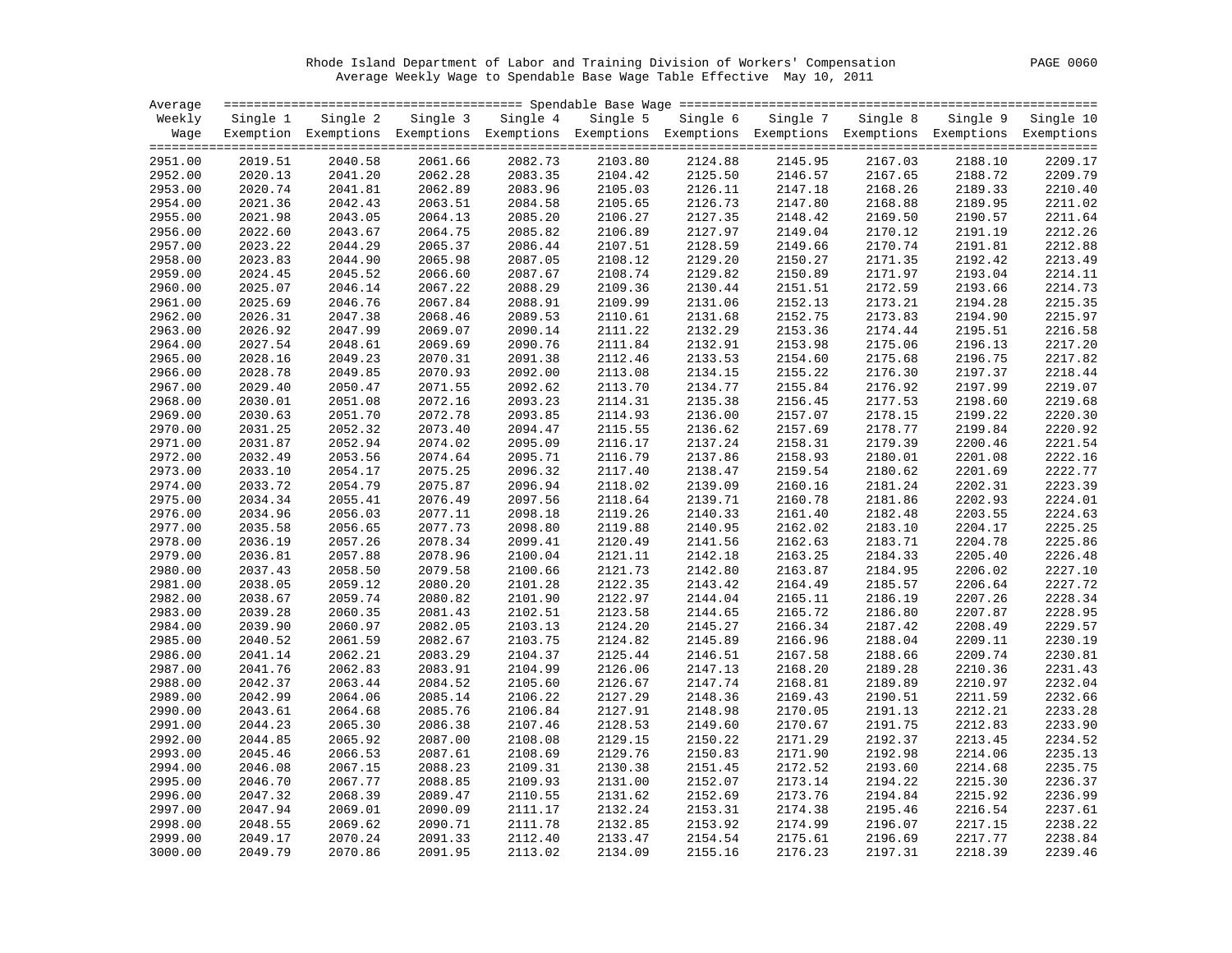Rhode Island Department of Labor and Training Division of Workers' Compensation PAGE 0061 Average Weekly Wage to Spendable Base Wage Table Effective May 10, 2011

| Average |          |                                                                                                              |          |          |          |          |          |          |          |           |
|---------|----------|--------------------------------------------------------------------------------------------------------------|----------|----------|----------|----------|----------|----------|----------|-----------|
| Weekly  | Single 1 | Single 2                                                                                                     | Single 3 | Single 4 | Single 5 | Single 6 | Single 7 | Single 8 | Single 9 | Single 10 |
| Wage    |          | Exemption Exemptions Exemptions Exemptions Exemptions Exemptions Exemptions Exemptions Exemptions Exemptions |          |          |          |          |          |          |          |           |
|         |          |                                                                                                              |          |          |          |          |          |          |          |           |
| 3001.00 | 2050.41  | 2071.48                                                                                                      | 2092.57  | 2113.64  | 2134.71  | 2155.78  | 2176.85  | 2197.93  | 2219.01  | 2240.08   |
| 3002.00 | 2051.03  | 2072.10                                                                                                      | 2093.19  | 2114.26  | 2135.33  | 2156.40  | 2177.47  | 2198.55  | 2219.63  | 2240.70   |
| 3003.00 | 2051.64  | 2072.71                                                                                                      | 2093.80  | 2114.87  | 2135.94  | 2157.01  | 2178.08  | 2199.16  | 2220.24  | 2241.31   |
| 3004.00 | 2052.26  | 2073.33                                                                                                      | 2094.42  | 2115.49  | 2136.56  | 2157.63  | 2178.70  | 2199.79  | 2220.86  | 2241.93   |
| 3005.00 | 2052.88  | 2073.95                                                                                                      | 2095.04  | 2116.11  | 2137.18  | 2158.25  | 2179.32  | 2200.41  | 2221.48  | 2242.55   |
| 3006.00 | 2053.50  | 2074.57                                                                                                      | 2095.66  | 2116.73  | 2137.80  | 2158.87  | 2179.94  | 2201.03  | 2222.10  | 2243.17   |
| 3007.00 | 2054.12  | 2075.19                                                                                                      | 2096.28  | 2117.35  | 2138.42  | 2159.49  | 2180.56  | 2201.65  | 2222.72  | 2243.79   |
| 3008.00 | 2054.73  | 2075.80                                                                                                      | 2096.89  | 2117.96  | 2139.03  | 2160.10  | 2181.17  | 2202.26  | 2223.33  | 2244.40   |
| 3009.00 | 2055.35  | 2076.42                                                                                                      | 2097.51  | 2118.58  | 2139.65  | 2160.72  | 2181.79  | 2202.88  | 2223.95  | 2245.02   |
| 3010.00 | 2055.97  | 2077.04                                                                                                      | 2098.13  | 2119.20  | 2140.27  | 2161.34  | 2182.41  | 2203.50  | 2224.57  | 2245.64   |
| 3011.00 | 2056.59  | 2077.66                                                                                                      | 2098.75  | 2119.82  | 2140.89  | 2161.96  | 2183.03  | 2204.12  | 2225.19  | 2246.26   |
| 3012.00 | 2057.21  | 2078.28                                                                                                      | 2099.37  | 2120.44  | 2141.51  | 2162.58  | 2183.65  | 2204.74  | 2225.81  | 2246.88   |
| 3013.00 | 2057.82  | 2078.89                                                                                                      | 2099.98  | 2121.05  | 2142.12  | 2163.19  | 2184.26  | 2205.35  | 2226.42  | 2247.49   |
| 3014.00 | 2058.44  | 2079.51                                                                                                      | 2100.60  | 2121.67  | 2142.74  | 2163.81  | 2184.88  | 2205.97  | 2227.04  | 2248.11   |
| 3015.00 | 2059.06  | 2080.13                                                                                                      | 2101.22  | 2122.29  | 2143.36  | 2164.43  | 2185.50  | 2206.59  | 2227.66  | 2248.73   |
| 3016.00 | 2059.68  | 2080.75                                                                                                      | 2101.84  | 2122.91  | 2143.98  | 2165.05  | 2186.12  | 2207.21  | 2228.28  | 2249.35   |
| 3017.00 | 2060.30  | 2081.38                                                                                                      | 2102.46  | 2123.53  | 2144.60  | 2165.67  | 2186.74  | 2207.83  | 2228.90  | 2249.97   |
| 3018.00 | 2060.91  | 2081.99                                                                                                      | 2103.07  | 2124.14  | 2145.21  | 2166.28  | 2187.35  | 2208.44  | 2229.51  | 2250.58   |
| 3019.00 | 2061.53  | 2082.61                                                                                                      | 2103.69  | 2124.76  | 2145.83  | 2166.90  | 2187.97  | 2209.06  | 2230.13  | 2251.20   |
| 3020.00 | 2062.15  | 2083.23                                                                                                      | 2104.31  | 2125.38  | 2146.45  | 2167.52  | 2188.59  | 2209.68  | 2230.75  | 2251.82   |
| 3021.00 | 2062.77  | 2083.85                                                                                                      | 2104.93  | 2126.00  | 2147.07  | 2168.14  | 2189.21  | 2210.30  | 2231.37  | 2252.44   |
| 3022.00 | 2063.39  | 2084.47                                                                                                      | 2105.55  | 2126.62  | 2147.69  | 2168.76  | 2189.83  | 2210.92  | 2231.99  | 2253.06   |
| 3023.00 | 2064.00  | 2085.08                                                                                                      | 2106.16  | 2127.23  | 2148.30  | 2169.37  | 2190.45  | 2211.53  | 2232.60  | 2253.67   |
| 3024.00 | 2064.62  | 2085.70                                                                                                      | 2106.78  | 2127.85  | 2148.92  | 2169.99  | 2191.07  | 2212.15  | 2233.22  | 2254.29   |
| 3025.00 | 2065.24  | 2086.32                                                                                                      | 2107.40  | 2128.47  | 2149.54  | 2170.61  | 2191.69  | 2212.77  | 2233.84  | 2254.91   |
| 3026.00 | 2065.86  | 2086.94                                                                                                      | 2108.02  | 2129.09  | 2150.16  | 2171.23  | 2192.31  | 2213.39  | 2234.46  | 2255.53   |
| 3027.00 | 2066.48  | 2087.56                                                                                                      | 2108.64  | 2129.71  | 2150.78  | 2171.85  | 2192.93  | 2214.01  | 2235.08  | 2256.15   |
| 3028.00 | 2067.09  | 2088.17                                                                                                      | 2109.25  | 2130.32  | 2151.39  | 2172.46  | 2193.54  | 2214.62  | 2235.69  | 2256.76   |
| 3029.00 | 2067.71  | 2088.79                                                                                                      | 2109.87  | 2130.94  | 2152.01  | 2173.08  | 2194.16  | 2215.24  | 2236.31  | 2257.38   |
| 3030.00 | 2068.33  | 2089.41                                                                                                      | 2110.49  | 2131.56  | 2152.63  | 2173.70  | 2194.78  | 2215.86  | 2236.93  | 2258.00   |
| 3031.00 | 2068.95  | 2090.03                                                                                                      | 2111.11  | 2132.18  | 2153.25  | 2174.32  | 2195.40  | 2216.48  | 2237.55  | 2258.62   |
| 3032.00 | 2069.57  | 2090.65                                                                                                      | 2111.73  | 2132.80  | 2153.87  | 2174.94  | 2196.02  | 2217.10  | 2238.17  | 2259.24   |
| 3033.00 | 2070.18  | 2091.26                                                                                                      | 2112.34  | 2133.41  | 2154.48  | 2175.55  | 2196.63  | 2217.71  | 2238.78  | 2259.85   |
| 3034.00 | 2070.80  | 2091.88                                                                                                      | 2112.96  | 2134.03  | 2155.10  | 2176.17  | 2197.25  | 2218.33  | 2239.40  | 2260.47   |
| 3035.00 | 2071.42  | 2092.50                                                                                                      | 2113.58  | 2134.65  | 2155.72  | 2176.79  | 2197.87  | 2218.95  | 2240.02  | 2261.09   |
| 3036.00 | 2072.05  | 2093.12                                                                                                      | 2114.20  | 2135.27  | 2156.34  | 2177.41  | 2198.49  | 2219.57  | 2240.64  | 2261.71   |
| 3037.00 | 2072.67  | 2093.74                                                                                                      | 2114.82  | 2135.89  | 2156.96  | 2178.03  | 2199.11  | 2220.19  | 2241.26  | 2262.33   |
| 3038.00 | 2073.28  | 2094.35                                                                                                      | 2115.43  | 2136.50  | 2157.57  | 2178.64  | 2199.72  | 2220.80  | 2241.87  | 2262.94   |
| 3039.00 | 2073.90  | 2094.97                                                                                                      | 2116.05  | 2137.12  | 2158.19  | 2179.26  | 2200.34  | 2221.42  | 2242.49  | 2263.56   |
| 3040.00 | 2074.52  | 2095.59                                                                                                      | 2116.67  | 2137.74  | 2158.81  | 2179.88  | 2200.96  | 2222.04  | 2243.11  | 2264.18   |
| 3041.00 | 2075.14  | 2096.21                                                                                                      | 2117.29  | 2138.36  | 2159.43  | 2180.50  | 2201.58  | 2222.66  | 2243.73  | 2264.80   |
| 3042.00 | 2075.76  | 2096.83                                                                                                      | 2117.91  | 2138.98  | 2160.05  | 2181.13  | 2202.20  | 2223.28  | 2244.35  | 2265.42   |
| 3043.00 | 2076.37  | 2097.44                                                                                                      | 2118.52  | 2139.59  | 2160.66  | 2181.74  | 2202.81  | 2223.89  | 2244.96  | 2266.03   |
| 3044.00 | 2076.99  | 2098.06                                                                                                      | 2119.14  | 2140.21  | 2161.28  | 2182.36  | 2203.43  | 2224.51  | 2245.58  | 2266.65   |
| 3045.00 | 2077.61  | 2098.68                                                                                                      | 2119.76  | 2140.83  | 2161.90  | 2182.98  | 2204.05  | 2225.13  | 2246.20  | 2267.27   |
| 3046.00 | 2078.23  | 2099.30                                                                                                      | 2120.38  | 2141.45  | 2162.52  | 2183.60  | 2204.67  | 2225.75  | 2246.82  | 2267.89   |
| 3047.00 | 2078.85  | 2099.92                                                                                                      | 2121.00  | 2142.07  | 2163.14  | 2184.22  | 2205.29  | 2226.37  | 2247.44  | 2268.51   |
| 3048.00 | 2079.46  | 2100.53                                                                                                      | 2121.61  | 2142.68  | 2163.75  | 2184.83  | 2205.90  | 2226.98  | 2248.05  | 2269.12   |
| 3049.00 | 2080.08  | 2101.15                                                                                                      | 2122.23  | 2143.30  | 2164.37  | 2185.45  | 2206.52  | 2227.60  | 2248.67  | 2269.74   |
| 3050.00 | 2080.70  | 2101.77                                                                                                      | 2122.85  | 2143.92  | 2164.99  | 2186.07  | 2207.14  | 2228.22  | 2249.29  | 2270.36   |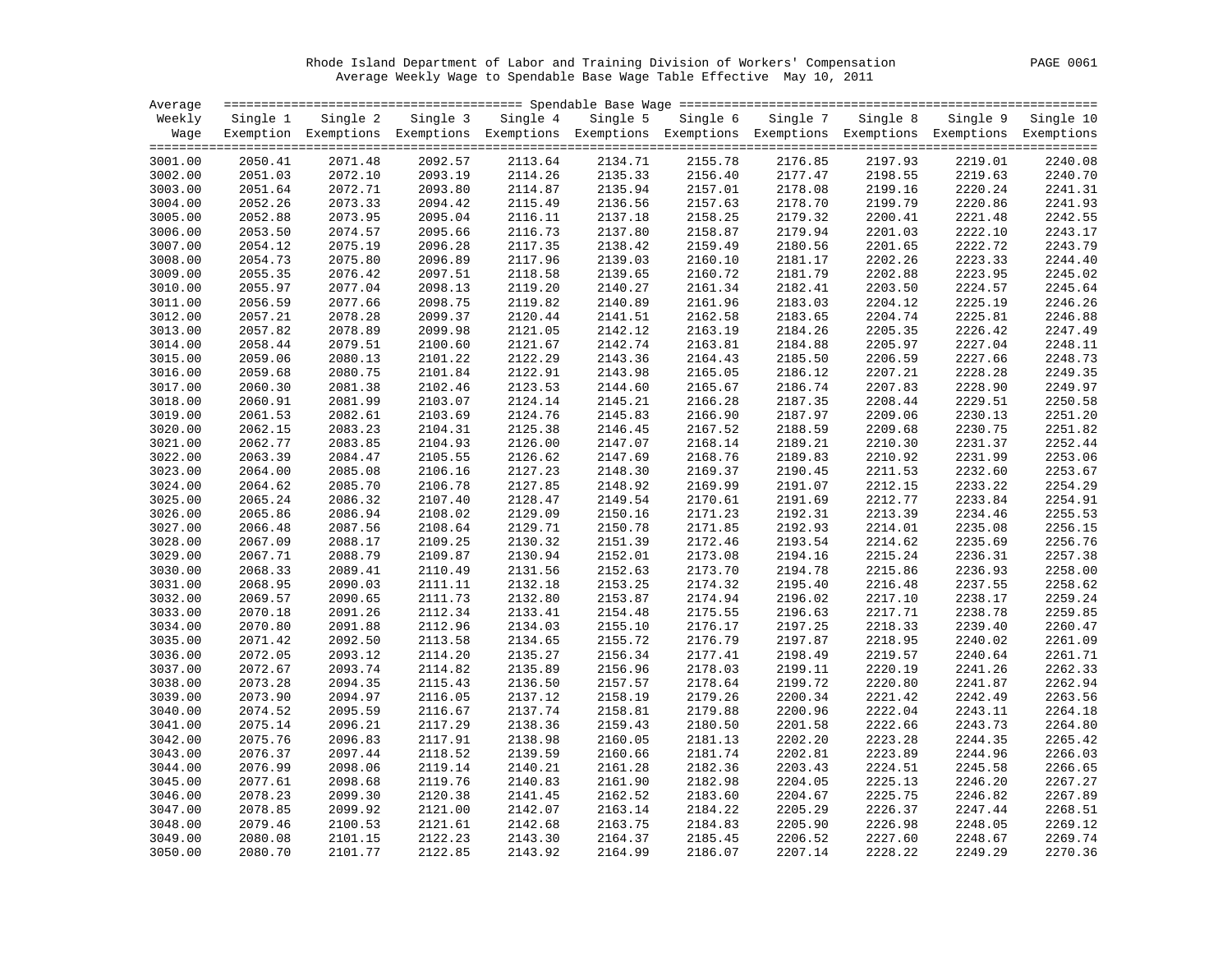Rhode Island Department of Labor and Training Division of Workers' Compensation PAGE 0062 Average Weekly Wage to Spendable Base Wage Table Effective May 10, 2011

| Average |          |          |         |                                                                                                              |          |          |          |          |          |           |
|---------|----------|----------|---------|--------------------------------------------------------------------------------------------------------------|----------|----------|----------|----------|----------|-----------|
| Weekly  | Single 1 | Single 2 |         | Single 3 Single 4                                                                                            | Single 5 | Single 6 | Single 7 | Single 8 | Single 9 | Single 10 |
| Wage    |          |          |         | Exemption Exemptions Exemptions Exemptions Exemptions Exemptions Exemptions Exemptions Exemptions Exemptions |          |          |          |          |          |           |
|         |          |          |         |                                                                                                              |          |          |          |          |          |           |
| 3051.00 | 2081.32  | 2102.39  | 2123.47 | 2144.54                                                                                                      | 2165.61  | 2186.69  | 2207.76  | 2228.84  | 2249.91  | 2270.98   |
| 3052.00 | 2081.94  | 2103.01  | 2124.09 | 2145.16                                                                                                      | 2166.23  | 2187.31  | 2208.38  | 2229.46  | 2250.53  | 2271.60   |
| 3053.00 | 2082.55  | 2103.62  | 2124.70 | 2145.77                                                                                                      | 2166.84  | 2187.92  | 2208.99  | 2230.07  | 2251.14  | 2272.21   |
| 3054.00 | 2083.17  | 2104.24  | 2125.32 | 2146.39                                                                                                      | 2167.46  | 2188.54  | 2209.61  | 2230.69  | 2251.76  | 2272.83   |
| 3055.00 | 2083.79  | 2104.86  | 2125.94 | 2147.01                                                                                                      | 2168.08  | 2189.16  | 2210.23  | 2231.31  | 2252.38  | 2273.45   |
| 3056.00 | 2084.41  | 2105.48  | 2126.56 | 2147.63                                                                                                      | 2168.70  | 2189.78  | 2210.85  | 2231.93  | 2253.00  | 2274.07   |
| 3057.00 | 2085.03  | 2106.10  | 2127.18 | 2148.25                                                                                                      | 2169.32  | 2190.40  | 2211.47  | 2232.55  | 2253.62  | 2274.69   |
| 3058.00 | 2085.64  | 2106.71  | 2127.79 | 2148.86                                                                                                      | 2169.93  | 2191.01  | 2212.08  | 2233.16  | 2254.23  | 2275.30   |
| 3059.00 | 2086.26  | 2107.33  | 2128.41 | 2149.48                                                                                                      | 2170.55  | 2191.63  | 2212.70  | 2233.78  | 2254.85  | 2275.92   |
| 3060.00 | 2086.88  | 2107.95  | 2129.03 | 2150.10                                                                                                      | 2171.17  | 2192.25  | 2213.32  | 2234.40  | 2255.47  | 2276.54   |
| 3061.00 | 2087.50  | 2108.57  | 2129.65 | 2150.72                                                                                                      | 2171.80  | 2192.87  | 2213.94  | 2235.02  | 2256.09  | 2277.16   |
| 3062.00 | 2088.12  | 2109.19  | 2130.27 | 2151.34                                                                                                      | 2172.42  | 2193.49  | 2214.56  | 2235.64  | 2256.71  | 2277.78   |
| 3063.00 | 2088.73  | 2109.80  | 2130.88 | 2151.95                                                                                                      | 2173.03  | 2194.10  | 2215.17  | 2236.25  | 2257.32  | 2278.39   |
| 3064.00 | 2089.35  | 2110.42  | 2131.50 | 2152.57                                                                                                      | 2173.65  | 2194.72  | 2215.79  | 2236.87  | 2257.94  | 2279.01   |
| 3065.00 | 2089.97  | 2111.04  | 2132.12 | 2153.19                                                                                                      | 2174.27  | 2195.34  | 2216.41  | 2237.49  | 2258.56  | 2279.63   |
| 3066.00 | 2090.59  | 2111.66  | 2132.74 | 2153.81                                                                                                      | 2174.89  | 2195.96  | 2217.03  | 2238.11  | 2259.18  | 2280.25   |
| 3067.00 | 2091.21  | 2112.28  | 2133.36 | 2154.43                                                                                                      | 2175.51  | 2196.58  | 2217.65  | 2238.73  | 2259.80  | 2280.88   |
| 3068.00 | 2091.82  | 2112.89  | 2133.97 | 2155.04                                                                                                      | 2176.12  | 2197.19  | 2218.26  | 2239.34  | 2260.41  | 2281.49   |
| 3069.00 | 2092.44  | 2113.51  | 2134.59 | 2155.66                                                                                                      | 2176.74  | 2197.81  | 2218.88  | 2239.96  | 2261.03  | 2282.11   |
| 3070.00 | 2093.06  | 2114.13  | 2135.21 | 2156.28                                                                                                      | 2177.36  | 2198.43  | 2219.50  | 2240.58  | 2261.65  | 2282.73   |
| 3071.00 | 2093.68  | 2114.75  | 2135.83 | 2156.90                                                                                                      | 2177.98  | 2199.05  | 2220.12  | 2241.20  | 2262.27  | 2283.35   |
| 3072.00 | 2094.30  | 2115.37  | 2136.45 | 2157.52                                                                                                      | 2178.60  | 2199.67  | 2220.74  | 2241.82  | 2262.89  | 2283.97   |
| 3073.00 | 2094.91  | 2115.98  | 2137.06 | 2158.13                                                                                                      | 2179.21  | 2200.28  | 2221.35  | 2242.43  | 2263.50  | 2284.58   |
| 3074.00 | 2095.53  | 2116.60  | 2137.68 | 2158.75                                                                                                      | 2179.83  | 2200.90  | 2221.97  | 2243.05  | 2264.12  | 2285.20   |
| 3075.00 | 2096.15  | 2117.22  | 2138.30 | 2159.37                                                                                                      | 2180.45  | 2201.52  | 2222.59  | 2243.67  | 2264.74  | 2285.82   |
| 3076.00 | 2096.77  | 2117.84  | 2138.92 | 2159.99                                                                                                      | 2181.07  | 2202.14  | 2223.21  | 2244.29  | 2265.36  | 2286.44   |
| 3077.00 | 2097.39  | 2118.46  | 2139.54 | 2160.61                                                                                                      | 2181.69  | 2202.76  | 2223.83  | 2244.91  | 2265.98  | 2287.06   |
| 3078.00 | 2098.00  | 2119.07  | 2140.15 | 2161.22                                                                                                      | 2182.30  | 2203.37  | 2224.44  | 2245.52  | 2266.59  | 2287.67   |
| 3079.00 | 2098.62  | 2119.69  | 2140.77 | 2161.85                                                                                                      | 2182.92  | 2203.99  | 2225.06  | 2246.14  | 2267.21  | 2288.29   |
| 3080.00 | 2099.24  | 2120.31  | 2141.39 | 2162.47                                                                                                      | 2183.54  | 2204.61  | 2225.68  | 2246.76  | 2267.83  | 2288.91   |
| 3081.00 | 2099.86  | 2120.93  | 2142.01 | 2163.09                                                                                                      | 2184.16  | 2205.23  | 2226.30  | 2247.38  | 2268.45  | 2289.53   |
| 3082.00 | 2100.48  | 2121.55  | 2142.63 | 2163.71                                                                                                      | 2184.78  | 2205.85  | 2226.92  | 2248.00  | 2269.07  | 2290.15   |
| 3083.00 | 2101.09  | 2122.16  | 2143.24 | 2164.32                                                                                                      | 2185.39  | 2206.46  | 2227.53  | 2248.61  | 2269.68  | 2290.76   |
| 3084.00 | 2101.71  | 2122.78  | 2143.86 | 2164.94                                                                                                      | 2186.01  | 2207.08  | 2228.15  | 2249.23  | 2270.30  | 2291.38   |
| 3085.00 | 2102.33  | 2123.40  | 2144.48 | 2165.56                                                                                                      | 2186.63  | 2207.70  | 2228.77  | 2249.85  | 2270.92  | 2292.00   |
| 3086.00 | 2102.95  | 2124.02  | 2145.10 | 2166.18                                                                                                      | 2187.25  | 2208.32  | 2229.39  | 2250.47  | 2271.55  | 2292.62   |
| 3087.00 | 2103.57  | 2124.64  | 2145.72 | 2166.80                                                                                                      | 2187.87  | 2208.94  | 2230.01  | 2251.09  | 2272.17  | 2293.24   |
| 3088.00 | 2104.18  | 2125.25  | 2146.33 | 2167.41                                                                                                      | 2188.48  | 2209.55  | 2230.62  | 2251.70  | 2272.78  | 2293.85   |
| 3089.00 | 2104.80  | 2125.87  | 2146.95 | 2168.03                                                                                                      | 2189.10  | 2210.17  | 2231.24  | 2252.32  | 2273.40  | 2294.47   |
| 3090.00 | 2105.42  | 2126.49  | 2147.57 | 2168.65                                                                                                      | 2189.72  | 2210.79  | 2231.86  | 2252.94  | 2274.02  | 2295.09   |
| 3091.00 | 2106.04  | 2127.11  | 2148.19 | 2169.27                                                                                                      | 2190.34  | 2211.41  | 2232.48  | 2253.56  | 2274.64  | 2295.71   |
| 3092.00 | 2106.66  | 2127.73  | 2148.81 | 2169.89                                                                                                      | 2190.96  | 2212.03  | 2233.10  | 2254.18  | 2275.26  | 2296.33   |
| 3093.00 | 2107.27  | 2128.34  | 2149.42 | 2170.50                                                                                                      | 2191.57  | 2212.64  | 2233.71  | 2254.79  | 2275.87  | 2296.94   |
| 3094.00 | 2107.89  | 2128.96  | 2150.04 | 2171.12                                                                                                      | 2192.19  | 2213.26  | 2234.33  | 2255.41  | 2276.49  | 2297.56   |
| 3095.00 | 2108.51  | 2129.58  | 2150.66 | 2171.74                                                                                                      | 2192.81  | 2213.88  | 2234.95  | 2256.03  | 2277.11  | 2298.18   |
| 3096.00 | 2109.13  | 2130.20  | 2151.28 | 2172.36                                                                                                      | 2193.43  | 2214.50  | 2235.57  | 2256.65  | 2277.73  | 2298.80   |
| 3097.00 | 2109.75  | 2130.82  | 2151.90 | 2172.98                                                                                                      | 2194.05  | 2215.12  | 2236.19  | 2257.27  | 2278.35  | 2299.42   |
| 3098.00 | 2110.36  | 2131.43  | 2152.52 | 2173.59                                                                                                      | 2194.66  | 2215.73  | 2236.80  | 2257.88  | 2278.96  | 2300.03   |
| 3099.00 | 2110.98  | 2132.05  | 2153.14 | 2174.21                                                                                                      | 2195.28  | 2216.35  | 2237.42  | 2258.50  | 2279.58  | 2300.65   |
| 3100.00 | 2111.60  | 2132.67  | 2153.76 | 2174.83                                                                                                      | 2195.90  | 2216.97  | 2238.04  | 2259.12  | 2280.20  | 2301.27   |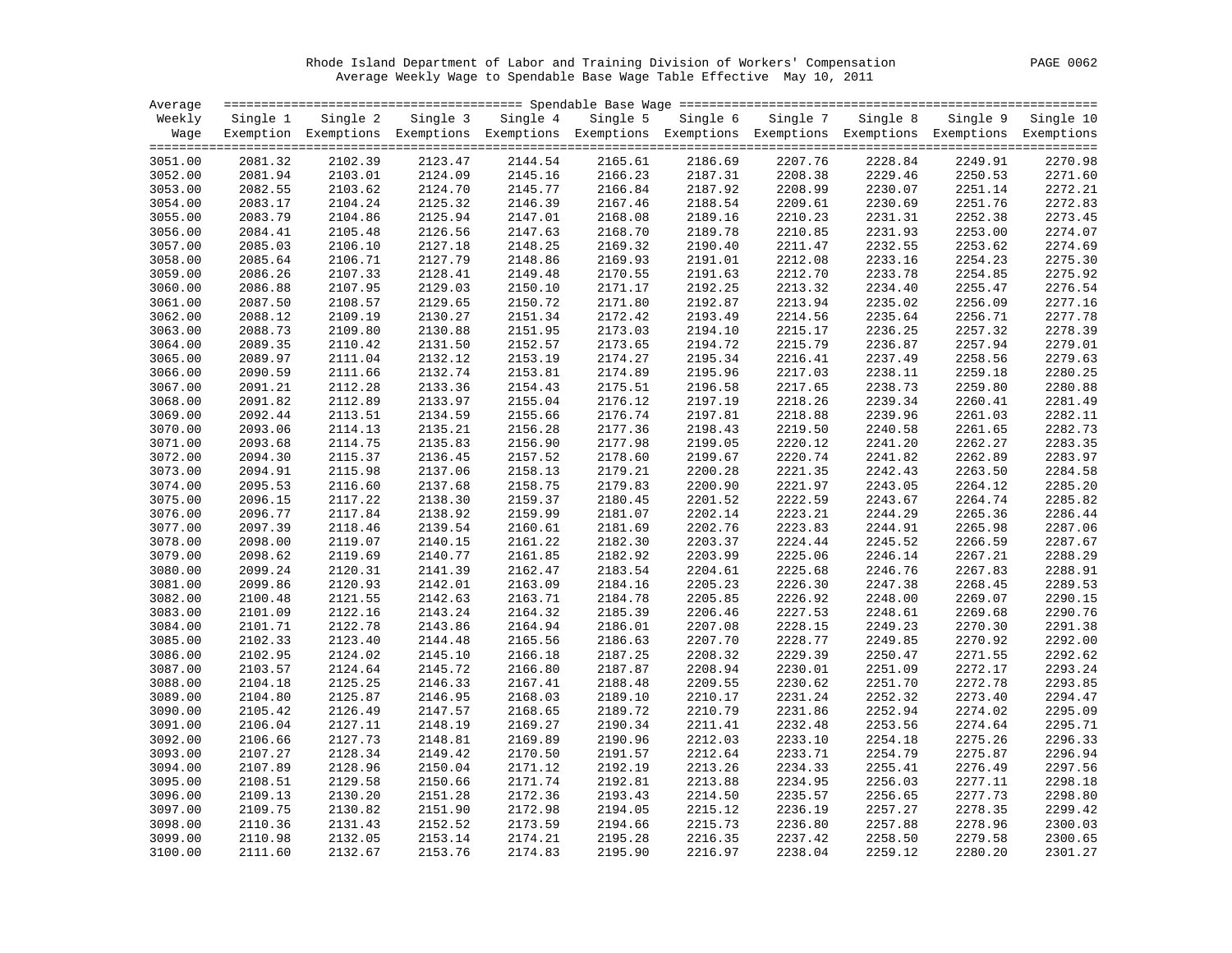Rhode Island Department of Labor and Training Division of Workers' Compensation PAGE 0063 Average Weekly Wage to Spendable Base Wage Table Effective May 10, 2011

| Average |          |                                                                                                              |          |          |          |          |          |          |          |           |
|---------|----------|--------------------------------------------------------------------------------------------------------------|----------|----------|----------|----------|----------|----------|----------|-----------|
| Weekly  | Single 1 | Single 2                                                                                                     | Single 3 | Single 4 | Single 5 | Single 6 | Single 7 | Single 8 | Single 9 | Single 10 |
| Waqe    |          | Exemption Exemptions Exemptions Exemptions Exemptions Exemptions Exemptions Exemptions Exemptions Exemptions |          |          |          |          |          |          |          |           |
|         |          |                                                                                                              |          |          |          |          |          |          |          |           |
| 3101.00 | 2112.22  | 2133.29                                                                                                      | 2154.38  | 2175.45  | 2196.52  | 2217.59  | 2238.66  | 2259.74  | 2280.82  | 2301.89   |
| 3102.00 | 2112.84  | 2133.91                                                                                                      | 2155.00  | 2176.07  | 2197.14  | 2218.21  | 2239.28  | 2260.36  | 2281.44  | 2302.51   |
| 3103.00 | 2113.45  | 2134.52                                                                                                      | 2155.61  | 2176.68  | 2197.75  | 2218.82  | 2239.89  | 2260.97  | 2282.05  | 2303.12   |
| 3104.00 | 2114.07  | 2135.14                                                                                                      | 2156.23  | 2177.30  | 2198.37  | 2219.44  | 2240.51  | 2261.60  | 2282.67  | 2303.74   |
| 3105.00 | 2114.69  | 2135.76                                                                                                      | 2156.85  | 2177.92  | 2198.99  | 2220.06  | 2241.13  | 2262.22  | 2283.29  | 2304.36   |
| 3106.00 | 2115.31  | 2136.38                                                                                                      | 2157.47  | 2178.54  | 2199.61  | 2220.68  | 2241.75  | 2262.84  | 2283.91  | 2304.98   |
| 3107.00 | 2115.93  | 2137.00                                                                                                      | 2158.09  | 2179.16  | 2200.23  | 2221.30  | 2242.37  | 2263.46  | 2284.53  | 2305.60   |
| 3108.00 | 2116.54  | 2137.61                                                                                                      | 2158.70  | 2179.77  | 2200.84  | 2221.91  | 2242.98  | 2264.07  | 2285.14  | 2306.21   |
| 3109.00 | 2117.16  | 2138.23                                                                                                      | 2159.32  | 2180.39  | 2201.46  | 2222.53  | 2243.60  | 2264.69  | 2285.76  | 2306.83   |
| 3110.00 | 2117.78  | 2138.85                                                                                                      | 2159.94  | 2181.01  | 2202.08  | 2223.15  | 2244.22  | 2265.31  | 2286.38  | 2307.45   |
| 3111.00 | 2118.40  | 2139.47                                                                                                      | 2160.56  | 2181.63  | 2202.70  | 2223.77  | 2244.84  | 2265.93  | 2287.00  | 2308.07   |
| 3112.00 | 2119.02  | 2140.09                                                                                                      | 2161.18  | 2182.25  | 2203.32  | 2224.39  | 2245.46  | 2266.55  | 2287.62  | 2308.69   |
| 3113.00 | 2119.63  | 2140.70                                                                                                      | 2161.79  | 2182.86  | 2203.93  | 2225.00  | 2246.07  | 2267.16  | 2288.23  | 2309.30   |
| 3114.00 | 2120.25  | 2141.32                                                                                                      | 2162.41  | 2183.48  | 2204.55  | 2225.62  | 2246.69  | 2267.78  | 2288.85  | 2309.92   |
| 3115.00 | 2120.87  | 2141.94                                                                                                      | 2163.03  | 2184.10  | 2205.17  | 2226.24  | 2247.31  | 2268.40  | 2289.47  | 2310.54   |
| 3116.00 | 2121.49  | 2142.56                                                                                                      | 2163.65  | 2184.72  | 2205.79  | 2226.86  | 2247.93  | 2269.02  | 2290.09  | 2311.16   |
| 3117.00 | 2122.11  | 2143.19                                                                                                      | 2164.27  | 2185.34  | 2206.41  | 2227.48  | 2248.55  | 2269.64  | 2290.71  | 2311.78   |
| 3118.00 | 2122.72  | 2143.80                                                                                                      | 2164.88  | 2185.95  | 2207.02  | 2228.09  | 2249.16  | 2270.25  | 2291.32  | 2312.39   |
| 3119.00 | 2123.34  | 2144.42                                                                                                      | 2165.50  | 2186.57  | 2207.64  | 2228.71  | 2249.78  | 2270.87  | 2291.94  | 2313.01   |
| 3120.00 | 2123.96  | 2145.04                                                                                                      | 2166.12  | 2187.19  | 2208.26  | 2229.33  | 2250.40  | 2271.49  | 2292.56  | 2313.63   |
| 3121.00 | 2124.58  | 2145.66                                                                                                      | 2166.74  | 2187.81  | 2208.88  | 2229.95  | 2251.02  | 2272.11  | 2293.18  | 2314.25   |
| 3122.00 | 2125.20  | 2146.28                                                                                                      | 2167.36  | 2188.43  | 2209.50  | 2230.57  | 2251.64  | 2272.73  | 2293.80  | 2314.87   |
| 3123.00 | 2125.81  | 2146.89                                                                                                      | 2167.97  | 2189.04  | 2210.11  | 2231.18  | 2252.26  | 2273.34  | 2294.41  | 2315.48   |
| 3124.00 | 2126.43  | 2147.51                                                                                                      | 2168.59  | 2189.66  | 2210.73  | 2231.80  | 2252.88  | 2273.96  | 2295.03  | 2316.10   |
| 3125.00 | 2127.05  | 2148.13                                                                                                      | 2169.21  | 2190.28  | 2211.35  | 2232.42  | 2253.50  | 2274.58  | 2295.65  | 2316.72   |
| 3126.00 | 2127.67  | 2148.75                                                                                                      | 2169.83  | 2190.90  | 2211.97  | 2233.04  | 2254.12  | 2275.20  | 2296.27  | 2317.34   |
| 3127.00 | 2128.29  | 2149.37                                                                                                      | 2170.45  | 2191.52  | 2212.59  | 2233.66  | 2254.74  | 2275.82  | 2296.89  | 2317.96   |
| 3128.00 | 2128.90  | 2149.98                                                                                                      | 2171.06  | 2192.13  | 2213.20  | 2234.27  | 2255.35  | 2276.43  | 2297.50  | 2318.57   |
| 3129.00 | 2129.52  | 2150.60                                                                                                      | 2171.68  | 2192.75  | 2213.82  | 2234.89  | 2255.97  | 2277.05  | 2298.12  | 2319.19   |
| 3130.00 | 2130.14  | 2151.22                                                                                                      | 2172.30  | 2193.37  | 2214.44  | 2235.51  | 2256.59  | 2277.67  | 2298.74  | 2319.81   |
| 3131.00 | 2130.76  | 2151.84                                                                                                      | 2172.92  | 2193.99  | 2215.06  | 2236.13  | 2257.21  | 2278.29  | 2299.36  | 2320.43   |
| 3132.00 | 2131.38  | 2152.46                                                                                                      | 2173.54  | 2194.61  | 2215.68  | 2236.75  | 2257.83  | 2278.91  | 2299.98  | 2321.05   |
| 3133.00 | 2131.99  | 2153.07                                                                                                      | 2174.15  | 2195.22  | 2216.29  | 2237.36  | 2258.44  | 2279.52  | 2300.59  | 2321.66   |
| 3134.00 | 2132.61  | 2153.69                                                                                                      | 2174.77  | 2195.84  | 2216.91  | 2237.98  | 2259.06  | 2280.14  | 2301.21  | 2322.28   |
| 3135.00 | 2133.23  | 2154.31                                                                                                      | 2175.39  | 2196.46  | 2217.53  | 2238.60  | 2259.68  | 2280.76  | 2301.83  | 2322.90   |
| 3136.00 | 2133.86  | 2154.93                                                                                                      | 2176.01  | 2197.08  | 2218.15  | 2239.22  | 2260.30  | 2281.38  | 2302.45  | 2323.52   |
| 3137.00 | 2134.48  | 2155.55                                                                                                      | 2176.63  | 2197.70  | 2218.77  | 2239.84  | 2260.92  | 2282.00  | 2303.07  | 2324.14   |
| 3138.00 | 2135.09  | 2156.16                                                                                                      | 2177.24  | 2198.31  | 2219.38  | 2240.45  | 2261.53  | 2282.61  | 2303.68  | 2324.75   |
| 3139.00 | 2135.71  | 2156.78                                                                                                      | 2177.86  | 2198.93  | 2220.00  | 2241.07  | 2262.15  | 2283.23  | 2304.30  | 2325.37   |
| 3140.00 | 2136.33  | 2157.40                                                                                                      | 2178.48  | 2199.55  | 2220.62  | 2241.69  | 2262.77  | 2283.85  | 2304.92  | 2325.99   |
| 3141.00 | 2136.95  | 2158.02                                                                                                      | 2179.10  | 2200.17  | 2221.24  | 2242.31  | 2263.39  | 2284.47  | 2305.54  | 2326.61   |
| 3142.00 | 2137.57  | 2158.64                                                                                                      | 2179.72  | 2200.79  | 2221.86  | 2242.94  | 2264.01  | 2285.09  | 2306.16  | 2327.23   |
| 3143.00 | 2138.18  | 2159.25                                                                                                      | 2180.33  | 2201.40  | 2222.47  | 2243.55  | 2264.62  | 2285.70  | 2306.77  | 2327.84   |
| 3144.00 | 2138.80  | 2159.87                                                                                                      | 2180.95  | 2202.02  | 2223.09  | 2244.17  | 2265.24  | 2286.32  | 2307.39  | 2328.46   |
| 3145.00 | 2139.42  | 2160.49                                                                                                      | 2181.57  | 2202.64  | 2223.71  | 2244.79  | 2265.86  | 2286.94  | 2308.01  | 2329.08   |
| 3146.00 | 2140.04  | 2161.11                                                                                                      | 2182.19  | 2203.26  | 2224.33  | 2245.41  | 2266.48  | 2287.56  | 2308.63  | 2329.70   |
| 3147.00 | 2140.66  | 2161.73                                                                                                      | 2182.81  | 2203.88  | 2224.95  | 2246.03  | 2267.10  | 2288.18  | 2309.25  | 2330.32   |
| 3148.00 | 2141.27  | 2162.34                                                                                                      | 2183.42  | 2204.49  | 2225.56  | 2246.64  | 2267.71  | 2288.79  | 2309.86  | 2330.93   |
| 3149.00 | 2141.89  | 2162.96                                                                                                      | 2184.04  | 2205.11  | 2226.18  | 2247.26  | 2268.33  | 2289.41  | 2310.48  | 2331.55   |
| 3150.00 | 2142.51  | 2163.58                                                                                                      | 2184.66  | 2205.73  | 2226.80  | 2247.88  | 2268.95  | 2290.03  | 2311.10  | 2332.17   |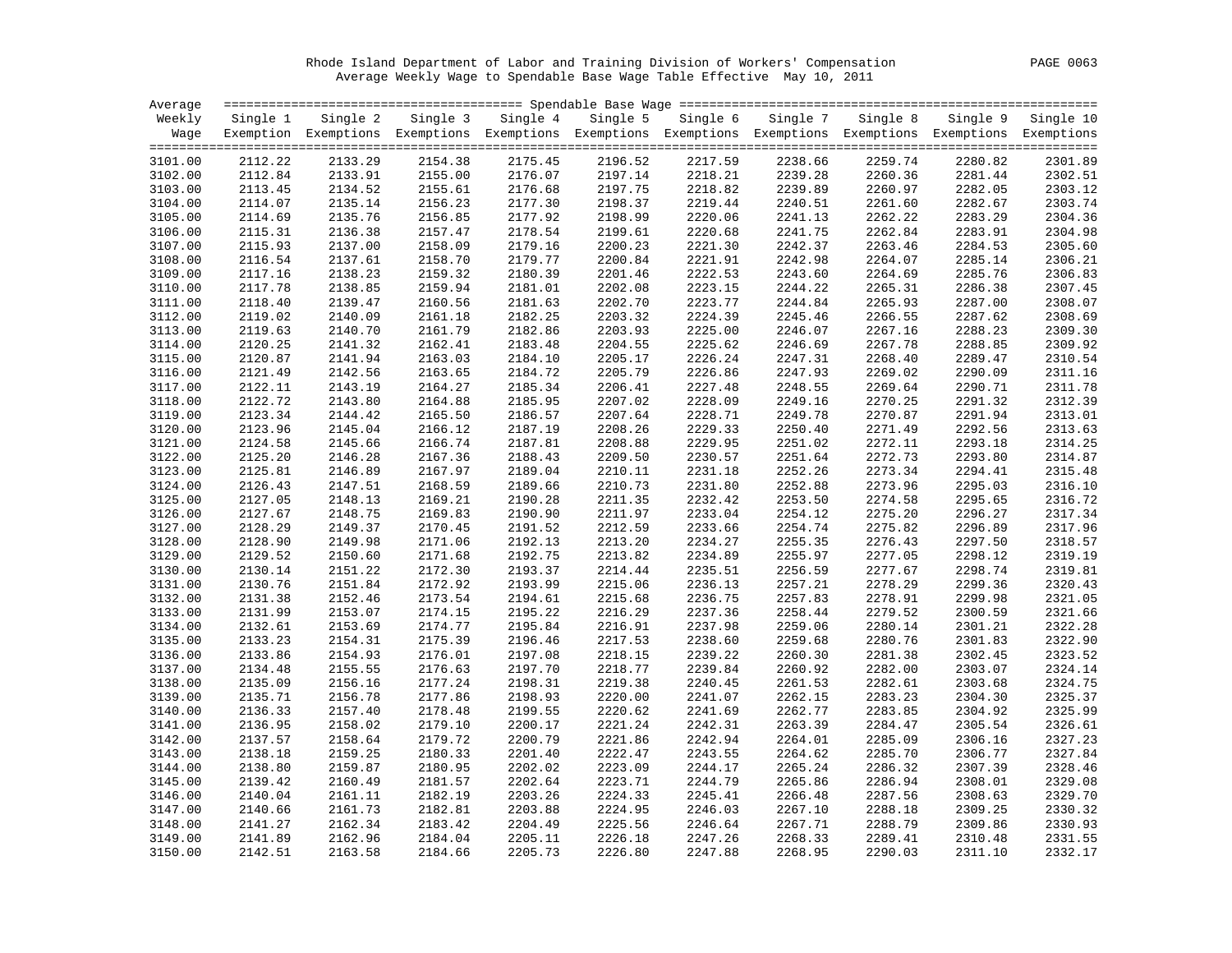Rhode Island Department of Labor and Training Division of Workers' Compensation PAGE 0064 Average Weekly Wage to Spendable Base Wage Table Effective May 10, 2011

| Average            |                    |                                                                                                              |                    |                    |                    |                    |                    |                    |                    |                    |
|--------------------|--------------------|--------------------------------------------------------------------------------------------------------------|--------------------|--------------------|--------------------|--------------------|--------------------|--------------------|--------------------|--------------------|
| Weekly             | Single 1           | Single 2                                                                                                     |                    | Single 3 Single 4  | Single 5           | Single 6           | Single 7           | Single 8           | Single 9           | Single 10          |
| Waqe               |                    | Exemption Exemptions Exemptions Exemptions Exemptions Exemptions Exemptions Exemptions Exemptions Exemptions |                    |                    |                    |                    |                    |                    |                    |                    |
|                    |                    |                                                                                                              |                    |                    |                    |                    |                    |                    |                    |                    |
| 3151.00            | 2143.13            | 2164.20                                                                                                      | 2185.28            | 2206.35            | 2227.42            | 2248.50            | 2269.57            | 2290.65            | 2311.72            | 2332.79            |
| 3152.00            | 2143.75            | 2164.82                                                                                                      | 2185.90            | 2206.97            | 2228.04            | 2249.12            | 2270.19            | 2291.27            | 2312.34            | 2333.41            |
| 3153.00            | 2144.36            | 2165.43                                                                                                      | 2186.51            | 2207.58            | 2228.65            | 2249.73            | 2270.80            | 2291.88            | 2312.95            | 2334.02            |
| 3154.00            | 2144.98            | 2166.05                                                                                                      | 2187.13            | 2208.20            | 2229.27            | 2250.35            | 2271.42            | 2292.50            | 2313.57            | 2334.64            |
| 3155.00            | 2145.60            | 2166.67                                                                                                      | 2187.75            | 2208.82            | 2229.89            | 2250.97            | 2272.04            | 2293.12            | 2314.19            | 2335.26            |
| 3156.00            | 2146.22            | 2167.29                                                                                                      | 2188.37            | 2209.44            | 2230.51            | 2251.59            | 2272.66            | 2293.74            | 2314.81            | 2335.88            |
| 3157.00            | 2146.84            | 2167.91                                                                                                      | 2188.99            | 2210.06            | 2231.13            | 2252.21            | 2273.28            | 2294.36            | 2315.43            | 2336.50            |
| 3158.00            | 2147.45            | 2168.52                                                                                                      | 2189.60            | 2210.67            | 2231.74            | 2252.82            | 2273.89            | 2294.97            | 2316.04            | 2337.11            |
| 3159.00            | 2148.07            | 2169.14                                                                                                      | 2190.22            | 2211.29            | 2232.36            | 2253.44            | 2274.51            | 2295.59            | 2316.66            | 2337.73            |
| 3160.00            | 2148.69            | 2169.76                                                                                                      | 2190.84            | 2211.91            | 2232.98            | 2254.06            | 2275.13            | 2296.21            | 2317.28            | 2338.35            |
| 3161.00            | 2149.31            | 2170.38                                                                                                      | 2191.46            | 2212.53            | 2233.61            | 2254.68            | 2275.75            | 2296.83            | 2317.90            | 2338.97            |
| 3162.00            | 2149.93            | 2171.00                                                                                                      | 2192.08            | 2213.15            | 2234.23            | 2255.30            | 2276.37            | 2297.45            | 2318.52            | 2339.59            |
| 3163.00            | 2150.54            | 2171.61                                                                                                      | 2192.69            | 2213.76            | 2234.84            | 2255.91            | 2276.98            | 2298.06            | 2319.13            | 2340.20            |
| 3164.00            | 2151.16            | 2172.23                                                                                                      | 2193.31            | 2214.38            | 2235.46            | 2256.53            | 2277.60            | 2298.68            | 2319.75            | 2340.82            |
| 3165.00            | 2151.78            | 2172.85                                                                                                      | 2193.93            | 2215.00            | 2236.08            | 2257.15            | 2278.22            | 2299.30            | 2320.37            | 2341.44            |
| 3166.00            | 2152.40            | 2173.47                                                                                                      | 2194.55            | 2215.62            | 2236.70            | 2257.77            | 2278.84            | 2299.92            | 2320.99            | 2342.06            |
| 3167.00            | 2153.02            | 2174.09                                                                                                      | 2195.17            | 2216.24            | 2237.32            | 2258.39            | 2279.46            | 2300.54            | 2321.61            | 2342.69            |
| 3168.00            | 2153.63            | 2174.70                                                                                                      | 2195.78            | 2216.85            | 2237.93            | 2259.00            | 2280.07            | 2301.15            | 2322.22            | 2343.30            |
| 3169.00            | 2154.25            | 2175.32                                                                                                      | 2196.40            | 2217.47            | 2238.55            | 2259.62            | 2280.69            | 2301.77            | 2322.84            | 2343.92            |
| 3170.00            | 2154.87            | 2175.94                                                                                                      | 2197.02            | 2218.09            | 2239.17            | 2260.24            | 2281.31            | 2302.39            | 2323.46            | 2344.54            |
| 3171.00            | 2155.49            | 2176.56                                                                                                      | 2197.64            | 2218.71            | 2239.79            | 2260.86            | 2281.93            | 2303.01            | 2324.08            | 2345.16            |
| 3172.00            | 2156.11            | 2177.18                                                                                                      | 2198.26            | 2219.33            | 2240.41            | 2261.48            | 2282.55            | 2303.63            | 2324.70            | 2345.78            |
| 3173.00            | 2156.72            | 2177.79                                                                                                      | 2198.87            | 2219.94            | 2241.02            | 2262.09            | 2283.16            | 2304.24            | 2325.31            | 2346.39            |
| 3174.00            | 2157.34            | 2178.41                                                                                                      | 2199.49            | 2220.56            | 2241.64            | 2262.71            | 2283.78            | 2304.86            | 2325.93            | 2347.01            |
| 3175.00            | 2157.96            | 2179.03                                                                                                      | 2200.11            | 2221.18            | 2242.26            | 2263.33            | 2284.40            | 2305.48            | 2326.55            | 2347.63            |
|                    | 2158.58            | 2179.65                                                                                                      | 2200.73            | 2221.80            | 2242.88            | 2263.95            | 2285.02            | 2306.10            | 2327.17            | 2348.25            |
| 3176.00<br>3177.00 | 2159.20            | 2180.27                                                                                                      | 2201.35            | 2222.42            | 2243.50            | 2264.57            | 2285.64            | 2306.72            | 2327.79            | 2348.87            |
|                    |                    |                                                                                                              |                    |                    |                    |                    |                    |                    |                    | 2349.48            |
| 3178.00<br>3179.00 | 2159.81<br>2160.43 | 2180.88<br>2181.50                                                                                           | 2201.96<br>2202.58 | 2223.03<br>2223.66 | 2244.11<br>2244.73 | 2265.18<br>2265.80 | 2286.25<br>2286.87 | 2307.33<br>2307.95 | 2328.40<br>2329.02 | 2350.10            |
| 3180.00            | 2161.05            | 2182.12                                                                                                      | 2203.20            | 2224.28            | 2245.35            | 2266.42            | 2287.49            | 2308.57            | 2329.64            | 2350.72            |
|                    |                    | 2182.74                                                                                                      | 2203.82            | 2224.90            | 2245.97            |                    | 2288.11            | 2309.19            |                    | 2351.34            |
| 3181.00            | 2161.67            |                                                                                                              |                    |                    |                    | 2267.04            |                    |                    | 2330.26            |                    |
| 3182.00            | 2162.29            | 2183.36                                                                                                      | 2204.44            | 2225.52            | 2246.59            | 2267.66            | 2288.73            | 2309.81            | 2330.88            | 2351.96            |
| 3183.00            | 2162.90            | 2183.97                                                                                                      | 2205.05            | 2226.13            | 2247.20            | 2268.27            | 2289.34            | 2310.42            | 2331.49            | 2352.57            |
| 3184.00            | 2163.52            | 2184.59<br>2185.21                                                                                           | 2205.67            | 2226.75<br>2227.37 | 2247.82            | 2268.89            | 2289.96            | 2311.04            | 2332.11            | 2353.19            |
| 3185.00            | 2164.14            |                                                                                                              | 2206.29            |                    | 2248.44            | 2269.51            | 2290.58            | 2311.66            | 2332.73            | 2353.81<br>2354.43 |
| 3186.00            | 2164.76            | 2185.83                                                                                                      | 2206.91            | 2227.99            | 2249.06            | 2270.13            | 2291.20            | 2312.28            | 2333.36            |                    |
| 3187.00            | 2165.38            | 2186.45                                                                                                      | 2207.53            | 2228.61            | 2249.68            | 2270.75            | 2291.82            | 2312.90            | 2333.98            | 2355.05            |
| 3188.00            | 2165.99            | 2187.06                                                                                                      | 2208.14            | 2229.22            | 2250.29            | 2271.36            | 2292.43            | 2313.51            | 2334.59            | 2355.66            |
| 3189.00            | 2166.61            | 2187.68                                                                                                      | 2208.76            | 2229.84            | 2250.91            | 2271.98            | 2293.05            | 2314.13            | 2335.21            | 2356.28            |
| 3190.00            | 2167.23            | 2188.30                                                                                                      | 2209.38            | 2230.46            | 2251.53            | 2272.60            | 2293.67            | 2314.75            | 2335.83            | 2356.90            |
| 3191.00            | 2167.85            | 2188.92                                                                                                      | 2210.00            | 2231.08            | 2252.15            | 2273.22            | 2294.29            | 2315.37            | 2336.45            | 2357.52            |
| 3192.00            | 2168.47            | 2189.54                                                                                                      | 2210.62            | 2231.70            | 2252.77            | 2273.84            | 2294.91            | 2315.99            | 2337.07            | 2358.14            |
| 3193.00            | 2169.08            | 2190.15                                                                                                      | 2211.23            | 2232.31            | 2253.38            | 2274.45            | 2295.52            | 2316.60            | 2337.68            | 2358.75            |
| 3194.00            | 2169.70            | 2190.77                                                                                                      | 2211.85            | 2232.93            | 2254.00            | 2275.07            | 2296.14            | 2317.22            | 2338.30            | 2359.37            |
| 3195.00            | 2170.32            | 2191.39                                                                                                      | 2212.47            | 2233.55            | 2254.62            | 2275.69            | 2296.76            | 2317.84            | 2338.92            | 2359.99            |
| 3196.00            | 2170.94            | 2192.01                                                                                                      | 2213.09            | 2234.17            | 2255.24            | 2276.31            | 2297.38            | 2318.46            | 2339.54            | 2360.61            |
| 3197.00            | 2171.56            | 2192.63                                                                                                      | 2213.71            | 2234.79            | 2255.86            | 2276.93            | 2298.00            | 2319.08            | 2340.16            | 2361.23            |
| 3198.00            | 2172.17            | 2193.24                                                                                                      | 2214.33            | 2235.40            | 2256.47            | 2277.54            | 2298.61            | 2319.69            | 2340.77            | 2361.84            |
| 3199.00            | 2172.79            | 2193.86                                                                                                      | 2214.95            | 2236.02            | 2257.09            | 2278.16            | 2299.23            | 2320.31            | 2341.39            | 2362.46            |
| 3200.00            | 2173.41            | 2194.48                                                                                                      | 2215.57            | 2236.64            | 2257.71            | 2278.78            | 2299.85            | 2320.93            | 2342.01            | 2363.08            |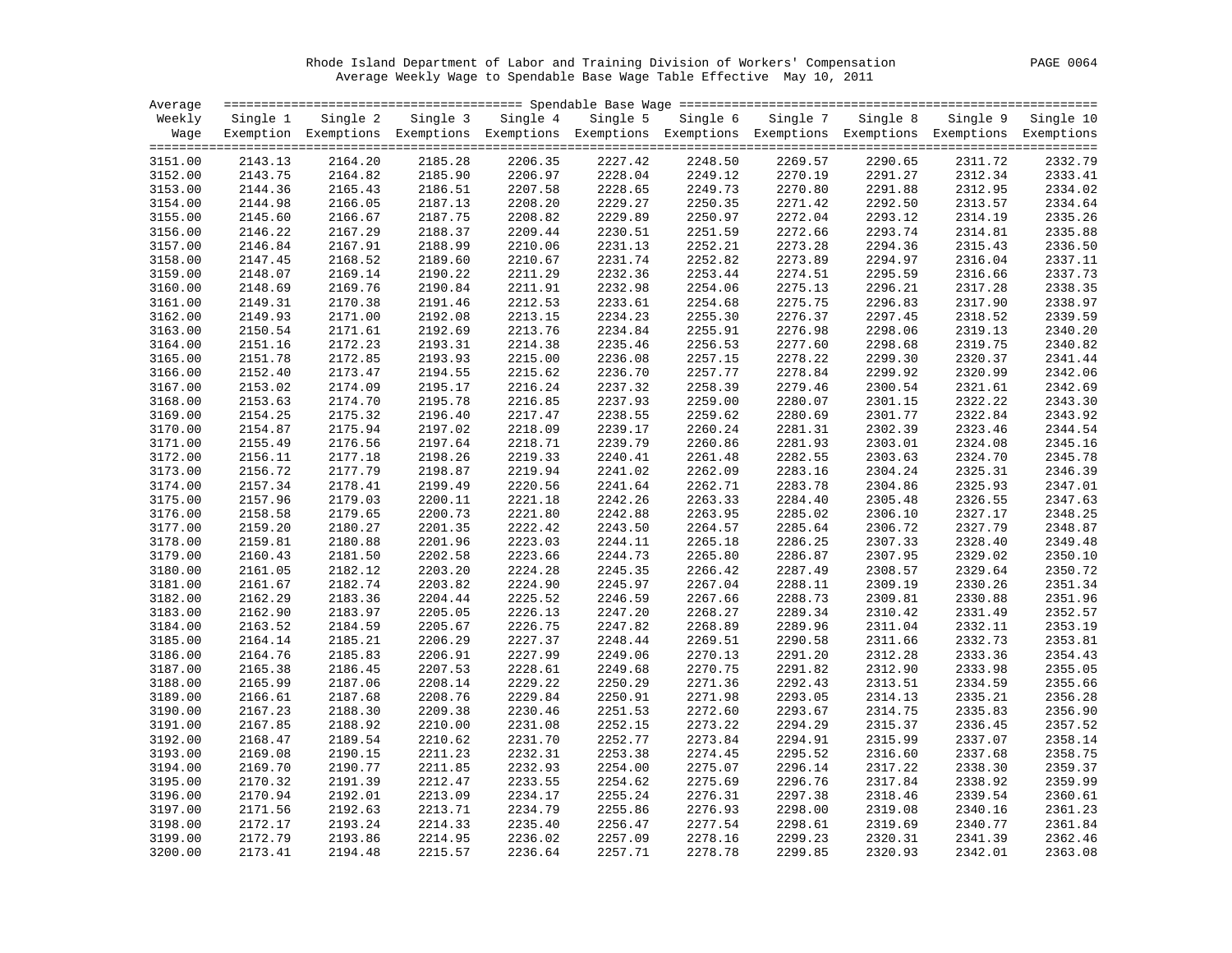Rhode Island Department of Labor and Training Division of Workers' Compensation PAGE 0065 Average Weekly Wage to Spendable Base Wage Table Effective May 10, 2011

| Average |          |                                                                                                              |          |          |          |          |          |          |          |           |
|---------|----------|--------------------------------------------------------------------------------------------------------------|----------|----------|----------|----------|----------|----------|----------|-----------|
| Weekly  | Single 1 | Single 2                                                                                                     | Single 3 | Single 4 | Single 5 | Single 6 | Single 7 | Single 8 | Single 9 | Single 10 |
| Waqe    |          | Exemption Exemptions Exemptions Exemptions Exemptions Exemptions Exemptions Exemptions Exemptions Exemptions |          |          |          |          |          |          |          |           |
|         |          |                                                                                                              |          |          |          |          |          |          |          |           |
| 3201.00 | 2174.03  | 2195.10                                                                                                      | 2216.19  | 2237.26  | 2258.33  | 2279.40  | 2300.47  | 2321.55  | 2342.63  | 2363.70   |
| 3202.00 | 2174.65  | 2195.72                                                                                                      | 2216.81  | 2237.88  | 2258.95  | 2280.02  | 2301.09  | 2322.17  | 2343.25  | 2364.32   |
| 3203.00 | 2175.26  | 2196.33                                                                                                      | 2217.42  | 2238.49  | 2259.56  | 2280.63  | 2301.70  | 2322.78  | 2343.86  | 2364.93   |
| 3204.00 | 2175.88  | 2196.95                                                                                                      | 2218.04  | 2239.11  | 2260.18  | 2281.25  | 2302.32  | 2323.41  | 2344.48  | 2365.55   |
| 3205.00 | 2176.50  | 2197.57                                                                                                      | 2218.66  | 2239.73  | 2260.80  | 2281.87  | 2302.94  | 2324.03  | 2345.10  | 2366.17   |
| 3206.00 | 2177.12  | 2198.19                                                                                                      | 2219.28  | 2240.35  | 2261.42  | 2282.49  | 2303.56  | 2324.65  | 2345.72  | 2366.79   |
| 3207.00 | 2177.74  | 2198.81                                                                                                      | 2219.90  | 2240.97  | 2262.04  | 2283.11  | 2304.18  | 2325.27  | 2346.34  | 2367.41   |
| 3208.00 | 2178.35  | 2199.42                                                                                                      | 2220.51  | 2241.58  | 2262.65  | 2283.72  | 2304.79  | 2325.88  | 2346.95  | 2368.02   |
| 3209.00 | 2178.97  | 2200.04                                                                                                      | 2221.13  | 2242.20  | 2263.27  | 2284.34  | 2305.41  | 2326.50  | 2347.57  | 2368.64   |
| 3210.00 | 2179.59  | 2200.66                                                                                                      | 2221.75  | 2242.82  | 2263.89  | 2284.96  | 2306.03  | 2327.12  | 2348.19  | 2369.26   |
| 3211.00 | 2180.21  | 2201.28                                                                                                      | 2222.37  | 2243.44  | 2264.51  | 2285.58  | 2306.65  | 2327.74  | 2348.81  | 2369.88   |
| 3212.00 | 2180.83  | 2201.90                                                                                                      | 2222.99  | 2244.06  | 2265.13  | 2286.20  | 2307.27  | 2328.36  | 2349.43  | 2370.50   |
| 3213.00 | 2181.44  | 2202.51                                                                                                      | 2223.60  | 2244.67  | 2265.74  | 2286.81  | 2307.88  | 2328.97  | 2350.04  | 2371.11   |
| 3214.00 | 2182.06  | 2203.13                                                                                                      | 2224.22  | 2245.29  | 2266.36  | 2287.43  | 2308.50  | 2329.59  | 2350.66  | 2371.73   |
| 3215.00 | 2182.68  | 2203.75                                                                                                      | 2224.84  | 2245.91  | 2266.98  | 2288.05  | 2309.12  | 2330.21  | 2351.28  | 2372.35   |
| 3216.00 | 2183.30  | 2204.37                                                                                                      | 2225.46  | 2246.53  | 2267.60  | 2288.67  | 2309.74  | 2330.83  | 2351.90  | 2372.97   |
| 3217.00 | 2183.92  | 2205.00                                                                                                      | 2226.08  | 2247.15  | 2268.22  | 2289.29  | 2310.36  | 2331.45  | 2352.52  | 2373.59   |
| 3218.00 | 2184.53  | 2205.61                                                                                                      | 2226.69  | 2247.76  | 2268.83  | 2289.90  | 2310.97  | 2332.06  | 2353.13  | 2374.20   |
| 3219.00 | 2185.15  | 2206.23                                                                                                      | 2227.31  | 2248.38  | 2269.45  | 2290.52  | 2311.59  | 2332.68  | 2353.75  | 2374.82   |
| 3220.00 | 2185.77  | 2206.85                                                                                                      | 2227.93  | 2249.00  | 2270.07  | 2291.14  | 2312.21  | 2333.30  | 2354.37  | 2375.44   |
| 3221.00 | 2186.39  | 2207.47                                                                                                      | 2228.55  | 2249.62  | 2270.69  | 2291.76  | 2312.83  | 2333.92  | 2354.99  | 2376.06   |
| 3222.00 | 2187.01  | 2208.09                                                                                                      | 2229.17  | 2250.24  | 2271.31  | 2292.38  | 2313.45  | 2334.54  | 2355.61  | 2376.68   |
| 3223.00 | 2187.62  | 2208.70                                                                                                      | 2229.78  | 2250.85  | 2271.92  | 2292.99  | 2314.07  | 2335.15  | 2356.22  | 2377.29   |
| 3224.00 | 2188.24  | 2209.32                                                                                                      | 2230.40  | 2251.47  | 2272.54  | 2293.61  | 2314.69  | 2335.77  | 2356.84  | 2377.91   |
| 3225.00 | 2188.86  | 2209.94                                                                                                      | 2231.02  | 2252.09  | 2273.16  | 2294.23  | 2315.31  | 2336.39  | 2357.46  | 2378.53   |
| 3226.00 | 2189.48  | 2210.56                                                                                                      | 2231.64  | 2252.71  | 2273.78  | 2294.85  | 2315.93  | 2337.01  | 2358.08  | 2379.15   |
| 3227.00 | 2190.10  | 2211.18                                                                                                      | 2232.26  | 2253.33  | 2274.40  | 2295.47  | 2316.55  | 2337.63  | 2358.70  | 2379.77   |
| 3228.00 | 2190.71  | 2211.79                                                                                                      | 2232.87  | 2253.94  | 2275.01  | 2296.08  | 2317.16  | 2338.24  | 2359.31  | 2380.38   |
| 3229.00 | 2191.33  | 2212.41                                                                                                      | 2233.49  | 2254.56  | 2275.63  | 2296.70  | 2317.78  | 2338.86  | 2359.93  | 2381.00   |
| 3230.00 | 2191.95  | 2213.03                                                                                                      | 2234.11  | 2255.18  | 2276.25  | 2297.32  | 2318.40  | 2339.48  | 2360.55  | 2381.62   |
| 3231.00 | 2192.57  | 2213.65                                                                                                      | 2234.73  | 2255.80  | 2276.87  | 2297.94  | 2319.02  | 2340.10  | 2361.17  | 2382.24   |
| 3232.00 | 2193.19  | 2214.27                                                                                                      | 2235.35  | 2256.42  | 2277.49  | 2298.56  | 2319.64  | 2340.72  | 2361.79  | 2382.86   |
| 3233.00 | 2193.80  | 2214.88                                                                                                      | 2235.96  | 2257.03  | 2278.10  | 2299.17  | 2320.25  | 2341.33  | 2362.40  | 2383.47   |
| 3234.00 | 2194.42  | 2215.50                                                                                                      | 2236.58  | 2257.65  | 2278.72  | 2299.79  | 2320.87  | 2341.95  | 2363.02  | 2384.09   |
| 3235.00 | 2195.04  | 2216.12                                                                                                      | 2237.20  | 2258.27  | 2279.34  | 2300.41  | 2321.49  | 2342.57  | 2363.64  | 2384.71   |
| 3236.00 | 2195.67  | 2216.74                                                                                                      | 2237.82  | 2258.89  | 2279.96  | 2301.03  | 2322.11  | 2343.19  | 2364.26  | 2385.33   |
| 3237.00 | 2196.29  | 2217.36                                                                                                      | 2238.44  | 2259.51  | 2280.58  | 2301.65  | 2322.73  | 2343.81  | 2364.88  | 2385.95   |
| 3238.00 | 2196.90  | 2217.97                                                                                                      | 2239.05  | 2260.12  | 2281.19  | 2302.26  | 2323.34  | 2344.42  | 2365.49  | 2386.56   |
| 3239.00 | 2197.52  | 2218.59                                                                                                      | 2239.67  | 2260.74  | 2281.81  | 2302.88  | 2323.96  | 2345.04  | 2366.11  | 2387.18   |
| 3240.00 | 2198.14  | 2219.21                                                                                                      | 2240.29  | 2261.36  | 2282.43  | 2303.50  | 2324.58  | 2345.66  | 2366.73  | 2387.80   |
| 3241.00 | 2198.76  | 2219.83                                                                                                      | 2240.91  | 2261.98  | 2283.05  | 2304.12  | 2325.20  | 2346.28  | 2367.35  | 2388.42   |
| 3242.00 | 2199.38  | 2220.45                                                                                                      | 2241.53  | 2262.60  | 2283.67  | 2304.75  | 2325.82  | 2346.90  | 2367.97  | 2389.04   |
| 3243.00 | 2199.99  | 2221.06                                                                                                      | 2242.14  | 2263.21  | 2284.28  | 2305.36  | 2326.43  | 2347.51  | 2368.58  | 2389.65   |
| 3244.00 | 2200.61  | 2221.68                                                                                                      | 2242.76  | 2263.83  | 2284.90  | 2305.98  | 2327.05  | 2348.13  | 2369.20  | 2390.27   |
| 3245.00 | 2201.23  | 2222.30                                                                                                      | 2243.38  | 2264.45  | 2285.52  | 2306.60  | 2327.67  | 2348.75  | 2369.82  | 2390.89   |
| 3246.00 | 2201.85  | 2222.92                                                                                                      | 2244.00  | 2265.07  | 2286.14  | 2307.22  | 2328.29  | 2349.37  | 2370.44  | 2391.51   |
| 3247.00 | 2202.47  | 2223.54                                                                                                      | 2244.62  | 2265.69  | 2286.76  | 2307.84  | 2328.91  | 2349.99  | 2371.06  | 2392.13   |
| 3248.00 | 2203.08  | 2224.15                                                                                                      | 2245.23  | 2266.30  | 2287.37  | 2308.45  | 2329.52  | 2350.60  | 2371.67  | 2392.74   |
| 3249.00 | 2203.70  | 2224.77                                                                                                      | 2245.85  | 2266.92  | 2287.99  | 2309.07  | 2330.14  | 2351.22  | 2372.29  | 2393.36   |
| 3250.00 | 2204.32  | 2225.39                                                                                                      | 2246.47  | 2267.54  | 2288.61  | 2309.69  | 2330.76  | 2351.84  | 2372.91  | 2393.98   |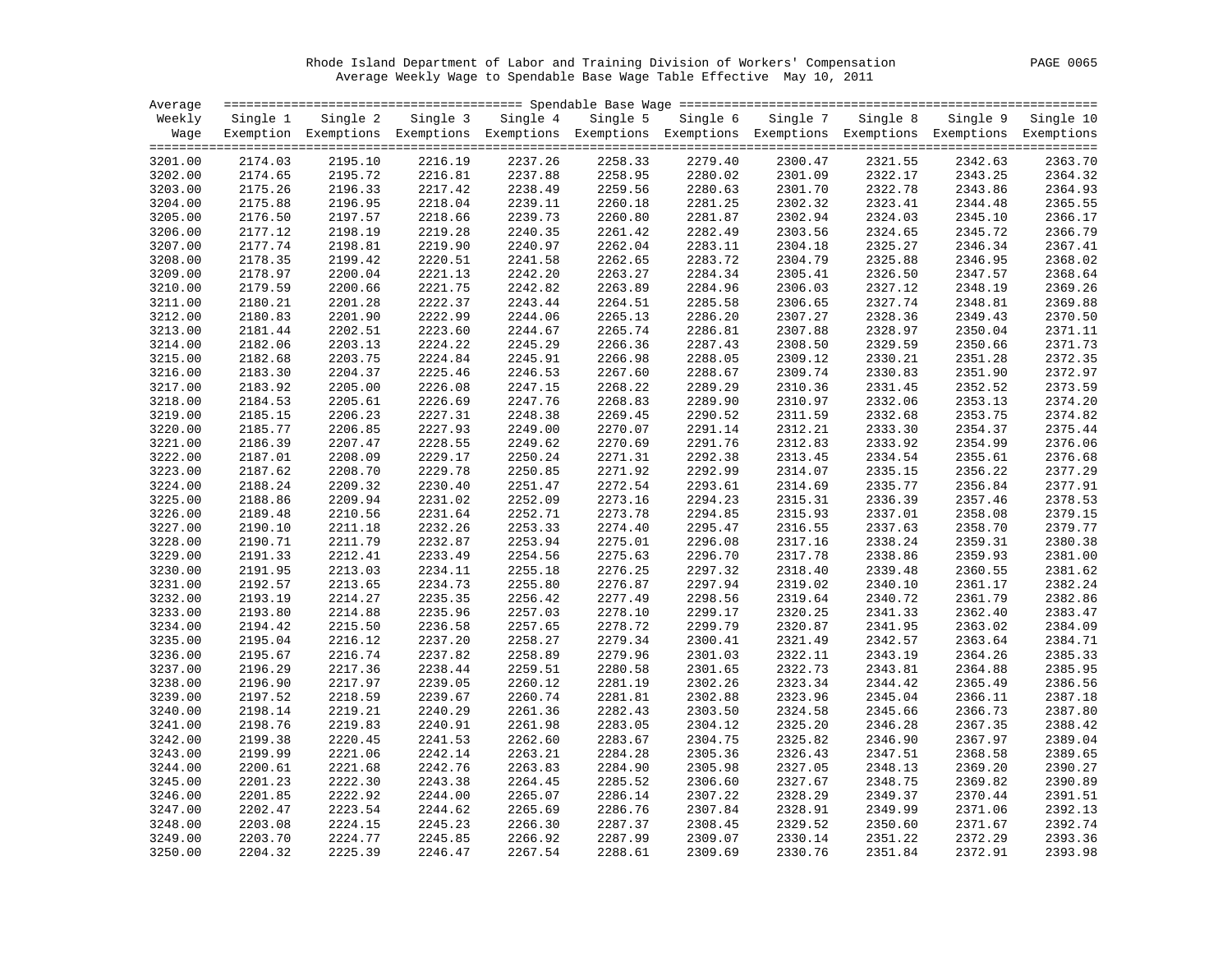Rhode Island Department of Labor and Training Division of Workers' Compensation PAGE 0066 Average Weekly Wage to Spendable Base Wage Table Effective May 10, 2011

| Weekly<br>Single 2<br>Single 3 Single 4<br>Single 5<br>Single 6<br>Single 7<br>Single 8<br>Single 9<br>Single 1<br>Exemption Exemptions Exemptions Exemptions Exemptions Exemptions Exemptions Exemptions Exemptions Exemptions<br>Waqe<br>2289.23<br>3251.00<br>2204.94<br>2226.01<br>2247.09<br>2268.16<br>2310.31<br>2331.38<br>2352.46<br>2373.53<br>2394.60<br>2289.85<br>2310.93<br>2332.00<br>2395.22<br>3252.00<br>2205.56<br>2226.63<br>2247.71<br>2268.78<br>2353.08<br>2374.15<br>2248.32<br>2269.39<br>2395.83<br>3253.00<br>2206.17<br>2227.24<br>2290.46<br>2311.54<br>2332.61<br>2353.69<br>2374.76<br>2206.79<br>2227.86<br>2248.94<br>2270.01<br>2291.08<br>2312.16<br>2333.23<br>2354.31<br>2375.38<br>2396.45<br>3254.00<br>2397.07<br>3255.00<br>2207.41<br>2228.48<br>2249.56<br>2270.63<br>2291.70<br>2312.78<br>2333.85<br>2354.93<br>2376.00<br>2397.69<br>3256.00<br>2208.03<br>2229.10<br>2250.18<br>2271.25<br>2292.32<br>2313.40<br>2334.47<br>2355.55<br>2376.62<br>2208.65<br>2229.72<br>2250.80<br>2271.87<br>2292.94<br>2314.02<br>2335.09<br>2356.17<br>2377.24<br>2398.31<br>3257.00<br>2209.26<br>2230.33<br>2251.41<br>2272.48<br>2314.63<br>2335.70<br>2356.78<br>2377.85<br>2398.92<br>3258.00<br>2293.55<br>2209.88<br>2230.95<br>2252.03<br>2273.10<br>2294.17<br>2315.25<br>2336.32<br>2378.47<br>2399.54<br>3259.00<br>2357.40<br>2336.94<br>2400.16<br>3260.00<br>2210.50<br>2231.57<br>2252.65<br>2273.72<br>2294.79<br>2315.87<br>2358.02<br>2379.09<br>2232.19<br>2274.34<br>2400.78<br>3261.00<br>2211.12<br>2253.27<br>2295.42<br>2316.49<br>2337.56<br>2358.64<br>2379.71<br>2211.74<br>2232.81<br>2253.89<br>2274.96<br>2296.04<br>2317.11<br>2338.18<br>2401.40<br>3262.00<br>2359.26<br>2380.33<br>2402.01<br>3263.00<br>2212.35<br>2233.42<br>2254.50<br>2275.57<br>2296.65<br>2317.72<br>2338.79<br>2359.87<br>2380.94<br>2212.97<br>2234.04<br>2255.12<br>2276.19<br>2318.34<br>2339.41<br>2360.49<br>2381.56<br>2402.63<br>3264.00<br>2297.27<br>2213.59<br>2234.66<br>2297.89<br>2318.96<br>2340.03<br>2403.25<br>3265.00<br>2255.74<br>2276.81<br>2361.11<br>2382.18<br>2214.21<br>2256.36<br>2277.43<br>2319.58<br>2340.65<br>2382.80<br>2403.87<br>3266.00<br>2235.28<br>2298.51<br>2361.73<br>2214.83<br>2235.90<br>2256.98<br>2278.05<br>2299.13<br>2320.20<br>2341.27<br>2362.35<br>2383.42<br>2404.50<br>3267.00<br>2405.11<br>3268.00<br>2215.44<br>2236.51<br>2257.59<br>2278.66<br>2299.74<br>2320.81<br>2341.88<br>2362.96<br>2384.03<br>2405.73<br>3269.00<br>2216.06<br>2237.13<br>2258.21<br>2279.28<br>2300.36<br>2321.43<br>2342.50<br>2363.58<br>2384.65<br>2216.68<br>2237.75<br>2258.83<br>2279.90<br>2300.98<br>2322.05<br>2343.12<br>2364.20<br>2385.27<br>3270.00<br>3271.00<br>2217.30<br>2238.37<br>2259.45<br>2280.52<br>2301.60<br>2322.67<br>2343.74<br>2364.82<br>2385.89<br>2407.59<br>3272.00<br>2217.92<br>2238.99<br>2260.07<br>2281.14<br>2302.22<br>2323.29<br>2344.36<br>2365.44<br>2386.51<br>2408.20<br>2239.60<br>2260.68<br>2281.75<br>2302.83<br>2323.90<br>2344.97<br>3273.00<br>2218.53<br>2366.05<br>2387.12<br>2219.15<br>2240.22<br>2282.37<br>2303.45<br>2324.52<br>2345.59<br>2387.74<br>3274.00<br>2261.30<br>2366.67<br>2240.84<br>2282.99<br>2409.44<br>3275.00<br>2219.77<br>2261.92<br>2304.07<br>2325.14<br>2346.21<br>2367.29<br>2388.36<br>3276.00<br>2220.39<br>2241.46<br>2262.54<br>2283.61<br>2304.69<br>2325.76<br>2346.83<br>2367.91<br>2388.98<br>2221.01<br>2242.08<br>2263.16<br>2284.23<br>2305.31<br>2326.38<br>2347.45<br>2368.53<br>2389.60<br>3277.00<br>2221.62<br>2242.69<br>2263.77<br>2284.84<br>2305.92<br>2326.99<br>2348.06<br>2369.14<br>2390.21<br>3278.00<br>2222.24<br>2411.91<br>3279.00<br>2243.31<br>2264.39<br>2285.47<br>2306.54<br>2327.61<br>2348.68<br>2369.76<br>2390.83<br>2412.53<br>3280.00<br>2222.86<br>2243.93<br>2265.01<br>2286.09<br>2307.16<br>2328.23<br>2349.30<br>2370.38<br>2391.45<br>3281.00<br>2223.48<br>2244.55<br>2265.63<br>2286.71<br>2307.78<br>2328.85<br>2349.92<br>2371.00<br>2392.07<br>2413.77<br>3282.00<br>2224.10<br>2245.17<br>2266.25<br>2287.33<br>2308.40<br>2329.47<br>2350.54<br>2371.62<br>2392.69<br>2245.78<br>2287.94<br>2351.15<br>3283.00<br>2224.71<br>2266.86<br>2309.01<br>2330.08<br>2372.23<br>2393.30<br>3284.00<br>2225.33<br>2246.40<br>2267.48<br>2288.56<br>2309.63<br>2330.70<br>2351.77<br>2372.85<br>2393.92<br>2352.39<br>2415.62<br>3285.00<br>2225.95<br>2247.02<br>2268.10<br>2289.18<br>2310.25<br>2331.32<br>2373.47<br>2394.54<br>2226.57<br>2247.64<br>2268.72<br>2289.80<br>2310.87<br>2331.94<br>2353.01<br>2374.09<br>2395.17<br>3286.00<br>2248.26<br>2269.34<br>2290.42<br>2332.56<br>2353.63<br>3287.00<br>2227.19<br>2311.49<br>2374.71<br>2395.79<br>2227.80<br>2248.87<br>2269.95<br>2291.03<br>2312.10<br>2333.17<br>2354.24<br>2396.40<br>3288.00<br>2375.32<br>2228.42<br>2249.49<br>2291.65<br>2312.72<br>2333.79<br>2354.86<br>2397.02<br>3289.00<br>2270.57<br>2375.94<br>3290.00<br>2229.04<br>2250.11<br>2271.19<br>2292.27<br>2313.34<br>2334.41<br>2355.48<br>2376.56<br>2397.64<br>2250.73<br>2292.89<br>2335.03<br>3291.00<br>2229.66<br>2271.81<br>2313.96<br>2356.10<br>2377.18<br>2398.26<br>2251.35<br>2356.72<br>3292.00<br>2230.28<br>2272.43<br>2293.51<br>2314.58<br>2335.65<br>2377.80<br>2398.88<br>3293.00<br>2230.89<br>2251.96<br>2273.04<br>2294.12<br>2315.19<br>2336.26<br>2357.33<br>2378.41<br>2399.49<br>2252.58<br>2294.74<br>3294.00<br>2231.51<br>2273.66<br>2315.81<br>2336.88<br>2357.95<br>2379.03<br>2400.11<br>2295.36<br>3295.00<br>2232.13<br>2253.20<br>2274.28<br>2316.43<br>2337.50<br>2358.57<br>2379.65<br>2400.73<br>2253.82<br>2295.98<br>2317.05<br>2359.19<br>2401.35<br>3296.00<br>2232.75<br>2274.90<br>2338.12<br>2380.27<br>2233.37<br>2275.52<br>2296.60<br>2338.74<br>2359.81<br>2380.89<br>2401.97<br>3297.00<br>2254.44<br>2317.67<br>2233.98<br>2360.42<br>3298.00<br>2255.05<br>2276.14<br>2297.21<br>2318.28<br>2339.35<br>2381.50<br>2402.58<br>2297.83<br>2361.04<br>2382.12<br>3299.00<br>2234.60<br>2255.67<br>2276.76<br>2318.90<br>2339.97<br>2403.20<br>2235.22<br>2256.29<br>2277.38<br>2319.52<br>2340.59<br>2361.66<br>2403.82<br>3300.00<br>2298.45<br>2382.74 | Average |  |  |  |  |           |
|-------------------------------------------------------------------------------------------------------------------------------------------------------------------------------------------------------------------------------------------------------------------------------------------------------------------------------------------------------------------------------------------------------------------------------------------------------------------------------------------------------------------------------------------------------------------------------------------------------------------------------------------------------------------------------------------------------------------------------------------------------------------------------------------------------------------------------------------------------------------------------------------------------------------------------------------------------------------------------------------------------------------------------------------------------------------------------------------------------------------------------------------------------------------------------------------------------------------------------------------------------------------------------------------------------------------------------------------------------------------------------------------------------------------------------------------------------------------------------------------------------------------------------------------------------------------------------------------------------------------------------------------------------------------------------------------------------------------------------------------------------------------------------------------------------------------------------------------------------------------------------------------------------------------------------------------------------------------------------------------------------------------------------------------------------------------------------------------------------------------------------------------------------------------------------------------------------------------------------------------------------------------------------------------------------------------------------------------------------------------------------------------------------------------------------------------------------------------------------------------------------------------------------------------------------------------------------------------------------------------------------------------------------------------------------------------------------------------------------------------------------------------------------------------------------------------------------------------------------------------------------------------------------------------------------------------------------------------------------------------------------------------------------------------------------------------------------------------------------------------------------------------------------------------------------------------------------------------------------------------------------------------------------------------------------------------------------------------------------------------------------------------------------------------------------------------------------------------------------------------------------------------------------------------------------------------------------------------------------------------------------------------------------------------------------------------------------------------------------------------------------------------------------------------------------------------------------------------------------------------------------------------------------------------------------------------------------------------------------------------------------------------------------------------------------------------------------------------------------------------------------------------------------------------------------------------------------------------------------------------------------------------------------------------------------------------------------------------------------------------------------------------------------------------------------------------------------------------------------------------------------------------------------------------------------------------------------------------------------------------------------------------------------------------------------------------------------------------------------------------------------------------------------------------------------------------------------------------------------------------------------------------------------------------------------------------------------------------------------------------------------------------------------------------------------------------------------------------------------------------------------------------------------------------------------------------------------------------------------------------------------------------------------------------------------------------------------------------------------------------------------------------------------------------------------------------------------------------------------------------------------------------------------------------------------------------------------------------------------------------------------------------------------------------------------------------------------------------------------------------------------------------------------------------------------------------------------------------------------------------------------------------------------------------------------------------------------------------------------------------------------------------------------------------------------------------------------------------------------------------------------------------------------------------------------------------------------------------------------------------------------------------|---------|--|--|--|--|-----------|
|                                                                                                                                                                                                                                                                                                                                                                                                                                                                                                                                                                                                                                                                                                                                                                                                                                                                                                                                                                                                                                                                                                                                                                                                                                                                                                                                                                                                                                                                                                                                                                                                                                                                                                                                                                                                                                                                                                                                                                                                                                                                                                                                                                                                                                                                                                                                                                                                                                                                                                                                                                                                                                                                                                                                                                                                                                                                                                                                                                                                                                                                                                                                                                                                                                                                                                                                                                                                                                                                                                                                                                                                                                                                                                                                                                                                                                                                                                                                                                                                                                                                                                                                                                                                                                                                                                                                                                                                                                                                                                                                                                                                                                                                                                                                                                                                                                                                                                                                                                                                                                                                                                                                                                                                                                                                                                                                                                                                                                                                                                                                                                                                                                                                                                                                                                                                                                                                                                                                                                                                                                                                                                                                                                                                                                                                   |         |  |  |  |  | Single 10 |
|                                                                                                                                                                                                                                                                                                                                                                                                                                                                                                                                                                                                                                                                                                                                                                                                                                                                                                                                                                                                                                                                                                                                                                                                                                                                                                                                                                                                                                                                                                                                                                                                                                                                                                                                                                                                                                                                                                                                                                                                                                                                                                                                                                                                                                                                                                                                                                                                                                                                                                                                                                                                                                                                                                                                                                                                                                                                                                                                                                                                                                                                                                                                                                                                                                                                                                                                                                                                                                                                                                                                                                                                                                                                                                                                                                                                                                                                                                                                                                                                                                                                                                                                                                                                                                                                                                                                                                                                                                                                                                                                                                                                                                                                                                                                                                                                                                                                                                                                                                                                                                                                                                                                                                                                                                                                                                                                                                                                                                                                                                                                                                                                                                                                                                                                                                                                                                                                                                                                                                                                                                                                                                                                                                                                                                                                   |         |  |  |  |  |           |
|                                                                                                                                                                                                                                                                                                                                                                                                                                                                                                                                                                                                                                                                                                                                                                                                                                                                                                                                                                                                                                                                                                                                                                                                                                                                                                                                                                                                                                                                                                                                                                                                                                                                                                                                                                                                                                                                                                                                                                                                                                                                                                                                                                                                                                                                                                                                                                                                                                                                                                                                                                                                                                                                                                                                                                                                                                                                                                                                                                                                                                                                                                                                                                                                                                                                                                                                                                                                                                                                                                                                                                                                                                                                                                                                                                                                                                                                                                                                                                                                                                                                                                                                                                                                                                                                                                                                                                                                                                                                                                                                                                                                                                                                                                                                                                                                                                                                                                                                                                                                                                                                                                                                                                                                                                                                                                                                                                                                                                                                                                                                                                                                                                                                                                                                                                                                                                                                                                                                                                                                                                                                                                                                                                                                                                                                   |         |  |  |  |  |           |
|                                                                                                                                                                                                                                                                                                                                                                                                                                                                                                                                                                                                                                                                                                                                                                                                                                                                                                                                                                                                                                                                                                                                                                                                                                                                                                                                                                                                                                                                                                                                                                                                                                                                                                                                                                                                                                                                                                                                                                                                                                                                                                                                                                                                                                                                                                                                                                                                                                                                                                                                                                                                                                                                                                                                                                                                                                                                                                                                                                                                                                                                                                                                                                                                                                                                                                                                                                                                                                                                                                                                                                                                                                                                                                                                                                                                                                                                                                                                                                                                                                                                                                                                                                                                                                                                                                                                                                                                                                                                                                                                                                                                                                                                                                                                                                                                                                                                                                                                                                                                                                                                                                                                                                                                                                                                                                                                                                                                                                                                                                                                                                                                                                                                                                                                                                                                                                                                                                                                                                                                                                                                                                                                                                                                                                                                   |         |  |  |  |  |           |
|                                                                                                                                                                                                                                                                                                                                                                                                                                                                                                                                                                                                                                                                                                                                                                                                                                                                                                                                                                                                                                                                                                                                                                                                                                                                                                                                                                                                                                                                                                                                                                                                                                                                                                                                                                                                                                                                                                                                                                                                                                                                                                                                                                                                                                                                                                                                                                                                                                                                                                                                                                                                                                                                                                                                                                                                                                                                                                                                                                                                                                                                                                                                                                                                                                                                                                                                                                                                                                                                                                                                                                                                                                                                                                                                                                                                                                                                                                                                                                                                                                                                                                                                                                                                                                                                                                                                                                                                                                                                                                                                                                                                                                                                                                                                                                                                                                                                                                                                                                                                                                                                                                                                                                                                                                                                                                                                                                                                                                                                                                                                                                                                                                                                                                                                                                                                                                                                                                                                                                                                                                                                                                                                                                                                                                                                   |         |  |  |  |  |           |
|                                                                                                                                                                                                                                                                                                                                                                                                                                                                                                                                                                                                                                                                                                                                                                                                                                                                                                                                                                                                                                                                                                                                                                                                                                                                                                                                                                                                                                                                                                                                                                                                                                                                                                                                                                                                                                                                                                                                                                                                                                                                                                                                                                                                                                                                                                                                                                                                                                                                                                                                                                                                                                                                                                                                                                                                                                                                                                                                                                                                                                                                                                                                                                                                                                                                                                                                                                                                                                                                                                                                                                                                                                                                                                                                                                                                                                                                                                                                                                                                                                                                                                                                                                                                                                                                                                                                                                                                                                                                                                                                                                                                                                                                                                                                                                                                                                                                                                                                                                                                                                                                                                                                                                                                                                                                                                                                                                                                                                                                                                                                                                                                                                                                                                                                                                                                                                                                                                                                                                                                                                                                                                                                                                                                                                                                   |         |  |  |  |  |           |
|                                                                                                                                                                                                                                                                                                                                                                                                                                                                                                                                                                                                                                                                                                                                                                                                                                                                                                                                                                                                                                                                                                                                                                                                                                                                                                                                                                                                                                                                                                                                                                                                                                                                                                                                                                                                                                                                                                                                                                                                                                                                                                                                                                                                                                                                                                                                                                                                                                                                                                                                                                                                                                                                                                                                                                                                                                                                                                                                                                                                                                                                                                                                                                                                                                                                                                                                                                                                                                                                                                                                                                                                                                                                                                                                                                                                                                                                                                                                                                                                                                                                                                                                                                                                                                                                                                                                                                                                                                                                                                                                                                                                                                                                                                                                                                                                                                                                                                                                                                                                                                                                                                                                                                                                                                                                                                                                                                                                                                                                                                                                                                                                                                                                                                                                                                                                                                                                                                                                                                                                                                                                                                                                                                                                                                                                   |         |  |  |  |  |           |
|                                                                                                                                                                                                                                                                                                                                                                                                                                                                                                                                                                                                                                                                                                                                                                                                                                                                                                                                                                                                                                                                                                                                                                                                                                                                                                                                                                                                                                                                                                                                                                                                                                                                                                                                                                                                                                                                                                                                                                                                                                                                                                                                                                                                                                                                                                                                                                                                                                                                                                                                                                                                                                                                                                                                                                                                                                                                                                                                                                                                                                                                                                                                                                                                                                                                                                                                                                                                                                                                                                                                                                                                                                                                                                                                                                                                                                                                                                                                                                                                                                                                                                                                                                                                                                                                                                                                                                                                                                                                                                                                                                                                                                                                                                                                                                                                                                                                                                                                                                                                                                                                                                                                                                                                                                                                                                                                                                                                                                                                                                                                                                                                                                                                                                                                                                                                                                                                                                                                                                                                                                                                                                                                                                                                                                                                   |         |  |  |  |  |           |
|                                                                                                                                                                                                                                                                                                                                                                                                                                                                                                                                                                                                                                                                                                                                                                                                                                                                                                                                                                                                                                                                                                                                                                                                                                                                                                                                                                                                                                                                                                                                                                                                                                                                                                                                                                                                                                                                                                                                                                                                                                                                                                                                                                                                                                                                                                                                                                                                                                                                                                                                                                                                                                                                                                                                                                                                                                                                                                                                                                                                                                                                                                                                                                                                                                                                                                                                                                                                                                                                                                                                                                                                                                                                                                                                                                                                                                                                                                                                                                                                                                                                                                                                                                                                                                                                                                                                                                                                                                                                                                                                                                                                                                                                                                                                                                                                                                                                                                                                                                                                                                                                                                                                                                                                                                                                                                                                                                                                                                                                                                                                                                                                                                                                                                                                                                                                                                                                                                                                                                                                                                                                                                                                                                                                                                                                   |         |  |  |  |  |           |
|                                                                                                                                                                                                                                                                                                                                                                                                                                                                                                                                                                                                                                                                                                                                                                                                                                                                                                                                                                                                                                                                                                                                                                                                                                                                                                                                                                                                                                                                                                                                                                                                                                                                                                                                                                                                                                                                                                                                                                                                                                                                                                                                                                                                                                                                                                                                                                                                                                                                                                                                                                                                                                                                                                                                                                                                                                                                                                                                                                                                                                                                                                                                                                                                                                                                                                                                                                                                                                                                                                                                                                                                                                                                                                                                                                                                                                                                                                                                                                                                                                                                                                                                                                                                                                                                                                                                                                                                                                                                                                                                                                                                                                                                                                                                                                                                                                                                                                                                                                                                                                                                                                                                                                                                                                                                                                                                                                                                                                                                                                                                                                                                                                                                                                                                                                                                                                                                                                                                                                                                                                                                                                                                                                                                                                                                   |         |  |  |  |  |           |
|                                                                                                                                                                                                                                                                                                                                                                                                                                                                                                                                                                                                                                                                                                                                                                                                                                                                                                                                                                                                                                                                                                                                                                                                                                                                                                                                                                                                                                                                                                                                                                                                                                                                                                                                                                                                                                                                                                                                                                                                                                                                                                                                                                                                                                                                                                                                                                                                                                                                                                                                                                                                                                                                                                                                                                                                                                                                                                                                                                                                                                                                                                                                                                                                                                                                                                                                                                                                                                                                                                                                                                                                                                                                                                                                                                                                                                                                                                                                                                                                                                                                                                                                                                                                                                                                                                                                                                                                                                                                                                                                                                                                                                                                                                                                                                                                                                                                                                                                                                                                                                                                                                                                                                                                                                                                                                                                                                                                                                                                                                                                                                                                                                                                                                                                                                                                                                                                                                                                                                                                                                                                                                                                                                                                                                                                   |         |  |  |  |  |           |
|                                                                                                                                                                                                                                                                                                                                                                                                                                                                                                                                                                                                                                                                                                                                                                                                                                                                                                                                                                                                                                                                                                                                                                                                                                                                                                                                                                                                                                                                                                                                                                                                                                                                                                                                                                                                                                                                                                                                                                                                                                                                                                                                                                                                                                                                                                                                                                                                                                                                                                                                                                                                                                                                                                                                                                                                                                                                                                                                                                                                                                                                                                                                                                                                                                                                                                                                                                                                                                                                                                                                                                                                                                                                                                                                                                                                                                                                                                                                                                                                                                                                                                                                                                                                                                                                                                                                                                                                                                                                                                                                                                                                                                                                                                                                                                                                                                                                                                                                                                                                                                                                                                                                                                                                                                                                                                                                                                                                                                                                                                                                                                                                                                                                                                                                                                                                                                                                                                                                                                                                                                                                                                                                                                                                                                                                   |         |  |  |  |  |           |
|                                                                                                                                                                                                                                                                                                                                                                                                                                                                                                                                                                                                                                                                                                                                                                                                                                                                                                                                                                                                                                                                                                                                                                                                                                                                                                                                                                                                                                                                                                                                                                                                                                                                                                                                                                                                                                                                                                                                                                                                                                                                                                                                                                                                                                                                                                                                                                                                                                                                                                                                                                                                                                                                                                                                                                                                                                                                                                                                                                                                                                                                                                                                                                                                                                                                                                                                                                                                                                                                                                                                                                                                                                                                                                                                                                                                                                                                                                                                                                                                                                                                                                                                                                                                                                                                                                                                                                                                                                                                                                                                                                                                                                                                                                                                                                                                                                                                                                                                                                                                                                                                                                                                                                                                                                                                                                                                                                                                                                                                                                                                                                                                                                                                                                                                                                                                                                                                                                                                                                                                                                                                                                                                                                                                                                                                   |         |  |  |  |  |           |
|                                                                                                                                                                                                                                                                                                                                                                                                                                                                                                                                                                                                                                                                                                                                                                                                                                                                                                                                                                                                                                                                                                                                                                                                                                                                                                                                                                                                                                                                                                                                                                                                                                                                                                                                                                                                                                                                                                                                                                                                                                                                                                                                                                                                                                                                                                                                                                                                                                                                                                                                                                                                                                                                                                                                                                                                                                                                                                                                                                                                                                                                                                                                                                                                                                                                                                                                                                                                                                                                                                                                                                                                                                                                                                                                                                                                                                                                                                                                                                                                                                                                                                                                                                                                                                                                                                                                                                                                                                                                                                                                                                                                                                                                                                                                                                                                                                                                                                                                                                                                                                                                                                                                                                                                                                                                                                                                                                                                                                                                                                                                                                                                                                                                                                                                                                                                                                                                                                                                                                                                                                                                                                                                                                                                                                                                   |         |  |  |  |  |           |
|                                                                                                                                                                                                                                                                                                                                                                                                                                                                                                                                                                                                                                                                                                                                                                                                                                                                                                                                                                                                                                                                                                                                                                                                                                                                                                                                                                                                                                                                                                                                                                                                                                                                                                                                                                                                                                                                                                                                                                                                                                                                                                                                                                                                                                                                                                                                                                                                                                                                                                                                                                                                                                                                                                                                                                                                                                                                                                                                                                                                                                                                                                                                                                                                                                                                                                                                                                                                                                                                                                                                                                                                                                                                                                                                                                                                                                                                                                                                                                                                                                                                                                                                                                                                                                                                                                                                                                                                                                                                                                                                                                                                                                                                                                                                                                                                                                                                                                                                                                                                                                                                                                                                                                                                                                                                                                                                                                                                                                                                                                                                                                                                                                                                                                                                                                                                                                                                                                                                                                                                                                                                                                                                                                                                                                                                   |         |  |  |  |  |           |
|                                                                                                                                                                                                                                                                                                                                                                                                                                                                                                                                                                                                                                                                                                                                                                                                                                                                                                                                                                                                                                                                                                                                                                                                                                                                                                                                                                                                                                                                                                                                                                                                                                                                                                                                                                                                                                                                                                                                                                                                                                                                                                                                                                                                                                                                                                                                                                                                                                                                                                                                                                                                                                                                                                                                                                                                                                                                                                                                                                                                                                                                                                                                                                                                                                                                                                                                                                                                                                                                                                                                                                                                                                                                                                                                                                                                                                                                                                                                                                                                                                                                                                                                                                                                                                                                                                                                                                                                                                                                                                                                                                                                                                                                                                                                                                                                                                                                                                                                                                                                                                                                                                                                                                                                                                                                                                                                                                                                                                                                                                                                                                                                                                                                                                                                                                                                                                                                                                                                                                                                                                                                                                                                                                                                                                                                   |         |  |  |  |  |           |
|                                                                                                                                                                                                                                                                                                                                                                                                                                                                                                                                                                                                                                                                                                                                                                                                                                                                                                                                                                                                                                                                                                                                                                                                                                                                                                                                                                                                                                                                                                                                                                                                                                                                                                                                                                                                                                                                                                                                                                                                                                                                                                                                                                                                                                                                                                                                                                                                                                                                                                                                                                                                                                                                                                                                                                                                                                                                                                                                                                                                                                                                                                                                                                                                                                                                                                                                                                                                                                                                                                                                                                                                                                                                                                                                                                                                                                                                                                                                                                                                                                                                                                                                                                                                                                                                                                                                                                                                                                                                                                                                                                                                                                                                                                                                                                                                                                                                                                                                                                                                                                                                                                                                                                                                                                                                                                                                                                                                                                                                                                                                                                                                                                                                                                                                                                                                                                                                                                                                                                                                                                                                                                                                                                                                                                                                   |         |  |  |  |  |           |
|                                                                                                                                                                                                                                                                                                                                                                                                                                                                                                                                                                                                                                                                                                                                                                                                                                                                                                                                                                                                                                                                                                                                                                                                                                                                                                                                                                                                                                                                                                                                                                                                                                                                                                                                                                                                                                                                                                                                                                                                                                                                                                                                                                                                                                                                                                                                                                                                                                                                                                                                                                                                                                                                                                                                                                                                                                                                                                                                                                                                                                                                                                                                                                                                                                                                                                                                                                                                                                                                                                                                                                                                                                                                                                                                                                                                                                                                                                                                                                                                                                                                                                                                                                                                                                                                                                                                                                                                                                                                                                                                                                                                                                                                                                                                                                                                                                                                                                                                                                                                                                                                                                                                                                                                                                                                                                                                                                                                                                                                                                                                                                                                                                                                                                                                                                                                                                                                                                                                                                                                                                                                                                                                                                                                                                                                   |         |  |  |  |  |           |
|                                                                                                                                                                                                                                                                                                                                                                                                                                                                                                                                                                                                                                                                                                                                                                                                                                                                                                                                                                                                                                                                                                                                                                                                                                                                                                                                                                                                                                                                                                                                                                                                                                                                                                                                                                                                                                                                                                                                                                                                                                                                                                                                                                                                                                                                                                                                                                                                                                                                                                                                                                                                                                                                                                                                                                                                                                                                                                                                                                                                                                                                                                                                                                                                                                                                                                                                                                                                                                                                                                                                                                                                                                                                                                                                                                                                                                                                                                                                                                                                                                                                                                                                                                                                                                                                                                                                                                                                                                                                                                                                                                                                                                                                                                                                                                                                                                                                                                                                                                                                                                                                                                                                                                                                                                                                                                                                                                                                                                                                                                                                                                                                                                                                                                                                                                                                                                                                                                                                                                                                                                                                                                                                                                                                                                                                   |         |  |  |  |  |           |
|                                                                                                                                                                                                                                                                                                                                                                                                                                                                                                                                                                                                                                                                                                                                                                                                                                                                                                                                                                                                                                                                                                                                                                                                                                                                                                                                                                                                                                                                                                                                                                                                                                                                                                                                                                                                                                                                                                                                                                                                                                                                                                                                                                                                                                                                                                                                                                                                                                                                                                                                                                                                                                                                                                                                                                                                                                                                                                                                                                                                                                                                                                                                                                                                                                                                                                                                                                                                                                                                                                                                                                                                                                                                                                                                                                                                                                                                                                                                                                                                                                                                                                                                                                                                                                                                                                                                                                                                                                                                                                                                                                                                                                                                                                                                                                                                                                                                                                                                                                                                                                                                                                                                                                                                                                                                                                                                                                                                                                                                                                                                                                                                                                                                                                                                                                                                                                                                                                                                                                                                                                                                                                                                                                                                                                                                   |         |  |  |  |  |           |
|                                                                                                                                                                                                                                                                                                                                                                                                                                                                                                                                                                                                                                                                                                                                                                                                                                                                                                                                                                                                                                                                                                                                                                                                                                                                                                                                                                                                                                                                                                                                                                                                                                                                                                                                                                                                                                                                                                                                                                                                                                                                                                                                                                                                                                                                                                                                                                                                                                                                                                                                                                                                                                                                                                                                                                                                                                                                                                                                                                                                                                                                                                                                                                                                                                                                                                                                                                                                                                                                                                                                                                                                                                                                                                                                                                                                                                                                                                                                                                                                                                                                                                                                                                                                                                                                                                                                                                                                                                                                                                                                                                                                                                                                                                                                                                                                                                                                                                                                                                                                                                                                                                                                                                                                                                                                                                                                                                                                                                                                                                                                                                                                                                                                                                                                                                                                                                                                                                                                                                                                                                                                                                                                                                                                                                                                   |         |  |  |  |  |           |
|                                                                                                                                                                                                                                                                                                                                                                                                                                                                                                                                                                                                                                                                                                                                                                                                                                                                                                                                                                                                                                                                                                                                                                                                                                                                                                                                                                                                                                                                                                                                                                                                                                                                                                                                                                                                                                                                                                                                                                                                                                                                                                                                                                                                                                                                                                                                                                                                                                                                                                                                                                                                                                                                                                                                                                                                                                                                                                                                                                                                                                                                                                                                                                                                                                                                                                                                                                                                                                                                                                                                                                                                                                                                                                                                                                                                                                                                                                                                                                                                                                                                                                                                                                                                                                                                                                                                                                                                                                                                                                                                                                                                                                                                                                                                                                                                                                                                                                                                                                                                                                                                                                                                                                                                                                                                                                                                                                                                                                                                                                                                                                                                                                                                                                                                                                                                                                                                                                                                                                                                                                                                                                                                                                                                                                                                   |         |  |  |  |  |           |
|                                                                                                                                                                                                                                                                                                                                                                                                                                                                                                                                                                                                                                                                                                                                                                                                                                                                                                                                                                                                                                                                                                                                                                                                                                                                                                                                                                                                                                                                                                                                                                                                                                                                                                                                                                                                                                                                                                                                                                                                                                                                                                                                                                                                                                                                                                                                                                                                                                                                                                                                                                                                                                                                                                                                                                                                                                                                                                                                                                                                                                                                                                                                                                                                                                                                                                                                                                                                                                                                                                                                                                                                                                                                                                                                                                                                                                                                                                                                                                                                                                                                                                                                                                                                                                                                                                                                                                                                                                                                                                                                                                                                                                                                                                                                                                                                                                                                                                                                                                                                                                                                                                                                                                                                                                                                                                                                                                                                                                                                                                                                                                                                                                                                                                                                                                                                                                                                                                                                                                                                                                                                                                                                                                                                                                                                   |         |  |  |  |  | 2406.35   |
|                                                                                                                                                                                                                                                                                                                                                                                                                                                                                                                                                                                                                                                                                                                                                                                                                                                                                                                                                                                                                                                                                                                                                                                                                                                                                                                                                                                                                                                                                                                                                                                                                                                                                                                                                                                                                                                                                                                                                                                                                                                                                                                                                                                                                                                                                                                                                                                                                                                                                                                                                                                                                                                                                                                                                                                                                                                                                                                                                                                                                                                                                                                                                                                                                                                                                                                                                                                                                                                                                                                                                                                                                                                                                                                                                                                                                                                                                                                                                                                                                                                                                                                                                                                                                                                                                                                                                                                                                                                                                                                                                                                                                                                                                                                                                                                                                                                                                                                                                                                                                                                                                                                                                                                                                                                                                                                                                                                                                                                                                                                                                                                                                                                                                                                                                                                                                                                                                                                                                                                                                                                                                                                                                                                                                                                                   |         |  |  |  |  | 2406.97   |
|                                                                                                                                                                                                                                                                                                                                                                                                                                                                                                                                                                                                                                                                                                                                                                                                                                                                                                                                                                                                                                                                                                                                                                                                                                                                                                                                                                                                                                                                                                                                                                                                                                                                                                                                                                                                                                                                                                                                                                                                                                                                                                                                                                                                                                                                                                                                                                                                                                                                                                                                                                                                                                                                                                                                                                                                                                                                                                                                                                                                                                                                                                                                                                                                                                                                                                                                                                                                                                                                                                                                                                                                                                                                                                                                                                                                                                                                                                                                                                                                                                                                                                                                                                                                                                                                                                                                                                                                                                                                                                                                                                                                                                                                                                                                                                                                                                                                                                                                                                                                                                                                                                                                                                                                                                                                                                                                                                                                                                                                                                                                                                                                                                                                                                                                                                                                                                                                                                                                                                                                                                                                                                                                                                                                                                                                   |         |  |  |  |  |           |
|                                                                                                                                                                                                                                                                                                                                                                                                                                                                                                                                                                                                                                                                                                                                                                                                                                                                                                                                                                                                                                                                                                                                                                                                                                                                                                                                                                                                                                                                                                                                                                                                                                                                                                                                                                                                                                                                                                                                                                                                                                                                                                                                                                                                                                                                                                                                                                                                                                                                                                                                                                                                                                                                                                                                                                                                                                                                                                                                                                                                                                                                                                                                                                                                                                                                                                                                                                                                                                                                                                                                                                                                                                                                                                                                                                                                                                                                                                                                                                                                                                                                                                                                                                                                                                                                                                                                                                                                                                                                                                                                                                                                                                                                                                                                                                                                                                                                                                                                                                                                                                                                                                                                                                                                                                                                                                                                                                                                                                                                                                                                                                                                                                                                                                                                                                                                                                                                                                                                                                                                                                                                                                                                                                                                                                                                   |         |  |  |  |  |           |
|                                                                                                                                                                                                                                                                                                                                                                                                                                                                                                                                                                                                                                                                                                                                                                                                                                                                                                                                                                                                                                                                                                                                                                                                                                                                                                                                                                                                                                                                                                                                                                                                                                                                                                                                                                                                                                                                                                                                                                                                                                                                                                                                                                                                                                                                                                                                                                                                                                                                                                                                                                                                                                                                                                                                                                                                                                                                                                                                                                                                                                                                                                                                                                                                                                                                                                                                                                                                                                                                                                                                                                                                                                                                                                                                                                                                                                                                                                                                                                                                                                                                                                                                                                                                                                                                                                                                                                                                                                                                                                                                                                                                                                                                                                                                                                                                                                                                                                                                                                                                                                                                                                                                                                                                                                                                                                                                                                                                                                                                                                                                                                                                                                                                                                                                                                                                                                                                                                                                                                                                                                                                                                                                                                                                                                                                   |         |  |  |  |  | 2408.82   |
|                                                                                                                                                                                                                                                                                                                                                                                                                                                                                                                                                                                                                                                                                                                                                                                                                                                                                                                                                                                                                                                                                                                                                                                                                                                                                                                                                                                                                                                                                                                                                                                                                                                                                                                                                                                                                                                                                                                                                                                                                                                                                                                                                                                                                                                                                                                                                                                                                                                                                                                                                                                                                                                                                                                                                                                                                                                                                                                                                                                                                                                                                                                                                                                                                                                                                                                                                                                                                                                                                                                                                                                                                                                                                                                                                                                                                                                                                                                                                                                                                                                                                                                                                                                                                                                                                                                                                                                                                                                                                                                                                                                                                                                                                                                                                                                                                                                                                                                                                                                                                                                                                                                                                                                                                                                                                                                                                                                                                                                                                                                                                                                                                                                                                                                                                                                                                                                                                                                                                                                                                                                                                                                                                                                                                                                                   |         |  |  |  |  |           |
|                                                                                                                                                                                                                                                                                                                                                                                                                                                                                                                                                                                                                                                                                                                                                                                                                                                                                                                                                                                                                                                                                                                                                                                                                                                                                                                                                                                                                                                                                                                                                                                                                                                                                                                                                                                                                                                                                                                                                                                                                                                                                                                                                                                                                                                                                                                                                                                                                                                                                                                                                                                                                                                                                                                                                                                                                                                                                                                                                                                                                                                                                                                                                                                                                                                                                                                                                                                                                                                                                                                                                                                                                                                                                                                                                                                                                                                                                                                                                                                                                                                                                                                                                                                                                                                                                                                                                                                                                                                                                                                                                                                                                                                                                                                                                                                                                                                                                                                                                                                                                                                                                                                                                                                                                                                                                                                                                                                                                                                                                                                                                                                                                                                                                                                                                                                                                                                                                                                                                                                                                                                                                                                                                                                                                                                                   |         |  |  |  |  | 2410.06   |
|                                                                                                                                                                                                                                                                                                                                                                                                                                                                                                                                                                                                                                                                                                                                                                                                                                                                                                                                                                                                                                                                                                                                                                                                                                                                                                                                                                                                                                                                                                                                                                                                                                                                                                                                                                                                                                                                                                                                                                                                                                                                                                                                                                                                                                                                                                                                                                                                                                                                                                                                                                                                                                                                                                                                                                                                                                                                                                                                                                                                                                                                                                                                                                                                                                                                                                                                                                                                                                                                                                                                                                                                                                                                                                                                                                                                                                                                                                                                                                                                                                                                                                                                                                                                                                                                                                                                                                                                                                                                                                                                                                                                                                                                                                                                                                                                                                                                                                                                                                                                                                                                                                                                                                                                                                                                                                                                                                                                                                                                                                                                                                                                                                                                                                                                                                                                                                                                                                                                                                                                                                                                                                                                                                                                                                                                   |         |  |  |  |  | 2410.68   |
|                                                                                                                                                                                                                                                                                                                                                                                                                                                                                                                                                                                                                                                                                                                                                                                                                                                                                                                                                                                                                                                                                                                                                                                                                                                                                                                                                                                                                                                                                                                                                                                                                                                                                                                                                                                                                                                                                                                                                                                                                                                                                                                                                                                                                                                                                                                                                                                                                                                                                                                                                                                                                                                                                                                                                                                                                                                                                                                                                                                                                                                                                                                                                                                                                                                                                                                                                                                                                                                                                                                                                                                                                                                                                                                                                                                                                                                                                                                                                                                                                                                                                                                                                                                                                                                                                                                                                                                                                                                                                                                                                                                                                                                                                                                                                                                                                                                                                                                                                                                                                                                                                                                                                                                                                                                                                                                                                                                                                                                                                                                                                                                                                                                                                                                                                                                                                                                                                                                                                                                                                                                                                                                                                                                                                                                                   |         |  |  |  |  | 2411.29   |
|                                                                                                                                                                                                                                                                                                                                                                                                                                                                                                                                                                                                                                                                                                                                                                                                                                                                                                                                                                                                                                                                                                                                                                                                                                                                                                                                                                                                                                                                                                                                                                                                                                                                                                                                                                                                                                                                                                                                                                                                                                                                                                                                                                                                                                                                                                                                                                                                                                                                                                                                                                                                                                                                                                                                                                                                                                                                                                                                                                                                                                                                                                                                                                                                                                                                                                                                                                                                                                                                                                                                                                                                                                                                                                                                                                                                                                                                                                                                                                                                                                                                                                                                                                                                                                                                                                                                                                                                                                                                                                                                                                                                                                                                                                                                                                                                                                                                                                                                                                                                                                                                                                                                                                                                                                                                                                                                                                                                                                                                                                                                                                                                                                                                                                                                                                                                                                                                                                                                                                                                                                                                                                                                                                                                                                                                   |         |  |  |  |  |           |
|                                                                                                                                                                                                                                                                                                                                                                                                                                                                                                                                                                                                                                                                                                                                                                                                                                                                                                                                                                                                                                                                                                                                                                                                                                                                                                                                                                                                                                                                                                                                                                                                                                                                                                                                                                                                                                                                                                                                                                                                                                                                                                                                                                                                                                                                                                                                                                                                                                                                                                                                                                                                                                                                                                                                                                                                                                                                                                                                                                                                                                                                                                                                                                                                                                                                                                                                                                                                                                                                                                                                                                                                                                                                                                                                                                                                                                                                                                                                                                                                                                                                                                                                                                                                                                                                                                                                                                                                                                                                                                                                                                                                                                                                                                                                                                                                                                                                                                                                                                                                                                                                                                                                                                                                                                                                                                                                                                                                                                                                                                                                                                                                                                                                                                                                                                                                                                                                                                                                                                                                                                                                                                                                                                                                                                                                   |         |  |  |  |  |           |
|                                                                                                                                                                                                                                                                                                                                                                                                                                                                                                                                                                                                                                                                                                                                                                                                                                                                                                                                                                                                                                                                                                                                                                                                                                                                                                                                                                                                                                                                                                                                                                                                                                                                                                                                                                                                                                                                                                                                                                                                                                                                                                                                                                                                                                                                                                                                                                                                                                                                                                                                                                                                                                                                                                                                                                                                                                                                                                                                                                                                                                                                                                                                                                                                                                                                                                                                                                                                                                                                                                                                                                                                                                                                                                                                                                                                                                                                                                                                                                                                                                                                                                                                                                                                                                                                                                                                                                                                                                                                                                                                                                                                                                                                                                                                                                                                                                                                                                                                                                                                                                                                                                                                                                                                                                                                                                                                                                                                                                                                                                                                                                                                                                                                                                                                                                                                                                                                                                                                                                                                                                                                                                                                                                                                                                                                   |         |  |  |  |  | 2413.15   |
|                                                                                                                                                                                                                                                                                                                                                                                                                                                                                                                                                                                                                                                                                                                                                                                                                                                                                                                                                                                                                                                                                                                                                                                                                                                                                                                                                                                                                                                                                                                                                                                                                                                                                                                                                                                                                                                                                                                                                                                                                                                                                                                                                                                                                                                                                                                                                                                                                                                                                                                                                                                                                                                                                                                                                                                                                                                                                                                                                                                                                                                                                                                                                                                                                                                                                                                                                                                                                                                                                                                                                                                                                                                                                                                                                                                                                                                                                                                                                                                                                                                                                                                                                                                                                                                                                                                                                                                                                                                                                                                                                                                                                                                                                                                                                                                                                                                                                                                                                                                                                                                                                                                                                                                                                                                                                                                                                                                                                                                                                                                                                                                                                                                                                                                                                                                                                                                                                                                                                                                                                                                                                                                                                                                                                                                                   |         |  |  |  |  |           |
|                                                                                                                                                                                                                                                                                                                                                                                                                                                                                                                                                                                                                                                                                                                                                                                                                                                                                                                                                                                                                                                                                                                                                                                                                                                                                                                                                                                                                                                                                                                                                                                                                                                                                                                                                                                                                                                                                                                                                                                                                                                                                                                                                                                                                                                                                                                                                                                                                                                                                                                                                                                                                                                                                                                                                                                                                                                                                                                                                                                                                                                                                                                                                                                                                                                                                                                                                                                                                                                                                                                                                                                                                                                                                                                                                                                                                                                                                                                                                                                                                                                                                                                                                                                                                                                                                                                                                                                                                                                                                                                                                                                                                                                                                                                                                                                                                                                                                                                                                                                                                                                                                                                                                                                                                                                                                                                                                                                                                                                                                                                                                                                                                                                                                                                                                                                                                                                                                                                                                                                                                                                                                                                                                                                                                                                                   |         |  |  |  |  | 2414.38   |
|                                                                                                                                                                                                                                                                                                                                                                                                                                                                                                                                                                                                                                                                                                                                                                                                                                                                                                                                                                                                                                                                                                                                                                                                                                                                                                                                                                                                                                                                                                                                                                                                                                                                                                                                                                                                                                                                                                                                                                                                                                                                                                                                                                                                                                                                                                                                                                                                                                                                                                                                                                                                                                                                                                                                                                                                                                                                                                                                                                                                                                                                                                                                                                                                                                                                                                                                                                                                                                                                                                                                                                                                                                                                                                                                                                                                                                                                                                                                                                                                                                                                                                                                                                                                                                                                                                                                                                                                                                                                                                                                                                                                                                                                                                                                                                                                                                                                                                                                                                                                                                                                                                                                                                                                                                                                                                                                                                                                                                                                                                                                                                                                                                                                                                                                                                                                                                                                                                                                                                                                                                                                                                                                                                                                                                                                   |         |  |  |  |  | 2415.00   |
|                                                                                                                                                                                                                                                                                                                                                                                                                                                                                                                                                                                                                                                                                                                                                                                                                                                                                                                                                                                                                                                                                                                                                                                                                                                                                                                                                                                                                                                                                                                                                                                                                                                                                                                                                                                                                                                                                                                                                                                                                                                                                                                                                                                                                                                                                                                                                                                                                                                                                                                                                                                                                                                                                                                                                                                                                                                                                                                                                                                                                                                                                                                                                                                                                                                                                                                                                                                                                                                                                                                                                                                                                                                                                                                                                                                                                                                                                                                                                                                                                                                                                                                                                                                                                                                                                                                                                                                                                                                                                                                                                                                                                                                                                                                                                                                                                                                                                                                                                                                                                                                                                                                                                                                                                                                                                                                                                                                                                                                                                                                                                                                                                                                                                                                                                                                                                                                                                                                                                                                                                                                                                                                                                                                                                                                                   |         |  |  |  |  |           |
|                                                                                                                                                                                                                                                                                                                                                                                                                                                                                                                                                                                                                                                                                                                                                                                                                                                                                                                                                                                                                                                                                                                                                                                                                                                                                                                                                                                                                                                                                                                                                                                                                                                                                                                                                                                                                                                                                                                                                                                                                                                                                                                                                                                                                                                                                                                                                                                                                                                                                                                                                                                                                                                                                                                                                                                                                                                                                                                                                                                                                                                                                                                                                                                                                                                                                                                                                                                                                                                                                                                                                                                                                                                                                                                                                                                                                                                                                                                                                                                                                                                                                                                                                                                                                                                                                                                                                                                                                                                                                                                                                                                                                                                                                                                                                                                                                                                                                                                                                                                                                                                                                                                                                                                                                                                                                                                                                                                                                                                                                                                                                                                                                                                                                                                                                                                                                                                                                                                                                                                                                                                                                                                                                                                                                                                                   |         |  |  |  |  | 2416.24   |
|                                                                                                                                                                                                                                                                                                                                                                                                                                                                                                                                                                                                                                                                                                                                                                                                                                                                                                                                                                                                                                                                                                                                                                                                                                                                                                                                                                                                                                                                                                                                                                                                                                                                                                                                                                                                                                                                                                                                                                                                                                                                                                                                                                                                                                                                                                                                                                                                                                                                                                                                                                                                                                                                                                                                                                                                                                                                                                                                                                                                                                                                                                                                                                                                                                                                                                                                                                                                                                                                                                                                                                                                                                                                                                                                                                                                                                                                                                                                                                                                                                                                                                                                                                                                                                                                                                                                                                                                                                                                                                                                                                                                                                                                                                                                                                                                                                                                                                                                                                                                                                                                                                                                                                                                                                                                                                                                                                                                                                                                                                                                                                                                                                                                                                                                                                                                                                                                                                                                                                                                                                                                                                                                                                                                                                                                   |         |  |  |  |  | 2416.86   |
|                                                                                                                                                                                                                                                                                                                                                                                                                                                                                                                                                                                                                                                                                                                                                                                                                                                                                                                                                                                                                                                                                                                                                                                                                                                                                                                                                                                                                                                                                                                                                                                                                                                                                                                                                                                                                                                                                                                                                                                                                                                                                                                                                                                                                                                                                                                                                                                                                                                                                                                                                                                                                                                                                                                                                                                                                                                                                                                                                                                                                                                                                                                                                                                                                                                                                                                                                                                                                                                                                                                                                                                                                                                                                                                                                                                                                                                                                                                                                                                                                                                                                                                                                                                                                                                                                                                                                                                                                                                                                                                                                                                                                                                                                                                                                                                                                                                                                                                                                                                                                                                                                                                                                                                                                                                                                                                                                                                                                                                                                                                                                                                                                                                                                                                                                                                                                                                                                                                                                                                                                                                                                                                                                                                                                                                                   |         |  |  |  |  | 2417.47   |
|                                                                                                                                                                                                                                                                                                                                                                                                                                                                                                                                                                                                                                                                                                                                                                                                                                                                                                                                                                                                                                                                                                                                                                                                                                                                                                                                                                                                                                                                                                                                                                                                                                                                                                                                                                                                                                                                                                                                                                                                                                                                                                                                                                                                                                                                                                                                                                                                                                                                                                                                                                                                                                                                                                                                                                                                                                                                                                                                                                                                                                                                                                                                                                                                                                                                                                                                                                                                                                                                                                                                                                                                                                                                                                                                                                                                                                                                                                                                                                                                                                                                                                                                                                                                                                                                                                                                                                                                                                                                                                                                                                                                                                                                                                                                                                                                                                                                                                                                                                                                                                                                                                                                                                                                                                                                                                                                                                                                                                                                                                                                                                                                                                                                                                                                                                                                                                                                                                                                                                                                                                                                                                                                                                                                                                                                   |         |  |  |  |  | 2418.09   |
|                                                                                                                                                                                                                                                                                                                                                                                                                                                                                                                                                                                                                                                                                                                                                                                                                                                                                                                                                                                                                                                                                                                                                                                                                                                                                                                                                                                                                                                                                                                                                                                                                                                                                                                                                                                                                                                                                                                                                                                                                                                                                                                                                                                                                                                                                                                                                                                                                                                                                                                                                                                                                                                                                                                                                                                                                                                                                                                                                                                                                                                                                                                                                                                                                                                                                                                                                                                                                                                                                                                                                                                                                                                                                                                                                                                                                                                                                                                                                                                                                                                                                                                                                                                                                                                                                                                                                                                                                                                                                                                                                                                                                                                                                                                                                                                                                                                                                                                                                                                                                                                                                                                                                                                                                                                                                                                                                                                                                                                                                                                                                                                                                                                                                                                                                                                                                                                                                                                                                                                                                                                                                                                                                                                                                                                                   |         |  |  |  |  | 2418.71   |
|                                                                                                                                                                                                                                                                                                                                                                                                                                                                                                                                                                                                                                                                                                                                                                                                                                                                                                                                                                                                                                                                                                                                                                                                                                                                                                                                                                                                                                                                                                                                                                                                                                                                                                                                                                                                                                                                                                                                                                                                                                                                                                                                                                                                                                                                                                                                                                                                                                                                                                                                                                                                                                                                                                                                                                                                                                                                                                                                                                                                                                                                                                                                                                                                                                                                                                                                                                                                                                                                                                                                                                                                                                                                                                                                                                                                                                                                                                                                                                                                                                                                                                                                                                                                                                                                                                                                                                                                                                                                                                                                                                                                                                                                                                                                                                                                                                                                                                                                                                                                                                                                                                                                                                                                                                                                                                                                                                                                                                                                                                                                                                                                                                                                                                                                                                                                                                                                                                                                                                                                                                                                                                                                                                                                                                                                   |         |  |  |  |  | 2419.33   |
|                                                                                                                                                                                                                                                                                                                                                                                                                                                                                                                                                                                                                                                                                                                                                                                                                                                                                                                                                                                                                                                                                                                                                                                                                                                                                                                                                                                                                                                                                                                                                                                                                                                                                                                                                                                                                                                                                                                                                                                                                                                                                                                                                                                                                                                                                                                                                                                                                                                                                                                                                                                                                                                                                                                                                                                                                                                                                                                                                                                                                                                                                                                                                                                                                                                                                                                                                                                                                                                                                                                                                                                                                                                                                                                                                                                                                                                                                                                                                                                                                                                                                                                                                                                                                                                                                                                                                                                                                                                                                                                                                                                                                                                                                                                                                                                                                                                                                                                                                                                                                                                                                                                                                                                                                                                                                                                                                                                                                                                                                                                                                                                                                                                                                                                                                                                                                                                                                                                                                                                                                                                                                                                                                                                                                                                                   |         |  |  |  |  | 2419.95   |
|                                                                                                                                                                                                                                                                                                                                                                                                                                                                                                                                                                                                                                                                                                                                                                                                                                                                                                                                                                                                                                                                                                                                                                                                                                                                                                                                                                                                                                                                                                                                                                                                                                                                                                                                                                                                                                                                                                                                                                                                                                                                                                                                                                                                                                                                                                                                                                                                                                                                                                                                                                                                                                                                                                                                                                                                                                                                                                                                                                                                                                                                                                                                                                                                                                                                                                                                                                                                                                                                                                                                                                                                                                                                                                                                                                                                                                                                                                                                                                                                                                                                                                                                                                                                                                                                                                                                                                                                                                                                                                                                                                                                                                                                                                                                                                                                                                                                                                                                                                                                                                                                                                                                                                                                                                                                                                                                                                                                                                                                                                                                                                                                                                                                                                                                                                                                                                                                                                                                                                                                                                                                                                                                                                                                                                                                   |         |  |  |  |  | 2420.56   |
|                                                                                                                                                                                                                                                                                                                                                                                                                                                                                                                                                                                                                                                                                                                                                                                                                                                                                                                                                                                                                                                                                                                                                                                                                                                                                                                                                                                                                                                                                                                                                                                                                                                                                                                                                                                                                                                                                                                                                                                                                                                                                                                                                                                                                                                                                                                                                                                                                                                                                                                                                                                                                                                                                                                                                                                                                                                                                                                                                                                                                                                                                                                                                                                                                                                                                                                                                                                                                                                                                                                                                                                                                                                                                                                                                                                                                                                                                                                                                                                                                                                                                                                                                                                                                                                                                                                                                                                                                                                                                                                                                                                                                                                                                                                                                                                                                                                                                                                                                                                                                                                                                                                                                                                                                                                                                                                                                                                                                                                                                                                                                                                                                                                                                                                                                                                                                                                                                                                                                                                                                                                                                                                                                                                                                                                                   |         |  |  |  |  | 2421.18   |
|                                                                                                                                                                                                                                                                                                                                                                                                                                                                                                                                                                                                                                                                                                                                                                                                                                                                                                                                                                                                                                                                                                                                                                                                                                                                                                                                                                                                                                                                                                                                                                                                                                                                                                                                                                                                                                                                                                                                                                                                                                                                                                                                                                                                                                                                                                                                                                                                                                                                                                                                                                                                                                                                                                                                                                                                                                                                                                                                                                                                                                                                                                                                                                                                                                                                                                                                                                                                                                                                                                                                                                                                                                                                                                                                                                                                                                                                                                                                                                                                                                                                                                                                                                                                                                                                                                                                                                                                                                                                                                                                                                                                                                                                                                                                                                                                                                                                                                                                                                                                                                                                                                                                                                                                                                                                                                                                                                                                                                                                                                                                                                                                                                                                                                                                                                                                                                                                                                                                                                                                                                                                                                                                                                                                                                                                   |         |  |  |  |  | 2421.80   |
|                                                                                                                                                                                                                                                                                                                                                                                                                                                                                                                                                                                                                                                                                                                                                                                                                                                                                                                                                                                                                                                                                                                                                                                                                                                                                                                                                                                                                                                                                                                                                                                                                                                                                                                                                                                                                                                                                                                                                                                                                                                                                                                                                                                                                                                                                                                                                                                                                                                                                                                                                                                                                                                                                                                                                                                                                                                                                                                                                                                                                                                                                                                                                                                                                                                                                                                                                                                                                                                                                                                                                                                                                                                                                                                                                                                                                                                                                                                                                                                                                                                                                                                                                                                                                                                                                                                                                                                                                                                                                                                                                                                                                                                                                                                                                                                                                                                                                                                                                                                                                                                                                                                                                                                                                                                                                                                                                                                                                                                                                                                                                                                                                                                                                                                                                                                                                                                                                                                                                                                                                                                                                                                                                                                                                                                                   |         |  |  |  |  | 2422.42   |
|                                                                                                                                                                                                                                                                                                                                                                                                                                                                                                                                                                                                                                                                                                                                                                                                                                                                                                                                                                                                                                                                                                                                                                                                                                                                                                                                                                                                                                                                                                                                                                                                                                                                                                                                                                                                                                                                                                                                                                                                                                                                                                                                                                                                                                                                                                                                                                                                                                                                                                                                                                                                                                                                                                                                                                                                                                                                                                                                                                                                                                                                                                                                                                                                                                                                                                                                                                                                                                                                                                                                                                                                                                                                                                                                                                                                                                                                                                                                                                                                                                                                                                                                                                                                                                                                                                                                                                                                                                                                                                                                                                                                                                                                                                                                                                                                                                                                                                                                                                                                                                                                                                                                                                                                                                                                                                                                                                                                                                                                                                                                                                                                                                                                                                                                                                                                                                                                                                                                                                                                                                                                                                                                                                                                                                                                   |         |  |  |  |  | 2423.04   |
|                                                                                                                                                                                                                                                                                                                                                                                                                                                                                                                                                                                                                                                                                                                                                                                                                                                                                                                                                                                                                                                                                                                                                                                                                                                                                                                                                                                                                                                                                                                                                                                                                                                                                                                                                                                                                                                                                                                                                                                                                                                                                                                                                                                                                                                                                                                                                                                                                                                                                                                                                                                                                                                                                                                                                                                                                                                                                                                                                                                                                                                                                                                                                                                                                                                                                                                                                                                                                                                                                                                                                                                                                                                                                                                                                                                                                                                                                                                                                                                                                                                                                                                                                                                                                                                                                                                                                                                                                                                                                                                                                                                                                                                                                                                                                                                                                                                                                                                                                                                                                                                                                                                                                                                                                                                                                                                                                                                                                                                                                                                                                                                                                                                                                                                                                                                                                                                                                                                                                                                                                                                                                                                                                                                                                                                                   |         |  |  |  |  | 2423.65   |
|                                                                                                                                                                                                                                                                                                                                                                                                                                                                                                                                                                                                                                                                                                                                                                                                                                                                                                                                                                                                                                                                                                                                                                                                                                                                                                                                                                                                                                                                                                                                                                                                                                                                                                                                                                                                                                                                                                                                                                                                                                                                                                                                                                                                                                                                                                                                                                                                                                                                                                                                                                                                                                                                                                                                                                                                                                                                                                                                                                                                                                                                                                                                                                                                                                                                                                                                                                                                                                                                                                                                                                                                                                                                                                                                                                                                                                                                                                                                                                                                                                                                                                                                                                                                                                                                                                                                                                                                                                                                                                                                                                                                                                                                                                                                                                                                                                                                                                                                                                                                                                                                                                                                                                                                                                                                                                                                                                                                                                                                                                                                                                                                                                                                                                                                                                                                                                                                                                                                                                                                                                                                                                                                                                                                                                                                   |         |  |  |  |  | 2424.27   |
|                                                                                                                                                                                                                                                                                                                                                                                                                                                                                                                                                                                                                                                                                                                                                                                                                                                                                                                                                                                                                                                                                                                                                                                                                                                                                                                                                                                                                                                                                                                                                                                                                                                                                                                                                                                                                                                                                                                                                                                                                                                                                                                                                                                                                                                                                                                                                                                                                                                                                                                                                                                                                                                                                                                                                                                                                                                                                                                                                                                                                                                                                                                                                                                                                                                                                                                                                                                                                                                                                                                                                                                                                                                                                                                                                                                                                                                                                                                                                                                                                                                                                                                                                                                                                                                                                                                                                                                                                                                                                                                                                                                                                                                                                                                                                                                                                                                                                                                                                                                                                                                                                                                                                                                                                                                                                                                                                                                                                                                                                                                                                                                                                                                                                                                                                                                                                                                                                                                                                                                                                                                                                                                                                                                                                                                                   |         |  |  |  |  | 2424.89   |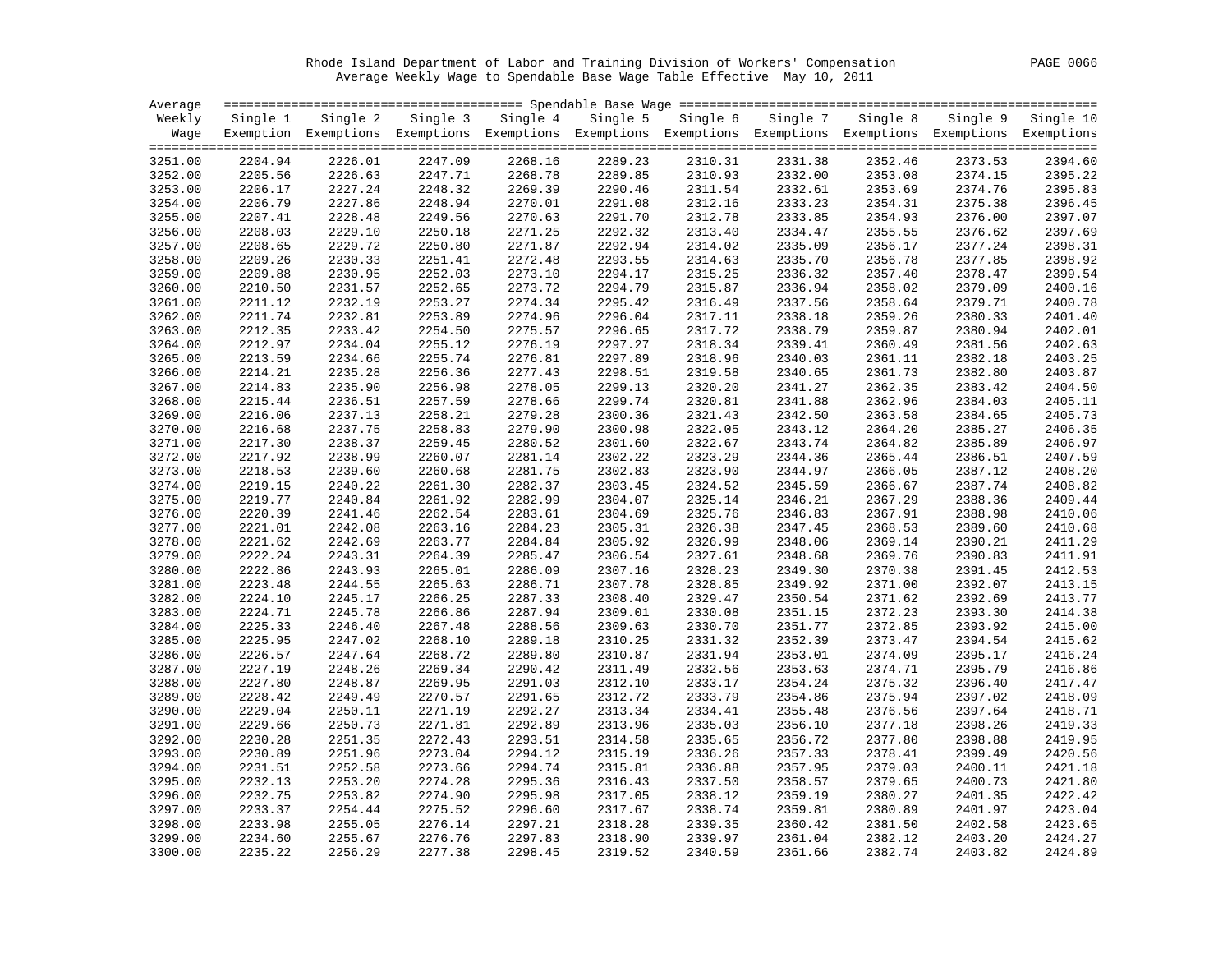Rhode Island Department of Labor and Training Division of Workers' Compensation PAGE 0067 Average Weekly Wage to Spendable Base Wage Table Effective May 10, 2011

| Average            |                    |                    |                    |                                                                                                              |                    |                    |                    |                    |                    |                    |
|--------------------|--------------------|--------------------|--------------------|--------------------------------------------------------------------------------------------------------------|--------------------|--------------------|--------------------|--------------------|--------------------|--------------------|
| Weekly             | Single 1           | Single 2           |                    | Single 3 Single 4                                                                                            | Single 5           | Single 6           | Single 7           | Single 8           | Single 9           | Single 10          |
| Waqe               |                    |                    |                    | Exemption Exemptions Exemptions Exemptions Exemptions Exemptions Exemptions Exemptions Exemptions Exemptions |                    |                    |                    |                    |                    |                    |
|                    |                    |                    |                    |                                                                                                              |                    |                    |                    |                    |                    |                    |
| 3301.00            | 2235.84            | 2256.91            | 2278.00            | 2299.07<br>2299.69                                                                                           | 2320.14<br>2320.76 | 2341.21            | 2362.28            | 2383.36            | 2404.44            | 2425.51<br>2426.13 |
| 3302.00<br>3303.00 | 2236.46<br>2237.07 | 2257.53<br>2258.14 | 2278.62<br>2279.23 | 2300.30                                                                                                      | 2321.37            | 2341.83<br>2342.44 | 2362.90<br>2363.51 | 2383.98<br>2384.59 | 2405.06<br>2405.67 | 2426.74            |
| 3304.00            | 2237.69            | 2258.76            | 2279.85            | 2300.92                                                                                                      | 2321.99            | 2343.06            | 2364.13            | 2385.22            | 2406.29            | 2427.36            |
| 3305.00            | 2238.31            | 2259.38            | 2280.47            | 2301.54                                                                                                      | 2322.61            | 2343.68            | 2364.75            | 2385.84            | 2406.91            | 2427.98            |
| 3306.00            | 2238.93            | 2260.00            | 2281.09            | 2302.16                                                                                                      | 2323.23            | 2344.30            | 2365.37            | 2386.46            | 2407.53            | 2428.60            |
| 3307.00            | 2239.55            | 2260.62            | 2281.71            | 2302.78                                                                                                      | 2323.85            | 2344.92            | 2365.99            | 2387.08            | 2408.15            | 2429.22            |
| 3308.00            | 2240.16            | 2261.23            | 2282.32            | 2303.39                                                                                                      | 2324.46            | 2345.53            | 2366.60            | 2387.69            | 2408.76            | 2429.83            |
| 3309.00            | 2240.78            | 2261.85            | 2282.94            | 2304.01                                                                                                      | 2325.08            | 2346.15            | 2367.22            | 2388.31            | 2409.38            | 2430.45            |
| 3310.00            | 2241.40            | 2262.47            | 2283.56            | 2304.63                                                                                                      | 2325.70            | 2346.77            | 2367.84            | 2388.93            | 2410.00            | 2431.07            |
| 3311.00            | 2242.02            | 2263.09            | 2284.18            | 2305.25                                                                                                      | 2326.32            | 2347.39            | 2368.46            | 2389.55            | 2410.62            | 2431.69            |
| 3312.00            | 2242.64            | 2263.71            | 2284.80            | 2305.87                                                                                                      | 2326.94            | 2348.01            | 2369.08            | 2390.17            | 2411.24            | 2432.31            |
| 3313.00            | 2243.25            | 2264.32            | 2285.41            | 2306.48                                                                                                      | 2327.55            | 2348.62            | 2369.69            | 2390.78            | 2411.85            | 2432.92            |
| 3314.00            | 2243.87            | 2264.94            | 2286.03            | 2307.10                                                                                                      | 2328.17            | 2349.24            | 2370.31            | 2391.40            | 2412.47            | 2433.54            |
| 3315.00            | 2244.49            | 2265.56            | 2286.65            | 2307.72                                                                                                      | 2328.79            | 2349.86            | 2370.93            | 2392.02            | 2413.09            | 2434.16            |
| 3316.00            | 2245.11            | 2266.18            | 2287.27            | 2308.34                                                                                                      | 2329.41            | 2350.48            | 2371.55            | 2392.64            | 2413.71            | 2434.78            |
| 3317.00            | 2245.73            | 2266.81            | 2287.89            | 2308.96                                                                                                      | 2330.03            | 2351.10            | 2372.17            | 2393.26            | 2414.33            | 2435.40            |
| 3318.00            | 2246.34            | 2267.42            | 2288.50            | 2309.57                                                                                                      | 2330.64            | 2351.71            | 2372.78            | 2393.87            | 2414.94            | 2436.01            |
| 3319.00            | 2246.96            | 2268.04            | 2289.12            | 2310.19                                                                                                      | 2331.26            | 2352.33            | 2373.40            | 2394.49            | 2415.56            | 2436.63            |
| 3320.00            | 2247.58            | 2268.66            | 2289.74            | 2310.81                                                                                                      | 2331.88            | 2352.95            | 2374.02            | 2395.11            | 2416.18            | 2437.25            |
| 3321.00            | 2248.20            | 2269.28            | 2290.36            | 2311.43                                                                                                      | 2332.50            | 2353.57            | 2374.64            | 2395.73            | 2416.80            | 2437.87            |
| 3322.00            | 2248.82            | 2269.90            | 2290.98            | 2312.05                                                                                                      | 2333.12            | 2354.19            | 2375.26            | 2396.35            | 2417.42            | 2438.49            |
| 3323.00            | 2249.43            | 2270.51            | 2291.59            | 2312.66                                                                                                      | 2333.73            | 2354.80            | 2375.88            | 2396.96            | 2418.03            | 2439.10            |
| 3324.00            | 2250.05            | 2271.13            | 2292.21            | 2313.28                                                                                                      | 2334.35            | 2355.42            | 2376.50            | 2397.58            | 2418.65            | 2439.72            |
| 3325.00            | 2250.67            | 2271.75            | 2292.83            | 2313.90                                                                                                      | 2334.97            | 2356.04            | 2377.12            | 2398.20            | 2419.27            | 2440.34            |
| 3326.00            | 2251.29            | 2272.37            | 2293.45            | 2314.52                                                                                                      | 2335.59            | 2356.66            | 2377.74            | 2398.82            | 2419.89            | 2440.96            |
| 3327.00            | 2251.91            | 2272.99            | 2294.07            | 2315.14                                                                                                      | 2336.21            | 2357.28            | 2378.36            | 2399.44            | 2420.51            | 2441.58            |
| 3328.00            | 2252.52            | 2273.60            | 2294.68            | 2315.75                                                                                                      | 2336.82            | 2357.89            | 2378.97            | 2400.05            | 2421.12            | 2442.19            |
| 3329.00            | 2253.14            | 2274.22            | 2295.30            | 2316.37                                                                                                      | 2337.44            | 2358.51            | 2379.59            | 2400.67            | 2421.74            | 2442.81            |
| 3330.00            | 2253.76            | 2274.84            | 2295.92            | 2316.99                                                                                                      | 2338.06            | 2359.13            | 2380.21            | 2401.29            | 2422.36            | 2443.43            |
| 3331.00            | 2254.38            | 2275.46            | 2296.54            | 2317.61                                                                                                      | 2338.68            | 2359.75            | 2380.83            | 2401.91            | 2422.98            | 2444.05            |
| 3332.00            | 2255.00            | 2276.08            | 2297.16            | 2318.23                                                                                                      | 2339.30            | 2360.37            | 2381.45            | 2402.53            | 2423.60            | 2444.67            |
| 3333.00            | 2255.61            | 2276.69            | 2297.77            | 2318.84                                                                                                      | 2339.91            | 2360.98            | 2382.06            | 2403.14            | 2424.21            | 2445.28            |
| 3334.00            | 2256.23            | 2277.31            | 2298.39            | 2319.46                                                                                                      | 2340.53            | 2361.60            | 2382.68            | 2403.76            | 2424.83            | 2445.90            |
| 3335.00            | 2256.85            | 2277.93            | 2299.01            | 2320.08                                                                                                      | 2341.15            | 2362.22            | 2383.30            | 2404.38            | 2425.45            | 2446.52            |
| 3336.00            | 2257.48            | 2278.55            | 2299.63            | 2320.70                                                                                                      | 2341.77            | 2362.84            | 2383.92            | 2405.00            | 2426.07            | 2447.14            |
| 3337.00            | 2258.10            | 2279.17            | 2300.25            | 2321.32                                                                                                      | 2342.39            | 2363.46            | 2384.54            | 2405.62            | 2426.69            | 2447.76            |
| 3338.00            | 2258.71            | 2279.78            | 2300.86            | 2321.93                                                                                                      | 2343.00            | 2364.07            | 2385.15            | 2406.23            | 2427.30            | 2448.37            |
| 3339.00            | 2259.33            | 2280.40            | 2301.48            | 2322.55                                                                                                      | 2343.62            | 2364.69            | 2385.77            | 2406.85            | 2427.92            | 2448.99            |
| 3340.00            | 2259.95            | 2281.02            | 2302.10            | 2323.17                                                                                                      | 2344.24            | 2365.31            | 2386.39            | 2407.47            | 2428.54            | 2449.61            |
| 3341.00            | 2260.57            | 2281.64            | 2302.72            | 2323.79                                                                                                      | 2344.86            | 2365.93            | 2387.01            | 2408.09            | 2429.16            | 2450.23            |
| 3342.00            | 2261.19            | 2282.26            | 2303.34            | 2324.41                                                                                                      | 2345.48            | 2366.56            | 2387.63            | 2408.71            | 2429.78            | 2450.85            |
| 3343.00            | 2261.80            | 2282.87            | 2303.95            | 2325.02                                                                                                      | 2346.09            | 2367.17            | 2388.24            | 2409.32            | 2430.39            | 2451.46            |
| 3344.00            | 2262.42            | 2283.49            | 2304.57            | 2325.64                                                                                                      | 2346.71            | 2367.79            | 2388.86            | 2409.94            | 2431.01            | 2452.08            |
| 3345.00            | 2263.04            | 2284.11            | 2305.19            | 2326.26                                                                                                      | 2347.33            | 2368.41            | 2389.48            | 2410.56            | 2431.63            | 2452.70            |
| 3346.00            | 2263.66            | 2284.73            | 2305.81            | 2326.88                                                                                                      | 2347.95            | 2369.03            | 2390.10            | 2411.18            | 2432.25            | 2453.32            |
| 3347.00            | 2264.28            | 2285.35            | 2306.43            | 2327.50                                                                                                      | 2348.57            | 2369.65            | 2390.72            | 2411.80            | 2432.87            | 2453.94            |
| 3348.00            | 2264.89            | 2285.96            | 2307.04            | 2328.11                                                                                                      | 2349.18            | 2370.26            | 2391.33            | 2412.41            | 2433.48            | 2454.55            |
| 3349.00            | 2265.51            | 2286.58            | 2307.66            | 2328.73                                                                                                      | 2349.80            | 2370.88            | 2391.95            | 2413.03            | 2434.10            | 2455.17            |
| 3350.00            | 2266.13            | 2287.20            | 2308.28            | 2329.35                                                                                                      | 2350.42            | 2371.50            | 2392.57            | 2413.65            | 2434.72            | 2455.79            |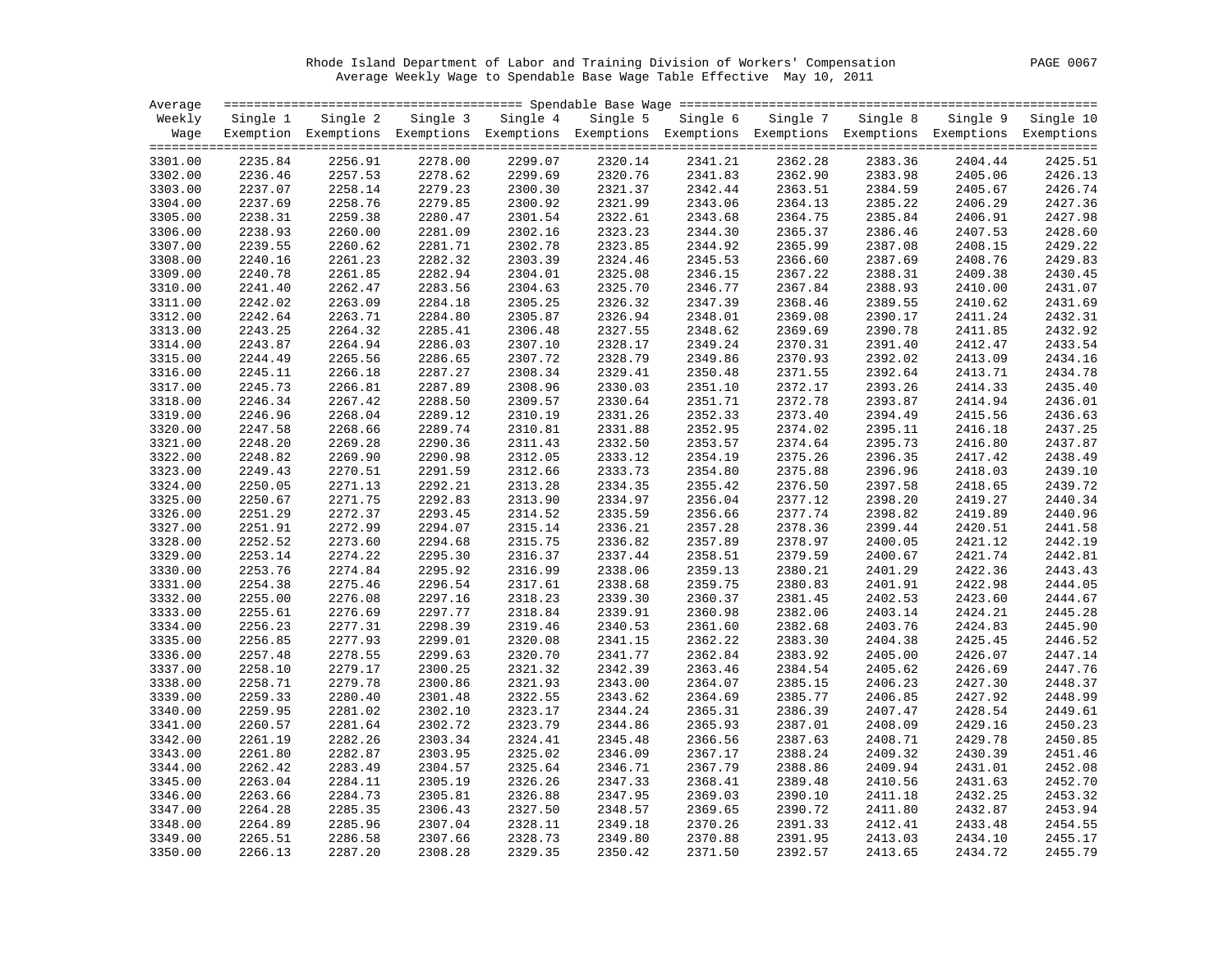Rhode Island Department of Labor and Training Division of Workers' Compensation PAGE 0068 Average Weekly Wage to Spendable Base Wage Table Effective May 10, 2011

| Average |          |                                                                                                                   |         |                   |         |                   |          |          |         |                    |
|---------|----------|-------------------------------------------------------------------------------------------------------------------|---------|-------------------|---------|-------------------|----------|----------|---------|--------------------|
| Weekly  | Single 1 | Single 2                                                                                                          |         | Single 3 Single 4 |         | Single 5 Single 6 | Single 7 | Single 8 |         | Single 9 Single 10 |
|         |          | Wage Exemption Exemptions Exemptions Exemptions Exemptions Exemptions Exemptions Exemptions Exemptions Exemptions |         |                   |         |                   |          |          |         |                    |
| 3351.00 | 2266.75  | 2287.82                                                                                                           | 2308.90 | 2329.97           | 2351.04 | 2372.12           | 2393.19  | 2414.27  | 2435.34 | 2456.41            |
| 3352.00 | 2267.37  | 2288.44                                                                                                           | 2309.52 | 2330.59           | 2351.66 | 2372.74           | 2393.81  | 2414.89  | 2435.96 | 2457.03            |
| 3353.00 | 2267.98  | 2289.05                                                                                                           | 2310.13 | 2331.20           | 2352.27 | 2373.35           | 2394.42  | 2415.50  | 2436.57 | 2457.64            |
| 3354.00 | 2268.60  | 2289.67                                                                                                           | 2310.75 | 2331.82           | 2352.89 | 2373.97           | 2395.04  | 2416.12  | 2437.19 | 2458.26            |
| 3355.00 | 2269.22  | 2290.29                                                                                                           | 2311.37 | 2332.44           | 2353.51 | 2374.59           | 2395.66  | 2416.74  | 2437.81 | 2458.88            |
| 3356.00 | 2269.84  | 2290.91                                                                                                           | 2311.99 | 2333.06           | 2354.13 | 2375.21           | 2396.28  | 2417.36  | 2438.43 | 2459.50            |
| 3357.00 | 2270.46  | 2291.53                                                                                                           | 2312.61 | 2333.68           | 2354.75 | 2375.83           | 2396.90  | 2417.98  | 2439.05 | 2460.12            |
| 3358.00 | 2271.07  | 2292.14                                                                                                           | 2313.22 | 2334.29           | 2355.36 | 2376.44           | 2397.51  | 2418.59  | 2439.66 | 2460.73            |
| 3359.00 | 2271.69  | 2292.76                                                                                                           | 2313.84 | 2334.91           | 2355.98 | 2377.06           | 2398.13  | 2419.21  | 2440.28 | 2461.35            |
| 3360.00 | 2272.31  | 2293.38                                                                                                           | 2314.46 | 2335.53           | 2356.60 | 2377.68           | 2398.75  | 2419.83  | 2440.90 | 2461.97            |
| 3361.00 | 2272.93  | 2294.00                                                                                                           | 2315.08 | 2336.15           | 2357.23 | 2378.30           | 2399.37  | 2420.45  | 2441.52 | 2462.59            |
| 3362.00 | 2273.55  | 2294.62                                                                                                           | 2315.70 | 2336.77           | 2357.85 | 2378.92           | 2399.99  | 2421.07  | 2442.14 | 2463.21            |
| 3363.00 | 2274.16  | 2295.23                                                                                                           | 2316.31 | 2337.38           | 2358.46 | 2379.53           | 2400.60  | 2421.68  | 2442.75 | 2463.82            |
| 3364.00 | 2274.78  | 2295.85                                                                                                           | 2316.93 | 2338.00           | 2359.08 | 2380.15           | 2401.22  | 2422.30  | 2443.37 | 2464.44            |
| 3365.00 | 2275.40  | 2296.47                                                                                                           | 2317.55 | 2338.62           | 2359.70 | 2380.77           | 2401.84  | 2422.92  | 2443.99 | 2465.06            |
| 3366.00 | 2276.02  | 2297.09                                                                                                           | 2318.17 | 2339.24           | 2360.32 | 2381.39           | 2402.46  | 2423.54  | 2444.61 | 2465.68            |
| 3367.00 | 2276.64  | 2297.71                                                                                                           | 2318.79 | 2339.86           | 2360.94 | 2382.01           | 2403.08  | 2424.16  | 2445.23 | 2466.31            |
| 3368.00 | 2277.25  | 2298.32                                                                                                           | 2319.40 | 2340.47           | 2361.55 | 2382.62           | 2403.69  | 2424.77  | 2445.84 | 2466.92            |
| 3369.00 | 2277.87  | 2298.94                                                                                                           | 2320.02 | 2341.09           | 2362.17 | 2383.24           | 2404.31  | 2425.39  | 2446.46 | 2467.54            |
| 3370.00 | 2278.49  | 2299.56                                                                                                           | 2320.64 | 2341.71           | 2362.79 | 2383.86           | 2404.93  | 2426.01  | 2447.08 | 2468.16            |
| 3371.00 | 2279.11  | 2300.18                                                                                                           | 2321.26 | 2342.33           | 2363.41 | 2384.48           | 2405.55  | 2426.63  | 2447.70 | 2468.78            |
| 3372.00 | 2279.73  | 2300.80                                                                                                           | 2321.88 | 2342.95           | 2364.03 | 2385.10           | 2406.17  | 2427.25  | 2448.32 | 2469.40            |
| 3373.00 | 2280.34  | 2301.41                                                                                                           | 2322.49 | 2343.56           | 2364.64 | 2385.71           | 2406.78  | 2427.86  | 2448.93 | 2470.01            |
| 3374.00 | 2280.96  | 2302.03                                                                                                           | 2323.11 | 2344.18           | 2365.26 | 2386.33           | 2407.40  | 2428.48  | 2449.55 | 2470.63            |
| 3375.00 | 2281.58  | 2302.65                                                                                                           | 2323.73 | 2344.80           | 2365.88 | 2386.95           | 2408.02  | 2429.10  | 2450.17 | 2471.25            |
| 3376.00 | 2282.20  | 2303.27                                                                                                           | 2324.35 | 2345.42           | 2366.50 | 2387.57           | 2408.64  | 2429.72  | 2450.79 | 2471.87            |
| 3377.00 | 2282.82  | 2303.89                                                                                                           | 2324.97 | 2346.04           | 2367.12 | 2388.19           | 2409.26  | 2430.34  | 2451.41 | 2472.49            |
| 3378.00 | 2283.43  | 2304.50                                                                                                           | 2325.58 | 2346.65           | 2367.73 | 2388.80           | 2409.87  | 2430.95  | 2452.02 | 2473.10            |
| 3379.00 | 2284.05  | 2305.12                                                                                                           | 2326.20 | 2347.28           | 2368.35 | 2389.42           | 2410.49  | 2431.57  | 2452.64 | 2473.72            |
| 3380.00 | 2284.67  | 2305.74                                                                                                           | 2326.82 | 2347.90           | 2368.97 | 2390.04           | 2411.11  | 2432.19  | 2453.26 | 2474.34            |
| 3381.00 | 2285.29  | 2306.36                                                                                                           | 2327.44 | 2348.52           | 2369.59 | 2390.66           | 2411.73  | 2432.81  | 2453.88 | 2474.96            |
| 3382.00 | 2285.91  | 2306.98                                                                                                           | 2328.06 | 2349.14           | 2370.21 | 2391.28           | 2412.35  | 2433.43  | 2454.50 | 2475.58            |
| 3383.00 | 2286.52  | 2307.59                                                                                                           | 2328.67 | 2349.75           | 2370.82 | 2391.89           | 2412.96  | 2434.04  | 2455.11 | 2476.19            |
| 3384.00 | 2287.14  | 2308.21                                                                                                           | 2329.29 | 2350.37           | 2371.44 | 2392.51           | 2413.58  | 2434.66  | 2455.73 | 2476.81            |
| 3385.00 | 2287.76  | 2308.83                                                                                                           | 2329.91 | 2350.99           | 2372.06 | 2393.13           | 2414.20  | 2435.28  | 2456.35 | 2477.43            |
| 3386.00 | 2288.38  | 2309.45                                                                                                           | 2330.53 | 2351.61           | 2372.68 | 2393.75           | 2414.82  | 2435.90  | 2456.98 | 2478.05            |
| 3387.00 | 2289.00  | 2310.07                                                                                                           | 2331.15 | 2352.23           | 2373.30 | 2394.37           | 2415.44  | 2436.52  | 2457.60 | 2478.67            |
| 3388.00 | 2289.61  | 2310.68                                                                                                           | 2331.76 | 2352.84           | 2373.91 | 2394.98           | 2416.05  | 2437.13  | 2458.21 | 2479.28            |
| 3389.00 | 2290.23  | 2311.30                                                                                                           | 2332.38 | 2353.46           | 2374.53 | 2395.60           | 2416.67  | 2437.75  | 2458.83 | 2479.90            |
| 3390.00 | 2290.85  | 2311.92                                                                                                           | 2333.00 | 2354.08           | 2375.15 | 2396.22           | 2417.29  | 2438.37  | 2459.45 | 2480.52            |
| 3391.00 | 2291.47  | 2312.54                                                                                                           | 2333.62 | 2354.70           | 2375.77 | 2396.84           | 2417.91  | 2438.99  | 2460.07 | 2481.14            |
| 3392.00 | 2292.09  | 2313.16                                                                                                           | 2334.24 | 2355.32           | 2376.39 | 2397.46           | 2418.53  | 2439.61  | 2460.69 | 2481.76            |
| 3393.00 | 2292.70  | 2313.77                                                                                                           | 2334.85 | 2355.93           | 2377.00 | 2398.07           | 2419.14  | 2440.22  | 2461.30 | 2482.37            |
| 3394.00 | 2293.32  | 2314.39                                                                                                           | 2335.47 | 2356.55           | 2377.62 | 2398.69           | 2419.76  | 2440.84  | 2461.92 | 2482.99            |
| 3395.00 | 2293.94  | 2315.01                                                                                                           | 2336.09 | 2357.17           | 2378.24 | 2399.31           | 2420.38  | 2441.46  | 2462.54 | 2483.61            |
| 3396.00 | 2294.56  | 2315.63                                                                                                           | 2336.71 | 2357.79           | 2378.86 | 2399.93           | 2421.00  | 2442.08  | 2463.16 | 2484.23            |
| 3397.00 | 2295.18  | 2316.25                                                                                                           | 2337.33 | 2358.41           | 2379.48 | 2400.55           | 2421.62  | 2442.70  | 2463.78 | 2484.85            |
| 3398.00 | 2295.79  | 2316.86                                                                                                           | 2337.95 | 2359.02           | 2380.09 | 2401.16           | 2422.23  | 2443.31  | 2464.39 | 2485.46            |
| 3399.00 | 2296.41  | 2317.48                                                                                                           | 2338.57 | 2359.64           | 2380.71 | 2401.78           | 2422.85  | 2443.93  | 2465.01 | 2486.08            |
| 3400.00 | 2297.03  | 2318.10                                                                                                           | 2339.19 | 2360.26           | 2381.33 | 2402.40           | 2423.47  | 2444.55  | 2465.63 | 2486.70            |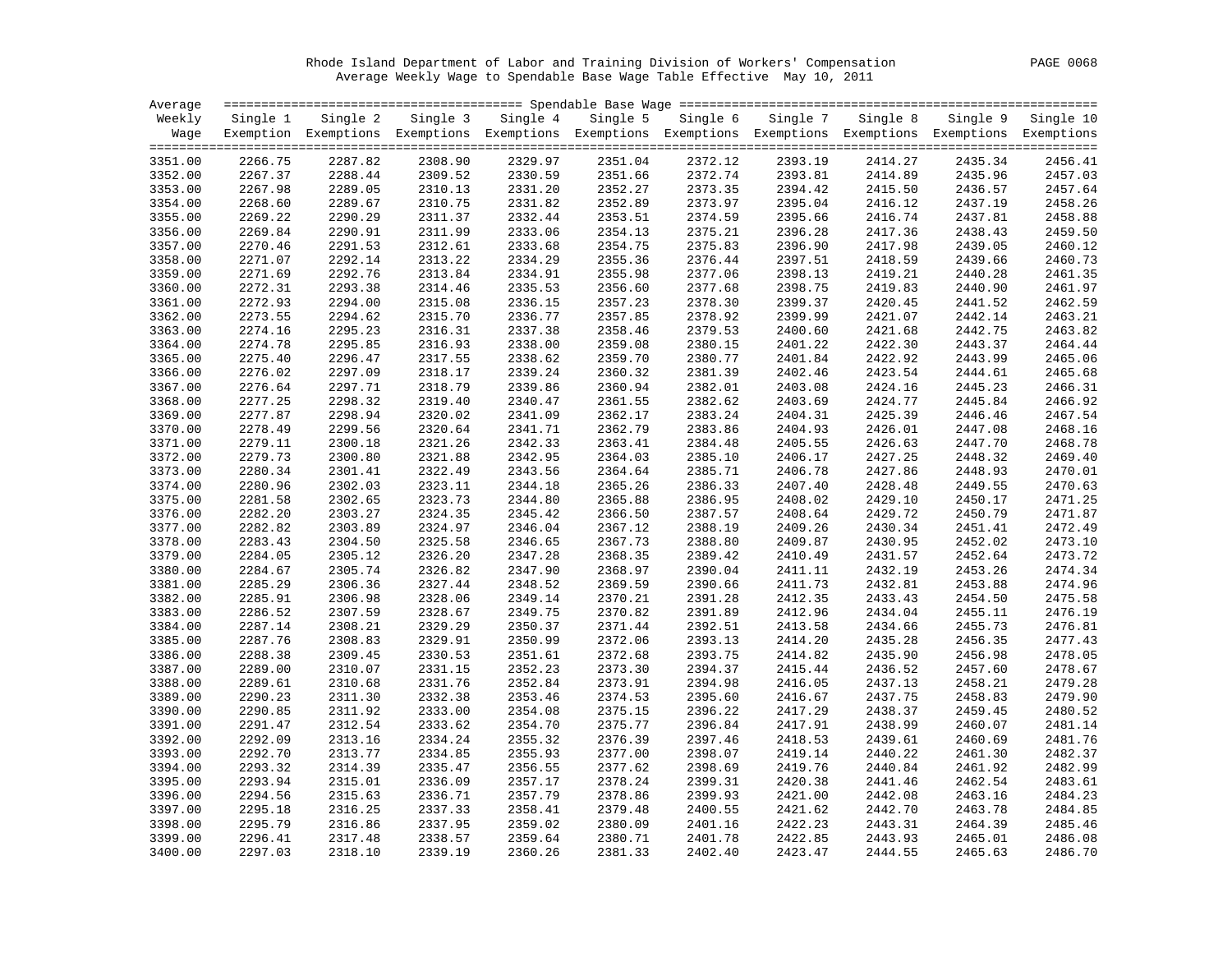Rhode Island Department of Labor and Training Division of Workers' Compensation PAGE 0069 Average Weekly Wage to Spendable Base Wage Table Effective May 10, 2011

| Average |          |                                                                                                              |         |                   |          |          |          |          |          |           |
|---------|----------|--------------------------------------------------------------------------------------------------------------|---------|-------------------|----------|----------|----------|----------|----------|-----------|
| Weekly  | Single 1 | Single 2                                                                                                     |         | Single 3 Single 4 | Single 5 | Single 6 | Single 7 | Single 8 | Single 9 | Single 10 |
| Wage    |          | Exemption Exemptions Exemptions Exemptions Exemptions Exemptions Exemptions Exemptions Exemptions Exemptions |         |                   |          |          |          |          |          |           |
|         |          |                                                                                                              |         |                   |          |          |          |          |          |           |
| 3401.00 | 2297.65  | 2318.72                                                                                                      | 2339.81 | 2360.88           | 2381.95  | 2403.02  | 2424.09  | 2445.17  | 2466.25  | 2487.32   |
| 3402.00 | 2298.27  | 2319.34                                                                                                      | 2340.43 | 2361.50           | 2382.57  | 2403.64  | 2424.71  | 2445.79  | 2466.87  | 2487.94   |
| 3403.00 | 2298.88  | 2319.95                                                                                                      | 2341.04 | 2362.11           | 2383.18  | 2404.25  | 2425.32  | 2446.40  | 2467.48  | 2488.55   |
| 3404.00 | 2299.50  | 2320.57                                                                                                      | 2341.66 | 2362.73           | 2383.80  | 2404.87  | 2425.94  | 2447.03  | 2468.10  | 2489.17   |
| 3405.00 | 2300.12  | 2321.19                                                                                                      | 2342.28 | 2363.35           | 2384.42  | 2405.49  | 2426.56  | 2447.65  | 2468.72  | 2489.79   |
| 3406.00 | 2300.74  | 2321.81                                                                                                      | 2342.90 | 2363.97           | 2385.04  | 2406.11  | 2427.18  | 2448.27  | 2469.34  | 2490.41   |
| 3407.00 | 2301.36  | 2322.43                                                                                                      | 2343.52 | 2364.59           | 2385.66  | 2406.73  | 2427.80  | 2448.89  | 2469.96  | 2491.03   |
| 3408.00 | 2301.97  | 2323.04                                                                                                      | 2344.13 | 2365.20           | 2386.27  | 2407.34  | 2428.41  | 2449.50  | 2470.57  | 2491.64   |
| 3409.00 | 2302.59  | 2323.66                                                                                                      | 2344.75 | 2365.82           | 2386.89  | 2407.96  | 2429.03  | 2450.12  | 2471.19  | 2492.26   |
| 3410.00 | 2303.21  | 2324.28                                                                                                      | 2345.37 | 2366.44           | 2387.51  | 2408.58  | 2429.65  | 2450.74  | 2471.81  | 2492.88   |
| 3411.00 | 2303.83  | 2324.90                                                                                                      | 2345.99 | 2367.06           | 2388.13  | 2409.20  | 2430.27  | 2451.36  | 2472.43  | 2493.50   |
| 3412.00 | 2304.45  | 2325.52                                                                                                      | 2346.61 | 2367.68           | 2388.75  | 2409.82  | 2430.89  | 2451.98  | 2473.05  | 2494.12   |
| 3413.00 | 2305.06  | 2326.13                                                                                                      | 2347.22 | 2368.29           | 2389.36  | 2410.43  | 2431.50  | 2452.59  | 2473.66  | 2494.73   |
| 3414.00 | 2305.68  | 2326.75                                                                                                      | 2347.84 | 2368.91           | 2389.98  | 2411.05  | 2432.12  | 2453.21  | 2474.28  | 2495.35   |
| 3415.00 | 2306.30  | 2327.37                                                                                                      | 2348.46 | 2369.53           | 2390.60  | 2411.67  | 2432.74  | 2453.83  | 2474.90  | 2495.97   |
| 3416.00 | 2306.92  | 2327.99                                                                                                      | 2349.08 | 2370.15           | 2391.22  | 2412.29  | 2433.36  | 2454.45  | 2475.52  | 2496.59   |
| 3417.00 | 2307.54  | 2328.62                                                                                                      | 2349.70 | 2370.77           | 2391.84  | 2412.91  | 2433.98  | 2455.07  | 2476.14  | 2497.21   |
| 3418.00 | 2308.15  | 2329.23                                                                                                      | 2350.31 | 2371.38           | 2392.45  | 2413.52  | 2434.59  | 2455.68  | 2476.75  | 2497.82   |
| 3419.00 | 2308.77  | 2329.85                                                                                                      | 2350.93 | 2372.00           | 2393.07  | 2414.14  | 2435.21  | 2456.30  | 2477.37  | 2498.44   |
| 3420.00 | 2309.39  | 2330.47                                                                                                      | 2351.55 | 2372.62           | 2393.69  | 2414.76  | 2435.83  | 2456.92  | 2477.99  | 2499.06   |
| 3421.00 | 2310.01  | 2331.09                                                                                                      | 2352.17 | 2373.24           | 2394.31  | 2415.38  | 2436.45  | 2457.54  | 2478.61  | 2499.68   |
| 3422.00 | 2310.63  | 2331.71                                                                                                      | 2352.79 | 2373.86           | 2394.93  | 2416.00  | 2437.07  | 2458.16  | 2479.23  | 2500.30   |
| 3423.00 | 2311.24  | 2332.32                                                                                                      | 2353.40 | 2374.47           | 2395.54  | 2416.61  | 2437.69  | 2458.77  | 2479.84  | 2500.91   |
| 3424.00 | 2311.86  | 2332.94                                                                                                      | 2354.02 | 2375.09           | 2396.16  | 2417.23  | 2438.31  | 2459.39  | 2480.46  | 2501.53   |
| 3425.00 | 2312.48  | 2333.56                                                                                                      | 2354.64 | 2375.71           | 2396.78  | 2417.85  | 2438.93  | 2460.01  | 2481.08  | 2502.15   |
| 3426.00 | 2313.10  | 2334.18                                                                                                      | 2355.26 | 2376.33           | 2397.40  | 2418.47  | 2439.55  | 2460.63  | 2481.70  | 2502.77   |
| 3427.00 | 2313.72  | 2334.80                                                                                                      | 2355.88 | 2376.95           | 2398.02  | 2419.09  | 2440.17  | 2461.25  | 2482.32  | 2503.39   |
| 3428.00 | 2314.33  | 2335.41                                                                                                      | 2356.49 | 2377.56           | 2398.63  | 2419.70  | 2440.78  | 2461.86  | 2482.93  | 2504.00   |
| 3429.00 | 2314.95  | 2336.03                                                                                                      | 2357.11 | 2378.18           | 2399.25  | 2420.32  | 2441.40  | 2462.48  | 2483.55  | 2504.62   |
| 3430.00 | 2315.57  | 2336.65                                                                                                      | 2357.73 | 2378.80           | 2399.87  | 2420.94  | 2442.02  | 2463.10  | 2484.17  | 2505.24   |
| 3431.00 | 2316.19  | 2337.27                                                                                                      | 2358.35 | 2379.42           | 2400.49  | 2421.56  | 2442.64  | 2463.72  | 2484.79  | 2505.86   |
| 3432.00 | 2316.81  | 2337.89                                                                                                      | 2358.97 | 2380.04           | 2401.11  | 2422.18  | 2443.26  | 2464.34  | 2485.41  | 2506.48   |
| 3433.00 | 2317.42  | 2338.50                                                                                                      | 2359.58 | 2380.65           | 2401.72  | 2422.79  | 2443.87  | 2464.95  | 2486.02  | 2507.09   |
| 3434.00 | 2318.04  | 2339.12                                                                                                      | 2360.20 | 2381.27           | 2402.34  | 2423.41  | 2444.49  | 2465.57  | 2486.64  | 2507.71   |
| 3435.00 | 2318.66  | 2339.74                                                                                                      | 2360.82 | 2381.89           | 2402.96  | 2424.03  | 2445.11  | 2466.19  | 2487.26  | 2508.33   |
| 3436.00 | 2319.29  | 2340.36                                                                                                      | 2361.44 | 2382.51           | 2403.58  | 2424.65  | 2445.73  | 2466.81  | 2487.88  | 2508.95   |
| 3437.00 | 2319.91  | 2340.98                                                                                                      | 2362.06 | 2383.13           | 2404.20  | 2425.27  | 2446.35  | 2467.43  | 2488.50  | 2509.57   |
| 3438.00 | 2320.52  | 2341.59                                                                                                      | 2362.67 | 2383.74           | 2404.81  | 2425.88  | 2446.96  | 2468.04  | 2489.11  | 2510.18   |
| 3439.00 | 2321.14  | 2342.21                                                                                                      | 2363.29 | 2384.36           | 2405.43  | 2426.50  | 2447.58  | 2468.66  | 2489.73  | 2510.80   |
| 3440.00 | 2321.76  | 2342.83                                                                                                      | 2363.91 | 2384.98           | 2406.05  | 2427.12  | 2448.20  | 2469.28  | 2490.35  | 2511.42   |
| 3441.00 | 2322.38  | 2343.45                                                                                                      | 2364.53 | 2385.60           | 2406.67  | 2427.74  | 2448.82  | 2469.90  | 2490.97  | 2512.04   |
| 3442.00 | 2323.00  | 2344.07                                                                                                      | 2365.15 | 2386.22           | 2407.29  | 2428.37  | 2449.44  | 2470.52  | 2491.59  | 2512.66   |
| 3443.00 | 2323.61  | 2344.68                                                                                                      | 2365.76 | 2386.83           | 2407.90  | 2428.98  | 2450.05  | 2471.13  | 2492.20  | 2513.27   |
| 3444.00 | 2324.23  | 2345.30                                                                                                      | 2366.38 | 2387.45           | 2408.52  | 2429.60  | 2450.67  | 2471.75  | 2492.82  | 2513.89   |
| 3445.00 | 2324.85  | 2345.92                                                                                                      | 2367.00 | 2388.07           | 2409.14  | 2430.22  | 2451.29  | 2472.37  | 2493.44  | 2514.51   |
| 3446.00 | 2325.47  | 2346.54                                                                                                      | 2367.62 | 2388.69           | 2409.76  | 2430.84  | 2451.91  | 2472.99  | 2494.06  | 2515.13   |
| 3447.00 | 2326.09  | 2347.16                                                                                                      | 2368.24 | 2389.31           | 2410.38  | 2431.46  | 2452.53  | 2473.61  | 2494.68  | 2515.75   |
| 3448.00 | 2326.70  | 2347.77                                                                                                      | 2368.85 | 2389.92           | 2410.99  | 2432.07  | 2453.14  | 2474.22  | 2495.29  | 2516.36   |
| 3449.00 | 2327.32  | 2348.39                                                                                                      | 2369.47 | 2390.54           | 2411.61  | 2432.69  | 2453.76  | 2474.84  | 2495.91  | 2516.98   |
| 3450.00 | 2327.94  | 2349.01                                                                                                      | 2370.09 | 2391.16           | 2412.23  | 2433.31  | 2454.38  | 2475.46  | 2496.53  | 2517.60   |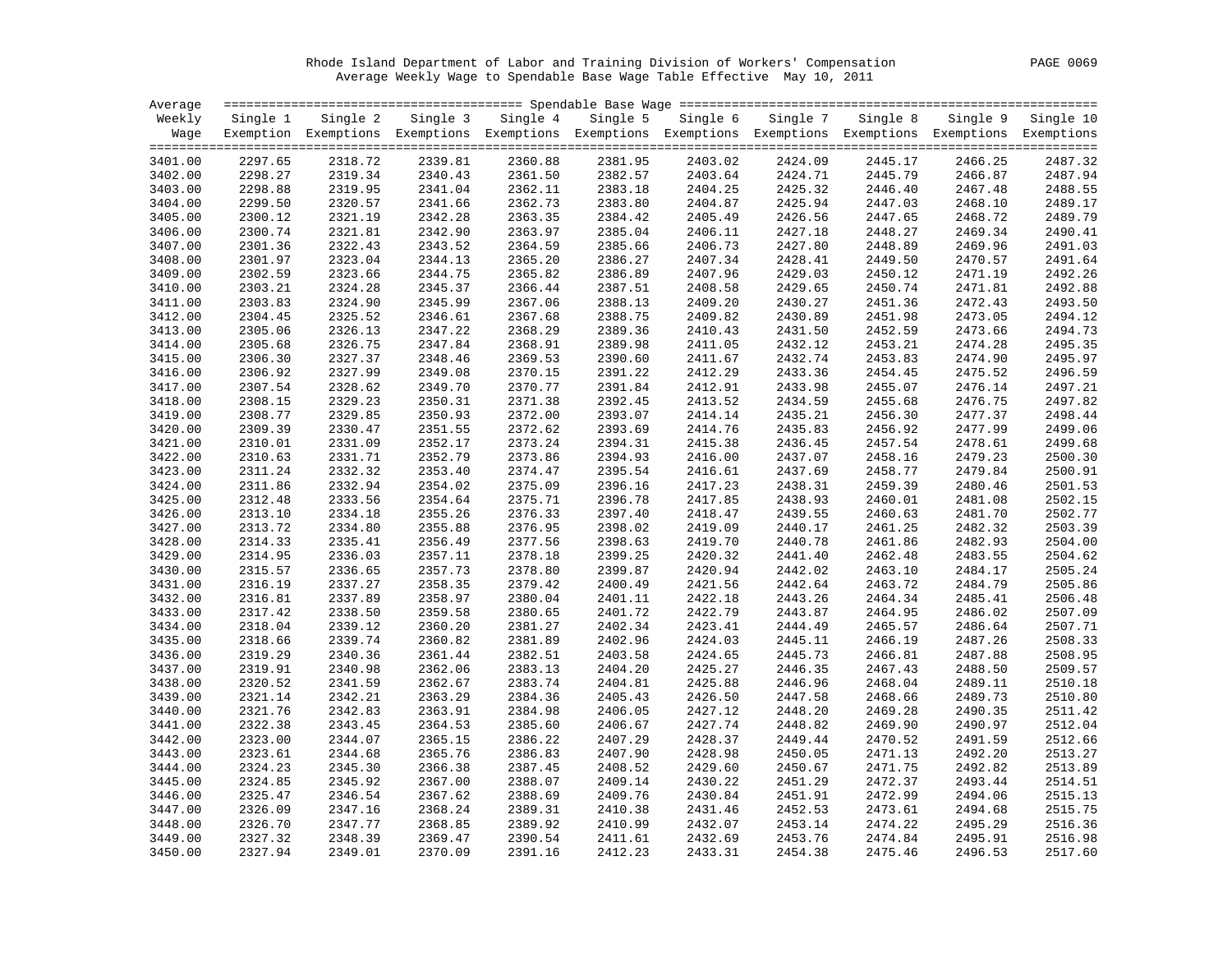Rhode Island Department of Labor and Training Division of Workers' Compensation PAGE 0070 Average Weekly Wage to Spendable Base Wage Table Effective May 10, 2011

| Average |          |                                                                                                                   |         |                   |          |          |          |          |          |           |
|---------|----------|-------------------------------------------------------------------------------------------------------------------|---------|-------------------|----------|----------|----------|----------|----------|-----------|
| Weekly  | Single 1 | Single 2                                                                                                          |         | Single 3 Single 4 | Single 5 | Single 6 | Single 7 | Single 8 | Single 9 | Single 10 |
|         |          | Wage Exemption Exemptions Exemptions Exemptions Exemptions Exemptions Exemptions Exemptions Exemptions Exemptions |         |                   |          |          |          |          |          |           |
|         |          |                                                                                                                   |         |                   |          |          |          |          |          |           |
| 3451.00 | 2328.56  | 2349.63                                                                                                           | 2370.71 | 2391.78           | 2412.85  | 2433.93  | 2455.00  | 2476.08  | 2497.15  | 2518.22   |
| 3452.00 | 2329.18  | 2350.25                                                                                                           | 2371.33 | 2392.40           | 2413.47  | 2434.55  | 2455.62  | 2476.70  | 2497.77  | 2518.84   |
| 3453.00 | 2329.79  | 2350.86                                                                                                           | 2371.94 | 2393.01           | 2414.08  | 2435.16  | 2456.23  | 2477.31  | 2498.38  | 2519.45   |
| 3454.00 | 2330.41  | 2351.48                                                                                                           | 2372.56 | 2393.63           | 2414.70  | 2435.78  | 2456.85  | 2477.93  | 2499.00  | 2520.07   |
| 3455.00 | 2331.03  | 2352.10                                                                                                           | 2373.18 | 2394.25           | 2415.32  | 2436.40  | 2457.47  | 2478.55  | 2499.62  | 2520.69   |
| 3456.00 | 2331.65  | 2352.72                                                                                                           | 2373.80 | 2394.87           | 2415.94  | 2437.02  | 2458.09  | 2479.17  | 2500.24  | 2521.31   |
| 3457.00 | 2332.27  | 2353.34                                                                                                           | 2374.42 | 2395.49           | 2416.56  | 2437.64  | 2458.71  | 2479.79  | 2500.86  | 2521.93   |
| 3458.00 | 2332.88  | 2353.95                                                                                                           | 2375.03 | 2396.10           | 2417.17  | 2438.25  | 2459.32  | 2480.40  | 2501.47  | 2522.54   |
| 3459.00 | 2333.50  | 2354.57                                                                                                           | 2375.65 | 2396.72           | 2417.79  | 2438.87  | 2459.94  | 2481.02  | 2502.09  | 2523.16   |
| 3460.00 | 2334.12  | 2355.19                                                                                                           | 2376.27 | 2397.34           | 2418.41  | 2439.49  | 2460.56  | 2481.64  | 2502.71  | 2523.78   |
| 3461.00 | 2334.74  | 2355.81                                                                                                           | 2376.89 | 2397.96           | 2419.04  | 2440.11  | 2461.18  | 2482.26  | 2503.33  | 2524.40   |
| 3462.00 | 2335.36  | 2356.43                                                                                                           | 2377.51 | 2398.58           | 2419.66  | 2440.73  | 2461.80  | 2482.88  | 2503.95  | 2525.02   |
| 3463.00 | 2335.97  | 2357.04                                                                                                           | 2378.12 | 2399.19           | 2420.27  | 2441.34  | 2462.41  | 2483.49  | 2504.56  | 2525.63   |
| 3464.00 | 2336.59  | 2357.66                                                                                                           | 2378.74 | 2399.81           | 2420.89  | 2441.96  | 2463.03  | 2484.11  | 2505.18  | 2526.25   |
| 3465.00 | 2337.21  | 2358.28                                                                                                           | 2379.36 | 2400.43           | 2421.51  | 2442.58  | 2463.65  | 2484.73  | 2505.80  | 2526.87   |
| 3466.00 | 2337.79  | 2358.90                                                                                                           | 2379.98 | 2401.05           | 2422.13  | 2443.20  | 2464.27  | 2485.35  | 2506.42  | 2527.49   |
| 3467.00 | 2338.36  | 2359.52                                                                                                           | 2380.60 | 2401.67           | 2422.75  | 2443.82  | 2464.89  | 2485.97  | 2507.04  | 2528.12   |
| 3468.00 | 2338.92  | 2360.13                                                                                                           | 2381.21 | 2402.28           | 2423.36  | 2444.43  | 2465.50  | 2486.58  | 2507.65  | 2528.73   |
| 3469.00 | 2339.49  | 2360.75                                                                                                           | 2381.83 | 2402.90           | 2423.98  | 2445.05  | 2466.12  | 2487.20  | 2508.27  | 2529.35   |
| 3470.00 | 2340.06  | 2361.37                                                                                                           | 2382.45 | 2403.52           | 2424.60  | 2445.67  | 2466.74  | 2487.82  | 2508.89  | 2529.97   |
| 3471.00 | 2340.63  | 2361.99                                                                                                           | 2383.07 | 2404.14           | 2425.22  | 2446.29  | 2467.36  | 2488.44  | 2509.51  | 2530.59   |
| 3472.00 | 2341.20  | 2362.61                                                                                                           | 2383.69 | 2404.76           | 2425.84  | 2446.91  | 2467.98  | 2489.06  | 2510.13  | 2531.21   |
| 3473.00 | 2341.76  | 2363.22                                                                                                           | 2384.30 | 2405.37           | 2426.45  | 2447.52  | 2468.59  | 2489.67  | 2510.74  | 2531.82   |
|         |          |                                                                                                                   |         | 2405.99           |          | 2448.14  |          |          |          | 2532.44   |
| 3474.00 | 2342.33  | 2363.84                                                                                                           | 2384.92 |                   | 2427.07  |          | 2469.21  | 2490.29  | 2511.36  | 2533.06   |
| 3475.00 | 2342.90  | 2364.46                                                                                                           | 2385.54 | 2406.61           | 2427.69  | 2448.76  | 2469.83  | 2490.91  | 2511.98  |           |
| 3476.00 | 2343.47  | 2365.08                                                                                                           | 2386.16 | 2407.23           | 2428.31  | 2449.38  | 2470.45  | 2491.53  | 2512.60  | 2533.68   |
| 3477.00 | 2344.04  | 2365.70                                                                                                           | 2386.78 | 2407.85           | 2428.93  | 2450.00  | 2471.07  | 2492.15  | 2513.22  | 2534.30   |
| 3478.00 | 2344.60  | 2366.31                                                                                                           | 2387.39 | 2408.46           | 2429.54  | 2450.61  | 2471.68  | 2492.76  | 2513.83  | 2534.91   |
| 3479.00 | 2345.17  | 2366.93                                                                                                           | 2388.01 | 2409.09           | 2430.16  | 2451.23  | 2472.30  | 2493.38  | 2514.45  | 2535.53   |
| 3480.00 | 2345.74  | 2367.55                                                                                                           | 2388.63 | 2409.71           | 2430.78  | 2451.85  | 2472.92  | 2494.00  | 2515.07  | 2536.15   |
| 3481.00 | 2346.31  | 2368.17                                                                                                           | 2389.25 | 2410.33           | 2431.40  | 2452.47  | 2473.54  | 2494.62  | 2515.69  | 2536.77   |
| 3482.00 | 2346.88  | 2368.79                                                                                                           | 2389.87 | 2410.95           | 2432.02  | 2453.09  | 2474.16  | 2495.24  | 2516.31  | 2537.39   |
| 3483.00 | 2347.44  | 2369.40                                                                                                           | 2390.48 | 2411.56           | 2432.63  | 2453.70  | 2474.77  | 2495.85  | 2516.92  | 2538.00   |
| 3484.00 | 2348.01  | 2370.02                                                                                                           | 2391.10 | 2412.18           | 2433.25  | 2454.32  | 2475.39  | 2496.47  | 2517.54  | 2538.62   |
| 3485.00 | 2348.58  | 2370.64                                                                                                           | 2391.72 | 2412.80           | 2433.87  | 2454.94  | 2476.01  | 2497.09  | 2518.16  | 2539.24   |
| 3486.00 | 2349.15  | 2371.26                                                                                                           | 2392.34 | 2413.42           | 2434.49  | 2455.56  | 2476.63  | 2497.71  | 2518.79  | 2539.86   |
| 3487.00 | 2349.72  | 2371.88                                                                                                           | 2392.96 | 2414.04           | 2435.11  | 2456.18  | 2477.25  | 2498.33  | 2519.41  | 2540.48   |
| 3488.00 | 2350.28  | 2372.49                                                                                                           | 2393.57 | 2414.65           | 2435.72  | 2456.79  | 2477.86  | 2498.94  | 2520.02  | 2541.09   |
| 3489.00 | 2350.85  | 2373.11                                                                                                           | 2394.19 | 2415.27           | 2436.34  | 2457.41  | 2478.48  | 2499.56  | 2520.64  | 2541.71   |
| 3490.00 | 2351.42  | 2373.73                                                                                                           | 2394.81 | 2415.89           | 2436.96  | 2458.03  | 2479.10  | 2500.18  | 2521.26  | 2542.33   |
| 3491.00 | 2351.99  | 2374.35                                                                                                           | 2395.43 | 2416.51           | 2437.58  | 2458.65  | 2479.72  | 2500.80  | 2521.88  | 2542.95   |
| 3492.00 | 2352.56  | 2374.97                                                                                                           | 2396.05 | 2417.13           | 2438.20  | 2459.27  | 2480.34  | 2501.42  | 2522.50  | 2543.57   |
| 3493.00 | 2353.12  | 2375.58                                                                                                           | 2396.66 | 2417.74           | 2438.81  | 2459.88  | 2480.95  | 2502.03  | 2523.11  | 2544.18   |
| 3494.00 | 2353.69  | 2376.20                                                                                                           | 2397.28 | 2418.36           | 2439.43  | 2460.50  | 2481.57  | 2502.65  | 2523.73  | 2544.80   |
| 3495.00 | 2354.26  | 2376.82                                                                                                           | 2397.90 | 2418.98           | 2440.05  | 2461.12  | 2482.19  | 2503.27  | 2524.35  | 2545.42   |
| 3496.00 | 2354.83  | 2377.44                                                                                                           | 2398.52 | 2419.60           | 2440.67  | 2461.74  | 2482.81  | 2503.89  | 2524.97  | 2546.04   |
| 3497.00 | 2355.40  | 2378.06                                                                                                           | 2399.14 | 2420.22           | 2441.29  | 2462.36  | 2483.43  | 2504.51  | 2525.59  | 2546.66   |
| 3498.00 | 2355.96  | 2378.67                                                                                                           | 2399.76 | 2420.83           | 2441.90  | 2462.97  | 2484.04  | 2505.12  | 2526.20  | 2547.27   |
| 3499.00 | 2356.53  | 2379.29                                                                                                           | 2400.38 | 2421.45           | 2442.52  | 2463.59  | 2484.66  | 2505.74  | 2526.82  | 2547.89   |
| 3500.00 | 2357.10  | 2379.91                                                                                                           | 2401.00 | 2422.07           | 2443.14  | 2464.21  | 2485.28  | 2506.36  | 2527.44  | 2548.51   |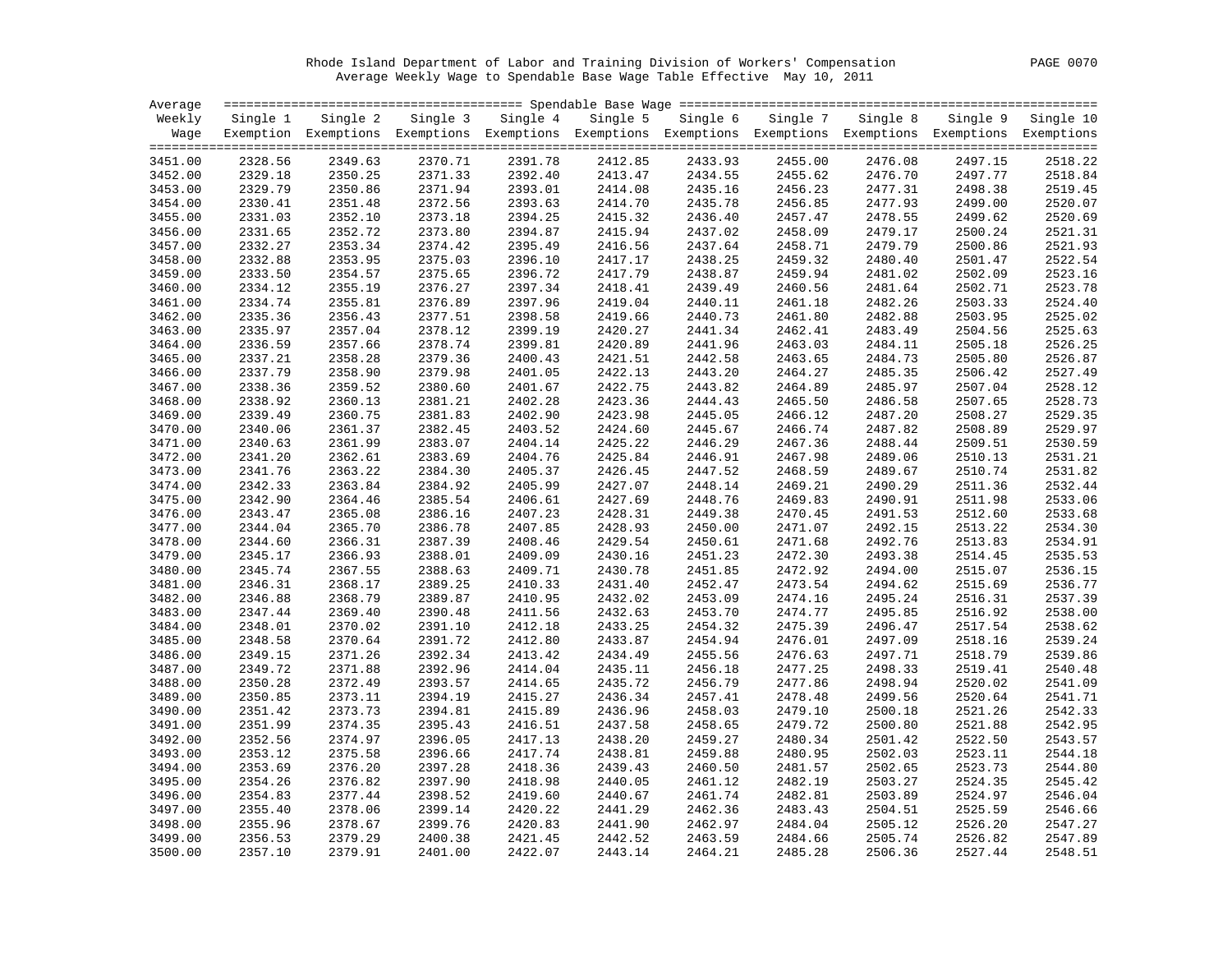Rhode Island Department of Labor and Training Division of Workers' Compensation PAGE 0071 Average Weekly Wage to Spendable Base Wage Table Effective May 10, 2011

| Average            |                    |                                                                                                                   |                    |                            |          |                    |          |                    |                    |                    |
|--------------------|--------------------|-------------------------------------------------------------------------------------------------------------------|--------------------|----------------------------|----------|--------------------|----------|--------------------|--------------------|--------------------|
| Weekly             | Single 1           |                                                                                                                   |                    | Single 2 Single 3 Single 4 | Single 5 | Single 6           | Single 7 | Single 8           | Single 9           | Single 10          |
|                    |                    | Wage Exemption Exemptions Exemptions Exemptions Exemptions Exemptions Exemptions Exemptions Exemptions Exemptions |                    |                            |          |                    |          |                    |                    |                    |
|                    |                    |                                                                                                                   |                    |                            |          |                    |          |                    |                    |                    |
| 3501.00            | 2357.67            | 2380.53                                                                                                           | 2401.62            | 2422.69                    | 2443.76  | 2464.83            | 2485.90  | 2506.98            | 2528.06            | 2549.13            |
| 3502.00            | 2358.24            | 2381.15                                                                                                           | 2402.24            | 2423.31                    | 2444.38  | 2465.45            | 2486.52  | 2507.60            | 2528.68            | 2549.75            |
| 3503.00            | 2358.80            | 2381.76                                                                                                           | 2402.85            | 2423.92                    | 2444.99  | 2466.06            | 2487.13  | 2508.21            | 2529.29            | 2550.36            |
| 3504.00            | 2359.37            | 2382.38                                                                                                           | 2403.47            | 2424.54                    | 2445.61  | 2466.68            | 2487.75  | 2508.84            | 2529.91            | 2550.98            |
| 3505.00            | 2359.94            | 2383.00                                                                                                           | 2404.09            | 2425.16                    | 2446.23  | 2467.30            | 2488.37  | 2509.46            | 2530.53            | 2551.60            |
| 3506.00            | 2360.51            | 2383.62                                                                                                           | 2404.71            | 2425.78                    | 2446.85  | 2467.92            | 2488.99  | 2510.08            | 2531.15            | 2552.22            |
| 3507.00            | 2361.08            | 2384.24                                                                                                           | 2405.33            | 2426.40                    | 2447.47  | 2468.54            | 2489.61  | 2510.70            | 2531.77            | 2552.84            |
| 3508.00            | 2361.64            | 2384.85                                                                                                           | 2405.94            | 2427.01                    | 2448.08  | 2469.15            | 2490.22  | 2511.31            | 2532.38            | 2553.45            |
| 3509.00            | 2362.21            | 2385.47                                                                                                           | 2406.56            | 2427.63                    | 2448.70  | 2469.77            | 2490.84  | 2511.93            | 2533.00            | 2554.07            |
| 3510.00            | 2362.78            | 2386.09                                                                                                           | 2407.18            | 2428.25                    | 2449.32  | 2470.39            | 2491.46  | 2512.55            | 2533.62            | 2554.69            |
| 3511.00            | 2363.35            | 2386.71                                                                                                           | 2407.80            | 2428.87                    | 2449.94  | 2471.01            | 2492.08  | 2513.17            | 2534.24            | 2555.31            |
| 3512.00            | 2363.92            | 2387.33                                                                                                           | 2408.42            | 2429.49                    | 2450.56  | 2471.63            | 2492.70  | 2513.79            | 2534.86            | 2555.93            |
| 3513.00            | 2364.48            | 2387.94                                                                                                           | 2409.03            | 2430.10                    | 2451.17  | 2472.24            | 2493.31  | 2514.40            | 2535.47            | 2556.54            |
| 3514.00            | 2365.05            | 2388.56                                                                                                           | 2409.65            | 2430.72                    | 2451.79  | 2472.86            | 2493.93  | 2515.02            | 2536.09            | 2557.16            |
| 3515.00            | 2365.62            | 2389.18                                                                                                           | 2410.27            | 2431.34                    | 2452.41  | 2473.48            | 2494.55  | 2515.64            | 2536.71            | 2557.78            |
| 3516.00            | 2366.19            | 2389.80                                                                                                           | 2410.89            | 2431.96                    | 2453.03  | 2474.10            | 2495.17  | 2516.26            | 2537.33            | 2558.40            |
| 3517.00            | 2366.76            | 2390.43                                                                                                           | 2411.51            | 2432.58                    | 2453.65  | 2474.72            | 2495.79  | 2516.88            | 2537.95            | 2559.02            |
| 3518.00            | 2367.32            | 2391.04                                                                                                           | 2412.12            | 2433.19                    | 2454.26  | 2475.33            | 2496.40  | 2517.49            | 2538.56            | 2559.63            |
| 3519.00            | 2367.89            | 2391.66                                                                                                           | 2412.74            | 2433.81                    | 2454.88  | 2475.95            | 2497.02  | 2518.11            | 2539.18            | 2560.25            |
| 3520.00            | 2368.46            | 2392.28                                                                                                           | 2413.36            | 2434.43                    | 2455.50  | 2476.57            | 2497.64  | 2518.73            | 2539.80            | 2560.87            |
| 3521.00            | 2369.03            | 2392.90                                                                                                           | 2413.98            | 2435.05                    | 2456.12  | 2477.19            | 2498.26  | 2519.35            | 2540.42            | 2561.49            |
| 3522.00            | 2369.60            | 2393.52                                                                                                           | 2414.60            | 2435.67                    | 2456.74  | 2477.81            | 2498.88  | 2519.97            | 2541.04            | 2562.11            |
| 3523.00            | 2370.16            | 2394.13                                                                                                           | 2415.21            | 2436.28                    | 2457.35  | 2478.42            | 2499.50  | 2520.58            | 2541.65            | 2562.72            |
| 3524.00            | 2370.73            | 2394.75                                                                                                           | 2415.83            | 2436.90                    | 2457.97  | 2479.04            | 2500.12  | 2521.20            | 2542.27            | 2563.34            |
| 3525.00            | 2371.30            | 2395.37                                                                                                           | 2416.45            | 2437.52                    | 2458.59  | 2479.66            | 2500.74  | 2521.82            | 2542.89            | 2563.96            |
| 3526.00            | 2371.87            | 2395.99                                                                                                           | 2417.07            | 2438.14                    | 2459.21  | 2480.28            | 2501.36  | 2522.44            |                    | 2564.58            |
| 3527.00            | 2372.44            | 2396.61                                                                                                           | 2417.69            | 2438.76                    | 2459.83  | 2480.90            | 2501.98  | 2523.06            | 2543.51<br>2544.13 | 2565.20            |
|                    |                    |                                                                                                                   |                    | 2439.37                    | 2460.44  |                    | 2502.59  |                    |                    | 2565.81            |
| 3528.00<br>3529.00 | 2373.00<br>2373.57 | 2397.22<br>2397.84                                                                                                | 2418.30<br>2418.92 | 2439.99                    | 2461.06  | 2481.51<br>2482.13 | 2503.21  | 2523.67<br>2524.29 | 2544.74<br>2545.36 | 2566.43            |
| 3530.00            | 2374.14            | 2398.46                                                                                                           | 2419.54            | 2440.61                    | 2461.68  | 2482.75            | 2503.83  | 2524.91            | 2545.98            | 2567.05            |
| 3531.00            | 2374.71            | 2399.08                                                                                                           | 2420.16            | 2441.23                    | 2462.30  | 2483.37            | 2504.45  | 2525.53            | 2546.60            | 2567.67            |
| 3532.00            | 2375.28            | 2399.70                                                                                                           | 2420.78            | 2441.85                    | 2462.92  | 2483.99            | 2505.07  | 2526.15            | 2547.22            | 2568.29            |
|                    |                    |                                                                                                                   |                    |                            |          |                    |          |                    |                    | 2568.90            |
| 3533.00            | 2375.84            | 2400.31                                                                                                           | 2421.39            | 2442.46                    | 2463.53  | 2484.60            | 2505.68  | 2526.76            | 2547.83            |                    |
| 3534.00            | 2376.41            | 2400.93<br>2401.55                                                                                                | 2422.01            | 2443.08<br>2443.70         | 2464.15  | 2485.22            | 2506.30  | 2527.38            | 2548.45            | 2569.52<br>2570.14 |
| 3535.00            | 2376.98            |                                                                                                                   | 2422.63            |                            | 2464.77  | 2485.84            | 2506.92  | 2528.00            | 2549.07            | 2570.76            |
| 3536.00            | 2377.56            | 2402.17                                                                                                           | 2423.25            | 2444.32                    | 2465.39  | 2486.46            | 2507.54  | 2528.62            | 2549.69            |                    |
| 3537.00            | 2378.13            | 2402.76                                                                                                           | 2423.87            | 2444.94                    | 2466.01  | 2487.08            | 2508.16  | 2529.24            | 2550.31            | 2571.38            |
| 3538.00            | 2378.69            | 2403.32                                                                                                           | 2424.48            | 2445.55                    | 2466.62  | 2487.69            | 2508.77  | 2529.85            | 2550.92            | 2571.99            |
| 3539.00            | 2379.26            | 2403.89                                                                                                           | 2425.10            | 2446.17                    | 2467.24  | 2488.31            | 2509.39  | 2530.47            | 2551.54            | 2572.61            |
| 3540.00            | 2379.83            | 2404.46                                                                                                           | 2425.72            | 2446.79                    | 2467.86  | 2488.93            | 2510.01  | 2531.09            | 2552.16            | 2573.23            |
| 3541.00            | 2380.40            | 2405.03                                                                                                           | 2426.34            | 2447.41                    | 2468.48  | 2489.55            | 2510.63  | 2531.71            | 2552.78            | 2573.85            |
| 3542.00            | 2380.97            | 2405.60                                                                                                           | 2426.96            | 2448.03                    | 2469.10  | 2490.18            | 2511.25  | 2532.33            | 2553.40            | 2574.47            |
| 3543.00            | 2381.53            | 2406.16                                                                                                           | 2427.57            | 2448.64                    | 2469.71  | 2490.79            | 2511.86  | 2532.94            | 2554.01            | 2575.08            |
| 3544.00            | 2382.10            | 2406.73                                                                                                           | 2428.19            | 2449.26                    | 2470.33  | 2491.41            | 2512.48  | 2533.56            | 2554.63            | 2575.70            |
| 3545.00            | 2382.67            | 2407.30                                                                                                           | 2428.81            | 2449.88                    | 2470.95  | 2492.03            | 2513.10  | 2534.18            | 2555.25            | 2576.32            |
| 3546.00            | 2383.24            | 2407.87                                                                                                           | 2429.43            | 2450.50                    | 2471.57  | 2492.65            | 2513.72  | 2534.80            | 2555.87            | 2576.94            |
| 3547.00            | 2383.81            | 2408.44                                                                                                           | 2430.05            | 2451.12                    | 2472.19  | 2493.27            | 2514.34  | 2535.42            | 2556.49            | 2577.56            |
| 3548.00            | 2384.37            | 2409.00                                                                                                           | 2430.66            | 2451.73                    | 2472.80  | 2493.88            | 2514.95  | 2536.03            | 2557.10            | 2578.17            |
| 3549.00            | 2384.94            | 2409.57                                                                                                           | 2431.28            | 2452.35                    | 2473.42  | 2494.50            | 2515.57  | 2536.65            | 2557.72            | 2578.79            |
| 3550.00            | 2385.51            | 2410.14                                                                                                           | 2431.90            | 2452.97                    | 2474.04  | 2495.12            | 2516.19  | 2537.27            | 2558.34            | 2579.41            |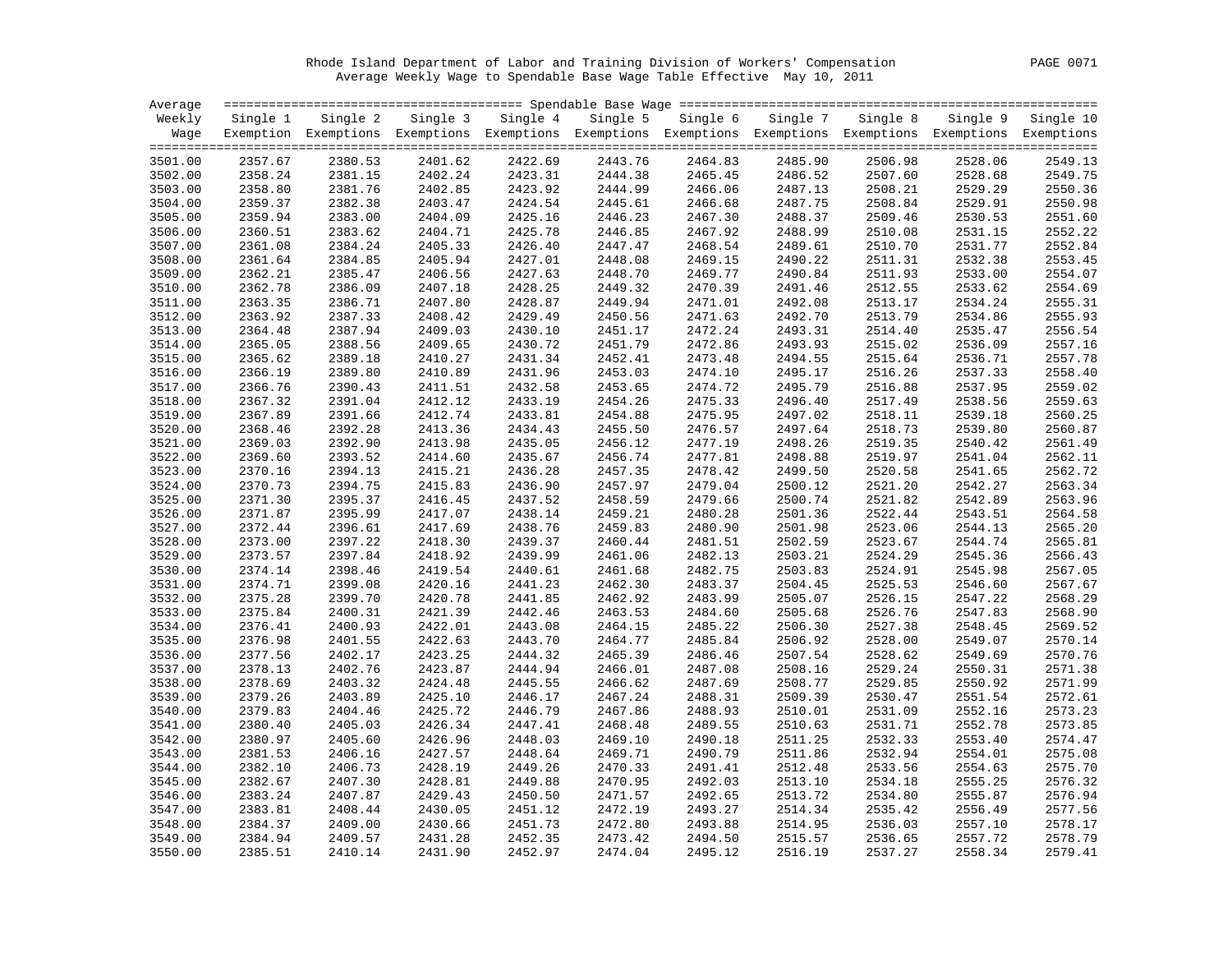Rhode Island Department of Labor and Training Division of Workers' Compensation PAGE 0072 Average Weekly Wage to Spendable Base Wage Table Effective May 10, 2011

| Average |          |                                                                                                              |         |                   |          |          |          |          |          |           |
|---------|----------|--------------------------------------------------------------------------------------------------------------|---------|-------------------|----------|----------|----------|----------|----------|-----------|
| Weekly  | Single 1 | Single 2                                                                                                     |         | Single 3 Single 4 | Single 5 | Single 6 | Single 7 | Single 8 | Single 9 | Single 10 |
| Wage    |          | Exemption Exemptions Exemptions Exemptions Exemptions Exemptions Exemptions Exemptions Exemptions Exemptions |         |                   |          |          |          |          |          |           |
|         |          |                                                                                                              |         |                   |          |          |          |          |          |           |
| 3551.00 | 2386.08  | 2410.71                                                                                                      | 2432.52 | 2453.59           | 2474.66  | 2495.74  | 2516.81  | 2537.89  | 2558.96  | 2580.03   |
| 3552.00 | 2386.65  | 2411.28                                                                                                      | 2433.14 | 2454.21           | 2475.28  | 2496.36  | 2517.43  | 2538.51  | 2559.58  | 2580.65   |
| 3553.00 | 2387.21  | 2411.84                                                                                                      | 2433.75 | 2454.82           | 2475.89  | 2496.97  | 2518.04  | 2539.12  | 2560.19  | 2581.26   |
| 3554.00 | 2387.78  | 2412.41                                                                                                      | 2434.37 | 2455.44           | 2476.51  | 2497.59  | 2518.66  | 2539.74  | 2560.81  | 2581.88   |
| 3555.00 | 2388.35  | 2412.98                                                                                                      | 2434.99 | 2456.06           | 2477.13  | 2498.21  | 2519.28  | 2540.36  | 2561.43  | 2582.50   |
| 3556.00 | 2388.92  | 2413.55                                                                                                      | 2435.61 | 2456.68           | 2477.75  | 2498.83  | 2519.90  | 2540.98  | 2562.05  | 2583.12   |
| 3557.00 | 2389.49  | 2414.12                                                                                                      | 2436.23 | 2457.30           | 2478.37  | 2499.45  | 2520.52  | 2541.60  | 2562.67  | 2583.74   |
| 3558.00 | 2390.05  | 2414.68                                                                                                      | 2436.84 | 2457.91           | 2478.98  | 2500.06  | 2521.13  | 2542.21  | 2563.28  | 2584.35   |
| 3559.00 | 2390.62  | 2415.25                                                                                                      | 2437.46 | 2458.53           | 2479.60  | 2500.68  | 2521.75  | 2542.83  | 2563.90  | 2584.97   |
| 3560.00 | 2391.19  | 2415.82                                                                                                      | 2438.08 | 2459.15           | 2480.22  | 2501.30  | 2522.37  | 2543.45  | 2564.52  | 2585.59   |
| 3561.00 | 2391.76  | 2416.39                                                                                                      | 2438.70 | 2459.77           | 2480.85  | 2501.92  | 2522.99  | 2544.07  | 2565.14  | 2586.21   |
| 3562.00 | 2392.33  | 2416.96                                                                                                      | 2439.32 | 2460.39           | 2481.47  | 2502.54  | 2523.61  | 2544.69  | 2565.76  | 2586.83   |
| 3563.00 | 2392.89  | 2417.52                                                                                                      | 2439.93 | 2461.00           | 2482.08  | 2503.15  | 2524.22  | 2545.30  | 2566.37  | 2587.44   |
| 3564.00 | 2393.46  | 2418.09                                                                                                      | 2440.55 | 2461.62           | 2482.70  | 2503.77  | 2524.84  | 2545.92  | 2566.99  | 2588.06   |
| 3565.00 | 2394.03  | 2418.66                                                                                                      | 2441.17 | 2462.24           | 2483.32  | 2504.39  | 2525.46  | 2546.54  | 2567.61  | 2588.68   |
| 3566.00 | 2394.60  | 2419.23                                                                                                      | 2441.79 | 2462.86           | 2483.94  | 2505.01  | 2526.08  | 2547.16  | 2568.23  | 2589.30   |
| 3567.00 | 2395.17  | 2419.80                                                                                                      | 2442.41 | 2463.48           | 2484.56  | 2505.63  | 2526.70  | 2547.78  | 2568.85  | 2589.93   |
| 3568.00 | 2395.73  | 2420.36                                                                                                      | 2443.02 | 2464.09           | 2485.17  | 2506.24  | 2527.31  | 2548.39  | 2569.46  | 2590.54   |
| 3569.00 | 2396.30  | 2420.93                                                                                                      | 2443.64 | 2464.71           | 2485.79  | 2506.86  | 2527.93  | 2549.01  | 2570.08  | 2591.16   |
| 3570.00 | 2396.87  | 2421.50                                                                                                      | 2444.26 | 2465.33           | 2486.41  | 2507.48  | 2528.55  | 2549.63  | 2570.70  | 2591.78   |
| 3571.00 | 2397.44  | 2422.07                                                                                                      | 2444.88 | 2465.95           | 2487.03  | 2508.10  | 2529.17  | 2550.25  | 2571.32  | 2592.40   |
| 3572.00 | 2398.01  | 2422.64                                                                                                      | 2445.50 | 2466.57           | 2487.65  | 2508.72  | 2529.79  | 2550.87  | 2571.94  | 2593.02   |
| 3573.00 | 2398.57  | 2423.20                                                                                                      | 2446.11 | 2467.18           | 2488.26  | 2509.33  | 2530.40  | 2551.48  | 2572.55  | 2593.63   |
| 3574.00 | 2399.14  | 2423.77                                                                                                      | 2446.73 | 2467.80           | 2488.88  | 2509.95  | 2531.02  | 2552.10  | 2573.17  | 2594.25   |
| 3575.00 | 2399.71  | 2424.34                                                                                                      | 2447.35 | 2468.42           | 2489.50  | 2510.57  | 2531.64  | 2552.72  | 2573.79  | 2594.87   |
| 3576.00 | 2400.28  | 2424.91                                                                                                      | 2447.97 | 2469.04           | 2490.12  | 2511.19  | 2532.26  | 2553.34  | 2574.41  | 2595.49   |
| 3577.00 | 2400.85  | 2425.48                                                                                                      | 2448.59 | 2469.66           | 2490.74  | 2511.81  | 2532.88  | 2553.96  | 2575.03  | 2596.11   |
| 3578.00 | 2401.41  | 2426.04                                                                                                      | 2449.20 | 2470.27           | 2491.35  | 2512.42  | 2533.49  | 2554.57  | 2575.64  | 2596.72   |
| 3579.00 | 2401.98  | 2426.61                                                                                                      | 2449.82 | 2470.90           | 2491.97  | 2513.04  | 2534.11  | 2555.19  | 2576.26  | 2597.34   |
| 3580.00 | 2402.55  | 2427.18                                                                                                      | 2450.44 | 2471.52           | 2492.59  | 2513.66  | 2534.73  | 2555.81  | 2576.88  | 2597.96   |
| 3581.00 | 2403.12  | 2427.75                                                                                                      | 2451.06 | 2472.14           | 2493.21  | 2514.28  | 2535.35  | 2556.43  | 2577.50  | 2598.58   |
| 3582.00 | 2403.69  | 2428.32                                                                                                      | 2451.68 | 2472.76           | 2493.83  | 2514.90  | 2535.97  | 2557.05  | 2578.12  | 2599.20   |
| 3583.00 | 2404.25  | 2428.88                                                                                                      | 2452.29 | 2473.37           | 2494.44  | 2515.51  | 2536.58  | 2557.66  | 2578.73  | 2599.81   |
| 3584.00 | 2404.82  | 2429.45                                                                                                      | 2452.91 | 2473.99           | 2495.06  | 2516.13  | 2537.20  | 2558.28  | 2579.35  | 2600.43   |
| 3585.00 | 2405.39  | 2430.02                                                                                                      | 2453.53 | 2474.61           | 2495.68  | 2516.75  | 2537.82  | 2558.90  | 2579.97  | 2601.05   |
| 3586.00 | 2405.96  | 2430.59                                                                                                      | 2454.15 | 2475.23           | 2496.30  | 2517.37  | 2538.44  | 2559.52  | 2580.60  | 2601.67   |
| 3587.00 | 2406.53  | 2431.16                                                                                                      | 2454.77 | 2475.85           | 2496.92  | 2517.99  | 2539.06  | 2560.14  | 2581.22  | 2602.29   |
| 3588.00 | 2407.09  | 2431.72                                                                                                      | 2455.38 | 2476.46           | 2497.53  | 2518.60  | 2539.67  | 2560.75  | 2581.83  | 2602.90   |
| 3589.00 | 2407.66  | 2432.29                                                                                                      | 2456.00 | 2477.08           | 2498.15  | 2519.22  | 2540.29  | 2561.37  | 2582.45  | 2603.52   |
| 3590.00 | 2408.23  | 2432.86                                                                                                      | 2456.62 | 2477.70           | 2498.77  | 2519.84  | 2540.91  | 2561.99  | 2583.07  | 2604.14   |
| 3591.00 | 2408.80  | 2433.43                                                                                                      | 2457.24 | 2478.32           | 2499.39  | 2520.46  | 2541.53  | 2562.61  | 2583.69  | 2604.76   |
| 3592.00 | 2409.37  | 2434.00                                                                                                      | 2457.86 | 2478.94           | 2500.01  | 2521.08  | 2542.15  | 2563.23  | 2584.31  | 2605.38   |
| 3593.00 | 2409.93  | 2434.56                                                                                                      | 2458.47 | 2479.55           | 2500.62  | 2521.69  | 2542.76  | 2563.84  | 2584.92  | 2605.99   |
| 3594.00 | 2410.50  | 2435.13                                                                                                      | 2459.09 | 2480.17           | 2501.24  | 2522.31  | 2543.38  | 2564.46  | 2585.54  | 2606.61   |
| 3595.00 | 2411.07  | 2435.70                                                                                                      | 2459.71 | 2480.79           | 2501.86  | 2522.93  | 2544.00  | 2565.08  | 2586.16  | 2607.23   |
| 3596.00 | 2411.64  | 2436.27                                                                                                      | 2460.33 | 2481.41           | 2502.48  | 2523.55  | 2544.62  | 2565.70  | 2586.78  | 2607.85   |
| 3597.00 | 2412.21  | 2436.84                                                                                                      | 2460.95 | 2482.03           | 2503.10  | 2524.17  | 2545.24  | 2566.32  | 2587.40  | 2608.47   |
| 3598.00 | 2412.77  | 2437.40                                                                                                      | 2461.57 | 2482.64           | 2503.71  | 2524.78  | 2545.85  | 2566.93  | 2588.01  | 2609.08   |
| 3599.00 | 2413.34  | 2437.97                                                                                                      | 2462.19 | 2483.26           | 2504.33  | 2525.40  | 2546.47  | 2567.55  | 2588.63  | 2609.70   |
| 3600.00 | 2413.91  | 2438.54                                                                                                      | 2462.81 | 2483.88           | 2504.95  | 2526.02  | 2547.09  | 2568.17  | 2589.25  | 2610.32   |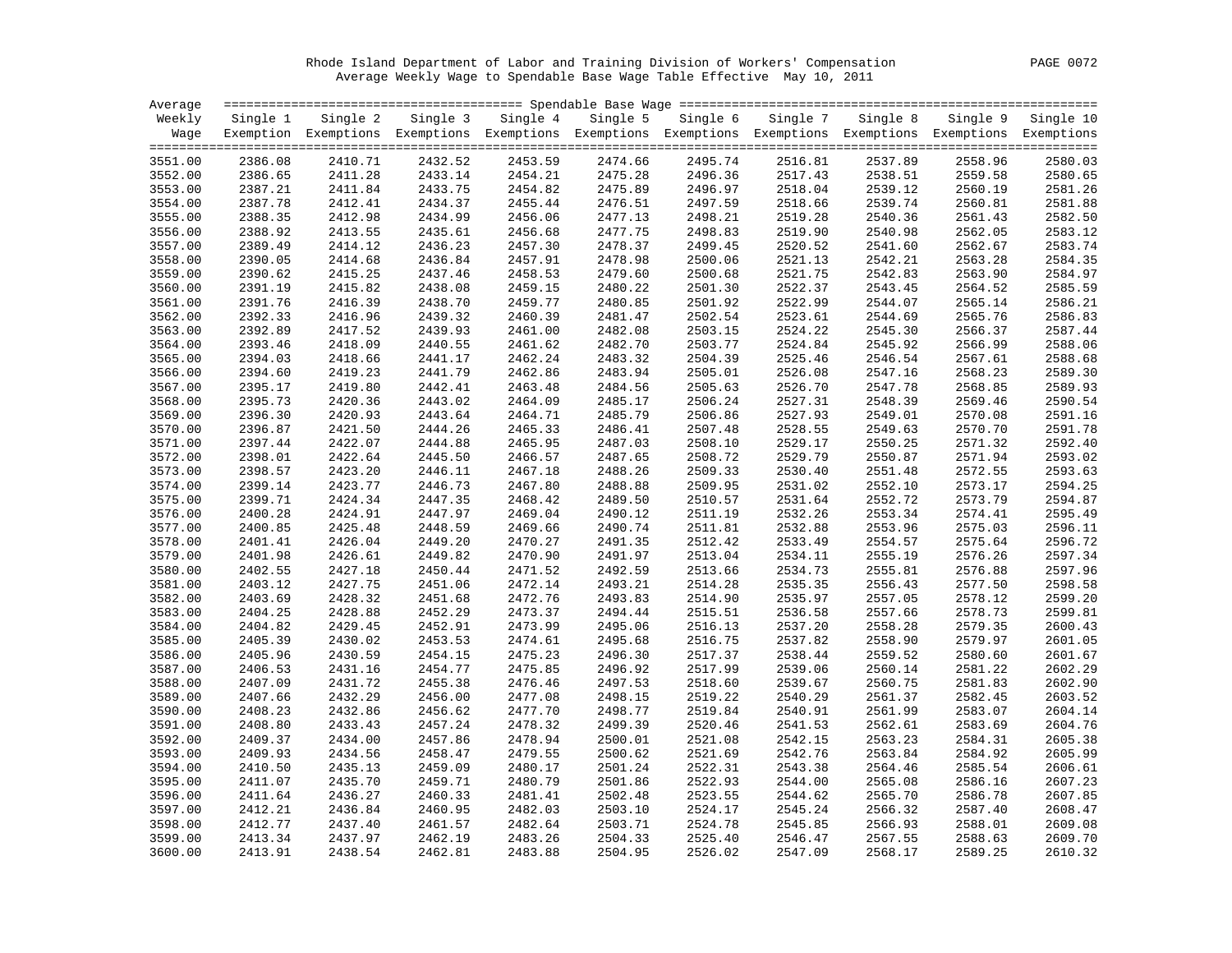Rhode Island Department of Labor and Training Division of Workers' Compensation PAGE 0073 Average Weekly Wage to Spendable Base Wage Table Effective May 10, 2011

| Weekly  | Single 1 | Single 2 | Single 3 Single 4 |                                                                                                              |          |          |          |          |          |           |
|---------|----------|----------|-------------------|--------------------------------------------------------------------------------------------------------------|----------|----------|----------|----------|----------|-----------|
|         |          |          |                   |                                                                                                              | Single 5 | Single 6 | Single 7 | Single 8 | Single 9 | Single 10 |
| Waqe    |          |          |                   | Exemption Exemptions Exemptions Exemptions Exemptions Exemptions Exemptions Exemptions Exemptions Exemptions |          |          |          |          |          |           |
| 3601.00 | 2414.48  | 2439.11  | 2463.43           | 2484.50                                                                                                      | 2505.57  | 2526.64  | 2547.71  | 2568.79  | 2589.87  | 2610.94   |
| 3602.00 | 2415.05  | 2439.68  | 2464.05           | 2485.12                                                                                                      | 2506.19  | 2527.26  | 2548.33  | 2569.41  | 2590.49  | 2611.56   |
| 3603.00 | 2415.61  | 2440.24  | 2464.66           | 2485.73                                                                                                      | 2506.80  | 2527.87  | 2548.94  | 2570.02  | 2591.10  | 2612.17   |
| 3604.00 | 2416.18  | 2440.81  | 2465.28           | 2486.35                                                                                                      | 2507.42  | 2528.49  | 2549.56  | 2570.65  | 2591.72  | 2612.79   |
| 3605.00 | 2416.75  | 2441.38  | 2465.90           | 2486.97                                                                                                      | 2508.04  | 2529.11  | 2550.18  | 2571.27  | 2592.34  | 2613.41   |
| 3606.00 | 2417.32  | 2441.95  | 2466.52           | 2487.59                                                                                                      | 2508.66  | 2529.73  | 2550.80  | 2571.89  | 2592.96  | 2614.03   |
| 3607.00 | 2417.89  | 2442.52  | 2467.14           | 2488.21                                                                                                      | 2509.28  | 2530.35  | 2551.42  | 2572.51  | 2593.58  | 2614.65   |
| 3608.00 | 2418.45  | 2443.08  | 2467.72           | 2488.82                                                                                                      | 2509.89  | 2530.96  | 2552.03  | 2573.12  | 2594.19  | 2615.26   |
| 3609.00 | 2419.02  | 2443.65  | 2468.29           | 2489.44                                                                                                      | 2510.51  | 2531.58  | 2552.65  | 2573.74  | 2594.81  | 2615.88   |
| 3610.00 | 2419.59  | 2444.22  | 2468.86           | 2490.06                                                                                                      | 2511.13  | 2532.20  | 2553.27  | 2574.36  | 2595.43  | 2616.50   |
| 3611.00 | 2420.16  | 2444.79  | 2469.43           | 2490.68                                                                                                      | 2511.75  | 2532.82  | 2553.89  | 2574.98  | 2596.05  | 2617.12   |
| 3612.00 | 2420.73  | 2445.36  | 2470.00           | 2491.30                                                                                                      | 2512.37  | 2533.44  | 2554.51  | 2575.60  | 2596.67  | 2617.74   |
| 3613.00 | 2421.29  | 2445.92  | 2470.56           | 2491.91                                                                                                      | 2512.98  | 2534.05  | 2555.12  | 2576.21  | 2597.28  | 2618.35   |
| 3614.00 | 2421.86  | 2446.49  | 2471.13           | 2492.53                                                                                                      | 2513.60  | 2534.67  | 2555.74  | 2576.83  | 2597.90  | 2618.97   |
| 3615.00 | 2422.43  | 2447.06  | 2471.70           | 2493.15                                                                                                      | 2514.22  | 2535.29  | 2556.36  | 2577.45  | 2598.52  | 2619.59   |
| 3616.00 | 2423.00  | 2447.63  | 2472.27           | 2493.77                                                                                                      | 2514.84  | 2535.91  | 2556.98  | 2578.07  | 2599.14  | 2620.21   |
| 3617.00 | 2423.57  | 2448.21  | 2472.84           | 2494.39                                                                                                      | 2515.46  | 2536.53  | 2557.60  | 2578.69  | 2599.76  | 2620.83   |
| 3618.00 | 2424.13  | 2448.77  | 2473.40           | 2495.00                                                                                                      | 2516.07  | 2537.14  | 2558.21  | 2579.30  | 2600.37  | 2621.44   |
| 3619.00 | 2424.70  | 2449.34  | 2473.97           | 2495.62                                                                                                      | 2516.69  | 2537.76  | 2558.83  | 2579.92  | 2600.99  | 2622.06   |
| 3620.00 | 2425.27  | 2449.91  | 2474.54           | 2496.24                                                                                                      | 2517.31  | 2538.38  | 2559.45  | 2580.54  | 2601.61  | 2622.68   |
| 3621.00 | 2425.84  | 2450.48  | 2475.11           | 2496.86                                                                                                      | 2517.93  | 2539.00  | 2560.07  | 2581.16  | 2602.23  | 2623.30   |
| 3622.00 | 2426.41  | 2451.05  | 2475.68           | 2497.48                                                                                                      | 2518.55  | 2539.62  | 2560.69  | 2581.78  | 2602.85  | 2623.92   |
| 3623.00 | 2426.97  | 2451.61  | 2476.24           | 2498.09                                                                                                      | 2519.16  | 2540.23  | 2561.31  | 2582.39  | 2603.46  | 2624.53   |
| 3624.00 | 2427.54  | 2452.18  | 2476.81           | 2498.71                                                                                                      | 2519.78  | 2540.85  | 2561.93  | 2583.01  | 2604.08  | 2625.15   |
| 3625.00 | 2428.11  | 2452.75  | 2477.38           | 2499.33                                                                                                      | 2520.40  | 2541.47  | 2562.55  | 2583.63  | 2604.70  | 2625.77   |
| 3626.00 | 2428.68  | 2453.32  | 2477.95           | 2499.95                                                                                                      | 2521.02  | 2542.09  | 2563.17  | 2584.25  | 2605.32  | 2626.39   |
| 3627.00 | 2429.25  | 2453.89  | 2478.52           | 2500.57                                                                                                      | 2521.64  | 2542.71  | 2563.79  | 2584.87  | 2605.94  | 2627.01   |
| 3628.00 | 2429.81  | 2454.45  | 2479.08           | 2501.18                                                                                                      | 2522.25  | 2543.32  | 2564.40  | 2585.48  | 2606.55  | 2627.62   |
| 3629.00 | 2430.38  | 2455.02  | 2479.65           | 2501.80                                                                                                      | 2522.87  | 2543.94  | 2565.02  | 2586.10  | 2607.17  | 2628.24   |
| 3630.00 | 2430.95  | 2455.59  | 2480.22           | 2502.42                                                                                                      | 2523.49  | 2544.56  | 2565.64  | 2586.72  | 2607.79  | 2628.86   |
| 3631.00 | 2431.52  | 2456.16  | 2480.79           | 2503.04                                                                                                      | 2524.11  | 2545.18  | 2566.26  | 2587.34  | 2608.41  | 2629.48   |
| 3632.00 | 2432.09  | 2456.73  | 2481.36           | 2503.66                                                                                                      | 2524.73  | 2545.80  | 2566.88  | 2587.96  | 2609.03  | 2630.10   |
| 3633.00 | 2432.65  | 2457.29  | 2481.92           | 2504.27                                                                                                      | 2525.34  | 2546.41  | 2567.49  | 2588.57  | 2609.64  | 2630.71   |
| 3634.00 | 2433.22  | 2457.86  | 2482.49           | 2504.89                                                                                                      | 2525.96  | 2547.03  | 2568.11  | 2589.19  | 2610.26  | 2631.33   |
| 3635.00 | 2433.79  | 2458.43  | 2483.06           | 2505.51                                                                                                      | 2526.58  | 2547.65  | 2568.73  | 2589.81  | 2610.88  | 2631.95   |
| 3636.00 | 2434.37  | 2459.00  | 2483.63           | 2506.13                                                                                                      | 2527.20  | 2548.27  | 2569.35  | 2590.43  | 2611.50  | 2632.57   |
| 3637.00 | 2434.94  | 2459.57  | 2484.20           | 2506.75                                                                                                      | 2527.82  | 2548.89  | 2569.97  | 2591.05  | 2612.12  | 2633.19   |
| 3638.00 | 2435.50  | 2460.13  | 2484.76           | 2507.36                                                                                                      | 2528.43  | 2549.50  | 2570.58  | 2591.66  | 2612.73  | 2633.80   |
| 3639.00 | 2436.07  | 2460.70  | 2485.33           | 2507.98                                                                                                      | 2529.05  | 2550.12  | 2571.20  | 2592.28  | 2613.35  | 2634.42   |
| 3640.00 | 2436.64  | 2461.27  | 2485.90           | 2508.60                                                                                                      | 2529.67  | 2550.74  | 2571.82  | 2592.90  | 2613.97  | 2635.04   |
| 3641.00 | 2437.21  | 2461.84  | 2486.47           | 2509.22                                                                                                      | 2530.29  | 2551.36  | 2572.44  | 2593.52  | 2614.59  | 2635.66   |
| 3642.00 | 2437.78  | 2462.41  | 2487.04           | 2509.84                                                                                                      | 2530.91  | 2551.99  | 2573.06  | 2594.14  | 2615.21  | 2636.28   |
| 3643.00 | 2438.34  | 2462.97  | 2487.60           | 2510.45                                                                                                      | 2531.52  | 2552.60  | 2573.67  | 2594.75  | 2615.82  | 2636.89   |
| 3644.00 | 2438.91  | 2463.54  | 2488.17           | 2511.07                                                                                                      | 2532.14  | 2553.22  | 2574.29  | 2595.37  | 2616.44  | 2637.51   |
| 3645.00 | 2439.48  | 2464.11  | 2488.74           | 2511.69                                                                                                      | 2532.76  | 2553.84  | 2574.91  | 2595.99  | 2617.06  | 2638.13   |
| 3646.00 | 2440.05  | 2464.68  | 2489.31           | 2512.31                                                                                                      | 2533.38  | 2554.46  | 2575.53  | 2596.61  | 2617.68  | 2638.75   |
| 3647.00 | 2440.62  | 2465.25  | 2489.88           | 2512.93                                                                                                      | 2534.00  | 2555.08  | 2576.15  | 2597.23  | 2618.30  | 2639.37   |
| 3648.00 | 2441.18  | 2465.81  | 2490.44           | 2513.54                                                                                                      | 2534.61  | 2555.69  | 2576.76  | 2597.84  | 2618.91  | 2639.98   |
| 3649.00 | 2441.75  | 2466.38  | 2491.01           | 2514.16                                                                                                      | 2535.23  | 2556.31  | 2577.38  | 2598.46  | 2619.53  | 2640.60   |
| 3650.00 | 2442.32  | 2466.95  | 2491.58           | 2514.78                                                                                                      | 2535.85  | 2556.93  | 2578.00  | 2599.08  | 2620.15  | 2641.22   |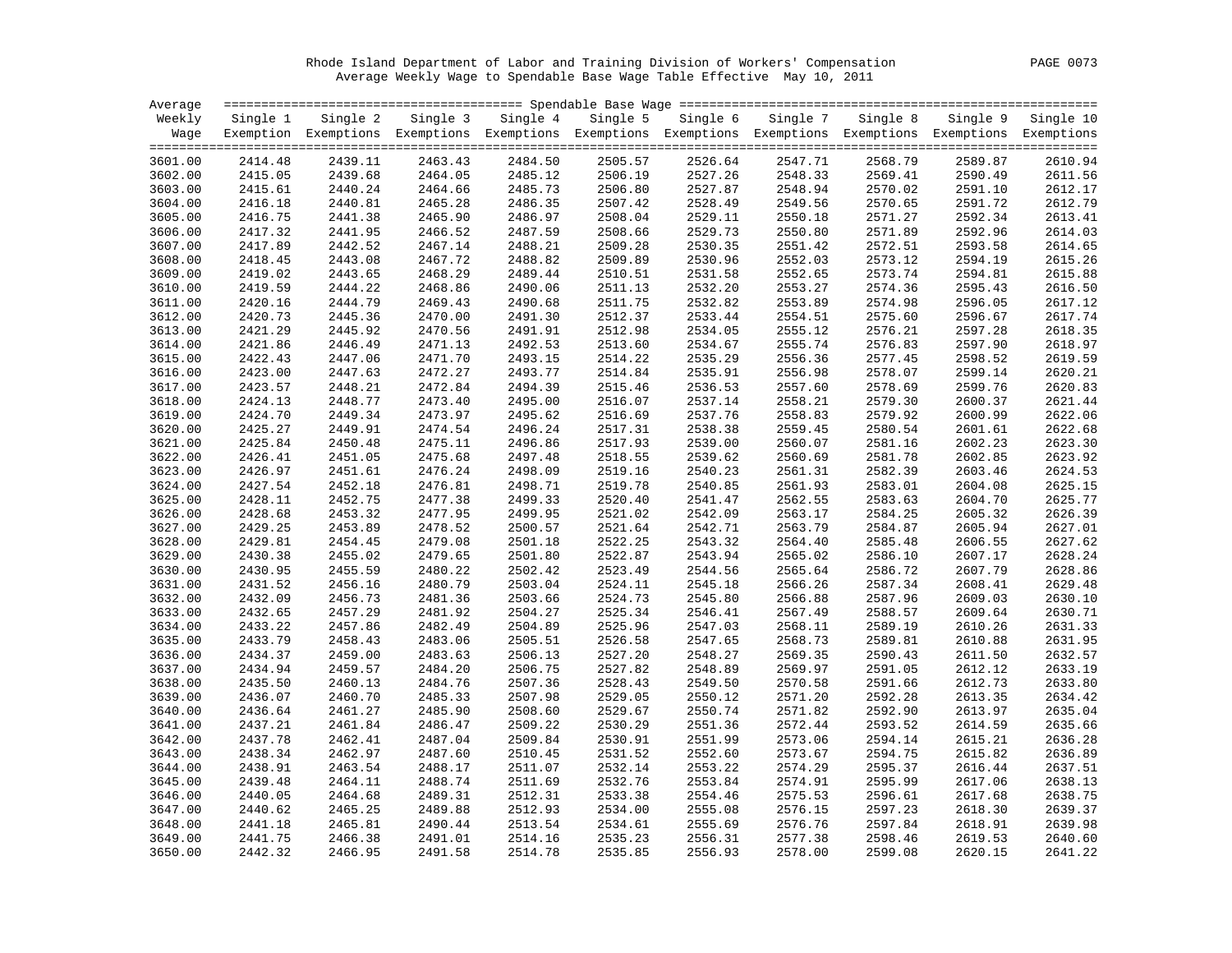Rhode Island Department of Labor and Training Division of Workers' Compensation PAGE 0074 Average Weekly Wage to Spendable Base Wage Table Effective May 10, 2011

| Average |          |                                                                                                                   |         |                   |         |                   |          |          |         |                    |
|---------|----------|-------------------------------------------------------------------------------------------------------------------|---------|-------------------|---------|-------------------|----------|----------|---------|--------------------|
| Weekly  | Single 1 | Single 2                                                                                                          |         | Single 3 Single 4 |         | Single 5 Single 6 | Single 7 | Single 8 |         | Single 9 Single 10 |
|         |          | Wage Exemption Exemptions Exemptions Exemptions Exemptions Exemptions Exemptions Exemptions Exemptions Exemptions |         |                   |         |                   |          |          |         |                    |
| 3651.00 | 2442.89  | 2467.52                                                                                                           | 2492.15 | 2515.40           | 2536.47 | 2557.55           | 2578.62  | 2599.70  | 2620.77 | 2641.84            |
| 3652.00 | 2443.46  | 2468.09                                                                                                           | 2492.72 | 2516.02           | 2537.09 | 2558.17           | 2579.24  | 2600.32  | 2621.39 | 2642.46            |
| 3653.00 | 2444.02  | 2468.65                                                                                                           | 2493.28 | 2516.63           | 2537.70 | 2558.78           | 2579.85  | 2600.93  | 2622.00 | 2643.07            |
| 3654.00 | 2444.59  | 2469.22                                                                                                           | 2493.85 | 2517.25           | 2538.32 | 2559.40           | 2580.47  | 2601.55  | 2622.62 | 2643.69            |
| 3655.00 | 2445.16  | 2469.79                                                                                                           | 2494.42 | 2517.87           | 2538.94 | 2560.02           | 2581.09  | 2602.17  | 2623.24 | 2644.31            |
| 3656.00 | 2445.73  | 2470.36                                                                                                           | 2494.99 | 2518.49           | 2539.56 | 2560.64           | 2581.71  | 2602.79  | 2623.86 | 2644.93            |
| 3657.00 | 2446.30  | 2470.93                                                                                                           | 2495.56 | 2519.11           | 2540.18 | 2561.26           | 2582.33  | 2603.41  | 2624.48 | 2645.55            |
| 3658.00 | 2446.86  | 2471.49                                                                                                           | 2496.12 | 2519.72           | 2540.79 | 2561.87           | 2582.94  | 2604.02  | 2625.09 | 2646.16            |
| 3659.00 | 2447.43  | 2472.06                                                                                                           | 2496.69 | 2520.34           | 2541.41 | 2562.49           | 2583.56  | 2604.64  | 2625.71 | 2646.78            |
| 3660.00 | 2448.00  | 2472.63                                                                                                           | 2497.26 | 2520.96           | 2542.03 | 2563.11           | 2584.18  | 2605.26  | 2626.33 | 2647.40            |
| 3661.00 | 2448.57  | 2473.20                                                                                                           | 2497.83 | 2521.58           | 2542.66 | 2563.73           | 2584.80  | 2605.88  | 2626.95 | 2648.02            |
| 3662.00 | 2449.14  | 2473.77                                                                                                           | 2498.40 | 2522.20           | 2543.28 | 2564.35           | 2585.42  | 2606.50  | 2627.57 | 2648.64            |
| 3663.00 | 2449.70  | 2474.33                                                                                                           | 2498.96 | 2522.81           | 2543.89 | 2564.96           | 2586.03  | 2607.11  | 2628.18 | 2649.25            |
| 3664.00 | 2450.27  | 2474.90                                                                                                           | 2499.53 | 2523.43           | 2544.51 | 2565.58           | 2586.65  | 2607.73  | 2628.80 | 2649.87            |
| 3665.00 | 2450.84  | 2475.47                                                                                                           | 2500.10 | 2524.05           | 2545.13 | 2566.20           | 2587.27  | 2608.35  | 2629.42 | 2650.49            |
| 3666.00 | 2451.41  | 2476.04                                                                                                           | 2500.67 | 2524.67           | 2545.75 | 2566.82           | 2587.89  | 2608.97  | 2630.04 | 2651.11            |
| 3667.00 | 2451.98  | 2476.61                                                                                                           | 2501.24 | 2525.29           | 2546.37 | 2567.44           | 2588.51  | 2609.59  | 2630.66 | 2651.74            |
| 3668.00 | 2452.54  | 2477.17                                                                                                           | 2501.80 | 2525.90           | 2546.98 | 2568.05           | 2589.12  | 2610.20  | 2631.27 | 2652.35            |
| 3669.00 | 2453.11  | 2477.74                                                                                                           | 2502.37 | 2526.52           | 2547.60 | 2568.67           | 2589.74  | 2610.82  | 2631.89 | 2652.97            |
| 3670.00 | 2453.68  | 2478.31                                                                                                           | 2502.94 | 2527.14           | 2548.22 | 2569.29           | 2590.36  | 2611.44  | 2632.51 | 2653.59            |
| 3671.00 | 2454.25  | 2478.88                                                                                                           | 2503.51 | 2527.76           | 2548.84 | 2569.91           | 2590.98  | 2612.06  | 2633.13 | 2654.21            |
| 3672.00 | 2454.82  | 2479.45                                                                                                           | 2504.08 | 2528.38           | 2549.46 | 2570.53           | 2591.60  | 2612.68  | 2633.75 | 2654.83            |
| 3673.00 | 2455.38  | 2480.01                                                                                                           | 2504.64 | 2528.99           | 2550.07 | 2571.14           | 2592.21  | 2613.29  | 2634.36 | 2655.44            |
| 3674.00 | 2455.95  | 2480.58                                                                                                           | 2505.21 | 2529.61           | 2550.69 | 2571.76           | 2592.83  | 2613.91  | 2634.98 | 2656.06            |
| 3675.00 | 2456.52  | 2481.15                                                                                                           | 2505.78 | 2530.23           | 2551.31 | 2572.38           | 2593.45  | 2614.53  | 2635.60 | 2656.68            |
| 3676.00 | 2457.09  | 2481.72                                                                                                           | 2506.35 | 2530.85           | 2551.93 | 2573.00           | 2594.07  | 2615.15  | 2636.22 | 2657.30            |
| 3677.00 | 2457.66  | 2482.29                                                                                                           | 2506.92 | 2531.47           | 2552.55 | 2573.62           | 2594.69  | 2615.77  | 2636.84 | 2657.92            |
| 3678.00 | 2458.22  | 2482.85                                                                                                           | 2507.48 | 2532.08           | 2553.16 | 2574.23           | 2595.30  | 2616.38  | 2637.45 | 2658.53            |
| 3679.00 | 2458.79  | 2483.42                                                                                                           | 2508.05 | 2532.69           | 2553.78 | 2574.85           | 2595.92  | 2617.00  | 2638.07 | 2659.15            |
| 3680.00 | 2459.36  | 2483.99                                                                                                           | 2508.62 | 2533.26           | 2554.40 | 2575.47           | 2596.54  | 2617.62  | 2638.69 | 2659.77            |
| 3681.00 | 2459.93  | 2484.56                                                                                                           | 2509.19 | 2533.83           | 2555.02 | 2576.09           | 2597.16  | 2618.24  | 2639.31 | 2660.39            |
| 3682.00 | 2460.50  | 2485.13                                                                                                           | 2509.76 | 2534.40           | 2555.64 | 2576.71           | 2597.78  | 2618.86  | 2639.93 | 2661.01            |
| 3683.00 | 2461.06  | 2485.69                                                                                                           | 2510.32 | 2534.96           | 2556.25 | 2577.32           | 2598.39  | 2619.47  | 2640.54 | 2661.62            |
| 3684.00 | 2461.63  | 2486.26                                                                                                           | 2510.89 | 2535.53           | 2556.87 | 2577.94           | 2599.01  | 2620.09  | 2641.16 | 2662.24            |
| 3685.00 | 2462.20  | 2486.83                                                                                                           | 2511.46 | 2536.10           | 2557.49 | 2578.56           | 2599.63  | 2620.71  | 2641.78 | 2662.86            |
| 3686.00 | 2462.77  | 2487.40                                                                                                           | 2512.03 | 2536.67           | 2558.11 | 2579.18           | 2600.25  | 2621.33  | 2642.41 | 2663.48            |
| 3687.00 | 2463.34  | 2487.97                                                                                                           | 2512.60 | 2537.24           | 2558.73 | 2579.80           | 2600.87  | 2621.95  | 2643.03 | 2664.10            |
| 3688.00 | 2463.90  | 2488.53                                                                                                           | 2513.16 | 2537.80           | 2559.34 | 2580.41           | 2601.48  | 2622.56  | 2643.64 | 2664.71            |
| 3689.00 | 2464.47  | 2489.10                                                                                                           | 2513.73 | 2538.37           | 2559.96 | 2581.03           | 2602.10  | 2623.18  | 2644.26 | 2665.33            |
| 3690.00 | 2465.04  | 2489.67                                                                                                           | 2514.30 | 2538.94           | 2560.58 | 2581.65           | 2602.72  | 2623.80  | 2644.88 | 2665.95            |
| 3691.00 | 2465.61  | 2490.24                                                                                                           | 2514.87 | 2539.51           | 2561.20 | 2582.27           | 2603.34  | 2624.42  | 2645.50 | 2666.57            |
| 3692.00 | 2466.18  | 2490.81                                                                                                           | 2515.44 | 2540.08           | 2561.82 | 2582.89           | 2603.96  | 2625.04  | 2646.12 | 2667.19            |
| 3693.00 | 2466.74  | 2491.37                                                                                                           | 2516.00 | 2540.64           | 2562.43 | 2583.50           | 2604.57  | 2625.65  | 2646.73 | 2667.80            |
| 3694.00 | 2467.31  | 2491.94                                                                                                           | 2516.57 | 2541.21           | 2563.05 | 2584.12           | 2605.19  | 2626.27  | 2647.35 | 2668.42            |
| 3695.00 | 2467.88  | 2492.51                                                                                                           | 2517.14 | 2541.78           | 2563.67 | 2584.74           | 2605.81  | 2626.89  | 2647.97 | 2669.04            |
| 3696.00 | 2468.45  | 2493.08                                                                                                           | 2517.71 | 2542.35           | 2564.29 | 2585.36           | 2606.43  | 2627.51  | 2648.59 | 2669.66            |
| 3697.00 | 2469.02  | 2493.65                                                                                                           | 2518.28 | 2542.92           | 2564.91 | 2585.98           | 2607.05  | 2628.13  | 2649.21 | 2670.28            |
| 3698.00 | 2469.58  | 2494.21                                                                                                           | 2518.85 | 2543.48           | 2565.52 | 2586.59           | 2607.66  | 2628.74  | 2649.82 | 2670.89            |
| 3699.00 | 2470.15  | 2494.78                                                                                                           | 2519.42 | 2544.05           | 2566.14 | 2587.21           | 2608.28  | 2629.36  | 2650.44 | 2671.51            |
| 3700.00 | 2470.72  | 2495.35                                                                                                           | 2519.99 | 2544.62           | 2566.76 | 2587.83           | 2608.90  | 2629.98  | 2651.06 | 2672.13            |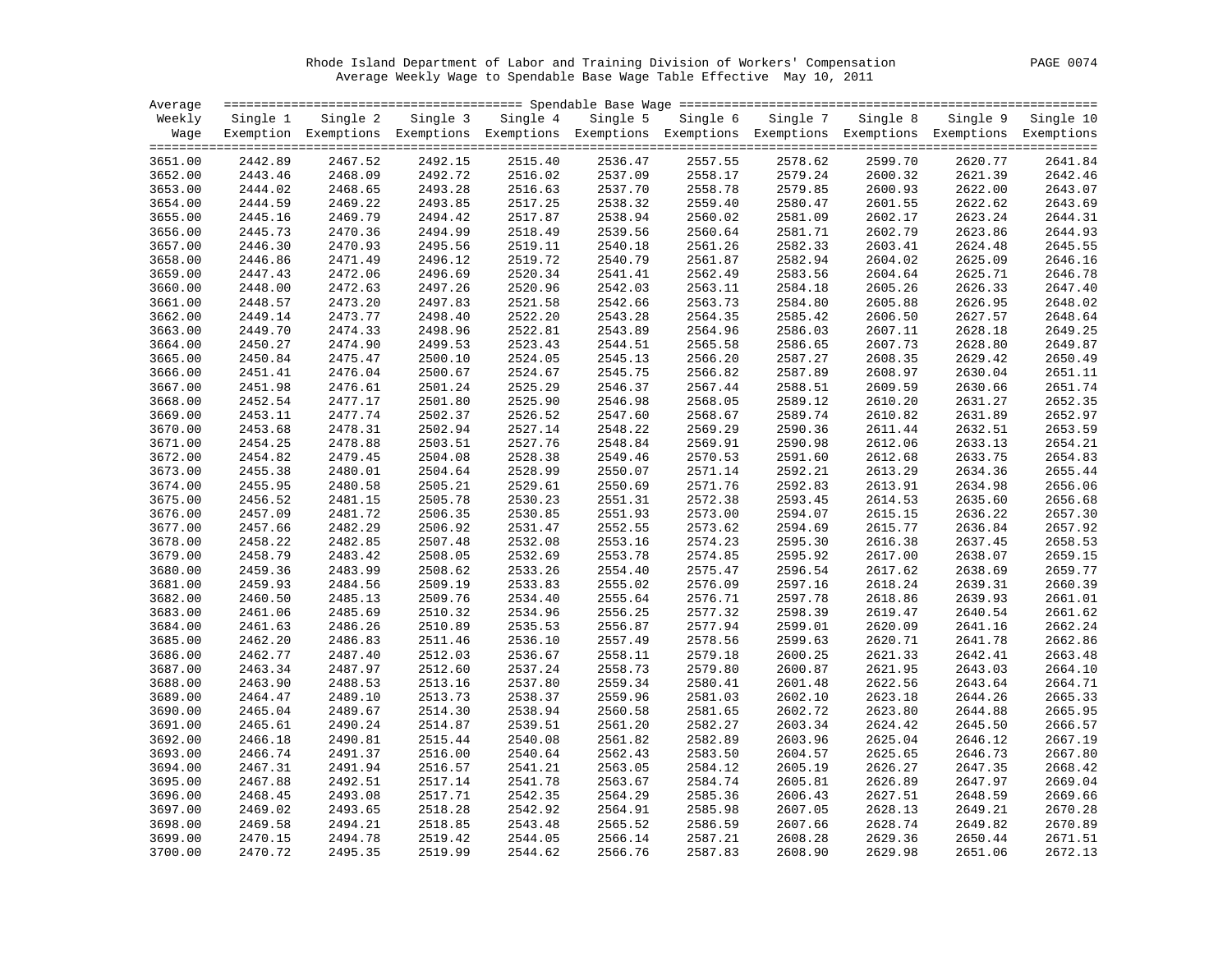Rhode Island Department of Labor and Training Division of Workers' Compensation PAGE 0075 Average Weekly Wage to Spendable Base Wage Table Effective May 10, 2011

| Average |                    |                                                                                                              |                    |                    |                    |                    |                    |                    |                    |                    |
|---------|--------------------|--------------------------------------------------------------------------------------------------------------|--------------------|--------------------|--------------------|--------------------|--------------------|--------------------|--------------------|--------------------|
| Weekly  | Single 1           | Single 2                                                                                                     | Single 3           | Single 4           | Single 5           | Single 6           | Single 7           | Single 8           | Single 9           | Single 10          |
| Waqe    |                    | Exemption Exemptions Exemptions Exemptions Exemptions Exemptions Exemptions Exemptions Exemptions Exemptions |                    |                    |                    |                    |                    |                    |                    |                    |
|         |                    |                                                                                                              |                    |                    |                    |                    |                    |                    |                    |                    |
| 3701.00 | 2471.29            | 2495.92                                                                                                      | 2520.56            | 2545.19            | 2567.38            | 2588.45            | 2609.52            | 2630.60            | 2651.68            | 2672.75            |
| 3702.00 | 2471.86            | 2496.49                                                                                                      | 2521.13            | 2545.76            | 2568.00            | 2589.07            | 2610.14            | 2631.22            | 2652.30            | 2673.37            |
| 3703.00 | 2472.42            | 2497.05                                                                                                      | 2521.69            | 2546.32            | 2568.61            | 2589.68            | 2610.75            | 2631.83            | 2652.91            | 2673.98            |
| 3704.00 | 2472.99            | 2497.62                                                                                                      | 2522.26            | 2546.89            | 2569.23            | 2590.30            | 2611.37            | 2632.46            | 2653.53            | 2674.60            |
| 3705.00 | 2473.56            | 2498.19                                                                                                      | 2522.83            | 2547.46            | 2569.85            | 2590.92            | 2611.99            | 2633.08            | 2654.15            | 2675.22            |
| 3706.00 | 2474.13            | 2498.76                                                                                                      | 2523.40            | 2548.03            | 2570.47            | 2591.54            | 2612.61            | 2633.70            | 2654.77            | 2675.84            |
| 3707.00 | 2474.70            | 2499.33                                                                                                      | 2523.97            | 2548.60            | 2571.09            | 2592.16            | 2613.23            | 2634.32            | 2655.39            | 2676.46            |
| 3708.00 | 2475.26            | 2499.89                                                                                                      | 2524.53            | 2549.16            | 2571.70            | 2592.77            | 2613.84            | 2634.93            | 2656.00            | 2677.07            |
| 3709.00 | 2475.83            | 2500.46                                                                                                      | 2525.10            | 2549.73            | 2572.32            | 2593.39            | 2614.46            | 2635.55            | 2656.62            | 2677.69            |
| 3710.00 | 2476.40            | 2501.03                                                                                                      | 2525.67            | 2550.30            | 2572.94            | 2594.01            | 2615.08            | 2636.17            | 2657.24            | 2678.31            |
| 3711.00 | 2476.97            | 2501.60                                                                                                      | 2526.24            | 2550.87            | 2573.56            | 2594.63            | 2615.70            | 2636.79            | 2657.86            | 2678.93            |
| 3712.00 | 2477.54            | 2502.17                                                                                                      | 2526.81            | 2551.44            | 2574.18            | 2595.25            | 2616.32            | 2637.41            | 2658.48            | 2679.55            |
| 3713.00 | 2478.10            | 2502.73                                                                                                      | 2527.37            | 2552.00            | 2574.79            | 2595.86            | 2616.93            | 2638.02            | 2659.09            | 2680.16            |
| 3714.00 | 2478.67            | 2503.30                                                                                                      | 2527.94            | 2552.57            | 2575.41            | 2596.48            | 2617.55            | 2638.64            | 2659.71            | 2680.78            |
| 3715.00 | 2479.24            | 2503.87                                                                                                      | 2528.51            | 2553.14            | 2576.03            | 2597.10            | 2618.17            | 2639.26            | 2660.33            | 2681.40            |
| 3716.00 | 2479.81            | 2504.44                                                                                                      | 2529.08            | 2553.71            | 2576.65            | 2597.72            | 2618.79            | 2639.88            | 2660.95            | 2682.02            |
| 3717.00 | 2480.38            | 2505.02                                                                                                      | 2529.65            | 2554.28            | 2577.27            | 2598.34            | 2619.41            | 2640.50            | 2661.57            | 2682.64            |
| 3718.00 | 2480.94            | 2505.58                                                                                                      | 2530.21            | 2554.84            | 2577.88            | 2598.95            | 2620.02            | 2641.11            | 2662.18            | 2683.25            |
| 3719.00 | 2481.51            | 2506.15                                                                                                      | 2530.78            | 2555.41            | 2578.50            | 2599.57            | 2620.64            | 2641.73            | 2662.80            | 2683.87            |
| 3720.00 | 2482.08            | 2506.72                                                                                                      | 2531.35            | 2555.98            | 2579.12            | 2600.19            | 2621.26            | 2642.35            | 2663.42            | 2684.49            |
| 3721.00 | 2482.65            | 2507.29                                                                                                      | 2531.92            | 2556.55            | 2579.74            | 2600.81            | 2621.88            | 2642.97            | 2664.04            | 2685.11            |
| 3722.00 | 2483.22            | 2507.86                                                                                                      | 2532.49            | 2557.12            | 2580.36            | 2601.43            | 2622.50            | 2643.59            | 2664.66            | 2685.73            |
| 3723.00 | 2483.78            | 2508.42                                                                                                      | 2533.05            | 2557.68            | 2580.97            | 2602.04            | 2623.12            | 2644.20            | 2665.27            | 2686.34            |
| 3724.00 | 2484.35            | 2508.99                                                                                                      | 2533.62            | 2558.25            | 2581.59            | 2602.66            | 2623.74            | 2644.82            | 2665.89            | 2686.96            |
| 3725.00 | 2484.92            | 2509.56                                                                                                      | 2534.19            | 2558.82            | 2582.21            | 2603.28            | 2624.36            | 2645.44            | 2666.51            | 2687.58            |
| 3726.00 | 2485.49            | 2510.13                                                                                                      | 2534.76            | 2559.39            | 2582.83            | 2603.90            | 2624.98            | 2646.06            | 2667.13            | 2688.20            |
| 3727.00 | 2486.06            | 2510.70                                                                                                      | 2535.33            | 2559.96            | 2583.45            | 2604.52            | 2625.60            | 2646.68            | 2667.75            | 2688.82            |
| 3728.00 | 2486.62            | 2511.26                                                                                                      | 2535.89            | 2560.52            | 2584.06            | 2605.13            | 2626.21            | 2647.29            | 2668.36            | 2689.43            |
| 3729.00 | 2487.19            | 2511.83                                                                                                      | 2536.46            | 2561.09            | 2584.68            | 2605.75            | 2626.83            | 2647.91            | 2668.98            | 2690.05            |
| 3730.00 | 2487.76            | 2512.40                                                                                                      | 2537.03            | 2561.66            | 2585.30            | 2606.37            | 2627.45            | 2648.53            | 2669.60            | 2690.67            |
| 3731.00 | 2488.33            | 2512.97                                                                                                      | 2537.60            | 2562.23            | 2585.92            | 2606.99            | 2628.07            | 2649.15            | 2670.22            | 2691.29            |
| 3732.00 | 2488.90            | 2513.54                                                                                                      | 2538.17            | 2562.80            | 2586.54            | 2607.61            | 2628.69            | 2649.77            | 2670.84            | 2691.91            |
| 3733.00 | 2489.46            | 2514.10                                                                                                      | 2538.73            | 2563.36            | 2587.15            | 2608.22            | 2629.30            | 2650.38            | 2671.45            | 2692.52            |
| 3734.00 | 2490.03            | 2514.67                                                                                                      | 2539.30            | 2563.93            | 2587.77            | 2608.84            | 2629.92            | 2651.00            | 2672.07            | 2693.14            |
| 3735.00 | 2490.60            | 2515.24                                                                                                      | 2539.87            | 2564.50            | 2588.39            | 2609.46            | 2630.54            | 2651.62            | 2672.69            | 2693.76            |
| 3736.00 | 2491.18            | 2515.81                                                                                                      | 2540.44            | 2565.07            | 2589.01            | 2610.08            | 2631.16            | 2652.24            | 2673.31            | 2694.38            |
| 3737.00 | 2491.75            | 2516.38                                                                                                      | 2541.01            | 2565.64            | 2589.63            | 2610.70            | 2631.78            | 2652.86            | 2673.93            | 2695.00            |
| 3738.00 | 2492.31            | 2516.94                                                                                                      | 2541.57            | 2566.20            | 2590.24            | 2611.31            | 2632.39            | 2653.47            | 2674.54            | 2695.61            |
| 3739.00 | 2492.88            | 2517.51                                                                                                      | 2542.14            | 2566.77            | 2590.86            | 2611.93            | 2633.01            | 2654.09            | 2675.16            | 2696.23            |
| 3740.00 | 2493.45            | 2518.08                                                                                                      | 2542.71            | 2567.34            | 2591.48            | 2612.55            | 2633.63            | 2654.71            | 2675.78            | 2696.85            |
| 3741.00 | 2494.02            | 2518.65                                                                                                      | 2543.28            | 2567.91            | 2592.10            | 2613.17            | 2634.25            | 2655.33            | 2676.40            | 2697.47            |
| 3742.00 | 2494.59            | 2519.22                                                                                                      | 2543.85            | 2568.48            | 2592.72            | 2613.80            | 2634.87            | 2655.95            | 2677.02            | 2698.09            |
|         |                    |                                                                                                              |                    |                    |                    |                    |                    |                    |                    |                    |
| 3743.00 | 2495.15            | 2519.78                                                                                                      | 2544.41            | 2569.04            | 2593.33            | 2614.41            | 2635.48            | 2656.56            | 2677.63            | 2698.70            |
| 3744.00 | 2495.72<br>2496.29 | 2520.35<br>2520.92                                                                                           | 2544.98            | 2569.61<br>2570.18 | 2593.95            | 2615.03<br>2615.65 | 2636.10<br>2636.72 | 2657.18            | 2678.25            | 2699.32<br>2699.94 |
| 3745.00 | 2496.86            | 2521.49                                                                                                      | 2545.55<br>2546.12 | 2570.75            | 2594.57            | 2616.27            |                    | 2657.80            | 2678.87            | 2700.56            |
| 3746.00 |                    | 2522.06                                                                                                      |                    | 2571.32            | 2595.19<br>2595.81 | 2616.89            | 2637.34<br>2637.96 | 2658.42<br>2659.04 | 2679.49<br>2680.11 | 2701.18            |
| 3747.00 | 2497.43<br>2497.99 |                                                                                                              | 2546.69<br>2547.25 | 2571.88            |                    |                    | 2638.57            | 2659.65            |                    | 2701.79            |
| 3748.00 |                    | 2522.62                                                                                                      |                    |                    | 2596.42            | 2617.50            |                    |                    | 2680.72            |                    |
| 3749.00 | 2498.56            | 2523.19                                                                                                      | 2547.82            | 2572.45            | 2597.04            | 2618.12            | 2639.19            | 2660.27            | 2681.34            | 2702.41            |
| 3750.00 | 2499.13            | 2523.76                                                                                                      | 2548.39            | 2573.02            | 2597.65            | 2618.74            | 2639.81            | 2660.89            | 2681.96            | 2703.03            |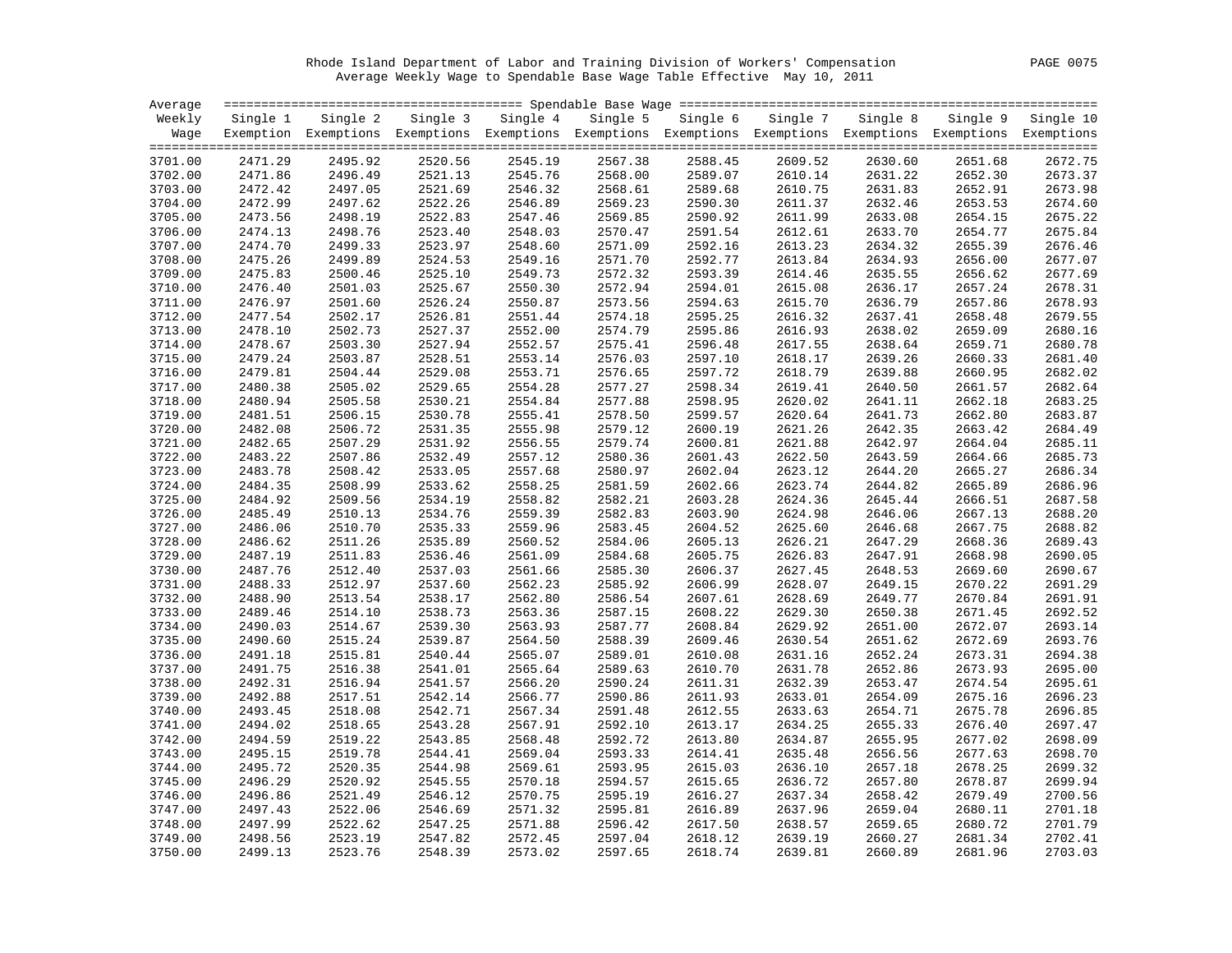Rhode Island Department of Labor and Training Division of Workers' Compensation PAGE 0076 Average Weekly Wage to Spendable Base Wage Table Effective May 10, 2011

| Average |          |          |         |                                                                                                              |          |          |          |          |          |           |
|---------|----------|----------|---------|--------------------------------------------------------------------------------------------------------------|----------|----------|----------|----------|----------|-----------|
| Weekly  | Single 1 | Single 2 |         | Single 3 Single 4                                                                                            | Single 5 | Single 6 | Single 7 | Single 8 | Single 9 | Single 10 |
| Waqe    |          |          |         | Exemption Exemptions Exemptions Exemptions Exemptions Exemptions Exemptions Exemptions Exemptions Exemptions |          |          |          |          |          |           |
|         |          |          |         |                                                                                                              |          |          |          |          |          |           |
| 3751.00 | 2499.70  | 2524.33  | 2548.96 | 2573.59                                                                                                      | 2598.22  | 2619.36  | 2640.43  | 2661.51  | 2682.58  | 2703.65   |
| 3752.00 | 2500.27  | 2524.90  | 2549.53 | 2574.16                                                                                                      | 2598.79  | 2619.98  | 2641.05  | 2662.13  | 2683.20  | 2704.27   |
| 3753.00 | 2500.83  | 2525.46  | 2550.09 | 2574.72                                                                                                      | 2599.35  | 2620.59  | 2641.66  | 2662.74  | 2683.81  | 2704.88   |
| 3754.00 | 2501.40  | 2526.03  | 2550.66 | 2575.29                                                                                                      | 2599.92  | 2621.21  | 2642.28  | 2663.36  | 2684.43  | 2705.50   |
| 3755.00 | 2501.97  | 2526.60  | 2551.23 | 2575.86                                                                                                      | 2600.49  | 2621.83  | 2642.90  | 2663.98  | 2685.05  | 2706.12   |
| 3756.00 | 2502.54  | 2527.17  | 2551.80 | 2576.43                                                                                                      | 2601.06  | 2622.45  | 2643.52  | 2664.60  | 2685.67  | 2706.74   |
| 3757.00 | 2503.11  | 2527.74  | 2552.37 | 2577.00                                                                                                      | 2601.63  | 2623.07  | 2644.14  | 2665.22  | 2686.29  | 2707.36   |
| 3758.00 | 2503.67  | 2528.30  | 2552.93 | 2577.56                                                                                                      | 2602.19  | 2623.68  | 2644.75  | 2665.83  | 2686.90  | 2707.97   |
| 3759.00 | 2504.24  | 2528.87  | 2553.50 | 2578.13                                                                                                      | 2602.76  | 2624.30  | 2645.37  | 2666.45  | 2687.52  | 2708.59   |
| 3760.00 | 2504.81  | 2529.44  | 2554.07 | 2578.70                                                                                                      | 2603.33  | 2624.92  | 2645.99  | 2667.07  | 2688.14  | 2709.21   |
| 3761.00 | 2505.38  | 2530.01  | 2554.64 | 2579.27                                                                                                      | 2603.91  | 2625.54  | 2646.61  | 2667.69  | 2688.76  | 2709.83   |
| 3762.00 | 2505.95  | 2530.58  | 2555.21 | 2579.84                                                                                                      | 2604.48  | 2626.16  | 2647.23  | 2668.31  | 2689.38  | 2710.45   |
| 3763.00 | 2506.51  | 2531.14  | 2555.77 | 2580.40                                                                                                      | 2605.04  | 2626.77  | 2647.84  | 2668.92  | 2689.99  | 2711.06   |
| 3764.00 | 2507.08  | 2531.71  | 2556.34 | 2580.97                                                                                                      | 2605.61  | 2627.39  | 2648.46  | 2669.54  | 2690.61  | 2711.68   |
| 3765.00 | 2507.65  | 2532.28  | 2556.91 | 2581.54                                                                                                      | 2606.18  | 2628.01  | 2649.08  | 2670.16  | 2691.23  | 2712.30   |
| 3766.00 | 2508.22  | 2532.85  | 2557.48 | 2582.11                                                                                                      | 2606.75  | 2628.63  | 2649.70  | 2670.78  | 2691.85  | 2712.92   |
| 3767.00 | 2508.79  | 2533.42  | 2558.05 | 2582.68                                                                                                      | 2607.32  | 2629.25  | 2650.32  | 2671.40  | 2692.47  | 2713.55   |
| 3768.00 | 2509.35  | 2533.98  | 2558.61 | 2583.24                                                                                                      | 2607.88  | 2629.86  | 2650.93  | 2672.01  | 2693.08  | 2714.16   |
| 3769.00 | 2509.92  | 2534.55  | 2559.18 | 2583.81                                                                                                      | 2608.45  | 2630.48  | 2651.55  | 2672.63  | 2693.70  | 2714.78   |
| 3770.00 | 2510.49  | 2535.12  | 2559.75 | 2584.38                                                                                                      | 2609.02  | 2631.10  | 2652.17  | 2673.25  | 2694.32  | 2715.40   |
| 3771.00 | 2511.06  | 2535.69  | 2560.32 | 2584.95                                                                                                      | 2609.59  | 2631.72  | 2652.79  | 2673.87  | 2694.94  | 2716.02   |
| 3772.00 | 2511.63  | 2536.26  | 2560.89 | 2585.52                                                                                                      | 2610.16  | 2632.34  | 2653.41  | 2674.49  | 2695.56  | 2716.64   |
| 3773.00 | 2512.19  | 2536.82  | 2561.45 | 2586.08                                                                                                      | 2610.72  | 2632.95  | 2654.02  | 2675.10  | 2696.17  | 2717.25   |
| 3774.00 | 2512.76  | 2537.39  | 2562.02 | 2586.65                                                                                                      | 2611.29  | 2633.57  | 2654.64  | 2675.72  | 2696.79  | 2717.87   |
| 3775.00 | 2513.33  | 2537.96  | 2562.59 | 2587.22                                                                                                      | 2611.86  | 2634.19  | 2655.26  | 2676.34  | 2697.41  | 2718.49   |
| 3776.00 | 2513.90  | 2538.53  | 2563.16 | 2587.79                                                                                                      | 2612.43  | 2634.81  | 2655.88  | 2676.96  | 2698.03  | 2719.11   |
| 3777.00 | 2514.47  | 2539.10  | 2563.73 | 2588.36                                                                                                      | 2613.00  | 2635.43  | 2656.50  | 2677.58  | 2698.65  | 2719.73   |
| 3778.00 | 2515.03  | 2539.66  | 2564.29 | 2588.92                                                                                                      | 2613.56  | 2636.04  | 2657.11  | 2678.19  | 2699.26  | 2720.34   |
| 3779.00 | 2515.60  | 2540.23  | 2564.86 | 2589.50                                                                                                      | 2614.13  | 2636.66  | 2657.73  | 2678.81  | 2699.88  | 2720.96   |
| 3780.00 | 2516.17  | 2540.80  | 2565.43 | 2590.07                                                                                                      | 2614.70  | 2637.28  | 2658.35  | 2679.43  | 2700.50  | 2721.58   |
| 3781.00 | 2516.74  | 2541.37  | 2566.00 | 2590.64                                                                                                      | 2615.27  | 2637.90  | 2658.97  | 2680.05  | 2701.12  | 2722.20   |
| 3782.00 | 2517.31  | 2541.94  | 2566.57 | 2591.21                                                                                                      | 2615.84  | 2638.52  | 2659.59  | 2680.67  | 2701.74  | 2722.82   |
| 3783.00 | 2517.87  | 2542.50  | 2567.13 | 2591.77                                                                                                      | 2616.40  | 2639.13  | 2660.20  | 2681.28  | 2702.35  | 2723.43   |
| 3784.00 | 2518.44  | 2543.07  | 2567.70 | 2592.34                                                                                                      | 2616.97  | 2639.75  | 2660.82  | 2681.90  | 2702.97  | 2724.05   |
| 3785.00 | 2519.01  | 2543.64  | 2568.27 | 2592.91                                                                                                      | 2617.54  | 2640.37  | 2661.44  | 2682.52  | 2703.59  | 2724.67   |
| 3786.00 | 2519.58  | 2544.21  | 2568.84 | 2593.48                                                                                                      | 2618.11  | 2640.99  | 2662.06  | 2683.14  | 2704.22  | 2725.29   |
| 3787.00 | 2520.15  | 2544.78  | 2569.41 | 2594.05                                                                                                      | 2618.68  | 2641.61  | 2662.68  | 2683.76  | 2704.84  | 2725.91   |
| 3788.00 | 2520.71  | 2545.34  | 2569.97 | 2594.61                                                                                                      | 2619.24  | 2642.22  | 2663.29  | 2684.37  | 2705.45  | 2726.52   |
| 3789.00 | 2521.28  | 2545.91  | 2570.54 | 2595.18                                                                                                      | 2619.81  | 2642.84  | 2663.91  | 2684.99  | 2706.07  | 2727.14   |
| 3790.00 | 2521.85  | 2546.48  | 2571.11 | 2595.75                                                                                                      | 2620.38  | 2643.46  | 2664.53  | 2685.61  | 2706.69  | 2727.76   |
| 3791.00 | 2522.42  | 2547.05  | 2571.68 | 2596.32                                                                                                      | 2620.95  | 2644.08  | 2665.15  | 2686.23  | 2707.31  | 2728.38   |
| 3792.00 | 2522.99  | 2547.62  | 2572.25 | 2596.89                                                                                                      | 2621.52  | 2644.70  | 2665.77  | 2686.85  | 2707.93  | 2729.00   |
| 3793.00 | 2523.55  | 2548.18  | 2572.81 | 2597.45                                                                                                      | 2622.08  | 2645.31  | 2666.38  | 2687.46  | 2708.54  | 2729.61   |
| 3794.00 | 2524.12  | 2548.75  | 2573.38 | 2598.02                                                                                                      | 2622.65  | 2645.93  | 2667.00  | 2688.08  | 2709.16  | 2730.23   |
| 3795.00 | 2524.69  | 2549.32  | 2573.95 | 2598.59                                                                                                      | 2623.22  | 2646.55  | 2667.62  | 2688.70  | 2709.78  | 2730.85   |
| 3796.00 | 2525.26  | 2549.89  | 2574.52 | 2599.16                                                                                                      | 2623.79  | 2647.17  | 2668.24  | 2689.32  | 2710.40  | 2731.47   |
| 3797.00 | 2525.83  | 2550.46  | 2575.09 | 2599.73                                                                                                      | 2624.36  | 2647.79  | 2668.86  | 2689.94  | 2711.02  | 2732.09   |
| 3798.00 | 2526.39  | 2551.02  | 2575.66 | 2600.29                                                                                                      | 2624.92  | 2648.40  | 2669.47  | 2690.55  | 2711.63  | 2732.70   |
| 3799.00 | 2526.96  | 2551.59  | 2576.23 | 2600.86                                                                                                      | 2625.49  | 2649.02  | 2670.09  | 2691.17  | 2712.25  | 2733.32   |
| 3800.00 | 2527.53  | 2552.16  | 2576.80 | 2601.43                                                                                                      | 2626.06  | 2649.64  | 2670.71  | 2691.79  | 2712.87  | 2733.94   |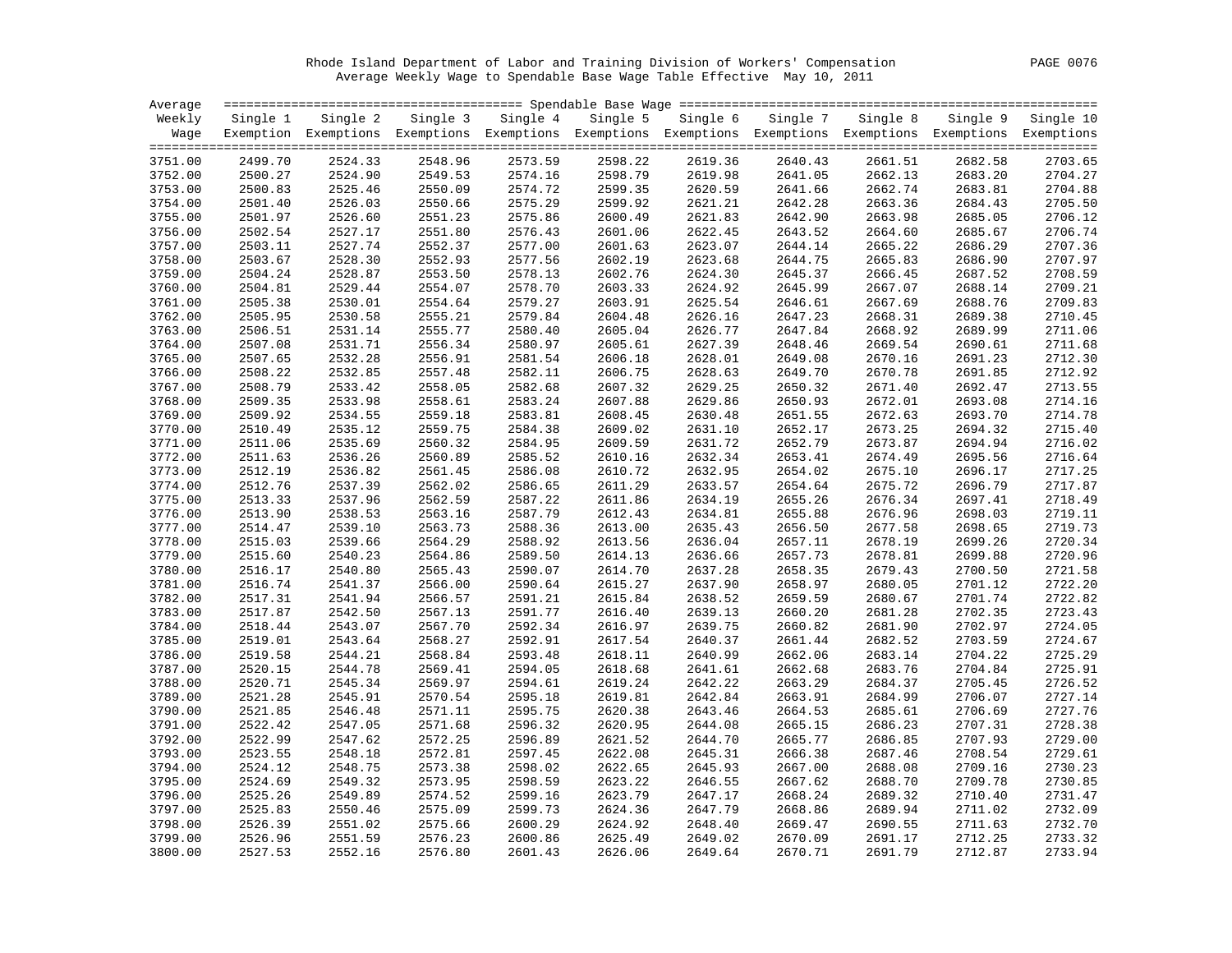Rhode Island Department of Labor and Training Division of Workers' Compensation PAGE 0077 Average Weekly Wage to Spendable Base Wage Table Effective May 10, 2011

| Single 8<br>Weekly<br>Single 2<br>Single 3<br>Single 4<br>Single 5<br>Single 6<br>Single 7<br>Single 9<br>Single 10<br>Single 1<br>Exemption Exemptions Exemptions Exemptions Exemptions Exemptions Exemptions Exemptions Exemptions Exemptions<br>Waqe<br>2577.37<br>2626.63<br>3801.00<br>2528.10<br>2552.73<br>2602.00<br>2650.26<br>2671.33<br>2692.41<br>2713.49<br>2734.56<br>2577.94<br>2627.20<br>2671.95<br>2735.18<br>3802.00<br>2528.67<br>2553.30<br>2602.57<br>2650.88<br>2693.03<br>2714.11<br>2529.23<br>2578.50<br>2603.13<br>2627.76<br>2672.56<br>2735.79<br>3803.00<br>2553.86<br>2651.49<br>2693.64<br>2714.72<br>2554.43<br>2579.07<br>2603.70<br>2628.33<br>2652.11<br>2673.18<br>2736.41<br>3804.00<br>2529.80<br>2694.27<br>2715.34<br>2737.03<br>2530.37<br>2555.00<br>2579.64<br>2604.27<br>2628.90<br>2652.73<br>2673.80<br>2694.89<br>2715.96<br>3805.00<br>2530.94<br>2555.57<br>2580.21<br>2604.84<br>2629.47<br>2653.35<br>2674.42<br>2695.51<br>2716.58<br>2737.65<br>3806.00<br>2531.51<br>2556.14<br>2580.78<br>2605.41<br>2630.04<br>2653.97<br>2675.04<br>2717.20<br>2738.27<br>3807.00<br>2696.13<br>2556.70<br>2605.97<br>2675.65<br>2717.81<br>2738.88<br>3808.00<br>2532.07<br>2581.34<br>2630.60<br>2654.58<br>2696.74<br>2557.27<br>2739.50<br>3809.00<br>2532.64<br>2581.91<br>2606.54<br>2631.17<br>2655.20<br>2676.27<br>2697.36<br>2718.43<br>2557.84<br>2740.12<br>3810.00<br>2533.21<br>2582.48<br>2607.11<br>2631.74<br>2655.82<br>2676.89<br>2697.98<br>2719.05<br>2740.74<br>3811.00<br>2533.78<br>2558.41<br>2583.05<br>2607.68<br>2632.31<br>2656.44<br>2677.51<br>2698.60<br>2719.67<br>2558.98<br>2608.25<br>2632.88<br>2657.06<br>2678.13<br>2741.36<br>3812.00<br>2534.35<br>2583.62<br>2699.22<br>2720.29<br>2534.91<br>2559.54<br>2584.18<br>2608.81<br>2633.44<br>2657.67<br>2678.74<br>2699.83<br>2720.90<br>2741.97<br>3813.00<br>2609.38<br>2658.29<br>2679.36<br>2742.59<br>3814.00<br>2535.48<br>2560.11<br>2584.75<br>2634.01<br>2700.45<br>2721.52<br>2560.68<br>2609.95<br>2658.91<br>2679.98<br>2743.21<br>3815.00<br>2536.05<br>2585.32<br>2634.58<br>2701.07<br>2722.14<br>2536.62<br>2561.25<br>2585.89<br>2610.52<br>2680.60<br>2722.76<br>2743.83<br>3816.00<br>2635.15<br>2659.53<br>2701.69<br>2537.19<br>2561.83<br>2611.09<br>2635.72<br>2660.15<br>2681.22<br>2723.38<br>2744.45<br>3817.00<br>2586.46<br>2702.31<br>2745.06<br>3818.00<br>2537.75<br>2562.39<br>2587.02<br>2611.65<br>2636.28<br>2660.76<br>2681.83<br>2702.92<br>2723.99<br>2538.32<br>2612.22<br>2745.68<br>3819.00<br>2562.96<br>2587.59<br>2636.85<br>2661.38<br>2682.45<br>2703.54<br>2724.61<br>2538.89<br>2563.53<br>2612.79<br>2662.00<br>2683.07<br>2704.16<br>2746.30<br>3820.00<br>2588.16<br>2637.42<br>2725.23<br>2564.10<br>2588.73<br>2613.36<br>2637.99<br>2683.69<br>2704.78<br>2725.85<br>2746.92<br>3821.00<br>2539.46<br>2662.62<br>2564.67<br>2613.93<br>2684.31<br>2747.54<br>3822.00<br>2540.03<br>2589.30<br>2638.56<br>2663.19<br>2705.40<br>2726.47<br>2614.49<br>2684.93<br>2748.15<br>3823.00<br>2540.59<br>2565.23<br>2589.86<br>2639.12<br>2663.75<br>2706.01<br>2727.08<br>2615.06<br>2748.77<br>3824.00<br>2541.16<br>2565.80<br>2590.43<br>2639.69<br>2664.32<br>2685.55<br>2706.63<br>2727.70<br>2541.73<br>2566.37<br>2591.00<br>2615.63<br>2640.26<br>2664.89<br>2686.17<br>2707.25<br>2728.32<br>2749.39<br>3825.00<br>2750.01<br>2542.30<br>2566.94<br>2591.57<br>2616.20<br>2640.83<br>2665.46<br>2686.79<br>2707.87<br>2728.94<br>3826.00<br>2592.14<br>2616.77<br>2687.41<br>2708.49<br>2750.63<br>3827.00<br>2542.87<br>2567.51<br>2641.40<br>2666.03<br>2729.56<br>2568.07<br>2592.70<br>2617.33<br>2641.96<br>2688.02<br>2709.10<br>2751.24<br>3828.00<br>2543.43<br>2666.59<br>2730.17<br>2751.86<br>2544.00<br>2568.64<br>2593.27<br>2617.90<br>2688.64<br>3829.00<br>2642.53<br>2667.16<br>2709.72<br>2730.79<br>2544.57<br>2569.21<br>2593.84<br>2618.47<br>2643.10<br>2667.73<br>2689.26<br>2752.48<br>3830.00<br>2710.34<br>2731.41<br>2569.78<br>2594.41<br>2619.04<br>2668.30<br>2689.88<br>2710.96<br>2753.10<br>3831.00<br>2545.14<br>2643.67<br>2732.03<br>2545.71<br>2570.35<br>2594.98<br>2619.61<br>2644.24<br>2668.87<br>2690.50<br>2711.58<br>2732.65<br>2753.72<br>3832.00<br>2754.33<br>2546.27<br>2570.91<br>2595.54<br>2620.17<br>2669.43<br>2691.11<br>2712.19<br>2733.26<br>3833.00<br>2644.80<br>2546.84<br>2571.48<br>2620.74<br>2645.37<br>2691.73<br>2712.81<br>2733.88<br>2754.95<br>3834.00<br>2596.11<br>2670.00<br>2755.57<br>2572.05<br>2692.35<br>3835.00<br>2547.41<br>2596.68<br>2621.31<br>2645.94<br>2670.57<br>2713.43<br>2734.50<br>2547.99<br>2572.62<br>2621.88<br>2692.97<br>2756.19<br>3836.00<br>2597.25<br>2646.51<br>2671.14<br>2714.05<br>2735.12<br>2548.56<br>2573.19<br>2597.82<br>2622.45<br>2671.71<br>2693.59<br>2714.67<br>2735.74<br>2756.81<br>3837.00<br>2647.08<br>2573.75<br>2757.42<br>3838.00<br>2549.12<br>2598.38<br>2623.01<br>2647.64<br>2672.27<br>2694.20<br>2715.28<br>2736.35<br>3839.00<br>2549.69<br>2574.32<br>2598.95<br>2623.58<br>2648.21<br>2672.84<br>2694.82<br>2715.90<br>2736.97<br>2758.04<br>2574.89<br>2599.52<br>2624.15<br>2695.44<br>2758.66<br>3840.00<br>2550.26<br>2648.78<br>2673.41<br>2716.52<br>2737.59<br>2575.46<br>2649.35<br>2673.98<br>2696.06<br>2759.28<br>3841.00<br>2550.83<br>2600.09<br>2624.72<br>2717.14<br>2738.21<br>2625.29<br>2717.76<br>2738.83<br>2759.90<br>3842.00<br>2551.40<br>2576.03<br>2600.66<br>2649.92<br>2674.56<br>2696.68<br>2760.51<br>3843.00<br>2551.96<br>2576.59<br>2601.22<br>2625.85<br>2650.48<br>2675.12<br>2697.29<br>2718.37<br>2739.44<br>2552.53<br>2577.16<br>2601.79<br>2626.42<br>2675.69<br>2697.91<br>2718.99<br>2740.06<br>2761.13<br>3844.00<br>2651.05<br>2553.10<br>2577.73<br>2626.99<br>2676.26<br>2698.53<br>2761.75<br>3845.00<br>2602.36<br>2651.62<br>2719.61<br>2740.68<br>2762.37<br>2553.67<br>2578.30<br>2602.93<br>2627.56<br>2652.19<br>2676.83<br>2699.15<br>2720.23<br>2741.30<br>3846.00<br>2554.24<br>2578.87<br>2603.50<br>2628.13<br>2652.76<br>2699.77<br>2720.85<br>2741.92<br>2762.99<br>3847.00<br>2677.40<br>2554.80<br>2579.43<br>2604.06<br>2628.69<br>2677.96<br>2700.38<br>2763.60<br>3848.00<br>2653.32<br>2721.46<br>2742.53<br>2555.37<br>2580.00<br>2629.26<br>2653.89<br>2678.53<br>2701.00<br>2722.08<br>2764.22<br>3849.00<br>2604.63<br>2743.15<br>2555.94<br>2580.57<br>2605.20<br>2629.83<br>2654.46<br>2679.10<br>2701.62<br>2722.70<br>2743.77<br>2764.84<br>3850.00 | Average |  |  |  |  |  |
|-----------------------------------------------------------------------------------------------------------------------------------------------------------------------------------------------------------------------------------------------------------------------------------------------------------------------------------------------------------------------------------------------------------------------------------------------------------------------------------------------------------------------------------------------------------------------------------------------------------------------------------------------------------------------------------------------------------------------------------------------------------------------------------------------------------------------------------------------------------------------------------------------------------------------------------------------------------------------------------------------------------------------------------------------------------------------------------------------------------------------------------------------------------------------------------------------------------------------------------------------------------------------------------------------------------------------------------------------------------------------------------------------------------------------------------------------------------------------------------------------------------------------------------------------------------------------------------------------------------------------------------------------------------------------------------------------------------------------------------------------------------------------------------------------------------------------------------------------------------------------------------------------------------------------------------------------------------------------------------------------------------------------------------------------------------------------------------------------------------------------------------------------------------------------------------------------------------------------------------------------------------------------------------------------------------------------------------------------------------------------------------------------------------------------------------------------------------------------------------------------------------------------------------------------------------------------------------------------------------------------------------------------------------------------------------------------------------------------------------------------------------------------------------------------------------------------------------------------------------------------------------------------------------------------------------------------------------------------------------------------------------------------------------------------------------------------------------------------------------------------------------------------------------------------------------------------------------------------------------------------------------------------------------------------------------------------------------------------------------------------------------------------------------------------------------------------------------------------------------------------------------------------------------------------------------------------------------------------------------------------------------------------------------------------------------------------------------------------------------------------------------------------------------------------------------------------------------------------------------------------------------------------------------------------------------------------------------------------------------------------------------------------------------------------------------------------------------------------------------------------------------------------------------------------------------------------------------------------------------------------------------------------------------------------------------------------------------------------------------------------------------------------------------------------------------------------------------------------------------------------------------------------------------------------------------------------------------------------------------------------------------------------------------------------------------------------------------------------------------------------------------------------------------------------------------------------------------------------------------------------------------------------------------------------------------------------------------------------------------------------------------------------------------------------------------------------------------------------------------------------------------------------------------------------------------------------------------------------------------------------------------------------------------------------------------------------------------------------------------------------------------------------------------------------------------------------------------------------------------------------------------------------------------------------------------------------------------------------------------------------------------------------------------------------------------------------------------------------------------------------------------------------------------------------------------------------------------------------------------------------------------------------------------------------------------------------------------------------------------------------------------------------------------------------------------------------------------------------------------------------------------------------------------------------------------------------------------------------------------------------------------------------------------------------------------------------------------------------------------------------------------------------------------------------------------------------------------------------------------------------------------------------------------------------------------|---------|--|--|--|--|--|
|                                                                                                                                                                                                                                                                                                                                                                                                                                                                                                                                                                                                                                                                                                                                                                                                                                                                                                                                                                                                                                                                                                                                                                                                                                                                                                                                                                                                                                                                                                                                                                                                                                                                                                                                                                                                                                                                                                                                                                                                                                                                                                                                                                                                                                                                                                                                                                                                                                                                                                                                                                                                                                                                                                                                                                                                                                                                                                                                                                                                                                                                                                                                                                                                                                                                                                                                                                                                                                                                                                                                                                                                                                                                                                                                                                                                                                                                                                                                                                                                                                                                                                                                                                                                                                                                                                                                                                                                                                                                                                                                                                                                                                                                                                                                                                                                                                                                                                                                                                                                                                                                                                                                                                                                                                                                                                                                                                                                                                                                                                                                                                                                                                                                                                                                                                                                                                                                                                                                                                                                                                                                                                                                                                                                                                                                                                                                                                                                                                                                                                                                                           |         |  |  |  |  |  |
|                                                                                                                                                                                                                                                                                                                                                                                                                                                                                                                                                                                                                                                                                                                                                                                                                                                                                                                                                                                                                                                                                                                                                                                                                                                                                                                                                                                                                                                                                                                                                                                                                                                                                                                                                                                                                                                                                                                                                                                                                                                                                                                                                                                                                                                                                                                                                                                                                                                                                                                                                                                                                                                                                                                                                                                                                                                                                                                                                                                                                                                                                                                                                                                                                                                                                                                                                                                                                                                                                                                                                                                                                                                                                                                                                                                                                                                                                                                                                                                                                                                                                                                                                                                                                                                                                                                                                                                                                                                                                                                                                                                                                                                                                                                                                                                                                                                                                                                                                                                                                                                                                                                                                                                                                                                                                                                                                                                                                                                                                                                                                                                                                                                                                                                                                                                                                                                                                                                                                                                                                                                                                                                                                                                                                                                                                                                                                                                                                                                                                                                                                           |         |  |  |  |  |  |
|                                                                                                                                                                                                                                                                                                                                                                                                                                                                                                                                                                                                                                                                                                                                                                                                                                                                                                                                                                                                                                                                                                                                                                                                                                                                                                                                                                                                                                                                                                                                                                                                                                                                                                                                                                                                                                                                                                                                                                                                                                                                                                                                                                                                                                                                                                                                                                                                                                                                                                                                                                                                                                                                                                                                                                                                                                                                                                                                                                                                                                                                                                                                                                                                                                                                                                                                                                                                                                                                                                                                                                                                                                                                                                                                                                                                                                                                                                                                                                                                                                                                                                                                                                                                                                                                                                                                                                                                                                                                                                                                                                                                                                                                                                                                                                                                                                                                                                                                                                                                                                                                                                                                                                                                                                                                                                                                                                                                                                                                                                                                                                                                                                                                                                                                                                                                                                                                                                                                                                                                                                                                                                                                                                                                                                                                                                                                                                                                                                                                                                                                                           |         |  |  |  |  |  |
|                                                                                                                                                                                                                                                                                                                                                                                                                                                                                                                                                                                                                                                                                                                                                                                                                                                                                                                                                                                                                                                                                                                                                                                                                                                                                                                                                                                                                                                                                                                                                                                                                                                                                                                                                                                                                                                                                                                                                                                                                                                                                                                                                                                                                                                                                                                                                                                                                                                                                                                                                                                                                                                                                                                                                                                                                                                                                                                                                                                                                                                                                                                                                                                                                                                                                                                                                                                                                                                                                                                                                                                                                                                                                                                                                                                                                                                                                                                                                                                                                                                                                                                                                                                                                                                                                                                                                                                                                                                                                                                                                                                                                                                                                                                                                                                                                                                                                                                                                                                                                                                                                                                                                                                                                                                                                                                                                                                                                                                                                                                                                                                                                                                                                                                                                                                                                                                                                                                                                                                                                                                                                                                                                                                                                                                                                                                                                                                                                                                                                                                                                           |         |  |  |  |  |  |
|                                                                                                                                                                                                                                                                                                                                                                                                                                                                                                                                                                                                                                                                                                                                                                                                                                                                                                                                                                                                                                                                                                                                                                                                                                                                                                                                                                                                                                                                                                                                                                                                                                                                                                                                                                                                                                                                                                                                                                                                                                                                                                                                                                                                                                                                                                                                                                                                                                                                                                                                                                                                                                                                                                                                                                                                                                                                                                                                                                                                                                                                                                                                                                                                                                                                                                                                                                                                                                                                                                                                                                                                                                                                                                                                                                                                                                                                                                                                                                                                                                                                                                                                                                                                                                                                                                                                                                                                                                                                                                                                                                                                                                                                                                                                                                                                                                                                                                                                                                                                                                                                                                                                                                                                                                                                                                                                                                                                                                                                                                                                                                                                                                                                                                                                                                                                                                                                                                                                                                                                                                                                                                                                                                                                                                                                                                                                                                                                                                                                                                                                                           |         |  |  |  |  |  |
|                                                                                                                                                                                                                                                                                                                                                                                                                                                                                                                                                                                                                                                                                                                                                                                                                                                                                                                                                                                                                                                                                                                                                                                                                                                                                                                                                                                                                                                                                                                                                                                                                                                                                                                                                                                                                                                                                                                                                                                                                                                                                                                                                                                                                                                                                                                                                                                                                                                                                                                                                                                                                                                                                                                                                                                                                                                                                                                                                                                                                                                                                                                                                                                                                                                                                                                                                                                                                                                                                                                                                                                                                                                                                                                                                                                                                                                                                                                                                                                                                                                                                                                                                                                                                                                                                                                                                                                                                                                                                                                                                                                                                                                                                                                                                                                                                                                                                                                                                                                                                                                                                                                                                                                                                                                                                                                                                                                                                                                                                                                                                                                                                                                                                                                                                                                                                                                                                                                                                                                                                                                                                                                                                                                                                                                                                                                                                                                                                                                                                                                                                           |         |  |  |  |  |  |
|                                                                                                                                                                                                                                                                                                                                                                                                                                                                                                                                                                                                                                                                                                                                                                                                                                                                                                                                                                                                                                                                                                                                                                                                                                                                                                                                                                                                                                                                                                                                                                                                                                                                                                                                                                                                                                                                                                                                                                                                                                                                                                                                                                                                                                                                                                                                                                                                                                                                                                                                                                                                                                                                                                                                                                                                                                                                                                                                                                                                                                                                                                                                                                                                                                                                                                                                                                                                                                                                                                                                                                                                                                                                                                                                                                                                                                                                                                                                                                                                                                                                                                                                                                                                                                                                                                                                                                                                                                                                                                                                                                                                                                                                                                                                                                                                                                                                                                                                                                                                                                                                                                                                                                                                                                                                                                                                                                                                                                                                                                                                                                                                                                                                                                                                                                                                                                                                                                                                                                                                                                                                                                                                                                                                                                                                                                                                                                                                                                                                                                                                                           |         |  |  |  |  |  |
|                                                                                                                                                                                                                                                                                                                                                                                                                                                                                                                                                                                                                                                                                                                                                                                                                                                                                                                                                                                                                                                                                                                                                                                                                                                                                                                                                                                                                                                                                                                                                                                                                                                                                                                                                                                                                                                                                                                                                                                                                                                                                                                                                                                                                                                                                                                                                                                                                                                                                                                                                                                                                                                                                                                                                                                                                                                                                                                                                                                                                                                                                                                                                                                                                                                                                                                                                                                                                                                                                                                                                                                                                                                                                                                                                                                                                                                                                                                                                                                                                                                                                                                                                                                                                                                                                                                                                                                                                                                                                                                                                                                                                                                                                                                                                                                                                                                                                                                                                                                                                                                                                                                                                                                                                                                                                                                                                                                                                                                                                                                                                                                                                                                                                                                                                                                                                                                                                                                                                                                                                                                                                                                                                                                                                                                                                                                                                                                                                                                                                                                                                           |         |  |  |  |  |  |
|                                                                                                                                                                                                                                                                                                                                                                                                                                                                                                                                                                                                                                                                                                                                                                                                                                                                                                                                                                                                                                                                                                                                                                                                                                                                                                                                                                                                                                                                                                                                                                                                                                                                                                                                                                                                                                                                                                                                                                                                                                                                                                                                                                                                                                                                                                                                                                                                                                                                                                                                                                                                                                                                                                                                                                                                                                                                                                                                                                                                                                                                                                                                                                                                                                                                                                                                                                                                                                                                                                                                                                                                                                                                                                                                                                                                                                                                                                                                                                                                                                                                                                                                                                                                                                                                                                                                                                                                                                                                                                                                                                                                                                                                                                                                                                                                                                                                                                                                                                                                                                                                                                                                                                                                                                                                                                                                                                                                                                                                                                                                                                                                                                                                                                                                                                                                                                                                                                                                                                                                                                                                                                                                                                                                                                                                                                                                                                                                                                                                                                                                                           |         |  |  |  |  |  |
|                                                                                                                                                                                                                                                                                                                                                                                                                                                                                                                                                                                                                                                                                                                                                                                                                                                                                                                                                                                                                                                                                                                                                                                                                                                                                                                                                                                                                                                                                                                                                                                                                                                                                                                                                                                                                                                                                                                                                                                                                                                                                                                                                                                                                                                                                                                                                                                                                                                                                                                                                                                                                                                                                                                                                                                                                                                                                                                                                                                                                                                                                                                                                                                                                                                                                                                                                                                                                                                                                                                                                                                                                                                                                                                                                                                                                                                                                                                                                                                                                                                                                                                                                                                                                                                                                                                                                                                                                                                                                                                                                                                                                                                                                                                                                                                                                                                                                                                                                                                                                                                                                                                                                                                                                                                                                                                                                                                                                                                                                                                                                                                                                                                                                                                                                                                                                                                                                                                                                                                                                                                                                                                                                                                                                                                                                                                                                                                                                                                                                                                                                           |         |  |  |  |  |  |
|                                                                                                                                                                                                                                                                                                                                                                                                                                                                                                                                                                                                                                                                                                                                                                                                                                                                                                                                                                                                                                                                                                                                                                                                                                                                                                                                                                                                                                                                                                                                                                                                                                                                                                                                                                                                                                                                                                                                                                                                                                                                                                                                                                                                                                                                                                                                                                                                                                                                                                                                                                                                                                                                                                                                                                                                                                                                                                                                                                                                                                                                                                                                                                                                                                                                                                                                                                                                                                                                                                                                                                                                                                                                                                                                                                                                                                                                                                                                                                                                                                                                                                                                                                                                                                                                                                                                                                                                                                                                                                                                                                                                                                                                                                                                                                                                                                                                                                                                                                                                                                                                                                                                                                                                                                                                                                                                                                                                                                                                                                                                                                                                                                                                                                                                                                                                                                                                                                                                                                                                                                                                                                                                                                                                                                                                                                                                                                                                                                                                                                                                                           |         |  |  |  |  |  |
|                                                                                                                                                                                                                                                                                                                                                                                                                                                                                                                                                                                                                                                                                                                                                                                                                                                                                                                                                                                                                                                                                                                                                                                                                                                                                                                                                                                                                                                                                                                                                                                                                                                                                                                                                                                                                                                                                                                                                                                                                                                                                                                                                                                                                                                                                                                                                                                                                                                                                                                                                                                                                                                                                                                                                                                                                                                                                                                                                                                                                                                                                                                                                                                                                                                                                                                                                                                                                                                                                                                                                                                                                                                                                                                                                                                                                                                                                                                                                                                                                                                                                                                                                                                                                                                                                                                                                                                                                                                                                                                                                                                                                                                                                                                                                                                                                                                                                                                                                                                                                                                                                                                                                                                                                                                                                                                                                                                                                                                                                                                                                                                                                                                                                                                                                                                                                                                                                                                                                                                                                                                                                                                                                                                                                                                                                                                                                                                                                                                                                                                                                           |         |  |  |  |  |  |
|                                                                                                                                                                                                                                                                                                                                                                                                                                                                                                                                                                                                                                                                                                                                                                                                                                                                                                                                                                                                                                                                                                                                                                                                                                                                                                                                                                                                                                                                                                                                                                                                                                                                                                                                                                                                                                                                                                                                                                                                                                                                                                                                                                                                                                                                                                                                                                                                                                                                                                                                                                                                                                                                                                                                                                                                                                                                                                                                                                                                                                                                                                                                                                                                                                                                                                                                                                                                                                                                                                                                                                                                                                                                                                                                                                                                                                                                                                                                                                                                                                                                                                                                                                                                                                                                                                                                                                                                                                                                                                                                                                                                                                                                                                                                                                                                                                                                                                                                                                                                                                                                                                                                                                                                                                                                                                                                                                                                                                                                                                                                                                                                                                                                                                                                                                                                                                                                                                                                                                                                                                                                                                                                                                                                                                                                                                                                                                                                                                                                                                                                                           |         |  |  |  |  |  |
|                                                                                                                                                                                                                                                                                                                                                                                                                                                                                                                                                                                                                                                                                                                                                                                                                                                                                                                                                                                                                                                                                                                                                                                                                                                                                                                                                                                                                                                                                                                                                                                                                                                                                                                                                                                                                                                                                                                                                                                                                                                                                                                                                                                                                                                                                                                                                                                                                                                                                                                                                                                                                                                                                                                                                                                                                                                                                                                                                                                                                                                                                                                                                                                                                                                                                                                                                                                                                                                                                                                                                                                                                                                                                                                                                                                                                                                                                                                                                                                                                                                                                                                                                                                                                                                                                                                                                                                                                                                                                                                                                                                                                                                                                                                                                                                                                                                                                                                                                                                                                                                                                                                                                                                                                                                                                                                                                                                                                                                                                                                                                                                                                                                                                                                                                                                                                                                                                                                                                                                                                                                                                                                                                                                                                                                                                                                                                                                                                                                                                                                                                           |         |  |  |  |  |  |
|                                                                                                                                                                                                                                                                                                                                                                                                                                                                                                                                                                                                                                                                                                                                                                                                                                                                                                                                                                                                                                                                                                                                                                                                                                                                                                                                                                                                                                                                                                                                                                                                                                                                                                                                                                                                                                                                                                                                                                                                                                                                                                                                                                                                                                                                                                                                                                                                                                                                                                                                                                                                                                                                                                                                                                                                                                                                                                                                                                                                                                                                                                                                                                                                                                                                                                                                                                                                                                                                                                                                                                                                                                                                                                                                                                                                                                                                                                                                                                                                                                                                                                                                                                                                                                                                                                                                                                                                                                                                                                                                                                                                                                                                                                                                                                                                                                                                                                                                                                                                                                                                                                                                                                                                                                                                                                                                                                                                                                                                                                                                                                                                                                                                                                                                                                                                                                                                                                                                                                                                                                                                                                                                                                                                                                                                                                                                                                                                                                                                                                                                                           |         |  |  |  |  |  |
|                                                                                                                                                                                                                                                                                                                                                                                                                                                                                                                                                                                                                                                                                                                                                                                                                                                                                                                                                                                                                                                                                                                                                                                                                                                                                                                                                                                                                                                                                                                                                                                                                                                                                                                                                                                                                                                                                                                                                                                                                                                                                                                                                                                                                                                                                                                                                                                                                                                                                                                                                                                                                                                                                                                                                                                                                                                                                                                                                                                                                                                                                                                                                                                                                                                                                                                                                                                                                                                                                                                                                                                                                                                                                                                                                                                                                                                                                                                                                                                                                                                                                                                                                                                                                                                                                                                                                                                                                                                                                                                                                                                                                                                                                                                                                                                                                                                                                                                                                                                                                                                                                                                                                                                                                                                                                                                                                                                                                                                                                                                                                                                                                                                                                                                                                                                                                                                                                                                                                                                                                                                                                                                                                                                                                                                                                                                                                                                                                                                                                                                                                           |         |  |  |  |  |  |
|                                                                                                                                                                                                                                                                                                                                                                                                                                                                                                                                                                                                                                                                                                                                                                                                                                                                                                                                                                                                                                                                                                                                                                                                                                                                                                                                                                                                                                                                                                                                                                                                                                                                                                                                                                                                                                                                                                                                                                                                                                                                                                                                                                                                                                                                                                                                                                                                                                                                                                                                                                                                                                                                                                                                                                                                                                                                                                                                                                                                                                                                                                                                                                                                                                                                                                                                                                                                                                                                                                                                                                                                                                                                                                                                                                                                                                                                                                                                                                                                                                                                                                                                                                                                                                                                                                                                                                                                                                                                                                                                                                                                                                                                                                                                                                                                                                                                                                                                                                                                                                                                                                                                                                                                                                                                                                                                                                                                                                                                                                                                                                                                                                                                                                                                                                                                                                                                                                                                                                                                                                                                                                                                                                                                                                                                                                                                                                                                                                                                                                                                                           |         |  |  |  |  |  |
|                                                                                                                                                                                                                                                                                                                                                                                                                                                                                                                                                                                                                                                                                                                                                                                                                                                                                                                                                                                                                                                                                                                                                                                                                                                                                                                                                                                                                                                                                                                                                                                                                                                                                                                                                                                                                                                                                                                                                                                                                                                                                                                                                                                                                                                                                                                                                                                                                                                                                                                                                                                                                                                                                                                                                                                                                                                                                                                                                                                                                                                                                                                                                                                                                                                                                                                                                                                                                                                                                                                                                                                                                                                                                                                                                                                                                                                                                                                                                                                                                                                                                                                                                                                                                                                                                                                                                                                                                                                                                                                                                                                                                                                                                                                                                                                                                                                                                                                                                                                                                                                                                                                                                                                                                                                                                                                                                                                                                                                                                                                                                                                                                                                                                                                                                                                                                                                                                                                                                                                                                                                                                                                                                                                                                                                                                                                                                                                                                                                                                                                                                           |         |  |  |  |  |  |
|                                                                                                                                                                                                                                                                                                                                                                                                                                                                                                                                                                                                                                                                                                                                                                                                                                                                                                                                                                                                                                                                                                                                                                                                                                                                                                                                                                                                                                                                                                                                                                                                                                                                                                                                                                                                                                                                                                                                                                                                                                                                                                                                                                                                                                                                                                                                                                                                                                                                                                                                                                                                                                                                                                                                                                                                                                                                                                                                                                                                                                                                                                                                                                                                                                                                                                                                                                                                                                                                                                                                                                                                                                                                                                                                                                                                                                                                                                                                                                                                                                                                                                                                                                                                                                                                                                                                                                                                                                                                                                                                                                                                                                                                                                                                                                                                                                                                                                                                                                                                                                                                                                                                                                                                                                                                                                                                                                                                                                                                                                                                                                                                                                                                                                                                                                                                                                                                                                                                                                                                                                                                                                                                                                                                                                                                                                                                                                                                                                                                                                                                                           |         |  |  |  |  |  |
|                                                                                                                                                                                                                                                                                                                                                                                                                                                                                                                                                                                                                                                                                                                                                                                                                                                                                                                                                                                                                                                                                                                                                                                                                                                                                                                                                                                                                                                                                                                                                                                                                                                                                                                                                                                                                                                                                                                                                                                                                                                                                                                                                                                                                                                                                                                                                                                                                                                                                                                                                                                                                                                                                                                                                                                                                                                                                                                                                                                                                                                                                                                                                                                                                                                                                                                                                                                                                                                                                                                                                                                                                                                                                                                                                                                                                                                                                                                                                                                                                                                                                                                                                                                                                                                                                                                                                                                                                                                                                                                                                                                                                                                                                                                                                                                                                                                                                                                                                                                                                                                                                                                                                                                                                                                                                                                                                                                                                                                                                                                                                                                                                                                                                                                                                                                                                                                                                                                                                                                                                                                                                                                                                                                                                                                                                                                                                                                                                                                                                                                                                           |         |  |  |  |  |  |
|                                                                                                                                                                                                                                                                                                                                                                                                                                                                                                                                                                                                                                                                                                                                                                                                                                                                                                                                                                                                                                                                                                                                                                                                                                                                                                                                                                                                                                                                                                                                                                                                                                                                                                                                                                                                                                                                                                                                                                                                                                                                                                                                                                                                                                                                                                                                                                                                                                                                                                                                                                                                                                                                                                                                                                                                                                                                                                                                                                                                                                                                                                                                                                                                                                                                                                                                                                                                                                                                                                                                                                                                                                                                                                                                                                                                                                                                                                                                                                                                                                                                                                                                                                                                                                                                                                                                                                                                                                                                                                                                                                                                                                                                                                                                                                                                                                                                                                                                                                                                                                                                                                                                                                                                                                                                                                                                                                                                                                                                                                                                                                                                                                                                                                                                                                                                                                                                                                                                                                                                                                                                                                                                                                                                                                                                                                                                                                                                                                                                                                                                                           |         |  |  |  |  |  |
|                                                                                                                                                                                                                                                                                                                                                                                                                                                                                                                                                                                                                                                                                                                                                                                                                                                                                                                                                                                                                                                                                                                                                                                                                                                                                                                                                                                                                                                                                                                                                                                                                                                                                                                                                                                                                                                                                                                                                                                                                                                                                                                                                                                                                                                                                                                                                                                                                                                                                                                                                                                                                                                                                                                                                                                                                                                                                                                                                                                                                                                                                                                                                                                                                                                                                                                                                                                                                                                                                                                                                                                                                                                                                                                                                                                                                                                                                                                                                                                                                                                                                                                                                                                                                                                                                                                                                                                                                                                                                                                                                                                                                                                                                                                                                                                                                                                                                                                                                                                                                                                                                                                                                                                                                                                                                                                                                                                                                                                                                                                                                                                                                                                                                                                                                                                                                                                                                                                                                                                                                                                                                                                                                                                                                                                                                                                                                                                                                                                                                                                                                           |         |  |  |  |  |  |
|                                                                                                                                                                                                                                                                                                                                                                                                                                                                                                                                                                                                                                                                                                                                                                                                                                                                                                                                                                                                                                                                                                                                                                                                                                                                                                                                                                                                                                                                                                                                                                                                                                                                                                                                                                                                                                                                                                                                                                                                                                                                                                                                                                                                                                                                                                                                                                                                                                                                                                                                                                                                                                                                                                                                                                                                                                                                                                                                                                                                                                                                                                                                                                                                                                                                                                                                                                                                                                                                                                                                                                                                                                                                                                                                                                                                                                                                                                                                                                                                                                                                                                                                                                                                                                                                                                                                                                                                                                                                                                                                                                                                                                                                                                                                                                                                                                                                                                                                                                                                                                                                                                                                                                                                                                                                                                                                                                                                                                                                                                                                                                                                                                                                                                                                                                                                                                                                                                                                                                                                                                                                                                                                                                                                                                                                                                                                                                                                                                                                                                                                                           |         |  |  |  |  |  |
|                                                                                                                                                                                                                                                                                                                                                                                                                                                                                                                                                                                                                                                                                                                                                                                                                                                                                                                                                                                                                                                                                                                                                                                                                                                                                                                                                                                                                                                                                                                                                                                                                                                                                                                                                                                                                                                                                                                                                                                                                                                                                                                                                                                                                                                                                                                                                                                                                                                                                                                                                                                                                                                                                                                                                                                                                                                                                                                                                                                                                                                                                                                                                                                                                                                                                                                                                                                                                                                                                                                                                                                                                                                                                                                                                                                                                                                                                                                                                                                                                                                                                                                                                                                                                                                                                                                                                                                                                                                                                                                                                                                                                                                                                                                                                                                                                                                                                                                                                                                                                                                                                                                                                                                                                                                                                                                                                                                                                                                                                                                                                                                                                                                                                                                                                                                                                                                                                                                                                                                                                                                                                                                                                                                                                                                                                                                                                                                                                                                                                                                                                           |         |  |  |  |  |  |
|                                                                                                                                                                                                                                                                                                                                                                                                                                                                                                                                                                                                                                                                                                                                                                                                                                                                                                                                                                                                                                                                                                                                                                                                                                                                                                                                                                                                                                                                                                                                                                                                                                                                                                                                                                                                                                                                                                                                                                                                                                                                                                                                                                                                                                                                                                                                                                                                                                                                                                                                                                                                                                                                                                                                                                                                                                                                                                                                                                                                                                                                                                                                                                                                                                                                                                                                                                                                                                                                                                                                                                                                                                                                                                                                                                                                                                                                                                                                                                                                                                                                                                                                                                                                                                                                                                                                                                                                                                                                                                                                                                                                                                                                                                                                                                                                                                                                                                                                                                                                                                                                                                                                                                                                                                                                                                                                                                                                                                                                                                                                                                                                                                                                                                                                                                                                                                                                                                                                                                                                                                                                                                                                                                                                                                                                                                                                                                                                                                                                                                                                                           |         |  |  |  |  |  |
|                                                                                                                                                                                                                                                                                                                                                                                                                                                                                                                                                                                                                                                                                                                                                                                                                                                                                                                                                                                                                                                                                                                                                                                                                                                                                                                                                                                                                                                                                                                                                                                                                                                                                                                                                                                                                                                                                                                                                                                                                                                                                                                                                                                                                                                                                                                                                                                                                                                                                                                                                                                                                                                                                                                                                                                                                                                                                                                                                                                                                                                                                                                                                                                                                                                                                                                                                                                                                                                                                                                                                                                                                                                                                                                                                                                                                                                                                                                                                                                                                                                                                                                                                                                                                                                                                                                                                                                                                                                                                                                                                                                                                                                                                                                                                                                                                                                                                                                                                                                                                                                                                                                                                                                                                                                                                                                                                                                                                                                                                                                                                                                                                                                                                                                                                                                                                                                                                                                                                                                                                                                                                                                                                                                                                                                                                                                                                                                                                                                                                                                                                           |         |  |  |  |  |  |
|                                                                                                                                                                                                                                                                                                                                                                                                                                                                                                                                                                                                                                                                                                                                                                                                                                                                                                                                                                                                                                                                                                                                                                                                                                                                                                                                                                                                                                                                                                                                                                                                                                                                                                                                                                                                                                                                                                                                                                                                                                                                                                                                                                                                                                                                                                                                                                                                                                                                                                                                                                                                                                                                                                                                                                                                                                                                                                                                                                                                                                                                                                                                                                                                                                                                                                                                                                                                                                                                                                                                                                                                                                                                                                                                                                                                                                                                                                                                                                                                                                                                                                                                                                                                                                                                                                                                                                                                                                                                                                                                                                                                                                                                                                                                                                                                                                                                                                                                                                                                                                                                                                                                                                                                                                                                                                                                                                                                                                                                                                                                                                                                                                                                                                                                                                                                                                                                                                                                                                                                                                                                                                                                                                                                                                                                                                                                                                                                                                                                                                                                                           |         |  |  |  |  |  |
|                                                                                                                                                                                                                                                                                                                                                                                                                                                                                                                                                                                                                                                                                                                                                                                                                                                                                                                                                                                                                                                                                                                                                                                                                                                                                                                                                                                                                                                                                                                                                                                                                                                                                                                                                                                                                                                                                                                                                                                                                                                                                                                                                                                                                                                                                                                                                                                                                                                                                                                                                                                                                                                                                                                                                                                                                                                                                                                                                                                                                                                                                                                                                                                                                                                                                                                                                                                                                                                                                                                                                                                                                                                                                                                                                                                                                                                                                                                                                                                                                                                                                                                                                                                                                                                                                                                                                                                                                                                                                                                                                                                                                                                                                                                                                                                                                                                                                                                                                                                                                                                                                                                                                                                                                                                                                                                                                                                                                                                                                                                                                                                                                                                                                                                                                                                                                                                                                                                                                                                                                                                                                                                                                                                                                                                                                                                                                                                                                                                                                                                                                           |         |  |  |  |  |  |
|                                                                                                                                                                                                                                                                                                                                                                                                                                                                                                                                                                                                                                                                                                                                                                                                                                                                                                                                                                                                                                                                                                                                                                                                                                                                                                                                                                                                                                                                                                                                                                                                                                                                                                                                                                                                                                                                                                                                                                                                                                                                                                                                                                                                                                                                                                                                                                                                                                                                                                                                                                                                                                                                                                                                                                                                                                                                                                                                                                                                                                                                                                                                                                                                                                                                                                                                                                                                                                                                                                                                                                                                                                                                                                                                                                                                                                                                                                                                                                                                                                                                                                                                                                                                                                                                                                                                                                                                                                                                                                                                                                                                                                                                                                                                                                                                                                                                                                                                                                                                                                                                                                                                                                                                                                                                                                                                                                                                                                                                                                                                                                                                                                                                                                                                                                                                                                                                                                                                                                                                                                                                                                                                                                                                                                                                                                                                                                                                                                                                                                                                                           |         |  |  |  |  |  |
|                                                                                                                                                                                                                                                                                                                                                                                                                                                                                                                                                                                                                                                                                                                                                                                                                                                                                                                                                                                                                                                                                                                                                                                                                                                                                                                                                                                                                                                                                                                                                                                                                                                                                                                                                                                                                                                                                                                                                                                                                                                                                                                                                                                                                                                                                                                                                                                                                                                                                                                                                                                                                                                                                                                                                                                                                                                                                                                                                                                                                                                                                                                                                                                                                                                                                                                                                                                                                                                                                                                                                                                                                                                                                                                                                                                                                                                                                                                                                                                                                                                                                                                                                                                                                                                                                                                                                                                                                                                                                                                                                                                                                                                                                                                                                                                                                                                                                                                                                                                                                                                                                                                                                                                                                                                                                                                                                                                                                                                                                                                                                                                                                                                                                                                                                                                                                                                                                                                                                                                                                                                                                                                                                                                                                                                                                                                                                                                                                                                                                                                                                           |         |  |  |  |  |  |
|                                                                                                                                                                                                                                                                                                                                                                                                                                                                                                                                                                                                                                                                                                                                                                                                                                                                                                                                                                                                                                                                                                                                                                                                                                                                                                                                                                                                                                                                                                                                                                                                                                                                                                                                                                                                                                                                                                                                                                                                                                                                                                                                                                                                                                                                                                                                                                                                                                                                                                                                                                                                                                                                                                                                                                                                                                                                                                                                                                                                                                                                                                                                                                                                                                                                                                                                                                                                                                                                                                                                                                                                                                                                                                                                                                                                                                                                                                                                                                                                                                                                                                                                                                                                                                                                                                                                                                                                                                                                                                                                                                                                                                                                                                                                                                                                                                                                                                                                                                                                                                                                                                                                                                                                                                                                                                                                                                                                                                                                                                                                                                                                                                                                                                                                                                                                                                                                                                                                                                                                                                                                                                                                                                                                                                                                                                                                                                                                                                                                                                                                                           |         |  |  |  |  |  |
|                                                                                                                                                                                                                                                                                                                                                                                                                                                                                                                                                                                                                                                                                                                                                                                                                                                                                                                                                                                                                                                                                                                                                                                                                                                                                                                                                                                                                                                                                                                                                                                                                                                                                                                                                                                                                                                                                                                                                                                                                                                                                                                                                                                                                                                                                                                                                                                                                                                                                                                                                                                                                                                                                                                                                                                                                                                                                                                                                                                                                                                                                                                                                                                                                                                                                                                                                                                                                                                                                                                                                                                                                                                                                                                                                                                                                                                                                                                                                                                                                                                                                                                                                                                                                                                                                                                                                                                                                                                                                                                                                                                                                                                                                                                                                                                                                                                                                                                                                                                                                                                                                                                                                                                                                                                                                                                                                                                                                                                                                                                                                                                                                                                                                                                                                                                                                                                                                                                                                                                                                                                                                                                                                                                                                                                                                                                                                                                                                                                                                                                                                           |         |  |  |  |  |  |
|                                                                                                                                                                                                                                                                                                                                                                                                                                                                                                                                                                                                                                                                                                                                                                                                                                                                                                                                                                                                                                                                                                                                                                                                                                                                                                                                                                                                                                                                                                                                                                                                                                                                                                                                                                                                                                                                                                                                                                                                                                                                                                                                                                                                                                                                                                                                                                                                                                                                                                                                                                                                                                                                                                                                                                                                                                                                                                                                                                                                                                                                                                                                                                                                                                                                                                                                                                                                                                                                                                                                                                                                                                                                                                                                                                                                                                                                                                                                                                                                                                                                                                                                                                                                                                                                                                                                                                                                                                                                                                                                                                                                                                                                                                                                                                                                                                                                                                                                                                                                                                                                                                                                                                                                                                                                                                                                                                                                                                                                                                                                                                                                                                                                                                                                                                                                                                                                                                                                                                                                                                                                                                                                                                                                                                                                                                                                                                                                                                                                                                                                                           |         |  |  |  |  |  |
|                                                                                                                                                                                                                                                                                                                                                                                                                                                                                                                                                                                                                                                                                                                                                                                                                                                                                                                                                                                                                                                                                                                                                                                                                                                                                                                                                                                                                                                                                                                                                                                                                                                                                                                                                                                                                                                                                                                                                                                                                                                                                                                                                                                                                                                                                                                                                                                                                                                                                                                                                                                                                                                                                                                                                                                                                                                                                                                                                                                                                                                                                                                                                                                                                                                                                                                                                                                                                                                                                                                                                                                                                                                                                                                                                                                                                                                                                                                                                                                                                                                                                                                                                                                                                                                                                                                                                                                                                                                                                                                                                                                                                                                                                                                                                                                                                                                                                                                                                                                                                                                                                                                                                                                                                                                                                                                                                                                                                                                                                                                                                                                                                                                                                                                                                                                                                                                                                                                                                                                                                                                                                                                                                                                                                                                                                                                                                                                                                                                                                                                                                           |         |  |  |  |  |  |
|                                                                                                                                                                                                                                                                                                                                                                                                                                                                                                                                                                                                                                                                                                                                                                                                                                                                                                                                                                                                                                                                                                                                                                                                                                                                                                                                                                                                                                                                                                                                                                                                                                                                                                                                                                                                                                                                                                                                                                                                                                                                                                                                                                                                                                                                                                                                                                                                                                                                                                                                                                                                                                                                                                                                                                                                                                                                                                                                                                                                                                                                                                                                                                                                                                                                                                                                                                                                                                                                                                                                                                                                                                                                                                                                                                                                                                                                                                                                                                                                                                                                                                                                                                                                                                                                                                                                                                                                                                                                                                                                                                                                                                                                                                                                                                                                                                                                                                                                                                                                                                                                                                                                                                                                                                                                                                                                                                                                                                                                                                                                                                                                                                                                                                                                                                                                                                                                                                                                                                                                                                                                                                                                                                                                                                                                                                                                                                                                                                                                                                                                                           |         |  |  |  |  |  |
|                                                                                                                                                                                                                                                                                                                                                                                                                                                                                                                                                                                                                                                                                                                                                                                                                                                                                                                                                                                                                                                                                                                                                                                                                                                                                                                                                                                                                                                                                                                                                                                                                                                                                                                                                                                                                                                                                                                                                                                                                                                                                                                                                                                                                                                                                                                                                                                                                                                                                                                                                                                                                                                                                                                                                                                                                                                                                                                                                                                                                                                                                                                                                                                                                                                                                                                                                                                                                                                                                                                                                                                                                                                                                                                                                                                                                                                                                                                                                                                                                                                                                                                                                                                                                                                                                                                                                                                                                                                                                                                                                                                                                                                                                                                                                                                                                                                                                                                                                                                                                                                                                                                                                                                                                                                                                                                                                                                                                                                                                                                                                                                                                                                                                                                                                                                                                                                                                                                                                                                                                                                                                                                                                                                                                                                                                                                                                                                                                                                                                                                                                           |         |  |  |  |  |  |
|                                                                                                                                                                                                                                                                                                                                                                                                                                                                                                                                                                                                                                                                                                                                                                                                                                                                                                                                                                                                                                                                                                                                                                                                                                                                                                                                                                                                                                                                                                                                                                                                                                                                                                                                                                                                                                                                                                                                                                                                                                                                                                                                                                                                                                                                                                                                                                                                                                                                                                                                                                                                                                                                                                                                                                                                                                                                                                                                                                                                                                                                                                                                                                                                                                                                                                                                                                                                                                                                                                                                                                                                                                                                                                                                                                                                                                                                                                                                                                                                                                                                                                                                                                                                                                                                                                                                                                                                                                                                                                                                                                                                                                                                                                                                                                                                                                                                                                                                                                                                                                                                                                                                                                                                                                                                                                                                                                                                                                                                                                                                                                                                                                                                                                                                                                                                                                                                                                                                                                                                                                                                                                                                                                                                                                                                                                                                                                                                                                                                                                                                                           |         |  |  |  |  |  |
|                                                                                                                                                                                                                                                                                                                                                                                                                                                                                                                                                                                                                                                                                                                                                                                                                                                                                                                                                                                                                                                                                                                                                                                                                                                                                                                                                                                                                                                                                                                                                                                                                                                                                                                                                                                                                                                                                                                                                                                                                                                                                                                                                                                                                                                                                                                                                                                                                                                                                                                                                                                                                                                                                                                                                                                                                                                                                                                                                                                                                                                                                                                                                                                                                                                                                                                                                                                                                                                                                                                                                                                                                                                                                                                                                                                                                                                                                                                                                                                                                                                                                                                                                                                                                                                                                                                                                                                                                                                                                                                                                                                                                                                                                                                                                                                                                                                                                                                                                                                                                                                                                                                                                                                                                                                                                                                                                                                                                                                                                                                                                                                                                                                                                                                                                                                                                                                                                                                                                                                                                                                                                                                                                                                                                                                                                                                                                                                                                                                                                                                                                           |         |  |  |  |  |  |
|                                                                                                                                                                                                                                                                                                                                                                                                                                                                                                                                                                                                                                                                                                                                                                                                                                                                                                                                                                                                                                                                                                                                                                                                                                                                                                                                                                                                                                                                                                                                                                                                                                                                                                                                                                                                                                                                                                                                                                                                                                                                                                                                                                                                                                                                                                                                                                                                                                                                                                                                                                                                                                                                                                                                                                                                                                                                                                                                                                                                                                                                                                                                                                                                                                                                                                                                                                                                                                                                                                                                                                                                                                                                                                                                                                                                                                                                                                                                                                                                                                                                                                                                                                                                                                                                                                                                                                                                                                                                                                                                                                                                                                                                                                                                                                                                                                                                                                                                                                                                                                                                                                                                                                                                                                                                                                                                                                                                                                                                                                                                                                                                                                                                                                                                                                                                                                                                                                                                                                                                                                                                                                                                                                                                                                                                                                                                                                                                                                                                                                                                                           |         |  |  |  |  |  |
|                                                                                                                                                                                                                                                                                                                                                                                                                                                                                                                                                                                                                                                                                                                                                                                                                                                                                                                                                                                                                                                                                                                                                                                                                                                                                                                                                                                                                                                                                                                                                                                                                                                                                                                                                                                                                                                                                                                                                                                                                                                                                                                                                                                                                                                                                                                                                                                                                                                                                                                                                                                                                                                                                                                                                                                                                                                                                                                                                                                                                                                                                                                                                                                                                                                                                                                                                                                                                                                                                                                                                                                                                                                                                                                                                                                                                                                                                                                                                                                                                                                                                                                                                                                                                                                                                                                                                                                                                                                                                                                                                                                                                                                                                                                                                                                                                                                                                                                                                                                                                                                                                                                                                                                                                                                                                                                                                                                                                                                                                                                                                                                                                                                                                                                                                                                                                                                                                                                                                                                                                                                                                                                                                                                                                                                                                                                                                                                                                                                                                                                                                           |         |  |  |  |  |  |
|                                                                                                                                                                                                                                                                                                                                                                                                                                                                                                                                                                                                                                                                                                                                                                                                                                                                                                                                                                                                                                                                                                                                                                                                                                                                                                                                                                                                                                                                                                                                                                                                                                                                                                                                                                                                                                                                                                                                                                                                                                                                                                                                                                                                                                                                                                                                                                                                                                                                                                                                                                                                                                                                                                                                                                                                                                                                                                                                                                                                                                                                                                                                                                                                                                                                                                                                                                                                                                                                                                                                                                                                                                                                                                                                                                                                                                                                                                                                                                                                                                                                                                                                                                                                                                                                                                                                                                                                                                                                                                                                                                                                                                                                                                                                                                                                                                                                                                                                                                                                                                                                                                                                                                                                                                                                                                                                                                                                                                                                                                                                                                                                                                                                                                                                                                                                                                                                                                                                                                                                                                                                                                                                                                                                                                                                                                                                                                                                                                                                                                                                                           |         |  |  |  |  |  |
|                                                                                                                                                                                                                                                                                                                                                                                                                                                                                                                                                                                                                                                                                                                                                                                                                                                                                                                                                                                                                                                                                                                                                                                                                                                                                                                                                                                                                                                                                                                                                                                                                                                                                                                                                                                                                                                                                                                                                                                                                                                                                                                                                                                                                                                                                                                                                                                                                                                                                                                                                                                                                                                                                                                                                                                                                                                                                                                                                                                                                                                                                                                                                                                                                                                                                                                                                                                                                                                                                                                                                                                                                                                                                                                                                                                                                                                                                                                                                                                                                                                                                                                                                                                                                                                                                                                                                                                                                                                                                                                                                                                                                                                                                                                                                                                                                                                                                                                                                                                                                                                                                                                                                                                                                                                                                                                                                                                                                                                                                                                                                                                                                                                                                                                                                                                                                                                                                                                                                                                                                                                                                                                                                                                                                                                                                                                                                                                                                                                                                                                                                           |         |  |  |  |  |  |
|                                                                                                                                                                                                                                                                                                                                                                                                                                                                                                                                                                                                                                                                                                                                                                                                                                                                                                                                                                                                                                                                                                                                                                                                                                                                                                                                                                                                                                                                                                                                                                                                                                                                                                                                                                                                                                                                                                                                                                                                                                                                                                                                                                                                                                                                                                                                                                                                                                                                                                                                                                                                                                                                                                                                                                                                                                                                                                                                                                                                                                                                                                                                                                                                                                                                                                                                                                                                                                                                                                                                                                                                                                                                                                                                                                                                                                                                                                                                                                                                                                                                                                                                                                                                                                                                                                                                                                                                                                                                                                                                                                                                                                                                                                                                                                                                                                                                                                                                                                                                                                                                                                                                                                                                                                                                                                                                                                                                                                                                                                                                                                                                                                                                                                                                                                                                                                                                                                                                                                                                                                                                                                                                                                                                                                                                                                                                                                                                                                                                                                                                                           |         |  |  |  |  |  |
|                                                                                                                                                                                                                                                                                                                                                                                                                                                                                                                                                                                                                                                                                                                                                                                                                                                                                                                                                                                                                                                                                                                                                                                                                                                                                                                                                                                                                                                                                                                                                                                                                                                                                                                                                                                                                                                                                                                                                                                                                                                                                                                                                                                                                                                                                                                                                                                                                                                                                                                                                                                                                                                                                                                                                                                                                                                                                                                                                                                                                                                                                                                                                                                                                                                                                                                                                                                                                                                                                                                                                                                                                                                                                                                                                                                                                                                                                                                                                                                                                                                                                                                                                                                                                                                                                                                                                                                                                                                                                                                                                                                                                                                                                                                                                                                                                                                                                                                                                                                                                                                                                                                                                                                                                                                                                                                                                                                                                                                                                                                                                                                                                                                                                                                                                                                                                                                                                                                                                                                                                                                                                                                                                                                                                                                                                                                                                                                                                                                                                                                                                           |         |  |  |  |  |  |
|                                                                                                                                                                                                                                                                                                                                                                                                                                                                                                                                                                                                                                                                                                                                                                                                                                                                                                                                                                                                                                                                                                                                                                                                                                                                                                                                                                                                                                                                                                                                                                                                                                                                                                                                                                                                                                                                                                                                                                                                                                                                                                                                                                                                                                                                                                                                                                                                                                                                                                                                                                                                                                                                                                                                                                                                                                                                                                                                                                                                                                                                                                                                                                                                                                                                                                                                                                                                                                                                                                                                                                                                                                                                                                                                                                                                                                                                                                                                                                                                                                                                                                                                                                                                                                                                                                                                                                                                                                                                                                                                                                                                                                                                                                                                                                                                                                                                                                                                                                                                                                                                                                                                                                                                                                                                                                                                                                                                                                                                                                                                                                                                                                                                                                                                                                                                                                                                                                                                                                                                                                                                                                                                                                                                                                                                                                                                                                                                                                                                                                                                                           |         |  |  |  |  |  |
|                                                                                                                                                                                                                                                                                                                                                                                                                                                                                                                                                                                                                                                                                                                                                                                                                                                                                                                                                                                                                                                                                                                                                                                                                                                                                                                                                                                                                                                                                                                                                                                                                                                                                                                                                                                                                                                                                                                                                                                                                                                                                                                                                                                                                                                                                                                                                                                                                                                                                                                                                                                                                                                                                                                                                                                                                                                                                                                                                                                                                                                                                                                                                                                                                                                                                                                                                                                                                                                                                                                                                                                                                                                                                                                                                                                                                                                                                                                                                                                                                                                                                                                                                                                                                                                                                                                                                                                                                                                                                                                                                                                                                                                                                                                                                                                                                                                                                                                                                                                                                                                                                                                                                                                                                                                                                                                                                                                                                                                                                                                                                                                                                                                                                                                                                                                                                                                                                                                                                                                                                                                                                                                                                                                                                                                                                                                                                                                                                                                                                                                                                           |         |  |  |  |  |  |
|                                                                                                                                                                                                                                                                                                                                                                                                                                                                                                                                                                                                                                                                                                                                                                                                                                                                                                                                                                                                                                                                                                                                                                                                                                                                                                                                                                                                                                                                                                                                                                                                                                                                                                                                                                                                                                                                                                                                                                                                                                                                                                                                                                                                                                                                                                                                                                                                                                                                                                                                                                                                                                                                                                                                                                                                                                                                                                                                                                                                                                                                                                                                                                                                                                                                                                                                                                                                                                                                                                                                                                                                                                                                                                                                                                                                                                                                                                                                                                                                                                                                                                                                                                                                                                                                                                                                                                                                                                                                                                                                                                                                                                                                                                                                                                                                                                                                                                                                                                                                                                                                                                                                                                                                                                                                                                                                                                                                                                                                                                                                                                                                                                                                                                                                                                                                                                                                                                                                                                                                                                                                                                                                                                                                                                                                                                                                                                                                                                                                                                                                                           |         |  |  |  |  |  |
|                                                                                                                                                                                                                                                                                                                                                                                                                                                                                                                                                                                                                                                                                                                                                                                                                                                                                                                                                                                                                                                                                                                                                                                                                                                                                                                                                                                                                                                                                                                                                                                                                                                                                                                                                                                                                                                                                                                                                                                                                                                                                                                                                                                                                                                                                                                                                                                                                                                                                                                                                                                                                                                                                                                                                                                                                                                                                                                                                                                                                                                                                                                                                                                                                                                                                                                                                                                                                                                                                                                                                                                                                                                                                                                                                                                                                                                                                                                                                                                                                                                                                                                                                                                                                                                                                                                                                                                                                                                                                                                                                                                                                                                                                                                                                                                                                                                                                                                                                                                                                                                                                                                                                                                                                                                                                                                                                                                                                                                                                                                                                                                                                                                                                                                                                                                                                                                                                                                                                                                                                                                                                                                                                                                                                                                                                                                                                                                                                                                                                                                                                           |         |  |  |  |  |  |
|                                                                                                                                                                                                                                                                                                                                                                                                                                                                                                                                                                                                                                                                                                                                                                                                                                                                                                                                                                                                                                                                                                                                                                                                                                                                                                                                                                                                                                                                                                                                                                                                                                                                                                                                                                                                                                                                                                                                                                                                                                                                                                                                                                                                                                                                                                                                                                                                                                                                                                                                                                                                                                                                                                                                                                                                                                                                                                                                                                                                                                                                                                                                                                                                                                                                                                                                                                                                                                                                                                                                                                                                                                                                                                                                                                                                                                                                                                                                                                                                                                                                                                                                                                                                                                                                                                                                                                                                                                                                                                                                                                                                                                                                                                                                                                                                                                                                                                                                                                                                                                                                                                                                                                                                                                                                                                                                                                                                                                                                                                                                                                                                                                                                                                                                                                                                                                                                                                                                                                                                                                                                                                                                                                                                                                                                                                                                                                                                                                                                                                                                                           |         |  |  |  |  |  |
|                                                                                                                                                                                                                                                                                                                                                                                                                                                                                                                                                                                                                                                                                                                                                                                                                                                                                                                                                                                                                                                                                                                                                                                                                                                                                                                                                                                                                                                                                                                                                                                                                                                                                                                                                                                                                                                                                                                                                                                                                                                                                                                                                                                                                                                                                                                                                                                                                                                                                                                                                                                                                                                                                                                                                                                                                                                                                                                                                                                                                                                                                                                                                                                                                                                                                                                                                                                                                                                                                                                                                                                                                                                                                                                                                                                                                                                                                                                                                                                                                                                                                                                                                                                                                                                                                                                                                                                                                                                                                                                                                                                                                                                                                                                                                                                                                                                                                                                                                                                                                                                                                                                                                                                                                                                                                                                                                                                                                                                                                                                                                                                                                                                                                                                                                                                                                                                                                                                                                                                                                                                                                                                                                                                                                                                                                                                                                                                                                                                                                                                                                           |         |  |  |  |  |  |
|                                                                                                                                                                                                                                                                                                                                                                                                                                                                                                                                                                                                                                                                                                                                                                                                                                                                                                                                                                                                                                                                                                                                                                                                                                                                                                                                                                                                                                                                                                                                                                                                                                                                                                                                                                                                                                                                                                                                                                                                                                                                                                                                                                                                                                                                                                                                                                                                                                                                                                                                                                                                                                                                                                                                                                                                                                                                                                                                                                                                                                                                                                                                                                                                                                                                                                                                                                                                                                                                                                                                                                                                                                                                                                                                                                                                                                                                                                                                                                                                                                                                                                                                                                                                                                                                                                                                                                                                                                                                                                                                                                                                                                                                                                                                                                                                                                                                                                                                                                                                                                                                                                                                                                                                                                                                                                                                                                                                                                                                                                                                                                                                                                                                                                                                                                                                                                                                                                                                                                                                                                                                                                                                                                                                                                                                                                                                                                                                                                                                                                                                                           |         |  |  |  |  |  |
|                                                                                                                                                                                                                                                                                                                                                                                                                                                                                                                                                                                                                                                                                                                                                                                                                                                                                                                                                                                                                                                                                                                                                                                                                                                                                                                                                                                                                                                                                                                                                                                                                                                                                                                                                                                                                                                                                                                                                                                                                                                                                                                                                                                                                                                                                                                                                                                                                                                                                                                                                                                                                                                                                                                                                                                                                                                                                                                                                                                                                                                                                                                                                                                                                                                                                                                                                                                                                                                                                                                                                                                                                                                                                                                                                                                                                                                                                                                                                                                                                                                                                                                                                                                                                                                                                                                                                                                                                                                                                                                                                                                                                                                                                                                                                                                                                                                                                                                                                                                                                                                                                                                                                                                                                                                                                                                                                                                                                                                                                                                                                                                                                                                                                                                                                                                                                                                                                                                                                                                                                                                                                                                                                                                                                                                                                                                                                                                                                                                                                                                                                           |         |  |  |  |  |  |
|                                                                                                                                                                                                                                                                                                                                                                                                                                                                                                                                                                                                                                                                                                                                                                                                                                                                                                                                                                                                                                                                                                                                                                                                                                                                                                                                                                                                                                                                                                                                                                                                                                                                                                                                                                                                                                                                                                                                                                                                                                                                                                                                                                                                                                                                                                                                                                                                                                                                                                                                                                                                                                                                                                                                                                                                                                                                                                                                                                                                                                                                                                                                                                                                                                                                                                                                                                                                                                                                                                                                                                                                                                                                                                                                                                                                                                                                                                                                                                                                                                                                                                                                                                                                                                                                                                                                                                                                                                                                                                                                                                                                                                                                                                                                                                                                                                                                                                                                                                                                                                                                                                                                                                                                                                                                                                                                                                                                                                                                                                                                                                                                                                                                                                                                                                                                                                                                                                                                                                                                                                                                                                                                                                                                                                                                                                                                                                                                                                                                                                                                                           |         |  |  |  |  |  |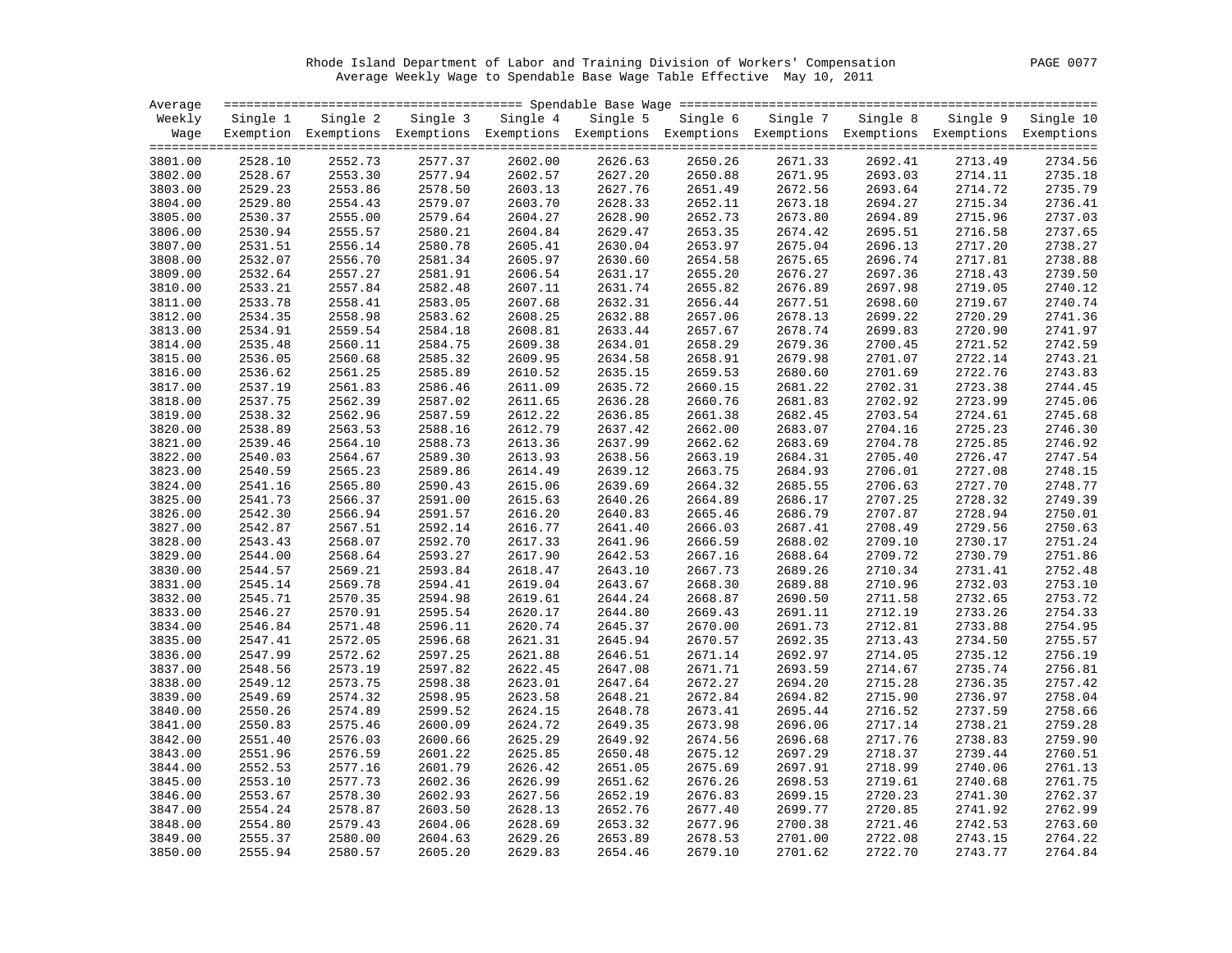Rhode Island Department of Labor and Training Division of Workers' Compensation PAGE 0078 Average Weekly Wage to Spendable Base Wage Table Effective May 10, 2011

| Average |          |                                                                                                              |          |          |          |          |          |          |          |           |
|---------|----------|--------------------------------------------------------------------------------------------------------------|----------|----------|----------|----------|----------|----------|----------|-----------|
| Weekly  | Single 1 | Single 2                                                                                                     | Single 3 | Single 4 | Single 5 | Single 6 | Single 7 | Single 8 | Single 9 | Single 10 |
| Waqe    |          | Exemption Exemptions Exemptions Exemptions Exemptions Exemptions Exemptions Exemptions Exemptions Exemptions |          |          |          |          |          |          |          |           |
|         |          |                                                                                                              |          |          |          |          |          |          |          |           |
| 3851.00 | 2556.51  | 2581.14                                                                                                      | 2605.77  | 2630.40  | 2655.03  | 2679.67  | 2702.24  | 2723.32  | 2744.39  | 2765.46   |
| 3852.00 | 2557.08  | 2581.71                                                                                                      | 2606.34  | 2630.97  | 2655.60  | 2680.24  | 2702.86  | 2723.94  | 2745.01  | 2766.08   |
| 3853.00 | 2557.64  | 2582.27                                                                                                      | 2606.90  | 2631.53  | 2656.16  | 2680.80  | 2703.47  | 2724.55  | 2745.62  | 2766.69   |
| 3854.00 | 2558.21  | 2582.84                                                                                                      | 2607.47  | 2632.10  | 2656.73  | 2681.37  | 2704.09  | 2725.17  | 2746.24  | 2767.31   |
| 3855.00 | 2558.78  | 2583.41                                                                                                      | 2608.04  | 2632.67  | 2657.30  | 2681.94  | 2704.71  | 2725.79  | 2746.86  | 2767.93   |
| 3856.00 | 2559.35  | 2583.98                                                                                                      | 2608.61  | 2633.24  | 2657.87  | 2682.51  | 2705.33  | 2726.41  | 2747.48  | 2768.55   |
| 3857.00 | 2559.92  | 2584.55                                                                                                      | 2609.18  | 2633.81  | 2658.44  | 2683.08  | 2705.95  | 2727.03  | 2748.10  | 2769.17   |
| 3858.00 | 2560.48  | 2585.11                                                                                                      | 2609.74  | 2634.37  | 2659.00  | 2683.64  | 2706.56  | 2727.64  | 2748.71  | 2769.78   |
| 3859.00 | 2561.05  | 2585.68                                                                                                      | 2610.31  | 2634.94  | 2659.57  | 2684.21  | 2707.18  | 2728.26  | 2749.33  | 2770.40   |
| 3860.00 | 2561.62  | 2586.25                                                                                                      | 2610.88  | 2635.51  | 2660.14  | 2684.78  | 2707.80  | 2728.88  | 2749.95  | 2771.02   |
| 3861.00 | 2562.19  | 2586.82                                                                                                      | 2611.45  | 2636.08  | 2660.72  | 2685.35  | 2708.42  | 2729.50  | 2750.57  | 2771.64   |
| 3862.00 | 2562.76  | 2587.39                                                                                                      | 2612.02  | 2636.65  | 2661.29  | 2685.92  | 2709.04  | 2730.12  | 2751.19  | 2772.26   |
| 3863.00 | 2563.32  | 2587.95                                                                                                      | 2612.58  | 2637.21  | 2661.85  | 2686.48  | 2709.65  | 2730.73  | 2751.80  | 2772.87   |
| 3864.00 | 2563.89  | 2588.52                                                                                                      | 2613.15  | 2637.78  | 2662.42  | 2687.05  | 2710.27  | 2731.35  | 2752.42  | 2773.49   |
| 3865.00 | 2564.46  | 2589.09                                                                                                      | 2613.72  | 2638.35  | 2662.99  | 2687.62  | 2710.89  | 2731.97  | 2753.04  | 2774.11   |
| 3866.00 | 2565.03  | 2589.66                                                                                                      | 2614.29  | 2638.92  | 2663.56  | 2688.19  | 2711.51  | 2732.59  | 2753.66  | 2774.73   |
| 3867.00 | 2565.60  | 2590.23                                                                                                      | 2614.86  | 2639.49  | 2664.13  | 2688.76  | 2712.13  | 2733.21  | 2754.28  | 2775.36   |
| 3868.00 | 2566.16  | 2590.79                                                                                                      | 2615.42  | 2640.05  | 2664.69  | 2689.32  | 2712.74  | 2733.82  | 2754.89  | 2775.97   |
| 3869.00 | 2566.73  | 2591.36                                                                                                      | 2615.99  | 2640.62  | 2665.26  | 2689.89  | 2713.36  | 2734.44  | 2755.51  | 2776.59   |
| 3870.00 | 2567.30  | 2591.93                                                                                                      | 2616.56  | 2641.19  | 2665.83  | 2690.46  | 2713.98  | 2735.06  | 2756.13  | 2777.21   |
| 3871.00 | 2567.87  | 2592.50                                                                                                      | 2617.13  | 2641.76  | 2666.40  | 2691.03  | 2714.60  | 2735.68  | 2756.75  | 2777.83   |
| 3872.00 | 2568.44  | 2593.07                                                                                                      | 2617.70  | 2642.33  | 2666.97  | 2691.60  | 2715.22  | 2736.30  | 2757.37  | 2778.45   |
| 3873.00 | 2569.00  | 2593.63                                                                                                      | 2618.26  | 2642.89  | 2667.53  | 2692.16  | 2715.83  | 2736.91  | 2757.98  | 2779.06   |
| 3874.00 | 2569.57  | 2594.20                                                                                                      | 2618.83  | 2643.46  | 2668.10  | 2692.73  | 2716.45  | 2737.53  | 2758.60  | 2779.68   |
| 3875.00 | 2570.14  | 2594.77                                                                                                      | 2619.40  | 2644.03  | 2668.67  | 2693.30  | 2717.07  | 2738.15  | 2759.22  | 2780.30   |
| 3876.00 | 2570.71  | 2595.34                                                                                                      | 2619.97  | 2644.60  | 2669.24  | 2693.87  | 2717.69  | 2738.77  | 2759.84  | 2780.92   |
| 3877.00 | 2571.28  | 2595.91                                                                                                      | 2620.54  | 2645.17  | 2669.81  | 2694.44  | 2718.31  | 2739.39  | 2760.46  | 2781.54   |
| 3878.00 | 2571.84  | 2596.47                                                                                                      | 2621.10  | 2645.73  | 2670.37  | 2695.00  | 2718.92  | 2740.00  | 2761.07  | 2782.15   |
| 3879.00 | 2572.41  | 2597.04                                                                                                      | 2621.67  | 2646.31  | 2670.94  | 2695.57  | 2719.54  | 2740.62  | 2761.69  | 2782.77   |
| 3880.00 | 2572.98  | 2597.61                                                                                                      | 2622.24  | 2646.88  | 2671.51  | 2696.14  | 2720.16  | 2741.24  | 2762.31  | 2783.39   |
| 3881.00 | 2573.55  | 2598.18                                                                                                      | 2622.81  | 2647.45  | 2672.08  | 2696.71  | 2720.78  | 2741.86  | 2762.93  | 2784.01   |
| 3882.00 | 2574.12  | 2598.75                                                                                                      | 2623.38  | 2648.02  | 2672.65  | 2697.28  | 2721.40  | 2742.48  | 2763.55  | 2784.63   |
| 3883.00 | 2574.68  | 2599.31                                                                                                      | 2623.94  | 2648.58  | 2673.21  | 2697.84  | 2722.01  | 2743.09  | 2764.16  | 2785.24   |
| 3884.00 | 2575.25  | 2599.88                                                                                                      | 2624.51  | 2649.15  | 2673.78  | 2698.41  | 2722.63  | 2743.71  | 2764.78  | 2785.86   |
| 3885.00 | 2575.82  | 2600.45                                                                                                      | 2625.08  | 2649.72  | 2674.35  | 2698.98  | 2723.25  | 2744.33  | 2765.40  | 2786.48   |
| 3886.00 | 2576.39  | 2601.02                                                                                                      | 2625.65  | 2650.29  | 2674.92  | 2699.55  | 2723.87  | 2744.95  | 2766.03  | 2787.10   |
| 3887.00 | 2576.96  | 2601.59                                                                                                      | 2626.22  | 2650.86  | 2675.49  | 2700.12  | 2724.49  | 2745.57  | 2766.65  | 2787.72   |
| 3888.00 | 2577.52  | 2602.15                                                                                                      | 2626.78  | 2651.42  | 2676.05  | 2700.68  | 2725.10  | 2746.18  | 2767.26  | 2788.33   |
| 3889.00 | 2578.09  | 2602.72                                                                                                      | 2627.35  | 2651.99  | 2676.62  | 2701.25  | 2725.72  | 2746.80  | 2767.88  | 2788.95   |
| 3890.00 | 2578.66  | 2603.29                                                                                                      | 2627.92  | 2652.56  | 2677.19  | 2701.82  | 2726.34  | 2747.42  | 2768.50  | 2789.57   |
| 3891.00 | 2579.23  | 2603.86                                                                                                      | 2628.49  | 2653.13  | 2677.76  | 2702.39  | 2726.96  | 2748.04  | 2769.12  | 2790.19   |
| 3892.00 | 2579.80  | 2604.43                                                                                                      | 2629.06  | 2653.70  | 2678.33  | 2702.96  | 2727.58  | 2748.66  | 2769.74  | 2790.81   |
| 3893.00 | 2580.36  | 2604.99                                                                                                      | 2629.62  | 2654.26  | 2678.89  | 2703.52  | 2728.15  | 2749.27  | 2770.35  | 2791.42   |
| 3894.00 | 2580.93  | 2605.56                                                                                                      | 2630.19  | 2654.83  | 2679.46  | 2704.09  | 2728.72  | 2749.89  | 2770.97  | 2792.04   |
| 3895.00 | 2581.50  | 2606.13                                                                                                      | 2630.76  | 2655.40  | 2680.03  | 2704.66  | 2729.29  | 2750.51  | 2771.59  | 2792.66   |
| 3896.00 | 2582.07  | 2606.70                                                                                                      | 2631.33  | 2655.97  | 2680.60  | 2705.23  | 2729.86  | 2751.13  | 2772.21  | 2793.28   |
| 3897.00 | 2582.64  | 2607.27                                                                                                      | 2631.90  | 2656.54  | 2681.17  | 2705.80  | 2730.43  | 2751.75  | 2772.83  | 2793.90   |
| 3898.00 | 2583.20  | 2607.83                                                                                                      | 2632.47  | 2657.10  | 2681.73  | 2706.36  | 2730.99  | 2752.36  | 2773.44  | 2794.51   |
| 3899.00 | 2583.77  | 2608.40                                                                                                      | 2633.04  | 2657.67  | 2682.30  | 2706.93  | 2731.56  | 2752.98  | 2774.06  | 2795.13   |
| 3900.00 | 2584.34  | 2608.97                                                                                                      | 2633.61  | 2658.24  | 2682.87  | 2707.50  | 2732.13  | 2753.60  | 2774.68  | 2795.75   |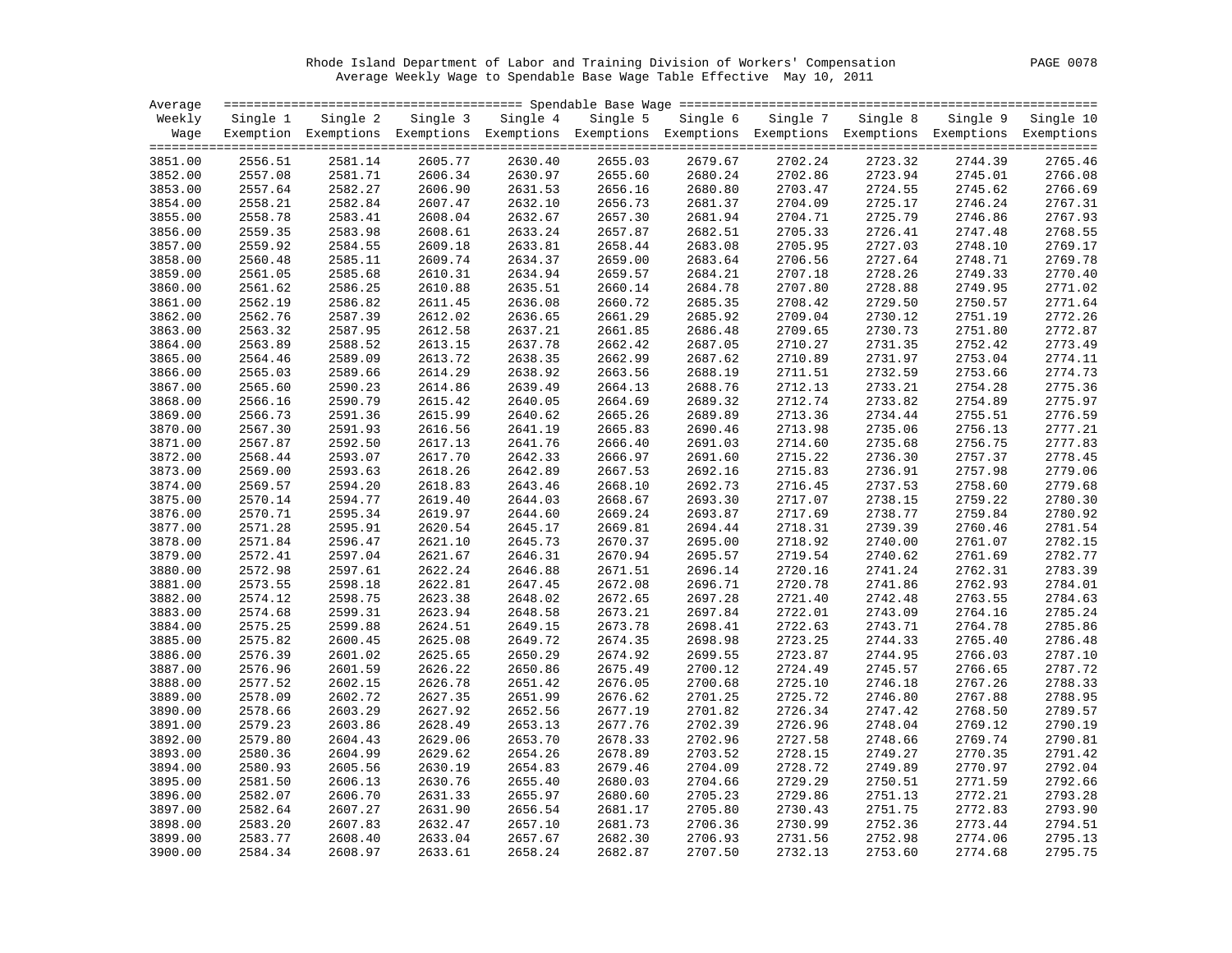Rhode Island Department of Labor and Training Division of Workers' Compensation PAGE 0079 Average Weekly Wage to Spendable Base Wage Table Effective May 10, 2011

| Average |          |          |          |                                                                                                              |          |          |          |          |          |           |
|---------|----------|----------|----------|--------------------------------------------------------------------------------------------------------------|----------|----------|----------|----------|----------|-----------|
| Weekly  | Single 1 | Single 2 | Single 3 | Single 4                                                                                                     | Single 5 | Single 6 | Single 7 | Single 8 | Single 9 | Single 10 |
| Wage    |          |          |          | Exemption Exemptions Exemptions Exemptions Exemptions Exemptions Exemptions Exemptions Exemptions Exemptions |          |          |          |          |          |           |
|         |          |          |          |                                                                                                              |          |          |          |          |          |           |
| 3901.00 | 2584.91  | 2609.54  | 2634.18  | 2658.81                                                                                                      | 2683.44  | 2708.07  | 2732.70  | 2754.22  | 2775.30  | 2796.37   |
| 3902.00 | 2585.48  | 2610.11  | 2634.75  | 2659.38                                                                                                      | 2684.01  | 2708.64  | 2733.27  | 2754.84  | 2775.92  | 2796.99   |
| 3903.00 | 2586.04  | 2610.67  | 2635.31  | 2659.94                                                                                                      | 2684.57  | 2709.20  | 2733.83  | 2755.45  | 2776.53  | 2797.60   |
| 3904.00 | 2586.61  | 2611.24  | 2635.88  | 2660.51                                                                                                      | 2685.14  | 2709.77  | 2734.40  | 2756.08  | 2777.15  | 2798.22   |
| 3905.00 | 2587.18  | 2611.81  | 2636.45  | 2661.08                                                                                                      | 2685.71  | 2710.34  | 2734.97  | 2756.70  | 2777.77  | 2798.84   |
| 3906.00 | 2587.75  | 2612.38  | 2637.02  | 2661.65                                                                                                      | 2686.28  | 2710.91  | 2735.54  | 2757.32  | 2778.39  | 2799.46   |
| 3907.00 | 2588.32  | 2612.95  | 2637.59  | 2662.22                                                                                                      | 2686.85  | 2711.48  | 2736.11  | 2757.94  | 2779.01  | 2800.08   |
| 3908.00 | 2588.88  | 2613.51  | 2638.15  | 2662.78                                                                                                      | 2687.41  | 2712.04  | 2736.67  | 2758.55  | 2779.62  | 2800.69   |
| 3909.00 | 2589.45  | 2614.08  | 2638.72  | 2663.35                                                                                                      | 2687.98  | 2712.61  | 2737.24  | 2759.17  | 2780.24  | 2801.31   |
| 3910.00 | 2590.02  | 2614.65  | 2639.29  | 2663.92                                                                                                      | 2688.55  | 2713.18  | 2737.81  | 2759.79  | 2780.86  | 2801.93   |
| 3911.00 | 2590.59  | 2615.22  | 2639.86  | 2664.49                                                                                                      | 2689.12  | 2713.75  | 2738.38  | 2760.41  | 2781.48  | 2802.55   |
| 3912.00 | 2591.16  | 2615.79  | 2640.43  | 2665.06                                                                                                      | 2689.69  | 2714.32  | 2738.95  | 2761.03  | 2782.10  | 2803.17   |
| 3913.00 | 2591.72  | 2616.35  | 2640.99  | 2665.62                                                                                                      | 2690.25  | 2714.88  | 2739.51  | 2761.64  | 2782.71  | 2803.78   |
| 3914.00 | 2592.29  | 2616.92  | 2641.56  | 2666.19                                                                                                      | 2690.82  | 2715.45  | 2740.08  | 2762.26  | 2783.33  | 2804.40   |
| 3915.00 | 2592.86  | 2617.49  | 2642.13  | 2666.76                                                                                                      | 2691.39  | 2716.02  | 2740.65  | 2762.88  | 2783.95  | 2805.02   |
| 3916.00 | 2593.43  | 2618.06  | 2642.70  | 2667.33                                                                                                      | 2691.96  | 2716.59  | 2741.22  | 2763.50  | 2784.57  | 2805.64   |
| 3917.00 | 2594.00  | 2618.64  | 2643.27  | 2667.90                                                                                                      | 2692.53  | 2717.16  | 2741.79  | 2764.12  | 2785.19  | 2806.26   |
| 3918.00 | 2594.56  | 2619.20  | 2643.83  | 2668.46                                                                                                      | 2693.09  | 2717.72  | 2742.35  | 2764.73  | 2785.80  | 2806.87   |
| 3919.00 | 2595.13  | 2619.77  | 2644.40  | 2669.03                                                                                                      | 2693.66  | 2718.29  | 2742.92  | 2765.35  | 2786.42  | 2807.49   |
| 3920.00 | 2595.70  | 2620.34  | 2644.97  | 2669.60                                                                                                      | 2694.23  | 2718.86  | 2743.49  | 2765.97  | 2787.04  | 2808.11   |
| 3921.00 | 2596.27  | 2620.91  | 2645.54  | 2670.17                                                                                                      | 2694.80  | 2719.43  | 2744.06  | 2766.59  | 2787.66  | 2808.73   |
| 3922.00 | 2596.84  | 2621.48  | 2646.11  | 2670.74                                                                                                      | 2695.37  | 2720.00  | 2744.63  | 2767.21  | 2788.28  | 2809.35   |
| 3923.00 | 2597.40  | 2622.04  | 2646.67  | 2671.30                                                                                                      | 2695.93  | 2720.56  | 2745.20  | 2767.82  | 2788.89  | 2809.96   |
| 3924.00 | 2597.97  | 2622.61  | 2647.24  | 2671.87                                                                                                      | 2696.50  | 2721.13  | 2745.77  | 2768.44  | 2789.51  | 2810.58   |
| 3925.00 | 2598.54  | 2623.18  | 2647.81  | 2672.44                                                                                                      | 2697.07  | 2721.70  | 2746.34  | 2769.06  | 2790.13  | 2811.20   |
| 3926.00 | 2599.11  | 2623.75  | 2648.38  | 2673.01                                                                                                      | 2697.64  | 2722.27  | 2746.91  | 2769.68  | 2790.75  | 2811.82   |
| 3927.00 | 2599.68  | 2624.32  | 2648.95  | 2673.58                                                                                                      | 2698.21  | 2722.84  | 2747.48  | 2770.30  | 2791.37  | 2812.44   |
| 3928.00 | 2600.24  | 2624.88  | 2649.51  | 2674.14                                                                                                      | 2698.77  | 2723.40  | 2748.04  | 2770.91  | 2791.98  | 2813.05   |
| 3929.00 | 2600.81  | 2625.45  | 2650.08  | 2674.71                                                                                                      | 2699.34  | 2723.97  | 2748.61  | 2771.53  | 2792.60  | 2813.67   |
| 3930.00 | 2601.38  | 2626.02  | 2650.65  | 2675.28                                                                                                      | 2699.91  | 2724.54  | 2749.18  | 2772.15  | 2793.22  | 2814.29   |
| 3931.00 | 2601.95  | 2626.59  | 2651.22  | 2675.85                                                                                                      | 2700.48  | 2725.11  | 2749.75  | 2772.77  | 2793.84  | 2814.91   |
| 3932.00 | 2602.52  | 2627.16  | 2651.79  | 2676.42                                                                                                      | 2701.05  | 2725.68  | 2750.32  | 2773.39  | 2794.46  | 2815.53   |
| 3933.00 | 2603.08  | 2627.72  | 2652.35  | 2676.98                                                                                                      | 2701.61  | 2726.24  | 2750.88  | 2774.00  | 2795.07  | 2816.14   |
| 3934.00 | 2603.65  | 2628.29  | 2652.92  | 2677.55                                                                                                      | 2702.18  | 2726.81  | 2751.45  | 2774.62  | 2795.69  | 2816.76   |
| 3935.00 | 2604.22  | 2628.86  | 2653.49  | 2678.12                                                                                                      | 2702.75  | 2727.38  | 2752.02  | 2775.24  | 2796.31  | 2817.38   |
| 3936.00 | 2604.80  | 2629.43  | 2654.06  | 2678.69                                                                                                      | 2703.32  | 2727.95  | 2752.59  | 2775.86  | 2796.93  | 2818.00   |
| 3937.00 | 2605.37  | 2630.00  | 2654.63  | 2679.26                                                                                                      | 2703.89  | 2728.52  | 2753.16  | 2776.48  | 2797.55  | 2818.62   |
| 3938.00 | 2605.93  | 2630.56  | 2655.19  | 2679.82                                                                                                      | 2704.45  | 2729.08  | 2753.72  | 2777.09  | 2798.16  | 2819.23   |
| 3939.00 | 2606.50  | 2631.13  | 2655.76  | 2680.39                                                                                                      | 2705.02  | 2729.65  | 2754.29  | 2777.71  | 2798.78  | 2819.85   |
| 3940.00 | 2607.07  | 2631.70  | 2656.33  | 2680.96                                                                                                      | 2705.59  | 2730.22  | 2754.86  | 2778.33  | 2799.40  | 2820.47   |
| 3941.00 | 2607.64  | 2632.27  | 2656.90  | 2681.53                                                                                                      | 2706.16  | 2730.79  | 2755.43  | 2778.95  | 2800.02  | 2821.09   |
| 3942.00 | 2608.21  | 2632.84  | 2657.47  | 2682.10                                                                                                      | 2706.73  | 2731.37  | 2756.00  | 2779.57  | 2800.64  | 2821.71   |
| 3943.00 | 2608.77  | 2633.40  | 2658.03  | 2682.66                                                                                                      | 2707.29  | 2731.93  | 2756.56  | 2780.18  | 2801.25  | 2822.32   |
| 3944.00 | 2609.34  | 2633.97  | 2658.60  | 2683.23                                                                                                      | 2707.86  | 2732.50  | 2757.13  | 2780.80  | 2801.87  | 2822.94   |
| 3945.00 | 2609.91  | 2634.54  | 2659.17  | 2683.80                                                                                                      | 2708.43  | 2733.07  | 2757.70  | 2781.42  | 2802.49  | 2823.56   |
| 3946.00 | 2610.48  | 2635.11  | 2659.74  | 2684.37                                                                                                      | 2709.00  | 2733.64  | 2758.27  | 2782.04  | 2803.11  | 2824.18   |
| 3947.00 | 2611.05  | 2635.68  | 2660.31  | 2684.94                                                                                                      | 2709.57  | 2734.21  | 2758.84  | 2782.66  | 2803.73  | 2824.80   |
| 3948.00 | 2611.61  | 2636.24  | 2660.87  | 2685.50                                                                                                      | 2710.13  | 2734.77  | 2759.40  | 2783.27  | 2804.34  | 2825.41   |
| 3949.00 | 2612.18  | 2636.81  | 2661.44  | 2686.07                                                                                                      | 2710.70  | 2735.34  | 2759.97  | 2783.89  | 2804.96  | 2826.03   |
| 3950.00 | 2612.75  | 2637.38  | 2662.01  | 2686.64                                                                                                      | 2711.27  | 2735.91  | 2760.54  | 2784.51  | 2805.58  | 2826.65   |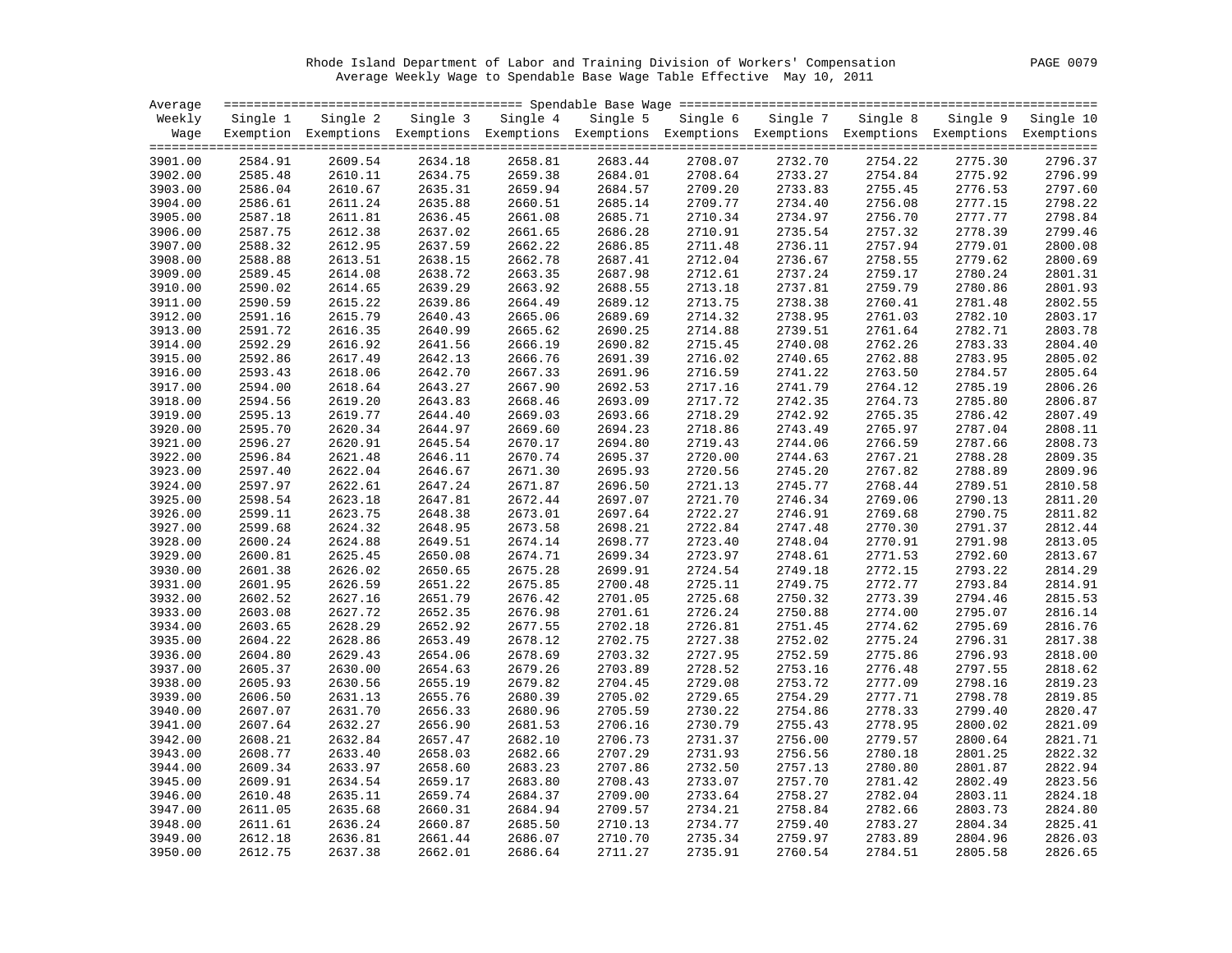Rhode Island Department of Labor and Training Division of Workers' Compensation PAGE 0080 Average Weekly Wage to Spendable Base Wage Table Effective May 10, 2011

| Average            |                    |                    |                    |                                                                                                              |                    |                    |                    |                    |                    |                    |
|--------------------|--------------------|--------------------|--------------------|--------------------------------------------------------------------------------------------------------------|--------------------|--------------------|--------------------|--------------------|--------------------|--------------------|
| Weekly             | Single 1           | Single 2           |                    | Single 3 Single 4                                                                                            | Single 5           | Single 6           | Single 7           | Single 8           | Single 9           | Single 10          |
| Waqe               |                    |                    |                    | Exemption Exemptions Exemptions Exemptions Exemptions Exemptions Exemptions Exemptions Exemptions Exemptions |                    |                    |                    |                    |                    |                    |
|                    |                    |                    |                    |                                                                                                              |                    |                    |                    |                    |                    |                    |
| 3951.00            | 2613.32            | 2637.95            | 2662.58            | 2687.21                                                                                                      | 2711.84            | 2736.48            | 2761.11            | 2785.13            | 2806.20            | 2827.27            |
| 3952.00            | 2613.89            | 2638.52            | 2663.15            | 2687.78                                                                                                      | 2712.41            | 2737.05            | 2761.68            | 2785.75            | 2806.82            | 2827.89            |
| 3953.00            | 2614.45            | 2639.08            | 2663.71            | 2688.34                                                                                                      | 2712.97            | 2737.61            | 2762.24            | 2786.36            | 2807.43            | 2828.50            |
| 3954.00            | 2615.02            | 2639.65            | 2664.28            | 2688.91                                                                                                      | 2713.54            | 2738.18            | 2762.81            | 2786.98            | 2808.05            | 2829.12            |
| 3955.00            | 2615.59            | 2640.22            | 2664.85            | 2689.48                                                                                                      | 2714.11            | 2738.75            | 2763.38            | 2787.60            | 2808.67            | 2829.74            |
| 3956.00            | 2616.16            | 2640.79            | 2665.42            | 2690.05                                                                                                      | 2714.68            | 2739.32            | 2763.95            | 2788.22            | 2809.29            | 2830.36            |
| 3957.00            | 2616.73            | 2641.36            | 2665.99            | 2690.62                                                                                                      | 2715.25            | 2739.89            | 2764.52            | 2788.84            | 2809.91            | 2830.98            |
| 3958.00            | 2617.29            | 2641.92            | 2666.55            | 2691.18                                                                                                      | 2715.81            | 2740.45            | 2765.08            | 2789.45            | 2810.52            | 2831.59            |
| 3959.00            | 2617.86            | 2642.49            | 2667.12            | 2691.75                                                                                                      | 2716.38            | 2741.02            | 2765.65            | 2790.07            | 2811.14            | 2832.21            |
| 3960.00            | 2618.43            | 2643.06            | 2667.69            | 2692.32                                                                                                      | 2716.95            | 2741.59            | 2766.22            | 2790.69            | 2811.76            | 2832.83            |
| 3961.00            | 2619.00            | 2643.63            | 2668.26            | 2692.89                                                                                                      | 2717.53            | 2742.16            | 2766.79            | 2791.31            | 2812.38            | 2833.45            |
| 3962.00            | 2619.57            | 2644.20            | 2668.83            | 2693.46                                                                                                      | 2718.10            | 2742.73            | 2767.36            | 2791.93            | 2813.00            | 2834.07            |
| 3963.00            | 2620.13            | 2644.76            | 2669.39            | 2694.02                                                                                                      | 2718.66            | 2743.29            | 2767.92            | 2792.54            | 2813.61            | 2834.68            |
| 3964.00            | 2620.70            | 2645.33            | 2669.96            | 2694.59                                                                                                      | 2719.23            | 2743.86            | 2768.49            | 2793.12            | 2814.23            | 2835.30            |
| 3965.00            | 2621.27            | 2645.90            | 2670.53            | 2695.16                                                                                                      | 2719.80            | 2744.43            | 2769.06            | 2793.69            | 2814.85            | 2835.92            |
| 3966.00            | 2621.84            | 2646.47            | 2671.10            | 2695.73                                                                                                      | 2720.37            | 2745.00            | 2769.63            | 2794.26            | 2815.47            | 2836.54            |
| 3967.00            | 2622.41            | 2647.04            | 2671.67            | 2696.30                                                                                                      | 2720.94            | 2745.57            | 2770.20            | 2794.83            | 2816.09            | 2837.17            |
| 3968.00            | 2622.97            | 2647.60            | 2672.23            | 2696.86                                                                                                      | 2721.50            | 2746.13            | 2770.76            | 2795.39            | 2816.70            | 2837.78            |
| 3969.00            | 2623.54            | 2648.17            | 2672.80            | 2697.43                                                                                                      | 2722.07            | 2746.70            | 2771.33            | 2795.96            | 2817.32            | 2838.40            |
| 3970.00            | 2624.11            | 2648.74            | 2673.37            | 2698.00                                                                                                      | 2722.64            | 2747.27            | 2771.90            | 2796.53            | 2817.94            | 2839.02            |
| 3971.00            | 2624.68            | 2649.31            | 2673.94            | 2698.57                                                                                                      | 2723.21            | 2747.84            | 2772.47            | 2797.10            | 2818.56            | 2839.64            |
| 3972.00            | 2625.25            | 2649.88            | 2674.51            | 2699.14                                                                                                      | 2723.78            | 2748.41            | 2773.04            | 2797.67            | 2819.18            | 2840.26<br>2840.87 |
| 3973.00            | 2625.81            | 2650.44            | 2675.07            | 2699.70                                                                                                      | 2724.34            | 2748.97            | 2773.60            | 2798.23            | 2819.79            |                    |
| 3974.00            | 2626.38            | 2651.01            | 2675.64<br>2676.21 | 2700.27<br>2700.84                                                                                           | 2724.91            | 2749.54            | 2774.17<br>2774.74 | 2798.80<br>2799.37 | 2820.41            | 2841.49<br>2842.11 |
| 3975.00            | 2626.95            | 2651.58            |                    |                                                                                                              | 2725.48            | 2750.11            | 2775.31            |                    | 2821.03            | 2842.73            |
| 3976.00<br>3977.00 | 2627.52<br>2628.09 | 2652.15<br>2652.72 | 2676.78<br>2677.35 | 2701.41<br>2701.98                                                                                           | 2726.05<br>2726.62 | 2750.68<br>2751.25 | 2775.88            | 2799.94<br>2800.51 | 2821.65            | 2843.35            |
|                    | 2628.65            | 2653.28            | 2677.91            | 2702.54                                                                                                      | 2727.18            | 2751.81            | 2776.44            | 2801.07            | 2822.27<br>2822.88 | 2843.96            |
| 3978.00<br>3979.00 | 2629.22            | 2653.85            | 2678.48            | 2703.12                                                                                                      | 2727.75            | 2752.38            | 2777.01            | 2801.64            |                    | 2844.58            |
| 3980.00            | 2629.79            | 2654.42            | 2679.05            | 2703.69                                                                                                      | 2728.32            | 2752.95            | 2777.58            | 2802.21            | 2823.50<br>2824.12 | 2845.20            |
| 3981.00            | 2630.36            | 2654.99            | 2679.62            | 2704.26                                                                                                      | 2728.89            | 2753.52            | 2778.15            | 2802.78            | 2824.74            | 2845.82            |
| 3982.00            | 2630.93            | 2655.56            | 2680.19            | 2704.83                                                                                                      | 2729.46            | 2754.09            | 2778.72            | 2803.35            | 2825.36            | 2846.44            |
| 3983.00            | 2631.49            | 2656.12            | 2680.75            | 2705.39                                                                                                      | 2730.02            | 2754.65            | 2779.28            | 2803.91            | 2825.97            | 2847.05            |
| 3984.00            | 2632.06            | 2656.69            | 2681.32            | 2705.96                                                                                                      | 2730.59            | 2755.22            | 2779.85            | 2804.48            | 2826.59            | 2847.67            |
| 3985.00            | 2632.63            | 2657.26            | 2681.89            | 2706.53                                                                                                      | 2731.16            | 2755.79            | 2780.42            | 2805.05            | 2827.21            | 2848.29            |
| 3986.00            | 2633.20            | 2657.83            | 2682.46            | 2707.10                                                                                                      | 2731.73            | 2756.36            | 2780.99            | 2805.62            | 2827.84            | 2848.91            |
| 3987.00            | 2633.77            | 2658.40            | 2683.03            | 2707.67                                                                                                      | 2732.30            | 2756.93            | 2781.56            | 2806.19            | 2828.46            | 2849.53            |
| 3988.00            | 2634.33            | 2658.96            | 2683.59            | 2708.23                                                                                                      | 2732.86            | 2757.49            | 2782.12            | 2806.75            | 2829.07            | 2850.14            |
| 3989.00            | 2634.90            | 2659.53            | 2684.16            | 2708.80                                                                                                      | 2733.43            | 2758.06            | 2782.69            | 2807.32            | 2829.69            | 2850.76            |
| 3990.00            | 2635.47            | 2660.10            | 2684.73            | 2709.37                                                                                                      | 2734.00            | 2758.63            | 2783.26            | 2807.89            | 2830.31            | 2851.38            |
| 3991.00            | 2636.04            | 2660.67            | 2685.30            | 2709.94                                                                                                      | 2734.57            | 2759.20            | 2783.83            | 2808.46            | 2830.93            | 2852.00            |
| 3992.00            | 2636.61            | 2661.24            | 2685.87            | 2710.51                                                                                                      | 2735.14            | 2759.77            | 2784.40            | 2809.03            | 2831.55            | 2852.62            |
| 3993.00            | 2637.17            | 2661.80            | 2686.43            | 2711.07                                                                                                      | 2735.70            | 2760.33            | 2784.96            | 2809.59            | 2832.16            | 2853.23            |
|                    |                    | 2662.37            |                    |                                                                                                              |                    | 2760.90            |                    |                    |                    | 2853.85            |
| 3994.00<br>3995.00 | 2637.74<br>2638.31 | 2662.94            | 2687.00<br>2687.57 | 2711.64<br>2712.21                                                                                           | 2736.27<br>2736.84 | 2761.47            | 2785.53<br>2786.10 | 2810.16<br>2810.73 | 2832.78<br>2833.40 | 2854.47            |
| 3996.00            | 2638.88            | 2663.51            | 2688.14            | 2712.78                                                                                                      | 2737.41            | 2762.04            | 2786.67            | 2811.30            | 2834.02            | 2855.09            |
| 3997.00            | 2639.45            | 2664.08            | 2688.71            | 2713.35                                                                                                      | 2737.98            | 2762.61            | 2787.24            | 2811.87            | 2834.64            | 2855.71            |
| 3998.00            | 2640.01            | 2664.64            | 2689.28            | 2713.91                                                                                                      | 2738.54            | 2763.17            | 2787.80            | 2812.43            | 2835.25            | 2856.32            |
| 3999.00            | 2640.58            | 2665.21            | 2689.85            | 2714.48                                                                                                      | 2739.11            | 2763.74            | 2788.37            | 2813.00            | 2835.87            | 2856.94            |
| 4000.00            | 2641.15            | 2665.78            | 2690.42            | 2715.05                                                                                                      | 2739.68            | 2764.31            | 2788.94            | 2813.57            | 2836.49            | 2857.56            |
|                    |                    |                    |                    |                                                                                                              |                    |                    |                    |                    |                    |                    |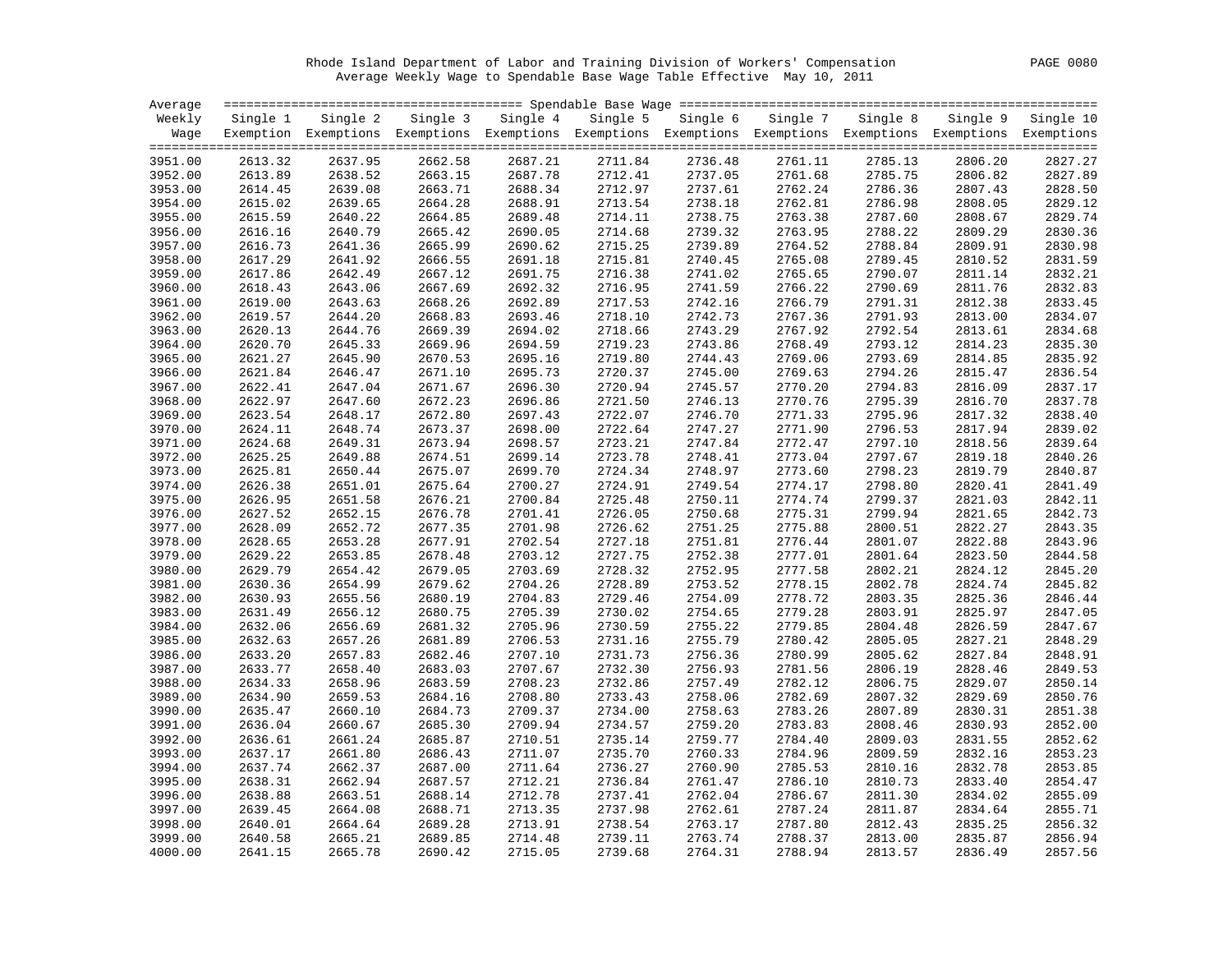Rhode Island Department of Labor and Training Division of Workers' Compensation PAGE 0081 Average Weekly Wage to Spendable Base Wage Table Effective May 10, 2011

| Average |       |                                                                                                                    |       |       |       |       |       |       |       |                  |
|---------|-------|--------------------------------------------------------------------------------------------------------------------|-------|-------|-------|-------|-------|-------|-------|------------------|
|         |       | Weekly Married 2 Married 3 Married 4 Married 5 Married 6 Married 7 Married 8 Married 9 Married 10 Married 11       |       |       |       |       |       |       |       |                  |
|         |       | Wage Exemptions Exemptions Exemptions Exemptions Exemptions Exemptions Exemptions Exemptions Exemptions Exemptions |       |       |       |       |       |       |       |                  |
|         |       |                                                                                                                    |       |       |       |       |       |       |       |                  |
| 1.00    | 0.96  | 0.96                                                                                                               | 0.96  | 0.96  | 0.96  | 0.96  | 0.96  | 0.96  | 0.96  | 0.96             |
| 2.00    | 1.92  | 1.92                                                                                                               | 1.92  | 1.92  | 1.92  | 1.92  | 1.92  | 1.92  | 1.92  | 1.92             |
| 3.00    | 2.87  | 2.87                                                                                                               | 2.87  | 2.87  | 2.87  | 2.87  | 2.87  | 2.87  | 2.87  | 2.87             |
| 4.00    | 3.83  | 3.83                                                                                                               | 3.83  | 3.83  | 3.83  | 3.83  | 3.83  | 3.83  | 3.83  |                  |
| 5.00    | 4.79  | 4.79                                                                                                               | 4.79  | 4.79  | 4.79  | 4.79  | 4.79  | 4.79  | 4.79  | $3.83$<br>$4.79$ |
| 6.00    | 5.75  | 5.75                                                                                                               | 5.75  | 5.75  | 5.75  | 5.75  | 5.75  | 5.75  | 5.75  | 5.75             |
| 7.00    | 6.71  | 6.71                                                                                                               | 6.71  | 6.71  | 6.71  | 6.71  | 6.71  | 6.71  | 6.71  | 6.71             |
| 8.00    | 7.66  | 7.66                                                                                                               | 7.66  | 7.66  | 7.66  | 7.66  | 7.66  | 7.66  | 7.66  | 7.66             |
| 9.00    | 8.62  | 8.62                                                                                                               | 8.62  | 8.62  | 8.62  | 8.62  | 8.62  | 8.62  | 8.62  | 8.62             |
| 10.00   | 9.58  | 8.62<br>9.58                                                                                                       | 9.58  | 9.58  | 9.58  | 9.58  | 9.58  | 9.58  | 9.58  | 9.58             |
| 11.00   | 10.54 | 10.54                                                                                                              | 10.54 | 10.54 | 10.54 | 10.54 | 10.54 | 10.54 | 10.54 | 10.54            |
| 12.00   | 11.50 | 11.50                                                                                                              | 11.50 | 11.50 | 11.50 | 11.50 | 11.50 | 11.50 | 11.50 | 11.50            |
| 13.00   | 12.45 | 12.45                                                                                                              | 12.45 | 12.45 | 12.45 | 12.45 | 12.45 | 12.45 | 12.45 | 12.45            |
| 14.00   | 13.41 | 13.41                                                                                                              | 13.41 | 13.41 | 13.41 | 13.41 | 13.41 | 13.41 | 13.41 | 13.41            |
| 15.00   | 14.37 | 14.37                                                                                                              | 14.37 | 14.37 | 14.37 | 14.37 | 14.37 | 14.37 | 14.37 | 14.37            |
| 16.00   | 15.33 | 15.33                                                                                                              | 15.33 | 15.33 | 15.33 | 15.33 | 15.33 | 15.33 | 15.33 | 15.33            |
| 17.00   |       | 16.29                                                                                                              | 16.29 | 16.29 |       | 16.29 | 16.29 | 16.29 | 16.29 |                  |
|         | 16.29 |                                                                                                                    |       |       | 16.29 |       |       |       |       | 16.29            |
| 18.00   | 17.24 | 17.24                                                                                                              | 17.24 | 17.24 | 17.24 | 17.24 | 17.24 | 17.24 | 17.24 | 17.24            |
| 19.00   | 18.20 | 18.20                                                                                                              | 18.20 | 18.20 | 18.20 | 18.20 | 18.20 | 18.20 | 18.20 | 18.20            |
| 20.00   | 19.16 | 19.16                                                                                                              | 19.16 | 19.16 | 19.16 | 19.16 | 19.16 | 19.16 | 19.16 | 19.16            |
| 21.00   | 20.12 | 20.12                                                                                                              | 20.12 | 20.12 | 20.12 | 20.12 | 20.12 | 20.12 | 20.12 | 20.12            |
| 22.00   | 21.08 | 21.08                                                                                                              | 21.08 | 21.08 | 21.08 | 21.08 | 21.08 | 21.08 | 21.08 | 21.08            |
| 23.00   | 22.03 | 22.03                                                                                                              | 22.03 | 22.03 | 22.03 | 22.03 | 22.03 | 22.03 | 22.03 | 22.03            |
| 24.00   | 22.99 | 22.99                                                                                                              | 22.99 | 22.99 | 22.99 | 22.99 | 22.99 | 22.99 | 22.99 | 22.99            |
| 25.00   | 23.95 | 23.95                                                                                                              | 23.95 | 23.95 | 23.95 | 23.95 | 23.95 | 23.95 | 23.95 | 23.95            |
| 26.00   | 24.91 | 24.91                                                                                                              | 24.91 | 24.91 | 24.91 | 24.91 | 24.91 | 24.91 | 24.91 | 24.91            |
| 27.00   | 25.87 | 25.87                                                                                                              | 25.87 | 25.87 | 25.87 | 25.87 | 25.87 | 25.87 | 25.87 | 25.87            |
| 28.00   | 26.82 | 26.82                                                                                                              | 26.82 | 26.82 | 26.82 | 26.82 | 26.82 | 26.82 | 26.82 | 26.82            |
| 29.00   | 27.78 | 27.78                                                                                                              | 27.78 | 27.78 | 27.78 | 27.78 | 27.78 | 27.78 | 27.78 | 27.78            |
| 30.00   | 28.74 | 28.74                                                                                                              | 28.74 | 28.74 | 28.74 | 28.74 | 28.74 | 28.74 | 28.74 | 28.74            |
| 31.00   | 29.70 | 29.70                                                                                                              | 29.70 | 29.70 | 29.70 | 29.70 | 29.70 | 29.70 | 29.70 | 29.70            |
| 32.00   | 30.66 | 30.66                                                                                                              | 30.66 | 30.66 | 30.66 | 30.66 | 30.66 | 30.66 | 30.66 | 30.66            |
| 33.00   | 31.61 | 31.61                                                                                                              | 31.61 | 31.61 | 31.61 | 31.61 | 31.61 | 31.61 | 31.61 | 31.61            |
| 34.00   | 32.57 | 32.57                                                                                                              | 32.57 | 32.57 | 32.57 | 32.57 | 32.57 | 32.57 | 32.57 | 32.57            |
| 35.00   | 33.53 | 33.53                                                                                                              | 33.53 | 33.53 | 33.53 | 33.53 | 33.53 | 33.53 | 33.53 | 33.53            |
| 36.00   | 34.49 | 34.49                                                                                                              | 34.49 | 34.49 | 34.49 | 34.49 | 34.49 | 34.49 | 34.49 | 34.49            |
| 37.00   | 35.45 | 35.45                                                                                                              | 35.45 | 35.45 | 35.45 | 35.45 | 35.45 | 35.45 | 35.45 | 35.45            |
| 38.00   | 36.40 | 36.40                                                                                                              | 36.40 | 36.40 | 36.40 | 36.40 | 36.40 | 36.40 | 36.40 | 36.40            |
| 39.00   | 37.34 | 37.36                                                                                                              | 37.36 | 37.36 | 37.36 | 37.36 | 37.36 | 37.36 | 37.36 | 37.36            |
| 40.00   | 38.26 | 38.32                                                                                                              | 38.32 | 38.32 | 38.32 | 38.32 | 38.32 | 38.32 | 38.32 | 38.32            |
| 41.00   | 39.18 | 39.28                                                                                                              | 39.28 | 39.28 | 39.28 | 39.28 | 39.28 | 39.28 | 39.28 | 39.28            |
| 42.00   | 40.11 | 40.24                                                                                                              | 40.24 | 40.24 | 40.24 | 40.24 | 40.24 | 40.24 | 40.24 | 40.24            |
| 43.00   | 41.02 | 41.19                                                                                                              | 41.19 | 41.19 | 41.19 | 41.19 | 41.19 | 41.19 | 41.19 | 41.19            |
| 44.00   | 41.94 | 42.15                                                                                                              | 42.15 | 42.15 | 42.15 | 42.15 | 42.15 | 42.15 | 42.15 | 42.15            |
| 45.00   | 42.86 | 43.11                                                                                                              | 43.11 | 43.11 | 43.11 | 43.11 | 43.11 | 43.11 | 43.11 | 43.11            |
| 46.00   | 43.79 | 44.07                                                                                                              | 44.07 | 44.07 | 44.07 | 44.07 | 44.07 | 44.07 | 44.07 | 44.07            |
| 47.00   | 44.71 | 45.03                                                                                                              | 45.03 | 45.03 | 45.03 | 45.03 | 45.03 | 45.03 | 45.03 | 45.03            |
| 48.00   | 45.62 | 45.98                                                                                                              | 45.98 | 45.98 | 45.98 | 45.98 | 45.98 | 45.98 | 45.98 | 45.98            |
|         | 46.54 |                                                                                                                    | 46.94 | 46.94 | 46.94 | 46.94 | 46.94 | 46.94 | 46.94 |                  |
| 49.00   |       | 46.94                                                                                                              |       |       |       |       |       |       |       | 46.94            |
| 50.00   | 47.47 | 47.90                                                                                                              | 47.90 | 47.90 | 47.90 | 47.90 | 47.90 | 47.90 | 47.90 | 47.90            |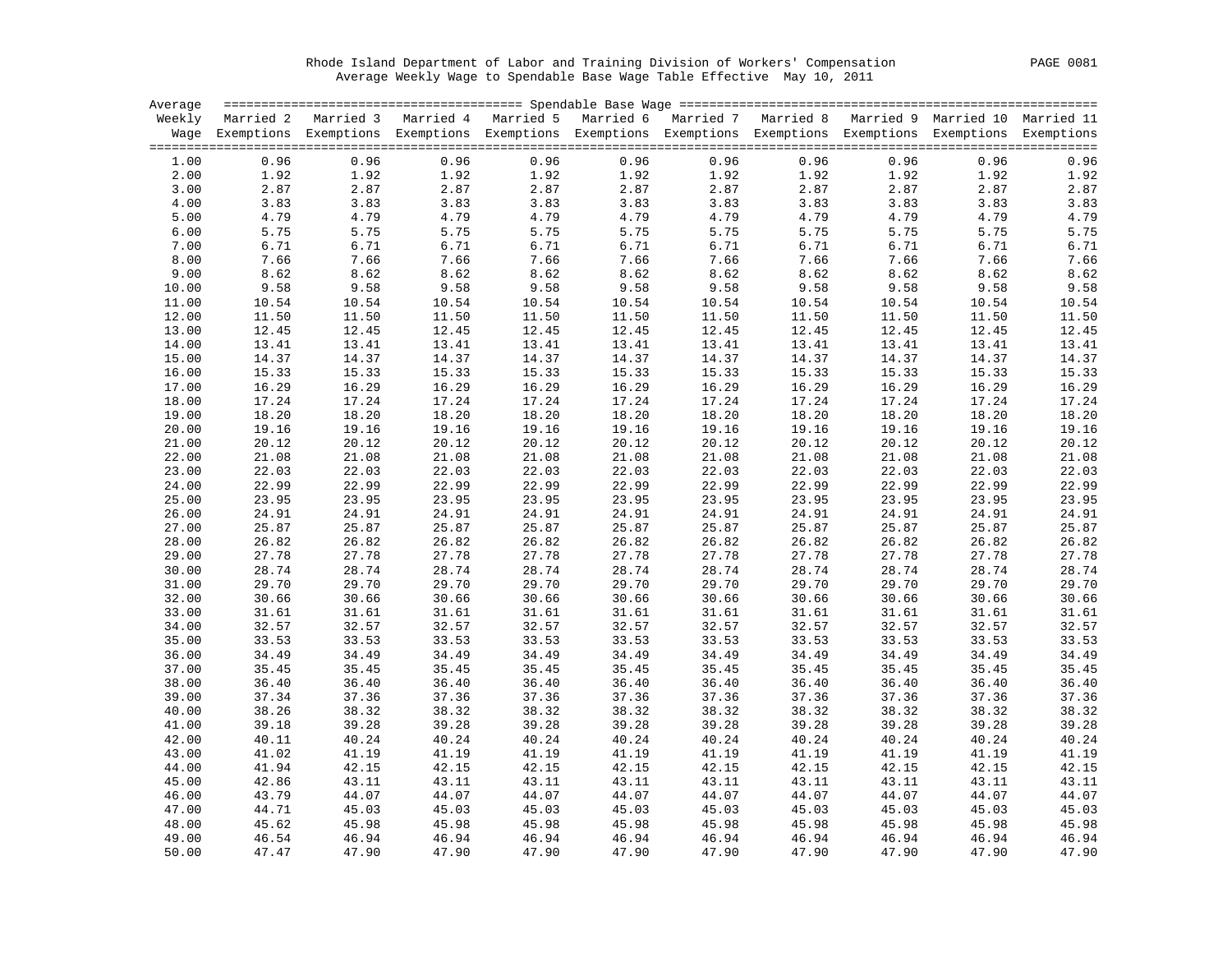Rhode Island Department of Labor and Training Division of Workers' Compensation PAGE 0082 Average Weekly Wage to Spendable Base Wage Table Effective May 10, 2011

|        |       | Weekly Married 2 Married 3 Married 4 Married 5 Married 6 Married 7 Married 8 Married 9 Married 10 Married 11       |       |       |       |                |       |       |       |       |
|--------|-------|--------------------------------------------------------------------------------------------------------------------|-------|-------|-------|----------------|-------|-------|-------|-------|
|        |       | Wage Exemptions Exemptions Exemptions Exemptions Exemptions Exemptions Exemptions Exemptions Exemptions Exemptions |       |       |       |                |       |       |       |       |
|        |       |                                                                                                                    |       |       |       |                |       |       |       |       |
| 51.00  | 48.39 | 48.86                                                                                                              | 48.86 | 48.86 | 48.86 | 48.86          | 48.86 | 48.86 | 48.86 | 48.86 |
| 52.00  | 49.31 | 49.82                                                                                                              | 49.82 | 49.82 | 49.82 | 49.82          | 49.82 | 49.82 | 49.82 | 49.82 |
| 53.00  | 50.22 | 50.77                                                                                                              | 50.77 | 50.77 | 50.77 | 50.77          | 50.77 | 50.77 | 50.77 | 50.77 |
| 54.00  | 51.15 | 51.73                                                                                                              | 51.73 | 51.73 | 51.73 | 51.73          | 51.73 | 51.73 | 51.73 | 51.73 |
| 55.00  | 52.07 | 52.69                                                                                                              | 52.69 | 52.69 | 52.69 | 52.69          | 52.69 | 52.69 | 52.69 | 52.69 |
| 56.00  | 52.99 | 53.65                                                                                                              | 53.65 | 53.65 | 53.65 | 53.65          | 53.65 | 53.65 | 53.65 | 53.65 |
| 57.00  | 53.91 | 54.61                                                                                                              | 54.61 | 54.61 | 54.61 | 54.61          | 54.61 | 54.61 | 54.61 | 54.61 |
| 58.00  | 54.83 | 55.55                                                                                                              | 55.56 | 55.56 | 55.56 | 55.56          | 55.56 | 55.56 | 55.56 | 55.56 |
| 59.00  | 55.75 | 56.47                                                                                                              | 56.52 | 56.52 | 56.52 | 56.52          | 56.52 | 56.52 | 56.52 | 56.52 |
| 60.00  | 56.67 | 57.39                                                                                                              | 57.48 | 57.48 | 57.48 | 57.48          | 57.48 | 57.48 | 57.48 | 57.48 |
| 61.00  | 57.59 | 58.32                                                                                                              | 58.44 | 58.44 | 58.44 | 58.44          | 58.44 | 58.44 | 58.44 | 58.44 |
| 62.00  | 58.52 | 59.24                                                                                                              | 59.40 | 59.40 | 59.40 | 59.40          | 59.40 | 59.40 | 59.40 | 59.40 |
| 63.00  | 59.43 | 60.15                                                                                                              | 60.35 | 60.35 | 60.35 | 60.35          | 60.35 | 60.35 | 60.35 | 60.35 |
| 64.00  | 60.35 | 61.07                                                                                                              | 61.31 | 61.31 | 61.31 | 61.31          | 61.31 | 61.31 | 61.31 | 61.31 |
| 65.00  | 61.27 | 62.00                                                                                                              | 62.27 | 62.27 | 62.27 | 62.27          | 62.27 | 62.27 | 62.27 | 62.27 |
| 66.00  | 62.20 | 62.92                                                                                                              | 63.23 | 63.23 | 63.23 | 63.23          | 63.23 | 63.23 | 63.23 | 63.23 |
| 67.00  | 63.12 | 63.84                                                                                                              | 64.19 | 64.19 | 64.19 | 64.19          | 64.19 | 64.19 | 64.19 | 64.19 |
| 68.00  | 64.03 | 64.75                                                                                                              | 65.14 | 65.14 | 65.14 | 65.14          | 65.14 | 65.14 | 65.14 | 65.14 |
| 69.00  | 64.95 | 65.68                                                                                                              | 66.10 | 66.10 | 66.10 | 66.10          | 66.10 | 66.10 | 66.10 | 66.10 |
| 70.00  | 65.88 | 66.60                                                                                                              | 67.06 | 67.06 | 67.06 | 67.06          | 67.06 | 67.06 | 67.06 | 67.06 |
| 71.00  | 66.80 | 67.52                                                                                                              | 68.02 | 68.02 | 68.02 | 68.02          | 68.02 | 68.02 | 68.02 | 68.02 |
| 72.00  | 67.72 | 68.44                                                                                                              | 68.98 | 68.98 | 68.98 | 68.98          | 68.98 | 68.98 | 68.98 | 68.98 |
| 73.00  | 68.63 | 69.36                                                                                                              | 69.93 | 69.93 | 69.93 | 69.93          | 69.93 | 69.93 | 69.93 | 69.93 |
| 74.00  | 69.56 | 70.28                                                                                                              | 70.89 | 70.89 | 70.89 | 70.89          | 70.89 | 70.89 | 70.89 | 70.89 |
| 75.00  | 70.48 | 71.20                                                                                                              | 71.85 | 71.85 | 71.85 | 71.85          | 71.85 | 71.85 | 71.85 | 71.85 |
| 76.00  | 71.40 | 72.12                                                                                                              | 72.81 | 72.81 | 72.81 | 72.81          | 72.81 | 72.81 | 72.81 | 72.81 |
| 77.00  | 72.32 | 73.05                                                                                                              | 73.77 | 73.77 | 73.77 | 73.77          | 73.77 | 73.77 | 73.77 | 73.77 |
| 78.00  | 73.24 | 73.96                                                                                                              | 74.68 | 74.72 | 74.72 | 74.72          | 74.72 | 74.72 | 74.72 | 74.72 |
| 79.00  | 74.16 | 74.88                                                                                                              | 75.60 | 75.68 | 75.68 | 75.68          | 75.68 | 75.68 | 75.68 | 75.68 |
| 80.00  | 75.08 | 75.80                                                                                                              | 76.52 | 76.64 | 76.64 | 76.64          | 76.64 | 76.64 | 76.64 | 76.64 |
| 81.00  | 76.00 | 76.73                                                                                                              | 77.45 | 77.60 | 77.60 | 77.60          | 77.60 | 77.60 | 77.60 | 77.60 |
| 82.00  | 76.93 | 77.65                                                                                                              | 78.37 | 78.56 | 78.56 | 78.56          | 78.56 | 78.56 | 78.56 | 78.56 |
| 83.00  | 77.84 | 78.56                                                                                                              | 79.28 | 79.51 | 79.51 | 79.51          | 79.51 | 79.51 | 79.51 | 79.51 |
| 84.00  | 78.76 | 79.48                                                                                                              | 80.20 | 80.47 | 80.47 | 80.47<br>81.43 | 80.47 | 80.47 | 80.47 | 80.47 |
| 85.00  | 79.68 | 80.41                                                                                                              | 81.13 | 81.43 | 81.43 | 82.39          | 81.43 | 81.43 | 81.43 | 81.43 |
| 86.00  | 80.61 | 81.33                                                                                                              | 82.05 | 82.39 | 82.39 |                | 82.39 | 82.39 | 82.39 | 82.39 |
| 87.00  | 81.53 | 82.25                                                                                                              | 82.97 | 83.35 | 83.35 | 83.35          | 83.35 | 83.35 | 83.35 | 83.35 |
| 88.00  | 82.44 | 83.16                                                                                                              | 83.88 | 84.30 | 84.30 | 84.30          | 84.30 | 84.30 | 84.30 | 84.30 |
| 89.00  | 83.36 | 84.09                                                                                                              | 84.81 | 85.26 | 85.26 | 85.26          | 85.26 | 85.26 | 85.26 | 85.26 |
| 90.00  | 84.29 | 85.01                                                                                                              | 85.73 | 86.22 | 86.22 | 86.22          | 86.22 | 86.22 | 86.22 | 86.22 |
| 91.00  | 85.21 | 85.93                                                                                                              | 86.65 | 87.18 | 87.18 | 87.18          | 87.18 | 87.18 | 87.18 | 87.18 |
| 92.00  | 86.13 | 86.85                                                                                                              | 87.57 | 88.14 | 88.14 | 88.14          | 88.14 | 88.14 | 88.14 | 88.14 |
| 93.00  | 87.04 | 87.77                                                                                                              | 88.49 | 89.09 | 89.09 | 89.09          | 89.09 | 89.09 | 89.09 | 89.09 |
| 94.00  | 87.97 | 88.69                                                                                                              | 89.41 | 90.05 | 90.05 | 90.05          | 90.05 | 90.05 | 90.05 | 90.05 |
| 95.00  | 88.89 | 89.61                                                                                                              | 90.33 | 91.01 | 91.01 | 91.01          | 91.01 | 91.01 | 91.01 | 91.01 |
| 96.00  | 89.81 | 90.53                                                                                                              | 91.25 | 91.97 | 91.97 | 91.97          | 91.97 | 91.97 | 91.97 | 91.97 |
| 97.00  | 90.73 | 91.46                                                                                                              | 92.18 | 92.90 | 92.93 | 92.93          | 92.93 | 92.93 | 92.93 | 92.93 |
| 98.00  | 91.65 | 92.37                                                                                                              | 93.09 | 93.81 | 93.88 | 93.88          | 93.88 | 93.88 | 93.88 | 93.88 |
| 99.00  | 92.57 | 93.29                                                                                                              | 94.01 | 94.73 | 94.84 | 94.84          | 94.84 | 94.84 | 94.84 | 94.84 |
| 100.00 | 93.49 | 94.21                                                                                                              | 94.93 | 95.66 | 95.80 | 95.80          | 95.80 | 95.80 | 95.80 | 95.80 |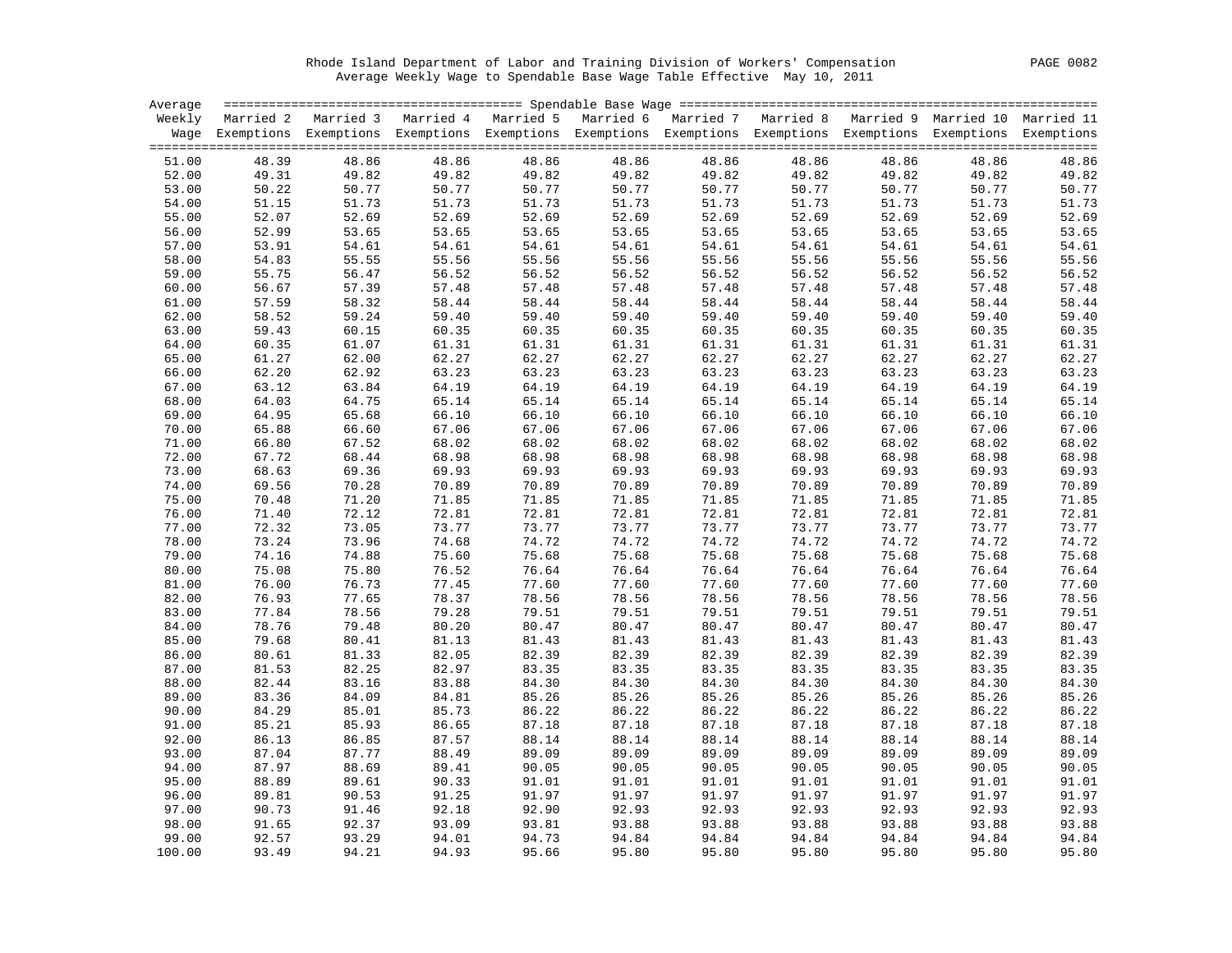Rhode Island Department of Labor and Training Division of Workers' Compensation PAGE 0083 Average Weekly Wage to Spendable Base Wage Table Effective May 10, 2011

| Average |        |                                                                                                                    |        |        |        |        |        |        |        |        |
|---------|--------|--------------------------------------------------------------------------------------------------------------------|--------|--------|--------|--------|--------|--------|--------|--------|
| Weekly  |        | Married 2 Married 3 Married 4 Married 5 Married 6 Married 7 Married 8 Married 9 Married 10 Married 11              |        |        |        |        |        |        |        |        |
|         |        | Wage Exemptions Exemptions Exemptions Exemptions Exemptions Exemptions Exemptions Exemptions Exemptions Exemptions |        |        |        |        |        |        |        |        |
|         |        |                                                                                                                    |        |        |        |        |        |        |        |        |
| 101.00  | 94.41  | 95.14                                                                                                              | 95.86  | 96.58  | 96.76  | 96.76  | 96.76  | 96.76  | 96.76  | 96.76  |
| 102.00  | 95.34  | 96.06                                                                                                              | 96.78  | 97.50  | 97.72  | 97.72  | 97.72  | 97.72  | 97.72  | 97.72  |
| 103.00  | 96.25  | 96.97                                                                                                              | 97.69  | 98.41  | 98.67  | 98.67  | 98.67  | 98.67  | 98.67  | 98.67  |
| 104.00  | 97.17  | 97.89                                                                                                              | 98.61  | 99.34  | 99.63  | 99.63  | 99.63  | 99.63  | 99.63  | 99.63  |
| 105.00  | 98.09  | 98.82                                                                                                              | 99.54  | 100.26 | 100.59 | 100.59 | 100.59 | 100.59 | 100.59 | 100.59 |
| 106.00  | 99.02  | 99.74                                                                                                              | 100.46 | 101.18 | 101.55 | 101.55 | 101.55 | 101.55 | 101.55 | 101.55 |
| 107.00  | 99.94  | 100.66                                                                                                             | 101.38 | 102.10 | 102.51 | 102.51 | 102.51 | 102.51 | 102.51 | 102.51 |
| 108.00  | 100.85 | 101.57                                                                                                             | 102.29 | 103.02 | 103.46 | 103.46 | 103.46 | 103.46 | 103.46 | 103.46 |
| 109.00  | 101.77 | 102.50                                                                                                             | 103.22 | 103.94 | 104.42 | 104.42 | 104.42 | 104.42 | 104.42 | 104.42 |
| 110.00  | 102.70 | 103.42                                                                                                             | 104.14 | 104.86 | 105.38 | 105.38 | 105.38 | 105.38 | 105.38 | 105.38 |
| 111.00  | 103.62 | 104.34                                                                                                             | 105.06 | 105.78 | 106.34 | 106.34 | 106.34 | 106.34 | 106.34 | 106.34 |
| 112.00  | 104.54 | 105.26                                                                                                             | 105.98 | 106.71 | 107.30 | 107.30 | 107.30 | 107.30 | 107.30 | 107.30 |
| 113.00  | 105.45 | 106.18                                                                                                             | 106.90 | 107.62 | 108.25 | 108.25 | 108.25 | 108.25 | 108.25 | 108.25 |
| 114.00  | 106.38 | 107.10                                                                                                             | 107.82 | 108.54 | 109.21 | 109.21 | 109.21 | 109.21 | 109.21 | 109.21 |
| 115.00  | 107.30 | 108.02                                                                                                             | 108.74 | 109.46 | 110.17 | 110.17 | 110.17 | 110.17 | 110.17 | 110.17 |
|         |        | 108.94                                                                                                             | 109.66 |        |        |        |        |        |        |        |
| 116.00  | 108.22 |                                                                                                                    |        | 110.39 | 111.11 | 111.13 | 111.13 | 111.13 | 111.13 | 111.13 |
| 117.00  | 109.14 | 109.87                                                                                                             | 110.59 | 111.31 | 112.03 | 112.09 | 112.09 | 112.09 | 112.09 | 112.09 |
| 118.00  | 110.06 | 110.78                                                                                                             | 111.50 | 112.22 | 112.94 | 113.04 | 113.04 | 113.04 | 113.04 | 113.04 |
| 119.00  | 110.98 | 111.70                                                                                                             | 112.42 | 113.14 | 113.86 | 114.00 | 114.00 | 114.00 | 114.00 | 114.00 |
| 120.00  | 111.90 | 112.62                                                                                                             | 113.34 | 114.07 | 114.79 | 114.96 | 114.96 | 114.96 | 114.96 | 114.96 |
| 121.00  | 112.82 | 113.55                                                                                                             | 114.27 | 114.99 | 115.71 | 115.92 | 115.92 | 115.92 | 115.92 | 115.92 |
| 122.00  | 113.75 | 114.47                                                                                                             | 115.19 | 115.91 | 116.63 | 116.88 | 116.88 | 116.88 | 116.88 | 116.88 |
| 123.00  | 114.66 | 115.38                                                                                                             | 116.10 | 116.82 | 117.54 | 117.83 | 117.83 | 117.83 | 117.83 | 117.83 |
| 124.00  | 115.58 | 116.30                                                                                                             | 117.02 | 117.75 | 118.47 | 118.79 | 118.79 | 118.79 | 118.79 | 118.79 |
| 125.00  | 116.50 | 117.23                                                                                                             | 117.95 | 118.67 | 119.39 | 119.75 | 119.75 | 119.75 | 119.75 | 119.75 |
| 126.00  | 117.43 | 118.15                                                                                                             | 118.87 | 119.59 | 120.31 | 120.71 | 120.71 | 120.71 | 120.71 | 120.71 |
| 127.00  | 118.35 | 119.07                                                                                                             | 119.79 | 120.51 | 121.23 | 121.67 | 121.67 | 121.67 | 121.67 | 121.67 |
| 128.00  | 119.26 | 119.98                                                                                                             | 120.70 | 121.43 | 122.15 | 122.62 | 122.62 | 122.62 | 122.62 | 122.62 |
| 129.00  | 120.18 | 120.91                                                                                                             | 121.63 | 122.35 | 123.07 | 123.58 | 123.58 | 123.58 | 123.58 | 123.58 |
| 130.00  | 121.11 | 121.83                                                                                                             | 122.55 | 123.27 | 123.99 | 124.54 | 124.54 | 124.54 | 124.54 | 124.54 |
| 131.00  | 122.03 | 122.75                                                                                                             | 123.47 | 124.19 | 124.91 | 125.50 | 125.50 | 125.50 | 125.50 | 125.50 |
| 132.00  | 122.95 | 123.67                                                                                                             | 124.39 | 125.12 | 125.84 | 126.46 | 126.46 | 126.46 | 126.46 | 126.46 |
| 133.00  | 123.86 | 124.59                                                                                                             | 125.31 | 126.03 | 126.75 | 127.41 | 127.41 | 127.41 | 127.41 | 127.41 |
| 134.00  | 124.79 | 125.51                                                                                                             | 126.23 | 126.95 | 127.67 | 128.37 | 128.37 | 128.37 | 128.37 | 128.37 |
| 135.00  | 125.71 | 126.43                                                                                                             | 127.15 | 127.87 | 128.59 | 129.32 | 129.33 | 129.33 | 129.33 | 129.33 |
| 136.00  | 126.63 | 127.35                                                                                                             | 128.07 | 128.80 | 129.52 | 130.24 | 130.29 | 130.29 | 130.29 | 130.29 |
| 137.00  | 127.55 | 128.28                                                                                                             | 129.00 | 129.72 | 130.44 | 131.16 | 131.25 | 131.25 | 131.25 | 131.25 |
| 138.00  | 128.47 | 129.19                                                                                                             | 129.91 | 130.63 | 131.35 | 132.07 | 132.20 | 132.20 | 132.20 | 132.20 |
| 139.00  | 129.39 | 130.11                                                                                                             | 130.83 | 131.55 | 132.27 | 133.00 | 133.16 | 133.16 | 133.16 | 133.16 |
| 140.00  | 130.31 | 131.03                                                                                                             | 131.75 | 132.48 | 133.20 | 133.92 | 134.12 | 134.12 | 134.12 | 134.12 |
| 141.00  | 131.23 | 131.96                                                                                                             | 132.68 | 133.40 | 134.12 | 134.84 | 135.08 | 135.08 | 135.08 | 135.08 |
| 142.00  | 132.16 | 132.88                                                                                                             | 133.60 | 134.32 | 135.04 | 135.76 | 136.04 | 136.04 | 136.04 | 136.04 |
| 143.00  | 133.07 | 133.79                                                                                                             | 134.51 | 135.23 | 135.95 | 136.68 | 136.99 | 136.99 | 136.99 | 136.99 |
| 144.00  | 133.99 | 134.71                                                                                                             | 135.43 | 136.16 | 136.88 | 137.60 | 137.95 | 137.95 | 137.95 | 137.95 |
| 145.00  | 134.91 | 135.64                                                                                                             | 136.36 | 137.08 | 137.80 | 138.52 | 138.91 | 138.91 | 138.91 | 138.91 |
| 146.00  | 135.84 | 136.56                                                                                                             | 137.28 | 138.00 | 138.72 | 139.44 | 139.87 | 139.87 | 139.87 | 139.87 |
| 147.00  | 136.76 | 137.48                                                                                                             | 138.20 | 138.92 | 139.64 | 140.37 | 140.83 | 140.83 | 140.83 | 140.83 |
| 148.00  | 137.67 | 138.39                                                                                                             | 139.11 | 139.84 | 140.56 | 141.28 | 141.78 | 141.78 | 141.78 | 141.78 |
| 149.00  | 138.59 | 139.32                                                                                                             | 140.04 | 140.76 | 141.48 | 142.20 | 142.74 | 142.74 | 142.74 | 142.74 |
| 150.00  | 139.52 | 140.24                                                                                                             | 140.96 | 141.68 | 142.40 | 143.12 | 143.70 | 143.70 | 143.70 | 143.70 |
|         |        |                                                                                                                    |        |        |        |        |        |        |        |        |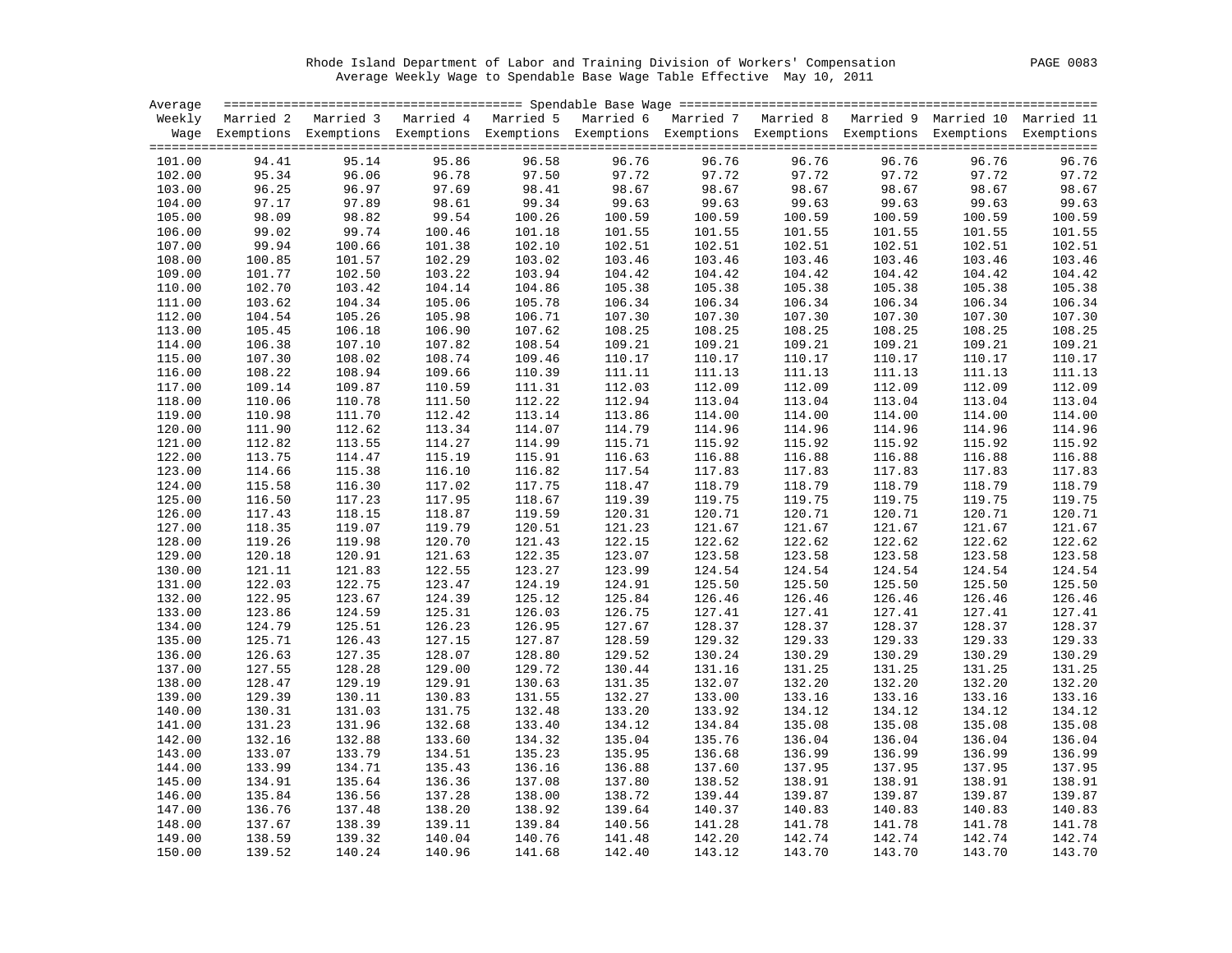Rhode Island Department of Labor and Training Division of Workers' Compensation PAGE 0084 Average Weekly Wage to Spendable Base Wage Table Effective May 10, 2011

| Average |        |                                                                                                                    |                  |        |        |        |        |        |        |        |
|---------|--------|--------------------------------------------------------------------------------------------------------------------|------------------|--------|--------|--------|--------|--------|--------|--------|
| Weekly  |        | Married 2 Married 3 Married 4 Married 5 Married 6 Married 7 Married 8 Married 9 Married 10 Married 11              |                  |        |        |        |        |        |        |        |
|         |        | Wage Exemptions Exemptions Exemptions Exemptions Exemptions Exemptions Exemptions Exemptions Exemptions Exemptions |                  |        |        |        |        |        |        |        |
|         |        |                                                                                                                    |                  |        |        |        |        |        |        |        |
| 151.00  | 140.44 | 141.16                                                                                                             | 141.88           | 142.60 | 143.32 | 144.05 | 144.66 | 144.66 | 144.66 | 144.66 |
| 152.00  | 141.36 | 142.08                                                                                                             | 142.80           | 143.53 | 144.25 | 144.97 | 145.62 | 145.62 | 145.62 | 145.62 |
| 153.00  | 142.27 | 143.00                                                                                                             | 143.72           | 144.44 | 145.16 | 145.88 | 146.57 | 146.57 | 146.57 | 146.57 |
| 154.00  | 143.20 | 143.92                                                                                                             | 144.64           | 145.36 | 146.08 | 146.80 | 147.52 | 147.53 | 147.53 | 147.53 |
| 155.00  | 144.12 | 144.84                                                                                                             | 145.56           | 146.28 | 147.00 | 147.73 | 148.45 | 148.49 | 148.49 | 148.49 |
| 156.00  | 145.04 | 145.76                                                                                                             | 146.48           | 147.21 | 147.93 | 148.65 | 149.37 | 149.45 | 149.45 | 149.45 |
| 157.00  | 145.96 | 146.69                                                                                                             | 147.41           | 148.13 | 148.85 | 149.57 | 150.29 | 150.41 | 150.41 | 150.41 |
| 158.00  | 146.88 | 147.60                                                                                                             | 148.32           | 149.04 | 149.76 | 150.48 | 151.20 | 151.36 | 151.36 | 151.36 |
| 159.00  | 147.80 | 148.52                                                                                                             | 149.24           | 149.96 | 150.68 | 151.41 | 152.13 | 152.32 | 152.32 | 152.32 |
| 160.00  | 148.72 | 149.44                                                                                                             | 150.16           | 150.89 | 151.61 | 152.33 | 153.05 | 153.28 | 153.28 | 153.28 |
| 161.00  | 149.64 | 150.37                                                                                                             | 151.09           | 151.81 | 152.53 | 153.25 | 153.97 | 154.24 | 154.24 | 154.24 |
| 162.00  | 150.57 | 151.29                                                                                                             |                  | 152.73 | 153.45 | 154.17 | 154.89 | 155.20 | 155.20 | 155.20 |
| 163.00  | 151.48 | 152.20                                                                                                             | 152.01<br>152.92 | 153.64 | 154.36 | 155.09 | 155.81 | 156.15 | 156.15 | 156.15 |
| 164.00  | 152.40 | 153.12                                                                                                             | 153.84           | 154.57 | 155.29 | 156.01 | 156.73 | 157.11 | 157.11 | 157.11 |
|         | 153.32 | 154.05                                                                                                             | 154.77           | 155.49 | 156.21 | 156.93 | 157.65 | 158.07 | 158.07 | 158.07 |
| 165.00  |        |                                                                                                                    |                  | 156.41 |        |        |        |        | 159.03 |        |
| 166.00  | 154.25 | 154.97                                                                                                             | 155.69           |        | 157.13 | 157.85 | 158.57 | 159.03 |        | 159.03 |
| 167.00  | 155.17 | 155.89                                                                                                             | 156.61           | 157.33 | 158.05 | 158.78 | 159.50 | 159.99 | 159.99 | 159.99 |
| 168.00  | 156.08 | 156.80                                                                                                             | 157.52           | 158.25 | 158.97 | 159.69 | 160.41 | 160.94 | 160.94 | 160.94 |
| 169.00  | 157.00 | 157.73                                                                                                             | 158.45           | 159.17 | 159.89 | 160.61 | 161.33 | 161.90 | 161.90 | 161.90 |
| 170.00  | 157.93 | 158.65                                                                                                             | 159.37<br>160.29 | 160.09 | 160.81 | 161.53 | 162.25 | 162.86 | 162.86 | 162.86 |
| 171.00  | 158.85 | 159.57                                                                                                             | 160.29           | 161.01 | 161.73 | 162.46 | 163.18 | 163.82 | 163.82 | 163.82 |
| 172.00  | 159.77 | 160.49                                                                                                             | 161.21           | 161.94 | 162.66 | 163.38 | 164.10 | 164.78 | 164.78 | 164.78 |
| 173.00  | 160.68 | 161.41                                                                                                             | 162.13           | 162.85 | 163.57 | 164.29 | 165.01 | 165.73 | 165.73 | 165.73 |
| 174.00  | 161.61 | 162.33                                                                                                             | 163.05           | 163.77 | 164.49 | 165.21 | 165.93 | 166.66 | 166.69 | 166.69 |
| 175.00  | 162.53 | 163.25                                                                                                             | 163.97           | 164.69 | 165.41 | 166.14 | 166.86 | 167.58 | 167.65 | 167.65 |
| 176.00  | 163.45 | 164.17                                                                                                             | 164.89           | 165.62 | 166.34 | 167.06 | 167.78 | 168.50 | 168.61 | 168.61 |
| 177.00  | 164.37 | 165.10                                                                                                             | 165.82           | 166.54 | 167.26 | 167.98 | 168.70 | 169.42 | 169.57 | 169.57 |
| 178.00  | 165.29 | 166.01                                                                                                             | 166.73           | 167.45 | 168.17 | 168.89 | 169.61 | 170.34 | 170.52 | 170.52 |
| 179.00  | 166.21 | 166.93                                                                                                             | 167.65           | 168.37 | 169.09 | 169.82 | 170.54 | 171.26 | 171.48 | 171.48 |
| 180.00  | 167.13 | 167.85                                                                                                             | 168.57           | 169.30 | 170.02 | 170.74 | 171.46 | 172.18 | 172.44 | 172.44 |
| 181.00  | 168.05 | 168.78                                                                                                             | 169.50           | 170.22 | 170.94 | 171.66 | 172.38 | 173.10 | 173.40 | 173.40 |
| 182.00  | 168.98 | 169.70                                                                                                             | 170.42           | 171.14 | 171.86 | 172.58 | 173.30 | 174.03 | 174.36 | 174.36 |
| 183.00  | 169.89 | 170.61                                                                                                             | 171.33           | 172.05 | 172.77 | 173.50 | 174.22 | 174.94 | 175.31 | 175.31 |
| 184.00  | 170.81 | 171.53                                                                                                             | 172.25           | 172.98 | 173.70 | 174.42 | 175.14 | 175.86 | 176.27 | 176.27 |
| 185.00  | 171.73 | 172.46                                                                                                             | 173.18           | 173.90 | 174.62 | 175.34 | 176.06 | 176.78 | 177.23 | 177.23 |
| 186.00  | 172.66 | 173.38                                                                                                             | 174.10           | 174.82 | 175.54 | 176.26 | 176.98 | 177.71 | 178.19 | 178.19 |
| 187.00  | 173.58 | 174.30                                                                                                             | 175.02           | 175.74 | 176.46 | 177.19 | 177.91 | 178.63 | 179.15 | 179.15 |
| 188.00  | 174.49 | 175.21                                                                                                             | 175.93           | 176.66 | 177.38 | 178.10 | 178.82 | 179.54 | 180.10 | 180.10 |
| 189.00  | 175.41 | 176.14                                                                                                             | 176.86           | 177.58 | 178.30 | 179.02 | 179.74 | 180.46 | 181.06 | 181.06 |
| 190.00  | 176.34 | 177.06                                                                                                             | 177.78           | 178.50 | 179.22 | 179.94 | 180.66 | 181.39 | 182.02 | 182.02 |
| 191.00  | 177.26 | 177.98                                                                                                             | 178.70           | 179.42 | 180.14 | 180.87 | 181.59 | 182.31 | 182.98 | 182.98 |
| 192.00  | 178.18 | 178.90                                                                                                             | 179.62           | 180.35 | 181.07 | 181.79 | 182.51 | 183.23 | 183.94 | 183.94 |
| 193.00  | 179.09 | 179.82                                                                                                             | 180.54           | 181.26 | 181.98 | 182.70 | 183.42 | 184.14 | 184.86 | 184.89 |
| 194.00  | 180.02 | 180.74                                                                                                             | 181.46           | 182.18 | 182.90 | 183.62 | 184.34 | 185.07 | 185.79 | 185.85 |
| 195.00  | 180.94 | 181.66                                                                                                             | 182.38           | 183.10 | 183.82 | 184.55 | 185.27 | 185.99 | 186.71 | 186.81 |
| 196.00  | 181.86 | 182.58                                                                                                             | 183.30           | 184.03 | 184.75 | 185.47 | 186.19 | 186.91 | 187.63 | 187.77 |
| 197.00  | 182.78 | 183.51                                                                                                             | 184.23           | 184.95 | 185.67 | 186.39 | 187.11 | 187.83 | 188.55 | 188.73 |
| 198.00  | 183.70 | 184.42                                                                                                             | 185.14           | 185.86 | 186.58 | 187.30 | 188.02 | 188.75 | 189.47 | 189.68 |
| 199.00  | 184.62 | 185.34                                                                                                             | 186.06           | 186.78 | 187.50 | 188.23 | 188.95 | 189.67 | 190.39 | 190.64 |
| 200.00  | 185.54 | 186.26                                                                                                             | 186.98           | 187.71 | 188.43 | 189.15 | 189.87 | 190.59 | 191.31 | 191.60 |
|         |        |                                                                                                                    |                  |        |        |        |        |        |        |        |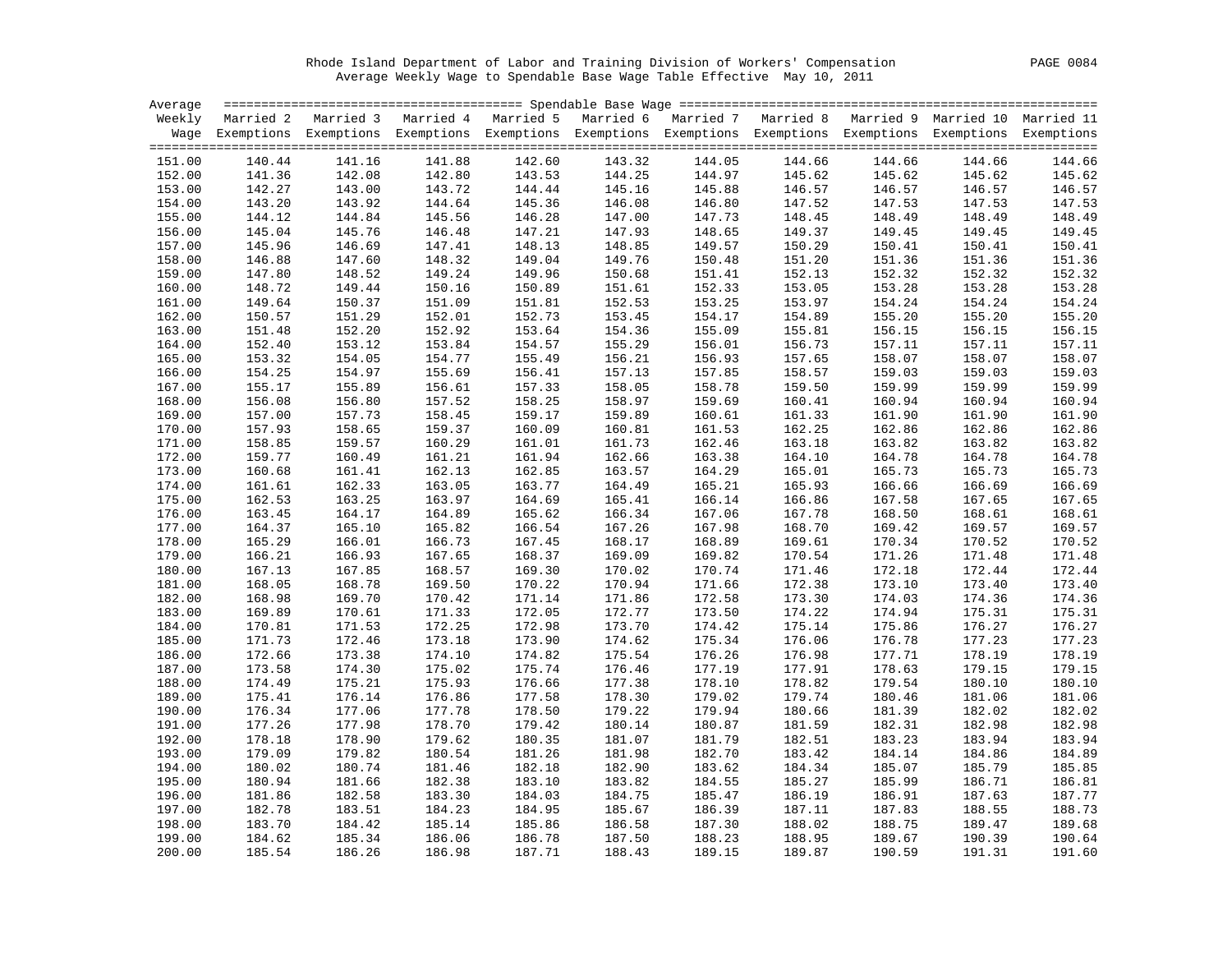Rhode Island Department of Labor and Training Division of Workers' Compensation PAGE 0085 Average Weekly Wage to Spendable Base Wage Table Effective May 10, 2011

| Weekly Married 2 Married 3 Married 4 Married 5 Married 6 Married 7 Married 8 Married 9 Married 10 Married 11<br>Wage Exemptions Exemptions Exemptions Exemptions Exemptions Exemptions Exemptions Exemptions Exemptions Exemptions<br>186.46<br>187.19<br>187.91<br>188.63<br>189.35<br>190.07<br>190.79<br>201.00<br>191.51<br>192.23<br>192.56<br>202.00<br>187.39<br>188.11<br>188.83<br>189.55<br>190.27<br>190.99<br>191.71<br>192.44<br>193.16<br>193.52<br>203.00<br>188.30<br>189.02<br>189.74<br>190.46<br>191.18<br>191.91<br>192.63<br>193.35<br>194.07<br>194.47<br>204.00<br>189.22<br>189.94<br>190.66<br>191.59<br>191.39<br>192.11<br>192.83<br>193.55<br>194.27<br>194.99<br>195.43<br>196.39<br>190.14<br>192.31<br>193.03<br>193.75<br>195.19<br>205.00<br>190.87<br>194.47<br>195.91<br>191.07<br>193.23<br>194.67<br>197.35<br>206.00<br>191.79<br>192.51<br>193.95<br>195.39<br>196.12<br>196.84<br>191.99<br>194.15<br>197.04<br>197.76<br>198.31<br>207.00<br>192.71<br>193.43<br>194.87<br>195.60<br>196.32<br>199.26<br>192.90<br>193.62<br>194.34<br>195.07<br>195.79<br>196.51<br>197.23<br>197.95<br>198.67<br>208.00<br>193.82<br>194.55<br>195.27<br>195.99<br>196.71<br>197.43<br>198.15<br>198.87<br>199.59<br>200.22<br>209.00<br>194.75<br>195.47<br>196.19<br>196.91<br>198.35<br>199.07<br>199.80<br>200.52<br>201.18<br>210.00<br>197.63<br>195.67<br>196.39<br>197.11<br>197.83<br>199.28<br>200.72<br>201.44<br>202.14<br>211.00<br>198.55<br>200.00<br>212.00<br>196.59<br>197.31<br>198.03<br>198.76<br>199.48<br>200.20<br>200.92<br>201.64<br>202.36<br>203.08<br>203.99<br>213.00<br>197.50<br>198.23<br>198.95<br>199.67<br>200.39<br>201.11<br>201.83<br>202.55<br>203.27<br>203.48<br>214.00<br>198.43<br>199.15<br>199.87<br>200.59<br>201.31<br>202.03<br>202.75<br>204.20<br>204.92<br>199.35<br>200.07<br>200.79<br>201.51<br>202.23<br>202.96<br>203.68<br>204.40<br>205.12<br>205.84<br>215.00<br>216.00<br>200.27<br>200.99<br>201.71<br>202.44<br>203.16<br>203.88<br>204.60<br>205.32<br>206.04<br>206.76<br>217.00<br>201.19<br>201.92<br>202.64<br>203.36<br>204.08<br>204.80<br>205.52<br>206.24<br>206.96<br>207.68<br>202.11<br>203.55<br>204.27<br>204.99<br>206.43<br>207.16<br>208.60<br>218.00<br>202.83<br>205.71<br>207.88<br>203.03<br>203.75<br>204.47<br>205.19<br>205.91<br>206.64<br>207.36<br>208.08<br>208.80<br>209.52<br>219.00<br>209.00<br>210.44<br>220.00<br>203.95<br>204.67<br>205.39<br>206.12<br>206.84<br>207.56<br>208.28<br>209.72<br>221.00<br>204.87<br>205.60<br>206.32<br>207.04<br>207.76<br>208.48<br>209.20<br>209.92<br>210.64<br>211.36<br>222.00<br>205.80<br>206.52<br>207.24<br>207.96<br>208.68<br>209.40<br>210.12<br>210.85<br>211.57<br>212.29<br>206.71<br>208.15<br>208.87<br>209.59<br>210.32<br>211.04<br>211.76<br>212.48<br>213.20<br>223.00<br>207.43<br>207.63<br>208.35<br>209.07<br>209.80<br>210.52<br>211.24<br>211.96<br>212.68<br>213.40<br>214.12<br>224.00<br>225.00<br>208.55<br>209.28<br>210.00<br>210.72<br>211.44<br>212.16<br>212.88<br>213.60<br>214.32<br>215.04<br>215.97<br>226.00<br>209.48<br>210.20<br>210.92<br>211.64<br>212.36<br>213.08<br>213.80<br>214.53<br>215.25<br>216.89<br>227.00<br>210.40<br>211.12<br>211.84<br>212.56<br>213.28<br>214.01<br>214.73<br>215.45<br>216.17<br>211.31<br>212.03<br>212.75<br>213.48<br>214.20<br>214.92<br>215.64<br>216.36<br>217.08<br>217.80<br>228.00<br>229.00<br>212.23<br>212.96<br>213.68<br>214.40<br>215.12<br>215.84<br>216.56<br>217.28<br>218.00<br>218.72<br>230.00<br>213.16<br>213.88<br>214.60<br>215.32<br>216.04<br>216.76<br>217.48<br>218.21<br>218.93<br>219.65<br>220.57<br>214.08<br>214.80<br>215.52<br>216.24<br>216.96<br>217.69<br>218.41<br>219.13<br>219.85<br>231.00<br>232.00<br>215.00<br>215.72<br>216.44<br>217.17<br>217.89<br>218.61<br>219.33<br>220.05<br>220.77<br>221.49<br>215.91<br>218.08<br>220.24<br>220.96<br>221.68<br>233.00<br>216.64<br>217.36<br>218.80<br>219.52<br>222.40<br>234.00<br>216.84<br>217.56<br>218.28<br>219.00<br>219.72<br>220.44<br>221.16<br>221.89<br>222.61<br>223.33<br>235.00<br>217.76<br>218.48<br>219.20<br>219.92<br>220.64<br>221.37<br>222.09<br>222.81<br>223.53<br>224.25<br>218.68<br>219.40<br>220.12<br>220.85<br>221.57<br>222.29<br>223.01<br>223.73<br>224.45<br>225.17<br>236.00<br>226.09<br>237.00<br>219.60<br>220.33<br>221.05<br>221.77<br>222.49<br>223.21<br>223.93<br>224.65<br>225.37<br>220.52<br>221.24<br>221.96<br>222.68<br>223.40<br>224.12<br>224.84<br>225.57<br>226.29<br>227.01<br>238.00<br>227.93<br>239.00<br>221.44<br>222.16<br>222.88<br>223.60<br>224.32<br>225.05<br>225.77<br>226.49<br>227.21<br>240.00<br>222.36<br>223.08<br>223.80<br>224.53<br>225.25<br>225.97<br>226.69<br>227.41<br>228.13<br>228.85<br>241.00<br>223.28<br>224.01<br>224.73<br>225.45<br>226.17<br>226.89<br>227.61<br>228.33<br>229.05<br>229.77<br>242.00<br>224.21<br>224.93<br>225.65<br>226.37<br>227.09<br>227.81<br>228.53<br>229.26<br>229.98<br>230.70<br>226.56<br>227.28<br>229.45<br>230.17<br>231.61<br>243.00<br>225.12<br>225.84<br>228.00<br>228.73<br>230.89<br>232.53<br>244.00<br>226.04<br>226.76<br>227.48<br>228.21<br>228.93<br>229.65<br>230.37<br>231.09<br>231.81<br>245.00<br>226.96<br>227.69<br>228.41<br>229.13<br>229.85<br>230.57<br>231.29<br>232.01<br>232.73<br>233.45<br>227.89<br>229.33<br>230.05<br>231.49<br>232.94<br>234.38<br>246.00<br>228.61<br>230.77<br>232.21<br>233.66<br>235.30<br>247.00<br>228.81<br>229.53<br>230.25<br>230.97<br>231.69<br>232.42<br>233.14<br>233.86<br>234.58<br>248.00<br>229.72<br>230.44<br>231.16<br>231.89<br>232.61<br>233.33<br>234.05<br>234.77<br>235.49<br>236.21<br>249.00<br>230.64<br>231.37<br>232.09<br>232.81<br>233.53<br>234.25<br>234.97<br>235.69<br>236.41<br>237.13<br>250.00<br>231.57<br>232.29<br>233.01<br>233.73<br>234.45<br>235.17<br>235.89<br>236.62<br>237.34<br>238.06 | Average |  |  |  |  |  |
|----------------------------------------------------------------------------------------------------------------------------------------------------------------------------------------------------------------------------------------------------------------------------------------------------------------------------------------------------------------------------------------------------------------------------------------------------------------------------------------------------------------------------------------------------------------------------------------------------------------------------------------------------------------------------------------------------------------------------------------------------------------------------------------------------------------------------------------------------------------------------------------------------------------------------------------------------------------------------------------------------------------------------------------------------------------------------------------------------------------------------------------------------------------------------------------------------------------------------------------------------------------------------------------------------------------------------------------------------------------------------------------------------------------------------------------------------------------------------------------------------------------------------------------------------------------------------------------------------------------------------------------------------------------------------------------------------------------------------------------------------------------------------------------------------------------------------------------------------------------------------------------------------------------------------------------------------------------------------------------------------------------------------------------------------------------------------------------------------------------------------------------------------------------------------------------------------------------------------------------------------------------------------------------------------------------------------------------------------------------------------------------------------------------------------------------------------------------------------------------------------------------------------------------------------------------------------------------------------------------------------------------------------------------------------------------------------------------------------------------------------------------------------------------------------------------------------------------------------------------------------------------------------------------------------------------------------------------------------------------------------------------------------------------------------------------------------------------------------------------------------------------------------------------------------------------------------------------------------------------------------------------------------------------------------------------------------------------------------------------------------------------------------------------------------------------------------------------------------------------------------------------------------------------------------------------------------------------------------------------------------------------------------------------------------------------------------------------------------------------------------------------------------------------------------------------------------------------------------------------------------------------------------------------------------------------------------------------------------------------------------------------------------------------------------------------------------------------------------------------------------------------------------------------------------------------------------------------------------------------------------------------------------------------------------------------------------------------------------------------------------------------------------------------------------------------------------------------------------------------------------------------------------------------------------------------------------------------------------------------------------------------------------------------------------------------------------------------------------------------------------------------------------------------------------------------------------------------------------------------------------------------------------------------------------------------------------------------------------------------------------------------------------------------------------------------------------------------------------------------------------------------------------------------------------------------------------------------------------------------------------------------------------------------------------------------------------------------------------------------------------------------------------------------------------------------------------------------------------------------------------------------------------------------------------------------------------------------------------------------------------------------------------------------------------------------------------------------------------------------------------------------------------------------------------------------------------------------------------------------------------------------------------------------------------------------------------------------|---------|--|--|--|--|--|
|                                                                                                                                                                                                                                                                                                                                                                                                                                                                                                                                                                                                                                                                                                                                                                                                                                                                                                                                                                                                                                                                                                                                                                                                                                                                                                                                                                                                                                                                                                                                                                                                                                                                                                                                                                                                                                                                                                                                                                                                                                                                                                                                                                                                                                                                                                                                                                                                                                                                                                                                                                                                                                                                                                                                                                                                                                                                                                                                                                                                                                                                                                                                                                                                                                                                                                                                                                                                                                                                                                                                                                                                                                                                                                                                                                                                                                                                                                                                                                                                                                                                                                                                                                                                                                                                                                                                                                                                                                                                                                                                                                                                                                                                                                                                                                                                                                                                                                                                                                                                                                                                                                                                                                                                                                                                                                                                                                                                                                                                                                                                                                                                                                                                                                                                                                                                                                                                                                                                                                |         |  |  |  |  |  |
|                                                                                                                                                                                                                                                                                                                                                                                                                                                                                                                                                                                                                                                                                                                                                                                                                                                                                                                                                                                                                                                                                                                                                                                                                                                                                                                                                                                                                                                                                                                                                                                                                                                                                                                                                                                                                                                                                                                                                                                                                                                                                                                                                                                                                                                                                                                                                                                                                                                                                                                                                                                                                                                                                                                                                                                                                                                                                                                                                                                                                                                                                                                                                                                                                                                                                                                                                                                                                                                                                                                                                                                                                                                                                                                                                                                                                                                                                                                                                                                                                                                                                                                                                                                                                                                                                                                                                                                                                                                                                                                                                                                                                                                                                                                                                                                                                                                                                                                                                                                                                                                                                                                                                                                                                                                                                                                                                                                                                                                                                                                                                                                                                                                                                                                                                                                                                                                                                                                                                                |         |  |  |  |  |  |
|                                                                                                                                                                                                                                                                                                                                                                                                                                                                                                                                                                                                                                                                                                                                                                                                                                                                                                                                                                                                                                                                                                                                                                                                                                                                                                                                                                                                                                                                                                                                                                                                                                                                                                                                                                                                                                                                                                                                                                                                                                                                                                                                                                                                                                                                                                                                                                                                                                                                                                                                                                                                                                                                                                                                                                                                                                                                                                                                                                                                                                                                                                                                                                                                                                                                                                                                                                                                                                                                                                                                                                                                                                                                                                                                                                                                                                                                                                                                                                                                                                                                                                                                                                                                                                                                                                                                                                                                                                                                                                                                                                                                                                                                                                                                                                                                                                                                                                                                                                                                                                                                                                                                                                                                                                                                                                                                                                                                                                                                                                                                                                                                                                                                                                                                                                                                                                                                                                                                                                |         |  |  |  |  |  |
|                                                                                                                                                                                                                                                                                                                                                                                                                                                                                                                                                                                                                                                                                                                                                                                                                                                                                                                                                                                                                                                                                                                                                                                                                                                                                                                                                                                                                                                                                                                                                                                                                                                                                                                                                                                                                                                                                                                                                                                                                                                                                                                                                                                                                                                                                                                                                                                                                                                                                                                                                                                                                                                                                                                                                                                                                                                                                                                                                                                                                                                                                                                                                                                                                                                                                                                                                                                                                                                                                                                                                                                                                                                                                                                                                                                                                                                                                                                                                                                                                                                                                                                                                                                                                                                                                                                                                                                                                                                                                                                                                                                                                                                                                                                                                                                                                                                                                                                                                                                                                                                                                                                                                                                                                                                                                                                                                                                                                                                                                                                                                                                                                                                                                                                                                                                                                                                                                                                                                                |         |  |  |  |  |  |
|                                                                                                                                                                                                                                                                                                                                                                                                                                                                                                                                                                                                                                                                                                                                                                                                                                                                                                                                                                                                                                                                                                                                                                                                                                                                                                                                                                                                                                                                                                                                                                                                                                                                                                                                                                                                                                                                                                                                                                                                                                                                                                                                                                                                                                                                                                                                                                                                                                                                                                                                                                                                                                                                                                                                                                                                                                                                                                                                                                                                                                                                                                                                                                                                                                                                                                                                                                                                                                                                                                                                                                                                                                                                                                                                                                                                                                                                                                                                                                                                                                                                                                                                                                                                                                                                                                                                                                                                                                                                                                                                                                                                                                                                                                                                                                                                                                                                                                                                                                                                                                                                                                                                                                                                                                                                                                                                                                                                                                                                                                                                                                                                                                                                                                                                                                                                                                                                                                                                                                |         |  |  |  |  |  |
|                                                                                                                                                                                                                                                                                                                                                                                                                                                                                                                                                                                                                                                                                                                                                                                                                                                                                                                                                                                                                                                                                                                                                                                                                                                                                                                                                                                                                                                                                                                                                                                                                                                                                                                                                                                                                                                                                                                                                                                                                                                                                                                                                                                                                                                                                                                                                                                                                                                                                                                                                                                                                                                                                                                                                                                                                                                                                                                                                                                                                                                                                                                                                                                                                                                                                                                                                                                                                                                                                                                                                                                                                                                                                                                                                                                                                                                                                                                                                                                                                                                                                                                                                                                                                                                                                                                                                                                                                                                                                                                                                                                                                                                                                                                                                                                                                                                                                                                                                                                                                                                                                                                                                                                                                                                                                                                                                                                                                                                                                                                                                                                                                                                                                                                                                                                                                                                                                                                                                                |         |  |  |  |  |  |
|                                                                                                                                                                                                                                                                                                                                                                                                                                                                                                                                                                                                                                                                                                                                                                                                                                                                                                                                                                                                                                                                                                                                                                                                                                                                                                                                                                                                                                                                                                                                                                                                                                                                                                                                                                                                                                                                                                                                                                                                                                                                                                                                                                                                                                                                                                                                                                                                                                                                                                                                                                                                                                                                                                                                                                                                                                                                                                                                                                                                                                                                                                                                                                                                                                                                                                                                                                                                                                                                                                                                                                                                                                                                                                                                                                                                                                                                                                                                                                                                                                                                                                                                                                                                                                                                                                                                                                                                                                                                                                                                                                                                                                                                                                                                                                                                                                                                                                                                                                                                                                                                                                                                                                                                                                                                                                                                                                                                                                                                                                                                                                                                                                                                                                                                                                                                                                                                                                                                                                |         |  |  |  |  |  |
|                                                                                                                                                                                                                                                                                                                                                                                                                                                                                                                                                                                                                                                                                                                                                                                                                                                                                                                                                                                                                                                                                                                                                                                                                                                                                                                                                                                                                                                                                                                                                                                                                                                                                                                                                                                                                                                                                                                                                                                                                                                                                                                                                                                                                                                                                                                                                                                                                                                                                                                                                                                                                                                                                                                                                                                                                                                                                                                                                                                                                                                                                                                                                                                                                                                                                                                                                                                                                                                                                                                                                                                                                                                                                                                                                                                                                                                                                                                                                                                                                                                                                                                                                                                                                                                                                                                                                                                                                                                                                                                                                                                                                                                                                                                                                                                                                                                                                                                                                                                                                                                                                                                                                                                                                                                                                                                                                                                                                                                                                                                                                                                                                                                                                                                                                                                                                                                                                                                                                                |         |  |  |  |  |  |
|                                                                                                                                                                                                                                                                                                                                                                                                                                                                                                                                                                                                                                                                                                                                                                                                                                                                                                                                                                                                                                                                                                                                                                                                                                                                                                                                                                                                                                                                                                                                                                                                                                                                                                                                                                                                                                                                                                                                                                                                                                                                                                                                                                                                                                                                                                                                                                                                                                                                                                                                                                                                                                                                                                                                                                                                                                                                                                                                                                                                                                                                                                                                                                                                                                                                                                                                                                                                                                                                                                                                                                                                                                                                                                                                                                                                                                                                                                                                                                                                                                                                                                                                                                                                                                                                                                                                                                                                                                                                                                                                                                                                                                                                                                                                                                                                                                                                                                                                                                                                                                                                                                                                                                                                                                                                                                                                                                                                                                                                                                                                                                                                                                                                                                                                                                                                                                                                                                                                                                |         |  |  |  |  |  |
|                                                                                                                                                                                                                                                                                                                                                                                                                                                                                                                                                                                                                                                                                                                                                                                                                                                                                                                                                                                                                                                                                                                                                                                                                                                                                                                                                                                                                                                                                                                                                                                                                                                                                                                                                                                                                                                                                                                                                                                                                                                                                                                                                                                                                                                                                                                                                                                                                                                                                                                                                                                                                                                                                                                                                                                                                                                                                                                                                                                                                                                                                                                                                                                                                                                                                                                                                                                                                                                                                                                                                                                                                                                                                                                                                                                                                                                                                                                                                                                                                                                                                                                                                                                                                                                                                                                                                                                                                                                                                                                                                                                                                                                                                                                                                                                                                                                                                                                                                                                                                                                                                                                                                                                                                                                                                                                                                                                                                                                                                                                                                                                                                                                                                                                                                                                                                                                                                                                                                                |         |  |  |  |  |  |
|                                                                                                                                                                                                                                                                                                                                                                                                                                                                                                                                                                                                                                                                                                                                                                                                                                                                                                                                                                                                                                                                                                                                                                                                                                                                                                                                                                                                                                                                                                                                                                                                                                                                                                                                                                                                                                                                                                                                                                                                                                                                                                                                                                                                                                                                                                                                                                                                                                                                                                                                                                                                                                                                                                                                                                                                                                                                                                                                                                                                                                                                                                                                                                                                                                                                                                                                                                                                                                                                                                                                                                                                                                                                                                                                                                                                                                                                                                                                                                                                                                                                                                                                                                                                                                                                                                                                                                                                                                                                                                                                                                                                                                                                                                                                                                                                                                                                                                                                                                                                                                                                                                                                                                                                                                                                                                                                                                                                                                                                                                                                                                                                                                                                                                                                                                                                                                                                                                                                                                |         |  |  |  |  |  |
|                                                                                                                                                                                                                                                                                                                                                                                                                                                                                                                                                                                                                                                                                                                                                                                                                                                                                                                                                                                                                                                                                                                                                                                                                                                                                                                                                                                                                                                                                                                                                                                                                                                                                                                                                                                                                                                                                                                                                                                                                                                                                                                                                                                                                                                                                                                                                                                                                                                                                                                                                                                                                                                                                                                                                                                                                                                                                                                                                                                                                                                                                                                                                                                                                                                                                                                                                                                                                                                                                                                                                                                                                                                                                                                                                                                                                                                                                                                                                                                                                                                                                                                                                                                                                                                                                                                                                                                                                                                                                                                                                                                                                                                                                                                                                                                                                                                                                                                                                                                                                                                                                                                                                                                                                                                                                                                                                                                                                                                                                                                                                                                                                                                                                                                                                                                                                                                                                                                                                                |         |  |  |  |  |  |
|                                                                                                                                                                                                                                                                                                                                                                                                                                                                                                                                                                                                                                                                                                                                                                                                                                                                                                                                                                                                                                                                                                                                                                                                                                                                                                                                                                                                                                                                                                                                                                                                                                                                                                                                                                                                                                                                                                                                                                                                                                                                                                                                                                                                                                                                                                                                                                                                                                                                                                                                                                                                                                                                                                                                                                                                                                                                                                                                                                                                                                                                                                                                                                                                                                                                                                                                                                                                                                                                                                                                                                                                                                                                                                                                                                                                                                                                                                                                                                                                                                                                                                                                                                                                                                                                                                                                                                                                                                                                                                                                                                                                                                                                                                                                                                                                                                                                                                                                                                                                                                                                                                                                                                                                                                                                                                                                                                                                                                                                                                                                                                                                                                                                                                                                                                                                                                                                                                                                                                |         |  |  |  |  |  |
|                                                                                                                                                                                                                                                                                                                                                                                                                                                                                                                                                                                                                                                                                                                                                                                                                                                                                                                                                                                                                                                                                                                                                                                                                                                                                                                                                                                                                                                                                                                                                                                                                                                                                                                                                                                                                                                                                                                                                                                                                                                                                                                                                                                                                                                                                                                                                                                                                                                                                                                                                                                                                                                                                                                                                                                                                                                                                                                                                                                                                                                                                                                                                                                                                                                                                                                                                                                                                                                                                                                                                                                                                                                                                                                                                                                                                                                                                                                                                                                                                                                                                                                                                                                                                                                                                                                                                                                                                                                                                                                                                                                                                                                                                                                                                                                                                                                                                                                                                                                                                                                                                                                                                                                                                                                                                                                                                                                                                                                                                                                                                                                                                                                                                                                                                                                                                                                                                                                                                                |         |  |  |  |  |  |
|                                                                                                                                                                                                                                                                                                                                                                                                                                                                                                                                                                                                                                                                                                                                                                                                                                                                                                                                                                                                                                                                                                                                                                                                                                                                                                                                                                                                                                                                                                                                                                                                                                                                                                                                                                                                                                                                                                                                                                                                                                                                                                                                                                                                                                                                                                                                                                                                                                                                                                                                                                                                                                                                                                                                                                                                                                                                                                                                                                                                                                                                                                                                                                                                                                                                                                                                                                                                                                                                                                                                                                                                                                                                                                                                                                                                                                                                                                                                                                                                                                                                                                                                                                                                                                                                                                                                                                                                                                                                                                                                                                                                                                                                                                                                                                                                                                                                                                                                                                                                                                                                                                                                                                                                                                                                                                                                                                                                                                                                                                                                                                                                                                                                                                                                                                                                                                                                                                                                                                |         |  |  |  |  |  |
|                                                                                                                                                                                                                                                                                                                                                                                                                                                                                                                                                                                                                                                                                                                                                                                                                                                                                                                                                                                                                                                                                                                                                                                                                                                                                                                                                                                                                                                                                                                                                                                                                                                                                                                                                                                                                                                                                                                                                                                                                                                                                                                                                                                                                                                                                                                                                                                                                                                                                                                                                                                                                                                                                                                                                                                                                                                                                                                                                                                                                                                                                                                                                                                                                                                                                                                                                                                                                                                                                                                                                                                                                                                                                                                                                                                                                                                                                                                                                                                                                                                                                                                                                                                                                                                                                                                                                                                                                                                                                                                                                                                                                                                                                                                                                                                                                                                                                                                                                                                                                                                                                                                                                                                                                                                                                                                                                                                                                                                                                                                                                                                                                                                                                                                                                                                                                                                                                                                                                                |         |  |  |  |  |  |
|                                                                                                                                                                                                                                                                                                                                                                                                                                                                                                                                                                                                                                                                                                                                                                                                                                                                                                                                                                                                                                                                                                                                                                                                                                                                                                                                                                                                                                                                                                                                                                                                                                                                                                                                                                                                                                                                                                                                                                                                                                                                                                                                                                                                                                                                                                                                                                                                                                                                                                                                                                                                                                                                                                                                                                                                                                                                                                                                                                                                                                                                                                                                                                                                                                                                                                                                                                                                                                                                                                                                                                                                                                                                                                                                                                                                                                                                                                                                                                                                                                                                                                                                                                                                                                                                                                                                                                                                                                                                                                                                                                                                                                                                                                                                                                                                                                                                                                                                                                                                                                                                                                                                                                                                                                                                                                                                                                                                                                                                                                                                                                                                                                                                                                                                                                                                                                                                                                                                                                |         |  |  |  |  |  |
|                                                                                                                                                                                                                                                                                                                                                                                                                                                                                                                                                                                                                                                                                                                                                                                                                                                                                                                                                                                                                                                                                                                                                                                                                                                                                                                                                                                                                                                                                                                                                                                                                                                                                                                                                                                                                                                                                                                                                                                                                                                                                                                                                                                                                                                                                                                                                                                                                                                                                                                                                                                                                                                                                                                                                                                                                                                                                                                                                                                                                                                                                                                                                                                                                                                                                                                                                                                                                                                                                                                                                                                                                                                                                                                                                                                                                                                                                                                                                                                                                                                                                                                                                                                                                                                                                                                                                                                                                                                                                                                                                                                                                                                                                                                                                                                                                                                                                                                                                                                                                                                                                                                                                                                                                                                                                                                                                                                                                                                                                                                                                                                                                                                                                                                                                                                                                                                                                                                                                                |         |  |  |  |  |  |
|                                                                                                                                                                                                                                                                                                                                                                                                                                                                                                                                                                                                                                                                                                                                                                                                                                                                                                                                                                                                                                                                                                                                                                                                                                                                                                                                                                                                                                                                                                                                                                                                                                                                                                                                                                                                                                                                                                                                                                                                                                                                                                                                                                                                                                                                                                                                                                                                                                                                                                                                                                                                                                                                                                                                                                                                                                                                                                                                                                                                                                                                                                                                                                                                                                                                                                                                                                                                                                                                                                                                                                                                                                                                                                                                                                                                                                                                                                                                                                                                                                                                                                                                                                                                                                                                                                                                                                                                                                                                                                                                                                                                                                                                                                                                                                                                                                                                                                                                                                                                                                                                                                                                                                                                                                                                                                                                                                                                                                                                                                                                                                                                                                                                                                                                                                                                                                                                                                                                                                |         |  |  |  |  |  |
|                                                                                                                                                                                                                                                                                                                                                                                                                                                                                                                                                                                                                                                                                                                                                                                                                                                                                                                                                                                                                                                                                                                                                                                                                                                                                                                                                                                                                                                                                                                                                                                                                                                                                                                                                                                                                                                                                                                                                                                                                                                                                                                                                                                                                                                                                                                                                                                                                                                                                                                                                                                                                                                                                                                                                                                                                                                                                                                                                                                                                                                                                                                                                                                                                                                                                                                                                                                                                                                                                                                                                                                                                                                                                                                                                                                                                                                                                                                                                                                                                                                                                                                                                                                                                                                                                                                                                                                                                                                                                                                                                                                                                                                                                                                                                                                                                                                                                                                                                                                                                                                                                                                                                                                                                                                                                                                                                                                                                                                                                                                                                                                                                                                                                                                                                                                                                                                                                                                                                                |         |  |  |  |  |  |
|                                                                                                                                                                                                                                                                                                                                                                                                                                                                                                                                                                                                                                                                                                                                                                                                                                                                                                                                                                                                                                                                                                                                                                                                                                                                                                                                                                                                                                                                                                                                                                                                                                                                                                                                                                                                                                                                                                                                                                                                                                                                                                                                                                                                                                                                                                                                                                                                                                                                                                                                                                                                                                                                                                                                                                                                                                                                                                                                                                                                                                                                                                                                                                                                                                                                                                                                                                                                                                                                                                                                                                                                                                                                                                                                                                                                                                                                                                                                                                                                                                                                                                                                                                                                                                                                                                                                                                                                                                                                                                                                                                                                                                                                                                                                                                                                                                                                                                                                                                                                                                                                                                                                                                                                                                                                                                                                                                                                                                                                                                                                                                                                                                                                                                                                                                                                                                                                                                                                                                |         |  |  |  |  |  |
|                                                                                                                                                                                                                                                                                                                                                                                                                                                                                                                                                                                                                                                                                                                                                                                                                                                                                                                                                                                                                                                                                                                                                                                                                                                                                                                                                                                                                                                                                                                                                                                                                                                                                                                                                                                                                                                                                                                                                                                                                                                                                                                                                                                                                                                                                                                                                                                                                                                                                                                                                                                                                                                                                                                                                                                                                                                                                                                                                                                                                                                                                                                                                                                                                                                                                                                                                                                                                                                                                                                                                                                                                                                                                                                                                                                                                                                                                                                                                                                                                                                                                                                                                                                                                                                                                                                                                                                                                                                                                                                                                                                                                                                                                                                                                                                                                                                                                                                                                                                                                                                                                                                                                                                                                                                                                                                                                                                                                                                                                                                                                                                                                                                                                                                                                                                                                                                                                                                                                                |         |  |  |  |  |  |
|                                                                                                                                                                                                                                                                                                                                                                                                                                                                                                                                                                                                                                                                                                                                                                                                                                                                                                                                                                                                                                                                                                                                                                                                                                                                                                                                                                                                                                                                                                                                                                                                                                                                                                                                                                                                                                                                                                                                                                                                                                                                                                                                                                                                                                                                                                                                                                                                                                                                                                                                                                                                                                                                                                                                                                                                                                                                                                                                                                                                                                                                                                                                                                                                                                                                                                                                                                                                                                                                                                                                                                                                                                                                                                                                                                                                                                                                                                                                                                                                                                                                                                                                                                                                                                                                                                                                                                                                                                                                                                                                                                                                                                                                                                                                                                                                                                                                                                                                                                                                                                                                                                                                                                                                                                                                                                                                                                                                                                                                                                                                                                                                                                                                                                                                                                                                                                                                                                                                                                |         |  |  |  |  |  |
|                                                                                                                                                                                                                                                                                                                                                                                                                                                                                                                                                                                                                                                                                                                                                                                                                                                                                                                                                                                                                                                                                                                                                                                                                                                                                                                                                                                                                                                                                                                                                                                                                                                                                                                                                                                                                                                                                                                                                                                                                                                                                                                                                                                                                                                                                                                                                                                                                                                                                                                                                                                                                                                                                                                                                                                                                                                                                                                                                                                                                                                                                                                                                                                                                                                                                                                                                                                                                                                                                                                                                                                                                                                                                                                                                                                                                                                                                                                                                                                                                                                                                                                                                                                                                                                                                                                                                                                                                                                                                                                                                                                                                                                                                                                                                                                                                                                                                                                                                                                                                                                                                                                                                                                                                                                                                                                                                                                                                                                                                                                                                                                                                                                                                                                                                                                                                                                                                                                                                                |         |  |  |  |  |  |
|                                                                                                                                                                                                                                                                                                                                                                                                                                                                                                                                                                                                                                                                                                                                                                                                                                                                                                                                                                                                                                                                                                                                                                                                                                                                                                                                                                                                                                                                                                                                                                                                                                                                                                                                                                                                                                                                                                                                                                                                                                                                                                                                                                                                                                                                                                                                                                                                                                                                                                                                                                                                                                                                                                                                                                                                                                                                                                                                                                                                                                                                                                                                                                                                                                                                                                                                                                                                                                                                                                                                                                                                                                                                                                                                                                                                                                                                                                                                                                                                                                                                                                                                                                                                                                                                                                                                                                                                                                                                                                                                                                                                                                                                                                                                                                                                                                                                                                                                                                                                                                                                                                                                                                                                                                                                                                                                                                                                                                                                                                                                                                                                                                                                                                                                                                                                                                                                                                                                                                |         |  |  |  |  |  |
|                                                                                                                                                                                                                                                                                                                                                                                                                                                                                                                                                                                                                                                                                                                                                                                                                                                                                                                                                                                                                                                                                                                                                                                                                                                                                                                                                                                                                                                                                                                                                                                                                                                                                                                                                                                                                                                                                                                                                                                                                                                                                                                                                                                                                                                                                                                                                                                                                                                                                                                                                                                                                                                                                                                                                                                                                                                                                                                                                                                                                                                                                                                                                                                                                                                                                                                                                                                                                                                                                                                                                                                                                                                                                                                                                                                                                                                                                                                                                                                                                                                                                                                                                                                                                                                                                                                                                                                                                                                                                                                                                                                                                                                                                                                                                                                                                                                                                                                                                                                                                                                                                                                                                                                                                                                                                                                                                                                                                                                                                                                                                                                                                                                                                                                                                                                                                                                                                                                                                                |         |  |  |  |  |  |
|                                                                                                                                                                                                                                                                                                                                                                                                                                                                                                                                                                                                                                                                                                                                                                                                                                                                                                                                                                                                                                                                                                                                                                                                                                                                                                                                                                                                                                                                                                                                                                                                                                                                                                                                                                                                                                                                                                                                                                                                                                                                                                                                                                                                                                                                                                                                                                                                                                                                                                                                                                                                                                                                                                                                                                                                                                                                                                                                                                                                                                                                                                                                                                                                                                                                                                                                                                                                                                                                                                                                                                                                                                                                                                                                                                                                                                                                                                                                                                                                                                                                                                                                                                                                                                                                                                                                                                                                                                                                                                                                                                                                                                                                                                                                                                                                                                                                                                                                                                                                                                                                                                                                                                                                                                                                                                                                                                                                                                                                                                                                                                                                                                                                                                                                                                                                                                                                                                                                                                |         |  |  |  |  |  |
|                                                                                                                                                                                                                                                                                                                                                                                                                                                                                                                                                                                                                                                                                                                                                                                                                                                                                                                                                                                                                                                                                                                                                                                                                                                                                                                                                                                                                                                                                                                                                                                                                                                                                                                                                                                                                                                                                                                                                                                                                                                                                                                                                                                                                                                                                                                                                                                                                                                                                                                                                                                                                                                                                                                                                                                                                                                                                                                                                                                                                                                                                                                                                                                                                                                                                                                                                                                                                                                                                                                                                                                                                                                                                                                                                                                                                                                                                                                                                                                                                                                                                                                                                                                                                                                                                                                                                                                                                                                                                                                                                                                                                                                                                                                                                                                                                                                                                                                                                                                                                                                                                                                                                                                                                                                                                                                                                                                                                                                                                                                                                                                                                                                                                                                                                                                                                                                                                                                                                                |         |  |  |  |  |  |
|                                                                                                                                                                                                                                                                                                                                                                                                                                                                                                                                                                                                                                                                                                                                                                                                                                                                                                                                                                                                                                                                                                                                                                                                                                                                                                                                                                                                                                                                                                                                                                                                                                                                                                                                                                                                                                                                                                                                                                                                                                                                                                                                                                                                                                                                                                                                                                                                                                                                                                                                                                                                                                                                                                                                                                                                                                                                                                                                                                                                                                                                                                                                                                                                                                                                                                                                                                                                                                                                                                                                                                                                                                                                                                                                                                                                                                                                                                                                                                                                                                                                                                                                                                                                                                                                                                                                                                                                                                                                                                                                                                                                                                                                                                                                                                                                                                                                                                                                                                                                                                                                                                                                                                                                                                                                                                                                                                                                                                                                                                                                                                                                                                                                                                                                                                                                                                                                                                                                                                |         |  |  |  |  |  |
|                                                                                                                                                                                                                                                                                                                                                                                                                                                                                                                                                                                                                                                                                                                                                                                                                                                                                                                                                                                                                                                                                                                                                                                                                                                                                                                                                                                                                                                                                                                                                                                                                                                                                                                                                                                                                                                                                                                                                                                                                                                                                                                                                                                                                                                                                                                                                                                                                                                                                                                                                                                                                                                                                                                                                                                                                                                                                                                                                                                                                                                                                                                                                                                                                                                                                                                                                                                                                                                                                                                                                                                                                                                                                                                                                                                                                                                                                                                                                                                                                                                                                                                                                                                                                                                                                                                                                                                                                                                                                                                                                                                                                                                                                                                                                                                                                                                                                                                                                                                                                                                                                                                                                                                                                                                                                                                                                                                                                                                                                                                                                                                                                                                                                                                                                                                                                                                                                                                                                                |         |  |  |  |  |  |
|                                                                                                                                                                                                                                                                                                                                                                                                                                                                                                                                                                                                                                                                                                                                                                                                                                                                                                                                                                                                                                                                                                                                                                                                                                                                                                                                                                                                                                                                                                                                                                                                                                                                                                                                                                                                                                                                                                                                                                                                                                                                                                                                                                                                                                                                                                                                                                                                                                                                                                                                                                                                                                                                                                                                                                                                                                                                                                                                                                                                                                                                                                                                                                                                                                                                                                                                                                                                                                                                                                                                                                                                                                                                                                                                                                                                                                                                                                                                                                                                                                                                                                                                                                                                                                                                                                                                                                                                                                                                                                                                                                                                                                                                                                                                                                                                                                                                                                                                                                                                                                                                                                                                                                                                                                                                                                                                                                                                                                                                                                                                                                                                                                                                                                                                                                                                                                                                                                                                                                |         |  |  |  |  |  |
|                                                                                                                                                                                                                                                                                                                                                                                                                                                                                                                                                                                                                                                                                                                                                                                                                                                                                                                                                                                                                                                                                                                                                                                                                                                                                                                                                                                                                                                                                                                                                                                                                                                                                                                                                                                                                                                                                                                                                                                                                                                                                                                                                                                                                                                                                                                                                                                                                                                                                                                                                                                                                                                                                                                                                                                                                                                                                                                                                                                                                                                                                                                                                                                                                                                                                                                                                                                                                                                                                                                                                                                                                                                                                                                                                                                                                                                                                                                                                                                                                                                                                                                                                                                                                                                                                                                                                                                                                                                                                                                                                                                                                                                                                                                                                                                                                                                                                                                                                                                                                                                                                                                                                                                                                                                                                                                                                                                                                                                                                                                                                                                                                                                                                                                                                                                                                                                                                                                                                                |         |  |  |  |  |  |
|                                                                                                                                                                                                                                                                                                                                                                                                                                                                                                                                                                                                                                                                                                                                                                                                                                                                                                                                                                                                                                                                                                                                                                                                                                                                                                                                                                                                                                                                                                                                                                                                                                                                                                                                                                                                                                                                                                                                                                                                                                                                                                                                                                                                                                                                                                                                                                                                                                                                                                                                                                                                                                                                                                                                                                                                                                                                                                                                                                                                                                                                                                                                                                                                                                                                                                                                                                                                                                                                                                                                                                                                                                                                                                                                                                                                                                                                                                                                                                                                                                                                                                                                                                                                                                                                                                                                                                                                                                                                                                                                                                                                                                                                                                                                                                                                                                                                                                                                                                                                                                                                                                                                                                                                                                                                                                                                                                                                                                                                                                                                                                                                                                                                                                                                                                                                                                                                                                                                                                |         |  |  |  |  |  |
|                                                                                                                                                                                                                                                                                                                                                                                                                                                                                                                                                                                                                                                                                                                                                                                                                                                                                                                                                                                                                                                                                                                                                                                                                                                                                                                                                                                                                                                                                                                                                                                                                                                                                                                                                                                                                                                                                                                                                                                                                                                                                                                                                                                                                                                                                                                                                                                                                                                                                                                                                                                                                                                                                                                                                                                                                                                                                                                                                                                                                                                                                                                                                                                                                                                                                                                                                                                                                                                                                                                                                                                                                                                                                                                                                                                                                                                                                                                                                                                                                                                                                                                                                                                                                                                                                                                                                                                                                                                                                                                                                                                                                                                                                                                                                                                                                                                                                                                                                                                                                                                                                                                                                                                                                                                                                                                                                                                                                                                                                                                                                                                                                                                                                                                                                                                                                                                                                                                                                                |         |  |  |  |  |  |
|                                                                                                                                                                                                                                                                                                                                                                                                                                                                                                                                                                                                                                                                                                                                                                                                                                                                                                                                                                                                                                                                                                                                                                                                                                                                                                                                                                                                                                                                                                                                                                                                                                                                                                                                                                                                                                                                                                                                                                                                                                                                                                                                                                                                                                                                                                                                                                                                                                                                                                                                                                                                                                                                                                                                                                                                                                                                                                                                                                                                                                                                                                                                                                                                                                                                                                                                                                                                                                                                                                                                                                                                                                                                                                                                                                                                                                                                                                                                                                                                                                                                                                                                                                                                                                                                                                                                                                                                                                                                                                                                                                                                                                                                                                                                                                                                                                                                                                                                                                                                                                                                                                                                                                                                                                                                                                                                                                                                                                                                                                                                                                                                                                                                                                                                                                                                                                                                                                                                                                |         |  |  |  |  |  |
|                                                                                                                                                                                                                                                                                                                                                                                                                                                                                                                                                                                                                                                                                                                                                                                                                                                                                                                                                                                                                                                                                                                                                                                                                                                                                                                                                                                                                                                                                                                                                                                                                                                                                                                                                                                                                                                                                                                                                                                                                                                                                                                                                                                                                                                                                                                                                                                                                                                                                                                                                                                                                                                                                                                                                                                                                                                                                                                                                                                                                                                                                                                                                                                                                                                                                                                                                                                                                                                                                                                                                                                                                                                                                                                                                                                                                                                                                                                                                                                                                                                                                                                                                                                                                                                                                                                                                                                                                                                                                                                                                                                                                                                                                                                                                                                                                                                                                                                                                                                                                                                                                                                                                                                                                                                                                                                                                                                                                                                                                                                                                                                                                                                                                                                                                                                                                                                                                                                                                                |         |  |  |  |  |  |
|                                                                                                                                                                                                                                                                                                                                                                                                                                                                                                                                                                                                                                                                                                                                                                                                                                                                                                                                                                                                                                                                                                                                                                                                                                                                                                                                                                                                                                                                                                                                                                                                                                                                                                                                                                                                                                                                                                                                                                                                                                                                                                                                                                                                                                                                                                                                                                                                                                                                                                                                                                                                                                                                                                                                                                                                                                                                                                                                                                                                                                                                                                                                                                                                                                                                                                                                                                                                                                                                                                                                                                                                                                                                                                                                                                                                                                                                                                                                                                                                                                                                                                                                                                                                                                                                                                                                                                                                                                                                                                                                                                                                                                                                                                                                                                                                                                                                                                                                                                                                                                                                                                                                                                                                                                                                                                                                                                                                                                                                                                                                                                                                                                                                                                                                                                                                                                                                                                                                                                |         |  |  |  |  |  |
|                                                                                                                                                                                                                                                                                                                                                                                                                                                                                                                                                                                                                                                                                                                                                                                                                                                                                                                                                                                                                                                                                                                                                                                                                                                                                                                                                                                                                                                                                                                                                                                                                                                                                                                                                                                                                                                                                                                                                                                                                                                                                                                                                                                                                                                                                                                                                                                                                                                                                                                                                                                                                                                                                                                                                                                                                                                                                                                                                                                                                                                                                                                                                                                                                                                                                                                                                                                                                                                                                                                                                                                                                                                                                                                                                                                                                                                                                                                                                                                                                                                                                                                                                                                                                                                                                                                                                                                                                                                                                                                                                                                                                                                                                                                                                                                                                                                                                                                                                                                                                                                                                                                                                                                                                                                                                                                                                                                                                                                                                                                                                                                                                                                                                                                                                                                                                                                                                                                                                                |         |  |  |  |  |  |
|                                                                                                                                                                                                                                                                                                                                                                                                                                                                                                                                                                                                                                                                                                                                                                                                                                                                                                                                                                                                                                                                                                                                                                                                                                                                                                                                                                                                                                                                                                                                                                                                                                                                                                                                                                                                                                                                                                                                                                                                                                                                                                                                                                                                                                                                                                                                                                                                                                                                                                                                                                                                                                                                                                                                                                                                                                                                                                                                                                                                                                                                                                                                                                                                                                                                                                                                                                                                                                                                                                                                                                                                                                                                                                                                                                                                                                                                                                                                                                                                                                                                                                                                                                                                                                                                                                                                                                                                                                                                                                                                                                                                                                                                                                                                                                                                                                                                                                                                                                                                                                                                                                                                                                                                                                                                                                                                                                                                                                                                                                                                                                                                                                                                                                                                                                                                                                                                                                                                                                |         |  |  |  |  |  |
|                                                                                                                                                                                                                                                                                                                                                                                                                                                                                                                                                                                                                                                                                                                                                                                                                                                                                                                                                                                                                                                                                                                                                                                                                                                                                                                                                                                                                                                                                                                                                                                                                                                                                                                                                                                                                                                                                                                                                                                                                                                                                                                                                                                                                                                                                                                                                                                                                                                                                                                                                                                                                                                                                                                                                                                                                                                                                                                                                                                                                                                                                                                                                                                                                                                                                                                                                                                                                                                                                                                                                                                                                                                                                                                                                                                                                                                                                                                                                                                                                                                                                                                                                                                                                                                                                                                                                                                                                                                                                                                                                                                                                                                                                                                                                                                                                                                                                                                                                                                                                                                                                                                                                                                                                                                                                                                                                                                                                                                                                                                                                                                                                                                                                                                                                                                                                                                                                                                                                                |         |  |  |  |  |  |
|                                                                                                                                                                                                                                                                                                                                                                                                                                                                                                                                                                                                                                                                                                                                                                                                                                                                                                                                                                                                                                                                                                                                                                                                                                                                                                                                                                                                                                                                                                                                                                                                                                                                                                                                                                                                                                                                                                                                                                                                                                                                                                                                                                                                                                                                                                                                                                                                                                                                                                                                                                                                                                                                                                                                                                                                                                                                                                                                                                                                                                                                                                                                                                                                                                                                                                                                                                                                                                                                                                                                                                                                                                                                                                                                                                                                                                                                                                                                                                                                                                                                                                                                                                                                                                                                                                                                                                                                                                                                                                                                                                                                                                                                                                                                                                                                                                                                                                                                                                                                                                                                                                                                                                                                                                                                                                                                                                                                                                                                                                                                                                                                                                                                                                                                                                                                                                                                                                                                                                |         |  |  |  |  |  |
|                                                                                                                                                                                                                                                                                                                                                                                                                                                                                                                                                                                                                                                                                                                                                                                                                                                                                                                                                                                                                                                                                                                                                                                                                                                                                                                                                                                                                                                                                                                                                                                                                                                                                                                                                                                                                                                                                                                                                                                                                                                                                                                                                                                                                                                                                                                                                                                                                                                                                                                                                                                                                                                                                                                                                                                                                                                                                                                                                                                                                                                                                                                                                                                                                                                                                                                                                                                                                                                                                                                                                                                                                                                                                                                                                                                                                                                                                                                                                                                                                                                                                                                                                                                                                                                                                                                                                                                                                                                                                                                                                                                                                                                                                                                                                                                                                                                                                                                                                                                                                                                                                                                                                                                                                                                                                                                                                                                                                                                                                                                                                                                                                                                                                                                                                                                                                                                                                                                                                                |         |  |  |  |  |  |
|                                                                                                                                                                                                                                                                                                                                                                                                                                                                                                                                                                                                                                                                                                                                                                                                                                                                                                                                                                                                                                                                                                                                                                                                                                                                                                                                                                                                                                                                                                                                                                                                                                                                                                                                                                                                                                                                                                                                                                                                                                                                                                                                                                                                                                                                                                                                                                                                                                                                                                                                                                                                                                                                                                                                                                                                                                                                                                                                                                                                                                                                                                                                                                                                                                                                                                                                                                                                                                                                                                                                                                                                                                                                                                                                                                                                                                                                                                                                                                                                                                                                                                                                                                                                                                                                                                                                                                                                                                                                                                                                                                                                                                                                                                                                                                                                                                                                                                                                                                                                                                                                                                                                                                                                                                                                                                                                                                                                                                                                                                                                                                                                                                                                                                                                                                                                                                                                                                                                                                |         |  |  |  |  |  |
|                                                                                                                                                                                                                                                                                                                                                                                                                                                                                                                                                                                                                                                                                                                                                                                                                                                                                                                                                                                                                                                                                                                                                                                                                                                                                                                                                                                                                                                                                                                                                                                                                                                                                                                                                                                                                                                                                                                                                                                                                                                                                                                                                                                                                                                                                                                                                                                                                                                                                                                                                                                                                                                                                                                                                                                                                                                                                                                                                                                                                                                                                                                                                                                                                                                                                                                                                                                                                                                                                                                                                                                                                                                                                                                                                                                                                                                                                                                                                                                                                                                                                                                                                                                                                                                                                                                                                                                                                                                                                                                                                                                                                                                                                                                                                                                                                                                                                                                                                                                                                                                                                                                                                                                                                                                                                                                                                                                                                                                                                                                                                                                                                                                                                                                                                                                                                                                                                                                                                                |         |  |  |  |  |  |
|                                                                                                                                                                                                                                                                                                                                                                                                                                                                                                                                                                                                                                                                                                                                                                                                                                                                                                                                                                                                                                                                                                                                                                                                                                                                                                                                                                                                                                                                                                                                                                                                                                                                                                                                                                                                                                                                                                                                                                                                                                                                                                                                                                                                                                                                                                                                                                                                                                                                                                                                                                                                                                                                                                                                                                                                                                                                                                                                                                                                                                                                                                                                                                                                                                                                                                                                                                                                                                                                                                                                                                                                                                                                                                                                                                                                                                                                                                                                                                                                                                                                                                                                                                                                                                                                                                                                                                                                                                                                                                                                                                                                                                                                                                                                                                                                                                                                                                                                                                                                                                                                                                                                                                                                                                                                                                                                                                                                                                                                                                                                                                                                                                                                                                                                                                                                                                                                                                                                                                |         |  |  |  |  |  |
|                                                                                                                                                                                                                                                                                                                                                                                                                                                                                                                                                                                                                                                                                                                                                                                                                                                                                                                                                                                                                                                                                                                                                                                                                                                                                                                                                                                                                                                                                                                                                                                                                                                                                                                                                                                                                                                                                                                                                                                                                                                                                                                                                                                                                                                                                                                                                                                                                                                                                                                                                                                                                                                                                                                                                                                                                                                                                                                                                                                                                                                                                                                                                                                                                                                                                                                                                                                                                                                                                                                                                                                                                                                                                                                                                                                                                                                                                                                                                                                                                                                                                                                                                                                                                                                                                                                                                                                                                                                                                                                                                                                                                                                                                                                                                                                                                                                                                                                                                                                                                                                                                                                                                                                                                                                                                                                                                                                                                                                                                                                                                                                                                                                                                                                                                                                                                                                                                                                                                                |         |  |  |  |  |  |
|                                                                                                                                                                                                                                                                                                                                                                                                                                                                                                                                                                                                                                                                                                                                                                                                                                                                                                                                                                                                                                                                                                                                                                                                                                                                                                                                                                                                                                                                                                                                                                                                                                                                                                                                                                                                                                                                                                                                                                                                                                                                                                                                                                                                                                                                                                                                                                                                                                                                                                                                                                                                                                                                                                                                                                                                                                                                                                                                                                                                                                                                                                                                                                                                                                                                                                                                                                                                                                                                                                                                                                                                                                                                                                                                                                                                                                                                                                                                                                                                                                                                                                                                                                                                                                                                                                                                                                                                                                                                                                                                                                                                                                                                                                                                                                                                                                                                                                                                                                                                                                                                                                                                                                                                                                                                                                                                                                                                                                                                                                                                                                                                                                                                                                                                                                                                                                                                                                                                                                |         |  |  |  |  |  |
|                                                                                                                                                                                                                                                                                                                                                                                                                                                                                                                                                                                                                                                                                                                                                                                                                                                                                                                                                                                                                                                                                                                                                                                                                                                                                                                                                                                                                                                                                                                                                                                                                                                                                                                                                                                                                                                                                                                                                                                                                                                                                                                                                                                                                                                                                                                                                                                                                                                                                                                                                                                                                                                                                                                                                                                                                                                                                                                                                                                                                                                                                                                                                                                                                                                                                                                                                                                                                                                                                                                                                                                                                                                                                                                                                                                                                                                                                                                                                                                                                                                                                                                                                                                                                                                                                                                                                                                                                                                                                                                                                                                                                                                                                                                                                                                                                                                                                                                                                                                                                                                                                                                                                                                                                                                                                                                                                                                                                                                                                                                                                                                                                                                                                                                                                                                                                                                                                                                                                                |         |  |  |  |  |  |
|                                                                                                                                                                                                                                                                                                                                                                                                                                                                                                                                                                                                                                                                                                                                                                                                                                                                                                                                                                                                                                                                                                                                                                                                                                                                                                                                                                                                                                                                                                                                                                                                                                                                                                                                                                                                                                                                                                                                                                                                                                                                                                                                                                                                                                                                                                                                                                                                                                                                                                                                                                                                                                                                                                                                                                                                                                                                                                                                                                                                                                                                                                                                                                                                                                                                                                                                                                                                                                                                                                                                                                                                                                                                                                                                                                                                                                                                                                                                                                                                                                                                                                                                                                                                                                                                                                                                                                                                                                                                                                                                                                                                                                                                                                                                                                                                                                                                                                                                                                                                                                                                                                                                                                                                                                                                                                                                                                                                                                                                                                                                                                                                                                                                                                                                                                                                                                                                                                                                                                |         |  |  |  |  |  |
|                                                                                                                                                                                                                                                                                                                                                                                                                                                                                                                                                                                                                                                                                                                                                                                                                                                                                                                                                                                                                                                                                                                                                                                                                                                                                                                                                                                                                                                                                                                                                                                                                                                                                                                                                                                                                                                                                                                                                                                                                                                                                                                                                                                                                                                                                                                                                                                                                                                                                                                                                                                                                                                                                                                                                                                                                                                                                                                                                                                                                                                                                                                                                                                                                                                                                                                                                                                                                                                                                                                                                                                                                                                                                                                                                                                                                                                                                                                                                                                                                                                                                                                                                                                                                                                                                                                                                                                                                                                                                                                                                                                                                                                                                                                                                                                                                                                                                                                                                                                                                                                                                                                                                                                                                                                                                                                                                                                                                                                                                                                                                                                                                                                                                                                                                                                                                                                                                                                                                                |         |  |  |  |  |  |
|                                                                                                                                                                                                                                                                                                                                                                                                                                                                                                                                                                                                                                                                                                                                                                                                                                                                                                                                                                                                                                                                                                                                                                                                                                                                                                                                                                                                                                                                                                                                                                                                                                                                                                                                                                                                                                                                                                                                                                                                                                                                                                                                                                                                                                                                                                                                                                                                                                                                                                                                                                                                                                                                                                                                                                                                                                                                                                                                                                                                                                                                                                                                                                                                                                                                                                                                                                                                                                                                                                                                                                                                                                                                                                                                                                                                                                                                                                                                                                                                                                                                                                                                                                                                                                                                                                                                                                                                                                                                                                                                                                                                                                                                                                                                                                                                                                                                                                                                                                                                                                                                                                                                                                                                                                                                                                                                                                                                                                                                                                                                                                                                                                                                                                                                                                                                                                                                                                                                                                |         |  |  |  |  |  |
|                                                                                                                                                                                                                                                                                                                                                                                                                                                                                                                                                                                                                                                                                                                                                                                                                                                                                                                                                                                                                                                                                                                                                                                                                                                                                                                                                                                                                                                                                                                                                                                                                                                                                                                                                                                                                                                                                                                                                                                                                                                                                                                                                                                                                                                                                                                                                                                                                                                                                                                                                                                                                                                                                                                                                                                                                                                                                                                                                                                                                                                                                                                                                                                                                                                                                                                                                                                                                                                                                                                                                                                                                                                                                                                                                                                                                                                                                                                                                                                                                                                                                                                                                                                                                                                                                                                                                                                                                                                                                                                                                                                                                                                                                                                                                                                                                                                                                                                                                                                                                                                                                                                                                                                                                                                                                                                                                                                                                                                                                                                                                                                                                                                                                                                                                                                                                                                                                                                                                                |         |  |  |  |  |  |
|                                                                                                                                                                                                                                                                                                                                                                                                                                                                                                                                                                                                                                                                                                                                                                                                                                                                                                                                                                                                                                                                                                                                                                                                                                                                                                                                                                                                                                                                                                                                                                                                                                                                                                                                                                                                                                                                                                                                                                                                                                                                                                                                                                                                                                                                                                                                                                                                                                                                                                                                                                                                                                                                                                                                                                                                                                                                                                                                                                                                                                                                                                                                                                                                                                                                                                                                                                                                                                                                                                                                                                                                                                                                                                                                                                                                                                                                                                                                                                                                                                                                                                                                                                                                                                                                                                                                                                                                                                                                                                                                                                                                                                                                                                                                                                                                                                                                                                                                                                                                                                                                                                                                                                                                                                                                                                                                                                                                                                                                                                                                                                                                                                                                                                                                                                                                                                                                                                                                                                |         |  |  |  |  |  |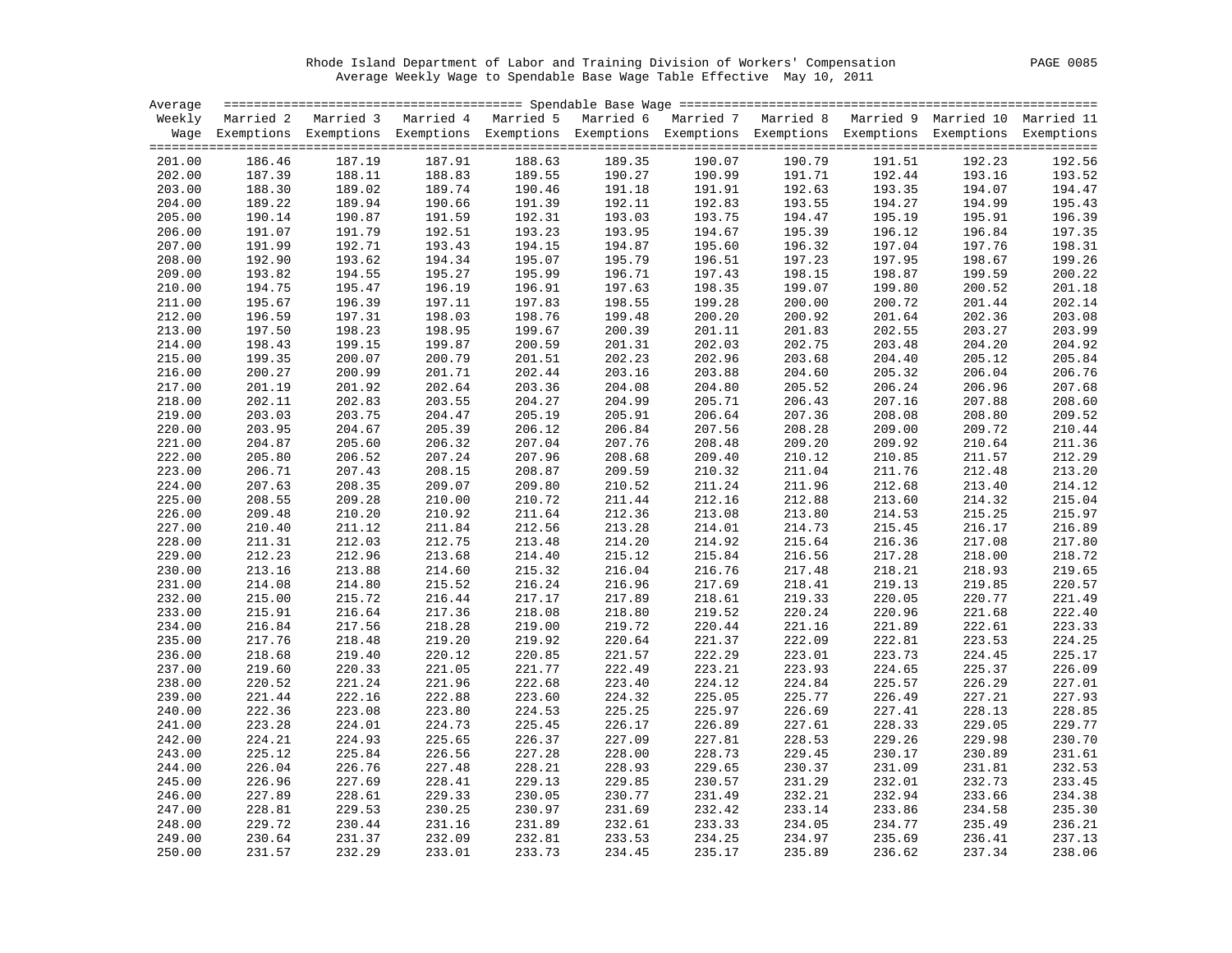Rhode Island Department of Labor and Training Division of Workers' Compensation PAGE 0086 Average Weekly Wage to Spendable Base Wage Table Effective May 10, 2011

| Average |        |                                                                                                                    |        |        |        |        |        |        |        |        |
|---------|--------|--------------------------------------------------------------------------------------------------------------------|--------|--------|--------|--------|--------|--------|--------|--------|
| Weekly  |        | Married 2 Married 3 Married 4 Married 5 Married 6 Married 7 Married 8 Married 9 Married 10 Married 11              |        |        |        |        |        |        |        |        |
|         |        | Wage Exemptions Exemptions Exemptions Exemptions Exemptions Exemptions Exemptions Exemptions Exemptions Exemptions |        |        |        |        |        |        |        |        |
|         |        |                                                                                                                    |        |        |        |        |        |        |        |        |
| 251.00  | 232.49 | 233.21                                                                                                             | 233.93 | 234.65 | 235.37 | 236.10 | 236.82 | 237.54 | 238.26 | 238.98 |
| 252.00  | 233.41 | 234.13                                                                                                             | 234.85 | 235.58 | 236.30 | 237.02 | 237.74 | 238.46 | 239.18 | 239.90 |
| 253.00  | 234.32 | 235.05                                                                                                             | 235.77 | 236.49 | 237.21 | 237.93 | 238.65 | 239.37 | 240.09 | 240.81 |
|         |        |                                                                                                                    |        |        |        |        |        |        |        |        |
| 254.00  | 235.25 | 235.97                                                                                                             | 236.69 | 237.41 | 238.13 | 238.85 | 239.57 | 240.30 | 241.02 | 241.74 |
| 255.00  | 236.17 | 236.89                                                                                                             | 237.61 | 238.33 | 239.05 | 239.78 | 240.50 | 241.22 | 241.94 | 242.66 |
| 256.00  | 237.09 | 237.81                                                                                                             | 238.53 | 239.26 | 239.98 | 240.70 | 241.42 | 242.14 | 242.86 | 243.58 |
| 257.00  | 238.01 | 238.74                                                                                                             | 239.46 | 240.18 | 240.90 | 241.62 | 242.34 | 243.06 | 243.78 | 244.50 |
| 258.00  | 238.93 | 239.65                                                                                                             | 240.37 | 241.09 | 241.81 | 242.53 | 243.25 | 243.98 | 244.70 | 245.42 |
| 259.00  | 239.85 | 240.57                                                                                                             | 241.29 | 242.01 | 242.73 | 243.46 | 244.18 | 244.90 | 245.62 | 246.34 |
| 260.00  | 240.77 | 241.49                                                                                                             | 242.21 | 242.94 | 243.66 | 244.38 | 245.10 | 245.82 | 246.54 | 247.26 |
| 261.00  | 241.69 | 242.42                                                                                                             | 243.14 | 243.86 | 244.58 | 245.30 | 246.02 | 246.74 | 247.46 | 248.18 |
| 262.00  | 242.62 | 243.34                                                                                                             | 244.06 | 244.78 | 245.50 | 246.22 | 246.94 | 247.67 | 248.39 | 249.11 |
| 263.00  | 243.53 | 244.25                                                                                                             | 244.97 | 245.69 | 246.41 | 247.14 | 247.86 | 248.58 | 249.30 | 250.02 |
| 264.00  | 244.45 | 245.17                                                                                                             | 245.89 | 246.62 | 247.34 | 248.06 | 248.78 | 249.50 | 250.22 | 250.94 |
| 265.00  | 245.37 | 246.10                                                                                                             | 246.82 | 247.54 | 248.26 | 248.98 | 249.70 | 250.42 | 251.14 | 251.86 |
| 266.00  | 246.30 | 247.02                                                                                                             | 247.74 | 248.46 | 249.18 | 249.90 | 250.62 | 251.35 | 252.07 | 252.79 |
| 267.00  | 247.22 | 247.94                                                                                                             | 248.66 | 249.38 | 250.10 | 250.83 | 251.55 | 252.27 | 252.99 | 253.71 |
| 268.00  | 248.13 | 248.85                                                                                                             | 249.57 | 250.30 | 251.02 | 251.74 | 252.46 | 253.18 | 253.90 | 254.62 |
|         |        |                                                                                                                    |        |        |        |        |        |        |        |        |
| 269.00  | 249.05 | 249.78                                                                                                             | 250.50 | 251.22 | 251.94 | 252.66 | 253.38 | 254.10 | 254.82 | 255.54 |
| 270.00  | 249.98 | 250.70                                                                                                             | 251.42 | 252.14 | 252.86 | 253.58 | 254.30 | 255.03 | 255.75 | 256.47 |
| 271.00  | 250.90 | 251.62                                                                                                             | 252.34 | 253.06 | 253.78 | 254.51 | 255.23 | 255.95 | 256.67 | 257.39 |
| 272.00  | 251.82 | 252.54                                                                                                             | 253.26 | 253.99 | 254.71 | 255.43 | 256.15 | 256.87 | 257.59 | 258.31 |
| 273.00  | 252.73 | 253.46                                                                                                             | 254.18 | 254.90 | 255.62 | 256.34 | 257.06 | 257.78 | 258.50 | 259.22 |
| 274.00  | 253.66 | 254.38                                                                                                             | 255.10 | 255.82 | 256.54 | 257.26 | 257.98 | 258.71 | 259.43 | 260.15 |
| 275.00  | 254.58 | 255.30                                                                                                             | 256.02 | 256.74 | 257.46 | 258.19 | 258.91 | 259.63 | 260.35 | 261.07 |
| 276.00  | 255.50 | 256.22                                                                                                             | 256.94 | 257.67 | 258.39 | 259.11 | 259.83 | 260.55 | 261.27 | 261.99 |
| 277.00  | 256.42 | 257.15                                                                                                             | 257.87 | 258.59 | 259.31 | 260.03 | 260.75 | 261.47 | 262.19 | 262.91 |
| 278.00  | 257.34 | 258.06                                                                                                             | 258.78 | 259.50 | 260.22 | 260.94 | 261.66 | 262.39 | 263.11 | 263.83 |
| 279.00  | 258.26 | 258.98                                                                                                             | 259.70 | 260.42 | 261.14 | 261.87 | 262.59 | 263.31 | 264.03 | 264.75 |
| 280.00  | 259.18 | 259.90                                                                                                             | 260.62 | 261.35 | 262.07 | 262.79 | 263.51 | 264.23 | 264.95 | 265.67 |
| 281.00  | 260.10 | 260.83                                                                                                             | 261.55 | 262.27 | 262.99 | 263.71 | 264.43 | 265.15 | 265.87 | 266.59 |
| 282.00  | 261.03 | 261.75                                                                                                             | 262.47 | 263.19 | 263.91 | 264.63 | 265.35 | 266.08 | 266.80 | 267.52 |
| 283.00  | 261.94 | 262.66                                                                                                             | 263.38 | 264.10 | 264.82 | 265.55 | 266.27 | 266.99 | 267.71 | 268.43 |
| 284.00  | 262.86 | 263.58                                                                                                             | 264.30 | 265.03 | 265.75 | 266.47 | 267.19 | 267.91 | 268.63 | 269.35 |
| 285.00  | 263.78 | 264.51                                                                                                             | 265.23 | 265.95 | 266.67 | 267.39 | 268.11 | 268.83 | 269.55 | 270.27 |
| 286.00  | 264.71 | 265.43                                                                                                             | 266.15 | 266.87 | 267.59 | 268.31 | 269.03 | 269.76 | 270.48 | 271.20 |
|         |        |                                                                                                                    | 267.07 | 267.79 |        |        |        |        |        |        |
| 287.00  | 265.63 | 266.35                                                                                                             |        |        | 268.51 | 269.24 | 269.96 | 270.68 | 271.40 | 272.12 |
| 288.00  | 266.54 | 267.26                                                                                                             | 267.98 | 268.71 | 269.43 | 270.15 | 270.87 | 271.59 | 272.31 | 273.03 |
| 289.00  | 267.46 | 268.19                                                                                                             | 268.91 | 269.63 | 270.35 | 271.07 | 271.79 | 272.51 | 273.23 | 273.95 |
| 290.00  | 268.39 | 269.11                                                                                                             | 269.83 | 270.55 | 271.27 | 271.99 | 272.71 | 273.44 | 274.16 | 274.88 |
| 291.00  | 269.31 | 270.03                                                                                                             | 270.75 | 271.47 | 272.19 | 272.92 | 273.64 | 274.36 | 275.08 | 275.80 |
| 292.00  | 270.23 | 270.95                                                                                                             | 271.67 | 272.40 | 273.12 | 273.84 | 274.56 | 275.28 | 276.00 | 276.72 |
| 293.00  | 271.14 | 271.87                                                                                                             | 272.59 | 273.31 | 274.03 | 274.75 | 275.47 | 276.19 | 276.91 | 277.63 |
| 294.00  | 272.07 | 272.79                                                                                                             | 273.51 | 274.23 | 274.95 | 275.67 | 276.39 | 277.12 | 277.84 | 278.56 |
| 295.00  | 272.92 | 273.71                                                                                                             | 274.43 | 275.15 | 275.87 | 276.60 | 277.32 | 278.04 | 278.76 | 279.48 |
| 296.00  | 273.74 | 274.63                                                                                                             | 275.35 | 276.08 | 276.80 | 277.52 | 278.24 | 278.96 | 279.68 | 280.40 |
| 297.00  | 274.56 | 275.56                                                                                                             | 276.28 | 277.00 | 277.72 | 278.44 | 279.16 | 279.88 | 280.60 | 281.32 |
| 298.00  | 275.38 | 276.47                                                                                                             | 277.19 | 277.91 | 278.63 | 279.35 | 280.07 | 280.80 | 281.52 | 282.24 |
| 299.00  | 276.20 | 277.39                                                                                                             | 278.11 | 278.83 | 279.55 | 280.28 | 281.00 | 281.72 | 282.44 | 283.16 |
| 300.00  | 277.02 | 278.31                                                                                                             | 279.03 | 279.76 | 280.48 | 281.20 | 281.92 | 282.64 | 283.36 | 284.08 |
|         |        |                                                                                                                    |        |        |        |        |        |        |        |        |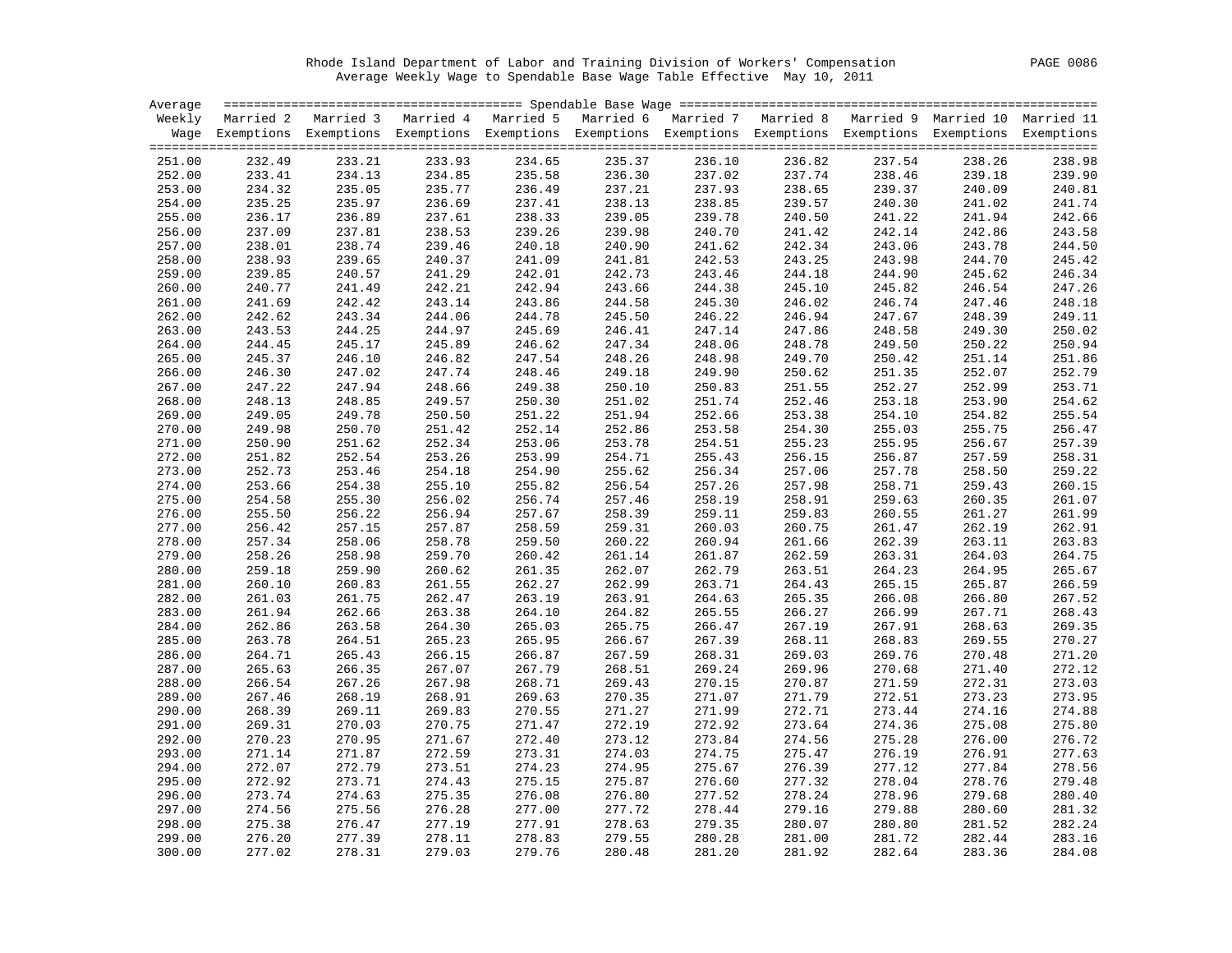Rhode Island Department of Labor and Training Division of Workers' Compensation PAGE 0087 Average Weekly Wage to Spendable Base Wage Table Effective May 10, 2011

| Average |        |                                                                                                                    |                  |        |        |                  |        |                  |                  |        |
|---------|--------|--------------------------------------------------------------------------------------------------------------------|------------------|--------|--------|------------------|--------|------------------|------------------|--------|
| Weekly  |        | Married 2 Married 3 Married 4 Married 5 Married 6 Married 7 Married 8 Married 9 Married 10 Married 11              |                  |        |        |                  |        |                  |                  |        |
|         |        | Wage Exemptions Exemptions Exemptions Exemptions Exemptions Exemptions Exemptions Exemptions Exemptions Exemptions |                  |        |        |                  |        |                  |                  |        |
|         |        |                                                                                                                    |                  |        |        |                  |        |                  |                  |        |
| 301.00  | 277.84 | 279.24                                                                                                             | 279.96           | 280.68 | 281.40 | 282.12           | 282.84 | 283.56           | 284.28           | 285.00 |
| 302.00  | 278.67 | 280.16                                                                                                             | 280.88           | 281.60 | 282.32 | 283.04           | 283.76 | 284.49           | 285.21           | 285.93 |
| 303.00  | 279.48 | 281.07                                                                                                             | 281.79           | 282.51 | 283.23 | 283.96           | 284.68 | 285.40           | 286.12           | 286.84 |
| 304.00  | 280.30 | 281.99                                                                                                             | 282.71           | 283.44 | 284.16 | 284.88           | 285.60 | 286.32           | 287.04           | 287.76 |
| 305.00  | 281.12 | 282.92                                                                                                             | 283.64           | 284.36 | 285.08 | 285.80           | 286.52 | 287.24           | 287.96           | 288.68 |
| 306.00  | 281.95 | 283.84                                                                                                             | 284.56           | 285.28 | 286.00 | 286.72           | 287.44 | 288.17           | 288.89           | 289.61 |
| 307.00  | 282.77 | 284.76                                                                                                             | 285.48           | 286.20 | 286.92 | 287.65           | 288.37 | 289.09           | 289.81           | 290.53 |
| 308.00  | 283.58 | 285.67                                                                                                             | 286.39           | 287.12 | 287.84 | 288.56           | 289.28 | 290.00           | 290.72           | 291.44 |
| 309.00  | 284.40 | 286.60                                                                                                             | 287.32           | 288.04 | 288.76 | 289.48           | 290.20 | 290.92           | 291.64           | 292.36 |
| 310.00  | 285.23 | 287.52                                                                                                             | 288.24           | 288.96 | 289.68 | 290.40           | 291.12 | 291.85           | 292.57           | 293.29 |
| 311.00  | 286.05 | 288.44                                                                                                             | 289.16           | 289.88 | 290.60 | 291.33           | 292.05 | 292.77           | 293.49           | 294.21 |
| 312.00  | 286.87 | 289.36                                                                                                             | 290.08           | 290.81 | 291.53 | 292.25           | 292.97 | 293.69           | 294.41           | 295.13 |
| 313.00  | 287.68 | 290.28                                                                                                             | 291.00           | 291.72 | 292.44 | 293.16           | 293.88 | 294.60           | 295.32           | 296.04 |
|         |        |                                                                                                                    |                  | 292.64 |        |                  |        |                  |                  |        |
| 314.00  | 288.51 | 291.20                                                                                                             | 291.92<br>292.84 | 293.56 | 293.36 | 294.08<br>295.01 | 294.80 | 295.53<br>296.45 | 296.25<br>297.17 | 296.97 |
| 315.00  | 289.33 | 292.12                                                                                                             |                  |        | 294.28 |                  | 295.73 |                  |                  | 297.89 |
| 316.00  | 290.15 | 293.04                                                                                                             | 293.76           | 294.49 | 295.21 | 295.93           | 296.65 | 297.37           | 298.09           | 298.81 |
| 317.00  | 290.97 | 293.97                                                                                                             | 294.69           | 295.41 | 296.13 | 296.85           | 297.57 | 298.29           | 299.01           | 299.73 |
| 318.00  | 291.79 | 294.88                                                                                                             | 295.60           | 296.32 | 297.04 | 297.76           | 298.48 | 299.21           | 299.93           | 300.65 |
| 319.00  | 292.61 | 295.80                                                                                                             | 296.52           | 297.24 | 297.96 | 298.69           | 299.41 | 300.13           | 300.85           | 301.57 |
| 320.00  | 293.43 | 296.72                                                                                                             | 297.44           | 298.17 | 298.89 | 299.61           | 300.33 | 301.05           | 301.77           | 302.49 |
| 321.00  | 294.25 | 297.65                                                                                                             | 298.37           | 299.09 | 299.81 | 300.53           | 301.25 | 301.97           | 302.69           | 303.41 |
| 322.00  | 295.08 | 298.57                                                                                                             | 299.29           | 300.01 | 300.73 | 301.45           | 302.17 | 302.90           | 303.62           | 304.34 |
| 323.00  | 295.89 | 299.48                                                                                                             | 300.20           | 300.92 | 301.64 | 302.37           | 303.09 | 303.81           | 304.53           | 305.25 |
| 324.00  | 296.71 | 300.40                                                                                                             | 301.12           | 301.85 | 302.57 | 303.29           | 304.01 | 304.73           | 305.45           | 306.17 |
| 325.00  | 297.53 | 301.33                                                                                                             | 302.05           | 302.77 | 303.49 | 304.21           | 304.93 | 305.65           | 306.37           | 307.09 |
| 326.00  | 298.36 | 302.25                                                                                                             | 302.97           | 303.69 | 304.41 | 305.13           | 305.85 | 306.58           | 307.30           | 308.02 |
| 327.00  | 299.18 | 303.17                                                                                                             | 303.89           | 304.61 | 305.33 | 306.06           | 306.78 | 307.50           | 308.22           | 308.94 |
| 328.00  | 299.99 | 304.08                                                                                                             | 304.80           | 305.53 | 306.25 | 306.97           | 307.69 | 308.41           | 309.13           | 309.85 |
| 329.00  | 300.81 | 305.01                                                                                                             | 305.73           | 306.45 | 307.17 | 307.89           | 308.61 | 309.33           | 310.05           | 310.77 |
| 330.00  | 301.64 | 305.93                                                                                                             | 306.65           | 307.37 | 308.09 | 308.81           | 309.53 | 310.26           | 310.98           | 311.70 |
| 331.00  | 302.46 | 306.85                                                                                                             | 307.57           | 308.29 | 309.01 | 309.74           | 310.46 | 311.18           | 311.90           | 312.62 |
| 332.00  | 303.28 | 307.77                                                                                                             | 308.49           | 309.22 | 309.94 | 310.66           | 311.38 | 312.10           | 312.82           | 313.54 |
| 333.00  | 304.09 | 308.69                                                                                                             | 309.41           | 310.13 | 310.85 | 311.57           | 312.29 | 313.01           | 313.73           | 314.45 |
| 334.00  | 304.92 | 309.61                                                                                                             | 310.33           | 311.05 | 311.77 | 312.49           | 313.21 | 313.94           | 314.66           | 315.38 |
| 335.00  | 305.74 | 310.53                                                                                                             | 311.25           | 311.97 | 312.69 | 313.42           | 314.14 | 314.86           | 315.58           | 316.30 |
| 336.00  | 306.56 | 311.45                                                                                                             | 312.17           | 312.90 | 313.62 | 314.34           | 315.06 | 315.78           | 316.50           | 317.22 |
| 337.00  | 307.38 | 312.38                                                                                                             | 313.10           | 313.82 | 314.54 | 315.26           | 315.98 | 316.70           | 317.42           | 318.14 |
| 338.00  | 308.20 | 313.29                                                                                                             | 314.01           | 314.73 | 315.45 | 316.17           | 316.89 | 317.62           | 318.34           | 319.06 |
| 339.00  | 309.02 | 314.21                                                                                                             | 314.93           | 315.65 | 316.37 | 317.10           | 317.82 | 318.54           | 319.26           | 319.98 |
| 340.00  | 309.84 | 315.13                                                                                                             | 315.85           | 316.58 | 317.30 | 318.02           | 318.74 | 319.46           | 320.18           | 320.90 |
| 341.00  | 310.66 | 316.06                                                                                                             | 316.78           | 317.50 | 318.22 | 318.94           | 319.66 | 320.38           | 321.10           | 321.82 |
| 342.00  | 311.49 | 316.98                                                                                                             | 317.70           | 318.42 | 319.14 | 319.86           | 320.58 | 321.31           | 322.03           | 322.75 |
| 343.00  | 312.30 | 317.89                                                                                                             | 318.61           | 319.33 | 320.05 | 320.78           | 321.50 | 322.22           | 322.94           | 323.66 |
| 344.00  | 313.12 | 318.81                                                                                                             | 319.53           | 320.26 | 320.98 | 321.70           | 322.42 | 323.14           | 323.86           | 324.58 |
| 345.00  | 313.94 | 319.74                                                                                                             | 320.46           | 321.18 | 321.90 | 322.62           | 323.34 | 324.06           | 324.78           | 325.50 |
| 346.00  | 314.77 | 320.66                                                                                                             | 321.38           | 322.10 | 322.82 | 323.54           | 324.26 | 324.99           | 325.71           | 326.43 |
| 347.00  | 315.59 | 321.58                                                                                                             | 322.30           | 323.02 | 323.74 | 324.47           | 325.19 | 325.91           | 326.63           | 327.35 |
| 348.00  | 316.40 | 322.49                                                                                                             | 323.21           | 323.94 | 324.66 | 325.38           | 326.10 | 326.82           | 327.54           | 328.26 |
| 349.00  | 317.22 | 323.42                                                                                                             | 324.14           | 324.86 | 325.58 | 326.30           | 327.02 | 327.74           | 328.46           | 329.18 |
| 350.00  | 318.05 | 324.34                                                                                                             | 325.06           | 325.78 | 326.50 | 327.22           | 327.94 | 328.67           | 329.39           | 330.11 |
|         |        |                                                                                                                    |                  |        |        |                  |        |                  |                  |        |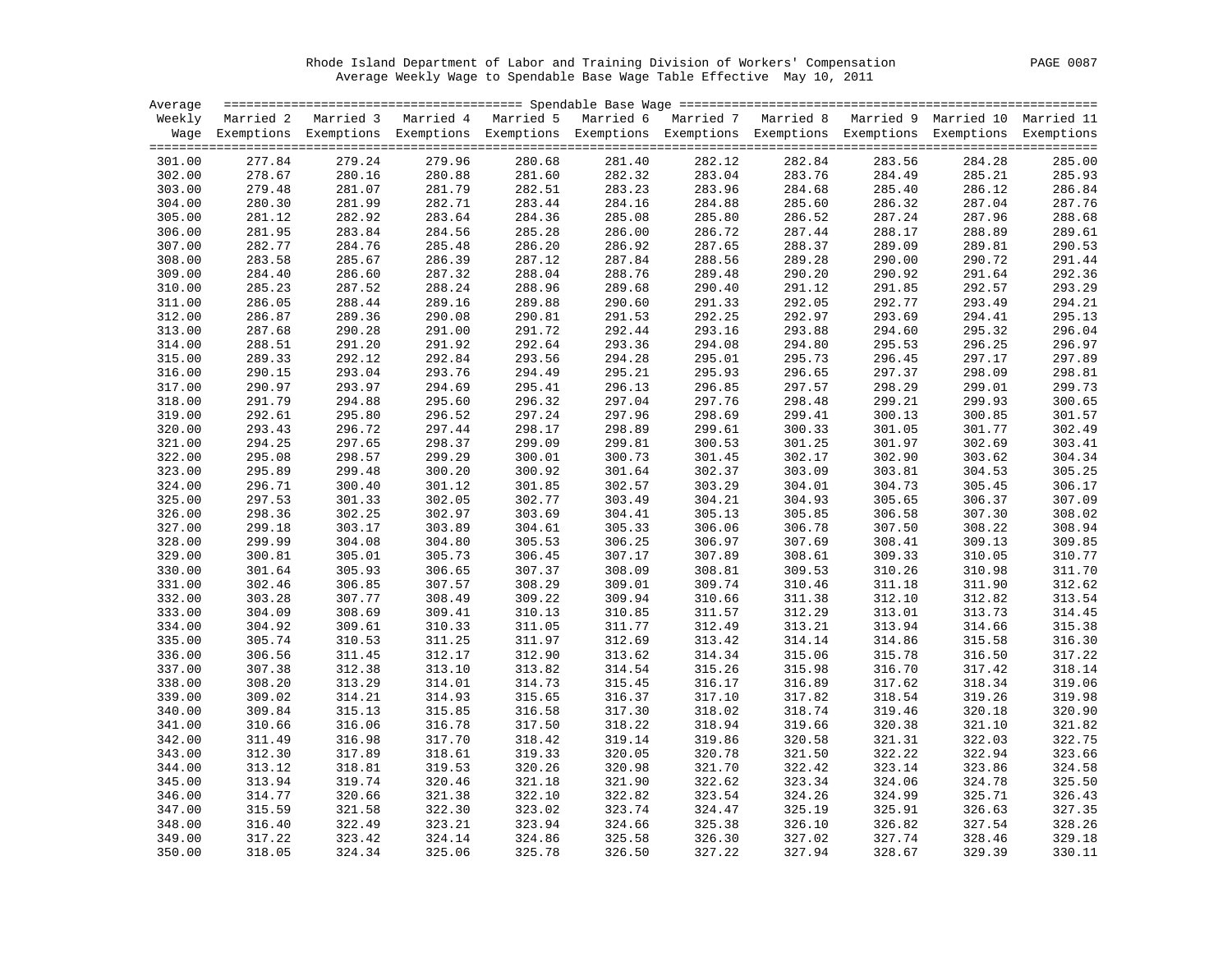Rhode Island Department of Labor and Training Division of Workers' Compensation PAGE 0088 Average Weekly Wage to Spendable Base Wage Table Effective May 10, 2011

| Average |                  |                                                                                                                    |                  |        |        |        |        |                  |                  |        |
|---------|------------------|--------------------------------------------------------------------------------------------------------------------|------------------|--------|--------|--------|--------|------------------|------------------|--------|
| Weekly  |                  | Married 2 Married 3 Married 4 Married 5 Married 6 Married 7 Married 8 Married 9 Married 10 Married 11              |                  |        |        |        |        |                  |                  |        |
|         |                  | Wage Exemptions Exemptions Exemptions Exemptions Exemptions Exemptions Exemptions Exemptions Exemptions Exemptions |                  |        |        |        |        |                  |                  |        |
|         |                  |                                                                                                                    |                  |        |        |        |        |                  |                  |        |
| 351.00  | 318.87           | 325.26                                                                                                             | 325.98           | 326.70 | 327.42 | 328.15 | 328.87 | 329.59           | 330.31           | 331.03 |
| 352.00  | 319.69           | 326.18                                                                                                             | 326.90           | 327.63 | 328.35 | 329.07 | 329.79 | 330.51           | 331.23           | 331.95 |
| 353.00  | 320.50           | 327.10                                                                                                             | 327.82           | 328.54 | 329.26 | 329.98 | 330.70 | 331.42           | 332.14           | 332.86 |
| 354.00  | 321.33           | 328.02                                                                                                             | 328.74           | 329.46 | 330.18 | 330.90 | 331.62 | 332.35           | 333.07           | 333.79 |
| 355.00  | 322.15           | 328.94                                                                                                             | 329.66           | 330.38 | 331.10 | 331.83 | 332.55 | 333.27           | 333.99           | 334.71 |
| 356.00  | 322.97           | 329.86                                                                                                             | 330.58           | 331.31 | 332.03 | 332.75 | 333.47 | 334.19           | 334.91           | 335.63 |
| 357.00  | 323.79           | 330.79                                                                                                             | 331.51           | 332.23 | 332.95 | 333.67 | 334.39 | 335.11           | 335.83           | 336.55 |
| 358.00  | 324.61           | 331.70                                                                                                             | 332.42           | 333.14 | 333.86 | 334.58 | 335.30 | 336.03           | 336.75           | 337.47 |
| 359.00  | 325.43           | 332.62                                                                                                             | 333.34           | 334.06 | 334.78 | 335.51 | 336.23 | 336.95           | 337.67           | 338.39 |
| 360.00  | 326.25           | 333.54                                                                                                             | 334.26           | 334.99 | 335.71 | 336.43 | 337.15 | 337.87           | 338.59           | 339.31 |
| 361.00  | 327.07           | 334.47                                                                                                             | 335.19           | 335.91 | 336.63 | 337.35 | 338.07 | 338.79           | 339.51           | 340.23 |
| 362.00  | 327.90           | 335.39                                                                                                             | 336.11           | 336.83 | 337.55 | 338.27 | 338.99 | 339.72           | 340.44           | 341.16 |
| 363.00  | 328.71           | 336.30                                                                                                             | 337.02           | 337.74 | 338.46 | 339.19 | 339.91 | 340.63           | 341.35           | 342.07 |
|         |                  | 337.22                                                                                                             |                  | 338.67 |        |        |        |                  |                  | 342.99 |
| 364.00  | 329.53<br>330.35 |                                                                                                                    | 337.94<br>338.87 | 339.59 | 339.39 | 340.11 | 340.83 | 341.55<br>342.47 | 342.27<br>343.19 |        |
| 365.00  |                  | 338.15                                                                                                             |                  |        | 340.31 | 341.03 | 341.75 |                  |                  | 343.91 |
| 366.00  | 331.18           | 339.01                                                                                                             | 339.79           | 340.51 | 341.23 | 341.95 | 342.67 | 343.40           | 344.12           | 344.84 |
| 367.00  | 332.00           | 339.83                                                                                                             | 340.71           | 341.43 | 342.15 | 342.88 | 343.60 | 344.32           | 345.04           | 345.76 |
| 368.00  | 332.81           | 340.64                                                                                                             | 341.62           | 342.35 | 343.07 | 343.79 | 344.51 | 345.23           | 345.95           | 346.67 |
| 369.00  | 333.63           | 341.47                                                                                                             | 342.55           | 343.27 | 343.99 | 344.71 | 345.43 | 346.15           | 346.87           | 347.59 |
| 370.00  | 334.46           | 342.29                                                                                                             | 343.47           | 344.19 | 344.91 | 345.63 | 346.35 | 347.08           | 347.80           | 348.52 |
| 371.00  | 335.28           | 343.11                                                                                                             | 344.39           | 345.11 | 345.83 | 346.56 | 347.28 | 348.00           | 348.72           | 349.44 |
| 372.00  | 336.10           | 343.93                                                                                                             | 345.31           | 346.04 | 346.76 | 347.48 | 348.20 | 348.92           | 349.64           | 350.36 |
| 373.00  | 336.91           | 344.75                                                                                                             | 346.23           | 346.95 | 347.67 | 348.39 | 349.11 | 349.83           | 350.55           | 351.27 |
| 374.00  | 337.74           | 345.57                                                                                                             | 347.15           | 347.87 | 348.59 | 349.31 | 350.03 | 350.76           | 351.48           | 352.20 |
| 375.00  | 338.56           | 346.39                                                                                                             | 348.07           | 348.79 | 349.51 | 350.24 | 350.96 | 351.68           | 352.40           | 353.12 |
| 376.00  | 339.38           | 347.21                                                                                                             | 348.99           | 349.72 | 350.44 | 351.16 | 351.88 | 352.60           | 353.32           | 354.04 |
| 377.00  | 340.20           | 348.04                                                                                                             | 349.92           | 350.64 | 351.36 | 352.08 | 352.80 | 353.52           | 354.24           | 354.96 |
| 378.00  | 341.02           | 348.85                                                                                                             | 350.83           | 351.55 | 352.27 | 352.99 | 353.71 | 354.44           | 355.16           | 355.88 |
| 379.00  | 341.84           | 349.67                                                                                                             | 351.75           | 352.47 | 353.19 | 353.92 | 354.64 | 355.36           | 356.08           | 356.80 |
| 380.00  | 342.66           | 350.49                                                                                                             | 352.67           | 353.40 | 354.12 | 354.84 | 355.56 | 356.28           | 357.00           | 357.72 |
| 381.00  | 343.48           | 351.32                                                                                                             | 353.60           | 354.32 | 355.04 | 355.76 | 356.48 | 357.20           | 357.92           | 358.64 |
| 382.00  | 344.31           | 352.14                                                                                                             | 354.52           | 355.24 | 355.96 | 356.68 | 357.40 | 358.13           | 358.85           | 359.57 |
| 383.00  | 345.12           | 352.95                                                                                                             | 355.43           | 356.15 | 356.87 | 357.60 | 358.32 | 359.04           | 359.76           | 360.48 |
| 384.00  | 345.94           | 353.77                                                                                                             | 356.35           | 357.08 | 357.80 | 358.52 | 359.24 | 359.96           | 360.68           | 361.40 |
| 385.00  | 346.76           | 354.60                                                                                                             | 357.28           | 358.00 | 358.72 | 359.44 | 360.16 | 360.88           | 361.60           | 362.32 |
| 386.00  | 347.59           | 355.42                                                                                                             | 358.20           | 358.92 | 359.64 | 360.36 | 361.08 | 361.81           | 362.53           | 363.25 |
| 387.00  | 348.41           | 356.24                                                                                                             | 359.12           | 359.84 | 360.56 | 361.29 | 362.01 | 362.73           | 363.45           | 364.17 |
| 388.00  | 349.22           | 357.05                                                                                                             | 360.03           | 360.76 | 361.48 | 362.20 | 362.92 | 363.64           | 364.36           | 365.08 |
| 389.00  | 350.04           | 357.88                                                                                                             | 360.96           | 361.68 | 362.40 | 363.12 | 363.84 | 364.56           | 365.28           | 366.00 |
| 390.00  | 350.87           | 358.70                                                                                                             | 361.88           | 362.60 | 363.32 | 364.04 | 364.76 | 365.49           | 366.21           | 366.93 |
| 391.00  | 351.69           | 359.52                                                                                                             | 362.80           | 363.52 | 364.24 | 364.97 | 365.69 | 366.41           | 367.13           | 367.85 |
| 392.00  | 352.51           | 360.34                                                                                                             | 363.72           | 364.45 | 365.17 | 365.89 | 366.61 | 367.33           | 368.05           | 368.77 |
| 393.00  | 353.32           | 361.16                                                                                                             | 364.64           | 365.36 | 366.08 | 366.80 | 367.52 | 368.24           | 368.96           | 369.68 |
| 394.00  | 354.15           | 361.98                                                                                                             | 365.56           | 366.28 | 367.00 | 367.72 | 368.44 | 369.17           | 369.89           | 370.61 |
| 395.00  | 354.97           | 362.80                                                                                                             | 366.48           | 367.20 | 367.92 | 368.65 | 369.37 | 370.09           | 370.81           | 371.53 |
| 396.00  | 355.79           | 363.62                                                                                                             | 367.40           | 368.13 | 368.85 | 369.57 | 370.29 | 371.01           | 371.73           | 372.45 |
| 397.00  | 356.61           | 364.45                                                                                                             | 368.33           | 369.05 | 369.77 | 370.49 | 371.21 | 371.93           | 372.65           | 373.37 |
| 398.00  | 357.43           | 365.26                                                                                                             | 369.24           | 369.96 | 370.68 | 371.40 | 372.12 | 372.85           | 373.57           | 374.29 |
| 399.00  | 358.25           | 366.08                                                                                                             | 370.16           | 370.88 | 371.60 | 372.33 | 373.05 | 373.77           | 374.49           | 375.21 |
| 400.00  | 359.07           | 366.90                                                                                                             | 371.08           | 371.81 | 372.53 | 373.25 | 373.97 |                  |                  |        |
|         |                  |                                                                                                                    |                  |        |        |        |        | 374.69           | 375.41           | 376.13 |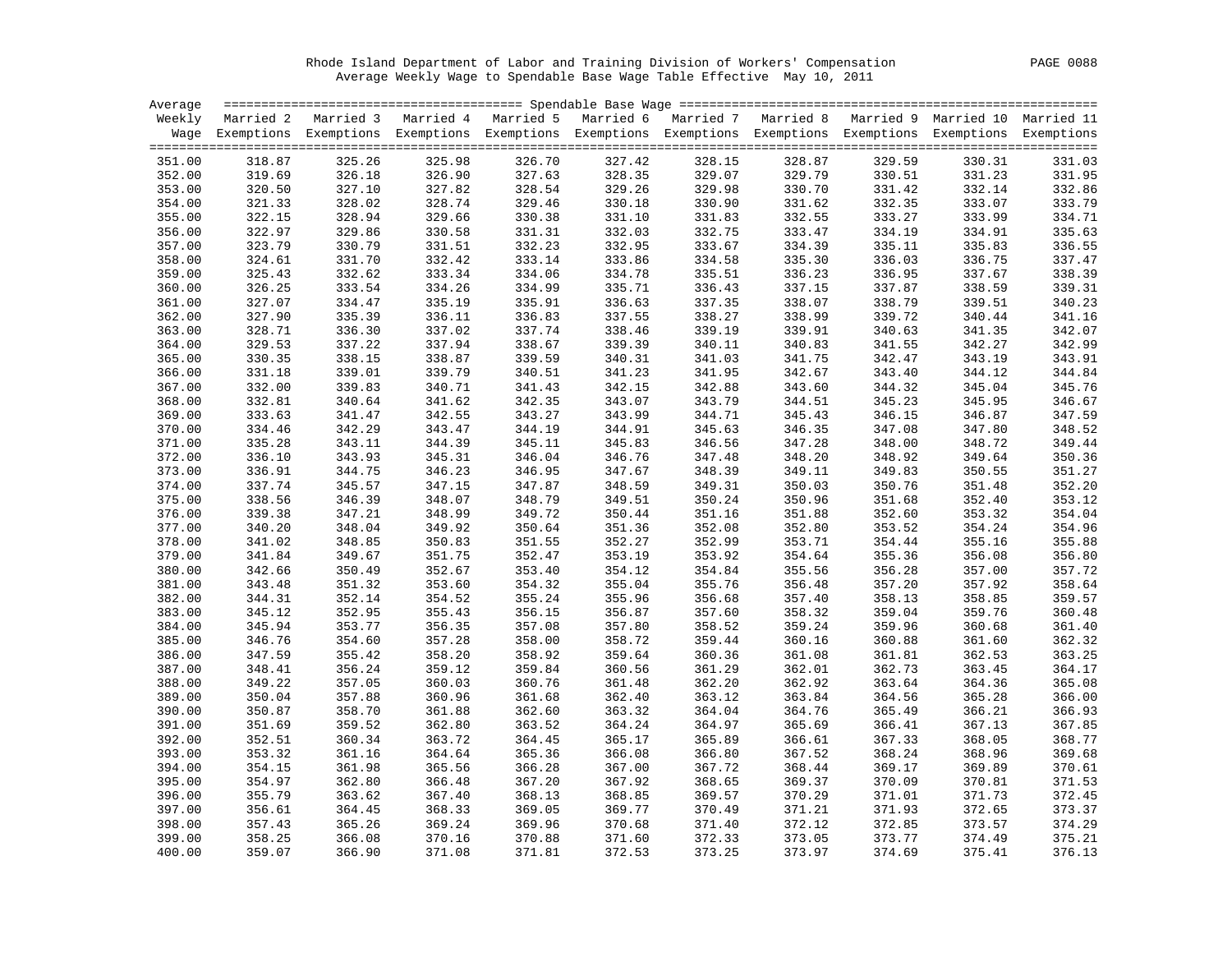Rhode Island Department of Labor and Training Division of Workers' Compensation PAGE 0089 Average Weekly Wage to Spendable Base Wage Table Effective May 10, 2011

| Average |        |                                                                                                                    |        |        |        |        |        |        |        |        |
|---------|--------|--------------------------------------------------------------------------------------------------------------------|--------|--------|--------|--------|--------|--------|--------|--------|
|         |        | Weekly Married 2 Married 3 Married 4 Married 5 Married 6 Married 7 Married 8 Married 9 Married 10 Married 11       |        |        |        |        |        |        |        |        |
|         |        | Wage Exemptions Exemptions Exemptions Exemptions Exemptions Exemptions Exemptions Exemptions Exemptions Exemptions |        |        |        |        |        |        |        |        |
|         |        |                                                                                                                    |        |        |        |        |        |        |        |        |
| 401.00  | 359.89 | 367.73                                                                                                             | 372.01 | 372.73 | 373.45 | 374.17 | 374.89 | 375.61 | 376.33 | 377.05 |
| 402.00  | 360.72 | 368.55                                                                                                             | 372.93 | 373.65 | 374.37 | 375.09 | 375.81 | 376.54 | 377.26 | 377.98 |
| 403.00  | 361.53 | 369.36                                                                                                             | 373.84 | 374.56 | 375.28 | 376.01 | 376.73 | 377.45 | 378.17 | 378.89 |
| 404.00  | 362.35 | 370.18                                                                                                             | 374.76 | 375.49 | 376.21 | 376.93 | 377.65 | 378.37 | 379.09 | 379.81 |
| 405.00  | 363.17 | 371.01                                                                                                             | 375.69 | 376.41 | 377.13 | 377.85 | 378.57 | 379.29 | 380.01 | 380.73 |
| 406.00  | 364.00 | 371.83                                                                                                             | 376.61 | 377.33 | 378.05 | 378.77 | 379.49 | 380.22 | 380.94 | 381.66 |
| 407.00  | 364.82 | 372.65                                                                                                             | 377.53 | 378.25 | 378.97 | 379.70 | 380.42 | 381.14 | 381.86 | 382.58 |
| 408.00  | 365.63 | 373.46                                                                                                             | 378.44 | 379.17 | 379.89 | 380.61 | 381.33 | 382.05 | 382.77 | 383.49 |
| 409.00  | 366.45 | 374.29                                                                                                             | 379.37 | 380.09 | 380.81 | 381.53 | 382.25 | 382.97 | 383.69 | 384.41 |
| 410.00  | 367.28 | 375.11                                                                                                             | 380.29 | 381.01 | 381.73 | 382.45 | 383.17 | 383.90 | 384.62 | 385.34 |
| 411.00  | 368.10 | 375.93                                                                                                             | 381.21 | 381.93 | 382.65 | 383.38 | 384.10 | 384.82 | 385.54 | 386.26 |
| 412.00  | 368.92 | 376.75                                                                                                             | 382.13 | 382.86 | 383.58 | 384.30 | 385.02 | 385.74 | 386.46 | 387.18 |
| 413.00  | 369.73 | 377.57                                                                                                             | 383.05 | 383.77 | 384.49 | 385.21 | 385.93 | 386.65 | 387.37 | 388.09 |
| 414.00  | 370.56 | 378.39                                                                                                             | 383.97 | 384.69 | 385.41 | 386.13 | 386.85 | 387.58 | 388.30 | 389.02 |
| 415.00  | 371.38 | 379.21                                                                                                             | 384.89 | 385.61 | 386.33 | 387.06 | 387.78 | 388.50 | 389.22 | 389.94 |
| 416.00  | 372.20 | 380.03                                                                                                             | 385.81 | 386.54 | 387.26 | 387.98 | 388.70 | 389.42 | 390.14 | 390.86 |
| 417.00  | 373.02 | 380.86                                                                                                             | 386.74 | 387.46 | 388.18 | 388.90 | 389.62 | 390.34 | 391.06 | 391.78 |
| 418.00  | 373.84 | 381.67                                                                                                             | 387.65 | 388.37 | 389.09 | 389.81 | 390.53 | 391.26 | 391.98 | 392.70 |
| 419.00  | 374.66 | 382.49                                                                                                             | 388.57 | 389.29 | 390.01 | 390.74 | 391.46 | 392.18 | 392.90 | 393.62 |
| 420.00  | 375.48 | 383.31                                                                                                             | 389.49 | 390.22 | 390.94 | 391.66 | 392.38 | 393.10 | 393.82 | 394.54 |
| 421.00  | 376.30 | 384.14                                                                                                             | 390.42 | 391.14 | 391.86 | 392.58 | 393.30 | 394.02 | 394.74 | 395.46 |
| 422.00  | 377.13 | 384.96                                                                                                             | 391.34 | 392.06 | 392.78 | 393.50 | 394.22 | 394.95 | 395.67 | 396.39 |
| 423.00  | 377.94 | 385.77                                                                                                             | 392.25 | 392.97 | 393.69 | 394.42 | 395.14 | 395.86 | 396.58 | 397.30 |
| 424.00  | 378.76 | 386.59                                                                                                             | 393.17 | 393.90 | 394.62 | 395.34 | 396.06 | 396.78 | 397.50 | 398.22 |
| 425.00  | 379.58 | 387.42                                                                                                             | 394.10 | 394.82 | 395.54 | 396.26 | 396.98 | 397.70 | 398.42 | 399.14 |
| 426.00  | 380.41 | 388.24                                                                                                             | 395.02 | 395.74 | 396.46 | 397.18 | 397.90 | 398.63 | 399.35 | 400.07 |
| 427.00  | 381.23 | 389.06                                                                                                             | 395.94 | 396.66 | 397.38 | 398.11 | 398.83 | 399.55 | 400.27 | 400.99 |
| 428.00  | 382.04 | 389.87                                                                                                             | 396.85 | 397.58 | 398.30 | 399.02 | 399.74 | 400.46 | 401.18 | 401.90 |
| 429.00  | 382.86 | 390.70                                                                                                             | 397.78 | 398.50 | 399.22 | 399.94 | 400.66 | 401.38 | 402.10 | 402.82 |
| 430.00  | 383.69 | 391.52                                                                                                             | 398.70 | 399.42 | 400.14 | 400.86 | 401.58 | 402.31 | 403.03 | 403.75 |
| 431.00  | 384.51 | 392.34                                                                                                             | 399.62 | 400.34 | 401.06 | 401.79 | 402.51 | 403.23 | 403.95 | 404.67 |
| 432.00  | 385.33 | 393.16                                                                                                             | 400.54 | 401.27 | 401.99 | 402.71 | 403.43 | 404.15 | 404.87 | 405.59 |
| 433.00  | 386.14 | 393.98                                                                                                             | 401.46 | 402.18 | 402.90 | 403.62 | 404.34 | 405.06 | 405.78 | 406.50 |
| 434.00  | 386.97 | 394.80                                                                                                             | 402.38 | 403.10 | 403.82 | 404.54 | 405.26 | 405.99 | 406.71 | 407.43 |
| 435.00  | 387.79 | 395.62                                                                                                             | 403.30 | 404.02 | 404.74 | 405.47 | 406.19 | 406.91 | 407.63 | 408.35 |
| 436.00  | 388.61 | 396.44                                                                                                             | 404.22 | 404.95 | 405.67 | 406.39 | 407.11 | 407.83 | 408.55 | 409.27 |
| 437.00  | 389.43 | 397.27                                                                                                             | 405.11 | 405.87 | 406.59 | 407.31 | 408.03 | 408.75 | 409.47 | 410.19 |
| 438.00  | 390.25 | 398.08                                                                                                             | 405.92 | 406.78 | 407.50 | 408.22 | 408.94 | 409.67 | 410.39 | 411.11 |
| 439.00  | 391.07 | 398.90                                                                                                             | 406.74 | 407.70 | 408.42 | 409.15 | 409.87 | 410.59 | 411.31 | 412.03 |
| 440.00  | 391.89 | 399.72                                                                                                             | 407.56 | 408.63 | 409.35 | 410.07 | 410.79 | 411.51 | 412.23 | 412.95 |
| 441.00  | 392.71 | 400.55                                                                                                             | 408.39 | 409.55 | 410.27 | 410.99 | 411.71 | 412.43 | 413.15 | 413.87 |
| 442.00  | 393.54 | 401.37                                                                                                             | 409.21 | 410.47 | 411.19 | 411.91 | 412.63 | 413.36 | 414.08 | 414.80 |
| 443.00  | 394.35 | 402.18                                                                                                             | 410.02 | 411.38 | 412.10 | 412.83 | 413.55 | 414.27 | 414.99 | 415.71 |
| 444.00  | 395.17 | 403.00                                                                                                             | 410.84 | 412.31 | 413.03 | 413.75 | 414.47 | 415.19 | 415.91 | 416.63 |
| 445.00  | 395.99 | 403.83                                                                                                             | 411.67 | 413.23 | 413.95 | 414.67 | 415.39 | 416.11 | 416.83 | 417.55 |
| 446.00  | 396.82 | 404.65                                                                                                             | 412.49 | 414.15 | 414.87 | 415.59 | 416.31 | 417.04 | 417.76 | 418.48 |
| 447.00  | 397.64 | 405.47                                                                                                             | 413.31 | 415.07 | 415.79 | 416.52 | 417.24 | 417.96 | 418.68 | 419.40 |
| 448.00  | 398.45 | 406.28                                                                                                             | 414.12 | 415.99 | 416.71 | 417.43 | 418.15 | 418.87 | 419.59 | 420.31 |
| 449.00  | 399.27 | 407.11                                                                                                             | 414.95 | 416.91 | 417.63 | 418.35 | 419.07 | 419.79 | 420.51 | 421.23 |
| 450.00  | 400.10 | 407.93                                                                                                             | 415.77 | 417.83 | 418.55 | 419.27 | 419.99 | 420.72 | 421.44 | 422.16 |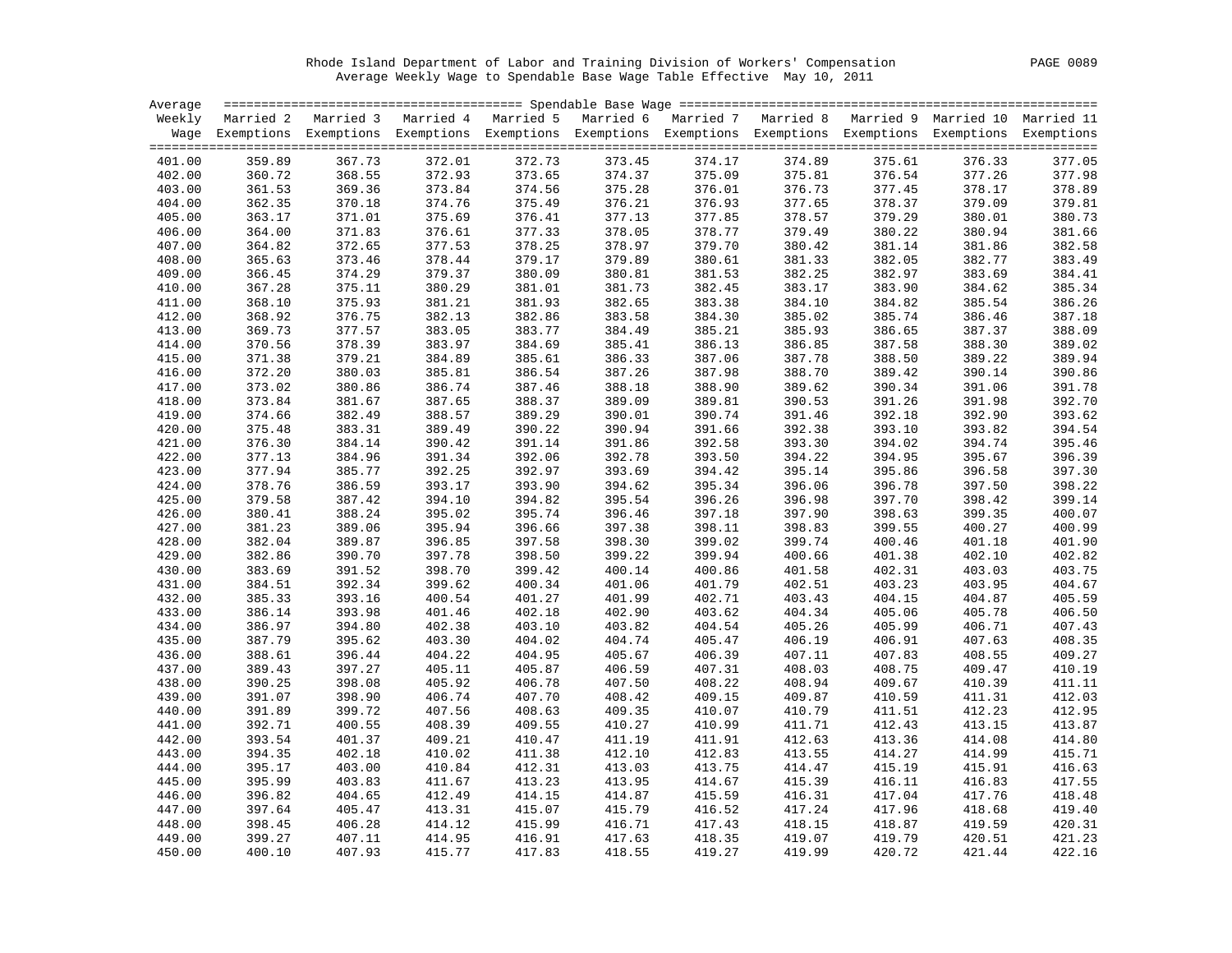Rhode Island Department of Labor and Training Division of Workers' Compensation PAGE 0090 Average Weekly Wage to Spendable Base Wage Table Effective May 10, 2011

| Married 2 Married 3 Married 4 Married 5 Married 6 Married 7 Married 8 Married 9 Married 10 Married 11<br>Weekly<br>Wage Exemptions Exemptions Exemptions Exemptions Exemptions Exemptions Exemptions Exemptions Exemptions Exemptions<br>416.59<br>418.75<br>420.92<br>400.92<br>408.75<br>419.47<br>420.20<br>421.64<br>422.36<br>423.08<br>451.00<br>401.74<br>419.68<br>452.00<br>409.57<br>417.41<br>420.40<br>421.12<br>421.84<br>422.56<br>423.28<br>424.00<br>418.23<br>453.00<br>402.55<br>410.39<br>420.59<br>421.31<br>422.03<br>422.75<br>423.47<br>424.19<br>424.91<br>403.38<br>419.05<br>421.51<br>422.23<br>422.95<br>423.67<br>424.40<br>425.12<br>425.84<br>454.00<br>411.21<br>404.20<br>412.03<br>419.87<br>422.43<br>423.88<br>424.60<br>425.32<br>426.04<br>426.76<br>455.00<br>423.15<br>405.02<br>420.69<br>423.36<br>424.80<br>426.24<br>426.96<br>427.68<br>456.00<br>412.85<br>424.08<br>425.52<br>405.84<br>421.52<br>424.28<br>425.00<br>426.44<br>427.16<br>427.88<br>428.60<br>457.00<br>413.68<br>425.72<br>406.66<br>414.49<br>422.33<br>425.19<br>425.91<br>426.63<br>427.35<br>428.08<br>428.80<br>429.52<br>458.00<br>459.00<br>407.48<br>415.31<br>423.15<br>426.11<br>426.83<br>427.56<br>428.28<br>429.00<br>429.72<br>430.44<br>408.30<br>416.13<br>423.97<br>427.04<br>427.76<br>428.48<br>429.20<br>429.92<br>430.64<br>431.36<br>460.00<br>409.12<br>427.96<br>461.00<br>416.96<br>424.80<br>428.68<br>429.40<br>430.12<br>430.84<br>431.56<br>432.28<br>409.95<br>417.78<br>425.62<br>428.88<br>429.60<br>430.32<br>431.04<br>431.77<br>432.49<br>433.21<br>462.00<br>418.59<br>429.79<br>431.24<br>434.12<br>463.00<br>410.76<br>426.43<br>430.51<br>431.96<br>432.68<br>433.40<br>464.00<br>411.58<br>419.41<br>427.25<br>430.72<br>431.44<br>432.16<br>432.88<br>433.60<br>434.32<br>435.04<br>412.40<br>420.24<br>431.64<br>433.08<br>435.24<br>435.96<br>428.08<br>432.36<br>433.80<br>434.52<br>465.00<br>466.00<br>413.23<br>421.06<br>428.90<br>432.56<br>433.28<br>434.00<br>434.72<br>435.45<br>436.17<br>436.89<br>437.81<br>414.05<br>421.88<br>429.72<br>433.48<br>434.20<br>434.93<br>435.65<br>436.37<br>437.09<br>467.00<br>414.86<br>422.69<br>430.53<br>434.40<br>435.12<br>435.84<br>436.56<br>437.28<br>438.00<br>438.72<br>468.00<br>415.68<br>431.36<br>435.32<br>436.76<br>438.20<br>438.92<br>439.64<br>469.00<br>423.52<br>436.04<br>437.48<br>416.51<br>424.34<br>432.18<br>436.24<br>436.96<br>437.68<br>438.40<br>439.13<br>439.85<br>440.57<br>470.00<br>441.49<br>471.00<br>417.33<br>425.16<br>433.00<br>437.16<br>437.88<br>438.61<br>439.33<br>440.05<br>440.77<br>438.09<br>439.53<br>441.69<br>442.41<br>472.00<br>418.15<br>425.98<br>433.82<br>438.81<br>440.25<br>440.97<br>418.96<br>439.00<br>440.44<br>443.32<br>473.00<br>426.80<br>434.64<br>439.72<br>441.16<br>441.88<br>442.60<br>419.79<br>439.92<br>441.36<br>444.25<br>474.00<br>427.62<br>435.46<br>440.64<br>442.08<br>442.81<br>443.53<br>$443.73$<br>$444.65$<br>$445.57$<br>$446.49$<br>440.84<br>445.17<br>475.00<br>420.61<br>428.44<br>436.28<br>441.56<br>442.29<br>443.01<br>444.45<br>446.09<br>421.43<br>429.26<br>437.10<br>441.77<br>442.49<br>443.21<br>443.93<br>445.37<br>476.00<br>422.25<br>442.69<br>444.13<br>444.85<br>446.29<br>447.01<br>477.00<br>430.09<br>437.93<br>443.41<br>423.07<br>430.90<br>438.74<br>443.60<br>444.32<br>445.04<br>445.76<br>447.21<br>447.93<br>478.00<br>423.89<br>439.56<br>444.52<br>445.97<br>448.13<br>448.85<br>479.00<br>431.72<br>445.24<br>446.69<br>447.41<br>424.71<br>445.45<br>446.89<br>447.61<br>448.33<br>449.05<br>449.77<br>480.00<br>432.54<br>440.38<br>446.17<br>425.53<br>433.37<br>441.21<br>446.37<br>447.09<br>447.81<br>448.53<br>449.25<br>449.97<br>450.69<br>481.00<br>426.36<br>442.03<br>447.29<br>448.73<br>451.62<br>482.00<br>434.19<br>448.01<br>449.45<br>450.90<br>$450.18$<br>$451.09$<br>$452.01$<br>$452.93$<br>$453.86$<br>448.20<br>483.00<br>427.17<br>435.00<br>442.84<br>448.92<br>449.65<br>450.37<br>451.81<br>452.53<br>427.99<br>449.13<br>450.57<br>451.29<br>452.73<br>453.45<br>484.00<br>435.82<br>443.66<br>449.85<br>428.81<br>444.49<br>450.05<br>451.49<br>452.21<br>453.65<br>454.37<br>485.00<br>436.65<br>450.77<br>429.64<br>445.31<br>450.97<br>451.69<br>452.41<br>454.58<br>455.30<br>486.00<br>437.47<br>453.13<br>430.46<br>451.89<br>438.29<br>446.13<br>452.61<br>453.34<br>454.06<br>454.78<br>455.50<br>456.22<br>487.00<br>431.27<br>439.10<br>446.94<br>452.81<br>453.53<br>454.25<br>454.97<br>455.69<br>456.41<br>457.13<br>488.00<br>458.05<br>432.09<br>439.93<br>447.77<br>453.73<br>454.45<br>455.17<br>455.89<br>456.61<br>457.33<br>489.00<br>432.92<br>440.75<br>448.59<br>454.65<br>456.09<br>457.54<br>458.26<br>458.98<br>490.00<br>455.37<br>456.81<br>459.18<br>491.00<br>433.74<br>441.57<br>449.41<br>455.57<br>456.29<br>457.02<br>457.74<br>458.46<br>459.90<br>434.56<br>442.39<br>450.23<br>456.50<br>457.22<br>457.94<br>458.66<br>459.38<br>460.10<br>460.82<br>492.00<br>458.85<br>461.73<br>493.00<br>435.37<br>443.21<br>451.05<br>457.41<br>458.13<br>459.57<br>460.29<br>461.01<br>494.00<br>436.20<br>444.03<br>451.87<br>458.33<br>459.05<br>459.77<br>460.49<br>461.22<br>461.94<br>462.66<br>459.25<br>437.02<br>444.85<br>452.69<br>459.97<br>460.70<br>461.42<br>462.14<br>462.86<br>463.58<br>495.00<br>460.18<br>463.78<br>496.00<br>437.84<br>445.67<br>453.51<br>460.90<br>461.62<br>462.34<br>463.06<br>464.50<br>465.42<br>438.66<br>446.50<br>454.34<br>461.10<br>461.82<br>462.54<br>463.26<br>463.98<br>464.70<br>497.00<br>439.48<br>455.15<br>462.01<br>462.73<br>463.45<br>464.17<br>464.90<br>465.62<br>466.34<br>498.00<br>447.31<br>440.30<br>467.26<br>499.00<br>448.13<br>455.97<br>462.93<br>463.65<br>464.38<br>465.10<br>465.82<br>466.54<br>441.12<br>456.79<br>463.86<br>466.74<br>500.00<br>448.95<br>464.58<br>465.30<br>466.02<br>467.46<br>468.18 | Average |  |  |  |  |  |
|-------------------------------------------------------------------------------------------------------------------------------------------------------------------------------------------------------------------------------------------------------------------------------------------------------------------------------------------------------------------------------------------------------------------------------------------------------------------------------------------------------------------------------------------------------------------------------------------------------------------------------------------------------------------------------------------------------------------------------------------------------------------------------------------------------------------------------------------------------------------------------------------------------------------------------------------------------------------------------------------------------------------------------------------------------------------------------------------------------------------------------------------------------------------------------------------------------------------------------------------------------------------------------------------------------------------------------------------------------------------------------------------------------------------------------------------------------------------------------------------------------------------------------------------------------------------------------------------------------------------------------------------------------------------------------------------------------------------------------------------------------------------------------------------------------------------------------------------------------------------------------------------------------------------------------------------------------------------------------------------------------------------------------------------------------------------------------------------------------------------------------------------------------------------------------------------------------------------------------------------------------------------------------------------------------------------------------------------------------------------------------------------------------------------------------------------------------------------------------------------------------------------------------------------------------------------------------------------------------------------------------------------------------------------------------------------------------------------------------------------------------------------------------------------------------------------------------------------------------------------------------------------------------------------------------------------------------------------------------------------------------------------------------------------------------------------------------------------------------------------------------------------------------------------------------------------------------------------------------------------------------------------------------------------------------------------------------------------------------------------------------------------------------------------------------------------------------------------------------------------------------------------------------------------------------------------------------------------------------------------------------------------------------------------------------------------------------------------------------------------------------------------------------------------------------------------------------------------------------------------------------------------------------------------------------------------------------------------------------------------------------------------------------------------------------------------------------------------------------------------------------------------------------------------------------------------------------------------------------------------------------------------------------------------------------------------------------------------------------------------------------------------------------------------------------------------------------------------------------------------------------------------------------------------------------------------------------------------------------------------------------------------------------------------------------------------------------------------------------------------------------------------------------------------------------------------------------------------------------------------------------------------------------------------------------------------------------------------------------------------------------------------------------------------------------------------------------------------------------------------------------------------------------------------------------------------------------------------------------------------------------------------------------------------------------------------------------------------------------------------------------------------------------------------------------------------------------------------------------------------------------------------------------------------------------------------------------------------------------------------------------------------------------------------------------------------------------------------------------------------------------------------------------------------------------------------------------------------------------------------------------------------------------------------------------------------------------------------------------------|---------|--|--|--|--|--|
|                                                                                                                                                                                                                                                                                                                                                                                                                                                                                                                                                                                                                                                                                                                                                                                                                                                                                                                                                                                                                                                                                                                                                                                                                                                                                                                                                                                                                                                                                                                                                                                                                                                                                                                                                                                                                                                                                                                                                                                                                                                                                                                                                                                                                                                                                                                                                                                                                                                                                                                                                                                                                                                                                                                                                                                                                                                                                                                                                                                                                                                                                                                                                                                                                                                                                                                                                                                                                                                                                                                                                                                                                                                                                                                                                                                                                                                                                                                                                                                                                                                                                                                                                                                                                                                                                                                                                                                                                                                                                                                                                                                                                                                                                                                                                                                                                                                                                                                                                                                                                                                                                                                                                                                                                                                                                                                                                                                                                                                                                                                                                                                                                                                                                                                                                                                                                                                                                                                                                                                     |         |  |  |  |  |  |
|                                                                                                                                                                                                                                                                                                                                                                                                                                                                                                                                                                                                                                                                                                                                                                                                                                                                                                                                                                                                                                                                                                                                                                                                                                                                                                                                                                                                                                                                                                                                                                                                                                                                                                                                                                                                                                                                                                                                                                                                                                                                                                                                                                                                                                                                                                                                                                                                                                                                                                                                                                                                                                                                                                                                                                                                                                                                                                                                                                                                                                                                                                                                                                                                                                                                                                                                                                                                                                                                                                                                                                                                                                                                                                                                                                                                                                                                                                                                                                                                                                                                                                                                                                                                                                                                                                                                                                                                                                                                                                                                                                                                                                                                                                                                                                                                                                                                                                                                                                                                                                                                                                                                                                                                                                                                                                                                                                                                                                                                                                                                                                                                                                                                                                                                                                                                                                                                                                                                                                                     |         |  |  |  |  |  |
|                                                                                                                                                                                                                                                                                                                                                                                                                                                                                                                                                                                                                                                                                                                                                                                                                                                                                                                                                                                                                                                                                                                                                                                                                                                                                                                                                                                                                                                                                                                                                                                                                                                                                                                                                                                                                                                                                                                                                                                                                                                                                                                                                                                                                                                                                                                                                                                                                                                                                                                                                                                                                                                                                                                                                                                                                                                                                                                                                                                                                                                                                                                                                                                                                                                                                                                                                                                                                                                                                                                                                                                                                                                                                                                                                                                                                                                                                                                                                                                                                                                                                                                                                                                                                                                                                                                                                                                                                                                                                                                                                                                                                                                                                                                                                                                                                                                                                                                                                                                                                                                                                                                                                                                                                                                                                                                                                                                                                                                                                                                                                                                                                                                                                                                                                                                                                                                                                                                                                                                     |         |  |  |  |  |  |
|                                                                                                                                                                                                                                                                                                                                                                                                                                                                                                                                                                                                                                                                                                                                                                                                                                                                                                                                                                                                                                                                                                                                                                                                                                                                                                                                                                                                                                                                                                                                                                                                                                                                                                                                                                                                                                                                                                                                                                                                                                                                                                                                                                                                                                                                                                                                                                                                                                                                                                                                                                                                                                                                                                                                                                                                                                                                                                                                                                                                                                                                                                                                                                                                                                                                                                                                                                                                                                                                                                                                                                                                                                                                                                                                                                                                                                                                                                                                                                                                                                                                                                                                                                                                                                                                                                                                                                                                                                                                                                                                                                                                                                                                                                                                                                                                                                                                                                                                                                                                                                                                                                                                                                                                                                                                                                                                                                                                                                                                                                                                                                                                                                                                                                                                                                                                                                                                                                                                                                                     |         |  |  |  |  |  |
|                                                                                                                                                                                                                                                                                                                                                                                                                                                                                                                                                                                                                                                                                                                                                                                                                                                                                                                                                                                                                                                                                                                                                                                                                                                                                                                                                                                                                                                                                                                                                                                                                                                                                                                                                                                                                                                                                                                                                                                                                                                                                                                                                                                                                                                                                                                                                                                                                                                                                                                                                                                                                                                                                                                                                                                                                                                                                                                                                                                                                                                                                                                                                                                                                                                                                                                                                                                                                                                                                                                                                                                                                                                                                                                                                                                                                                                                                                                                                                                                                                                                                                                                                                                                                                                                                                                                                                                                                                                                                                                                                                                                                                                                                                                                                                                                                                                                                                                                                                                                                                                                                                                                                                                                                                                                                                                                                                                                                                                                                                                                                                                                                                                                                                                                                                                                                                                                                                                                                                                     |         |  |  |  |  |  |
|                                                                                                                                                                                                                                                                                                                                                                                                                                                                                                                                                                                                                                                                                                                                                                                                                                                                                                                                                                                                                                                                                                                                                                                                                                                                                                                                                                                                                                                                                                                                                                                                                                                                                                                                                                                                                                                                                                                                                                                                                                                                                                                                                                                                                                                                                                                                                                                                                                                                                                                                                                                                                                                                                                                                                                                                                                                                                                                                                                                                                                                                                                                                                                                                                                                                                                                                                                                                                                                                                                                                                                                                                                                                                                                                                                                                                                                                                                                                                                                                                                                                                                                                                                                                                                                                                                                                                                                                                                                                                                                                                                                                                                                                                                                                                                                                                                                                                                                                                                                                                                                                                                                                                                                                                                                                                                                                                                                                                                                                                                                                                                                                                                                                                                                                                                                                                                                                                                                                                                                     |         |  |  |  |  |  |
|                                                                                                                                                                                                                                                                                                                                                                                                                                                                                                                                                                                                                                                                                                                                                                                                                                                                                                                                                                                                                                                                                                                                                                                                                                                                                                                                                                                                                                                                                                                                                                                                                                                                                                                                                                                                                                                                                                                                                                                                                                                                                                                                                                                                                                                                                                                                                                                                                                                                                                                                                                                                                                                                                                                                                                                                                                                                                                                                                                                                                                                                                                                                                                                                                                                                                                                                                                                                                                                                                                                                                                                                                                                                                                                                                                                                                                                                                                                                                                                                                                                                                                                                                                                                                                                                                                                                                                                                                                                                                                                                                                                                                                                                                                                                                                                                                                                                                                                                                                                                                                                                                                                                                                                                                                                                                                                                                                                                                                                                                                                                                                                                                                                                                                                                                                                                                                                                                                                                                                                     |         |  |  |  |  |  |
|                                                                                                                                                                                                                                                                                                                                                                                                                                                                                                                                                                                                                                                                                                                                                                                                                                                                                                                                                                                                                                                                                                                                                                                                                                                                                                                                                                                                                                                                                                                                                                                                                                                                                                                                                                                                                                                                                                                                                                                                                                                                                                                                                                                                                                                                                                                                                                                                                                                                                                                                                                                                                                                                                                                                                                                                                                                                                                                                                                                                                                                                                                                                                                                                                                                                                                                                                                                                                                                                                                                                                                                                                                                                                                                                                                                                                                                                                                                                                                                                                                                                                                                                                                                                                                                                                                                                                                                                                                                                                                                                                                                                                                                                                                                                                                                                                                                                                                                                                                                                                                                                                                                                                                                                                                                                                                                                                                                                                                                                                                                                                                                                                                                                                                                                                                                                                                                                                                                                                                                     |         |  |  |  |  |  |
|                                                                                                                                                                                                                                                                                                                                                                                                                                                                                                                                                                                                                                                                                                                                                                                                                                                                                                                                                                                                                                                                                                                                                                                                                                                                                                                                                                                                                                                                                                                                                                                                                                                                                                                                                                                                                                                                                                                                                                                                                                                                                                                                                                                                                                                                                                                                                                                                                                                                                                                                                                                                                                                                                                                                                                                                                                                                                                                                                                                                                                                                                                                                                                                                                                                                                                                                                                                                                                                                                                                                                                                                                                                                                                                                                                                                                                                                                                                                                                                                                                                                                                                                                                                                                                                                                                                                                                                                                                                                                                                                                                                                                                                                                                                                                                                                                                                                                                                                                                                                                                                                                                                                                                                                                                                                                                                                                                                                                                                                                                                                                                                                                                                                                                                                                                                                                                                                                                                                                                                     |         |  |  |  |  |  |
|                                                                                                                                                                                                                                                                                                                                                                                                                                                                                                                                                                                                                                                                                                                                                                                                                                                                                                                                                                                                                                                                                                                                                                                                                                                                                                                                                                                                                                                                                                                                                                                                                                                                                                                                                                                                                                                                                                                                                                                                                                                                                                                                                                                                                                                                                                                                                                                                                                                                                                                                                                                                                                                                                                                                                                                                                                                                                                                                                                                                                                                                                                                                                                                                                                                                                                                                                                                                                                                                                                                                                                                                                                                                                                                                                                                                                                                                                                                                                                                                                                                                                                                                                                                                                                                                                                                                                                                                                                                                                                                                                                                                                                                                                                                                                                                                                                                                                                                                                                                                                                                                                                                                                                                                                                                                                                                                                                                                                                                                                                                                                                                                                                                                                                                                                                                                                                                                                                                                                                                     |         |  |  |  |  |  |
|                                                                                                                                                                                                                                                                                                                                                                                                                                                                                                                                                                                                                                                                                                                                                                                                                                                                                                                                                                                                                                                                                                                                                                                                                                                                                                                                                                                                                                                                                                                                                                                                                                                                                                                                                                                                                                                                                                                                                                                                                                                                                                                                                                                                                                                                                                                                                                                                                                                                                                                                                                                                                                                                                                                                                                                                                                                                                                                                                                                                                                                                                                                                                                                                                                                                                                                                                                                                                                                                                                                                                                                                                                                                                                                                                                                                                                                                                                                                                                                                                                                                                                                                                                                                                                                                                                                                                                                                                                                                                                                                                                                                                                                                                                                                                                                                                                                                                                                                                                                                                                                                                                                                                                                                                                                                                                                                                                                                                                                                                                                                                                                                                                                                                                                                                                                                                                                                                                                                                                                     |         |  |  |  |  |  |
|                                                                                                                                                                                                                                                                                                                                                                                                                                                                                                                                                                                                                                                                                                                                                                                                                                                                                                                                                                                                                                                                                                                                                                                                                                                                                                                                                                                                                                                                                                                                                                                                                                                                                                                                                                                                                                                                                                                                                                                                                                                                                                                                                                                                                                                                                                                                                                                                                                                                                                                                                                                                                                                                                                                                                                                                                                                                                                                                                                                                                                                                                                                                                                                                                                                                                                                                                                                                                                                                                                                                                                                                                                                                                                                                                                                                                                                                                                                                                                                                                                                                                                                                                                                                                                                                                                                                                                                                                                                                                                                                                                                                                                                                                                                                                                                                                                                                                                                                                                                                                                                                                                                                                                                                                                                                                                                                                                                                                                                                                                                                                                                                                                                                                                                                                                                                                                                                                                                                                                                     |         |  |  |  |  |  |
|                                                                                                                                                                                                                                                                                                                                                                                                                                                                                                                                                                                                                                                                                                                                                                                                                                                                                                                                                                                                                                                                                                                                                                                                                                                                                                                                                                                                                                                                                                                                                                                                                                                                                                                                                                                                                                                                                                                                                                                                                                                                                                                                                                                                                                                                                                                                                                                                                                                                                                                                                                                                                                                                                                                                                                                                                                                                                                                                                                                                                                                                                                                                                                                                                                                                                                                                                                                                                                                                                                                                                                                                                                                                                                                                                                                                                                                                                                                                                                                                                                                                                                                                                                                                                                                                                                                                                                                                                                                                                                                                                                                                                                                                                                                                                                                                                                                                                                                                                                                                                                                                                                                                                                                                                                                                                                                                                                                                                                                                                                                                                                                                                                                                                                                                                                                                                                                                                                                                                                                     |         |  |  |  |  |  |
|                                                                                                                                                                                                                                                                                                                                                                                                                                                                                                                                                                                                                                                                                                                                                                                                                                                                                                                                                                                                                                                                                                                                                                                                                                                                                                                                                                                                                                                                                                                                                                                                                                                                                                                                                                                                                                                                                                                                                                                                                                                                                                                                                                                                                                                                                                                                                                                                                                                                                                                                                                                                                                                                                                                                                                                                                                                                                                                                                                                                                                                                                                                                                                                                                                                                                                                                                                                                                                                                                                                                                                                                                                                                                                                                                                                                                                                                                                                                                                                                                                                                                                                                                                                                                                                                                                                                                                                                                                                                                                                                                                                                                                                                                                                                                                                                                                                                                                                                                                                                                                                                                                                                                                                                                                                                                                                                                                                                                                                                                                                                                                                                                                                                                                                                                                                                                                                                                                                                                                                     |         |  |  |  |  |  |
|                                                                                                                                                                                                                                                                                                                                                                                                                                                                                                                                                                                                                                                                                                                                                                                                                                                                                                                                                                                                                                                                                                                                                                                                                                                                                                                                                                                                                                                                                                                                                                                                                                                                                                                                                                                                                                                                                                                                                                                                                                                                                                                                                                                                                                                                                                                                                                                                                                                                                                                                                                                                                                                                                                                                                                                                                                                                                                                                                                                                                                                                                                                                                                                                                                                                                                                                                                                                                                                                                                                                                                                                                                                                                                                                                                                                                                                                                                                                                                                                                                                                                                                                                                                                                                                                                                                                                                                                                                                                                                                                                                                                                                                                                                                                                                                                                                                                                                                                                                                                                                                                                                                                                                                                                                                                                                                                                                                                                                                                                                                                                                                                                                                                                                                                                                                                                                                                                                                                                                                     |         |  |  |  |  |  |
|                                                                                                                                                                                                                                                                                                                                                                                                                                                                                                                                                                                                                                                                                                                                                                                                                                                                                                                                                                                                                                                                                                                                                                                                                                                                                                                                                                                                                                                                                                                                                                                                                                                                                                                                                                                                                                                                                                                                                                                                                                                                                                                                                                                                                                                                                                                                                                                                                                                                                                                                                                                                                                                                                                                                                                                                                                                                                                                                                                                                                                                                                                                                                                                                                                                                                                                                                                                                                                                                                                                                                                                                                                                                                                                                                                                                                                                                                                                                                                                                                                                                                                                                                                                                                                                                                                                                                                                                                                                                                                                                                                                                                                                                                                                                                                                                                                                                                                                                                                                                                                                                                                                                                                                                                                                                                                                                                                                                                                                                                                                                                                                                                                                                                                                                                                                                                                                                                                                                                                                     |         |  |  |  |  |  |
|                                                                                                                                                                                                                                                                                                                                                                                                                                                                                                                                                                                                                                                                                                                                                                                                                                                                                                                                                                                                                                                                                                                                                                                                                                                                                                                                                                                                                                                                                                                                                                                                                                                                                                                                                                                                                                                                                                                                                                                                                                                                                                                                                                                                                                                                                                                                                                                                                                                                                                                                                                                                                                                                                                                                                                                                                                                                                                                                                                                                                                                                                                                                                                                                                                                                                                                                                                                                                                                                                                                                                                                                                                                                                                                                                                                                                                                                                                                                                                                                                                                                                                                                                                                                                                                                                                                                                                                                                                                                                                                                                                                                                                                                                                                                                                                                                                                                                                                                                                                                                                                                                                                                                                                                                                                                                                                                                                                                                                                                                                                                                                                                                                                                                                                                                                                                                                                                                                                                                                                     |         |  |  |  |  |  |
|                                                                                                                                                                                                                                                                                                                                                                                                                                                                                                                                                                                                                                                                                                                                                                                                                                                                                                                                                                                                                                                                                                                                                                                                                                                                                                                                                                                                                                                                                                                                                                                                                                                                                                                                                                                                                                                                                                                                                                                                                                                                                                                                                                                                                                                                                                                                                                                                                                                                                                                                                                                                                                                                                                                                                                                                                                                                                                                                                                                                                                                                                                                                                                                                                                                                                                                                                                                                                                                                                                                                                                                                                                                                                                                                                                                                                                                                                                                                                                                                                                                                                                                                                                                                                                                                                                                                                                                                                                                                                                                                                                                                                                                                                                                                                                                                                                                                                                                                                                                                                                                                                                                                                                                                                                                                                                                                                                                                                                                                                                                                                                                                                                                                                                                                                                                                                                                                                                                                                                                     |         |  |  |  |  |  |
|                                                                                                                                                                                                                                                                                                                                                                                                                                                                                                                                                                                                                                                                                                                                                                                                                                                                                                                                                                                                                                                                                                                                                                                                                                                                                                                                                                                                                                                                                                                                                                                                                                                                                                                                                                                                                                                                                                                                                                                                                                                                                                                                                                                                                                                                                                                                                                                                                                                                                                                                                                                                                                                                                                                                                                                                                                                                                                                                                                                                                                                                                                                                                                                                                                                                                                                                                                                                                                                                                                                                                                                                                                                                                                                                                                                                                                                                                                                                                                                                                                                                                                                                                                                                                                                                                                                                                                                                                                                                                                                                                                                                                                                                                                                                                                                                                                                                                                                                                                                                                                                                                                                                                                                                                                                                                                                                                                                                                                                                                                                                                                                                                                                                                                                                                                                                                                                                                                                                                                                     |         |  |  |  |  |  |
|                                                                                                                                                                                                                                                                                                                                                                                                                                                                                                                                                                                                                                                                                                                                                                                                                                                                                                                                                                                                                                                                                                                                                                                                                                                                                                                                                                                                                                                                                                                                                                                                                                                                                                                                                                                                                                                                                                                                                                                                                                                                                                                                                                                                                                                                                                                                                                                                                                                                                                                                                                                                                                                                                                                                                                                                                                                                                                                                                                                                                                                                                                                                                                                                                                                                                                                                                                                                                                                                                                                                                                                                                                                                                                                                                                                                                                                                                                                                                                                                                                                                                                                                                                                                                                                                                                                                                                                                                                                                                                                                                                                                                                                                                                                                                                                                                                                                                                                                                                                                                                                                                                                                                                                                                                                                                                                                                                                                                                                                                                                                                                                                                                                                                                                                                                                                                                                                                                                                                                                     |         |  |  |  |  |  |
|                                                                                                                                                                                                                                                                                                                                                                                                                                                                                                                                                                                                                                                                                                                                                                                                                                                                                                                                                                                                                                                                                                                                                                                                                                                                                                                                                                                                                                                                                                                                                                                                                                                                                                                                                                                                                                                                                                                                                                                                                                                                                                                                                                                                                                                                                                                                                                                                                                                                                                                                                                                                                                                                                                                                                                                                                                                                                                                                                                                                                                                                                                                                                                                                                                                                                                                                                                                                                                                                                                                                                                                                                                                                                                                                                                                                                                                                                                                                                                                                                                                                                                                                                                                                                                                                                                                                                                                                                                                                                                                                                                                                                                                                                                                                                                                                                                                                                                                                                                                                                                                                                                                                                                                                                                                                                                                                                                                                                                                                                                                                                                                                                                                                                                                                                                                                                                                                                                                                                                                     |         |  |  |  |  |  |
|                                                                                                                                                                                                                                                                                                                                                                                                                                                                                                                                                                                                                                                                                                                                                                                                                                                                                                                                                                                                                                                                                                                                                                                                                                                                                                                                                                                                                                                                                                                                                                                                                                                                                                                                                                                                                                                                                                                                                                                                                                                                                                                                                                                                                                                                                                                                                                                                                                                                                                                                                                                                                                                                                                                                                                                                                                                                                                                                                                                                                                                                                                                                                                                                                                                                                                                                                                                                                                                                                                                                                                                                                                                                                                                                                                                                                                                                                                                                                                                                                                                                                                                                                                                                                                                                                                                                                                                                                                                                                                                                                                                                                                                                                                                                                                                                                                                                                                                                                                                                                                                                                                                                                                                                                                                                                                                                                                                                                                                                                                                                                                                                                                                                                                                                                                                                                                                                                                                                                                                     |         |  |  |  |  |  |
|                                                                                                                                                                                                                                                                                                                                                                                                                                                                                                                                                                                                                                                                                                                                                                                                                                                                                                                                                                                                                                                                                                                                                                                                                                                                                                                                                                                                                                                                                                                                                                                                                                                                                                                                                                                                                                                                                                                                                                                                                                                                                                                                                                                                                                                                                                                                                                                                                                                                                                                                                                                                                                                                                                                                                                                                                                                                                                                                                                                                                                                                                                                                                                                                                                                                                                                                                                                                                                                                                                                                                                                                                                                                                                                                                                                                                                                                                                                                                                                                                                                                                                                                                                                                                                                                                                                                                                                                                                                                                                                                                                                                                                                                                                                                                                                                                                                                                                                                                                                                                                                                                                                                                                                                                                                                                                                                                                                                                                                                                                                                                                                                                                                                                                                                                                                                                                                                                                                                                                                     |         |  |  |  |  |  |
|                                                                                                                                                                                                                                                                                                                                                                                                                                                                                                                                                                                                                                                                                                                                                                                                                                                                                                                                                                                                                                                                                                                                                                                                                                                                                                                                                                                                                                                                                                                                                                                                                                                                                                                                                                                                                                                                                                                                                                                                                                                                                                                                                                                                                                                                                                                                                                                                                                                                                                                                                                                                                                                                                                                                                                                                                                                                                                                                                                                                                                                                                                                                                                                                                                                                                                                                                                                                                                                                                                                                                                                                                                                                                                                                                                                                                                                                                                                                                                                                                                                                                                                                                                                                                                                                                                                                                                                                                                                                                                                                                                                                                                                                                                                                                                                                                                                                                                                                                                                                                                                                                                                                                                                                                                                                                                                                                                                                                                                                                                                                                                                                                                                                                                                                                                                                                                                                                                                                                                                     |         |  |  |  |  |  |
|                                                                                                                                                                                                                                                                                                                                                                                                                                                                                                                                                                                                                                                                                                                                                                                                                                                                                                                                                                                                                                                                                                                                                                                                                                                                                                                                                                                                                                                                                                                                                                                                                                                                                                                                                                                                                                                                                                                                                                                                                                                                                                                                                                                                                                                                                                                                                                                                                                                                                                                                                                                                                                                                                                                                                                                                                                                                                                                                                                                                                                                                                                                                                                                                                                                                                                                                                                                                                                                                                                                                                                                                                                                                                                                                                                                                                                                                                                                                                                                                                                                                                                                                                                                                                                                                                                                                                                                                                                                                                                                                                                                                                                                                                                                                                                                                                                                                                                                                                                                                                                                                                                                                                                                                                                                                                                                                                                                                                                                                                                                                                                                                                                                                                                                                                                                                                                                                                                                                                                                     |         |  |  |  |  |  |
|                                                                                                                                                                                                                                                                                                                                                                                                                                                                                                                                                                                                                                                                                                                                                                                                                                                                                                                                                                                                                                                                                                                                                                                                                                                                                                                                                                                                                                                                                                                                                                                                                                                                                                                                                                                                                                                                                                                                                                                                                                                                                                                                                                                                                                                                                                                                                                                                                                                                                                                                                                                                                                                                                                                                                                                                                                                                                                                                                                                                                                                                                                                                                                                                                                                                                                                                                                                                                                                                                                                                                                                                                                                                                                                                                                                                                                                                                                                                                                                                                                                                                                                                                                                                                                                                                                                                                                                                                                                                                                                                                                                                                                                                                                                                                                                                                                                                                                                                                                                                                                                                                                                                                                                                                                                                                                                                                                                                                                                                                                                                                                                                                                                                                                                                                                                                                                                                                                                                                                                     |         |  |  |  |  |  |
|                                                                                                                                                                                                                                                                                                                                                                                                                                                                                                                                                                                                                                                                                                                                                                                                                                                                                                                                                                                                                                                                                                                                                                                                                                                                                                                                                                                                                                                                                                                                                                                                                                                                                                                                                                                                                                                                                                                                                                                                                                                                                                                                                                                                                                                                                                                                                                                                                                                                                                                                                                                                                                                                                                                                                                                                                                                                                                                                                                                                                                                                                                                                                                                                                                                                                                                                                                                                                                                                                                                                                                                                                                                                                                                                                                                                                                                                                                                                                                                                                                                                                                                                                                                                                                                                                                                                                                                                                                                                                                                                                                                                                                                                                                                                                                                                                                                                                                                                                                                                                                                                                                                                                                                                                                                                                                                                                                                                                                                                                                                                                                                                                                                                                                                                                                                                                                                                                                                                                                                     |         |  |  |  |  |  |
|                                                                                                                                                                                                                                                                                                                                                                                                                                                                                                                                                                                                                                                                                                                                                                                                                                                                                                                                                                                                                                                                                                                                                                                                                                                                                                                                                                                                                                                                                                                                                                                                                                                                                                                                                                                                                                                                                                                                                                                                                                                                                                                                                                                                                                                                                                                                                                                                                                                                                                                                                                                                                                                                                                                                                                                                                                                                                                                                                                                                                                                                                                                                                                                                                                                                                                                                                                                                                                                                                                                                                                                                                                                                                                                                                                                                                                                                                                                                                                                                                                                                                                                                                                                                                                                                                                                                                                                                                                                                                                                                                                                                                                                                                                                                                                                                                                                                                                                                                                                                                                                                                                                                                                                                                                                                                                                                                                                                                                                                                                                                                                                                                                                                                                                                                                                                                                                                                                                                                                                     |         |  |  |  |  |  |
|                                                                                                                                                                                                                                                                                                                                                                                                                                                                                                                                                                                                                                                                                                                                                                                                                                                                                                                                                                                                                                                                                                                                                                                                                                                                                                                                                                                                                                                                                                                                                                                                                                                                                                                                                                                                                                                                                                                                                                                                                                                                                                                                                                                                                                                                                                                                                                                                                                                                                                                                                                                                                                                                                                                                                                                                                                                                                                                                                                                                                                                                                                                                                                                                                                                                                                                                                                                                                                                                                                                                                                                                                                                                                                                                                                                                                                                                                                                                                                                                                                                                                                                                                                                                                                                                                                                                                                                                                                                                                                                                                                                                                                                                                                                                                                                                                                                                                                                                                                                                                                                                                                                                                                                                                                                                                                                                                                                                                                                                                                                                                                                                                                                                                                                                                                                                                                                                                                                                                                                     |         |  |  |  |  |  |
|                                                                                                                                                                                                                                                                                                                                                                                                                                                                                                                                                                                                                                                                                                                                                                                                                                                                                                                                                                                                                                                                                                                                                                                                                                                                                                                                                                                                                                                                                                                                                                                                                                                                                                                                                                                                                                                                                                                                                                                                                                                                                                                                                                                                                                                                                                                                                                                                                                                                                                                                                                                                                                                                                                                                                                                                                                                                                                                                                                                                                                                                                                                                                                                                                                                                                                                                                                                                                                                                                                                                                                                                                                                                                                                                                                                                                                                                                                                                                                                                                                                                                                                                                                                                                                                                                                                                                                                                                                                                                                                                                                                                                                                                                                                                                                                                                                                                                                                                                                                                                                                                                                                                                                                                                                                                                                                                                                                                                                                                                                                                                                                                                                                                                                                                                                                                                                                                                                                                                                                     |         |  |  |  |  |  |
|                                                                                                                                                                                                                                                                                                                                                                                                                                                                                                                                                                                                                                                                                                                                                                                                                                                                                                                                                                                                                                                                                                                                                                                                                                                                                                                                                                                                                                                                                                                                                                                                                                                                                                                                                                                                                                                                                                                                                                                                                                                                                                                                                                                                                                                                                                                                                                                                                                                                                                                                                                                                                                                                                                                                                                                                                                                                                                                                                                                                                                                                                                                                                                                                                                                                                                                                                                                                                                                                                                                                                                                                                                                                                                                                                                                                                                                                                                                                                                                                                                                                                                                                                                                                                                                                                                                                                                                                                                                                                                                                                                                                                                                                                                                                                                                                                                                                                                                                                                                                                                                                                                                                                                                                                                                                                                                                                                                                                                                                                                                                                                                                                                                                                                                                                                                                                                                                                                                                                                                     |         |  |  |  |  |  |
|                                                                                                                                                                                                                                                                                                                                                                                                                                                                                                                                                                                                                                                                                                                                                                                                                                                                                                                                                                                                                                                                                                                                                                                                                                                                                                                                                                                                                                                                                                                                                                                                                                                                                                                                                                                                                                                                                                                                                                                                                                                                                                                                                                                                                                                                                                                                                                                                                                                                                                                                                                                                                                                                                                                                                                                                                                                                                                                                                                                                                                                                                                                                                                                                                                                                                                                                                                                                                                                                                                                                                                                                                                                                                                                                                                                                                                                                                                                                                                                                                                                                                                                                                                                                                                                                                                                                                                                                                                                                                                                                                                                                                                                                                                                                                                                                                                                                                                                                                                                                                                                                                                                                                                                                                                                                                                                                                                                                                                                                                                                                                                                                                                                                                                                                                                                                                                                                                                                                                                                     |         |  |  |  |  |  |
|                                                                                                                                                                                                                                                                                                                                                                                                                                                                                                                                                                                                                                                                                                                                                                                                                                                                                                                                                                                                                                                                                                                                                                                                                                                                                                                                                                                                                                                                                                                                                                                                                                                                                                                                                                                                                                                                                                                                                                                                                                                                                                                                                                                                                                                                                                                                                                                                                                                                                                                                                                                                                                                                                                                                                                                                                                                                                                                                                                                                                                                                                                                                                                                                                                                                                                                                                                                                                                                                                                                                                                                                                                                                                                                                                                                                                                                                                                                                                                                                                                                                                                                                                                                                                                                                                                                                                                                                                                                                                                                                                                                                                                                                                                                                                                                                                                                                                                                                                                                                                                                                                                                                                                                                                                                                                                                                                                                                                                                                                                                                                                                                                                                                                                                                                                                                                                                                                                                                                                                     |         |  |  |  |  |  |
|                                                                                                                                                                                                                                                                                                                                                                                                                                                                                                                                                                                                                                                                                                                                                                                                                                                                                                                                                                                                                                                                                                                                                                                                                                                                                                                                                                                                                                                                                                                                                                                                                                                                                                                                                                                                                                                                                                                                                                                                                                                                                                                                                                                                                                                                                                                                                                                                                                                                                                                                                                                                                                                                                                                                                                                                                                                                                                                                                                                                                                                                                                                                                                                                                                                                                                                                                                                                                                                                                                                                                                                                                                                                                                                                                                                                                                                                                                                                                                                                                                                                                                                                                                                                                                                                                                                                                                                                                                                                                                                                                                                                                                                                                                                                                                                                                                                                                                                                                                                                                                                                                                                                                                                                                                                                                                                                                                                                                                                                                                                                                                                                                                                                                                                                                                                                                                                                                                                                                                                     |         |  |  |  |  |  |
|                                                                                                                                                                                                                                                                                                                                                                                                                                                                                                                                                                                                                                                                                                                                                                                                                                                                                                                                                                                                                                                                                                                                                                                                                                                                                                                                                                                                                                                                                                                                                                                                                                                                                                                                                                                                                                                                                                                                                                                                                                                                                                                                                                                                                                                                                                                                                                                                                                                                                                                                                                                                                                                                                                                                                                                                                                                                                                                                                                                                                                                                                                                                                                                                                                                                                                                                                                                                                                                                                                                                                                                                                                                                                                                                                                                                                                                                                                                                                                                                                                                                                                                                                                                                                                                                                                                                                                                                                                                                                                                                                                                                                                                                                                                                                                                                                                                                                                                                                                                                                                                                                                                                                                                                                                                                                                                                                                                                                                                                                                                                                                                                                                                                                                                                                                                                                                                                                                                                                                                     |         |  |  |  |  |  |
|                                                                                                                                                                                                                                                                                                                                                                                                                                                                                                                                                                                                                                                                                                                                                                                                                                                                                                                                                                                                                                                                                                                                                                                                                                                                                                                                                                                                                                                                                                                                                                                                                                                                                                                                                                                                                                                                                                                                                                                                                                                                                                                                                                                                                                                                                                                                                                                                                                                                                                                                                                                                                                                                                                                                                                                                                                                                                                                                                                                                                                                                                                                                                                                                                                                                                                                                                                                                                                                                                                                                                                                                                                                                                                                                                                                                                                                                                                                                                                                                                                                                                                                                                                                                                                                                                                                                                                                                                                                                                                                                                                                                                                                                                                                                                                                                                                                                                                                                                                                                                                                                                                                                                                                                                                                                                                                                                                                                                                                                                                                                                                                                                                                                                                                                                                                                                                                                                                                                                                                     |         |  |  |  |  |  |
|                                                                                                                                                                                                                                                                                                                                                                                                                                                                                                                                                                                                                                                                                                                                                                                                                                                                                                                                                                                                                                                                                                                                                                                                                                                                                                                                                                                                                                                                                                                                                                                                                                                                                                                                                                                                                                                                                                                                                                                                                                                                                                                                                                                                                                                                                                                                                                                                                                                                                                                                                                                                                                                                                                                                                                                                                                                                                                                                                                                                                                                                                                                                                                                                                                                                                                                                                                                                                                                                                                                                                                                                                                                                                                                                                                                                                                                                                                                                                                                                                                                                                                                                                                                                                                                                                                                                                                                                                                                                                                                                                                                                                                                                                                                                                                                                                                                                                                                                                                                                                                                                                                                                                                                                                                                                                                                                                                                                                                                                                                                                                                                                                                                                                                                                                                                                                                                                                                                                                                                     |         |  |  |  |  |  |
|                                                                                                                                                                                                                                                                                                                                                                                                                                                                                                                                                                                                                                                                                                                                                                                                                                                                                                                                                                                                                                                                                                                                                                                                                                                                                                                                                                                                                                                                                                                                                                                                                                                                                                                                                                                                                                                                                                                                                                                                                                                                                                                                                                                                                                                                                                                                                                                                                                                                                                                                                                                                                                                                                                                                                                                                                                                                                                                                                                                                                                                                                                                                                                                                                                                                                                                                                                                                                                                                                                                                                                                                                                                                                                                                                                                                                                                                                                                                                                                                                                                                                                                                                                                                                                                                                                                                                                                                                                                                                                                                                                                                                                                                                                                                                                                                                                                                                                                                                                                                                                                                                                                                                                                                                                                                                                                                                                                                                                                                                                                                                                                                                                                                                                                                                                                                                                                                                                                                                                                     |         |  |  |  |  |  |
|                                                                                                                                                                                                                                                                                                                                                                                                                                                                                                                                                                                                                                                                                                                                                                                                                                                                                                                                                                                                                                                                                                                                                                                                                                                                                                                                                                                                                                                                                                                                                                                                                                                                                                                                                                                                                                                                                                                                                                                                                                                                                                                                                                                                                                                                                                                                                                                                                                                                                                                                                                                                                                                                                                                                                                                                                                                                                                                                                                                                                                                                                                                                                                                                                                                                                                                                                                                                                                                                                                                                                                                                                                                                                                                                                                                                                                                                                                                                                                                                                                                                                                                                                                                                                                                                                                                                                                                                                                                                                                                                                                                                                                                                                                                                                                                                                                                                                                                                                                                                                                                                                                                                                                                                                                                                                                                                                                                                                                                                                                                                                                                                                                                                                                                                                                                                                                                                                                                                                                                     |         |  |  |  |  |  |
|                                                                                                                                                                                                                                                                                                                                                                                                                                                                                                                                                                                                                                                                                                                                                                                                                                                                                                                                                                                                                                                                                                                                                                                                                                                                                                                                                                                                                                                                                                                                                                                                                                                                                                                                                                                                                                                                                                                                                                                                                                                                                                                                                                                                                                                                                                                                                                                                                                                                                                                                                                                                                                                                                                                                                                                                                                                                                                                                                                                                                                                                                                                                                                                                                                                                                                                                                                                                                                                                                                                                                                                                                                                                                                                                                                                                                                                                                                                                                                                                                                                                                                                                                                                                                                                                                                                                                                                                                                                                                                                                                                                                                                                                                                                                                                                                                                                                                                                                                                                                                                                                                                                                                                                                                                                                                                                                                                                                                                                                                                                                                                                                                                                                                                                                                                                                                                                                                                                                                                                     |         |  |  |  |  |  |
|                                                                                                                                                                                                                                                                                                                                                                                                                                                                                                                                                                                                                                                                                                                                                                                                                                                                                                                                                                                                                                                                                                                                                                                                                                                                                                                                                                                                                                                                                                                                                                                                                                                                                                                                                                                                                                                                                                                                                                                                                                                                                                                                                                                                                                                                                                                                                                                                                                                                                                                                                                                                                                                                                                                                                                                                                                                                                                                                                                                                                                                                                                                                                                                                                                                                                                                                                                                                                                                                                                                                                                                                                                                                                                                                                                                                                                                                                                                                                                                                                                                                                                                                                                                                                                                                                                                                                                                                                                                                                                                                                                                                                                                                                                                                                                                                                                                                                                                                                                                                                                                                                                                                                                                                                                                                                                                                                                                                                                                                                                                                                                                                                                                                                                                                                                                                                                                                                                                                                                                     |         |  |  |  |  |  |
|                                                                                                                                                                                                                                                                                                                                                                                                                                                                                                                                                                                                                                                                                                                                                                                                                                                                                                                                                                                                                                                                                                                                                                                                                                                                                                                                                                                                                                                                                                                                                                                                                                                                                                                                                                                                                                                                                                                                                                                                                                                                                                                                                                                                                                                                                                                                                                                                                                                                                                                                                                                                                                                                                                                                                                                                                                                                                                                                                                                                                                                                                                                                                                                                                                                                                                                                                                                                                                                                                                                                                                                                                                                                                                                                                                                                                                                                                                                                                                                                                                                                                                                                                                                                                                                                                                                                                                                                                                                                                                                                                                                                                                                                                                                                                                                                                                                                                                                                                                                                                                                                                                                                                                                                                                                                                                                                                                                                                                                                                                                                                                                                                                                                                                                                                                                                                                                                                                                                                                                     |         |  |  |  |  |  |
|                                                                                                                                                                                                                                                                                                                                                                                                                                                                                                                                                                                                                                                                                                                                                                                                                                                                                                                                                                                                                                                                                                                                                                                                                                                                                                                                                                                                                                                                                                                                                                                                                                                                                                                                                                                                                                                                                                                                                                                                                                                                                                                                                                                                                                                                                                                                                                                                                                                                                                                                                                                                                                                                                                                                                                                                                                                                                                                                                                                                                                                                                                                                                                                                                                                                                                                                                                                                                                                                                                                                                                                                                                                                                                                                                                                                                                                                                                                                                                                                                                                                                                                                                                                                                                                                                                                                                                                                                                                                                                                                                                                                                                                                                                                                                                                                                                                                                                                                                                                                                                                                                                                                                                                                                                                                                                                                                                                                                                                                                                                                                                                                                                                                                                                                                                                                                                                                                                                                                                                     |         |  |  |  |  |  |
|                                                                                                                                                                                                                                                                                                                                                                                                                                                                                                                                                                                                                                                                                                                                                                                                                                                                                                                                                                                                                                                                                                                                                                                                                                                                                                                                                                                                                                                                                                                                                                                                                                                                                                                                                                                                                                                                                                                                                                                                                                                                                                                                                                                                                                                                                                                                                                                                                                                                                                                                                                                                                                                                                                                                                                                                                                                                                                                                                                                                                                                                                                                                                                                                                                                                                                                                                                                                                                                                                                                                                                                                                                                                                                                                                                                                                                                                                                                                                                                                                                                                                                                                                                                                                                                                                                                                                                                                                                                                                                                                                                                                                                                                                                                                                                                                                                                                                                                                                                                                                                                                                                                                                                                                                                                                                                                                                                                                                                                                                                                                                                                                                                                                                                                                                                                                                                                                                                                                                                                     |         |  |  |  |  |  |
|                                                                                                                                                                                                                                                                                                                                                                                                                                                                                                                                                                                                                                                                                                                                                                                                                                                                                                                                                                                                                                                                                                                                                                                                                                                                                                                                                                                                                                                                                                                                                                                                                                                                                                                                                                                                                                                                                                                                                                                                                                                                                                                                                                                                                                                                                                                                                                                                                                                                                                                                                                                                                                                                                                                                                                                                                                                                                                                                                                                                                                                                                                                                                                                                                                                                                                                                                                                                                                                                                                                                                                                                                                                                                                                                                                                                                                                                                                                                                                                                                                                                                                                                                                                                                                                                                                                                                                                                                                                                                                                                                                                                                                                                                                                                                                                                                                                                                                                                                                                                                                                                                                                                                                                                                                                                                                                                                                                                                                                                                                                                                                                                                                                                                                                                                                                                                                                                                                                                                                                     |         |  |  |  |  |  |
|                                                                                                                                                                                                                                                                                                                                                                                                                                                                                                                                                                                                                                                                                                                                                                                                                                                                                                                                                                                                                                                                                                                                                                                                                                                                                                                                                                                                                                                                                                                                                                                                                                                                                                                                                                                                                                                                                                                                                                                                                                                                                                                                                                                                                                                                                                                                                                                                                                                                                                                                                                                                                                                                                                                                                                                                                                                                                                                                                                                                                                                                                                                                                                                                                                                                                                                                                                                                                                                                                                                                                                                                                                                                                                                                                                                                                                                                                                                                                                                                                                                                                                                                                                                                                                                                                                                                                                                                                                                                                                                                                                                                                                                                                                                                                                                                                                                                                                                                                                                                                                                                                                                                                                                                                                                                                                                                                                                                                                                                                                                                                                                                                                                                                                                                                                                                                                                                                                                                                                                     |         |  |  |  |  |  |
|                                                                                                                                                                                                                                                                                                                                                                                                                                                                                                                                                                                                                                                                                                                                                                                                                                                                                                                                                                                                                                                                                                                                                                                                                                                                                                                                                                                                                                                                                                                                                                                                                                                                                                                                                                                                                                                                                                                                                                                                                                                                                                                                                                                                                                                                                                                                                                                                                                                                                                                                                                                                                                                                                                                                                                                                                                                                                                                                                                                                                                                                                                                                                                                                                                                                                                                                                                                                                                                                                                                                                                                                                                                                                                                                                                                                                                                                                                                                                                                                                                                                                                                                                                                                                                                                                                                                                                                                                                                                                                                                                                                                                                                                                                                                                                                                                                                                                                                                                                                                                                                                                                                                                                                                                                                                                                                                                                                                                                                                                                                                                                                                                                                                                                                                                                                                                                                                                                                                                                                     |         |  |  |  |  |  |
|                                                                                                                                                                                                                                                                                                                                                                                                                                                                                                                                                                                                                                                                                                                                                                                                                                                                                                                                                                                                                                                                                                                                                                                                                                                                                                                                                                                                                                                                                                                                                                                                                                                                                                                                                                                                                                                                                                                                                                                                                                                                                                                                                                                                                                                                                                                                                                                                                                                                                                                                                                                                                                                                                                                                                                                                                                                                                                                                                                                                                                                                                                                                                                                                                                                                                                                                                                                                                                                                                                                                                                                                                                                                                                                                                                                                                                                                                                                                                                                                                                                                                                                                                                                                                                                                                                                                                                                                                                                                                                                                                                                                                                                                                                                                                                                                                                                                                                                                                                                                                                                                                                                                                                                                                                                                                                                                                                                                                                                                                                                                                                                                                                                                                                                                                                                                                                                                                                                                                                                     |         |  |  |  |  |  |
|                                                                                                                                                                                                                                                                                                                                                                                                                                                                                                                                                                                                                                                                                                                                                                                                                                                                                                                                                                                                                                                                                                                                                                                                                                                                                                                                                                                                                                                                                                                                                                                                                                                                                                                                                                                                                                                                                                                                                                                                                                                                                                                                                                                                                                                                                                                                                                                                                                                                                                                                                                                                                                                                                                                                                                                                                                                                                                                                                                                                                                                                                                                                                                                                                                                                                                                                                                                                                                                                                                                                                                                                                                                                                                                                                                                                                                                                                                                                                                                                                                                                                                                                                                                                                                                                                                                                                                                                                                                                                                                                                                                                                                                                                                                                                                                                                                                                                                                                                                                                                                                                                                                                                                                                                                                                                                                                                                                                                                                                                                                                                                                                                                                                                                                                                                                                                                                                                                                                                                                     |         |  |  |  |  |  |
|                                                                                                                                                                                                                                                                                                                                                                                                                                                                                                                                                                                                                                                                                                                                                                                                                                                                                                                                                                                                                                                                                                                                                                                                                                                                                                                                                                                                                                                                                                                                                                                                                                                                                                                                                                                                                                                                                                                                                                                                                                                                                                                                                                                                                                                                                                                                                                                                                                                                                                                                                                                                                                                                                                                                                                                                                                                                                                                                                                                                                                                                                                                                                                                                                                                                                                                                                                                                                                                                                                                                                                                                                                                                                                                                                                                                                                                                                                                                                                                                                                                                                                                                                                                                                                                                                                                                                                                                                                                                                                                                                                                                                                                                                                                                                                                                                                                                                                                                                                                                                                                                                                                                                                                                                                                                                                                                                                                                                                                                                                                                                                                                                                                                                                                                                                                                                                                                                                                                                                                     |         |  |  |  |  |  |
|                                                                                                                                                                                                                                                                                                                                                                                                                                                                                                                                                                                                                                                                                                                                                                                                                                                                                                                                                                                                                                                                                                                                                                                                                                                                                                                                                                                                                                                                                                                                                                                                                                                                                                                                                                                                                                                                                                                                                                                                                                                                                                                                                                                                                                                                                                                                                                                                                                                                                                                                                                                                                                                                                                                                                                                                                                                                                                                                                                                                                                                                                                                                                                                                                                                                                                                                                                                                                                                                                                                                                                                                                                                                                                                                                                                                                                                                                                                                                                                                                                                                                                                                                                                                                                                                                                                                                                                                                                                                                                                                                                                                                                                                                                                                                                                                                                                                                                                                                                                                                                                                                                                                                                                                                                                                                                                                                                                                                                                                                                                                                                                                                                                                                                                                                                                                                                                                                                                                                                                     |         |  |  |  |  |  |
|                                                                                                                                                                                                                                                                                                                                                                                                                                                                                                                                                                                                                                                                                                                                                                                                                                                                                                                                                                                                                                                                                                                                                                                                                                                                                                                                                                                                                                                                                                                                                                                                                                                                                                                                                                                                                                                                                                                                                                                                                                                                                                                                                                                                                                                                                                                                                                                                                                                                                                                                                                                                                                                                                                                                                                                                                                                                                                                                                                                                                                                                                                                                                                                                                                                                                                                                                                                                                                                                                                                                                                                                                                                                                                                                                                                                                                                                                                                                                                                                                                                                                                                                                                                                                                                                                                                                                                                                                                                                                                                                                                                                                                                                                                                                                                                                                                                                                                                                                                                                                                                                                                                                                                                                                                                                                                                                                                                                                                                                                                                                                                                                                                                                                                                                                                                                                                                                                                                                                                                     |         |  |  |  |  |  |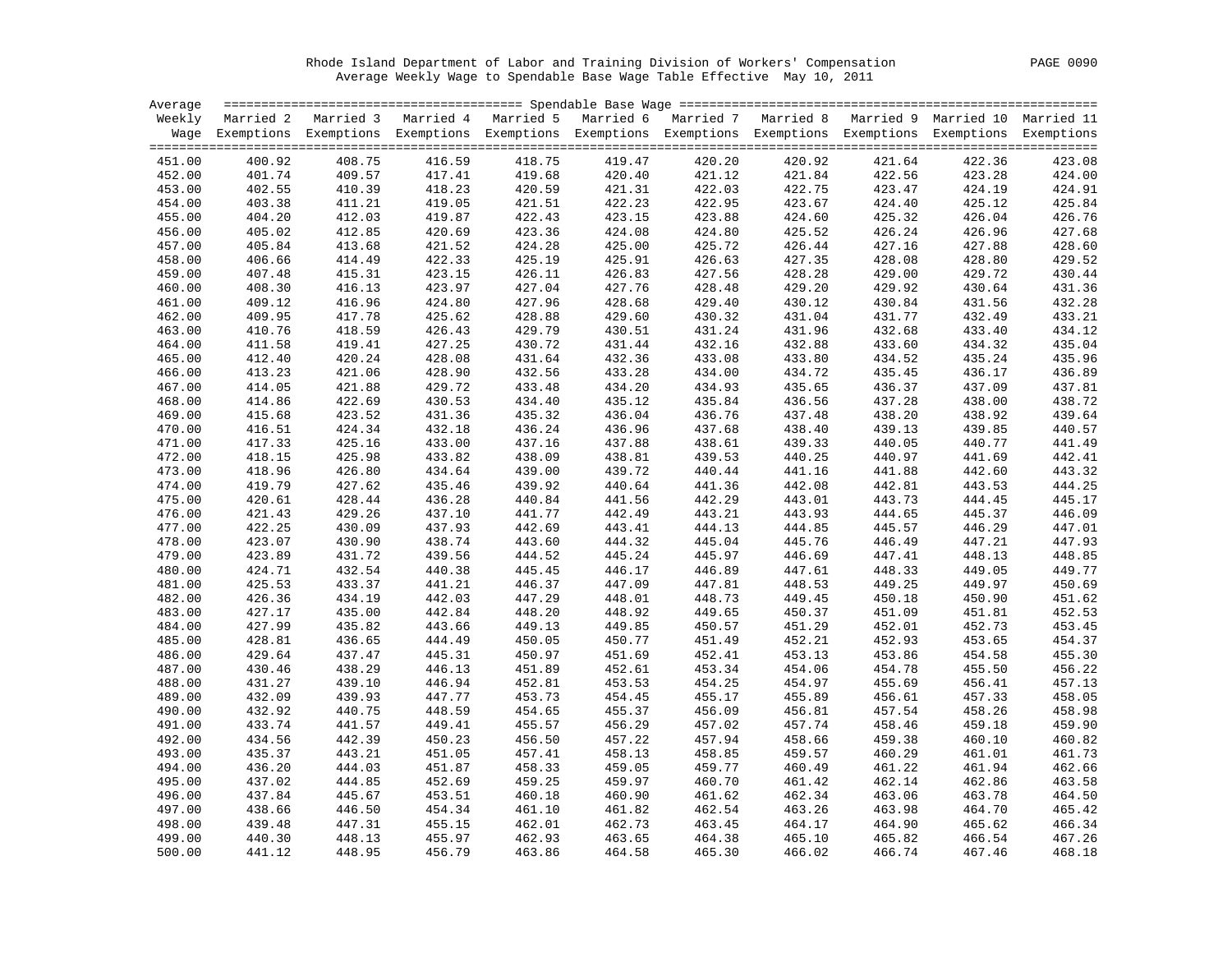Rhode Island Department of Labor and Training Division of Workers' Compensation PAGE 0091 Average Weekly Wage to Spendable Base Wage Table Effective May 10, 2011

| Average |        |        |        |                                                                                                                    |        |        |        |        |        |        |
|---------|--------|--------|--------|--------------------------------------------------------------------------------------------------------------------|--------|--------|--------|--------|--------|--------|
| Weekly  |        |        |        | Married 2 Married 3 Married 4 Married 5 Married 6 Married 7 Married 8 Married 9 Married 10 Married 11              |        |        |        |        |        |        |
|         |        |        |        | Wage Exemptions Exemptions Exemptions Exemptions Exemptions Exemptions Exemptions Exemptions Exemptions Exemptions |        |        |        |        |        |        |
| 501.00  | 441.94 | 449.78 | 457.62 | 464.78                                                                                                             | 465.50 | 466.22 | 466.94 | 467.66 | 468.38 | 469.10 |
| 502.00  | 442.77 | 450.60 | 458.44 | 465.70                                                                                                             | 466.42 | 467.14 | 467.86 | 468.59 | 469.31 | 470.03 |
| 503.00  | 443.58 | 451.41 | 459.25 | 466.61                                                                                                             | 467.33 | 468.06 | 468.78 | 469.50 | 470.22 | 470.94 |
| 504.00  | 444.40 | 452.23 | 460.07 | 467.54                                                                                                             | 468.26 | 468.98 | 469.70 | 470.42 | 471.14 | 471.86 |
| 505.00  | 445.22 | 453.06 | 460.90 | 468.46                                                                                                             | 469.18 | 469.90 | 470.62 | 471.34 | 472.06 | 472.78 |
| 506.00  | 446.05 | 453.88 | 461.72 | 469.38                                                                                                             | 470.10 | 470.82 | 471.54 | 472.27 | 472.99 | 473.71 |
| 507.00  | 446.87 | 454.70 | 462.54 | 470.30                                                                                                             | 471.02 | 471.75 | 472.47 | 473.19 | 473.91 | 474.63 |
| 508.00  | 447.68 | 455.51 | 463.35 | 471.19                                                                                                             | 471.94 | 472.66 | 473.38 | 474.10 | 474.82 | 475.54 |
| 509.00  | 448.50 | 456.34 | 464.18 | 472.01                                                                                                             | 472.86 | 473.58 | 474.30 | 475.02 | 475.74 | 476.46 |
| 510.00  | 449.33 | 457.16 | 465.00 | 472.83                                                                                                             | 473.78 | 474.50 | 475.22 | 475.95 | 476.67 | 477.39 |
| 511.00  | 450.15 | 457.98 | 465.82 | 473.65                                                                                                             | 474.70 | 475.43 | 476.15 | 476.87 | 477.59 | 478.31 |
| 512.00  | 450.97 | 458.80 | 466.64 | 474.48                                                                                                             | 475.63 | 476.35 | 477.07 | 477.79 | 478.51 | 479.23 |
| 513.00  | 451.78 | 459.62 | 467.46 | 475.29                                                                                                             | 476.54 | 477.26 | 477.98 | 478.70 | 479.42 | 480.14 |
| 514.00  | 452.61 | 460.44 | 468.28 | 476.11                                                                                                             | 477.46 | 478.18 | 478.90 | 479.63 | 480.35 | 481.07 |
| 515.00  | 453.43 | 461.26 | 469.10 | 476.93                                                                                                             | 478.38 | 479.11 | 479.83 | 480.55 | 481.27 | 481.99 |
| 516.00  | 454.25 | 462.08 | 469.92 | 477.76                                                                                                             | 479.31 | 480.03 | 480.75 | 481.47 | 482.19 | 482.91 |
| 517.00  | 455.07 | 462.91 | 470.75 | 478.58                                                                                                             | 480.23 | 480.95 | 481.67 | 482.39 | 483.11 | 483.83 |
| 518.00  | 455.89 | 463.72 | 471.56 | 479.39                                                                                                             | 481.14 | 481.86 | 482.58 | 483.31 | 484.03 | 484.75 |
| 519.00  | 456.71 | 464.54 | 472.38 | 480.21                                                                                                             | 482.06 | 482.79 | 483.51 | 484.23 | 484.95 | 485.67 |
| 520.00  | 457.53 | 465.36 | 473.20 | 481.04                                                                                                             | 482.99 | 483.71 | 484.43 | 485.15 | 485.87 | 486.59 |
| 521.00  | 458.35 | 466.19 | 474.03 | 481.86                                                                                                             | 483.91 | 484.63 | 485.35 | 486.07 | 486.79 | 487.51 |
| 522.00  | 459.18 | 467.01 | 474.85 | 482.68                                                                                                             | 484.83 | 485.55 | 486.27 | 487.00 | 487.72 | 488.44 |
| 523.00  | 459.99 | 467.82 | 475.66 | 483.49                                                                                                             | 485.74 | 486.47 | 487.19 | 487.91 | 488.63 | 489.35 |
| 524.00  | 460.81 | 468.64 | 476.48 | 484.32                                                                                                             | 486.67 | 487.39 | 488.11 | 488.83 | 489.55 | 490.27 |
| 525.00  | 461.63 | 469.47 | 477.31 | 485.14                                                                                                             | 487.59 | 488.31 | 489.03 | 489.75 | 490.47 | 491.19 |
| 526.00  | 462.46 | 470.29 | 478.13 | 485.96                                                                                                             | 488.51 | 489.23 | 489.95 | 490.68 | 491.40 | 492.12 |
| 527.00  | 463.28 | 471.11 | 478.95 | 486.78                                                                                                             | 489.43 | 490.16 | 490.88 | 491.60 | 492.32 | 493.04 |
| 528.00  | 464.09 | 471.92 | 479.76 | 487.60                                                                                                             | 490.35 | 491.07 | 491.79 | 492.51 | 493.23 | 493.95 |
| 529.00  | 464.91 | 472.75 | 480.59 | 488.42                                                                                                             | 491.27 | 491.99 | 492.71 | 493.43 | 494.15 | 494.87 |
| 530.00  | 465.74 | 473.57 | 481.41 | 489.24                                                                                                             | 492.19 | 492.91 | 493.63 | 494.36 | 495.08 | 495.80 |
| 531.00  | 466.56 | 474.39 | 482.23 | 490.06                                                                                                             | 493.11 | 493.84 | 494.56 | 495.28 | 496.00 | 496.72 |
| 532.00  | 467.38 | 475.21 | 483.05 | 490.89                                                                                                             | 494.04 | 494.76 | 495.48 | 496.20 | 496.92 | 497.64 |
| 533.00  | 468.19 | 476.03 | 483.87 | 491.70                                                                                                             | 494.95 | 495.67 | 496.39 | 497.11 | 497.83 | 498.55 |
| 534.00  | 469.02 | 476.85 | 484.69 | 492.52                                                                                                             | 495.87 | 496.59 | 497.31 | 498.04 | 498.76 | 499.48 |
| 535.00  | 469.84 | 477.67 | 485.51 | 493.34                                                                                                             | 496.79 | 497.52 | 498.24 | 498.96 | 499.68 | 500.40 |
| 536.00  | 470.66 | 478.49 | 486.33 | 494.17                                                                                                             | 497.72 | 498.44 | 499.16 | 499.88 | 500.60 | 501.32 |
| 537.00  | 471.48 | 479.32 | 487.16 | 494.99                                                                                                             | 498.64 | 499.36 | 500.08 | 500.80 | 501.52 | 502.24 |
| 538.00  | 472.30 | 480.13 | 487.97 | 495.80                                                                                                             | 499.55 | 500.27 | 500.99 | 501.72 | 502.44 | 503.16 |
| 539.00  | 473.12 | 480.95 | 488.79 | 496.62                                                                                                             | 500.47 | 501.20 | 501.92 | 502.64 | 503.36 | 504.08 |
| 540.00  | 473.94 | 481.77 | 489.61 | 497.45                                                                                                             | 501.40 | 502.12 | 502.84 | 503.56 | 504.28 | 505.00 |
| 541.00  | 474.76 | 482.60 | 490.44 | 498.27                                                                                                             | 502.32 | 503.04 | 503.76 | 504.48 | 505.20 | 505.92 |
| 542.00  | 475.59 | 483.42 | 491.26 | 499.09                                                                                                             | 503.24 | 503.96 | 504.68 | 505.41 | 506.13 | 506.85 |
| 543.00  | 476.40 | 484.23 | 492.07 | 499.90                                                                                                             | 504.15 | 504.88 | 505.60 | 506.32 | 507.04 | 507.76 |
| 544.00  | 477.22 | 485.05 | 492.89 | 500.73                                                                                                             | 505.08 | 505.80 | 506.52 | 507.24 | 507.96 | 508.68 |
| 545.00  | 478.04 | 485.88 | 493.72 | 501.55                                                                                                             | 506.00 | 506.72 | 507.44 | 508.16 | 508.88 | 509.60 |
| 546.00  | 478.87 | 486.70 | 494.54 | 502.37                                                                                                             | 506.92 | 507.64 | 508.36 | 509.09 | 509.81 | 510.53 |
| 547.00  | 479.69 | 487.52 | 495.36 | 503.19                                                                                                             | 507.84 | 508.57 | 509.29 | 510.01 | 510.73 | 511.45 |
| 548.00  | 480.50 | 488.33 | 496.17 | 504.01                                                                                                             | 508.76 | 509.48 | 510.20 | 510.92 | 511.64 | 512.36 |
| 549.00  | 481.32 | 489.16 | 497.00 | 504.83                                                                                                             | 509.68 | 510.40 | 511.12 | 511.84 | 512.56 | 513.28 |
| 550.00  | 482.15 | 489.98 | 497.82 | 505.65                                                                                                             | 510.60 | 511.32 | 512.04 | 512.77 | 513.49 | 514.21 |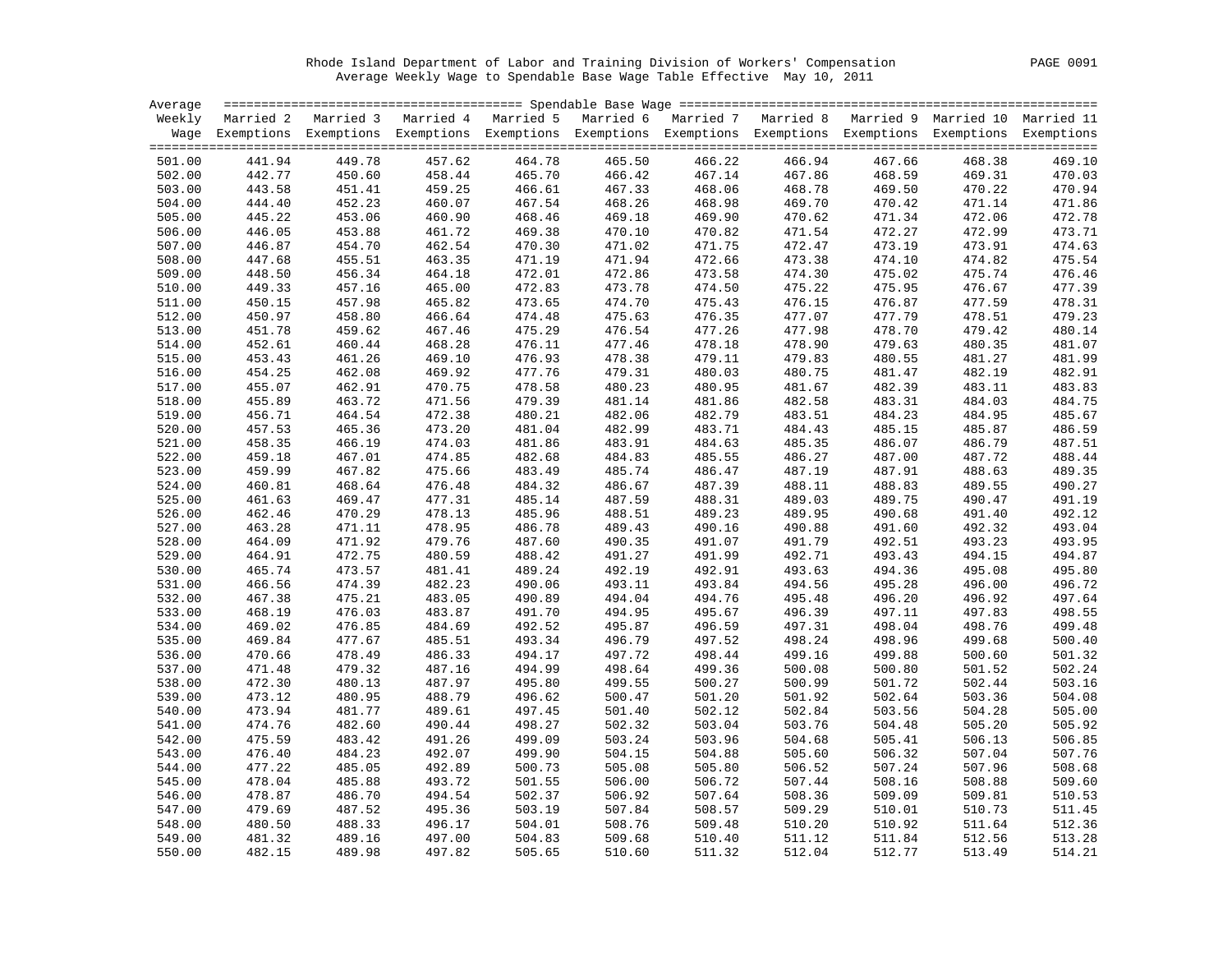Rhode Island Department of Labor and Training Division of Workers' Compensation PAGE 0092 Average Weekly Wage to Spendable Base Wage Table Effective May 10, 2011

| Average |        |                                                                                                                    |        |        |        |        |        |        |        |        |
|---------|--------|--------------------------------------------------------------------------------------------------------------------|--------|--------|--------|--------|--------|--------|--------|--------|
|         |        | Weekly Married 2 Married 3 Married 4 Married 5 Married 6 Married 7 Married 8 Married 9 Married 10 Married 11       |        |        |        |        |        |        |        |        |
|         |        | Wage Exemptions Exemptions Exemptions Exemptions Exemptions Exemptions Exemptions Exemptions Exemptions Exemptions |        |        |        |        |        |        |        |        |
|         |        |                                                                                                                    |        |        |        |        |        |        |        |        |
| 551.00  | 482.97 | 490.80                                                                                                             | 498.64 | 506.47 | 511.52 | 512.25 | 512.97 | 513.69 | 514.41 | 515.13 |
| 552.00  | 483.79 | 491.62                                                                                                             | 499.46 | 507.30 | 512.45 | 513.17 | 513.89 | 514.61 | 515.33 | 516.05 |
| 553.00  | 484.60 | 492.44                                                                                                             | 500.28 | 508.11 | 513.36 | 514.08 | 514.80 | 515.52 | 516.24 | 516.96 |
| 554.00  | 485.43 | 493.26                                                                                                             | 501.10 | 508.93 | 514.28 | 515.00 | 515.72 | 516.45 | 517.17 | 517.89 |
| 555.00  | 486.25 | 494.08                                                                                                             | 501.92 | 509.75 | 515.20 | 515.93 | 516.65 | 517.37 | 518.09 | 518.81 |
| 556.00  | 487.07 | 494.90                                                                                                             | 502.74 | 510.58 | 516.13 | 516.85 | 517.57 | 518.29 | 519.01 | 519.73 |
| 557.00  | 487.89 | 495.73                                                                                                             | 503.57 | 511.40 | 517.05 | 517.77 | 518.49 | 519.21 | 519.93 | 520.65 |
| 558.00  | 488.71 | 496.54                                                                                                             | 504.38 | 512.21 | 517.96 | 518.68 | 519.40 | 520.13 | 520.85 | 521.57 |
| 559.00  | 489.53 | 497.36                                                                                                             | 505.20 | 513.03 | 518.88 | 519.61 | 520.33 | 521.05 | 521.77 | 522.49 |
| 560.00  | 490.35 | 498.18                                                                                                             | 506.02 | 513.86 | 519.81 | 520.53 | 521.25 | 521.97 | 522.69 | 523.41 |
| 561.00  | 491.17 | 499.01                                                                                                             | 506.85 | 514.68 | 520.73 | 521.45 | 522.17 | 522.89 | 523.61 | 524.33 |
| 562.00  | 492.00 | 499.83                                                                                                             | 507.67 | 515.50 | 521.65 | 522.37 | 523.09 | 523.82 | 524.54 | 525.26 |
| 563.00  | 492.81 | 500.64                                                                                                             | 508.48 | 516.31 | 522.56 | 523.29 | 524.01 | 524.73 | 525.45 | 526.17 |
| 564.00  | 493.63 | 501.46                                                                                                             | 509.30 | 517.14 | 523.49 | 524.21 | 524.93 | 525.65 | 526.37 | 527.09 |
| 565.00  | 494.45 | 502.29                                                                                                             | 510.13 | 517.96 | 524.41 | 525.13 | 525.85 | 526.57 | 527.29 | 528.01 |
| 566.00  | 495.28 | 503.11                                                                                                             | 510.95 | 518.78 | 525.33 | 526.05 | 526.77 | 527.50 | 528.22 | 528.94 |
| 567.00  | 496.10 | 503.93                                                                                                             | 511.77 | 519.60 | 526.25 | 526.98 | 527.70 | 528.42 | 529.14 | 529.86 |
| 568.00  | 496.91 | 504.74                                                                                                             | 512.58 | 520.42 | 527.17 | 527.89 | 528.61 | 529.33 | 530.05 | 530.77 |
| 569.00  | 497.73 | 505.57                                                                                                             | 513.41 | 521.24 | 528.09 | 528.81 | 529.53 | 530.25 | 530.97 | 531.69 |
| 570.00  | 498.56 | 506.39                                                                                                             | 514.23 | 522.06 | 529.01 | 529.73 | 530.45 | 531.18 | 531.90 | 532.62 |
| 571.00  | 499.38 | 507.21                                                                                                             | 515.05 | 522.88 | 529.93 | 530.66 | 531.38 | 532.10 | 532.82 | 533.54 |
| 572.00  | 500.20 | 508.03                                                                                                             | 515.87 | 523.71 | 530.86 | 531.58 | 532.30 | 533.02 | 533.74 | 534.46 |
| 573.00  | 501.01 | 508.85                                                                                                             | 516.69 | 524.52 | 531.77 | 532.49 | 533.21 | 533.93 | 534.65 | 535.37 |
| 574.00  | 501.84 | 509.67                                                                                                             | 517.51 | 525.34 | 532.69 | 533.41 | 534.13 | 534.86 | 535.58 | 536.30 |
| 575.00  | 502.66 | 510.49                                                                                                             | 518.33 | 526.16 | 533.61 | 534.34 | 535.06 | 535.78 | 536.50 | 537.22 |
| 576.00  | 503.48 | 511.31                                                                                                             | 519.15 | 526.99 | 534.54 | 535.26 | 535.98 | 536.70 | 537.42 | 538.14 |
| 577.00  | 504.30 | 512.14                                                                                                             | 519.98 | 527.81 | 535.46 | 536.18 | 536.90 | 537.62 | 538.34 | 539.06 |
| 578.00  | 505.12 | 512.95                                                                                                             | 520.79 | 528.62 | 536.37 | 537.09 | 537.81 | 538.54 | 539.26 | 539.98 |
| 579.00  | 505.94 | 513.77                                                                                                             | 521.61 | 529.44 | 537.28 | 538.02 | 538.74 | 539.46 | 540.18 | 540.90 |
| 580.00  | 506.76 | 514.59                                                                                                             | 522.43 | 530.27 | 538.11 | 538.94 | 539.66 | 540.38 | 541.10 | 541.82 |
| 581.00  | 507.58 | 515.42                                                                                                             | 523.26 | 531.09 | 538.93 | 539.86 | 540.58 | 541.30 | 542.02 | 542.74 |
| 582.00  | 508.41 | 516.24                                                                                                             | 524.08 | 531.91 | 539.75 | 540.78 | 541.50 | 542.23 | 542.95 | 543.67 |
| 583.00  | 509.22 | 517.05                                                                                                             | 524.89 | 532.72 | 540.56 | 541.70 | 542.42 | 543.14 | 543.86 | 544.58 |
| 584.00  | 510.04 | 517.87                                                                                                             | 525.71 | 533.55 | 541.39 | 542.62 | 543.34 | 544.06 | 544.78 | 545.50 |
| 585.00  | 510.86 | 518.70                                                                                                             | 526.54 | 534.37 | 542.21 | 543.54 | 544.26 | 544.98 | 545.70 | 546.42 |
| 586.00  | 511.69 | 519.52                                                                                                             | 527.36 | 535.19 | 543.03 | 544.46 | 545.18 | 545.91 | 546.63 | 547.35 |
| 587.00  | 512.51 | 520.34                                                                                                             | 528.18 | 536.01 | 543.85 | 545.39 | 546.11 | 546.83 | 547.55 | 548.27 |
| 588.00  | 513.32 | 521.15                                                                                                             | 528.99 | 536.83 | 544.67 | 546.30 | 547.02 | 547.74 | 548.46 | 549.18 |
| 589.00  | 514.14 | 521.98                                                                                                             | 529.82 | 537.65 | 545.49 | 547.22 | 547.94 | 548.66 | 549.38 | 550.10 |
| 590.00  | 514.97 | 522.80                                                                                                             | 530.64 | 538.47 | 546.31 | 548.14 | 548.86 | 549.59 | 550.31 | 551.03 |
| 591.00  | 515.79 | 523.62                                                                                                             | 531.46 | 539.29 | 547.13 | 549.07 | 549.79 | 550.51 | 551.23 | 551.95 |
| 592.00  | 516.61 | 524.44                                                                                                             | 532.28 | 540.12 | 547.96 | 549.99 | 550.71 | 551.43 | 552.15 | 552.87 |
| 593.00  | 517.42 | 525.26                                                                                                             | 533.10 | 540.93 | 548.77 | 550.90 | 551.62 | 552.34 | 553.06 | 553.78 |
| 594.00  | 518.25 | 526.08                                                                                                             | 533.92 | 541.75 | 549.59 | 551.82 | 552.54 | 553.27 | 553.99 | 554.71 |
| 595.00  | 519.07 | 526.90                                                                                                             | 534.74 | 542.57 | 550.41 | 552.75 | 553.47 | 554.19 | 554.91 | 555.63 |
| 596.00  | 519.89 | 527.72                                                                                                             | 535.56 | 543.40 | 551.24 | 553.67 | 554.39 | 555.11 | 555.83 | 556.55 |
| 597.00  | 520.71 | 528.55                                                                                                             | 536.39 | 544.22 | 552.06 | 554.59 | 555.31 | 556.03 | 556.75 | 557.47 |
| 598.00  | 521.53 | 529.36                                                                                                             | 537.20 | 545.03 | 552.87 | 555.50 | 556.22 | 556.95 | 557.67 | 558.39 |
| 599.00  | 522.35 | 530.18                                                                                                             | 538.02 | 545.85 | 553.69 | 556.43 | 557.15 | 557.87 | 558.59 | 559.31 |
| 600.00  | 523.17 | 531.00                                                                                                             | 538.84 | 546.68 | 554.52 | 557.35 | 558.07 | 558.79 | 559.51 | 560.23 |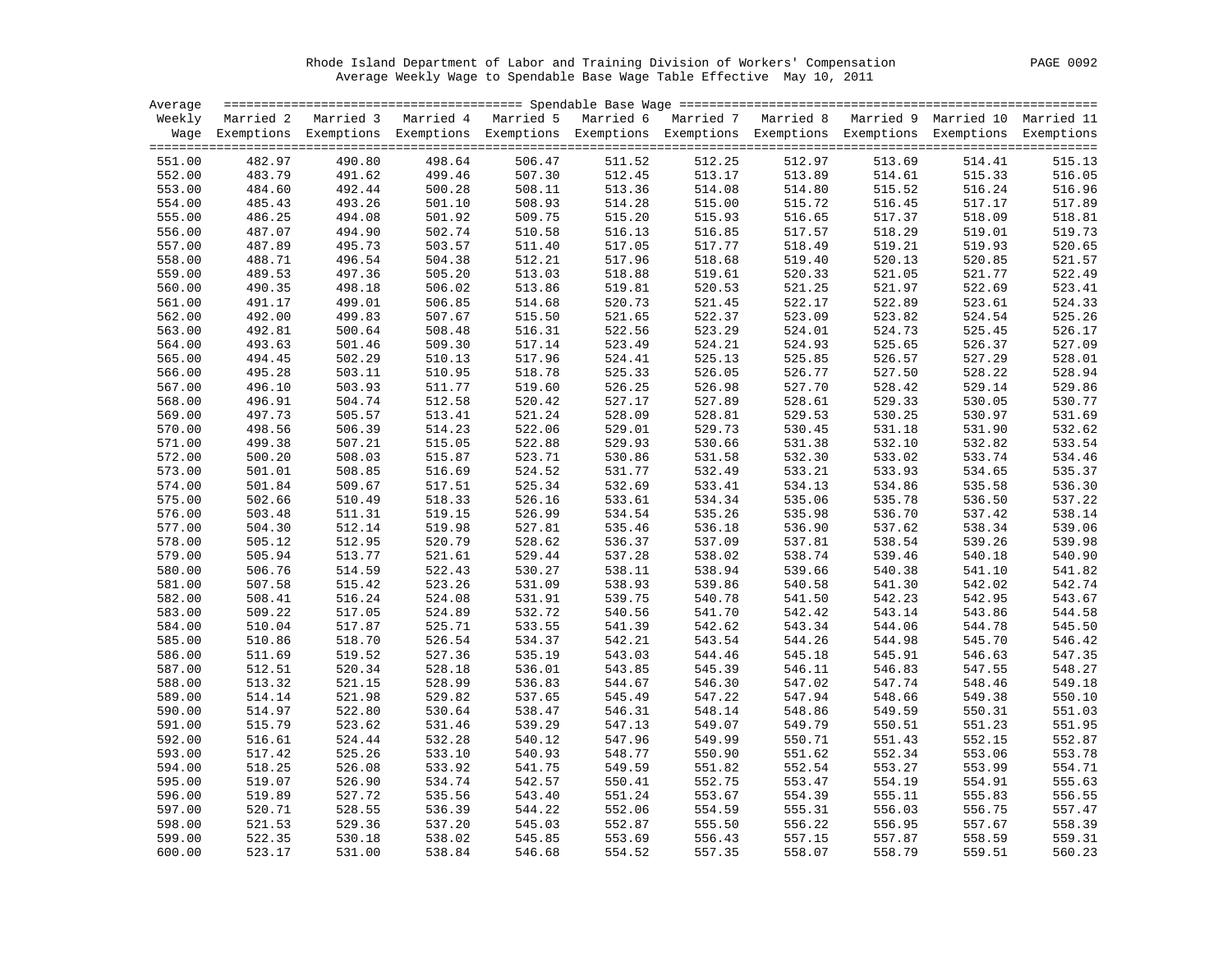Rhode Island Department of Labor and Training Division of Workers' Compensation PAGE 0093 Average Weekly Wage to Spendable Base Wage Table Effective May 10, 2011

|        | Average                                                                                                            |        |        |        |        |        |        |        |        |        |
|--------|--------------------------------------------------------------------------------------------------------------------|--------|--------|--------|--------|--------|--------|--------|--------|--------|
|        | Weekly Married 2 Married 3 Married 4 Married 5 Married 6 Married 7 Married 8 Married 9 Married 10 Married 11       |        |        |        |        |        |        |        |        |        |
|        | Wage Exemptions Exemptions Exemptions Exemptions Exemptions Exemptions Exemptions Exemptions Exemptions Exemptions |        |        |        |        |        |        |        |        |        |
|        |                                                                                                                    |        |        |        |        |        |        |        |        |        |
| 601.00 | 523.99                                                                                                             | 531.83 | 539.67 | 547.50 | 555.34 | 558.27 | 558.99 | 559.71 | 560.43 | 561.15 |
| 602.00 | 524.82                                                                                                             | 532.65 | 540.49 | 548.32 | 556.16 | 559.19 | 559.91 | 560.64 | 561.36 | 562.08 |
| 603.00 | 525.63                                                                                                             | 533.46 | 541.30 | 549.13 | 556.97 | 560.11 | 560.83 | 561.55 | 562.27 | 562.99 |
| 604.00 | 526.45                                                                                                             | 534.28 | 542.12 | 549.96 | 557.80 | 561.03 | 561.75 | 562.47 | 563.19 | 563.91 |
| 605.00 | 527.27                                                                                                             | 535.11 | 542.95 | 550.78 | 558.62 | 561.95 | 562.67 | 563.39 | 564.11 | 564.83 |
| 606.00 | 528.10                                                                                                             | 535.93 | 543.77 | 551.60 | 559.44 | 562.87 | 563.59 | 564.32 | 565.04 | 565.76 |
| 607.00 | 528.92                                                                                                             | 536.75 | 544.59 | 552.42 | 560.26 | 563.80 | 564.52 | 565.24 | 565.96 | 566.68 |
| 608.00 | 529.73                                                                                                             | 537.56 | 545.40 | 553.24 | 561.08 | 564.71 | 565.43 | 566.15 | 566.87 | 567.59 |
| 609.00 | 530.55                                                                                                             | 538.39 | 546.23 | 554.06 | 561.90 | 565.63 | 566.35 | 567.07 | 567.79 | 568.51 |
| 610.00 | 531.38                                                                                                             | 539.21 | 547.05 | 554.88 | 562.72 | 566.55 | 567.27 | 568.00 | 568.72 | 569.44 |
| 611.00 | 532.20                                                                                                             | 540.03 | 547.87 | 555.70 | 563.54 | 567.48 | 568.20 | 568.92 | 569.64 | 570.36 |
| 612.00 | 533.02                                                                                                             | 540.85 | 548.69 | 556.53 | 564.37 | 568.40 | 569.12 | 569.84 | 570.56 | 571.28 |
| 613.00 | 533.83                                                                                                             | 541.67 | 549.51 | 557.34 | 565.18 | 569.31 | 570.03 | 570.75 | 571.47 | 572.19 |
| 614.00 | 534.66                                                                                                             | 542.49 | 550.33 | 558.16 | 566.00 | 570.23 | 570.95 | 571.68 | 572.40 | 573.12 |
| 615.00 | 535.48                                                                                                             | 543.31 | 551.15 | 558.98 | 566.82 | 571.16 | 571.88 | 572.60 | 573.32 | 574.04 |
| 616.00 | 536.30                                                                                                             | 544.13 | 551.97 | 559.81 | 567.65 | 572.08 | 572.80 | 573.52 | 574.24 | 574.96 |
| 617.00 | 537.12                                                                                                             | 544.96 | 552.80 | 560.63 | 568.47 | 573.00 | 573.72 | 574.44 | 575.16 | 575.88 |
| 618.00 | 537.94                                                                                                             | 545.77 | 553.61 | 561.44 | 569.28 | 573.91 | 574.63 | 575.36 | 576.08 | 576.80 |
| 619.00 | 538.76                                                                                                             | 546.59 | 554.43 | 562.26 | 570.10 | 574.84 | 575.56 | 576.28 | 577.00 | 577.72 |
| 620.00 | 539.58                                                                                                             | 547.41 | 555.25 | 563.09 | 570.93 | 575.76 | 576.48 | 577.20 | 577.92 | 578.64 |
| 621.00 | 540.40                                                                                                             | 548.24 | 556.08 | 563.91 | 571.75 | 576.68 | 577.40 | 578.12 | 578.84 | 579.56 |
| 622.00 | 541.19                                                                                                             | 549.06 | 556.90 | 564.73 | 572.57 | 577.60 | 578.32 | 579.05 | 579.77 | 580.49 |
| 623.00 | 541.95                                                                                                             | 549.87 | 557.71 | 565.54 | 573.38 | 578.52 | 579.24 | 579.96 | 580.68 | 581.40 |
| 624.00 | 542.72                                                                                                             | 550.69 | 558.53 | 566.37 | 574.21 | 579.44 | 580.16 | 580.88 | 581.60 | 582.32 |
| 625.00 | 543.49                                                                                                             | 551.52 | 559.36 | 567.19 | 575.03 | 580.36 | 581.08 | 581.80 | 582.52 | 583.24 |
| 626.00 | 544.27                                                                                                             | 552.34 | 560.18 | 568.01 | 575.85 | 581.28 | 582.00 | 582.73 | 583.45 | 584.17 |
| 627.00 | 545.04                                                                                                             | 553.16 | 561.00 | 568.83 | 576.67 | 582.21 | 582.93 | 583.65 | 584.37 | 585.09 |
| 628.00 | 545.80                                                                                                             | 553.97 | 561.81 | 569.65 | 577.49 | 583.12 | 583.84 | 584.56 | 585.28 | 586.00 |
| 629.00 | 546.57                                                                                                             | 554.80 | 562.64 | 570.47 | 578.31 | 584.04 | 584.76 | 585.48 | 586.20 | 586.92 |
| 630.00 | 547.35                                                                                                             | 555.62 | 563.46 | 571.29 | 579.13 | 584.96 | 585.68 | 586.41 | 587.13 | 587.85 |
| 631.00 | 548.12                                                                                                             | 556.44 | 564.28 | 572.11 | 579.95 | 585.89 | 586.61 | 587.33 | 588.05 | 588.77 |
| 632.00 | 548.89                                                                                                             | 557.26 | 565.10 | 572.94 | 580.78 | 586.81 | 587.53 | 588.25 | 588.97 | 589.69 |
| 633.00 | 549.65                                                                                                             | 558.08 | 565.92 | 573.75 | 581.59 | 587.72 | 588.44 | 589.16 | 589.88 | 590.60 |
| 634.00 | 550.43                                                                                                             | 558.90 | 566.74 | 574.57 | 582.41 | 588.64 | 589.36 | 590.09 | 590.81 | 591.53 |
| 635.00 | 551.20                                                                                                             | 559.72 | 567.56 | 575.39 | 583.23 | 589.57 | 590.29 | 591.01 | 591.73 | 592.45 |
| 636.00 | 551.97                                                                                                             | 560.54 | 568.38 | 576.22 | 584.06 | 590.49 | 591.21 | 591.93 | 592.65 | 593.37 |
| 637.00 | 552.74                                                                                                             | 561.37 | 569.21 | 577.04 | 584.88 | 591.41 | 592.13 | 592.85 | 593.57 | 594.29 |
| 638.00 | 553.51                                                                                                             | 562.18 | 570.02 | 577.85 | 585.69 | 592.32 | 593.04 | 593.77 | 594.49 | 595.21 |
| 639.00 | 554.28                                                                                                             | 563.00 | 570.84 | 578.67 | 586.51 | 593.25 | 593.97 | 594.69 | 595.41 | 596.13 |
| 640.00 | 555.05                                                                                                             | 563.82 | 571.66 | 579.50 | 587.34 | 594.17 | 594.89 | 595.61 | 596.33 | 597.05 |
| 641.00 | 555.82                                                                                                             | 564.65 | 572.49 | 580.32 | 588.16 | 595.09 | 595.81 | 596.53 | 597.25 | 597.97 |
| 642.00 | 556.60                                                                                                             | 565.47 | 573.31 | 581.14 | 588.98 | 596.01 | 596.73 | 597.46 | 598.18 | 598.90 |
| 643.00 | 557.36                                                                                                             | 566.28 | 574.12 | 581.95 | 589.79 | 596.93 | 597.65 | 598.37 | 599.09 | 599.81 |
| 644.00 | 558.13                                                                                                             | 567.10 | 574.94 | 582.78 | 590.62 | 597.85 | 598.57 | 599.29 | 600.01 | 600.73 |
| 645.00 | 558.90                                                                                                             | 567.93 | 575.77 | 583.60 | 591.44 | 598.77 | 599.49 | 600.21 | 600.93 | 601.65 |
| 646.00 | 559.68                                                                                                             | 568.75 | 576.59 | 584.42 | 592.26 | 599.69 | 600.41 | 601.14 | 601.86 | 602.58 |
| 647.00 | 560.45                                                                                                             | 569.57 | 577.41 | 585.24 | 593.08 | 600.62 | 601.34 | 602.06 | 602.78 | 603.50 |
| 648.00 | 561.21                                                                                                             | 570.38 | 578.22 | 586.06 | 593.90 | 601.53 | 602.25 | 602.97 | 603.69 | 604.41 |
| 649.00 | 561.98                                                                                                             | 571.21 | 579.05 | 586.88 | 594.72 | 602.45 | 603.17 | 603.89 | 604.61 | 605.33 |
| 650.00 | 562.76                                                                                                             | 572.03 | 579.87 | 587.70 | 595.54 | 603.37 | 604.09 | 604.82 | 605.54 | 606.26 |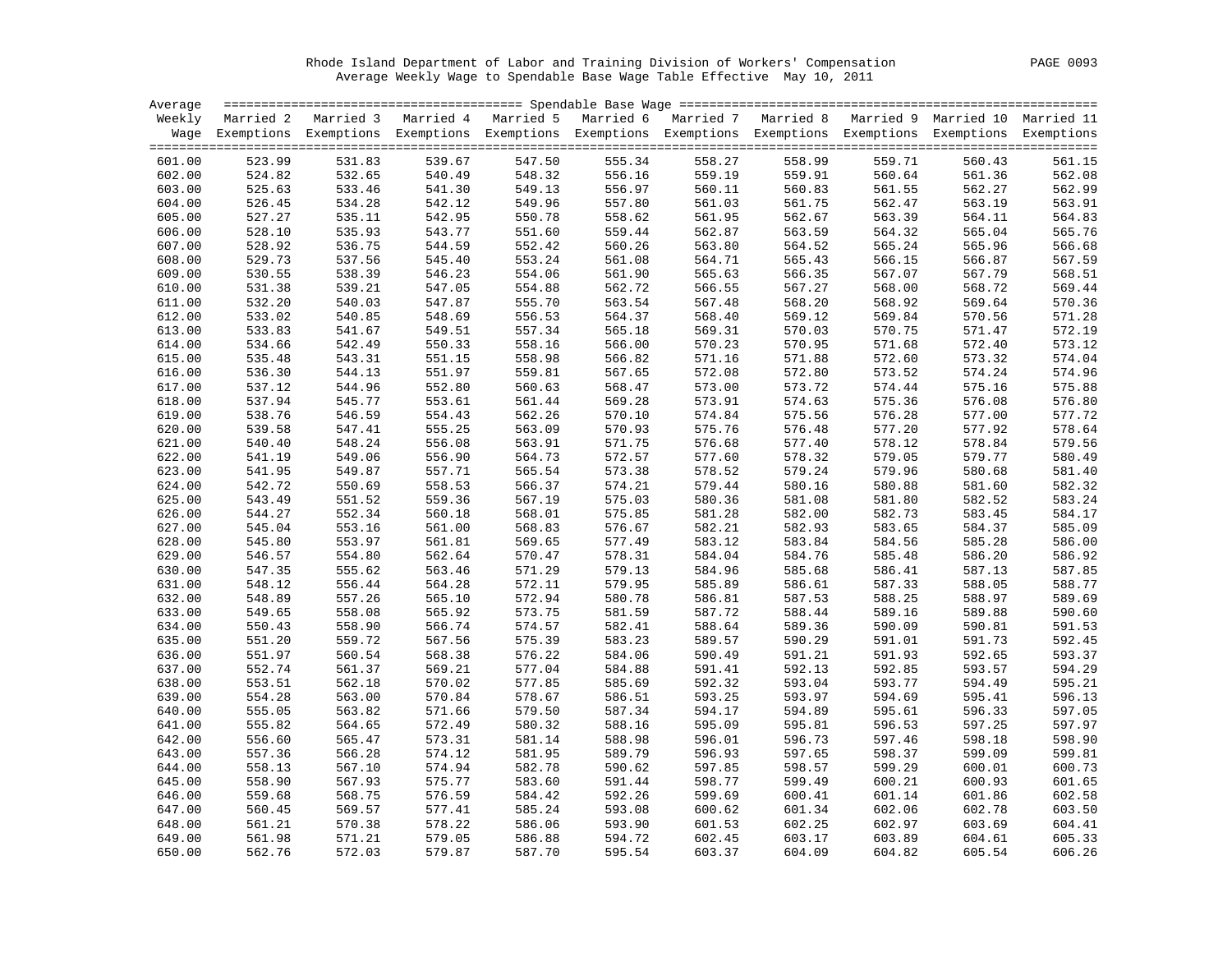Rhode Island Department of Labor and Training Division of Workers' Compensation PAGE 0094 Average Weekly Wage to Spendable Base Wage Table Effective May 10, 2011

| Average |        |                                                                                                                    |        |                                                                                   |        |        |        |        |        |        |
|---------|--------|--------------------------------------------------------------------------------------------------------------------|--------|-----------------------------------------------------------------------------------|--------|--------|--------|--------|--------|--------|
| Weekly  |        | Married 2 Married 3                                                                                                |        | Married 4 Married 5 Married 6 Married 7 Married 8 Married 9 Married 10 Married 11 |        |        |        |        |        |        |
|         |        | Wage Exemptions Exemptions Exemptions Exemptions Exemptions Exemptions Exemptions Exemptions Exemptions Exemptions |        |                                                                                   |        |        |        |        |        |        |
| 651.00  | 563.53 | 572.85                                                                                                             | 580.69 | 588.52                                                                            | 596.36 | 604.20 | 605.02 | 605.74 | 606.46 | 607.18 |
| 652.00  | 564.30 | 573.67                                                                                                             | 581.51 | 589.35                                                                            | 597.19 | 605.02 | 605.94 | 606.66 | 607.38 | 608.10 |
| 653.00  | 565.06 | 574.49                                                                                                             | 582.33 | 590.16                                                                            | 598.00 | 605.83 | 606.85 | 607.57 | 608.29 | 609.01 |
| 654.00  | 565.84 | 575.31                                                                                                             | 583.15 | 590.98                                                                            | 598.82 | 606.65 | 607.77 | 608.50 | 609.22 | 609.94 |
| 655.00  | 566.61 | 576.13                                                                                                             | 583.97 | 591.80                                                                            | 599.64 | 607.48 | 608.70 | 609.42 | 610.14 | 610.86 |
| 656.00  | 567.38 | 576.95                                                                                                             | 584.79 | 592.63                                                                            | 600.47 | 608.30 | 609.62 | 610.34 | 611.06 | 611.78 |
| 657.00  | 568.15 | 577.78                                                                                                             | 585.62 | 593.45                                                                            | 601.29 | 609.12 | 610.54 | 611.26 | 611.98 | 612.70 |
| 658.00  | 568.92 | 578.59                                                                                                             | 586.43 | 594.26                                                                            | 602.10 | 609.93 | 611.45 | 612.18 | 612.90 | 613.62 |
| 659.00  | 569.69 | 579.41                                                                                                             | 587.25 | 595.08                                                                            | 602.92 | 610.76 | 612.38 | 613.10 | 613.82 | 614.54 |
| 660.00  | 570.46 | 580.23                                                                                                             | 588.07 | 595.91                                                                            | 603.75 | 611.58 | 613.30 | 614.02 | 614.74 | 615.46 |
| 661.00  | 571.23 | 581.06                                                                                                             | 588.90 | 596.73                                                                            | 604.57 | 612.40 | 614.22 | 614.94 | 615.66 | 616.38 |
| 662.00  | 572.01 | 581.88                                                                                                             | 589.72 | 597.55                                                                            | 605.39 | 613.22 | 615.14 | 615.87 | 616.59 | 617.31 |
| 663.00  | 572.77 | 582.69                                                                                                             | 590.53 | 598.36                                                                            | 606.20 | 614.04 | 616.06 | 616.78 | 617.50 | 618.22 |
| 664.00  | 573.54 | 583.51                                                                                                             | 591.35 | 599.19                                                                            | 607.03 | 614.86 | 616.98 | 617.70 | 618.42 | 619.14 |
| 665.00  | 574.31 | 584.34                                                                                                             | 592.18 | 600.01                                                                            | 607.85 | 615.68 | 617.90 | 618.62 | 619.34 | 620.06 |
| 666.00  | 575.09 | 585.16                                                                                                             | 593.00 | 600.83                                                                            | 608.67 | 616.50 | 618.82 | 619.55 | 620.27 | 620.99 |
| 667.00  | 575.86 | 585.98                                                                                                             | 593.82 | 601.65                                                                            | 609.49 | 617.33 | 619.75 | 620.47 | 621.19 | 621.91 |
| 668.00  | 576.62 | 586.79                                                                                                             | 594.63 | 602.47                                                                            | 610.31 | 618.14 | 620.66 | 621.38 | 622.10 | 622.82 |
| 669.00  | 577.39 | 587.62                                                                                                             | 595.46 | 603.29                                                                            | 611.13 | 618.96 | 621.58 | 622.30 | 623.02 | 623.74 |
| 670.00  | 578.17 | 588.44                                                                                                             | 596.28 | 604.11                                                                            | 611.95 | 619.78 | 622.50 | 623.23 | 623.95 | 624.67 |
| 671.00  | 578.94 | 589.26                                                                                                             | 597.10 | 604.93                                                                            | 612.77 | 620.61 | 623.43 | 624.15 | 624.87 | 625.59 |
| 672.00  | 579.71 | 590.08                                                                                                             | 597.92 | 605.76                                                                            | 613.60 | 621.43 | 624.35 | 625.07 | 625.79 | 626.51 |
| 673.00  | 580.47 | 590.90                                                                                                             | 598.74 | 606.57                                                                            | 614.41 | 622.24 | 625.26 | 625.98 | 626.70 | 627.42 |
| 674.00  | 581.25 | 591.72                                                                                                             | 599.56 | 607.39                                                                            | 615.23 | 623.06 | 626.18 | 626.91 | 627.63 | 628.35 |
| 675.00  | 582.02 | 592.54                                                                                                             | 600.38 | 608.21                                                                            | 616.05 | 623.89 | 627.11 | 627.83 | 628.55 | 629.27 |
| 676.00  | 582.79 | 593.36                                                                                                             | 601.20 | 609.04                                                                            | 616.88 | 624.71 | 628.03 | 628.75 | 629.47 | 630.19 |
| 677.00  | 583.56 | 594.19                                                                                                             | 602.03 | 609.86                                                                            | 617.70 | 625.53 | 628.95 | 629.67 | 630.39 | 631.11 |
| 678.00  | 584.33 | 595.00                                                                                                             | 602.84 | 610.67                                                                            | 618.51 | 626.34 | 629.86 | 630.59 | 631.31 | 632.03 |
| 679.00  | 585.10 | 595.82                                                                                                             | 603.66 | 611.49                                                                            | 619.33 | 627.17 | 630.79 | 631.51 | 632.23 | 632.95 |
| 680.00  | 585.87 | 596.64                                                                                                             | 604.48 | 612.32                                                                            | 620.16 | 627.99 | 631.71 | 632.43 | 633.15 | 633.87 |
| 681.00  | 586.64 | 597.47                                                                                                             | 605.31 | 613.14                                                                            | 620.98 | 628.81 | 632.63 | 633.35 | 634.07 | 634.79 |
| 682.00  | 587.42 | 598.29                                                                                                             | 606.13 | 613.96                                                                            | 621.80 | 629.63 | 633.55 | 634.28 | 635.00 | 635.72 |
| 683.00  | 588.18 | 599.10                                                                                                             | 606.94 | 614.77                                                                            | 622.61 | 630.45 | 634.47 | 635.19 | 635.91 | 636.63 |
| 684.00  | 588.95 | 599.92                                                                                                             | 607.76 | 615.60                                                                            | 623.44 | 631.27 | 635.39 | 636.11 | 636.83 | 637.55 |
| 685.00  | 589.72 | 600.75                                                                                                             | 608.59 | 616.42                                                                            | 624.26 | 632.09 | 636.31 | 637.03 | 637.75 | 638.47 |
| 686.00  | 590.50 | 601.57                                                                                                             | 609.41 | 617.24                                                                            | 625.08 | 632.91 | 637.23 | 637.96 | 638.68 | 639.40 |
| 687.00  | 591.27 | 602.39                                                                                                             | 610.23 | 618.06                                                                            | 625.90 | 633.74 | 638.16 | 638.88 | 639.60 | 640.32 |
| 688.00  | 592.03 | 603.20                                                                                                             | 611.04 | 618.88                                                                            | 626.72 | 634.55 | 639.07 | 639.79 | 640.51 | 641.23 |
| 689.00  | 592.80 | 604.03                                                                                                             | 611.87 | 619.70                                                                            | 627.54 | 635.37 | 639.99 | 640.71 | 641.43 | 642.15 |
| 690.00  | 593.58 | 604.85                                                                                                             | 612.69 | 620.52                                                                            | 628.36 | 636.19 | 640.91 | 641.64 | 642.36 | 643.08 |
| 691.00  | 594.35 | 605.67                                                                                                             | 613.51 | 621.34                                                                            | 629.18 | 637.02 | 641.84 | 642.56 | 643.28 | 644.00 |
| 692.00  | 595.12 | 606.49                                                                                                             | 614.33 | 622.17                                                                            | 630.01 | 637.84 | 642.76 | 643.48 | 644.20 | 644.92 |
| 693.00  | 595.88 | 607.29                                                                                                             | 615.15 | 622.98                                                                            | 630.82 | 638.65 | 643.67 | 644.39 | 645.11 | 645.83 |
| 694.00  | 596.66 | 608.06                                                                                                             | 615.97 | 623.80                                                                            | 631.64 | 639.47 | 644.59 | 645.32 | 646.04 | 646.76 |
| 695.00  | 597.43 | 608.83                                                                                                             | 616.79 | 624.62                                                                            | 632.46 | 640.30 | 645.52 | 646.24 | 646.96 | 647.68 |
| 696.00  | 598.20 | 609.60                                                                                                             | 617.61 | 625.45                                                                            | 633.29 | 641.12 | 646.44 | 647.16 | 647.88 | 648.60 |
| 697.00  | 598.97 | 610.38                                                                                                             | 618.44 | 626.27                                                                            | 634.11 | 641.94 | 647.36 | 648.08 | 648.80 | 649.52 |
| 698.00  | 599.74 | 611.14                                                                                                             | 619.25 | 627.08                                                                            | 634.92 | 642.75 | 648.27 | 649.00 | 649.72 | 650.44 |
| 699.00  | 600.51 | 611.91                                                                                                             | 620.07 | 627.90                                                                            | 635.74 | 643.58 | 649.20 | 649.92 | 650.64 | 651.36 |
| 700.00  | 601.28 | 612.68                                                                                                             | 620.89 | 628.73                                                                            | 636.57 | 644.40 | 650.12 | 650.84 | 651.56 | 652.28 |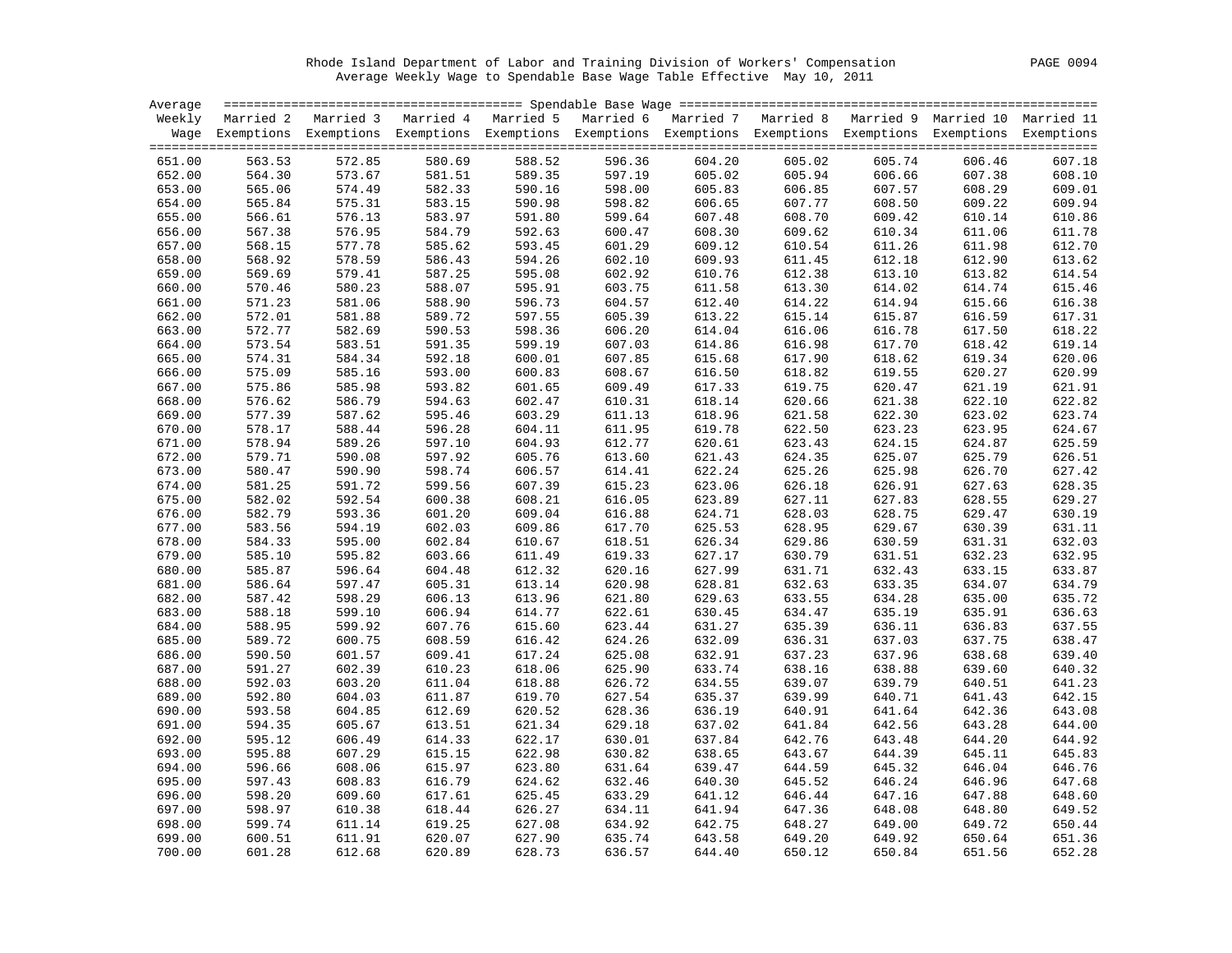Rhode Island Department of Labor and Training Division of Workers' Compensation PAGE 0095 Average Weekly Wage to Spendable Base Wage Table Effective May 10, 2011

| Average |        |                                                                                                                    |        |        |        |        |        |        |        |        |
|---------|--------|--------------------------------------------------------------------------------------------------------------------|--------|--------|--------|--------|--------|--------|--------|--------|
| Weekly  |        | Married 2 Married 3 Married 4 Married 5 Married 6 Married 7 Married 8 Married 9 Married 10 Married 11              |        |        |        |        |        |        |        |        |
|         |        | Wage Exemptions Exemptions Exemptions Exemptions Exemptions Exemptions Exemptions Exemptions Exemptions Exemptions |        |        |        |        |        |        |        |        |
|         |        |                                                                                                                    |        |        |        |        |        |        |        |        |
| 701.00  | 602.05 | 613.46                                                                                                             | 621.72 | 629.55 | 637.39 | 645.22 | 651.04 | 651.76 | 652.48 | 653.20 |
| 702.00  | 602.83 | 614.23                                                                                                             | 622.54 | 630.37 | 638.21 | 646.04 | 651.96 | 652.69 | 653.41 | 654.13 |
| 703.00  | 603.59 | 614.99                                                                                                             | 623.35 | 631.18 | 639.02 | 646.86 | 652.88 | 653.60 | 654.32 | 655.04 |
| 704.00  | 604.36 | 615.76                                                                                                             | 624.17 | 632.01 | 639.85 | 647.68 | 653.80 | 654.52 | 655.24 | 655.96 |
| 705.00  | 605.13 | 616.54                                                                                                             | 625.00 | 632.83 | 640.67 | 648.50 | 654.72 | 655.44 | 656.16 | 656.88 |
| 706.00  | 605.91 | 617.31                                                                                                             | 625.82 | 633.65 | 641.49 | 649.32 | 655.64 | 656.37 | 657.09 | 657.81 |
| 707.00  | 606.68 | 618.08                                                                                                             | 626.64 | 634.47 | 642.31 | 650.15 | 656.57 | 657.29 | 658.01 | 658.73 |
| 708.00  | 607.44 | 618.84                                                                                                             | 627.45 | 635.29 | 643.13 | 650.96 | 657.48 | 658.20 | 658.92 | 659.64 |
| 709.00  | 608.21 | 619.62                                                                                                             | 628.28 | 636.11 | 643.95 | 651.78 | 658.40 | 659.12 | 659.84 | 660.56 |
| 710.00  | 608.99 | 620.39                                                                                                             | 629.10 | 636.93 | 644.77 | 652.60 | 659.32 | 660.05 | 660.77 | 661.49 |
| 711.00  | 609.76 | 621.16                                                                                                             | 629.92 | 637.75 | 645.59 | 653.43 | 660.25 | 660.97 | 661.69 | 662.41 |
| 712.00  | 610.53 | 621.93                                                                                                             | 630.74 | 638.58 | 646.42 | 654.25 | 661.17 | 661.89 | 662.61 | 663.33 |
| 713.00  | 611.29 | 622.70                                                                                                             | 631.56 | 639.39 | 647.23 | 655.06 | 662.08 | 662.80 | 663.52 | 664.24 |
| 714.00  | 612.07 | 623.47                                                                                                             | 632.38 | 640.21 | 648.05 | 655.88 | 663.00 | 663.73 | 664.45 | 665.17 |
| 715.00  | 612.84 | 624.24                                                                                                             | 633.20 | 641.03 | 648.87 | 656.71 | 663.93 | 664.65 | 665.37 | 666.09 |
|         |        |                                                                                                                    |        | 641.86 | 649.70 |        |        |        |        |        |
| 716.00  | 613.61 | 625.01                                                                                                             | 634.02 |        |        | 657.53 | 664.85 | 665.57 | 666.29 | 667.01 |
| 717.00  | 614.38 | 625.79                                                                                                             | 634.85 | 642.68 | 650.52 | 658.35 | 665.77 | 666.49 | 667.21 | 667.93 |
| 718.00  | 615.15 | 626.55                                                                                                             | 635.66 | 643.49 | 651.33 | 659.16 | 666.68 | 667.41 | 668.13 | 668.85 |
| 719.00  | 615.92 | 627.32                                                                                                             | 636.48 | 644.31 | 652.15 | 659.99 | 667.61 | 668.33 | 669.05 | 669.77 |
| 720.00  | 616.69 | 628.09                                                                                                             | 637.30 | 645.14 | 652.98 | 660.81 | 668.53 | 669.25 | 669.97 | 670.69 |
| 721.00  | 617.46 | 628.87                                                                                                             | 638.13 | 645.96 | 653.80 | 661.63 | 669.45 | 670.17 | 670.89 | 671.61 |
| 722.00  | 618.24 | 629.64                                                                                                             | 638.95 | 646.78 | 654.62 | 662.45 | 670.29 | 671.10 | 671.82 | 672.54 |
| 723.00  | 619.00 | 630.40                                                                                                             | 639.76 | 647.59 | 655.43 | 663.27 | 671.11 | 672.01 | 672.73 | 673.45 |
| 724.00  | 619.77 | 631.17                                                                                                             | 640.58 | 648.42 | 656.26 | 664.09 | 671.93 | 672.93 | 673.65 | 674.37 |
| 725.00  | 620.54 | 631.95                                                                                                             | 641.41 | 649.24 | 657.08 | 664.91 | 672.75 | 673.85 | 674.57 | 675.29 |
| 726.00  | 621.32 | 632.72                                                                                                             | 642.23 | 650.06 | 657.90 | 665.73 | 673.57 | 674.78 | 675.50 | 676.22 |
| 727.00  | 622.09 | 633.49                                                                                                             | 643.05 | 650.88 | 658.72 | 666.56 | 674.40 | 675.70 | 676.42 | 677.14 |
| 728.00  | 622.85 | 634.25                                                                                                             | 643.86 | 651.70 | 659.54 | 667.37 | 675.21 | 676.61 | 677.33 | 678.05 |
| 729.00  | 623.62 | 635.03                                                                                                             | 644.69 | 652.52 | 660.36 | 668.19 | 676.03 | 677.53 | 678.25 | 678.97 |
| 730.00  | 624.40 | 635.80                                                                                                             | 645.51 | 653.34 | 661.18 | 669.01 | 676.85 | 678.46 | 679.18 | 679.90 |
| 731.00  | 625.17 | 636.57                                                                                                             | 646.33 | 654.16 | 662.00 | 669.84 | 677.68 | 679.38 | 680.10 | 680.82 |
| 732.00  | 625.94 | 637.34                                                                                                             | 647.15 | 654.99 | 662.83 | 670.66 | 678.50 | 680.30 | 681.02 | 681.74 |
| 733.00  | 626.70 | 638.11                                                                                                             | 647.97 | 655.80 | 663.64 | 671.47 | 679.31 | 681.21 | 681.93 | 682.65 |
| 734.00  | 627.48 | 638.88                                                                                                             | 648.79 | 656.62 | 664.46 | 672.29 | 680.13 | 682.14 | 682.86 | 683.58 |
| 735.00  | 628.25 | 639.65                                                                                                             | 649.61 | 657.44 | 665.28 | 673.12 | 680.96 | 683.06 | 683.78 | 684.50 |
| 736.00  | 629.02 | 640.42                                                                                                             | 650.43 | 658.27 | 666.11 | 673.94 | 681.78 | 683.98 | 684.70 | 685.42 |
| 737.00  | 629.79 | 641.20                                                                                                             | 651.26 | 659.09 | 666.93 | 674.76 | 682.60 | 684.90 | 685.62 | 686.34 |
| 738.00  | 630.56 | 641.96                                                                                                             | 652.07 | 659.90 | 667.74 | 675.57 | 683.41 | 685.82 | 686.54 | 687.26 |
| 739.00  | 631.33 | 642.73                                                                                                             | 652.89 | 660.72 | 668.56 | 676.40 | 684.24 | 686.74 | 687.46 | 688.18 |
| 740.00  | 632.10 | 643.50                                                                                                             | 653.71 | 661.55 | 669.39 | 677.22 | 685.06 | 687.66 | 688.38 | 689.10 |
| 741.00  | 632.87 | 644.28                                                                                                             | 654.54 | 662.37 | 670.21 | 678.04 | 685.88 | 688.58 | 689.30 | 690.02 |
| 742.00  | 633.65 | 645.05                                                                                                             | 655.36 | 663.19 | 671.03 | 678.86 | 686.70 | 689.51 | 690.23 | 690.95 |
| 743.00  | 634.41 | 645.81                                                                                                             | 656.17 | 664.00 | 671.84 | 679.68 | 687.52 | 690.42 | 691.14 | 691.86 |
| 744.00  | 635.18 | 646.58                                                                                                             | 656.99 | 664.83 | 672.67 | 680.50 | 688.34 | 691.34 | 692.06 | 692.78 |
| 745.00  | 635.95 | 647.36                                                                                                             | 657.82 | 665.65 | 673.49 | 681.32 | 689.16 | 692.26 | 692.98 | 693.70 |
| 746.00  | 636.73 | 648.13                                                                                                             | 658.64 | 666.47 | 674.31 | 682.14 | 689.98 | 693.19 | 693.91 | 694.63 |
| 747.00  | 637.50 | 648.90                                                                                                             | 659.46 | 667.29 | 675.13 | 682.97 | 690.81 | 694.11 | 694.83 | 695.55 |
| 748.00  | 638.26 | 649.66                                                                                                             | 660.27 | 668.11 | 675.95 | 683.78 | 691.62 | 695.02 | 695.74 | 696.46 |
| 749.00  | 639.03 | 650.44                                                                                                             | 661.10 | 668.93 | 676.77 | 684.60 | 692.44 | 695.94 | 696.66 | 697.38 |
| 750.00  | 639.81 | 651.21                                                                                                             | 661.92 | 669.75 | 677.59 | 685.42 | 693.26 | 696.87 | 697.59 | 698.31 |
|         |        |                                                                                                                    |        |        |        |        |        |        |        |        |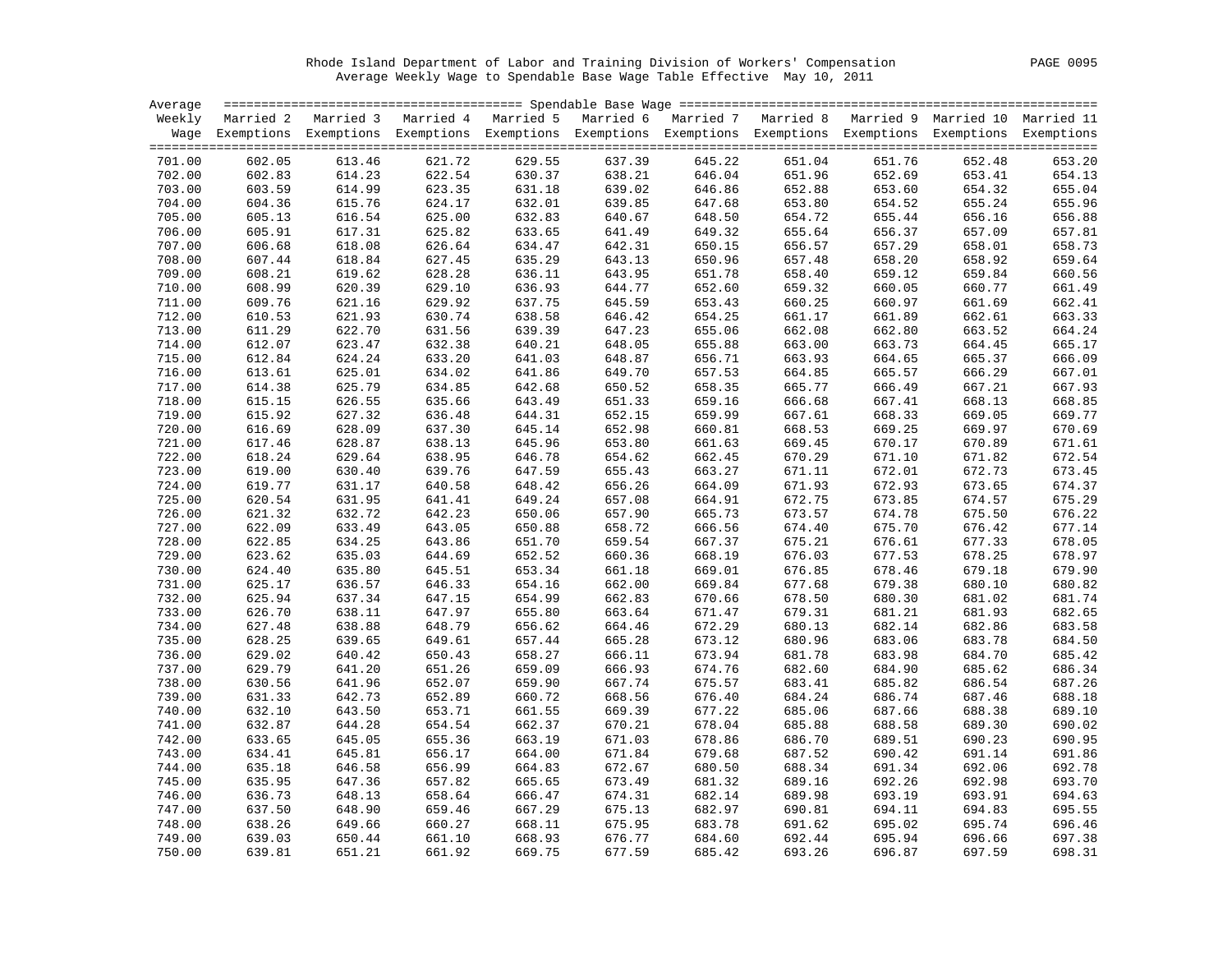Rhode Island Department of Labor and Training Division of Workers' Compensation PAGE 0096 Average Weekly Wage to Spendable Base Wage Table Effective May 10, 2011

| Average |        |                                                                                                                    |        |        |        |        |        |        |        |                  |
|---------|--------|--------------------------------------------------------------------------------------------------------------------|--------|--------|--------|--------|--------|--------|--------|------------------|
| Weekly  |        | Married 2 Married 3 Married 4 Married 5 Married 6 Married 7 Married 8 Married 9 Married 10 Married 11              |        |        |        |        |        |        |        |                  |
|         |        | Wage Exemptions Exemptions Exemptions Exemptions Exemptions Exemptions Exemptions Exemptions Exemptions Exemptions |        |        |        |        |        |        |        |                  |
|         |        |                                                                                                                    |        |        |        |        |        |        |        |                  |
| 751.00  | 640.58 | 651.98                                                                                                             | 662.74 | 670.57 | 678.41 | 686.25 | 694.09 | 697.79 | 698.51 | 699.23           |
| 752.00  | 641.35 | 652.75                                                                                                             | 663.56 | 671.40 | 679.24 | 687.07 | 694.91 | 698.71 | 699.43 | 700.15           |
| 753.00  | 642.11 | 653.52                                                                                                             | 664.38 | 672.21 | 680.05 | 687.88 | 695.72 | 699.62 | 700.34 | 701.06           |
| 754.00  | 642.89 | 654.29                                                                                                             | 665.20 | 673.03 | 680.87 | 688.70 | 696.54 | 700.55 | 701.27 | 701.99           |
| 755.00  | 643.66 | 655.06                                                                                                             | 666.02 | 673.85 | 681.69 | 689.53 | 697.37 | 701.47 | 702.19 | 702.91           |
| 756.00  | 644.43 | 655.83                                                                                                             | 666.84 | 674.68 | 682.52 | 690.35 | 698.19 | 702.39 | 703.11 | 703.83           |
| 757.00  | 645.20 | 656.61                                                                                                             | 667.67 | 675.50 | 683.34 | 691.17 | 699.01 | 703.31 | 704.03 | 704.75           |
| 758.00  | 645.97 | 657.37                                                                                                             | 668.48 | 676.31 | 684.15 | 691.98 | 699.82 | 704.23 | 704.95 | 705.67           |
| 759.00  | 646.74 | 658.14                                                                                                             | 669.30 | 677.13 | 684.97 | 692.81 | 700.65 | 705.15 | 705.87 | 706.59           |
| 760.00  | 647.51 | 658.91                                                                                                             | 670.12 | 677.96 | 685.80 | 693.63 | 701.47 | 706.07 | 706.79 | 707.51           |
| 761.00  | 648.28 | 659.69                                                                                                             | 670.95 | 678.78 | 686.62 | 694.45 | 702.29 | 706.99 | 707.71 | 708.43           |
| 762.00  | 649.06 | 660.46                                                                                                             | 671.77 | 679.60 | 687.44 | 695.27 | 703.11 | 707.92 | 708.64 | 709.36           |
| 763.00  | 649.82 | 661.22                                                                                                             | 672.58 | 680.41 | 688.25 | 696.09 | 703.93 | 708.83 | 709.55 | 710.27           |
| 764.00  | 650.59 | 661.99                                                                                                             | 673.38 | 681.24 | 689.08 | 696.91 | 704.75 | 709.75 | 710.47 | 711.19           |
| 765.00  | 651.36 |                                                                                                                    | 674.16 | 682.06 | 689.90 | 697.73 | 705.57 | 710.67 | 711.39 |                  |
|         |        | 662.77                                                                                                             |        |        |        |        |        |        |        | 712.11<br>713.04 |
| 766.00  | 652.14 | 663.54                                                                                                             | 674.93 | 682.88 | 690.72 | 698.55 | 706.39 | 711.60 | 712.32 |                  |
| 767.00  | 652.91 | 664.31                                                                                                             | 675.70 | 683.70 | 691.54 | 699.38 | 707.22 | 712.52 | 713.24 | 713.96           |
| 768.00  | 653.67 | 665.07                                                                                                             | 676.46 | 684.52 | 692.36 | 700.19 | 708.03 | 713.43 | 714.15 | 714.87           |
| 769.00  | 654.44 | 665.85                                                                                                             | 677.24 | 685.34 | 693.18 | 701.01 | 708.85 | 714.35 | 715.07 | 715.79           |
| 770.00  | 655.22 | 666.62                                                                                                             | 678.01 | 686.16 | 694.00 | 701.83 | 709.67 | 715.28 | 716.00 | 716.72           |
| 771.00  | 655.99 | 667.39                                                                                                             | 678.78 | 686.98 | 694.82 | 702.66 | 710.50 | 716.20 | 716.92 | 717.64           |
| 772.00  | 656.76 | 668.16                                                                                                             | 679.55 | 687.81 | 695.65 | 703.48 | 711.32 | 717.12 | 717.84 | 718.56           |
| 773.00  | 657.52 | 668.93                                                                                                             | 680.32 | 688.62 | 696.46 | 704.29 | 712.13 | 718.03 | 718.75 | 719.47           |
| 774.00  | 658.30 | 669.70                                                                                                             | 681.09 | 689.44 | 697.28 | 705.11 | 712.95 | 718.96 | 719.68 | 720.40           |
| 775.00  | 659.07 | 670.47                                                                                                             | 681.86 | 690.26 | 698.10 | 705.94 | 713.78 | 719.88 | 720.60 | 721.32           |
| 776.00  | 659.84 | 671.24                                                                                                             | 682.63 | 691.09 | 698.93 | 706.76 | 714.60 | 720.80 | 721.52 | 722.24           |
| 777.00  | 660.61 | 672.02                                                                                                             | 683.41 | 691.91 | 699.75 | 707.58 | 715.42 | 721.72 | 722.44 | 723.16           |
| 778.00  | 661.38 | 672.78                                                                                                             | 684.17 | 692.72 | 700.56 | 708.39 | 716.23 | 722.64 | 723.36 | 724.08           |
| 779.00  | 662.15 | 673.55                                                                                                             | 684.94 | 693.54 | 701.38 | 709.22 | 717.06 | 723.56 | 724.28 | 725.00           |
| 780.00  | 662.92 | 674.32                                                                                                             | 685.71 | 694.37 | 702.21 | 710.04 | 717.88 | 724.48 | 725.20 | 725.92           |
| 781.00  | 663.69 | 675.10                                                                                                             | 686.49 | 695.19 | 703.03 | 710.86 | 718.70 | 725.40 | 726.12 | 726.84           |
| 782.00  | 664.47 | 675.87                                                                                                             | 687.26 | 696.01 | 703.85 | 711.68 | 719.52 | 726.33 | 727.05 | 727.77           |
| 783.00  | 665.23 | 676.63                                                                                                             | 688.02 | 696.82 | 704.66 | 712.50 | 720.34 | 727.24 | 727.96 | 728.68           |
| 784.00  | 666.00 | 677.40                                                                                                             | 688.79 | 697.65 | 705.49 | 713.32 | 721.16 | 728.16 | 728.88 | 729.60           |
| 785.00  | 666.77 | 678.18                                                                                                             | 689.57 | 698.47 | 706.31 | 714.14 | 721.98 | 729.08 | 729.80 | 730.52           |
| 786.00  | 667.55 | 678.95                                                                                                             | 690.34 | 699.29 | 707.13 | 714.96 | 722.80 | 730.01 | 730.73 | 731.45           |
| 787.00  | 668.32 | 679.72                                                                                                             | 691.11 | 700.11 | 707.95 | 715.79 | 723.63 | 730.93 | 731.65 | 732.37           |
| 788.00  | 669.08 | 680.48                                                                                                             | 691.87 | 700.93 | 708.77 | 716.60 | 724.44 | 731.84 | 732.56 | 733.28           |
| 789.00  | 669.85 | 681.26                                                                                                             | 692.65 | 701.75 | 709.59 | 717.42 | 725.26 | 732.76 | 733.48 | 734.20           |
| 790.00  | 670.63 | 682.03                                                                                                             | 693.42 | 702.57 | 710.41 | 718.24 | 726.08 | 733.69 | 734.41 | 735.13           |
| 791.00  | 671.40 | 682.80                                                                                                             | 694.19 | 703.39 | 711.23 | 719.07 | 726.91 | 734.61 | 735.33 | 736.05           |
| 792.00  | 672.17 | 683.57                                                                                                             | 694.96 | 704.22 | 712.06 | 719.89 | 727.73 | 735.53 | 736.25 | 736.97           |
| 793.00  | 672.93 | 684.34                                                                                                             | 695.73 | 705.03 | 712.87 | 720.70 | 728.54 | 736.37 | 737.16 | 737.88           |
| 794.00  | 673.71 | 685.11                                                                                                             | 696.50 | 705.85 | 713.69 | 721.52 | 729.36 | 737.20 | 738.09 | 738.81           |
| 795.00  | 674.48 | 685.88                                                                                                             | 697.27 | 706.67 | 714.51 | 722.35 | 730.19 | 738.02 | 739.01 | 739.73           |
| 796.00  | 675.25 | 686.65                                                                                                             | 698.04 | 707.50 | 715.34 | 723.17 | 731.01 | 738.84 | 739.93 | 740.65           |
| 797.00  | 676.02 | 687.43                                                                                                             | 698.82 | 708.32 | 716.16 | 723.99 | 731.83 | 739.66 | 740.85 | 741.57           |
| 798.00  | 676.79 | 688.19                                                                                                             | 699.58 | 709.13 | 716.97 | 724.80 | 732.64 | 740.48 | 741.77 | 742.49           |
| 799.00  | 677.56 | 688.96                                                                                                             | 700.35 | 709.95 | 717.79 | 725.63 | 733.47 | 741.30 | 742.69 | 743.41           |
| 800.00  | 678.33 | 689.73                                                                                                             | 701.12 | 710.78 | 718.62 | 726.45 | 734.29 | 742.12 | 743.61 | 744.33           |
|         |        |                                                                                                                    |        |        |        |        |        |        |        |                  |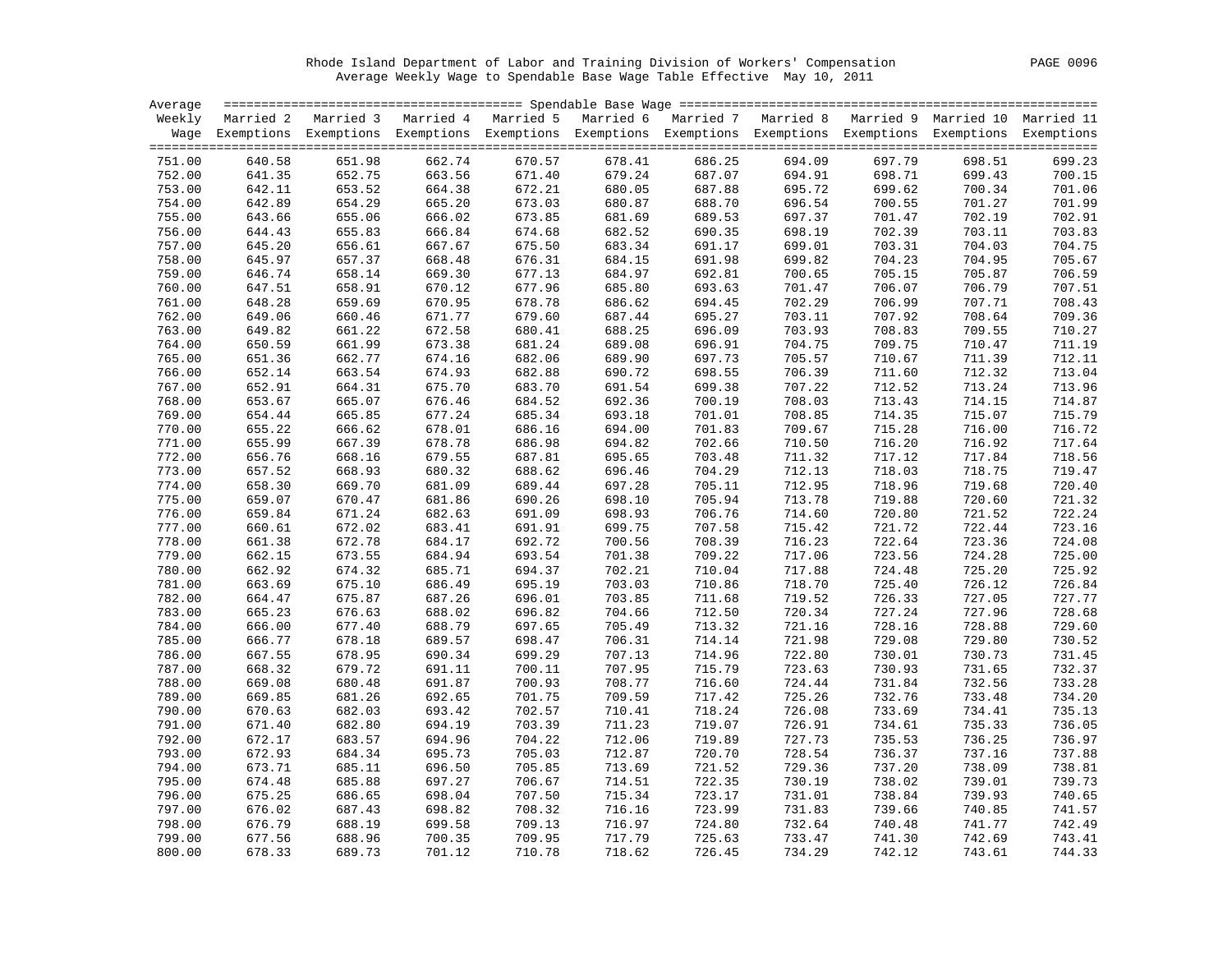Rhode Island Department of Labor and Training Division of Workers' Compensation PAGE 0097 Average Weekly Wage to Spendable Base Wage Table Effective May 10, 2011

| Average |        |        |        |        |        |        |        |        |                                                                                                                    |        |
|---------|--------|--------|--------|--------|--------|--------|--------|--------|--------------------------------------------------------------------------------------------------------------------|--------|
| Weekly  |        |        |        |        |        |        |        |        | Married 2 Married 3 Married 4 Married 5 Married 6 Married 7 Married 8 Married 9 Married 10 Married 11              |        |
|         |        |        |        |        |        |        |        |        | Wage Exemptions Exemptions Exemptions Exemptions Exemptions Exemptions Exemptions Exemptions Exemptions Exemptions |        |
|         |        |        |        |        |        |        |        |        |                                                                                                                    |        |
| 801.00  | 679.10 | 690.51 | 701.90 | 711.60 | 719.44 | 727.27 | 735.11 | 742.94 | 744.53                                                                                                             | 745.25 |
| 802.00  | 679.88 | 691.28 | 702.67 | 712.42 | 720.26 | 728.09 | 735.93 | 743.77 | 745.46                                                                                                             | 746.18 |
| 803.00  | 680.64 | 692.04 | 703.43 | 713.23 | 721.07 | 728.91 | 736.75 | 744.58 | 746.37                                                                                                             | 747.09 |
| 804.00  | 681.41 | 692.81 | 704.20 | 714.06 | 721.90 | 729.73 | 737.57 | 745.40 | 747.29                                                                                                             | 748.01 |
| 805.00  | 682.18 | 693.59 | 704.98 | 714.88 | 722.72 | 730.55 | 738.39 | 746.22 | 748.21                                                                                                             | 748.93 |
| 806.00  | 682.96 | 694.36 | 705.75 | 715.70 | 723.54 | 731.37 | 739.21 | 747.05 | 749.14                                                                                                             | 749.86 |
| 807.00  | 683.73 | 695.13 | 706.52 | 716.52 | 724.36 | 732.20 | 740.04 | 747.87 | 750.06                                                                                                             | 750.78 |
| 808.00  | 684.49 | 695.89 | 707.28 | 717.34 | 725.18 | 733.01 | 740.85 | 748.68 | 750.97                                                                                                             | 751.69 |
| 809.00  | 685.26 | 696.67 | 708.06 | 718.16 | 726.00 | 733.83 | 741.67 | 749.50 | 751.89                                                                                                             | 752.61 |
| 810.00  | 686.04 | 697.44 | 708.83 | 718.98 | 726.82 | 734.65 | 742.49 | 750.33 | 752.82                                                                                                             | 753.54 |
| 811.00  | 686.81 | 698.21 | 709.60 | 719.80 | 727.64 | 735.48 | 743.32 | 751.15 | 753.74                                                                                                             | 754.46 |
| 812.00  | 687.58 | 698.98 | 710.37 | 720.63 | 728.47 | 736.30 | 744.14 | 751.97 | 754.66                                                                                                             | 755.38 |
|         |        |        |        |        |        |        |        |        |                                                                                                                    |        |
| 813.00  | 688.34 | 699.75 | 711.14 | 721.44 | 729.28 | 737.11 | 744.95 | 752.78 | 755.57                                                                                                             | 756.29 |
| 814.00  | 689.12 | 700.52 | 711.91 | 722.26 | 730.10 | 737.93 | 745.77 | 753.61 | 756.50                                                                                                             | 757.22 |
| 815.00  | 689.89 | 701.29 | 712.68 | 723.08 | 730.92 | 738.76 | 746.60 | 754.43 | 757.42                                                                                                             | 758.14 |
| 816.00  | 690.66 | 702.06 | 713.45 | 723.91 | 731.75 | 739.58 | 747.42 | 755.25 | 758.34                                                                                                             | 759.06 |
| 817.00  | 691.43 | 702.84 | 714.23 | 724.73 | 732.57 | 740.40 | 748.24 | 756.07 | 759.26                                                                                                             | 759.98 |
| 818.00  | 692.20 | 703.60 | 714.99 | 725.54 | 733.38 | 741.21 | 749.05 | 756.89 | 760.18                                                                                                             | 760.90 |
| 819.00  | 692.97 | 704.37 | 715.76 | 726.36 | 734.20 | 742.04 | 749.88 | 757.71 | 761.10                                                                                                             | 761.82 |
| 820.00  | 693.74 | 705.14 | 716.53 | 727.19 | 735.03 | 742.86 | 750.70 | 758.53 | 762.02                                                                                                             | 762.74 |
| 821.00  | 694.51 | 705.92 | 717.31 | 728.01 | 735.85 | 743.68 | 751.52 | 759.35 | 762.94                                                                                                             | 763.66 |
| 822.00  | 695.29 | 706.69 | 718.08 | 728.83 | 736.67 | 744.50 | 752.34 | 760.18 | 763.87                                                                                                             | 764.59 |
| 823.00  | 696.05 | 707.45 | 718.84 | 729.64 | 737.48 | 745.32 | 753.16 | 760.99 | 764.78                                                                                                             | 765.50 |
| 824.00  | 696.82 | 708.22 | 719.61 | 730.47 | 738.31 | 746.14 | 753.98 | 761.81 | 765.70                                                                                                             | 766.42 |
| 825.00  | 697.59 | 709.00 | 720.39 | 731.29 | 739.13 | 746.96 | 754.80 | 762.63 | 766.62                                                                                                             | 767.34 |
| 826.00  | 698.37 | 709.77 | 721.16 | 732.11 | 739.95 | 747.78 | 755.62 | 763.46 | 767.55                                                                                                             | 768.27 |
| 827.00  | 699.14 | 710.54 | 721.93 | 732.93 | 740.77 | 748.61 | 756.45 | 764.28 | 768.47                                                                                                             | 769.19 |
| 828.00  | 699.90 | 711.30 | 722.69 | 733.75 | 741.59 | 749.42 | 757.26 | 765.09 | 769.38                                                                                                             | 770.10 |
| 829.00  | 700.67 | 712.08 | 723.47 | 734.57 | 742.41 | 750.24 | 758.08 | 765.91 | 770.30                                                                                                             | 771.02 |
| 830.00  | 701.45 | 712.85 | 724.24 | 735.39 | 743.23 | 751.06 | 758.90 | 766.74 | 771.23                                                                                                             | 771.95 |
| 831.00  | 702.22 | 713.62 | 725.01 | 736.21 | 744.05 | 751.89 | 759.73 | 767.56 | 772.15                                                                                                             | 772.87 |
| 832.00  | 702.99 | 714.39 | 725.78 | 737.04 | 744.88 | 752.71 | 760.55 | 768.38 | 773.07                                                                                                             | 773.79 |
| 833.00  | 703.75 | 715.16 | 726.55 | 737.85 | 745.69 | 753.52 | 761.36 | 769.19 | 773.98                                                                                                             | 774.70 |
| 834.00  | 704.53 | 715.93 | 727.32 | 738.67 | 746.51 | 754.34 | 762.18 | 770.02 | 774.91                                                                                                             | 775.63 |
| 835.00  | 705.30 | 716.70 | 728.09 | 739.48 | 747.33 | 755.17 | 763.01 | 770.84 | 775.83                                                                                                             | 776.55 |
| 836.00  | 706.07 | 717.47 | 728.86 | 740.26 | 748.16 | 755.99 | 763.83 | 771.66 | 776.75                                                                                                             | 777.47 |
| 837.00  | 706.84 | 718.25 | 729.64 | 741.03 | 748.98 | 756.81 | 764.65 | 772.48 | 777.67                                                                                                             | 778.39 |
| 838.00  | 707.61 | 719.01 | 730.40 | 741.79 | 749.79 | 757.62 | 765.46 | 773.30 | 778.59                                                                                                             | 779.31 |
| 839.00  | 708.38 | 719.78 | 731.17 | 742.56 | 750.61 | 758.45 | 766.29 | 774.12 | 779.51                                                                                                             | 780.23 |
| 840.00  | 709.15 | 720.55 | 731.94 | 743.34 | 751.44 | 759.27 | 767.11 | 774.94 | 780.43                                                                                                             | 781.15 |
| 841.00  | 709.92 | 721.33 | 732.72 | 744.11 | 752.26 | 760.09 | 767.93 | 775.76 | 781.35                                                                                                             | 782.07 |
| 842.00  | 710.70 | 722.10 | 733.49 | 744.88 | 753.08 | 760.91 | 768.75 | 776.59 | 782.28                                                                                                             | 783.00 |
| 843.00  | 711.46 | 722.86 | 734.25 | 745.64 | 753.89 | 761.73 | 769.57 | 777.40 | 783.19                                                                                                             | 783.91 |
| 844.00  | 712.23 | 723.63 | 735.02 | 746.42 | 754.72 | 762.55 | 770.39 | 778.22 | 784.11                                                                                                             | 784.83 |
| 845.00  | 713.00 | 724.41 | 735.80 | 747.19 | 755.54 | 763.37 | 771.21 | 779.04 | 785.03                                                                                                             | 785.75 |
| 846.00  | 713.78 | 725.18 | 736.57 | 747.96 | 756.36 | 764.19 | 772.03 | 779.87 | 785.96                                                                                                             | 786.68 |
| 847.00  | 714.55 | 725.95 | 737.34 | 748.73 | 757.18 | 765.02 | 772.86 | 780.69 | 786.88                                                                                                             | 787.60 |
| 848.00  | 715.31 | 726.71 | 738.10 | 749.50 | 758.00 | 765.83 | 773.67 | 781.50 | 787.79                                                                                                             | 788.51 |
|         |        |        |        |        |        |        | 774.49 | 782.32 |                                                                                                                    | 789.43 |
| 849.00  | 716.08 | 727.49 | 738.88 | 750.27 | 758.82 | 766.65 |        |        | 788.71                                                                                                             |        |
| 850.00  | 716.86 | 728.26 | 739.65 | 751.04 | 759.64 | 767.47 | 775.31 | 783.15 | 789.64                                                                                                             | 790.36 |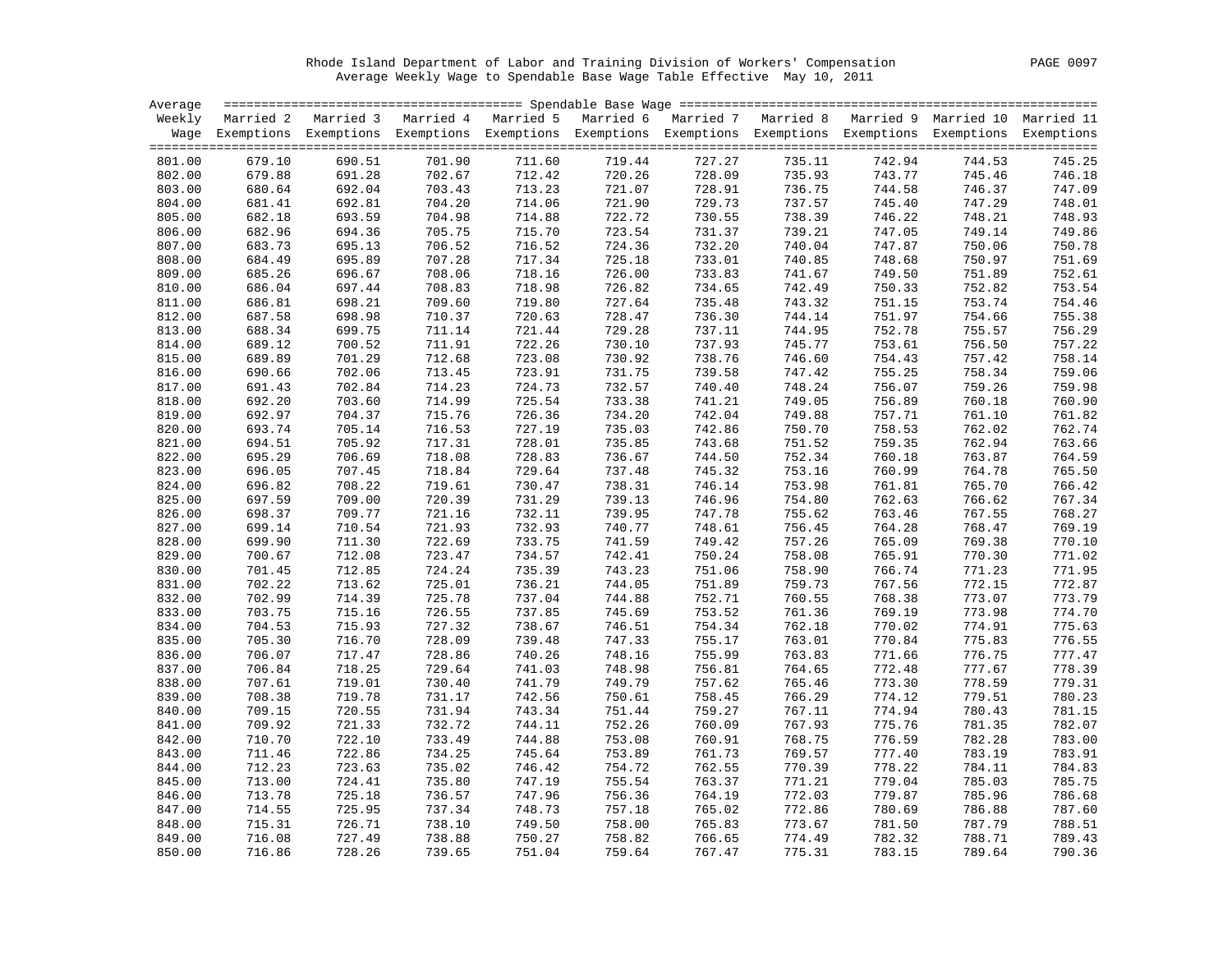Rhode Island Department of Labor and Training Division of Workers' Compensation PAGE 0098 Average Weekly Wage to Spendable Base Wage Table Effective May 10, 2011

| Average          |                  |                                                                                                                    |                  |                  |                  |                  |                  |                  |                  |                  |
|------------------|------------------|--------------------------------------------------------------------------------------------------------------------|------------------|------------------|------------------|------------------|------------------|------------------|------------------|------------------|
|                  |                  | Weekly Married 2 Married 3 Married 4 Married 5 Married 6 Married 7 Married 8 Married 9 Married 10 Married 11       |                  |                  |                  |                  |                  |                  |                  |                  |
|                  |                  | Wage Exemptions Exemptions Exemptions Exemptions Exemptions Exemptions Exemptions Exemptions Exemptions Exemptions |                  |                  |                  |                  |                  |                  |                  |                  |
|                  |                  |                                                                                                                    |                  |                  |                  |                  |                  |                  |                  |                  |
| 851.00           | 717.63           | 729.03                                                                                                             | 740.42           | 751.81           | 760.46           | 768.30           | 776.14           | 783.97           | 790.56           | 791.28           |
| 852.00           | 718.40           | 729.80                                                                                                             | 741.19           | 752.59           | 761.29           | 769.12           | 776.96           | 784.79           | 791.48           | 792.20           |
| 853.00           | 719.16           | 730.57                                                                                                             | 741.96           | 753.35           | 762.10           | 769.93           | 777.77           | 785.60           | 792.39           | 793.11           |
| 854.00           | 719.94           | 731.34                                                                                                             | 742.73           | 754.12           | 762.92           | 770.75           | 778.59           | 786.43           | 793.32           | 794.04           |
| 855.00           | 720.71           | 732.11                                                                                                             | 743.50           | 754.89           | 763.74           | 771.58           | 779.42           | 787.25           | 794.24           | 794.96           |
| 856.00           | 721.48           | 732.88                                                                                                             | 744.27           | 755.67           | 764.57           | 772.40           | 780.24           | 788.07           | 795.16           | 795.88           |
| 857.00           | 722.25           | 733.66                                                                                                             | 745.05           | 756.44           | 765.39           | 773.22           | 781.06           | 788.89           | 796.08           | 796.80           |
| 858.00           | 723.02           | 734.42                                                                                                             | 745.81           | 757.20           | 766.20           | 774.03           | 781.87           | 789.71           | 797.00           | 797.72           |
| 859.00           | 723.79           | 735.19                                                                                                             | 746.58           | 757.97           | 767.02           | 774.86           | 782.70           | 790.53           | 797.92           | 798.64           |
| 860.00           | 724.56           | 735.96                                                                                                             | 747.35           | 758.75           | 767.85           | 775.68           | 783.52           | 791.35           | 798.84           | 799.56           |
| 861.00           | 725.33           | 736.74                                                                                                             | 748.13           | 759.52           | 768.67           | 776.50           | 784.34           | 792.17           | 799.76           | 800.48           |
| 862.00           | 726.11           | 737.51                                                                                                             | 748.90           | 760.29           | 769.49           | 777.32           | 785.16           | 793.00           | 800.69           | 801.41           |
| 863.00           | 726.87           | 738.27                                                                                                             | 749.66           | 761.05           | 770.30           | 778.14           | 785.98           | 793.81           | 801.60           | 802.32           |
| 864.00           | 727.64           | 739.04                                                                                                             | 750.43           | 761.83           | 771.13           | 778.96           | 786.80           | 794.63           | 802.47           | 803.24           |
| 865.00           | 728.41           | 739.82                                                                                                             | 751.21           | 762.60           | 771.95           | 779.78           | 787.62           | 795.45           | 803.29           | 804.16           |
| 866.00           | 729.19           | 740.59                                                                                                             | 751.98           | 763.37           | 772.77           | 780.60           | 788.44           | 796.28           | 804.12           | 805.09           |
| 867.00           | 729.96           | 741.36                                                                                                             | 752.75           | 764.14           | 773.59           | 781.43           | 789.27           | 797.10           | 804.94           | 806.01           |
| 868.00           | 730.72           | 742.12                                                                                                             | 753.51           | 764.91           | 774.41           | 782.24           | 790.08           | 797.91           | 805.75           | 806.92           |
| 869.00           | 731.49           | 742.90                                                                                                             | 754.29           | 765.68           | 775.23           | 783.06           | 790.90           | 798.73           | 806.57           | 807.84           |
| 870.00           | 732.27           | 743.67                                                                                                             | 755.06           | 766.45           | 776.05           | 783.88           | 791.72           | 799.56           | 807.40           | 808.77           |
| 871.00           | 733.04           | 744.44                                                                                                             | 755.83           | 767.22           | 776.87           | 784.71           | 792.55           | 800.38           | 808.22           | 809.69           |
| 872.00           | 733.81           | 745.21                                                                                                             | 756.60           | 768.00           | 777.70           | 785.53           | 793.37           | 801.20           | 809.04           | 810.61           |
| 873.00           | 734.57           | 745.98                                                                                                             | 757.37           | 768.76           | 778.51           | 786.34           | 794.18           | 802.01           | 809.85           | 811.52           |
| 874.00           | 735.35           | 746.75                                                                                                             | 758.14           | 769.53           | 779.33           | 787.16           | 795.00           | 802.84           | 810.68           | 812.45           |
| 875.00           | 736.12           | 747.52                                                                                                             | 758.91           | 770.30           | 780.15           | 787.99           | 795.83           | 803.66           | 811.50           | 813.37           |
| 876.00           | 736.89           | 748.29                                                                                                             | 759.68           | 771.08           | 780.98           | 788.81           | 796.65           | 804.48           | 812.32           | 814.29           |
| 877.00           | 737.66           | 749.07                                                                                                             | 760.46           | 771.85           | 781.80           | 789.63           | 797.47           | 805.30           | 813.14           | 815.21           |
| 878.00           | 738.43           | 749.83                                                                                                             | 761.22           | 772.61           | 782.61           | 790.44           | 798.28           | 806.12           | 813.96           | 816.13           |
| 879.00           | 739.20           | 750.60                                                                                                             | 761.99           | 773.38           | 783.43           | 791.27           | 799.11           | 806.94           | 814.78           | 817.05           |
| 880.00           | 739.97           | 751.37                                                                                                             | 762.76           | 774.16           | 784.26           | 792.09           | 799.93           | 807.76           | 815.60           | 817.97           |
| 881.00           | 740.74           | 752.15                                                                                                             | 763.54           | 774.93           | 785.08           | 792.91           | 800.75           | 808.58           | 816.42           | 818.89           |
| 882.00           | 741.52           | 752.92                                                                                                             | 764.31           | 775.70           | 785.90           | 793.73           | 801.57           | 809.41           | 817.25           | 819.82           |
| 883.00           | 742.28           | 753.68                                                                                                             | 765.07           | 776.46           | 786.71           | 794.55           | 802.39           | 810.22           | 818.06           | 820.73           |
| 884.00           | 743.05           | 754.45                                                                                                             | 765.84           | 777.24           | 787.54           | 795.37           | 803.21           | 811.04           | 818.88           | 821.65           |
| 885.00           | 743.82           | 755.23                                                                                                             | 766.62           | 778.01           | 788.36           | 796.19           | 804.03           | 811.86           | 819.70           | 822.57           |
| 886.00           | 744.60           | 756.00                                                                                                             | 767.39           | 778.78           | 789.18           | 797.01           | 804.85           | 812.69           | 820.53           | 823.50           |
| 887.00           | 745.37           | 756.77                                                                                                             | 768.16           | 779.55           | 790.00           | 797.84           | 805.68           | 813.51           | 821.35           | 824.42           |
| 888.00           | 746.13           | 757.53                                                                                                             | 768.92           | 780.32           | 790.82           | 798.65           | 806.49           | 814.32           | 822.16           | 825.33           |
| 889.00           | 746.90           | 758.31                                                                                                             | 769.70           | 781.09           | 791.64           | 799.47           | 807.31           | 815.14           | 822.98           | 826.25           |
| 890.00           | 747.68           | 759.08                                                                                                             | 770.47           | 781.86           | 792.46           | 800.29           | 808.13           | 815.97           | 823.81           | 827.18           |
| 891.00           | 748.45           | 759.85                                                                                                             | 771.24           | 782.63           | 793.28           | 801.12           | 808.96           | 816.79           | 824.63           | 828.10           |
| 892.00           | 749.22           | 760.62                                                                                                             | 772.01           | 783.41           | 794.11           | 801.94           | 809.78           | 817.61           | 825.45           | 829.02           |
|                  | 749.98           | 761.39                                                                                                             | 772.78           | 784.17           | 794.92           | 802.75           | 810.59           | 818.42           | 826.26           |                  |
| 893.00           |                  |                                                                                                                    |                  |                  |                  |                  |                  |                  |                  | 829.93           |
| 894.00<br>895.00 | 750.76<br>751.53 | 762.16<br>762.93                                                                                                   | 773.55<br>774.32 | 784.94<br>785.71 | 795.74<br>796.56 | 803.57           | 811.41<br>812.24 | 819.25           | 827.09           | 830.86           |
|                  | 752.30           | 763.70                                                                                                             | 775.09           | 786.49           | 797.39           | 804.40<br>805.22 |                  | 820.07<br>820.89 | 827.91<br>828.73 | 831.78<br>832.70 |
| 896.00<br>897.00 | 753.07           | 764.48                                                                                                             | 775.87           | 787.26           | 798.21           | 806.04           | 813.06<br>813.88 | 821.71           | 829.55           | 833.62           |
| 898.00           | 753.84           | 765.24                                                                                                             | 776.63           | 788.02           | 799.02           | 806.85           | 814.69           | 822.53           | 830.37           | 834.54           |
|                  | 754.61           |                                                                                                                    | 777.40           |                  | 799.84           |                  |                  | 823.35           |                  | 835.46           |
| 899.00           |                  | 766.01                                                                                                             |                  | 788.79           |                  | 807.68           | 815.52           |                  | 831.19           |                  |
| 900.00           | 755.38           | 766.78                                                                                                             | 778.17           | 789.57           | 800.67           | 808.50           | 816.34           | 824.17           | 832.01           | 836.38           |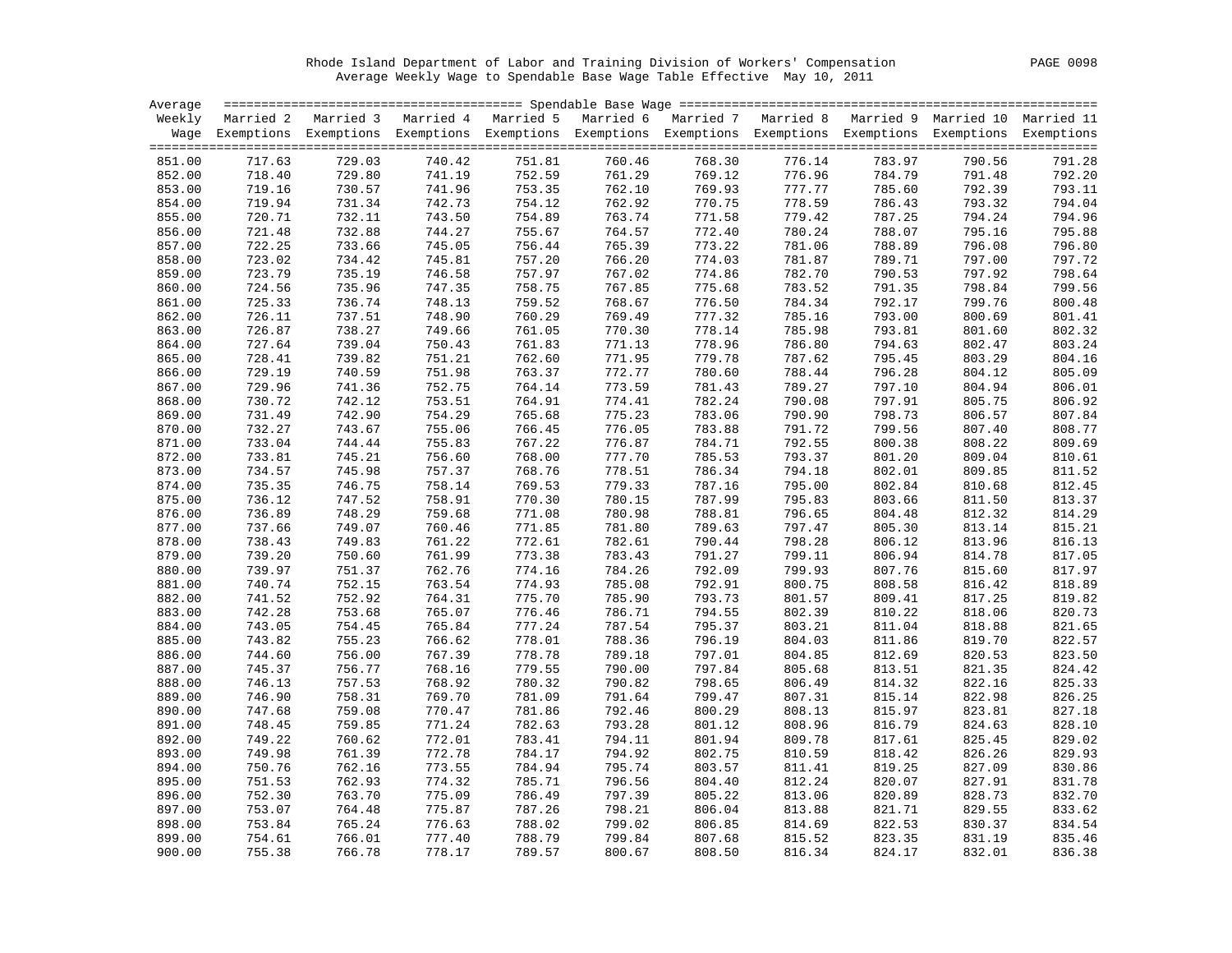Rhode Island Department of Labor and Training Division of Workers' Compensation PAGE 0099 Average Weekly Wage to Spendable Base Wage Table Effective May 10, 2011

| Average |        |                                                                                                                    |        |        |        |        |        |        |        |                  |
|---------|--------|--------------------------------------------------------------------------------------------------------------------|--------|--------|--------|--------|--------|--------|--------|------------------|
|         |        | Weekly Married 2 Married 3 Married 4 Married 5 Married 6 Married 7 Married 8 Married 9 Married 10 Married 11       |        |        |        |        |        |        |        |                  |
|         |        | Wage Exemptions Exemptions Exemptions Exemptions Exemptions Exemptions Exemptions Exemptions Exemptions Exemptions |        |        |        |        |        |        |        |                  |
|         |        |                                                                                                                    |        |        |        |        |        |        |        |                  |
| 901.00  | 756.15 | 767.56                                                                                                             | 778.95 | 790.34 | 801.49 | 809.32 | 817.16 | 824.99 | 832.83 | 837.30           |
| 902.00  | 756.93 | 768.33                                                                                                             | 779.72 | 791.11 | 802.31 | 810.14 | 817.98 | 825.82 | 833.66 | 838.23           |
| 903.00  | 757.69 | 769.09                                                                                                             | 780.48 | 791.87 | 803.12 | 810.96 | 818.80 | 826.63 | 834.47 | 839.14           |
| 904.00  | 758.46 | 769.86                                                                                                             | 781.25 | 792.65 | 803.95 | 811.78 | 819.62 | 827.45 | 835.29 | 840.06           |
| 905.00  | 759.23 | 770.64                                                                                                             | 782.03 | 793.42 | 804.77 | 812.60 | 820.44 | 828.27 | 836.11 | 840.98           |
| 906.00  | 760.01 | 771.41                                                                                                             | 782.80 | 794.19 | 805.58 | 813.42 | 821.26 | 829.10 | 836.94 | 841.91           |
| 907.00  | 760.78 | 772.18                                                                                                             | 783.57 | 794.96 | 806.35 | 814.25 | 822.09 | 829.92 | 837.76 | 842.83           |
| 908.00  | 761.54 | 772.94                                                                                                             | 784.33 | 795.73 | 807.12 | 815.06 | 822.90 | 830.73 | 838.57 | 843.74           |
| 909.00  | 762.31 | 773.72                                                                                                             | 785.11 | 796.50 | 807.89 | 815.88 | 823.72 | 831.55 | 839.39 | 844.66           |
| 910.00  | 763.09 | 774.49                                                                                                             | 785.88 | 797.27 | 808.66 | 816.70 | 824.54 | 832.38 | 840.22 | 845.59           |
| 911.00  | 763.86 | 775.26                                                                                                             | 786.65 | 798.04 | 809.43 | 817.53 | 825.37 | 833.20 | 841.04 | 846.51           |
| 912.00  | 764.63 | 776.03                                                                                                             | 787.42 | 798.82 | 810.21 | 818.35 | 826.19 | 834.02 | 841.86 | 847.43           |
| 913.00  | 765.39 | 776.80                                                                                                             | 788.19 | 799.58 | 810.97 | 819.16 | 827.00 | 834.83 | 842.67 | 848.34           |
| 914.00  | 766.17 | 777.57                                                                                                             | 788.96 | 800.35 | 811.74 | 819.98 | 827.82 | 835.66 | 843.50 | 849.27           |
| 915.00  | 766.94 | 778.34                                                                                                             | 789.73 | 801.12 | 812.51 | 820.81 | 828.65 | 836.48 | 844.32 | 850.19           |
| 916.00  | 767.71 | 779.11                                                                                                             | 790.50 | 801.90 | 813.29 | 821.63 | 829.47 | 837.30 | 845.14 | 851.11           |
| 917.00  | 768.48 | 779.89                                                                                                             | 791.28 | 802.67 | 814.06 | 822.45 | 830.29 | 838.12 | 845.96 | 852.03           |
| 918.00  | 769.25 | 780.65                                                                                                             | 792.04 | 803.43 | 814.82 | 823.26 | 831.10 | 838.94 | 846.78 | 852.95           |
| 919.00  | 770.02 | 781.42                                                                                                             | 792.81 | 804.20 | 815.59 | 824.09 | 831.93 | 839.76 | 847.60 | 853.87           |
| 920.00  | 770.79 | 782.19                                                                                                             | 793.58 | 804.98 | 816.37 | 824.91 | 832.75 | 840.58 | 848.42 | 854.79           |
| 921.00  | 771.56 | 782.97                                                                                                             | 794.36 | 805.75 | 817.14 | 825.73 | 833.57 | 841.40 | 849.24 | 855.71           |
| 922.00  | 772.34 | 783.74                                                                                                             | 795.13 | 806.52 | 817.91 | 826.55 | 834.39 | 842.23 | 850.07 | 856.64           |
| 923.00  | 773.10 | 784.50                                                                                                             | 795.89 | 807.28 | 818.67 | 827.37 | 835.21 | 843.04 | 850.88 | 857.55           |
| 924.00  | 773.87 | 785.27                                                                                                             | 796.66 | 808.06 | 819.45 | 828.19 | 836.03 | 843.86 | 851.70 | 858.47           |
| 925.00  | 774.64 | 786.05                                                                                                             | 797.44 | 808.83 | 820.22 | 829.01 | 836.85 | 844.68 | 852.52 | 859.39           |
| 926.00  | 775.42 | 786.82                                                                                                             | 798.21 | 809.60 | 820.99 | 829.83 | 837.67 | 845.51 | 853.35 | 860.32           |
| 927.00  | 776.19 | 787.59                                                                                                             | 798.98 | 810.37 | 821.76 | 830.66 | 838.50 | 846.33 | 854.17 | 861.24           |
| 928.00  | 776.95 | 788.35                                                                                                             | 799.74 | 811.14 | 822.53 | 831.47 | 839.31 | 847.14 | 854.98 | 862.15           |
| 929.00  | 777.72 | 789.13                                                                                                             | 800.52 | 811.91 | 823.30 | 832.29 | 840.13 | 847.96 | 855.80 | 863.07           |
| 930.00  | 778.50 | 789.90                                                                                                             | 801.29 | 812.68 | 824.07 | 833.11 | 840.95 | 848.79 | 856.63 | 864.00           |
|         |        |                                                                                                                    |        |        |        |        |        |        |        | 864.92           |
| 931.00  | 779.27 | 790.67                                                                                                             | 802.06 | 813.45 | 824.84 | 833.94 | 841.78 | 849.61 | 857.45 |                  |
| 932.00  | 780.04 | 791.44                                                                                                             | 802.83 | 814.23 | 825.62 | 834.76 | 842.60 | 850.43 | 858.27 | 865.84           |
| 933.00  | 780.80 | 792.21                                                                                                             | 803.60 | 814.99 | 826.38 | 835.57 | 843.41 | 851.24 | 859.08 | 866.75<br>867.68 |
| 934.00  | 781.58 | 792.98                                                                                                             | 804.37 | 815.76 | 827.15 | 836.39 | 844.23 | 852.07 | 859.91 |                  |
| 935.00  | 782.35 | 793.75                                                                                                             | 805.14 | 816.53 | 827.92 | 837.22 | 845.06 | 852.89 | 860.73 | 868.56           |
| 936.00  | 783.12 | 794.52                                                                                                             | 805.91 | 817.31 | 828.70 | 838.04 | 845.88 | 853.71 | 861.55 | 869.38           |
| 937.00  | 783.89 | 795.30                                                                                                             | 806.69 | 818.08 | 829.47 | 838.86 | 846.70 | 854.53 | 862.37 | 870.20           |
| 938.00  | 784.66 | 796.06                                                                                                             | 807.45 | 818.84 | 830.23 | 839.67 | 847.51 | 855.35 | 863.19 | 871.02           |
| 939.00  | 785.43 | 796.83                                                                                                             | 808.22 | 819.61 | 831.00 | 840.50 | 848.34 | 856.17 | 864.01 | 871.84           |
| 940.00  | 786.20 | 797.60                                                                                                             | 808.99 | 820.39 | 831.78 | 841.32 | 849.16 | 856.99 | 864.83 | 872.66           |
| 941.00  | 786.97 | 798.38                                                                                                             | 809.77 | 821.16 | 832.55 | 842.14 | 849.98 | 857.81 | 865.65 | 873.48           |
| 942.00  | 787.75 | 799.15                                                                                                             | 810.54 | 821.93 | 833.32 | 842.96 | 850.80 | 858.64 | 866.48 | 874.31           |
| 943.00  | 788.51 | 799.91                                                                                                             | 811.30 | 822.69 | 834.08 | 843.78 | 851.62 | 859.45 | 867.29 | 875.12           |
| 944.00  | 789.28 | 800.68                                                                                                             | 812.07 | 823.47 | 834.86 | 844.60 | 852.44 | 860.27 | 868.11 | 875.94           |
| 945.00  | 790.05 | 801.46                                                                                                             | 812.85 | 824.24 | 835.63 | 845.42 | 853.26 | 861.09 | 868.93 | 876.76           |
| 946.00  | 790.83 | 802.23                                                                                                             | 813.62 | 825.01 | 836.40 | 846.24 | 854.08 | 861.92 | 869.76 | 877.59           |
| 947.00  | 791.60 | 803.00                                                                                                             | 814.39 | 825.78 | 837.17 | 847.07 | 854.91 | 862.74 | 870.58 | 878.41           |
| 948.00  | 792.36 | 803.76                                                                                                             | 815.15 | 826.55 | 837.94 | 847.88 | 855.72 | 863.55 | 871.39 | 879.22           |
| 949.00  | 793.13 | 804.54                                                                                                             | 815.93 | 827.32 | 838.71 | 848.70 | 856.54 | 864.37 | 872.21 | 880.04           |
| 950.00  | 793.91 | 805.31                                                                                                             | 816.70 | 828.09 | 839.48 | 849.52 | 857.36 | 865.20 | 873.04 | 880.87           |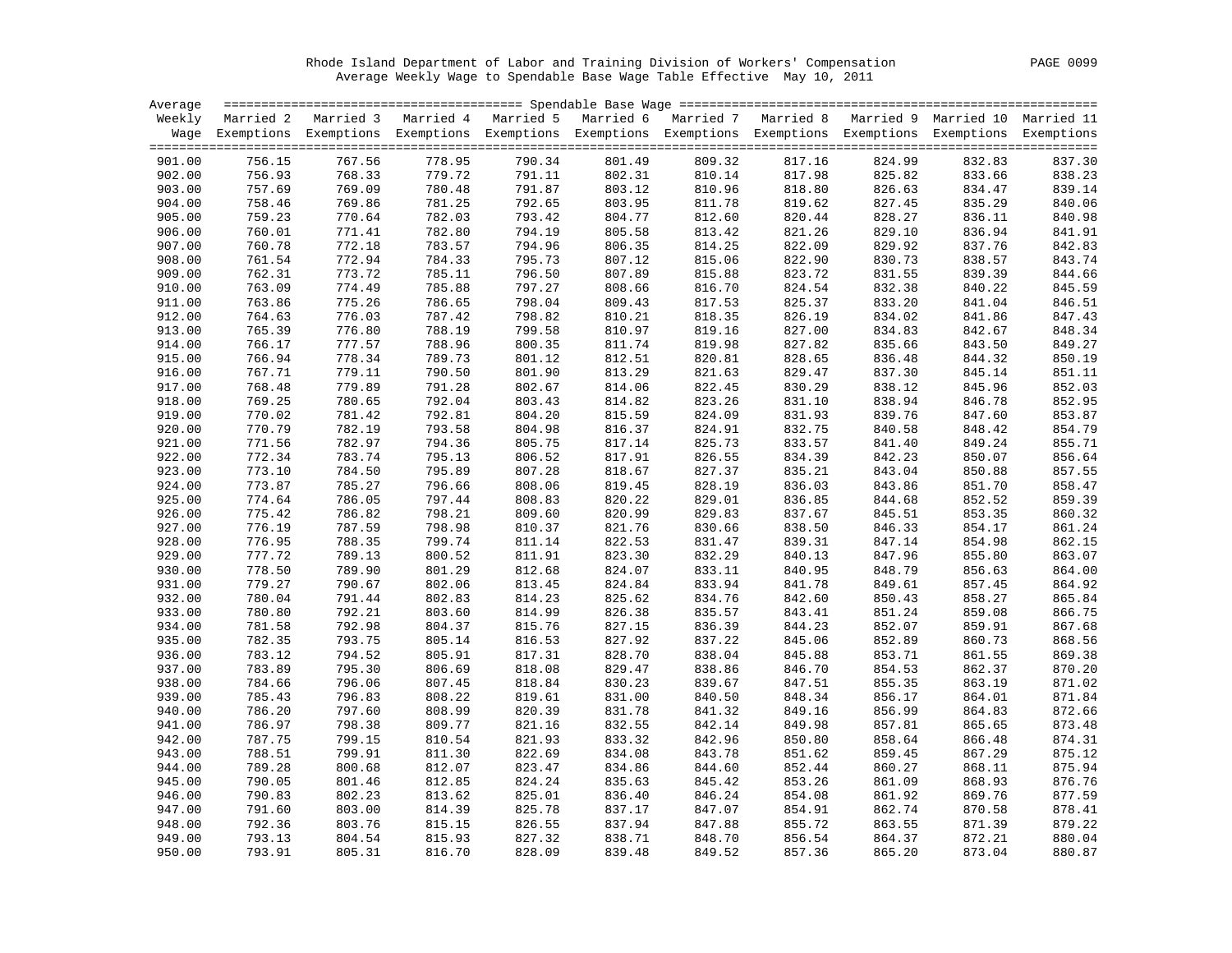Rhode Island Department of Labor and Training Division of Workers' Compensation PAGE 0100 Average Weekly Wage to Spendable Base Wage Table Effective May 10, 2011

| Average |        |                                                                                                                    |        |        |        |        |        |        |        |                  |
|---------|--------|--------------------------------------------------------------------------------------------------------------------|--------|--------|--------|--------|--------|--------|--------|------------------|
|         |        | Weekly Married 2 Married 3 Married 4 Married 5 Married 6 Married 7 Married 8 Married 9 Married 10 Married 11       |        |        |        |        |        |        |        |                  |
|         |        | Wage Exemptions Exemptions Exemptions Exemptions Exemptions Exemptions Exemptions Exemptions Exemptions Exemptions |        |        |        |        |        |        |        |                  |
|         |        |                                                                                                                    |        |        |        |        |        |        |        |                  |
| 951.00  | 794.68 | 806.08                                                                                                             | 817.47 | 828.86 | 840.25 | 850.35 | 858.19 | 866.02 | 873.86 | 881.69           |
| 952.00  | 795.45 | 806.85                                                                                                             | 818.24 | 829.64 | 841.03 | 851.17 | 859.01 | 866.84 | 874.68 | 882.51           |
| 953.00  | 796.21 | 807.62                                                                                                             | 819.01 | 830.40 | 841.79 | 851.98 | 859.82 | 867.65 | 875.49 | 883.32           |
| 954.00  | 796.99 | 808.39                                                                                                             | 819.78 | 831.17 | 842.56 | 852.80 | 860.64 | 868.48 | 876.32 | 884.15           |
| 955.00  | 797.76 | 809.16                                                                                                             | 820.55 | 831.94 | 843.33 | 853.63 | 861.47 | 869.30 | 877.14 | 884.97           |
| 956.00  | 798.53 | 809.93                                                                                                             | 821.32 | 832.72 | 844.11 | 854.45 | 862.29 | 870.12 | 877.96 | 885.79           |
| 957.00  | 799.30 | 810.71                                                                                                             | 822.10 | 833.49 | 844.88 | 855.27 | 863.11 | 870.94 | 878.78 | 886.61           |
| 958.00  | 800.07 | 811.47                                                                                                             | 822.86 | 834.25 | 845.64 | 856.08 | 863.92 | 871.76 | 879.60 | 887.43           |
| 959.00  | 800.84 | 812.24                                                                                                             | 823.63 | 835.02 | 846.41 | 856.91 | 864.75 | 872.58 | 880.42 | 888.25           |
| 960.00  | 801.61 | 813.01                                                                                                             | 824.40 | 835.80 | 847.19 | 857.73 | 865.57 | 873.40 | 881.24 | 889.07           |
| 961.00  | 802.38 | 813.79                                                                                                             | 825.18 | 836.57 | 847.96 | 858.55 | 866.39 | 874.22 | 882.06 | 889.89           |
| 962.00  | 803.16 | 814.56                                                                                                             | 825.95 | 837.34 | 848.73 | 859.37 | 867.21 | 875.05 | 882.89 | 890.72           |
| 963.00  | 803.92 | 815.32                                                                                                             | 826.71 | 838.10 | 849.49 | 860.19 | 868.03 | 875.86 | 883.70 | 891.53           |
| 964.00  | 804.69 | 816.09                                                                                                             | 827.48 | 838.88 | 850.27 | 861.01 | 868.85 | 876.68 | 884.52 | 892.35           |
| 965.00  | 805.46 | 816.87                                                                                                             | 828.26 | 839.65 | 851.04 | 861.83 | 869.67 | 877.50 | 885.34 | 893.17           |
| 966.00  | 806.24 | 817.64                                                                                                             | 829.03 | 840.42 | 851.81 | 862.65 | 870.49 | 878.33 | 886.17 | 894.00           |
| 967.00  | 807.01 | 818.41                                                                                                             | 829.80 | 841.19 | 852.58 | 863.48 | 871.32 | 879.15 | 886.99 | 894.82           |
| 968.00  | 807.77 | 819.17                                                                                                             | 830.56 | 841.96 | 853.35 | 864.29 | 872.13 | 879.96 | 887.80 | 895.63           |
| 969.00  | 808.54 | 819.95                                                                                                             | 831.34 | 842.73 | 854.12 | 865.11 | 872.95 | 880.78 | 888.62 | 896.45           |
| 970.00  | 809.32 | 820.72                                                                                                             | 832.11 | 843.50 | 854.89 | 865.93 | 873.77 | 881.61 | 889.45 | 897.28           |
| 971.00  | 810.09 | 821.49                                                                                                             | 832.88 | 844.27 | 855.66 | 866.76 | 874.60 | 882.43 | 890.27 | 898.10           |
| 972.00  | 810.86 | 822.26                                                                                                             | 833.65 | 845.05 | 856.44 | 867.58 | 875.42 | 883.25 | 891.09 | 898.92           |
| 973.00  | 811.62 | 823.03                                                                                                             | 834.42 | 845.81 | 857.20 | 868.39 | 876.23 | 884.06 | 891.90 | 899.73           |
| 974.00  | 812.40 | 823.80                                                                                                             | 835.19 | 846.58 | 857.97 | 869.21 | 877.05 | 884.89 | 892.73 | 900.56           |
| 975.00  | 813.17 | 824.57                                                                                                             | 835.96 | 847.35 | 858.74 | 870.04 | 877.88 | 885.71 | 893.55 | 901.38           |
|         | 813.94 |                                                                                                                    |        | 848.13 |        |        |        |        |        | 902.20           |
| 976.00  |        | 825.34                                                                                                             | 836.73 |        | 859.52 | 870.86 | 878.70 | 886.53 | 894.37 |                  |
| 977.00  | 814.71 | 826.12                                                                                                             | 837.51 | 848.90 | 860.29 | 871.68 | 879.52 | 887.35 | 895.19 | 903.02           |
| 978.00  | 815.48 | 826.88                                                                                                             | 838.27 | 849.66 | 861.05 | 872.45 | 880.33 | 888.17 | 896.01 | 903.84           |
| 979.00  | 816.25 | 827.65                                                                                                             | 839.04 | 850.43 | 861.82 | 873.23 | 881.16 | 888.99 | 896.83 | 904.66<br>905.48 |
| 980.00  | 817.02 | 828.42                                                                                                             | 839.81 | 851.21 | 862.60 | 874.00 | 881.98 | 889.81 | 897.65 |                  |
| 981.00  | 817.79 | 829.20                                                                                                             | 840.59 | 851.98 | 863.37 | 874.77 | 882.80 | 890.63 | 898.47 | 906.30           |
| 982.00  | 818.57 | 829.97                                                                                                             | 841.36 | 852.75 | 864.14 | 875.54 | 883.62 | 891.46 | 899.30 | 907.13           |
| 983.00  | 819.33 | 830.73                                                                                                             | 842.12 | 853.51 | 864.90 | 876.31 | 884.44 | 892.27 | 900.11 | 907.94           |
| 984.00  | 820.10 | 831.50                                                                                                             | 842.89 | 854.29 | 865.68 | 877.08 | 885.26 | 893.09 | 900.93 | 908.76           |
| 985.00  | 820.87 | 832.28                                                                                                             | 843.67 | 855.06 | 866.45 | 877.85 | 886.08 | 893.91 | 901.75 | 909.58           |
| 986.00  | 821.65 | 833.05                                                                                                             | 844.44 | 855.83 | 867.22 | 878.62 | 886.90 | 894.74 | 902.58 | 910.41           |
| 987.00  | 822.42 | 833.82                                                                                                             | 845.21 | 856.60 | 867.99 | 879.40 | 887.73 | 895.56 | 903.40 | 911.23           |
| 988.00  | 823.18 | 834.58                                                                                                             | 845.97 | 857.37 | 868.76 | 880.16 | 888.54 | 896.37 | 904.21 | 912.04           |
| 989.00  | 823.95 | 835.36                                                                                                             | 846.75 | 858.14 | 869.53 | 880.93 | 889.36 | 897.19 | 905.03 | 912.86           |
| 990.00  | 824.73 | 836.13                                                                                                             | 847.52 | 858.91 | 870.30 | 881.70 | 890.18 | 898.02 | 905.86 | 913.69           |
| 991.00  | 825.50 | 836.90                                                                                                             | 848.29 | 859.68 | 871.07 | 882.48 | 891.01 | 898.84 | 906.68 | 914.51           |
| 992.00  | 826.27 | 837.67                                                                                                             | 849.06 | 860.46 | 871.85 | 883.25 | 891.83 | 899.66 | 907.50 | 915.33           |
| 993.00  | 827.03 | 838.44                                                                                                             | 849.83 | 861.22 | 872.61 | 884.01 | 892.64 | 900.47 | 908.31 | 916.14           |
| 994.00  | 827.81 | 839.21                                                                                                             | 850.60 | 861.99 | 873.38 | 884.78 | 893.46 | 901.30 | 909.14 | 916.97           |
| 995.00  | 828.58 | 839.98                                                                                                             | 851.37 | 862.76 | 874.15 | 885.56 | 894.29 | 902.12 | 909.96 | 917.79           |
| 996.00  | 829.35 | 840.75                                                                                                             | 852.14 | 863.54 | 874.93 | 886.33 | 895.11 | 902.94 | 910.78 | 918.61           |
| 997.00  | 830.12 | 841.53                                                                                                             | 852.92 | 864.31 | 875.70 | 887.10 | 895.93 | 903.76 | 911.60 | 919.43           |
| 998.00  | 830.89 | 842.29                                                                                                             | 853.68 | 865.07 | 876.46 | 887.86 | 896.74 | 904.58 | 912.42 | 920.25           |
| 999.00  | 831.66 | 843.06                                                                                                             | 854.45 | 865.84 | 877.23 | 888.64 | 897.57 | 905.40 | 913.24 | 921.07           |
| 1000.00 | 832.43 | 843.83                                                                                                             | 855.22 | 866.62 | 878.01 | 889.41 | 898.39 | 906.22 | 914.06 | 921.89           |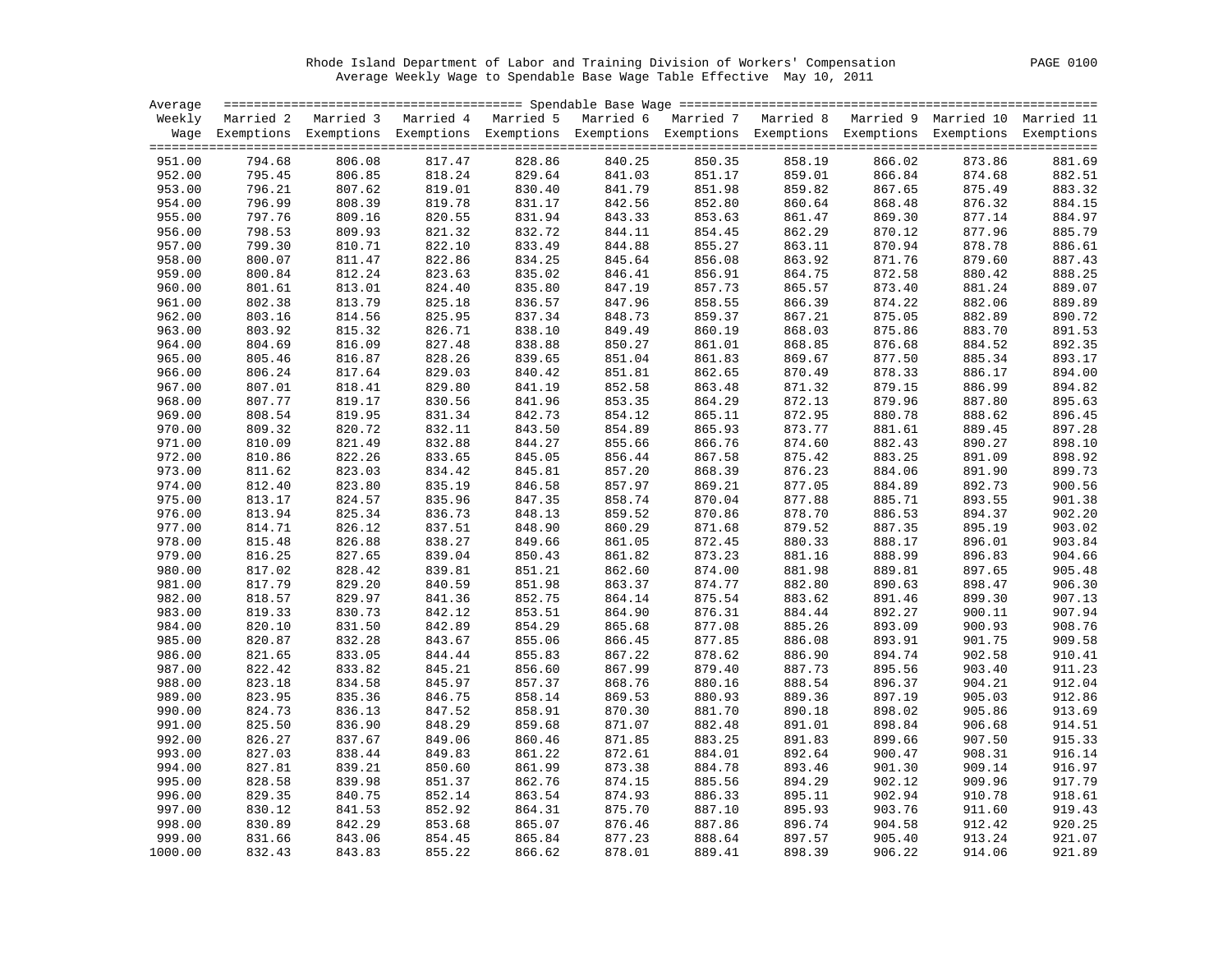Rhode Island Department of Labor and Training Division of Workers' Compensation PAGE 0101 Average Weekly Wage to Spendable Base Wage Table Effective May 10, 2011

| Average |        |                                                                                                                    |        |        |                                  |        |                  |                  |        |        |
|---------|--------|--------------------------------------------------------------------------------------------------------------------|--------|--------|----------------------------------|--------|------------------|------------------|--------|--------|
| Weekly  |        | Married 2 Married 3 Married 4 Married 5 Married 6 Married 7 Married 8 Married 9 Married 10 Married 11              |        |        |                                  |        |                  |                  |        |        |
|         |        | Wage Exemptions Exemptions Exemptions Exemptions Exemptions Exemptions Exemptions Exemptions Exemptions Exemptions |        |        |                                  |        |                  |                  |        |        |
|         |        |                                                                                                                    |        |        |                                  |        |                  |                  |        |        |
| 1001.00 | 833.20 | 844.61                                                                                                             | 856.00 | 867.39 | 878.78                           | 890.18 | 899.21           | 907.04           | 914.88 | 922.71 |
| 1002.00 | 833.98 | 845.38                                                                                                             | 856.77 | 868.16 | 879.55                           | 890.95 | 900.03           | 907.87           | 915.71 | 923.54 |
| 1003.00 | 834.74 | 846.14                                                                                                             | 857.53 | 868.92 | 880.31                           | 891.72 | 900.85           | 908.68           | 916.52 | 924.35 |
| 1004.00 | 835.51 | 846.91                                                                                                             | 858.30 | 869.70 | 881.09                           | 892.49 | 901.67           | 909.50           | 917.34 | 925.17 |
| 1005.00 | 836.28 | 847.69                                                                                                             | 859.08 | 870.47 | 881.86                           | 893.26 | 902.49           | 910.32           | 918.16 | 925.99 |
| 1006.00 | 837.06 | 848.46                                                                                                             | 859.85 | 871.24 | 882.63                           | 894.03 | 903.31           | 911.15           | 918.99 | 926.82 |
| 1007.00 | 837.83 | 849.23                                                                                                             | 860.62 | 872.01 | 883.40                           | 894.81 | 904.14           | 911.97           | 919.81 | 927.64 |
| 1008.00 | 838.59 | 849.99                                                                                                             | 861.38 | 872.78 | 884.17                           | 895.57 | 904.95           | 912.78           | 920.62 | 928.45 |
| 1009.00 | 839.36 | 850.77                                                                                                             | 862.16 | 873.55 | 884.94                           | 896.34 | 905.77           | 913.60           | 921.44 | 929.27 |
| 1010.00 | 840.14 | 851.54                                                                                                             | 862.93 | 874.32 | 885.71                           | 897.11 | 906.59           | 914.43           | 922.27 | 930.10 |
| 1011.00 | 840.91 | 852.31                                                                                                             | 863.70 | 875.09 | 886.48                           | 897.89 | 907.42           | 915.25           | 923.09 | 930.92 |
| 1012.00 | 841.68 | 853.08                                                                                                             | 864.47 | 875.87 | 887.26                           | 898.66 | 908.24           | 916.07           | 923.91 | 931.74 |
| 1013.00 | 842.44 | 853.85                                                                                                             | 865.24 | 876.63 | 888.02                           | 899.42 | 909.05           | 916.88           | 924.72 | 932.55 |
| 1014.00 | 843.22 | 854.62                                                                                                             | 866.01 | 877.40 | 888.79                           | 900.19 | 909.87           | 917.71           | 925.55 | 933.38 |
| 1015.00 | 843.99 | 855.39                                                                                                             | 866.78 | 878.17 | 889.56                           | 900.97 | 910.70           | 918.53           | 926.37 | 934.20 |
| 1016.00 | 844.76 | 856.16                                                                                                             | 867.55 | 878.95 | 890.34                           | 901.74 | 911.52           | 919.35           | 927.19 | 935.02 |
| 1017.00 | 845.53 | 856.94                                                                                                             | 868.33 | 879.72 | 891.11                           | 902.51 | 912.34           | 920.17           | 928.01 | 935.84 |
| 1018.00 | 846.30 | 857.70                                                                                                             | 869.09 | 880.48 | 891.87                           | 903.27 | 913.15           | 920.99           | 928.83 | 936.66 |
| 1019.00 | 847.07 | 858.47                                                                                                             | 869.86 | 881.25 | 892.64                           |        | 913.98           |                  | 929.65 |        |
|         | 847.84 |                                                                                                                    |        | 882.03 |                                  | 904.05 | 914.80           | 921.81<br>922.63 |        | 937.48 |
| 1020.00 |        | 859.24                                                                                                             | 870.63 |        | 893.42                           | 904.82 |                  |                  | 930.47 | 938.30 |
| 1021.00 | 848.61 | 860.02                                                                                                             | 871.41 | 882.80 | 894.19                           | 905.59 | 915.62           | 923.45           | 931.29 | 939.12 |
| 1022.00 | 849.39 | 860.79                                                                                                             | 872.18 | 883.57 | 894.96                           | 906.36 | 916.44           | 924.28           | 932.12 | 939.95 |
| 1023.00 | 850.15 | 861.55                                                                                                             | 872.94 | 884.33 | 895.72                           | 907.13 | 917.26           | 925.09           | 932.93 | 940.76 |
| 1024.00 | 850.92 | 862.32                                                                                                             | 873.71 | 885.11 | 896.50                           | 907.90 | 918.08           | 925.91           | 933.75 | 941.58 |
| 1025.00 | 851.69 | 863.10                                                                                                             | 874.49 | 885.88 | 897.27                           | 908.67 | 918.90           | 926.73           | 934.57 | 942.40 |
| 1026.00 | 852.47 | 863.87                                                                                                             | 875.26 | 886.65 | 898.04                           | 909.44 | 919.72           | 927.56           | 935.40 | 943.23 |
| 1027.00 | 853.24 | 864.64                                                                                                             | 876.03 | 887.42 | 898.81                           | 910.22 | 920.55           | 928.38           | 936.22 | 944.05 |
| 1028.00 | 854.00 | 865.40                                                                                                             | 876.79 | 888.19 | 899.58                           | 910.98 | 921.36           | 929.19           | 937.03 | 944.86 |
| 1029.00 | 854.77 | 866.18                                                                                                             | 877.57 | 888.96 | 900.35                           | 911.75 | 922.18           | 930.01           | 937.85 | 945.68 |
| 1030.00 | 855.55 | 866.95                                                                                                             | 878.34 | 889.73 | 901.12                           | 912.52 | 923.00           | 930.84           | 938.68 | 946.51 |
| 1031.00 | 856.32 | 867.72                                                                                                             | 879.11 | 890.50 | 901.89                           | 913.30 | 923.83           | 931.66           | 939.50 | 947.33 |
| 1032.00 | 857.09 | 868.49                                                                                                             | 879.88 | 891.28 | 902.67                           | 914.07 | 924.65           | 932.48           | 940.32 | 948.15 |
| 1033.00 | 857.85 | 869.26                                                                                                             | 880.65 | 892.04 | 903.43                           | 914.83 | 925.46           | 933.29           | 941.13 | 948.96 |
| 1034.00 | 858.63 | 870.03                                                                                                             | 881.42 | 892.81 | 904.20                           | 915.60 | 926.28           | 934.12           | 941.96 | 949.79 |
| 1035.00 | 859.40 | 870.80                                                                                                             | 882.19 | 893.58 | 904.97                           | 916.38 | 927.11           | 934.94           | 942.78 | 950.61 |
| 1036.00 | 860.17 | 871.57                                                                                                             | 882.96 | 894.36 | 905.75                           | 917.15 | 927.93           | 935.76           | 943.60 | 951.43 |
| 1037.00 | 860.94 | 872.35                                                                                                             | 883.74 | 895.13 | 906.52                           | 917.92 | 928.75           | 936.58           | 944.42 | 952.25 |
| 1038.00 | 861.71 | 873.11                                                                                                             | 884.50 | 895.89 | 907.28                           | 918.68 | 929.56           | 937.40           | 945.24 | 953.07 |
| 1039.00 | 862.48 | 873.88                                                                                                             | 885.27 | 896.66 | 908.05                           | 919.46 | 930.39           | 938.22           | 946.06 | 953.89 |
| 1040.00 | 863.25 | 874.65                                                                                                             | 886.04 | 897.44 | 908.83                           | 920.23 | 931.21           | 939.04           | 946.88 | 954.71 |
| 1041.00 | 864.02 | 875.43                                                                                                             | 886.82 | 898.21 | 909.60                           | 921.00 | 932.03           | 939.86           | 947.70 | 955.53 |
| 1042.00 | 864.80 | 876.20                                                                                                             | 887.59 | 898.98 | 910.37                           | 921.77 | 932.85           | 940.69           | 948.53 | 956.36 |
| 1043.00 | 865.56 | 876.96                                                                                                             | 888.35 | 899.74 | 911.13                           | 922.54 | 933.67           | 941.50           | 949.34 | 957.17 |
| 1044.00 | 866.33 | 877.73                                                                                                             | 889.12 | 900.52 | 911.91                           | 923.31 | 934.49           | 942.32           | 950.16 | 957.99 |
| 1045.00 | 867.10 | 878.51                                                                                                             | 889.90 | 901.29 | 912.68                           | 924.08 | 935.31           | 943.14           | 950.98 | 958.81 |
| 1046.00 | 867.88 | 879.28                                                                                                             | 890.67 | 902.06 | 913.45                           | 924.85 | 936.13           | 943.97           | 951.81 | 959.64 |
| 1047.00 | 868.65 | 880.05                                                                                                             | 891.44 | 902.83 | 914.22                           | 925.63 | 936.96           | 944.79           | 952.63 | 960.46 |
| 1048.00 | 869.41 | 880.81                                                                                                             | 892.20 | 903.60 |                                  | 926.39 |                  | 945.60           | 953.44 | 961.27 |
| 1049.00 | 870.18 | 881.59                                                                                                             | 892.98 | 904.37 | $914.99$<br>$915.76$<br>$916.53$ | 927.16 | 937.77<br>938.55 | 946.42           | 954.26 | 962.09 |
| 1050.00 | 870.96 | 882.36                                                                                                             | 893.75 | 905.14 |                                  | 927.93 | 939.32           | 947.25           | 955.09 | 962.92 |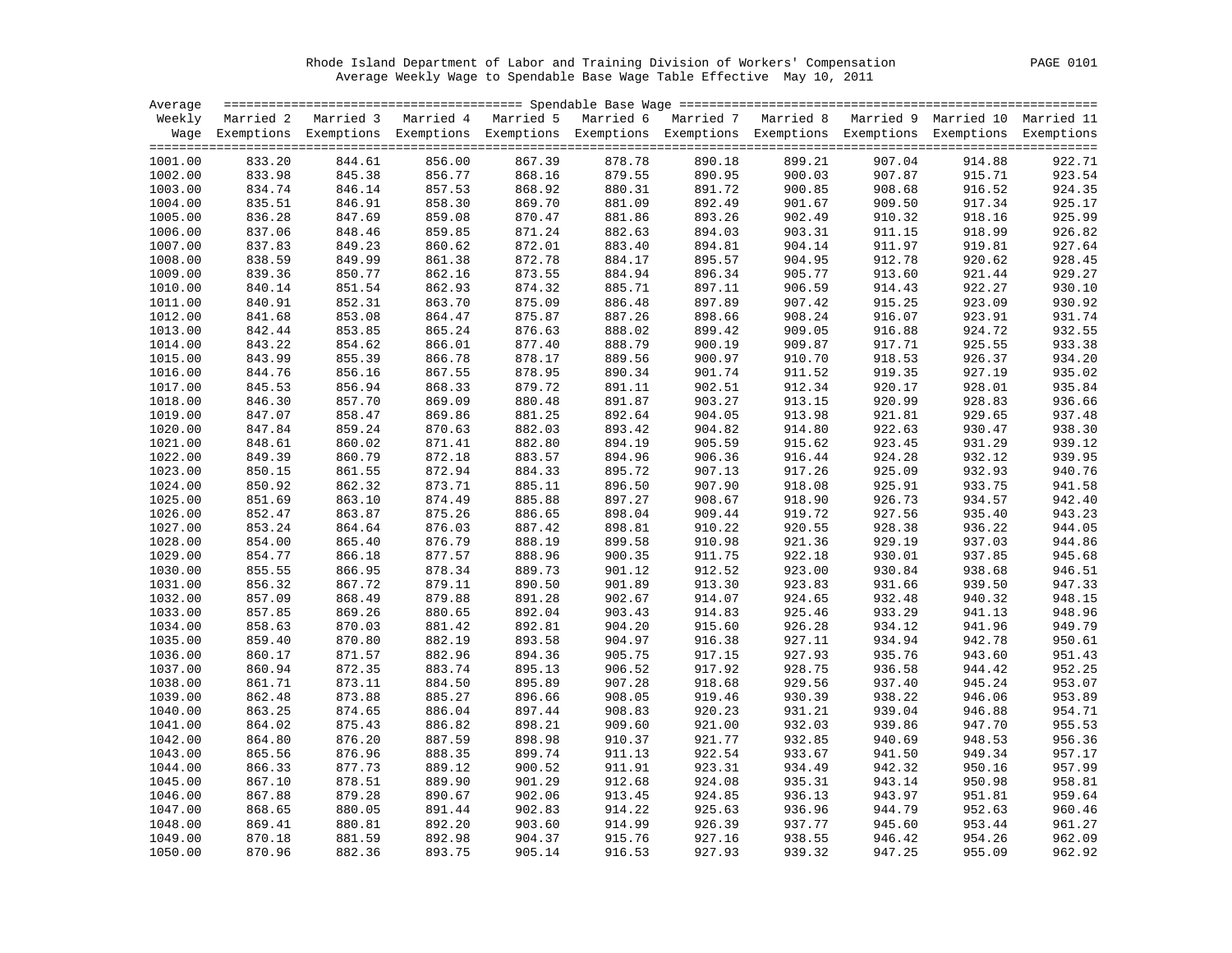Rhode Island Department of Labor and Training Division of Workers' Compensation PAGE 0102 Average Weekly Wage to Spendable Base Wage Table Effective May 10, 2011

|                    |                  | Weekly Married 2 Married 3 Married 4 Married 5 Married 6 Married 7 Married 8 Married 9 Married 10 Married 11       |                  |                  |                  |                  |                  |                  |                  |                   |
|--------------------|------------------|--------------------------------------------------------------------------------------------------------------------|------------------|------------------|------------------|------------------|------------------|------------------|------------------|-------------------|
|                    |                  | Wage Exemptions Exemptions Exemptions Exemptions Exemptions Exemptions Exemptions Exemptions Exemptions Exemptions |                  |                  |                  |                  |                  |                  |                  |                   |
|                    |                  |                                                                                                                    |                  |                  |                  |                  |                  |                  |                  |                   |
| 1051.00            | 871.73           | 883.13                                                                                                             | 894.52           | 905.91           | 917.30           | 928.71           | 940.10           | 948.07           | 955.91           | 963.74            |
| 1052.00            | 872.50           | 883.90                                                                                                             | 895.29           | 906.69           | 918.08           | 929.48           | 940.87           | 948.89           | 956.73           | 964.56            |
| 1053.00            | 873.26           | 884.67                                                                                                             | 896.06           | 907.45           | 918.84           | 930.24           | 941.63           | 949.70           | 957.54           | 965.37            |
| 1054.00            | 874.04           | 885.44                                                                                                             | 896.83           | 908.22           | 919.61           | 931.01           | 942.40           | 950.53           | 958.37           | 966.20            |
| 1055.00            | 874.81           | 886.21                                                                                                             | 897.60           | 908.99           | 920.38           | 931.79           | 943.18           | 951.35           | 959.19           | 967.02            |
| 1056.00            | 875.58           | 886.98                                                                                                             | 898.37           | 909.77           | 921.16           | 932.56           | 943.95           | 952.17           | 960.01           | 967.84            |
| 1057.00            | 876.35           | 887.76                                                                                                             | 899.15           | 910.54           | 921.93           | 933.33           | 944.72           | 952.99           | 960.83           | 968.66            |
| 1058.00            | 877.12           | 888.52                                                                                                             | 899.91           | 911.30           | 922.69           | 934.09           | 945.48           | 953.81           | 961.65           | 969.48            |
| 1059.00            | 877.89           | 889.29                                                                                                             | 900.68           | 912.07           | 923.46           | 934.87           | 946.26           | 954.63           | 962.47           | 970.30            |
| 1060.00            | 878.66           | 890.06                                                                                                             | 901.45           | 912.85           | 924.24           | 935.64           | 947.03           | 955.45           | 963.29           | 971.12            |
| 1061.00            | 879.43           | 890.84                                                                                                             | 902.23           | 913.62           | 925.01           | 936.41           | 947.80           | 956.27           | 964.11           | 971.94            |
| 1062.00            | 880.21           | 891.61                                                                                                             | 903.00           | 914.39           | 925.78           | 937.18           | 948.57           | 957.10           | 964.94           | 972.77            |
| 1063.00            | 880.97           | 892.37                                                                                                             | 903.76           | 915.15           | 926.54           | 937.95           | 949.34           | 957.91           | 965.75           | 973.58            |
| 1064.00            | 881.74           | 893.14                                                                                                             | 904.53           | 915.93           | 927.32           | 938.72           | 950.11           | 958.73           | 966.57           | 974.40            |
| 1065.00            | 882.51           | 893.92                                                                                                             | 905.31           | 916.70           | 928.09           | 939.49           | 950.88           | 959.55           | 967.39           | 975.22            |
| 1066.00            | 883.29           | 894.69                                                                                                             | 906.08           | 917.47           | 928.86           | 940.26           | 951.65           | 960.38           | 968.22           | 976.05            |
| 1067.00            | 884.06           | 895.46                                                                                                             | 906.85           | 918.24           | 929.63           | 941.04           | 952.43           | 961.20           | 969.04           | 976.87            |
| 1068.00            | 884.82           | 896.22                                                                                                             | 907.61           | 919.01           | 930.40           | 941.80           | 953.19           | 962.01           | 969.85           | 977.68            |
| 1069.00            | 885.59           | 897.00                                                                                                             | 908.39           | 919.78           | 931.17           | 942.57           | 953.96           | 962.83           | 970.67           | 978.50            |
| 1070.00            | 886.37           | 897.77                                                                                                             | 909.16           | 920.55           | 931.94           | 943.34           | 954.73           | 963.66           | 971.50           | 979.33            |
| 1071.00            | 887.14           | 898.54                                                                                                             | 909.93           | 921.32           | 932.71           | 944.12           | 955.51           | 964.48           | 972.32           | 980.15            |
| 1072.00            | 887.91           | 899.31                                                                                                             | 910.70           | 922.10           | 933.49           | 944.89           | 956.28           | 965.30           | 973.14           | 980.97            |
| 1073.00            | 888.67           | 900.08                                                                                                             | 911.47           | 922.86           | 934.25           | 945.65           | 957.04           | 966.11           | 973.95           | 981.78            |
| 1074.00            | 889.45           | 900.85                                                                                                             | 912.24           | 923.63           | 935.02           | 946.42           | 957.81           | 966.94           | 974.78           | 982.61            |
| 1075.00            | 890.22           | 901.62                                                                                                             | 913.01           | 924.40           | 935.79           | 947.20           | 958.59           | 967.76           | 975.60           | 983.43            |
| 1076.00            | 890.99           | 902.39                                                                                                             | 913.78           | 925.18           | 936.57           | 947.97           | 959.36           | 968.58           | 976.42           | 984.25            |
| 1077.00            | 891.76           | 903.17                                                                                                             | 914.56           | 925.95           | 937.34           | 948.74           | 960.13           | 969.40           | 977.24           | 985.07            |
| 1078.00            | 892.53           | 903.93                                                                                                             | 915.32           | 926.71           | 938.10           | 949.50           | 960.89           | 970.22           | 978.06           | 985.89            |
| 1079.00            | 893.30           | 904.70                                                                                                             | 916.09           | 927.48           | 938.87           | 950.28           | 961.67           | 971.04           | 978.88           | 986.71            |
| 1080.00            | 894.07           | 905.47                                                                                                             | 916.86           | 928.26           | 939.65           | 951.05           | 962.44           | 971.86           | 979.70           | 987.53            |
| 1081.00            | 894.84           | 906.25                                                                                                             | 917.64           | 929.03           | 940.42           | 951.82           | 963.21           | 972.68           | 980.52           | 988.35            |
| 1082.00            | 895.62           | 907.02                                                                                                             | 918.41           | 929.80           | 941.19           | 952.59           | 963.98           | 973.51           | 981.35           | 989.18            |
| 1083.00            | 896.38           | 907.78                                                                                                             | 919.17           | 930.56           | 941.95           | 953.36           | 964.75           | 974.32           | 982.16           | 989.99            |
| 1084.00            | 897.15           | 908.55                                                                                                             | 919.94           | 931.34           | 942.73           | 954.13           | 965.52           | 975.14           | 982.98           | 990.81            |
| 1085.00            | 897.92           | 909.33                                                                                                             | 920.72           | 932.11           | 943.50           | 954.90           | 966.29           | 975.96           | 983.80           | 991.63            |
| 1086.00            | 898.70           | 910.10                                                                                                             | 921.49           | 932.88           | 944.27           | 955.67           | 967.06           | 976.79           | 984.63           | 992.46            |
| 1087.00            | 899.47           | 910.87                                                                                                             | 922.26           | 933.65           | 945.04           | 956.45           | 967.84           | 977.61           | 985.45           | 993.28            |
| 1088.00            | 900.23           | 911.63                                                                                                             | 923.02           | 934.42           | 945.81           | 957.21           | 968.60           | 978.42           | 986.26           | 994.09            |
| 1089.00            | 901.00           | 912.41                                                                                                             | 923.80           | 935.19           | 946.58           | 957.98           | 969.37           | 979.24           | 987.08           | 994.91            |
| 1090.00            | 901.78           | 913.18                                                                                                             | 924.57           | 935.96           | 947.35           | 958.75           | 970.14           | 980.07           | 987.91           | 995.74            |
| 1091.00            | 902.55           | 913.95                                                                                                             | 925.34           | 936.73           | 948.12           | 959.53           | 970.92           | 980.89           | 988.73           | 996.56            |
| 1092.00            | 903.32           | 914.72                                                                                                             | 926.11           | 937.51           | 948.90           | 960.30           | 971.69           | 981.71           | 989.55           | 997.38            |
| 1093.00            | 904.08           | 915.49                                                                                                             | 926.88           | 938.27           | 949.66           | 961.06           | 972.45           | 982.52           | 990.36           | 998.19            |
| 1094.00            |                  | 916.26                                                                                                             | 927.65           | 939.04           | 950.43           | 961.83           | 973.22           | 983.35           |                  | 999.02            |
|                    | 904.86           |                                                                                                                    |                  |                  |                  |                  |                  |                  | 991.19           |                   |
| 1095.00            | 905.63           | 917.03<br>917.80                                                                                                   | 928.42<br>929.19 | 939.81<br>940.59 | 951.20<br>951.98 | 962.61           | 974.00<br>974.77 | 984.17<br>984.99 | 992.01           | 999.84<br>1000.66 |
| 1096.00<br>1097.00 | 906.40<br>907.16 | 918.58                                                                                                             | 929.97           | 941.36           | 952.75           | 963.38<br>964.15 | 975.54           | 985.81           | 992.83<br>993.65 | 1001.48           |
| 1098.00            | 907.92           | 919.34                                                                                                             | 930.73           | 942.12           | 953.51           | 964.91           | 976.30           | 986.63           | 994.47           | 1002.30           |
|                    | 908.68           |                                                                                                                    | 931.50           |                  |                  |                  |                  |                  |                  | 1003.12           |
| 1099.00            |                  | 920.11                                                                                                             |                  | 942.89           | 954.28           | 965.69           | 977.08           | 987.45           | 995.29           | 1003.94           |
| 1100.00            | 909.44           | 920.88                                                                                                             | 932.27           | 943.67           | 955.06           | 966.46           | 977.85           | 988.27           | 996.11           |                   |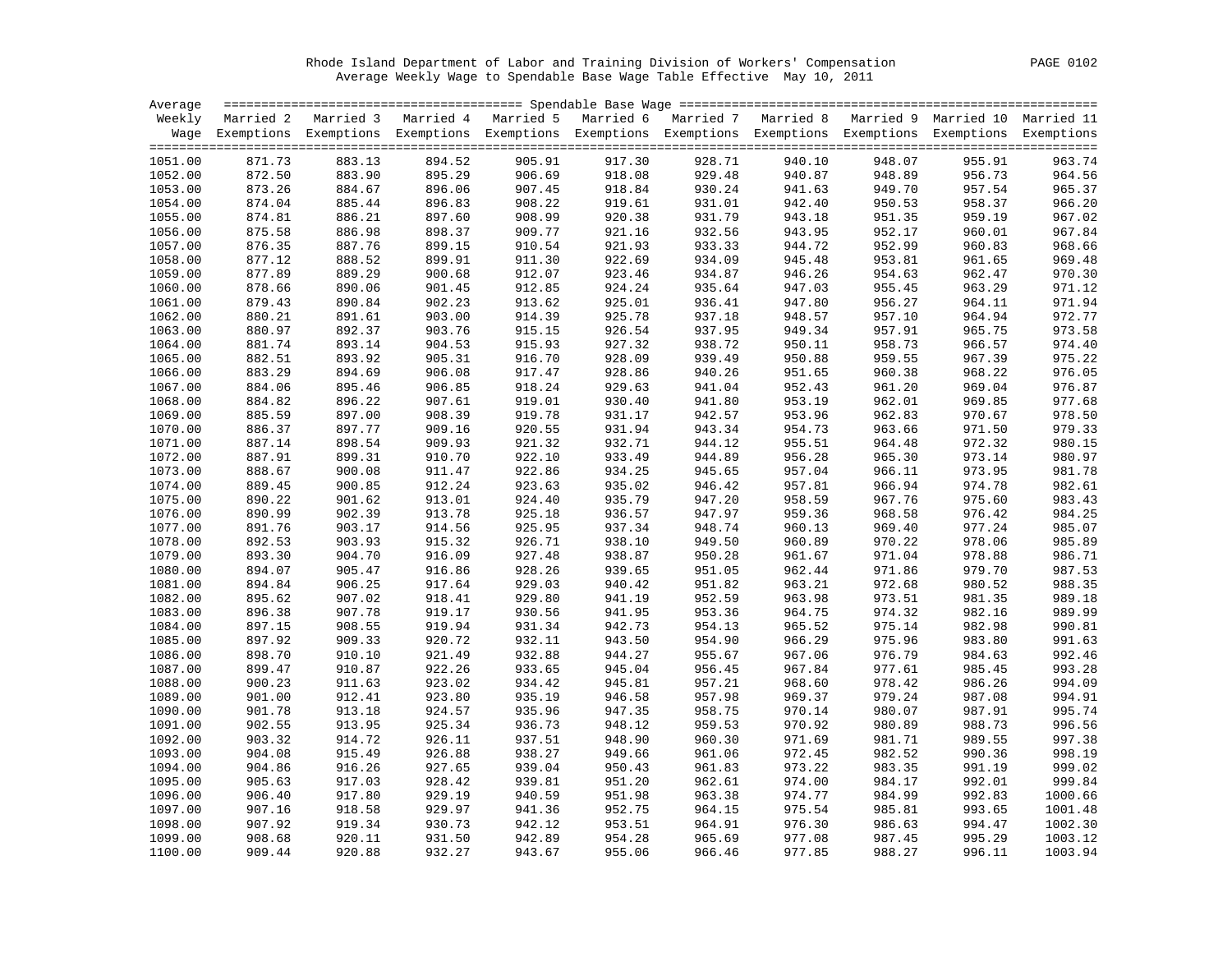Rhode Island Department of Labor and Training Division of Workers' Compensation PAGE 0103 Average Weekly Wage to Spendable Base Wage Table Effective May 10, 2011

| Average |        |                                                                                                                    |                                                          |        |        |                               |         |                                                          |         |                    |
|---------|--------|--------------------------------------------------------------------------------------------------------------------|----------------------------------------------------------|--------|--------|-------------------------------|---------|----------------------------------------------------------|---------|--------------------|
| Weekly  |        | Married 2 Married 3 Married 4 Married 5 Married 6 Married 7 Married 8 Married 9 Married 10 Married 11              |                                                          |        |        |                               |         |                                                          |         |                    |
|         |        | Wage Exemptions Exemptions Exemptions Exemptions Exemptions Exemptions Exemptions Exemptions Exemptions Exemptions |                                                          |        |        |                               |         |                                                          |         |                    |
|         |        |                                                                                                                    |                                                          |        |        |                               |         |                                                          |         |                    |
| 1101.00 | 910.20 | 921.66                                                                                                             | 933.05                                                   | 944.44 | 955.83 | 967.23                        | 978.62  | 989.09                                                   | 996.93  | 1004.76            |
| 1102.00 | 910.97 | 922.43                                                                                                             | 933.82                                                   | 945.21 | 956.60 | 968.00                        | 979.39  | 989.92                                                   | 997.76  | 1005.59            |
| 1103.00 | 911.72 | 923.19                                                                                                             | 934.58                                                   | 945.97 | 957.36 | 968.77                        | 980.16  | 990.73                                                   | 998.57  | 1006.40            |
| 1104.00 | 912.48 | 923.96                                                                                                             | 935.35                                                   | 946.75 | 958.14 | 969.54                        | 980.93  | 991.55                                                   | 999.39  | 1007.22            |
| 1105.00 | 913.24 | 924.74                                                                                                             | 936.13                                                   | 947.52 | 958.91 | 970.31                        | 981.70  | 992.37                                                   | 1000.21 | 1008.04            |
| 1106.00 | 914.01 | 925.51                                                                                                             | 936.90                                                   | 948.29 | 959.68 | 971.08                        | 982.47  | 993.20                                                   | 1001.04 | 1008.87            |
| 1107.00 | 914.77 | 926.28                                                                                                             | 937.67                                                   | 949.06 | 960.45 | 971.86                        | 983.25  | 994.02                                                   | 1001.86 | 1009.69            |
| 1108.00 | 915.52 | 927.04                                                                                                             | 938.43                                                   | 949.83 | 961.22 | 972.62                        | 984.01  | 994.83                                                   | 1002.67 | 1010.50            |
| 1109.00 | 916.28 | 927.82                                                                                                             | 939.21                                                   | 950.60 | 961.99 | 973.39                        | 984.78  | 995.65<br>996.48<br>997.30<br>998.12<br>998.93<br>999.76 | 1003.49 | 1011.32            |
| 1110.00 | 917.05 | 928.59                                                                                                             | 939.98                                                   | 951.37 | 962.76 | 974.16                        | 985.55  |                                                          | 1004.32 | 1012.15            |
| 1111.00 | 917.81 | 929.36                                                                                                             | 940.75                                                   | 952.14 | 963.53 | 974.94                        | 986.33  |                                                          | 1005.14 | 1012.97            |
| 1112.00 | 918.57 | 930.13                                                                                                             |                                                          | 952.92 | 964.31 | 975.71                        | 987.10  |                                                          | 1005.96 | 1013.79            |
| 1113.00 | 919.32 | 930.90                                                                                                             |                                                          | 953.68 | 965.07 | 976.47                        | 987.86  |                                                          | 1006.77 | 1014.60            |
| 1114.00 | 920.09 | 931.67                                                                                                             |                                                          | 954.45 | 965.84 | 977.24                        | 988.63  |                                                          | 1007.60 | 1015.43            |
| 1115.00 | 920.85 | 932.44                                                                                                             |                                                          | 955.22 | 966.61 | 978.02                        | 989.41  | 1000.58                                                  | 1008.42 | 1016.25            |
| 1116.00 | 921.61 | 933.21                                                                                                             | $941.52$<br>$942.29$<br>$943.06$<br>$943.83$<br>$944.60$ | 956.00 | 967.39 | 978.79                        | 990.18  | 1001.40                                                  | 1009.24 | 1017.07            |
| 1117.00 | 922.37 | 933.97                                                                                                             | 945.38                                                   | 956.77 | 968.16 | 979.56                        | 990.95  | 1002.22                                                  | 1010.06 | 1017.89            |
| 1118.00 | 923.13 | 934.72                                                                                                             | 946.14                                                   | 957.53 | 968.92 | 980.32                        | 991.71  | 1003.04                                                  | 1010.88 | 1018.71            |
| 1119.00 | 923.89 | 935.48                                                                                                             |                                                          | 958.30 | 969.69 |                               | 992.49  | 1003.86                                                  |         |                    |
|         |        |                                                                                                                    | 946.91                                                   | 959.08 | 970.47 | 981.10                        |         |                                                          | 1011.70 | 1019.53<br>1020.35 |
| 1120.00 | 924.65 | 936.25                                                                                                             | 947.68                                                   |        |        | 981.87                        | 993.26  | 1004.65                                                  | 1012.52 |                    |
| 1121.00 | 925.41 | 937.01                                                                                                             | 948.46                                                   | 959.85 | 971.24 | 982.64                        | 994.03  | 1005.42                                                  | 1013.34 | 1021.17            |
| 1122.00 | 926.18 | 937.77                                                                                                             | 949.23                                                   | 960.62 | 972.01 | 983.41                        | 994.80  | 1006.20                                                  | 1014.17 | 1022.00            |
| 1123.00 | 926.93 | 938.52                                                                                                             | 949.99                                                   | 961.38 | 972.77 | 984.18                        | 995.57  | 1006.96                                                  | 1014.98 | 1022.81            |
| 1124.00 | 927.69 | 939.29                                                                                                             | 950.76                                                   | 962.16 | 973.55 | 984.95                        | 996.34  | 1007.73                                                  | 1015.80 | 1023.63            |
| 1125.00 | 928.45 | 940.05                                                                                                             | 951.54                                                   | 962.93 | 974.32 | 985.72                        | 997.11  | 1008.50                                                  | 1016.62 | 1024.45            |
| 1126.00 | 929.22 | 940.81                                                                                                             | 952.31                                                   | 963.70 | 975.09 | 986.49                        | 997.88  | 1009.28                                                  | 1017.45 | 1025.28            |
| 1127.00 | 929.98 | 941.57                                                                                                             | 953.08                                                   | 964.47 | 975.86 | 987.27                        | 998.66  | 1010.05                                                  | 1018.27 | 1026.10            |
| 1128.00 | 930.73 | 942.33                                                                                                             | 953.84                                                   | 965.24 | 976.63 | 988.03                        | 999.42  | 1010.81                                                  | 1019.08 | 1026.91            |
| 1129.00 | 931.49 | 943.09                                                                                                             | 954.62                                                   | 966.01 | 977.40 | 988.80                        | 1000.19 | 1011.58                                                  | 1019.90 | 1027.73            |
| 1130.00 | 932.26 | 943.85                                                                                                             | 955.39                                                   | 966.78 | 978.17 | 989.57                        | 1000.96 | 1012.36                                                  | 1020.73 | 1028.56            |
| 1131.00 | 933.02 | 944.61                                                                                                             | 956.16                                                   | 967.55 | 978.94 | 990.35                        | 1001.74 | 1013.13                                                  | 1021.55 | 1029.38            |
| 1132.00 | 933.78 | 945.38                                                                                                             | 956.93                                                   | 968.33 | 979.72 | 991.12                        | 1002.51 | 1013.90                                                  | 1022.37 | 1030.20            |
| 1133.00 | 934.53 | 946.13                                                                                                             | 957.70                                                   | 969.09 | 980.48 | 991.88                        | 1003.27 | 1014.66                                                  | 1023.18 | 1031.01            |
| 1134.00 | 935.30 | 946.89                                                                                                             | 958.47                                                   | 969.86 | 981.25 | 992.65                        | 1004.04 | 1015.44                                                  | 1024.01 | 1031.84            |
| 1135.00 | 936.06 | 947.65                                                                                                             | 959.24                                                   | 970.63 | 982.02 | 993.43                        | 1004.82 | 1016.21                                                  | 1024.83 | 1032.66            |
| 1136.00 | 936.82 | 948.42                                                                                                             | 960.00                                                   | 971.41 | 982.80 | 994.20                        | 1005.59 | 1016.98                                                  | 1025.65 | 1033.48            |
| 1137.00 | 937.58 | 949.18                                                                                                             | 960.76                                                   | 972.18 | 983.57 | 994.97                        | 1006.36 | 1017.75                                                  | 1026.47 | 1034.30            |
| 1138.00 | 938.34 | 949.93                                                                                                             | 961.51                                                   | 972.94 | 984.33 | 995.73                        | 1007.12 | 1018.52                                                  | 1027.29 | 1035.12            |
| 1139.00 | 939.10 | 950.69                                                                                                             | 962.28                                                   | 973.71 | 985.10 | 996.51                        | 1007.90 | 1019.29                                                  | 1028.11 | 1035.94            |
| 1140.00 | 939.86 | 951.46                                                                                                             | 963.04                                                   | 974.49 | 985.88 | 997.28                        | 1008.67 | 1020.06                                                  | 1028.93 | 1036.76            |
| 1141.00 | 940.62 | 952.22                                                                                                             | 963.80                                                   | 975.26 | 986.65 | 998.05                        | 1009.44 | 1020.83                                                  | 1029.75 | 1037.58            |
| 1142.00 | 941.39 | 952.98                                                                                                             | 964.56                                                   | 976.03 | 987.42 | 998.82                        | 1010.21 | 1021.61                                                  | 1030.58 | 1038.41            |
| 1143.00 | 942.14 | 953.73                                                                                                             | 965.32                                                   | 976.79 | 988.18 | 999.59                        | 1010.98 | 1022.37                                                  | 1031.39 | 1039.22            |
| 1144.00 | 942.90 | 954.50                                                                                                             | 966.08                                                   | 977.57 | 988.96 | 1000.36                       | 1011.75 | 1023.14                                                  | 1032.21 | 1040.04            |
| 1145.00 | 943.66 | 955.26                                                                                                             | 966.84                                                   | 978.34 | 989.73 | 1001.13                       | 1012.52 | 1023.91                                                  | 1033.03 | 1040.86            |
| 1146.00 | 944.43 | 956.02                                                                                                             | 967.60                                                   | 979.11 | 990.50 | 1001.90                       | 1013.29 | 1024.69                                                  | 1033.86 | 1041.69            |
| 1147.00 | 945.19 | 956.78                                                                                                             | 968.37                                                   | 979.88 | 991.27 | 1002.68                       | 1014.07 | 1025.46                                                  | 1034.68 | 1042.51            |
| 1148.00 | 945.94 | 957.54                                                                                                             | 969.12                                                   | 980.65 | 992.04 |                               | 1014.83 | 1026.22                                                  | 1035.49 | 1043.32            |
| 1149.00 | 946.70 | 958.30                                                                                                             | 969.88                                                   | 981.42 | 992.81 | 1003.44<br>1004.21<br>1004.98 | 1015.60 | 1026.99                                                  | 1036.31 | 1044.14            |
| 1150.00 | 947.47 | 959.06                                                                                                             | 970.64                                                   | 982.19 | 993.58 | 1004.98                       | 1016.37 | 1027.77                                                  | 1037.14 | 1044.97            |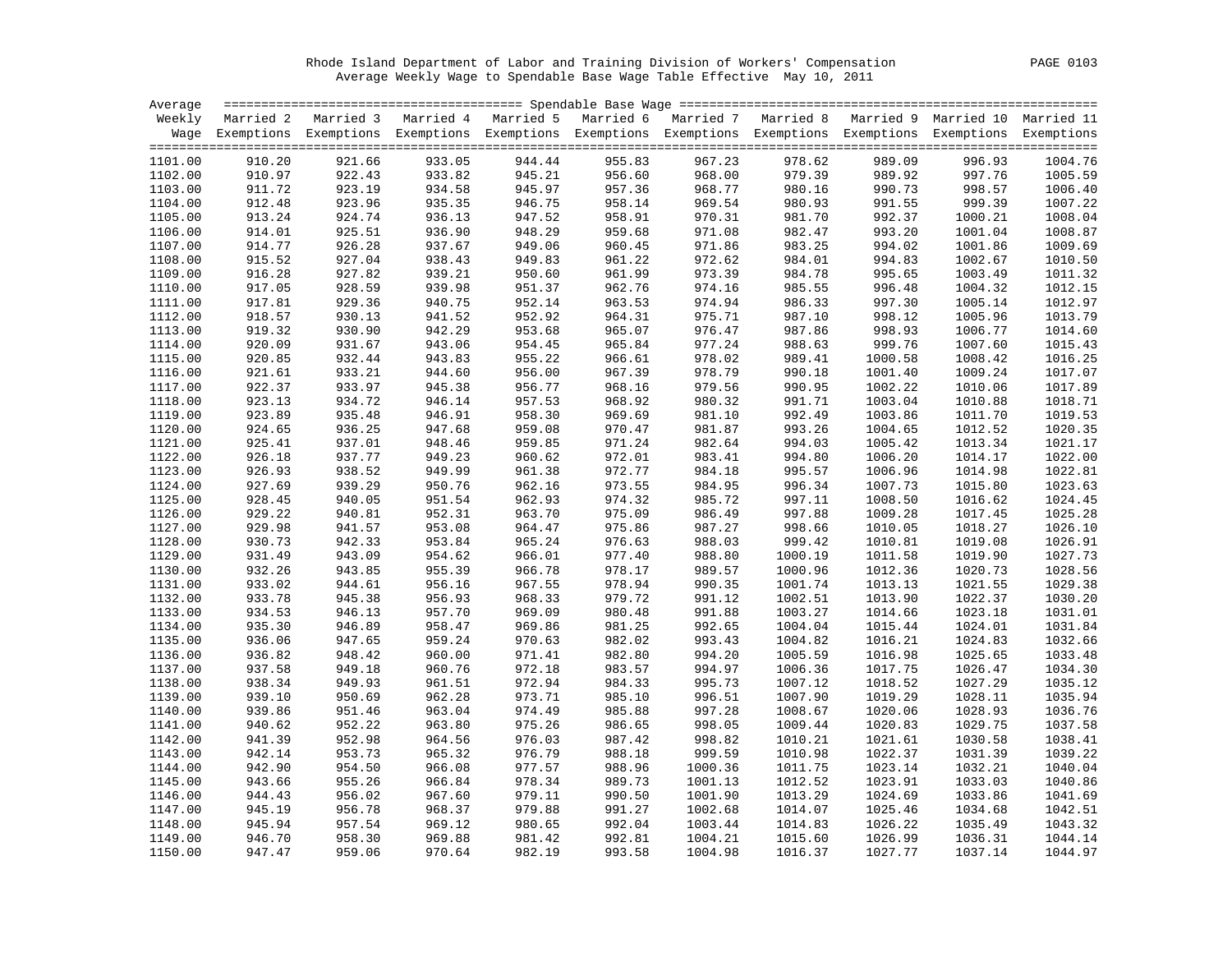Rhode Island Department of Labor and Training Division of Workers' Compensation PAGE 0104 Average Weekly Wage to Spendable Base Wage Table Effective May 10, 2011

|                    |                  | Weekly Married 2 Married 3 Married 4 Married 5 Married 6 Married 7 Married 8 Married 9 Married 10 Married 11       |         |                    |                    |                    |         |                    |                    |         |
|--------------------|------------------|--------------------------------------------------------------------------------------------------------------------|---------|--------------------|--------------------|--------------------|---------|--------------------|--------------------|---------|
|                    |                  | Wage Exemptions Exemptions Exemptions Exemptions Exemptions Exemptions Exemptions Exemptions Exemptions Exemptions |         |                    |                    |                    |         |                    |                    |         |
|                    |                  |                                                                                                                    |         |                    |                    |                    |         |                    |                    |         |
| 1151.00            | 948.23           | 959.82                                                                                                             | 971.41  | 982.96             | 994.35             | 1005.76            | 1017.15 | 1028.54            | 1037.96            | 1045.79 |
| 1152.00            | 948.99           | 960.59                                                                                                             | 972.17  | 983.74             | 995.13             | 1006.53            | 1017.92 | 1029.31            | 1038.78            | 1046.61 |
| 1153.00            | 949.74           | 961.34                                                                                                             | 972.92  | 984.50             | 995.89             | 1007.29            | 1018.68 | 1030.07            | 1039.59            | 1047.42 |
| 1154.00            | 950.51           | 962.10                                                                                                             | 973.68  | 985.27             | 996.66             | 1008.06            | 1019.45 | 1030.85            | 1040.42            | 1048.25 |
| 1155.00            | 951.27           | 962.86                                                                                                             | 974.45  | 986.03             | 997.43             | 1008.84            | 1020.23 | 1031.62            | 1041.24            | 1049.07 |
| 1156.00            | 952.03           | 963.63                                                                                                             | 975.21  | 986.79             | 998.21             | 1009.61            | 1021.00 | 1032.39            | 1042.06            | 1049.89 |
| 1157.00            | 952.79           | 964.39                                                                                                             | 975.97  | 987.55             | 998.98             | 1010.38            | 1021.77 | 1033.16            | 1042.88            | 1050.71 |
| 1158.00            | 953.55           | 965.14                                                                                                             | 976.72  | 988.31             | 999.74             | 1011.14            | 1022.53 | 1033.93            | 1043.70            | 1051.53 |
| 1159.00            | 954.31           | 965.90                                                                                                             | 977.49  | 989.07             | 1000.51            | 1011.92            | 1023.31 | 1034.70            | 1044.52            | 1052.35 |
| 1160.00            | 955.07           | 966.67                                                                                                             | 978.25  | 989.83             | 1001.29            | 1012.69            | 1024.08 | 1035.47            | 1045.34            | 1053.17 |
| 1161.00            | 955.83           | 967.43                                                                                                             | 979.01  | 990.59             | 1002.06            | 1013.46            | 1024.85 | 1036.24            | 1046.16            | 1053.99 |
| 1162.00            | 956.60           | 968.19                                                                                                             | 979.77  | 991.36             | 1002.83            | 1014.23            | 1025.62 | 1037.02            | 1046.99            | 1054.82 |
| 1163.00            | 957.35           | 968.94                                                                                                             | 980.53  | 992.11             | 1003.59            | 1015.00            | 1026.39 | 1037.78            | 1047.80            | 1055.63 |
| 1164.00            | 958.11           | 969.71                                                                                                             | 981.29  | 992.87             | 1004.37            | 1015.77            | 1027.16 | 1038.55            | 1048.62            | 1056.45 |
| 1165.00            | 958.87           | 970.47                                                                                                             | 982.05  | 993.63             | 1005.14            | 1016.54            | 1027.93 | 1039.32            | 1049.44            | 1057.27 |
| 1166.00            | 959.64           | 971.23                                                                                                             | 982.81  | 994.40             | 1005.91            | 1017.31            | 1028.70 | 1040.10            | 1050.27            | 1058.10 |
| 1167.00            | 960.40           | 971.99                                                                                                             | 983.58  | 995.16             | 1006.68            | 1018.09            | 1029.48 | 1040.87            | 1051.09            | 1058.92 |
| 1168.00            | 961.15           | 972.75                                                                                                             | 984.33  | 995.91             | 1007.45            | 1018.85            | 1030.24 | 1041.63            | 1051.90            | 1059.73 |
| 1169.00            | 961.91           | 973.51                                                                                                             | 985.09  | 996.67             | 1008.22            | 1019.62            | 1031.01 | 1042.40            | 1052.72            | 1060.55 |
| 1170.00            | 962.68           | 974.27                                                                                                             | 985.85  | 997.44             | 1008.99            | 1020.39            | 1031.78 | 1043.18            | 1053.55            | 1061.38 |
| 1171.00            | 963.44           | 975.03                                                                                                             | 986.62  | 998.20             | 1009.76            | 1021.17            | 1032.56 | 1043.95            | 1054.37            | 1062.20 |
| 1172.00            | 964.20           | 975.80                                                                                                             | 987.38  | 998.96             | 1010.54            | 1021.94            | 1033.33 | 1044.72            | 1055.19            | 1063.02 |
| 1173.00            | 964.95           | 976.55                                                                                                             | 988.13  | 999.71             | 1011.30            | 1022.70            | 1034.09 | 1045.48            | 1056.00            | 1063.83 |
| 1174.00            | 965.72           | 977.31                                                                                                             | 988.89  | 1000.48            | 1012.06            | 1023.47            | 1034.86 | 1046.26            | 1056.83            | 1064.66 |
| 1175.00            | 966.48           | 978.07                                                                                                             | 989.66  | 1001.24            | 1012.82            | 1024.25            | 1035.64 | 1047.03            | 1057.65            | 1065.48 |
| 1176.00            | 967.24           | 978.84                                                                                                             | 990.42  | 1002.00            | 1013.59            | 1025.02            | 1036.41 | 1047.80            | 1058.47            | 1066.30 |
| 1177.00            | 968.00           | 979.60                                                                                                             | 991.18  | 1002.76            | 1014.35            | 1025.79            | 1037.18 | 1048.57            | 1059.29            | 1067.12 |
|                    |                  |                                                                                                                    | 991.93  |                    |                    |                    | 1037.94 |                    |                    | 1067.94 |
| 1178.00<br>1179.00 | 968.76<br>969.52 | 980.35<br>981.11                                                                                                   | 992.70  | 1003.52<br>1004.28 | 1015.10<br>1015.86 | 1026.55<br>1027.33 | 1038.72 | 1049.34<br>1050.11 | 1060.11<br>1060.93 | 1068.76 |
| 1180.00            | 970.28           | 981.88                                                                                                             | 993.46  | 1005.04            | 1016.63            | 1028.10            | 1039.49 | 1050.88            | 1061.75            | 1069.58 |
| 1181.00            | 971.04           | 982.64                                                                                                             | 994.22  | 1005.80            | 1017.39            | 1028.87            | 1040.26 | 1051.65            | 1062.57            | 1070.40 |
|                    |                  |                                                                                                                    |         |                    |                    |                    |         |                    |                    |         |
| 1182.00            | 971.81           | 983.40                                                                                                             | 994.98  | 1006.57            | 1018.15            | 1029.64            | 1041.03 | 1052.43            | 1063.40            | 1071.23 |
| 1183.00            | 972.56           | 984.15                                                                                                             | 995.74  | 1007.32            | 1018.90            | 1030.41            | 1041.80 | 1053.19            | 1064.21            | 1072.04 |
| 1184.00            | 973.32           | 984.92                                                                                                             | 996.50  | 1008.08            | 1019.67            | 1031.18            | 1042.57 | 1053.96            | 1065.03            | 1072.86 |
| 1185.00            | 974.08           | 985.68                                                                                                             | 997.26  | 1008.84            | 1020.43            | 1031.95            | 1043.34 | 1054.73            | 1065.85            | 1073.68 |
| 1186.00            | 974.85           | 986.44                                                                                                             | 998.02  | 1009.61            | 1021.19            | 1032.72            | 1044.11 | 1055.51            | 1066.68            | 1074.51 |
| 1187.00            | 975.61           | 987.20                                                                                                             | 998.79  | 1010.37            | 1021.95            | 1033.50            | 1044.89 | 1056.28            | 1067.50            | 1075.33 |
| 1188.00            | 976.36           | 987.96                                                                                                             | 999.54  | 1011.12            | 1022.71            | 1034.26            | 1045.65 | 1057.04            | 1068.31            | 1076.14 |
| 1189.00            | 977.12           | 988.72                                                                                                             | 1000.30 | 1011.88            | 1023.47            | 1035.03            | 1046.42 | 1057.81            | 1069.13            | 1076.96 |
| 1190.00            | 977.89           | 989.48                                                                                                             | 1001.06 | 1012.65            | 1024.23            | 1035.80            | 1047.19 | 1058.59            | 1069.96            | 1077.79 |
| 1191.00            | 978.65           | 990.24                                                                                                             | 1001.83 | 1013.41            | 1024.99            | 1036.58            | 1047.97 | 1059.36            | 1070.75            | 1078.61 |
| 1192.00            | 979.41           | 991.01                                                                                                             | 1002.59 | 1014.17            | 1025.76            | 1037.35            | 1048.74 | 1060.13            | 1071.52            | 1079.43 |
| 1193.00            | 980.16           | 991.76                                                                                                             | 1003.34 | 1014.92            | 1026.51            | 1038.10            | 1049.50 | 1060.89            | 1072.28            | 1080.24 |
| 1194.00            | 980.93           | 992.52                                                                                                             | 1004.10 | 1015.69            | 1027.27            | 1038.86            | 1050.27 | 1061.67            | 1073.06            | 1081.07 |
| 1195.00            | 981.69           | 993.28                                                                                                             | 1004.87 | 1016.45            | 1028.03            | 1039.63            | 1051.05 | 1062.44            | 1073.83            | 1081.89 |
| 1196.00            | 982.45           | 994.05                                                                                                             | 1005.63 | 1017.21            | 1028.80            | 1040.39            | 1051.82 | 1063.21            | 1074.60            | 1082.71 |
| 1197.00            | 983.21           | 994.81                                                                                                             | 1006.39 | 1017.97            | 1029.56            | 1041.15            | 1052.59 | 1063.98            | 1075.37            | 1083.53 |
| 1198.00            | 983.97           | 995.56                                                                                                             | 1007.14 | 1018.73            | 1030.31            | 1041.90            | 1053.35 | 1064.75            | 1076.14            | 1084.35 |
| 1199.00            | 984.73           | 996.32                                                                                                             | 1007.91 | 1019.49            | 1031.07            | 1042.67            | 1054.13 | 1065.52            | 1076.91            | 1085.17 |
| 1200.00            | 985.49           | 997.09                                                                                                             | 1008.67 | 1020.25            | 1031.84            | 1043.43            | 1054.90 | 1066.29            | 1077.68            | 1085.99 |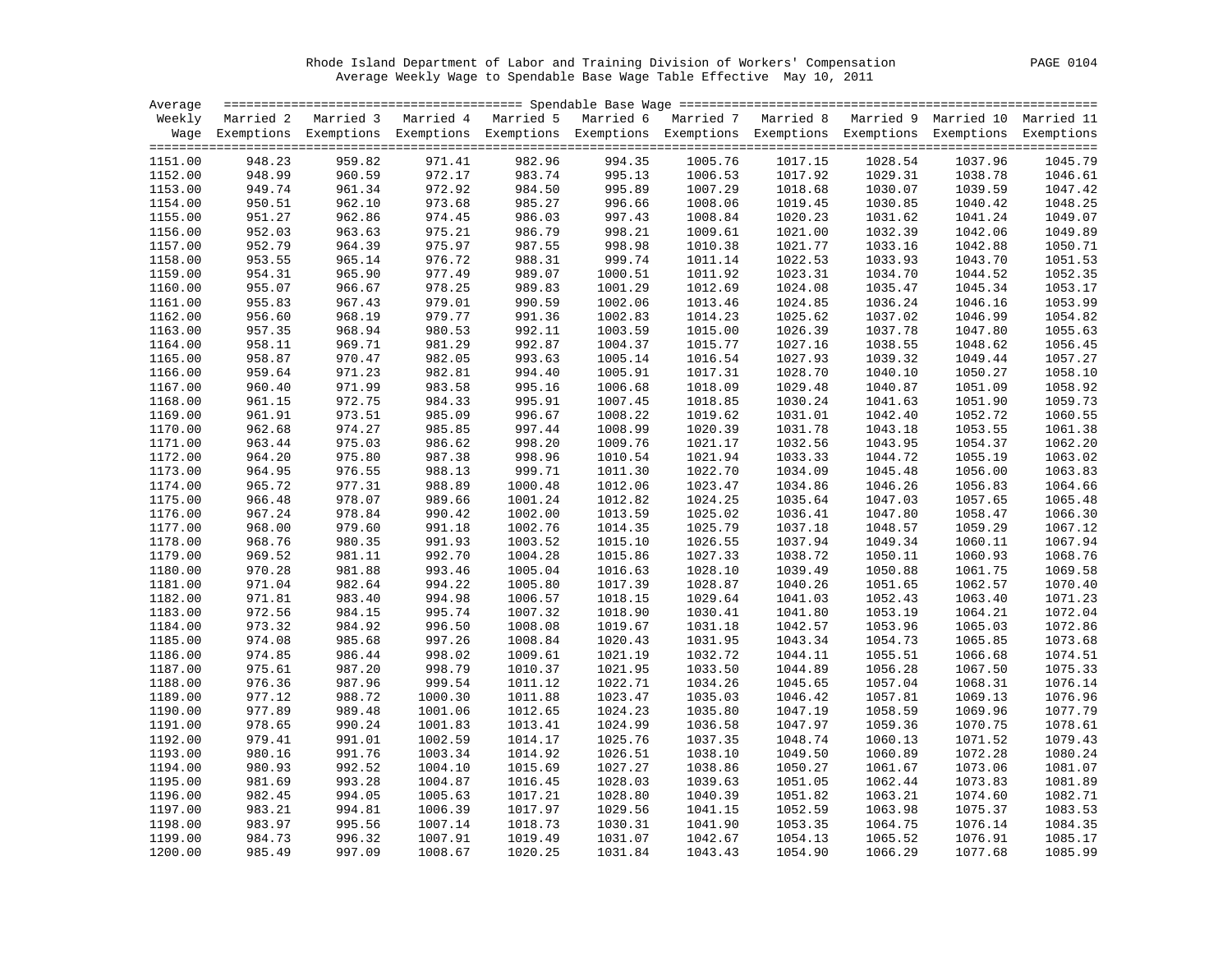Rhode Island Department of Labor and Training Division of Workers' Compensation PAGE 0105 Average Weekly Wage to Spendable Base Wage Table Effective May 10, 2011

| Average            |                    |                                                                                                                    |                    |         |                    |                    |                    |                    |                    |         |
|--------------------|--------------------|--------------------------------------------------------------------------------------------------------------------|--------------------|---------|--------------------|--------------------|--------------------|--------------------|--------------------|---------|
|                    |                    | Weekly Married 2 Married 3 Married 4 Married 5 Married 6 Married 7 Married 8 Married 9 Married 10 Married 11       |                    |         |                    |                    |                    |                    |                    |         |
|                    |                    | Wage Exemptions Exemptions Exemptions Exemptions Exemptions Exemptions Exemptions Exemptions Exemptions Exemptions |                    |         |                    |                    |                    |                    |                    |         |
|                    |                    |                                                                                                                    |                    |         |                    |                    |                    |                    |                    |         |
| 1201.00            | 986.25             | 997.85                                                                                                             | 1009.43            | 1021.01 | 1032.60            | 1044.19            | 1055.67            | 1067.06            | 1078.45            | 1086.81 |
| 1202.00            | 987.02             | 998.61                                                                                                             | 1010.19            | 1021.78 | 1033.36            | 1044.95            | 1056.44            | 1067.84            | 1079.23            | 1087.64 |
| 1203.00            | 987.77             | 999.36                                                                                                             | 1010.95            | 1022.53 | 1034.11            | 1045.71            | 1057.21            | 1068.60            | 1079.99            | 1088.45 |
| 1204.00            | 988.53             | 1000.13                                                                                                            | 1011.71            | 1023.29 | 1034.88            | 1046.47            | 1057.98            | 1069.37            | 1080.76            | 1089.27 |
| 1205.00            | 989.29             | 1000.89                                                                                                            | 1012.47            | 1024.05 | 1035.64            | 1047.23            | 1058.75            | 1070.14            | 1081.53            | 1090.09 |
| 1206.00            | 990.06             | 1001.65                                                                                                            | 1013.23            | 1024.82 | 1036.40            | 1047.99            | 1059.52            | 1070.92            | 1082.31            | 1090.92 |
| 1207.00            | 990.82             | 1002.41                                                                                                            | 1014.00            | 1025.58 | 1037.16            | 1048.76            | 1060.30            | 1071.69            | 1083.08            | 1091.74 |
| 1208.00            | 991.57             | 1003.17                                                                                                            | 1014.75            | 1026.33 | 1037.92            | 1049.51            | 1061.06            | 1072.45            | 1083.84            | 1092.55 |
| 1209.00            | 992.33             | 1003.93                                                                                                            | 1015.51            | 1027.09 | 1038.68            | 1050.27            | 1061.83            | 1073.22            | 1084.61            | 1093.37 |
| 1210.00            | 993.10             | 1004.69                                                                                                            | 1016.27            | 1027.86 | 1039.44            | 1051.03            | 1062.60            | 1074.00            | 1085.39            | 1094.20 |
| 1211.00            | 993.86             | 1005.45                                                                                                            | 1017.04            | 1028.62 | 1040.20            | 1051.80            | 1063.38            | 1074.77            | 1086.16            | 1095.02 |
| 1212.00            | 994.62             | 1006.22                                                                                                            | 1017.80            | 1029.38 | 1040.97            | 1052.56            | 1064.14            | 1075.54            | 1086.93            | 1095.84 |
| 1213.00            | 995.37             | 1006.97                                                                                                            | 1018.55            | 1030.13 | 1041.72            | 1053.31            | 1064.89            | 1076.30            | 1087.69            | 1096.65 |
| 1214.00            | 996.14             | 1007.73                                                                                                            | 1019.31            | 1030.90 | 1042.48            | 1054.07            | 1065.66            | 1077.08            | 1088.47            | 1097.48 |
| 1215.00            | 996.90             | 1008.49                                                                                                            | 1020.08            | 1031.66 | 1043.24            | 1054.84            | 1066.42            | 1077.85            | 1089.24            | 1098.30 |
| 1216.00            | 997.66             | 1009.26                                                                                                            | 1020.84            | 1032.42 | 1044.01            | 1055.60            | 1067.18            | 1078.62            | 1090.01            | 1099.12 |
| 1217.00            | 998.42             | 1010.02                                                                                                            | 1021.60            | 1033.18 | 1044.77            | 1056.36            | 1067.94            | 1079.39            | 1090.78            | 1099.94 |
| 1218.00            | 999.18             | 1010.77                                                                                                            | 1022.35            | 1033.94 | 1045.52            | 1057.11            | 1068.70            | 1080.16            | 1091.55            | 1100.76 |
| 1219.00            | 999.94             | 1011.53                                                                                                            | 1023.12            | 1034.70 | 1046.28            | 1057.88            | 1069.46            | 1080.93            | 1092.32            | 1101.58 |
| 1220.00            | 1000.70            | 1012.30                                                                                                            | 1023.88            | 1035.46 | 1047.05            | 1058.64            | 1070.22            | 1081.70            | 1093.09            | 1102.40 |
| 1221.00            | 1001.46            | 1013.06                                                                                                            | 1024.64            | 1036.22 | 1047.81            | 1059.40            | 1070.98            | 1082.47            | 1093.86            | 1103.22 |
| 1222.00            | 1002.23            | 1013.82                                                                                                            | 1025.40            | 1036.99 | 1048.57            | 1060.16            | 1071.75            | 1083.25            | 1094.64            | 1104.05 |
| 1223.00            | 1002.98            | 1014.57                                                                                                            | 1026.16            | 1037.74 | 1049.32            | 1060.92            | 1072.50            | 1084.01            | 1095.40            | 1104.86 |
| 1224.00            | 1003.74            | 1015.34                                                                                                            | 1026.92            | 1038.50 | 1050.09            | 1061.68            | 1073.26            | 1084.78            | 1096.17            | 1105.68 |
| 1225.00            | 1004.50            | 1016.10                                                                                                            | 1027.68            | 1039.26 | 1050.85            | 1062.44            | 1074.02            | 1085.55            | 1096.94            | 1106.50 |
| 1226.00            | 1005.27            | 1016.86                                                                                                            | 1028.44            | 1040.03 | 1051.61            | 1063.20            | 1074.79            | 1086.33            |                    | 1107.33 |
| 1227.00            | 1006.03            | 1017.62                                                                                                            | 1029.21            | 1040.79 | 1052.37            | 1063.97            | 1075.55            | 1087.10            | 1097.72<br>1098.49 | 1108.15 |
|                    |                    | 1018.38                                                                                                            |                    | 1041.54 |                    |                    |                    |                    |                    | 1108.96 |
| 1228.00<br>1229.00 | 1006.78<br>1007.54 | 1019.14                                                                                                            | 1029.96<br>1030.72 | 1042.30 | 1053.13<br>1053.89 | 1064.72<br>1065.48 | 1076.30<br>1077.06 | 1087.86<br>1088.63 | 1099.25<br>1100.02 | 1109.78 |
| 1230.00            | 1008.31            | 1019.90                                                                                                            |                    | 1043.07 |                    |                    |                    |                    |                    | 1110.61 |
|                    |                    |                                                                                                                    | 1031.48            |         | 1054.65            | 1066.24            | 1077.83            | 1089.41            | 1100.80            |         |
| 1231.00            | 1009.07            | 1020.66                                                                                                            | 1032.25            | 1043.83 | 1055.41            | 1067.01            | 1078.59            | 1090.18            | 1101.57            | 1111.43 |
| 1232.00            | 1009.83            | 1021.43                                                                                                            | 1033.01            | 1044.59 | 1056.18            | 1067.77            | 1079.35            | 1090.94            | 1102.34            | 1112.25 |
| 1233.00            | 1010.58            | 1022.18                                                                                                            | 1033.76            | 1045.34 | 1056.93            | 1068.52            | 1080.10            | 1091.69            | 1103.10            | 1113.06 |
| 1234.00            | 1011.35            | 1022.94                                                                                                            | 1034.52            | 1046.11 | 1057.69            | 1069.28            | 1080.87            | 1092.45            | 1103.88            | 1113.89 |
| 1235.00            | 1012.11            | 1023.70                                                                                                            | 1035.29            | 1046.87 | 1058.45            | 1070.05            | 1081.63            | 1093.21            | 1104.65            | 1114.71 |
| 1236.00            | 1012.87            | 1024.47                                                                                                            | 1036.05            | 1047.63 | 1059.22            | 1070.81            | 1082.39            | 1093.98            | 1105.42            | 1115.53 |
| 1237.00            | 1013.63            | 1025.23                                                                                                            | 1036.81            | 1048.39 | 1059.98            | 1071.57            | 1083.15            | 1094.74            | 1106.19            | 1116.35 |
| 1238.00            | 1014.39            | 1025.98                                                                                                            | 1037.56            | 1049.15 | 1060.73            | 1072.32            | 1083.91            | 1095.49            | 1106.96            | 1117.17 |
| 1239.00            | 1015.15            | 1026.74                                                                                                            | 1038.33            | 1049.91 | 1061.49            | 1073.09            | 1084.67            | 1096.25            | 1107.73            | 1117.99 |
| 1240.00            | 1015.91            | 1027.51                                                                                                            | 1039.09            | 1050.67 | 1062.26            | 1073.85            | 1085.43            | 1097.02            | 1108.50            | 1118.81 |
| 1241.00            | 1016.67            | 1028.27                                                                                                            | 1039.85            | 1051.43 | 1063.02            | 1074.61            | 1086.19            | 1097.78            | 1109.27            | 1119.63 |
| 1242.00            | 1017.44            | 1029.03                                                                                                            | 1040.61            | 1052.20 | 1063.78            | 1075.37            | 1086.96            | 1098.54            | 1110.05            | 1120.46 |
| 1243.00            | 1018.19            | 1029.78                                                                                                            | 1041.37            | 1052.95 | 1064.53            | 1076.13            | 1087.71            | 1099.29            | 1110.81            | 1121.27 |
| 1244.00            | 1018.95            | 1030.55                                                                                                            | 1042.13            | 1053.71 | 1065.30            | 1076.89            | 1088.47            | 1100.06            | 1111.58            | 1122.09 |
| 1245.00            | 1019.71            | 1031.31                                                                                                            | 1042.89            | 1054.47 | 1066.06            | 1077.65            | 1089.23            | 1100.82            | 1112.35            | 1122.91 |
| 1246.00            | 1020.48            | 1032.07                                                                                                            | 1043.65            | 1055.24 | 1066.82            | 1078.41            | 1090.00            | 1101.58            | 1113.13            | 1123.74 |
| 1247.00            | 1021.24            | 1032.83                                                                                                            | 1044.42            | 1056.00 | 1067.58            | 1079.18            | 1090.76            | 1102.34            | 1113.90            | 1124.56 |
| 1248.00            | 1021.99            | 1033.59                                                                                                            | 1045.17            | 1056.75 | 1068.34            | 1079.93            | 1091.51            | 1103.10            | 1114.66            | 1125.37 |
| 1249.00            | 1022.75            | 1034.35                                                                                                            | 1045.93            | 1057.51 | 1069.10            | 1080.69            | 1092.27            | 1103.86            | 1115.43            | 1126.19 |
| 1250.00            | 1023.52            | 1035.11                                                                                                            | 1046.69            | 1058.28 | 1069.86            | 1081.45            | 1093.04            | 1104.62            | 1116.21            | 1127.02 |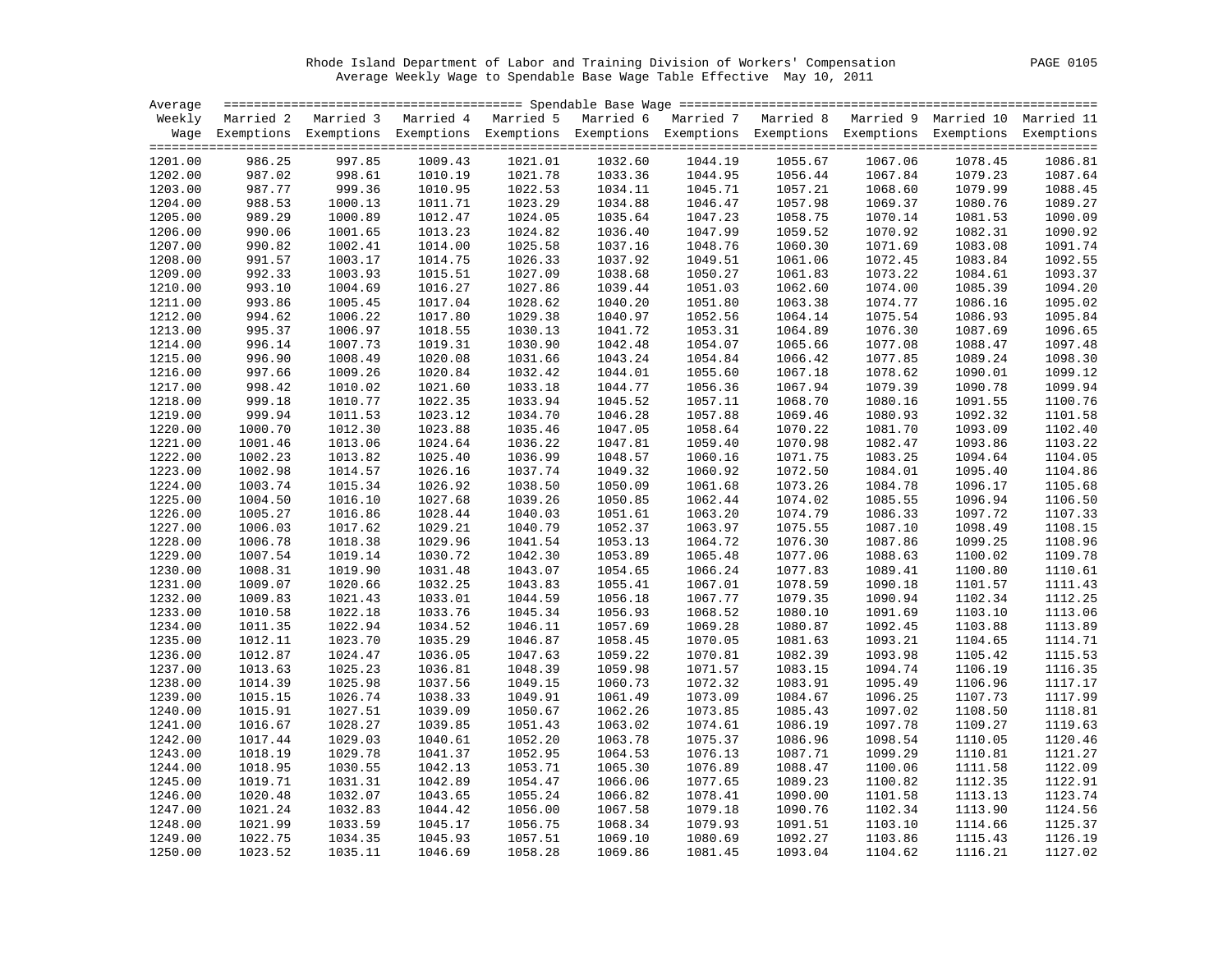Rhode Island Department of Labor and Training Division of Workers' Compensation PAGE 0106 Average Weekly Wage to Spendable Base Wage Table Effective May 10, 2011

| Weekly Married 2 Married 3 Married 4 Married 5 Married 6 Married 7 Married 8 Married 9 Married 10 Married 11<br>Wage Exemptions Exemptions Exemptions Exemptions Exemptions Exemptions Exemptions Exemptions Exemptions Exemptions<br>1035.87<br>1047.46<br>1059.04<br>1070.62<br>1082.22<br>1093.80<br>1251.00<br>1024.28<br>1105.38<br>1116.97<br>1127.84<br>1252.00<br>1025.04<br>1036.64<br>1048.22<br>1059.80<br>1071.39<br>1094.56<br>1106.15<br>1128.66<br>1082.98<br>1117.73<br>1253.00<br>1025.79<br>1037.39<br>1048.97<br>1060.55<br>1072.14<br>1095.31<br>1106.90<br>1118.48<br>1129.47<br>1083.73<br>1072.90<br>1254.00<br>1026.56<br>1038.15<br>1049.73<br>1061.32<br>1084.49<br>1096.08<br>1107.66<br>1119.24<br>1130.30<br>1038.91<br>1062.08<br>1073.66<br>1108.42<br>1131.12<br>1255.00<br>1027.32<br>1050.50<br>1085.26<br>1096.84<br>1120.01<br>1097.60<br>1131.94<br>1256.00<br>1028.08<br>1039.68<br>1051.26<br>1062.84<br>1074.43<br>1086.02<br>1109.19<br>1120.77<br>1132.76<br>1257.00<br>1028.84<br>1040.44<br>1052.02<br>1063.60<br>1075.19<br>1086.78<br>1098.36<br>1109.95<br>1121.53<br>1133.58<br>1258.00<br>1029.60<br>1041.19<br>1052.77<br>1064.36<br>1075.94<br>1087.53<br>1099.12<br>1110.70<br>1122.28<br>1259.00<br>1030.36<br>1041.95<br>1053.54<br>1065.12<br>1076.70<br>1088.30<br>1099.88<br>1111.46<br>1123.05<br>1134.40<br>1135.22<br>1260.00<br>1031.12<br>1042.72<br>1054.30<br>1065.88<br>1077.47<br>1089.06<br>1100.64<br>1112.23<br>1123.81<br>1136.04<br>1261.00<br>1031.88<br>1043.48<br>1055.06<br>1066.64<br>1078.23<br>1089.82<br>1101.40<br>1112.99<br>1124.57<br>1044.24<br>1102.17<br>1136.86<br>1262.00<br>1032.65<br>1055.82<br>1067.41<br>1078.99<br>1090.58<br>1113.75<br>1125.33<br>1137.62<br>1033.40<br>1044.99<br>1056.58<br>1068.16<br>1079.74<br>1091.34<br>1102.92<br>1114.50<br>1263.00<br>1126.09<br>1138.39<br>1103.68<br>1264.00<br>1034.16<br>1045.76<br>1057.34<br>1068.92<br>1080.51<br>1092.10<br>1115.27<br>1126.85<br>1046.52<br>1092.86<br>1104.44<br>1139.16<br>1265.00<br>1034.92<br>1058.10<br>1069.68<br>1081.27<br>1116.03<br>1127.61<br>1047.28<br>1105.21<br>1128.37<br>1139.94<br>1266.00<br>1035.69<br>1058.86<br>1070.45<br>1082.03<br>1093.62<br>1116.79<br>1048.04<br>1071.21<br>1082.79<br>1105.97<br>1140.71<br>1267.00<br>1036.45<br>1059.63<br>1094.39<br>1117.55<br>1129.14<br>1141.47<br>1268.00<br>1037.20<br>1048.80<br>1060.38<br>1071.96<br>1083.55<br>1095.14<br>1106.72<br>1118.31<br>1129.89<br>1037.96<br>1049.56<br>1072.72<br>1084.31<br>1095.90<br>1107.48<br>1142.24<br>1269.00<br>1061.14<br>1119.07<br>1130.65<br>1270.00<br>1038.73<br>1050.32<br>1061.90<br>1073.49<br>1085.07<br>1096.66<br>1108.25<br>1119.83<br>1131.41<br>1143.01<br>1271.00<br>1039.49<br>1051.08<br>1062.67<br>1074.25<br>1085.83<br>1097.43<br>1109.01<br>1120.59<br>1132.18<br>1143.77<br>1051.85<br>1075.01<br>1098.19<br>1109.77<br>1132.94<br>1144.53<br>1272.00<br>1040.25<br>1063.43<br>1086.60<br>1121.36<br>1145.29<br>1041.00<br>1052.60<br>1075.76<br>1087.35<br>1098.94<br>1110.52<br>1273.00<br>1064.18<br>1122.11<br>1133.69<br>1146.05<br>1274.00<br>1041.77<br>1053.36<br>1076.53<br>1088.11<br>1111.29<br>1122.87<br>1134.45<br>1064.94<br>1099.70<br>1146.81<br>1275.00<br>1042.53<br>1054.12<br>1065.71<br>1077.29<br>1088.87<br>1100.47<br>1112.05<br>1123.63<br>1135.22<br>1054.89<br>1147.57<br>1276.00<br>1043.29<br>1066.47<br>1078.05<br>1089.64<br>1101.23<br>1112.81<br>1124.40<br>1135.98<br>1148.34<br>1277.00<br>1044.05<br>1055.65<br>1067.23<br>1078.81<br>1090.40<br>1101.99<br>1113.57<br>1125.16<br>1136.74<br>1149.09<br>1278.00<br>1044.81<br>1056.40<br>1067.98<br>1079.57<br>1091.15<br>1102.74<br>1114.33<br>1125.91<br>1137.49<br>1115.09<br>1149.85<br>1279.00<br>1045.57<br>1057.16<br>1068.75<br>1080.33<br>1091.91<br>1103.51<br>1126.67<br>1138.26<br>1150.61<br>1280.00<br>1046.33<br>1057.93<br>1069.51<br>1081.09<br>1092.68<br>1104.27<br>1115.85<br>1127.44<br>1139.02<br>1058.69<br>1093.44<br>1151.38<br>1281.00<br>1047.09<br>1070.27<br>1081.85<br>1105.03<br>1116.61<br>1128.20<br>1139.78<br>1059.45<br>1094.20<br>1105.79<br>1152.14<br>1282.00<br>1047.86<br>1071.03<br>1082.62<br>1117.38<br>1128.96<br>1140.54<br>1152.89<br>1048.61<br>1060.20<br>1071.79<br>1083.37<br>1094.95<br>1106.55<br>1118.13<br>1141.30<br>1283.00<br>1129.71<br>1060.97<br>1072.55<br>1084.13<br>1095.72<br>1118.89<br>1142.06<br>1153.65<br>1284.00<br>1049.37<br>1107.31<br>1130.48<br>1084.89<br>1154.42<br>1285.00<br>1050.13<br>1061.73<br>1073.31<br>1096.48<br>1108.07<br>1119.65<br>1131.24<br>1142.82<br>1050.90<br>1062.49<br>1085.66<br>1097.24<br>1108.83<br>1120.42<br>1155.18<br>1286.00<br>1074.07<br>1132.00<br>1143.58<br>1155.94<br>1287.00<br>1063.25<br>1086.42<br>1098.00<br>1109.60<br>1121.18<br>1132.76<br>1144.35<br>1051.66<br>1074.84<br>1156.69<br>1288.00<br>1052.41<br>1064.01<br>1075.59<br>1087.17<br>1098.76<br>1110.35<br>1121.93<br>1133.52<br>1145.10<br>1157.46<br>1289.00<br>1053.17<br>1064.77<br>1087.93<br>1099.52<br>1111.11<br>1122.69<br>1134.28<br>1145.86<br>1076.35<br>1290.00<br>1065.53<br>1077.11<br>1088.70<br>1100.28<br>1123.46<br>1158.22<br>1053.94<br>1111.87<br>1135.04<br>1146.62<br>1158.98<br>1291.00<br>1054.70<br>1066.29<br>1077.88<br>1089.46<br>1101.04<br>1112.64<br>1124.22<br>1135.80<br>1147.39<br>1292.00<br>1055.46<br>1067.06<br>1078.64<br>1090.22<br>1101.81<br>1113.40<br>1124.98<br>1136.57<br>1148.15<br>1159.74<br>1160.50<br>1102.56<br>1293.00<br>1056.21<br>1067.81<br>1079.39<br>1090.97<br>1114.15<br>1125.73<br>1137.32<br>1148.90<br>1161.26<br>1294.00<br>1056.98<br>1068.57<br>1080.15<br>1091.74<br>1103.32<br>1114.91<br>1126.50<br>1138.08<br>1149.66<br>1092.50<br>1162.02<br>1295.00<br>1057.74<br>1069.33<br>1080.92<br>1104.08<br>1115.68<br>1127.26<br>1138.84<br>1150.43<br>1070.10<br>1093.26<br>1128.02<br>1162.78<br>1296.00<br>1058.50<br>1081.68<br>1104.85<br>1116.44<br>1139.61<br>1151.19<br>1163.55<br>1297.00<br>1059.26<br>1070.86<br>1082.44<br>1094.02<br>1105.61<br>1117.20<br>1128.78<br>1140.37<br>1151.95<br>1164.30<br>1298.00<br>1060.02<br>1071.61<br>1083.19<br>1094.78<br>1106.36<br>1117.95<br>1129.54<br>1141.12<br>1152.70<br>1299.00<br>1060.78<br>1072.37<br>1083.96<br>1095.54<br>1107.12<br>1118.72<br>1130.30<br>1141.88<br>1153.47<br>1165.06<br>1061.54<br>1073.14<br>1084.72<br>1096.30<br>1107.89<br>1131.06<br>1142.65<br>1154.23<br>1165.82<br>1300.00<br>1119.48 |  |  |  |  |  |  |
|--------------------------------------------------------------------------------------------------------------------------------------------------------------------------------------------------------------------------------------------------------------------------------------------------------------------------------------------------------------------------------------------------------------------------------------------------------------------------------------------------------------------------------------------------------------------------------------------------------------------------------------------------------------------------------------------------------------------------------------------------------------------------------------------------------------------------------------------------------------------------------------------------------------------------------------------------------------------------------------------------------------------------------------------------------------------------------------------------------------------------------------------------------------------------------------------------------------------------------------------------------------------------------------------------------------------------------------------------------------------------------------------------------------------------------------------------------------------------------------------------------------------------------------------------------------------------------------------------------------------------------------------------------------------------------------------------------------------------------------------------------------------------------------------------------------------------------------------------------------------------------------------------------------------------------------------------------------------------------------------------------------------------------------------------------------------------------------------------------------------------------------------------------------------------------------------------------------------------------------------------------------------------------------------------------------------------------------------------------------------------------------------------------------------------------------------------------------------------------------------------------------------------------------------------------------------------------------------------------------------------------------------------------------------------------------------------------------------------------------------------------------------------------------------------------------------------------------------------------------------------------------------------------------------------------------------------------------------------------------------------------------------------------------------------------------------------------------------------------------------------------------------------------------------------------------------------------------------------------------------------------------------------------------------------------------------------------------------------------------------------------------------------------------------------------------------------------------------------------------------------------------------------------------------------------------------------------------------------------------------------------------------------------------------------------------------------------------------------------------------------------------------------------------------------------------------------------------------------------------------------------------------------------------------------------------------------------------------------------------------------------------------------------------------------------------------------------------------------------------------------------------------------------------------------------------------------------------------------------------------------------------------------------------------------------------------------------------------------------------------------------------------------------------------------------------------------------------------------------------------------------------------------------------------------------------------------------------------------------------------------------------------------------------------------------------------------------------------------------------------------------------------------------------------------------------------------------------------------------------------------------------------------------------------------------------------------------------------------------------------------------------------------------------------------------------------------------------------------------------------------------------------------------------------------------------------------------------------------------------------------------------------------------------------------------------------------------------------------------------------------------------------------------------------------------------------------------------------------------------------------------------------------------------------------------------------------------------------------------------------------------------------------------------------------------------------------------------------------------------------------------------------------------------------------------------------------------------------------------------------------------------------------------------------------------------------------------------------------------------------------------------------------------------------------------------------------------------------------------------------------------------------------------------------------------------------------------------------------------------------------------------------------------------------------------------------------------------------------------------------------------------------------------------------------------------------------------------------------------------------------------------------------------------|--|--|--|--|--|--|
|                                                                                                                                                                                                                                                                                                                                                                                                                                                                                                                                                                                                                                                                                                                                                                                                                                                                                                                                                                                                                                                                                                                                                                                                                                                                                                                                                                                                                                                                                                                                                                                                                                                                                                                                                                                                                                                                                                                                                                                                                                                                                                                                                                                                                                                                                                                                                                                                                                                                                                                                                                                                                                                                                                                                                                                                                                                                                                                                                                                                                                                                                                                                                                                                                                                                                                                                                                                                                                                                                                                                                                                                                                                                                                                                                                                                                                                                                                                                                                                                                                                                                                                                                                                                                                                                                                                                                                                                                                                                                                                                                                                                                                                                                                                                                                                                                                                                                                                                                                                                                                                                                                                                                                                                                                                                                                                                                                                                                                                                                                                                                                                                                                                                                                                                                                                                                                                                                                                                                                                                                                                                                                                                                                                                                                                                                                                                                                                                                                                                                                                                      |  |  |  |  |  |  |
|                                                                                                                                                                                                                                                                                                                                                                                                                                                                                                                                                                                                                                                                                                                                                                                                                                                                                                                                                                                                                                                                                                                                                                                                                                                                                                                                                                                                                                                                                                                                                                                                                                                                                                                                                                                                                                                                                                                                                                                                                                                                                                                                                                                                                                                                                                                                                                                                                                                                                                                                                                                                                                                                                                                                                                                                                                                                                                                                                                                                                                                                                                                                                                                                                                                                                                                                                                                                                                                                                                                                                                                                                                                                                                                                                                                                                                                                                                                                                                                                                                                                                                                                                                                                                                                                                                                                                                                                                                                                                                                                                                                                                                                                                                                                                                                                                                                                                                                                                                                                                                                                                                                                                                                                                                                                                                                                                                                                                                                                                                                                                                                                                                                                                                                                                                                                                                                                                                                                                                                                                                                                                                                                                                                                                                                                                                                                                                                                                                                                                                                                      |  |  |  |  |  |  |
|                                                                                                                                                                                                                                                                                                                                                                                                                                                                                                                                                                                                                                                                                                                                                                                                                                                                                                                                                                                                                                                                                                                                                                                                                                                                                                                                                                                                                                                                                                                                                                                                                                                                                                                                                                                                                                                                                                                                                                                                                                                                                                                                                                                                                                                                                                                                                                                                                                                                                                                                                                                                                                                                                                                                                                                                                                                                                                                                                                                                                                                                                                                                                                                                                                                                                                                                                                                                                                                                                                                                                                                                                                                                                                                                                                                                                                                                                                                                                                                                                                                                                                                                                                                                                                                                                                                                                                                                                                                                                                                                                                                                                                                                                                                                                                                                                                                                                                                                                                                                                                                                                                                                                                                                                                                                                                                                                                                                                                                                                                                                                                                                                                                                                                                                                                                                                                                                                                                                                                                                                                                                                                                                                                                                                                                                                                                                                                                                                                                                                                                                      |  |  |  |  |  |  |
|                                                                                                                                                                                                                                                                                                                                                                                                                                                                                                                                                                                                                                                                                                                                                                                                                                                                                                                                                                                                                                                                                                                                                                                                                                                                                                                                                                                                                                                                                                                                                                                                                                                                                                                                                                                                                                                                                                                                                                                                                                                                                                                                                                                                                                                                                                                                                                                                                                                                                                                                                                                                                                                                                                                                                                                                                                                                                                                                                                                                                                                                                                                                                                                                                                                                                                                                                                                                                                                                                                                                                                                                                                                                                                                                                                                                                                                                                                                                                                                                                                                                                                                                                                                                                                                                                                                                                                                                                                                                                                                                                                                                                                                                                                                                                                                                                                                                                                                                                                                                                                                                                                                                                                                                                                                                                                                                                                                                                                                                                                                                                                                                                                                                                                                                                                                                                                                                                                                                                                                                                                                                                                                                                                                                                                                                                                                                                                                                                                                                                                                                      |  |  |  |  |  |  |
|                                                                                                                                                                                                                                                                                                                                                                                                                                                                                                                                                                                                                                                                                                                                                                                                                                                                                                                                                                                                                                                                                                                                                                                                                                                                                                                                                                                                                                                                                                                                                                                                                                                                                                                                                                                                                                                                                                                                                                                                                                                                                                                                                                                                                                                                                                                                                                                                                                                                                                                                                                                                                                                                                                                                                                                                                                                                                                                                                                                                                                                                                                                                                                                                                                                                                                                                                                                                                                                                                                                                                                                                                                                                                                                                                                                                                                                                                                                                                                                                                                                                                                                                                                                                                                                                                                                                                                                                                                                                                                                                                                                                                                                                                                                                                                                                                                                                                                                                                                                                                                                                                                                                                                                                                                                                                                                                                                                                                                                                                                                                                                                                                                                                                                                                                                                                                                                                                                                                                                                                                                                                                                                                                                                                                                                                                                                                                                                                                                                                                                                                      |  |  |  |  |  |  |
|                                                                                                                                                                                                                                                                                                                                                                                                                                                                                                                                                                                                                                                                                                                                                                                                                                                                                                                                                                                                                                                                                                                                                                                                                                                                                                                                                                                                                                                                                                                                                                                                                                                                                                                                                                                                                                                                                                                                                                                                                                                                                                                                                                                                                                                                                                                                                                                                                                                                                                                                                                                                                                                                                                                                                                                                                                                                                                                                                                                                                                                                                                                                                                                                                                                                                                                                                                                                                                                                                                                                                                                                                                                                                                                                                                                                                                                                                                                                                                                                                                                                                                                                                                                                                                                                                                                                                                                                                                                                                                                                                                                                                                                                                                                                                                                                                                                                                                                                                                                                                                                                                                                                                                                                                                                                                                                                                                                                                                                                                                                                                                                                                                                                                                                                                                                                                                                                                                                                                                                                                                                                                                                                                                                                                                                                                                                                                                                                                                                                                                                                      |  |  |  |  |  |  |
|                                                                                                                                                                                                                                                                                                                                                                                                                                                                                                                                                                                                                                                                                                                                                                                                                                                                                                                                                                                                                                                                                                                                                                                                                                                                                                                                                                                                                                                                                                                                                                                                                                                                                                                                                                                                                                                                                                                                                                                                                                                                                                                                                                                                                                                                                                                                                                                                                                                                                                                                                                                                                                                                                                                                                                                                                                                                                                                                                                                                                                                                                                                                                                                                                                                                                                                                                                                                                                                                                                                                                                                                                                                                                                                                                                                                                                                                                                                                                                                                                                                                                                                                                                                                                                                                                                                                                                                                                                                                                                                                                                                                                                                                                                                                                                                                                                                                                                                                                                                                                                                                                                                                                                                                                                                                                                                                                                                                                                                                                                                                                                                                                                                                                                                                                                                                                                                                                                                                                                                                                                                                                                                                                                                                                                                                                                                                                                                                                                                                                                                                      |  |  |  |  |  |  |
|                                                                                                                                                                                                                                                                                                                                                                                                                                                                                                                                                                                                                                                                                                                                                                                                                                                                                                                                                                                                                                                                                                                                                                                                                                                                                                                                                                                                                                                                                                                                                                                                                                                                                                                                                                                                                                                                                                                                                                                                                                                                                                                                                                                                                                                                                                                                                                                                                                                                                                                                                                                                                                                                                                                                                                                                                                                                                                                                                                                                                                                                                                                                                                                                                                                                                                                                                                                                                                                                                                                                                                                                                                                                                                                                                                                                                                                                                                                                                                                                                                                                                                                                                                                                                                                                                                                                                                                                                                                                                                                                                                                                                                                                                                                                                                                                                                                                                                                                                                                                                                                                                                                                                                                                                                                                                                                                                                                                                                                                                                                                                                                                                                                                                                                                                                                                                                                                                                                                                                                                                                                                                                                                                                                                                                                                                                                                                                                                                                                                                                                                      |  |  |  |  |  |  |
|                                                                                                                                                                                                                                                                                                                                                                                                                                                                                                                                                                                                                                                                                                                                                                                                                                                                                                                                                                                                                                                                                                                                                                                                                                                                                                                                                                                                                                                                                                                                                                                                                                                                                                                                                                                                                                                                                                                                                                                                                                                                                                                                                                                                                                                                                                                                                                                                                                                                                                                                                                                                                                                                                                                                                                                                                                                                                                                                                                                                                                                                                                                                                                                                                                                                                                                                                                                                                                                                                                                                                                                                                                                                                                                                                                                                                                                                                                                                                                                                                                                                                                                                                                                                                                                                                                                                                                                                                                                                                                                                                                                                                                                                                                                                                                                                                                                                                                                                                                                                                                                                                                                                                                                                                                                                                                                                                                                                                                                                                                                                                                                                                                                                                                                                                                                                                                                                                                                                                                                                                                                                                                                                                                                                                                                                                                                                                                                                                                                                                                                                      |  |  |  |  |  |  |
|                                                                                                                                                                                                                                                                                                                                                                                                                                                                                                                                                                                                                                                                                                                                                                                                                                                                                                                                                                                                                                                                                                                                                                                                                                                                                                                                                                                                                                                                                                                                                                                                                                                                                                                                                                                                                                                                                                                                                                                                                                                                                                                                                                                                                                                                                                                                                                                                                                                                                                                                                                                                                                                                                                                                                                                                                                                                                                                                                                                                                                                                                                                                                                                                                                                                                                                                                                                                                                                                                                                                                                                                                                                                                                                                                                                                                                                                                                                                                                                                                                                                                                                                                                                                                                                                                                                                                                                                                                                                                                                                                                                                                                                                                                                                                                                                                                                                                                                                                                                                                                                                                                                                                                                                                                                                                                                                                                                                                                                                                                                                                                                                                                                                                                                                                                                                                                                                                                                                                                                                                                                                                                                                                                                                                                                                                                                                                                                                                                                                                                                                      |  |  |  |  |  |  |
|                                                                                                                                                                                                                                                                                                                                                                                                                                                                                                                                                                                                                                                                                                                                                                                                                                                                                                                                                                                                                                                                                                                                                                                                                                                                                                                                                                                                                                                                                                                                                                                                                                                                                                                                                                                                                                                                                                                                                                                                                                                                                                                                                                                                                                                                                                                                                                                                                                                                                                                                                                                                                                                                                                                                                                                                                                                                                                                                                                                                                                                                                                                                                                                                                                                                                                                                                                                                                                                                                                                                                                                                                                                                                                                                                                                                                                                                                                                                                                                                                                                                                                                                                                                                                                                                                                                                                                                                                                                                                                                                                                                                                                                                                                                                                                                                                                                                                                                                                                                                                                                                                                                                                                                                                                                                                                                                                                                                                                                                                                                                                                                                                                                                                                                                                                                                                                                                                                                                                                                                                                                                                                                                                                                                                                                                                                                                                                                                                                                                                                                                      |  |  |  |  |  |  |
|                                                                                                                                                                                                                                                                                                                                                                                                                                                                                                                                                                                                                                                                                                                                                                                                                                                                                                                                                                                                                                                                                                                                                                                                                                                                                                                                                                                                                                                                                                                                                                                                                                                                                                                                                                                                                                                                                                                                                                                                                                                                                                                                                                                                                                                                                                                                                                                                                                                                                                                                                                                                                                                                                                                                                                                                                                                                                                                                                                                                                                                                                                                                                                                                                                                                                                                                                                                                                                                                                                                                                                                                                                                                                                                                                                                                                                                                                                                                                                                                                                                                                                                                                                                                                                                                                                                                                                                                                                                                                                                                                                                                                                                                                                                                                                                                                                                                                                                                                                                                                                                                                                                                                                                                                                                                                                                                                                                                                                                                                                                                                                                                                                                                                                                                                                                                                                                                                                                                                                                                                                                                                                                                                                                                                                                                                                                                                                                                                                                                                                                                      |  |  |  |  |  |  |
|                                                                                                                                                                                                                                                                                                                                                                                                                                                                                                                                                                                                                                                                                                                                                                                                                                                                                                                                                                                                                                                                                                                                                                                                                                                                                                                                                                                                                                                                                                                                                                                                                                                                                                                                                                                                                                                                                                                                                                                                                                                                                                                                                                                                                                                                                                                                                                                                                                                                                                                                                                                                                                                                                                                                                                                                                                                                                                                                                                                                                                                                                                                                                                                                                                                                                                                                                                                                                                                                                                                                                                                                                                                                                                                                                                                                                                                                                                                                                                                                                                                                                                                                                                                                                                                                                                                                                                                                                                                                                                                                                                                                                                                                                                                                                                                                                                                                                                                                                                                                                                                                                                                                                                                                                                                                                                                                                                                                                                                                                                                                                                                                                                                                                                                                                                                                                                                                                                                                                                                                                                                                                                                                                                                                                                                                                                                                                                                                                                                                                                                                      |  |  |  |  |  |  |
|                                                                                                                                                                                                                                                                                                                                                                                                                                                                                                                                                                                                                                                                                                                                                                                                                                                                                                                                                                                                                                                                                                                                                                                                                                                                                                                                                                                                                                                                                                                                                                                                                                                                                                                                                                                                                                                                                                                                                                                                                                                                                                                                                                                                                                                                                                                                                                                                                                                                                                                                                                                                                                                                                                                                                                                                                                                                                                                                                                                                                                                                                                                                                                                                                                                                                                                                                                                                                                                                                                                                                                                                                                                                                                                                                                                                                                                                                                                                                                                                                                                                                                                                                                                                                                                                                                                                                                                                                                                                                                                                                                                                                                                                                                                                                                                                                                                                                                                                                                                                                                                                                                                                                                                                                                                                                                                                                                                                                                                                                                                                                                                                                                                                                                                                                                                                                                                                                                                                                                                                                                                                                                                                                                                                                                                                                                                                                                                                                                                                                                                                      |  |  |  |  |  |  |
|                                                                                                                                                                                                                                                                                                                                                                                                                                                                                                                                                                                                                                                                                                                                                                                                                                                                                                                                                                                                                                                                                                                                                                                                                                                                                                                                                                                                                                                                                                                                                                                                                                                                                                                                                                                                                                                                                                                                                                                                                                                                                                                                                                                                                                                                                                                                                                                                                                                                                                                                                                                                                                                                                                                                                                                                                                                                                                                                                                                                                                                                                                                                                                                                                                                                                                                                                                                                                                                                                                                                                                                                                                                                                                                                                                                                                                                                                                                                                                                                                                                                                                                                                                                                                                                                                                                                                                                                                                                                                                                                                                                                                                                                                                                                                                                                                                                                                                                                                                                                                                                                                                                                                                                                                                                                                                                                                                                                                                                                                                                                                                                                                                                                                                                                                                                                                                                                                                                                                                                                                                                                                                                                                                                                                                                                                                                                                                                                                                                                                                                                      |  |  |  |  |  |  |
|                                                                                                                                                                                                                                                                                                                                                                                                                                                                                                                                                                                                                                                                                                                                                                                                                                                                                                                                                                                                                                                                                                                                                                                                                                                                                                                                                                                                                                                                                                                                                                                                                                                                                                                                                                                                                                                                                                                                                                                                                                                                                                                                                                                                                                                                                                                                                                                                                                                                                                                                                                                                                                                                                                                                                                                                                                                                                                                                                                                                                                                                                                                                                                                                                                                                                                                                                                                                                                                                                                                                                                                                                                                                                                                                                                                                                                                                                                                                                                                                                                                                                                                                                                                                                                                                                                                                                                                                                                                                                                                                                                                                                                                                                                                                                                                                                                                                                                                                                                                                                                                                                                                                                                                                                                                                                                                                                                                                                                                                                                                                                                                                                                                                                                                                                                                                                                                                                                                                                                                                                                                                                                                                                                                                                                                                                                                                                                                                                                                                                                                                      |  |  |  |  |  |  |
|                                                                                                                                                                                                                                                                                                                                                                                                                                                                                                                                                                                                                                                                                                                                                                                                                                                                                                                                                                                                                                                                                                                                                                                                                                                                                                                                                                                                                                                                                                                                                                                                                                                                                                                                                                                                                                                                                                                                                                                                                                                                                                                                                                                                                                                                                                                                                                                                                                                                                                                                                                                                                                                                                                                                                                                                                                                                                                                                                                                                                                                                                                                                                                                                                                                                                                                                                                                                                                                                                                                                                                                                                                                                                                                                                                                                                                                                                                                                                                                                                                                                                                                                                                                                                                                                                                                                                                                                                                                                                                                                                                                                                                                                                                                                                                                                                                                                                                                                                                                                                                                                                                                                                                                                                                                                                                                                                                                                                                                                                                                                                                                                                                                                                                                                                                                                                                                                                                                                                                                                                                                                                                                                                                                                                                                                                                                                                                                                                                                                                                                                      |  |  |  |  |  |  |
|                                                                                                                                                                                                                                                                                                                                                                                                                                                                                                                                                                                                                                                                                                                                                                                                                                                                                                                                                                                                                                                                                                                                                                                                                                                                                                                                                                                                                                                                                                                                                                                                                                                                                                                                                                                                                                                                                                                                                                                                                                                                                                                                                                                                                                                                                                                                                                                                                                                                                                                                                                                                                                                                                                                                                                                                                                                                                                                                                                                                                                                                                                                                                                                                                                                                                                                                                                                                                                                                                                                                                                                                                                                                                                                                                                                                                                                                                                                                                                                                                                                                                                                                                                                                                                                                                                                                                                                                                                                                                                                                                                                                                                                                                                                                                                                                                                                                                                                                                                                                                                                                                                                                                                                                                                                                                                                                                                                                                                                                                                                                                                                                                                                                                                                                                                                                                                                                                                                                                                                                                                                                                                                                                                                                                                                                                                                                                                                                                                                                                                                                      |  |  |  |  |  |  |
|                                                                                                                                                                                                                                                                                                                                                                                                                                                                                                                                                                                                                                                                                                                                                                                                                                                                                                                                                                                                                                                                                                                                                                                                                                                                                                                                                                                                                                                                                                                                                                                                                                                                                                                                                                                                                                                                                                                                                                                                                                                                                                                                                                                                                                                                                                                                                                                                                                                                                                                                                                                                                                                                                                                                                                                                                                                                                                                                                                                                                                                                                                                                                                                                                                                                                                                                                                                                                                                                                                                                                                                                                                                                                                                                                                                                                                                                                                                                                                                                                                                                                                                                                                                                                                                                                                                                                                                                                                                                                                                                                                                                                                                                                                                                                                                                                                                                                                                                                                                                                                                                                                                                                                                                                                                                                                                                                                                                                                                                                                                                                                                                                                                                                                                                                                                                                                                                                                                                                                                                                                                                                                                                                                                                                                                                                                                                                                                                                                                                                                                                      |  |  |  |  |  |  |
|                                                                                                                                                                                                                                                                                                                                                                                                                                                                                                                                                                                                                                                                                                                                                                                                                                                                                                                                                                                                                                                                                                                                                                                                                                                                                                                                                                                                                                                                                                                                                                                                                                                                                                                                                                                                                                                                                                                                                                                                                                                                                                                                                                                                                                                                                                                                                                                                                                                                                                                                                                                                                                                                                                                                                                                                                                                                                                                                                                                                                                                                                                                                                                                                                                                                                                                                                                                                                                                                                                                                                                                                                                                                                                                                                                                                                                                                                                                                                                                                                                                                                                                                                                                                                                                                                                                                                                                                                                                                                                                                                                                                                                                                                                                                                                                                                                                                                                                                                                                                                                                                                                                                                                                                                                                                                                                                                                                                                                                                                                                                                                                                                                                                                                                                                                                                                                                                                                                                                                                                                                                                                                                                                                                                                                                                                                                                                                                                                                                                                                                                      |  |  |  |  |  |  |
|                                                                                                                                                                                                                                                                                                                                                                                                                                                                                                                                                                                                                                                                                                                                                                                                                                                                                                                                                                                                                                                                                                                                                                                                                                                                                                                                                                                                                                                                                                                                                                                                                                                                                                                                                                                                                                                                                                                                                                                                                                                                                                                                                                                                                                                                                                                                                                                                                                                                                                                                                                                                                                                                                                                                                                                                                                                                                                                                                                                                                                                                                                                                                                                                                                                                                                                                                                                                                                                                                                                                                                                                                                                                                                                                                                                                                                                                                                                                                                                                                                                                                                                                                                                                                                                                                                                                                                                                                                                                                                                                                                                                                                                                                                                                                                                                                                                                                                                                                                                                                                                                                                                                                                                                                                                                                                                                                                                                                                                                                                                                                                                                                                                                                                                                                                                                                                                                                                                                                                                                                                                                                                                                                                                                                                                                                                                                                                                                                                                                                                                                      |  |  |  |  |  |  |
|                                                                                                                                                                                                                                                                                                                                                                                                                                                                                                                                                                                                                                                                                                                                                                                                                                                                                                                                                                                                                                                                                                                                                                                                                                                                                                                                                                                                                                                                                                                                                                                                                                                                                                                                                                                                                                                                                                                                                                                                                                                                                                                                                                                                                                                                                                                                                                                                                                                                                                                                                                                                                                                                                                                                                                                                                                                                                                                                                                                                                                                                                                                                                                                                                                                                                                                                                                                                                                                                                                                                                                                                                                                                                                                                                                                                                                                                                                                                                                                                                                                                                                                                                                                                                                                                                                                                                                                                                                                                                                                                                                                                                                                                                                                                                                                                                                                                                                                                                                                                                                                                                                                                                                                                                                                                                                                                                                                                                                                                                                                                                                                                                                                                                                                                                                                                                                                                                                                                                                                                                                                                                                                                                                                                                                                                                                                                                                                                                                                                                                                                      |  |  |  |  |  |  |
|                                                                                                                                                                                                                                                                                                                                                                                                                                                                                                                                                                                                                                                                                                                                                                                                                                                                                                                                                                                                                                                                                                                                                                                                                                                                                                                                                                                                                                                                                                                                                                                                                                                                                                                                                                                                                                                                                                                                                                                                                                                                                                                                                                                                                                                                                                                                                                                                                                                                                                                                                                                                                                                                                                                                                                                                                                                                                                                                                                                                                                                                                                                                                                                                                                                                                                                                                                                                                                                                                                                                                                                                                                                                                                                                                                                                                                                                                                                                                                                                                                                                                                                                                                                                                                                                                                                                                                                                                                                                                                                                                                                                                                                                                                                                                                                                                                                                                                                                                                                                                                                                                                                                                                                                                                                                                                                                                                                                                                                                                                                                                                                                                                                                                                                                                                                                                                                                                                                                                                                                                                                                                                                                                                                                                                                                                                                                                                                                                                                                                                                                      |  |  |  |  |  |  |
|                                                                                                                                                                                                                                                                                                                                                                                                                                                                                                                                                                                                                                                                                                                                                                                                                                                                                                                                                                                                                                                                                                                                                                                                                                                                                                                                                                                                                                                                                                                                                                                                                                                                                                                                                                                                                                                                                                                                                                                                                                                                                                                                                                                                                                                                                                                                                                                                                                                                                                                                                                                                                                                                                                                                                                                                                                                                                                                                                                                                                                                                                                                                                                                                                                                                                                                                                                                                                                                                                                                                                                                                                                                                                                                                                                                                                                                                                                                                                                                                                                                                                                                                                                                                                                                                                                                                                                                                                                                                                                                                                                                                                                                                                                                                                                                                                                                                                                                                                                                                                                                                                                                                                                                                                                                                                                                                                                                                                                                                                                                                                                                                                                                                                                                                                                                                                                                                                                                                                                                                                                                                                                                                                                                                                                                                                                                                                                                                                                                                                                                                      |  |  |  |  |  |  |
|                                                                                                                                                                                                                                                                                                                                                                                                                                                                                                                                                                                                                                                                                                                                                                                                                                                                                                                                                                                                                                                                                                                                                                                                                                                                                                                                                                                                                                                                                                                                                                                                                                                                                                                                                                                                                                                                                                                                                                                                                                                                                                                                                                                                                                                                                                                                                                                                                                                                                                                                                                                                                                                                                                                                                                                                                                                                                                                                                                                                                                                                                                                                                                                                                                                                                                                                                                                                                                                                                                                                                                                                                                                                                                                                                                                                                                                                                                                                                                                                                                                                                                                                                                                                                                                                                                                                                                                                                                                                                                                                                                                                                                                                                                                                                                                                                                                                                                                                                                                                                                                                                                                                                                                                                                                                                                                                                                                                                                                                                                                                                                                                                                                                                                                                                                                                                                                                                                                                                                                                                                                                                                                                                                                                                                                                                                                                                                                                                                                                                                                                      |  |  |  |  |  |  |
|                                                                                                                                                                                                                                                                                                                                                                                                                                                                                                                                                                                                                                                                                                                                                                                                                                                                                                                                                                                                                                                                                                                                                                                                                                                                                                                                                                                                                                                                                                                                                                                                                                                                                                                                                                                                                                                                                                                                                                                                                                                                                                                                                                                                                                                                                                                                                                                                                                                                                                                                                                                                                                                                                                                                                                                                                                                                                                                                                                                                                                                                                                                                                                                                                                                                                                                                                                                                                                                                                                                                                                                                                                                                                                                                                                                                                                                                                                                                                                                                                                                                                                                                                                                                                                                                                                                                                                                                                                                                                                                                                                                                                                                                                                                                                                                                                                                                                                                                                                                                                                                                                                                                                                                                                                                                                                                                                                                                                                                                                                                                                                                                                                                                                                                                                                                                                                                                                                                                                                                                                                                                                                                                                                                                                                                                                                                                                                                                                                                                                                                                      |  |  |  |  |  |  |
|                                                                                                                                                                                                                                                                                                                                                                                                                                                                                                                                                                                                                                                                                                                                                                                                                                                                                                                                                                                                                                                                                                                                                                                                                                                                                                                                                                                                                                                                                                                                                                                                                                                                                                                                                                                                                                                                                                                                                                                                                                                                                                                                                                                                                                                                                                                                                                                                                                                                                                                                                                                                                                                                                                                                                                                                                                                                                                                                                                                                                                                                                                                                                                                                                                                                                                                                                                                                                                                                                                                                                                                                                                                                                                                                                                                                                                                                                                                                                                                                                                                                                                                                                                                                                                                                                                                                                                                                                                                                                                                                                                                                                                                                                                                                                                                                                                                                                                                                                                                                                                                                                                                                                                                                                                                                                                                                                                                                                                                                                                                                                                                                                                                                                                                                                                                                                                                                                                                                                                                                                                                                                                                                                                                                                                                                                                                                                                                                                                                                                                                                      |  |  |  |  |  |  |
|                                                                                                                                                                                                                                                                                                                                                                                                                                                                                                                                                                                                                                                                                                                                                                                                                                                                                                                                                                                                                                                                                                                                                                                                                                                                                                                                                                                                                                                                                                                                                                                                                                                                                                                                                                                                                                                                                                                                                                                                                                                                                                                                                                                                                                                                                                                                                                                                                                                                                                                                                                                                                                                                                                                                                                                                                                                                                                                                                                                                                                                                                                                                                                                                                                                                                                                                                                                                                                                                                                                                                                                                                                                                                                                                                                                                                                                                                                                                                                                                                                                                                                                                                                                                                                                                                                                                                                                                                                                                                                                                                                                                                                                                                                                                                                                                                                                                                                                                                                                                                                                                                                                                                                                                                                                                                                                                                                                                                                                                                                                                                                                                                                                                                                                                                                                                                                                                                                                                                                                                                                                                                                                                                                                                                                                                                                                                                                                                                                                                                                                                      |  |  |  |  |  |  |
|                                                                                                                                                                                                                                                                                                                                                                                                                                                                                                                                                                                                                                                                                                                                                                                                                                                                                                                                                                                                                                                                                                                                                                                                                                                                                                                                                                                                                                                                                                                                                                                                                                                                                                                                                                                                                                                                                                                                                                                                                                                                                                                                                                                                                                                                                                                                                                                                                                                                                                                                                                                                                                                                                                                                                                                                                                                                                                                                                                                                                                                                                                                                                                                                                                                                                                                                                                                                                                                                                                                                                                                                                                                                                                                                                                                                                                                                                                                                                                                                                                                                                                                                                                                                                                                                                                                                                                                                                                                                                                                                                                                                                                                                                                                                                                                                                                                                                                                                                                                                                                                                                                                                                                                                                                                                                                                                                                                                                                                                                                                                                                                                                                                                                                                                                                                                                                                                                                                                                                                                                                                                                                                                                                                                                                                                                                                                                                                                                                                                                                                                      |  |  |  |  |  |  |
|                                                                                                                                                                                                                                                                                                                                                                                                                                                                                                                                                                                                                                                                                                                                                                                                                                                                                                                                                                                                                                                                                                                                                                                                                                                                                                                                                                                                                                                                                                                                                                                                                                                                                                                                                                                                                                                                                                                                                                                                                                                                                                                                                                                                                                                                                                                                                                                                                                                                                                                                                                                                                                                                                                                                                                                                                                                                                                                                                                                                                                                                                                                                                                                                                                                                                                                                                                                                                                                                                                                                                                                                                                                                                                                                                                                                                                                                                                                                                                                                                                                                                                                                                                                                                                                                                                                                                                                                                                                                                                                                                                                                                                                                                                                                                                                                                                                                                                                                                                                                                                                                                                                                                                                                                                                                                                                                                                                                                                                                                                                                                                                                                                                                                                                                                                                                                                                                                                                                                                                                                                                                                                                                                                                                                                                                                                                                                                                                                                                                                                                                      |  |  |  |  |  |  |
|                                                                                                                                                                                                                                                                                                                                                                                                                                                                                                                                                                                                                                                                                                                                                                                                                                                                                                                                                                                                                                                                                                                                                                                                                                                                                                                                                                                                                                                                                                                                                                                                                                                                                                                                                                                                                                                                                                                                                                                                                                                                                                                                                                                                                                                                                                                                                                                                                                                                                                                                                                                                                                                                                                                                                                                                                                                                                                                                                                                                                                                                                                                                                                                                                                                                                                                                                                                                                                                                                                                                                                                                                                                                                                                                                                                                                                                                                                                                                                                                                                                                                                                                                                                                                                                                                                                                                                                                                                                                                                                                                                                                                                                                                                                                                                                                                                                                                                                                                                                                                                                                                                                                                                                                                                                                                                                                                                                                                                                                                                                                                                                                                                                                                                                                                                                                                                                                                                                                                                                                                                                                                                                                                                                                                                                                                                                                                                                                                                                                                                                                      |  |  |  |  |  |  |
|                                                                                                                                                                                                                                                                                                                                                                                                                                                                                                                                                                                                                                                                                                                                                                                                                                                                                                                                                                                                                                                                                                                                                                                                                                                                                                                                                                                                                                                                                                                                                                                                                                                                                                                                                                                                                                                                                                                                                                                                                                                                                                                                                                                                                                                                                                                                                                                                                                                                                                                                                                                                                                                                                                                                                                                                                                                                                                                                                                                                                                                                                                                                                                                                                                                                                                                                                                                                                                                                                                                                                                                                                                                                                                                                                                                                                                                                                                                                                                                                                                                                                                                                                                                                                                                                                                                                                                                                                                                                                                                                                                                                                                                                                                                                                                                                                                                                                                                                                                                                                                                                                                                                                                                                                                                                                                                                                                                                                                                                                                                                                                                                                                                                                                                                                                                                                                                                                                                                                                                                                                                                                                                                                                                                                                                                                                                                                                                                                                                                                                                                      |  |  |  |  |  |  |
|                                                                                                                                                                                                                                                                                                                                                                                                                                                                                                                                                                                                                                                                                                                                                                                                                                                                                                                                                                                                                                                                                                                                                                                                                                                                                                                                                                                                                                                                                                                                                                                                                                                                                                                                                                                                                                                                                                                                                                                                                                                                                                                                                                                                                                                                                                                                                                                                                                                                                                                                                                                                                                                                                                                                                                                                                                                                                                                                                                                                                                                                                                                                                                                                                                                                                                                                                                                                                                                                                                                                                                                                                                                                                                                                                                                                                                                                                                                                                                                                                                                                                                                                                                                                                                                                                                                                                                                                                                                                                                                                                                                                                                                                                                                                                                                                                                                                                                                                                                                                                                                                                                                                                                                                                                                                                                                                                                                                                                                                                                                                                                                                                                                                                                                                                                                                                                                                                                                                                                                                                                                                                                                                                                                                                                                                                                                                                                                                                                                                                                                                      |  |  |  |  |  |  |
|                                                                                                                                                                                                                                                                                                                                                                                                                                                                                                                                                                                                                                                                                                                                                                                                                                                                                                                                                                                                                                                                                                                                                                                                                                                                                                                                                                                                                                                                                                                                                                                                                                                                                                                                                                                                                                                                                                                                                                                                                                                                                                                                                                                                                                                                                                                                                                                                                                                                                                                                                                                                                                                                                                                                                                                                                                                                                                                                                                                                                                                                                                                                                                                                                                                                                                                                                                                                                                                                                                                                                                                                                                                                                                                                                                                                                                                                                                                                                                                                                                                                                                                                                                                                                                                                                                                                                                                                                                                                                                                                                                                                                                                                                                                                                                                                                                                                                                                                                                                                                                                                                                                                                                                                                                                                                                                                                                                                                                                                                                                                                                                                                                                                                                                                                                                                                                                                                                                                                                                                                                                                                                                                                                                                                                                                                                                                                                                                                                                                                                                                      |  |  |  |  |  |  |
|                                                                                                                                                                                                                                                                                                                                                                                                                                                                                                                                                                                                                                                                                                                                                                                                                                                                                                                                                                                                                                                                                                                                                                                                                                                                                                                                                                                                                                                                                                                                                                                                                                                                                                                                                                                                                                                                                                                                                                                                                                                                                                                                                                                                                                                                                                                                                                                                                                                                                                                                                                                                                                                                                                                                                                                                                                                                                                                                                                                                                                                                                                                                                                                                                                                                                                                                                                                                                                                                                                                                                                                                                                                                                                                                                                                                                                                                                                                                                                                                                                                                                                                                                                                                                                                                                                                                                                                                                                                                                                                                                                                                                                                                                                                                                                                                                                                                                                                                                                                                                                                                                                                                                                                                                                                                                                                                                                                                                                                                                                                                                                                                                                                                                                                                                                                                                                                                                                                                                                                                                                                                                                                                                                                                                                                                                                                                                                                                                                                                                                                                      |  |  |  |  |  |  |
|                                                                                                                                                                                                                                                                                                                                                                                                                                                                                                                                                                                                                                                                                                                                                                                                                                                                                                                                                                                                                                                                                                                                                                                                                                                                                                                                                                                                                                                                                                                                                                                                                                                                                                                                                                                                                                                                                                                                                                                                                                                                                                                                                                                                                                                                                                                                                                                                                                                                                                                                                                                                                                                                                                                                                                                                                                                                                                                                                                                                                                                                                                                                                                                                                                                                                                                                                                                                                                                                                                                                                                                                                                                                                                                                                                                                                                                                                                                                                                                                                                                                                                                                                                                                                                                                                                                                                                                                                                                                                                                                                                                                                                                                                                                                                                                                                                                                                                                                                                                                                                                                                                                                                                                                                                                                                                                                                                                                                                                                                                                                                                                                                                                                                                                                                                                                                                                                                                                                                                                                                                                                                                                                                                                                                                                                                                                                                                                                                                                                                                                                      |  |  |  |  |  |  |
|                                                                                                                                                                                                                                                                                                                                                                                                                                                                                                                                                                                                                                                                                                                                                                                                                                                                                                                                                                                                                                                                                                                                                                                                                                                                                                                                                                                                                                                                                                                                                                                                                                                                                                                                                                                                                                                                                                                                                                                                                                                                                                                                                                                                                                                                                                                                                                                                                                                                                                                                                                                                                                                                                                                                                                                                                                                                                                                                                                                                                                                                                                                                                                                                                                                                                                                                                                                                                                                                                                                                                                                                                                                                                                                                                                                                                                                                                                                                                                                                                                                                                                                                                                                                                                                                                                                                                                                                                                                                                                                                                                                                                                                                                                                                                                                                                                                                                                                                                                                                                                                                                                                                                                                                                                                                                                                                                                                                                                                                                                                                                                                                                                                                                                                                                                                                                                                                                                                                                                                                                                                                                                                                                                                                                                                                                                                                                                                                                                                                                                                                      |  |  |  |  |  |  |
|                                                                                                                                                                                                                                                                                                                                                                                                                                                                                                                                                                                                                                                                                                                                                                                                                                                                                                                                                                                                                                                                                                                                                                                                                                                                                                                                                                                                                                                                                                                                                                                                                                                                                                                                                                                                                                                                                                                                                                                                                                                                                                                                                                                                                                                                                                                                                                                                                                                                                                                                                                                                                                                                                                                                                                                                                                                                                                                                                                                                                                                                                                                                                                                                                                                                                                                                                                                                                                                                                                                                                                                                                                                                                                                                                                                                                                                                                                                                                                                                                                                                                                                                                                                                                                                                                                                                                                                                                                                                                                                                                                                                                                                                                                                                                                                                                                                                                                                                                                                                                                                                                                                                                                                                                                                                                                                                                                                                                                                                                                                                                                                                                                                                                                                                                                                                                                                                                                                                                                                                                                                                                                                                                                                                                                                                                                                                                                                                                                                                                                                                      |  |  |  |  |  |  |
|                                                                                                                                                                                                                                                                                                                                                                                                                                                                                                                                                                                                                                                                                                                                                                                                                                                                                                                                                                                                                                                                                                                                                                                                                                                                                                                                                                                                                                                                                                                                                                                                                                                                                                                                                                                                                                                                                                                                                                                                                                                                                                                                                                                                                                                                                                                                                                                                                                                                                                                                                                                                                                                                                                                                                                                                                                                                                                                                                                                                                                                                                                                                                                                                                                                                                                                                                                                                                                                                                                                                                                                                                                                                                                                                                                                                                                                                                                                                                                                                                                                                                                                                                                                                                                                                                                                                                                                                                                                                                                                                                                                                                                                                                                                                                                                                                                                                                                                                                                                                                                                                                                                                                                                                                                                                                                                                                                                                                                                                                                                                                                                                                                                                                                                                                                                                                                                                                                                                                                                                                                                                                                                                                                                                                                                                                                                                                                                                                                                                                                                                      |  |  |  |  |  |  |
|                                                                                                                                                                                                                                                                                                                                                                                                                                                                                                                                                                                                                                                                                                                                                                                                                                                                                                                                                                                                                                                                                                                                                                                                                                                                                                                                                                                                                                                                                                                                                                                                                                                                                                                                                                                                                                                                                                                                                                                                                                                                                                                                                                                                                                                                                                                                                                                                                                                                                                                                                                                                                                                                                                                                                                                                                                                                                                                                                                                                                                                                                                                                                                                                                                                                                                                                                                                                                                                                                                                                                                                                                                                                                                                                                                                                                                                                                                                                                                                                                                                                                                                                                                                                                                                                                                                                                                                                                                                                                                                                                                                                                                                                                                                                                                                                                                                                                                                                                                                                                                                                                                                                                                                                                                                                                                                                                                                                                                                                                                                                                                                                                                                                                                                                                                                                                                                                                                                                                                                                                                                                                                                                                                                                                                                                                                                                                                                                                                                                                                                                      |  |  |  |  |  |  |
|                                                                                                                                                                                                                                                                                                                                                                                                                                                                                                                                                                                                                                                                                                                                                                                                                                                                                                                                                                                                                                                                                                                                                                                                                                                                                                                                                                                                                                                                                                                                                                                                                                                                                                                                                                                                                                                                                                                                                                                                                                                                                                                                                                                                                                                                                                                                                                                                                                                                                                                                                                                                                                                                                                                                                                                                                                                                                                                                                                                                                                                                                                                                                                                                                                                                                                                                                                                                                                                                                                                                                                                                                                                                                                                                                                                                                                                                                                                                                                                                                                                                                                                                                                                                                                                                                                                                                                                                                                                                                                                                                                                                                                                                                                                                                                                                                                                                                                                                                                                                                                                                                                                                                                                                                                                                                                                                                                                                                                                                                                                                                                                                                                                                                                                                                                                                                                                                                                                                                                                                                                                                                                                                                                                                                                                                                                                                                                                                                                                                                                                                      |  |  |  |  |  |  |
|                                                                                                                                                                                                                                                                                                                                                                                                                                                                                                                                                                                                                                                                                                                                                                                                                                                                                                                                                                                                                                                                                                                                                                                                                                                                                                                                                                                                                                                                                                                                                                                                                                                                                                                                                                                                                                                                                                                                                                                                                                                                                                                                                                                                                                                                                                                                                                                                                                                                                                                                                                                                                                                                                                                                                                                                                                                                                                                                                                                                                                                                                                                                                                                                                                                                                                                                                                                                                                                                                                                                                                                                                                                                                                                                                                                                                                                                                                                                                                                                                                                                                                                                                                                                                                                                                                                                                                                                                                                                                                                                                                                                                                                                                                                                                                                                                                                                                                                                                                                                                                                                                                                                                                                                                                                                                                                                                                                                                                                                                                                                                                                                                                                                                                                                                                                                                                                                                                                                                                                                                                                                                                                                                                                                                                                                                                                                                                                                                                                                                                                                      |  |  |  |  |  |  |
|                                                                                                                                                                                                                                                                                                                                                                                                                                                                                                                                                                                                                                                                                                                                                                                                                                                                                                                                                                                                                                                                                                                                                                                                                                                                                                                                                                                                                                                                                                                                                                                                                                                                                                                                                                                                                                                                                                                                                                                                                                                                                                                                                                                                                                                                                                                                                                                                                                                                                                                                                                                                                                                                                                                                                                                                                                                                                                                                                                                                                                                                                                                                                                                                                                                                                                                                                                                                                                                                                                                                                                                                                                                                                                                                                                                                                                                                                                                                                                                                                                                                                                                                                                                                                                                                                                                                                                                                                                                                                                                                                                                                                                                                                                                                                                                                                                                                                                                                                                                                                                                                                                                                                                                                                                                                                                                                                                                                                                                                                                                                                                                                                                                                                                                                                                                                                                                                                                                                                                                                                                                                                                                                                                                                                                                                                                                                                                                                                                                                                                                                      |  |  |  |  |  |  |
|                                                                                                                                                                                                                                                                                                                                                                                                                                                                                                                                                                                                                                                                                                                                                                                                                                                                                                                                                                                                                                                                                                                                                                                                                                                                                                                                                                                                                                                                                                                                                                                                                                                                                                                                                                                                                                                                                                                                                                                                                                                                                                                                                                                                                                                                                                                                                                                                                                                                                                                                                                                                                                                                                                                                                                                                                                                                                                                                                                                                                                                                                                                                                                                                                                                                                                                                                                                                                                                                                                                                                                                                                                                                                                                                                                                                                                                                                                                                                                                                                                                                                                                                                                                                                                                                                                                                                                                                                                                                                                                                                                                                                                                                                                                                                                                                                                                                                                                                                                                                                                                                                                                                                                                                                                                                                                                                                                                                                                                                                                                                                                                                                                                                                                                                                                                                                                                                                                                                                                                                                                                                                                                                                                                                                                                                                                                                                                                                                                                                                                                                      |  |  |  |  |  |  |
|                                                                                                                                                                                                                                                                                                                                                                                                                                                                                                                                                                                                                                                                                                                                                                                                                                                                                                                                                                                                                                                                                                                                                                                                                                                                                                                                                                                                                                                                                                                                                                                                                                                                                                                                                                                                                                                                                                                                                                                                                                                                                                                                                                                                                                                                                                                                                                                                                                                                                                                                                                                                                                                                                                                                                                                                                                                                                                                                                                                                                                                                                                                                                                                                                                                                                                                                                                                                                                                                                                                                                                                                                                                                                                                                                                                                                                                                                                                                                                                                                                                                                                                                                                                                                                                                                                                                                                                                                                                                                                                                                                                                                                                                                                                                                                                                                                                                                                                                                                                                                                                                                                                                                                                                                                                                                                                                                                                                                                                                                                                                                                                                                                                                                                                                                                                                                                                                                                                                                                                                                                                                                                                                                                                                                                                                                                                                                                                                                                                                                                                                      |  |  |  |  |  |  |
|                                                                                                                                                                                                                                                                                                                                                                                                                                                                                                                                                                                                                                                                                                                                                                                                                                                                                                                                                                                                                                                                                                                                                                                                                                                                                                                                                                                                                                                                                                                                                                                                                                                                                                                                                                                                                                                                                                                                                                                                                                                                                                                                                                                                                                                                                                                                                                                                                                                                                                                                                                                                                                                                                                                                                                                                                                                                                                                                                                                                                                                                                                                                                                                                                                                                                                                                                                                                                                                                                                                                                                                                                                                                                                                                                                                                                                                                                                                                                                                                                                                                                                                                                                                                                                                                                                                                                                                                                                                                                                                                                                                                                                                                                                                                                                                                                                                                                                                                                                                                                                                                                                                                                                                                                                                                                                                                                                                                                                                                                                                                                                                                                                                                                                                                                                                                                                                                                                                                                                                                                                                                                                                                                                                                                                                                                                                                                                                                                                                                                                                                      |  |  |  |  |  |  |
|                                                                                                                                                                                                                                                                                                                                                                                                                                                                                                                                                                                                                                                                                                                                                                                                                                                                                                                                                                                                                                                                                                                                                                                                                                                                                                                                                                                                                                                                                                                                                                                                                                                                                                                                                                                                                                                                                                                                                                                                                                                                                                                                                                                                                                                                                                                                                                                                                                                                                                                                                                                                                                                                                                                                                                                                                                                                                                                                                                                                                                                                                                                                                                                                                                                                                                                                                                                                                                                                                                                                                                                                                                                                                                                                                                                                                                                                                                                                                                                                                                                                                                                                                                                                                                                                                                                                                                                                                                                                                                                                                                                                                                                                                                                                                                                                                                                                                                                                                                                                                                                                                                                                                                                                                                                                                                                                                                                                                                                                                                                                                                                                                                                                                                                                                                                                                                                                                                                                                                                                                                                                                                                                                                                                                                                                                                                                                                                                                                                                                                                                      |  |  |  |  |  |  |
|                                                                                                                                                                                                                                                                                                                                                                                                                                                                                                                                                                                                                                                                                                                                                                                                                                                                                                                                                                                                                                                                                                                                                                                                                                                                                                                                                                                                                                                                                                                                                                                                                                                                                                                                                                                                                                                                                                                                                                                                                                                                                                                                                                                                                                                                                                                                                                                                                                                                                                                                                                                                                                                                                                                                                                                                                                                                                                                                                                                                                                                                                                                                                                                                                                                                                                                                                                                                                                                                                                                                                                                                                                                                                                                                                                                                                                                                                                                                                                                                                                                                                                                                                                                                                                                                                                                                                                                                                                                                                                                                                                                                                                                                                                                                                                                                                                                                                                                                                                                                                                                                                                                                                                                                                                                                                                                                                                                                                                                                                                                                                                                                                                                                                                                                                                                                                                                                                                                                                                                                                                                                                                                                                                                                                                                                                                                                                                                                                                                                                                                                      |  |  |  |  |  |  |
|                                                                                                                                                                                                                                                                                                                                                                                                                                                                                                                                                                                                                                                                                                                                                                                                                                                                                                                                                                                                                                                                                                                                                                                                                                                                                                                                                                                                                                                                                                                                                                                                                                                                                                                                                                                                                                                                                                                                                                                                                                                                                                                                                                                                                                                                                                                                                                                                                                                                                                                                                                                                                                                                                                                                                                                                                                                                                                                                                                                                                                                                                                                                                                                                                                                                                                                                                                                                                                                                                                                                                                                                                                                                                                                                                                                                                                                                                                                                                                                                                                                                                                                                                                                                                                                                                                                                                                                                                                                                                                                                                                                                                                                                                                                                                                                                                                                                                                                                                                                                                                                                                                                                                                                                                                                                                                                                                                                                                                                                                                                                                                                                                                                                                                                                                                                                                                                                                                                                                                                                                                                                                                                                                                                                                                                                                                                                                                                                                                                                                                                                      |  |  |  |  |  |  |
|                                                                                                                                                                                                                                                                                                                                                                                                                                                                                                                                                                                                                                                                                                                                                                                                                                                                                                                                                                                                                                                                                                                                                                                                                                                                                                                                                                                                                                                                                                                                                                                                                                                                                                                                                                                                                                                                                                                                                                                                                                                                                                                                                                                                                                                                                                                                                                                                                                                                                                                                                                                                                                                                                                                                                                                                                                                                                                                                                                                                                                                                                                                                                                                                                                                                                                                                                                                                                                                                                                                                                                                                                                                                                                                                                                                                                                                                                                                                                                                                                                                                                                                                                                                                                                                                                                                                                                                                                                                                                                                                                                                                                                                                                                                                                                                                                                                                                                                                                                                                                                                                                                                                                                                                                                                                                                                                                                                                                                                                                                                                                                                                                                                                                                                                                                                                                                                                                                                                                                                                                                                                                                                                                                                                                                                                                                                                                                                                                                                                                                                                      |  |  |  |  |  |  |
|                                                                                                                                                                                                                                                                                                                                                                                                                                                                                                                                                                                                                                                                                                                                                                                                                                                                                                                                                                                                                                                                                                                                                                                                                                                                                                                                                                                                                                                                                                                                                                                                                                                                                                                                                                                                                                                                                                                                                                                                                                                                                                                                                                                                                                                                                                                                                                                                                                                                                                                                                                                                                                                                                                                                                                                                                                                                                                                                                                                                                                                                                                                                                                                                                                                                                                                                                                                                                                                                                                                                                                                                                                                                                                                                                                                                                                                                                                                                                                                                                                                                                                                                                                                                                                                                                                                                                                                                                                                                                                                                                                                                                                                                                                                                                                                                                                                                                                                                                                                                                                                                                                                                                                                                                                                                                                                                                                                                                                                                                                                                                                                                                                                                                                                                                                                                                                                                                                                                                                                                                                                                                                                                                                                                                                                                                                                                                                                                                                                                                                                                      |  |  |  |  |  |  |
|                                                                                                                                                                                                                                                                                                                                                                                                                                                                                                                                                                                                                                                                                                                                                                                                                                                                                                                                                                                                                                                                                                                                                                                                                                                                                                                                                                                                                                                                                                                                                                                                                                                                                                                                                                                                                                                                                                                                                                                                                                                                                                                                                                                                                                                                                                                                                                                                                                                                                                                                                                                                                                                                                                                                                                                                                                                                                                                                                                                                                                                                                                                                                                                                                                                                                                                                                                                                                                                                                                                                                                                                                                                                                                                                                                                                                                                                                                                                                                                                                                                                                                                                                                                                                                                                                                                                                                                                                                                                                                                                                                                                                                                                                                                                                                                                                                                                                                                                                                                                                                                                                                                                                                                                                                                                                                                                                                                                                                                                                                                                                                                                                                                                                                                                                                                                                                                                                                                                                                                                                                                                                                                                                                                                                                                                                                                                                                                                                                                                                                                                      |  |  |  |  |  |  |
|                                                                                                                                                                                                                                                                                                                                                                                                                                                                                                                                                                                                                                                                                                                                                                                                                                                                                                                                                                                                                                                                                                                                                                                                                                                                                                                                                                                                                                                                                                                                                                                                                                                                                                                                                                                                                                                                                                                                                                                                                                                                                                                                                                                                                                                                                                                                                                                                                                                                                                                                                                                                                                                                                                                                                                                                                                                                                                                                                                                                                                                                                                                                                                                                                                                                                                                                                                                                                                                                                                                                                                                                                                                                                                                                                                                                                                                                                                                                                                                                                                                                                                                                                                                                                                                                                                                                                                                                                                                                                                                                                                                                                                                                                                                                                                                                                                                                                                                                                                                                                                                                                                                                                                                                                                                                                                                                                                                                                                                                                                                                                                                                                                                                                                                                                                                                                                                                                                                                                                                                                                                                                                                                                                                                                                                                                                                                                                                                                                                                                                                                      |  |  |  |  |  |  |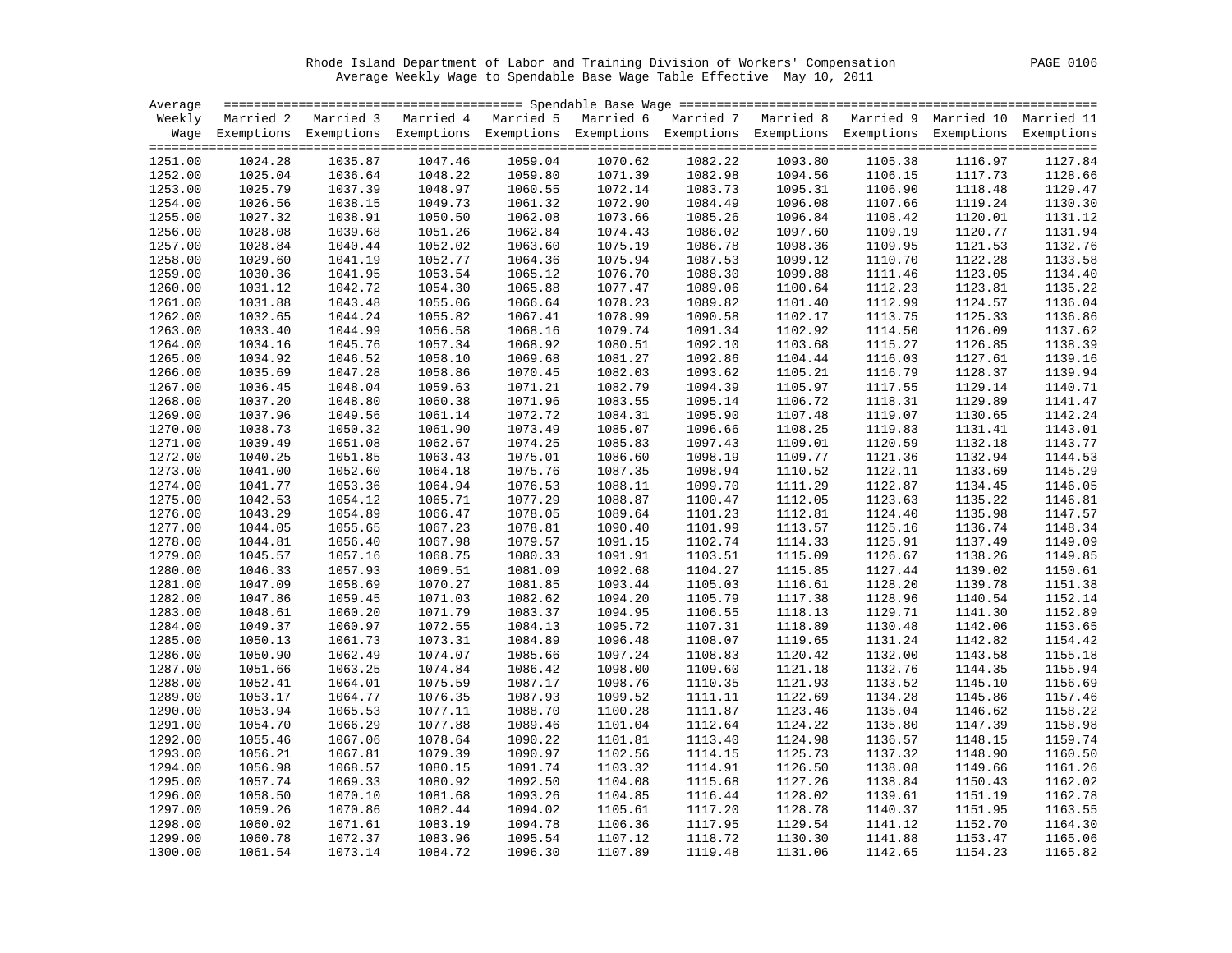Rhode Island Department of Labor and Training Division of Workers' Compensation PAGE 0107 Average Weekly Wage to Spendable Base Wage Table Effective May 10, 2011

| Average |         |         |         |                                                                                                                    |         |         |         |         |         |         |
|---------|---------|---------|---------|--------------------------------------------------------------------------------------------------------------------|---------|---------|---------|---------|---------|---------|
|         |         |         |         | Weekly Married 2 Married 3 Married 4 Married 5 Married 6 Married 7 Married 8 Married 9 Married 10 Married 11       |         |         |         |         |         |         |
|         |         |         |         | Wage Exemptions Exemptions Exemptions Exemptions Exemptions Exemptions Exemptions Exemptions Exemptions Exemptions |         |         |         |         |         |         |
|         |         |         |         |                                                                                                                    |         |         |         |         |         |         |
| 1301.00 | 1062.30 | 1073.90 | 1085.48 | 1097.06                                                                                                            | 1108.65 | 1120.24 | 1131.82 | 1143.41 | 1154.99 | 1166.59 |
| 1302.00 | 1063.07 | 1074.66 | 1086.24 | 1097.83                                                                                                            | 1109.41 | 1121.00 | 1132.59 | 1144.17 | 1155.75 | 1167.35 |
| 1303.00 | 1063.82 | 1075.41 | 1087.00 | 1098.58                                                                                                            | 1110.16 | 1121.76 | 1133.34 | 1144.92 | 1156.51 | 1168.10 |
| 1304.00 | 1064.58 | 1076.18 | 1087.76 | 1099.34                                                                                                            | 1110.93 | 1122.52 | 1134.10 | 1145.69 | 1157.27 | 1168.86 |
| 1305.00 | 1065.34 | 1076.94 | 1088.52 | 1100.10                                                                                                            | 1111.69 | 1123.28 | 1134.86 | 1146.45 | 1158.03 | 1169.63 |
| 1306.00 | 1066.11 | 1077.70 | 1089.28 | 1100.87                                                                                                            | 1112.45 | 1124.04 | 1135.63 | 1147.21 | 1158.79 | 1170.39 |
| 1307.00 | 1066.87 | 1078.46 | 1090.05 | 1101.63                                                                                                            | 1113.21 | 1124.81 | 1136.39 | 1147.97 | 1159.56 | 1171.15 |
| 1308.00 | 1067.62 | 1079.22 | 1090.80 | 1102.38                                                                                                            | 1113.97 | 1125.56 | 1137.14 | 1148.73 | 1160.31 | 1171.90 |
| 1309.00 | 1068.38 | 1079.98 | 1091.56 | 1103.14                                                                                                            | 1114.73 | 1126.32 | 1137.90 | 1149.49 | 1161.07 | 1172.67 |
| 1310.00 | 1069.15 | 1080.74 | 1092.32 | 1103.91                                                                                                            | 1115.49 | 1127.08 | 1138.67 | 1150.25 | 1161.83 | 1173.43 |
| 1311.00 | 1069.91 | 1081.50 | 1093.09 | 1104.67                                                                                                            | 1116.25 | 1127.85 | 1139.43 | 1151.01 | 1162.60 | 1174.19 |
| 1312.00 | 1070.67 | 1082.27 | 1093.85 | 1105.43                                                                                                            | 1117.02 | 1128.61 | 1140.19 | 1151.78 | 1163.36 | 1174.95 |
| 1313.00 | 1071.42 | 1083.02 | 1094.60 | 1106.18                                                                                                            | 1117.77 | 1129.36 | 1140.94 | 1152.53 | 1164.11 | 1175.71 |
| 1314.00 | 1072.19 | 1083.78 | 1095.36 | 1106.95                                                                                                            | 1118.53 | 1130.12 | 1141.71 | 1153.29 | 1164.87 | 1176.47 |
| 1315.00 | 1072.95 | 1084.54 | 1096.13 | 1107.71                                                                                                            | 1119.29 | 1130.89 | 1142.47 | 1154.05 | 1165.64 | 1177.23 |
| 1316.00 | 1073.71 | 1085.31 | 1096.89 | 1108.47                                                                                                            | 1120.06 | 1131.65 | 1143.23 | 1154.82 | 1166.40 | 1177.99 |
| 1317.00 | 1074.47 | 1086.07 | 1097.65 | 1109.23                                                                                                            | 1120.82 | 1132.41 | 1143.99 | 1155.58 | 1167.16 | 1178.76 |
| 1318.00 | 1075.23 | 1086.82 | 1098.40 | 1109.99                                                                                                            | 1121.57 | 1133.16 | 1144.75 | 1156.33 | 1167.91 | 1179.51 |
| 1319.00 | 1075.99 | 1087.58 | 1099.17 | 1110.75                                                                                                            | 1122.33 | 1133.93 | 1145.51 | 1157.09 | 1168.68 | 1180.27 |
| 1320.00 | 1076.75 | 1088.35 | 1099.93 | 1111.51                                                                                                            | 1123.10 | 1134.69 | 1146.27 | 1157.86 | 1169.44 | 1181.03 |
| 1321.00 | 1077.51 | 1089.11 | 1100.69 | 1112.27                                                                                                            | 1123.86 | 1135.45 | 1147.03 | 1158.62 | 1170.20 | 1181.80 |
| 1322.00 | 1078.28 | 1089.87 | 1101.45 | 1113.04                                                                                                            | 1124.62 | 1136.21 | 1147.80 | 1159.38 | 1170.96 | 1182.56 |
| 1323.00 | 1079.03 | 1090.62 | 1102.21 | 1113.79                                                                                                            | 1125.37 | 1136.97 | 1148.55 | 1160.13 | 1171.72 | 1183.31 |
| 1324.00 | 1079.79 | 1091.39 | 1102.97 | 1114.55                                                                                                            | 1126.14 | 1137.73 | 1149.31 | 1160.90 | 1172.48 | 1184.07 |
| 1325.00 | 1080.55 | 1092.15 | 1103.73 | 1115.31                                                                                                            | 1126.90 | 1138.49 | 1150.07 | 1161.66 | 1173.24 | 1184.84 |
| 1326.00 | 1081.32 | 1092.91 | 1104.49 | 1116.08                                                                                                            | 1127.66 | 1139.25 | 1150.84 | 1162.42 | 1174.00 | 1185.60 |
| 1327.00 | 1082.08 | 1093.67 | 1105.26 | 1116.84                                                                                                            | 1128.42 | 1140.02 | 1151.60 | 1163.18 | 1174.77 | 1186.36 |
| 1328.00 | 1082.83 | 1094.43 | 1106.01 | 1117.59                                                                                                            | 1129.18 | 1140.77 | 1152.35 | 1163.94 | 1175.52 | 1187.11 |
| 1329.00 | 1083.59 | 1095.19 | 1106.77 | 1118.35                                                                                                            | 1129.94 | 1141.53 | 1153.11 | 1164.70 | 1176.28 | 1187.88 |
| 1330.00 | 1084.36 | 1095.95 | 1107.53 | 1119.12                                                                                                            | 1130.70 | 1142.29 | 1153.88 | 1165.46 | 1177.04 | 1188.64 |
| 1331.00 | 1085.12 | 1096.71 | 1108.30 | 1119.88                                                                                                            | 1131.46 | 1143.06 | 1154.64 | 1166.22 | 1177.81 | 1189.40 |
| 1332.00 | 1085.88 | 1097.48 | 1109.06 | 1120.64                                                                                                            | 1132.23 | 1143.82 | 1155.40 | 1166.99 | 1178.57 | 1190.16 |
| 1333.00 | 1086.63 | 1098.23 | 1109.81 | 1121.39                                                                                                            | 1132.98 | 1144.57 | 1156.15 | 1167.74 | 1179.32 | 1190.92 |
| 1334.00 | 1087.40 | 1098.99 | 1110.57 | 1122.16                                                                                                            | 1133.74 | 1145.33 | 1156.92 | 1168.50 | 1180.08 | 1191.68 |
| 1335.00 | 1088.16 | 1099.75 | 1111.34 | 1122.92                                                                                                            | 1134.50 | 1146.10 | 1157.68 | 1169.26 | 1180.85 | 1192.44 |
| 1336.00 | 1088.92 | 1100.52 | 1112.10 | 1123.68                                                                                                            | 1135.27 | 1146.86 | 1158.44 | 1170.03 | 1181.61 | 1193.20 |
| 1337.00 | 1089.68 | 1101.28 | 1112.86 | 1124.44                                                                                                            | 1136.03 | 1147.62 | 1159.20 | 1170.79 | 1182.37 | 1193.97 |
| 1338.00 | 1090.44 | 1102.03 | 1113.61 | 1125.20                                                                                                            | 1136.78 | 1148.37 | 1159.96 | 1171.54 | 1183.12 | 1194.72 |
| 1339.00 | 1091.20 | 1102.79 | 1114.38 | 1125.96                                                                                                            | 1137.54 | 1149.14 | 1160.72 | 1172.30 | 1183.89 | 1195.48 |
| 1340.00 | 1091.96 | 1103.56 | 1115.14 | 1126.72                                                                                                            | 1138.31 | 1149.90 | 1161.48 | 1173.07 | 1184.65 | 1196.24 |
| 1341.00 | 1092.72 | 1104.32 | 1115.90 | 1127.48                                                                                                            | 1139.07 | 1150.66 | 1162.24 | 1173.83 | 1185.41 | 1197.01 |
| 1342.00 | 1093.49 | 1105.08 | 1116.66 | 1128.25                                                                                                            | 1139.83 | 1151.42 | 1163.01 | 1174.59 | 1186.17 | 1197.77 |
| 1343.00 | 1094.24 | 1105.83 | 1117.42 | 1129.00                                                                                                            | 1140.58 | 1152.18 | 1163.76 | 1175.34 | 1186.93 | 1198.52 |
| 1344.00 | 1095.00 | 1106.60 | 1118.18 | 1129.76                                                                                                            | 1141.35 | 1152.94 | 1164.52 | 1176.11 | 1187.69 | 1199.28 |
| 1345.00 | 1095.76 | 1107.36 | 1118.94 | 1130.52                                                                                                            | 1142.11 | 1153.70 | 1165.28 | 1176.87 | 1188.45 | 1200.05 |
| 1346.00 | 1096.53 | 1108.12 | 1119.70 | 1131.29                                                                                                            | 1142.87 | 1154.46 | 1166.05 | 1177.63 | 1189.21 | 1200.81 |
| 1347.00 | 1097.29 | 1108.88 | 1120.47 | 1132.05                                                                                                            | 1143.63 | 1155.23 | 1166.81 | 1178.39 | 1189.98 | 1201.57 |
| 1348.00 | 1098.04 | 1109.64 | 1121.22 | 1132.80                                                                                                            | 1144.39 | 1155.98 | 1167.56 | 1179.15 | 1190.73 | 1202.32 |
| 1349.00 | 1098.80 | 1110.40 | 1121.98 | 1133.56                                                                                                            | 1145.15 | 1156.74 | 1168.32 | 1179.91 | 1191.49 | 1203.09 |
| 1350.00 | 1099.57 | 1111.16 | 1122.74 | 1134.33                                                                                                            | 1145.91 | 1157.50 | 1169.09 | 1180.67 | 1192.25 | 1203.85 |
|         |         |         |         |                                                                                                                    |         |         |         |         |         |         |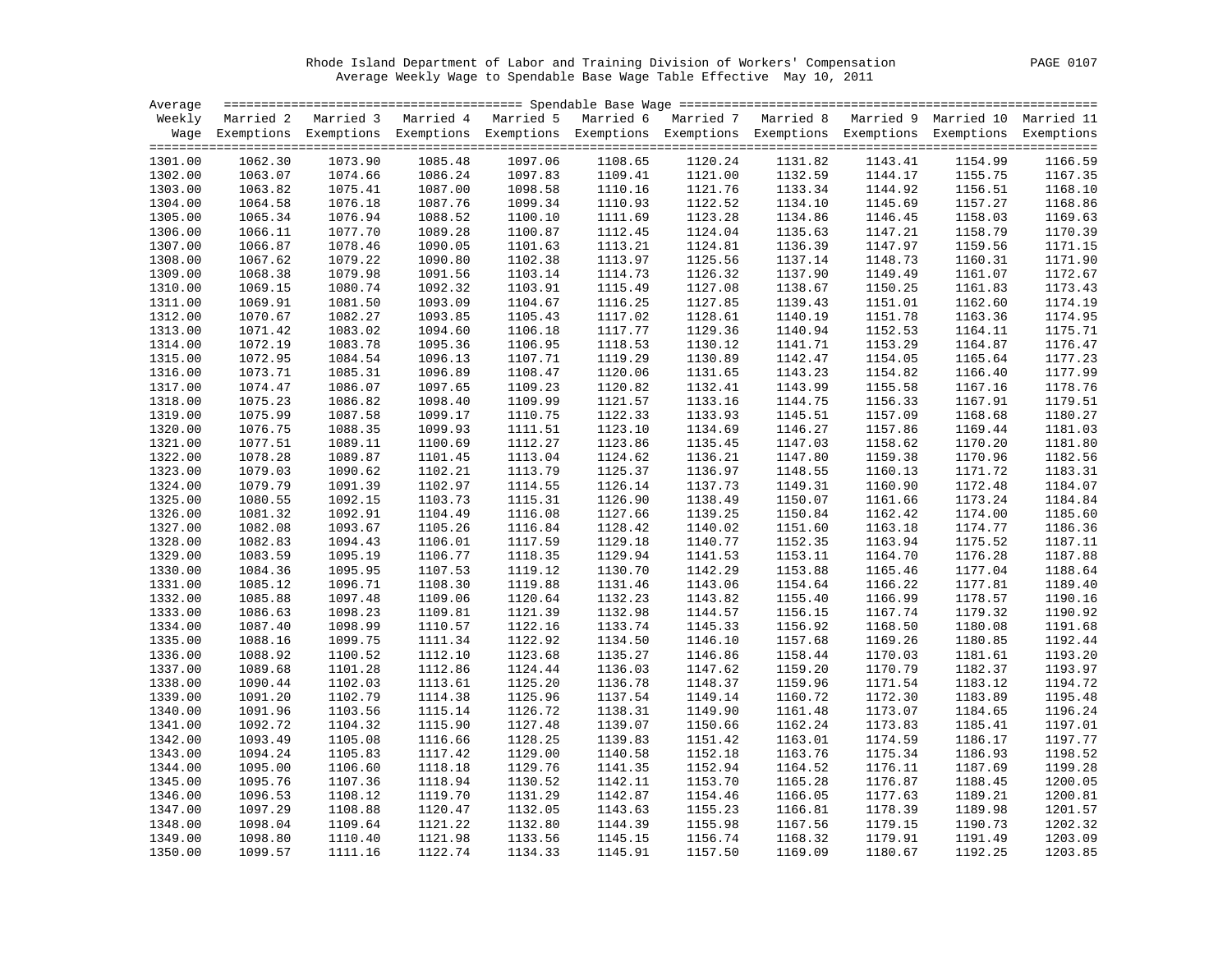Rhode Island Department of Labor and Training Division of Workers' Compensation PAGE 0108 Average Weekly Wage to Spendable Base Wage Table Effective May 10, 2011

|                    |                    | Weekly Married 2 Married 3 Married 4 Married 5 Married 6 Married 7 Married 8 Married 9 Married 10 Married 11       |                    |                    |                    |                    |         |                    |                    |                    |
|--------------------|--------------------|--------------------------------------------------------------------------------------------------------------------|--------------------|--------------------|--------------------|--------------------|---------|--------------------|--------------------|--------------------|
|                    |                    | Wage Exemptions Exemptions Exemptions Exemptions Exemptions Exemptions Exemptions Exemptions Exemptions Exemptions |                    |                    |                    |                    |         |                    |                    |                    |
|                    |                    |                                                                                                                    |                    |                    |                    |                    |         |                    |                    |                    |
| 1351.00            | 1100.33            | 1111.92                                                                                                            | 1123.51            | 1135.09            | 1146.67            | 1158.27            | 1169.85 | 1181.43            | 1193.02            | 1204.61            |
| 1352.00            | 1101.09            | 1112.69                                                                                                            | 1124.27            | 1135.85            | 1147.44            | 1159.03            | 1170.61 | 1182.20            | 1193.78            | 1205.37            |
| 1353.00            | 1101.84            | 1113.44                                                                                                            | 1125.02            | 1136.60            | 1148.19            | 1159.78            | 1171.36 | 1182.95            | 1194.53            | 1206.13            |
| 1354.00            | 1102.61            | 1114.20                                                                                                            | 1125.78            | 1137.37            | 1148.95            | 1160.54            | 1172.13 | 1183.71            | 1195.29            | 1206.89            |
| 1355.00            | 1103.37            | 1114.96                                                                                                            | 1126.55            | 1138.13            | 1149.71            | 1161.31            | 1172.89 | 1184.47            | 1196.06            | 1207.65            |
| 1356.00            | 1104.13            | 1115.73                                                                                                            | 1127.31            | 1138.89            | 1150.48            | 1162.07            | 1173.65 | 1185.24            | 1196.82            | 1208.41            |
| 1357.00            | 1104.89            | 1116.49                                                                                                            | 1128.07            | 1139.65            | 1151.24            | 1162.83            | 1174.41 | 1186.00            | 1197.58            | 1209.18            |
| 1358.00            | 1105.65            | 1117.24                                                                                                            | 1128.82            | 1140.41            | 1151.99            | 1163.58            | 1175.17 | 1186.75            | 1198.33            | 1209.93            |
| 1359.00            | 1106.41            | 1118.00                                                                                                            | 1129.59            | 1141.17            | 1152.75            | 1164.35            | 1175.93 | 1187.51            | 1199.10            | 1210.69            |
| 1360.00            | 1107.17            | 1118.77                                                                                                            | 1130.35            | 1141.93            | 1153.52            | 1165.11            | 1176.69 | 1188.28            | 1199.86            | 1211.45            |
| 1361.00            | 1107.93            | 1119.53                                                                                                            | 1131.11            | 1142.69            | 1154.28            | 1165.87            | 1177.45 | 1189.04            | 1200.62            | 1212.22            |
| 1362.00            | 1108.70            | 1120.29                                                                                                            | 1131.87            | 1143.46            | 1155.04            | 1166.63            | 1178.22 | 1189.80            | 1201.38            | 1212.98            |
| 1363.00            | 1109.45            | 1121.04                                                                                                            | 1132.63            | 1144.21            | 1155.79            | 1167.39            | 1178.97 | 1190.55            | 1202.14            | 1213.73            |
| 1364.00            | 1110.21            | 1121.81                                                                                                            | 1133.39            | 1144.97            | 1156.56            | 1168.15            | 1179.73 | 1191.32            | 1202.90            | 1214.49            |
| 1365.00            | 1110.97            | 1122.57                                                                                                            | 1134.15            | 1145.73            | 1157.32            | 1168.91            | 1180.49 | 1192.08            | 1203.66            | 1215.26            |
| 1366.00            | 1111.74            | 1123.33                                                                                                            | 1134.91            | 1146.50            | 1158.08            | 1169.67            | 1181.26 | 1192.84            | 1204.42            | 1216.02            |
| 1367.00            | 1112.50            | 1124.09                                                                                                            | 1135.68            | 1147.26            | 1158.84            | 1170.44            | 1182.02 | 1193.60            | 1205.19            | 1216.78            |
| 1368.00            | 1113.25            | 1124.85                                                                                                            | 1136.43            | 1148.01            | 1159.60            | 1171.19            | 1182.77 | 1194.36            | 1205.94            | 1217.53            |
| 1369.00            | 1114.01            | 1125.61                                                                                                            | 1137.19            | 1148.77            | 1160.36            | 1171.95            | 1183.53 | 1195.12            | 1206.70            | 1218.30            |
| 1370.00            | 1114.78            | 1126.37                                                                                                            | 1137.95            | 1149.54            | 1161.12            | 1172.71            | 1184.30 | 1195.88            | 1207.46            | 1219.06            |
| 1371.00            | 1115.54            | 1127.13                                                                                                            | 1138.72            | 1150.30            | 1161.88            | 1173.48            | 1185.06 | 1196.64            | 1208.23            | 1219.82            |
| 1372.00            | 1116.30            | 1127.90                                                                                                            | 1139.48            | 1151.06            | 1162.65            | 1174.24            | 1185.82 | 1197.41            | 1208.99            | 1220.58            |
| 1373.00            | 1117.05            | 1128.65                                                                                                            | 1140.23            | 1151.81            | 1163.40            | 1174.99            | 1186.57 | 1198.16            | 1209.74            | 1221.34            |
| 1374.00            | 1117.82            | 1129.41                                                                                                            | 1140.99            | 1152.58            | 1164.16            | 1175.75            | 1187.34 | 1198.92            | 1210.50            | 1222.10            |
| 1375.00            | 1118.58            | 1130.17                                                                                                            | 1141.76            | 1153.34            | 1164.92            | 1176.52            | 1188.10 | 1199.68            | 1211.27            | 1222.86            |
| 1376.00            | 1119.34            | 1130.94                                                                                                            | 1142.52            | 1154.10            | 1165.69            | 1177.28            | 1188.86 |                    | 1212.03            | 1223.62            |
| 1377.00            | 1120.10            | 1131.70                                                                                                            | 1143.28            | 1154.86            | 1166.45            | 1178.04            | 1189.62 | 1200.45<br>1201.21 | 1212.79            | 1224.39            |
|                    |                    | 1132.45                                                                                                            |                    |                    |                    |                    | 1190.38 |                    |                    | 1225.14            |
| 1378.00<br>1379.00 | 1120.86<br>1121.62 | 1133.21                                                                                                            | 1144.03<br>1144.80 | 1155.62<br>1156.38 | 1167.20<br>1167.96 | 1178.79<br>1179.56 | 1191.14 | 1201.96<br>1202.72 | 1213.54<br>1214.31 | 1225.90            |
| 1380.00            | 1122.38            | 1133.98                                                                                                            | 1145.56            | 1157.14            | 1168.73            | 1180.32            | 1191.90 | 1203.49            | 1215.07            | 1226.66            |
| 1381.00            | 1123.14            | 1134.74                                                                                                            | 1146.32            | 1157.90            | 1169.49            |                    | 1192.66 | 1204.25            |                    | 1227.43            |
|                    |                    |                                                                                                                    |                    |                    |                    | 1181.08            |         |                    | 1215.83            |                    |
| 1382.00            | 1123.91            | 1135.50                                                                                                            | 1147.08            | 1158.67            | 1170.25            | 1181.84            | 1193.43 | 1205.01            | 1216.59            | 1228.19            |
| 1383.00            | 1124.66            | 1136.25                                                                                                            | 1147.84            | 1159.42            | 1171.00            | 1182.60            | 1194.18 | 1205.76            | 1217.35            | 1228.94            |
| 1384.00            | 1125.42            | 1137.02                                                                                                            | 1148.60            | 1160.18            | 1171.77            | 1183.36            | 1194.94 | 1206.53            | 1218.11            | 1229.70            |
| 1385.00            | 1126.18            | 1137.78                                                                                                            | 1149.36            | 1160.94            | 1172.53            | 1184.12            | 1195.70 | 1207.29            | 1218.87            | 1230.47<br>1231.23 |
| 1386.00            | 1126.95            | 1138.54                                                                                                            | 1150.12            | 1161.71            | 1173.29            | 1184.88            | 1196.47 | 1208.05            | 1219.63            |                    |
| 1387.00            | 1127.71            | 1139.30                                                                                                            | 1150.89            | 1162.47            | 1174.05            | 1185.65            | 1197.23 | 1208.81            | 1220.40            | 1231.99            |
| 1388.00            | 1128.46            | 1140.06                                                                                                            | 1151.64            | 1163.22            | 1174.81            | 1186.40            | 1197.98 | 1209.57            | 1221.15            | 1232.74            |
| 1389.00            | 1129.22            | 1140.82                                                                                                            | 1152.40            | 1163.98            | 1175.57            | 1187.16            | 1198.74 | 1210.33            | 1221.91            | 1233.51            |
| 1390.00            | 1129.99            | 1141.58                                                                                                            | 1153.16            | 1164.75            | 1176.33            | 1187.92            | 1199.51 | 1211.09            | 1222.67            | 1234.27            |
| 1391.00            | 1130.75            | 1142.34                                                                                                            | 1153.93            | 1165.51            | 1177.09            | 1188.69            | 1200.27 | 1211.85            | 1223.44            | 1235.03            |
| 1392.00            | 1131.51            | 1143.11                                                                                                            | 1154.69            | 1166.27            | 1177.86            | 1189.45            | 1201.03 | 1212.62            | 1224.20            | 1235.79            |
| 1393.00            | 1132.26            | 1143.86                                                                                                            | 1155.44            | 1167.02            | 1178.61            | 1190.20            | 1201.78 | 1213.37            | 1224.95            | 1236.55            |
| 1394.00            | 1133.03            | 1144.62                                                                                                            | 1156.20            | 1167.79            | 1179.37            | 1190.96            | 1202.55 | 1214.13            | 1225.71            | 1237.31            |
| 1395.00            | 1133.79            | 1145.38                                                                                                            | 1156.97            | 1168.55            | 1180.13            | 1191.73            | 1203.31 | 1214.89            | 1226.48            | 1238.07            |
| 1396.00            | 1134.55            | 1146.15                                                                                                            | 1157.73            | 1169.31            | 1180.90            | 1192.49            | 1204.07 | 1215.66            | 1227.24            | 1238.83            |
| 1397.00            | 1135.31            | 1146.91                                                                                                            | 1158.49            | 1170.07            | 1181.66            | 1193.25            | 1204.83 | 1216.42            | 1228.00            | 1239.60            |
| 1398.00            | 1136.07            | 1147.66                                                                                                            | 1159.24            | 1170.83            | 1182.41            | 1194.00            | 1205.59 | 1217.17            | 1228.75            | 1240.35            |
| 1399.00            | 1136.83            | 1148.42                                                                                                            | 1160.01            | 1171.59            | 1183.17            | 1194.77            | 1206.35 | 1217.93            | 1229.52            | 1241.11            |
| 1400.00            | 1137.59            | 1149.19                                                                                                            | 1160.77            | 1172.35            | 1183.94            | 1195.53            | 1207.11 | 1218.70            | 1230.28            | 1241.87            |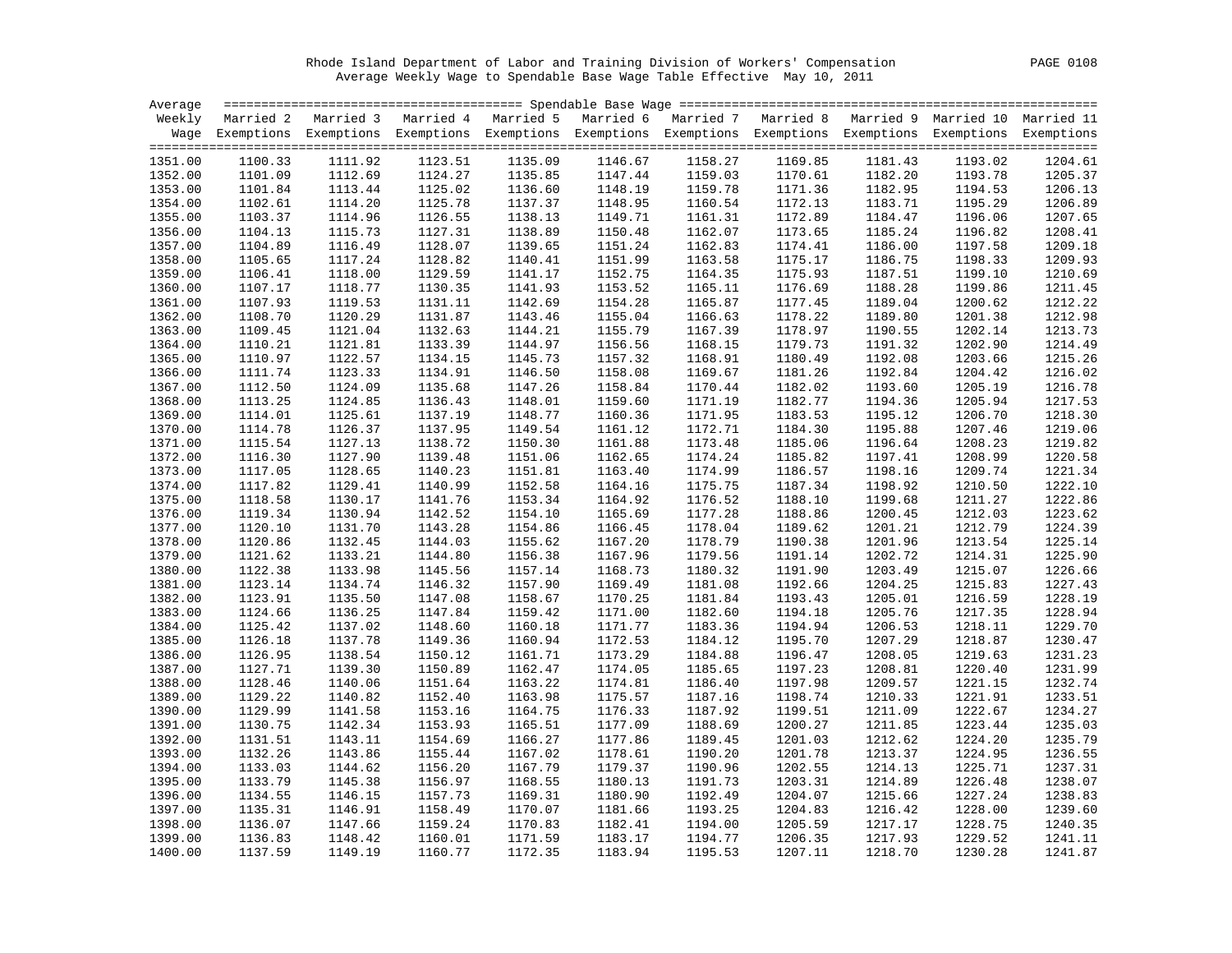Rhode Island Department of Labor and Training Division of Workers' Compensation PAGE 0109 Average Weekly Wage to Spendable Base Wage Table Effective May 10, 2011

| Average |         |                                                                                                                    |         |         |         |         |         |         |         |         |
|---------|---------|--------------------------------------------------------------------------------------------------------------------|---------|---------|---------|---------|---------|---------|---------|---------|
|         |         | Weekly Married 2 Married 3 Married 4 Married 5 Married 6 Married 7 Married 8 Married 9 Married 10 Married 11       |         |         |         |         |         |         |         |         |
|         |         | Wage Exemptions Exemptions Exemptions Exemptions Exemptions Exemptions Exemptions Exemptions Exemptions Exemptions |         |         |         |         |         |         |         |         |
|         |         |                                                                                                                    |         |         |         |         |         |         |         |         |
| 1401.00 | 1138.35 | 1149.95                                                                                                            | 1161.53 | 1173.11 | 1184.70 | 1196.29 | 1207.87 | 1219.46 | 1231.04 | 1242.64 |
| 1402.00 | 1139.12 | 1150.71                                                                                                            | 1162.29 | 1173.88 | 1185.46 | 1197.05 | 1208.64 | 1220.22 | 1231.80 | 1243.40 |
| 1403.00 | 1139.87 | 1151.46                                                                                                            | 1163.05 | 1174.63 | 1186.21 | 1197.81 | 1209.39 | 1220.97 | 1232.56 | 1244.15 |
| 1404.00 | 1140.63 | 1152.23                                                                                                            | 1163.81 | 1175.39 | 1186.98 | 1198.57 | 1210.15 | 1221.74 | 1233.32 | 1244.91 |
| 1405.00 | 1141.39 | 1152.99                                                                                                            | 1164.57 | 1176.15 | 1187.74 | 1199.33 | 1210.91 | 1222.50 | 1234.08 | 1245.68 |
| 1406.00 | 1142.16 | 1153.75                                                                                                            | 1165.33 | 1176.92 | 1188.50 | 1200.09 | 1211.68 | 1223.26 | 1234.84 | 1246.44 |
| 1407.00 | 1142.92 | 1154.51                                                                                                            | 1166.10 | 1177.68 | 1189.26 | 1200.86 | 1212.44 | 1224.02 | 1235.61 | 1247.20 |
| 1408.00 | 1143.67 | 1155.27                                                                                                            | 1166.85 | 1178.43 | 1190.02 | 1201.61 | 1213.19 | 1224.78 | 1236.36 | 1247.95 |
| 1409.00 | 1144.43 | 1156.03                                                                                                            | 1167.61 | 1179.19 | 1190.78 | 1202.37 | 1213.95 | 1225.54 | 1237.12 | 1248.72 |
| 1410.00 | 1145.20 | 1156.79                                                                                                            | 1168.37 | 1179.96 | 1191.54 | 1203.13 | 1214.72 | 1226.30 | 1237.88 | 1249.48 |
| 1411.00 | 1145.96 | 1157.55                                                                                                            | 1169.14 | 1180.72 | 1192.30 | 1203.90 | 1215.48 | 1227.06 | 1238.65 | 1250.24 |
| 1412.00 | 1146.72 | 1158.32                                                                                                            | 1169.90 | 1181.48 | 1193.07 | 1204.66 | 1216.24 | 1227.83 | 1239.41 | 1251.00 |
| 1413.00 | 1147.47 | 1159.07                                                                                                            | 1170.65 | 1182.23 | 1193.82 | 1205.41 | 1216.99 | 1228.58 | 1240.16 | 1251.76 |
| 1414.00 | 1148.24 | 1159.83                                                                                                            | 1171.41 | 1183.00 | 1194.58 | 1206.17 | 1217.76 | 1229.34 | 1240.92 | 1252.52 |
| 1415.00 | 1149.00 | 1160.59                                                                                                            | 1172.18 | 1183.76 | 1195.34 | 1206.94 | 1218.52 | 1230.10 | 1241.69 | 1253.28 |
| 1416.00 | 1149.76 | 1161.36                                                                                                            | 1172.94 | 1184.52 | 1196.11 | 1207.70 | 1219.28 | 1230.87 | 1242.45 | 1254.04 |
| 1417.00 | 1150.52 | 1162.12                                                                                                            | 1173.70 | 1185.28 | 1196.87 | 1208.46 | 1220.04 | 1231.63 | 1243.21 | 1254.81 |
| 1418.00 | 1151.28 | 1162.87                                                                                                            | 1174.45 | 1186.04 | 1197.62 | 1209.21 | 1220.80 | 1232.38 | 1243.96 | 1255.56 |
| 1419.00 | 1152.04 | 1163.63                                                                                                            | 1175.22 | 1186.80 | 1198.38 | 1209.98 | 1221.56 | 1233.14 | 1244.73 | 1256.32 |
| 1420.00 | 1152.80 | 1164.40                                                                                                            | 1175.98 | 1187.56 | 1199.15 | 1210.74 | 1222.32 | 1233.91 | 1245.49 | 1257.08 |
| 1421.00 | 1153.56 | 1165.16                                                                                                            | 1176.74 | 1188.32 | 1199.91 | 1211.50 | 1223.08 | 1234.67 | 1246.25 | 1257.85 |
| 1422.00 | 1154.33 | 1165.92                                                                                                            | 1177.50 | 1189.09 | 1200.67 | 1212.26 | 1223.85 | 1235.43 | 1247.01 | 1258.61 |
| 1423.00 | 1155.08 | 1166.67                                                                                                            | 1178.26 | 1189.84 | 1201.42 | 1213.02 | 1224.60 | 1236.18 | 1247.77 | 1259.36 |
|         |         |                                                                                                                    |         |         | 1202.19 |         |         |         |         | 1260.12 |
| 1424.00 | 1155.84 | 1167.44                                                                                                            | 1179.02 | 1190.60 |         | 1213.78 | 1225.36 | 1236.95 | 1248.53 |         |
| 1425.00 | 1156.60 | 1168.20                                                                                                            | 1179.78 | 1191.36 | 1202.95 | 1214.54 | 1226.12 | 1237.71 | 1249.29 | 1260.89 |
| 1426.00 | 1157.37 | 1168.96                                                                                                            | 1180.54 | 1192.13 | 1203.71 | 1215.30 | 1226.89 | 1238.47 | 1250.05 | 1261.65 |
| 1427.00 | 1158.13 | 1169.72                                                                                                            | 1181.31 | 1192.89 | 1204.47 | 1216.07 | 1227.65 | 1239.23 | 1250.82 | 1262.41 |
| 1428.00 | 1158.88 | 1170.48                                                                                                            | 1182.06 | 1193.64 | 1205.23 | 1216.82 | 1228.40 | 1239.99 | 1251.57 | 1263.16 |
| 1429.00 | 1159.64 | 1171.24                                                                                                            | 1182.82 | 1194.40 | 1205.99 | 1217.58 | 1229.16 | 1240.75 | 1252.33 | 1263.93 |
| 1430.00 | 1160.41 | 1172.00                                                                                                            | 1183.58 | 1195.17 | 1206.75 | 1218.34 | 1229.93 | 1241.51 | 1253.09 | 1264.69 |
| 1431.00 | 1161.17 | 1172.76                                                                                                            | 1184.35 | 1195.93 | 1207.51 | 1219.11 | 1230.69 | 1242.27 | 1253.86 | 1265.45 |
| 1432.00 | 1161.93 | 1173.53                                                                                                            | 1185.11 | 1196.69 | 1208.28 | 1219.87 | 1231.45 | 1243.04 | 1254.62 | 1266.21 |
| 1433.00 | 1162.68 | 1174.28                                                                                                            | 1185.86 | 1197.44 | 1209.03 | 1220.62 | 1232.20 | 1243.79 | 1255.37 | 1266.97 |
| 1434.00 | 1163.45 | 1175.04                                                                                                            | 1186.62 | 1198.21 | 1209.79 | 1221.38 | 1232.97 | 1244.55 | 1256.13 | 1267.73 |
| 1435.00 | 1164.21 | 1175.80                                                                                                            | 1187.39 | 1198.97 | 1210.55 | 1222.15 | 1233.73 | 1245.31 | 1256.90 | 1268.49 |
| 1436.00 | 1164.97 | 1176.57                                                                                                            | 1188.15 | 1199.73 | 1211.32 | 1222.91 | 1234.49 | 1246.08 | 1257.66 | 1269.25 |
| 1437.00 | 1165.73 | 1177.33                                                                                                            | 1188.91 | 1200.49 | 1212.08 | 1223.67 | 1235.25 | 1246.84 | 1258.42 | 1270.02 |
| 1438.00 | 1166.49 | 1178.08                                                                                                            | 1189.66 | 1201.25 | 1212.83 | 1224.42 | 1236.01 | 1247.59 | 1259.17 | 1270.77 |
| 1439.00 | 1167.25 | 1178.84                                                                                                            | 1190.43 | 1202.01 | 1213.59 | 1225.19 | 1236.77 | 1248.35 | 1259.94 | 1271.53 |
| 1440.00 | 1168.01 | 1179.61                                                                                                            | 1191.19 | 1202.77 | 1214.36 | 1225.95 | 1237.53 | 1249.12 | 1260.70 | 1272.29 |
| 1441.00 | 1168.77 | 1180.37                                                                                                            | 1191.95 | 1203.53 | 1215.12 | 1226.71 | 1238.29 | 1249.88 | 1261.46 | 1273.06 |
| 1442.00 | 1169.54 | 1181.13                                                                                                            | 1192.71 | 1204.30 | 1215.88 | 1227.47 | 1239.06 | 1250.64 | 1262.22 | 1273.82 |
| 1443.00 | 1170.29 | 1181.88                                                                                                            | 1193.47 | 1205.05 | 1216.63 | 1228.23 | 1239.81 | 1251.39 | 1262.98 | 1274.57 |
| 1444.00 | 1171.05 | 1182.65                                                                                                            | 1194.23 | 1205.81 | 1217.40 | 1228.99 | 1240.57 | 1252.16 | 1263.74 | 1275.33 |
| 1445.00 | 1171.81 | 1183.41                                                                                                            | 1194.99 | 1206.57 | 1218.16 | 1229.75 | 1241.33 | 1252.92 | 1264.50 | 1276.10 |
| 1446.00 | 1172.58 | 1184.17                                                                                                            | 1195.75 | 1207.34 | 1218.92 | 1230.51 | 1242.10 | 1253.68 | 1265.26 | 1276.86 |
| 1447.00 | 1173.34 | 1184.93                                                                                                            | 1196.52 | 1208.10 | 1219.68 | 1231.28 | 1242.86 | 1254.44 | 1266.03 | 1277.62 |
| 1448.00 | 1174.09 | 1185.69                                                                                                            | 1197.27 | 1208.85 | 1220.44 | 1232.03 | 1243.61 | 1255.20 | 1266.78 | 1278.37 |
| 1449.00 | 1174.85 | 1186.45                                                                                                            | 1198.03 | 1209.61 | 1221.20 | 1232.79 | 1244.37 | 1255.96 | 1267.54 | 1279.14 |
| 1450.00 | 1175.62 | 1187.21                                                                                                            | 1198.79 | 1210.38 | 1221.96 | 1233.55 | 1245.14 | 1256.72 | 1268.30 | 1279.90 |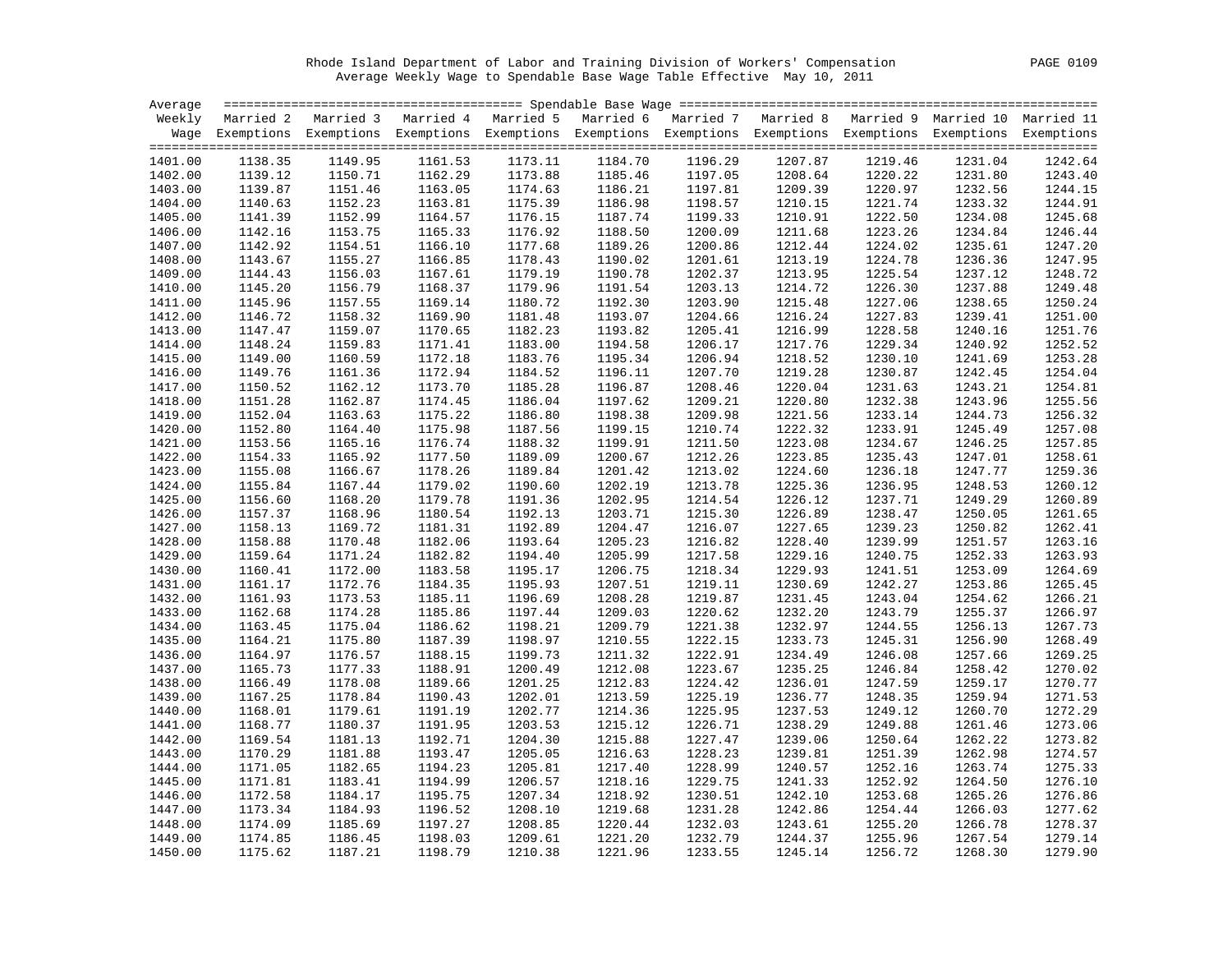Rhode Island Department of Labor and Training Division of Workers' Compensation PAGE 0110 Average Weekly Wage to Spendable Base Wage Table Effective May 10, 2011

| Average |         |                                                                                                                    |         |         |         |         |         |         |         |         |
|---------|---------|--------------------------------------------------------------------------------------------------------------------|---------|---------|---------|---------|---------|---------|---------|---------|
|         |         | Weekly Married 2 Married 3 Married 4 Married 5 Married 6 Married 7 Married 8 Married 9 Married 10 Married 11       |         |         |         |         |         |         |         |         |
|         |         | Wage Exemptions Exemptions Exemptions Exemptions Exemptions Exemptions Exemptions Exemptions Exemptions Exemptions |         |         |         |         |         |         |         |         |
|         |         |                                                                                                                    |         |         |         |         |         |         |         |         |
| 1451.00 | 1176.38 | 1187.97                                                                                                            | 1199.56 | 1211.14 | 1222.72 | 1234.32 | 1245.90 | 1257.48 | 1269.07 | 1280.66 |
| 1452.00 | 1177.14 | 1188.74                                                                                                            | 1200.32 | 1211.90 | 1223.49 | 1235.08 | 1246.66 | 1258.25 | 1269.83 | 1281.42 |
| 1453.00 | 1177.89 | 1189.49                                                                                                            | 1201.07 | 1212.65 | 1224.24 | 1235.83 | 1247.41 | 1259.00 | 1270.58 | 1282.18 |
| 1454.00 | 1178.66 | 1190.25                                                                                                            | 1201.83 | 1213.42 | 1225.00 | 1236.59 | 1248.18 | 1259.76 | 1271.34 | 1282.94 |
| 1455.00 | 1179.42 | 1191.01                                                                                                            | 1202.60 | 1214.18 | 1225.76 | 1237.36 | 1248.94 | 1260.52 | 1272.11 | 1283.70 |
| 1456.00 | 1180.18 | 1191.78                                                                                                            | 1203.36 | 1214.94 | 1226.53 | 1238.12 | 1249.70 | 1261.29 | 1272.87 | 1284.46 |
| 1457.00 | 1180.94 | 1192.54                                                                                                            | 1204.12 | 1215.70 | 1227.29 | 1238.88 | 1250.46 | 1262.05 | 1273.63 | 1285.23 |
| 1458.00 | 1181.70 | 1193.29                                                                                                            | 1204.87 | 1216.46 | 1228.04 | 1239.63 | 1251.22 | 1262.80 | 1274.38 | 1285.98 |
| 1459.00 | 1182.46 | 1194.05                                                                                                            | 1205.64 | 1217.22 | 1228.80 | 1240.40 | 1251.98 | 1263.56 | 1275.15 | 1286.74 |
| 1460.00 | 1183.22 | 1194.82                                                                                                            | 1206.40 | 1217.98 | 1229.57 | 1241.16 | 1252.74 | 1264.33 | 1275.91 | 1287.50 |
| 1461.00 | 1183.98 | 1195.58                                                                                                            | 1207.16 | 1218.74 | 1230.33 | 1241.92 | 1253.50 | 1265.09 | 1276.67 | 1288.27 |
| 1462.00 | 1184.75 | 1196.34                                                                                                            | 1207.92 | 1219.51 | 1231.09 | 1242.68 | 1254.27 | 1265.85 | 1277.43 | 1289.03 |
| 1463.00 | 1185.50 | 1197.09                                                                                                            | 1208.68 | 1220.26 | 1231.84 | 1243.44 | 1255.02 | 1266.60 | 1278.19 | 1289.78 |
| 1464.00 | 1186.26 | 1197.86                                                                                                            | 1209.44 | 1221.02 | 1232.61 | 1244.20 | 1255.78 | 1267.37 | 1278.95 | 1290.54 |
| 1465.00 | 1187.02 | 1198.62                                                                                                            | 1210.20 | 1221.78 | 1233.37 | 1244.96 | 1256.54 | 1268.13 | 1279.71 | 1291.31 |
| 1466.00 | 1187.79 | 1199.38                                                                                                            | 1210.96 | 1222.55 | 1234.13 | 1245.72 | 1257.31 | 1268.89 | 1280.47 | 1292.07 |
| 1467.00 | 1188.55 | 1200.14                                                                                                            | 1211.73 | 1223.31 | 1234.89 | 1246.49 | 1258.07 | 1269.65 | 1281.24 | 1292.83 |
| 1468.00 | 1189.30 | 1200.90                                                                                                            | 1212.48 | 1224.06 | 1235.65 | 1247.24 | 1258.82 | 1270.41 | 1281.99 | 1293.58 |
| 1469.00 | 1190.06 | 1201.66                                                                                                            | 1213.24 | 1224.82 | 1236.41 | 1248.00 | 1259.58 | 1271.17 | 1282.75 | 1294.35 |
| 1470.00 | 1190.83 | 1202.42                                                                                                            | 1214.00 | 1225.59 | 1237.17 | 1248.76 | 1260.35 | 1271.93 | 1283.51 | 1295.11 |
| 1471.00 | 1191.59 | 1203.18                                                                                                            | 1214.77 | 1226.35 | 1237.93 | 1249.53 | 1261.11 | 1272.69 | 1284.28 | 1295.87 |
| 1472.00 | 1192.35 | 1203.95                                                                                                            | 1215.53 | 1227.11 | 1238.70 | 1250.29 | 1261.87 | 1273.46 | 1285.04 | 1296.63 |
| 1473.00 | 1193.10 | 1204.70                                                                                                            | 1216.28 | 1227.86 | 1239.45 | 1251.04 | 1262.62 | 1274.21 | 1285.79 | 1297.39 |
| 1474.00 | 1193.87 | 1205.46                                                                                                            | 1217.04 | 1228.63 | 1240.21 | 1251.80 | 1263.39 | 1274.97 | 1286.55 | 1298.15 |
| 1475.00 | 1194.63 | 1206.22                                                                                                            | 1217.81 | 1229.39 | 1240.97 | 1252.57 | 1264.15 | 1275.73 | 1287.32 | 1298.91 |
| 1476.00 | 1195.39 | 1206.99                                                                                                            | 1218.57 | 1230.15 | 1241.74 | 1253.33 | 1264.91 | 1276.50 | 1288.08 | 1299.67 |
| 1477.00 | 1196.15 | 1207.75                                                                                                            | 1219.33 | 1230.91 | 1242.50 | 1254.09 | 1265.67 | 1277.26 | 1288.84 | 1300.44 |
| 1478.00 | 1196.91 | 1208.50                                                                                                            | 1220.08 | 1231.67 | 1243.25 | 1254.84 | 1266.43 | 1278.01 | 1289.59 | 1301.19 |
| 1479.00 | 1197.67 | 1209.26                                                                                                            | 1220.85 | 1232.43 | 1244.01 | 1255.61 | 1267.19 | 1278.77 | 1290.36 | 1301.95 |
| 1480.00 | 1198.43 | 1210.03                                                                                                            | 1221.61 | 1233.19 | 1244.78 | 1256.37 | 1267.95 | 1279.54 | 1291.12 | 1302.71 |
| 1481.00 | 1199.19 | 1210.79                                                                                                            | 1222.37 | 1233.95 | 1245.54 | 1257.13 | 1268.71 | 1280.30 | 1291.88 | 1303.48 |
| 1482.00 | 1199.96 | 1211.55                                                                                                            | 1223.13 | 1234.72 | 1246.30 | 1257.89 | 1269.48 | 1281.06 | 1292.64 | 1304.24 |
| 1483.00 | 1200.71 | 1212.30                                                                                                            | 1223.89 | 1235.47 | 1247.05 | 1258.65 | 1270.23 | 1281.81 | 1293.40 | 1304.99 |
| 1484.00 | 1201.47 | 1213.07                                                                                                            | 1224.65 | 1236.23 | 1247.82 | 1259.41 | 1270.99 | 1282.58 | 1294.16 | 1305.75 |
| 1485.00 | 1202.23 | 1213.83                                                                                                            | 1225.41 | 1236.99 | 1248.58 | 1260.17 | 1271.75 | 1283.34 | 1294.92 | 1306.52 |
| 1486.00 | 1203.00 | 1214.59                                                                                                            | 1226.17 | 1237.76 | 1249.34 | 1260.93 | 1272.52 | 1284.10 | 1295.68 | 1307.28 |
| 1487.00 | 1203.76 | 1215.35                                                                                                            | 1226.94 | 1238.52 | 1250.10 | 1261.70 | 1273.28 | 1284.86 | 1296.45 | 1308.04 |
| 1488.00 | 1204.51 | 1216.11                                                                                                            | 1227.69 | 1239.27 | 1250.86 | 1262.45 | 1274.03 | 1285.62 | 1297.20 | 1308.79 |
| 1489.00 | 1205.27 | 1216.87                                                                                                            | 1228.45 | 1240.03 | 1251.62 | 1263.21 | 1274.79 | 1286.38 | 1297.96 | 1309.56 |
| 1490.00 | 1206.04 | 1217.63                                                                                                            | 1229.21 | 1240.80 | 1252.38 | 1263.97 | 1275.56 | 1287.14 | 1298.72 | 1310.32 |
| 1491.00 | 1206.80 | 1218.39                                                                                                            | 1229.98 | 1241.56 | 1253.14 | 1264.74 | 1276.32 | 1287.90 | 1299.49 | 1311.08 |
| 1492.00 | 1207.56 | 1219.16                                                                                                            | 1230.74 | 1242.32 | 1253.91 | 1265.50 | 1277.08 | 1288.67 | 1300.25 | 1311.84 |
| 1493.00 | 1208.31 | 1219.91                                                                                                            | 1231.49 | 1243.07 | 1254.66 | 1266.25 | 1277.83 | 1289.42 | 1301.00 | 1312.60 |
| 1494.00 | 1209.08 | 1220.67                                                                                                            | 1232.25 | 1243.84 | 1255.42 | 1267.01 | 1278.60 | 1290.18 | 1301.76 | 1313.36 |
| 1495.00 | 1209.84 | 1221.43                                                                                                            | 1233.02 | 1244.60 | 1256.18 | 1267.78 | 1279.36 | 1290.94 | 1302.53 | 1314.12 |
| 1496.00 | 1210.60 | 1222.20                                                                                                            | 1233.78 | 1245.36 | 1256.95 | 1268.54 | 1280.12 | 1291.71 | 1303.29 | 1314.88 |
| 1497.00 | 1211.36 | 1222.96                                                                                                            | 1234.54 | 1246.12 | 1257.71 | 1269.30 | 1280.88 | 1292.47 | 1304.05 | 1315.65 |
| 1498.00 | 1212.12 | 1223.71                                                                                                            | 1235.29 | 1246.88 | 1258.46 | 1270.05 | 1281.64 | 1293.22 | 1304.80 | 1316.40 |
| 1499.00 | 1212.88 | 1224.47                                                                                                            | 1236.06 | 1247.64 | 1259.22 | 1270.82 | 1282.40 | 1293.98 | 1305.57 | 1317.16 |
| 1500.00 | 1213.64 | 1225.24                                                                                                            | 1236.82 | 1248.40 | 1259.99 | 1271.58 | 1283.16 | 1294.75 | 1306.33 | 1317.92 |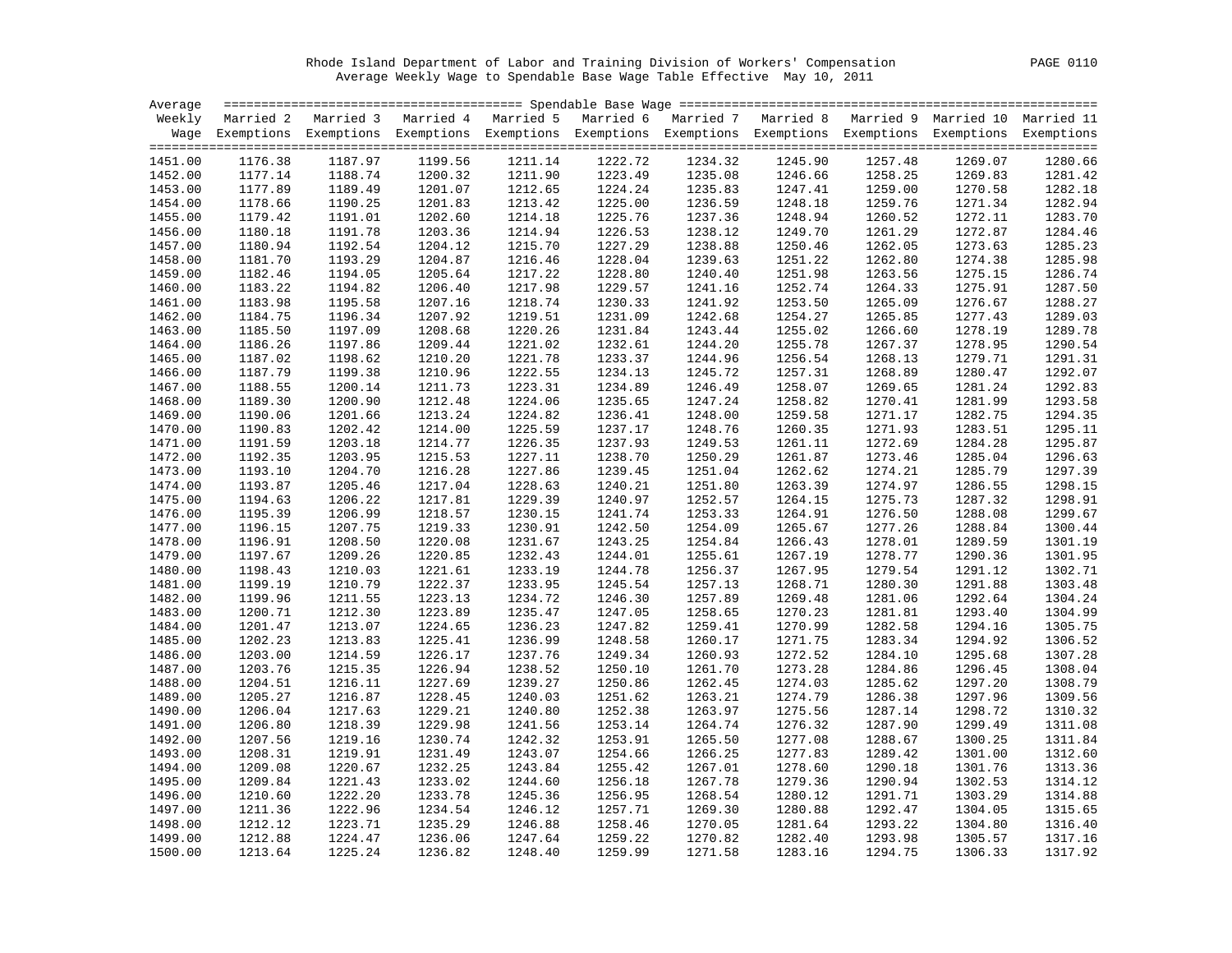Rhode Island Department of Labor and Training Division of Workers' Compensation PAGE 0111 Average Weekly Wage to Spendable Base Wage Table Effective May 10, 2011

|         |         | Weekly Married 2 Married 3 Married 4 Married 5 Married 6 Married 7 Married 8 Married 9 Married 10 Married 11       |         |         |         |         |         |         |         |         |
|---------|---------|--------------------------------------------------------------------------------------------------------------------|---------|---------|---------|---------|---------|---------|---------|---------|
|         |         | Wage Exemptions Exemptions Exemptions Exemptions Exemptions Exemptions Exemptions Exemptions Exemptions Exemptions |         |         |         |         |         |         |         |         |
|         |         |                                                                                                                    |         |         |         |         |         |         |         |         |
| 1501.00 | 1214.40 | 1226.00                                                                                                            | 1237.58 | 1249.16 | 1260.75 | 1272.34 | 1283.92 | 1295.51 | 1307.09 | 1318.69 |
| 1502.00 | 1215.17 | 1226.76                                                                                                            | 1238.34 | 1249.93 | 1261.51 | 1273.10 | 1284.69 | 1296.27 | 1307.85 | 1319.45 |
| 1503.00 | 1215.92 | 1227.51                                                                                                            | 1239.10 | 1250.68 | 1262.26 | 1273.86 | 1285.44 | 1297.02 | 1308.61 | 1320.20 |
| 1504.00 | 1216.68 | 1228.28                                                                                                            | 1239.86 | 1251.44 | 1263.03 | 1274.62 | 1286.20 | 1297.79 | 1309.37 | 1320.96 |
| 1505.00 | 1217.44 | 1229.04                                                                                                            | 1240.62 | 1252.20 | 1263.79 | 1275.38 | 1286.96 | 1298.55 | 1310.13 | 1321.73 |
| 1506.00 | 1218.21 | 1229.80                                                                                                            | 1241.38 | 1252.97 | 1264.55 | 1276.14 | 1287.73 | 1299.31 | 1310.89 | 1322.49 |
| 1507.00 | 1218.97 | 1230.56                                                                                                            | 1242.15 | 1253.73 | 1265.31 | 1276.91 | 1288.49 | 1300.07 | 1311.66 | 1323.25 |
| 1508.00 | 1219.72 | 1231.32                                                                                                            | 1242.90 | 1254.48 | 1266.07 | 1277.66 | 1289.24 | 1300.83 | 1312.41 | 1324.00 |
| 1509.00 | 1220.48 | 1232.08                                                                                                            | 1243.66 | 1255.24 | 1266.83 | 1278.42 | 1290.00 | 1301.59 | 1313.17 | 1324.77 |
| 1510.00 | 1221.25 | 1232.84                                                                                                            | 1244.42 | 1256.01 | 1267.59 | 1279.18 | 1290.77 | 1302.35 | 1313.93 | 1325.53 |
| 1511.00 | 1222.01 | 1233.60                                                                                                            | 1245.19 | 1256.77 | 1268.35 | 1279.95 | 1291.53 | 1303.11 | 1314.70 | 1326.29 |
| 1512.00 | 1222.77 | 1234.37                                                                                                            | 1245.95 | 1257.53 | 1269.12 | 1280.71 | 1292.29 | 1303.88 | 1315.46 | 1327.05 |
| 1513.00 | 1223.52 | 1235.12                                                                                                            | 1246.70 | 1258.28 | 1269.87 | 1281.46 | 1293.04 | 1304.63 | 1316.21 | 1327.81 |
| 1514.00 | 1224.29 | 1235.88                                                                                                            | 1247.46 | 1259.05 | 1270.63 | 1282.22 | 1293.81 | 1305.39 | 1316.97 | 1328.57 |
| 1515.00 | 1225.05 | 1236.64                                                                                                            | 1248.23 | 1259.81 | 1271.39 | 1282.99 | 1294.57 | 1306.15 | 1317.74 | 1329.33 |
| 1516.00 | 1225.81 | 1237.41                                                                                                            | 1248.99 | 1260.57 | 1272.16 | 1283.75 | 1295.33 | 1306.92 | 1318.50 | 1330.09 |
| 1517.00 | 1226.57 | 1238.17                                                                                                            | 1249.75 | 1261.33 | 1272.92 | 1284.51 | 1296.09 | 1307.68 | 1319.26 | 1330.86 |
| 1518.00 | 1227.33 | 1238.92                                                                                                            | 1250.50 | 1262.09 | 1273.67 | 1285.26 | 1296.85 | 1308.43 | 1320.01 | 1331.61 |
| 1519.00 | 1228.09 | 1239.68                                                                                                            | 1251.27 | 1262.85 | 1274.43 | 1286.03 | 1297.61 | 1309.19 | 1320.78 | 1332.37 |
| 1520.00 | 1228.85 | 1240.45                                                                                                            | 1252.03 | 1263.61 | 1275.20 | 1286.79 | 1298.37 | 1309.96 | 1321.54 | 1333.13 |
| 1521.00 | 1229.61 | 1241.21                                                                                                            | 1252.79 | 1264.37 | 1275.96 | 1287.55 | 1299.13 | 1310.72 | 1322.30 | 1333.90 |
| 1522.00 | 1230.38 | 1241.97                                                                                                            | 1253.55 | 1265.14 | 1276.72 | 1288.31 | 1299.90 | 1311.48 | 1323.06 | 1334.66 |
| 1523.00 | 1231.13 | 1242.72                                                                                                            | 1254.31 | 1265.89 | 1277.47 | 1289.07 | 1300.65 | 1312.23 | 1323.82 | 1335.41 |
| 1524.00 | 1231.89 | 1243.49                                                                                                            | 1255.07 | 1266.65 | 1278.24 | 1289.83 | 1301.41 | 1313.00 | 1324.58 | 1336.17 |
| 1525.00 | 1232.65 | 1244.25                                                                                                            | 1255.83 | 1267.41 | 1279.00 | 1290.59 | 1302.17 | 1313.76 | 1325.34 | 1336.94 |
| 1526.00 | 1233.42 | 1245.01                                                                                                            | 1256.59 | 1268.18 | 1279.76 | 1291.35 | 1302.94 | 1314.52 | 1326.10 | 1337.70 |
| 1527.00 | 1234.18 | 1245.77                                                                                                            | 1257.36 | 1268.94 | 1280.52 | 1292.12 | 1303.70 | 1315.28 | 1326.87 | 1338.46 |
| 1528.00 | 1234.93 | 1246.53                                                                                                            | 1258.11 | 1269.69 | 1281.28 | 1292.87 | 1304.45 | 1316.04 | 1327.62 | 1339.21 |
| 1529.00 | 1235.69 | 1247.29                                                                                                            | 1258.87 | 1270.45 | 1282.04 | 1293.63 | 1305.21 | 1316.80 | 1328.38 | 1339.98 |
| 1530.00 | 1236.46 | 1248.05                                                                                                            | 1259.63 | 1271.22 | 1282.80 | 1294.39 | 1305.98 | 1317.56 | 1329.14 | 1340.74 |
| 1531.00 | 1237.22 | 1248.81                                                                                                            | 1260.40 | 1271.98 | 1283.56 | 1295.16 | 1306.74 | 1318.32 | 1329.91 | 1341.50 |
| 1532.00 | 1237.98 | 1249.58                                                                                                            | 1261.16 | 1272.74 | 1284.33 | 1295.92 | 1307.50 | 1319.09 | 1330.67 | 1342.26 |
| 1533.00 | 1238.73 | 1250.33                                                                                                            | 1261.91 | 1273.49 | 1285.08 | 1296.67 | 1308.25 | 1319.84 | 1331.42 | 1343.02 |
| 1534.00 | 1239.50 | 1251.09                                                                                                            | 1262.67 | 1274.26 | 1285.84 | 1297.43 | 1309.02 | 1320.60 | 1332.18 | 1343.78 |
| 1535.00 | 1240.26 | 1251.85                                                                                                            | 1263.44 | 1275.02 | 1286.60 | 1298.20 | 1309.78 | 1321.36 | 1332.95 | 1344.54 |
| 1536.00 | 1241.02 | 1252.62                                                                                                            | 1264.20 | 1275.78 | 1287.37 | 1298.96 | 1310.54 | 1322.13 | 1333.71 | 1345.30 |
| 1537.00 | 1241.78 | 1253.38                                                                                                            | 1264.96 | 1276.54 | 1288.13 | 1299.72 | 1311.30 | 1322.89 | 1334.47 | 1346.07 |
| 1538.00 | 1242.54 | 1254.13                                                                                                            | 1265.71 | 1277.30 | 1288.88 | 1300.47 | 1312.06 | 1323.64 | 1335.22 | 1346.82 |
| 1539.00 | 1243.30 | 1254.89                                                                                                            | 1266.48 | 1278.06 | 1289.64 | 1301.24 | 1312.82 | 1324.40 | 1335.99 | 1347.58 |
| 1540.00 | 1244.06 | 1255.66                                                                                                            | 1267.24 | 1278.82 | 1290.41 | 1302.00 | 1313.58 | 1325.17 | 1336.75 | 1348.34 |
| 1541.00 | 1244.82 | 1256.42                                                                                                            | 1268.00 | 1279.58 | 1291.17 | 1302.76 | 1314.34 | 1325.93 | 1337.51 | 1349.11 |
| 1542.00 | 1245.59 | 1257.18                                                                                                            | 1268.76 | 1280.35 | 1291.93 | 1303.52 | 1315.11 | 1326.69 | 1338.27 | 1349.87 |
| 1543.00 | 1246.34 | 1257.93                                                                                                            | 1269.52 | 1281.10 | 1292.68 | 1304.28 | 1315.86 | 1327.44 | 1339.03 | 1350.62 |
| 1544.00 | 1247.10 | 1258.70                                                                                                            | 1270.28 | 1281.86 | 1293.45 | 1305.04 | 1316.62 | 1328.21 | 1339.79 | 1351.38 |
| 1545.00 | 1247.86 | 1259.46                                                                                                            | 1271.04 | 1282.62 | 1294.21 | 1305.80 | 1317.38 | 1328.97 | 1340.55 | 1352.15 |
| 1546.00 | 1248.63 | 1260.22                                                                                                            | 1271.80 | 1283.39 | 1294.97 | 1306.56 | 1318.15 | 1329.73 | 1341.31 | 1352.91 |
| 1547.00 | 1249.39 | 1260.98                                                                                                            | 1272.57 | 1284.15 | 1295.73 | 1307.33 | 1318.91 | 1330.49 | 1342.08 | 1353.67 |
| 1548.00 | 1250.14 | 1261.74                                                                                                            | 1273.32 | 1284.90 | 1296.49 | 1308.08 | 1319.66 | 1331.25 | 1342.83 | 1354.42 |
| 1549.00 | 1250.90 | 1262.50                                                                                                            | 1274.08 | 1285.66 | 1297.25 | 1308.84 | 1320.42 | 1332.01 | 1343.59 | 1355.19 |
| 1550.00 | 1251.67 | 1263.26                                                                                                            | 1274.84 | 1286.43 | 1298.01 | 1309.60 | 1321.19 | 1332.77 | 1344.35 | 1355.95 |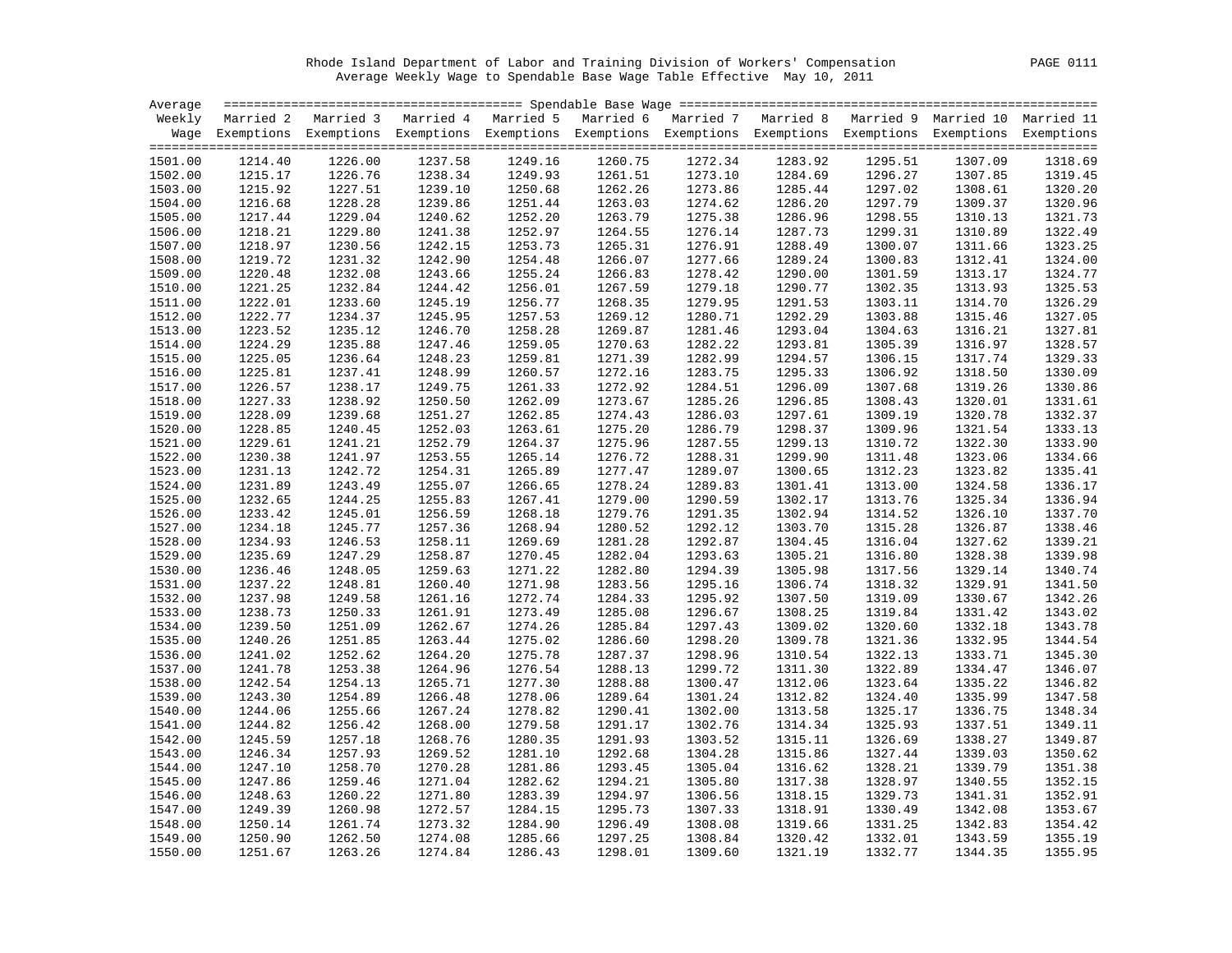Rhode Island Department of Labor and Training Division of Workers' Compensation PAGE 0112 Average Weekly Wage to Spendable Base Wage Table Effective May 10, 2011

|                    |         | Weekly Married 2 Married 3 Married 4 Married 5 Married 6 Married 7 Married 8 Married 9 Married 10 Married 11       |                    |                    |         |                    |         |                    |         |         |
|--------------------|---------|--------------------------------------------------------------------------------------------------------------------|--------------------|--------------------|---------|--------------------|---------|--------------------|---------|---------|
|                    |         | Wage Exemptions Exemptions Exemptions Exemptions Exemptions Exemptions Exemptions Exemptions Exemptions Exemptions |                    |                    |         |                    |         |                    |         |         |
|                    |         |                                                                                                                    |                    |                    |         |                    |         |                    |         |         |
| 1551.00            | 1252.43 | 1264.02                                                                                                            | 1275.61            | 1287.19            | 1298.77 | 1310.37            | 1321.95 | 1333.53            | 1345.12 | 1356.71 |
| 1552.00            | 1253.19 | 1264.79                                                                                                            | 1276.37            | 1287.95            | 1299.54 | 1311.13            | 1322.71 | 1334.30            | 1345.88 | 1357.47 |
| 1553.00            | 1253.94 | 1265.54                                                                                                            | 1277.12            | 1288.70            | 1300.29 | 1311.88            | 1323.46 | 1335.05            | 1346.63 | 1358.23 |
| 1554.00            | 1254.71 | 1266.30                                                                                                            | 1277.88            | 1289.47            | 1301.05 | 1312.64            | 1324.23 | 1335.81            | 1347.39 | 1358.99 |
| 1555.00            | 1255.47 | 1267.06                                                                                                            | 1278.65            | 1290.23            | 1301.81 | 1313.41            | 1324.99 | 1336.57            | 1348.16 | 1359.75 |
| 1556.00            | 1256.23 | 1267.83                                                                                                            | 1279.41            | 1290.99            | 1302.58 | 1314.17            | 1325.75 | 1337.34            | 1348.92 | 1360.51 |
| 1557.00            | 1256.99 | 1268.59                                                                                                            | 1280.17            | 1291.75            | 1303.34 | 1314.93            | 1326.51 | 1338.10            | 1349.68 | 1361.28 |
| 1558.00            | 1257.75 | 1269.34                                                                                                            | 1280.92            | 1292.51            | 1304.09 | 1315.68            | 1327.27 | 1338.85            | 1350.43 | 1362.03 |
| 1559.00            | 1258.51 | 1270.10                                                                                                            | 1281.69            | 1293.27            | 1304.85 | 1316.45            | 1328.03 | 1339.61            | 1351.20 | 1362.79 |
| 1560.00            | 1259.27 | 1270.87                                                                                                            | 1282.45            | 1294.03            | 1305.62 | 1317.21            | 1328.79 | 1340.38            | 1351.96 | 1363.55 |
| 1561.00            | 1260.03 | 1271.63                                                                                                            | 1283.21            | 1294.79            | 1306.38 | 1317.97            | 1329.55 | 1341.14            | 1352.72 | 1364.32 |
| 1562.00            | 1260.80 | 1272.39                                                                                                            | 1283.97            | 1295.56            | 1307.14 | 1318.73            | 1330.32 | 1341.90            | 1353.48 | 1365.08 |
| 1563.00            | 1261.55 | 1273.14                                                                                                            | 1284.73            | 1296.31            | 1307.89 | 1319.49            | 1331.07 | 1342.65            | 1354.24 | 1365.83 |
| 1564.00            | 1262.31 | 1273.91                                                                                                            | 1285.49            | 1297.07            | 1308.66 | 1320.25            | 1331.83 | 1343.42            | 1355.00 | 1366.59 |
| 1565.00            | 1263.07 | 1274.67                                                                                                            | 1286.25            | 1297.83            | 1309.42 | 1321.01            | 1332.59 | 1344.18            | 1355.76 | 1367.36 |
| 1566.00            | 1263.84 | 1275.43                                                                                                            | 1287.01            | 1298.60            | 1310.18 | 1321.77            | 1333.36 | 1344.94            | 1356.52 | 1368.12 |
| 1567.00            | 1264.60 | 1276.19                                                                                                            | 1287.78            | 1299.36            | 1310.94 | 1322.54            | 1334.12 | 1345.70            | 1357.29 | 1368.88 |
| 1568.00            | 1265.35 | 1276.95                                                                                                            | 1288.53            | 1300.11            | 1311.70 | 1323.29            | 1334.87 | 1346.46            | 1358.04 | 1369.63 |
| 1569.00            | 1266.11 | 1277.71                                                                                                            | 1289.29            | 1300.87            | 1312.46 | 1324.05            | 1335.63 | 1347.22            | 1358.80 | 1370.40 |
| 1570.00            | 1266.88 | 1278.47                                                                                                            | 1290.05            | 1301.64            | 1313.22 | 1324.81            | 1336.40 | 1347.98            | 1359.56 | 1371.16 |
| 1571.00            | 1267.64 | 1279.23                                                                                                            | 1290.82            | 1302.40            | 1313.98 | 1325.58            | 1337.16 | 1348.74            | 1360.33 | 1371.92 |
| 1572.00            | 1268.40 | 1280.00                                                                                                            | 1291.58            | 1303.16            | 1314.75 | 1326.34            | 1337.92 | 1349.51            | 1361.09 | 1372.68 |
| 1573.00            | 1269.15 | 1280.75                                                                                                            | 1292.33            | 1303.91            | 1315.50 | 1327.09            | 1338.67 | 1350.26            | 1361.84 | 1373.44 |
| 1574.00            | 1269.92 | 1281.51                                                                                                            | 1293.09            | 1304.68            | 1316.26 | 1327.85            | 1339.44 | 1351.02            | 1362.60 | 1374.20 |
| 1575.00            | 1270.68 | 1282.27                                                                                                            | 1293.86            | 1305.44            | 1317.02 | 1328.62            | 1340.20 | 1351.78            | 1363.37 | 1374.96 |
|                    |         |                                                                                                                    |                    |                    |         |                    |         |                    |         |         |
| 1576.00<br>1577.00 | 1271.44 | 1283.04<br>1283.80                                                                                                 | 1294.62<br>1295.38 | 1306.20<br>1306.96 | 1317.79 | 1329.38<br>1330.14 | 1340.96 | 1352.55<br>1353.31 | 1364.13 | 1375.72 |
|                    | 1272.20 |                                                                                                                    |                    |                    | 1318.55 |                    | 1341.72 |                    | 1364.89 | 1376.49 |
| 1578.00            | 1272.96 | 1284.55                                                                                                            | 1296.13            | 1307.72            | 1319.30 | 1330.89            | 1342.48 | 1354.06            | 1365.64 | 1377.24 |
| 1579.00            | 1273.72 | 1285.31                                                                                                            | 1296.90            | 1308.48            | 1320.06 | 1331.66            | 1343.24 | 1354.82            | 1366.41 | 1378.00 |
| 1580.00            | 1274.48 | 1286.08                                                                                                            | 1297.66            | 1309.24            | 1320.83 | 1332.42            | 1344.00 | 1355.59            | 1367.17 | 1378.76 |
| 1581.00            | 1275.24 | 1286.84                                                                                                            | 1298.42            | 1310.00            | 1321.59 | 1333.18            | 1344.76 | 1356.35            | 1367.93 | 1379.53 |
| 1582.00            | 1276.01 | 1287.60                                                                                                            | 1299.18            | 1310.77            | 1322.35 | 1333.94            | 1345.53 | 1357.11            | 1368.69 | 1380.29 |
| 1583.00            | 1276.76 | 1288.35                                                                                                            | 1299.94            | 1311.52            | 1323.10 | 1334.70            | 1346.28 | 1357.86            | 1369.45 | 1381.04 |
| 1584.00            | 1277.52 | 1289.12                                                                                                            | 1300.70            | 1312.28            | 1323.87 | 1335.46            | 1347.04 | 1358.63            | 1370.21 | 1381.80 |
| 1585.00            | 1278.28 | 1289.88                                                                                                            | 1301.46            | 1313.04            | 1324.63 | 1336.22            | 1347.80 | 1359.39            | 1370.97 | 1382.57 |
| 1586.00            | 1279.05 | 1290.64                                                                                                            | 1302.22            | 1313.81            | 1325.39 | 1336.98            | 1348.57 | 1360.15            | 1371.73 | 1383.33 |
| 1587.00            | 1279.81 | 1291.40                                                                                                            | 1302.99            | 1314.57            | 1326.15 | 1337.75            | 1349.33 | 1360.91            | 1372.50 | 1384.09 |
| 1588.00            | 1280.56 | 1292.16                                                                                                            | 1303.74            | 1315.32            | 1326.91 | 1338.50            | 1350.08 | 1361.67            | 1373.25 | 1384.84 |
| 1589.00            | 1281.32 | 1292.92                                                                                                            | 1304.50            | 1316.08            | 1327.67 | 1339.26            | 1350.84 | 1362.43            | 1374.01 | 1385.61 |
| 1590.00            | 1282.09 | 1293.68                                                                                                            | 1305.26            | 1316.85            | 1328.43 | 1340.02            | 1351.61 | 1363.19            | 1374.77 | 1386.37 |
| 1591.00            | 1282.85 | 1294.44                                                                                                            | 1306.03            | 1317.61            | 1329.19 | 1340.79            | 1352.37 | 1363.95            | 1375.54 | 1387.13 |
| 1592.00            | 1283.61 | 1295.21                                                                                                            | 1306.79            | 1318.37            | 1329.96 | 1341.55            | 1353.13 | 1364.72            | 1376.30 | 1387.89 |
| 1593.00            | 1284.36 | 1295.96                                                                                                            | 1307.54            | 1319.12            | 1330.71 | 1342.30            | 1353.88 | 1365.47            | 1377.05 | 1388.65 |
| 1594.00            | 1285.13 | 1296.72                                                                                                            | 1308.30            | 1319.89            | 1331.47 | 1343.06            | 1354.65 | 1366.23            | 1377.81 | 1389.41 |
| 1595.00            | 1285.89 | 1297.48                                                                                                            | 1309.07            | 1320.65            | 1332.23 | 1343.83            | 1355.41 | 1366.99            | 1378.58 | 1390.17 |
| 1596.00            | 1286.65 | 1298.25                                                                                                            | 1309.83            | 1321.41            | 1333.00 | 1344.59            | 1356.17 | 1367.76            | 1379.34 | 1390.93 |
| 1597.00            | 1287.41 | 1299.01                                                                                                            | 1310.59            | 1322.17            | 1333.76 | 1345.35            | 1356.93 | 1368.52            | 1380.10 | 1391.70 |
| 1598.00            | 1288.17 | 1299.76                                                                                                            | 1311.34            | 1322.93            | 1334.51 | 1346.10            | 1357.69 | 1369.27            | 1380.85 | 1392.45 |
| 1599.00            | 1288.93 | 1300.52                                                                                                            | 1312.11            | 1323.69            | 1335.27 | 1346.87            | 1358.45 | 1370.03            | 1381.62 | 1393.21 |
| 1600.00            | 1289.69 | 1301.29                                                                                                            | 1312.87            | 1324.45            | 1336.04 | 1347.63            | 1359.21 | 1370.80            | 1382.38 | 1393.97 |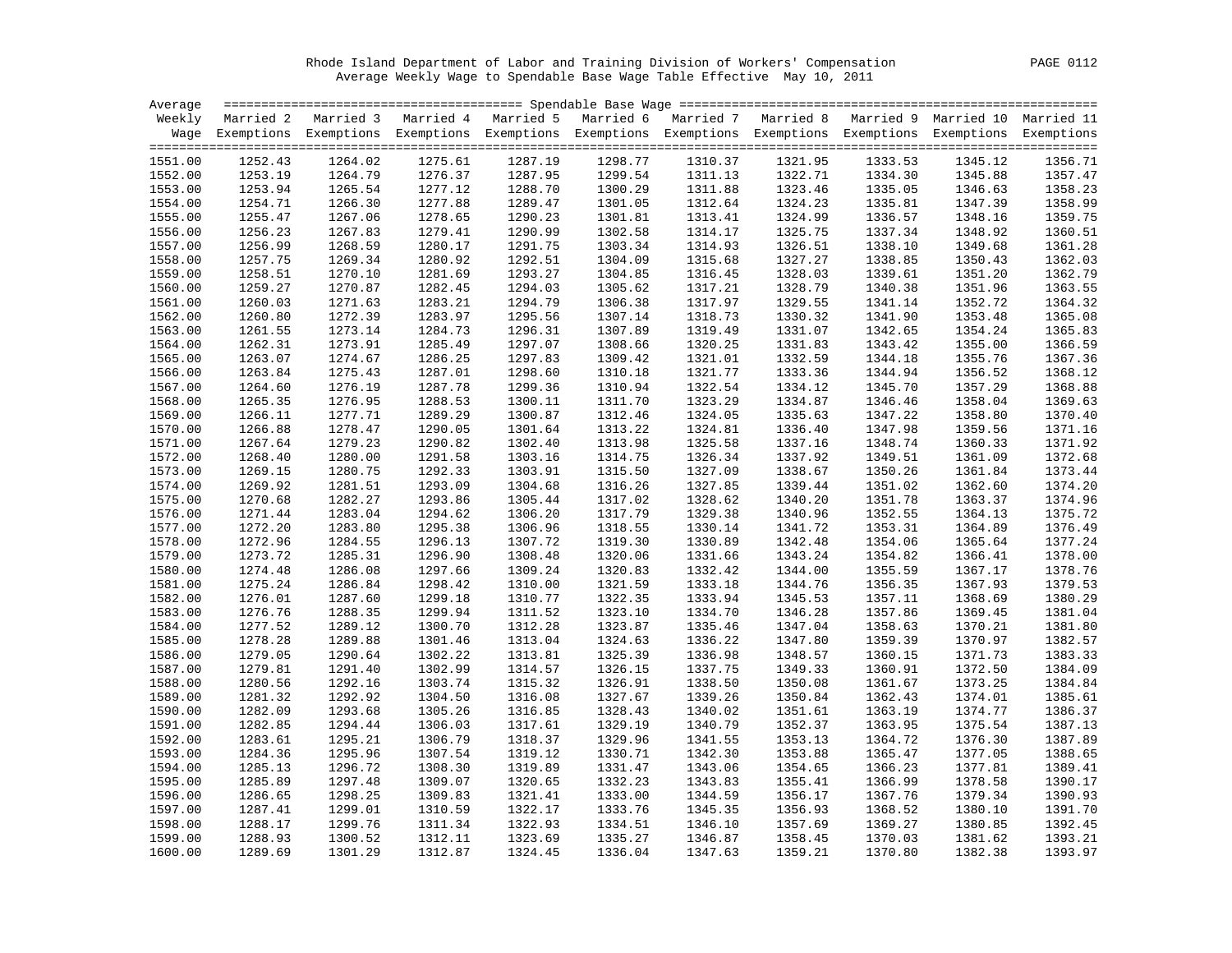Rhode Island Department of Labor and Training Division of Workers' Compensation PAGE 0113 Average Weekly Wage to Spendable Base Wage Table Effective May 10, 2011

|         |         | Weekly Married 2 Married 3 Married 4 Married 5 Married 6 Married 7 Married 8 Married 9 Married 10 Married 11       |         |         |         |         |         |         |         |         |
|---------|---------|--------------------------------------------------------------------------------------------------------------------|---------|---------|---------|---------|---------|---------|---------|---------|
|         |         | Wage Exemptions Exemptions Exemptions Exemptions Exemptions Exemptions Exemptions Exemptions Exemptions Exemptions |         |         |         |         |         |         |         |         |
|         |         |                                                                                                                    |         |         |         |         |         |         |         |         |
| 1601.00 | 1290.45 | 1302.05                                                                                                            | 1313.63 | 1325.21 | 1336.80 | 1348.39 | 1359.97 | 1371.56 | 1383.14 | 1394.74 |
| 1602.00 | 1291.22 | 1302.81                                                                                                            | 1314.39 | 1325.98 | 1337.56 | 1349.15 | 1360.74 | 1372.32 | 1383.90 | 1395.50 |
| 1603.00 | 1291.97 | 1303.56                                                                                                            | 1315.15 | 1326.73 | 1338.31 | 1349.91 | 1361.49 | 1373.07 | 1384.66 | 1396.25 |
| 1604.00 | 1292.73 | 1304.33                                                                                                            | 1315.91 | 1327.49 | 1339.08 | 1350.67 | 1362.25 | 1373.84 | 1385.42 | 1397.01 |
| 1605.00 | 1293.49 | 1305.09                                                                                                            | 1316.67 | 1328.25 | 1339.84 | 1351.43 | 1363.01 | 1374.60 | 1386.18 | 1397.78 |
| 1606.00 | 1294.26 | 1305.85                                                                                                            | 1317.43 | 1329.02 | 1340.60 | 1352.19 | 1363.78 | 1375.36 | 1386.94 | 1398.54 |
| 1607.00 | 1295.02 | 1306.61                                                                                                            | 1318.20 | 1329.78 | 1341.36 | 1352.96 | 1364.54 | 1376.12 | 1387.71 | 1399.30 |
| 1608.00 | 1295.77 | 1307.37                                                                                                            | 1318.95 | 1330.53 | 1342.12 | 1353.71 | 1365.29 | 1376.88 | 1388.46 | 1400.05 |
| 1609.00 | 1296.53 | 1308.13                                                                                                            | 1319.71 | 1331.29 | 1342.88 | 1354.47 | 1366.05 | 1377.64 | 1389.22 | 1400.82 |
| 1610.00 | 1297.30 | 1308.89                                                                                                            | 1320.47 | 1332.06 | 1343.64 | 1355.23 | 1366.82 | 1378.40 | 1389.98 | 1401.58 |
| 1611.00 | 1298.06 | 1309.65                                                                                                            | 1321.24 | 1332.82 | 1344.40 | 1356.00 | 1367.58 | 1379.16 | 1390.75 | 1402.34 |
| 1612.00 | 1298.82 | 1310.42                                                                                                            | 1322.00 | 1333.58 | 1345.17 | 1356.76 | 1368.34 | 1379.93 | 1391.51 | 1403.10 |
| 1613.00 | 1299.57 | 1311.17                                                                                                            | 1322.75 | 1334.33 | 1345.92 | 1357.51 | 1369.09 | 1380.68 | 1392.26 | 1403.86 |
| 1614.00 | 1300.34 | 1311.93                                                                                                            | 1323.51 | 1335.10 | 1346.68 | 1358.27 | 1369.86 | 1381.44 | 1393.02 | 1404.62 |
| 1615.00 | 1301.10 | 1312.69                                                                                                            | 1324.28 | 1335.86 | 1347.44 | 1359.04 | 1370.62 | 1382.20 | 1393.79 | 1405.38 |
| 1616.00 | 1301.86 | 1313.46                                                                                                            | 1325.04 | 1336.62 | 1348.21 | 1359.80 | 1371.38 | 1382.97 | 1394.55 | 1406.14 |
| 1617.00 | 1302.62 | 1314.22                                                                                                            | 1325.80 | 1337.38 | 1348.97 | 1360.56 | 1372.14 | 1383.73 | 1395.31 | 1406.91 |
| 1618.00 | 1303.38 | 1314.97                                                                                                            | 1326.55 | 1338.14 | 1349.72 | 1361.31 | 1372.90 | 1384.48 | 1396.06 | 1407.66 |
| 1619.00 | 1304.14 | 1315.73                                                                                                            | 1327.32 | 1338.90 | 1350.48 | 1362.08 | 1373.66 | 1385.24 | 1396.83 | 1408.42 |
| 1620.00 | 1304.90 | 1316.50                                                                                                            | 1328.08 | 1339.66 | 1351.25 | 1362.84 | 1374.42 | 1386.01 | 1397.59 | 1409.18 |
| 1621.00 | 1305.66 | 1317.26                                                                                                            | 1328.84 | 1340.42 | 1352.01 | 1363.60 | 1375.18 | 1386.77 | 1398.35 | 1409.95 |
| 1622.00 | 1306.36 | 1318.02                                                                                                            | 1329.60 | 1341.19 | 1352.77 | 1364.36 | 1375.95 | 1387.53 | 1399.11 | 1410.71 |
| 1623.00 | 1307.01 | 1318.77                                                                                                            | 1330.36 | 1341.94 | 1353.52 | 1365.12 | 1376.70 | 1388.28 | 1399.87 | 1411.46 |
| 1624.00 | 1307.67 | 1319.54                                                                                                            | 1331.12 | 1342.70 | 1354.29 | 1365.88 | 1377.46 | 1389.05 | 1400.63 | 1412.22 |
| 1625.00 | 1308.33 | 1320.30                                                                                                            | 1331.88 | 1343.46 | 1355.05 | 1366.64 | 1378.22 | 1389.81 | 1401.39 | 1412.99 |
| 1626.00 | 1309.00 | 1321.06                                                                                                            | 1332.64 | 1344.23 | 1355.81 | 1367.40 | 1378.99 | 1390.57 | 1402.15 | 1413.75 |
| 1627.00 | 1309.66 | 1321.82                                                                                                            | 1333.41 | 1344.99 | 1356.57 | 1368.17 | 1379.75 | 1391.33 | 1402.92 | 1414.51 |
| 1628.00 | 1310.31 | 1322.58                                                                                                            | 1334.16 | 1345.74 | 1357.33 | 1368.92 | 1380.50 | 1392.09 | 1403.67 | 1415.26 |
| 1629.00 | 1310.97 | 1323.34                                                                                                            | 1334.92 | 1346.50 | 1358.09 | 1369.68 | 1381.26 | 1392.85 | 1404.43 | 1416.03 |
| 1630.00 | 1311.64 | 1324.10                                                                                                            | 1335.68 | 1347.27 | 1358.85 | 1370.44 | 1382.03 | 1393.61 | 1405.19 | 1416.79 |
| 1631.00 | 1312.30 | 1324.86                                                                                                            | 1336.45 | 1348.03 | 1359.61 | 1371.21 | 1382.79 | 1394.37 | 1405.96 | 1417.55 |
| 1632.00 | 1312.96 | 1325.63                                                                                                            | 1337.21 | 1348.79 | 1360.38 | 1371.97 | 1383.55 | 1395.14 | 1406.72 | 1418.31 |
| 1633.00 | 1313.61 | 1326.38                                                                                                            | 1337.96 | 1349.54 | 1361.13 | 1372.72 | 1384.30 | 1395.89 | 1407.47 | 1419.07 |
| 1634.00 | 1314.28 | 1327.14                                                                                                            | 1338.72 | 1350.31 | 1361.89 | 1373.48 | 1385.07 | 1396.65 | 1408.23 | 1419.83 |
| 1635.00 | 1314.94 | 1327.90                                                                                                            | 1339.49 | 1351.07 | 1362.65 | 1374.25 | 1385.83 | 1397.41 | 1409.00 | 1420.59 |
| 1636.00 | 1315.60 | 1328.67                                                                                                            | 1340.25 | 1351.83 | 1363.42 | 1375.01 | 1386.59 | 1398.18 | 1409.76 | 1421.35 |
| 1637.00 | 1316.26 | 1329.43                                                                                                            | 1341.01 | 1352.59 | 1364.18 | 1375.77 | 1387.35 | 1398.94 | 1410.52 | 1422.12 |
| 1638.00 | 1316.92 | 1330.18                                                                                                            | 1341.76 | 1353.35 | 1364.93 | 1376.52 | 1388.11 | 1399.69 | 1411.27 | 1422.87 |
| 1639.00 | 1317.58 | 1330.94                                                                                                            | 1342.53 | 1354.11 | 1365.69 | 1377.29 | 1388.87 | 1400.45 | 1412.04 | 1423.63 |
| 1640.00 | 1318.24 | 1331.71                                                                                                            | 1343.29 | 1354.87 | 1366.46 | 1378.05 | 1389.63 | 1401.22 | 1412.80 | 1424.39 |
| 1641.00 | 1318.90 | 1332.47                                                                                                            | 1344.05 | 1355.63 | 1367.22 | 1378.81 | 1390.39 | 1401.98 | 1413.56 | 1425.16 |
| 1642.00 | 1319.57 | 1333.23                                                                                                            | 1344.81 | 1356.40 | 1367.98 | 1379.57 | 1391.16 | 1402.74 | 1414.32 | 1425.92 |
| 1643.00 | 1320.22 | 1333.98                                                                                                            | 1345.57 | 1357.15 | 1368.73 | 1380.33 | 1391.91 | 1403.49 | 1415.08 | 1426.67 |
| 1644.00 | 1320.88 | 1334.75                                                                                                            | 1346.33 | 1357.91 | 1369.50 | 1381.09 | 1392.67 | 1404.26 | 1415.84 | 1427.43 |
| 1645.00 | 1321.54 | 1335.51                                                                                                            | 1347.09 | 1358.67 | 1370.26 | 1381.85 | 1393.43 | 1405.02 | 1416.60 | 1428.20 |
| 1646.00 | 1322.21 | 1336.27                                                                                                            | 1347.85 | 1359.44 | 1371.02 | 1382.61 | 1394.20 | 1405.78 | 1417.36 | 1428.96 |
| 1647.00 | 1322.87 | 1337.03                                                                                                            | 1348.62 | 1360.20 | 1371.78 | 1383.38 | 1394.96 | 1406.54 | 1418.13 | 1429.72 |
| 1648.00 | 1323.52 | 1337.79                                                                                                            | 1349.37 | 1360.95 | 1372.54 | 1384.13 | 1395.71 | 1407.30 | 1418.88 | 1430.47 |
| 1649.00 | 1324.18 | 1338.55                                                                                                            | 1350.13 | 1361.71 | 1373.30 | 1384.89 | 1396.47 | 1408.06 | 1419.64 | 1431.24 |
| 1650.00 | 1324.85 | 1339.31                                                                                                            | 1350.89 | 1362.48 | 1374.06 | 1385.65 | 1397.24 | 1408.82 | 1420.40 | 1432.00 |
|         |         |                                                                                                                    |         |         |         |         |         |         |         |         |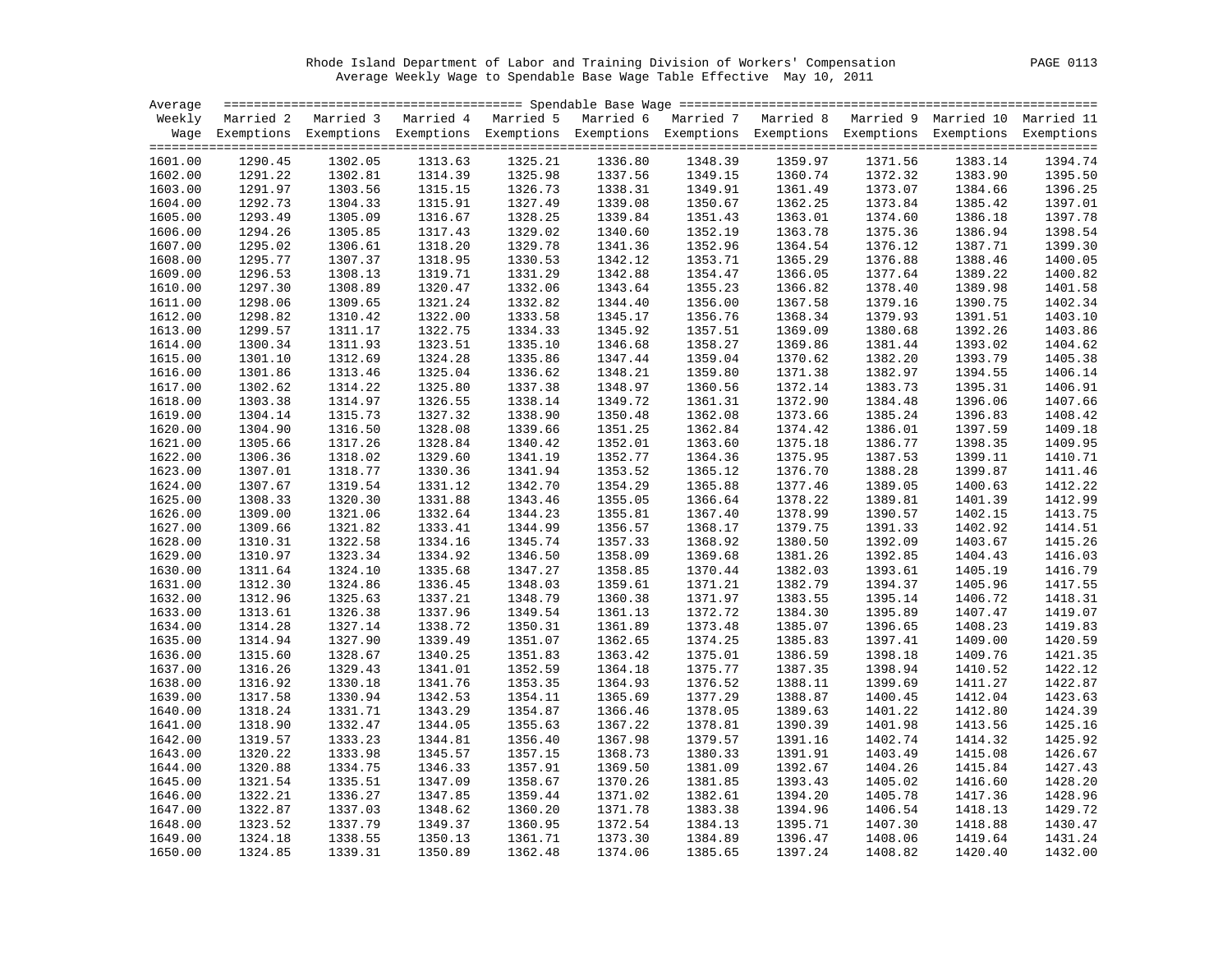Rhode Island Department of Labor and Training Division of Workers' Compensation PAGE 0114 Average Weekly Wage to Spendable Base Wage Table Effective May 10, 2011

|         |         | Weekly Married 2 Married 3 Married 4 Married 5 Married 6 Married 7 Married 8 Married 9 Married 10 Married 11       |         |         |         |         |         |         |         |         |
|---------|---------|--------------------------------------------------------------------------------------------------------------------|---------|---------|---------|---------|---------|---------|---------|---------|
|         |         | Wage Exemptions Exemptions Exemptions Exemptions Exemptions Exemptions Exemptions Exemptions Exemptions Exemptions |         |         |         |         |         |         |         |         |
|         |         |                                                                                                                    |         |         |         |         |         |         |         |         |
| 1651.00 | 1325.51 | 1340.07                                                                                                            | 1351.66 | 1363.24 | 1374.82 | 1386.42 | 1398.00 | 1409.58 | 1421.17 | 1432.76 |
| 1652.00 | 1326.17 | 1340.84                                                                                                            | 1352.42 | 1364.00 | 1375.59 | 1387.18 | 1398.76 | 1410.35 | 1421.93 | 1433.52 |
| 1653.00 | 1326.82 | 1341.59                                                                                                            | 1353.17 | 1364.75 | 1376.34 | 1387.93 | 1399.51 | 1411.10 | 1422.68 | 1434.28 |
| 1654.00 | 1327.49 | 1342.35                                                                                                            | 1353.93 | 1365.52 | 1377.10 | 1388.69 | 1400.28 | 1411.86 | 1423.44 | 1435.04 |
| 1655.00 | 1328.15 | 1343.11                                                                                                            | 1354.70 | 1366.28 | 1377.86 | 1389.46 | 1401.04 | 1412.62 | 1424.21 | 1435.80 |
| 1656.00 | 1328.81 | 1343.88                                                                                                            | 1355.46 | 1367.04 | 1378.63 | 1390.22 | 1401.80 | 1413.39 | 1424.97 | 1436.56 |
| 1657.00 | 1329.47 | 1344.64                                                                                                            | 1356.22 | 1367.80 | 1379.39 | 1390.98 | 1402.56 | 1414.15 | 1425.73 | 1437.33 |
| 1658.00 | 1330.13 | 1345.39                                                                                                            | 1356.97 | 1368.56 | 1380.14 | 1391.73 | 1403.32 | 1414.90 | 1426.48 | 1438.08 |
| 1659.00 | 1330.79 | 1346.15                                                                                                            | 1357.74 | 1369.32 | 1380.90 | 1392.50 | 1404.08 | 1415.66 | 1427.25 | 1438.84 |
| 1660.00 | 1331.45 | 1346.92                                                                                                            | 1358.50 | 1370.08 | 1381.67 | 1393.26 | 1404.84 | 1416.43 | 1428.01 | 1439.60 |
| 1661.00 | 1332.11 | 1347.68                                                                                                            | 1359.26 | 1370.84 | 1382.43 | 1394.02 | 1405.60 | 1417.19 | 1428.77 | 1440.37 |
| 1662.00 | 1332.78 | 1348.44                                                                                                            | 1360.02 | 1371.61 | 1383.19 | 1394.78 | 1406.37 | 1417.95 | 1429.53 | 1441.13 |
| 1663.00 | 1333.43 | 1349.19                                                                                                            | 1360.78 | 1372.36 | 1383.94 | 1395.54 | 1407.12 | 1418.70 | 1430.29 | 1441.88 |
| 1664.00 | 1334.09 | 1349.96                                                                                                            | 1361.54 | 1373.12 | 1384.71 | 1396.30 | 1407.88 | 1419.47 | 1431.05 | 1442.64 |
| 1665.00 | 1334.75 | 1350.72                                                                                                            | 1362.30 | 1373.88 | 1385.47 | 1397.06 | 1408.64 | 1420.23 | 1431.81 | 1443.41 |
| 1666.00 | 1335.42 | 1351.48                                                                                                            | 1363.06 | 1374.65 | 1386.23 | 1397.82 | 1409.41 | 1420.99 | 1432.57 | 1444.17 |
| 1667.00 | 1336.08 | 1352.24                                                                                                            | 1363.83 | 1375.41 | 1386.99 | 1398.59 | 1410.17 | 1421.75 | 1433.34 | 1444.93 |
| 1668.00 | 1336.73 | 1353.00                                                                                                            | 1364.58 | 1376.16 | 1387.75 | 1399.34 | 1410.92 | 1422.51 | 1434.09 | 1445.68 |
| 1669.00 | 1337.39 | 1353.76                                                                                                            | 1365.34 | 1376.92 | 1388.51 | 1400.10 | 1411.68 | 1423.27 | 1434.85 | 1446.45 |
| 1670.00 | 1338.06 | 1354.52                                                                                                            | 1366.10 | 1377.69 | 1389.27 | 1400.86 | 1412.45 | 1424.03 | 1435.61 | 1447.21 |
| 1671.00 | 1338.72 | 1355.28                                                                                                            | 1366.87 | 1378.45 | 1390.03 | 1401.63 | 1413.21 | 1424.79 | 1436.38 | 1447.97 |
| 1672.00 | 1339.38 | 1356.05                                                                                                            | 1367.63 | 1379.21 | 1390.80 | 1402.39 | 1413.97 | 1425.56 | 1437.14 | 1448.73 |
| 1673.00 | 1340.03 | 1356.80                                                                                                            | 1368.38 | 1379.96 | 1391.55 | 1403.14 | 1414.72 | 1426.31 | 1437.89 | 1449.49 |
| 1674.00 | 1340.70 | 1357.56                                                                                                            | 1369.14 | 1380.73 | 1392.31 | 1403.90 | 1415.49 | 1427.07 | 1438.65 | 1450.25 |
|         |         |                                                                                                                    |         |         |         |         |         |         |         |         |
| 1675.00 | 1341.36 | 1358.32                                                                                                            | 1369.91 | 1381.49 | 1393.07 | 1404.67 | 1416.25 | 1427.83 | 1439.42 | 1451.01 |
| 1676.00 | 1342.02 | 1359.09                                                                                                            | 1370.67 | 1382.25 | 1393.84 | 1405.43 | 1417.01 | 1428.60 | 1440.18 | 1451.77 |
| 1677.00 | 1342.68 | 1359.85                                                                                                            | 1371.43 | 1383.01 | 1394.60 | 1406.19 | 1417.77 | 1429.36 | 1440.94 | 1452.54 |
| 1678.00 | 1343.34 | 1360.60                                                                                                            | 1372.18 | 1383.77 | 1395.35 | 1406.94 | 1418.53 | 1430.11 | 1441.69 | 1453.29 |
| 1679.00 | 1344.00 | 1361.36                                                                                                            | 1372.95 | 1384.53 | 1396.11 | 1407.71 | 1419.29 | 1430.87 | 1442.46 | 1454.05 |
| 1680.00 | 1344.66 | 1362.13                                                                                                            | 1373.71 | 1385.29 | 1396.88 | 1408.47 | 1420.05 | 1431.64 | 1443.22 | 1454.81 |
| 1681.00 | 1345.32 | 1362.89                                                                                                            | 1374.47 | 1386.05 | 1397.64 | 1409.23 | 1420.81 | 1432.40 | 1443.98 | 1455.58 |
| 1682.00 | 1345.99 | 1363.65                                                                                                            | 1375.23 | 1386.82 | 1398.40 | 1409.99 | 1421.58 | 1433.16 | 1444.74 | 1456.34 |
| 1683.00 | 1346.64 | 1364.40                                                                                                            | 1375.99 | 1387.57 | 1399.15 | 1410.75 | 1422.33 | 1433.91 | 1445.50 | 1457.09 |
| 1684.00 | 1347.30 | 1365.17                                                                                                            | 1376.75 | 1388.33 | 1399.92 | 1411.51 | 1423.09 | 1434.68 | 1446.26 | 1457.85 |
| 1685.00 | 1347.96 | 1365.93                                                                                                            | 1377.51 | 1389.09 | 1400.68 | 1412.27 | 1423.85 | 1435.44 | 1447.02 | 1458.62 |
| 1686.00 | 1348.63 | 1366.69                                                                                                            | 1378.27 | 1389.86 | 1401.44 | 1413.03 | 1424.62 | 1436.20 | 1447.78 | 1459.38 |
| 1687.00 | 1349.29 | 1367.45                                                                                                            | 1379.04 | 1390.62 | 1402.20 | 1413.80 | 1425.38 | 1436.96 | 1448.55 | 1460.14 |
| 1688.00 | 1349.94 | 1368.21                                                                                                            | 1379.79 | 1391.37 | 1402.96 | 1414.55 | 1426.13 | 1437.72 | 1449.30 | 1460.89 |
| 1689.00 | 1350.60 | 1368.97                                                                                                            | 1380.55 | 1392.13 | 1403.72 | 1415.31 | 1426.89 | 1438.48 | 1450.06 | 1461.66 |
| 1690.00 | 1351.27 | 1369.73                                                                                                            | 1381.31 | 1392.90 | 1404.48 | 1416.07 | 1427.66 | 1439.24 | 1450.82 | 1462.42 |
| 1691.00 | 1351.93 | 1370.49                                                                                                            | 1382.08 | 1393.66 | 1405.24 | 1416.84 | 1428.42 | 1440.00 | 1451.59 | 1463.18 |
| 1692.00 | 1352.59 | 1371.26                                                                                                            | 1382.84 | 1394.42 | 1406.01 | 1417.60 | 1429.18 | 1440.77 | 1452.35 | 1463.94 |
| 1693.00 | 1353.24 | 1371.95                                                                                                            | 1383.59 | 1395.17 | 1406.76 | 1418.35 | 1429.93 | 1441.52 | 1453.10 | 1464.70 |
| 1694.00 | 1353.91 | 1372.61                                                                                                            | 1384.35 | 1395.94 | 1407.52 | 1419.11 | 1430.70 | 1442.28 | 1453.86 | 1465.46 |
| 1695.00 | 1354.57 | 1373.27                                                                                                            | 1385.12 | 1396.70 | 1408.28 | 1419.88 | 1431.46 | 1443.04 | 1454.63 | 1466.22 |
| 1696.00 | 1355.23 | 1373.94                                                                                                            | 1385.88 | 1397.46 | 1409.05 | 1420.64 | 1432.22 | 1443.81 | 1455.39 | 1466.98 |
| 1697.00 | 1355.89 | 1374.60                                                                                                            | 1386.64 | 1398.22 | 1409.81 | 1421.40 | 1432.98 | 1444.57 | 1456.15 | 1467.75 |
| 1698.00 | 1356.55 | 1375.25                                                                                                            | 1387.39 | 1398.98 | 1410.56 | 1422.15 | 1433.74 | 1445.32 | 1456.90 | 1468.50 |
| 1699.00 | 1357.21 | 1375.91                                                                                                            | 1388.16 | 1399.74 | 1411.32 | 1422.92 | 1434.50 | 1446.08 | 1457.67 | 1469.26 |
| 1700.00 | 1357.87 | 1376.58                                                                                                            | 1388.92 | 1400.50 | 1412.09 | 1423.68 | 1435.26 | 1446.85 | 1458.43 | 1470.02 |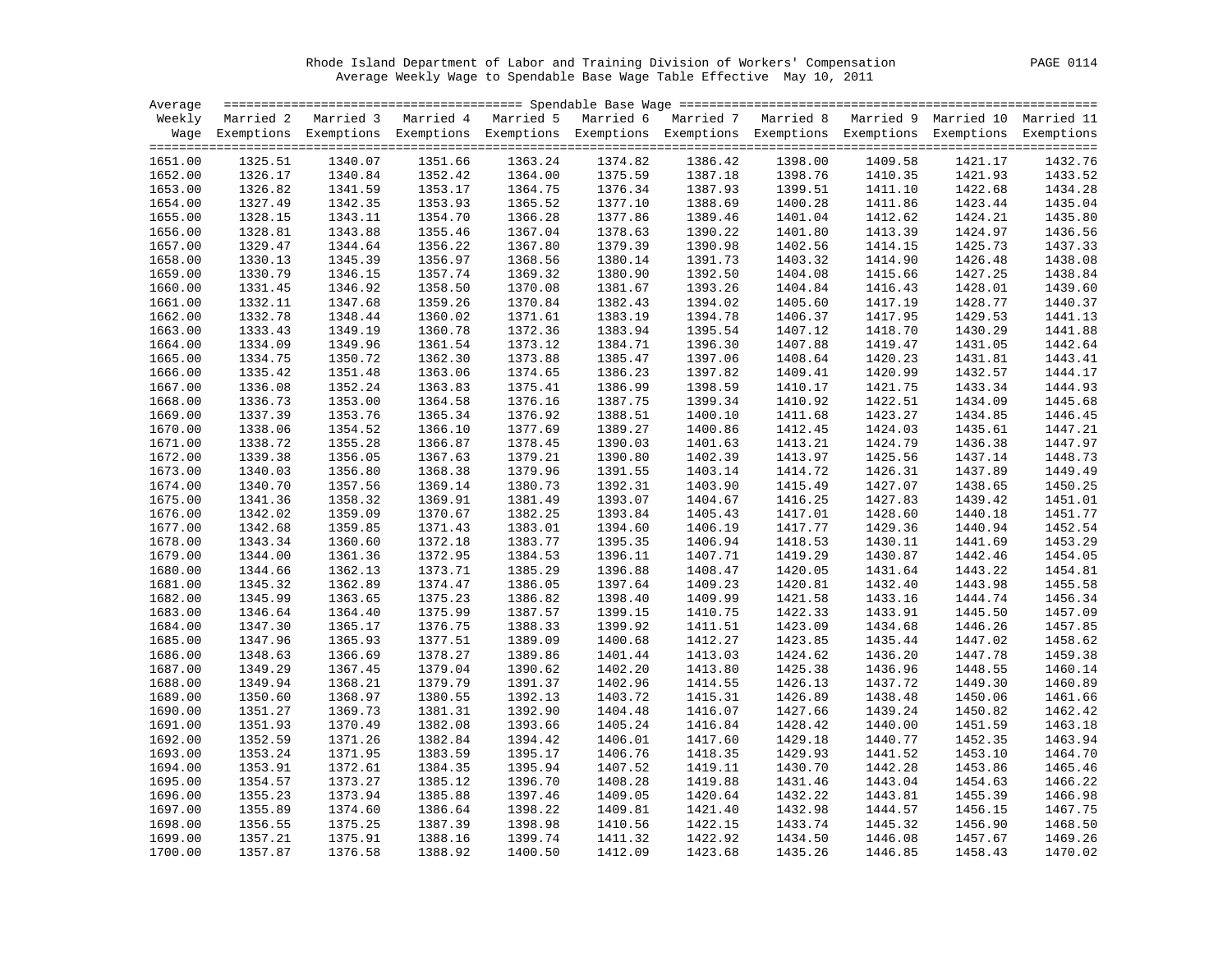Rhode Island Department of Labor and Training Division of Workers' Compensation PAGE 0115 Average Weekly Wage to Spendable Base Wage Table Effective May 10, 2011

|         |         | Weekly Married 2 Married 3 Married 4 Married 5 Married 6 Married 7 Married 8 Married 9 Married 10 Married 11       |         |         |         |                    |         |         |         |         |
|---------|---------|--------------------------------------------------------------------------------------------------------------------|---------|---------|---------|--------------------|---------|---------|---------|---------|
|         |         | Wage Exemptions Exemptions Exemptions Exemptions Exemptions Exemptions Exemptions Exemptions Exemptions Exemptions |         |         |         |                    |         |         |         |         |
|         |         |                                                                                                                    |         |         |         |                    |         |         |         |         |
| 1701.00 | 1358.53 | 1377.24                                                                                                            | 1389.68 | 1401.26 | 1412.85 | 1424.44            | 1436.02 | 1447.61 | 1459.19 | 1470.79 |
| 1702.00 | 1359.20 | 1377.90                                                                                                            | 1390.44 | 1402.03 | 1413.61 | 1424.44<br>1425.20 | 1436.79 | 1448.37 | 1459.95 | 1471.55 |
| 1703.00 | 1359.85 | 1378.55                                                                                                            | 1391.20 | 1402.78 | 1414.36 | 1425.96            | 1437.54 | 1449.12 | 1460.71 | 1472.30 |
| 1704.00 | 1360.51 | 1379.22                                                                                                            | 1391.96 | 1403.54 | 1415.13 | 1426.72            | 1438.30 | 1449.89 | 1461.47 | 1473.06 |
| 1705.00 | 1361.17 | 1379.88                                                                                                            | 1392.72 | 1404.30 | 1415.89 | 1427.48            | 1439.06 | 1450.65 | 1462.23 | 1473.83 |
| 1706.00 | 1361.84 | 1380.54                                                                                                            | 1393.48 | 1405.07 | 1416.65 | 1428.24            | 1439.83 | 1451.41 | 1462.99 | 1474.59 |
| 1707.00 | 1362.50 | 1381.20                                                                                                            | 1394.25 | 1405.83 | 1417.41 | 1429.01            | 1440.59 | 1452.17 | 1463.76 | 1475.35 |
| 1708.00 | 1363.15 | 1381.86                                                                                                            | 1395.00 | 1406.58 | 1418.17 | 1429.76            | 1441.34 | 1452.93 | 1464.51 | 1476.10 |
| 1709.00 | 1363.81 | 1382.52                                                                                                            | 1395.76 | 1407.34 | 1418.93 | 1430.52            | 1442.10 | 1453.69 | 1465.27 | 1476.87 |
| 1710.00 | 1364.48 | 1383.18                                                                                                            | 1396.52 | 1408.11 | 1419.69 | 1431.28            | 1442.87 | 1454.45 | 1466.03 | 1477.63 |
| 1711.00 | 1365.14 | 1383.84                                                                                                            | 1397.29 | 1408.87 | 1420.45 | 1432.05            | 1443.63 | 1455.21 | 1466.80 | 1478.39 |
| 1712.00 | 1365.80 | 1384.51                                                                                                            | 1398.05 | 1409.63 | 1421.22 | 1432.81            | 1444.39 | 1455.98 | 1467.56 | 1479.15 |
| 1713.00 | 1366.45 | 1385.16                                                                                                            | 1398.80 | 1410.38 | 1421.97 | 1433.56            | 1445.14 | 1456.73 | 1468.31 | 1479.91 |
| 1714.00 | 1367.12 | 1385.82                                                                                                            | 1399.56 | 1411.15 | 1422.73 | 1434.32            | 1445.91 | 1457.49 | 1469.07 | 1480.67 |
| 1715.00 | 1367.78 | 1386.48                                                                                                            | 1400.33 | 1411.91 | 1423.49 | 1435.09            | 1446.67 | 1458.25 | 1469.84 | 1481.43 |
| 1716.00 | 1368.44 | 1387.15                                                                                                            | 1401.09 | 1412.67 | 1424.26 | 1435.85            | 1447.43 | 1459.02 | 1470.60 | 1482.19 |
| 1717.00 | 1369.10 | 1387.81                                                                                                            | 1401.85 | 1413.43 | 1425.02 | 1436.61            | 1448.19 | 1459.78 | 1471.36 | 1482.96 |
| 1718.00 | 1369.76 | 1388.46                                                                                                            | 1402.60 | 1414.19 | 1425.77 | 1437.36            | 1448.95 | 1460.53 | 1472.11 | 1483.71 |
| 1719.00 | 1370.42 | 1389.12                                                                                                            | 1403.37 | 1414.95 | 1426.53 | 1438.13            | 1449.71 | 1461.29 | 1472.88 | 1484.47 |
| 1720.00 | 1371.08 | 1389.79                                                                                                            | 1404.13 | 1415.71 | 1427.30 | 1438.89            | 1450.47 | 1462.06 | 1473.64 | 1485.23 |
| 1721.00 | 1371.74 | 1390.45                                                                                                            | 1404.89 | 1416.47 | 1428.06 | 1439.65            | 1451.23 | 1462.82 | 1474.40 | 1486.00 |
| 1722.00 | 1372.41 | 1391.11                                                                                                            | 1405.65 | 1417.24 | 1428.82 | 1440.41            | 1452.00 | 1463.58 | 1475.16 | 1486.76 |
| 1723.00 | 1373.06 | 1391.76                                                                                                            | 1406.41 | 1417.99 | 1429.57 | 1441.17            | 1452.75 | 1464.33 | 1475.92 | 1487.51 |
| 1724.00 | 1373.72 | 1392.43                                                                                                            | 1407.17 | 1418.75 | 1430.34 | 1441.93            | 1453.51 | 1465.10 | 1476.68 | 1488.27 |
| 1725.00 | 1374.38 | 1393.09                                                                                                            | 1407.93 | 1419.51 | 1431.10 | 1442.69            | 1454.27 | 1465.86 | 1477.44 | 1489.04 |
| 1726.00 | 1375.05 | 1393.75                                                                                                            | 1408.69 | 1420.28 | 1431.86 | 1443.45            | 1455.04 | 1466.62 | 1478.20 | 1489.80 |
| 1727.00 | 1375.71 | 1394.41                                                                                                            | 1409.46 | 1421.04 | 1432.62 | 1444.22            | 1455.80 | 1467.38 | 1478.97 | 1490.56 |
| 1728.00 | 1376.36 | 1395.07                                                                                                            | 1410.21 | 1421.79 | 1433.38 | 1444.97            | 1456.55 | 1468.14 | 1479.72 | 1491.31 |
| 1729.00 | 1377.02 | 1395.73                                                                                                            | 1410.97 | 1422.55 | 1434.14 | 1445.73            | 1457.31 | 1468.90 | 1480.48 | 1492.08 |
| 1730.00 | 1377.69 | 1396.39                                                                                                            | 1411.73 | 1423.32 | 1434.90 | 1446.49            | 1458.08 | 1469.66 | 1481.24 | 1492.84 |
| 1731.00 | 1378.35 | 1397.05                                                                                                            | 1412.50 | 1424.08 | 1435.66 | 1447.26            | 1458.84 | 1470.42 | 1482.01 | 1493.60 |
| 1732.00 | 1379.01 | 1397.72                                                                                                            | 1413.26 | 1424.84 | 1436.43 | 1448.02            | 1459.60 | 1471.19 | 1482.77 | 1494.36 |
| 1733.00 | 1379.66 | 1398.37                                                                                                            | 1414.01 | 1425.59 | 1437.18 | 1448.77            | 1460.35 | 1471.94 | 1483.52 | 1495.12 |
| 1734.00 | 1380.33 | 1399.03                                                                                                            | 1414.77 | 1426.36 | 1437.94 | 1449.53            | 1461.12 | 1472.70 | 1484.28 | 1495.88 |
| 1735.00 | 1380.99 | 1399.69                                                                                                            | 1415.54 | 1427.12 | 1438.70 | 1450.30            | 1461.88 | 1473.46 | 1485.05 | 1496.64 |
| 1736.00 | 1381.65 | 1400.36                                                                                                            | 1416.30 | 1427.88 | 1439.47 | 1451.06            | 1462.64 | 1474.23 | 1485.81 | 1497.40 |
| 1737.00 | 1382.31 | 1401.02                                                                                                            | 1417.06 | 1428.64 | 1440.23 | 1451.82            | 1463.40 | 1474.99 | 1486.57 | 1498.17 |
| 1738.00 | 1382.97 | 1401.67                                                                                                            | 1417.81 | 1429.40 | 1440.98 | 1452.57            | 1464.16 | 1475.74 | 1487.32 | 1498.92 |
| 1739.00 | 1383.63 | 1402.33                                                                                                            | 1418.58 | 1430.16 | 1441.74 | 1453.34            | 1464.92 | 1476.50 | 1488.09 | 1499.68 |
| 1740.00 | 1384.29 | 1403.00                                                                                                            | 1419.34 | 1430.92 | 1442.51 | 1454.10            | 1465.68 | 1477.27 | 1488.85 | 1500.44 |
|         |         |                                                                                                                    |         |         |         |                    |         |         |         |         |
| 1741.00 | 1384.95 | 1403.66                                                                                                            | 1420.10 | 1431.68 | 1443.27 | 1454.86            | 1466.44 | 1478.03 | 1489.61 | 1501.21 |
| 1742.00 | 1385.62 | 1404.32                                                                                                            | 1420.86 | 1432.45 | 1444.03 | 1455.62            | 1467.21 | 1478.79 | 1490.37 | 1501.97 |
| 1743.00 | 1386.27 | 1404.97                                                                                                            | 1421.62 | 1433.20 | 1444.78 | 1456.38            | 1467.96 | 1479.54 | 1491.13 | 1502.72 |
| 1744.00 | 1386.93 | 1405.64                                                                                                            | 1422.38 | 1433.96 | 1445.55 | 1457.14            | 1468.72 | 1480.31 | 1491.89 | 1503.48 |
| 1745.00 | 1387.59 | 1406.30                                                                                                            | 1423.14 | 1434.72 | 1446.31 | 1457.90            | 1469.48 | 1481.07 | 1492.65 | 1504.25 |
| 1746.00 | 1388.26 | 1406.96                                                                                                            | 1423.90 | 1435.49 | 1447.07 | 1458.66            | 1470.25 | 1481.83 | 1493.41 | 1505.01 |
| 1747.00 | 1388.92 | 1407.62                                                                                                            | 1424.67 | 1436.25 | 1447.83 | 1459.43            | 1471.01 | 1482.59 | 1494.18 | 1505.77 |
| 1748.00 | 1389.57 | 1408.28                                                                                                            | 1425.42 | 1437.00 | 1448.59 | 1460.18            | 1471.76 | 1483.35 | 1494.93 | 1506.52 |
| 1749.00 | 1390.23 | 1408.94                                                                                                            | 1426.18 | 1437.76 | 1449.35 | 1460.94            | 1472.52 | 1484.11 | 1495.69 | 1507.29 |
| 1750.00 | 1390.90 | 1409.60                                                                                                            | 1426.94 | 1438.53 | 1450.11 | 1461.70            | 1473.29 | 1484.87 | 1496.45 | 1508.05 |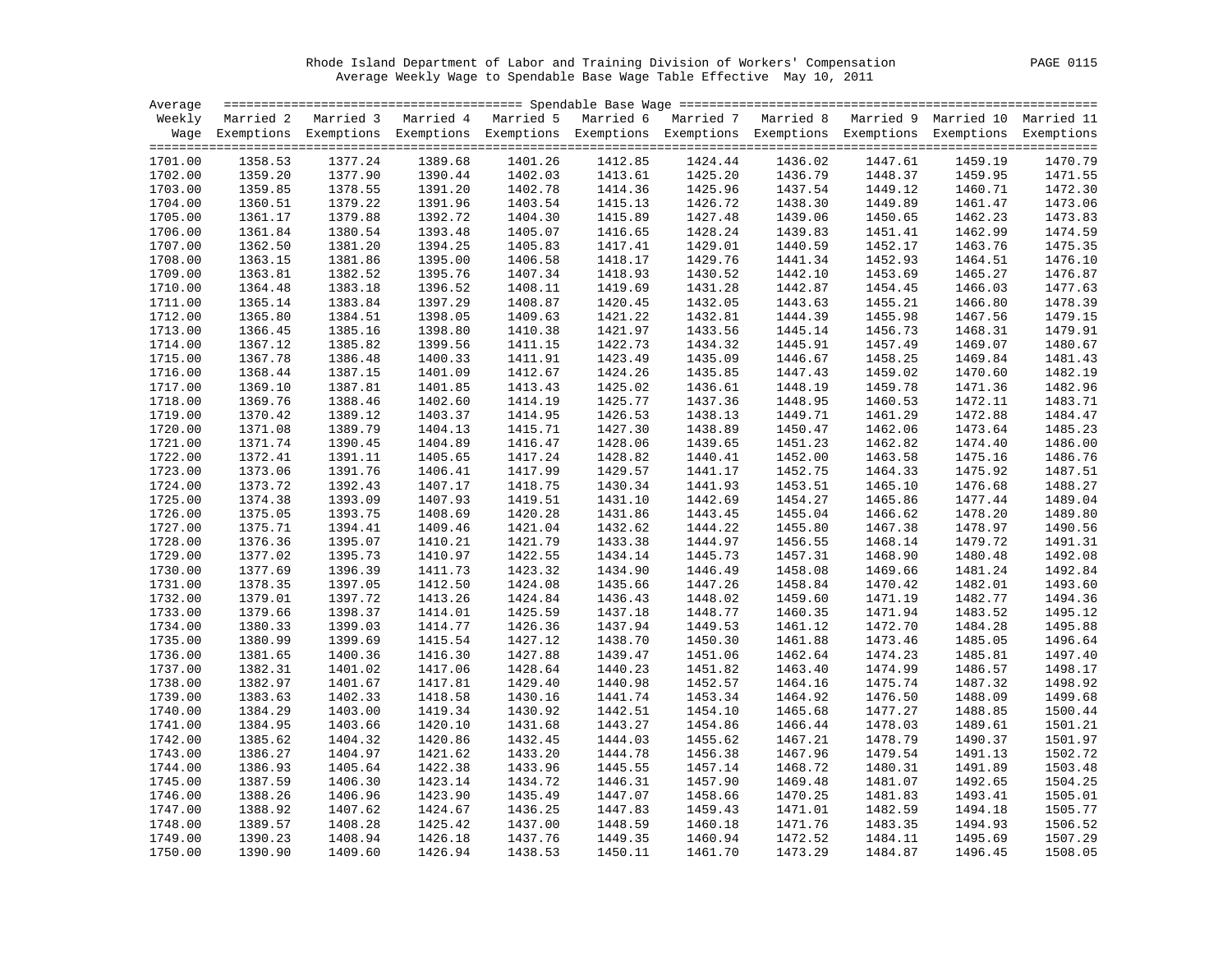Rhode Island Department of Labor and Training Division of Workers' Compensation PAGE 0116 Average Weekly Wage to Spendable Base Wage Table Effective May 10, 2011

| Average |         |                                                                                                                    |         |         |         |                    |         |         |         |         |
|---------|---------|--------------------------------------------------------------------------------------------------------------------|---------|---------|---------|--------------------|---------|---------|---------|---------|
|         |         | Weekly Married 2 Married 3 Married 4 Married 5 Married 6 Married 7 Married 8 Married 9 Married 10 Married 11       |         |         |         |                    |         |         |         |         |
|         |         | Wage Exemptions Exemptions Exemptions Exemptions Exemptions Exemptions Exemptions Exemptions Exemptions Exemptions |         |         |         |                    |         |         |         |         |
|         |         |                                                                                                                    |         |         |         |                    |         |         |         |         |
| 1751.00 | 1391.56 | 1410.26                                                                                                            | 1427.71 | 1439.29 | 1450.87 | 1462.47            | 1474.05 | 1485.63 | 1497.22 | 1508.81 |
| 1752.00 | 1392.22 | 1410.93                                                                                                            | 1428.47 | 1440.05 | 1451.64 | 1462.47<br>1463.23 | 1474.81 | 1486.40 | 1497.98 | 1509.57 |
| 1753.00 | 1392.87 | 1411.58                                                                                                            | 1429.22 | 1440.80 | 1452.39 | 1463.98            | 1475.56 | 1487.15 | 1498.73 | 1510.33 |
| 1754.00 | 1393.54 | 1412.24                                                                                                            | 1429.98 | 1441.57 | 1453.15 | 1464.74            | 1476.33 | 1487.91 | 1499.49 | 1511.09 |
| 1755.00 | 1394.20 | 1412.90                                                                                                            | 1430.75 | 1442.33 | 1453.91 | 1465.51            | 1477.09 | 1488.67 | 1500.26 | 1511.85 |
| 1756.00 | 1394.86 | 1413.57                                                                                                            | 1431.51 | 1443.09 | 1454.68 | 1466.27            | 1477.85 | 1489.44 | 1501.02 | 1512.61 |
| 1757.00 | 1395.52 | 1414.23                                                                                                            | 1432.27 | 1443.85 | 1455.44 | 1467.03            | 1478.61 | 1490.20 | 1501.78 | 1513.38 |
| 1758.00 | 1396.18 | 1414.88                                                                                                            | 1433.02 | 1444.61 | 1456.19 | 1467.78            | 1479.37 | 1490.95 | 1502.53 | 1514.13 |
| 1759.00 | 1396.84 | 1415.54                                                                                                            | 1433.79 | 1445.37 | 1456.95 | 1468.55            | 1480.13 | 1491.71 | 1503.30 | 1514.89 |
| 1760.00 | 1397.50 | 1416.21                                                                                                            | 1434.55 | 1446.13 | 1457.72 | 1469.31            | 1480.89 | 1492.48 | 1504.06 | 1515.65 |
| 1761.00 | 1398.16 | 1416.87                                                                                                            | 1435.31 | 1446.89 | 1458.48 | 1470.07            | 1481.65 | 1493.24 | 1504.82 | 1516.42 |
| 1762.00 | 1398.83 | 1417.53                                                                                                            | 1436.07 | 1447.66 | 1459.24 | 1470.83            | 1482.42 | 1494.00 | 1505.58 | 1517.18 |
| 1763.00 | 1399.48 | 1418.18                                                                                                            | 1436.83 | 1448.41 | 1459.99 | 1471.59            | 1483.17 | 1494.75 | 1506.34 | 1517.93 |
| 1764.00 | 1400.14 | 1418.85                                                                                                            | 1437.55 | 1449.17 | 1460.76 | 1472.35            | 1483.93 | 1495.52 | 1507.10 | 1518.69 |
| 1765.00 | 1400.80 | 1419.51                                                                                                            | 1438.21 | 1449.93 | 1461.52 | 1473.11            | 1484.69 | 1496.28 | 1507.86 | 1519.46 |
| 1766.00 | 1401.47 | 1420.17                                                                                                            | 1438.87 | 1450.70 | 1462.28 | 1473.87            | 1485.46 | 1497.04 | 1508.62 | 1520.22 |
| 1767.00 | 1402.13 | 1420.83                                                                                                            | 1439.54 | 1451.46 | 1463.04 | 1474.64            | 1486.22 | 1497.80 | 1509.39 | 1520.98 |
| 1768.00 | 1402.78 | 1421.49                                                                                                            | 1440.19 | 1452.21 | 1463.80 | 1475.39            | 1486.97 | 1498.56 | 1510.14 | 1521.73 |
| 1769.00 | 1403.44 | 1422.15                                                                                                            | 1440.85 | 1452.97 | 1464.56 | 1476.15            | 1487.73 | 1499.32 | 1510.90 | 1522.50 |
| 1770.00 | 1404.11 | 1422.81                                                                                                            | 1441.51 | 1453.74 | 1465.32 | 1476.91            | 1488.50 | 1500.08 | 1511.66 | 1523.26 |
| 1771.00 | 1404.77 | 1423.47                                                                                                            | 1442.18 | 1454.50 | 1466.08 | 1477.68            | 1489.26 | 1500.84 | 1512.43 | 1524.02 |
| 1772.00 | 1405.43 | 1424.14                                                                                                            | 1442.84 | 1455.26 | 1466.85 | 1478.44            | 1490.02 | 1501.61 | 1513.19 | 1524.78 |
| 1773.00 | 1406.08 | 1424.79                                                                                                            | 1443.49 | 1456.01 | 1467.60 | 1479.19            | 1490.77 | 1502.36 | 1513.94 | 1525.54 |
| 1774.00 | 1406.75 | 1425.45                                                                                                            | 1444.15 | 1456.78 | 1468.36 | 1479.95            | 1491.54 | 1503.12 | 1514.70 | 1526.30 |
| 1775.00 | 1407.41 | 1426.11                                                                                                            | 1444.82 | 1457.54 | 1469.12 | 1480.72            | 1492.30 | 1503.88 | 1515.47 | 1527.06 |
| 1776.00 | 1408.07 | 1426.78                                                                                                            | 1445.48 | 1458.30 | 1469.89 | 1481.48            | 1493.06 | 1504.65 | 1516.23 | 1527.82 |
| 1777.00 | 1408.73 | 1427.44                                                                                                            | 1446.14 | 1459.06 | 1470.65 | 1482.24            | 1493.82 | 1505.41 | 1516.99 | 1528.59 |
| 1778.00 | 1409.39 | 1428.09                                                                                                            | 1446.79 | 1459.82 | 1471.40 | 1482.99            | 1494.58 | 1506.16 | 1517.74 | 1529.34 |
| 1779.00 | 1410.05 | 1428.75                                                                                                            | 1447.46 | 1460.58 | 1472.16 | 1483.76            | 1495.34 | 1506.92 | 1518.51 | 1530.10 |
| 1780.00 | 1410.71 | 1429.42                                                                                                            | 1448.12 | 1461.34 | 1472.93 | 1484.52            | 1496.10 | 1507.69 | 1519.27 | 1530.86 |
| 1781.00 | 1411.37 | 1430.08                                                                                                            | 1448.78 | 1462.10 | 1473.69 | 1485.28            | 1496.86 | 1508.45 | 1520.03 | 1531.63 |
| 1782.00 | 1412.04 | 1430.74                                                                                                            | 1449.44 | 1462.87 | 1474.45 | 1486.04            | 1497.63 | 1509.21 | 1520.79 | 1532.39 |
| 1783.00 | 1412.69 | 1431.39                                                                                                            | 1450.10 | 1463.62 | 1475.20 | 1486.80            | 1498.38 | 1509.96 | 1521.55 | 1533.14 |
| 1784.00 | 1413.35 | 1432.06                                                                                                            | 1450.76 | 1464.38 | 1475.97 | 1487.56            | 1499.14 | 1510.73 | 1522.31 | 1533.90 |
| 1785.00 | 1414.01 | 1432.72                                                                                                            | 1451.42 | 1465.14 | 1476.73 | 1488.32            | 1499.90 | 1511.49 | 1523.07 | 1534.67 |
| 1786.00 | 1414.68 | 1433.38                                                                                                            | 1452.08 | 1465.91 | 1477.49 | 1489.08            | 1500.67 | 1512.25 | 1523.83 | 1535.43 |
| 1787.00 | 1415.34 | 1434.04                                                                                                            | 1452.75 | 1466.67 | 1478.25 | 1489.85            | 1501.43 | 1513.01 | 1524.60 | 1536.19 |
| 1788.00 | 1415.99 | 1434.70                                                                                                            | 1453.40 | 1467.42 | 1479.01 | 1490.60            | 1502.18 | 1513.77 | 1525.35 | 1536.94 |
| 1789.00 | 1416.65 | 1435.36                                                                                                            | 1454.06 | 1468.18 | 1479.77 | 1491.36            | 1502.94 | 1514.53 | 1526.11 | 1537.71 |
| 1790.00 | 1417.32 | 1436.02                                                                                                            | 1454.72 | 1468.95 | 1480.53 | 1492.12            | 1503.71 | 1515.29 | 1526.87 | 1538.47 |
| 1791.00 | 1417.98 | 1436.68                                                                                                            | 1455.39 | 1469.71 | 1481.29 | 1492.89            | 1504.47 | 1516.05 | 1527.64 | 1539.23 |
| 1792.00 | 1418.64 | 1437.35                                                                                                            | 1456.05 | 1470.47 | 1482.06 | 1493.65            | 1505.23 | 1516.82 | 1528.40 | 1539.99 |
| 1793.00 | 1419.29 | 1438.00                                                                                                            | 1456.70 | 1471.22 | 1482.81 | 1494.40            | 1505.98 | 1517.57 | 1529.15 | 1540.75 |
| 1794.00 | 1419.96 | 1438.66                                                                                                            | 1457.36 | 1471.99 | 1483.57 | 1495.16            | 1506.75 | 1518.33 | 1529.91 | 1541.51 |
| 1795.00 | 1420.62 | 1439.32                                                                                                            | 1458.03 | 1472.75 | 1484.33 | 1495.93            | 1507.51 | 1519.09 | 1530.68 | 1542.27 |
| 1796.00 | 1421.28 | 1439.99                                                                                                            | 1458.69 | 1473.51 | 1485.10 | 1496.69            | 1508.27 | 1519.86 | 1531.44 | 1543.03 |
| 1797.00 | 1421.94 | 1440.65                                                                                                            | 1459.35 | 1474.27 | 1485.86 | 1497.45            | 1509.03 | 1520.62 | 1532.20 | 1543.80 |
| 1798.00 | 1422.60 | 1441.30                                                                                                            | 1460.00 | 1475.03 | 1486.61 | 1498.20            | 1509.79 | 1521.37 | 1532.95 | 1544.55 |
| 1799.00 | 1423.26 | 1441.96                                                                                                            | 1460.67 | 1475.79 | 1487.37 | 1498.97            | 1510.55 | 1522.13 | 1533.72 | 1545.31 |
| 1800.00 | 1423.92 | 1442.63                                                                                                            | 1461.33 | 1476.55 | 1488.14 | 1499.73            | 1511.31 | 1522.90 | 1534.48 | 1546.07 |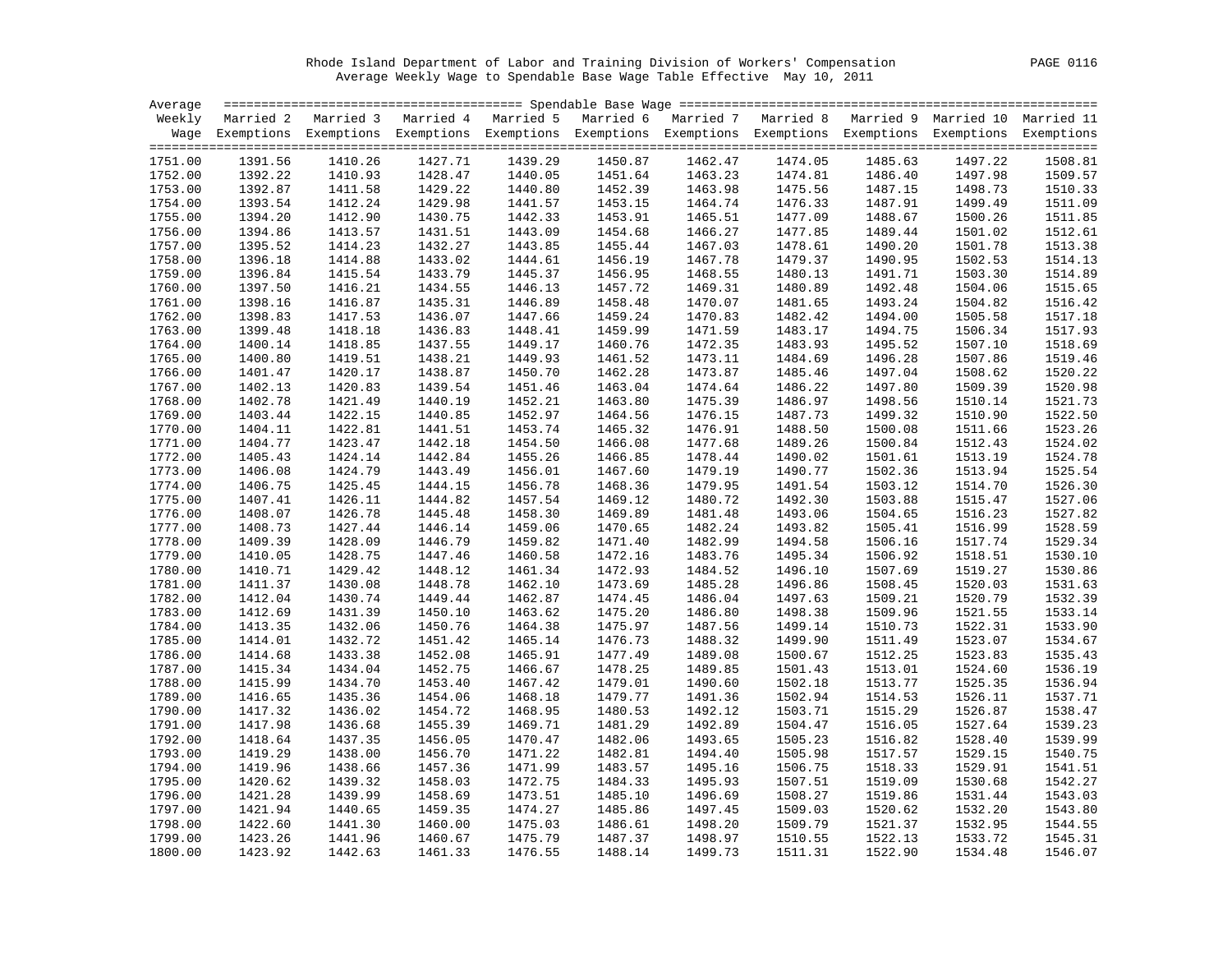Rhode Island Department of Labor and Training Division of Workers' Compensation PAGE 0117 Average Weekly Wage to Spendable Base Wage Table Effective May 10, 2011

| Average |         |                                                                                                                    |         |         |         |         |         |         |         |         |
|---------|---------|--------------------------------------------------------------------------------------------------------------------|---------|---------|---------|---------|---------|---------|---------|---------|
|         |         | Weekly Married 2 Married 3 Married 4 Married 5 Married 6 Married 7 Married 8 Married 9 Married 10 Married 11       |         |         |         |         |         |         |         |         |
|         |         | Wage Exemptions Exemptions Exemptions Exemptions Exemptions Exemptions Exemptions Exemptions Exemptions Exemptions |         |         |         |         |         |         |         |         |
|         |         |                                                                                                                    |         |         |         |         |         |         |         |         |
| 1801.00 | 1424.58 | 1443.29                                                                                                            | 1461.99 | 1477.31 | 1488.90 | 1500.49 | 1512.07 | 1523.66 | 1535.24 | 1546.84 |
| 1802.00 | 1425.25 | 1443.95                                                                                                            | 1462.65 | 1478.08 | 1489.66 | 1501.25 | 1512.84 | 1524.42 | 1536.00 | 1547.60 |
| 1803.00 | 1425.90 | 1444.60                                                                                                            | 1463.31 | 1478.83 | 1490.41 | 1502.01 | 1513.59 | 1525.17 | 1536.76 | 1548.35 |
| 1804.00 | 1426.56 | 1445.27                                                                                                            | 1463.97 | 1479.59 | 1491.18 | 1502.77 | 1514.35 | 1525.94 | 1537.52 | 1549.11 |
| 1805.00 | 1427.22 | 1445.93                                                                                                            | 1464.63 | 1480.35 | 1491.94 | 1503.53 | 1515.11 | 1526.70 | 1538.28 | 1549.88 |
| 1806.00 | 1427.89 | 1446.59                                                                                                            | 1465.29 | 1481.12 | 1492.70 | 1504.29 | 1515.88 | 1527.46 | 1539.04 | 1550.64 |
| 1807.00 | 1428.55 | 1447.25                                                                                                            | 1465.96 | 1481.88 | 1493.46 | 1505.06 | 1516.64 | 1528.22 | 1539.81 | 1551.40 |
| 1808.00 | 1429.20 | 1447.91                                                                                                            | 1466.61 | 1482.63 | 1494.22 | 1505.81 | 1517.39 | 1528.98 | 1540.56 | 1552.15 |
| 1809.00 | 1429.86 | 1448.57                                                                                                            | 1467.27 | 1483.39 | 1494.98 | 1506.57 | 1518.15 | 1529.74 | 1541.32 | 1552.92 |
| 1810.00 | 1430.53 | 1449.23                                                                                                            | 1467.93 | 1484.16 | 1495.74 | 1507.33 | 1518.92 | 1530.50 | 1542.08 | 1553.68 |
| 1811.00 | 1431.19 | 1449.89                                                                                                            | 1468.60 | 1484.92 | 1496.50 | 1508.10 | 1519.68 | 1531.26 | 1542.85 | 1554.44 |
| 1812.00 | 1431.85 | 1450.56                                                                                                            | 1469.26 | 1485.68 | 1497.27 | 1508.86 | 1520.44 | 1532.03 | 1543.61 | 1555.20 |
| 1813.00 | 1432.50 | 1451.21                                                                                                            | 1469.91 | 1486.43 | 1498.02 | 1509.61 | 1521.19 | 1532.78 | 1544.36 | 1555.96 |
| 1814.00 | 1433.17 | 1451.87                                                                                                            | 1470.57 | 1487.20 | 1498.78 | 1510.37 | 1521.96 | 1533.54 | 1545.12 | 1556.72 |
| 1815.00 | 1433.83 | 1452.53                                                                                                            | 1471.24 | 1487.96 | 1499.54 | 1511.14 | 1522.72 | 1534.30 | 1545.89 | 1557.48 |
| 1816.00 | 1434.49 | 1453.20                                                                                                            | 1471.90 | 1488.72 | 1500.31 | 1511.90 | 1523.48 | 1535.07 | 1546.65 | 1558.24 |
| 1817.00 | 1435.15 | 1453.86                                                                                                            | 1472.56 | 1489.48 | 1501.07 | 1512.66 | 1524.24 | 1535.83 | 1547.41 | 1559.01 |
| 1818.00 | 1435.81 | 1454.51                                                                                                            | 1473.21 | 1490.24 | 1501.82 | 1513.41 | 1525.00 | 1536.58 | 1548.16 | 1559.76 |
| 1819.00 | 1436.47 | 1455.17                                                                                                            | 1473.88 | 1491.00 | 1502.58 | 1514.18 | 1525.76 | 1537.34 | 1548.93 | 1560.52 |
| 1820.00 | 1437.13 | 1455.84                                                                                                            | 1474.54 | 1491.76 | 1503.35 | 1514.94 | 1526.52 | 1538.11 | 1549.69 | 1561.28 |
| 1821.00 | 1437.79 | 1456.50                                                                                                            | 1475.20 | 1492.52 | 1504.11 | 1515.70 | 1527.28 | 1538.87 | 1550.45 | 1562.05 |
| 1822.00 | 1438.46 | 1457.16                                                                                                            | 1475.86 | 1493.29 | 1504.87 | 1516.46 | 1528.05 | 1539.63 | 1551.21 | 1562.81 |
|         | 1439.11 | 1457.81                                                                                                            | 1476.52 | 1494.04 | 1505.62 |         | 1528.80 | 1540.38 |         | 1563.56 |
| 1823.00 |         |                                                                                                                    |         |         |         | 1517.22 |         |         | 1551.97 |         |
| 1824.00 | 1439.77 | 1458.48                                                                                                            | 1477.18 | 1494.80 | 1506.39 | 1517.98 | 1529.56 | 1541.15 | 1552.73 | 1564.32 |
| 1825.00 | 1440.43 | 1459.14                                                                                                            | 1477.84 | 1495.56 | 1507.15 | 1518.74 | 1530.32 | 1541.91 | 1553.49 | 1565.09 |
| 1826.00 | 1441.10 | 1459.80                                                                                                            | 1478.50 | 1496.33 | 1507.91 | 1519.50 | 1531.09 | 1542.67 | 1554.25 | 1565.85 |
| 1827.00 | 1441.76 | 1460.46                                                                                                            | 1479.17 | 1497.09 | 1508.67 | 1520.27 | 1531.85 | 1543.43 | 1555.02 | 1566.61 |
| 1828.00 | 1442.41 | 1461.12                                                                                                            | 1479.82 | 1497.84 | 1509.43 | 1521.02 | 1532.60 | 1544.19 | 1555.77 | 1567.36 |
| 1829.00 | 1443.07 | 1461.78                                                                                                            | 1480.48 | 1498.60 | 1510.19 | 1521.78 | 1533.36 | 1544.95 | 1556.53 | 1568.13 |
| 1830.00 | 1443.74 | 1462.44                                                                                                            | 1481.14 | 1499.37 | 1510.95 | 1522.54 | 1534.13 | 1545.71 | 1557.29 | 1568.89 |
| 1831.00 | 1444.40 | 1463.10                                                                                                            | 1481.81 | 1500.13 | 1511.71 | 1523.31 | 1534.89 | 1546.47 | 1558.06 | 1569.65 |
| 1832.00 | 1445.06 | 1463.77                                                                                                            | 1482.47 | 1500.89 | 1512.48 | 1524.07 | 1535.65 | 1547.24 | 1558.82 | 1570.41 |
| 1833.00 | 1445.71 | 1464.42                                                                                                            | 1483.12 | 1501.64 | 1513.23 | 1524.82 | 1536.40 | 1547.99 | 1559.57 | 1571.17 |
| 1834.00 | 1446.38 | 1465.08                                                                                                            | 1483.78 | 1502.41 | 1513.99 | 1525.58 | 1537.17 | 1548.75 | 1560.33 | 1571.93 |
| 1835.00 | 1447.04 | 1465.74                                                                                                            | 1484.45 | 1503.15 | 1514.75 | 1526.35 | 1537.93 | 1549.51 | 1561.10 | 1572.69 |
| 1836.00 | 1447.70 | 1466.41                                                                                                            | 1485.11 | 1503.81 | 1515.52 | 1527.11 | 1538.69 | 1550.28 | 1561.86 | 1573.45 |
| 1837.00 | 1448.36 | 1467.07                                                                                                            | 1485.77 | 1504.47 | 1516.28 | 1527.87 | 1539.45 | 1551.04 | 1562.62 | 1574.22 |
| 1838.00 | 1449.02 | 1467.72                                                                                                            | 1486.42 | 1505.13 | 1517.03 | 1528.62 | 1540.21 | 1551.79 | 1563.37 | 1574.97 |
| 1839.00 | 1449.68 | 1468.38                                                                                                            | 1487.09 | 1505.79 | 1517.79 | 1529.39 | 1540.97 | 1552.55 | 1564.14 | 1575.73 |
| 1840.00 | 1450.34 | 1469.05                                                                                                            | 1487.75 | 1506.45 | 1518.56 | 1530.15 | 1541.73 | 1553.32 | 1564.90 | 1576.49 |
| 1841.00 | 1451.00 | 1469.71                                                                                                            | 1488.41 | 1507.11 | 1519.32 | 1530.91 | 1542.49 | 1554.08 | 1565.66 | 1577.26 |
| 1842.00 | 1451.67 | 1470.37                                                                                                            | 1489.07 | 1507.78 | 1520.08 | 1531.67 | 1543.26 | 1554.84 | 1566.42 | 1578.02 |
| 1843.00 | 1452.32 | 1471.02                                                                                                            | 1489.73 | 1508.43 | 1520.83 | 1532.43 | 1544.01 | 1555.59 | 1567.18 | 1578.77 |
| 1844.00 | 1452.98 | 1471.69                                                                                                            | 1490.39 | 1509.09 | 1521.60 | 1533.19 | 1544.77 | 1556.36 | 1567.94 | 1579.53 |
| 1845.00 | 1453.64 | 1472.35                                                                                                            | 1491.05 | 1509.75 | 1522.36 | 1533.95 | 1545.53 | 1557.12 | 1568.70 | 1580.30 |
| 1846.00 | 1454.31 | 1473.01                                                                                                            | 1491.71 | 1510.42 | 1523.12 | 1534.71 | 1546.30 | 1557.88 | 1569.46 | 1581.06 |
| 1847.00 | 1454.97 | 1473.67                                                                                                            | 1492.38 | 1511.08 | 1523.88 | 1535.48 | 1547.06 | 1558.64 | 1570.23 | 1581.82 |
| 1848.00 | 1455.62 | 1474.33                                                                                                            | 1493.03 | 1511.73 | 1524.64 | 1536.23 | 1547.81 | 1559.40 | 1570.98 | 1582.57 |
| 1849.00 | 1456.28 | 1474.99                                                                                                            | 1493.69 | 1512.39 | 1525.40 | 1536.99 | 1548.57 | 1560.16 | 1571.74 | 1583.34 |
| 1850.00 | 1456.95 | 1475.65                                                                                                            | 1494.35 | 1513.06 | 1526.16 | 1537.75 | 1549.34 | 1560.92 | 1572.50 | 1584.10 |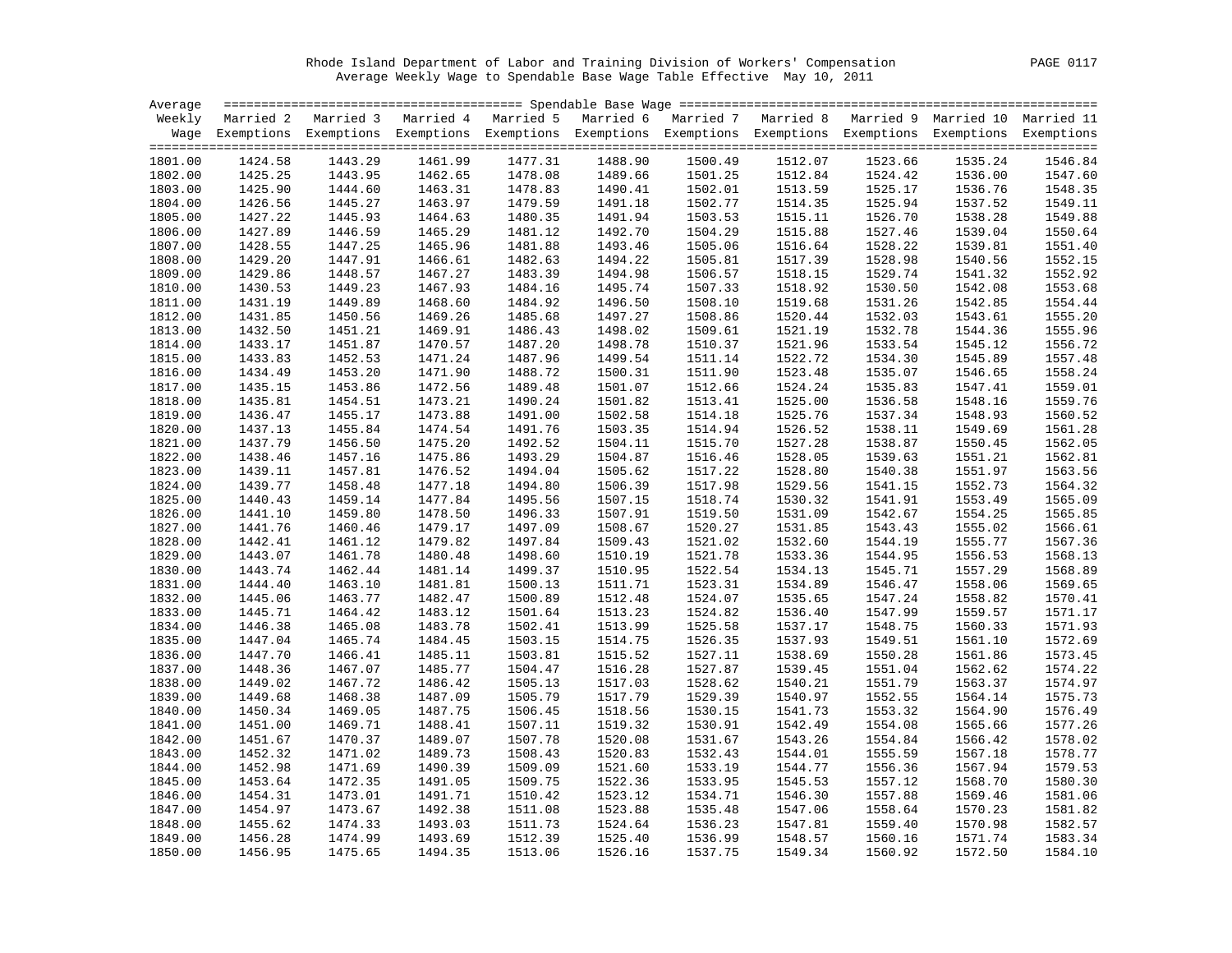Rhode Island Department of Labor and Training Division of Workers' Compensation PAGE 0118 Average Weekly Wage to Spendable Base Wage Table Effective May 10, 2011

|                    |                    | Weekly Married 2 Married 3 Married 4 Married 5 Married 6 Married 7 Married 8 Married 9 Married 10 Married 11       |                    |                    |                    |         |                    |                    |                    |         |
|--------------------|--------------------|--------------------------------------------------------------------------------------------------------------------|--------------------|--------------------|--------------------|---------|--------------------|--------------------|--------------------|---------|
|                    |                    | Wage Exemptions Exemptions Exemptions Exemptions Exemptions Exemptions Exemptions Exemptions Exemptions Exemptions |                    |                    |                    |         |                    |                    |                    |         |
|                    |                    |                                                                                                                    |                    |                    |                    |         |                    |                    |                    |         |
| 1851.00            | 1457.61            | 1476.31                                                                                                            | 1495.02            | 1513.72            | 1526.92            | 1538.52 | 1550.10            | 1561.68            | 1573.27            | 1584.86 |
| 1852.00            | 1458.27            | 1476.98                                                                                                            | 1495.68            | 1514.38            | 1527.69            | 1539.28 | 1550.86            | 1562.45            | 1574.03            | 1585.62 |
| 1853.00            | 1458.92            | 1477.63                                                                                                            | 1496.33            | 1515.03            | 1528.44            | 1540.03 | 1551.61            | 1563.20            | 1574.78            | 1586.38 |
| 1854.00            | 1459.59            | 1478.29                                                                                                            | 1496.99            | 1515.70            | 1529.20            | 1540.79 | 1552.38            | 1563.96            | 1575.54            | 1587.14 |
| 1855.00            | 1460.25            | 1478.95                                                                                                            | 1497.66            | 1516.36            | 1529.96            | 1541.56 | 1553.14            | 1564.72            | 1576.31            | 1587.90 |
| 1856.00            | 1460.91            | 1479.62                                                                                                            | 1498.32            | 1517.02            | 1530.73            | 1542.32 | 1553.90            | 1565.49            | 1577.07            | 1588.66 |
| 1857.00            | 1461.57            | 1480.28                                                                                                            | 1498.98            | 1517.68            | 1531.49            | 1543.08 | 1554.66            | 1566.25            | 1577.83            | 1589.43 |
| 1858.00            | 1462.23            | 1480.93                                                                                                            | 1499.63            | 1518.34            | 1532.24            | 1543.83 | 1555.42            | 1567.00            | 1578.58            | 1590.18 |
| 1859.00            | 1462.89            | 1481.59                                                                                                            | 1500.30            | 1519.00            | 1533.00            | 1544.60 | 1556.18            | 1567.76            | 1579.35            | 1590.94 |
| 1860.00            | 1463.55            | 1482.26                                                                                                            | 1500.96            | 1519.66            | 1533.77            | 1545.36 | 1556.94            | 1568.53            | 1580.11            | 1591.70 |
| 1861.00            | 1464.21            | 1482.92                                                                                                            | 1501.62            | 1520.32            | 1534.53            | 1546.12 | 1557.70            | 1569.29            | 1580.87            | 1592.47 |
| 1862.00            | 1464.88            | 1483.58                                                                                                            | 1502.28            | 1520.99            | 1535.29            | 1546.88 | 1558.47            | 1570.05            | 1581.63            | 1593.23 |
| 1863.00            | 1465.53            | 1484.23                                                                                                            | 1502.94            | 1521.64            | 1536.04            | 1547.64 | 1559.22            | 1570.80            | 1582.39            | 1593.98 |
| 1864.00            | 1466.19            | 1484.90                                                                                                            | 1503.60            | 1522.30            | 1536.81            | 1548.40 | 1559.98            | 1571.57            | 1583.15            | 1594.74 |
| 1865.00            | 1466.85            | 1485.56                                                                                                            | 1504.26            | 1522.96            | 1537.57            | 1549.16 | 1560.74            | 1572.33            | 1583.91            | 1595.51 |
| 1866.00            | 1467.52            | 1486.22                                                                                                            | 1504.92            | 1523.63            | 1538.33            | 1549.92 | 1561.51            | 1573.09            | 1584.67            | 1596.27 |
| 1867.00            | 1468.18            | 1486.88                                                                                                            | 1505.59            | 1524.29            | 1539.09            | 1550.69 | 1562.27            | 1573.85            | 1585.44            | 1597.03 |
| 1868.00            | 1468.83            | 1487.54                                                                                                            | 1506.24            | 1524.94            | 1539.85            | 1551.44 | 1563.02            | 1574.61            | 1586.19            | 1597.78 |
| 1869.00            | 1469.49            | 1488.20                                                                                                            | 1506.90            | 1525.60            | 1540.61            | 1552.20 | 1563.78            | 1575.37            | 1586.95            | 1598.55 |
| 1870.00            | 1470.16            | 1488.86                                                                                                            | 1507.56            | 1526.27            | 1541.37            | 1552.96 | 1564.55            | 1576.13            | 1587.71            | 1599.31 |
| 1871.00            | 1470.82            | 1489.52                                                                                                            | 1508.23            | 1526.93            | 1542.13            | 1553.73 | 1565.31            | 1576.89            | 1588.48            | 1600.07 |
| 1872.00            | 1471.48            | 1490.19                                                                                                            | 1508.89            | 1527.59            | 1542.90            | 1554.49 | 1566.07            | 1577.66            | 1589.24            | 1600.83 |
| 1873.00            | 1472.13            | 1490.84                                                                                                            | 1509.54            | 1528.24            | 1543.65            | 1555.24 | 1566.82            | 1578.41            | 1589.99            | 1601.59 |
| 1874.00            | 1472.80            | 1491.50                                                                                                            | 1510.20            | 1528.91            | 1544.41            | 1556.00 | 1567.59            | 1579.17            | 1590.75            | 1602.35 |
| 1875.00            | 1473.46            | 1492.16                                                                                                            | 1510.87            | 1529.57            | 1545.17            | 1556.77 | 1568.35            | 1579.93            | 1591.52            | 1603.11 |
| 1876.00            | 1474.12            | 1492.83                                                                                                            | 1511.53            | 1530.23            | 1545.94            | 1557.53 | 1569.11            | 1580.70            | 1592.28            | 1603.87 |
| 1877.00            | 1474.78            | 1493.49                                                                                                            | 1512.19            | 1530.89            | 1546.70            | 1558.29 | 1569.87            | 1581.46            | 1593.04            | 1604.64 |
|                    |                    | 1494.14                                                                                                            |                    |                    |                    | 1559.04 |                    |                    |                    | 1605.39 |
| 1878.00<br>1879.00 | 1475.44<br>1476.10 | 1494.80                                                                                                            | 1512.84<br>1513.51 | 1531.55<br>1532.21 | 1547.45<br>1548.21 | 1559.81 | 1570.63<br>1571.39 | 1582.21<br>1582.97 | 1593.79<br>1594.56 | 1606.15 |
| 1880.00            | 1476.76            | 1495.47                                                                                                            | 1514.17            | 1532.87            | 1548.98            | 1560.57 | 1572.15            | 1583.74            | 1595.32            | 1606.91 |
|                    |                    |                                                                                                                    |                    |                    |                    |         |                    |                    |                    |         |
| 1881.00            | 1477.42            | 1496.13                                                                                                            | 1514.83            | 1533.53            | 1549.74            | 1561.33 | 1572.91            | 1584.50            | 1596.08            | 1607.68 |
| 1882.00            | 1478.09            | 1496.79                                                                                                            | 1515.49            | 1534.20            | 1550.50            | 1562.09 | 1573.68            | 1585.26            | 1596.84            | 1608.44 |
| 1883.00            | 1478.74            | 1497.44                                                                                                            | 1516.15            | 1534.85            | 1551.25            | 1562.85 | 1574.43            | 1586.01            | 1597.60            | 1609.19 |
| 1884.00            | 1479.40            | 1498.11                                                                                                            | 1516.81            | 1535.51            | 1552.02            | 1563.61 | 1575.19            | 1586.78            | 1598.36            | 1609.95 |
| 1885.00            | 1480.06            | 1498.77                                                                                                            | 1517.47            | 1536.17            | 1552.78            | 1564.37 | 1575.95            | 1587.54            | 1599.12            | 1610.72 |
| 1886.00            | 1480.73            | 1499.43                                                                                                            | 1518.13            | 1536.84            | 1553.54            | 1565.13 | 1576.72            | 1588.30            | 1599.88            | 1611.48 |
| 1887.00            | 1481.39            | 1500.09                                                                                                            | 1518.80            | 1537.50            | 1554.30            | 1565.90 | 1577.48            | 1589.06            | 1600.65            | 1612.24 |
| 1888.00            | 1482.04            | 1500.75                                                                                                            | 1519.45            | 1538.15            | 1555.06            | 1566.65 | 1578.23            | 1589.82            | 1601.40            | 1612.99 |
| 1889.00            | 1482.70            | 1501.41                                                                                                            | 1520.11            | 1538.81            | 1555.82            | 1567.41 | 1578.99            | 1590.58            | 1602.16            | 1613.76 |
| 1890.00            | 1483.37            | 1502.07                                                                                                            | 1520.77            | 1539.48            | 1556.58            | 1568.17 | 1579.76            | 1591.34            | 1602.92            | 1614.52 |
| 1891.00            | 1484.03            | 1502.73                                                                                                            | 1521.44            | 1540.14            | 1557.34            | 1568.94 | 1580.52            | 1592.10            | 1603.69            | 1615.28 |
| 1892.00            | 1484.69            | 1503.40                                                                                                            | 1522.10            | 1540.80            | 1558.11            | 1569.70 | 1581.28            | 1592.87            | 1604.45            | 1616.04 |
| 1893.00            | 1485.34            | 1504.05                                                                                                            | 1522.75            | 1541.45            | 1558.86            | 1570.45 | 1582.03            | 1593.62            | 1605.20            | 1616.80 |
| 1894.00            | 1486.01            | 1504.71                                                                                                            | 1523.41            | 1542.12            | 1559.62            | 1571.21 | 1582.80            | 1594.38            | 1605.96            | 1617.56 |
| 1895.00            | 1486.67            | 1505.37                                                                                                            | 1524.08            | 1542.78            | 1560.38            | 1571.98 | 1583.56            | 1595.14            | 1606.73            | 1618.32 |
| 1896.00            | 1487.33            | 1506.04                                                                                                            | 1524.74            | 1543.44            | 1561.15            | 1572.74 | 1584.32            | 1595.91            | 1607.49            | 1619.08 |
| 1897.00            | 1487.99            | 1506.70                                                                                                            | 1525.40            | 1544.10            | 1561.91            | 1573.50 | 1585.08            | 1596.67            | 1608.25            | 1619.85 |
| 1898.00            | 1488.65            | 1507.35                                                                                                            | 1526.05            | 1544.76            | 1562.66            | 1574.25 | 1585.84            | 1597.42            | 1609.00            | 1620.60 |
| 1899.00            | 1489.31            | 1508.01                                                                                                            | 1526.72            | 1545.42            | 1563.42            | 1575.02 | 1586.60            | 1598.18            | 1609.77            | 1621.36 |
| 1900.00            | 1489.97            | 1508.68                                                                                                            | 1527.38            | 1546.08            | 1564.19            | 1575.78 | 1587.36            | 1598.95            | 1610.53            | 1622.12 |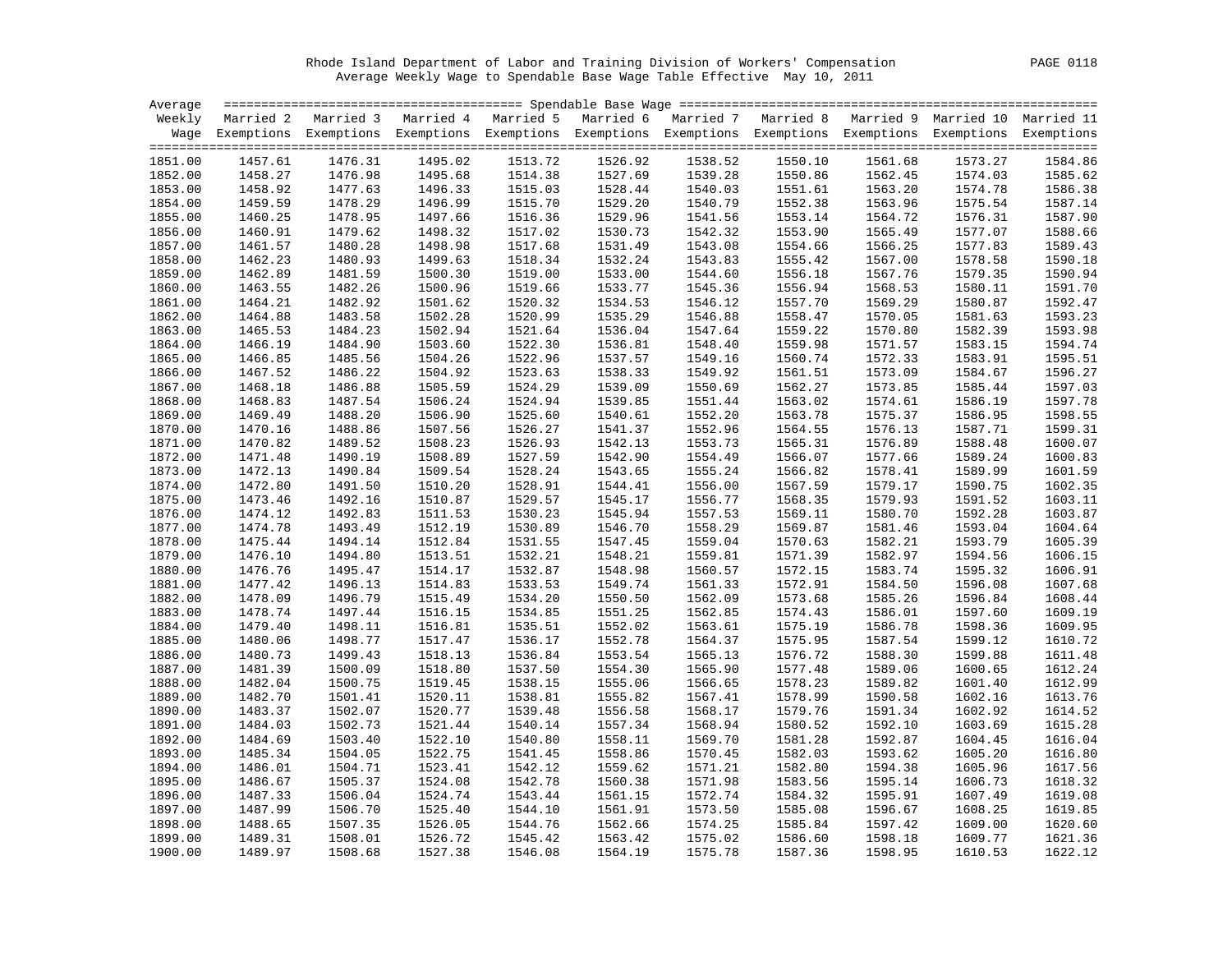Rhode Island Department of Labor and Training Division of Workers' Compensation PAGE 0119 Average Weekly Wage to Spendable Base Wage Table Effective May 10, 2011

| Average |         |                    |         |                                                                                                                    |         |         |         |         |         |         |
|---------|---------|--------------------|---------|--------------------------------------------------------------------------------------------------------------------|---------|---------|---------|---------|---------|---------|
|         |         |                    |         | Weekly Married 2 Married 3 Married 4 Married 5 Married 6 Married 7 Married 8 Married 9 Married 10 Married 11       |         |         |         |         |         |         |
|         |         |                    |         | Wage Exemptions Exemptions Exemptions Exemptions Exemptions Exemptions Exemptions Exemptions Exemptions Exemptions |         |         |         |         |         |         |
|         |         |                    |         |                                                                                                                    |         |         |         |         |         |         |
| 1901.00 | 1490.63 | 1509.34            | 1528.04 | 1546.74                                                                                                            | 1564.95 | 1576.54 | 1588.12 | 1599.71 | 1611.29 | 1622.89 |
| 1902.00 | 1491.30 | 1510.00            | 1528.70 | 1547.41                                                                                                            | 1565.71 | 1577.30 | 1588.89 | 1600.47 | 1612.05 | 1623.65 |
| 1903.00 | 1491.95 | 1510.65            | 1529.36 | 1548.06                                                                                                            | 1566.46 | 1578.06 | 1589.64 | 1601.22 | 1612.81 | 1624.40 |
| 1904.00 | 1492.61 | 1511.32            | 1530.02 | 1548.72                                                                                                            | 1567.23 | 1578.82 | 1590.40 | 1601.99 | 1613.57 | 1625.16 |
| 1905.00 | 1493.27 | 1511.98            | 1530.68 | 1549.38                                                                                                            | 1567.99 | 1579.58 | 1591.16 | 1602.75 | 1614.33 | 1625.93 |
| 1906.00 | 1493.94 | 1512.64            | 1531.34 | 1550.05                                                                                                            | 1568.74 | 1580.34 | 1591.93 | 1603.51 | 1615.09 | 1626.69 |
| 1907.00 | 1494.60 | 1513.30            | 1532.01 | 1550.71                                                                                                            | 1569.40 | 1581.11 | 1592.69 | 1604.27 | 1615.86 | 1627.45 |
| 1908.00 | 1495.25 | 1513.96            | 1532.66 | 1551.36                                                                                                            | 1570.06 | 1581.86 | 1593.44 | 1605.03 | 1616.61 | 1628.20 |
| 1909.00 | 1495.91 | 1514.62            | 1533.32 | 1552.02                                                                                                            | 1570.72 | 1582.62 | 1594.20 | 1605.79 | 1617.37 | 1628.97 |
| 1910.00 | 1496.58 | 1515.28            | 1533.98 | 1552.69                                                                                                            | 1571.38 | 1583.38 | 1594.97 | 1606.55 | 1618.13 | 1629.73 |
| 1911.00 | 1497.24 | 1515.94            | 1534.65 | 1553.35                                                                                                            | 1572.04 | 1584.15 | 1595.73 | 1607.31 | 1618.90 | 1630.49 |
| 1912.00 | 1497.90 | 1516.61            | 1535.31 | 1554.01                                                                                                            | 1572.71 | 1584.91 | 1596.49 | 1608.08 | 1619.66 | 1631.25 |
| 1913.00 | 1498.55 | 1517.26            | 1535.96 | 1554.66                                                                                                            | 1573.36 | 1585.66 | 1597.24 | 1608.83 | 1620.41 | 1632.01 |
| 1914.00 | 1499.22 | 1517.92            | 1536.62 | 1555.33                                                                                                            | 1574.02 | 1586.42 | 1598.01 | 1609.59 | 1621.17 | 1632.77 |
| 1915.00 | 1499.88 | 1518.58            | 1537.29 | 1555.99                                                                                                            | 1574.68 | 1587.19 | 1598.77 | 1610.35 | 1621.94 | 1633.53 |
| 1916.00 | 1500.54 | 1519.25            | 1537.95 | 1556.65                                                                                                            | 1575.35 | 1587.95 | 1599.53 | 1611.12 | 1622.70 | 1634.29 |
| 1917.00 | 1501.20 | 1519.91            | 1538.61 | 1557.31                                                                                                            | 1576.01 | 1588.71 | 1600.29 | 1611.88 | 1623.46 | 1635.06 |
| 1918.00 | 1501.86 | 1520.56            | 1539.26 | 1557.97                                                                                                            | 1576.66 | 1589.46 | 1601.05 | 1612.63 | 1624.21 | 1635.81 |
| 1919.00 | 1502.52 | 1521.22            | 1539.93 | 1558.63                                                                                                            | 1577.32 | 1590.23 | 1601.81 | 1613.39 | 1624.98 | 1636.57 |
| 1920.00 | 1503.18 | 1521.89            | 1540.59 | 1559.29                                                                                                            | 1577.99 | 1590.99 | 1602.57 | 1614.16 | 1625.74 | 1637.33 |
| 1921.00 | 1503.84 | 1522.55            | 1541.25 | 1559.95                                                                                                            | 1578.65 | 1591.75 | 1603.33 | 1614.92 | 1626.50 | 1638.10 |
| 1922.00 | 1504.51 | 1523.21            | 1541.91 | 1560.62                                                                                                            | 1579.31 | 1592.51 | 1604.10 | 1615.68 | 1627.26 | 1638.86 |
| 1923.00 | 1505.16 | 1523.86            | 1542.57 | 1561.27                                                                                                            | 1579.96 | 1593.27 | 1604.85 | 1616.43 | 1628.02 | 1639.61 |
| 1924.00 | 1505.82 | 1524.53            | 1543.23 | 1561.93                                                                                                            | 1580.63 | 1594.03 | 1605.61 | 1617.20 | 1628.78 | 1640.37 |
| 1925.00 | 1506.48 | 1525.19            | 1543.89 | 1562.59                                                                                                            | 1581.29 | 1594.79 | 1606.37 | 1617.96 | 1629.54 | 1641.14 |
| 1926.00 | 1507.15 | 1525.85            | 1544.55 | 1563.26                                                                                                            | 1581.95 | 1595.55 | 1607.14 | 1618.72 | 1630.30 | 1641.90 |
| 1927.00 | 1507.81 | 1526.51            | 1545.22 | 1563.92                                                                                                            | 1582.61 | 1596.32 | 1607.90 | 1619.48 | 1631.07 | 1642.66 |
| 1928.00 | 1508.46 | 1527.17            | 1545.87 | 1564.57                                                                                                            | 1583.27 | 1597.07 | 1608.65 | 1620.24 | 1631.82 | 1643.41 |
| 1929.00 | 1509.12 | 1527.83            | 1546.53 | 1565.23                                                                                                            | 1583.93 | 1597.83 | 1609.41 | 1621.00 | 1632.58 | 1644.18 |
| 1930.00 | 1509.79 | 1528.49            | 1547.19 | 1565.90                                                                                                            | 1584.59 | 1598.59 | 1610.18 | 1621.76 | 1633.34 | 1644.94 |
| 1931.00 | 1510.45 | 1529.15            | 1547.86 | 1566.56                                                                                                            | 1585.25 | 1599.36 | 1610.94 | 1622.52 | 1634.11 | 1645.70 |
| 1932.00 | 1511.11 | 1529.82            | 1548.52 | 1567.22                                                                                                            | 1585.92 | 1600.12 | 1611.70 | 1623.29 | 1634.87 | 1646.46 |
| 1933.00 | 1511.76 | 1530.47            | 1549.17 | 1567.87                                                                                                            | 1586.57 | 1600.87 | 1612.45 | 1624.04 | 1635.62 | 1647.22 |
| 1934.00 | 1512.43 | 1531.13            | 1549.83 | 1568.54                                                                                                            | 1587.23 | 1601.63 | 1613.22 | 1624.80 | 1636.38 | 1647.98 |
| 1935.00 | 1513.09 | 1531.79            | 1550.50 | 1569.20                                                                                                            | 1587.89 | 1602.40 | 1613.98 | 1625.56 | 1637.15 | 1648.74 |
| 1936.00 | 1513.75 | 1532.46            | 1551.16 | 1569.86                                                                                                            | 1588.56 | 1603.16 | 1614.74 | 1626.33 | 1637.91 | 1649.50 |
| 1937.00 | 1514.41 | 1533.12            | 1551.82 | 1570.52                                                                                                            | 1589.22 | 1603.92 | 1615.50 | 1627.09 | 1638.67 | 1650.27 |
| 1938.00 | 1515.07 | 1533.77            | 1552.47 | 1571.18                                                                                                            | 1589.87 | 1604.67 | 1616.26 | 1627.84 | 1639.42 | 1651.02 |
| 1939.00 | 1515.73 | 1534.43            | 1553.14 | 1571.84                                                                                                            | 1590.53 | 1605.44 | 1617.02 | 1628.60 | 1640.19 | 1651.78 |
|         |         |                    |         | 1572.50                                                                                                            |         |         |         | 1629.37 |         | 1652.54 |
| 1940.00 | 1516.39 | 1535.10<br>1535.76 | 1553.80 |                                                                                                                    | 1591.20 | 1606.20 | 1617.78 |         | 1640.95 |         |
| 1941.00 | 1517.05 |                    | 1554.46 | 1573.16                                                                                                            | 1591.86 | 1606.96 | 1618.54 | 1630.13 | 1641.71 | 1653.31 |
| 1942.00 | 1517.72 | 1536.42            | 1555.12 | 1573.83                                                                                                            | 1592.52 | 1607.72 | 1619.31 | 1630.89 | 1642.47 | 1654.07 |
| 1943.00 | 1518.37 | 1537.07            | 1555.78 | 1574.48                                                                                                            | 1593.17 | 1608.48 | 1620.06 | 1631.64 | 1643.23 | 1654.82 |
| 1944.00 | 1519.03 | 1537.74            | 1556.44 | 1575.14                                                                                                            | 1593.84 | 1609.24 | 1620.82 | 1632.41 | 1643.99 | 1655.58 |
| 1945.00 | 1519.69 | 1538.40            | 1557.10 | 1575.80                                                                                                            | 1594.50 | 1610.00 | 1621.58 | 1633.17 | 1644.75 | 1656.35 |
| 1946.00 | 1520.36 | 1539.06            | 1557.76 | 1576.47                                                                                                            | 1595.16 | 1610.76 | 1622.35 | 1633.93 | 1645.51 | 1657.11 |
| 1947.00 | 1521.02 | 1539.72            | 1558.43 | 1577.13                                                                                                            | 1595.82 | 1611.53 | 1623.11 | 1634.69 | 1646.28 | 1657.87 |
| 1948.00 | 1521.67 | 1540.38            | 1559.08 | 1577.78                                                                                                            | 1596.48 | 1612.28 | 1623.86 | 1635.45 | 1647.03 | 1658.62 |
| 1949.00 | 1522.33 | 1541.04            | 1559.74 | 1578.44                                                                                                            | 1597.14 | 1613.04 | 1624.62 | 1636.21 | 1647.79 | 1659.39 |
| 1950.00 | 1523.00 | 1541.70            | 1560.40 | 1579.11                                                                                                            | 1597.80 | 1613.80 | 1625.39 | 1636.97 | 1648.55 | 1660.15 |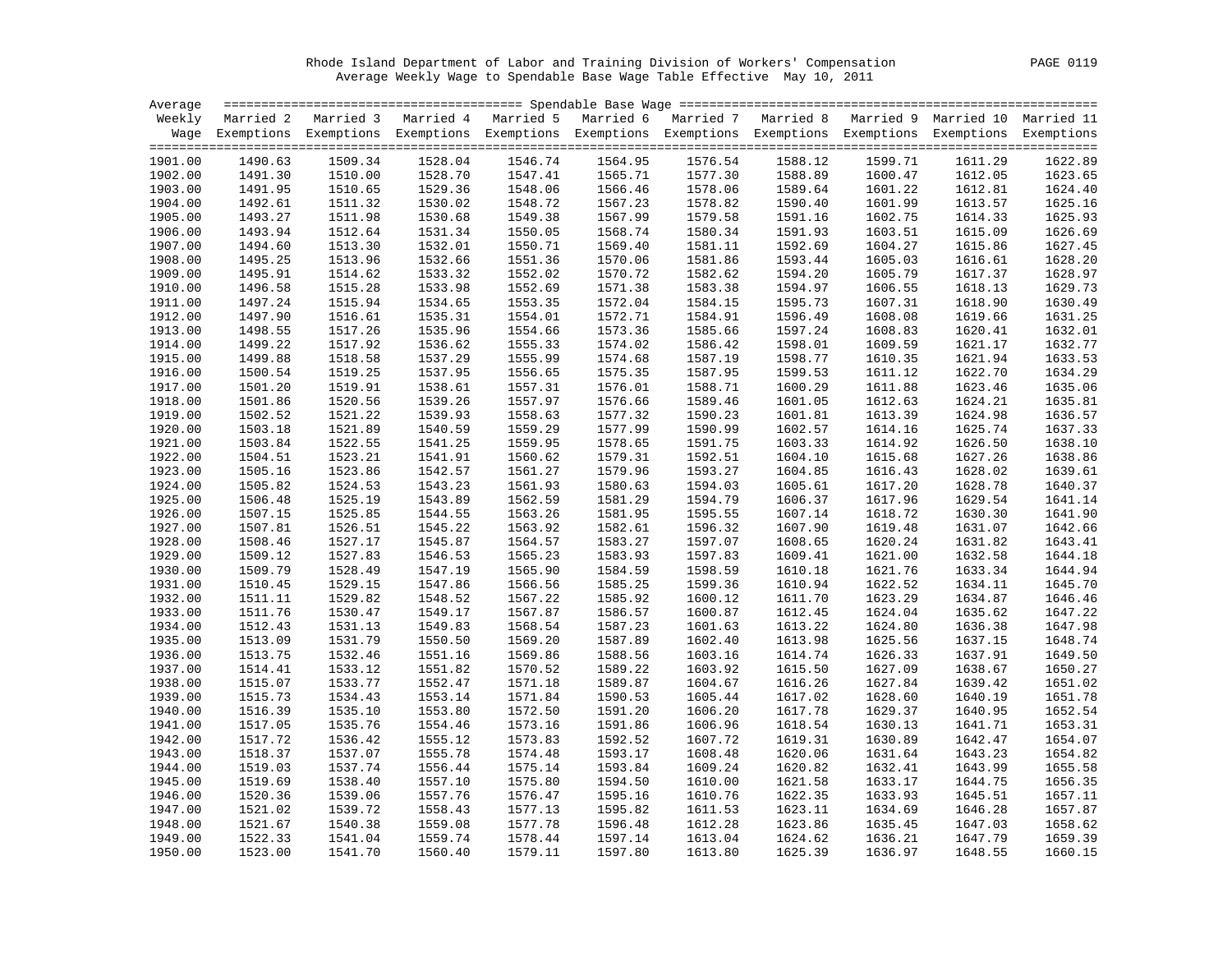Rhode Island Department of Labor and Training Division of Workers' Compensation PAGE 0120 Average Weekly Wage to Spendable Base Wage Table Effective May 10, 2011

| Average |         |                                                                                                                    |         |         |         |         |         |         |         |         |
|---------|---------|--------------------------------------------------------------------------------------------------------------------|---------|---------|---------|---------|---------|---------|---------|---------|
|         |         | Weekly Married 2 Married 3 Married 4 Married 5 Married 6 Married 7 Married 8 Married 9 Married 10 Married 11       |         |         |         |         |         |         |         |         |
|         |         | Wage Exemptions Exemptions Exemptions Exemptions Exemptions Exemptions Exemptions Exemptions Exemptions Exemptions |         |         |         |         |         |         |         |         |
|         |         |                                                                                                                    |         |         |         |         |         |         |         |         |
| 1951.00 | 1523.66 | 1542.36                                                                                                            | 1561.07 | 1579.77 | 1598.46 | 1614.57 | 1626.15 | 1637.73 | 1649.32 | 1660.91 |
| 1952.00 | 1524.32 | 1543.03                                                                                                            | 1561.73 | 1580.43 | 1599.13 | 1615.33 | 1626.91 | 1638.50 | 1650.08 | 1661.67 |
| 1953.00 | 1524.97 | 1543.68                                                                                                            | 1562.38 | 1581.08 | 1599.78 | 1616.08 | 1627.66 | 1639.25 | 1650.83 | 1662.43 |
| 1954.00 | 1525.64 | 1544.34                                                                                                            | 1563.04 | 1581.75 | 1600.44 | 1616.84 | 1628.43 | 1640.01 | 1651.59 | 1663.19 |
| 1955.00 | 1526.30 | 1545.00                                                                                                            | 1563.71 | 1582.41 | 1601.10 | 1617.61 | 1629.19 | 1640.77 | 1652.36 | 1663.95 |
| 1956.00 | 1526.96 | 1545.67                                                                                                            | 1564.37 | 1583.07 | 1601.77 | 1618.37 | 1629.95 | 1641.54 | 1653.12 | 1664.71 |
| 1957.00 | 1527.62 | 1546.33                                                                                                            | 1565.03 | 1583.73 | 1602.43 | 1619.13 | 1630.71 | 1642.30 | 1653.88 | 1665.48 |
| 1958.00 | 1528.28 | 1546.98                                                                                                            | 1565.68 | 1584.39 | 1603.08 | 1619.88 | 1631.47 | 1643.05 | 1654.63 | 1666.23 |
| 1959.00 | 1528.94 | 1547.64                                                                                                            | 1566.35 | 1585.05 | 1603.74 | 1620.65 | 1632.23 | 1643.81 | 1655.40 | 1666.99 |
| 1960.00 | 1529.60 | 1548.31                                                                                                            | 1567.01 | 1585.71 | 1604.41 | 1621.41 | 1632.99 | 1644.58 | 1656.16 | 1667.75 |
| 1961.00 | 1530.26 | 1548.97                                                                                                            | 1567.67 | 1586.37 | 1605.07 | 1622.17 | 1633.75 | 1645.34 | 1656.92 | 1668.52 |
| 1962.00 | 1530.93 | 1549.63                                                                                                            | 1568.33 | 1587.04 | 1605.73 | 1622.93 | 1634.52 | 1646.10 | 1657.68 | 1669.28 |
| 1963.00 | 1531.58 | 1550.28                                                                                                            | 1568.99 | 1587.69 | 1606.38 | 1623.69 | 1635.27 | 1646.85 | 1658.44 | 1670.03 |
| 1964.00 | 1532.24 | 1550.95                                                                                                            | 1569.65 | 1588.35 | 1607.05 | 1624.45 | 1636.03 | 1647.62 | 1659.20 | 1670.79 |
| 1965.00 | 1532.90 | 1551.61                                                                                                            | 1570.31 | 1589.01 | 1607.71 | 1625.21 | 1636.79 | 1648.38 | 1659.96 | 1671.56 |
| 1966.00 | 1533.57 | 1552.27                                                                                                            | 1570.97 | 1589.68 | 1608.37 | 1625.97 | 1637.56 | 1649.14 | 1660.72 | 1672.32 |
| 1967.00 | 1534.23 | 1552.93                                                                                                            | 1571.64 | 1590.34 | 1609.03 | 1626.74 | 1638.32 | 1649.90 | 1661.49 | 1673.08 |
| 1968.00 | 1534.88 | 1553.59                                                                                                            | 1572.29 | 1590.99 | 1609.69 | 1627.49 | 1639.07 | 1650.66 | 1662.24 | 1673.83 |
| 1969.00 | 1535.54 | 1554.25                                                                                                            | 1572.95 | 1591.65 | 1610.35 | 1628.25 | 1639.83 | 1651.42 | 1663.00 | 1674.60 |
| 1970.00 | 1536.21 | 1554.91                                                                                                            | 1573.61 | 1592.32 | 1611.01 | 1629.01 | 1640.60 | 1652.18 | 1663.76 | 1675.36 |
| 1971.00 | 1536.87 | 1555.57                                                                                                            | 1574.28 | 1592.98 | 1611.67 | 1629.78 | 1641.36 | 1652.94 | 1664.53 | 1676.12 |
| 1972.00 | 1537.53 | 1556.24                                                                                                            | 1574.94 | 1593.64 | 1612.34 | 1630.54 | 1642.12 | 1653.71 | 1665.29 | 1676.88 |
| 1973.00 | 1538.18 | 1556.89                                                                                                            | 1575.59 | 1594.29 | 1612.99 | 1631.29 | 1642.87 | 1654.46 | 1666.04 | 1677.64 |
| 1974.00 | 1538.85 | 1557.55                                                                                                            | 1576.25 | 1594.96 | 1613.65 | 1632.05 | 1643.64 | 1655.22 | 1666.80 | 1678.40 |
| 1975.00 | 1539.51 | 1558.21                                                                                                            | 1576.92 | 1595.62 | 1614.31 | 1632.82 | 1644.40 | 1655.98 | 1667.57 | 1679.16 |
| 1976.00 | 1540.17 | 1558.88                                                                                                            | 1577.58 | 1596.28 | 1614.98 | 1633.58 | 1645.16 | 1656.75 | 1668.33 | 1679.92 |
| 1977.00 | 1540.83 | 1559.54                                                                                                            | 1578.24 | 1596.94 | 1615.64 | 1634.34 | 1645.92 | 1657.51 | 1669.09 | 1680.69 |
| 1978.00 | 1541.49 | 1560.19                                                                                                            | 1578.89 | 1597.60 | 1616.29 | 1634.99 | 1646.68 | 1658.26 | 1669.84 | 1681.44 |
| 1979.00 | 1542.15 | 1560.85                                                                                                            | 1579.56 | 1598.26 | 1616.95 | 1635.66 | 1647.44 | 1659.02 | 1670.61 | 1682.20 |
| 1980.00 | 1542.81 | 1561.52                                                                                                            | 1580.22 | 1598.92 | 1617.62 | 1636.32 | 1648.20 | 1659.79 | 1671.37 | 1682.96 |
| 1981.00 | 1543.47 | 1562.18                                                                                                            | 1580.88 | 1599.58 | 1618.28 | 1636.98 | 1648.96 | 1660.55 | 1672.13 | 1683.73 |
| 1982.00 | 1544.14 | 1562.84                                                                                                            | 1581.54 | 1600.25 | 1618.94 | 1637.64 | 1649.73 | 1661.31 | 1672.89 | 1684.49 |
| 1983.00 | 1544.79 | 1563.49                                                                                                            | 1582.20 | 1600.90 | 1619.59 | 1638.30 | 1650.48 | 1662.06 | 1673.65 | 1685.24 |
| 1984.00 | 1545.45 | 1564.16                                                                                                            | 1582.86 | 1601.56 | 1620.26 | 1638.96 | 1651.24 | 1662.83 | 1674.41 | 1686.00 |
| 1985.00 | 1546.11 | 1564.82                                                                                                            | 1583.52 | 1602.22 | 1620.92 | 1639.62 | 1652.00 | 1663.59 | 1675.17 | 1686.77 |
| 1986.00 | 1546.78 | 1565.48                                                                                                            | 1584.18 | 1602.89 | 1621.58 | 1640.28 | 1652.77 | 1664.35 | 1675.93 | 1687.53 |
| 1987.00 | 1547.44 | 1566.14                                                                                                            | 1584.85 | 1603.55 | 1622.24 | 1640.95 | 1653.53 | 1665.11 | 1676.70 | 1688.29 |
| 1988.00 | 1548.09 | 1566.80                                                                                                            | 1585.50 | 1604.20 | 1622.90 | 1641.60 | 1654.28 | 1665.87 | 1677.45 | 1689.04 |
| 1989.00 | 1548.75 | 1567.46                                                                                                            | 1586.16 | 1604.86 | 1623.56 | 1642.26 | 1655.04 | 1666.63 | 1678.21 | 1689.81 |
| 1990.00 | 1549.42 | 1568.12                                                                                                            | 1586.82 | 1605.53 | 1624.22 | 1642.92 | 1655.81 | 1667.39 | 1678.97 | 1690.57 |
| 1991.00 | 1550.08 | 1568.78                                                                                                            | 1587.49 | 1606.19 | 1624.88 | 1643.59 | 1656.57 | 1668.15 | 1679.74 | 1691.33 |
| 1992.00 | 1550.74 | 1569.45                                                                                                            | 1588.15 | 1606.85 | 1625.55 | 1644.25 | 1657.33 | 1668.92 | 1680.50 | 1692.09 |
| 1993.00 | 1551.39 | 1570.10                                                                                                            | 1588.80 | 1607.50 | 1626.20 | 1644.90 | 1658.08 | 1669.67 | 1681.25 | 1692.85 |
| 1994.00 | 1552.06 | 1570.76                                                                                                            | 1589.46 | 1608.17 | 1626.86 | 1645.56 | 1658.85 | 1670.43 | 1682.01 | 1693.61 |
| 1995.00 | 1552.72 | 1571.42                                                                                                            | 1590.13 | 1608.83 | 1627.52 | 1646.23 | 1659.61 | 1671.19 | 1682.78 | 1694.37 |
| 1996.00 | 1553.38 | 1572.09                                                                                                            | 1590.79 | 1609.49 | 1628.19 | 1646.89 | 1660.37 | 1671.96 | 1683.54 | 1695.13 |
| 1997.00 | 1554.04 | 1572.75                                                                                                            | 1591.45 | 1610.15 | 1628.85 | 1647.55 | 1661.13 | 1672.72 | 1684.30 | 1695.90 |
| 1998.00 | 1554.70 | 1573.40                                                                                                            | 1592.10 | 1610.81 | 1629.50 | 1648.20 | 1661.89 | 1673.47 | 1685.05 | 1696.65 |
| 1999.00 | 1555.36 | 1574.06                                                                                                            | 1592.77 | 1611.47 | 1630.16 | 1648.87 | 1662.65 | 1674.23 | 1685.82 | 1697.41 |
| 2000.00 | 1556.02 | 1574.73                                                                                                            | 1593.43 | 1612.13 | 1630.83 | 1649.53 | 1663.41 | 1675.00 | 1686.58 | 1698.17 |
|         |         |                                                                                                                    |         |         |         |         |         |         |         |         |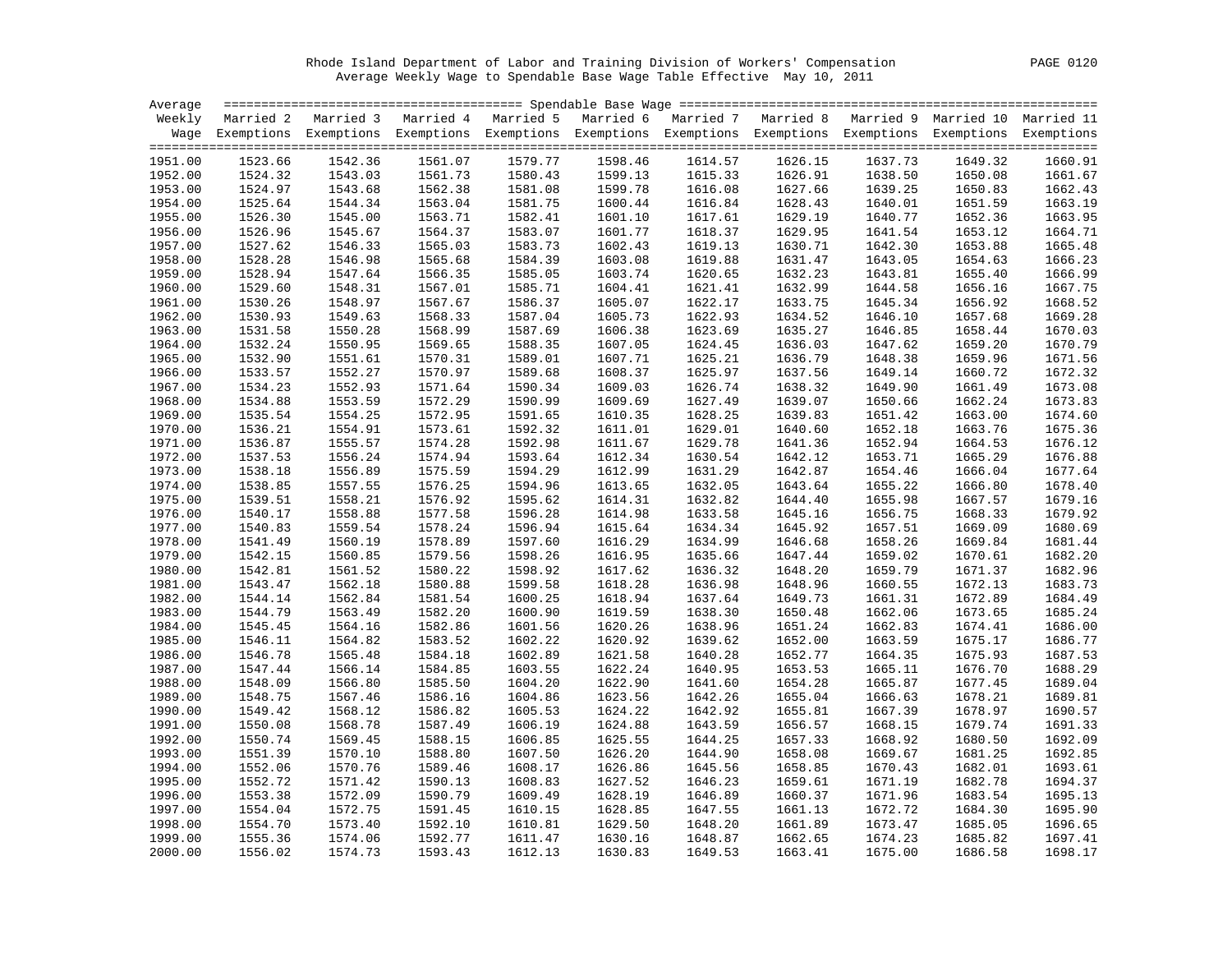Rhode Island Department of Labor and Training Division of Workers' Compensation PAGE 0121 Average Weekly Wage to Spendable Base Wage Table Effective May 10, 2011

| Average |         |                                                                                                                    |         |         |         |         |         |         |         |         |
|---------|---------|--------------------------------------------------------------------------------------------------------------------|---------|---------|---------|---------|---------|---------|---------|---------|
|         |         | Weekly Married 2 Married 3 Married 4 Married 5 Married 6 Married 7 Married 8 Married 9 Married 10 Married 11       |         |         |         |         |         |         |         |         |
|         |         | Wage Exemptions Exemptions Exemptions Exemptions Exemptions Exemptions Exemptions Exemptions Exemptions Exemptions |         |         |         |         |         |         |         |         |
|         |         |                                                                                                                    |         |         |         |         |         |         |         |         |
| 2001.00 | 1556.68 | 1575.39                                                                                                            | 1594.09 | 1612.79 | 1631.49 | 1650.19 | 1664.17 | 1675.76 | 1687.34 | 1698.94 |
| 2002.00 | 1557.35 | 1576.05                                                                                                            | 1594.75 | 1613.46 | 1632.15 | 1650.85 | 1664.94 | 1676.52 | 1688.10 | 1699.70 |
| 2003.00 | 1558.00 | 1576.70                                                                                                            | 1595.41 | 1614.11 | 1632.80 | 1651.51 | 1665.69 | 1677.27 | 1688.86 | 1700.45 |
| 2004.00 | 1558.66 | 1577.37                                                                                                            | 1596.07 | 1614.77 | 1633.47 | 1652.17 | 1666.45 | 1678.04 | 1689.62 | 1701.21 |
| 2005.00 | 1559.32 | 1578.03                                                                                                            | 1596.73 | 1615.43 | 1634.13 | 1652.83 | 1667.21 | 1678.80 | 1690.38 | 1701.98 |
| 2006.00 | 1559.99 | 1578.69                                                                                                            | 1597.39 | 1616.10 | 1634.79 | 1653.49 | 1667.98 | 1679.56 | 1691.14 | 1702.74 |
| 2007.00 | 1560.65 | 1579.35                                                                                                            | 1598.06 | 1616.76 | 1635.45 | 1654.16 | 1668.74 | 1680.32 | 1691.91 | 1703.50 |
| 2008.00 | 1561.30 | 1580.01                                                                                                            | 1598.71 | 1617.41 | 1636.11 | 1654.81 | 1669.49 | 1681.08 | 1692.66 | 1704.25 |
| 2009.00 | 1561.96 | 1580.67                                                                                                            | 1599.37 | 1618.07 | 1636.77 | 1655.47 | 1670.25 | 1681.84 | 1693.42 | 1705.02 |
| 2010.00 | 1562.63 | 1581.33                                                                                                            | 1600.03 | 1618.74 | 1637.43 | 1656.13 | 1671.02 | 1682.60 | 1694.18 | 1705.78 |
| 2011.00 | 1563.29 | 1581.99                                                                                                            | 1600.70 | 1619.40 | 1638.09 | 1656.80 | 1671.78 | 1683.36 | 1694.95 | 1706.54 |
| 2012.00 | 1563.95 | 1582.66                                                                                                            | 1601.36 | 1620.06 | 1638.76 | 1657.46 | 1672.54 | 1684.13 | 1695.71 | 1707.30 |
| 2013.00 | 1564.60 | 1583.31                                                                                                            | 1602.01 | 1620.71 | 1639.41 | 1658.11 | 1673.29 | 1684.88 | 1696.46 | 1708.06 |
| 2014.00 | 1565.27 | 1583.97                                                                                                            | 1602.67 | 1621.38 | 1640.07 | 1658.77 | 1674.06 | 1685.64 | 1697.22 | 1708.82 |
| 2015.00 | 1565.93 | 1584.63                                                                                                            | 1603.34 | 1622.04 | 1640.73 | 1659.44 | 1674.82 | 1686.40 | 1697.99 | 1709.58 |
| 2016.00 | 1566.59 | 1585.30                                                                                                            | 1604.00 | 1622.70 | 1641.40 | 1660.10 | 1675.58 | 1687.17 | 1698.75 | 1710.34 |
| 2017.00 | 1567.25 | 1585.96                                                                                                            | 1604.66 | 1623.36 | 1642.06 | 1660.76 | 1676.34 | 1687.93 | 1699.51 | 1711.11 |
| 2018.00 | 1567.91 | 1586.61                                                                                                            | 1605.31 | 1624.02 | 1642.71 | 1661.41 | 1677.10 | 1688.68 | 1700.26 | 1711.86 |
| 2019.00 | 1568.57 | 1587.27                                                                                                            | 1605.98 | 1624.68 | 1643.37 | 1662.08 | 1677.86 | 1689.44 | 1701.03 | 1712.62 |
| 2020.00 | 1569.23 | 1587.94                                                                                                            | 1606.64 | 1625.34 | 1644.04 | 1662.74 | 1678.62 | 1690.21 | 1701.79 | 1713.38 |
| 2021.00 | 1569.89 | 1588.60                                                                                                            | 1607.30 | 1626.00 | 1644.70 | 1663.40 | 1679.38 | 1690.97 | 1702.55 | 1714.15 |
| 2022.00 | 1570.56 | 1589.26                                                                                                            | 1607.96 | 1626.67 | 1645.36 | 1664.06 | 1680.15 | 1691.73 | 1703.31 | 1714.91 |
| 2023.00 | 1571.21 | 1589.91                                                                                                            | 1608.62 | 1627.32 | 1646.01 | 1664.72 | 1680.90 | 1692.48 | 1704.07 | 1715.66 |
| 2024.00 | 1571.87 | 1590.58                                                                                                            | 1609.28 | 1627.98 | 1646.68 | 1665.38 | 1681.66 | 1693.25 | 1704.83 | 1716.42 |
| 2025.00 | 1572.53 | 1591.24                                                                                                            | 1609.94 | 1628.64 | 1647.34 | 1666.04 | 1682.42 | 1694.01 | 1705.59 | 1717.19 |
| 2026.00 | 1573.20 | 1591.90                                                                                                            | 1610.60 | 1629.31 | 1648.00 | 1666.70 | 1683.19 | 1694.77 | 1706.35 | 1717.95 |
| 2027.00 | 1573.86 | 1592.56                                                                                                            | 1611.27 | 1629.97 | 1648.66 | 1667.37 | 1683.95 | 1695.53 | 1707.12 | 1718.71 |
| 2028.00 | 1574.51 | 1593.22                                                                                                            | 1611.92 | 1630.62 | 1649.32 | 1668.02 | 1684.70 | 1696.29 | 1707.87 | 1719.46 |
| 2029.00 | 1575.17 | 1593.88                                                                                                            | 1612.58 | 1631.28 | 1649.98 | 1668.68 | 1685.46 | 1697.05 | 1708.63 | 1720.23 |
| 2030.00 | 1575.84 | 1594.54                                                                                                            | 1613.24 | 1631.95 | 1650.64 | 1669.34 | 1686.23 | 1697.81 | 1709.39 | 1720.99 |
| 2031.00 | 1576.50 | 1595.20                                                                                                            | 1613.91 | 1632.61 | 1651.30 | 1670.01 | 1686.99 | 1698.57 | 1710.16 | 1721.75 |
| 2032.00 | 1577.16 | 1595.87                                                                                                            | 1614.57 | 1633.27 | 1651.97 | 1670.67 | 1687.75 | 1699.34 | 1710.92 | 1722.51 |
| 2033.00 | 1577.81 | 1596.52                                                                                                            | 1615.22 | 1633.92 | 1652.62 | 1671.32 | 1688.50 | 1700.09 | 1711.67 | 1723.27 |
| 2034.00 | 1578.48 | 1597.18                                                                                                            | 1615.88 | 1634.59 | 1653.28 | 1671.98 | 1689.27 | 1700.85 | 1712.43 | 1724.03 |
| 2035.00 | 1579.14 | 1597.84                                                                                                            | 1616.55 | 1635.25 | 1653.94 | 1672.65 | 1690.03 | 1701.61 | 1713.20 | 1724.79 |
| 2036.00 | 1579.80 | 1598.51                                                                                                            | 1617.21 | 1635.91 | 1654.61 | 1673.31 | 1690.79 | 1702.38 | 1713.96 | 1725.55 |
| 2037.00 | 1580.46 | 1599.17                                                                                                            | 1617.87 | 1636.57 | 1655.27 | 1673.97 | 1691.55 | 1703.14 | 1714.72 | 1726.32 |
| 2038.00 | 1581.12 | 1599.82                                                                                                            | 1618.52 | 1637.23 | 1655.92 | 1674.62 | 1692.31 | 1703.89 | 1715.47 | 1727.07 |
| 2039.00 | 1581.78 | 1600.48                                                                                                            | 1619.19 | 1637.89 | 1656.58 | 1675.29 | 1693.07 | 1704.65 | 1716.24 | 1727.83 |
| 2040.00 | 1582.44 | 1601.15                                                                                                            | 1619.85 | 1638.55 | 1657.25 | 1675.95 | 1693.83 | 1705.42 | 1717.00 | 1728.59 |
| 2041.00 | 1583.10 | 1601.81                                                                                                            | 1620.51 | 1639.21 | 1657.91 | 1676.61 | 1694.59 | 1706.18 | 1717.76 | 1729.36 |
| 2042.00 | 1583.77 | 1602.47                                                                                                            | 1621.17 | 1639.88 | 1658.57 | 1677.27 | 1695.36 | 1706.94 | 1718.52 | 1730.12 |
| 2043.00 | 1584.42 | 1603.12                                                                                                            | 1621.83 | 1640.53 | 1659.22 | 1677.93 | 1696.11 | 1707.69 | 1719.28 | 1730.87 |
| 2044.00 | 1585.08 | 1603.79                                                                                                            | 1622.49 | 1641.19 | 1659.89 | 1678.59 | 1696.87 | 1708.46 | 1720.04 | 1731.63 |
| 2045.00 | 1585.74 | 1604.45                                                                                                            | 1623.15 | 1641.85 | 1660.55 | 1679.25 | 1697.63 | 1709.22 | 1720.80 | 1732.40 |
| 2046.00 | 1586.41 | 1605.11                                                                                                            | 1623.81 | 1642.52 | 1661.21 | 1679.91 | 1698.40 | 1709.98 | 1721.56 | 1733.16 |
| 2047.00 | 1587.07 | 1605.77                                                                                                            | 1624.48 | 1643.18 | 1661.87 | 1680.58 | 1699.16 | 1710.74 | 1722.33 | 1733.92 |
| 2048.00 | 1587.72 | 1606.43                                                                                                            | 1625.13 | 1643.83 | 1662.53 | 1681.23 | 1699.91 | 1711.50 | 1723.08 | 1734.67 |
| 2049.00 | 1588.38 | 1607.09                                                                                                            | 1625.79 | 1644.49 | 1663.19 | 1681.89 | 1700.59 | 1712.26 | 1723.84 | 1735.44 |
| 2050.00 | 1589.05 | 1607.75                                                                                                            | 1626.45 | 1645.16 | 1663.85 | 1682.55 | 1701.26 | 1713.02 | 1724.60 | 1736.20 |
|         |         |                                                                                                                    |         |         |         |         |         |         |         |         |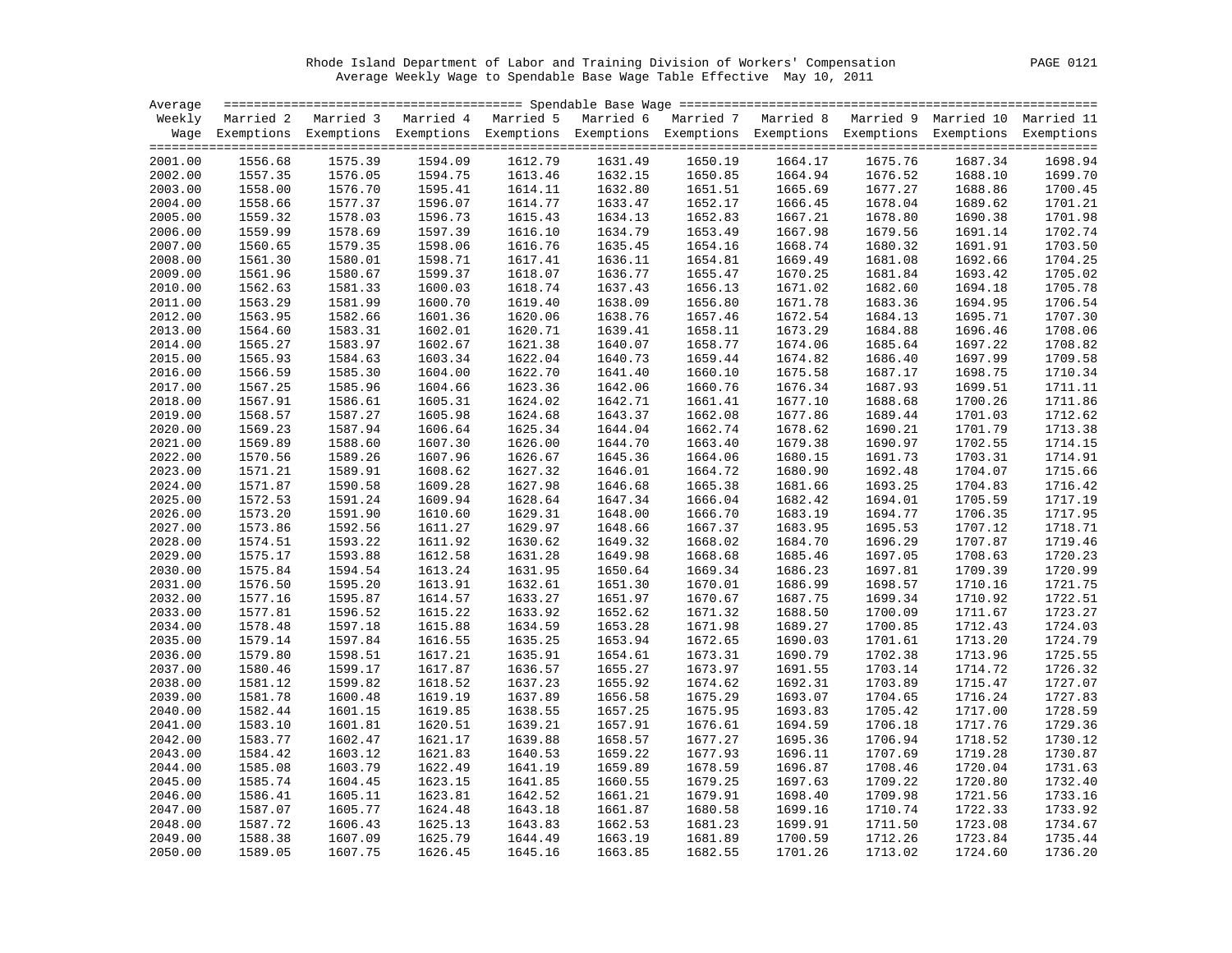Rhode Island Department of Labor and Training Division of Workers' Compensation PAGE 0122 Average Weekly Wage to Spendable Base Wage Table Effective May 10, 2011

| Average |         |                                                                                                                    |         |         |         |         |         |         |         |         |
|---------|---------|--------------------------------------------------------------------------------------------------------------------|---------|---------|---------|---------|---------|---------|---------|---------|
|         |         | Weekly Married 2 Married 3 Married 4 Married 5 Married 6 Married 7 Married 8 Married 9 Married 10 Married 11       |         |         |         |         |         |         |         |         |
|         |         | Wage Exemptions Exemptions Exemptions Exemptions Exemptions Exemptions Exemptions Exemptions Exemptions Exemptions |         |         |         |         |         |         |         |         |
|         |         |                                                                                                                    |         |         |         |         |         |         |         |         |
| 2051.00 | 1589.71 | 1608.41                                                                                                            | 1627.12 | 1645.82 | 1664.51 | 1683.22 | 1701.92 | 1713.78 | 1725.37 | 1736.96 |
| 2052.00 | 1590.37 | 1609.08                                                                                                            | 1627.78 | 1646.48 | 1665.18 | 1683.88 | 1702.58 | 1714.55 | 1726.13 | 1737.72 |
| 2053.00 | 1591.02 | 1609.73                                                                                                            | 1628.43 | 1647.13 | 1665.83 | 1684.53 | 1703.23 | 1715.30 | 1726.88 | 1738.48 |
| 2054.00 | 1591.69 | 1610.39                                                                                                            | 1629.09 | 1647.80 | 1666.49 | 1685.19 | 1703.90 | 1716.06 | 1727.64 | 1739.24 |
| 2055.00 | 1592.35 | 1611.05                                                                                                            | 1629.76 | 1648.46 | 1667.15 | 1685.86 | 1704.56 | 1716.82 | 1728.41 | 1740.00 |
| 2056.00 | 1593.01 | 1611.72                                                                                                            | 1630.42 | 1649.12 | 1667.82 | 1686.52 | 1705.22 | 1717.59 | 1729.17 | 1740.76 |
| 2057.00 | 1593.67 | 1612.38                                                                                                            | 1631.08 | 1649.78 | 1668.48 | 1687.18 | 1705.88 | 1718.35 | 1729.93 | 1741.53 |
| 2058.00 | 1594.33 | 1613.03                                                                                                            | 1631.73 | 1650.44 | 1669.13 | 1687.83 | 1706.54 | 1719.10 | 1730.68 | 1742.28 |
| 2059.00 | 1594.99 | 1613.69                                                                                                            | 1632.40 | 1651.10 | 1669.79 | 1688.50 | 1707.20 | 1719.86 | 1731.45 | 1743.04 |
| 2060.00 | 1595.65 | 1614.36                                                                                                            | 1633.06 | 1651.76 | 1670.46 | 1689.16 | 1707.86 | 1720.63 | 1732.21 | 1743.80 |
| 2061.00 | 1596.31 | 1615.02                                                                                                            | 1633.72 | 1652.42 | 1671.12 | 1689.82 | 1708.52 | 1721.39 | 1732.97 | 1744.57 |
| 2062.00 | 1596.98 | 1615.68                                                                                                            | 1634.38 | 1653.09 | 1671.78 | 1690.48 | 1709.19 | 1722.15 | 1733.73 | 1745.33 |
| 2063.00 | 1597.63 | 1616.33                                                                                                            | 1635.04 | 1653.74 | 1672.43 | 1691.14 | 1709.84 | 1722.90 | 1734.49 | 1746.08 |
| 2064.00 | 1598.29 | 1617.00                                                                                                            | 1635.70 | 1654.40 | 1673.10 | 1691.80 | 1710.50 | 1723.67 | 1735.25 | 1746.84 |
| 2065.00 | 1598.95 | 1617.66                                                                                                            | 1636.36 | 1655.06 | 1673.76 | 1692.46 | 1711.16 | 1724.43 | 1736.01 | 1747.61 |
| 2066.00 | 1599.62 | 1618.32                                                                                                            | 1637.02 | 1655.73 | 1674.42 | 1693.12 | 1711.83 | 1725.19 | 1736.77 | 1748.37 |
| 2067.00 | 1600.28 | 1618.98                                                                                                            | 1637.69 | 1656.39 | 1675.08 | 1693.79 | 1712.49 | 1725.95 | 1737.54 | 1749.13 |
| 2068.00 | 1600.93 | 1619.64                                                                                                            | 1638.34 | 1657.04 | 1675.74 | 1694.44 | 1713.14 | 1726.71 | 1738.29 | 1749.88 |
| 2069.00 | 1601.59 | 1620.30                                                                                                            | 1639.00 | 1657.70 | 1676.40 | 1695.10 | 1713.80 | 1727.47 | 1739.05 | 1750.65 |
| 2070.00 | 1602.26 | 1620.96                                                                                                            | 1639.66 | 1658.37 | 1677.06 | 1695.76 | 1714.47 | 1728.23 | 1739.81 | 1751.41 |
| 2071.00 | 1602.92 | 1621.62                                                                                                            | 1640.33 | 1659.03 | 1677.72 | 1696.43 | 1715.13 | 1728.99 | 1740.58 | 1752.17 |
| 2072.00 | 1603.58 | 1622.29                                                                                                            | 1640.99 | 1659.69 | 1678.39 | 1697.09 | 1715.79 | 1729.76 | 1741.34 | 1752.93 |
| 2073.00 | 1604.23 | 1622.94                                                                                                            | 1641.64 | 1660.34 | 1679.04 | 1697.74 | 1716.44 | 1730.51 | 1742.09 | 1753.69 |
| 2074.00 | 1604.90 | 1623.60                                                                                                            | 1642.30 | 1661.01 | 1679.70 | 1698.40 | 1717.11 | 1731.27 | 1742.85 | 1754.45 |
| 2075.00 | 1605.56 | 1624.26                                                                                                            | 1642.97 | 1661.67 | 1680.36 | 1699.07 | 1717.77 | 1732.03 | 1743.62 | 1755.21 |
| 2076.00 | 1606.22 | 1624.93                                                                                                            | 1643.63 | 1662.33 | 1681.03 | 1699.73 | 1718.43 | 1732.80 | 1744.38 | 1755.97 |
| 2077.00 | 1606.88 | 1625.59                                                                                                            | 1644.29 | 1662.99 | 1681.69 | 1700.39 | 1719.09 | 1733.56 | 1745.14 | 1756.74 |
| 2078.00 | 1607.54 | 1626.24                                                                                                            | 1644.94 | 1663.65 | 1682.34 | 1701.04 | 1719.75 | 1734.31 | 1745.89 | 1757.49 |
| 2079.00 | 1608.20 | 1626.90                                                                                                            | 1645.61 | 1664.31 | 1683.00 | 1701.71 | 1720.41 | 1735.07 | 1746.66 | 1758.25 |
| 2080.00 | 1608.86 | 1627.57                                                                                                            | 1646.27 | 1664.97 | 1683.67 | 1702.37 | 1721.07 | 1735.84 | 1747.42 | 1759.01 |
| 2081.00 | 1609.52 | 1628.23                                                                                                            | 1646.93 | 1665.63 | 1684.33 | 1703.03 | 1721.73 | 1736.60 | 1748.18 | 1759.78 |
| 2082.00 | 1610.19 | 1628.89                                                                                                            | 1647.59 | 1666.30 | 1684.99 | 1703.69 | 1722.40 | 1737.36 | 1748.94 | 1760.54 |
| 2083.00 | 1610.84 | 1629.54                                                                                                            | 1648.25 | 1666.95 | 1685.64 | 1704.35 | 1723.05 | 1738.11 | 1749.70 | 1761.29 |
| 2084.00 | 1611.50 | 1630.21                                                                                                            | 1648.91 | 1667.61 | 1686.31 | 1705.01 | 1723.71 | 1738.88 | 1750.46 | 1762.05 |
| 2085.00 | 1612.16 | 1630.87                                                                                                            | 1649.57 | 1668.27 | 1686.97 | 1705.67 | 1724.37 | 1739.64 | 1751.22 | 1762.82 |
| 2086.00 | 1612.83 | 1631.53                                                                                                            | 1650.23 | 1668.94 | 1687.63 | 1706.33 | 1725.04 | 1740.40 | 1751.98 | 1763.58 |
| 2087.00 | 1613.49 | 1632.19                                                                                                            | 1650.90 | 1669.60 | 1688.29 | 1707.00 | 1725.70 | 1741.16 | 1752.75 | 1764.34 |
| 2088.00 | 1614.14 | 1632.85                                                                                                            | 1651.55 | 1670.25 | 1688.95 | 1707.65 | 1726.35 | 1741.92 | 1753.50 | 1765.09 |
| 2089.00 | 1614.80 | 1633.51                                                                                                            | 1652.21 | 1670.91 | 1689.61 | 1708.31 | 1727.01 | 1742.68 | 1754.26 | 1765.86 |
| 2090.00 | 1615.47 | 1634.17                                                                                                            | 1652.87 | 1671.58 | 1690.27 | 1708.97 | 1727.68 | 1743.44 | 1755.02 | 1766.62 |
| 2091.00 | 1616.13 | 1634.83                                                                                                            | 1653.54 | 1672.24 | 1690.93 | 1709.64 | 1728.34 | 1744.20 | 1755.79 | 1767.38 |
| 2092.00 | 1616.79 | 1635.50                                                                                                            | 1654.20 | 1672.90 | 1691.60 | 1710.30 | 1729.00 | 1744.97 | 1756.55 | 1768.14 |
| 2093.00 | 1617.44 | 1636.15                                                                                                            | 1654.85 | 1673.55 | 1692.25 | 1710.95 | 1729.65 | 1745.72 | 1757.30 | 1768.90 |
| 2094.00 | 1618.11 | 1636.81                                                                                                            | 1655.51 | 1674.22 | 1692.91 | 1711.61 | 1730.32 | 1746.48 | 1758.06 | 1769.66 |
| 2095.00 | 1618.77 | 1637.47                                                                                                            | 1656.18 | 1674.88 | 1693.57 | 1712.28 | 1730.98 | 1747.24 | 1758.83 | 1770.42 |
| 2096.00 | 1619.43 | 1638.14                                                                                                            | 1656.84 | 1675.54 | 1694.24 | 1712.94 | 1731.64 | 1748.01 | 1759.59 | 1771.18 |
| 2097.00 | 1620.09 | 1638.80                                                                                                            | 1657.50 | 1676.20 | 1694.90 | 1713.60 | 1732.30 | 1748.77 | 1760.35 | 1771.95 |
| 2098.00 | 1620.75 | 1639.45                                                                                                            | 1658.15 | 1676.86 | 1695.55 | 1714.25 | 1732.96 | 1749.52 | 1761.10 | 1772.70 |
| 2099.00 | 1621.41 | 1640.11                                                                                                            | 1658.82 | 1677.52 | 1696.21 | 1714.92 | 1733.62 | 1750.28 | 1761.87 | 1773.46 |
| 2100.00 | 1622.07 | 1640.78                                                                                                            | 1659.48 | 1678.18 | 1696.88 | 1715.58 | 1734.28 | 1751.05 | 1762.63 | 1774.22 |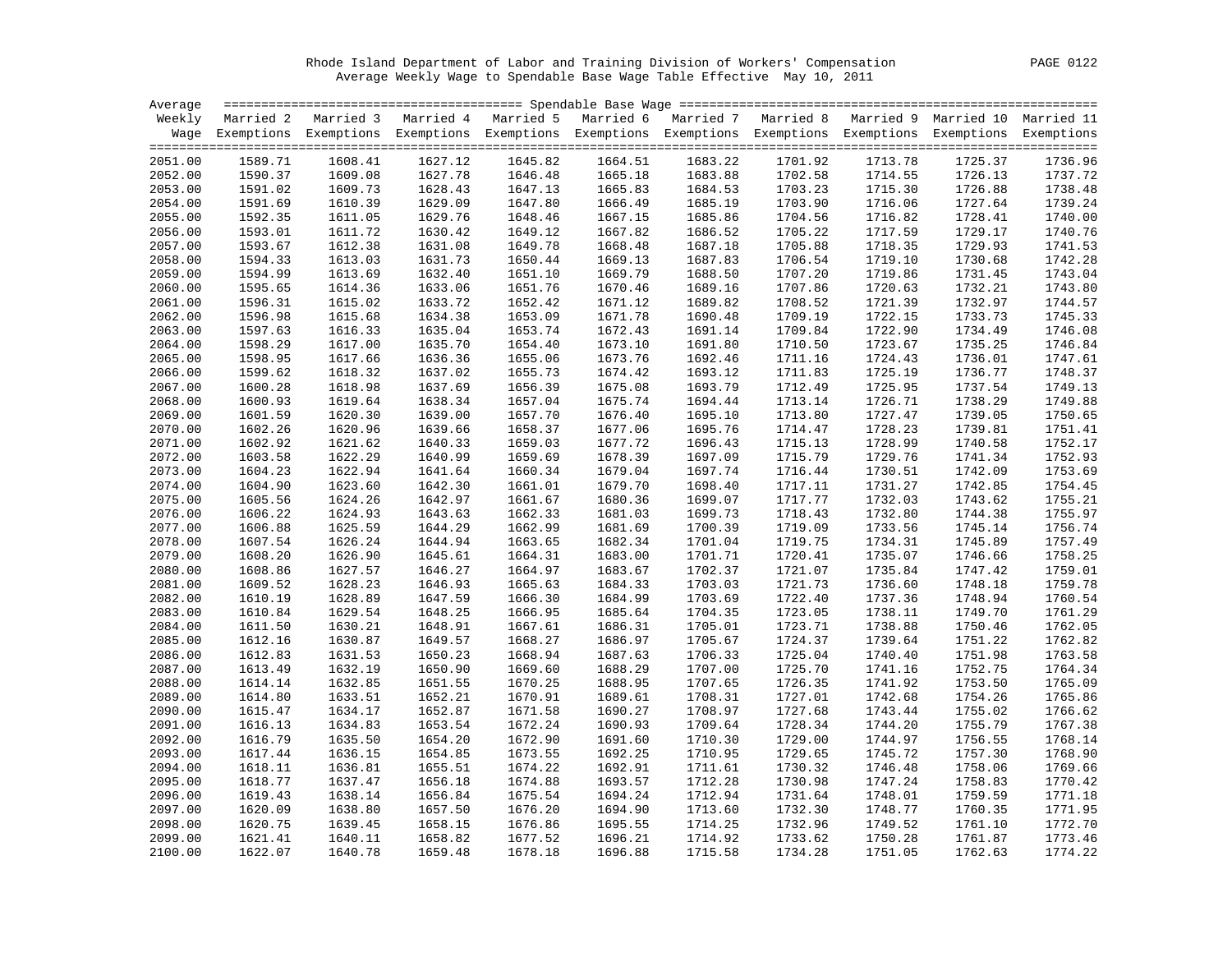Rhode Island Department of Labor and Training Division of Workers' Compensation PAGE 0123 Average Weekly Wage to Spendable Base Wage Table Effective May 10, 2011

| Average |         |                                                                                                                    |         |         |         |         |         |         |         |         |
|---------|---------|--------------------------------------------------------------------------------------------------------------------|---------|---------|---------|---------|---------|---------|---------|---------|
|         |         | Weekly Married 2 Married 3 Married 4 Married 5 Married 6 Married 7 Married 8 Married 9 Married 10 Married 11       |         |         |         |         |         |         |         |         |
|         |         | Wage Exemptions Exemptions Exemptions Exemptions Exemptions Exemptions Exemptions Exemptions Exemptions Exemptions |         |         |         |         |         |         |         |         |
|         |         |                                                                                                                    |         |         |         |         |         |         |         |         |
| 2101.00 | 1622.73 | 1641.44                                                                                                            | 1660.14 | 1678.84 | 1697.54 | 1716.24 | 1734.94 | 1751.81 | 1763.39 | 1774.99 |
| 2102.00 | 1623.40 | 1642.10                                                                                                            | 1660.80 | 1679.51 | 1698.20 | 1716.90 | 1735.61 | 1752.57 | 1764.15 | 1775.75 |
| 2103.00 | 1624.05 | 1642.75                                                                                                            | 1661.46 | 1680.16 | 1698.85 | 1717.56 | 1736.26 | 1753.32 | 1764.91 | 1776.50 |
| 2104.00 | 1624.71 | 1643.42                                                                                                            | 1662.12 | 1680.82 | 1699.52 | 1718.22 | 1736.92 | 1754.09 | 1765.67 | 1777.26 |
| 2105.00 | 1625.37 | 1644.08                                                                                                            | 1662.78 | 1681.48 | 1700.18 | 1718.88 | 1737.58 | 1754.85 | 1766.43 | 1778.03 |
| 2106.00 | 1626.04 | 1644.74                                                                                                            | 1663.44 | 1682.15 | 1700.84 | 1719.54 | 1738.25 | 1755.61 | 1767.19 | 1778.79 |
| 2107.00 | 1626.70 | 1645.40                                                                                                            | 1664.11 | 1682.81 | 1701.50 | 1720.21 | 1738.91 | 1756.37 | 1767.96 | 1779.55 |
| 2108.00 | 1627.35 | 1646.06                                                                                                            | 1664.76 | 1683.46 | 1702.16 | 1720.86 | 1739.56 | 1757.13 | 1768.71 | 1780.30 |
| 2109.00 | 1628.01 | 1646.72                                                                                                            | 1665.42 | 1684.12 | 1702.82 | 1721.52 | 1740.22 | 1757.89 | 1769.47 | 1781.07 |
| 2110.00 | 1628.68 | 1647.38                                                                                                            | 1666.08 | 1684.79 | 1703.48 | 1722.18 | 1740.89 | 1758.65 | 1770.23 | 1781.83 |
| 2111.00 | 1629.34 | 1648.04                                                                                                            | 1666.75 | 1685.45 | 1704.14 | 1722.85 | 1741.55 | 1759.41 | 1771.00 | 1782.59 |
| 2112.00 | 1630.00 | 1648.71                                                                                                            | 1667.41 | 1686.11 | 1704.81 | 1723.51 | 1742.21 | 1760.18 | 1771.76 | 1783.35 |
| 2113.00 | 1630.65 | 1649.36                                                                                                            | 1668.06 | 1686.76 | 1705.46 | 1724.16 | 1742.86 | 1760.93 | 1772.51 | 1784.11 |
| 2114.00 | 1631.32 | 1650.02                                                                                                            | 1668.72 | 1687.43 | 1706.12 | 1724.82 | 1743.53 | 1761.69 | 1773.27 | 1784.87 |
| 2115.00 | 1631.98 | 1650.68                                                                                                            | 1669.39 | 1688.09 | 1706.78 | 1725.49 | 1744.19 | 1762.45 | 1774.04 | 1785.63 |
| 2116.00 | 1632.64 | 1651.35                                                                                                            | 1670.05 | 1688.75 | 1707.45 | 1726.15 | 1744.85 | 1763.22 | 1774.80 | 1786.39 |
| 2117.00 | 1633.30 | 1652.01                                                                                                            | 1670.71 | 1689.41 | 1708.11 | 1726.81 | 1745.51 | 1763.98 | 1775.56 | 1787.16 |
| 2118.00 | 1633.96 | 1652.66                                                                                                            | 1671.36 | 1690.07 | 1708.76 | 1727.46 | 1746.17 | 1764.73 | 1776.31 | 1787.91 |
| 2119.00 | 1634.62 | 1653.32                                                                                                            | 1672.03 | 1690.73 | 1709.42 | 1728.13 | 1746.83 | 1765.49 | 1777.08 | 1788.67 |
| 2120.00 | 1635.28 | 1653.99                                                                                                            | 1672.69 | 1691.39 | 1710.09 | 1728.79 | 1747.49 | 1766.20 | 1777.84 | 1789.43 |
| 2121.00 | 1635.94 | 1654.65                                                                                                            | 1673.35 | 1692.05 | 1710.75 | 1729.45 | 1748.15 | 1766.86 | 1778.60 | 1790.20 |
| 2122.00 | 1636.61 | 1655.31                                                                                                            | 1674.01 | 1692.72 | 1711.41 | 1730.11 | 1748.82 | 1767.52 | 1779.36 | 1790.96 |
| 2123.00 | 1637.26 | 1655.96                                                                                                            | 1674.67 | 1693.37 | 1712.06 | 1730.77 | 1749.47 | 1768.17 | 1780.12 | 1791.71 |
| 2124.00 | 1637.92 | 1656.63                                                                                                            | 1675.33 | 1694.03 | 1712.73 | 1731.43 | 1750.13 | 1768.84 | 1780.88 | 1792.47 |
| 2125.00 | 1638.58 | 1657.29                                                                                                            | 1675.99 | 1694.69 | 1713.39 | 1732.09 | 1750.79 | 1769.50 | 1781.64 | 1793.24 |
| 2126.00 | 1639.25 | 1657.95                                                                                                            | 1676.65 | 1695.36 | 1714.05 | 1732.75 | 1751.46 | 1770.16 | 1782.40 | 1794.00 |
| 2127.00 | 1639.91 | 1658.61                                                                                                            | 1677.32 | 1696.02 | 1714.71 | 1733.42 | 1752.12 | 1770.82 | 1783.17 | 1794.76 |
| 2128.00 | 1640.56 | 1659.27                                                                                                            | 1677.97 | 1696.67 | 1715.37 | 1734.07 | 1752.77 | 1771.48 | 1783.92 | 1795.51 |
| 2129.00 | 1641.22 | 1659.93                                                                                                            | 1678.63 | 1697.33 | 1716.03 | 1734.73 | 1753.43 | 1772.14 | 1784.68 | 1796.28 |
| 2130.00 | 1641.89 | 1660.59                                                                                                            | 1679.29 | 1698.00 | 1716.69 | 1735.39 | 1754.10 | 1772.80 | 1785.44 | 1797.04 |
| 2131.00 | 1642.55 | 1661.25                                                                                                            | 1679.96 | 1698.66 | 1717.35 | 1736.06 | 1754.76 | 1773.46 | 1786.21 | 1797.80 |
| 2132.00 | 1643.21 | 1661.92                                                                                                            | 1680.62 | 1699.32 | 1718.02 | 1736.72 | 1755.42 | 1774.13 | 1786.97 | 1798.56 |
| 2133.00 | 1643.86 | 1662.57                                                                                                            | 1681.27 | 1699.97 | 1718.67 | 1737.37 | 1756.07 | 1774.78 | 1787.72 | 1799.32 |
| 2134.00 | 1644.53 | 1663.23                                                                                                            | 1681.93 | 1700.64 | 1719.33 | 1738.03 | 1756.74 | 1775.44 | 1788.48 | 1800.08 |
| 2135.00 | 1645.19 | 1663.89                                                                                                            | 1682.60 | 1701.30 | 1719.99 | 1738.70 | 1757.40 | 1776.10 | 1789.25 | 1800.84 |
| 2136.00 | 1645.85 | 1664.56                                                                                                            | 1683.26 | 1701.96 | 1720.66 | 1739.36 | 1758.06 | 1776.77 | 1790.01 | 1801.60 |
| 2137.00 | 1646.51 | 1665.22                                                                                                            | 1683.92 | 1702.62 | 1721.32 | 1740.02 | 1758.72 | 1777.43 | 1790.77 | 1802.37 |
| 2138.00 | 1647.17 | 1665.87                                                                                                            | 1684.57 | 1703.28 | 1721.97 | 1740.67 | 1759.38 | 1778.08 | 1791.52 | 1803.12 |
| 2139.00 | 1647.83 | 1666.53                                                                                                            | 1685.24 | 1703.94 | 1722.63 | 1741.34 | 1760.04 | 1778.74 | 1792.29 | 1803.88 |
| 2140.00 | 1648.49 | 1667.20                                                                                                            | 1685.90 | 1704.60 | 1723.30 | 1742.00 | 1760.70 | 1779.41 | 1793.05 | 1804.64 |
| 2141.00 | 1649.15 | 1667.86                                                                                                            | 1686.56 | 1705.26 | 1723.96 | 1742.66 | 1761.36 | 1780.07 | 1793.81 | 1805.41 |
| 2142.00 | 1649.82 | 1668.52                                                                                                            | 1687.22 | 1705.93 | 1724.62 | 1743.32 | 1762.03 | 1780.73 | 1794.57 | 1806.17 |
| 2143.00 | 1650.47 | 1669.17                                                                                                            | 1687.88 | 1706.58 | 1725.27 | 1743.98 | 1762.68 | 1781.38 | 1795.33 | 1806.92 |
| 2144.00 | 1651.13 | 1669.84                                                                                                            | 1688.54 | 1707.24 | 1725.94 | 1744.64 | 1763.34 | 1782.05 | 1796.09 | 1807.68 |
| 2145.00 | 1651.79 | 1670.50                                                                                                            | 1689.20 | 1707.90 | 1726.60 | 1745.30 | 1764.00 | 1782.71 | 1796.85 | 1808.45 |
| 2146.00 | 1652.46 | 1671.16                                                                                                            | 1689.86 | 1708.57 | 1727.26 | 1745.96 | 1764.67 | 1783.37 | 1797.61 | 1809.21 |
| 2147.00 | 1653.12 | 1671.82                                                                                                            | 1690.53 | 1709.23 | 1727.92 | 1746.63 | 1765.33 | 1784.03 | 1798.38 | 1809.97 |
| 2148.00 | 1653.77 | 1672.48                                                                                                            | 1691.18 | 1709.88 | 1728.58 | 1747.28 | 1765.98 | 1784.69 | 1799.13 | 1810.72 |
| 2149.00 | 1654.43 | 1673.14                                                                                                            | 1691.84 | 1710.54 | 1729.24 | 1747.94 | 1766.64 | 1785.35 | 1799.89 | 1811.49 |
| 2150.00 | 1655.10 | 1673.80                                                                                                            | 1692.50 | 1711.21 | 1729.90 | 1748.60 | 1767.31 | 1786.01 | 1800.65 | 1812.25 |
|         |         |                                                                                                                    |         |         |         |         |         |         |         |         |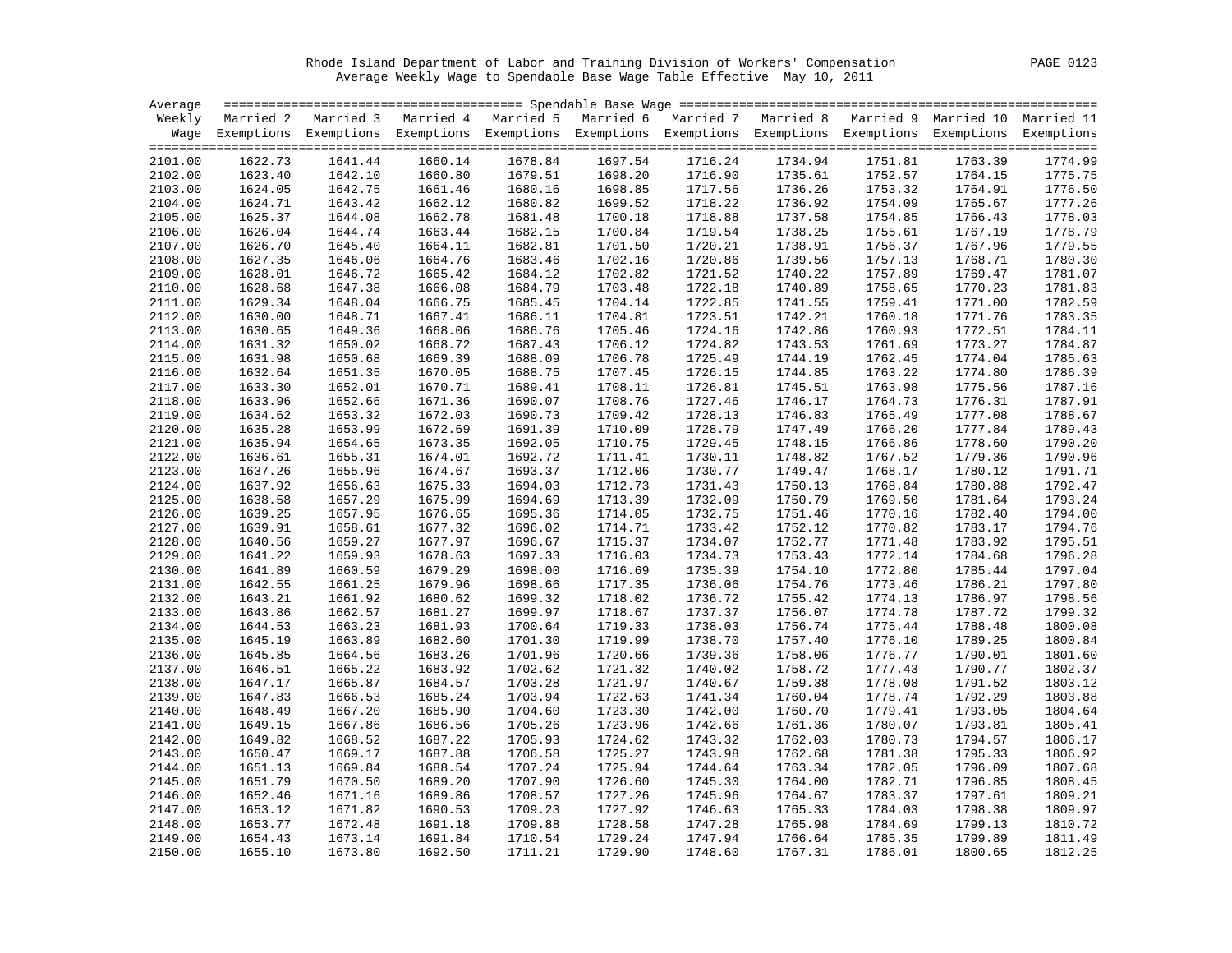Rhode Island Department of Labor and Training Division of Workers' Compensation PAGE 0124 Average Weekly Wage to Spendable Base Wage Table Effective May 10, 2011

| Average |         |                                                                                                                    |         |         |         |         |         |         |         |         |
|---------|---------|--------------------------------------------------------------------------------------------------------------------|---------|---------|---------|---------|---------|---------|---------|---------|
|         |         | Weekly Married 2 Married 3 Married 4 Married 5 Married 6 Married 7 Married 8 Married 9 Married 10 Married 11       |         |         |         |         |         |         |         |         |
|         |         | Wage Exemptions Exemptions Exemptions Exemptions Exemptions Exemptions Exemptions Exemptions Exemptions Exemptions |         |         |         |         |         |         |         |         |
|         |         |                                                                                                                    |         |         |         |         |         |         |         |         |
| 2151.00 | 1655.76 | 1674.46                                                                                                            | 1693.17 | 1711.87 | 1730.56 | 1749.27 | 1767.97 | 1786.67 | 1801.42 | 1813.01 |
| 2152.00 | 1656.42 | 1675.13                                                                                                            | 1693.83 | 1712.53 | 1731.23 | 1749.93 | 1768.63 | 1787.34 | 1802.18 | 1813.77 |
| 2153.00 | 1657.07 | 1675.78                                                                                                            | 1694.48 | 1713.18 | 1731.88 | 1750.58 | 1769.28 | 1787.99 | 1802.93 | 1814.53 |
| 2154.00 | 1657.74 | 1676.44                                                                                                            | 1695.14 | 1713.85 | 1732.54 | 1751.24 | 1769.95 | 1788.65 | 1803.69 | 1815.29 |
| 2155.00 | 1658.40 | 1677.10                                                                                                            | 1695.81 | 1714.51 | 1733.20 | 1751.91 | 1770.61 | 1789.31 | 1804.46 | 1816.05 |
| 2156.00 | 1659.06 | 1677.77                                                                                                            | 1696.47 | 1715.17 | 1733.87 | 1752.57 | 1771.27 | 1789.98 | 1805.22 | 1816.81 |
| 2157.00 | 1659.72 | 1678.43                                                                                                            | 1697.13 | 1715.83 | 1734.53 | 1753.23 | 1771.93 | 1790.64 | 1805.98 | 1817.58 |
| 2158.00 | 1660.38 | 1679.08                                                                                                            | 1697.78 | 1716.49 | 1735.18 | 1753.88 | 1772.59 | 1791.29 | 1806.73 | 1818.33 |
| 2159.00 | 1661.04 | 1679.74                                                                                                            | 1698.45 | 1717.15 | 1735.84 | 1754.55 | 1773.25 | 1791.95 | 1807.50 | 1819.09 |
| 2160.00 | 1661.70 | 1680.41                                                                                                            | 1699.11 | 1717.81 | 1736.51 | 1755.21 | 1773.91 | 1792.62 | 1808.26 | 1819.85 |
| 2161.00 | 1662.36 | 1681.07                                                                                                            | 1699.77 | 1718.47 | 1737.17 | 1755.87 | 1774.57 | 1793.28 | 1809.02 | 1820.62 |
| 2162.00 | 1663.03 | 1681.73                                                                                                            | 1700.43 | 1719.14 | 1737.83 | 1756.53 | 1775.24 | 1793.94 | 1809.78 | 1821.38 |
| 2163.00 | 1663.68 | 1682.38                                                                                                            | 1701.09 | 1719.79 | 1738.48 | 1757.19 | 1775.89 | 1794.59 | 1810.54 | 1822.13 |
| 2164.00 | 1664.34 | 1683.05                                                                                                            | 1701.75 | 1720.45 | 1739.15 | 1757.85 | 1776.55 | 1795.26 | 1811.30 | 1822.89 |
| 2165.00 | 1665.00 | 1683.71                                                                                                            | 1702.41 | 1721.11 | 1739.81 | 1758.51 | 1777.21 | 1795.92 | 1812.06 | 1823.66 |
| 2166.00 | 1665.67 | 1684.37                                                                                                            | 1703.07 | 1721.78 | 1740.47 | 1759.17 | 1777.88 | 1796.58 | 1812.82 | 1824.42 |
| 2167.00 | 1666.33 | 1685.03                                                                                                            | 1703.74 | 1722.44 | 1741.13 | 1759.84 | 1778.54 | 1797.24 | 1813.59 | 1825.18 |
| 2168.00 | 1666.98 | 1685.69                                                                                                            | 1704.39 | 1723.09 | 1741.79 | 1760.49 | 1779.19 | 1797.90 | 1814.34 | 1825.93 |
| 2169.00 | 1667.64 | 1686.35                                                                                                            | 1705.05 | 1723.75 | 1742.45 | 1761.15 | 1779.85 | 1798.56 | 1815.10 | 1826.70 |
| 2170.00 | 1668.31 | 1687.01                                                                                                            | 1705.71 | 1724.42 | 1743.11 | 1761.81 | 1780.52 | 1799.22 | 1815.86 | 1827.46 |
| 2171.00 | 1668.97 | 1687.67                                                                                                            | 1706.38 | 1725.08 | 1743.77 | 1762.48 | 1781.18 | 1799.88 | 1816.63 | 1828.22 |
| 2172.00 | 1669.63 | 1688.34                                                                                                            | 1707.04 | 1725.74 | 1744.44 | 1763.14 | 1781.84 | 1800.55 | 1817.39 | 1828.98 |
| 2173.00 | 1670.28 | 1688.99                                                                                                            | 1707.69 | 1726.39 | 1745.09 | 1763.79 | 1782.49 | 1801.20 | 1818.14 | 1829.74 |
| 2174.00 | 1670.95 | 1689.65                                                                                                            | 1708.35 | 1727.06 | 1745.75 | 1764.45 | 1783.16 | 1801.86 | 1818.90 | 1830.50 |
| 2175.00 | 1671.61 | 1690.31                                                                                                            | 1709.02 | 1727.72 | 1746.41 | 1765.12 | 1783.82 | 1802.52 | 1819.67 | 1831.26 |
| 2176.00 | 1672.27 | 1690.98                                                                                                            | 1709.68 | 1728.38 | 1747.08 | 1765.78 | 1784.48 | 1803.19 | 1820.43 | 1832.02 |
| 2177.00 | 1672.93 | 1691.64                                                                                                            | 1710.34 | 1729.04 | 1747.74 | 1766.44 | 1785.14 | 1803.85 | 1821.19 | 1832.79 |
| 2178.00 | 1673.59 | 1692.29                                                                                                            | 1710.99 | 1729.70 | 1748.39 | 1767.09 | 1785.80 | 1804.50 | 1821.94 | 1833.54 |
| 2179.00 | 1674.25 | 1692.95                                                                                                            | 1711.66 | 1730.36 | 1749.05 | 1767.76 | 1786.46 | 1805.16 | 1822.71 | 1834.30 |
| 2180.00 | 1674.91 | 1693.62                                                                                                            | 1712.32 | 1731.02 | 1749.72 | 1768.42 | 1787.12 | 1805.83 | 1823.47 | 1835.06 |
| 2181.00 | 1675.57 | 1694.28                                                                                                            | 1712.98 | 1731.68 | 1750.38 | 1769.08 | 1787.78 | 1806.49 | 1824.23 | 1835.83 |
| 2182.00 | 1676.24 | 1694.94                                                                                                            | 1713.64 | 1732.35 | 1751.04 | 1769.74 | 1788.45 | 1807.15 | 1824.99 | 1836.59 |
| 2183.00 | 1676.89 | 1695.59                                                                                                            | 1714.30 | 1733.00 | 1751.69 | 1770.40 | 1789.10 | 1807.80 | 1825.75 | 1837.34 |
| 2184.00 | 1677.55 | 1696.26                                                                                                            | 1714.96 | 1733.66 | 1752.36 | 1771.06 | 1789.76 | 1808.47 | 1826.51 | 1838.10 |
| 2185.00 | 1678.21 | 1696.92                                                                                                            | 1715.62 | 1734.32 | 1753.02 | 1771.72 | 1790.42 | 1809.13 | 1827.27 | 1838.87 |
| 2186.00 | 1678.88 | 1697.58                                                                                                            | 1716.28 | 1734.99 | 1753.68 | 1772.38 | 1791.09 | 1809.79 | 1828.03 | 1839.63 |
| 2187.00 | 1679.54 | 1698.24                                                                                                            | 1716.95 | 1735.65 | 1754.34 | 1773.05 | 1791.75 | 1810.45 | 1828.80 | 1840.39 |
| 2188.00 | 1680.19 | 1698.90                                                                                                            | 1717.60 | 1736.30 | 1755.00 | 1773.70 | 1792.40 | 1811.11 | 1829.55 | 1841.14 |
| 2189.00 | 1680.85 | 1699.56                                                                                                            | 1718.26 | 1736.96 | 1755.66 | 1774.36 | 1793.06 | 1811.77 | 1830.31 | 1841.91 |
| 2190.00 | 1681.52 | 1700.22                                                                                                            | 1718.92 | 1737.63 | 1756.32 | 1775.02 | 1793.73 | 1812.43 | 1831.07 | 1842.67 |
| 2191.00 | 1682.18 | 1700.88                                                                                                            | 1719.59 | 1738.29 | 1756.98 | 1775.69 | 1794.39 | 1813.09 | 1831.79 | 1843.43 |
| 2192.00 | 1682.84 | 1701.55                                                                                                            | 1720.25 | 1738.95 | 1757.65 | 1776.35 | 1795.05 | 1813.76 | 1832.45 | 1844.19 |
| 2193.00 | 1683.49 | 1702.20                                                                                                            | 1720.90 | 1739.60 | 1758.30 | 1777.00 | 1795.70 | 1814.41 | 1833.10 | 1844.95 |
| 2194.00 | 1684.16 | 1702.86                                                                                                            | 1721.56 | 1740.27 | 1758.96 | 1777.66 | 1796.37 | 1815.07 | 1833.76 | 1845.71 |
| 2195.00 | 1684.82 | 1703.52                                                                                                            | 1722.23 | 1740.93 | 1759.62 | 1778.33 | 1797.03 | 1815.73 | 1834.43 | 1846.47 |
| 2196.00 | 1685.48 | 1704.19                                                                                                            | 1722.89 | 1741.59 | 1760.29 | 1778.99 | 1797.69 | 1816.40 | 1835.09 | 1847.23 |
| 2197.00 | 1686.14 | 1704.85                                                                                                            | 1723.55 | 1742.25 | 1760.95 | 1779.65 | 1798.35 | 1817.06 | 1835.75 | 1848.00 |
| 2198.00 | 1686.80 | 1705.50                                                                                                            | 1724.20 | 1742.91 | 1761.60 | 1780.30 | 1799.01 | 1817.71 | 1836.40 | 1848.75 |
| 2199.00 | 1687.46 | 1706.16                                                                                                            | 1724.87 | 1743.57 | 1762.26 | 1780.97 | 1799.67 | 1818.37 | 1837.07 | 1849.51 |
| 2200.00 | 1688.12 | 1706.83                                                                                                            | 1725.53 | 1744.23 | 1762.93 | 1781.63 | 1800.33 | 1819.04 | 1837.73 | 1850.27 |
|         |         |                                                                                                                    |         |         |         |         |         |         |         |         |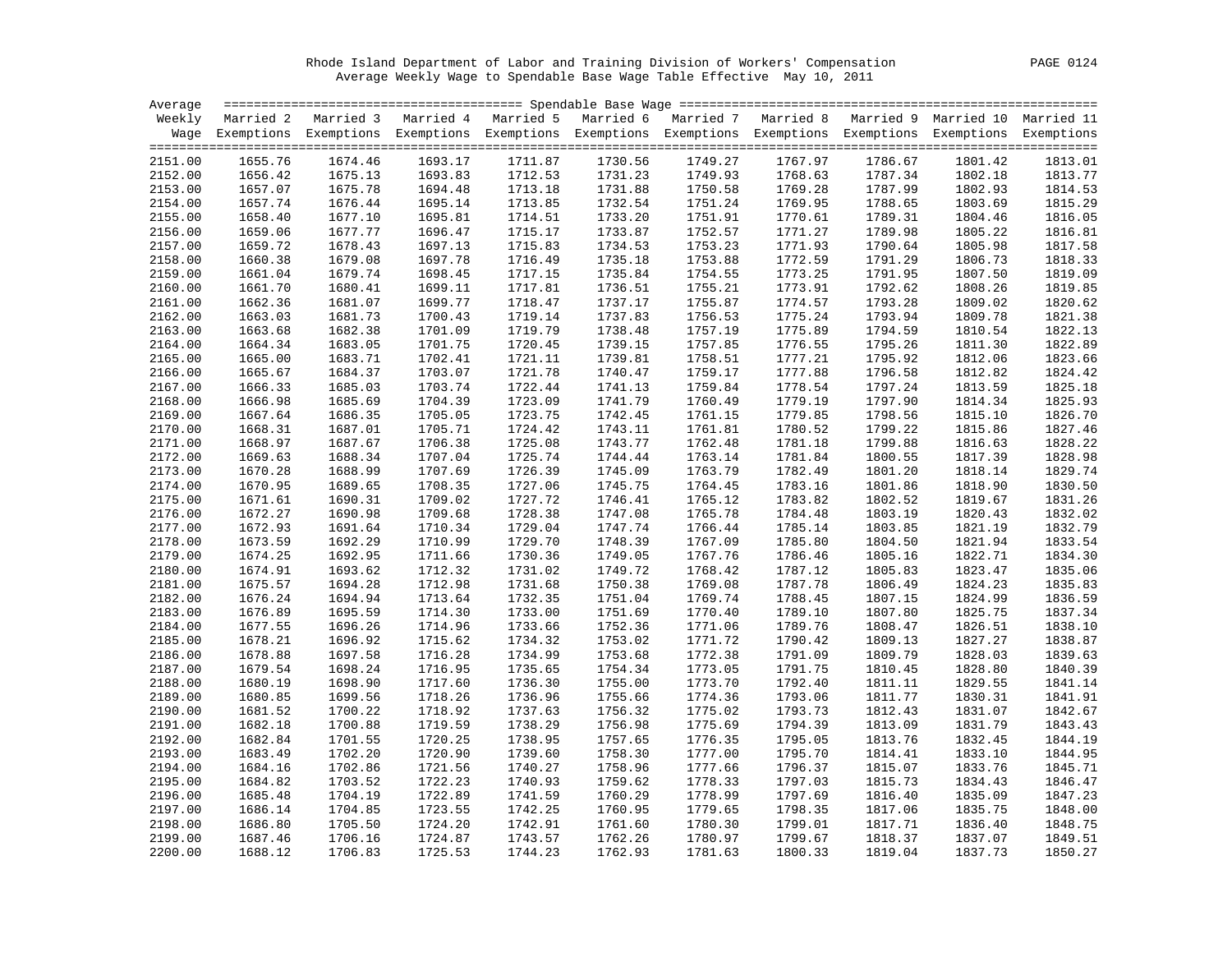Rhode Island Department of Labor and Training Division of Workers' Compensation PAGE 0125 Average Weekly Wage to Spendable Base Wage Table Effective May 10, 2011

| Average |         |                                                                                                                    |         |         |         |         |         |         |         |         |
|---------|---------|--------------------------------------------------------------------------------------------------------------------|---------|---------|---------|---------|---------|---------|---------|---------|
|         |         | Weekly Married 2 Married 3 Married 4 Married 5 Married 6 Married 7 Married 8 Married 9 Married 10 Married 11       |         |         |         |         |         |         |         |         |
|         |         | Wage Exemptions Exemptions Exemptions Exemptions Exemptions Exemptions Exemptions Exemptions Exemptions Exemptions |         |         |         |         |         |         |         |         |
|         |         |                                                                                                                    |         |         |         |         |         |         |         |         |
| 2201.00 | 1688.78 | 1707.49                                                                                                            | 1726.19 | 1744.89 | 1763.59 | 1782.29 | 1800.99 | 1819.70 | 1838.39 | 1851.04 |
| 2202.00 | 1689.45 | 1708.15                                                                                                            | 1726.85 | 1745.56 | 1764.25 | 1782.95 | 1801.66 | 1820.36 | 1839.05 | 1851.80 |
| 2203.00 | 1690.10 | 1708.80                                                                                                            | 1727.51 | 1746.21 | 1764.90 | 1783.61 | 1802.31 | 1821.01 | 1839.71 | 1852.55 |
| 2204.00 | 1690.76 | 1709.47                                                                                                            | 1728.17 | 1746.87 | 1765.57 | 1784.27 | 1802.97 | 1821.68 | 1840.37 | 1853.31 |
| 2205.00 | 1691.42 | 1710.13                                                                                                            | 1728.83 | 1747.53 | 1766.23 | 1784.93 | 1803.63 | 1822.34 | 1841.03 | 1854.08 |
| 2206.00 | 1692.09 | 1710.79                                                                                                            | 1729.49 | 1748.20 | 1766.89 | 1785.59 | 1804.30 | 1823.00 | 1841.69 | 1854.84 |
| 2207.00 | 1692.75 | 1711.45                                                                                                            | 1730.16 | 1748.86 | 1767.55 | 1786.26 | 1804.96 | 1823.66 | 1842.36 | 1855.60 |
| 2208.00 | 1693.40 | 1712.11                                                                                                            | 1730.81 | 1749.51 | 1768.21 | 1786.91 | 1805.61 | 1824.32 | 1843.01 | 1856.35 |
| 2209.00 | 1694.06 | 1712.77                                                                                                            | 1731.47 | 1750.17 | 1768.87 | 1787.57 | 1806.27 | 1824.98 | 1843.67 | 1857.12 |
| 2210.00 | 1694.73 | 1713.43                                                                                                            | 1732.13 | 1750.84 | 1769.53 | 1788.23 | 1806.94 | 1825.64 | 1844.33 | 1857.88 |
| 2211.00 | 1695.39 | 1714.09                                                                                                            | 1732.80 | 1751.50 | 1770.19 | 1788.90 | 1807.60 | 1826.30 | 1845.00 | 1858.64 |
| 2212.00 | 1696.05 | 1714.76                                                                                                            | 1733.46 | 1752.16 | 1770.86 | 1789.56 | 1808.26 | 1826.97 | 1845.66 | 1859.40 |
| 2213.00 | 1696.70 | 1715.41                                                                                                            | 1734.11 | 1752.81 | 1771.51 | 1790.21 | 1808.91 | 1827.62 | 1846.31 | 1860.16 |
| 2214.00 | 1697.37 | 1716.07                                                                                                            | 1734.77 | 1753.48 | 1772.17 | 1790.87 | 1809.58 | 1828.28 | 1846.97 | 1860.92 |
| 2215.00 | 1698.03 | 1716.73                                                                                                            | 1735.44 | 1754.14 | 1772.83 | 1791.54 | 1810.24 | 1828.94 | 1847.64 | 1861.68 |
| 2216.00 | 1698.69 | 1717.40                                                                                                            | 1736.10 | 1754.80 | 1773.50 | 1792.20 | 1810.90 | 1829.61 | 1848.30 | 1862.44 |
| 2217.00 | 1699.35 | 1718.06                                                                                                            | 1736.76 | 1755.46 | 1774.16 | 1792.86 | 1811.56 | 1830.27 | 1848.96 | 1863.21 |
| 2218.00 | 1700.01 | 1718.71                                                                                                            | 1737.41 | 1756.12 | 1774.81 | 1793.51 | 1812.22 | 1830.92 | 1849.61 | 1863.96 |
| 2219.00 | 1700.67 | 1719.37                                                                                                            | 1738.08 | 1756.78 | 1775.47 | 1794.18 | 1812.88 | 1831.58 | 1850.28 | 1864.72 |
| 2220.00 | 1701.33 | 1720.04                                                                                                            | 1738.74 | 1757.44 | 1776.14 | 1794.84 | 1813.54 | 1832.25 | 1850.94 | 1865.48 |
| 2221.00 | 1701.99 | 1720.70                                                                                                            | 1739.40 | 1758.10 | 1776.80 | 1795.50 | 1814.20 | 1832.91 | 1851.60 | 1866.25 |
| 2222.00 | 1702.66 | 1721.36                                                                                                            | 1740.06 | 1758.77 | 1777.46 | 1796.16 | 1814.87 | 1833.57 | 1852.26 | 1867.01 |
| 2223.00 | 1703.31 | 1722.01                                                                                                            | 1740.72 | 1759.42 | 1778.11 | 1796.82 | 1815.52 | 1834.22 | 1852.92 | 1867.76 |
| 2224.00 | 1703.97 | 1722.68                                                                                                            | 1741.38 | 1760.08 | 1778.78 | 1797.48 | 1816.18 | 1834.89 | 1853.58 | 1868.52 |
| 2225.00 | 1704.63 | 1723.34                                                                                                            | 1742.04 | 1760.74 | 1779.44 | 1798.14 | 1816.84 | 1835.55 | 1854.24 | 1869.29 |
| 2226.00 | 1705.30 | 1724.00                                                                                                            | 1742.70 | 1761.41 | 1780.10 | 1798.80 | 1817.51 | 1836.21 | 1854.90 | 1870.05 |
| 2227.00 | 1705.96 | 1724.66                                                                                                            | 1743.37 | 1762.07 | 1780.76 | 1799.47 | 1818.17 | 1836.87 | 1855.57 | 1870.81 |
| 2228.00 | 1706.61 | 1725.32                                                                                                            | 1744.02 | 1762.72 | 1781.42 | 1800.12 | 1818.82 | 1837.53 | 1856.22 | 1871.56 |
| 2229.00 | 1707.27 | 1725.98                                                                                                            | 1744.68 | 1763.38 | 1782.08 | 1800.78 | 1819.48 | 1838.19 | 1856.88 | 1872.33 |
| 2230.00 | 1707.94 | 1726.64                                                                                                            | 1745.34 | 1764.05 | 1782.74 | 1801.44 | 1820.15 | 1838.85 | 1857.54 | 1873.09 |
| 2231.00 | 1708.60 | 1727.30                                                                                                            | 1746.01 | 1764.71 | 1783.40 | 1802.11 | 1820.81 | 1839.51 | 1858.21 | 1873.85 |
| 2232.00 | 1709.26 | 1727.97                                                                                                            | 1746.67 | 1765.37 | 1784.07 | 1802.77 | 1821.47 | 1840.18 | 1858.87 | 1874.61 |
| 2233.00 | 1709.91 | 1728.62                                                                                                            | 1747.32 | 1766.02 | 1784.72 | 1803.42 | 1822.12 | 1840.83 | 1859.52 | 1875.37 |
| 2234.00 | 1710.58 | 1729.28                                                                                                            | 1747.98 | 1766.69 | 1785.38 | 1804.08 | 1822.79 | 1841.49 | 1860.18 | 1876.13 |
| 2235.00 | 1711.24 | 1729.94                                                                                                            | 1748.65 | 1767.35 | 1786.04 | 1804.75 | 1823.45 | 1842.15 | 1860.85 | 1876.89 |
| 2236.00 | 1711.90 | 1730.61                                                                                                            | 1749.31 | 1768.01 | 1786.71 | 1805.41 | 1824.11 | 1842.82 | 1861.51 | 1877.65 |
| 2237.00 | 1712.56 | 1731.27                                                                                                            | 1749.97 | 1768.67 | 1787.37 | 1806.07 | 1824.77 | 1843.48 | 1862.17 | 1878.42 |
| 2238.00 | 1713.22 | 1731.92                                                                                                            | 1750.62 | 1769.33 | 1788.02 | 1806.72 | 1825.43 | 1844.13 | 1862.82 | 1879.17 |
| 2239.00 | 1713.88 | 1732.58                                                                                                            | 1751.29 | 1769.99 | 1788.68 | 1807.39 | 1826.09 | 1844.79 | 1863.49 | 1879.93 |
| 2240.00 | 1714.54 | 1733.25                                                                                                            | 1751.95 | 1770.65 | 1789.35 | 1808.05 | 1826.75 | 1845.46 | 1864.15 | 1880.69 |
| 2241.00 | 1715.20 | 1733.91                                                                                                            | 1752.61 | 1771.31 | 1790.01 | 1808.71 | 1827.41 | 1846.12 | 1864.81 | 1881.46 |
| 2242.00 | 1715.87 | 1734.57                                                                                                            | 1753.27 | 1771.98 | 1790.67 | 1809.37 | 1828.08 | 1846.78 | 1865.47 | 1882.22 |
| 2243.00 | 1716.52 | 1735.22                                                                                                            | 1753.93 | 1772.63 | 1791.32 | 1810.03 | 1828.73 | 1847.43 | 1866.13 | 1882.97 |
| 2244.00 | 1717.18 | 1735.89                                                                                                            | 1754.59 | 1773.29 | 1791.99 | 1810.69 | 1829.39 | 1848.10 | 1866.79 | 1883.73 |
| 2245.00 | 1717.84 | 1736.55                                                                                                            | 1755.25 | 1773.95 | 1792.65 | 1811.35 | 1830.05 | 1848.76 | 1867.45 | 1884.50 |
| 2246.00 | 1718.51 | 1737.21                                                                                                            | 1755.91 | 1774.62 | 1793.31 | 1812.01 | 1830.72 | 1849.42 | 1868.11 | 1885.26 |
| 2247.00 | 1719.17 | 1737.87                                                                                                            | 1756.58 | 1775.28 | 1793.97 | 1812.68 | 1831.38 | 1850.08 | 1868.78 | 1886.02 |
| 2248.00 | 1719.82 | 1738.53                                                                                                            | 1757.23 | 1775.93 | 1794.63 | 1813.33 | 1832.03 | 1850.74 | 1869.43 | 1886.77 |
| 2249.00 | 1720.48 | 1739.19                                                                                                            | 1757.89 | 1776.59 | 1795.29 | 1813.99 | 1832.69 | 1851.40 | 1870.09 | 1887.54 |
| 2250.00 | 1721.15 | 1739.85                                                                                                            | 1758.55 | 1777.26 | 1795.95 | 1814.65 | 1833.36 | 1852.06 | 1870.75 | 1888.30 |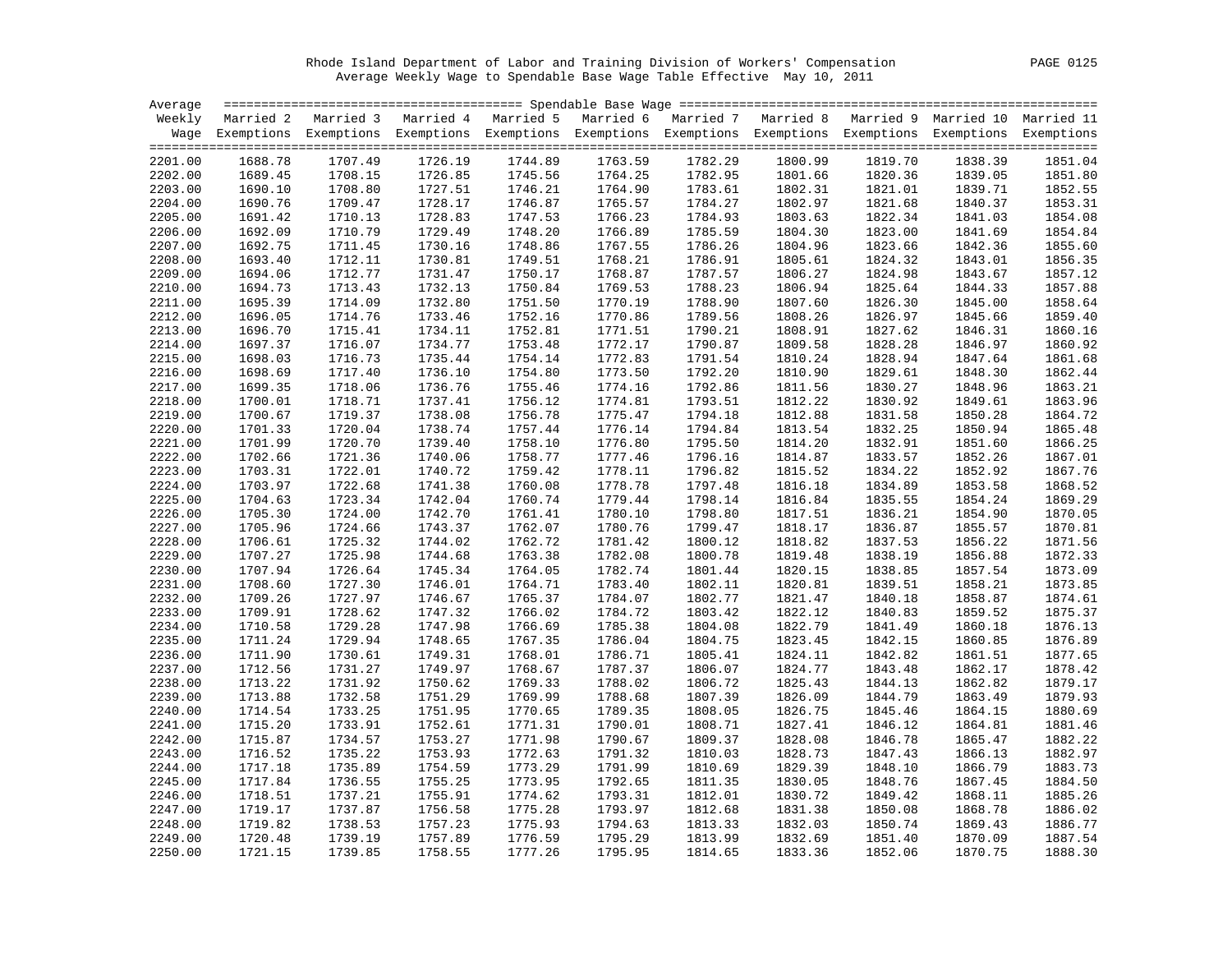Rhode Island Department of Labor and Training Division of Workers' Compensation PAGE 0126 Average Weekly Wage to Spendable Base Wage Table Effective May 10, 2011

| Average |                            |         |         |                                                                                                                    |         |         |         |         |         |         |
|---------|----------------------------|---------|---------|--------------------------------------------------------------------------------------------------------------------|---------|---------|---------|---------|---------|---------|
|         | Weekly Married 2 Married 3 |         |         | Married 4 Married 5 Married 6 Married 7 Married 8 Married 9 Married 10 Married 11                                  |         |         |         |         |         |         |
|         |                            |         |         | Wage Exemptions Exemptions Exemptions Exemptions Exemptions Exemptions Exemptions Exemptions Exemptions Exemptions |         |         |         |         |         |         |
|         |                            |         |         |                                                                                                                    |         |         |         |         |         |         |
| 2251.00 | 1721.81                    | 1740.51 | 1759.22 | 1777.92                                                                                                            | 1796.61 | 1815.32 | 1834.02 | 1852.72 | 1871.42 | 1889.06 |
| 2252.00 | 1722.47                    | 1741.18 | 1759.88 | 1778.58                                                                                                            | 1797.28 | 1815.98 | 1834.68 | 1853.39 | 1872.08 | 1889.82 |
| 2253.00 | 1723.12                    | 1741.83 | 1760.53 | 1779.23                                                                                                            | 1797.93 | 1816.63 | 1835.33 | 1854.04 | 1872.73 | 1890.58 |
| 2254.00 | 1723.79                    | 1742.49 | 1761.19 | 1779.90                                                                                                            | 1798.59 | 1817.29 | 1836.00 | 1854.70 | 1873.39 | 1891.34 |
| 2255.00 | 1724.45                    | 1743.15 | 1761.86 | 1780.56                                                                                                            | 1799.25 | 1817.96 | 1836.66 | 1855.36 | 1874.06 | 1892.10 |
| 2256.00 | 1725.11                    | 1743.82 | 1762.52 | 1781.22                                                                                                            | 1799.92 | 1818.62 | 1837.32 | 1856.03 | 1874.72 | 1892.86 |
| 2257.00 | 1725.77                    | 1744.48 | 1763.18 | 1781.88                                                                                                            | 1800.58 | 1819.28 | 1837.98 | 1856.69 | 1875.38 | 1893.63 |
| 2258.00 | 1726.43                    | 1745.13 | 1763.83 | 1782.54                                                                                                            | 1801.23 | 1819.93 | 1838.64 | 1857.34 | 1876.03 | 1894.38 |
| 2259.00 | 1727.09                    | 1745.79 | 1764.50 | 1783.20                                                                                                            | 1801.89 | 1820.60 | 1839.30 | 1858.00 | 1876.70 | 1895.14 |
| 2260.00 | 1727.75                    | 1746.46 | 1765.16 | 1783.86                                                                                                            | 1802.56 | 1821.26 | 1839.96 | 1858.67 | 1877.36 | 1895.90 |
| 2261.00 | 1728.41                    | 1747.12 | 1765.82 | 1784.52                                                                                                            | 1803.22 | 1821.92 | 1840.62 | 1859.33 | 1878.02 | 1896.67 |
| 2262.00 | 1729.08                    | 1747.78 | 1766.48 | 1785.19                                                                                                            | 1803.88 | 1822.58 | 1841.29 | 1859.99 | 1878.68 | 1897.39 |
| 2263.00 | 1729.73                    | 1748.43 | 1767.14 | 1785.84                                                                                                            | 1804.53 | 1823.24 | 1841.94 | 1860.64 | 1879.34 | 1898.04 |
| 2264.00 | 1730.39                    | 1749.10 | 1767.80 | 1786.50                                                                                                            | 1805.20 | 1823.90 | 1842.60 | 1861.31 | 1880.00 | 1898.70 |
| 2265.00 | 1731.05                    | 1749.76 | 1768.46 | 1787.16                                                                                                            | 1805.86 | 1824.56 | 1843.26 | 1861.97 | 1880.66 | 1899.37 |
| 2266.00 | 1731.72                    | 1750.42 | 1769.12 | 1787.83                                                                                                            | 1806.52 | 1825.22 | 1843.93 | 1862.63 | 1881.32 | 1900.03 |
| 2267.00 | 1732.38                    | 1751.08 | 1769.79 | 1788.49                                                                                                            | 1807.18 | 1825.89 | 1844.59 | 1863.29 | 1881.99 | 1900.69 |
| 2268.00 | 1733.03                    | 1751.74 | 1770.44 | 1789.14                                                                                                            | 1807.84 | 1826.54 | 1845.24 | 1863.95 | 1882.64 | 1901.34 |
| 2269.00 | 1733.69                    | 1752.40 | 1771.10 | 1789.80                                                                                                            | 1808.50 | 1827.20 | 1845.90 | 1864.61 | 1883.30 | 1902.01 |
| 2270.00 | 1734.36                    | 1753.06 | 1771.76 | 1790.47                                                                                                            | 1809.16 | 1827.86 | 1846.57 | 1865.27 | 1883.96 | 1902.67 |
| 2271.00 | 1735.02                    | 1753.72 | 1772.43 | 1791.13                                                                                                            | 1809.82 | 1828.53 | 1847.23 | 1865.93 | 1884.63 | 1903.33 |
| 2272.00 | 1735.68                    | 1754.39 | 1773.09 | 1791.79                                                                                                            | 1810.49 | 1829.19 | 1847.89 | 1866.60 | 1885.29 | 1903.99 |
| 2273.00 | 1736.33                    | 1755.04 | 1773.74 | 1792.44                                                                                                            | 1811.14 | 1829.84 | 1848.54 | 1867.25 | 1885.94 | 1904.65 |
| 2274.00 | 1737.00                    | 1755.70 | 1774.40 | 1793.11                                                                                                            | 1811.80 | 1830.50 | 1849.21 | 1867.91 | 1886.60 | 1905.31 |
| 2275.00 | 1737.66                    | 1756.36 | 1775.07 | 1793.77                                                                                                            | 1812.46 | 1831.17 | 1849.87 | 1868.57 | 1887.27 | 1905.97 |
| 2276.00 | 1738.32                    | 1757.03 | 1775.73 | 1794.43                                                                                                            | 1813.13 | 1831.83 | 1850.53 | 1869.24 | 1887.93 | 1906.63 |
| 2277.00 | 1738.98                    | 1757.69 | 1776.39 | 1795.09                                                                                                            | 1813.79 | 1832.49 | 1851.19 | 1869.90 | 1888.59 | 1907.30 |
| 2278.00 | 1739.64                    | 1758.34 | 1777.04 | 1795.75                                                                                                            | 1814.44 | 1833.14 | 1851.85 | 1870.55 | 1889.24 | 1907.95 |
| 2279.00 | 1740.30                    | 1759.00 | 1777.71 | 1796.41                                                                                                            | 1815.10 | 1833.81 | 1852.51 | 1871.21 | 1889.91 | 1908.61 |
| 2280.00 | 1740.96                    | 1759.67 | 1778.37 | 1797.07                                                                                                            | 1815.77 | 1834.47 | 1853.17 | 1871.88 | 1890.57 | 1909.27 |
| 2281.00 | 1741.62                    | 1760.33 | 1779.03 | 1797.73                                                                                                            | 1816.43 | 1835.13 | 1853.83 | 1872.54 | 1891.23 | 1909.94 |
| 2282.00 | 1742.29                    | 1760.99 | 1779.69 | 1798.40                                                                                                            | 1817.09 | 1835.79 | 1854.50 | 1873.20 | 1891.89 | 1910.60 |
| 2283.00 | 1742.94                    | 1761.64 | 1780.35 | 1799.05                                                                                                            | 1817.74 | 1836.45 | 1855.15 | 1873.85 | 1892.55 | 1911.25 |
| 2284.00 | 1743.60                    | 1762.31 | 1781.01 | 1799.71                                                                                                            | 1818.41 | 1837.11 | 1855.81 | 1874.52 | 1893.21 | 1911.91 |
| 2285.00 | 1744.26                    | 1762.97 | 1781.67 | 1800.37                                                                                                            | 1819.07 | 1837.77 | 1856.47 | 1875.18 | 1893.87 | 1912.58 |
| 2286.00 | 1744.93                    | 1763.63 | 1782.33 | 1801.04                                                                                                            | 1819.73 | 1838.43 | 1857.14 | 1875.84 | 1894.53 | 1913.24 |
| 2287.00 | 1745.59                    | 1764.29 | 1783.00 | 1801.70                                                                                                            | 1820.39 | 1839.10 | 1857.80 | 1876.50 | 1895.20 | 1913.90 |
| 2288.00 | 1746.24                    | 1764.95 | 1783.65 | 1802.35                                                                                                            | 1821.05 | 1839.75 | 1858.45 | 1877.16 | 1895.85 | 1914.55 |
| 2289.00 | 1746.90                    | 1765.61 | 1784.31 | 1803.01                                                                                                            | 1821.71 | 1840.41 | 1859.11 | 1877.82 | 1896.51 | 1915.22 |
| 2290.00 | 1747.57                    | 1766.27 | 1784.97 | 1803.68                                                                                                            | 1822.37 | 1841.07 | 1859.78 | 1878.48 | 1897.17 | 1915.88 |
| 2291.00 | 1748.23                    | 1766.93 | 1785.64 | 1804.34                                                                                                            | 1823.03 | 1841.74 | 1860.44 | 1879.14 | 1897.84 | 1916.54 |
| 2292.00 | 1748.89                    | 1767.60 | 1786.30 | 1805.00                                                                                                            | 1823.70 | 1842.40 | 1861.10 | 1879.81 | 1898.50 | 1917.20 |
| 2293.00 | 1749.54                    | 1768.25 | 1786.95 | 1805.65                                                                                                            | 1824.35 | 1843.05 | 1861.75 | 1880.46 | 1899.15 | 1917.86 |
| 2294.00 | 1750.21                    | 1768.91 | 1787.61 | 1806.32                                                                                                            | 1825.01 | 1843.71 | 1862.42 | 1881.12 | 1899.81 | 1918.52 |
| 2295.00 | 1750.87                    | 1769.57 | 1788.28 | 1806.98                                                                                                            | 1825.67 | 1844.38 | 1863.08 | 1881.78 | 1900.48 | 1919.18 |
| 2296.00 | 1751.53                    | 1770.24 | 1788.94 | 1807.64                                                                                                            | 1826.34 | 1845.04 | 1863.74 | 1882.45 | 1901.14 | 1919.84 |
| 2297.00 | 1752.19                    | 1770.90 | 1789.60 | 1808.30                                                                                                            | 1827.00 | 1845.70 | 1864.40 | 1883.11 | 1901.80 | 1920.51 |
| 2298.00 | 1752.85                    | 1771.55 | 1790.25 | 1808.96                                                                                                            | 1827.65 | 1846.35 | 1865.06 | 1883.76 | 1902.45 | 1921.16 |
| 2299.00 | 1753.51                    | 1772.21 | 1790.92 | 1809.62                                                                                                            | 1828.31 | 1847.02 | 1865.72 | 1884.42 | 1903.12 | 1921.82 |
| 2300.00 | 1754.17                    | 1772.88 | 1791.58 | 1810.28                                                                                                            | 1828.98 | 1847.68 | 1866.38 | 1885.09 | 1903.78 | 1922.48 |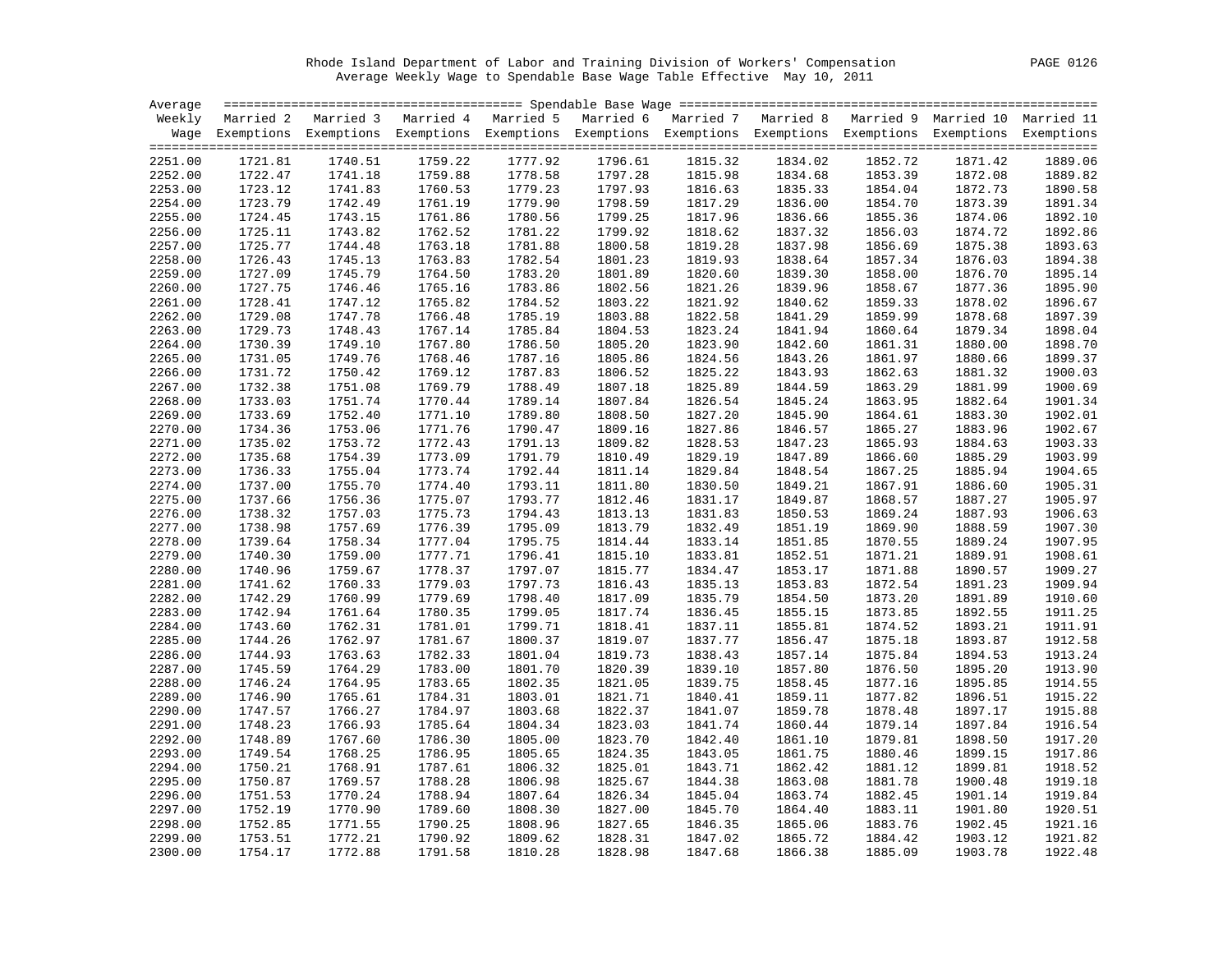Rhode Island Department of Labor and Training Division of Workers' Compensation PAGE 0127 Average Weekly Wage to Spendable Base Wage Table Effective May 10, 2011

| Average |         |                                                                                                                    |         |         |         |         |         |         |         |         |
|---------|---------|--------------------------------------------------------------------------------------------------------------------|---------|---------|---------|---------|---------|---------|---------|---------|
|         |         | Weekly Married 2 Married 3 Married 4 Married 5 Married 6 Married 7 Married 8 Married 9 Married 10 Married 11       |         |         |         |         |         |         |         |         |
|         |         | Wage Exemptions Exemptions Exemptions Exemptions Exemptions Exemptions Exemptions Exemptions Exemptions Exemptions |         |         |         |         |         |         |         |         |
|         |         |                                                                                                                    |         |         |         |         |         |         |         |         |
| 2301.00 | 1754.83 | 1773.54                                                                                                            | 1792.24 | 1810.94 | 1829.64 | 1848.34 | 1867.04 | 1885.75 | 1904.44 | 1923.15 |
| 2302.00 | 1755.50 | 1774.20                                                                                                            | 1792.90 | 1811.61 | 1830.30 | 1849.00 | 1867.71 | 1886.41 | 1905.10 | 1923.81 |
| 2303.00 | 1756.15 | 1774.85                                                                                                            | 1793.56 | 1812.26 | 1830.95 | 1849.66 | 1868.36 | 1887.06 | 1905.76 | 1924.46 |
| 2304.00 | 1756.81 | 1775.52                                                                                                            | 1794.22 | 1812.92 | 1831.62 | 1850.32 | 1869.02 | 1887.73 | 1906.42 | 1925.12 |
| 2305.00 | 1757.47 | 1776.18                                                                                                            | 1794.88 | 1813.58 | 1832.28 | 1850.98 | 1869.68 | 1888.39 | 1907.08 | 1925.79 |
| 2306.00 | 1758.14 | 1776.84                                                                                                            | 1795.54 | 1814.25 | 1832.94 | 1851.64 | 1870.35 | 1889.05 | 1907.74 | 1926.45 |
| 2307.00 | 1758.80 | 1777.50                                                                                                            | 1796.21 | 1814.91 | 1833.60 | 1852.31 | 1871.01 | 1889.71 | 1908.41 | 1927.11 |
| 2308.00 | 1759.45 | 1778.16                                                                                                            | 1796.86 | 1815.56 | 1834.26 | 1852.96 | 1871.66 | 1890.37 | 1909.06 | 1927.76 |
| 2309.00 | 1760.11 | 1778.82                                                                                                            | 1797.52 | 1816.22 | 1834.92 | 1853.62 | 1872.32 | 1891.03 | 1909.72 | 1928.43 |
| 2310.00 | 1760.78 | 1779.48                                                                                                            | 1798.18 | 1816.89 | 1835.58 | 1854.28 | 1872.99 | 1891.69 | 1910.38 | 1929.09 |
| 2311.00 | 1761.44 | 1780.14                                                                                                            | 1798.85 | 1817.55 | 1836.24 | 1854.95 | 1873.65 | 1892.35 | 1911.05 | 1929.75 |
| 2312.00 | 1762.10 | 1780.81                                                                                                            | 1799.51 | 1818.21 | 1836.91 | 1855.61 | 1874.31 | 1893.02 | 1911.71 | 1930.41 |
| 2313.00 | 1762.75 | 1781.46                                                                                                            | 1800.16 | 1818.86 | 1837.56 | 1856.26 | 1874.96 | 1893.67 | 1912.36 | 1931.07 |
| 2314.00 | 1763.42 | 1782.12                                                                                                            | 1800.82 | 1819.53 | 1838.22 | 1856.92 | 1875.63 | 1894.33 | 1913.02 | 1931.73 |
| 2315.00 | 1764.08 | 1782.78                                                                                                            | 1801.49 | 1820.19 | 1838.88 | 1857.59 | 1876.29 | 1894.99 | 1913.69 | 1932.39 |
| 2316.00 | 1764.74 | 1783.45                                                                                                            | 1802.15 | 1820.85 | 1839.55 | 1858.25 | 1876.95 | 1895.66 | 1914.35 | 1933.05 |
| 2317.00 | 1765.40 | 1784.11                                                                                                            | 1802.81 | 1821.51 | 1840.21 | 1858.91 | 1877.61 | 1896.32 | 1915.01 | 1933.72 |
| 2318.00 | 1766.06 | 1784.76                                                                                                            | 1803.46 | 1822.17 | 1840.86 | 1859.56 | 1878.27 | 1896.97 | 1915.66 | 1934.37 |
| 2319.00 | 1766.72 | 1785.42                                                                                                            | 1804.13 | 1822.83 | 1841.52 | 1860.23 | 1878.93 | 1897.63 | 1916.33 | 1935.03 |
| 2320.00 | 1767.38 | 1786.09                                                                                                            | 1804.79 | 1823.49 | 1842.19 | 1860.89 | 1879.59 | 1898.30 | 1916.99 | 1935.69 |
| 2321.00 | 1768.04 | 1786.75                                                                                                            | 1805.45 | 1824.15 | 1842.85 | 1861.55 | 1880.25 | 1898.96 | 1917.65 | 1936.36 |
| 2322.00 | 1768.71 | 1787.41                                                                                                            | 1806.11 | 1824.82 | 1843.51 | 1862.21 | 1880.92 | 1899.62 | 1918.31 | 1937.02 |
| 2323.00 | 1769.36 | 1788.06                                                                                                            | 1806.77 | 1825.47 | 1844.16 | 1862.87 | 1881.57 | 1900.27 | 1918.97 | 1937.67 |
| 2324.00 | 1770.02 | 1788.73                                                                                                            | 1807.43 | 1826.13 | 1844.83 | 1863.53 | 1882.23 | 1900.94 | 1919.63 | 1938.33 |
| 2325.00 | 1770.68 | 1789.39                                                                                                            | 1808.09 | 1826.79 | 1845.49 | 1864.19 | 1882.89 | 1901.60 | 1920.29 | 1939.00 |
| 2326.00 | 1771.35 | 1790.05                                                                                                            | 1808.75 | 1827.46 | 1846.15 | 1864.85 | 1883.56 | 1902.26 | 1920.95 | 1939.66 |
| 2327.00 | 1772.01 | 1790.71                                                                                                            | 1809.42 | 1828.12 | 1846.81 | 1865.52 | 1884.22 | 1902.92 | 1921.62 | 1940.32 |
| 2328.00 | 1772.66 | 1791.37                                                                                                            | 1810.07 | 1828.77 | 1847.47 | 1866.17 | 1884.87 | 1903.58 | 1922.27 | 1940.97 |
| 2329.00 | 1773.32 | 1792.03                                                                                                            | 1810.73 | 1829.43 | 1848.13 | 1866.83 | 1885.53 | 1904.24 | 1922.93 | 1941.64 |
| 2330.00 | 1773.99 | 1792.69                                                                                                            | 1811.39 | 1830.10 | 1848.79 | 1867.49 | 1886.20 | 1904.90 | 1923.59 | 1942.30 |
| 2331.00 | 1774.65 | 1793.35                                                                                                            | 1812.06 | 1830.76 | 1849.45 | 1868.16 | 1886.86 | 1905.56 | 1924.26 | 1942.96 |
| 2332.00 | 1775.31 | 1794.02                                                                                                            | 1812.72 | 1831.42 | 1850.12 | 1868.82 | 1887.52 | 1906.23 | 1924.92 | 1943.62 |
| 2333.00 | 1775.96 | 1794.67                                                                                                            | 1813.37 | 1832.07 | 1850.77 | 1869.47 | 1888.17 | 1906.88 | 1925.57 | 1944.28 |
| 2334.00 | 1776.63 | 1795.33                                                                                                            | 1814.03 | 1832.74 | 1851.43 | 1870.13 | 1888.84 | 1907.54 | 1926.23 | 1944.94 |
| 2335.00 | 1777.29 | 1795.99                                                                                                            | 1814.70 | 1833.40 | 1852.09 | 1870.80 | 1889.50 | 1908.20 | 1926.90 | 1945.60 |
| 2336.00 | 1777.95 | 1796.66                                                                                                            | 1815.36 | 1834.06 | 1852.76 | 1871.46 | 1890.16 | 1908.87 | 1927.56 | 1946.26 |
| 2337.00 | 1778.61 | 1797.32                                                                                                            | 1816.02 | 1834.72 | 1853.42 | 1872.12 | 1890.82 | 1909.53 | 1928.22 | 1946.93 |
| 2338.00 | 1779.27 | 1797.97                                                                                                            | 1816.67 | 1835.38 | 1854.07 | 1872.77 | 1891.48 | 1910.18 | 1928.87 | 1947.58 |
| 2339.00 | 1779.93 | 1798.63                                                                                                            | 1817.34 | 1836.04 | 1854.73 | 1873.44 | 1892.14 | 1910.84 | 1929.54 | 1948.24 |
| 2340.00 | 1780.59 | 1799.30                                                                                                            | 1818.00 | 1836.70 | 1855.40 | 1874.10 | 1892.80 | 1911.51 | 1930.20 | 1948.90 |
| 2341.00 | 1781.25 | 1799.96                                                                                                            | 1818.66 | 1837.36 | 1856.06 | 1874.76 | 1893.46 | 1912.17 | 1930.86 | 1949.57 |
| 2342.00 | 1781.92 | 1800.62                                                                                                            | 1819.32 | 1838.03 | 1856.72 | 1875.42 | 1894.13 | 1912.83 | 1931.52 | 1950.23 |
| 2343.00 | 1782.57 | 1801.27                                                                                                            | 1819.98 | 1838.68 | 1857.37 | 1876.08 | 1894.78 | 1913.48 | 1932.18 | 1950.88 |
| 2344.00 | 1783.23 | 1801.94                                                                                                            | 1820.64 | 1839.34 | 1858.04 | 1876.74 | 1895.44 | 1914.15 | 1932.84 | 1951.54 |
| 2345.00 | 1783.89 | 1802.60                                                                                                            | 1821.30 | 1840.00 | 1858.70 | 1877.40 | 1896.10 | 1914.81 | 1933.50 | 1952.21 |
| 2346.00 | 1784.56 | 1803.26                                                                                                            | 1821.96 | 1840.67 | 1859.36 | 1878.06 | 1896.77 | 1915.47 | 1934.16 | 1952.87 |
| 2347.00 | 1785.22 | 1803.92                                                                                                            | 1822.63 | 1841.33 | 1860.02 | 1878.73 | 1897.43 | 1916.13 | 1934.83 | 1953.53 |
| 2348.00 | 1785.87 | 1804.58                                                                                                            | 1823.28 | 1841.98 | 1860.68 | 1879.38 | 1898.08 | 1916.79 | 1935.48 | 1954.18 |
| 2349.00 | 1786.53 | 1805.24                                                                                                            | 1823.94 | 1842.64 | 1861.34 | 1880.04 | 1898.74 | 1917.45 | 1936.14 | 1954.85 |
| 2350.00 | 1787.20 | 1805.90                                                                                                            | 1824.60 | 1843.31 | 1862.00 | 1880.70 | 1899.41 | 1918.11 | 1936.80 | 1955.51 |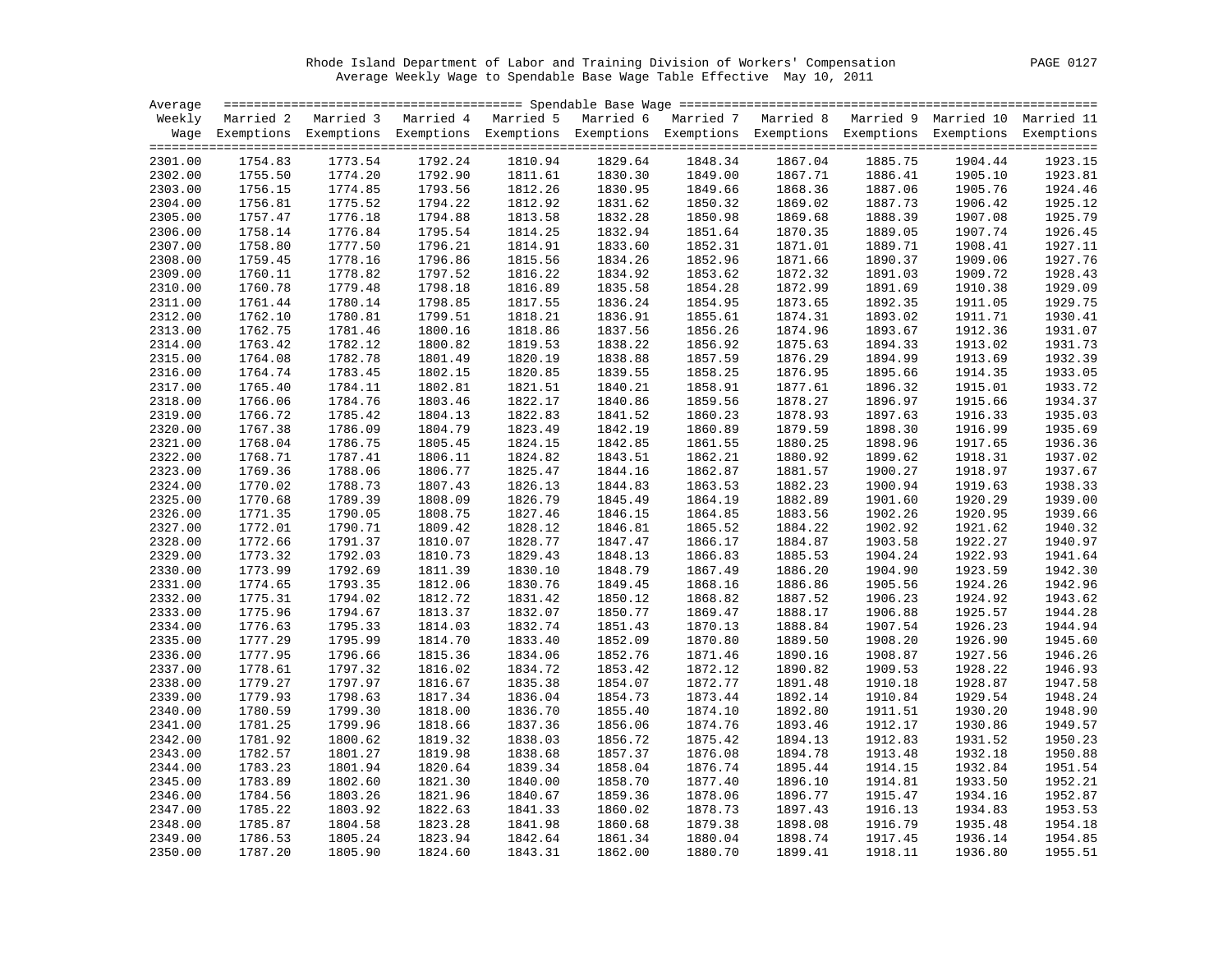Rhode Island Department of Labor and Training Division of Workers' Compensation PAGE 0128 Average Weekly Wage to Spendable Base Wage Table Effective May 10, 2011

| Average |         |                                                                                                                    |         |         |         |         |         |         |         |         |
|---------|---------|--------------------------------------------------------------------------------------------------------------------|---------|---------|---------|---------|---------|---------|---------|---------|
|         |         | Weekly Married 2 Married 3 Married 4 Married 5 Married 6 Married 7 Married 8 Married 9 Married 10 Married 11       |         |         |         |         |         |         |         |         |
|         |         | Wage Exemptions Exemptions Exemptions Exemptions Exemptions Exemptions Exemptions Exemptions Exemptions Exemptions |         |         |         |         |         |         |         |         |
|         |         |                                                                                                                    |         |         |         |         |         |         |         |         |
| 2351.00 | 1787.86 | 1806.56                                                                                                            | 1825.27 | 1843.97 | 1862.66 | 1881.37 | 1900.07 | 1918.77 | 1937.47 | 1956.17 |
| 2352.00 | 1788.52 | 1807.23                                                                                                            | 1825.93 | 1844.63 | 1863.33 | 1882.03 | 1900.73 | 1919.44 | 1938.13 | 1956.83 |
| 2353.00 | 1789.17 | 1807.88                                                                                                            | 1826.58 | 1845.28 | 1863.98 | 1882.68 | 1901.38 | 1920.09 | 1938.78 | 1957.49 |
| 2354.00 | 1789.84 | 1808.54                                                                                                            | 1827.24 | 1845.95 | 1864.64 | 1883.34 | 1902.05 | 1920.75 | 1939.44 | 1958.15 |
| 2355.00 | 1790.50 | 1809.20                                                                                                            | 1827.91 | 1846.61 | 1865.30 | 1884.01 | 1902.71 | 1921.41 | 1940.11 | 1958.81 |
| 2356.00 | 1791.16 | 1809.87                                                                                                            | 1828.57 | 1847.27 | 1865.97 | 1884.67 | 1903.37 | 1922.08 | 1940.77 | 1959.47 |
| 2357.00 | 1791.82 | 1810.53                                                                                                            | 1829.23 | 1847.93 | 1866.63 | 1885.33 | 1904.03 | 1922.74 | 1941.43 | 1960.14 |
| 2358.00 | 1792.48 | 1811.18                                                                                                            | 1829.88 | 1848.59 | 1867.28 | 1885.98 | 1904.69 | 1923.39 | 1942.08 | 1960.79 |
| 2359.00 | 1793.14 | 1811.84                                                                                                            | 1830.55 | 1849.25 | 1867.94 | 1886.65 | 1905.35 | 1924.05 | 1942.75 | 1961.45 |
| 2360.00 | 1793.80 | 1812.51                                                                                                            | 1831.21 | 1849.91 | 1868.61 | 1887.31 | 1906.01 | 1924.72 | 1943.41 | 1962.11 |
| 2361.00 | 1794.46 | 1813.17                                                                                                            | 1831.87 | 1850.57 | 1869.27 | 1887.97 | 1906.67 | 1925.38 | 1944.07 | 1962.78 |
| 2362.00 | 1795.13 | 1813.83                                                                                                            | 1832.53 | 1851.24 | 1869.93 | 1888.63 | 1907.34 | 1926.04 | 1944.73 | 1963.44 |
| 2363.00 | 1795.78 | 1814.48                                                                                                            | 1833.19 | 1851.89 | 1870.58 | 1889.29 | 1907.99 | 1926.69 | 1945.39 | 1964.09 |
| 2364.00 | 1796.44 | 1815.15                                                                                                            | 1833.85 | 1852.55 | 1871.25 | 1889.95 | 1908.65 | 1927.36 | 1946.05 | 1964.75 |
| 2365.00 | 1797.10 | 1815.81                                                                                                            | 1834.51 | 1853.21 | 1871.91 | 1890.61 | 1909.31 | 1928.02 | 1946.71 | 1965.42 |
| 2366.00 | 1797.77 | 1816.47                                                                                                            | 1835.17 | 1853.88 | 1872.57 | 1891.27 | 1909.98 | 1928.68 | 1947.37 | 1966.08 |
| 2367.00 | 1798.43 | 1817.13                                                                                                            | 1835.84 | 1854.54 | 1873.23 | 1891.94 | 1910.64 | 1929.34 | 1948.04 | 1966.74 |
| 2368.00 | 1799.08 | 1817.79                                                                                                            | 1836.49 | 1855.19 | 1873.89 | 1892.59 | 1911.29 | 1930.00 | 1948.69 | 1967.39 |
| 2369.00 | 1799.74 | 1818.45                                                                                                            | 1837.15 | 1855.85 | 1874.55 | 1893.25 | 1911.95 | 1930.66 | 1949.35 | 1968.06 |
| 2370.00 | 1800.41 | 1819.11                                                                                                            | 1837.81 | 1856.52 | 1875.21 | 1893.91 | 1912.62 | 1931.32 | 1950.01 | 1968.72 |
| 2371.00 | 1801.07 | 1819.77                                                                                                            | 1838.48 | 1857.18 | 1875.87 | 1894.58 | 1913.28 | 1931.98 | 1950.68 | 1969.38 |
| 2372.00 | 1801.73 | 1820.44                                                                                                            | 1839.14 | 1857.84 | 1876.54 | 1895.24 | 1913.94 | 1932.65 | 1951.34 | 1970.04 |
| 2373.00 | 1802.38 | 1821.09                                                                                                            | 1839.79 | 1858.49 | 1877.19 | 1895.89 | 1914.59 | 1933.30 | 1951.99 | 1970.70 |
| 2374.00 | 1803.05 | 1821.75                                                                                                            | 1840.45 | 1859.16 | 1877.85 | 1896.55 | 1915.26 | 1933.96 | 1952.65 | 1971.36 |
| 2375.00 | 1803.71 | 1822.41                                                                                                            | 1841.12 | 1859.82 | 1878.51 | 1897.22 | 1915.92 | 1934.62 | 1953.32 | 1972.02 |
| 2376.00 | 1804.37 | 1823.08                                                                                                            | 1841.78 | 1860.48 | 1879.18 | 1897.88 | 1916.58 | 1935.29 | 1953.98 | 1972.68 |
| 2377.00 | 1805.03 | 1823.74                                                                                                            | 1842.44 | 1861.14 | 1879.84 | 1898.54 | 1917.24 | 1935.95 | 1954.64 | 1973.35 |
| 2378.00 | 1805.69 | 1824.39                                                                                                            | 1843.09 | 1861.80 | 1880.49 | 1899.19 | 1917.90 | 1936.60 | 1955.29 | 1974.00 |
| 2379.00 | 1806.35 | 1825.05                                                                                                            | 1843.76 | 1862.46 | 1881.15 | 1899.86 | 1918.56 | 1937.26 | 1955.96 | 1974.66 |
| 2380.00 | 1807.01 | 1825.72                                                                                                            | 1844.42 | 1863.12 | 1881.82 | 1900.52 | 1919.22 | 1937.93 | 1956.62 | 1975.32 |
| 2381.00 | 1807.67 | 1826.38                                                                                                            | 1845.08 | 1863.78 | 1882.48 | 1901.18 | 1919.88 | 1938.59 | 1957.28 | 1975.99 |
| 2382.00 | 1808.34 | 1827.04                                                                                                            | 1845.74 | 1864.45 | 1883.14 | 1901.84 | 1920.55 | 1939.25 | 1957.94 | 1976.65 |
| 2383.00 | 1808.99 | 1827.69                                                                                                            | 1846.40 | 1865.10 | 1883.79 | 1902.50 | 1921.20 | 1939.90 | 1958.60 | 1977.30 |
| 2384.00 | 1809.65 | 1828.36                                                                                                            | 1847.06 | 1865.76 | 1884.46 | 1903.16 | 1921.86 | 1940.57 | 1959.26 | 1977.96 |
| 2385.00 | 1810.31 | 1829.02                                                                                                            | 1847.72 | 1866.42 | 1885.12 | 1903.82 | 1922.52 | 1941.23 | 1959.92 | 1978.63 |
| 2386.00 | 1810.98 | 1829.68                                                                                                            | 1848.38 | 1867.09 | 1885.78 | 1904.48 | 1923.19 | 1941.89 | 1960.58 | 1979.29 |
| 2387.00 | 1811.64 | 1830.34                                                                                                            | 1849.05 | 1867.75 | 1886.44 | 1905.15 | 1923.85 | 1942.55 | 1961.25 | 1979.95 |
| 2388.00 | 1812.29 | 1831.00                                                                                                            | 1849.70 | 1868.40 | 1887.10 | 1905.80 | 1924.50 | 1943.21 | 1961.90 | 1980.60 |
| 2389.00 | 1812.95 | 1831.66                                                                                                            | 1850.36 | 1869.06 | 1887.76 | 1906.46 | 1925.16 | 1943.87 | 1962.56 | 1981.27 |
| 2390.00 | 1813.62 | 1832.32                                                                                                            | 1851.02 | 1869.73 | 1888.42 | 1907.12 | 1925.83 | 1944.53 | 1963.22 | 1981.93 |
| 2391.00 | 1814.28 | 1832.98                                                                                                            | 1851.69 | 1870.39 | 1889.08 | 1907.79 | 1926.49 | 1945.19 | 1963.89 | 1982.59 |
| 2392.00 | 1814.94 | 1833.65                                                                                                            | 1852.35 | 1871.05 | 1889.75 | 1908.45 | 1927.15 | 1945.86 | 1964.55 | 1983.25 |
| 2393.00 | 1815.59 | 1834.30                                                                                                            | 1853.00 | 1871.70 | 1890.40 | 1909.10 | 1927.80 | 1946.51 | 1965.20 | 1983.91 |
| 2394.00 | 1816.26 | 1834.96                                                                                                            | 1853.66 | 1872.37 | 1891.06 | 1909.76 | 1928.47 | 1947.17 | 1965.86 | 1984.57 |
| 2395.00 | 1816.92 | 1835.62                                                                                                            | 1854.33 | 1873.03 | 1891.72 | 1910.43 | 1929.13 | 1947.83 | 1966.53 | 1985.23 |
| 2396.00 | 1817.58 | 1836.29                                                                                                            | 1854.99 | 1873.69 | 1892.39 | 1911.09 | 1929.79 | 1948.50 | 1967.19 | 1985.89 |
| 2397.00 | 1818.24 | 1836.95                                                                                                            | 1855.65 | 1874.35 | 1893.05 | 1911.75 | 1930.45 | 1949.16 | 1967.85 | 1986.56 |
| 2398.00 | 1818.90 | 1837.60                                                                                                            | 1856.30 | 1875.01 | 1893.70 | 1912.40 | 1931.11 | 1949.81 | 1968.50 | 1987.21 |
| 2399.00 | 1819.56 | 1838.26                                                                                                            | 1856.97 | 1875.67 | 1894.36 | 1913.07 | 1931.77 | 1950.47 | 1969.17 | 1987.87 |
| 2400.00 | 1820.22 | 1838.93                                                                                                            | 1857.63 | 1876.33 | 1895.03 | 1913.73 | 1932.43 | 1951.14 | 1969.83 | 1988.53 |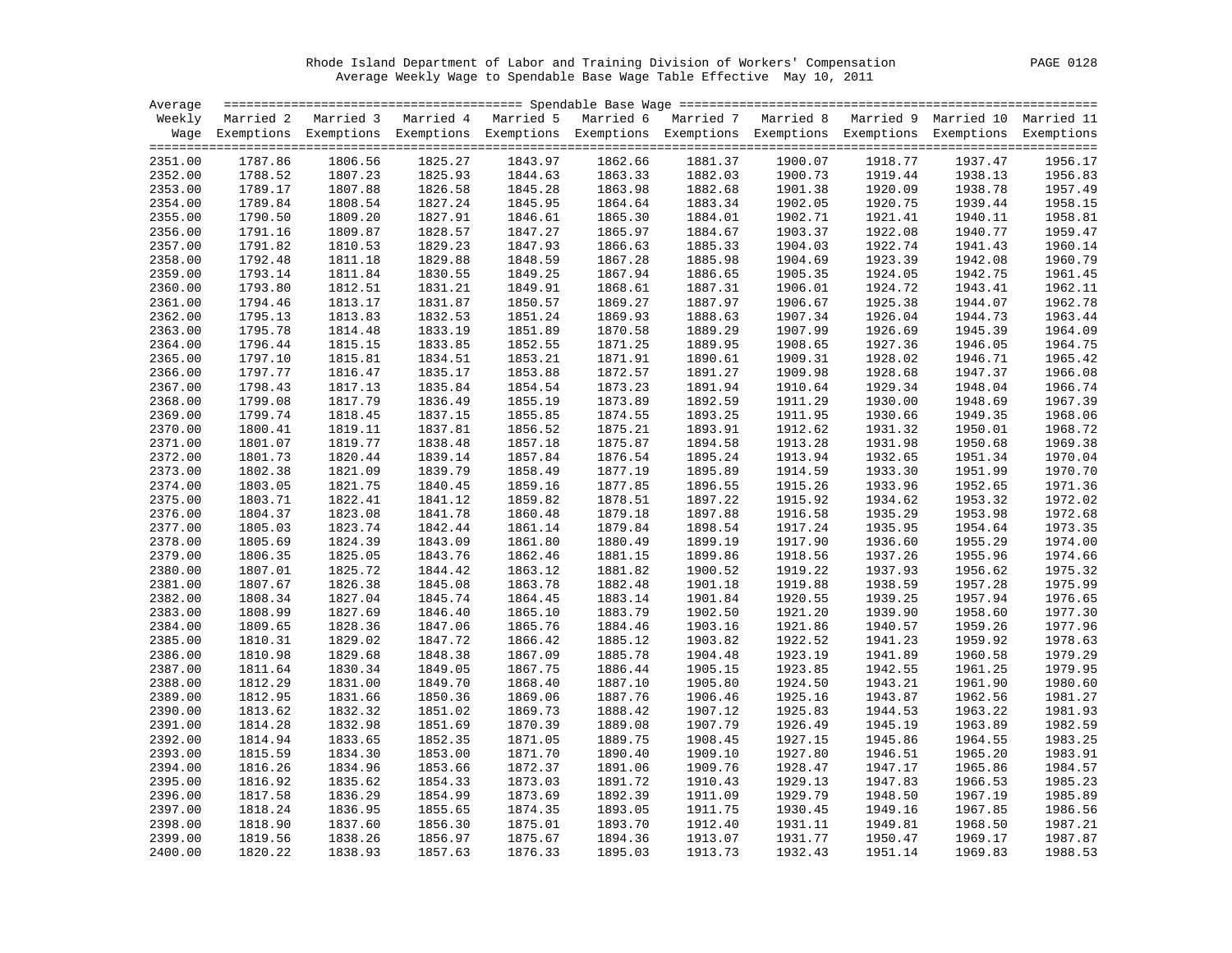Rhode Island Department of Labor and Training Division of Workers' Compensation PAGE 0129 Average Weekly Wage to Spendable Base Wage Table Effective May 10, 2011

| Average |         |         |         |                                                                                                                    |         |         |         |         |         |         |
|---------|---------|---------|---------|--------------------------------------------------------------------------------------------------------------------|---------|---------|---------|---------|---------|---------|
|         |         |         |         | Weekly Married 2 Married 3 Married 4 Married 5 Married 6 Married 7 Married 8 Married 9 Married 10 Married 11       |         |         |         |         |         |         |
|         |         |         |         | Wage Exemptions Exemptions Exemptions Exemptions Exemptions Exemptions Exemptions Exemptions Exemptions Exemptions |         |         |         |         |         |         |
|         |         |         |         |                                                                                                                    |         |         |         |         |         |         |
| 2401.00 | 1820.88 | 1839.59 | 1858.29 | 1876.99                                                                                                            | 1895.69 | 1914.39 | 1933.09 | 1951.80 | 1970.49 | 1989.20 |
| 2402.00 | 1821.55 | 1840.25 | 1858.95 | 1877.66                                                                                                            | 1896.35 | 1915.05 | 1933.76 | 1952.46 | 1971.15 | 1989.86 |
| 2403.00 | 1822.20 | 1840.90 | 1859.61 | 1878.31                                                                                                            | 1897.00 | 1915.71 | 1934.41 | 1953.11 | 1971.81 | 1990.51 |
| 2404.00 | 1822.86 | 1841.57 | 1860.27 | 1878.97                                                                                                            | 1897.67 | 1916.37 | 1935.07 | 1953.78 | 1972.47 | 1991.17 |
| 2405.00 | 1823.52 | 1842.23 | 1860.93 | 1879.63                                                                                                            | 1898.33 | 1917.03 | 1935.73 | 1954.44 | 1973.13 | 1991.84 |
| 2406.00 | 1824.19 | 1842.89 | 1861.59 | 1880.30                                                                                                            | 1898.99 | 1917.69 | 1936.40 | 1955.10 | 1973.79 | 1992.50 |
| 2407.00 | 1824.85 | 1843.55 | 1862.26 | 1880.96                                                                                                            | 1899.65 | 1918.36 | 1937.06 | 1955.76 | 1974.46 | 1993.16 |
| 2408.00 | 1825.50 | 1844.21 | 1862.91 | 1881.61                                                                                                            | 1900.31 | 1919.01 | 1937.71 | 1956.42 | 1975.11 | 1993.81 |
| 2409.00 | 1826.16 | 1844.87 | 1863.57 | 1882.27                                                                                                            | 1900.97 | 1919.67 | 1938.37 | 1957.08 | 1975.77 | 1994.48 |
| 2410.00 | 1826.83 | 1845.53 | 1864.23 | 1882.94                                                                                                            | 1901.63 | 1920.33 | 1939.04 | 1957.74 | 1976.43 | 1995.14 |
| 2411.00 | 1827.49 | 1846.19 | 1864.90 | 1883.60                                                                                                            | 1902.29 | 1921.00 | 1939.70 | 1958.40 | 1977.10 | 1995.80 |
| 2412.00 | 1828.15 | 1846.86 | 1865.56 | 1884.26                                                                                                            | 1902.96 | 1921.66 | 1940.36 | 1959.07 | 1977.76 | 1996.46 |
| 2413.00 | 1828.80 | 1847.51 | 1866.21 | 1884.91                                                                                                            | 1903.61 | 1922.31 | 1941.01 | 1959.72 | 1978.41 | 1997.12 |
| 2414.00 | 1829.47 | 1848.17 | 1866.87 | 1885.58                                                                                                            | 1904.27 | 1922.97 | 1941.68 | 1960.38 | 1979.07 | 1997.78 |
| 2415.00 | 1830.13 | 1848.83 | 1867.54 | 1886.24                                                                                                            | 1904.93 | 1923.64 | 1942.34 | 1961.04 | 1979.74 | 1998.44 |
| 2416.00 | 1830.79 | 1849.50 | 1868.20 | 1886.90                                                                                                            | 1905.60 | 1924.30 | 1943.00 | 1961.71 | 1980.40 | 1999.10 |
| 2417.00 | 1831.45 | 1850.16 | 1868.86 | 1887.56                                                                                                            | 1906.26 | 1924.96 | 1943.66 | 1962.37 | 1981.06 | 1999.77 |
| 2418.00 | 1832.11 | 1850.81 | 1869.51 | 1888.22                                                                                                            | 1906.91 | 1925.61 | 1944.32 | 1963.02 | 1981.71 | 2000.42 |
| 2419.00 | 1832.77 | 1851.47 | 1870.18 | 1888.88                                                                                                            | 1907.57 | 1926.28 | 1944.98 | 1963.68 | 1982.38 | 2001.08 |
| 2420.00 | 1833.43 | 1852.14 | 1870.84 | 1889.54                                                                                                            | 1908.24 | 1926.94 | 1945.64 | 1964.35 | 1983.04 | 2001.74 |
| 2421.00 | 1834.09 | 1852.80 | 1871.50 | 1890.20                                                                                                            | 1908.90 | 1927.60 | 1946.30 | 1965.01 | 1983.70 | 2002.41 |
| 2422.00 | 1834.76 | 1853.46 | 1872.16 | 1890.87                                                                                                            | 1909.56 | 1928.26 | 1946.97 | 1965.67 | 1984.36 | 2003.07 |
| 2423.00 | 1835.41 | 1854.11 | 1872.82 | 1891.52                                                                                                            | 1910.21 | 1928.92 | 1947.62 | 1966.32 | 1985.02 | 2003.72 |
| 2424.00 | 1836.07 | 1854.78 | 1873.48 | 1892.18                                                                                                            | 1910.88 | 1929.58 | 1948.28 | 1966.99 | 1985.68 | 2004.38 |
| 2425.00 | 1836.73 | 1855.44 | 1874.14 | 1892.84                                                                                                            | 1911.54 | 1930.24 | 1948.94 | 1967.65 | 1986.34 | 2005.05 |
| 2426.00 | 1837.40 | 1856.10 | 1874.80 | 1893.51                                                                                                            | 1912.20 | 1930.90 | 1949.61 | 1968.31 | 1987.00 | 2005.71 |
| 2427.00 | 1838.06 | 1856.76 | 1875.47 | 1894.17                                                                                                            | 1912.86 | 1931.57 | 1950.27 | 1968.97 | 1987.67 | 2006.37 |
| 2428.00 | 1838.71 | 1857.42 | 1876.12 | 1894.82                                                                                                            | 1913.52 | 1932.22 | 1950.92 | 1969.63 | 1988.32 | 2007.02 |
| 2429.00 | 1839.37 | 1858.08 | 1876.78 | 1895.48                                                                                                            | 1914.18 | 1932.88 | 1951.58 | 1970.29 | 1988.98 | 2007.69 |
| 2430.00 | 1840.04 | 1858.74 | 1877.44 | 1896.15                                                                                                            | 1914.84 | 1933.54 | 1952.25 | 1970.95 | 1989.64 | 2008.35 |
| 2431.00 | 1840.70 | 1859.40 | 1878.11 | 1896.81                                                                                                            | 1915.50 | 1934.21 | 1952.91 | 1971.61 | 1990.31 | 2009.01 |
| 2432.00 | 1841.36 | 1860.07 | 1878.77 | 1897.47                                                                                                            | 1916.17 | 1934.87 | 1953.57 | 1972.28 | 1990.97 | 2009.67 |
| 2433.00 | 1842.01 | 1860.72 | 1879.42 | 1898.12                                                                                                            | 1916.82 | 1935.52 | 1954.22 | 1972.93 | 1991.62 | 2010.33 |
| 2434.00 | 1842.68 | 1861.38 | 1880.08 | 1898.79                                                                                                            | 1917.48 | 1936.18 | 1954.89 | 1973.59 | 1992.28 | 2010.99 |
| 2435.00 | 1843.34 | 1862.04 | 1880.75 | 1899.45                                                                                                            | 1918.14 | 1936.85 | 1955.55 | 1974.25 | 1992.95 | 2011.65 |
| 2436.00 | 1844.00 | 1862.71 | 1881.41 | 1900.11                                                                                                            | 1918.81 | 1937.51 | 1956.21 | 1974.92 | 1993.61 | 2012.31 |
| 2437.00 | 1844.66 | 1863.37 | 1882.07 | 1900.77                                                                                                            | 1919.47 | 1938.17 | 1956.87 | 1975.58 | 1994.27 | 2012.98 |
|         | 1845.32 | 1864.02 |         | 1901.43                                                                                                            | 1920.12 |         |         |         |         | 2013.63 |
| 2438.00 |         |         | 1882.72 |                                                                                                                    |         | 1938.82 | 1957.53 | 1976.23 | 1994.92 | 2014.29 |
| 2439.00 | 1845.98 | 1864.68 | 1883.39 | 1902.09                                                                                                            | 1920.78 | 1939.49 | 1958.19 | 1976.89 | 1995.59 | 2014.95 |
| 2440.00 | 1846.64 | 1865.35 | 1884.05 | 1902.75                                                                                                            | 1921.45 | 1940.15 | 1958.85 | 1977.56 | 1996.25 |         |
| 2441.00 | 1847.30 | 1866.01 | 1884.71 | 1903.41                                                                                                            | 1922.11 | 1940.81 | 1959.51 | 1978.22 | 1996.91 | 2015.62 |
| 2442.00 | 1847.97 | 1866.67 | 1885.37 | 1904.08                                                                                                            | 1922.77 | 1941.47 | 1960.18 | 1978.88 | 1997.57 | 2016.28 |
| 2443.00 | 1848.61 | 1867.32 | 1886.03 | 1904.73                                                                                                            | 1923.42 | 1942.13 | 1960.83 | 1979.53 | 1998.23 | 2016.93 |
| 2444.00 | 1849.26 | 1867.99 | 1886.69 | 1905.39                                                                                                            | 1924.09 | 1942.79 | 1961.49 | 1980.20 | 1998.89 | 2017.59 |
| 2445.00 | 1849.91 | 1868.65 | 1887.35 | 1906.05                                                                                                            | 1924.75 | 1943.45 | 1962.15 | 1980.86 | 1999.55 | 2018.26 |
| 2446.00 | 1850.56 | 1869.31 | 1888.01 | 1906.72                                                                                                            | 1925.41 | 1944.11 | 1962.82 | 1981.52 | 2000.21 | 2018.92 |
| 2447.00 | 1851.21 | 1869.97 | 1888.68 | 1907.38                                                                                                            | 1926.07 | 1944.78 | 1963.48 | 1982.18 | 2000.88 | 2019.58 |
| 2448.00 | 1851.85 | 1870.63 | 1889.33 | 1908.03                                                                                                            | 1926.73 | 1945.43 | 1964.13 | 1982.84 | 2001.53 | 2020.23 |
| 2449.00 | 1852.50 | 1871.29 | 1889.99 | 1908.69                                                                                                            | 1927.39 | 1946.09 | 1964.79 | 1983.50 | 2002.19 | 2020.90 |
| 2450.00 | 1853.15 | 1871.95 | 1890.65 | 1909.36                                                                                                            | 1928.05 | 1946.75 | 1965.46 | 1984.16 | 2002.85 | 2021.56 |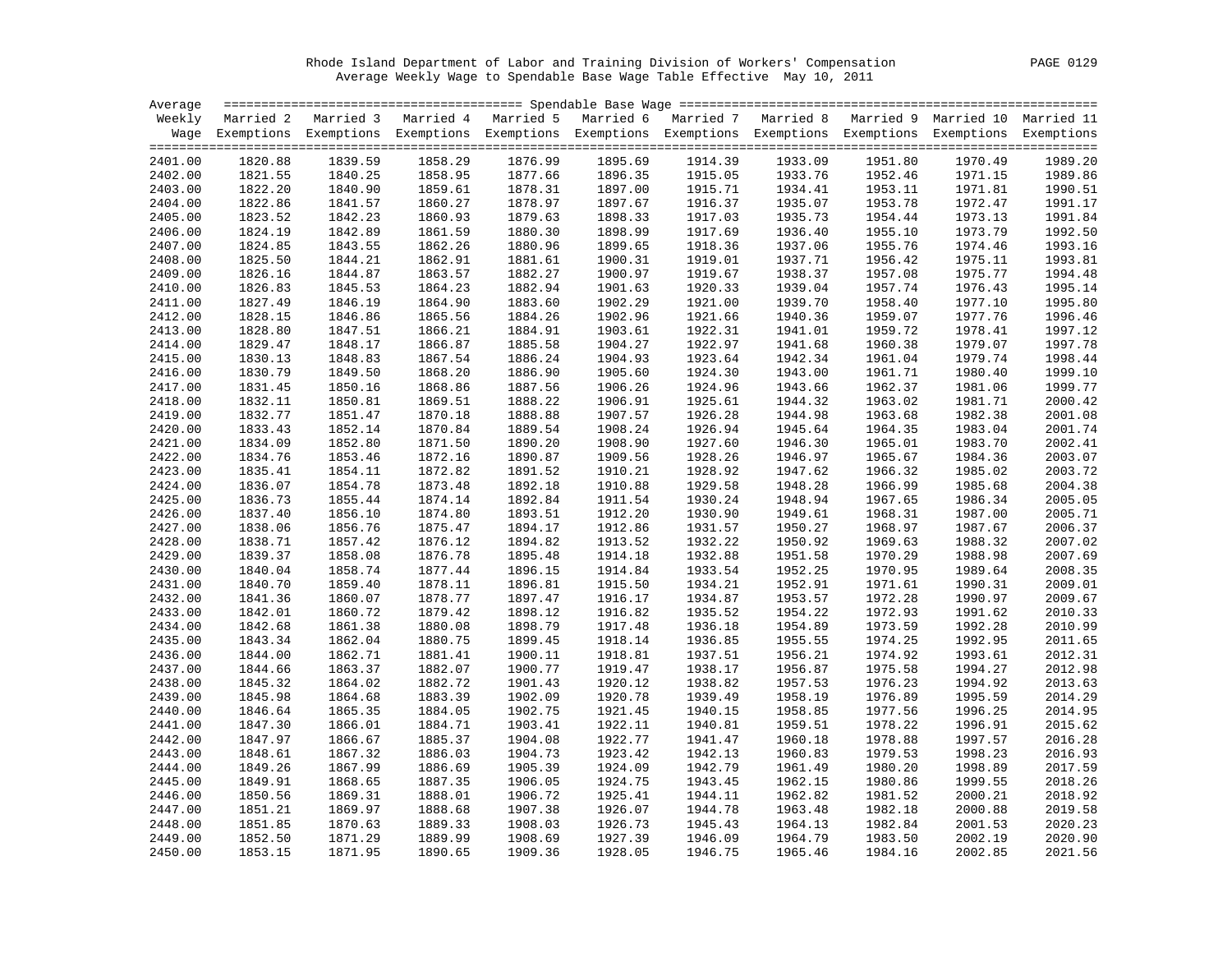Rhode Island Department of Labor and Training Division of Workers' Compensation PAGE 0130 Average Weekly Wage to Spendable Base Wage Table Effective May 10, 2011

| Average |         |                                                                                                                    |         |         |         |         |         |         |         |         |
|---------|---------|--------------------------------------------------------------------------------------------------------------------|---------|---------|---------|---------|---------|---------|---------|---------|
|         |         | Weekly Married 2 Married 3 Married 4 Married 5 Married 6 Married 7 Married 8 Married 9 Married 10 Married 11       |         |         |         |         |         |         |         |         |
|         |         | Wage Exemptions Exemptions Exemptions Exemptions Exemptions Exemptions Exemptions Exemptions Exemptions Exemptions |         |         |         |         |         |         |         |         |
|         |         |                                                                                                                    |         |         |         |         |         |         |         |         |
| 2451.00 | 1853.80 | 1872.61                                                                                                            | 1891.32 | 1910.02 | 1928.71 | 1947.42 | 1966.12 | 1984.82 | 2003.52 | 2022.22 |
| 2452.00 | 1854.45 | 1873.28                                                                                                            | 1891.98 | 1910.68 | 1929.38 | 1948.08 | 1966.78 | 1985.49 | 2004.18 | 2022.88 |
| 2453.00 | 1855.09 | 1873.93                                                                                                            | 1892.63 | 1911.33 | 1930.03 | 1948.73 | 1967.43 | 1986.14 | 2004.83 | 2023.54 |
| 2454.00 | 1855.74 | 1874.59                                                                                                            | 1893.29 | 1912.00 | 1930.69 | 1949.39 | 1968.10 | 1986.80 | 2005.49 | 2024.20 |
| 2455.00 | 1856.39 | 1875.25                                                                                                            | 1893.96 | 1912.66 | 1931.35 | 1950.06 | 1968.76 | 1987.46 | 2006.16 | 2024.86 |
| 2456.00 | 1857.04 | 1875.92                                                                                                            | 1894.62 | 1913.32 | 1932.02 | 1950.72 | 1969.42 | 1988.13 | 2006.82 | 2025.52 |
| 2457.00 | 1857.69 | 1876.58                                                                                                            | 1895.28 | 1913.98 | 1932.68 | 1951.38 | 1970.08 | 1988.79 | 2007.48 | 2026.19 |
| 2458.00 | 1858.33 | 1877.23                                                                                                            | 1895.93 | 1914.64 | 1933.33 | 1952.03 | 1970.74 | 1989.44 | 2008.13 | 2026.84 |
| 2459.00 | 1858.98 | 1877.89                                                                                                            | 1896.60 | 1915.30 | 1933.99 | 1952.70 | 1971.40 | 1990.10 | 2008.80 | 2027.50 |
| 2460.00 | 1859.63 | 1878.56                                                                                                            | 1897.26 | 1915.96 | 1934.66 | 1953.36 | 1972.06 | 1990.77 | 2009.46 | 2028.16 |
| 2461.00 | 1860.28 | 1879.22                                                                                                            | 1897.92 | 1916.62 | 1935.32 | 1954.02 | 1972.72 | 1991.43 | 2010.12 | 2028.83 |
| 2462.00 | 1860.93 | 1879.87                                                                                                            | 1898.58 | 1917.29 | 1935.98 | 1954.68 | 1973.39 | 1992.09 | 2010.78 | 2029.49 |
| 2463.00 | 1861.57 | 1880.51                                                                                                            | 1899.24 | 1917.94 | 1936.63 | 1955.34 | 1974.04 | 1992.74 | 2011.44 | 2030.14 |
| 2464.00 | 1862.22 | 1881.16                                                                                                            | 1899.90 | 1918.60 | 1937.30 | 1956.00 | 1974.70 | 1993.41 | 2012.10 | 2030.80 |
| 2465.00 | 1862.87 | 1881.81                                                                                                            | 1900.56 | 1919.26 | 1937.96 | 1956.66 | 1975.36 | 1994.07 | 2012.76 | 2031.47 |
| 2466.00 | 1863.52 | 1882.46                                                                                                            | 1901.22 | 1919.93 | 1938.62 | 1957.32 | 1976.03 | 1994.73 | 2013.42 | 2032.13 |
| 2467.00 | 1864.17 | 1883.11                                                                                                            | 1901.89 | 1920.59 | 1939.28 | 1957.99 | 1976.69 | 1995.39 | 2014.09 | 2032.79 |
| 2468.00 | 1864.81 | 1883.75                                                                                                            | 1902.54 | 1921.24 | 1939.94 | 1958.64 | 1977.34 | 1996.05 | 2014.74 | 2033.44 |
| 2469.00 | 1865.46 | 1884.40                                                                                                            | 1903.20 | 1921.90 | 1940.60 | 1959.30 | 1978.00 | 1996.71 | 2015.40 | 2034.11 |
| 2470.00 | 1866.11 | 1885.05                                                                                                            | 1903.86 | 1922.57 | 1941.26 | 1959.96 | 1978.67 | 1997.37 | 2016.06 | 2034.77 |
| 2471.00 | 1866.76 | 1885.70                                                                                                            | 1904.53 | 1923.23 | 1941.92 | 1960.63 | 1979.33 | 1998.03 | 2016.73 | 2035.43 |
| 2472.00 | 1867.41 | 1886.35                                                                                                            | 1905.19 | 1923.89 | 1942.59 | 1961.29 | 1979.99 | 1998.70 | 2017.39 | 2036.09 |
| 2473.00 | 1868.05 | 1886.99                                                                                                            | 1905.84 | 1924.54 | 1943.24 | 1961.94 | 1980.64 | 1999.35 | 2018.04 | 2036.75 |
| 2474.00 | 1868.70 | 1887.64                                                                                                            | 1906.50 | 1925.21 | 1943.90 | 1962.60 | 1981.31 | 2000.01 | 2018.70 | 2037.41 |
| 2475.00 | 1869.35 | 1888.29                                                                                                            | 1907.17 | 1925.87 | 1944.56 | 1963.27 | 1981.97 | 2000.67 | 2019.37 | 2038.07 |
| 2476.00 | 1870.00 | 1888.94                                                                                                            | 1907.83 | 1926.53 | 1945.23 | 1963.93 | 1982.63 | 2001.34 | 2020.03 | 2038.73 |
| 2477.00 | 1870.65 | 1889.59                                                                                                            | 1908.49 | 1927.19 | 1945.89 | 1964.59 | 1983.29 | 2002.00 | 2020.69 | 2039.40 |
| 2478.00 | 1871.29 | 1890.23                                                                                                            | 1909.14 | 1927.85 | 1946.54 | 1965.24 | 1983.95 | 2002.65 | 2021.34 | 2040.05 |
| 2479.00 | 1871.94 | 1890.88                                                                                                            | 1909.81 | 1928.51 | 1947.20 | 1965.91 | 1984.61 | 2003.31 | 2022.01 | 2040.71 |
| 2480.00 | 1872.59 | 1891.53                                                                                                            | 1910.47 | 1929.17 | 1947.87 | 1966.57 | 1985.27 | 2003.98 | 2022.67 | 2041.37 |
| 2481.00 | 1873.24 | 1892.18                                                                                                            | 1911.13 | 1929.83 | 1948.53 | 1967.23 | 1985.93 | 2004.64 | 2023.33 | 2042.04 |
| 2482.00 | 1873.89 | 1892.83                                                                                                            | 1911.78 | 1930.50 | 1949.19 | 1967.89 | 1986.60 | 2005.30 | 2023.99 | 2042.70 |
| 2483.00 | 1874.53 | 1893.47                                                                                                            | 1912.42 | 1931.15 | 1949.84 | 1968.55 | 1987.25 | 2005.95 | 2024.65 | 2043.35 |
| 2484.00 | 1875.18 | 1894.12                                                                                                            | 1913.07 | 1931.81 | 1950.51 | 1969.21 | 1987.91 | 2006.62 | 2025.31 | 2044.01 |
| 2485.00 | 1875.83 | 1894.77                                                                                                            | 1913.72 | 1932.47 | 1951.17 | 1969.87 | 1988.57 | 2007.28 | 2025.97 | 2044.68 |
| 2486.00 | 1876.48 | 1895.42                                                                                                            | 1914.37 | 1933.14 | 1951.83 | 1970.53 | 1989.24 | 2007.94 | 2026.63 | 2045.34 |
| 2487.00 | 1877.13 | 1896.07                                                                                                            | 1915.02 | 1933.80 | 1952.49 | 1971.20 | 1989.90 | 2008.60 | 2027.30 | 2046.00 |
| 2488.00 | 1877.77 | 1896.71                                                                                                            | 1915.66 | 1934.45 | 1953.15 | 1971.85 | 1990.55 | 2009.26 | 2027.95 | 2046.65 |
| 2489.00 | 1878.42 | 1897.36                                                                                                            | 1916.31 | 1935.11 | 1953.81 | 1972.51 | 1991.21 | 2009.92 | 2028.61 | 2047.32 |
| 2490.00 | 1879.07 | 1898.01                                                                                                            | 1916.96 | 1935.78 | 1954.47 | 1973.17 | 1991.88 | 2010.58 | 2029.27 | 2047.98 |
| 2491.00 | 1879.72 | 1898.66                                                                                                            | 1917.61 | 1936.44 | 1955.13 | 1973.84 | 1992.54 | 2011.24 | 2029.94 | 2048.64 |
| 2492.00 | 1880.37 | 1899.31                                                                                                            | 1918.26 | 1937.10 | 1955.80 | 1974.50 | 1993.20 | 2011.91 | 2030.60 | 2049.30 |
| 2493.00 | 1881.01 | 1899.95                                                                                                            | 1918.90 | 1937.75 | 1956.45 | 1975.15 | 1993.85 | 2012.56 | 2031.25 | 2049.96 |
| 2494.00 | 1881.66 | 1900.60                                                                                                            | 1919.55 | 1938.42 | 1957.11 | 1975.81 | 1994.52 | 2013.22 | 2031.91 | 2050.62 |
| 2495.00 | 1882.31 | 1901.25                                                                                                            | 1920.20 | 1939.08 | 1957.77 | 1976.48 | 1995.18 | 2013.88 | 2032.58 | 2051.28 |
| 2496.00 | 1882.96 | 1901.90                                                                                                            | 1920.85 | 1939.74 | 1958.44 | 1977.14 | 1995.84 | 2014.55 | 2033.24 | 2051.94 |
| 2497.00 | 1883.61 | 1902.55                                                                                                            | 1921.50 | 1940.40 | 1959.10 | 1977.80 | 1996.50 | 2015.21 | 2033.90 | 2052.61 |
| 2498.00 | 1884.25 | 1903.20                                                                                                            | 1922.14 | 1941.06 | 1959.75 | 1978.45 | 1997.16 | 2015.86 | 2034.55 | 2053.26 |
| 2499.00 | 1884.90 | 1903.85                                                                                                            | 1922.79 | 1941.72 | 1960.41 | 1979.12 | 1997.82 | 2016.52 | 2035.22 | 2053.92 |
| 2500.00 | 1885.55 | 1904.50                                                                                                            | 1923.44 | 1942.38 | 1961.08 | 1979.78 | 1998.48 | 2017.19 | 2035.88 | 2054.58 |
|         |         |                                                                                                                    |         |         |         |         |         |         |         |         |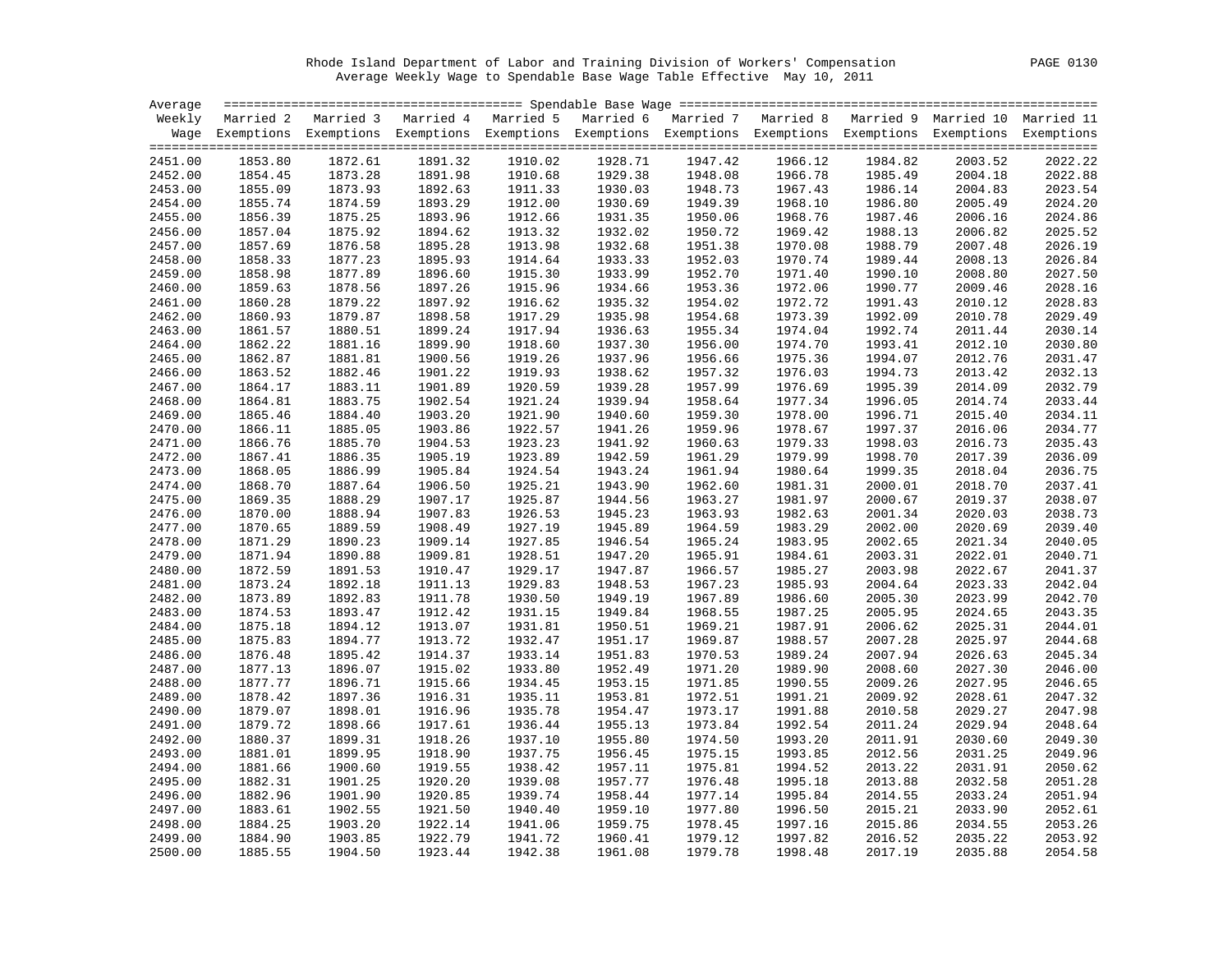Rhode Island Department of Labor and Training Division of Workers' Compensation PAGE 0131 Average Weekly Wage to Spendable Base Wage Table Effective May 10, 2011

| Average |         |                                                                                                                    |         |         |         |         |         |         |         |         |
|---------|---------|--------------------------------------------------------------------------------------------------------------------|---------|---------|---------|---------|---------|---------|---------|---------|
|         |         | Weekly Married 2 Married 3 Married 4 Married 5 Married 6 Married 7 Married 8 Married 9 Married 10 Married 11       |         |         |         |         |         |         |         |         |
|         |         | Wage Exemptions Exemptions Exemptions Exemptions Exemptions Exemptions Exemptions Exemptions Exemptions Exemptions |         |         |         |         |         |         |         |         |
|         |         |                                                                                                                    |         |         |         |         |         |         |         |         |
| 2501.00 | 1886.20 | 1905.15                                                                                                            | 1924.09 | 1943.03 | 1961.74 | 1980.44 | 1999.14 | 2017.85 | 2036.54 | 2055.25 |
| 2502.00 | 1886.85 | 1905.80                                                                                                            | 1924.74 | 1943.68 | 1962.40 | 1981.10 | 1999.81 | 2018.51 | 2037.20 | 2055.91 |
| 2503.00 | 1887.49 | 1906.44                                                                                                            | 1925.38 | 1944.32 | 1963.05 | 1981.76 | 2000.46 | 2019.16 | 2037.86 | 2056.56 |
| 2504.00 | 1888.14 | 1907.09                                                                                                            | 1926.03 | 1944.97 | 1963.72 | 1982.42 | 2001.12 | 2019.83 | 2038.52 | 2057.22 |
| 2505.00 | 1888.79 | 1907.74                                                                                                            | 1926.68 | 1945.62 | 1964.38 | 1983.08 | 2001.78 | 2020.49 | 2039.18 | 2057.89 |
| 2506.00 | 1889.44 | 1908.39                                                                                                            | 1927.33 | 1946.27 | 1965.04 | 1983.74 | 2002.45 | 2021.15 | 2039.84 | 2058.55 |
| 2507.00 | 1890.09 | 1909.04                                                                                                            | 1927.98 | 1946.92 | 1965.70 | 1984.41 | 2003.11 | 2021.81 | 2040.51 | 2059.21 |
| 2508.00 | 1890.73 | 1909.68                                                                                                            | 1928.62 | 1947.56 | 1966.36 | 1985.06 | 2003.76 | 2022.47 | 2041.16 | 2059.86 |
| 2509.00 | 1891.38 | 1910.33                                                                                                            | 1929.27 | 1948.21 | 1967.02 | 1985.72 | 2004.42 | 2023.13 | 2041.82 | 2060.53 |
| 2510.00 | 1892.03 | 1910.98                                                                                                            | 1929.92 | 1948.86 | 1967.68 | 1986.38 | 2005.09 | 2023.79 | 2042.48 | 2061.19 |
| 2511.00 | 1892.68 | 1911.63                                                                                                            | 1930.57 | 1949.51 | 1968.34 | 1987.05 | 2005.75 | 2024.45 | 2043.15 | 2061.85 |
| 2512.00 | 1893.33 | 1912.28                                                                                                            | 1931.22 | 1950.16 | 1969.01 | 1987.71 | 2006.41 | 2025.12 | 2043.81 | 2062.51 |
| 2513.00 | 1893.97 | 1912.92                                                                                                            | 1931.86 | 1950.80 | 1969.66 | 1988.36 | 2007.06 | 2025.77 | 2044.46 | 2063.17 |
| 2514.00 | 1894.62 | 1913.57                                                                                                            | 1932.51 | 1951.45 | 1970.32 | 1989.02 | 2007.73 | 2026.43 | 2045.12 | 2063.83 |
| 2515.00 | 1895.27 | 1914.22                                                                                                            | 1933.16 | 1952.10 | 1970.98 | 1989.69 | 2008.39 | 2027.09 | 2045.79 | 2064.49 |
| 2516.00 | 1895.92 | 1914.87                                                                                                            | 1933.81 | 1952.75 | 1971.65 | 1990.35 | 2009.05 | 2027.76 | 2046.45 | 2065.15 |
| 2517.00 | 1896.58 | 1915.52                                                                                                            | 1934.46 | 1953.40 | 1972.31 | 1991.01 | 2009.71 | 2028.42 | 2047.11 | 2065.82 |
| 2518.00 | 1897.22 | 1916.16                                                                                                            | 1935.10 | 1954.04 | 1972.96 | 1991.66 | 2010.37 | 2029.07 | 2047.76 | 2066.47 |
| 2519.00 | 1897.87 | 1916.81                                                                                                            | 1935.75 | 1954.69 | 1973.62 | 1992.33 | 2011.03 | 2029.73 | 2048.43 | 2067.13 |
| 2520.00 | 1898.52 | 1917.46                                                                                                            | 1936.40 | 1955.34 | 1974.27 | 1992.99 | 2011.69 | 2030.40 | 2049.09 | 2067.79 |
| 2521.00 | 1899.17 | 1918.11                                                                                                            | 1937.05 | 1955.99 | 1974.92 | 1993.65 | 2012.35 | 2031.06 | 2049.75 | 2068.46 |
| 2522.00 | 1899.82 | 1918.76                                                                                                            | 1937.70 | 1956.64 | 1975.57 | 1994.31 | 2013.02 | 2031.72 | 2050.41 | 2069.12 |
| 2523.00 | 1900.46 | 1919.40                                                                                                            | 1938.34 | 1957.28 | 1976.21 | 1994.97 | 2013.67 | 2032.37 | 2051.07 | 2069.77 |
| 2524.00 | 1901.11 | 1920.05                                                                                                            | 1938.99 | 1957.93 | 1976.86 | 1995.63 | 2014.33 | 2033.04 | 2051.73 | 2070.43 |
| 2525.00 | 1901.76 | 1920.70                                                                                                            | 1939.64 | 1958.58 | 1977.51 | 1996.29 | 2014.99 | 2033.70 | 2052.39 | 2071.10 |
| 2526.00 | 1902.41 | 1921.35                                                                                                            | 1940.29 | 1959.23 | 1978.16 | 1996.95 | 2015.66 | 2034.36 | 2053.05 | 2071.76 |
| 2527.00 | 1903.06 | 1922.00                                                                                                            | 1940.94 | 1959.88 | 1978.81 | 1997.62 | 2016.32 | 2035.02 | 2053.72 | 2072.42 |
| 2528.00 | 1903.70 | 1922.64                                                                                                            | 1941.58 | 1960.52 | 1979.45 | 1998.27 | 2016.97 | 2035.68 | 2054.37 | 2073.07 |
| 2529.00 | 1904.35 | 1923.29                                                                                                            | 1942.23 | 1961.17 | 1980.10 | 1998.93 | 2017.63 | 2036.34 | 2055.03 | 2073.74 |
| 2530.00 | 1905.00 | 1923.94                                                                                                            | 1942.88 | 1961.82 | 1980.75 | 1999.59 | 2018.30 | 2037.00 | 2055.69 | 2074.40 |
| 2531.00 | 1905.65 | 1924.59                                                                                                            | 1943.53 | 1962.47 | 1981.40 | 2000.26 | 2018.96 | 2037.66 | 2056.36 | 2075.06 |
| 2532.00 | 1906.30 | 1925.24                                                                                                            | 1944.18 | 1963.12 | 1982.05 | 2000.92 | 2019.62 | 2038.33 | 2057.02 | 2075.72 |
| 2533.00 | 1906.94 | 1925.88                                                                                                            | 1944.82 | 1963.76 | 1982.69 | 2001.57 | 2020.27 | 2038.98 | 2057.67 | 2076.38 |
| 2534.00 | 1907.59 | 1926.53                                                                                                            | 1945.47 | 1964.41 | 1983.34 | 2002.23 | 2020.94 | 2039.64 | 2058.33 | 2077.04 |
| 2535.00 | 1908.24 | 1927.18                                                                                                            | 1946.12 | 1965.06 | 1983.99 | 2002.90 | 2021.60 | 2040.30 | 2059.00 | 2077.70 |
| 2536.00 | 1908.89 | 1927.83                                                                                                            | 1946.77 | 1965.71 | 1984.64 | 2003.56 | 2022.26 | 2040.97 | 2059.66 | 2078.36 |
| 2537.00 | 1909.54 | 1928.48                                                                                                            | 1947.42 | 1966.36 | 1985.29 | 2004.22 | 2022.92 | 2041.63 | 2060.32 | 2079.03 |
| 2538.00 | 1910.18 | 1929.12                                                                                                            | 1948.06 | 1967.00 | 1985.93 | 2004.87 | 2023.58 | 2042.28 | 2060.97 | 2079.68 |
| 2539.00 | 1910.83 | 1929.77                                                                                                            | 1948.71 | 1967.65 | 1986.58 | 2005.53 | 2024.24 | 2042.94 | 2061.64 | 2080.34 |
| 2540.00 | 1911.48 | 1930.42                                                                                                            | 1949.36 | 1968.30 | 1987.23 | 2006.18 | 2024.90 | 2043.61 | 2062.30 | 2081.00 |
| 2541.00 | 1912.13 | 1931.07                                                                                                            | 1950.01 | 1968.95 | 1987.88 | 2006.83 | 2025.56 | 2044.27 | 2062.96 | 2081.67 |
| 2542.00 | 1912.78 | 1931.72                                                                                                            | 1950.66 | 1969.60 | 1988.54 | 2007.48 | 2026.23 | 2044.93 | 2063.62 | 2082.33 |
| 2543.00 | 1913.42 | 1932.36                                                                                                            | 1951.30 | 1970.24 | 1989.18 | 2008.12 | 2026.88 | 2045.58 | 2064.28 | 2082.98 |
| 2544.00 | 1914.07 | 1933.01                                                                                                            | 1951.95 | 1970.89 | 1989.83 | 2008.77 | 2027.54 | 2046.25 | 2064.94 | 2083.64 |
| 2545.00 | 1914.72 | 1933.66                                                                                                            | 1952.60 | 1971.54 | 1990.48 | 2009.42 | 2028.20 | 2046.91 | 2065.60 | 2084.31 |
| 2546.00 | 1915.37 | 1934.31                                                                                                            | 1953.25 | 1972.19 | 1991.13 | 2010.07 | 2028.87 | 2047.57 | 2066.26 | 2084.97 |
| 2547.00 | 1916.02 | 1934.96                                                                                                            | 1953.90 | 1972.84 | 1991.78 | 2010.72 | 2029.53 | 2048.23 | 2066.93 | 2085.63 |
| 2548.00 | 1916.66 | 1935.60                                                                                                            | 1954.54 | 1973.48 | 1992.42 | 2011.36 | 2030.18 | 2048.89 | 2067.58 | 2086.28 |
| 2549.00 | 1917.31 | 1936.25                                                                                                            | 1955.19 | 1974.13 | 1993.07 | 2012.01 | 2030.84 | 2049.55 | 2068.24 | 2086.95 |
| 2550.00 | 1917.96 | 1936.90                                                                                                            | 1955.84 | 1974.78 | 1993.72 | 2012.66 | 2031.51 | 2050.21 | 2068.90 | 2087.61 |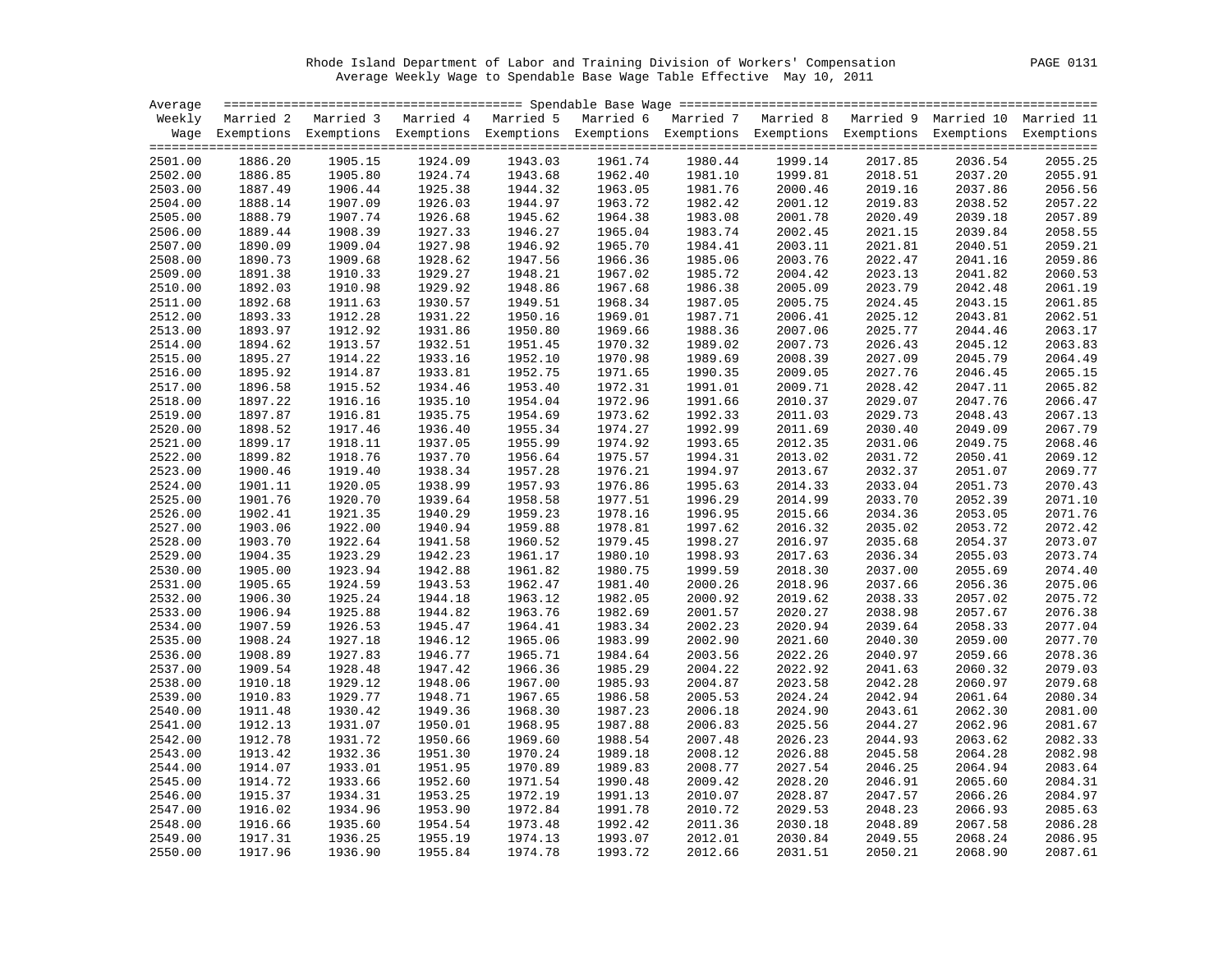Rhode Island Department of Labor and Training Division of Workers' Compensation PAGE 0132 Average Weekly Wage to Spendable Base Wage Table Effective May 10, 2011

| Average |         |                                                                                                                    |         |         |         |         |         |                    |                    |         |
|---------|---------|--------------------------------------------------------------------------------------------------------------------|---------|---------|---------|---------|---------|--------------------|--------------------|---------|
|         |         | Weekly Married 2 Married 3 Married 4 Married 5 Married 6 Married 7 Married 8 Married 9 Married 10 Married 11       |         |         |         |         |         |                    |                    |         |
|         |         | Wage Exemptions Exemptions Exemptions Exemptions Exemptions Exemptions Exemptions Exemptions Exemptions Exemptions |         |         |         |         |         |                    |                    |         |
|         |         |                                                                                                                    |         |         |         |         |         |                    |                    |         |
| 2551.00 | 1918.61 | 1937.55                                                                                                            | 1956.49 | 1975.43 | 1994.37 | 2013.31 | 2032.17 | 2050.87            | 2069.57            | 2088.27 |
| 2552.00 | 1919.26 | 1938.20                                                                                                            | 1957.14 | 1976.08 | 1995.02 | 2013.96 | 2032.83 | 2051.54            | 2070.23            | 2088.93 |
| 2553.00 | 1919.90 | 1938.84                                                                                                            | 1957.78 | 1976.72 | 1995.66 | 2014.60 | 2033.48 | 2052.19            | 2070.88            | 2089.59 |
| 2554.00 | 1920.55 | 1939.49                                                                                                            | 1958.43 | 1977.37 | 1996.31 | 2015.25 | 2034.15 | 2052.85            | 2071.54            | 2090.25 |
| 2555.00 | 1921.20 | 1940.14                                                                                                            | 1959.08 | 1978.02 | 1996.96 | 2015.90 | 2034.81 | 2053.51            | 2072.21            | 2090.91 |
| 2556.00 | 1921.85 | 1940.79                                                                                                            | 1959.73 | 1978.67 | 1997.61 | 2016.55 | 2035.47 | 2054.18            | 2072.87            | 2091.57 |
| 2557.00 | 1922.50 | 1941.44                                                                                                            | 1960.38 | 1979.32 | 1998.26 | 2017.20 | 2036.13 | 2054.84            | 2073.53            | 2092.24 |
| 2558.00 | 1923.14 | 1942.08                                                                                                            | 1961.02 | 1979.96 | 1998.90 | 2017.84 | 2036.78 | 2055.49            | 2074.18            | 2092.89 |
| 2559.00 | 1923.79 | 1942.73                                                                                                            | 1961.67 | 1980.61 | 1999.55 | 2018.49 | 2037.43 | 2056.15            | 2074.85            | 2093.55 |
| 2560.00 | 1924.44 | 1943.38                                                                                                            | 1962.32 | 1981.26 | 2000.20 | 2019.14 | 2038.08 | 2056.82            | 2075.51            | 2094.21 |
| 2561.00 | 1925.09 | 1944.03                                                                                                            | 1962.97 | 1981.92 | 2000.85 | 2019.79 | 2038.73 | 2057.48            | 2076.17            | 2094.88 |
| 2562.00 | 1925.74 | 1944.68                                                                                                            | 1963.62 | 1982.57 | 2001.50 | 2020.44 | 2039.38 | 2058.14            | 2076.83            | 2095.54 |
| 2563.00 | 1926.38 | 1945.32                                                                                                            | 1964.26 | 1983.21 | 2002.14 | 2021.08 | 2040.02 | 2058.79            | 2077.49            | 2096.19 |
| 2564.00 | 1927.03 | 1945.97                                                                                                            | 1964.91 | 1983.86 | 2002.79 | 2021.73 | 2040.67 | 2059.46            | 2078.15            | 2096.85 |
| 2565.00 | 1927.68 | 1946.62                                                                                                            | 1965.56 | 1984.51 | 2003.44 | 2022.38 | 2041.32 | 2060.12            | 2078.81            | 2097.52 |
| 2566.00 | 1928.33 | 1947.27                                                                                                            | 1966.21 | 1985.16 | 2004.09 | 2023.03 | 2041.97 | 2060.78            | 2079.47            | 2098.18 |
| 2567.00 | 1928.98 | 1947.92                                                                                                            | 1966.86 | 1985.81 | 2004.74 | 2023.68 | 2042.62 | 2061.44            | 2080.14            | 2098.84 |
| 2568.00 | 1929.62 | 1948.56                                                                                                            | 1967.50 | 1986.45 | 2005.38 | 2024.32 | 2043.26 | 2062.10            | 2080.79            | 2099.49 |
| 2569.00 | 1930.27 | 1949.21                                                                                                            | 1968.15 | 1987.10 | 2006.03 | 2024.97 | 2043.91 | 2062.76            | 2081.45            | 2100.16 |
| 2570.00 | 1930.92 | 1949.86                                                                                                            | 1968.80 | 1987.75 | 2006.68 | 2025.62 | 2044.56 | 2063.42            | 2082.11            | 2100.82 |
| 2571.00 | 1931.57 | 1950.51                                                                                                            | 1969.45 | 1988.40 | 2007.33 | 2026.27 | 2045.21 | 2064.08            | 2082.78            | 2101.48 |
| 2572.00 | 1932.22 | 1951.16                                                                                                            | 1970.10 | 1989.05 | 2007.98 | 2026.92 | 2045.86 | 2064.75            | 2083.44            | 2102.14 |
| 2573.00 | 1932.86 | 1951.80                                                                                                            | 1970.74 | 1989.69 | 2008.62 | 2027.56 | 2046.50 | 2065.40            | 2084.09            | 2102.80 |
| 2574.00 | 1933.51 | 1952.45                                                                                                            | 1971.39 | 1990.34 | 2009.27 | 2028.21 | 2047.15 | 2066.06            | 2084.75            | 2103.46 |
| 2575.00 | 1934.16 | 1953.10                                                                                                            | 1972.04 | 1990.99 | 2009.92 | 2028.86 | 2047.80 | 2066.72            | 2085.42            | 2104.12 |
| 2576.00 | 1934.81 | 1953.75                                                                                                            | 1972.69 | 1991.64 | 2010.57 | 2029.51 | 2048.45 | 2067.39            | 2086.08            | 2104.78 |
| 2577.00 | 1935.46 | 1954.40                                                                                                            | 1973.34 | 1992.29 | 2011.22 | 2030.16 | 2049.10 | 2068.05            | 2086.74            | 2105.45 |
| 2578.00 | 1936.10 | 1955.04                                                                                                            | 1973.98 | 1992.93 | 2011.86 | 2030.80 | 2049.74 | 2068.68            | 2087.39            | 2106.10 |
| 2579.00 | 1936.75 | 1955.69                                                                                                            | 1974.64 | 1993.58 | 2012.51 | 2031.45 | 2050.39 | 2069.33            | 2088.06            | 2106.76 |
| 2580.00 | 1937.40 | 1956.34                                                                                                            | 1975.29 | 1994.23 | 2013.16 | 2032.10 | 2051.04 | 2069.98            | 2088.72            | 2107.42 |
| 2581.00 | 1938.05 | 1956.99                                                                                                            | 1975.94 | 1994.88 | 2013.81 | 2032.75 | 2051.69 | 2070.63            | 2089.38            | 2108.09 |
| 2582.00 | 1938.70 | 1957.64                                                                                                            | 1976.59 | 1995.53 | 2014.46 | 2033.40 | 2052.34 | 2071.28            | 2090.04            | 2108.75 |
| 2583.00 | 1939.34 | 1958.28                                                                                                            | 1977.23 | 1996.17 | 2015.10 | 2034.04 | 2052.98 | 2071.92            | 2090.70            | 2109.40 |
| 2584.00 | 1939.99 | 1958.93                                                                                                            | 1977.88 | 1996.82 | 2015.75 | 2034.69 | 2053.63 | 2072.57            | 2091.36            | 2110.06 |
| 2585.00 | 1940.64 | 1959.58                                                                                                            | 1978.53 | 1997.47 | 2016.40 | 2035.34 | 2054.28 | 2073.22            | 2092.02            | 2110.73 |
| 2586.00 | 1941.29 | 1960.23                                                                                                            | 1979.18 | 1998.12 | 2017.05 | 2035.99 | 2054.93 | 2073.88            | 2092.68            | 2111.39 |
| 2587.00 | 1941.94 | 1960.88                                                                                                            | 1979.83 | 1998.77 | 2017.70 | 2036.64 | 2055.58 | 2074.53            | 2093.35            | 2112.05 |
| 2588.00 | 1942.58 | 1961.52                                                                                                            | 1980.47 | 1999.41 | 2018.34 | 2037.28 | 2056.22 | 2075.17            | 2094.00            | 2112.70 |
| 2589.00 | 1943.23 | 1962.17                                                                                                            | 1981.12 | 2000.06 | 2018.99 | 2037.93 | 2056.87 | 2075.82            | 2094.66            | 2113.37 |
|         | 1943.88 | 1962.82                                                                                                            | 1981.77 | 2000.71 | 2019.64 | 2038.58 | 2057.52 | 2076.47            |                    | 2114.03 |
| 2590.00 | 1944.53 | 1963.47                                                                                                            | 1982.42 | 2001.36 | 2020.29 | 2039.23 | 2058.17 |                    | 2095.32<br>2095.99 | 2114.69 |
| 2591.00 | 1945.18 | 1964.12                                                                                                            | 1983.07 | 2002.01 | 2020.94 | 2039.88 | 2058.82 | 2077.12<br>2077.77 |                    | 2115.35 |
| 2592.00 |         |                                                                                                                    |         |         |         |         |         |                    | 2096.65            |         |
| 2593.00 | 1945.82 | 1964.76                                                                                                            | 1983.71 | 2002.65 | 2021.58 | 2040.52 | 2059.46 | 2078.41            | 2097.30            | 2116.01 |
| 2594.00 | 1946.47 | 1965.41                                                                                                            | 1984.36 | 2003.30 | 2022.23 | 2041.17 | 2060.11 | 2079.06            | 2097.96            | 2116.67 |
| 2595.00 | 1947.12 | 1966.06                                                                                                            | 1985.01 | 2003.95 | 2022.88 | 2041.82 | 2060.76 | 2079.71            | 2098.63            | 2117.33 |
| 2596.00 | 1947.77 | 1966.71                                                                                                            | 1985.66 | 2004.60 | 2023.53 | 2042.47 | 2061.41 | 2080.36            | 2099.29            | 2117.99 |
| 2597.00 | 1948.42 | 1967.36                                                                                                            | 1986.31 | 2005.25 | 2024.18 | 2043.12 | 2062.06 | 2081.01            | 2099.94            | 2118.66 |
| 2598.00 | 1949.06 | 1968.01                                                                                                            | 1986.95 | 2005.89 | 2024.82 | 2043.76 | 2062.70 | 2081.65            | 2100.58            | 2119.31 |
| 2599.00 | 1949.71 | 1968.66                                                                                                            | 1987.60 | 2006.54 | 2025.47 | 2044.41 | 2063.35 | 2082.30            | 2101.23            | 2119.97 |
| 2600.00 | 1950.36 | 1969.31                                                                                                            | 1988.25 | 2007.19 | 2026.12 | 2045.06 | 2064.00 | 2082.95            | 2101.88            | 2120.63 |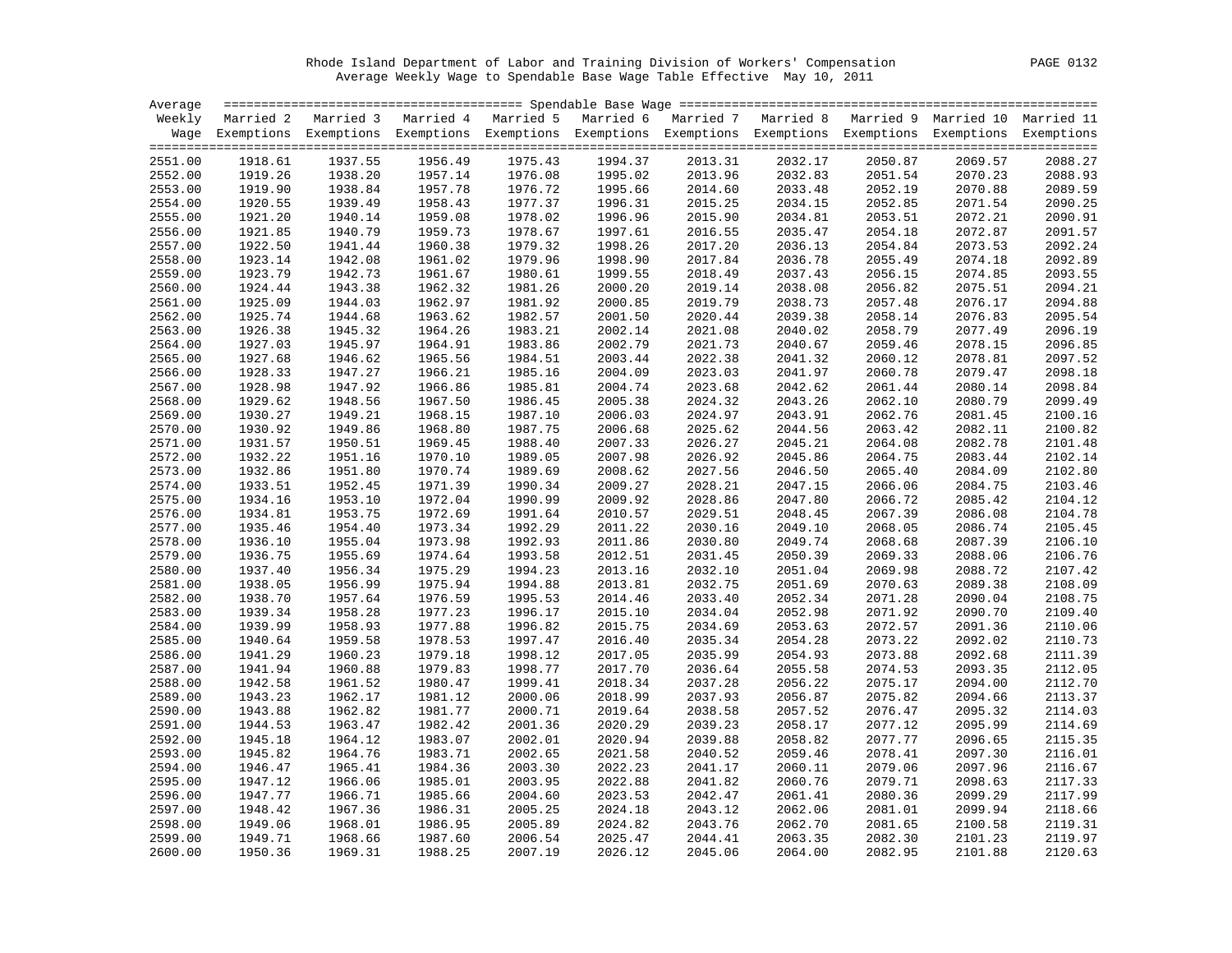Rhode Island Department of Labor and Training Division of Workers' Compensation PAGE 0133 Average Weekly Wage to Spendable Base Wage Table Effective May 10, 2011

| Average |         |                                                                                                                    |         |         |         |         |         |         |         |         |
|---------|---------|--------------------------------------------------------------------------------------------------------------------|---------|---------|---------|---------|---------|---------|---------|---------|
|         |         | Weekly Married 2 Married 3 Married 4 Married 5 Married 6 Married 7 Married 8 Married 9 Married 10 Married 11       |         |         |         |         |         |         |         |         |
|         |         | Wage Exemptions Exemptions Exemptions Exemptions Exemptions Exemptions Exemptions Exemptions Exemptions Exemptions |         |         |         |         |         |         |         |         |
|         |         |                                                                                                                    |         |         |         |         |         |         |         |         |
| 2601.00 | 1951.01 | 1969.96                                                                                                            | 1988.90 | 2007.84 | 2026.77 | 2045.71 | 2064.65 | 2083.60 | 2102.53 | 2121.30 |
| 2602.00 | 1951.66 | 1970.61                                                                                                            | 1989.55 | 2008.49 | 2027.42 | 2046.36 | 2065.30 | 2084.25 | 2103.18 | 2121.96 |
| 2603.00 | 1952.30 | 1971.25                                                                                                            | 1990.19 | 2009.13 | 2028.06 | 2047.00 | 2065.94 | 2084.89 | 2103.82 | 2122.61 |
| 2604.00 | 1952.95 | 1971.90                                                                                                            | 1990.84 | 2009.78 | 2028.71 | 2047.65 | 2066.60 | 2085.54 | 2104.47 | 2123.27 |
| 2605.00 | 1953.60 | 1972.55                                                                                                            | 1991.49 | 2010.43 | 2029.36 | 2048.30 | 2067.25 | 2086.19 | 2105.12 | 2123.94 |
| 2606.00 | 1954.25 | 1973.20                                                                                                            | 1992.14 | 2011.08 | 2030.01 | 2048.95 | 2067.90 | 2086.84 | 2105.77 | 2124.60 |
| 2607.00 | 1954.90 | 1973.85                                                                                                            | 1992.79 | 2011.73 | 2030.66 | 2049.60 | 2068.55 | 2087.49 | 2106.42 | 2125.26 |
| 2608.00 | 1955.54 | 1974.49                                                                                                            | 1993.43 | 2012.37 | 2031.30 | 2050.24 | 2069.19 | 2088.13 | 2107.06 | 2125.91 |
| 2609.00 | 1956.19 | 1975.14                                                                                                            | 1994.08 | 2013.02 | 2031.95 | 2050.89 | 2069.84 | 2088.78 | 2107.71 | 2126.58 |
| 2610.00 | 1956.84 | 1975.79                                                                                                            | 1994.73 | 2013.67 | 2032.60 | 2051.54 | 2070.49 | 2089.43 | 2108.36 | 2127.24 |
| 2611.00 | 1957.49 | 1976.44                                                                                                            | 1995.38 | 2014.32 | 2033.25 | 2052.19 | 2071.14 | 2090.08 | 2109.01 | 2127.90 |
| 2612.00 | 1958.14 | 1977.09                                                                                                            | 1996.03 | 2014.97 | 2033.90 | 2052.84 | 2071.79 | 2090.73 | 2109.66 | 2128.56 |
| 2613.00 | 1958.78 | 1977.73                                                                                                            | 1996.67 | 2015.61 | 2034.54 | 2053.48 | 2072.43 | 2091.37 | 2110.30 | 2129.22 |
| 2614.00 | 1959.43 | 1978.38                                                                                                            | 1997.32 | 2016.26 | 2035.19 | 2054.13 | 2073.08 | 2092.02 | 2110.95 | 2129.88 |
| 2615.00 | 1960.08 | 1979.03                                                                                                            | 1997.97 | 2016.91 | 2035.84 | 2054.78 | 2073.73 | 2092.67 | 2111.60 | 2130.54 |
| 2616.00 | 1960.73 | 1979.68                                                                                                            | 1998.62 | 2017.56 | 2036.49 | 2055.43 | 2074.38 | 2093.32 | 2112.25 | 2131.19 |
| 2617.00 | 1961.39 | 1980.33                                                                                                            | 1999.27 | 2018.21 | 2037.14 | 2056.08 | 2075.03 | 2093.97 | 2112.90 | 2131.84 |
| 2618.00 | 1962.03 | 1980.97                                                                                                            | 1999.91 | 2018.85 | 2037.78 | 2056.72 | 2075.67 | 2094.61 | 2113.54 | 2132.48 |
| 2619.00 | 1962.68 | 1981.62                                                                                                            | 2000.56 | 2019.50 | 2038.43 | 2057.37 | 2076.32 | 2095.26 | 2114.19 | 2133.13 |
| 2620.00 | 1963.33 | 1982.27                                                                                                            | 2001.21 | 2020.15 | 2039.08 | 2058.02 | 2076.97 | 2095.91 | 2114.84 | 2133.78 |
| 2621.00 | 1963.98 | 1982.92                                                                                                            | 2001.86 | 2020.80 | 2039.73 | 2058.67 | 2077.62 | 2096.56 | 2115.49 | 2134.43 |
| 2622.00 | 1964.63 | 1983.57                                                                                                            | 2002.51 | 2021.45 | 2040.38 | 2059.32 | 2078.27 | 2097.21 | 2116.14 | 2135.08 |
| 2623.00 | 1965.27 | 1984.21                                                                                                            | 2003.15 | 2022.09 | 2041.02 | 2059.97 | 2078.91 | 2097.85 | 2116.78 | 2135.72 |
| 2624.00 | 1965.92 | 1984.86                                                                                                            | 2003.80 | 2022.74 | 2041.67 | 2060.62 | 2079.56 | 2098.50 | 2117.43 | 2136.37 |
| 2625.00 | 1966.57 | 1985.51                                                                                                            | 2004.45 | 2023.39 | 2042.32 | 2061.27 | 2080.21 | 2099.15 | 2118.08 | 2137.02 |
| 2626.00 | 1967.22 | 1986.16                                                                                                            | 2005.10 | 2024.04 | 2042.97 | 2061.92 | 2080.86 | 2099.80 | 2118.73 | 2137.67 |
| 2627.00 | 1967.87 | 1986.81                                                                                                            | 2005.75 | 2024.69 | 2043.62 | 2062.57 | 2081.51 | 2100.45 | 2119.38 | 2138.32 |
| 2628.00 | 1968.51 | 1987.45                                                                                                            | 2006.39 | 2025.33 | 2044.26 | 2063.21 | 2082.15 | 2101.09 | 2120.02 | 2138.96 |
| 2629.00 | 1969.16 | 1988.10                                                                                                            | 2007.04 | 2025.98 | 2044.91 | 2063.86 | 2082.80 | 2101.74 | 2120.67 | 2139.61 |
| 2630.00 | 1969.81 | 1988.75                                                                                                            | 2007.69 | 2026.63 | 2045.56 | 2064.51 | 2083.45 | 2102.39 | 2121.32 | 2140.26 |
| 2631.00 | 1970.46 | 1989.40                                                                                                            | 2008.34 | 2027.28 | 2046.21 | 2065.16 | 2084.10 | 2103.04 | 2121.97 | 2140.91 |
| 2632.00 | 1971.11 | 1990.05                                                                                                            | 2008.99 | 2027.93 | 2046.86 | 2065.81 | 2084.75 | 2103.69 | 2122.62 | 2141.56 |
| 2633.00 | 1971.75 | 1990.69                                                                                                            | 2009.63 | 2028.57 | 2047.50 | 2066.45 | 2085.39 | 2104.33 | 2123.26 | 2142.20 |
| 2634.00 | 1972.40 | 1991.34                                                                                                            | 2010.28 | 2029.22 | 2048.15 | 2067.10 | 2086.04 | 2104.98 | 2123.91 | 2142.85 |
| 2635.00 | 1973.05 | 1991.99                                                                                                            | 2010.93 | 2029.87 | 2048.80 | 2067.75 | 2086.69 | 2105.63 | 2124.56 | 2143.50 |
| 2636.00 | 1973.70 | 1992.64                                                                                                            | 2011.58 | 2030.52 | 2049.45 | 2068.40 | 2087.34 | 2106.28 | 2125.21 | 2144.15 |
| 2637.00 | 1974.35 | 1993.29                                                                                                            | 2012.23 | 2031.17 | 2050.10 | 2069.05 | 2087.99 | 2106.93 | 2125.86 | 2144.80 |
| 2638.00 | 1974.99 | 1993.93                                                                                                            | 2012.87 | 2031.81 | 2050.74 | 2069.69 | 2088.63 | 2107.57 | 2126.50 | 2145.44 |
| 2639.00 | 1975.64 | 1994.58                                                                                                            | 2013.52 | 2032.46 | 2051.39 | 2070.34 | 2089.28 | 2108.22 | 2127.15 | 2146.09 |
| 2640.00 | 1976.29 | 1995.23                                                                                                            | 2014.17 | 2033.11 | 2052.04 | 2070.99 | 2089.93 | 2108.87 | 2127.80 | 2146.74 |
| 2641.00 | 1976.94 | 1995.88                                                                                                            | 2014.82 | 2033.76 | 2052.69 | 2071.64 | 2090.58 | 2109.52 | 2128.45 | 2147.39 |
| 2642.00 | 1977.59 | 1996.53                                                                                                            | 2015.47 | 2034.41 | 2053.35 | 2072.29 | 2091.23 | 2110.17 | 2129.10 | 2148.04 |
| 2643.00 | 1978.23 | 1997.17                                                                                                            | 2016.11 | 2035.05 | 2053.99 | 2072.93 | 2091.87 | 2110.81 | 2129.74 | 2148.68 |
| 2644.00 | 1978.88 | 1997.82                                                                                                            | 2016.76 | 2035.70 | 2054.64 | 2073.58 | 2092.52 | 2111.46 | 2130.39 | 2149.33 |
| 2645.00 | 1979.53 | 1998.47                                                                                                            | 2017.41 | 2036.35 | 2055.29 | 2074.23 | 2093.17 | 2112.11 | 2131.04 | 2149.98 |
| 2646.00 | 1980.18 | 1999.12                                                                                                            | 2018.06 | 2037.00 | 2055.94 | 2074.88 | 2093.82 | 2112.76 | 2131.69 | 2150.63 |
| 2647.00 | 1980.83 | 1999.77                                                                                                            | 2018.71 | 2037.65 | 2056.59 | 2075.53 | 2094.47 | 2113.41 | 2132.34 | 2151.28 |
| 2648.00 | 1981.47 | 2000.41                                                                                                            | 2019.35 | 2038.29 | 2057.23 | 2076.17 | 2095.11 | 2114.05 | 2132.98 | 2151.93 |
| 2649.00 | 1982.12 | 2001.06                                                                                                            | 2020.00 | 2038.94 | 2057.88 | 2076.82 | 2095.76 | 2114.70 | 2133.63 | 2152.58 |
| 2650.00 | 1982.77 | 2001.71                                                                                                            | 2020.65 | 2039.59 | 2058.53 | 2077.47 | 2096.41 | 2115.35 | 2134.28 | 2153.23 |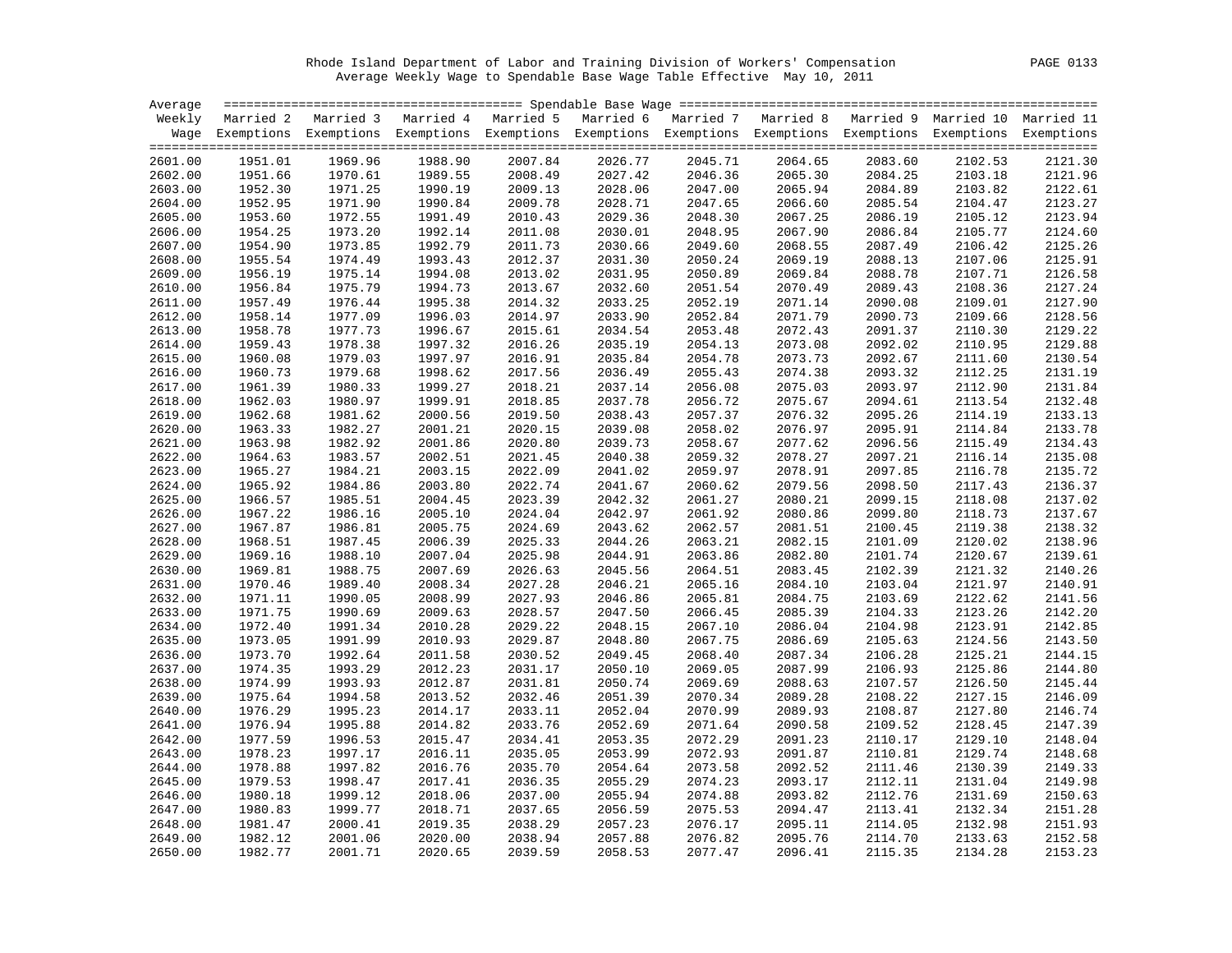Rhode Island Department of Labor and Training Division of Workers' Compensation PAGE 0134 Average Weekly Wage to Spendable Base Wage Table Effective May 10, 2011

| Average            |         |                                                                                                                    |                    |         |         |         |         |         |         |         |
|--------------------|---------|--------------------------------------------------------------------------------------------------------------------|--------------------|---------|---------|---------|---------|---------|---------|---------|
|                    |         | Weekly Married 2 Married 3 Married 4 Married 5 Married 6 Married 7 Married 8 Married 9 Married 10 Married 11       |                    |         |         |         |         |         |         |         |
|                    |         | Wage Exemptions Exemptions Exemptions Exemptions Exemptions Exemptions Exemptions Exemptions Exemptions Exemptions |                    |         |         |         |         |         |         |         |
|                    |         |                                                                                                                    |                    |         |         |         |         |         |         |         |
| 2651.00            | 1983.42 | 2002.36                                                                                                            | 2021.30            | 2040.24 | 2059.18 | 2078.12 | 2097.06 | 2116.00 | 2134.93 | 2153.88 |
| 2652.00            | 1984.07 | 2003.01                                                                                                            | 2021.95            | 2040.89 | 2059.83 | 2078.77 | 2097.71 | 2116.65 | 2135.58 | 2154.53 |
| 2653.00            | 1984.71 | 2003.65                                                                                                            | 2022.59            | 2041.53 | 2060.47 | 2079.41 | 2098.35 | 2117.29 | 2136.22 | 2155.17 |
| 2654.00            | 1985.36 | 2004.30                                                                                                            | 2023.24            | 2042.18 | 2061.12 | 2080.06 | 2099.00 | 2117.94 | 2136.87 | 2155.82 |
| 2655.00            | 1986.01 | 2004.95                                                                                                            | 2023.89            | 2042.83 | 2061.77 | 2080.71 | 2099.65 | 2118.59 | 2137.52 | 2156.47 |
| 2656.00            | 1986.66 | 2005.60                                                                                                            | 2024.54            | 2043.48 | 2062.42 | 2081.36 | 2100.30 | 2119.24 | 2138.17 | 2157.12 |
| 2657.00            | 1987.31 | 2006.25                                                                                                            | 2025.19            | 2044.13 | 2063.07 | 2082.01 | 2100.95 | 2119.89 | 2138.82 | 2157.77 |
| 2658.00            | 1987.95 | 2006.89                                                                                                            | 2025.83            | 2044.77 | 2063.71 | 2082.65 | 2101.59 | 2120.53 | 2139.46 | 2158.41 |
| 2659.00            | 1988.60 | 2007.54                                                                                                            | 2026.48            | 2045.42 | 2064.36 | 2083.30 | 2102.24 | 2121.18 | 2140.11 | 2159.06 |
| 2660.00            | 1989.25 | 2008.19                                                                                                            | 2027.13            | 2046.07 | 2065.01 | 2083.95 | 2102.89 | 2121.83 | 2140.76 | 2159.71 |
| 2661.00            | 1989.90 | 2008.84                                                                                                            | 2027.78            | 2046.73 | 2065.66 | 2084.60 | 2103.54 | 2122.48 | 2141.41 | 2160.36 |
| 2662.00            | 1990.55 | 2009.49                                                                                                            | 2028.43            | 2047.38 | 2066.31 | 2085.25 | 2104.19 | 2123.13 | 2142.06 | 2161.01 |
| 2663.00            | 1991.19 | 2010.13                                                                                                            | 2029.07            | 2048.02 | 2066.95 | 2085.89 | 2104.83 | 2123.77 | 2142.70 | 2161.65 |
| 2664.00            | 1991.84 | 2010.78                                                                                                            | 2029.72            | 2048.67 | 2067.60 | 2086.54 | 2105.48 | 2124.42 | 2143.35 | 2162.30 |
| 2665.00            | 1992.49 | 2011.43                                                                                                            | 2030.37            | 2049.32 | 2068.25 | 2087.19 | 2106.13 | 2125.07 | 2144.00 | 2162.95 |
| 2666.00            | 1993.14 | 2012.08                                                                                                            | 2031.02            | 2049.97 | 2068.90 | 2087.84 | 2106.78 | 2125.72 | 2144.65 | 2163.60 |
| 2667.00            | 1993.79 | 2012.73                                                                                                            | 2031.67            | 2050.62 | 2069.55 | 2088.49 | 2107.43 | 2126.37 | 2145.31 | 2164.25 |
| 2668.00            | 1994.43 | 2013.37                                                                                                            | 2032.31            | 2051.26 | 2070.19 | 2089.13 | 2108.07 | 2127.01 | 2145.95 | 2164.89 |
| 2669.00            | 1995.08 | 2014.02                                                                                                            | 2032.96            | 2051.91 | 2070.84 | 2089.78 | 2108.72 | 2127.66 | 2146.60 | 2165.54 |
| 2670.00            | 1995.73 | 2014.67                                                                                                            | 2033.61            | 2052.56 | 2071.49 | 2090.43 | 2109.37 | 2128.31 | 2147.25 | 2166.19 |
| 2671.00            | 1996.38 | 2015.32                                                                                                            | 2034.26            | 2053.21 | 2072.14 | 2091.08 | 2110.02 | 2128.96 | 2147.90 | 2166.84 |
| 2672.00            | 1997.03 | 2015.97                                                                                                            | 2034.91            | 2053.86 | 2072.79 | 2091.73 | 2110.67 | 2129.61 | 2148.55 | 2167.49 |
| 2673.00            | 1997.67 | 2016.61                                                                                                            | 2035.55            | 2054.50 | 2073.43 | 2092.37 | 2111.31 | 2130.25 | 2149.19 | 2168.13 |
| 2674.00            | 1998.32 | 2017.26                                                                                                            | 2036.20            | 2055.15 | 2074.08 | 2093.02 | 2111.96 | 2130.90 | 2149.84 | 2168.78 |
| 2675.00            | 1998.97 | 2017.91                                                                                                            | 2036.85            | 2055.80 | 2074.73 | 2093.67 | 2112.61 | 2131.55 | 2150.49 | 2169.43 |
| 2676.00            | 1999.62 | 2018.56                                                                                                            | 2037.50            | 2056.45 | 2075.38 | 2094.32 | 2113.26 | 2132.20 | 2151.14 | 2170.08 |
| 2677.00            | 2000.27 | 2019.21                                                                                                            | 2038.15            | 2057.10 | 2076.03 | 2094.97 | 2113.91 | 2132.85 | 2151.79 | 2170.73 |
| 2678.00            | 2000.91 | 2019.85                                                                                                            | 2038.79            | 2057.74 | 2076.67 | 2095.61 | 2114.55 | 2133.49 | 2152.43 | 2171.37 |
| 2679.00            | 2001.56 | 2020.50                                                                                                            | 2039.45            | 2058.39 | 2077.32 | 2096.26 | 2115.20 | 2134.14 | 2153.08 | 2172.02 |
| 2680.00            | 2002.21 | 2021.15                                                                                                            | 2040.10            | 2059.04 | 2077.97 | 2096.91 | 2115.85 | 2134.79 | 2153.73 | 2172.67 |
| 2681.00            | 2002.86 | 2021.80                                                                                                            | 2040.75            | 2059.69 | 2078.62 | 2097.56 | 2116.50 | 2135.44 | 2154.38 | 2173.32 |
| 2682.00            | 2003.51 | 2022.45                                                                                                            | 2041.40            | 2060.34 | 2079.27 | 2098.21 | 2117.15 | 2136.09 | 2155.03 | 2173.97 |
| 2683.00            | 2004.15 | 2023.09                                                                                                            | 2042.04            | 2060.98 | 2079.91 | 2098.85 | 2117.79 | 2136.73 | 2155.67 | 2174.61 |
| 2684.00            | 2004.80 | 2023.74                                                                                                            | 2042.69            | 2061.63 | 2080.56 | 2099.50 | 2118.44 | 2137.38 | 2156.32 | 2175.26 |
| 2685.00            | 2005.45 | 2024.39                                                                                                            | 2043.34            | 2062.28 | 2081.21 | 2100.15 | 2119.09 | 2138.03 | 2156.97 | 2175.91 |
| 2686.00            | 2006.10 | 2025.04                                                                                                            | 2043.99            | 2062.93 | 2081.86 | 2100.80 | 2119.74 | 2138.69 | 2157.62 | 2176.56 |
| 2687.00            | 2006.75 | 2025.69                                                                                                            | 2044.64            | 2063.58 | 2082.51 | 2101.45 | 2120.39 | 2139.34 | 2158.27 | 2177.21 |
| 2688.00            | 2007.39 | 2026.33                                                                                                            | 2045.28            | 2064.22 | 2083.15 | 2102.09 | 2121.03 | 2139.98 | 2158.91 | 2177.85 |
| 2689.00            | 2008.04 | 2026.98                                                                                                            | 2045.93            | 2064.87 | 2083.80 | 2102.74 | 2121.68 | 2140.63 | 2159.56 | 2178.50 |
| 2690.00            | 2008.69 | 2027.63                                                                                                            | 2046.58            | 2065.52 | 2084.45 | 2103.39 | 2122.33 | 2141.28 | 2160.21 | 2179.15 |
| 2691.00            | 2009.34 | 2028.28                                                                                                            | 2047.23            | 2066.17 | 2085.10 | 2104.04 | 2122.98 | 2141.93 | 2160.86 | 2179.80 |
| 2692.00            | 2009.99 | 2028.93                                                                                                            | 2047.88            | 2066.82 | 2085.75 | 2104.69 | 2123.63 | 2142.58 | 2161.51 | 2180.45 |
| 2693.00            | 2010.63 | 2029.57                                                                                                            | 2048.52            | 2067.46 | 2086.39 | 2105.33 | 2124.27 | 2143.22 | 2162.15 | 2181.09 |
|                    | 2011.28 | 2030.22                                                                                                            | 2049.17            | 2068.11 | 2087.04 | 2105.98 | 2124.92 | 2143.87 | 2162.80 | 2181.74 |
| 2694.00<br>2695.00 | 2011.93 | 2030.87                                                                                                            | 2049.82            | 2068.76 | 2087.69 | 2106.63 | 2125.57 | 2144.52 | 2163.45 | 2182.39 |
| 2696.00            | 2012.58 | 2031.52                                                                                                            |                    | 2069.41 | 2088.34 | 2107.28 | 2126.22 | 2145.17 | 2164.10 | 2183.04 |
| 2697.00            | 2013.23 | 2032.17                                                                                                            | 2050.47<br>2051.12 | 2070.06 | 2088.99 | 2107.93 | 2126.87 | 2145.82 | 2164.75 | 2183.69 |
|                    | 2013.87 | 2032.82                                                                                                            | 2051.76            | 2070.70 | 2089.63 | 2108.57 | 2127.51 | 2146.46 | 2165.39 | 2184.33 |
| 2698.00            |         |                                                                                                                    |                    |         |         |         |         |         |         | 2184.98 |
| 2699.00            | 2014.52 | 2033.47                                                                                                            | 2052.41            | 2071.35 | 2090.28 | 2109.22 | 2128.16 | 2147.11 | 2166.04 |         |
| 2700.00            | 2015.17 | 2034.12                                                                                                            | 2053.06            | 2072.00 | 2090.93 | 2109.87 | 2128.81 | 2147.76 | 2166.69 | 2185.63 |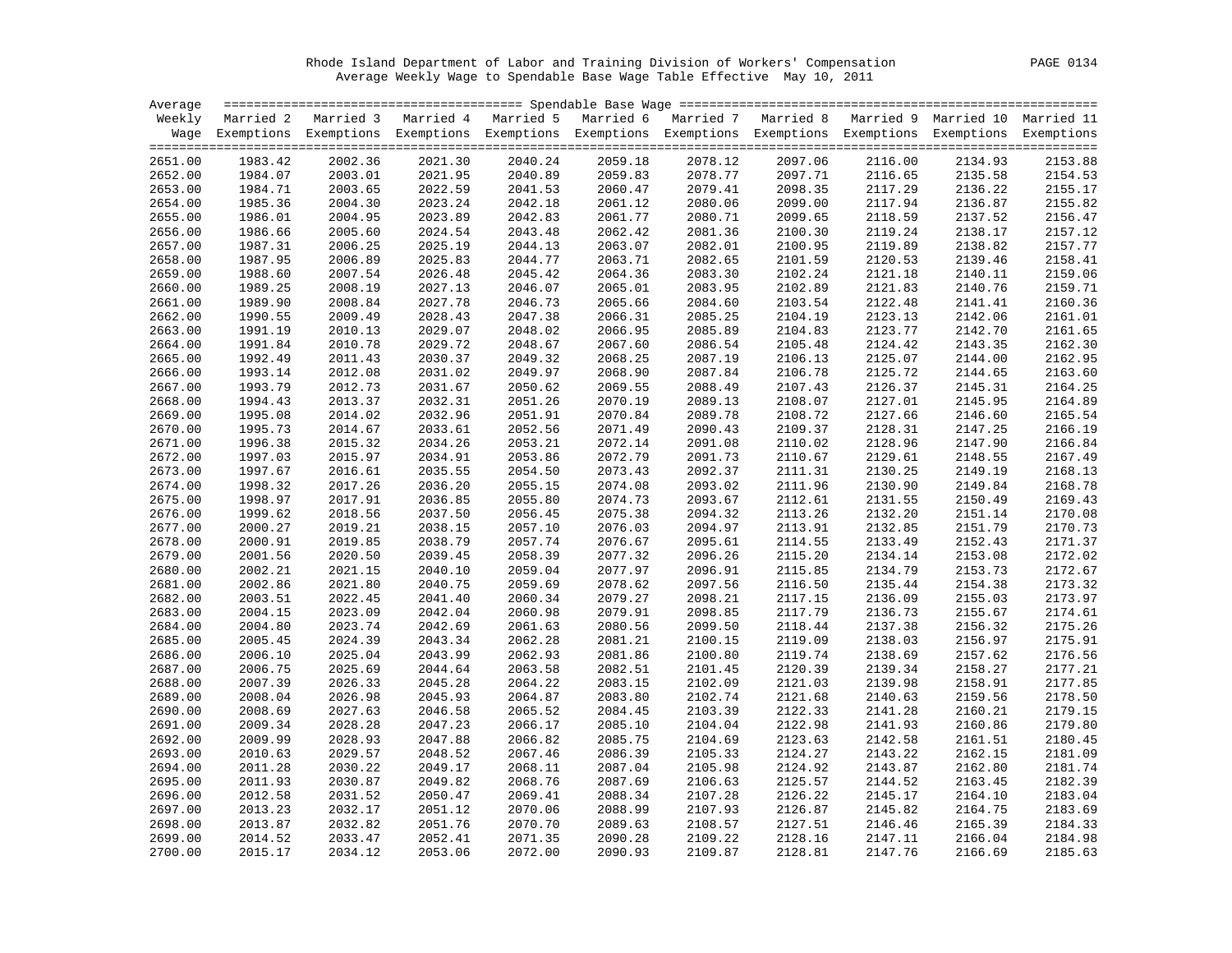Rhode Island Department of Labor and Training Division of Workers' Compensation PAGE 0135 Average Weekly Wage to Spendable Base Wage Table Effective May 10, 2011

| Average |         |                                                                                                                    |         |         |         |         |         |         |         |         |
|---------|---------|--------------------------------------------------------------------------------------------------------------------|---------|---------|---------|---------|---------|---------|---------|---------|
|         |         | Weekly Married 2 Married 3 Married 4 Married 5 Married 6 Married 7 Married 8 Married 9 Married 10 Married 11       |         |         |         |         |         |         |         |         |
|         |         | Wage Exemptions Exemptions Exemptions Exemptions Exemptions Exemptions Exemptions Exemptions Exemptions Exemptions |         |         |         |         |         |         |         |         |
|         |         |                                                                                                                    |         |         |         |         |         |         |         |         |
| 2701.00 | 2015.82 | 2034.77                                                                                                            | 2053.71 | 2072.65 | 2091.58 | 2110.52 | 2129.46 | 2148.41 | 2167.34 | 2186.28 |
| 2702.00 | 2016.47 | 2035.42                                                                                                            | 2054.36 | 2073.30 | 2092.23 | 2111.17 | 2130.11 | 2149.06 | 2167.99 | 2186.93 |
| 2703.00 | 2017.11 | 2036.06                                                                                                            | 2055.00 | 2073.94 | 2092.87 | 2111.81 | 2130.75 | 2149.70 | 2168.63 | 2187.57 |
| 2704.00 | 2017.76 | 2036.71                                                                                                            | 2055.65 | 2074.59 | 2093.52 | 2112.46 | 2131.41 | 2150.35 | 2169.28 | 2188.22 |
| 2705.00 | 2018.41 | 2037.36                                                                                                            | 2056.30 | 2075.24 | 2094.17 | 2113.11 | 2132.06 | 2151.00 | 2169.93 | 2188.87 |
| 2706.00 | 2019.06 | 2038.01                                                                                                            | 2056.95 | 2075.89 | 2094.82 | 2113.76 | 2132.71 | 2151.65 | 2170.58 | 2189.52 |
| 2707.00 | 2019.71 | 2038.66                                                                                                            | 2057.60 | 2076.54 | 2095.47 | 2114.41 | 2133.36 | 2152.30 | 2171.23 | 2190.17 |
| 2708.00 | 2020.35 | 2039.30                                                                                                            | 2058.24 | 2077.18 | 2096.11 | 2115.05 | 2134.00 | 2152.94 | 2171.87 | 2190.81 |
| 2709.00 | 2021.00 | 2039.95                                                                                                            | 2058.89 | 2077.83 | 2096.76 | 2115.70 | 2134.65 | 2153.59 | 2172.52 | 2191.46 |
| 2710.00 | 2021.65 | 2040.60                                                                                                            | 2059.54 | 2078.48 | 2097.41 | 2116.35 | 2135.30 | 2154.24 | 2173.17 | 2192.11 |
| 2711.00 | 2022.30 | 2041.25                                                                                                            | 2060.19 | 2079.13 | 2098.06 | 2117.00 | 2135.95 | 2154.89 | 2173.82 | 2192.76 |
| 2712.00 | 2022.95 | 2041.90                                                                                                            | 2060.84 | 2079.78 | 2098.71 | 2117.65 | 2136.60 | 2155.54 | 2174.47 | 2193.41 |
| 2713.00 | 2023.59 | 2042.54                                                                                                            | 2061.48 | 2080.42 | 2099.35 | 2118.29 | 2137.24 | 2156.18 | 2175.11 | 2194.05 |
| 2714.00 | 2024.24 | 2043.19                                                                                                            | 2062.13 | 2081.07 | 2100.00 | 2118.94 | 2137.89 | 2156.83 | 2175.76 | 2194.70 |
| 2715.00 | 2024.89 | 2043.84                                                                                                            | 2062.78 | 2081.72 | 2100.65 | 2119.59 | 2138.54 | 2157.48 | 2176.41 | 2195.35 |
| 2716.00 | 2025.54 | 2044.49                                                                                                            | 2063.43 | 2082.37 | 2101.30 | 2120.24 | 2139.19 | 2158.13 | 2177.06 | 2196.00 |
| 2717.00 | 2026.20 | 2045.14                                                                                                            | 2064.08 | 2083.02 | 2101.95 | 2120.89 | 2139.84 | 2158.78 | 2177.71 | 2196.65 |
| 2718.00 | 2026.84 | 2045.78                                                                                                            | 2064.72 | 2083.66 | 2102.59 | 2121.53 | 2140.48 | 2159.42 | 2178.35 | 2197.29 |
| 2719.00 | 2027.49 | 2046.43                                                                                                            | 2065.37 | 2084.31 | 2103.24 | 2122.18 | 2141.13 | 2160.07 | 2179.00 | 2197.94 |
| 2720.00 | 2028.14 | 2047.08                                                                                                            | 2066.02 | 2084.96 | 2103.89 | 2122.83 | 2141.78 | 2160.72 | 2179.65 | 2198.59 |
| 2721.00 | 2028.79 | 2047.73                                                                                                            | 2066.67 | 2085.61 | 2104.54 | 2123.48 | 2142.43 | 2161.37 | 2180.30 | 2199.24 |
| 2722.00 | 2029.44 | 2048.38                                                                                                            | 2067.32 | 2086.26 | 2105.19 | 2124.13 | 2143.08 | 2162.02 | 2180.95 | 2199.89 |
| 2723.00 | 2030.08 | 2049.02                                                                                                            | 2067.96 | 2086.90 | 2105.83 | 2124.78 | 2143.72 | 2162.66 | 2181.59 | 2200.53 |
| 2724.00 | 2030.73 | 2049.67                                                                                                            | 2068.61 | 2087.55 | 2106.48 | 2125.43 | 2144.37 | 2163.31 | 2182.24 | 2201.18 |
| 2725.00 | 2031.38 | 2050.32                                                                                                            | 2069.26 | 2088.20 | 2107.13 | 2126.08 | 2145.02 | 2163.96 | 2182.89 | 2201.83 |
| 2726.00 | 2032.03 | 2050.97                                                                                                            | 2069.91 | 2088.85 | 2107.78 | 2126.73 | 2145.67 | 2164.61 | 2183.54 | 2202.48 |
| 2727.00 | 2032.68 | 2051.62                                                                                                            | 2070.56 | 2089.50 | 2108.43 | 2127.38 | 2146.32 | 2165.26 | 2184.19 | 2203.13 |
| 2728.00 | 2033.32 | 2052.26                                                                                                            | 2071.20 | 2090.14 | 2109.07 | 2128.02 | 2146.96 | 2165.90 | 2184.83 | 2203.77 |
| 2729.00 | 2033.97 | 2052.91                                                                                                            | 2071.85 | 2090.79 | 2109.72 | 2128.67 | 2147.61 | 2166.55 | 2185.48 | 2204.42 |
| 2730.00 | 2034.62 | 2053.56                                                                                                            | 2072.50 | 2091.44 | 2110.37 | 2129.32 | 2148.26 | 2167.20 | 2186.13 | 2205.07 |
| 2731.00 | 2035.27 | 2054.21                                                                                                            | 2073.15 | 2092.09 | 2111.02 | 2129.97 | 2148.91 | 2167.85 | 2186.78 | 2205.72 |
| 2732.00 | 2035.92 | 2054.86                                                                                                            | 2073.80 | 2092.74 | 2111.67 | 2130.62 | 2149.56 | 2168.50 | 2187.43 | 2206.37 |
| 2733.00 | 2036.56 | 2055.50                                                                                                            | 2074.44 | 2093.38 | 2112.31 | 2131.26 | 2150.20 | 2169.14 | 2188.07 | 2207.01 |
| 2734.00 | 2037.21 | 2056.15                                                                                                            | 2075.09 | 2094.03 | 2112.96 | 2131.91 | 2150.85 | 2169.79 | 2188.72 | 2207.66 |
| 2735.00 | 2037.86 | 2056.80                                                                                                            | 2075.74 | 2094.68 | 2113.61 | 2132.56 | 2151.50 | 2170.44 | 2189.37 | 2208.31 |
| 2736.00 | 2038.51 | 2057.45                                                                                                            | 2076.39 | 2095.33 | 2114.26 | 2133.21 | 2152.15 | 2171.09 | 2190.02 | 2208.96 |
| 2737.00 | 2039.16 | 2058.10                                                                                                            | 2077.04 | 2095.98 | 2114.91 | 2133.86 | 2152.80 | 2171.74 | 2190.67 | 2209.61 |
| 2738.00 | 2039.80 | 2058.74                                                                                                            | 2077.68 | 2096.62 | 2115.55 | 2134.50 | 2153.44 | 2172.38 | 2191.31 | 2210.25 |
| 2739.00 | 2040.45 | 2059.39                                                                                                            | 2078.33 | 2097.27 | 2116.20 | 2135.15 | 2154.09 | 2173.03 | 2191.96 | 2210.90 |
| 2740.00 | 2041.10 | 2060.04                                                                                                            | 2078.98 | 2097.92 | 2116.85 | 2135.80 | 2154.74 | 2173.68 | 2192.61 | 2211.55 |
| 2741.00 | 2041.75 | 2060.69                                                                                                            | 2079.63 | 2098.57 | 2117.50 | 2136.45 | 2155.39 | 2174.33 | 2193.26 | 2212.20 |
| 2742.00 | 2042.40 | 2061.34                                                                                                            | 2080.28 | 2099.22 | 2118.16 | 2137.10 | 2156.04 | 2174.98 | 2193.91 | 2212.85 |
| 2743.00 | 2043.04 | 2061.98                                                                                                            | 2080.92 | 2099.86 | 2118.80 | 2137.74 | 2156.68 | 2175.62 | 2194.55 | 2213.49 |
| 2744.00 | 2043.69 | 2062.63                                                                                                            | 2081.57 | 2100.51 | 2119.45 | 2138.39 | 2157.33 | 2176.27 | 2195.20 | 2214.14 |
| 2745.00 | 2044.34 | 2063.28                                                                                                            | 2082.22 | 2101.16 | 2120.10 | 2139.04 | 2157.98 | 2176.92 | 2195.85 | 2214.79 |
| 2746.00 | 2044.99 | 2063.93                                                                                                            | 2082.87 | 2101.81 | 2120.75 | 2139.69 | 2158.63 | 2177.57 | 2196.50 | 2215.44 |
| 2747.00 | 2045.64 | 2064.58                                                                                                            | 2083.52 | 2102.46 | 2121.40 | 2140.34 | 2159.28 | 2178.22 | 2197.15 | 2216.09 |
| 2748.00 | 2046.28 | 2065.22                                                                                                            | 2084.16 | 2103.10 | 2122.04 | 2140.98 | 2159.92 | 2178.86 | 2197.79 | 2216.74 |
| 2749.00 | 2046.93 | 2065.87                                                                                                            | 2084.81 | 2103.75 | 2122.69 | 2141.63 | 2160.57 | 2179.51 | 2198.44 | 2217.39 |
| 2750.00 | 2047.58 | 2066.52                                                                                                            | 2085.46 | 2104.40 | 2123.34 | 2142.28 | 2161.22 | 2180.16 | 2199.09 | 2218.04 |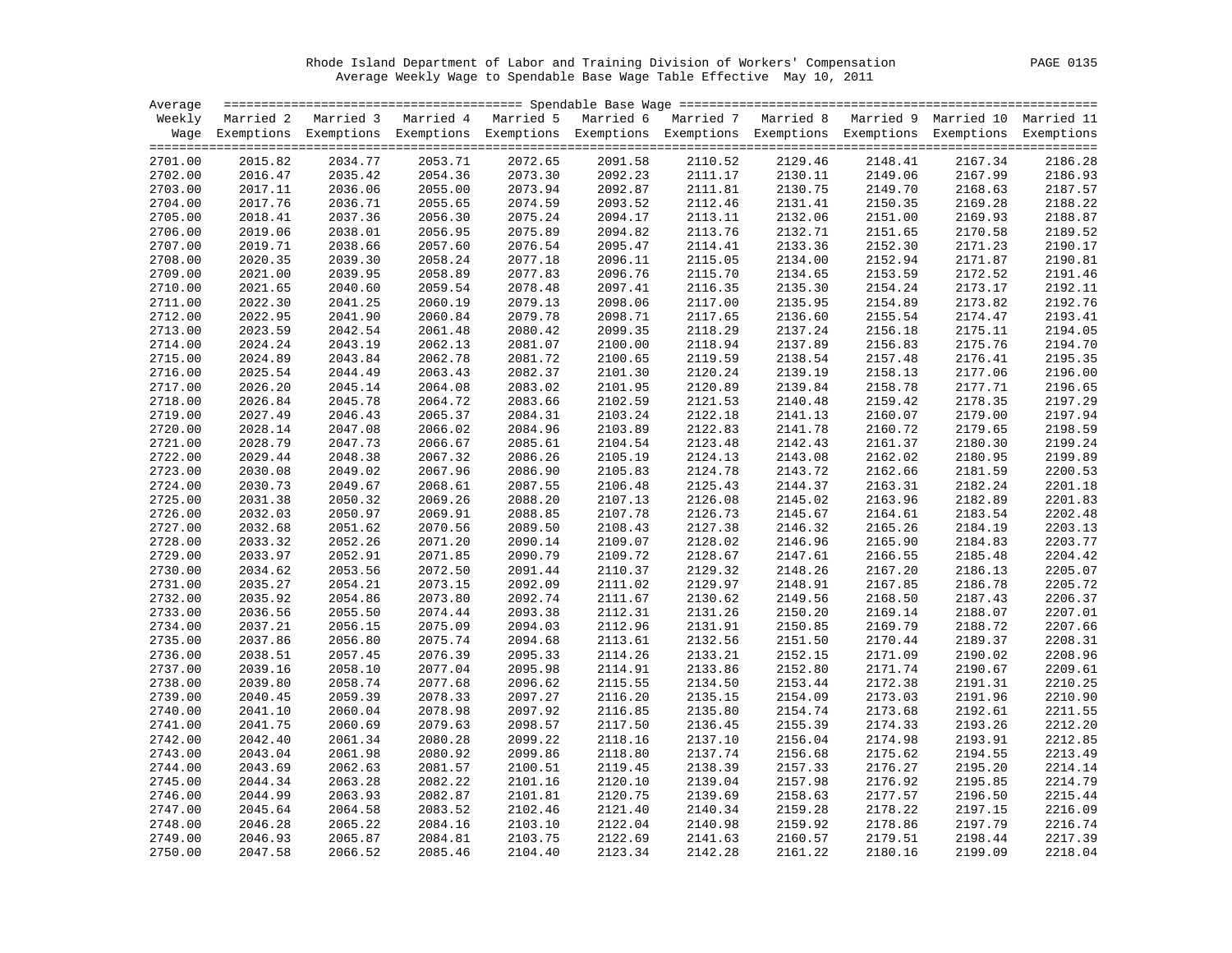Rhode Island Department of Labor and Training Division of Workers' Compensation PAGE 0136 Average Weekly Wage to Spendable Base Wage Table Effective May 10, 2011

| Average |         |                                                                                                                    |         |         |         |         |         |         |         |         |
|---------|---------|--------------------------------------------------------------------------------------------------------------------|---------|---------|---------|---------|---------|---------|---------|---------|
|         |         | Weekly Married 2 Married 3 Married 4 Married 5 Married 6 Married 7 Married 8 Married 9 Married 10 Married 11       |         |         |         |         |         |         |         |         |
|         |         | Wage Exemptions Exemptions Exemptions Exemptions Exemptions Exemptions Exemptions Exemptions Exemptions Exemptions |         |         |         |         |         |         |         |         |
|         |         |                                                                                                                    |         |         |         |         |         |         |         |         |
| 2751.00 | 2048.23 | 2067.17                                                                                                            | 2086.11 | 2105.05 | 2123.99 | 2142.93 | 2161.87 | 2180.81 | 2199.74 | 2218.69 |
| 2752.00 | 2048.88 | 2067.82                                                                                                            | 2086.76 | 2105.70 | 2124.64 | 2143.58 | 2162.52 | 2181.46 | 2200.39 | 2219.34 |
| 2753.00 | 2049.52 | 2068.46                                                                                                            | 2087.40 | 2106.34 | 2125.28 | 2144.22 | 2163.16 | 2182.10 | 2201.03 | 2219.98 |
| 2754.00 | 2050.17 | 2069.11                                                                                                            | 2088.05 | 2106.99 | 2125.93 | 2144.87 | 2163.81 | 2182.75 | 2201.68 | 2220.63 |
| 2755.00 | 2050.82 | 2069.76                                                                                                            | 2088.70 | 2107.64 | 2126.58 | 2145.52 | 2164.46 | 2183.40 | 2202.33 | 2221.28 |
| 2756.00 | 2051.47 | 2070.41                                                                                                            | 2089.35 | 2108.29 | 2127.23 | 2146.17 | 2165.11 | 2184.05 | 2202.98 | 2221.93 |
| 2757.00 | 2052.12 | 2071.06                                                                                                            | 2090.00 | 2108.94 | 2127.88 | 2146.82 | 2165.76 | 2184.70 | 2203.63 | 2222.58 |
| 2758.00 | 2052.76 | 2071.70                                                                                                            | 2090.64 | 2109.58 | 2128.52 | 2147.46 | 2166.40 | 2185.34 | 2204.27 | 2223.22 |
| 2759.00 | 2053.41 | 2072.35                                                                                                            | 2091.29 | 2110.23 | 2129.17 | 2148.11 | 2167.05 | 2185.99 | 2204.92 | 2223.87 |
| 2760.00 | 2054.06 | 2073.00                                                                                                            | 2091.94 | 2110.88 | 2129.82 | 2148.76 | 2167.70 | 2186.64 | 2205.57 | 2224.52 |
| 2761.00 | 2054.71 | 2073.65                                                                                                            | 2092.59 | 2111.54 | 2130.47 | 2149.41 | 2168.35 | 2187.29 | 2206.22 | 2225.17 |
| 2762.00 | 2055.36 | 2074.30                                                                                                            | 2093.24 | 2112.19 | 2131.12 | 2150.06 | 2169.00 | 2187.94 | 2206.87 | 2225.82 |
| 2763.00 | 2056.00 | 2074.94                                                                                                            | 2093.88 | 2112.83 | 2131.76 | 2150.70 | 2169.64 | 2188.58 | 2207.51 | 2226.46 |
| 2764.00 | 2056.65 | 2075.59                                                                                                            | 2094.53 | 2113.48 | 2132.41 | 2151.35 | 2170.29 | 2189.23 | 2208.16 | 2227.11 |
| 2765.00 | 2057.30 | 2076.24                                                                                                            | 2095.18 | 2114.13 | 2133.06 | 2152.00 | 2170.94 | 2189.88 | 2208.81 | 2227.76 |
| 2766.00 | 2057.95 | 2076.89                                                                                                            | 2095.83 | 2114.78 | 2133.71 | 2152.65 | 2171.59 | 2190.53 | 2209.46 | 2228.41 |
| 2767.00 | 2058.60 | 2077.54                                                                                                            | 2096.48 | 2115.43 | 2134.36 | 2153.30 | 2172.24 | 2191.18 | 2210.12 | 2229.06 |
| 2768.00 | 2059.24 | 2078.18                                                                                                            | 2097.12 | 2116.07 | 2135.00 | 2153.94 | 2172.88 | 2191.82 | 2210.76 | 2229.70 |
| 2769.00 | 2059.89 | 2078.83                                                                                                            | 2097.77 | 2116.72 | 2135.65 | 2154.59 | 2173.53 | 2192.47 | 2211.41 | 2230.35 |
| 2770.00 | 2060.54 | 2079.48                                                                                                            | 2098.42 | 2117.37 | 2136.30 | 2155.24 | 2174.18 | 2193.12 | 2212.06 | 2231.00 |
| 2771.00 | 2061.19 | 2080.13                                                                                                            | 2099.07 | 2118.02 | 2136.95 | 2155.89 | 2174.83 | 2193.77 | 2212.71 | 2231.65 |
| 2772.00 | 2061.84 | 2080.78                                                                                                            | 2099.72 | 2118.67 | 2137.60 | 2156.54 | 2175.48 | 2194.42 | 2213.36 | 2232.30 |
| 2773.00 | 2062.48 | 2081.42                                                                                                            | 2100.36 | 2119.31 | 2138.24 | 2157.18 | 2176.12 | 2195.06 | 2214.00 | 2232.94 |
| 2774.00 | 2063.13 | 2082.07                                                                                                            | 2101.01 | 2119.96 | 2138.89 | 2157.83 | 2176.77 | 2195.71 | 2214.65 | 2233.59 |
| 2775.00 | 2063.78 | 2082.72                                                                                                            | 2101.66 | 2120.61 | 2139.54 | 2158.48 | 2177.42 | 2196.36 | 2215.30 | 2234.24 |
| 2776.00 | 2064.43 | 2083.37                                                                                                            | 2102.31 | 2121.26 | 2140.19 | 2159.13 | 2178.07 | 2197.01 | 2215.95 | 2234.89 |
| 2777.00 | 2065.08 | 2084.02                                                                                                            | 2102.96 | 2121.91 | 2140.84 | 2159.78 | 2178.72 | 2197.66 | 2216.60 | 2235.54 |
| 2778.00 | 2065.72 | 2084.66                                                                                                            | 2103.60 | 2122.55 | 2141.48 | 2160.42 | 2179.36 | 2198.30 | 2217.24 | 2236.18 |
| 2779.00 | 2066.37 | 2085.31                                                                                                            | 2104.26 | 2123.20 | 2142.13 | 2161.07 | 2180.01 | 2198.95 | 2217.89 | 2236.83 |
| 2780.00 | 2067.02 | 2085.96                                                                                                            | 2104.91 | 2123.85 | 2142.78 | 2161.72 | 2180.66 | 2199.60 | 2218.54 | 2237.48 |
| 2781.00 | 2067.67 | 2086.61                                                                                                            | 2105.56 | 2124.50 | 2143.43 | 2162.37 | 2181.31 | 2200.25 | 2219.19 | 2238.13 |
| 2782.00 | 2068.32 | 2087.26                                                                                                            | 2106.21 | 2125.15 | 2144.08 | 2163.02 | 2181.96 | 2200.90 | 2219.84 | 2238.78 |
| 2783.00 | 2068.96 | 2087.90                                                                                                            | 2106.85 | 2125.79 | 2144.72 | 2163.66 | 2182.60 | 2201.54 | 2220.48 | 2239.42 |
| 2784.00 | 2069.61 | 2088.55                                                                                                            | 2107.50 | 2126.44 | 2145.37 | 2164.31 | 2183.25 | 2202.19 | 2221.13 | 2240.07 |
| 2785.00 | 2070.26 | 2089.20                                                                                                            | 2108.15 | 2127.09 | 2146.02 | 2164.96 | 2183.90 | 2202.84 | 2221.78 | 2240.72 |
| 2786.00 | 2070.91 | 2089.85                                                                                                            | 2108.80 | 2127.74 | 2146.67 | 2165.61 | 2184.55 | 2203.50 | 2222.43 | 2241.37 |
| 2787.00 | 2071.56 | 2090.50                                                                                                            | 2109.45 | 2128.39 | 2147.32 | 2166.26 | 2185.20 | 2204.15 | 2223.08 | 2242.02 |
| 2788.00 | 2072.20 | 2091.14                                                                                                            | 2110.09 | 2129.03 | 2147.96 | 2166.90 | 2185.84 | 2204.79 | 2223.72 | 2242.66 |
| 2789.00 | 2072.85 | 2091.79                                                                                                            | 2110.74 | 2129.68 | 2148.61 | 2167.55 | 2186.49 | 2205.44 | 2224.37 | 2243.31 |
| 2790.00 | 2073.50 | 2092.44                                                                                                            | 2111.39 | 2130.33 | 2149.26 | 2168.20 | 2187.14 | 2206.09 | 2225.02 | 2243.96 |
| 2791.00 | 2074.15 | 2093.09                                                                                                            | 2112.04 | 2130.98 | 2149.91 | 2168.85 | 2187.79 | 2206.74 | 2225.67 | 2244.61 |
| 2792.00 | 2074.80 | 2093.74                                                                                                            | 2112.69 | 2131.63 | 2150.56 | 2169.50 | 2188.44 | 2207.39 | 2226.32 | 2245.26 |
| 2793.00 | 2075.44 | 2094.38                                                                                                            | 2113.33 | 2132.27 | 2151.20 | 2170.14 | 2189.08 | 2208.03 | 2226.96 | 2245.90 |
| 2794.00 | 2076.09 | 2095.03                                                                                                            | 2113.98 | 2132.92 | 2151.85 | 2170.79 | 2189.73 | 2208.68 | 2227.61 | 2246.55 |
| 2795.00 | 2076.74 | 2095.68                                                                                                            | 2114.63 | 2133.57 | 2152.50 | 2171.44 | 2190.38 | 2209.33 | 2228.26 | 2247.20 |
| 2796.00 | 2077.39 | 2096.33                                                                                                            | 2115.28 | 2134.22 | 2153.15 | 2172.09 | 2191.03 | 2209.98 | 2228.91 | 2247.85 |
| 2797.00 | 2078.04 | 2096.98                                                                                                            | 2115.93 | 2134.87 | 2153.80 | 2172.74 | 2191.68 | 2210.63 | 2229.56 | 2248.50 |
| 2798.00 | 2078.68 | 2097.63                                                                                                            | 2116.57 | 2135.51 | 2154.44 | 2173.38 | 2192.32 | 2211.27 | 2230.20 | 2249.14 |
| 2799.00 | 2079.33 | 2098.28                                                                                                            | 2117.22 | 2136.16 | 2155.09 | 2174.03 | 2192.97 | 2211.92 | 2230.85 | 2249.79 |
| 2800.00 | 2079.98 | 2098.93                                                                                                            | 2117.87 | 2136.81 | 2155.74 | 2174.68 | 2193.62 | 2212.57 | 2231.50 | 2250.44 |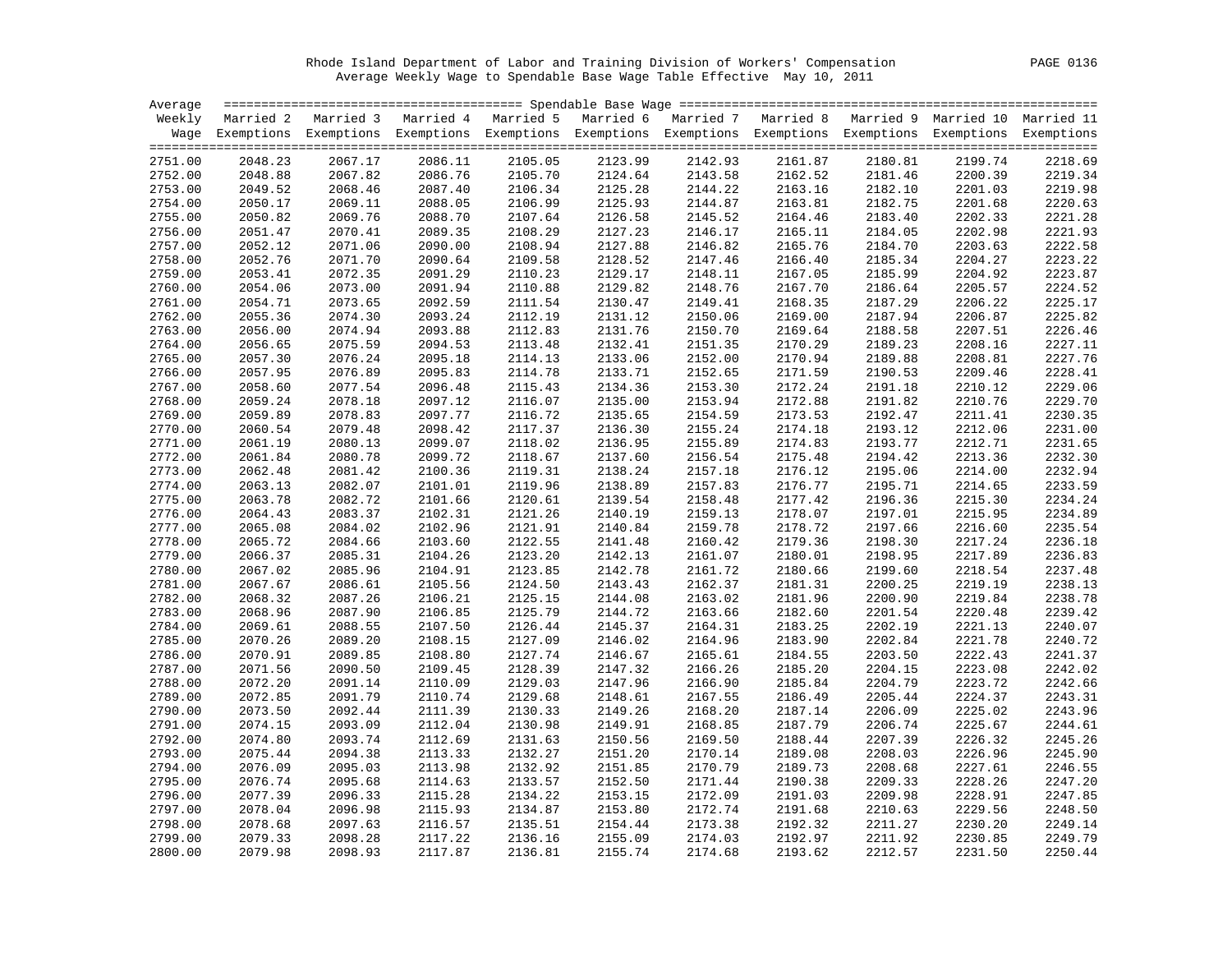Rhode Island Department of Labor and Training Division of Workers' Compensation PAGE 0137 Average Weekly Wage to Spendable Base Wage Table Effective May 10, 2011

| Average |                    |                                                                                                                    |         |                    |         |         |                    |         |         |         |
|---------|--------------------|--------------------------------------------------------------------------------------------------------------------|---------|--------------------|---------|---------|--------------------|---------|---------|---------|
|         |                    | Weekly Married 2 Married 3 Married 4 Married 5 Married 6 Married 7 Married 8 Married 9 Married 10 Married 11       |         |                    |         |         |                    |         |         |         |
|         |                    | Wage Exemptions Exemptions Exemptions Exemptions Exemptions Exemptions Exemptions Exemptions Exemptions Exemptions |         |                    |         |         |                    |         |         |         |
|         |                    |                                                                                                                    |         |                    |         |         |                    |         |         |         |
| 2801.00 | 2080.63            | 2099.58                                                                                                            | 2118.52 | 2137.46            | 2156.39 | 2175.33 | 2194.27            | 2213.22 | 2232.15 | 2251.09 |
| 2802.00 | 2081.28            | 2100.23                                                                                                            | 2119.17 | 2138.11            | 2157.04 | 2175.98 | 2194.92            | 2213.87 | 2232.80 | 2251.74 |
| 2803.00 | 2081.92            | 2100.87                                                                                                            | 2119.81 | 2138.75            | 2157.68 | 2176.62 | 2195.56            | 2214.51 | 2233.44 | 2252.38 |
| 2804.00 | 2082.57            | 2101.52                                                                                                            | 2120.46 | 2139.40            | 2158.33 | 2177.27 | 2196.22            | 2215.16 | 2234.09 | 2253.03 |
| 2805.00 | 2083.22            | 2102.17                                                                                                            | 2121.11 | 2140.05            | 2158.98 | 2177.92 | 2196.87            | 2215.81 | 2234.74 | 2253.68 |
| 2806.00 | 2083.87            | 2102.82                                                                                                            | 2121.76 | 2140.70            | 2159.63 | 2178.57 | 2197.52            | 2216.46 | 2235.39 | 2254.33 |
| 2807.00 | 2084.52            | 2103.47                                                                                                            | 2122.41 | 2141.35            | 2160.28 | 2179.22 | 2198.17            | 2217.11 | 2236.04 | 2254.98 |
| 2808.00 | 2085.16            | 2104.11                                                                                                            | 2123.05 | 2141.99            | 2160.92 | 2179.86 | 2198.81            | 2217.75 | 2236.68 | 2255.62 |
| 2809.00 | 2085.81            | 2104.76                                                                                                            | 2123.70 | 2142.64            | 2161.57 | 2180.51 | 2199.46            | 2218.40 | 2237.33 | 2256.27 |
| 2810.00 | 2086.46            | 2105.41                                                                                                            | 2124.35 | 2143.29            | 2162.22 | 2181.16 | 2200.11            | 2219.05 | 2237.98 | 2256.92 |
| 2811.00 | 2087.11            | 2106.06                                                                                                            | 2125.00 | 2143.94            | 2162.87 | 2181.81 | 2200.76            | 2219.70 | 2238.63 | 2257.57 |
| 2812.00 | 2087.76            | 2106.71                                                                                                            | 2125.65 | 2144.59            | 2163.52 | 2182.46 | 2201.41            | 2220.35 | 2239.28 | 2258.22 |
| 2813.00 | 2088.40            | 2107.35                                                                                                            | 2126.29 | 2145.23            | 2164.16 | 2183.10 | 2202.05            | 2220.99 | 2239.92 | 2258.86 |
| 2814.00 | 2089.05            | 2108.00                                                                                                            | 2126.94 | 2145.88            | 2164.81 | 2183.75 | 2202.70            | 2221.64 | 2240.57 | 2259.51 |
| 2815.00 | 2089.70            | 2108.65                                                                                                            | 2127.59 | 2146.53            | 2165.46 | 2184.40 | 2203.35            | 2222.29 | 2241.22 | 2260.16 |
| 2816.00 | 2090.35            | 2109.30                                                                                                            | 2128.24 | 2147.18            | 2166.11 | 2185.05 | 2204.00            | 2222.94 | 2241.87 | 2260.81 |
| 2817.00 | 2091.01            | 2109.95                                                                                                            | 2128.89 | 2147.83            | 2166.76 | 2185.70 | 2204.65            | 2223.59 | 2242.52 | 2261.46 |
| 2818.00 | 2091.65            | 2110.59                                                                                                            | 2129.53 | 2148.47            | 2167.40 | 2186.34 | 2205.29            | 2224.23 | 2243.16 | 2262.10 |
| 2819.00 | 2092.30            | 2111.24                                                                                                            | 2130.18 | 2149.12            | 2168.05 | 2186.99 | 2205.94            | 2224.88 | 2243.81 | 2262.75 |
| 2820.00 | 2092.95            | 2111.89                                                                                                            | 2130.83 | 2149.77            | 2168.70 | 2187.64 | 2206.59            | 2225.53 | 2244.46 | 2263.40 |
| 2821.00 | 2093.60            | 2112.54                                                                                                            | 2131.48 | 2150.42            | 2169.35 | 2188.29 | 2207.24            | 2226.18 | 2245.11 | 2264.05 |
| 2822.00 | 2094.25            | 2113.19                                                                                                            | 2132.13 | 2151.07            | 2170.00 | 2188.94 | 2207.89            | 2226.83 | 2245.76 | 2264.70 |
| 2823.00 | 2094.89            | 2113.83                                                                                                            | 2132.77 | 2151.71            | 2170.64 | 2189.59 | 2208.53            | 2227.47 | 2246.40 | 2265.34 |
| 2824.00 | 2095.54            | 2114.48                                                                                                            | 2133.42 | 2152.36            | 2171.29 | 2190.24 | 2209.18            | 2228.12 | 2247.05 | 2265.99 |
| 2825.00 | 2096.19            | 2115.13                                                                                                            | 2134.07 | 2153.01            | 2171.94 | 2190.89 | 2209.83            | 2228.77 | 2247.70 | 2266.64 |
| 2826.00 | 2096.84            | 2115.78                                                                                                            | 2134.72 | 2153.66            | 2172.59 | 2191.54 | 2210.48            | 2229.42 | 2248.35 | 2267.29 |
|         |                    | 2116.43                                                                                                            | 2135.37 | 2154.31            |         | 2192.19 |                    |         |         | 2267.94 |
| 2827.00 | 2097.49            |                                                                                                                    |         |                    | 2173.24 | 2192.83 | 2211.13<br>2211.77 | 2230.07 | 2249.00 |         |
| 2828.00 | 2098.13            | 2117.07                                                                                                            | 2136.01 | 2154.95            | 2173.88 |         |                    | 2230.71 | 2249.64 | 2268.58 |
| 2829.00 | 2098.78<br>2099.43 | 2117.72<br>2118.37                                                                                                 | 2136.66 | 2155.60<br>2156.25 | 2174.53 | 2193.48 | 2212.42            | 2231.36 | 2250.29 | 2269.23 |
| 2830.00 |                    |                                                                                                                    | 2137.31 |                    | 2175.18 | 2194.13 | 2213.07            | 2232.01 | 2250.94 | 2269.88 |
| 2831.00 | 2100.08            | 2119.02                                                                                                            | 2137.96 | 2156.90            | 2175.83 | 2194.78 | 2213.72            | 2232.66 | 2251.59 | 2270.53 |
| 2832.00 | 2100.73            | 2119.67                                                                                                            | 2138.61 | 2157.55            | 2176.48 | 2195.43 | 2214.37            | 2233.31 | 2252.24 | 2271.18 |
| 2833.00 | 2101.37            | 2120.31                                                                                                            | 2139.25 | 2158.19            | 2177.12 | 2196.07 | 2215.01            | 2233.95 | 2252.88 | 2271.82 |
| 2834.00 | 2102.02            | 2120.96                                                                                                            | 2139.90 | 2158.84            | 2177.77 | 2196.72 | 2215.66            | 2234.60 | 2253.53 | 2272.47 |
| 2835.00 | 2102.67            | 2121.61                                                                                                            | 2140.55 | 2159.49            | 2178.42 | 2197.37 | 2216.31            | 2235.25 | 2254.18 | 2273.12 |
| 2836.00 | 2103.32            | 2122.26                                                                                                            | 2141.20 | 2160.14            | 2179.07 | 2198.02 | 2216.96            | 2235.90 | 2254.83 | 2273.77 |
| 2837.00 | 2103.97            | 2122.91                                                                                                            | 2141.85 | 2160.79            | 2179.72 | 2198.67 | 2217.61            | 2236.55 | 2255.48 | 2274.42 |
| 2838.00 | 2104.61            | 2123.55                                                                                                            | 2142.49 | 2161.43            | 2180.36 | 2199.31 | 2218.25            | 2237.19 | 2256.12 | 2275.06 |
| 2839.00 | 2105.26            | 2124.20                                                                                                            | 2143.14 | 2162.08            | 2181.01 | 2199.96 | 2218.90            | 2237.84 | 2256.77 | 2275.71 |
| 2840.00 | 2105.91            | 2124.85                                                                                                            | 2143.79 | 2162.73            | 2181.66 | 2200.61 | 2219.55            | 2238.49 | 2257.42 | 2276.36 |
| 2841.00 | 2106.56            | 2125.50                                                                                                            | 2144.44 | 2163.38            | 2182.31 | 2201.26 | 2220.20            | 2239.14 | 2258.07 | 2277.01 |
| 2842.00 | 2107.21            | 2126.15                                                                                                            | 2145.09 | 2164.03            | 2182.97 | 2201.91 | 2220.85            | 2239.79 | 2258.72 | 2277.66 |
| 2843.00 | 2107.85            | 2126.79                                                                                                            | 2145.73 | 2164.67            | 2183.61 | 2202.55 | 2221.49            | 2240.43 | 2259.36 | 2278.30 |
| 2844.00 | 2108.50            | 2127.44                                                                                                            | 2146.38 | 2165.32            | 2184.26 | 2203.20 | 2222.14            | 2241.08 | 2260.01 | 2278.95 |
| 2845.00 | 2109.15            | 2128.09                                                                                                            | 2147.03 | 2165.97            | 2184.91 | 2203.85 | 2222.79            | 2241.73 | 2260.66 | 2279.60 |
| 2846.00 | 2109.80            | 2128.74                                                                                                            | 2147.68 | 2166.62            | 2185.56 | 2204.50 | 2223.44            | 2242.38 | 2261.31 | 2280.25 |
| 2847.00 | 2110.45            | 2129.39                                                                                                            | 2148.33 | 2167.27            | 2186.21 | 2205.15 | 2224.09            | 2243.03 | 2261.96 | 2280.90 |
| 2848.00 | 2111.09            | 2130.03                                                                                                            | 2148.97 | 2167.91            | 2186.85 | 2205.79 | 2224.73            | 2243.67 | 2262.60 | 2281.55 |
| 2849.00 | 2111.74            | 2130.68                                                                                                            | 2149.62 | 2168.56            | 2187.50 | 2206.44 | 2225.38            | 2244.32 | 2263.25 | 2282.20 |
| 2850.00 | 2112.39            | 2131.33                                                                                                            | 2150.27 | 2169.21            | 2188.15 | 2207.09 | 2226.03            | 2244.97 | 2263.90 | 2282.85 |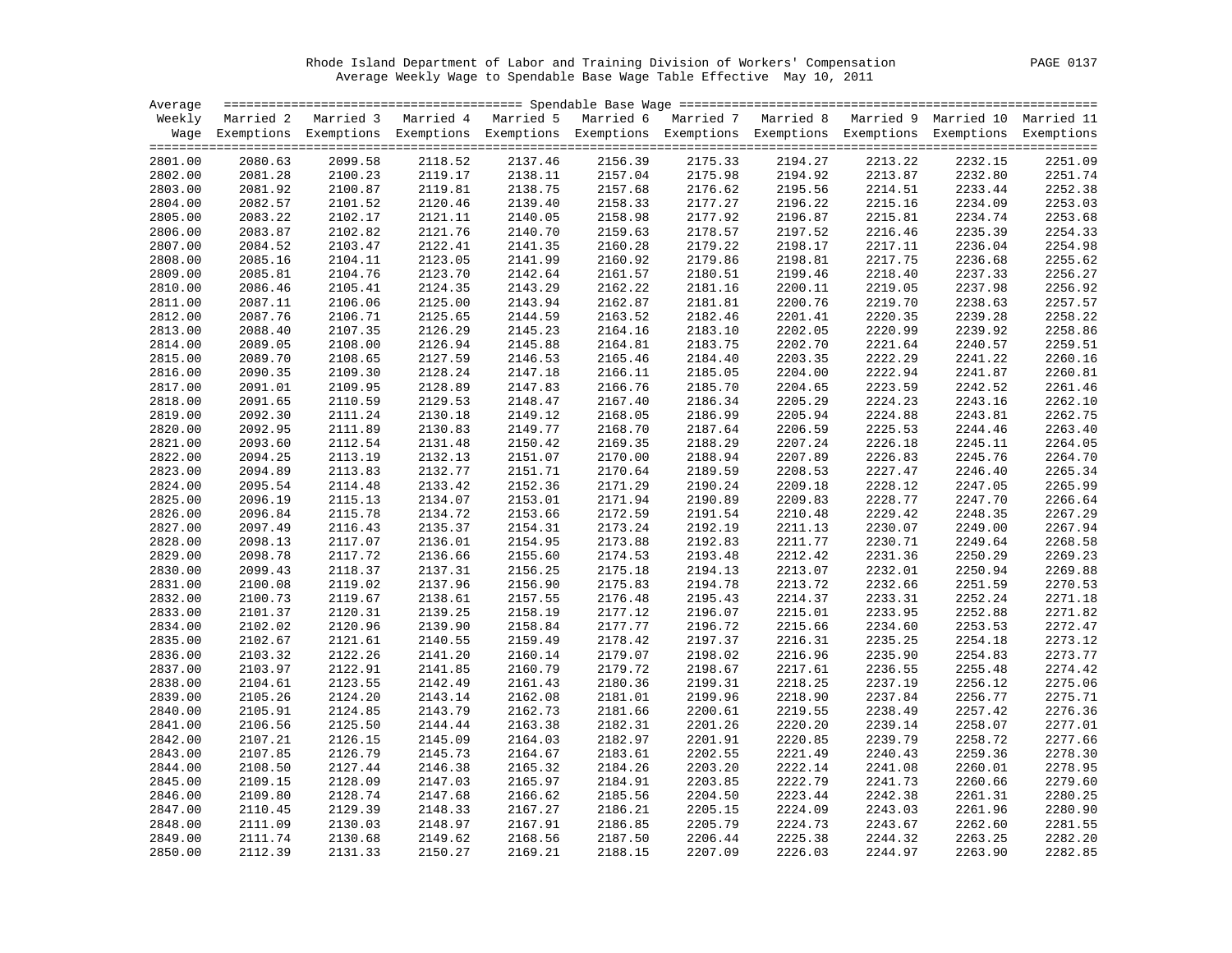Rhode Island Department of Labor and Training Division of Workers' Compensation PAGE 0138 Average Weekly Wage to Spendable Base Wage Table Effective May 10, 2011

| Average            |                    |                                                                                                                    |         |                                                                                   |                    |                    |                    |                    |         |                    |
|--------------------|--------------------|--------------------------------------------------------------------------------------------------------------------|---------|-----------------------------------------------------------------------------------|--------------------|--------------------|--------------------|--------------------|---------|--------------------|
| Weekly             |                    | Married 2 Married 3                                                                                                |         | Married 4 Married 5 Married 6 Married 7 Married 8 Married 9 Married 10 Married 11 |                    |                    |                    |                    |         |                    |
|                    |                    | Wage Exemptions Exemptions Exemptions Exemptions Exemptions Exemptions Exemptions Exemptions Exemptions Exemptions |         |                                                                                   |                    |                    |                    |                    |         |                    |
| 2851.00            | 2113.04            | 2131.98                                                                                                            | 2150.92 | 2169.86                                                                           | 2188.80            | 2207.74            | 2226.68            |                    |         |                    |
|                    |                    |                                                                                                                    |         |                                                                                   |                    |                    |                    | 2245.62            | 2264.55 | 2283.50            |
| 2852.00            | 2113.69            | 2132.63                                                                                                            | 2151.57 | 2170.51                                                                           | 2189.45            | 2208.39            | 2227.33            | 2246.27            | 2265.20 | 2284.15            |
| 2853.00            | 2114.33            | 2133.27                                                                                                            | 2152.21 | 2171.15                                                                           | 2190.09            | 2209.03            | 2227.97            | 2246.91<br>2247.56 | 2265.84 | 2284.79<br>2285.44 |
| 2854.00<br>2855.00 | 2114.98<br>2115.63 | 2133.92<br>2134.57                                                                                                 | 2152.86 | 2171.80                                                                           | 2190.74<br>2191.39 | 2209.68<br>2210.33 | 2228.62<br>2229.27 | 2248.21            | 2266.49 | 2286.09            |
|                    |                    |                                                                                                                    | 2153.51 | 2172.45                                                                           |                    |                    |                    |                    | 2267.14 |                    |
| 2856.00            | 2116.28            | 2135.22                                                                                                            | 2154.16 | 2173.10                                                                           | 2192.04            | 2210.98            | 2229.92            | 2248.86            | 2267.79 | 2286.74            |
| 2857.00            | 2116.93            | 2135.87                                                                                                            | 2154.81 | 2173.75                                                                           | 2192.69            | 2211.63            | 2230.57            | 2249.51            | 2268.44 | 2287.39            |
| 2858.00            | 2117.57            | 2136.51                                                                                                            | 2155.45 | 2174.39                                                                           | 2193.33            | 2212.27            | 2231.21            | 2250.15            | 2269.08 | 2288.03            |
| 2859.00            | 2118.22            | 2137.16                                                                                                            | 2156.10 | 2175.04                                                                           | 2193.98            | 2212.92            | 2231.86            | 2250.80            | 2269.73 | 2288.68            |
| 2860.00            | 2118.87            | 2137.81                                                                                                            | 2156.75 | 2175.69                                                                           | 2194.63            | 2213.57            | 2232.51            | 2251.45            | 2270.38 | 2289.33            |
| 2861.00            | 2119.52            | 2138.46                                                                                                            | 2157.40 | 2176.35                                                                           | 2195.28            | 2214.22            | 2233.16            | 2252.10            | 2271.03 | 2289.98            |
| 2862.00            | 2120.17            | 2139.11                                                                                                            | 2158.05 | 2177.00                                                                           | 2195.93            | 2214.87            | 2233.81            | 2252.75            | 2271.68 | 2290.63            |
| 2863.00            | 2120.81            | 2139.75                                                                                                            | 2158.69 | 2177.64                                                                           | 2196.57            | 2215.51            | 2234.45            | 2253.39            | 2272.32 | 2291.27            |
| 2864.00            | 2121.46            | 2140.40                                                                                                            | 2159.34 | 2178.29                                                                           | 2197.22            | 2216.16            | 2235.10            | 2254.04            | 2272.97 | 2291.92            |
| 2865.00            | 2122.11            | 2141.05                                                                                                            | 2159.99 | 2178.94                                                                           | 2197.87            | 2216.81            | 2235.75            | 2254.69            | 2273.62 | 2292.57            |
| 2866.00            | 2122.76            | 2141.70                                                                                                            | 2160.64 | 2179.59                                                                           | 2198.52            | 2217.46            | 2236.40            | 2255.34            | 2274.27 | 2293.22            |
| 2867.00            | 2123.41            | 2142.35                                                                                                            | 2161.29 | 2180.24                                                                           | 2199.17            | 2218.11            | 2237.05            | 2255.99            | 2274.93 | 2293.87            |
| 2868.00            | 2124.05            | 2142.99                                                                                                            | 2161.93 | 2180.88                                                                           | 2199.81            | 2218.75            | 2237.69            | 2256.63            | 2275.57 | 2294.51            |
| 2869.00            | 2124.70            | 2143.64                                                                                                            | 2162.58 | 2181.53                                                                           | 2200.46            | 2219.40            | 2238.34            | 2257.28            | 2276.22 | 2295.16            |
| 2870.00            | 2125.35            | 2144.29                                                                                                            | 2163.23 | 2182.18                                                                           | 2201.11            | 2220.05            | 2238.99            | 2257.93            | 2276.87 | 2295.81            |
| 2871.00            | 2126.00            | 2144.94                                                                                                            | 2163.88 | 2182.83                                                                           | 2201.76            | 2220.70            | 2239.64            | 2258.58            | 2277.52 | 2296.46            |
| 2872.00            | 2126.65            | 2145.59                                                                                                            | 2164.53 | 2183.48                                                                           | 2202.41            | 2221.35            | 2240.29            | 2259.23            | 2278.17 | 2297.11            |
| 2873.00            | 2127.29            | 2146.23                                                                                                            | 2165.17 | 2184.12                                                                           | 2203.05            | 2221.99            | 2240.93            | 2259.87            | 2278.81 | 2297.75            |
| 2874.00            | 2127.94            | 2146.88                                                                                                            | 2165.82 | 2184.77                                                                           | 2203.70            | 2222.64            | 2241.58            | 2260.52            | 2279.46 | 2298.40            |
| 2875.00            | 2128.59            | 2147.53                                                                                                            | 2166.47 | 2185.42                                                                           | 2204.35            | 2223.29            | 2242.23            | 2261.17            | 2280.11 | 2299.05            |
| 2876.00            | 2129.24            | 2148.18                                                                                                            | 2167.12 | 2186.07                                                                           | 2205.00            | 2223.94            | 2242.88            | 2261.82            | 2280.76 | 2299.70            |
| 2877.00            | 2129.89            | 2148.83                                                                                                            | 2167.77 | 2186.72                                                                           | 2205.65            | 2224.59            | 2243.53            | 2262.47            | 2281.41 | 2300.35            |
| 2878.00            | 2130.53            | 2149.47                                                                                                            | 2168.41 | 2187.36                                                                           | 2206.29            | 2225.23            | 2244.17            | 2263.11            | 2282.05 | 2300.99            |
| 2879.00            | 2131.18            | 2150.12                                                                                                            | 2169.07 | 2188.01                                                                           | 2206.94            | 2225.88            | 2244.82            | 2263.76            | 2282.70 | 2301.64            |
| 2880.00            | 2131.83            | 2150.77                                                                                                            | 2169.72 | 2188.66                                                                           | 2207.59            | 2226.53            | 2245.47            | 2264.41            | 2283.35 | 2302.29            |
| 2881.00            | 2132.48            | 2151.42                                                                                                            | 2170.37 | 2189.31                                                                           | 2208.24            | 2227.18            | 2246.12            | 2265.06            | 2284.00 | 2302.94            |
| 2882.00            | 2133.13            | 2152.07                                                                                                            | 2171.02 | 2189.96                                                                           | 2208.89            | 2227.83            | 2246.77            | 2265.71            | 2284.65 | 2303.59            |
| 2883.00            | 2133.77            | 2152.71                                                                                                            | 2171.66 | 2190.60                                                                           | 2209.53            | 2228.47            | 2247.41            | 2266.35            | 2285.29 | 2304.23            |
| 2884.00            | 2134.42            | 2153.36                                                                                                            | 2172.31 | 2191.25                                                                           | 2210.18            | 2229.12            | 2248.06            | 2267.00            | 2285.94 | 2304.88            |
| 2885.00            | 2135.07            | 2154.01                                                                                                            | 2172.96 | 2191.90                                                                           | 2210.83            | 2229.77            | 2248.71            | 2267.65            | 2286.59 | 2305.53            |
| 2886.00            | 2135.72            | 2154.66                                                                                                            | 2173.61 | 2192.55                                                                           | 2211.48            | 2230.42            | 2249.36            | 2268.31            | 2287.24 | 2306.18            |
| 2887.00            | 2136.37            | 2155.31                                                                                                            | 2174.26 | 2193.20                                                                           | 2212.13            | 2231.07            | 2250.01            | 2268.96            | 2287.89 | 2306.83            |
| 2888.00            | 2137.01            | 2155.95                                                                                                            | 2174.90 | 2193.84                                                                           | 2212.77            | 2231.71            | 2250.65            | 2269.60            | 2288.53 | 2307.47            |
| 2889.00            | 2137.66            | 2156.60                                                                                                            | 2175.55 | 2194.49                                                                           | 2213.42            | 2232.36            | 2251.30            | 2270.25            | 2289.18 | 2308.12            |
| 2890.00            | 2138.31            | 2157.25                                                                                                            | 2176.20 | 2195.14                                                                           | 2214.07            | 2233.01            | 2251.95            | 2270.90            | 2289.83 | 2308.77            |
| 2891.00            | 2138.96            | 2157.90                                                                                                            | 2176.85 | 2195.79                                                                           | 2214.72            | 2233.66            | 2252.60            | 2271.55            | 2290.48 | 2309.42            |
| 2892.00            | 2139.61            | 2158.55                                                                                                            | 2177.50 | 2196.44                                                                           | 2215.37            | 2234.31            | 2253.25            | 2272.20            | 2291.13 | 2310.07            |
| 2893.00            | 2140.25            | 2159.19                                                                                                            | 2178.14 | 2197.08                                                                           | 2216.01            | 2234.95            | 2253.89            | 2272.84            | 2291.77 | 2310.71            |
| 2894.00            | 2140.90            | 2159.84                                                                                                            | 2178.79 | 2197.73                                                                           | 2216.66            | 2235.60            | 2254.54            | 2273.49            | 2292.42 | 2311.36            |
| 2895.00            | 2141.55            | 2160.49                                                                                                            | 2179.44 | 2198.38                                                                           | 2217.31            | 2236.25            | 2255.19            | 2274.14            | 2293.07 | 2312.01            |
| 2896.00            | 2142.20            | 2161.14                                                                                                            | 2180.09 | 2199.03                                                                           | 2217.96            | 2236.90            | 2255.84            | 2274.79            | 2293.72 | 2312.66            |
| 2897.00            | 2142.85            | 2161.79                                                                                                            | 2180.74 | 2199.68                                                                           | 2218.61            | 2237.55            | 2256.49            | 2275.44            | 2294.37 | 2313.31            |
| 2898.00            | 2143.49            | 2162.44                                                                                                            | 2181.38 | 2200.32                                                                           | 2219.25            | 2238.19            | 2257.13            | 2276.08            | 2295.01 | 2313.95            |
| 2899.00            | 2144.14            | 2163.09                                                                                                            | 2182.03 | 2200.97                                                                           | 2219.90            | 2238.84            | 2257.78            | 2276.73            | 2295.66 | 2314.60            |
| 2900.00            | 2144.79            | 2163.74                                                                                                            | 2182.68 | 2201.62                                                                           | 2220.55            | 2239.49            | 2258.43            | 2277.38            | 2296.31 | 2315.25            |
|                    |                    |                                                                                                                    |         |                                                                                   |                    |                    |                    |                    |         |                    |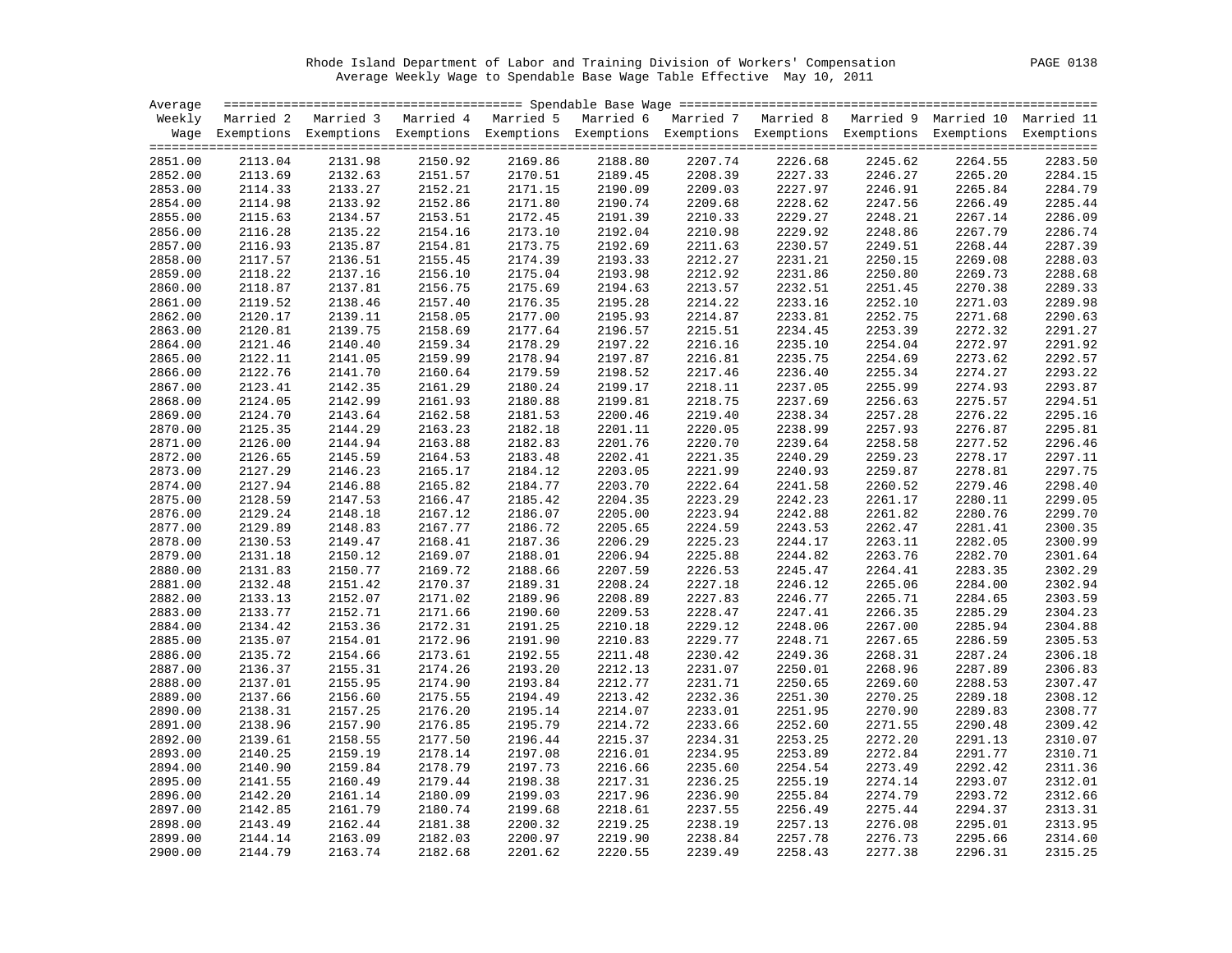Rhode Island Department of Labor and Training Division of Workers' Compensation PAGE 0139 Average Weekly Wage to Spendable Base Wage Table Effective May 10, 2011

| Average |         |                                                                                                                    |         |         |         |         |         |         |         |         |
|---------|---------|--------------------------------------------------------------------------------------------------------------------|---------|---------|---------|---------|---------|---------|---------|---------|
|         |         | Weekly Married 2 Married 3 Married 4 Married 5 Married 6 Married 7 Married 8 Married 9 Married 10 Married 11       |         |         |         |         |         |         |         |         |
|         |         | Wage Exemptions Exemptions Exemptions Exemptions Exemptions Exemptions Exemptions Exemptions Exemptions Exemptions |         |         |         |         |         |         |         |         |
|         |         |                                                                                                                    |         |         |         |         |         |         |         |         |
| 2901.00 | 2145.44 | 2164.39                                                                                                            | 2183.33 | 2202.27 | 2221.20 | 2240.14 | 2259.08 | 2278.03 | 2296.96 | 2315.90 |
| 2902.00 | 2146.09 | 2165.04                                                                                                            | 2183.98 | 2202.92 | 2221.85 | 2240.79 | 2259.73 | 2278.68 | 2297.61 | 2316.55 |
| 2903.00 | 2146.73 | 2165.68                                                                                                            | 2184.62 | 2203.56 | 2222.49 | 2241.43 | 2260.37 | 2279.32 | 2298.25 | 2317.19 |
| 2904.00 | 2147.38 | 2166.33                                                                                                            | 2185.27 | 2204.21 | 2223.14 | 2242.08 | 2261.03 | 2279.97 | 2298.90 | 2317.84 |
| 2905.00 | 2148.03 | 2166.98                                                                                                            | 2185.92 | 2204.86 | 2223.79 | 2242.73 | 2261.68 | 2280.62 | 2299.55 | 2318.49 |
| 2906.00 | 2148.68 | 2167.63                                                                                                            | 2186.57 | 2205.51 | 2224.44 | 2243.38 | 2262.33 | 2281.27 | 2300.20 | 2319.14 |
| 2907.00 | 2149.33 | 2168.28                                                                                                            | 2187.22 | 2206.16 | 2225.09 | 2244.03 | 2262.98 | 2281.92 | 2300.85 | 2319.79 |
| 2908.00 | 2149.97 | 2168.92                                                                                                            | 2187.86 | 2206.80 | 2225.73 | 2244.67 | 2263.62 | 2282.56 | 2301.49 | 2320.43 |
| 2909.00 | 2150.62 | 2169.57                                                                                                            | 2188.51 | 2207.45 | 2226.38 | 2245.32 | 2264.27 | 2283.21 | 2302.14 | 2321.08 |
| 2910.00 | 2151.27 | 2170.22                                                                                                            | 2189.16 | 2208.10 | 2227.03 | 2245.97 | 2264.92 | 2283.86 | 2302.79 | 2321.73 |
| 2911.00 | 2151.92 | 2170.87                                                                                                            | 2189.81 | 2208.75 | 2227.68 | 2246.62 | 2265.57 | 2284.51 | 2303.44 | 2322.38 |
| 2912.00 | 2152.57 | 2171.52                                                                                                            | 2190.46 | 2209.40 | 2228.33 | 2247.27 | 2266.22 | 2285.16 | 2304.09 | 2323.03 |
| 2913.00 | 2153.21 | 2172.16                                                                                                            | 2191.10 | 2210.04 | 2228.97 | 2247.91 | 2266.86 | 2285.80 | 2304.73 | 2323.67 |
| 2914.00 | 2153.86 | 2172.81                                                                                                            | 2191.75 | 2210.69 | 2229.62 | 2248.56 | 2267.51 | 2286.45 | 2305.38 | 2324.32 |
| 2915.00 | 2154.51 | 2173.46                                                                                                            | 2192.40 | 2211.34 | 2230.27 | 2249.21 | 2268.16 | 2287.10 | 2306.03 | 2324.97 |
| 2916.00 | 2155.16 | 2174.11                                                                                                            | 2193.05 | 2211.99 | 2230.92 | 2249.86 | 2268.81 | 2287.75 | 2306.68 | 2325.62 |
| 2917.00 | 2155.82 | 2174.76                                                                                                            | 2193.70 | 2212.64 | 2231.57 | 2250.51 | 2269.46 | 2288.40 | 2307.33 | 2326.27 |
| 2918.00 | 2156.46 | 2175.40                                                                                                            | 2194.34 | 2213.28 | 2232.21 | 2251.15 | 2270.10 | 2289.04 | 2307.97 | 2326.91 |
| 2919.00 | 2157.11 | 2176.05                                                                                                            | 2194.99 | 2213.93 | 2232.86 | 2251.80 | 2270.75 | 2289.69 | 2308.62 | 2327.56 |
| 2920.00 | 2157.76 | 2176.70                                                                                                            | 2195.64 | 2214.58 | 2233.51 | 2252.45 | 2271.40 | 2290.34 | 2309.27 | 2328.21 |
| 2921.00 | 2158.41 | 2177.35                                                                                                            | 2196.29 | 2215.23 | 2234.16 | 2253.10 | 2272.05 | 2290.99 | 2309.92 | 2328.86 |
| 2922.00 | 2159.06 | 2178.00                                                                                                            | 2196.94 | 2215.88 | 2234.81 | 2253.75 | 2272.70 | 2291.64 | 2310.57 | 2329.51 |
| 2923.00 | 2159.70 | 2178.64                                                                                                            | 2197.58 | 2216.52 | 2235.45 | 2254.40 | 2273.34 | 2292.28 | 2311.21 | 2330.15 |
| 2924.00 | 2160.35 | 2179.29                                                                                                            | 2198.23 | 2217.17 | 2236.10 | 2255.05 | 2273.99 | 2292.93 | 2311.86 | 2330.80 |
| 2925.00 | 2161.00 | 2179.94                                                                                                            | 2198.88 | 2217.82 | 2236.75 | 2255.70 | 2274.64 | 2293.58 | 2312.51 | 2331.45 |
| 2926.00 | 2161.65 | 2180.59                                                                                                            | 2199.53 | 2218.47 | 2237.40 | 2256.35 | 2275.29 | 2294.23 | 2313.16 | 2332.10 |
| 2927.00 | 2162.30 | 2181.24                                                                                                            | 2200.18 | 2219.12 | 2238.05 | 2257.00 | 2275.94 | 2294.88 | 2313.81 | 2332.75 |
| 2928.00 | 2162.94 | 2181.88                                                                                                            | 2200.82 | 2219.76 | 2238.69 | 2257.64 | 2276.58 | 2295.52 | 2314.45 | 2333.39 |
| 2929.00 | 2163.59 | 2182.53                                                                                                            | 2201.47 | 2220.41 | 2239.34 | 2258.29 | 2277.23 | 2296.17 | 2315.10 | 2334.04 |
| 2930.00 | 2164.24 | 2183.18                                                                                                            | 2202.12 | 2221.06 | 2239.99 | 2258.94 | 2277.88 | 2296.82 | 2315.75 | 2334.69 |
| 2931.00 | 2164.89 | 2183.83                                                                                                            | 2202.77 | 2221.71 | 2240.64 | 2259.59 | 2278.53 | 2297.47 | 2316.40 | 2335.34 |
| 2932.00 | 2165.54 | 2184.48                                                                                                            | 2203.42 | 2222.36 | 2241.29 | 2260.24 | 2279.18 | 2298.12 | 2317.05 | 2335.99 |
| 2933.00 | 2166.18 | 2185.12                                                                                                            | 2204.06 | 2223.00 | 2241.93 | 2260.88 | 2279.82 | 2298.76 | 2317.69 | 2336.63 |
| 2934.00 | 2166.83 | 2185.77                                                                                                            | 2204.71 | 2223.65 | 2242.58 | 2261.53 | 2280.47 | 2299.41 | 2318.34 | 2337.28 |
| 2935.00 | 2167.48 | 2186.42                                                                                                            | 2205.36 | 2224.30 | 2243.23 | 2262.18 | 2281.12 | 2300.06 | 2318.99 | 2337.93 |
| 2936.00 | 2168.13 | 2187.07                                                                                                            | 2206.01 | 2224.95 | 2243.88 | 2262.83 | 2281.77 | 2300.71 | 2319.64 | 2338.58 |
| 2937.00 | 2168.78 | 2187.72                                                                                                            | 2206.66 | 2225.60 | 2244.53 | 2263.48 | 2282.42 | 2301.36 | 2320.29 | 2339.23 |
| 2938.00 | 2169.42 | 2188.36                                                                                                            | 2207.30 | 2226.24 | 2245.17 | 2264.12 | 2283.06 | 2302.00 | 2320.93 | 2339.87 |
| 2939.00 | 2170.07 | 2189.01                                                                                                            | 2207.95 | 2226.89 | 2245.82 | 2264.77 | 2283.71 | 2302.65 | 2321.58 | 2340.52 |
| 2940.00 | 2170.72 | 2189.66                                                                                                            | 2208.60 | 2227.54 | 2246.47 | 2265.42 | 2284.36 | 2303.30 | 2322.23 | 2341.17 |
| 2941.00 | 2171.37 | 2190.31                                                                                                            | 2209.25 | 2228.19 | 2247.12 | 2266.07 | 2285.01 | 2303.95 | 2322.88 | 2341.82 |
| 2942.00 | 2172.02 | 2190.96                                                                                                            | 2209.90 | 2228.84 | 2247.78 | 2266.72 | 2285.66 | 2304.60 | 2323.53 | 2342.47 |
| 2943.00 | 2172.66 | 2191.60                                                                                                            | 2210.54 | 2229.48 | 2248.42 | 2267.36 | 2286.30 | 2305.24 | 2324.17 | 2343.11 |
| 2944.00 | 2173.31 | 2192.25                                                                                                            | 2211.19 | 2230.13 | 2249.07 | 2268.01 | 2286.95 | 2305.89 | 2324.82 | 2343.76 |
| 2945.00 | 2173.96 | 2192.90                                                                                                            | 2211.84 | 2230.78 | 2249.72 | 2268.66 | 2287.60 | 2306.54 | 2325.47 | 2344.41 |
| 2946.00 | 2174.61 | 2193.55                                                                                                            | 2212.49 | 2231.43 | 2250.37 | 2269.31 | 2288.25 | 2307.19 | 2326.12 | 2345.06 |
| 2947.00 | 2175.26 | 2194.20                                                                                                            | 2213.14 | 2232.08 | 2251.02 | 2269.96 | 2288.90 | 2307.84 | 2326.77 | 2345.71 |
| 2948.00 | 2175.90 | 2194.84                                                                                                            | 2213.78 | 2232.72 | 2251.66 | 2270.60 | 2289.54 | 2308.48 | 2327.41 | 2346.36 |
| 2949.00 | 2176.55 | 2195.49                                                                                                            | 2214.43 | 2233.37 | 2252.31 | 2271.25 | 2290.19 | 2309.13 | 2328.06 | 2347.01 |
| 2950.00 | 2177.20 | 2196.14                                                                                                            | 2215.08 | 2234.02 | 2252.96 | 2271.90 | 2290.84 | 2309.78 | 2328.71 | 2347.66 |
|         |         |                                                                                                                    |         |         |         |         |         |         |         |         |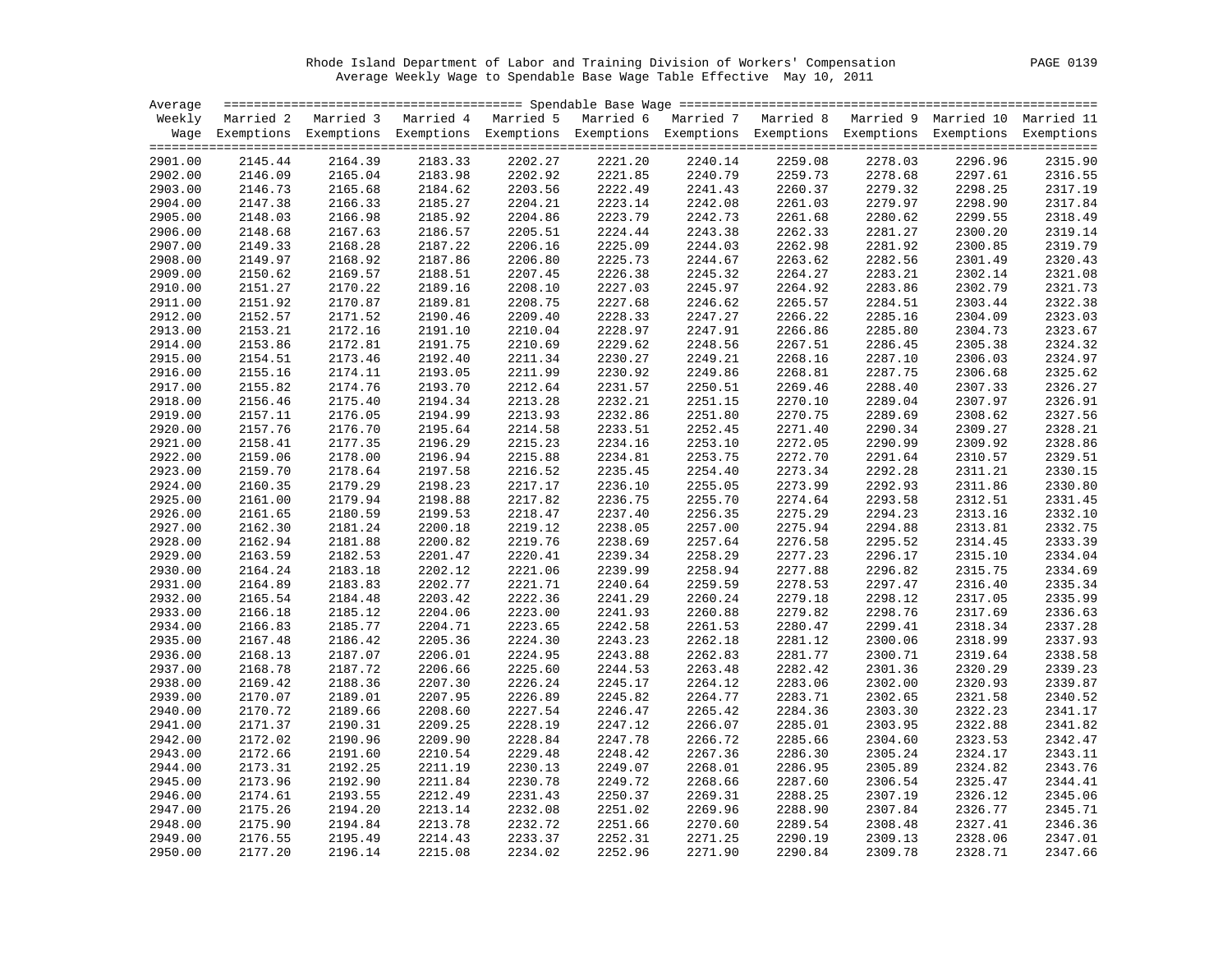Rhode Island Department of Labor and Training Division of Workers' Compensation PAGE 0140 Average Weekly Wage to Spendable Base Wage Table Effective May 10, 2011

| Average |         |                                                                                                                    |         |         |         |         |         |         |         |         |
|---------|---------|--------------------------------------------------------------------------------------------------------------------|---------|---------|---------|---------|---------|---------|---------|---------|
|         |         | Weekly Married 2 Married 3 Married 4 Married 5 Married 6 Married 7 Married 8 Married 9 Married 10 Married 11       |         |         |         |         |         |         |         |         |
|         |         | Wage Exemptions Exemptions Exemptions Exemptions Exemptions Exemptions Exemptions Exemptions Exemptions Exemptions |         |         |         |         |         |         |         |         |
|         |         |                                                                                                                    |         |         |         |         |         |         |         |         |
| 2951.00 | 2177.85 | 2196.79                                                                                                            | 2215.73 | 2234.67 | 2253.61 | 2272.55 | 2291.49 | 2310.43 | 2329.36 | 2348.31 |
| 2952.00 | 2178.50 | 2197.44                                                                                                            | 2216.38 | 2235.32 | 2254.26 | 2273.20 | 2292.14 | 2311.08 | 2330.01 | 2348.96 |
| 2953.00 | 2179.14 | 2198.08                                                                                                            | 2217.02 | 2235.96 | 2254.90 | 2273.84 | 2292.78 | 2311.72 | 2330.65 | 2349.60 |
| 2954.00 | 2179.79 | 2198.73                                                                                                            | 2217.67 | 2236.61 | 2255.55 | 2274.49 | 2293.43 | 2312.37 | 2331.30 | 2350.25 |
| 2955.00 | 2180.44 | 2199.38                                                                                                            | 2218.32 | 2237.26 | 2256.20 | 2275.14 | 2294.08 | 2313.02 | 2331.95 | 2350.90 |
| 2956.00 | 2181.09 | 2200.03                                                                                                            | 2218.97 | 2237.91 | 2256.85 | 2275.79 | 2294.73 | 2313.67 | 2332.60 | 2351.55 |
| 2957.00 | 2181.74 | 2200.68                                                                                                            | 2219.62 | 2238.56 | 2257.50 | 2276.44 | 2295.38 | 2314.32 | 2333.25 | 2352.20 |
| 2958.00 | 2182.38 | 2201.32                                                                                                            | 2220.26 | 2239.20 | 2258.14 | 2277.08 | 2296.02 | 2314.96 | 2333.89 | 2352.84 |
| 2959.00 | 2183.03 | 2201.97                                                                                                            | 2220.91 | 2239.85 | 2258.79 | 2277.73 | 2296.67 | 2315.61 | 2334.54 | 2353.49 |
| 2960.00 | 2183.68 | 2202.62                                                                                                            | 2221.56 | 2240.50 | 2259.44 | 2278.38 | 2297.32 | 2316.26 | 2335.19 | 2354.14 |
| 2961.00 | 2184.33 | 2203.27                                                                                                            | 2222.21 | 2241.16 | 2260.09 | 2279.03 | 2297.97 | 2316.91 | 2335.84 | 2354.79 |
| 2962.00 | 2184.98 | 2203.92                                                                                                            | 2222.86 | 2241.81 | 2260.74 | 2279.68 | 2298.62 | 2317.56 | 2336.49 | 2355.44 |
| 2963.00 | 2185.62 | 2204.56                                                                                                            | 2223.50 | 2242.45 | 2261.38 | 2280.32 | 2299.26 | 2318.20 | 2337.13 | 2356.08 |
| 2964.00 | 2186.27 | 2205.21                                                                                                            | 2224.15 | 2243.10 | 2262.03 | 2280.97 | 2299.91 | 2318.85 | 2337.78 | 2356.73 |
| 2965.00 | 2186.92 | 2205.86                                                                                                            | 2224.80 | 2243.75 | 2262.68 | 2281.62 | 2300.56 | 2319.50 | 2338.43 | 2357.38 |
| 2966.00 | 2187.57 | 2206.51                                                                                                            | 2225.45 | 2244.40 | 2263.33 | 2282.27 | 2301.21 | 2320.15 | 2339.08 | 2358.03 |
| 2967.00 | 2188.22 | 2207.16                                                                                                            | 2226.10 | 2245.05 | 2263.98 | 2282.92 | 2301.86 | 2320.80 | 2339.74 | 2358.68 |
| 2968.00 | 2188.86 | 2207.80                                                                                                            | 2226.74 | 2245.69 | 2264.62 | 2283.56 | 2302.50 | 2321.44 | 2340.38 | 2359.32 |
| 2969.00 | 2189.51 | 2208.45                                                                                                            | 2227.39 | 2246.34 | 2265.27 | 2284.21 | 2303.15 | 2322.09 | 2341.03 | 2359.97 |
| 2970.00 | 2190.16 | 2209.10                                                                                                            | 2228.04 | 2246.99 | 2265.92 | 2284.86 | 2303.80 | 2322.74 | 2341.68 | 2360.62 |
| 2971.00 | 2190.81 | 2209.75                                                                                                            | 2228.69 | 2247.64 | 2266.57 | 2285.51 | 2304.45 | 2323.39 | 2342.33 | 2361.27 |
| 2972.00 | 2191.46 | 2210.40                                                                                                            | 2229.34 | 2248.29 | 2267.22 | 2286.16 | 2305.10 | 2324.04 | 2342.98 | 2361.92 |
| 2973.00 | 2192.10 | 2211.04                                                                                                            | 2229.98 | 2248.93 | 2267.86 | 2286.80 | 2305.74 | 2324.68 | 2343.62 | 2362.56 |
| 2974.00 | 2192.75 | 2211.69                                                                                                            | 2230.63 | 2249.58 | 2268.51 | 2287.45 | 2306.39 | 2325.33 | 2344.27 | 2363.21 |
| 2975.00 | 2193.38 | 2212.34                                                                                                            | 2231.28 | 2250.23 | 2269.16 | 2288.10 | 2307.04 | 2325.98 | 2344.92 | 2363.86 |
| 2976.00 | 2194.00 | 2212.99                                                                                                            | 2231.93 | 2250.88 | 2269.81 | 2288.75 | 2307.69 | 2326.63 | 2345.57 | 2364.51 |
| 2977.00 | 2194.62 | 2213.64                                                                                                            | 2232.58 | 2251.53 | 2270.46 | 2289.40 | 2308.34 | 2327.28 | 2346.22 | 2365.16 |
| 2978.00 | 2195.23 | 2214.28                                                                                                            | 2233.22 | 2252.17 | 2271.10 | 2290.04 | 2308.98 | 2327.92 | 2346.86 | 2365.80 |
| 2979.00 | 2195.85 | 2214.93                                                                                                            | 2233.88 | 2252.82 | 2271.75 | 2290.69 | 2309.63 | 2328.57 | 2347.51 | 2366.45 |
| 2980.00 | 2196.47 | 2215.58                                                                                                            | 2234.53 | 2253.47 | 2272.40 | 2291.34 | 2310.28 | 2329.22 | 2348.16 | 2367.10 |
| 2981.00 | 2197.09 | 2216.23                                                                                                            | 2235.18 | 2254.12 | 2273.05 | 2291.99 | 2310.93 | 2329.87 | 2348.81 | 2367.75 |
| 2982.00 | 2197.71 | 2216.88                                                                                                            | 2235.83 | 2254.77 | 2273.70 | 2292.64 | 2311.58 | 2330.52 | 2349.46 | 2368.40 |
| 2983.00 | 2198.32 | 2217.52                                                                                                            | 2236.47 | 2255.41 | 2274.34 | 2293.28 | 2312.22 | 2331.16 | 2350.10 | 2369.04 |
| 2984.00 | 2198.94 | 2218.17                                                                                                            | 2237.12 | 2256.06 | 2274.99 | 2293.93 | 2312.87 | 2331.81 | 2350.75 | 2369.69 |
| 2985.00 | 2199.56 | 2218.82                                                                                                            | 2237.77 | 2256.71 | 2275.64 | 2294.58 | 2313.52 | 2332.46 | 2351.40 | 2370.34 |
| 2986.00 | 2200.18 | 2219.47                                                                                                            | 2238.42 | 2257.36 | 2276.29 | 2295.23 | 2314.17 | 2333.12 | 2352.05 | 2370.99 |
| 2987.00 | 2200.80 | 2220.12                                                                                                            | 2239.07 | 2258.01 | 2276.94 | 2295.88 | 2314.82 | 2333.77 | 2352.70 | 2371.64 |
| 2988.00 | 2201.41 | 2220.76                                                                                                            | 2239.71 | 2258.65 | 2277.58 | 2296.52 | 2315.46 | 2334.41 | 2353.34 | 2372.28 |
| 2989.00 | 2202.03 | 2221.41                                                                                                            | 2240.36 | 2259.30 | 2278.23 | 2297.17 | 2316.11 | 2335.06 | 2353.99 | 2372.93 |
| 2990.00 | 2202.65 | 2222.06                                                                                                            | 2241.01 | 2259.95 | 2278.88 | 2297.82 | 2316.76 | 2335.71 | 2354.64 | 2373.58 |
| 2991.00 | 2203.27 | 2222.71                                                                                                            | 2241.66 | 2260.60 | 2279.53 | 2298.47 | 2317.41 | 2336.36 | 2355.29 | 2374.23 |
| 2992.00 | 2203.89 | 2223.36                                                                                                            | 2242.31 | 2261.25 | 2280.18 | 2299.12 | 2318.06 | 2337.01 | 2355.94 | 2374.88 |
| 2993.00 | 2204.50 | 2224.00                                                                                                            | 2242.95 | 2261.89 | 2280.82 | 2299.76 | 2318.70 | 2337.65 | 2356.58 | 2375.52 |
| 2994.00 | 2205.12 | 2224.65                                                                                                            | 2243.60 | 2262.54 | 2281.47 | 2300.41 | 2319.35 | 2338.30 | 2357.23 | 2376.17 |
| 2995.00 | 2205.74 | 2225.30                                                                                                            | 2244.25 | 2263.19 | 2282.12 | 2301.06 | 2320.00 | 2338.95 | 2357.88 | 2376.82 |
| 2996.00 | 2206.36 | 2225.95                                                                                                            | 2244.90 | 2263.84 | 2282.77 | 2301.71 | 2320.65 | 2339.60 | 2358.53 | 2377.47 |
| 2997.00 | 2206.98 | 2226.60                                                                                                            | 2245.55 | 2264.49 | 2283.42 | 2302.36 | 2321.30 | 2340.25 | 2359.18 | 2378.12 |
| 2998.00 | 2207.59 | 2227.25                                                                                                            | 2246.19 | 2265.13 | 2284.06 | 2303.00 | 2321.94 | 2340.89 | 2359.82 | 2378.76 |
| 2999.00 | 2208.21 | 2227.90                                                                                                            | 2246.84 | 2265.78 | 2284.71 | 2303.65 | 2322.59 | 2341.54 | 2360.47 | 2379.41 |
| 3000.00 | 2208.83 | 2228.55                                                                                                            | 2247.49 | 2266.43 | 2285.36 | 2304.30 | 2323.24 | 2342.19 | 2361.12 | 2380.06 |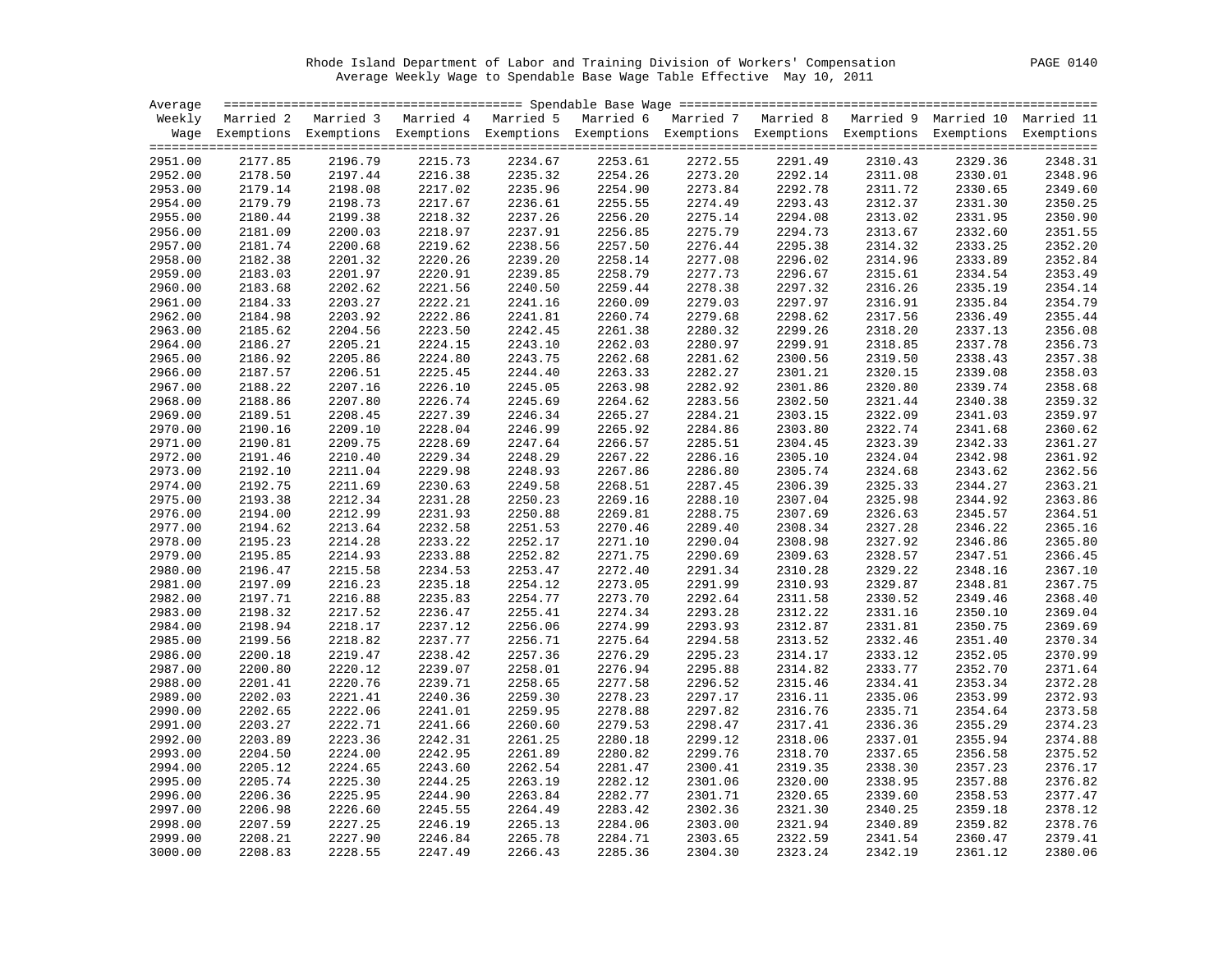Rhode Island Department of Labor and Training Division of Workers' Compensation PAGE 0141 Average Weekly Wage to Spendable Base Wage Table Effective May 10, 2011

| Average |         |                                                                                                                    |         |                                                                                   |         |         |         |         |         |         |
|---------|---------|--------------------------------------------------------------------------------------------------------------------|---------|-----------------------------------------------------------------------------------|---------|---------|---------|---------|---------|---------|
|         |         | Weekly Married 2 Married 3                                                                                         |         | Married 4 Married 5 Married 6 Married 7 Married 8 Married 9 Married 10 Married 11 |         |         |         |         |         |         |
|         |         | Wage Exemptions Exemptions Exemptions Exemptions Exemptions Exemptions Exemptions Exemptions Exemptions Exemptions |         |                                                                                   |         |         |         |         |         |         |
|         |         |                                                                                                                    |         |                                                                                   |         |         |         |         |         |         |
| 3001.00 | 2209.45 | 2229.20                                                                                                            | 2248.14 | 2267.08                                                                           | 2286.01 | 2304.95 | 2323.89 | 2342.84 | 2361.77 | 2380.71 |
| 3002.00 | 2210.07 | 2229.85                                                                                                            | 2248.79 | 2267.73                                                                           | 2286.66 | 2305.60 | 2324.54 | 2343.49 | 2362.42 | 2381.36 |
| 3003.00 | 2210.68 | 2230.49                                                                                                            | 2249.43 | 2268.37                                                                           | 2287.30 | 2306.24 | 2325.18 | 2344.13 | 2363.06 | 2382.00 |
| 3004.00 | 2211.30 | 2231.14                                                                                                            | 2250.08 | 2269.02                                                                           | 2287.95 | 2306.89 | 2325.84 | 2344.78 | 2363.71 | 2382.65 |
| 3005.00 | 2211.92 | 2231.79                                                                                                            | 2250.73 | 2269.67                                                                           | 2288.60 | 2307.54 | 2326.49 | 2345.43 | 2364.36 | 2383.30 |
| 3006.00 | 2212.54 | 2232.44                                                                                                            | 2251.38 | 2270.32                                                                           | 2289.25 | 2308.19 | 2327.14 | 2346.08 | 2365.01 | 2383.95 |
| 3007.00 | 2213.16 | 2233.09                                                                                                            | 2252.03 | 2270.97                                                                           | 2289.90 | 2308.84 | 2327.79 | 2346.73 | 2365.66 | 2384.60 |
| 3008.00 | 2213.77 | 2233.73                                                                                                            | 2252.67 | 2271.61                                                                           | 2290.54 | 2309.48 | 2328.43 | 2347.37 | 2366.30 | 2385.24 |
| 3009.00 | 2214.39 | 2234.38                                                                                                            | 2253.32 | 2272.26                                                                           | 2291.19 | 2310.13 | 2329.08 | 2348.02 | 2366.95 | 2385.89 |
| 3010.00 | 2215.01 | 2235.03                                                                                                            | 2253.97 | 2272.91                                                                           | 2291.84 | 2310.78 | 2329.73 | 2348.67 | 2367.60 | 2386.54 |
| 3011.00 | 2215.63 | 2235.68                                                                                                            | 2254.62 | 2273.56                                                                           | 2292.49 | 2311.43 | 2330.38 | 2349.32 | 2368.25 | 2387.19 |
| 3012.00 | 2216.25 | 2236.33                                                                                                            | 2255.27 | 2274.21                                                                           | 2293.14 | 2312.08 | 2331.03 | 2349.97 | 2368.90 | 2387.84 |
| 3013.00 | 2216.86 | 2236.97                                                                                                            | 2255.91 | 2274.85                                                                           | 2293.78 | 2312.72 | 2331.67 | 2350.61 | 2369.54 | 2388.48 |
| 3014.00 | 2217.48 | 2237.62                                                                                                            | 2256.56 | 2275.50                                                                           | 2294.43 | 2313.37 | 2332.32 | 2351.26 | 2370.19 | 2389.13 |
| 3015.00 | 2218.10 | 2238.27                                                                                                            | 2257.21 | 2276.15                                                                           | 2295.08 | 2314.02 | 2332.97 | 2351.91 | 2370.84 | 2389.78 |
| 3016.00 | 2218.72 | 2238.92                                                                                                            | 2257.86 | 2276.80                                                                           | 2295.73 | 2314.67 | 2333.62 | 2352.56 | 2371.49 | 2390.43 |
| 3017.00 | 2219.35 | 2239.57                                                                                                            | 2258.51 | 2277.45                                                                           | 2296.38 | 2315.32 | 2334.27 | 2353.21 | 2372.14 | 2391.08 |
| 3018.00 | 2219.96 | 2240.21                                                                                                            | 2259.15 | 2278.09                                                                           | 2297.02 | 2315.96 | 2334.91 | 2353.85 | 2372.78 | 2391.72 |
| 3019.00 | 2220.58 | 2240.86                                                                                                            | 2259.80 | 2278.74                                                                           | 2297.67 | 2316.61 | 2335.56 | 2354.50 | 2373.43 | 2392.37 |
| 3020.00 | 2221.20 | 2241.51                                                                                                            | 2260.45 | 2279.39                                                                           | 2298.32 | 2317.26 | 2336.21 | 2355.15 | 2374.08 | 2393.02 |
| 3021.00 | 2221.82 | 2242.16                                                                                                            | 2261.10 | 2280.04                                                                           | 2298.97 | 2317.91 | 2336.86 | 2355.80 | 2374.73 | 2393.67 |
| 3022.00 | 2222.44 | 2242.81                                                                                                            | 2261.75 | 2280.69                                                                           | 2299.62 | 2318.56 | 2337.51 | 2356.45 | 2375.38 | 2394.32 |
| 3023.00 | 2223.05 | 2243.45                                                                                                            | 2262.39 | 2281.33                                                                           | 2300.26 | 2319.21 | 2338.15 | 2357.09 | 2376.02 | 2394.96 |
| 3024.00 | 2223.67 | 2244.10                                                                                                            | 2263.04 | 2281.98                                                                           | 2300.91 | 2319.86 | 2338.80 | 2357.74 | 2376.67 | 2395.61 |
| 3025.00 | 2224.29 | 2244.75                                                                                                            | 2263.69 | 2282.63                                                                           | 2301.56 | 2320.51 | 2339.45 | 2358.39 | 2377.32 | 2396.26 |
| 3026.00 | 2224.91 | 2245.40                                                                                                            | 2264.34 | 2283.28                                                                           | 2302.21 | 2321.16 | 2340.10 | 2359.04 | 2377.97 | 2396.91 |
| 3027.00 | 2225.53 | 2246.05                                                                                                            | 2264.99 | 2283.93                                                                           | 2302.86 | 2321.81 | 2340.75 | 2359.69 | 2378.62 | 2397.56 |
| 3028.00 | 2226.14 | 2246.69                                                                                                            | 2265.63 | 2284.57                                                                           | 2303.50 | 2322.45 | 2341.39 | 2360.33 | 2379.26 | 2398.20 |
| 3029.00 | 2226.76 | 2247.34                                                                                                            | 2266.28 | 2285.22                                                                           | 2304.15 | 2323.10 | 2342.04 | 2360.98 | 2379.91 | 2398.85 |
| 3030.00 | 2227.38 | 2247.99                                                                                                            | 2266.93 | 2285.87                                                                           | 2304.80 | 2323.75 | 2342.69 | 2361.63 | 2380.56 | 2399.50 |
| 3031.00 | 2228.00 | 2248.64                                                                                                            | 2267.58 | 2286.52                                                                           | 2305.45 | 2324.40 | 2343.34 | 2362.28 | 2381.21 | 2400.15 |
| 3032.00 | 2228.62 | 2249.29                                                                                                            | 2268.23 | 2287.17                                                                           | 2306.10 | 2325.05 | 2343.99 | 2362.93 | 2381.86 | 2400.80 |
| 3033.00 | 2229.23 | 2249.93                                                                                                            | 2268.87 | 2287.81                                                                           | 2306.74 | 2325.69 | 2344.63 | 2363.57 | 2382.50 | 2401.44 |
| 3034.00 | 2229.85 | 2250.58                                                                                                            | 2269.52 | 2288.46                                                                           | 2307.39 | 2326.34 | 2345.28 | 2364.22 | 2383.15 | 2402.09 |
| 3035.00 | 2230.47 | 2251.23                                                                                                            | 2270.17 | 2289.11                                                                           | 2308.04 | 2326.99 | 2345.93 | 2364.87 | 2383.80 | 2402.74 |
| 3036.00 | 2231.09 | 2251.88                                                                                                            | 2270.82 | 2289.76                                                                           | 2308.69 | 2327.64 | 2346.58 | 2365.52 | 2384.45 | 2403.39 |
| 3037.00 | 2231.71 | 2252.53                                                                                                            | 2271.47 | 2290.41                                                                           | 2309.34 | 2328.29 | 2347.23 | 2366.17 | 2385.10 | 2404.04 |
| 3038.00 | 2232.32 | 2253.17                                                                                                            | 2272.11 | 2291.05                                                                           | 2309.98 | 2328.93 | 2347.87 | 2366.81 | 2385.74 | 2404.68 |
| 3039.00 | 2232.94 | 2253.82                                                                                                            | 2272.76 | 2291.70                                                                           | 2310.63 | 2329.58 | 2348.52 | 2367.46 | 2386.39 | 2405.33 |
| 3040.00 | 2233.56 | 2254.47                                                                                                            | 2273.41 | 2292.35                                                                           | 2311.28 | 2330.23 | 2349.17 | 2368.11 | 2387.04 | 2405.98 |
| 3041.00 | 2234.18 | 2255.12                                                                                                            | 2274.06 | 2293.00                                                                           | 2311.93 | 2330.88 | 2349.82 | 2368.76 | 2387.69 | 2406.63 |
| 3042.00 | 2234.80 | 2255.77                                                                                                            | 2274.71 | 2293.65                                                                           | 2312.59 | 2331.53 | 2350.47 | 2369.41 | 2388.34 | 2407.28 |
| 3043.00 | 2235.41 | 2256.41                                                                                                            | 2275.35 | 2294.29                                                                           | 2313.23 | 2332.17 | 2351.11 | 2370.05 | 2388.98 | 2407.92 |
| 3044.00 | 2236.03 | 2257.06                                                                                                            | 2276.00 | 2294.94                                                                           | 2313.88 | 2332.82 | 2351.76 | 2370.70 | 2389.63 | 2408.57 |
| 3045.00 | 2236.65 | 2257.71                                                                                                            | 2276.65 | 2295.59                                                                           | 2314.53 | 2333.47 | 2352.41 | 2371.35 | 2390.28 | 2409.22 |
| 3046.00 | 2237.27 | 2258.35                                                                                                            | 2277.30 | 2296.24                                                                           | 2315.18 | 2334.12 | 2353.06 | 2372.00 | 2390.93 | 2409.87 |
| 3047.00 | 2237.89 | 2258.97                                                                                                            | 2277.95 | 2296.89                                                                           | 2315.83 | 2334.77 | 2353.71 | 2372.65 | 2391.58 | 2410.52 |
| 3048.00 | 2238.50 | 2259.58                                                                                                            | 2278.59 | 2297.53                                                                           | 2316.47 | 2335.41 | 2354.35 | 2373.29 | 2392.22 | 2411.17 |
| 3049.00 | 2239.12 | 2260.20                                                                                                            | 2279.24 | 2298.18                                                                           | 2317.12 | 2336.06 | 2355.00 | 2373.94 | 2392.87 | 2411.82 |
| 3050.00 | 2239.74 | 2260.82                                                                                                            | 2279.89 | 2298.83                                                                           | 2317.77 | 2336.71 | 2355.65 | 2374.59 | 2393.52 | 2412.47 |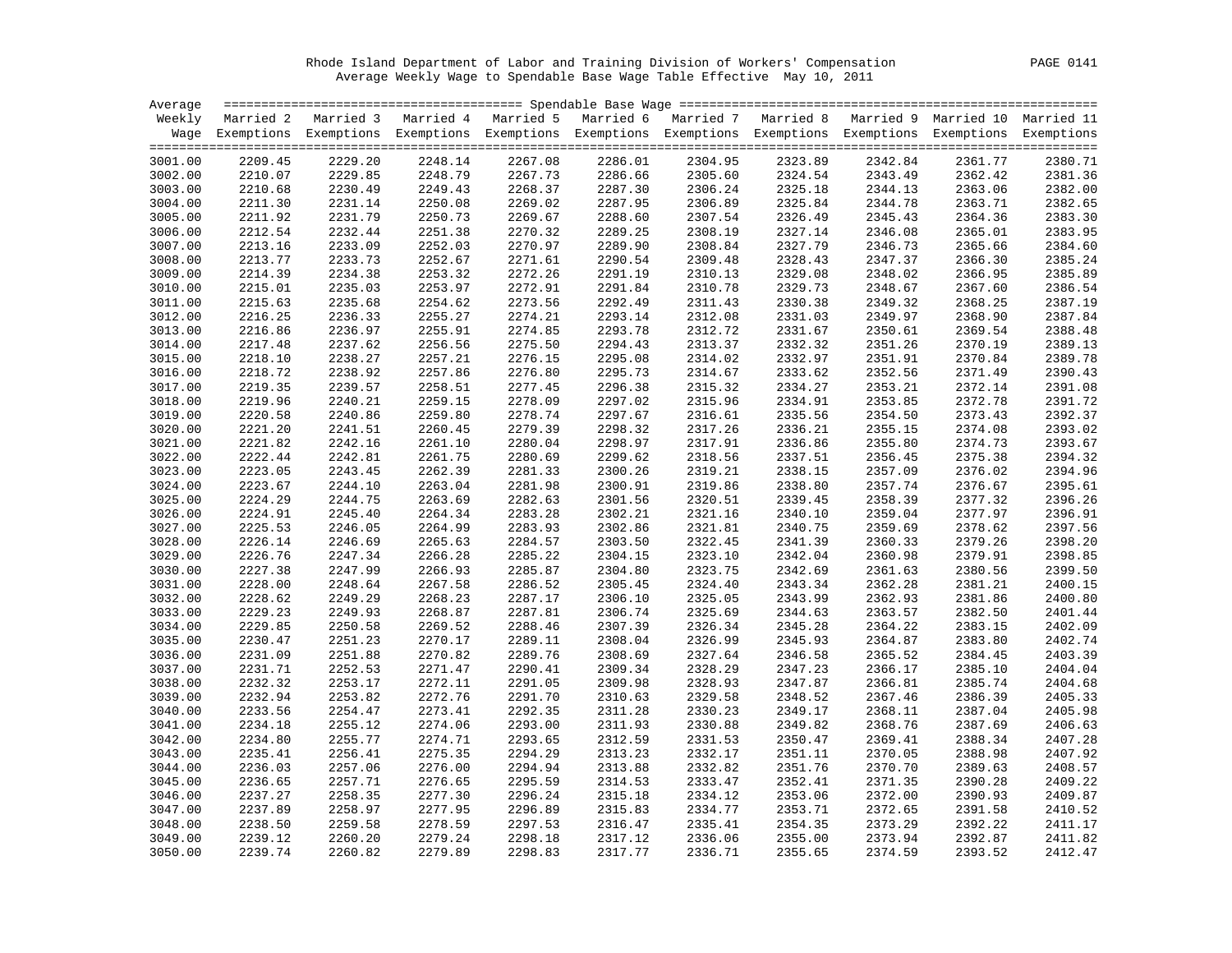Rhode Island Department of Labor and Training Division of Workers' Compensation PAGE 0142 Average Weekly Wage to Spendable Base Wage Table Effective May 10, 2011

| Average |         |                                                                                                                    |         |         |         |         |         |         |         |         |
|---------|---------|--------------------------------------------------------------------------------------------------------------------|---------|---------|---------|---------|---------|---------|---------|---------|
|         |         | Weekly Married 2 Married 3 Married 4 Married 5 Married 6 Married 7 Married 8 Married 9 Married 10 Married 11       |         |         |         |         |         |         |         |         |
|         |         | Wage Exemptions Exemptions Exemptions Exemptions Exemptions Exemptions Exemptions Exemptions Exemptions Exemptions |         |         |         |         |         |         |         |         |
|         |         |                                                                                                                    |         |         |         |         |         |         |         |         |
| 3051.00 | 2240.36 | 2261.44                                                                                                            | 2280.54 | 2299.48 | 2318.42 | 2337.36 | 2356.30 | 2375.24 | 2394.17 | 2413.12 |
| 3052.00 | 2240.98 | 2262.06                                                                                                            | 2281.19 | 2300.13 | 2319.07 | 2338.01 | 2356.95 | 2375.89 | 2394.82 | 2413.77 |
| 3053.00 | 2241.59 | 2262.67                                                                                                            | 2281.83 | 2300.77 | 2319.71 | 2338.65 | 2357.59 | 2376.53 | 2395.46 | 2414.41 |
| 3054.00 | 2242.21 | 2263.29                                                                                                            | 2282.48 | 2301.42 | 2320.36 | 2339.30 | 2358.24 | 2377.18 | 2396.11 | 2415.06 |
| 3055.00 | 2242.83 | 2263.91                                                                                                            | 2283.13 | 2302.07 | 2321.01 | 2339.95 | 2358.89 | 2377.83 | 2396.76 | 2415.71 |
| 3056.00 | 2243.45 | 2264.53                                                                                                            | 2283.78 | 2302.72 | 2321.66 | 2340.60 | 2359.54 | 2378.48 | 2397.41 | 2416.36 |
| 3057.00 | 2244.07 | 2265.15                                                                                                            | 2284.43 | 2303.37 | 2322.31 | 2341.25 | 2360.19 | 2379.13 | 2398.06 | 2417.01 |
| 3058.00 | 2244.68 | 2265.76                                                                                                            | 2285.07 | 2304.01 | 2322.95 | 2341.89 | 2360.83 | 2379.77 | 2398.70 | 2417.65 |
| 3059.00 | 2245.30 | 2266.38                                                                                                            | 2285.72 | 2304.66 | 2323.60 | 2342.54 | 2361.48 | 2380.42 | 2399.35 | 2418.30 |
| 3060.00 | 2245.92 | 2267.00                                                                                                            | 2286.37 | 2305.31 | 2324.25 | 2343.19 | 2362.13 | 2381.07 | 2400.00 | 2418.95 |
| 3061.00 | 2246.54 | 2267.62                                                                                                            | 2287.02 | 2305.97 | 2324.90 | 2343.84 | 2362.78 | 2381.72 | 2400.65 | 2419.60 |
| 3062.00 | 2247.16 | 2268.24                                                                                                            | 2287.67 | 2306.62 | 2325.55 | 2344.49 | 2363.43 | 2382.37 | 2401.30 | 2420.25 |
| 3063.00 | 2247.77 | 2268.85                                                                                                            | 2288.31 | 2307.26 | 2326.19 | 2345.13 | 2364.07 | 2383.01 | 2401.94 | 2420.89 |
| 3064.00 | 2248.39 | 2269.47                                                                                                            | 2288.96 | 2307.91 | 2326.84 | 2345.78 | 2364.72 | 2383.66 | 2402.59 | 2421.54 |
| 3065.00 | 2249.01 | 2270.09                                                                                                            | 2289.61 | 2308.56 | 2327.49 | 2346.43 | 2365.37 | 2384.31 | 2403.24 | 2422.19 |
| 3066.00 | 2249.63 | 2270.71                                                                                                            | 2290.26 | 2309.21 | 2328.14 | 2347.08 | 2366.02 | 2384.96 | 2403.89 | 2422.84 |
| 3067.00 | 2250.25 | 2271.33                                                                                                            | 2290.91 | 2309.86 | 2328.79 | 2347.73 | 2366.67 | 2385.61 | 2404.55 | 2423.49 |
| 3068.00 | 2250.86 | 2271.94                                                                                                            | 2291.55 | 2310.50 | 2329.43 | 2348.37 | 2367.31 | 2386.25 | 2405.19 | 2424.13 |
| 3069.00 | 2251.48 | 2272.56                                                                                                            | 2292.20 | 2311.15 | 2330.08 | 2349.02 | 2367.96 | 2386.90 | 2405.84 | 2424.78 |
| 3070.00 | 2252.10 | 2273.18                                                                                                            | 2292.85 | 2311.80 | 2330.73 | 2349.67 | 2368.61 | 2387.55 | 2406.49 | 2425.43 |
| 3071.00 | 2252.72 | 2273.80                                                                                                            | 2293.50 | 2312.45 | 2331.38 | 2350.32 | 2369.26 | 2388.20 | 2407.14 | 2426.08 |
| 3072.00 | 2253.34 | 2274.42                                                                                                            | 2294.15 | 2313.10 | 2332.03 | 2350.97 | 2369.91 | 2388.85 | 2407.79 | 2426.73 |
| 3073.00 | 2253.95 | 2275.03                                                                                                            | 2294.79 | 2313.74 | 2332.67 | 2351.61 | 2370.55 | 2389.49 | 2408.43 | 2427.37 |
| 3074.00 | 2254.57 | 2275.65                                                                                                            | 2295.44 | 2314.39 | 2333.32 | 2352.26 | 2371.20 | 2390.14 | 2409.08 | 2428.02 |
| 3075.00 | 2255.19 | 2276.27                                                                                                            | 2296.09 | 2315.04 | 2333.97 | 2352.91 | 2371.85 | 2390.79 | 2409.73 | 2428.67 |
| 3076.00 | 2255.81 | 2276.89                                                                                                            | 2296.74 | 2315.69 | 2334.62 | 2353.56 | 2372.50 | 2391.44 | 2410.38 | 2429.32 |
| 3077.00 | 2256.43 | 2277.51                                                                                                            | 2297.39 | 2316.34 | 2335.27 | 2354.21 | 2373.15 | 2392.09 | 2411.03 | 2429.97 |
| 3078.00 | 2257.04 | 2278.12                                                                                                            | 2298.03 | 2316.98 | 2335.91 | 2354.85 | 2373.79 | 2392.73 | 2411.67 | 2430.61 |
| 3079.00 | 2257.66 | 2278.74                                                                                                            | 2298.69 | 2317.63 | 2336.56 | 2355.50 | 2374.44 | 2393.38 | 2412.32 | 2431.26 |
| 3080.00 | 2258.28 | 2279.36                                                                                                            | 2299.34 | 2318.28 | 2337.21 | 2356.15 | 2375.09 | 2394.03 | 2412.97 | 2431.91 |
|         |         |                                                                                                                    |         |         |         |         |         |         |         | 2432.56 |
| 3081.00 | 2258.90 | 2279.98                                                                                                            | 2299.99 | 2318.93 | 2337.86 | 2356.80 | 2375.74 | 2394.68 | 2413.62 |         |
| 3082.00 | 2259.52 | 2280.60                                                                                                            | 2300.64 | 2319.58 | 2338.51 | 2357.45 | 2376.39 | 2395.33 | 2414.27 | 2433.21 |
| 3083.00 | 2260.13 | 2281.21                                                                                                            | 2301.28 | 2320.22 | 2339.15 | 2358.09 | 2377.03 | 2395.97 | 2414.91 | 2433.85 |
| 3084.00 | 2260.75 | 2281.83                                                                                                            | 2301.93 | 2320.87 | 2339.80 | 2358.74 | 2377.68 | 2396.62 | 2415.56 | 2434.50 |
| 3085.00 | 2261.37 | 2282.45                                                                                                            | 2302.58 | 2321.52 | 2340.45 | 2359.39 | 2378.33 | 2397.27 | 2416.21 | 2435.15 |
| 3086.00 | 2261.99 | 2283.07                                                                                                            | 2303.23 | 2322.17 | 2341.10 | 2360.04 | 2378.98 | 2397.93 | 2416.86 | 2435.80 |
| 3087.00 | 2262.61 | 2283.69                                                                                                            | 2303.88 | 2322.82 | 2341.75 | 2360.69 | 2379.63 | 2398.58 | 2417.51 | 2436.45 |
| 3088.00 | 2263.22 | 2284.30                                                                                                            | 2304.52 | 2323.46 | 2342.39 | 2361.33 | 2380.27 | 2399.22 | 2418.15 | 2437.09 |
| 3089.00 | 2263.84 | 2284.92                                                                                                            | 2305.17 | 2324.11 | 2343.04 | 2361.98 | 2380.92 | 2399.87 | 2418.80 | 2437.74 |
| 3090.00 | 2264.46 | 2285.54                                                                                                            | 2305.82 | 2324.76 | 2343.69 | 2362.63 | 2381.57 | 2400.52 | 2419.45 | 2438.39 |
| 3091.00 | 2265.08 | 2286.16                                                                                                            | 2306.47 | 2325.41 | 2344.34 | 2363.28 | 2382.22 | 2401.17 | 2420.10 | 2439.04 |
| 3092.00 | 2265.70 | 2286.78                                                                                                            | 2307.12 | 2326.06 | 2344.99 | 2363.93 | 2382.87 | 2401.82 | 2420.75 | 2439.69 |
| 3093.00 | 2266.31 | 2287.39                                                                                                            | 2307.76 | 2326.70 | 2345.63 | 2364.57 | 2383.51 | 2402.46 | 2421.39 | 2440.33 |
| 3094.00 | 2266.93 | 2288.01                                                                                                            | 2308.41 | 2327.35 | 2346.28 | 2365.22 | 2384.16 | 2403.11 | 2422.04 | 2440.98 |
| 3095.00 | 2267.55 | 2288.63                                                                                                            | 2309.06 | 2328.00 | 2346.93 | 2365.87 | 2384.81 | 2403.76 | 2422.69 | 2441.63 |
| 3096.00 | 2268.17 | 2289.25                                                                                                            | 2309.71 | 2328.65 | 2347.58 | 2366.52 | 2385.46 | 2404.41 | 2423.34 | 2442.28 |
| 3097.00 | 2268.79 | 2289.87                                                                                                            | 2310.36 | 2329.30 | 2348.23 | 2367.17 | 2386.11 | 2405.06 | 2423.99 | 2442.93 |
| 3098.00 | 2269.40 | 2290.49                                                                                                            | 2311.00 | 2329.94 | 2348.87 | 2367.81 | 2386.75 | 2405.70 | 2424.63 | 2443.57 |
| 3099.00 | 2270.02 | 2291.11                                                                                                            | 2311.65 | 2330.59 | 2349.52 | 2368.46 | 2387.40 | 2406.35 | 2425.28 | 2444.22 |
| 3100.00 | 2270.64 | 2291.73                                                                                                            | 2312.30 | 2331.24 | 2350.17 | 2369.11 | 2388.05 | 2407.00 | 2425.93 | 2444.87 |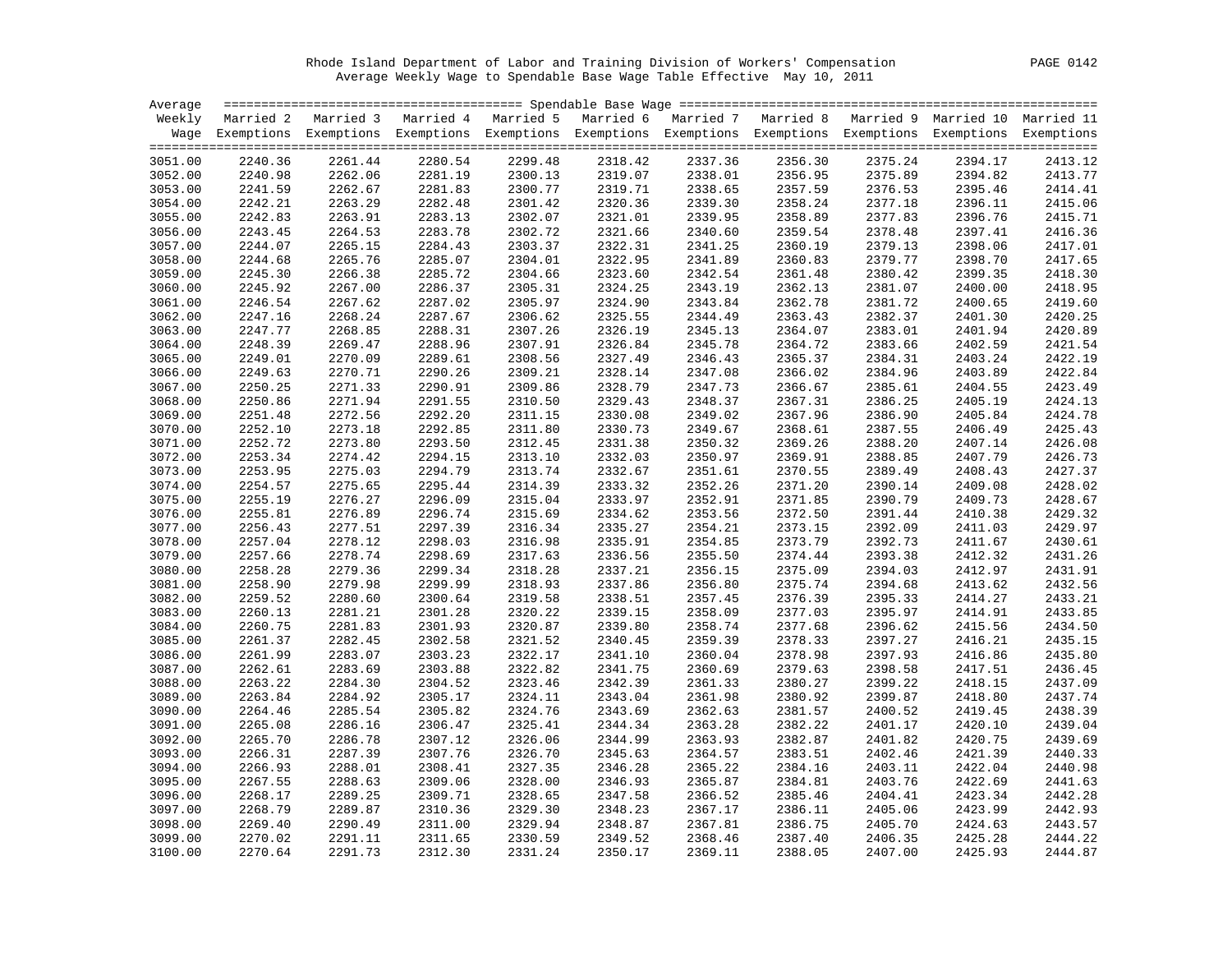Rhode Island Department of Labor and Training Division of Workers' Compensation PAGE 0143 Average Weekly Wage to Spendable Base Wage Table Effective May 10, 2011

|                    |                    | Weekly Married 2 Married 3 Married 4 Married 5 Married 6 Married 7 Married 8 Married 9 Married 10 Married 11       |                    |         |                    |                    |                    |                    |                    |         |
|--------------------|--------------------|--------------------------------------------------------------------------------------------------------------------|--------------------|---------|--------------------|--------------------|--------------------|--------------------|--------------------|---------|
|                    |                    | Wage Exemptions Exemptions Exemptions Exemptions Exemptions Exemptions Exemptions Exemptions Exemptions Exemptions |                    |         |                    |                    |                    |                    |                    |         |
|                    |                    |                                                                                                                    |                    |         |                    |                    |                    |                    |                    |         |
| 3101.00            | 2271.26            | 2292.35                                                                                                            | 2312.95            | 2331.89 | 2350.82            | 2369.76            | 2388.70            | 2407.65            | 2426.58            | 2445.52 |
| 3102.00            | 2271.88            | 2292.97                                                                                                            | 2313.60            | 2332.54 | 2351.47            | 2309.70<br>2370.41 | 2389.35            | 2408.30            | 2427.23            | 2446.17 |
| 3103.00            | 2272.49            | 2293.58                                                                                                            | 2314.24            | 2333.18 | 2352.11            | 2371.05            | 2389.99            | 2408.94            | 2427.87            | 2446.81 |
| 3104.00            | 2273.11            | 2294.20                                                                                                            | 2314.89            | 2333.83 | 2352.76            | 2371.70            | 2390.65            | 2409.59            | 2428.52            | 2447.46 |
| 3105.00            | 2273.73            | 2294.82                                                                                                            | 2315.54            | 2334.48 | 2353.41            | 2372.35            | 2391.30            | 2410.24            | 2429.17            | 2448.11 |
| 3106.00            | 2274.35            | 2295.44                                                                                                            | 2316.19            | 2335.13 | 2354.06            | 2373.00            | 2391.95            | 2410.89            | 2429.82            | 2448.76 |
| 3107.00            | 2274.97            | 2296.06                                                                                                            | 2316.84            | 2335.78 | 2354.71            | 2373.65            | 2392.60            | 2411.54            | 2430.47            | 2449.41 |
| 3108.00            | 2275.58            | 2296.67                                                                                                            | 2317.48            | 2336.42 | 2355.35            | 2374.29            | 2393.24            | 2412.18            | 2431.11            | 2450.05 |
| 3109.00            | 2276.20            | 2297.29                                                                                                            | 2318.13            | 2337.07 | 2356.00            | 2374.94            | 2393.89            | 2412.83            | 2431.76            | 2450.70 |
| 3110.00            | 2276.82            | 2297.91                                                                                                            | 2318.78            | 2337.72 | 2356.65            | 2375.59            | 2394.54            | 2413.48            | 2432.41            | 2451.35 |
| 3111.00            | 2277.44            | 2298.53                                                                                                            | 2319.43            | 2338.37 | 2357.30            | 2376.24            | 2395.19            | 2414.13            | 2433.06            | 2452.00 |
| 3112.00            | 2278.06            | 2299.15                                                                                                            | 2320.08            | 2339.02 | 2357.95            | 2376.89            | 2395.84            | 2414.78            | 2433.71            | 2452.65 |
| 3113.00            | 2278.67            | 2299.76                                                                                                            | 2320.72            | 2339.66 | 2358.59            | 2377.53            | 2396.48            | 2415.42            | 2434.35            | 2453.29 |
| 3114.00            | 2279.29            | 2300.38                                                                                                            | 2321.37            | 2340.31 | 2359.24            | 2378.18            | 2397.13            | 2416.07            | 2435.00            | 2453.94 |
| 3115.00            | 2279.91            | 2301.00                                                                                                            | 2322.02            | 2340.96 | 2359.89            | 2378.83            | 2397.78            | 2416.72            | 2435.65            | 2454.59 |
| 3116.00            | 2280.53            | 2301.62                                                                                                            | 2322.67            | 2341.61 | 2360.54            | 2379.48            | 2398.43            | 2417.37            | 2436.30            | 2455.24 |
| 3117.00            | 2281.16            | 2302.24                                                                                                            | 2323.31            | 2342.26 | 2361.19            | 2380.13            | 2399.08            | 2418.02            | 2436.95            | 2455.89 |
| 3118.00            | 2281.77            | 2302.85                                                                                                            | 2323.92            | 2342.90 | 2361.83            | 2380.77            | 2399.72            | 2418.66            | 2437.59            | 2456.53 |
| 3119.00            | 2282.39            | 2303.47                                                                                                            | 2324.54            | 2343.55 | 2362.48            |                    | 2400.37            | 2419.31            | 2438.24            | 2457.18 |
| 3120.00            | 2283.01            | 2304.09                                                                                                            | 2325.16            | 2344.20 | 2363.13            | 2381.42<br>2382.07 | 2401.02            | 2419.96            | 2438.89            | 2457.83 |
| 3121.00            | 2283.63            | 2304.71                                                                                                            | 2325.78            | 2344.85 | 2363.78            | 2382.72            | 2401.67            | 2420.61            | 2439.54            | 2458.48 |
| 3122.00            | 2284.25            | 2305.33                                                                                                            | 2326.40            | 2345.50 | 2364.43            | 2383.37            | 2402.32            | 2421.26            | 2440.19            | 2459.13 |
| 3123.00            | 2284.86            | 2305.94                                                                                                            | 2327.01            | 2346.14 | 2365.07            | 2384.02            | 2402.96            | 2421.90            | 2440.83            | 2459.77 |
| 3124.00            | 2285.48            | 2306.56                                                                                                            | 2327.63            | 2346.79 | 2365.72            | 2384.67            | 2403.61            | 2422.55            | 2441.48            | 2460.42 |
| 3125.00            | 2286.10            | 2307.18                                                                                                            | 2328.25            | 2347.44 | 2366.37            | 2385.32            | 2404.26            | 2423.20            | 2442.13            | 2461.07 |
|                    | 2286.72            | 2307.80                                                                                                            | 2328.87            | 2348.09 | 2367.02            | 2385.97            | 2404.91            | 2423.85            | 2442.78            | 2461.72 |
| 3126.00<br>3127.00 | 2287.34            | 2308.42                                                                                                            | 2329.49            | 2348.74 | 2367.67            | 2386.62            | 2405.56            | 2424.50            | 2443.43            | 2462.37 |
|                    |                    | 2309.03                                                                                                            |                    | 2349.38 |                    |                    |                    |                    |                    | 2463.01 |
| 3128.00<br>3129.00 | 2287.95<br>2288.57 | 2309.65                                                                                                            | 2330.10<br>2330.72 | 2350.03 | 2368.31<br>2368.96 | 2387.26<br>2387.91 | 2406.20<br>2406.85 | 2425.14<br>2425.79 | 2444.07<br>2444.72 | 2463.66 |
|                    | 2289.19            | 2310.27                                                                                                            | 2331.34            | 2350.68 |                    | 2388.56            |                    |                    |                    |         |
| 3130.00            |                    |                                                                                                                    |                    |         | 2369.61            |                    | 2407.50            | 2426.44            | 2445.37            | 2464.31 |
| 3131.00            | 2289.81            | 2310.89                                                                                                            | 2331.96            | 2351.33 | 2370.26            | 2389.21            | 2408.15            | 2427.09            | 2446.02            | 2464.96 |
| 3132.00            | 2290.43            | 2311.51                                                                                                            | 2332.58            | 2351.98 | 2370.91            | 2389.86<br>2390.50 | 2408.80            | 2427.74            | 2446.67            | 2465.61 |
| 3133.00            | 2291.04            | 2312.12                                                                                                            | 2333.19            | 2352.62 | 2371.55            |                    | 2409.44            | 2428.38            | 2447.31            | 2466.25 |
| 3134.00            | 2291.66            | 2312.74                                                                                                            | 2333.81            | 2353.27 | 2372.20            | 2391.15            | 2410.09            | 2429.03            | 2447.96            | 2466.90 |
| 3135.00            | 2292.28            | 2313.36                                                                                                            | 2334.43            | 2353.92 | 2372.85            | 2391.80            | 2410.74            | 2429.68            | 2448.61            | 2467.55 |
| 3136.00            | 2292.90            | 2313.98                                                                                                            | 2335.05            | 2354.57 | 2373.50            | 2392.45            | 2411.39            | 2430.33            | 2449.26            | 2468.20 |
| 3137.00            | 2293.52            | 2314.60                                                                                                            | 2335.67            | 2355.22 | 2374.15            | 2393.10            | 2412.04            | 2430.98            | 2449.91            | 2468.85 |
| 3138.00            | 2294.13            | 2315.21                                                                                                            | 2336.28            | 2355.86 | 2374.79            | 2393.74            | 2412.68            | 2431.62            | 2450.55            | 2469.49 |
| 3139.00            | 2294.75            | 2315.83                                                                                                            | 2336.90            | 2356.51 | 2375.44            | 2394.39            | 2413.33            | 2432.27            | 2451.20            | 2470.14 |
| 3140.00            | 2295.37            | 2316.45                                                                                                            | 2337.52            | 2357.16 | 2376.09            | 2395.04            | 2413.98            | 2432.92            | 2451.85            | 2470.79 |
| 3141.00            | 2295.99            | 2317.07                                                                                                            | 2338.14            | 2357.81 | 2376.74            | 2395.69            | 2414.63            | 2433.57            | 2452.50            | 2471.44 |
| 3142.00            | 2296.61            | 2317.69                                                                                                            | 2338.76            | 2358.46 | 2377.40            | 2396.34            | 2415.28            | 2434.22            | 2453.15            | 2472.09 |
| 3143.00            | 2297.22            | 2318.30                                                                                                            | 2339.37            | 2359.10 | 2378.04            | 2396.98            | 2415.92            | 2434.86            | 2453.79            | 2472.73 |
| 3144.00            | 2297.84            | 2318.92                                                                                                            | 2339.99            | 2359.75 | 2378.69            | 2397.63            | 2416.57            | 2435.51            | 2454.44            | 2473.38 |
| 3145.00            | 2298.46            | 2319.54                                                                                                            | 2340.61            | 2360.40 | 2379.34            | 2398.28            | 2417.22            | 2436.16            | 2455.09            | 2474.03 |
| 3146.00            | 2299.08            | 2320.16                                                                                                            | 2341.23            | 2361.05 | 2379.99            | 2398.93            | 2417.87            | 2436.81            | 2455.74            | 2474.68 |
| 3147.00            | 2299.70            | 2320.78                                                                                                            | 2341.85            | 2361.70 | 2380.64            | 2399.58            | 2418.52            | 2437.46            | 2456.39            | 2475.33 |
| 3148.00            | 2300.31            | 2321.39                                                                                                            | 2342.46            | 2362.34 | 2381.28            | 2400.22            | 2419.16            | 2438.10            | 2457.03            | 2475.98 |
| 3149.00            | 2300.93            | 2322.01                                                                                                            | 2343.08            | 2362.99 | 2381.93            | 2400.87            | 2419.81            | 2438.75            | 2457.68            | 2476.63 |
| 3150.00            | 2301.55            | 2322.63                                                                                                            | 2343.70            | 2363.64 | 2382.58            | 2401.52            | 2420.46            | 2439.40            | 2458.33            | 2477.28 |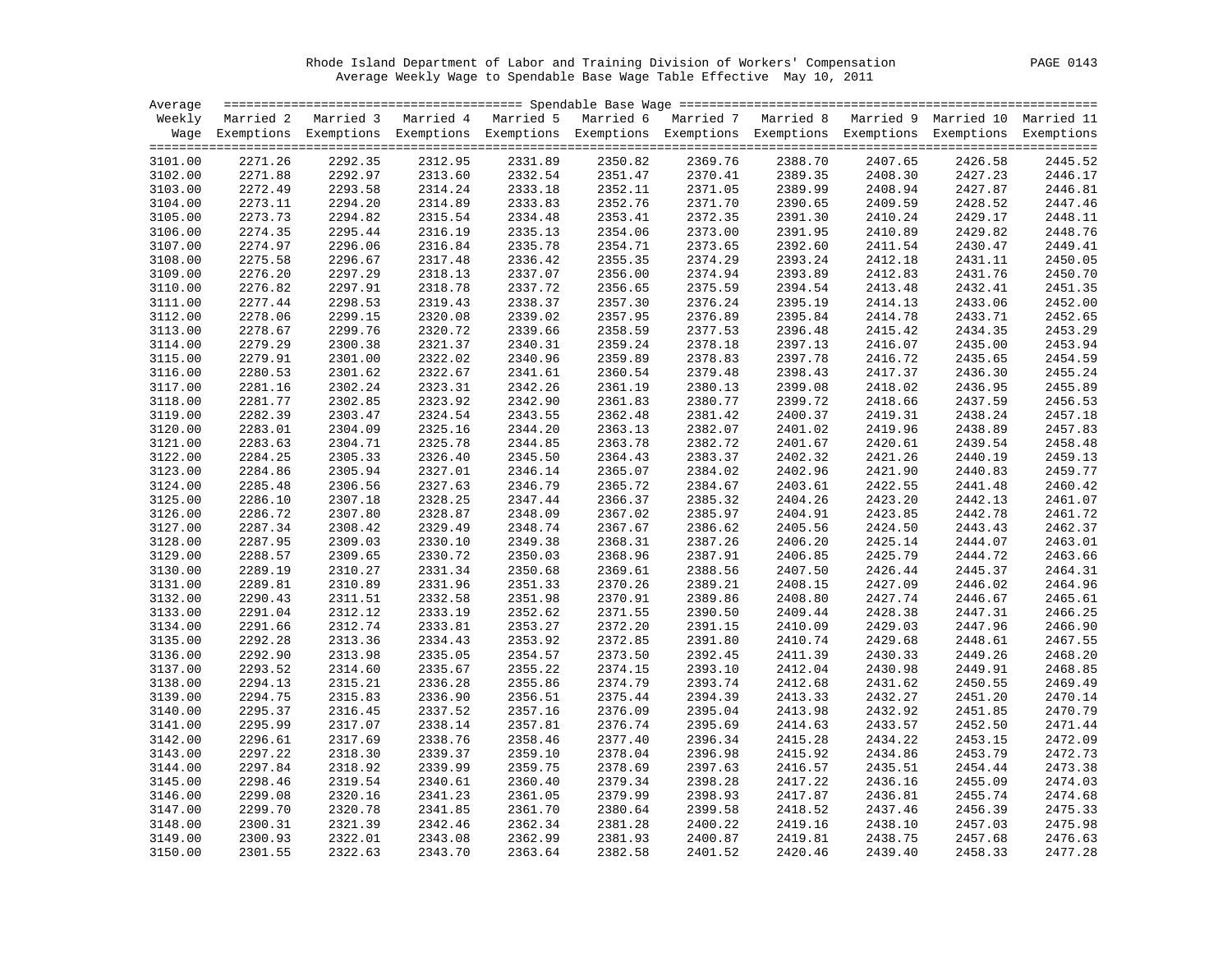Rhode Island Department of Labor and Training Division of Workers' Compensation PAGE 0144 Average Weekly Wage to Spendable Base Wage Table Effective May 10, 2011

| Average            |                    |                                                                                                                    |                    |         |                    |                    |                    |         |         |         |
|--------------------|--------------------|--------------------------------------------------------------------------------------------------------------------|--------------------|---------|--------------------|--------------------|--------------------|---------|---------|---------|
|                    |                    | Weekly Married 2 Married 3 Married 4 Married 5 Married 6 Married 7 Married 8 Married 9 Married 10 Married 11       |                    |         |                    |                    |                    |         |         |         |
|                    |                    | Wage Exemptions Exemptions Exemptions Exemptions Exemptions Exemptions Exemptions Exemptions Exemptions Exemptions |                    |         |                    |                    |                    |         |         |         |
|                    |                    |                                                                                                                    |                    |         |                    |                    |                    |         |         |         |
| 3151.00            | 2302.17            | 2323.25                                                                                                            | 2344.32            | 2364.29 | 2383.23            | 2402.17            | 2421.11            | 2440.05 | 2458.98 | 2477.93 |
| 3152.00            | 2302.79            | 2323.87                                                                                                            | 2344.94            | 2364.94 | 2383.88            | 2102.82            | 2421.76            | 2440.70 | 2459.63 | 2478.58 |
| 3153.00            | 2303.40            | 2324.48                                                                                                            | 2345.55            | 2365.58 | 2384.52            | 2403.46            | 2422.40            | 2441.34 | 2460.27 | 2479.22 |
| 3154.00            | 2304.02            | 2325.10                                                                                                            | 2346.17            | 2366.23 | 2385.17            | 2404.11            | 2423.05            | 2441.99 | 2460.92 | 2479.87 |
| 3155.00            | 2304.64            | 2325.72                                                                                                            | 2346.79            | 2366.88 | 2385.82            | 2404.76            | 2423.70            | 2442.64 | 2461.57 | 2480.52 |
| 3156.00            | 2305.26            | 2326.34                                                                                                            | 2347.41            | 2367.53 | 2386.47            | 2405.41            | 2424.35            | 2443.29 | 2462.22 | 2481.17 |
| 3157.00            | 2305.88            | 2326.96                                                                                                            | 2348.03            | 2368.18 | 2387.12            | 2406.06            | 2425.00            | 2443.94 | 2462.87 | 2481.82 |
| 3158.00            | 2306.49            | 2327.57                                                                                                            | 2348.64            | 2368.82 | 2387.76            | 2406.70            | 2425.64            | 2444.58 | 2463.51 | 2482.46 |
| 3159.00            | 2307.11            | 2328.19                                                                                                            | 2349.26            | 2369.47 | 2388.41            | 2407.35            | 2426.29            | 2445.23 | 2464.16 | 2483.11 |
| 3160.00            | 2307.73            | 2328.81                                                                                                            | 2349.88            | 2370.12 | 2389.06            | 2408.00            | 2426.94            | 2445.88 | 2464.81 | 2483.76 |
| 3161.00            | 2308.35            | 2329.43                                                                                                            | 2350.50            | 2370.78 | 2389.71            | 2408.65            | 2427.59            | 2446.53 | 2465.46 | 2484.41 |
| 3162.00            | 2308.97            | 2330.05                                                                                                            | 2351.12            | 2371.43 | 2390.36            | 2409.30            | 2428.24            | 2447.18 | 2466.11 | 2485.06 |
| 3163.00            | 2309.58            | 2330.66                                                                                                            | 2351.73            | 2372.07 | 2391.00            | 2409.94            | 2428.88            | 2447.82 | 2466.75 | 2485.70 |
| 3164.00            | 2310.20            | 2331.28                                                                                                            | 2352.35            | 2372.72 | 2391.65            | 2410.59            | 2429.53            | 2448.47 | 2467.40 | 2486.35 |
| 3165.00            | 2310.82            | 2331.90                                                                                                            | 2352.97            | 2373.37 | 2392.30            | 2411.24            | 2430.18            | 2449.12 | 2468.05 | 2487.00 |
| 3166.00            | 2311.44            | 2332.52                                                                                                            | 2353.59            | 2374.02 | 2392.95            | 2411.89            | 2430.83            | 2449.77 | 2468.70 | 2487.65 |
| 3167.00            | 2312.06            | 2333.14                                                                                                            | 2354.21            | 2374.67 | 2393.60            | 2412.54            | 2431.48            | 2450.42 | 2469.36 | 2488.30 |
| 3168.00            | 2312.67            | 2333.75                                                                                                            | 2354.82            | 2375.31 | 2394.24            | 2413.18            | 2432.12            | 2451.06 | 2470.00 | 2488.94 |
| 3169.00            | 2313.29            | 2334.37                                                                                                            | 2355.44            | 2375.96 | 2394.89            |                    | 2432.77            | 2451.71 | 2470.65 | 2489.59 |
| 3170.00            | 2313.91            | 2334.99                                                                                                            | 2356.06            | 2376.61 | 2395.54            | 2413.83<br>2414.48 | 2433.42            | 2452.36 | 2471.30 | 2490.24 |
| 3171.00            | 2314.53            | 2335.61                                                                                                            | 2356.68            | 2377.26 | 2396.19            | 2415.13            | 2434.07            | 2453.01 | 2471.95 | 2490.89 |
| 3172.00            | 2315.15            | 2336.23                                                                                                            | 2357.30            | 2377.91 | 2396.84            | 2415.78            | 2434.72            | 2453.66 | 2472.60 | 2491.54 |
| 3173.00            | 2315.76            | 2336.84                                                                                                            | 2357.91            | 2378.55 | 2397.48            | 2416.42            | 2435.36            | 2454.30 | 2473.24 | 2492.18 |
| 3174.00            | 2316.38            | 2337.46                                                                                                            | 2358.53            | 2379.20 | 2398.13            |                    | 2436.01            | 2454.95 | 2473.89 | 2492.83 |
| 3175.00            | 2317.00            | 2338.08                                                                                                            | 2359.15            | 2379.85 | 2398.78            | 2417.07<br>2417.72 | 2436.66            | 2455.60 | 2474.54 | 2493.48 |
|                    | 2317.62            | 2338.70                                                                                                            | 2359.77            | 2380.50 | 2399.43            | 2418.37            | 2437.31            | 2456.25 | 2475.19 | 2494.13 |
| 3176.00<br>3177.00 | 2318.24            | 2339.32                                                                                                            | 2360.39            | 2381.15 | 2400.08            | 2419.02            | 2437.96            | 2456.90 | 2475.84 | 2494.78 |
|                    |                    | 2339.93                                                                                                            |                    | 2381.79 |                    | 2419.66            | 2438.60            |         |         | 2495.42 |
| 3178.00            | 2318.85            |                                                                                                                    | 2361.00            |         | 2400.72            |                    |                    | 2457.54 | 2476.48 | 2496.07 |
| 3179.00            | 2319.47<br>2320.09 | 2340.55<br>2341.17                                                                                                 | 2361.63<br>2362.25 | 2382.44 | 2401.37<br>2402.02 | 2420.31<br>2420.96 | 2439.25<br>2439.90 | 2458.19 | 2477.13 |         |
| 3180.00            |                    |                                                                                                                    |                    | 2383.09 |                    |                    |                    | 2458.84 | 2477.78 | 2496.72 |
| 3181.00            | 2320.71            | 2341.79                                                                                                            | 2362.87            | 2383.74 | 2402.67            | 2421.61            | 2440.55            | 2459.49 | 2478.43 | 2497.37 |
| 3182.00            | 2321.33            | 2342.41                                                                                                            | 2363.49            | 2384.39 | 2403.32            | 2422.26            | 2441.20            | 2460.14 | 2479.08 | 2498.02 |
| 3183.00            | 2321.94            | 2343.02                                                                                                            | 2364.10            | 2385.03 | 2403.96            | 2422.90            | 2441.84            | 2460.78 | 2479.72 | 2498.66 |
| 3184.00            | 2322.56            | 2343.64                                                                                                            | 2364.72            | 2385.68 | 2404.61            | 2423.55            | 2442.49            | 2461.43 | 2480.37 | 2499.31 |
| 3185.00            | 2323.18            | 2344.26                                                                                                            | 2365.34            | 2386.33 | 2405.26            | 2424.20            | 2443.14            | 2462.08 | 2481.02 | 2499.96 |
| 3186.00            | 2323.80            | 2344.88                                                                                                            | 2365.96            | 2386.98 | 2405.91            | 2424.85            | 2443.79            | 2462.74 | 2481.67 | 2500.61 |
| 3187.00            | 2324.42            | 2345.50                                                                                                            | 2366.58            | 2387.63 | 2406.56            | 2425.50<br>2426.14 | 2444.44            | 2463.39 | 2482.32 | 2501.26 |
| 3188.00            | 2325.03            | 2346.11                                                                                                            | 2367.19            | 2388.26 | 2407.20            |                    | 2445.08            | 2464.03 | 2482.96 | 2501.90 |
| 3189.00            | 2325.65            | 2346.73                                                                                                            | 2367.81            | 2388.88 | 2407.85            | 2426.79            | 2445.73            | 2464.68 | 2483.61 | 2502.55 |
| 3190.00            | 2326.27            | 2347.35                                                                                                            | 2368.43            | 2389.50 | 2408.50            | 2427.44            | 2446.38            | 2465.33 | 2484.26 | 2503.20 |
| 3191.00            | 2326.89            | 2347.97                                                                                                            | 2369.05            | 2390.12 | 2409.15            | 2428.09            | 2447.03            | 2465.98 | 2484.91 | 2503.85 |
| 3192.00            | 2327.51            | 2348.59                                                                                                            | 2369.67            | 2390.74 | 2409.80            | 2428.74            | 2447.68            | 2466.63 | 2485.56 | 2504.50 |
| 3193.00            | 2328.12            | 2349.20                                                                                                            | 2370.28            | 2391.35 | 2410.44            | 2429.38            | 2448.32            | 2467.27 | 2486.20 | 2505.14 |
| 3194.00            | 2328.74            | 2349.82                                                                                                            | 2370.90            | 2391.97 | 2411.09            | 2430.03            | 2448.97            | 2467.92 | 2486.85 | 2505.79 |
| 3195.00            | 2329.36            | 2350.44                                                                                                            | 2371.52            | 2392.59 | 2411.74            | 2430.68            | 2449.62            | 2468.57 | 2487.50 | 2506.44 |
| 3196.00            | 2329.98            | 2351.06                                                                                                            | 2372.14            | 2393.21 | 2412.39            | 2431.33            | 2450.27            | 2469.22 | 2488.15 | 2507.09 |
| 3197.00            | 2330.60            | 2351.68                                                                                                            | 2372.76            | 2393.83 | 2413.04            | 2431.98            | 2450.92            | 2469.87 | 2488.80 | 2507.74 |
| 3198.00            | 2331.21            | 2352.30                                                                                                            | 2373.37            | 2394.44 | 2413.68            | 2432.62            | 2451.56            | 2470.51 | 2489.44 | 2508.38 |
| 3199.00            | 2331.83            | 2352.92                                                                                                            | 2373.99            | 2395.06 | 2414.33            | 2433.27            | 2452.21            | 2471.16 | 2490.09 | 2509.03 |
| 3200.00            | 2332.45            | 2353.54                                                                                                            | 2374.61            | 2395.68 | 2414.98            | 2433.92            | 2452.86            | 2471.81 | 2490.74 | 2509.68 |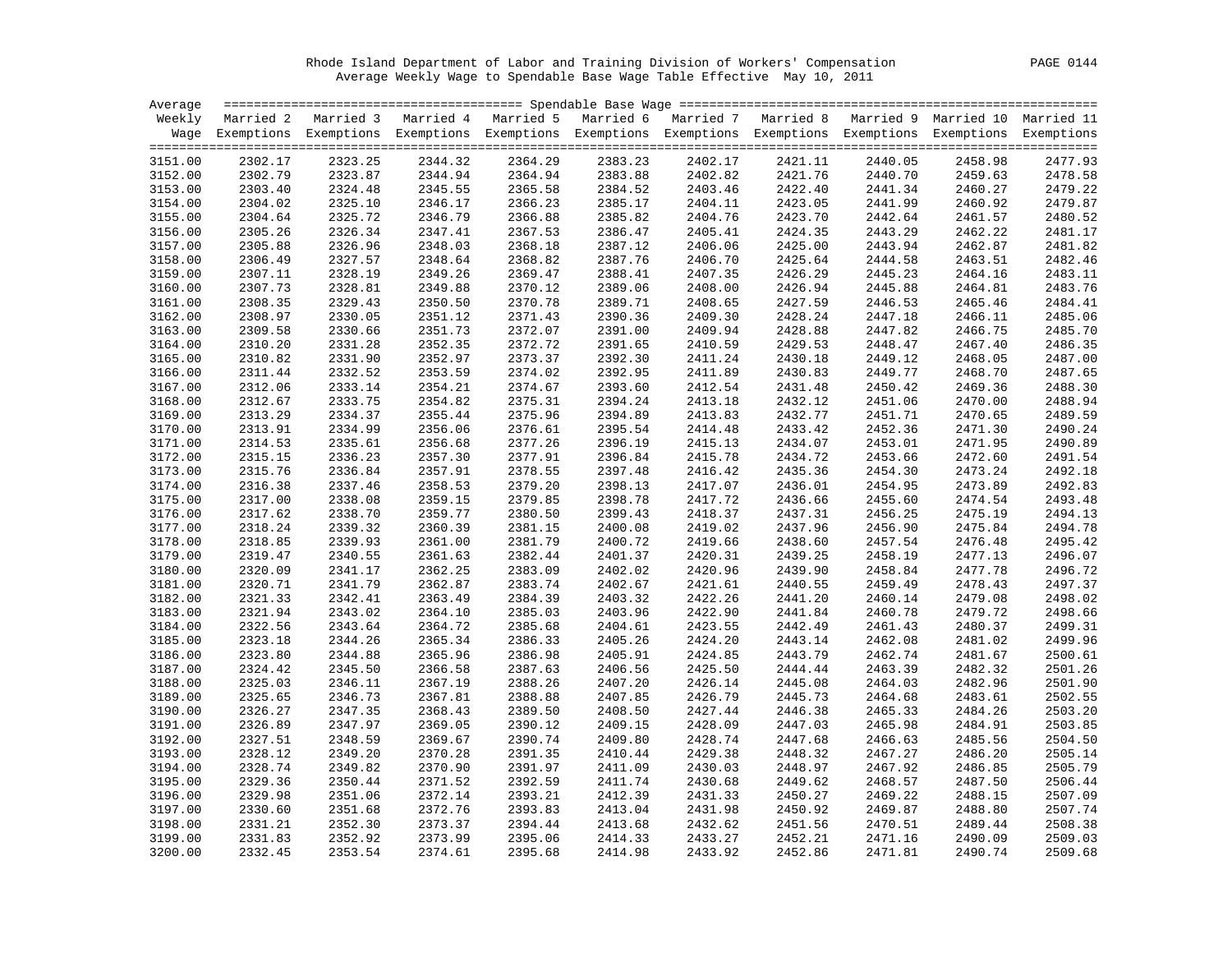Rhode Island Department of Labor and Training Division of Workers' Compensation PAGE 0145 Average Weekly Wage to Spendable Base Wage Table Effective May 10, 2011

| Average |         |                                                                                                                    |         |         |         |                    |         |         |         |         |
|---------|---------|--------------------------------------------------------------------------------------------------------------------|---------|---------|---------|--------------------|---------|---------|---------|---------|
|         |         | Weekly Married 2 Married 3 Married 4 Married 5 Married 6 Married 7 Married 8 Married 9 Married 10 Married 11       |         |         |         |                    |         |         |         |         |
|         |         | Wage Exemptions Exemptions Exemptions Exemptions Exemptions Exemptions Exemptions Exemptions Exemptions Exemptions |         |         |         |                    |         |         |         |         |
|         |         |                                                                                                                    |         |         |         |                    |         |         |         |         |
| 3201.00 | 2333.07 | 2354.16                                                                                                            | 2375.23 | 2396.30 | 2415.63 | 2434.57            | 2453.51 | 2472.46 | 2491.39 | 2510.33 |
| 3202.00 | 2333.69 | 2354.78                                                                                                            | 2375.85 | 2396.92 | 2416.28 | 2435.22            | 2454.16 | 2473.11 | 2492.04 | 2510.98 |
| 3203.00 | 2334.30 | 2355.39                                                                                                            | 2376.46 | 2397.53 | 2416.92 | 2435.86            | 2454.80 | 2473.75 | 2492.68 | 2511.62 |
| 3204.00 | 2334.92 | 2356.01                                                                                                            | 2377.08 | 2398.15 | 2417.57 | 2436.51            | 2455.46 | 2474.40 | 2493.33 | 2512.27 |
| 3205.00 | 2335.54 | 2356.63                                                                                                            | 2377.70 | 2398.77 | 2418.22 | 2437.16            | 2456.11 | 2475.05 | 2493.98 | 2512.92 |
| 3206.00 | 2336.16 | 2357.25                                                                                                            | 2378.32 | 2399.39 | 2418.87 | 2437.81            | 2456.76 | 2475.70 | 2494.63 | 2513.57 |
| 3207.00 | 2336.78 | 2357.87                                                                                                            | 2378.94 | 2400.01 | 2419.52 | 2438.46            | 2457.41 | 2476.35 | 2495.28 | 2514.22 |
| 3208.00 | 2337.39 | 2358.48                                                                                                            | 2379.55 | 2400.62 | 2420.16 | 2439.10            | 2458.05 | 2476.99 | 2495.92 | 2514.86 |
| 3209.00 | 2338.01 | 2359.10                                                                                                            | 2380.17 | 2401.24 | 2420.81 | 2439.75            | 2458.70 | 2477.64 | 2496.57 | 2515.51 |
| 3210.00 | 2338.63 | 2359.72                                                                                                            | 2380.79 | 2401.86 | 2421.46 | 2440.40            | 2459.35 | 2478.29 | 2497.22 | 2516.16 |
| 3211.00 | 2339.25 | 2360.34                                                                                                            | 2381.41 | 2402.48 | 2422.11 | 2441.05            | 2460.00 | 2478.94 | 2497.87 | 2516.81 |
| 3212.00 | 2339.87 | 2360.96                                                                                                            | 2382.03 | 2403.10 | 2422.76 | 2441.70            | 2460.65 | 2479.59 | 2498.52 | 2517.46 |
| 3213.00 | 2340.48 | 2361.57                                                                                                            | 2382.64 | 2403.71 | 2423.40 | 2442.34            | 2461.29 | 2480.23 | 2499.16 | 2518.10 |
| 3214.00 | 2341.10 | 2362.19                                                                                                            | 2383.26 | 2404.33 | 2424.05 |                    | 2461.94 | 2480.88 | 2499.81 | 2518.75 |
| 3215.00 | 2341.72 | 2362.81                                                                                                            | 2383.88 | 2404.95 | 2424.70 | 2442.99<br>2443.64 | 2462.59 | 2481.53 | 2500.46 | 2519.40 |
| 3216.00 | 2342.34 | 2363.43                                                                                                            | 2384.50 | 2405.57 | 2425.35 | 2444.29            | 2463.24 | 2482.18 | 2501.11 | 2520.05 |
| 3217.00 | 2342.97 | 2364.05                                                                                                            | 2385.12 | 2406.19 | 2426.00 | 2444.94            | 2463.89 | 2482.83 | 2501.76 | 2520.70 |
| 3218.00 | 2343.58 | 2364.66                                                                                                            | 2385.73 | 2406.80 | 2426.64 | 2445.58            | 2464.53 | 2483.47 | 2502.40 | 2521.34 |
| 3219.00 | 2344.20 | 2365.28                                                                                                            | 2386.35 | 2407.42 | 2427.29 | 2446.23<br>2446.88 | 2465.18 | 2484.12 | 2503.05 | 2521.99 |
| 3220.00 | 2344.82 | 2365.90                                                                                                            | 2386.97 | 2408.04 | 2427.94 |                    | 2465.83 | 2484.77 | 2503.70 | 2522.64 |
| 3221.00 | 2345.44 | 2366.52                                                                                                            | 2387.59 | 2408.66 | 2428.59 | 2447.53            | 2466.48 | 2485.42 | 2504.35 | 2523.29 |
| 3222.00 | 2346.06 | 2367.14                                                                                                            | 2388.21 | 2409.28 | 2429.24 | 2448.18            | 2467.13 | 2486.07 | 2505.00 | 2523.94 |
| 3223.00 | 2346.67 | 2367.75                                                                                                            | 2388.82 | 2409.89 | 2429.88 | 2448.83            | 2467.77 | 2486.71 | 2505.64 | 2524.58 |
| 3224.00 | 2347.29 | 2368.37                                                                                                            | 2389.44 | 2410.51 | 2430.53 | 2449.48            | 2468.42 | 2487.36 | 2506.29 | 2525.23 |
| 3225.00 | 2347.91 | 2368.99                                                                                                            | 2390.06 | 2411.13 | 2431.18 | 2450.13            | 2469.07 | 2488.01 | 2506.94 | 2525.88 |
| 3226.00 | 2348.53 | 2369.61                                                                                                            | 2390.68 | 2411.75 | 2431.83 | 2450.78            | 2469.72 | 2488.66 | 2507.59 | 2526.53 |
| 3227.00 | 2349.15 | 2370.23                                                                                                            | 2391.30 | 2412.37 | 2432.48 | 2451.43            | 2470.37 | 2489.31 | 2508.24 | 2527.18 |
| 3228.00 | 2349.76 | 2370.84                                                                                                            | 2391.91 | 2412.98 | 2433.12 | 2452.07            | 2471.01 | 2489.95 | 2508.88 | 2527.82 |
| 3229.00 | 2350.38 | 2371.46                                                                                                            | 2392.53 | 2413.60 | 2433.77 | 2452.72            | 2471.66 | 2490.60 | 2509.53 | 2528.47 |
| 3230.00 | 2351.00 | 2372.08                                                                                                            | 2393.15 | 2414.22 | 2434.42 | 2453.37<br>2454.02 | 2472.31 | 2491.25 | 2510.18 | 2529.12 |
| 3231.00 | 2351.62 | 2372.70                                                                                                            | 2393.77 | 2414.84 | 2435.07 |                    | 2472.96 | 2491.90 | 2510.83 | 2529.77 |
| 3232.00 | 2352.24 | 2373.32                                                                                                            | 2394.39 | 2415.46 | 2435.72 | 2454.67            | 2473.61 | 2492.55 | 2511.48 | 2530.42 |
| 3233.00 | 2352.85 | 2373.93                                                                                                            | 2395.00 | 2416.07 | 2436.36 | 2455.31            | 2474.25 | 2493.19 | 2512.12 | 2531.06 |
| 3234.00 | 2353.47 | 2374.55                                                                                                            | 2395.62 | 2416.69 | 2437.01 | 2455.96            | 2474.90 | 2493.84 | 2512.77 | 2531.71 |
| 3235.00 | 2354.09 | 2375.17                                                                                                            | 2396.24 | 2417.31 | 2437.66 | 2456.61<br>2457.26 | 2475.55 | 2494.49 | 2513.42 | 2532.36 |
| 3236.00 | 2354.71 | 2375.79                                                                                                            | 2396.86 | 2417.93 | 2438.31 |                    | 2476.20 | 2495.14 | 2514.07 | 2533.01 |
| 3237.00 | 2355.33 | 2376.41                                                                                                            | 2397.48 | 2418.55 | 2438.96 | 2457.91            | 2476.85 | 2495.79 | 2514.72 | 2533.66 |
| 3238.00 | 2355.94 | 2377.02                                                                                                            | 2398.09 | 2419.16 | 2439.60 | 2458.55            | 2477.49 | 2496.43 | 2515.36 | 2534.30 |
| 3239.00 | 2356.56 | 2377.64                                                                                                            | 2398.71 | 2419.78 | 2440.25 | 2459.20            | 2478.14 | 2497.08 | 2516.01 | 2534.95 |
| 3240.00 | 2357.18 | 2378.26                                                                                                            | 2399.33 | 2420.40 | 2440.90 | 2459.85            | 2478.79 | 2497.73 | 2516.66 | 2535.60 |
| 3241.00 | 2357.80 | 2378.88                                                                                                            | 2399.95 | 2421.02 | 2441.55 | 2460.50            | 2479.44 | 2498.38 | 2517.31 | 2536.25 |
| 3242.00 | 2358.42 | 2379.50                                                                                                            | 2400.57 | 2421.64 | 2442.21 | 2461.15            | 2480.09 | 2499.03 | 2517.96 | 2536.90 |
| 3243.00 | 2359.03 | 2380.11                                                                                                            | 2401.18 | 2422.25 | 2442.85 | 2461.79            | 2480.73 | 2499.67 | 2518.60 | 2537.54 |
| 3244.00 | 2359.65 | 2380.73                                                                                                            | 2401.80 | 2422.87 | 2443.50 | 2462.44            | 2481.38 | 2500.32 | 2519.25 | 2538.19 |
| 3245.00 | 2360.27 | 2381.35                                                                                                            | 2402.42 | 2423.49 | 2444.15 | 2463.09            | 2482.03 | 2500.97 | 2519.90 | 2538.84 |
| 3246.00 | 2360.89 | 2381.97                                                                                                            | 2403.04 | 2424.11 | 2444.80 | 2463.74            | 2482.68 | 2501.62 | 2520.55 | 2539.49 |
| 3247.00 | 2361.51 | 2382.59                                                                                                            | 2403.66 | 2424.73 | 2445.45 | 2464.39            | 2483.33 | 2502.27 | 2521.20 | 2540.14 |
| 3248.00 | 2362.12 | 2383.20                                                                                                            | 2404.27 | 2425.34 | 2446.09 | 2465.03            | 2483.97 | 2502.91 | 2521.84 | 2540.79 |
| 3249.00 | 2362.74 | 2383.82                                                                                                            | 2404.89 | 2425.96 | 2446.74 | 2465.68            | 2484.62 | 2503.56 | 2522.49 | 2541.44 |
| 3250.00 | 2363.36 | 2384.44                                                                                                            | 2405.51 | 2426.58 | 2447.39 | 2466.33            | 2485.27 | 2504.21 | 2523.14 | 2542.09 |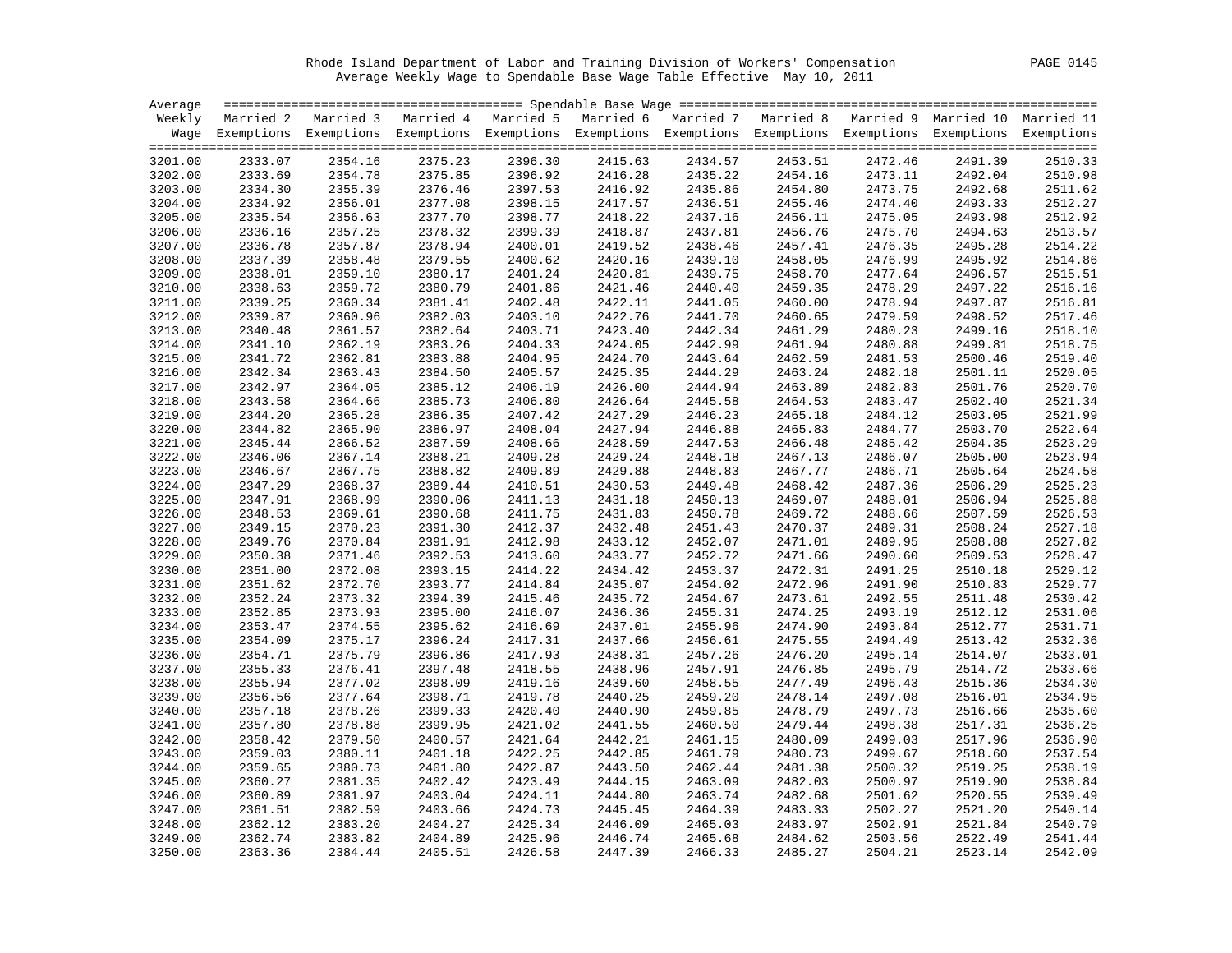Rhode Island Department of Labor and Training Division of Workers' Compensation PAGE 0146 Average Weekly Wage to Spendable Base Wage Table Effective May 10, 2011

| Average |         |                                                                                                                    |         |         |         |                    |         |         |         |         |
|---------|---------|--------------------------------------------------------------------------------------------------------------------|---------|---------|---------|--------------------|---------|---------|---------|---------|
|         |         | Weekly Married 2 Married 3 Married 4 Married 5 Married 6 Married 7 Married 8 Married 9 Married 10 Married 11       |         |         |         |                    |         |         |         |         |
|         |         | Wage Exemptions Exemptions Exemptions Exemptions Exemptions Exemptions Exemptions Exemptions Exemptions Exemptions |         |         |         |                    |         |         |         |         |
|         |         |                                                                                                                    |         |         |         |                    |         |         |         |         |
| 3251.00 | 2363.98 | 2385.06                                                                                                            | 2406.13 | 2427.20 | 2448.04 | 2466.98            | 2485.92 | 2504.86 | 2523.79 | 2542.74 |
| 3252.00 | 2364.60 | 2385.68                                                                                                            | 2406.75 | 2427.82 | 2448.69 | z466.96<br>2467.63 | 2486.57 | 2505.51 | 2524.44 | 2543.39 |
| 3253.00 | 2365.21 | 2386.29                                                                                                            | 2407.36 | 2428.43 | 2449.33 | 2468.27            | 2487.21 | 2506.15 | 2525.08 | 2544.03 |
| 3254.00 | 2365.83 | 2386.91                                                                                                            | 2407.98 | 2429.05 | 2449.98 |                    | 2487.86 | 2506.80 | 2525.73 | 2544.68 |
| 3255.00 | 2366.45 | 2387.53                                                                                                            | 2408.60 | 2429.67 | 2450.63 | 2468.92<br>2469.57 | 2488.51 | 2507.45 | 2526.38 | 2545.33 |
| 3256.00 | 2367.07 | 2388.15                                                                                                            | 2409.22 | 2430.29 | 2451.28 | 2470.22            | 2489.16 | 2508.10 | 2527.03 | 2545.98 |
| 3257.00 | 2367.69 | 2388.77                                                                                                            | 2409.84 | 2430.91 | 2451.93 | 2470.87            | 2489.81 | 2508.75 | 2527.68 | 2546.63 |
| 3258.00 | 2368.30 | 2389.38                                                                                                            | 2410.45 | 2431.52 | 2452.57 | 2471.51            | 2490.45 | 2509.39 | 2528.32 | 2547.27 |
| 3259.00 | 2368.92 | 2390.00                                                                                                            | 2411.07 | 2432.14 | 2453.22 | 2472.16            | 2491.10 | 2510.04 | 2528.97 | 2547.92 |
| 3260.00 | 2369.54 | 2390.62                                                                                                            | 2411.69 | 2432.76 | 2453.84 | 2472.81            | 2491.75 | 2510.69 | 2529.62 | 2548.57 |
| 3261.00 | 2370.16 | 2391.24                                                                                                            | 2412.31 | 2433.39 | 2454.46 | 2473.46            | 2492.40 | 2511.34 | 2530.27 | 2549.22 |
| 3262.00 | 2370.78 | 2391.86                                                                                                            | 2412.93 | 2434.01 | 2455.08 | 2474.11            | 2493.05 | 2511.99 | 2530.92 | 2549.87 |
| 3263.00 | 2371.39 | 2392.47                                                                                                            | 2413.54 | 2434.62 | 2455.69 | 2474.75            | 2493.69 | 2512.63 | 2531.56 | 2550.51 |
| 3264.00 | 2372.01 | 2393.09                                                                                                            | 2414.16 | 2435.24 | 2456.31 | 2475.40            | 2494.34 | 2513.28 | 2532.21 | 2551.16 |
| 3265.00 | 2372.63 | 2393.71                                                                                                            | 2414.78 | 2435.86 | 2456.93 | 2476.05            | 2494.99 | 2513.93 | 2532.86 | 2551.81 |
| 3266.00 | 2373.25 | 2394.33                                                                                                            | 2415.40 | 2436.48 | 2457.55 | 2476.70            | 2495.64 | 2514.58 | 2533.51 | 2552.46 |
| 3267.00 | 2373.87 | 2394.95                                                                                                            | 2416.02 | 2437.10 | 2458.17 | 2477.35<br>2477.99 | 2496.29 | 2515.23 | 2534.17 | 2553.11 |
| 3268.00 | 2374.48 | 2395.56                                                                                                            | 2416.63 | 2437.71 | 2458.78 |                    | 2496.93 | 2515.87 | 2534.81 | 2553.75 |
| 3269.00 | 2375.10 | 2396.18                                                                                                            | 2417.25 | 2438.33 | 2459.40 | 2478.64            | 2497.58 | 2516.52 | 2535.46 | 2554.40 |
| 3270.00 | 2375.72 | 2396.80                                                                                                            | 2417.87 | 2438.95 | 2460.02 | 2479.29            | 2498.23 | 2517.17 | 2536.11 | 2555.05 |
| 3271.00 | 2376.34 | 2397.42                                                                                                            | 2418.49 | 2439.57 | 2460.64 | 2479.94            | 2498.88 | 2517.82 | 2536.76 | 2555.70 |
| 3272.00 | 2376.96 | 2398.04                                                                                                            | 2419.11 | 2440.19 | 2461.26 | 2480.59            | 2499.53 | 2518.47 | 2537.41 | 2556.35 |
| 3273.00 | 2377.57 | 2398.65                                                                                                            | 2419.72 | 2440.80 | 2461.87 | 2481.23            | 2500.17 | 2519.11 | 2538.05 | 2556.99 |
| 3274.00 | 2378.19 | 2399.27                                                                                                            | 2420.34 | 2441.42 | 2462.49 | 2481.88            | 2500.82 | 2519.76 | 2538.70 | 2557.64 |
| 3275.00 | 2378.81 | 2399.89                                                                                                            | 2420.96 | 2442.04 | 2463.11 | 2482.53            | 2501.47 | 2520.41 | 2539.35 | 2558.29 |
| 3276.00 | 2379.43 | 2400.51                                                                                                            | 2421.58 | 2442.66 | 2463.73 | 2483.18            | 2502.12 | 2521.06 | 2540.00 | 2558.94 |
| 3277.00 | 2380.05 | 2401.13                                                                                                            | 2422.20 | 2443.28 | 2464.35 | 2483.83<br>2484.47 | 2502.77 | 2521.71 | 2540.65 | 2559.59 |
| 3278.00 | 2380.66 | 2401.74                                                                                                            | 2422.81 | 2443.89 | 2464.96 |                    | 2503.41 | 2522.35 | 2541.29 | 2560.23 |
| 3279.00 | 2381.28 | 2402.36                                                                                                            | 2423.44 | 2444.51 | 2465.58 | 2485.12            | 2504.06 | 2523.00 | 2541.94 | 2560.88 |
| 3280.00 | 2381.90 | 2402.98                                                                                                            | 2424.06 | 2445.13 | 2466.20 | 2485.77            | 2504.71 | 2523.65 | 2542.59 | 2561.53 |
| 3281.00 | 2382.52 | 2403.60                                                                                                            | 2424.68 | 2445.75 | 2466.82 | 2486.42            | 2505.36 | 2524.30 | 2543.24 | 2562.18 |
| 3282.00 | 2383.14 | 2404.22                                                                                                            | 2425.30 | 2446.37 | 2467.44 | 2487.07            | 2506.01 | 2524.95 | 2543.89 | 2562.83 |
| 3283.00 | 2383.75 | 2404.83                                                                                                            | 2425.91 | 2446.98 | 2468.05 | 2487.71            | 2506.65 | 2525.59 | 2544.53 | 2563.47 |
| 3284.00 | 2384.37 | 2405.45                                                                                                            | 2426.53 | 2447.60 | 2468.67 | 2488.36            | 2507.30 | 2526.24 | 2545.18 | 2564.12 |
| 3285.00 | 2384.99 | 2406.07                                                                                                            | 2427.15 | 2448.22 | 2469.29 | 2489.01<br>2489.66 | 2507.95 | 2526.89 | 2545.83 | 2564.77 |
| 3286.00 | 2385.61 | 2406.69                                                                                                            | 2427.77 | 2448.84 | 2469.91 |                    | 2508.60 | 2527.55 | 2546.48 | 2565.42 |
| 3287.00 | 2386.23 | 2407.31                                                                                                            | 2428.39 | 2449.46 | 2470.53 | 2490.31            | 2509.25 | 2528.20 | 2547.13 | 2566.07 |
| 3288.00 | 2386.84 | 2407.92                                                                                                            | 2429.00 | 2450.07 | 2471.14 | 2490.95            | 2509.89 | 2528.84 | 2547.77 | 2566.71 |
| 3289.00 | 2387.46 | 2408.54                                                                                                            | 2429.62 | 2450.69 | 2471.76 | 2491.60            | 2510.54 | 2529.49 | 2548.42 | 2567.36 |
| 3290.00 | 2388.08 | 2409.16                                                                                                            | 2430.24 | 2451.31 | 2472.38 | 2492.25            | 2511.19 | 2530.14 | 2549.07 | 2568.01 |
| 3291.00 | 2388.70 | 2409.78                                                                                                            | 2430.86 | 2451.93 | 2473.00 | 2492.90            | 2511.84 | 2530.79 | 2549.72 | 2568.66 |
| 3292.00 | 2389.32 | 2410.40                                                                                                            | 2431.48 | 2452.55 | 2473.62 | 2493.55            | 2512.49 | 2531.44 | 2550.37 | 2569.31 |
| 3293.00 | 2389.93 | 2411.01                                                                                                            | 2432.09 | 2453.16 | 2474.23 | 2494.19            | 2513.13 | 2532.08 | 2551.01 | 2569.95 |
| 3294.00 | 2390.55 | 2411.63                                                                                                            | 2432.71 | 2453.78 | 2474.85 | 2494.84            | 2513.78 | 2532.73 | 2551.66 | 2570.60 |
| 3295.00 | 2391.17 | 2412.25                                                                                                            | 2433.33 | 2454.40 | 2475.47 | 2495.49            | 2514.43 | 2533.38 | 2552.31 | 2571.25 |
| 3296.00 | 2391.79 | 2412.87                                                                                                            | 2433.95 | 2455.02 | 2476.09 | 2496.14            | 2515.08 | 2534.03 | 2552.96 | 2571.90 |
| 3297.00 | 2392.41 | 2413.49                                                                                                            | 2434.57 | 2455.64 | 2476.71 | 2496.79            | 2515.73 | 2534.68 | 2553.61 | 2572.55 |
| 3298.00 | 2393.02 | 2414.11                                                                                                            | 2435.18 | 2456.25 | 2477.32 | 2497.43            | 2516.37 | 2535.32 | 2554.25 | 2573.19 |
| 3299.00 | 2393.64 | 2414.73                                                                                                            | 2435.80 | 2456.87 | 2477.94 | 2498.08            | 2517.02 | 2535.97 | 2554.90 | 2573.84 |
| 3300.00 | 2394.26 | 2415.35                                                                                                            | 2436.42 | 2457.49 | 2478.56 | 2498.73            | 2517.67 | 2536.62 | 2555.55 | 2574.49 |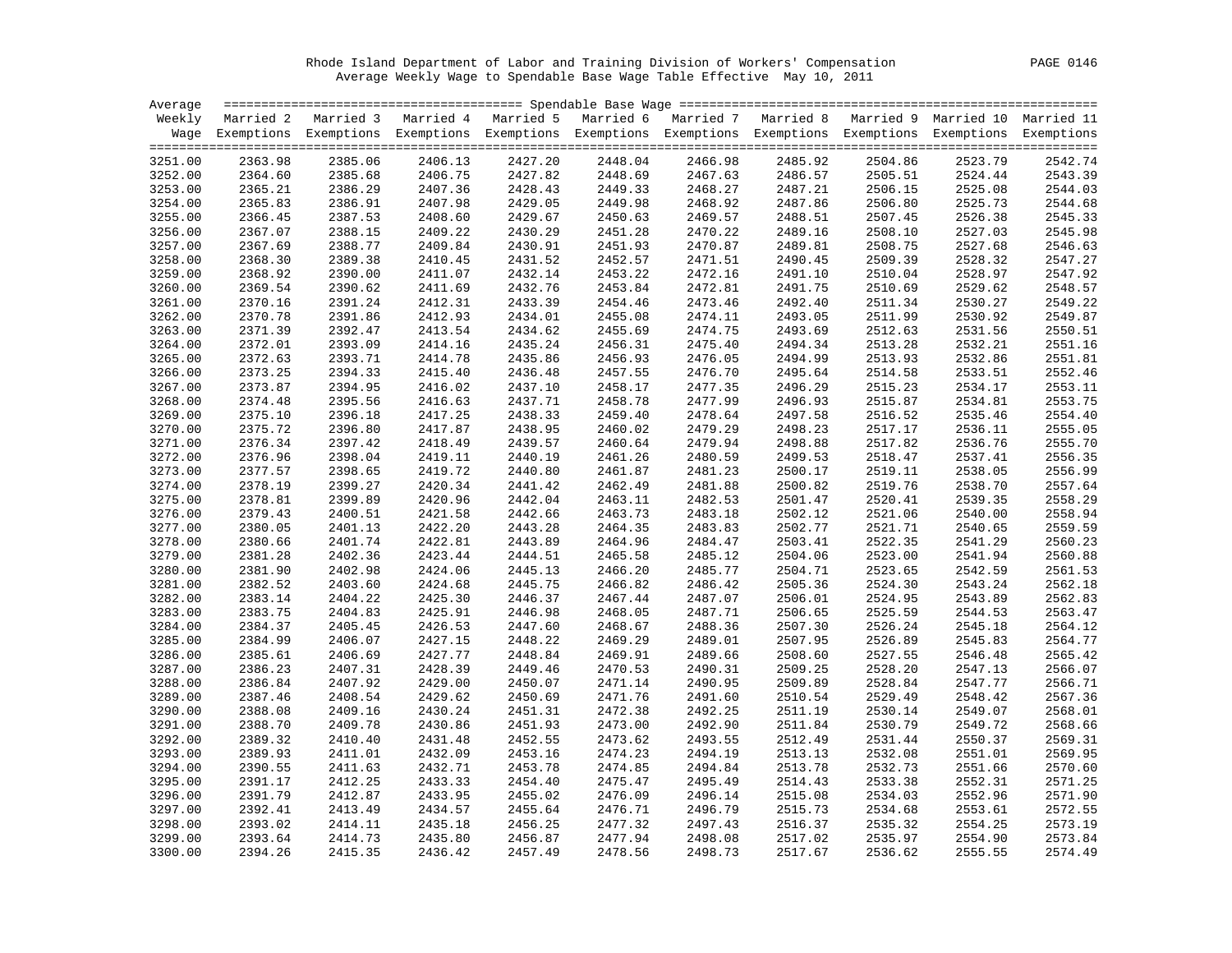Rhode Island Department of Labor and Training Division of Workers' Compensation PAGE 0147 Average Weekly Wage to Spendable Base Wage Table Effective May 10, 2011

| Average |         |                                                                                                                    |         |         |         |         |         |         |         |         |
|---------|---------|--------------------------------------------------------------------------------------------------------------------|---------|---------|---------|---------|---------|---------|---------|---------|
|         |         | Weekly Married 2 Married 3 Married 4 Married 5 Married 6 Married 7 Married 8 Married 9 Married 10 Married 11       |         |         |         |         |         |         |         |         |
|         |         | Wage Exemptions Exemptions Exemptions Exemptions Exemptions Exemptions Exemptions Exemptions Exemptions Exemptions |         |         |         |         |         |         |         |         |
|         |         |                                                                                                                    |         |         |         |         |         |         |         |         |
| 3301.00 | 2394.88 | 2415.97                                                                                                            | 2437.04 | 2458.11 | 2479.18 | 2499.38 | 2518.32 | 2537.27 | 2556.20 | 2575.14 |
| 3302.00 | 2395.50 | 2416.59                                                                                                            | 2437.66 | 2458.73 | 2479.80 | 2500.03 | 2518.97 | 2537.92 | 2556.85 | 2575.79 |
| 3303.00 | 2396.11 | 2417.20                                                                                                            | 2438.27 | 2459.34 | 2480.41 | 2500.67 | 2519.61 | 2538.56 | 2557.49 | 2576.43 |
| 3304.00 | 2396.73 | 2417.82                                                                                                            | 2438.89 | 2459.96 | 2481.03 | 2501.32 | 2520.27 | 2539.21 | 2558.14 | 2577.08 |
| 3305.00 | 2397.35 | 2418.44                                                                                                            | 2439.51 | 2460.58 | 2481.65 | 2501.97 | 2520.92 | 2539.86 | 2558.79 | 2577.73 |
| 3306.00 | 2397.97 | 2419.06                                                                                                            | 2440.13 | 2461.20 | 2482.27 | 2502.62 | 2521.57 | 2540.51 | 2559.44 | 2578.38 |
| 3307.00 | 2398.59 | 2419.68                                                                                                            | 2440.75 | 2461.82 | 2482.89 | 2503.27 | 2522.22 | 2541.16 | 2560.09 | 2579.03 |
| 3308.00 | 2399.20 | 2420.29                                                                                                            | 2441.36 | 2462.43 | 2483.50 | 2503.91 | 2522.86 | 2541.80 | 2560.73 | 2579.67 |
| 3309.00 | 2399.82 | 2420.91                                                                                                            | 2441.98 | 2463.05 | 2484.12 | 2504.56 | 2523.51 | 2542.45 | 2561.38 | 2580.32 |
| 3310.00 | 2400.44 | 2421.53                                                                                                            | 2442.60 | 2463.67 | 2484.74 | 2505.21 | 2524.16 | 2543.10 | 2562.03 | 2580.97 |
| 3311.00 | 2401.06 | 2422.15                                                                                                            | 2443.22 | 2464.29 | 2485.36 | 2505.86 | 2524.81 | 2543.75 | 2562.68 | 2581.62 |
| 3312.00 | 2401.68 | 2422.77                                                                                                            | 2443.84 | 2464.91 | 2485.98 | 2506.51 | 2525.46 | 2544.40 | 2563.33 | 2582.27 |
| 3313.00 | 2402.29 | 2423.38                                                                                                            | 2444.45 | 2465.52 | 2486.59 | 2507.15 | 2526.10 | 2545.04 | 2563.97 | 2582.91 |
| 3314.00 | 2402.91 | 2424.00                                                                                                            | 2445.07 | 2466.14 | 2487.21 | 2507.80 | 2526.75 | 2545.69 | 2564.62 | 2583.56 |
| 3315.00 | 2403.53 | 2424.62                                                                                                            | 2445.69 | 2466.76 | 2487.83 | 2508.45 | 2527.40 | 2546.34 | 2565.27 | 2584.21 |
| 3316.00 | 2404.15 | 2425.24                                                                                                            | 2446.31 | 2467.38 | 2488.45 | 2509.10 | 2528.05 | 2546.99 | 2565.92 | 2584.86 |
| 3317.00 | 2404.78 | 2425.86                                                                                                            | 2446.93 | 2468.00 | 2489.07 | 2509.75 | 2528.70 | 2547.64 | 2566.57 | 2585.51 |
| 3318.00 | 2405.39 | 2426.47                                                                                                            | 2447.54 | 2468.61 | 2489.68 | 2510.39 | 2529.34 | 2548.28 | 2567.21 | 2586.15 |
| 3319.00 | 2406.01 | 2427.09                                                                                                            | 2448.16 | 2469.23 | 2490.30 | 2511.04 | 2529.99 | 2548.93 | 2567.86 | 2586.80 |
| 3320.00 | 2406.63 | 2427.71                                                                                                            | 2448.78 | 2469.85 | 2490.92 | 2511.69 | 2530.64 | 2549.58 | 2568.51 | 2587.45 |
| 3321.00 | 2407.25 | 2428.33                                                                                                            | 2449.40 | 2470.47 | 2491.54 | 2512.34 | 2531.29 | 2550.23 | 2569.16 | 2588.10 |
| 3322.00 | 2407.87 | 2428.95                                                                                                            | 2450.02 | 2471.09 | 2492.16 | 2512.99 | 2531.94 | 2550.88 | 2569.81 | 2588.75 |
|         |         | 2429.56                                                                                                            |         | 2471.70 |         |         |         |         |         | 2589.39 |
| 3323.00 | 2408.48 |                                                                                                                    | 2450.63 |         | 2492.77 | 2513.64 | 2532.58 | 2551.52 | 2570.45 |         |
| 3324.00 | 2409.10 | 2430.18                                                                                                            | 2451.25 | 2472.32 | 2493.39 | 2514.29 | 2533.23 | 2552.17 | 2571.10 | 2590.04 |
| 3325.00 | 2409.72 | 2430.80                                                                                                            | 2451.87 | 2472.94 | 2494.01 | 2514.94 | 2533.88 | 2552.82 | 2571.75 | 2590.69 |
| 3326.00 | 2410.34 | 2431.42                                                                                                            | 2452.49 | 2473.56 | 2494.63 | 2515.59 | 2534.53 | 2553.47 | 2572.40 | 2591.34 |
| 3327.00 | 2410.96 | 2432.04                                                                                                            | 2453.11 | 2474.18 | 2495.25 | 2516.24 | 2535.18 | 2554.12 | 2573.05 | 2591.99 |
| 3328.00 | 2411.57 | 2432.65                                                                                                            | 2453.72 | 2474.79 | 2495.86 | 2516.88 | 2535.82 | 2554.76 | 2573.69 | 2592.63 |
| 3329.00 | 2412.19 | 2433.27                                                                                                            | 2454.34 | 2475.41 | 2496.48 | 2517.53 | 2536.47 | 2555.41 | 2574.34 | 2593.28 |
| 3330.00 | 2412.81 | 2433.89                                                                                                            | 2454.96 | 2476.03 | 2497.10 | 2518.18 | 2537.12 | 2556.06 | 2574.99 | 2593.93 |
| 3331.00 | 2413.43 | 2434.51                                                                                                            | 2455.58 | 2476.65 | 2497.72 | 2518.80 | 2537.77 | 2556.71 | 2575.64 | 2594.58 |
| 3332.00 | 2414.05 | 2435.13                                                                                                            | 2456.20 | 2477.27 | 2498.34 | 2519.42 | 2538.42 | 2557.36 | 2576.29 | 2595.23 |
| 3333.00 | 2414.66 | 2435.74                                                                                                            | 2456.81 | 2477.88 | 2498.95 | 2520.03 | 2539.06 | 2558.00 | 2576.93 | 2595.87 |
| 3334.00 | 2415.28 | 2436.36                                                                                                            | 2457.43 | 2478.50 | 2499.57 | 2520.65 | 2539.71 | 2558.65 | 2577.58 | 2596.52 |
| 3335.00 | 2415.90 | 2436.98                                                                                                            | 2458.05 | 2479.12 | 2500.19 | 2521.27 | 2540.36 | 2559.30 | 2578.23 | 2597.17 |
| 3336.00 | 2416.52 | 2437.60                                                                                                            | 2458.67 | 2479.74 | 2500.81 | 2521.89 | 2541.01 | 2559.95 | 2578.88 | 2597.82 |
| 3337.00 | 2417.14 | 2438.22                                                                                                            | 2459.29 | 2480.36 | 2501.43 | 2522.51 | 2541.66 | 2560.60 | 2579.53 | 2598.47 |
| 3338.00 | 2417.75 | 2438.83                                                                                                            | 2459.90 | 2480.97 | 2502.04 | 2523.12 | 2542.30 | 2561.24 | 2580.17 | 2599.11 |
| 3339.00 | 2418.37 | 2439.45                                                                                                            | 2460.52 | 2481.59 | 2502.66 | 2523.74 | 2542.95 | 2561.89 | 2580.82 | 2599.76 |
| 3340.00 | 2418.99 | 2440.07                                                                                                            | 2461.14 | 2482.21 | 2503.28 | 2524.36 | 2543.60 | 2562.54 | 2581.47 | 2600.41 |
| 3341.00 | 2419.61 | 2440.69                                                                                                            | 2461.76 | 2482.83 | 2503.90 | 2524.98 | 2544.25 | 2563.19 | 2582.12 | 2601.06 |
| 3342.00 | 2420.23 | 2441.31                                                                                                            | 2462.38 | 2483.45 | 2504.53 | 2525.60 | 2544.90 | 2563.84 | 2582.77 | 2601.71 |
| 3343.00 | 2420.84 | 2441.92                                                                                                            | 2462.99 | 2484.06 | 2505.14 | 2526.21 | 2545.54 | 2564.48 | 2583.41 | 2602.35 |
| 3344.00 | 2421.46 | 2442.54                                                                                                            | 2463.61 | 2484.68 | 2505.76 | 2526.83 | 2546.19 | 2565.13 | 2584.06 | 2603.00 |
| 3345.00 | 2422.08 | 2443.16                                                                                                            | 2464.23 | 2485.30 | 2506.38 | 2527.45 | 2546.84 | 2565.78 | 2584.71 | 2603.65 |
| 3346.00 | 2422.70 | 2443.78                                                                                                            | 2464.85 | 2485.92 | 2507.00 | 2528.07 | 2547.49 | 2566.43 | 2585.36 | 2604.30 |
| 3347.00 | 2423.32 | 2444.40                                                                                                            | 2465.47 | 2486.54 | 2507.62 | 2528.69 | 2548.14 | 2567.08 | 2586.01 | 2604.95 |
| 3348.00 | 2423.93 | 2445.01                                                                                                            | 2466.08 | 2487.15 | 2508.23 | 2529.30 | 2548.78 | 2567.72 | 2586.65 | 2605.60 |
| 3349.00 | 2424.55 | 2445.63                                                                                                            | 2466.70 | 2487.77 | 2508.85 | 2529.92 | 2549.43 | 2568.37 | 2587.30 | 2606.25 |
| 3350.00 | 2425.17 | 2446.25                                                                                                            | 2467.32 | 2488.39 | 2509.47 | 2530.54 | 2550.08 | 2569.02 | 2587.95 | 2606.90 |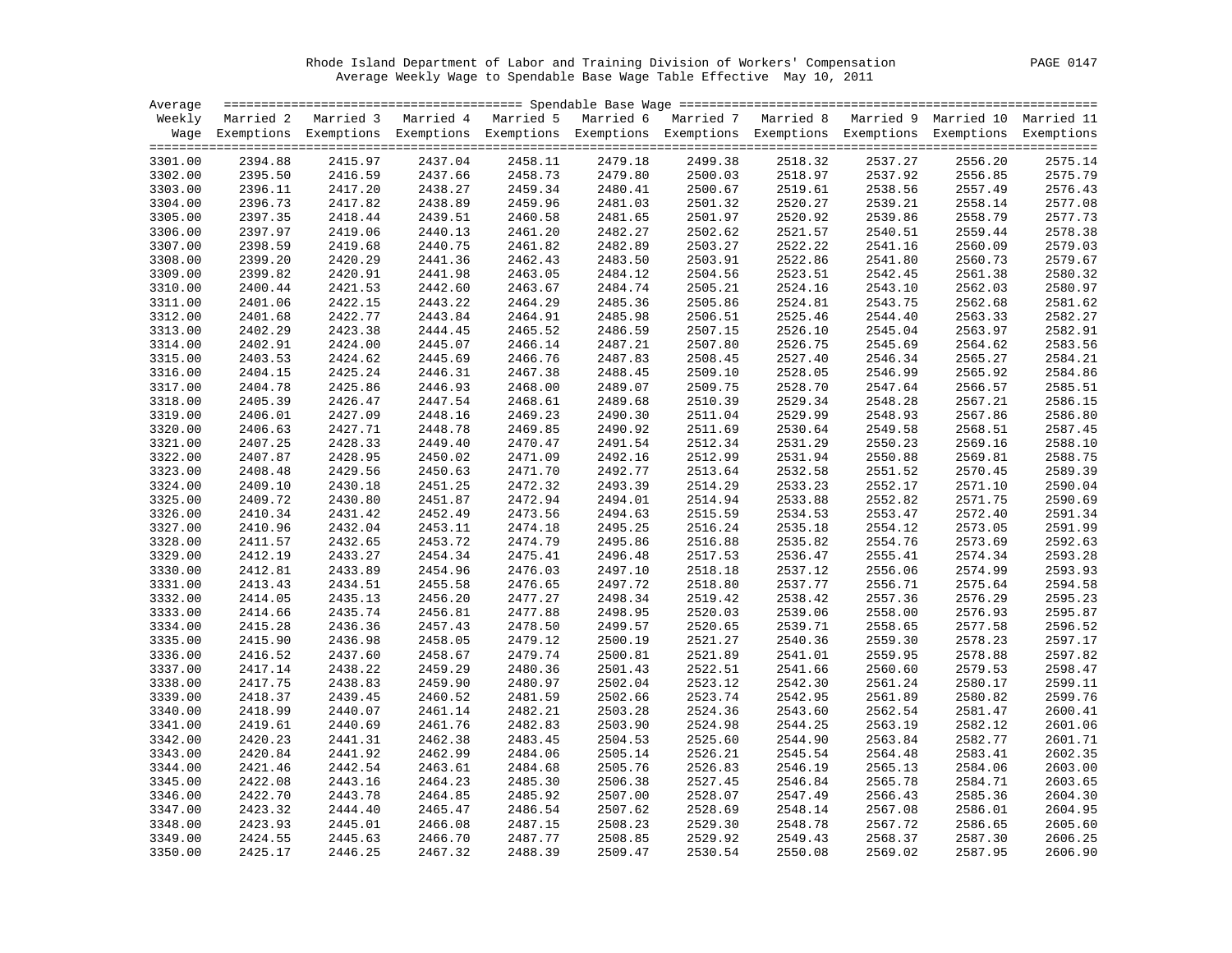Rhode Island Department of Labor and Training Division of Workers' Compensation PAGE 0148 Average Weekly Wage to Spendable Base Wage Table Effective May 10, 2011

| Average |         |                                                                                                                    |         |         |         |         |         |         |         |                    |
|---------|---------|--------------------------------------------------------------------------------------------------------------------|---------|---------|---------|---------|---------|---------|---------|--------------------|
|         |         | Weekly Married 2 Married 3 Married 4 Married 5 Married 6 Married 7 Married 8 Married 9 Married 10 Married 11       |         |         |         |         |         |         |         |                    |
|         |         | Wage Exemptions Exemptions Exemptions Exemptions Exemptions Exemptions Exemptions Exemptions Exemptions Exemptions |         |         |         |         |         |         |         |                    |
|         |         |                                                                                                                    |         |         |         |         |         |         |         |                    |
| 3351.00 | 2425.79 | 2446.87                                                                                                            | 2467.94 | 2489.01 | 2510.09 | 2531.16 | 2550.73 | 2569.67 | 2588.60 | 2607.55            |
| 3352.00 | 2426.41 | 2447.49                                                                                                            | 2468.56 | 2489.63 | 2510.71 | 2531.78 | 2551.38 | 2570.32 | 2589.25 | 2608.20            |
| 3353.00 | 2427.02 | 2448.10                                                                                                            | 2469.17 | 2490.24 | 2511.32 | 2532.39 | 2552.02 | 2570.96 | 2589.89 | 2608.84            |
| 3354.00 | 2427.64 | 2448.72                                                                                                            | 2469.79 | 2490.86 | 2511.94 | 2533.01 | 2552.67 | 2571.61 | 2590.54 | 2609.49            |
| 3355.00 | 2428.26 | 2449.34                                                                                                            | 2470.41 | 2491.48 | 2512.56 | 2533.63 | 2553.32 | 2572.26 | 2591.19 | 2610.14            |
| 3356.00 | 2428.88 | 2449.96                                                                                                            | 2471.03 | 2492.10 | 2513.18 | 2534.25 | 2553.97 | 2572.91 | 2591.84 | 2610.79            |
| 3357.00 | 2429.50 | 2450.58                                                                                                            | 2471.65 | 2492.72 | 2513.80 | 2534.87 | 2554.62 | 2573.56 | 2592.49 | 2611.44            |
| 3358.00 | 2430.11 | 2451.19                                                                                                            | 2472.26 | 2493.33 | 2514.41 | 2535.48 | 2555.26 | 2574.20 | 2593.13 | 2612.08            |
| 3359.00 | 2430.73 | 2451.81                                                                                                            | 2472.88 | 2493.95 | 2515.03 | 2536.10 | 2555.91 | 2574.85 | 2593.78 | 2612.73            |
| 3360.00 | 2431.35 | 2452.43                                                                                                            | 2473.50 | 2494.57 | 2515.65 | 2536.72 | 2556.56 | 2575.50 | 2594.43 | 2613.38            |
| 3361.00 | 2431.97 | 2453.05                                                                                                            | 2474.12 | 2495.20 | 2516.27 | 2537.34 | 2557.21 | 2576.15 | 2595.08 | 2614.03            |
| 3362.00 | 2432.59 | 2453.67                                                                                                            | 2474.74 | 2495.82 | 2516.89 | 2537.96 | 2557.86 | 2576.80 | 2595.73 | 2614.68            |
| 3363.00 | 2433.20 | 2454.28                                                                                                            | 2475.35 | 2496.43 | 2517.50 | 2538.57 | 2558.50 | 2577.44 | 2596.37 | 2615.32            |
| 3364.00 | 2433.82 | 2454.90                                                                                                            | 2475.97 | 2497.05 | 2518.12 | 2539.19 | 2559.15 | 2578.09 | 2597.02 | 2615.97            |
| 3365.00 | 2434.44 | 2455.52                                                                                                            | 2476.59 | 2497.67 | 2518.74 | 2539.81 | 2559.80 | 2578.74 | 2597.67 | 2616.62            |
| 3366.00 | 2435.06 | 2456.14                                                                                                            | 2477.21 | 2498.29 | 2519.36 | 2540.43 | 2560.45 | 2579.39 | 2598.32 | 2617.27            |
| 3367.00 | 2435.68 | 2456.76                                                                                                            | 2477.83 | 2498.91 | 2519.98 | 2541.05 | 2561.10 | 2580.04 | 2598.98 | 2617.92            |
| 3368.00 | 2436.29 | 2457.37                                                                                                            | 2478.44 | 2499.52 | 2520.59 | 2541.66 | 2561.74 | 2580.68 | 2599.62 | 2618.56            |
| 3369.00 | 2436.91 | 2457.99                                                                                                            | 2479.06 | 2500.14 | 2521.21 | 2542.28 | 2562.39 | 2581.33 | 2600.27 | 2619.21            |
| 3370.00 | 2437.53 | 2458.61                                                                                                            | 2479.68 | 2500.76 | 2521.83 | 2542.90 | 2563.04 | 2581.98 | 2600.92 | 2619.86            |
| 3371.00 | 2438.15 | 2459.23                                                                                                            | 2480.30 | 2501.38 | 2522.45 | 2543.52 | 2563.69 | 2582.63 | 2601.57 | 2620.51            |
| 3372.00 | 2438.77 | 2459.85                                                                                                            | 2480.92 | 2502.00 | 2523.07 | 2544.14 | 2564.34 | 2583.28 | 2602.22 | 2621.16            |
| 3373.00 | 2439.38 | 2460.46                                                                                                            | 2481.53 | 2502.61 | 2523.68 | 2544.75 | 2564.98 | 2583.92 | 2602.86 | 2621.80            |
| 3374.00 | 2440.00 | 2461.08                                                                                                            | 2482.15 | 2503.23 | 2524.30 | 2545.37 | 2565.63 | 2584.57 | 2603.51 | 2622.45            |
| 3375.00 | 2440.62 | 2461.70                                                                                                            | 2482.77 | 2503.85 | 2524.92 | 2545.99 | 2566.28 | 2585.22 | 2604.16 | 2623.10            |
| 3376.00 | 2441.24 | 2462.32                                                                                                            | 2483.39 | 2504.47 | 2525.54 | 2546.61 | 2566.93 | 2585.87 | 2604.81 | 2623.75            |
| 3377.00 | 2441.86 | 2462.94                                                                                                            | 2484.01 | 2505.09 | 2526.16 | 2547.23 | 2567.58 | 2586.52 | 2605.46 | 2624.40            |
| 3378.00 | 2442.47 | 2463.55                                                                                                            | 2484.62 | 2505.70 | 2526.77 | 2547.84 | 2568.22 | 2587.16 | 2606.10 | 2625.04            |
| 3379.00 | 2443.09 | 2464.17                                                                                                            | 2485.25 | 2506.32 | 2527.39 | 2548.46 | 2568.87 | 2587.81 | 2606.75 | 2625.69            |
| 3380.00 | 2443.71 | 2464.79                                                                                                            | 2485.87 | 2506.94 | 2528.01 | 2549.08 | 2569.52 | 2588.46 | 2607.40 | 2626.34            |
| 3381.00 | 2444.33 | 2465.41                                                                                                            | 2486.49 | 2507.56 | 2528.63 | 2549.70 | 2570.17 | 2589.11 | 2608.05 | 2626.99            |
| 3382.00 | 2444.95 | 2466.03                                                                                                            | 2487.11 | 2508.18 | 2529.25 | 2550.32 | 2570.82 | 2589.76 | 2608.70 | 2627.64            |
| 3383.00 | 2445.56 | 2466.64                                                                                                            | 2487.72 | 2508.79 | 2529.86 | 2550.93 | 2571.46 | 2590.40 | 2609.34 | 2628.28            |
| 3384.00 | 2446.18 | 2467.26                                                                                                            | 2488.34 | 2509.41 | 2530.48 | 2551.55 | 2572.11 | 2591.05 | 2609.99 | 2628.93            |
| 3385.00 | 2446.80 | 2467.88                                                                                                            | 2488.96 | 2510.03 | 2531.10 | 2552.17 | 2572.76 | 2591.70 | 2610.64 | 2629.58            |
| 3386.00 | 2447.42 | 2468.50                                                                                                            | 2489.58 | 2510.65 | 2531.72 | 2552.79 | 2573.41 | 2592.36 | 2611.29 | 2630.23            |
| 3387.00 | 2448.04 | 2469.12                                                                                                            | 2490.20 | 2511.27 | 2532.34 | 2553.41 | 2574.06 | 2593.01 | 2611.94 | 2630.88            |
| 3388.00 | 2448.65 | 2469.73                                                                                                            | 2490.81 | 2511.88 | 2532.95 | 2554.02 | 2574.70 | 2593.65 | 2612.58 | 2631.52            |
| 3389.00 | 2449.27 | 2470.35                                                                                                            | 2491.43 | 2512.50 | 2533.57 | 2554.64 | 2575.35 | 2594.30 | 2613.23 | 2632.17            |
|         | 2449.89 | 2470.97                                                                                                            | 2492.05 | 2513.12 |         |         | 2576.00 | 2594.95 |         | 2632.82            |
| 3390.00 |         |                                                                                                                    | 2492.67 |         | 2534.19 | 2555.26 |         | 2595.60 | 2613.88 |                    |
| 3391.00 | 2450.51 | 2471.59                                                                                                            |         | 2513.74 | 2534.81 | 2555.88 | 2576.65 |         | 2614.53 | 2633.47            |
| 3392.00 | 2451.13 | 2472.21                                                                                                            | 2493.29 | 2514.36 | 2535.43 | 2556.50 | 2577.30 | 2596.25 | 2615.18 | 2634.12<br>2634.76 |
| 3393.00 | 2451.74 | 2472.82                                                                                                            | 2493.90 | 2514.97 | 2536.04 | 2557.11 | 2577.94 | 2596.89 | 2615.82 |                    |
| 3394.00 | 2452.36 | 2473.44                                                                                                            | 2494.52 | 2515.59 | 2536.66 | 2557.73 | 2578.59 | 2597.54 | 2616.47 | 2635.41            |
| 3395.00 | 2452.98 | 2474.06                                                                                                            | 2495.14 | 2516.21 | 2537.28 | 2558.35 | 2579.24 | 2598.19 | 2617.12 | 2636.06            |
| 3396.00 | 2453.60 | 2474.68                                                                                                            | 2495.76 | 2516.83 | 2537.90 | 2558.97 | 2579.89 | 2598.84 | 2617.77 | 2636.71            |
| 3397.00 | 2454.22 | 2475.30                                                                                                            | 2496.38 | 2517.45 | 2538.52 | 2559.59 | 2580.54 | 2599.49 | 2618.42 | 2637.36            |
| 3398.00 | 2454.83 | 2475.92                                                                                                            | 2496.99 | 2518.06 | 2539.13 | 2560.20 | 2581.18 | 2600.13 | 2619.06 | 2638.00            |
| 3399.00 | 2455.45 | 2476.54                                                                                                            | 2497.61 | 2518.68 | 2539.75 | 2560.82 | 2581.83 | 2600.78 | 2619.71 | 2638.65            |
| 3400.00 | 2456.07 | 2477.16                                                                                                            | 2498.23 | 2519.30 | 2540.37 | 2561.44 | 2582.48 | 2601.43 | 2620.36 | 2639.30            |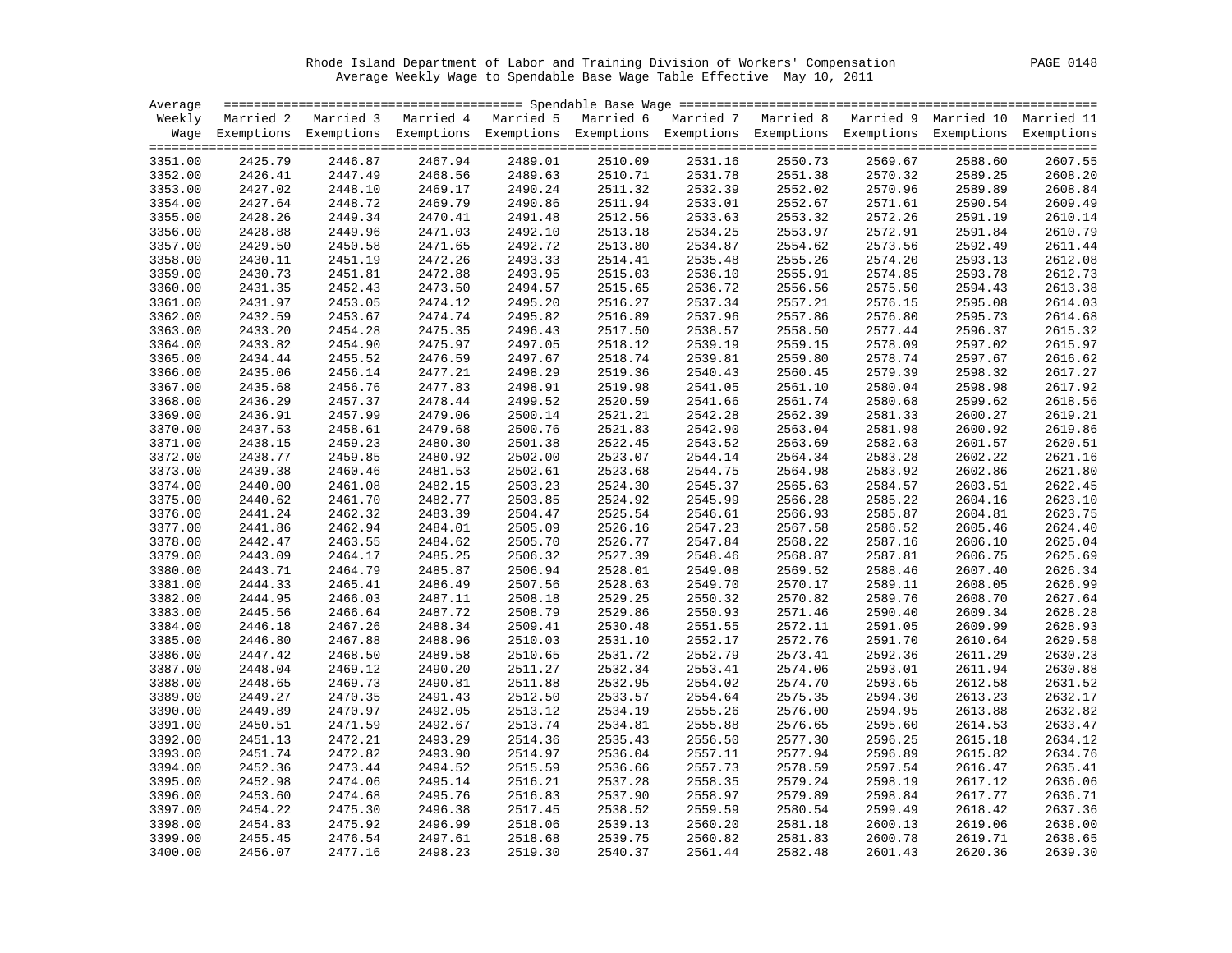Rhode Island Department of Labor and Training Division of Workers' Compensation PAGE 0149 Average Weekly Wage to Spendable Base Wage Table Effective May 10, 2011

| Average |         |                                                                                                                    |         |         |         |         |         |         |         |         |
|---------|---------|--------------------------------------------------------------------------------------------------------------------|---------|---------|---------|---------|---------|---------|---------|---------|
|         |         | Weekly Married 2 Married 3 Married 4 Married 5 Married 6 Married 7 Married 8 Married 9 Married 10 Married 11       |         |         |         |         |         |         |         |         |
|         |         | Wage Exemptions Exemptions Exemptions Exemptions Exemptions Exemptions Exemptions Exemptions Exemptions Exemptions |         |         |         |         |         |         |         |         |
|         |         |                                                                                                                    |         |         |         |         |         |         |         |         |
| 3401.00 | 2456.69 | 2477.78                                                                                                            | 2498.85 | 2519.92 | 2540.99 | 2562.06 | 2583.13 | 2602.08 | 2621.01 | 2639.95 |
| 3402.00 | 2457.31 | 2478.40                                                                                                            | 2499.47 | 2520.54 | 2541.61 | 2562.68 | 2583.76 | 2602.73 | 2621.66 | 2640.60 |
| 3403.00 | 2457.92 | 2479.01                                                                                                            | 2500.08 | 2521.15 | 2542.22 | 2563.29 | 2584.37 | 2603.37 | 2622.30 | 2641.24 |
| 3404.00 | 2458.54 | 2479.63                                                                                                            | 2500.70 | 2521.77 | 2542.84 | 2563.91 | 2585.00 | 2604.02 | 2622.95 | 2641.89 |
| 3405.00 | 2459.16 | 2480.25                                                                                                            | 2501.32 | 2522.39 | 2543.46 | 2564.53 | 2585.62 | 2604.67 | 2623.60 | 2642.54 |
| 3406.00 | 2459.78 | 2480.87                                                                                                            | 2501.94 | 2523.01 | 2544.08 | 2565.15 | 2586.24 | 2605.32 | 2624.25 | 2643.19 |
| 3407.00 | 2460.40 | 2481.49                                                                                                            | 2502.56 | 2523.63 | 2544.70 | 2565.77 | 2586.86 | 2605.97 | 2624.90 | 2643.84 |
| 3408.00 | 2461.01 | 2482.10                                                                                                            | 2503.17 | 2524.24 | 2545.31 | 2566.38 | 2587.47 | 2606.61 | 2625.54 | 2644.48 |
| 3409.00 | 2461.63 | 2482.72                                                                                                            | 2503.79 | 2524.86 | 2545.93 | 2567.00 | 2588.09 | 2607.26 | 2626.19 | 2645.13 |
| 3410.00 | 2462.25 | 2483.34                                                                                                            | 2504.41 | 2525.48 | 2546.55 | 2567.62 | 2588.71 | 2607.91 | 2626.84 | 2645.78 |
| 3411.00 | 2462.87 | 2483.96                                                                                                            | 2505.03 | 2526.10 | 2547.17 | 2568.24 | 2589.33 | 2608.56 | 2627.49 | 2646.43 |
| 3412.00 | 2463.49 | 2484.58                                                                                                            | 2505.65 | 2526.72 | 2547.79 | 2568.86 | 2589.95 | 2609.21 | 2628.14 | 2647.08 |
| 3413.00 | 2464.10 | 2485.19                                                                                                            | 2506.26 | 2527.33 | 2548.40 | 2569.47 | 2590.56 | 2609.85 | 2628.78 | 2647.72 |
| 3414.00 | 2464.72 | 2485.81                                                                                                            | 2506.88 | 2527.95 | 2549.02 | 2570.09 | 2591.18 | 2610.50 | 2629.43 | 2648.37 |
| 3415.00 | 2465.34 | 2486.43                                                                                                            | 2507.50 | 2528.57 | 2549.64 | 2570.71 | 2591.80 | 2611.15 | 2630.08 | 2649.02 |
| 3416.00 | 2465.96 | 2487.05                                                                                                            | 2508.12 | 2529.19 | 2550.26 | 2571.33 | 2592.42 | 2611.80 | 2630.73 | 2649.67 |
| 3417.00 | 2466.59 | 2487.67                                                                                                            | 2508.74 | 2529.81 | 2550.88 | 2571.95 | 2593.04 | 2612.45 | 2631.38 | 2650.32 |
| 3418.00 | 2467.20 | 2488.28                                                                                                            | 2509.35 | 2530.42 | 2551.49 | 2572.56 | 2593.65 | 2613.09 | 2632.02 | 2650.96 |
| 3419.00 | 2467.82 | 2488.90                                                                                                            | 2509.97 | 2531.04 | 2552.11 | 2573.18 | 2594.27 | 2613.74 | 2632.67 | 2651.61 |
| 3420.00 | 2468.44 | 2489.52                                                                                                            | 2510.59 | 2531.66 | 2552.73 | 2573.80 | 2594.89 | 2614.39 | 2633.32 | 2652.26 |
| 3421.00 | 2469.06 | 2490.14                                                                                                            | 2511.21 | 2532.28 | 2553.35 | 2574.42 | 2595.51 | 2615.04 | 2633.97 | 2652.91 |
| 3422.00 | 2469.68 | 2490.76                                                                                                            | 2511.83 | 2532.90 | 2553.97 | 2575.04 | 2596.13 | 2615.69 | 2634.62 | 2653.56 |
| 3423.00 | 2470.29 | 2491.37                                                                                                            | 2512.44 | 2533.51 | 2554.58 | 2575.66 | 2596.74 | 2616.33 | 2635.26 | 2654.20 |
| 3424.00 | 2470.91 | 2491.99                                                                                                            | 2513.06 | 2534.13 | 2555.20 | 2576.28 | 2597.36 | 2616.98 | 2635.91 | 2654.85 |
| 3425.00 | 2471.53 | 2492.61                                                                                                            | 2513.68 | 2534.75 | 2555.82 | 2576.90 | 2597.98 | 2617.63 | 2636.56 | 2655.50 |
| 3426.00 | 2472.15 | 2493.23                                                                                                            | 2514.30 | 2535.37 | 2556.44 | 2577.52 | 2598.60 | 2618.28 | 2637.21 | 2656.15 |
| 3427.00 | 2472.77 | 2493.85                                                                                                            | 2514.92 | 2535.99 | 2557.06 | 2578.14 | 2599.22 | 2618.93 | 2637.86 | 2656.80 |
| 3428.00 | 2473.38 | 2494.46                                                                                                            | 2515.53 | 2536.60 | 2557.67 | 2578.75 | 2599.83 | 2619.57 | 2638.50 | 2657.44 |
| 3429.00 | 2474.00 | 2495.08                                                                                                            | 2516.15 | 2537.22 | 2558.29 | 2579.37 | 2600.45 | 2620.22 | 2639.15 | 2658.09 |
| 3430.00 | 2474.62 | 2495.70                                                                                                            | 2516.77 | 2537.84 | 2558.91 | 2579.99 | 2601.07 | 2620.87 | 2639.80 | 2658.74 |
| 3431.00 | 2475.24 | 2496.32                                                                                                            | 2517.39 | 2538.46 | 2559.53 | 2580.61 | 2601.69 | 2621.52 | 2640.45 | 2659.39 |
| 3432.00 | 2475.86 | 2496.94                                                                                                            | 2518.01 | 2539.08 | 2560.15 | 2581.23 | 2602.31 | 2622.17 | 2641.10 | 2660.04 |
| 3433.00 | 2476.47 | 2497.55                                                                                                            | 2518.62 | 2539.69 | 2560.76 | 2581.84 | 2602.92 | 2622.81 | 2641.74 | 2660.68 |
| 3434.00 | 2477.09 | 2498.17                                                                                                            | 2519.24 | 2540.31 | 2561.38 | 2582.46 | 2603.54 | 2623.46 | 2642.39 | 2661.33 |
| 3435.00 | 2477.71 | 2498.79                                                                                                            | 2519.86 | 2540.93 | 2562.00 | 2583.08 | 2604.16 | 2624.11 | 2643.04 | 2661.98 |
| 3436.00 | 2478.33 | 2499.41                                                                                                            | 2520.48 | 2541.55 | 2562.62 | 2583.70 | 2604.78 | 2624.76 | 2643.69 | 2662.63 |
| 3437.00 | 2478.95 | 2500.03                                                                                                            | 2521.10 | 2542.17 | 2563.24 | 2584.32 | 2605.40 | 2625.41 | 2644.34 | 2663.28 |
| 3438.00 | 2479.56 | 2500.64                                                                                                            | 2521.71 | 2542.78 | 2563.85 | 2584.93 | 2606.01 | 2626.05 | 2644.98 | 2663.92 |
| 3439.00 | 2480.18 | 2501.26                                                                                                            | 2522.33 | 2543.40 | 2564.47 | 2585.55 | 2606.63 | 2626.70 | 2645.63 | 2664.57 |
| 3440.00 | 2480.80 | 2501.88                                                                                                            | 2522.95 | 2544.02 | 2565.09 | 2586.17 | 2607.25 | 2627.35 | 2646.28 | 2665.22 |
| 3441.00 | 2481.42 | 2502.50                                                                                                            | 2523.57 | 2544.64 | 2565.71 | 2586.79 | 2607.87 | 2628.00 | 2646.93 | 2665.87 |
| 3442.00 | 2482.04 | 2503.12                                                                                                            | 2524.19 | 2545.26 | 2566.34 | 2587.41 | 2608.49 | 2628.65 | 2647.58 | 2666.52 |
| 3443.00 | 2482.65 | 2503.73                                                                                                            | 2524.80 | 2545.87 | 2566.95 | 2588.02 | 2609.10 | 2629.29 | 2648.22 | 2667.16 |
| 3444.00 | 2483.27 | 2504.35                                                                                                            | 2525.42 | 2546.49 | 2567.57 | 2588.64 | 2609.72 | 2629.94 | 2648.87 | 2667.81 |
| 3445.00 | 2483.89 | 2504.97                                                                                                            | 2526.04 | 2547.11 | 2568.19 | 2589.26 | 2610.34 | 2630.59 | 2649.52 | 2668.46 |
| 3446.00 | 2484.51 | 2505.59                                                                                                            | 2526.66 | 2547.73 | 2568.81 | 2589.88 | 2610.96 | 2631.24 | 2650.17 | 2669.11 |
| 3447.00 | 2485.13 | 2506.21                                                                                                            | 2527.28 | 2548.35 | 2569.43 | 2590.50 | 2611.58 | 2631.89 | 2650.82 | 2669.76 |
| 3448.00 | 2485.74 | 2506.82                                                                                                            | 2527.89 | 2548.96 | 2570.04 | 2591.11 | 2612.19 | 2632.53 | 2651.46 | 2670.41 |
| 3449.00 | 2486.36 | 2507.44                                                                                                            | 2528.51 | 2549.58 | 2570.66 | 2591.73 | 2612.81 | 2633.18 | 2652.11 | 2671.06 |
| 3450.00 | 2486.98 | 2508.06                                                                                                            | 2529.13 | 2550.20 | 2571.28 | 2592.35 | 2613.43 | 2633.83 | 2652.76 | 2671.71 |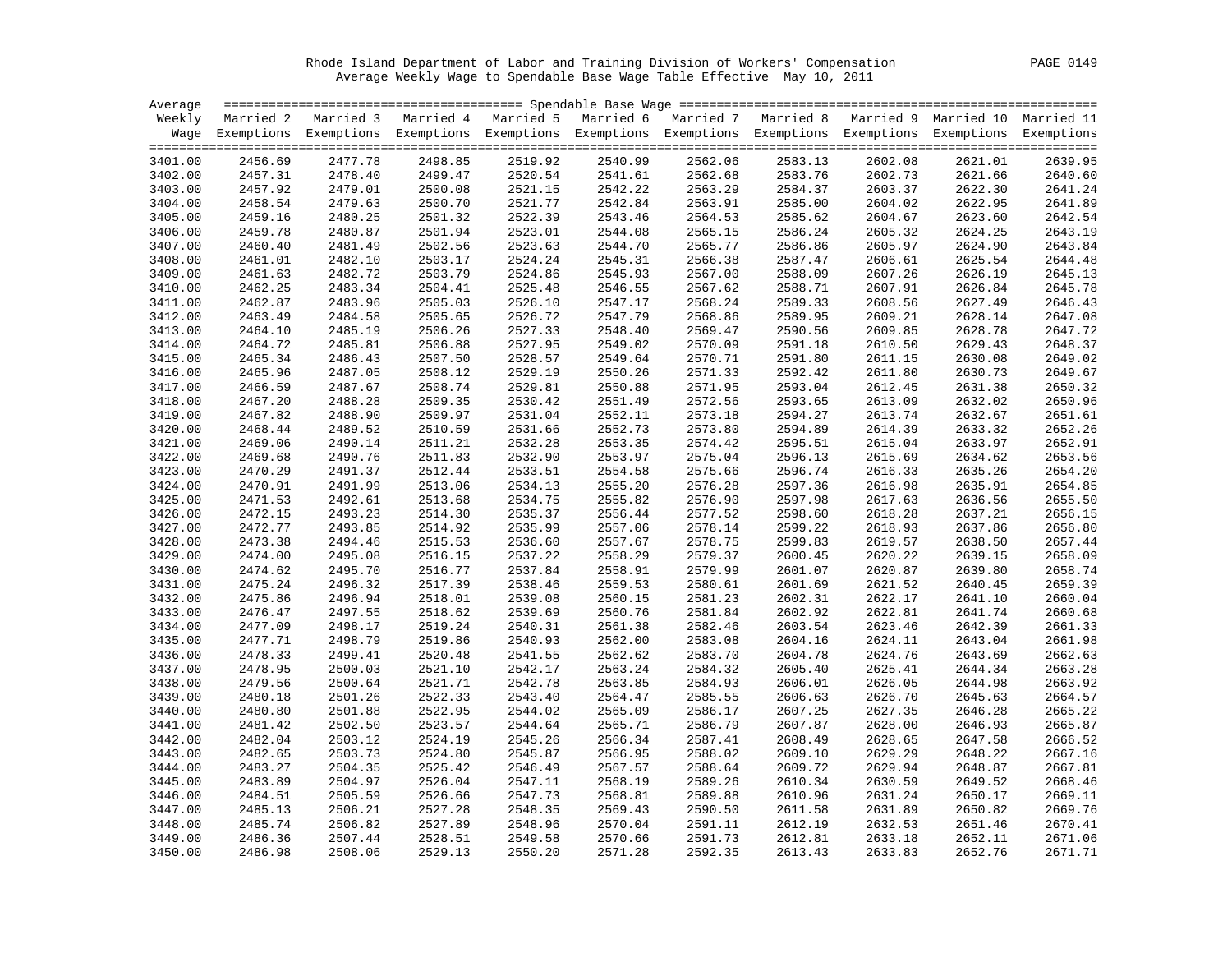Rhode Island Department of Labor and Training Division of Workers' Compensation PAGE 0150 Average Weekly Wage to Spendable Base Wage Table Effective May 10, 2011

| Average |         |                                                                                                                    |         |         |         |         |         |         |         |         |
|---------|---------|--------------------------------------------------------------------------------------------------------------------|---------|---------|---------|---------|---------|---------|---------|---------|
|         |         | Weekly Married 2 Married 3 Married 4 Married 5 Married 6 Married 7 Married 8 Married 9 Married 10 Married 11       |         |         |         |         |         |         |         |         |
|         |         | Wage Exemptions Exemptions Exemptions Exemptions Exemptions Exemptions Exemptions Exemptions Exemptions Exemptions |         |         |         |         |         |         |         |         |
|         |         |                                                                                                                    |         |         |         |         |         |         |         |         |
| 3451.00 | 2487.60 | 2508.68                                                                                                            | 2529.75 | 2550.82 | 2571.90 | 2592.97 | 2614.05 | 2634.48 | 2653.41 | 2672.36 |
| 3452.00 | 2488.22 | 2509.30                                                                                                            | 2530.37 | 2551.44 | 2572.52 | 2593.59 | 2614.67 | 2635.13 | 2654.06 | 2673.01 |
| 3453.00 | 2488.83 | 2509.91                                                                                                            | 2530.98 | 2552.05 | 2573.13 | 2594.20 | 2615.28 | 2635.77 | 2654.70 | 2673.65 |
| 3454.00 | 2489.45 | 2510.53                                                                                                            | 2531.60 | 2552.67 | 2573.75 | 2594.82 | 2615.90 | 2636.42 | 2655.35 | 2674.30 |
| 3455.00 | 2490.07 | 2511.15                                                                                                            | 2532.22 | 2553.29 | 2574.37 | 2595.44 | 2616.52 | 2637.07 | 2656.00 | 2674.95 |
| 3456.00 | 2490.69 | 2511.77                                                                                                            | 2532.84 | 2553.91 | 2574.99 | 2596.06 | 2617.14 | 2637.72 | 2656.65 | 2675.60 |
| 3457.00 | 2491.31 | 2512.39                                                                                                            | 2533.46 | 2554.53 | 2575.61 | 2596.68 | 2617.76 | 2638.37 | 2657.30 | 2676.25 |
| 3458.00 | 2491.92 | 2513.00                                                                                                            | 2534.07 | 2555.14 | 2576.22 | 2597.29 | 2618.37 | 2639.01 | 2657.94 | 2676.89 |
| 3459.00 | 2492.54 | 2513.62                                                                                                            | 2534.69 | 2555.76 | 2576.84 | 2597.91 | 2618.99 | 2639.66 | 2658.59 | 2677.54 |
| 3460.00 | 2493.16 | 2514.24                                                                                                            | 2535.31 | 2556.38 | 2577.46 | 2598.53 | 2619.61 | 2640.31 | 2659.24 | 2678.19 |
| 3461.00 | 2493.78 | 2514.86                                                                                                            | 2535.93 | 2557.01 | 2578.08 | 2599.15 | 2620.23 | 2640.96 | 2659.89 | 2678.84 |
| 3462.00 | 2494.40 | 2515.48                                                                                                            | 2536.55 | 2557.63 | 2578.70 | 2599.77 | 2620.85 | 2641.61 | 2660.54 | 2679.49 |
| 3463.00 | 2495.01 | 2516.09                                                                                                            | 2537.16 | 2558.24 | 2579.31 | 2600.38 | 2621.46 | 2642.25 | 2661.18 | 2680.13 |
| 3464.00 | 2495.63 | 2516.71                                                                                                            | 2537.78 | 2558.86 | 2579.93 | 2601.00 | 2622.08 | 2642.90 | 2661.83 | 2680.78 |
| 3465.00 | 2496.25 | 2517.33                                                                                                            | 2538.40 | 2559.48 | 2580.55 | 2601.62 | 2622.70 | 2643.55 | 2662.48 | 2681.43 |
| 3466.00 | 2496.87 | 2517.95                                                                                                            | 2539.02 | 2560.10 | 2581.17 | 2602.24 | 2623.32 | 2644.20 | 2663.13 | 2682.08 |
| 3467.00 | 2497.49 | 2518.57                                                                                                            | 2539.64 | 2560.72 | 2581.79 | 2602.86 | 2623.94 | 2644.85 | 2663.79 | 2682.73 |
| 3468.00 | 2498.10 | 2519.18                                                                                                            | 2540.25 | 2561.33 | 2582.40 | 2603.47 | 2624.55 | 2645.49 | 2664.43 | 2683.37 |
| 3469.00 | 2498.72 | 2519.80                                                                                                            | 2540.87 | 2561.95 | 2583.02 | 2604.09 | 2625.17 | 2646.14 | 2665.08 | 2684.02 |
| 3470.00 | 2499.34 | 2520.42                                                                                                            | 2541.49 | 2562.57 | 2583.64 | 2604.71 | 2625.79 | 2646.79 | 2665.73 | 2684.67 |
| 3471.00 | 2499.96 | 2521.04                                                                                                            | 2542.11 | 2563.19 | 2584.26 | 2605.33 | 2626.41 | 2647.44 | 2666.38 | 2685.32 |
| 3472.00 | 2500.58 | 2521.66                                                                                                            | 2542.73 | 2563.81 | 2584.88 | 2605.95 | 2627.03 | 2648.09 | 2667.03 | 2685.97 |
| 3473.00 | 2501.19 | 2522.27                                                                                                            | 2543.34 | 2564.42 | 2585.49 | 2606.56 | 2627.64 | 2648.71 | 2667.67 | 2686.61 |
| 3474.00 | 2501.81 | 2522.89                                                                                                            | 2543.96 | 2565.04 | 2586.11 | 2607.18 | 2628.26 | 2649.33 | 2668.32 | 2687.26 |
| 3475.00 | 2502.43 | 2523.51                                                                                                            | 2544.58 | 2565.66 | 2586.73 | 2607.80 | 2628.88 | 2649.95 | 2668.97 | 2687.91 |
| 3476.00 | 2503.05 | 2524.13                                                                                                            | 2545.20 | 2566.28 | 2587.35 | 2608.42 | 2629.50 | 2650.57 | 2669.62 | 2688.56 |
| 3477.00 | 2503.67 | 2524.75                                                                                                            | 2545.82 | 2566.90 | 2587.97 | 2609.04 | 2630.12 | 2651.19 | 2670.27 | 2689.21 |
| 3478.00 | 2504.28 | 2525.36                                                                                                            | 2546.43 | 2567.51 | 2588.58 | 2609.65 | 2630.73 | 2651.80 | 2670.91 | 2689.85 |
| 3479.00 | 2504.90 | 2525.98                                                                                                            | 2547.06 | 2568.13 | 2589.20 | 2610.27 | 2631.35 | 2652.42 | 2671.56 | 2690.50 |
| 3480.00 | 2505.52 | 2526.60                                                                                                            | 2547.68 | 2568.75 | 2589.82 | 2610.89 | 2631.97 | 2653.04 | 2672.21 | 2691.15 |
| 3481.00 | 2506.14 | 2527.22                                                                                                            | 2548.30 | 2569.37 | 2590.44 | 2611.51 | 2632.59 | 2653.66 | 2672.86 | 2691.80 |
| 3482.00 | 2506.76 | 2527.84                                                                                                            | 2548.92 | 2569.99 | 2591.06 | 2612.13 | 2633.21 | 2654.28 | 2673.51 | 2692.45 |
| 3483.00 | 2507.37 | 2528.45                                                                                                            | 2549.53 | 2570.60 | 2591.67 | 2612.74 | 2633.82 | 2654.89 | 2674.15 | 2693.09 |
| 3484.00 | 2507.99 | 2529.07                                                                                                            | 2550.15 | 2571.22 | 2592.29 | 2613.36 | 2634.44 | 2655.51 | 2674.80 | 2693.74 |
| 3485.00 | 2508.61 | 2529.69                                                                                                            | 2550.77 | 2571.84 | 2592.91 | 2613.98 | 2635.06 | 2656.13 | 2675.45 | 2694.39 |
| 3486.00 | 2509.23 | 2530.31                                                                                                            | 2551.39 | 2572.46 | 2593.53 | 2614.60 | 2635.68 | 2656.76 | 2676.10 | 2695.04 |
| 3487.00 | 2509.85 | 2530.93                                                                                                            | 2552.01 | 2573.08 | 2594.15 | 2615.22 | 2636.30 | 2657.38 | 2676.75 | 2695.69 |
| 3488.00 | 2510.46 | 2531.54                                                                                                            | 2552.62 | 2573.69 | 2594.76 | 2615.83 | 2636.91 | 2657.99 | 2677.39 | 2696.33 |
| 3489.00 | 2511.08 | 2532.16                                                                                                            | 2553.24 | 2574.31 | 2595.38 | 2616.45 | 2637.53 | 2658.61 | 2678.04 | 2696.98 |
| 3490.00 | 2511.70 | 2532.78                                                                                                            | 2553.86 | 2574.93 | 2596.00 | 2617.07 | 2638.15 | 2659.23 | 2678.69 | 2697.63 |
| 3491.00 | 2512.32 | 2533.40                                                                                                            | 2554.48 | 2575.55 | 2596.62 | 2617.69 | 2638.77 | 2659.85 | 2679.34 | 2698.28 |
| 3492.00 | 2512.94 | 2534.02                                                                                                            | 2555.10 | 2576.17 | 2597.24 | 2618.31 | 2639.39 | 2660.47 | 2679.99 | 2698.93 |
| 3493.00 | 2513.55 | 2534.63                                                                                                            | 2555.71 | 2576.78 | 2597.85 | 2618.92 | 2640.00 | 2661.08 | 2680.63 | 2699.57 |
| 3494.00 | 2514.17 | 2535.25                                                                                                            | 2556.33 | 2577.40 | 2598.47 | 2619.54 | 2640.62 | 2661.70 | 2681.28 | 2700.22 |
| 3495.00 | 2514.79 | 2535.87                                                                                                            | 2556.95 | 2578.02 | 2599.09 | 2620.16 | 2641.24 | 2662.32 | 2681.93 | 2700.87 |
| 3496.00 | 2515.41 | 2536.49                                                                                                            | 2557.57 | 2578.64 | 2599.71 | 2620.78 | 2641.86 | 2662.94 | 2682.58 | 2701.52 |
| 3497.00 | 2516.03 | 2537.11                                                                                                            | 2558.19 | 2579.26 | 2600.33 | 2621.40 | 2642.48 | 2663.56 | 2683.23 | 2702.17 |
| 3498.00 | 2516.64 | 2537.73                                                                                                            | 2558.80 | 2579.87 | 2600.94 | 2622.01 | 2643.09 | 2664.17 | 2683.87 | 2702.81 |
| 3499.00 | 2517.26 | 2538.35                                                                                                            | 2559.42 | 2580.49 | 2601.56 | 2622.63 | 2643.71 | 2664.79 | 2684.52 | 2703.46 |
| 3500.00 | 2517.88 | 2538.97                                                                                                            | 2560.04 | 2581.11 | 2602.18 | 2623.25 | 2644.33 | 2665.41 | 2685.17 | 2704.11 |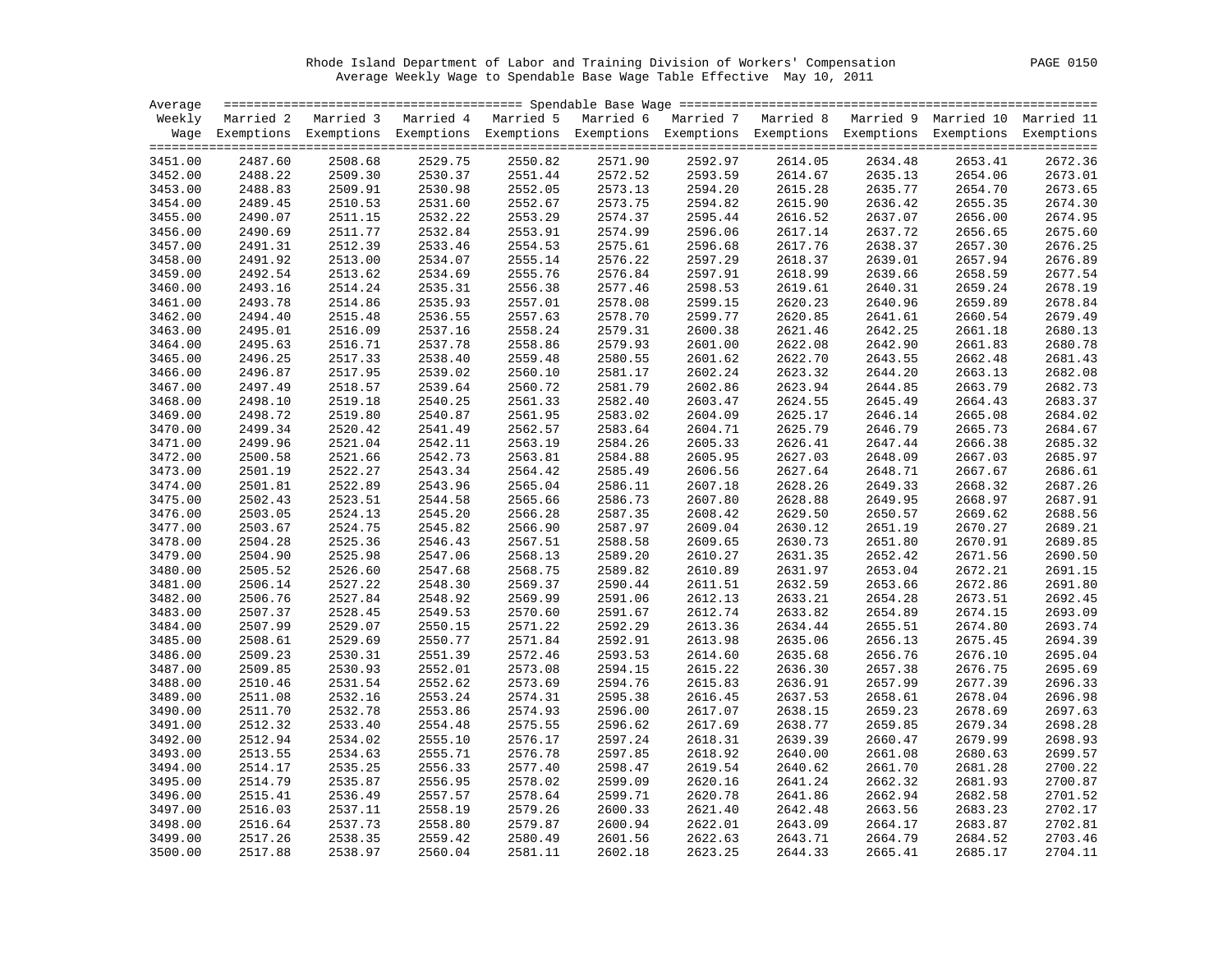Rhode Island Department of Labor and Training Division of Workers' Compensation PAGE 0151 Average Weekly Wage to Spendable Base Wage Table Effective May 10, 2011

| Average |         |                                                                                                                    |         |         |         |         |         |         |         |         |
|---------|---------|--------------------------------------------------------------------------------------------------------------------|---------|---------|---------|---------|---------|---------|---------|---------|
|         |         | Weekly Married 2 Married 3 Married 4 Married 5 Married 6 Married 7 Married 8 Married 9 Married 10 Married 11       |         |         |         |         |         |         |         |         |
|         |         | Wage Exemptions Exemptions Exemptions Exemptions Exemptions Exemptions Exemptions Exemptions Exemptions Exemptions |         |         |         |         |         |         |         |         |
|         |         |                                                                                                                    |         |         |         |         |         |         |         |         |
| 3501.00 | 2518.50 | 2539.59                                                                                                            | 2560.66 | 2581.73 | 2602.80 | 2623.87 | 2644.95 | 2666.03 | 2685.82 | 2704.76 |
| 3502.00 | 2519.12 | 2540.21                                                                                                            | 2561.28 | 2582.35 | 2603.42 | 2624.49 | 2645.57 | 2666.65 | 2686.47 | 2705.41 |
| 3503.00 | 2519.73 | 2540.82                                                                                                            | 2561.89 | 2582.96 | 2604.03 | 2625.10 | 2646.18 | 2667.26 | 2687.11 | 2706.05 |
| 3504.00 | 2520.35 | 2541.44                                                                                                            | 2562.51 | 2583.58 | 2604.65 | 2625.72 | 2646.81 | 2667.88 | 2687.76 | 2706.70 |
| 3505.00 | 2520.97 | 2542.06                                                                                                            | 2563.13 | 2584.20 | 2605.27 | 2626.34 | 2647.43 | 2668.50 | 2688.41 | 2707.35 |
| 3506.00 | 2521.59 | 2542.68                                                                                                            | 2563.75 | 2584.82 | 2605.89 | 2626.96 | 2648.05 | 2669.12 | 2689.06 | 2708.00 |
| 3507.00 | 2522.21 | 2543.30                                                                                                            | 2564.37 | 2585.44 | 2606.51 | 2627.58 | 2648.67 | 2669.74 | 2689.71 | 2708.65 |
| 3508.00 | 2522.82 | 2543.91                                                                                                            | 2564.98 | 2586.05 | 2607.12 | 2628.19 | 2649.28 | 2670.35 | 2690.35 | 2709.29 |
| 3509.00 | 2523.44 | 2544.53                                                                                                            | 2565.60 | 2586.67 | 2607.74 | 2628.81 | 2649.90 | 2670.97 | 2691.00 | 2709.94 |
| 3510.00 | 2524.06 | 2545.15                                                                                                            | 2566.22 | 2587.29 | 2608.36 | 2629.43 | 2650.52 | 2671.59 | 2691.65 | 2710.59 |
| 3511.00 | 2524.68 | 2545.77                                                                                                            | 2566.84 | 2587.91 | 2608.98 | 2630.05 | 2651.14 | 2672.21 | 2692.30 | 2711.24 |
| 3512.00 | 2525.30 | 2546.39                                                                                                            | 2567.46 | 2588.53 | 2609.60 | 2630.67 | 2651.76 | 2672.83 | 2692.95 | 2711.89 |
| 3513.00 | 2525.91 | 2547.00                                                                                                            | 2568.07 | 2589.14 | 2610.21 | 2631.28 | 2652.37 | 2673.44 | 2693.59 | 2712.53 |
| 3514.00 | 2526.53 | 2547.62                                                                                                            | 2568.69 | 2589.76 | 2610.83 | 2631.90 | 2652.99 | 2674.06 | 2694.24 | 2713.18 |
| 3515.00 | 2527.15 | 2548.24                                                                                                            | 2569.31 | 2590.38 | 2611.45 | 2632.52 | 2653.61 | 2674.68 | 2694.89 | 2713.83 |
| 3516.00 | 2527.77 | 2548.86                                                                                                            | 2569.93 | 2591.00 | 2612.07 | 2633.14 | 2654.23 | 2675.30 | 2695.54 | 2714.48 |
| 3517.00 | 2528.40 | 2549.48                                                                                                            | 2570.55 | 2591.62 | 2612.69 | 2633.76 | 2654.85 | 2675.92 | 2696.19 | 2715.13 |
| 3518.00 | 2529.01 | 2550.09                                                                                                            | 2571.16 | 2592.23 | 2613.30 | 2634.37 | 2655.46 | 2676.53 | 2696.83 | 2715.77 |
| 3519.00 | 2529.63 | 2550.71                                                                                                            | 2571.78 | 2592.85 | 2613.92 | 2634.99 | 2656.08 | 2677.15 | 2697.48 | 2716.42 |
| 3520.00 | 2530.25 | 2551.33                                                                                                            | 2572.40 | 2593.47 | 2614.54 | 2635.61 | 2656.70 | 2677.77 | 2698.13 | 2717.07 |
| 3521.00 | 2530.87 | 2551.95                                                                                                            | 2573.02 | 2594.09 | 2615.16 | 2636.23 | 2657.32 | 2678.39 | 2698.78 | 2717.72 |
| 3522.00 | 2531.49 | 2552.57                                                                                                            | 2573.64 | 2594.71 | 2615.78 | 2636.85 | 2657.94 | 2679.01 | 2699.43 | 2718.37 |
| 3523.00 | 2532.10 | 2553.18                                                                                                            | 2574.25 | 2595.32 | 2616.39 | 2637.47 | 2658.55 | 2679.62 | 2700.07 | 2719.01 |
| 3524.00 | 2532.72 | 2553.80                                                                                                            | 2574.87 | 2595.94 | 2617.01 | 2638.09 | 2659.17 | 2680.24 | 2700.72 | 2719.66 |
| 3525.00 | 2533.34 | 2554.42                                                                                                            | 2575.49 | 2596.56 | 2617.63 | 2638.71 | 2659.79 | 2680.86 | 2701.37 | 2720.31 |
| 3526.00 | 2533.96 | 2555.04                                                                                                            | 2576.11 | 2597.18 | 2618.25 | 2639.33 | 2660.41 | 2681.48 | 2702.02 | 2720.96 |
| 3527.00 | 2534.58 | 2555.66                                                                                                            | 2576.73 | 2597.80 | 2618.87 | 2639.95 | 2661.03 | 2682.10 | 2702.67 | 2721.61 |
| 3528.00 | 2535.19 | 2556.27                                                                                                            | 2577.34 | 2598.41 | 2619.48 | 2640.56 | 2661.64 | 2682.71 | 2703.31 | 2722.25 |
| 3529.00 | 2535.81 | 2556.89                                                                                                            | 2577.96 | 2599.03 | 2620.10 | 2641.18 | 2662.26 | 2683.33 | 2703.96 | 2722.90 |
| 3530.00 | 2536.43 | 2557.51                                                                                                            | 2578.58 | 2599.65 | 2620.72 | 2641.80 | 2662.88 | 2683.95 | 2704.61 | 2723.55 |
| 3531.00 | 2537.05 | 2558.13                                                                                                            | 2579.20 | 2600.27 | 2621.34 | 2642.42 | 2663.50 | 2684.57 | 2705.26 | 2724.20 |
| 3532.00 | 2537.67 | 2558.75                                                                                                            | 2579.82 | 2600.89 | 2621.96 | 2643.04 | 2664.12 | 2685.19 | 2705.91 | 2724.85 |
| 3533.00 | 2538.28 | 2559.36                                                                                                            | 2580.43 | 2601.50 | 2622.57 | 2643.65 | 2664.73 | 2685.80 | 2706.55 | 2725.49 |
| 3534.00 | 2538.90 | 2559.98                                                                                                            | 2581.05 | 2602.12 | 2623.19 | 2644.27 | 2665.35 | 2686.42 | 2707.20 | 2726.14 |
| 3535.00 | 2539.52 | 2560.60                                                                                                            | 2581.67 | 2602.74 | 2623.81 | 2644.89 | 2665.97 | 2687.04 | 2707.85 | 2726.79 |
| 3536.00 | 2540.14 | 2561.22                                                                                                            | 2582.29 | 2603.36 | 2624.43 | 2645.51 | 2666.59 | 2687.66 | 2708.50 | 2727.44 |
| 3537.00 | 2540.76 | 2561.84                                                                                                            | 2582.91 | 2603.98 | 2625.05 | 2646.13 | 2667.21 | 2688.28 | 2709.15 | 2728.09 |
| 3538.00 | 2541.37 | 2562.45                                                                                                            | 2583.52 | 2604.59 | 2625.66 | 2646.74 | 2667.82 | 2688.89 | 2709.79 | 2728.73 |
| 3539.00 | 2541.99 | 2563.07                                                                                                            | 2584.14 | 2605.21 | 2626.28 | 2647.36 | 2668.44 | 2689.51 | 2710.44 | 2729.38 |
| 3540.00 | 2542.61 | 2563.69                                                                                                            | 2584.76 | 2605.83 | 2626.90 | 2647.98 | 2669.06 | 2690.13 | 2711.09 | 2730.03 |
| 3541.00 | 2543.23 | 2564.31                                                                                                            | 2585.38 | 2606.45 | 2627.52 | 2648.60 | 2669.68 | 2690.75 | 2711.74 | 2730.68 |
| 3542.00 | 2543.85 | 2564.93                                                                                                            | 2586.00 | 2607.07 | 2628.15 | 2649.22 | 2670.30 | 2691.37 | 2712.39 | 2731.33 |
| 3543.00 | 2544.46 | 2565.54                                                                                                            | 2586.61 | 2607.68 | 2628.76 | 2649.83 | 2670.91 | 2691.98 | 2713.03 | 2731.97 |
| 3544.00 | 2545.08 | 2566.16                                                                                                            | 2587.23 | 2608.30 | 2629.38 | 2650.45 | 2671.53 | 2692.60 | 2713.67 | 2732.62 |
| 3545.00 | 2545.70 | 2566.78                                                                                                            | 2587.85 | 2608.92 | 2630.00 | 2651.07 | 2672.15 | 2693.22 | 2714.29 | 2733.27 |
| 3546.00 | 2546.32 | 2567.40                                                                                                            | 2588.47 | 2609.54 | 2630.62 | 2651.69 | 2672.77 | 2693.84 | 2714.91 | 2733.92 |
| 3547.00 | 2546.94 | 2568.02                                                                                                            | 2589.09 | 2610.16 | 2631.24 | 2652.31 | 2673.39 | 2694.46 | 2715.53 | 2734.57 |
| 3548.00 | 2547.55 | 2568.63                                                                                                            | 2589.70 | 2610.77 | 2631.85 | 2652.92 | 2674.00 | 2695.07 | 2716.14 | 2735.22 |
| 3549.00 | 2548.17 | 2569.25                                                                                                            | 2590.32 | 2611.39 | 2632.47 | 2653.54 | 2674.62 | 2695.69 | 2716.76 | 2735.87 |
| 3550.00 | 2548.79 | 2569.87                                                                                                            | 2590.94 | 2612.01 | 2633.09 | 2654.16 | 2675.24 | 2696.31 | 2717.38 | 2736.52 |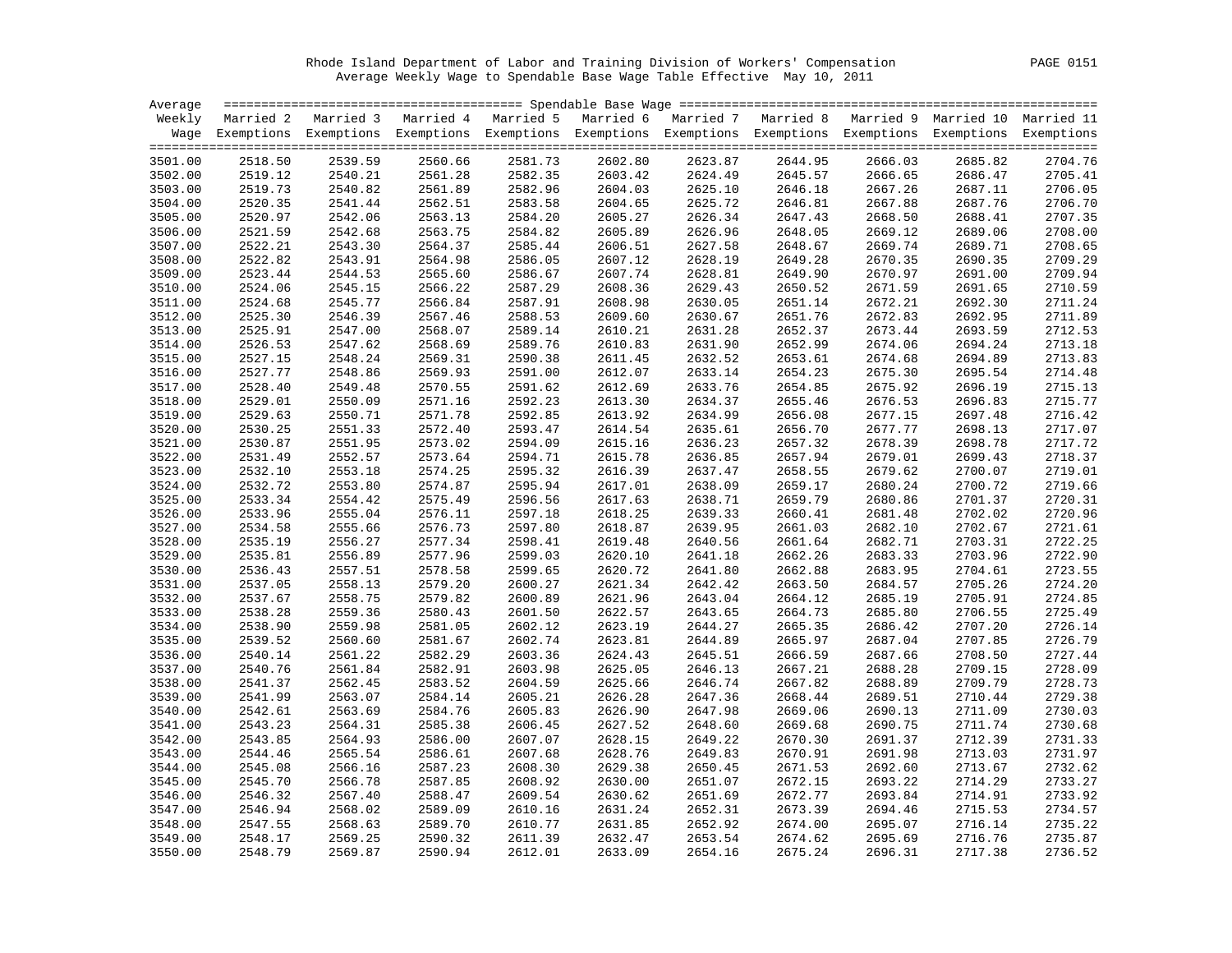Rhode Island Department of Labor and Training Division of Workers' Compensation PAGE 0152 Average Weekly Wage to Spendable Base Wage Table Effective May 10, 2011

| Average |         |                                                                                                                    |         |         |         |         |         |         |         |         |
|---------|---------|--------------------------------------------------------------------------------------------------------------------|---------|---------|---------|---------|---------|---------|---------|---------|
|         |         | Weekly Married 2 Married 3 Married 4 Married 5 Married 6 Married 7 Married 8 Married 9 Married 10 Married 11       |         |         |         |         |         |         |         |         |
|         |         | Wage Exemptions Exemptions Exemptions Exemptions Exemptions Exemptions Exemptions Exemptions Exemptions Exemptions |         |         |         |         |         |         |         |         |
|         |         |                                                                                                                    |         |         |         |         |         |         |         |         |
| 3551.00 | 2549.41 | 2570.49                                                                                                            | 2591.56 | 2612.63 | 2633.71 | 2654.78 | 2675.86 | 2696.93 | 2718.00 | 2737.17 |
| 3552.00 | 2550.03 | 2571.11                                                                                                            | 2592.18 | 2613.25 | 2634.33 | 2655.40 | 2676.48 | 2697.55 | 2718.62 | 2737.82 |
| 3553.00 | 2550.64 | 2571.72                                                                                                            | 2592.79 | 2613.86 | 2634.94 | 2656.01 | 2677.09 | 2698.16 | 2719.23 | 2738.46 |
| 3554.00 | 2551.26 | 2572.34                                                                                                            | 2593.41 | 2614.48 | 2635.56 | 2656.63 | 2677.71 | 2698.78 | 2719.85 | 2739.11 |
| 3555.00 | 2551.88 | 2572.96                                                                                                            | 2594.03 | 2615.10 | 2636.18 | 2657.25 | 2678.33 | 2699.40 | 2720.47 | 2739.76 |
| 3556.00 | 2552.50 | 2573.58                                                                                                            | 2594.65 | 2615.72 | 2636.80 | 2657.87 | 2678.95 | 2700.02 | 2721.09 | 2740.41 |
| 3557.00 | 2553.12 | 2574.20                                                                                                            | 2595.27 | 2616.34 | 2637.42 | 2658.49 | 2679.57 | 2700.64 | 2721.71 | 2741.06 |
| 3558.00 | 2553.73 | 2574.81                                                                                                            | 2595.88 | 2616.95 | 2638.03 | 2659.10 | 2680.18 | 2701.25 | 2722.32 | 2741.70 |
| 3559.00 | 2554.35 | 2575.43                                                                                                            | 2596.50 | 2617.57 | 2638.65 | 2659.72 | 2680.80 | 2701.87 | 2722.94 | 2742.35 |
| 3560.00 | 2554.97 | 2576.05                                                                                                            | 2597.12 | 2618.19 | 2639.27 | 2660.34 | 2681.42 | 2702.49 | 2723.56 | 2743.00 |
| 3561.00 | 2555.59 | 2576.67                                                                                                            | 2597.74 | 2618.82 | 2639.89 | 2660.96 | 2682.04 | 2703.11 | 2724.18 | 2743.65 |
| 3562.00 | 2556.21 | 2577.29                                                                                                            | 2598.36 | 2619.44 | 2640.51 | 2661.58 | 2682.66 | 2703.73 | 2724.80 | 2744.30 |
| 3563.00 | 2556.82 | 2577.90                                                                                                            | 2598.97 | 2620.05 | 2641.12 | 2662.19 | 2683.27 | 2704.34 | 2725.41 | 2744.94 |
| 3564.00 | 2557.44 | 2578.52                                                                                                            | 2599.59 | 2620.67 | 2641.74 | 2662.81 | 2683.89 | 2704.96 | 2726.03 | 2745.59 |
| 3565.00 | 2558.06 | 2579.14                                                                                                            | 2600.21 | 2621.29 | 2642.36 | 2663.43 | 2684.51 | 2705.58 | 2726.65 | 2746.24 |
| 3566.00 | 2558.68 | 2579.76                                                                                                            | 2600.83 | 2621.91 | 2642.98 | 2664.05 | 2685.13 | 2706.20 | 2727.27 | 2746.89 |
| 3567.00 | 2559.30 | 2580.38                                                                                                            | 2601.45 | 2622.53 | 2643.60 | 2664.67 | 2685.75 | 2706.82 | 2727.90 | 2747.54 |
| 3568.00 | 2559.91 | 2580.99                                                                                                            | 2602.06 | 2623.14 | 2644.21 | 2665.28 | 2686.36 | 2707.43 | 2728.51 | 2748.18 |
| 3569.00 | 2560.53 | 2581.61                                                                                                            | 2602.68 | 2623.76 | 2644.83 | 2665.90 | 2686.98 | 2708.05 | 2729.13 | 2748.83 |
| 3570.00 | 2561.15 | 2582.23                                                                                                            | 2603.30 | 2624.38 | 2645.45 | 2666.52 | 2687.60 | 2708.67 | 2729.75 | 2749.48 |
| 3571.00 | 2561.77 | 2582.85                                                                                                            | 2603.92 | 2625.00 | 2646.07 | 2667.14 | 2688.22 | 2709.29 | 2730.37 | 2750.13 |
| 3572.00 | 2562.39 | 2583.47                                                                                                            | 2604.54 | 2625.62 | 2646.69 | 2667.76 | 2688.84 | 2709.91 | 2730.99 | 2750.78 |
| 3573.00 | 2563.00 | 2584.08                                                                                                            | 2605.15 | 2626.23 | 2647.30 | 2668.37 | 2689.45 | 2710.52 | 2731.60 | 2751.42 |
| 3574.00 | 2563.62 | 2584.70                                                                                                            | 2605.77 | 2626.85 | 2647.92 | 2668.99 | 2690.07 | 2711.14 | 2732.22 | 2752.07 |
| 3575.00 | 2564.24 | 2585.32                                                                                                            | 2606.39 | 2627.47 | 2648.54 | 2669.61 | 2690.69 | 2711.76 | 2732.84 | 2752.72 |
| 3576.00 | 2564.86 | 2585.94                                                                                                            | 2607.01 | 2628.09 | 2649.16 | 2670.23 | 2691.31 | 2712.38 | 2733.46 | 2753.37 |
| 3577.00 | 2565.48 | 2586.56                                                                                                            | 2607.63 | 2628.71 | 2649.78 | 2670.85 | 2691.93 | 2713.00 | 2734.08 | 2754.02 |
| 3578.00 | 2566.09 | 2587.17                                                                                                            | 2608.24 | 2629.32 | 2650.39 | 2671.46 | 2692.54 | 2713.61 | 2734.69 | 2754.66 |
| 3579.00 | 2566.71 | 2587.79                                                                                                            | 2608.87 | 2629.94 | 2651.01 | 2672.08 | 2693.16 | 2714.23 | 2735.31 | 2755.31 |
| 3580.00 | 2567.33 | 2588.41                                                                                                            | 2609.49 | 2630.56 | 2651.63 | 2672.70 | 2693.78 | 2714.85 | 2735.93 | 2755.96 |
| 3581.00 | 2567.95 | 2589.03                                                                                                            | 2610.11 | 2631.18 | 2652.25 | 2673.32 | 2694.40 | 2715.47 | 2736.55 | 2756.61 |
| 3582.00 | 2568.57 | 2589.65                                                                                                            | 2610.73 | 2631.80 | 2652.87 | 2673.94 | 2695.02 | 2716.09 | 2737.17 | 2757.26 |
| 3583.00 | 2569.18 | 2590.26                                                                                                            | 2611.34 | 2632.41 | 2653.48 | 2674.55 | 2695.63 | 2716.70 | 2737.78 | 2757.90 |
| 3584.00 | 2569.80 | 2590.88                                                                                                            | 2611.96 | 2633.03 | 2654.10 | 2675.17 | 2696.25 | 2717.32 | 2738.40 | 2758.55 |
| 3585.00 | 2570.42 | 2591.50                                                                                                            | 2612.58 | 2633.65 | 2654.72 | 2675.79 | 2696.87 | 2717.94 | 2739.02 | 2759.20 |
| 3586.00 | 2571.04 | 2592.12                                                                                                            | 2613.20 | 2634.27 | 2655.34 | 2676.41 | 2697.49 | 2718.57 | 2739.64 | 2759.85 |
| 3587.00 | 2571.66 | 2592.74                                                                                                            | 2613.82 | 2634.89 | 2655.96 | 2677.03 | 2698.11 | 2719.19 | 2740.26 | 2760.50 |
| 3588.00 | 2572.27 | 2593.35                                                                                                            | 2614.43 | 2635.50 | 2656.57 | 2677.64 | 2698.72 | 2719.80 | 2740.87 | 2761.14 |
| 3589.00 | 2572.89 | 2593.97                                                                                                            | 2615.05 | 2636.12 | 2657.19 | 2678.26 | 2699.34 | 2720.42 | 2741.49 | 2761.79 |
| 3590.00 | 2573.51 | 2594.59                                                                                                            | 2615.67 | 2636.74 | 2657.81 | 2678.88 | 2699.96 | 2721.04 | 2742.11 | 2762.44 |
| 3591.00 | 2574.13 | 2595.21                                                                                                            | 2616.29 | 2637.36 | 2658.43 | 2679.50 | 2700.58 | 2721.66 | 2742.73 | 2763.09 |
| 3592.00 | 2574.75 | 2595.83                                                                                                            | 2616.91 | 2637.98 | 2659.05 | 2680.12 | 2701.20 | 2722.28 | 2743.35 | 2763.74 |
| 3593.00 | 2575.36 | 2596.44                                                                                                            | 2617.52 | 2638.59 | 2659.66 | 2680.73 | 2701.81 | 2722.89 | 2743.96 | 2764.38 |
| 3594.00 | 2575.98 | 2597.06                                                                                                            | 2618.14 | 2639.21 | 2660.28 | 2681.35 | 2702.43 | 2723.51 | 2744.58 | 2765.03 |
| 3595.00 | 2576.60 | 2597.68                                                                                                            | 2618.76 | 2639.83 | 2660.90 | 2681.97 | 2703.05 | 2724.13 | 2745.20 | 2765.68 |
| 3596.00 | 2577.22 | 2598.30                                                                                                            | 2619.38 | 2640.45 | 2661.52 | 2682.59 | 2703.67 | 2724.75 | 2745.82 | 2766.33 |
| 3597.00 | 2577.84 | 2598.92                                                                                                            | 2620.00 | 2641.07 | 2662.14 | 2683.21 | 2704.29 | 2725.37 | 2746.44 | 2766.98 |
| 3598.00 | 2578.45 | 2599.54                                                                                                            | 2620.61 | 2641.68 | 2662.75 | 2683.82 | 2704.90 | 2725.98 | 2747.05 | 2767.62 |
| 3599.00 | 2579.07 | 2600.16                                                                                                            | 2621.23 | 2642.30 | 2663.37 | 2684.44 | 2705.52 | 2726.60 | 2747.67 | 2768.27 |
| 3600.00 | 2579.69 | 2600.78                                                                                                            | 2621.85 | 2642.92 | 2663.99 | 2685.06 | 2706.14 | 2727.22 | 2748.29 | 2768.92 |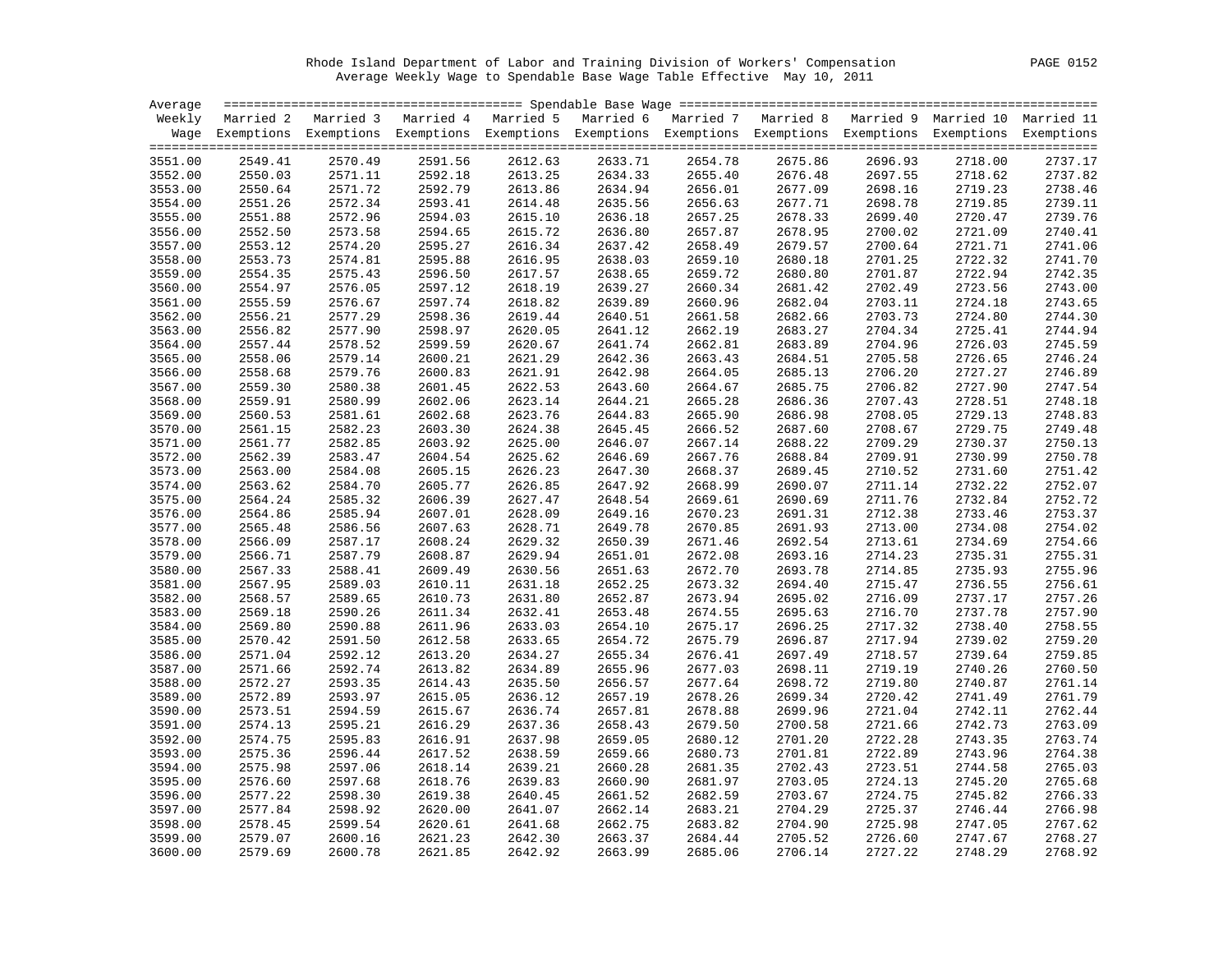Rhode Island Department of Labor and Training Division of Workers' Compensation PAGE 0153 Average Weekly Wage to Spendable Base Wage Table Effective May 10, 2011

| Average            |                    |                                                                                                                    |         |                    |                                                                                   |                    |                    |                    |                    |         |
|--------------------|--------------------|--------------------------------------------------------------------------------------------------------------------|---------|--------------------|-----------------------------------------------------------------------------------|--------------------|--------------------|--------------------|--------------------|---------|
|                    |                    | Weekly Married 2 Married 3                                                                                         |         |                    | Married 4 Married 5 Married 6 Married 7 Married 8 Married 9 Married 10 Married 11 |                    |                    |                    |                    |         |
|                    |                    | Wage Exemptions Exemptions Exemptions Exemptions Exemptions Exemptions Exemptions Exemptions Exemptions Exemptions |         |                    |                                                                                   |                    |                    |                    |                    |         |
|                    |                    |                                                                                                                    |         |                    |                                                                                   |                    |                    |                    |                    |         |
| 3601.00            | 2580.31            | 2601.40                                                                                                            | 2622.47 | 2643.54            | 2664.61                                                                           | 2685.68            | 2706.76            | 2727.84            | 2748.91            | 2769.57 |
| 3602.00            | 2580.93            | 2602.02                                                                                                            | 2623.09 | 2644.16            | 2665.23                                                                           | 2686.30            | 2707.38            | 2728.46            | 2749.53            | 2770.22 |
| 3603.00            | 2581.54            | 2602.63                                                                                                            | 2623.70 | 2644.77            | 2665.84                                                                           | 2686.91            | 2707.99            | 2729.07            | 2750.14            | 2770.86 |
| 3604.00            | 2582.16            | 2603.25                                                                                                            | 2624.32 | 2645.39            | 2666.46                                                                           | 2687.53            | 2708.62            | 2729.69            | 2750.76            | 2771.51 |
| 3605.00            | 2582.78            | 2603.87                                                                                                            | 2624.94 | 2646.01            | 2667.08                                                                           | 2688.15            | 2709.24            | 2730.31            | 2751.38            | 2772.16 |
| 3606.00            | 2583.40            | 2604.49                                                                                                            | 2625.56 | 2646.63            | 2667.70                                                                           | 2688.77            | 2709.86            | 2730.93            | 2752.00            | 2772.81 |
| 3607.00            | 2584.02            | 2605.11                                                                                                            | 2626.18 | 2647.25            | 2668.32                                                                           | 2689.39            | 2710.48            | 2731.55            | 2752.62            | 2773.46 |
| 3608.00            | 2584.63            | 2605.72                                                                                                            | 2626.79 | 2647.86            | 2668.93                                                                           | 2690.00            | 2711.09            | 2732.16            | 2753.23            | 2774.10 |
| 3609.00            | 2585.25            | 2606.34                                                                                                            | 2627.41 | 2648.48            | 2669.55                                                                           | 2690.62            | 2711.71            | 2732.78            | 2753.85            | 2774.75 |
| 3610.00            | 2585.87            | 2606.96                                                                                                            | 2628.03 | 2649.10            | 2670.17                                                                           | 2691.24            | 2712.33            | 2733.40            | 2754.47            | 2775.40 |
| 3611.00            | 2586.49            | 2607.58                                                                                                            | 2628.65 | 2649.72            | 2670.79                                                                           | 2691.86            | 2712.95            | 2734.02            | 2755.09            | 2776.05 |
| 3612.00            | 2587.11            | 2608.20                                                                                                            | 2629.27 | 2650.34            | 2671.41                                                                           | 2692.48            | 2713.57            | 2734.64            | 2755.71            | 2776.70 |
| 3613.00            | 2587.72            | 2608.81                                                                                                            | 2629.88 | 2650.95            | 2672.02                                                                           | 2693.09            | 2714.18            | 2735.25            | 2756.32            | 2777.34 |
| 3614.00            | 2588.34            | 2609.43                                                                                                            | 2630.50 | 2651.57            | 2672.64                                                                           | 2693.71            | 2714.80            | 2735.87            | 2756.94            | 2777.99 |
| 3615.00            | 2588.96            | 2610.05                                                                                                            | 2631.12 | 2652.19            | 2673.26                                                                           | 2694.33            | 2715.42            | 2736.49            | 2757.56            | 2778.63 |
| 3616.00            | 2589.58            | 2610.67                                                                                                            | 2631.74 | 2652.81            | 2673.88                                                                           | 2694.95            | 2716.04            | 2737.11            | 2758.18            | 2779.25 |
| 3617.00            | 2590.21            | 2611.29                                                                                                            | 2632.36 | 2653.43            | 2674.50                                                                           | 2695.57            | 2716.66            | 2737.73            | 2758.80            | 2779.87 |
| 3618.00            | 2590.82            | 2611.90                                                                                                            | 2632.97 | 2654.04            | 2675.11                                                                           | 2696.18            | 2717.27            | 2738.34            | 2759.41            | 2780.48 |
| 3619.00            | 2591.44            | 2612.52                                                                                                            | 2633.59 | 2654.66            | 2675.73                                                                           | 2696.80            | 2717.89            | 2738.96            | 2760.03            | 2781.10 |
| 3620.00            | 2592.06            | 2613.14                                                                                                            | 2634.21 | 2655.28            | 2676.35                                                                           | 2697.42            | 2718.51            | 2739.58            | 2760.65            | 2781.72 |
| 3621.00            | 2592.68            | 2613.76                                                                                                            | 2634.83 | 2655.90            | 2676.97                                                                           | 2698.04            | 2719.13            | 2740.20            | 2761.27            | 2782.34 |
| 3622.00            | 2593.30            | 2614.38                                                                                                            | 2635.45 | 2656.52            | 2677.59                                                                           | 2698.66            | 2719.75            | 2740.82            | 2761.89            | 2782.96 |
| 3623.00            | 2593.91            | 2614.99                                                                                                            | 2636.06 | 2657.13            | 2678.20                                                                           | 2699.28            | 2720.36            | 2741.43            | 2762.50            | 2783.57 |
| 3624.00            | 2594.53            | 2615.61                                                                                                            | 2636.68 | 2657.75            | 2678.82                                                                           | 2699.90            | 2720.98            | 2742.05            | 2763.12            | 2784.19 |
| 3625.00            | 2595.15            | 2616.23                                                                                                            | 2637.30 | 2658.37            | 2679.44                                                                           | 2700.52            | 2721.60            | 2742.67            | 2763.74            | 2784.81 |
| 3626.00            | 2595.77            | 2616.85                                                                                                            | 2637.92 | 2658.99            | 2680.06                                                                           | 2701.14            | 2722.22            | 2743.29            | 2764.36            | 2785.43 |
| 3627.00            | 2596.39            | 2617.47                                                                                                            | 2638.54 | 2659.61            | 2680.68                                                                           | 2701.76            | 2722.84            | 2743.91            | 2764.98            | 2786.05 |
| 3628.00            | 2597.00            | 2618.08                                                                                                            | 2639.15 | 2660.22            | 2681.29                                                                           | 2702.37            | 2723.45            | 2744.52            | 2765.59            | 2786.66 |
| 3629.00            | 2597.62            | 2618.70                                                                                                            | 2639.77 | 2660.84            | 2681.91                                                                           | 2702.99            | 2724.07            | 2745.14            | 2766.21            | 2787.28 |
| 3630.00            | 2598.24            | 2619.32                                                                                                            | 2640.39 | 2661.46            | 2682.53                                                                           | 2703.61            | 2724.69            | 2745.76            | 2766.83            | 2787.90 |
| 3631.00            | 2598.86            | 2619.94                                                                                                            | 2641.01 | 2662.08            | 2683.15                                                                           | 2704.23            | 2725.31            | 2746.38            | 2767.45            | 2788.52 |
| 3632.00            | 2599.48            | 2620.56                                                                                                            | 2641.63 | 2662.70            | 2683.77                                                                           | 2704.85            | 2725.93            | 2747.00            | 2768.07            | 2789.14 |
| 3633.00            | 2600.09            | 2621.17                                                                                                            | 2642.24 | 2663.31            | 2684.38                                                                           | 2705.46            | 2726.54            | 2747.61            | 2768.68            | 2789.75 |
| 3634.00            | 2600.71            | 2621.79                                                                                                            | 2642.86 | 2663.93            | 2685.00                                                                           | 2706.08            | 2727.16            | 2748.23            | 2769.30            | 2790.37 |
| 3635.00            | 2601.33            | 2622.41                                                                                                            | 2643.48 | 2664.55            | 2685.62                                                                           | 2706.70            | 2727.78            | 2748.85            | 2769.92            | 2790.99 |
| 3636.00            | 2601.95            | 2623.03                                                                                                            | 2644.10 | 2665.17            | 2686.24                                                                           | 2707.32            | 2728.40            | 2749.47            | 2770.54            | 2791.61 |
| 3637.00            | 2602.57            | 2623.65                                                                                                            | 2644.72 | 2665.79            | 2686.86                                                                           | 2707.94            | 2729.02            | 2750.09            | 2771.16            | 2792.23 |
| 3638.00            | 2603.18            | 2624.26                                                                                                            | 2645.33 | 2666.40            | 2687.47                                                                           | 2708.55            | 2729.63            | 2750.70            | 2771.77            | 2792.84 |
| 3639.00            | 2603.80            | 2624.88                                                                                                            | 2645.95 | 2667.02            | 2688.09                                                                           | 2709.17            | 2730.25            | 2751.32            | 2772.39            | 2793.46 |
| 3640.00            | 2604.42            | 2625.50                                                                                                            | 2646.57 | 2667.64            | 2688.71                                                                           | 2709.79            | 2730.87            | 2751.94            | 2773.01            | 2794.08 |
| 3641.00            | 2605.04            | 2626.12                                                                                                            | 2647.19 | 2668.26            | 2689.33                                                                           | 2710.41            | 2731.49            | 2752.56            | 2773.63            | 2794.70 |
| 3642.00            | 2605.66            | 2626.74                                                                                                            | 2647.81 | 2668.88            | 2689.96                                                                           | 2711.03            | 2732.11            | 2753.18            | 2774.25            | 2795.32 |
|                    |                    |                                                                                                                    |         |                    |                                                                                   |                    |                    |                    |                    | 2795.93 |
| 3643.00            | 2606.27            | 2627.35<br>2627.97                                                                                                 | 2648.42 | 2669.49            | 2690.57                                                                           | 2711.64            | 2732.72<br>2733.34 | 2753.79            | 2774.86            | 2796.55 |
| 3644.00            | 2606.89            | 2628.59                                                                                                            | 2649.04 | 2670.11            | 2691.19                                                                           | 2712.26            |                    | 2754.41            | 2775.48            | 2797.17 |
| 3645.00<br>3646.00 | 2607.51<br>2608.13 | 2629.21                                                                                                            | 2649.66 | 2670.73<br>2671.35 | 2691.81                                                                           | 2712.88<br>2713.50 | 2733.96<br>2734.58 | 2755.03<br>2755.65 | 2776.10<br>2776.72 | 2797.79 |
|                    |                    |                                                                                                                    | 2650.28 |                    | 2692.43                                                                           |                    |                    |                    |                    | 2798.41 |
| 3647.00            | 2608.75            | 2629.83                                                                                                            | 2650.90 | 2671.97            | 2693.05                                                                           | 2714.12            | 2735.20            | 2756.27            | 2777.34            | 2799.03 |
| 3648.00            | 2609.36            | 2630.44                                                                                                            | 2651.51 | 2672.58            | 2693.66                                                                           | 2714.73            | 2735.81            | 2756.88            | 2777.95            |         |
| 3649.00            | 2609.98            | 2631.06                                                                                                            | 2652.13 | 2673.20            | 2694.28                                                                           | 2715.35            | 2736.43            | 2757.50            | 2778.57            | 2799.65 |
| 3650.00            | 2610.60            | 2631.68                                                                                                            | 2652.75 | 2673.82            | 2694.90                                                                           | 2715.97            | 2737.05            | 2758.12            | 2779.19            | 2800.27 |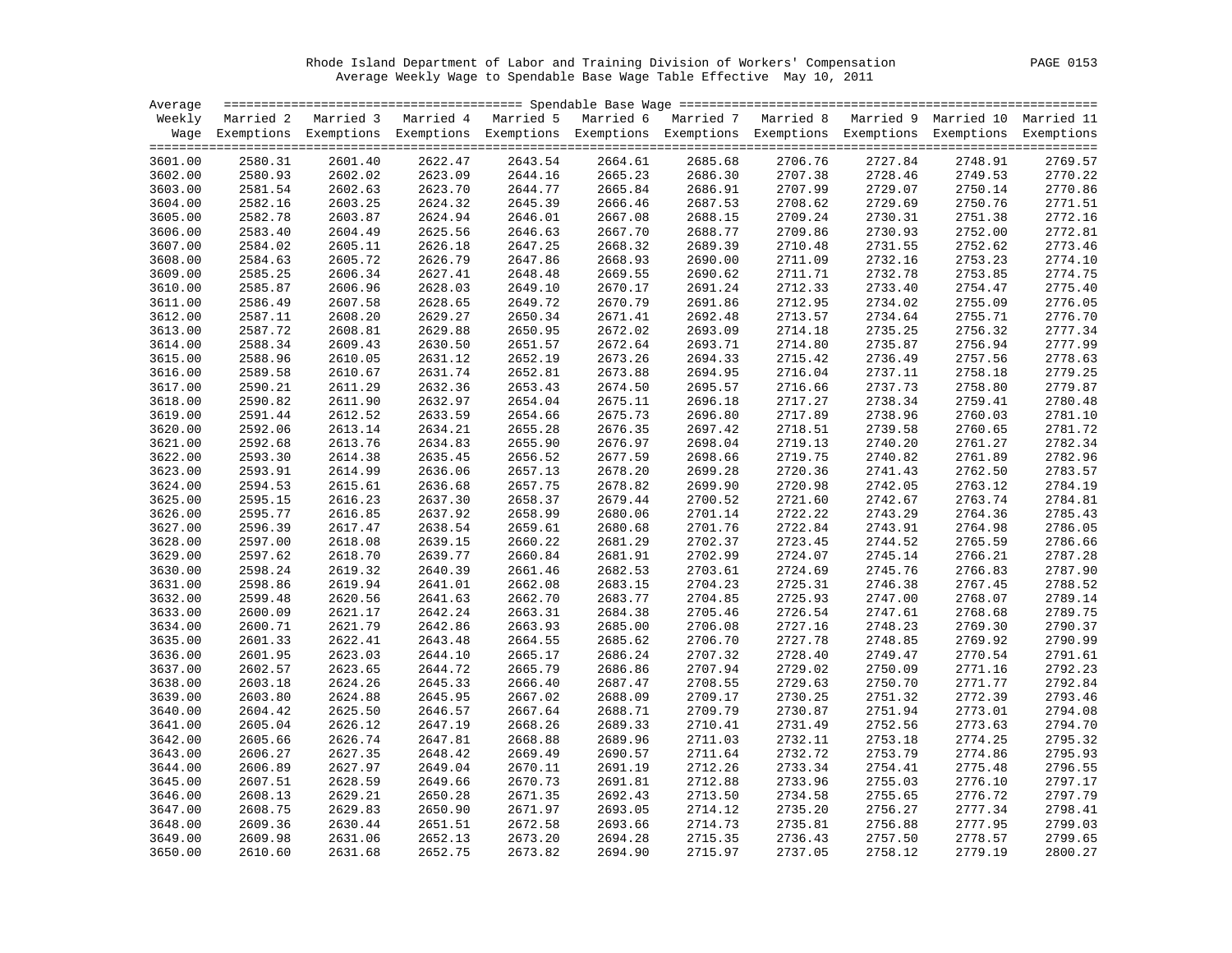Rhode Island Department of Labor and Training Division of Workers' Compensation PAGE 0154 Average Weekly Wage to Spendable Base Wage Table Effective May 10, 2011

| Average |         |                                                                                                                    |         |         |         |         |         |         |         |         |
|---------|---------|--------------------------------------------------------------------------------------------------------------------|---------|---------|---------|---------|---------|---------|---------|---------|
|         |         | Weekly Married 2 Married 3 Married 4 Married 5 Married 6 Married 7 Married 8 Married 9 Married 10 Married 11       |         |         |         |         |         |         |         |         |
|         |         | Wage Exemptions Exemptions Exemptions Exemptions Exemptions Exemptions Exemptions Exemptions Exemptions Exemptions |         |         |         |         |         |         |         |         |
|         |         |                                                                                                                    |         |         |         |         |         |         |         |         |
| 3651.00 | 2611.22 | 2632.30                                                                                                            | 2653.37 | 2674.44 | 2695.52 | 2716.59 | 2737.67 | 2758.74 | 2779.81 | 2800.89 |
| 3652.00 | 2611.84 | 2632.92                                                                                                            | 2653.99 | 2675.06 | 2696.14 | 2717.21 | 2738.29 | 2759.36 | 2780.43 | 2801.51 |
| 3653.00 | 2612.45 | 2633.53                                                                                                            | 2654.60 | 2675.67 | 2696.75 | 2717.82 | 2738.90 | 2759.97 | 2781.04 | 2802.12 |
| 3654.00 | 2613.07 | 2634.15                                                                                                            | 2655.22 | 2676.29 | 2697.37 | 2718.44 | 2739.52 | 2760.59 | 2781.66 | 2802.74 |
| 3655.00 | 2613.69 | 2634.77                                                                                                            | 2655.84 | 2676.91 | 2697.99 | 2719.06 | 2740.14 | 2761.21 | 2782.28 | 2803.36 |
| 3656.00 | 2614.31 | 2635.39                                                                                                            | 2656.46 | 2677.53 | 2698.61 | 2719.68 | 2740.76 | 2761.83 | 2782.90 | 2803.98 |
| 3657.00 | 2614.93 | 2636.01                                                                                                            | 2657.08 | 2678.15 | 2699.23 | 2720.30 | 2741.38 | 2762.45 | 2783.52 | 2804.60 |
| 3658.00 | 2615.54 | 2636.62                                                                                                            | 2657.69 | 2678.76 | 2699.84 | 2720.91 | 2741.99 | 2763.06 | 2784.13 | 2805.21 |
| 3659.00 | 2616.16 | 2637.24                                                                                                            | 2658.31 | 2679.38 | 2700.46 | 2721.53 | 2742.61 | 2763.68 | 2784.75 | 2805.83 |
| 3660.00 | 2616.78 | 2637.86                                                                                                            | 2658.93 | 2680.00 | 2701.08 | 2722.15 | 2743.23 | 2764.30 | 2785.37 | 2806.45 |
| 3661.00 | 2617.40 | 2638.48                                                                                                            | 2659.55 | 2680.63 | 2701.70 | 2722.77 | 2743.85 | 2764.92 | 2785.99 | 2807.07 |
| 3662.00 | 2618.02 | 2639.10                                                                                                            | 2660.17 | 2681.25 | 2702.32 | 2723.39 | 2744.47 | 2765.54 | 2786.61 | 2807.69 |
| 3663.00 | 2618.63 | 2639.71                                                                                                            | 2660.78 | 2681.86 | 2702.93 | 2724.00 | 2745.08 | 2766.15 | 2787.22 | 2808.30 |
| 3664.00 | 2619.25 | 2640.33                                                                                                            | 2661.40 | 2682.48 | 2703.55 | 2724.62 | 2745.70 | 2766.77 | 2787.84 | 2808.92 |
| 3665.00 | 2619.87 | 2640.95                                                                                                            | 2662.02 | 2683.10 | 2704.17 | 2725.24 | 2746.32 | 2767.39 | 2788.46 | 2809.54 |
| 3666.00 | 2620.49 | 2641.57                                                                                                            | 2662.64 | 2683.72 | 2704.79 | 2725.86 | 2746.94 | 2768.01 | 2789.08 | 2810.16 |
| 3667.00 | 2621.11 | 2642.19                                                                                                            | 2663.26 | 2684.34 | 2705.41 | 2726.48 | 2747.56 | 2768.63 | 2789.71 | 2810.78 |
| 3668.00 | 2621.72 | 2642.80                                                                                                            | 2663.87 | 2684.95 | 2706.02 | 2727.09 | 2748.17 | 2769.24 | 2790.32 | 2811.39 |
| 3669.00 | 2622.34 | 2643.42                                                                                                            | 2664.49 | 2685.57 | 2706.64 | 2727.71 | 2748.79 | 2769.86 | 2790.94 | 2812.01 |
| 3670.00 | 2622.96 | 2644.04                                                                                                            | 2665.11 | 2686.19 | 2707.26 | 2728.33 | 2749.41 | 2770.48 | 2791.56 | 2812.63 |
| 3671.00 | 2623.58 | 2644.66                                                                                                            | 2665.73 | 2686.81 | 2707.88 | 2728.95 | 2750.03 | 2771.10 | 2792.18 | 2813.25 |
| 3672.00 | 2624.20 | 2645.28                                                                                                            | 2666.35 | 2687.43 | 2708.50 | 2729.57 | 2750.65 | 2771.72 | 2792.80 | 2813.87 |
| 3673.00 | 2624.81 | 2645.89                                                                                                            | 2666.96 | 2688.04 | 2709.11 | 2730.18 | 2751.26 | 2772.33 | 2793.41 | 2814.48 |
|         |         |                                                                                                                    |         |         |         | 2730.80 | 2751.88 | 2772.95 |         | 2815.10 |
| 3674.00 | 2625.43 | 2646.51                                                                                                            | 2667.58 | 2688.66 | 2709.73 |         |         |         | 2794.03 |         |
| 3675.00 | 2626.05 | 2647.13                                                                                                            | 2668.20 | 2689.28 | 2710.35 | 2731.42 | 2752.50 | 2773.57 | 2794.65 | 2815.72 |
| 3676.00 | 2626.67 | 2647.75                                                                                                            | 2668.82 | 2689.90 | 2710.97 | 2732.04 | 2753.12 | 2774.19 | 2795.27 | 2816.34 |
| 3677.00 | 2627.29 | 2648.37                                                                                                            | 2669.44 | 2690.52 | 2711.59 | 2732.66 | 2753.74 | 2774.81 | 2795.89 | 2816.96 |
| 3678.00 | 2627.90 | 2648.98                                                                                                            | 2670.05 | 2691.13 | 2712.20 | 2733.27 | 2754.35 | 2775.42 | 2796.50 | 2817.57 |
| 3679.00 | 2628.52 | 2649.60                                                                                                            | 2670.68 | 2691.75 | 2712.82 | 2733.89 | 2754.97 | 2776.04 | 2797.12 | 2818.19 |
| 3680.00 | 2629.14 | 2650.22                                                                                                            | 2671.30 | 2692.37 | 2713.44 | 2734.51 | 2755.59 | 2776.66 | 2797.74 | 2818.81 |
| 3681.00 | 2629.76 | 2650.84                                                                                                            | 2671.92 | 2692.99 | 2714.06 | 2735.13 | 2756.21 | 2777.28 | 2798.36 | 2819.43 |
| 3682.00 | 2630.38 | 2651.46                                                                                                            | 2672.54 | 2693.61 | 2714.68 | 2735.75 | 2756.83 | 2777.90 | 2798.98 | 2820.05 |
| 3683.00 | 2630.99 | 2652.07                                                                                                            | 2673.15 | 2694.22 | 2715.29 | 2736.36 | 2757.44 | 2778.51 | 2799.59 | 2820.66 |
| 3684.00 | 2631.61 | 2652.69                                                                                                            | 2673.77 | 2694.84 | 2715.91 | 2736.98 | 2758.06 | 2779.13 | 2800.21 | 2821.28 |
| 3685.00 | 2632.23 | 2653.31                                                                                                            | 2674.39 | 2695.46 | 2716.53 | 2737.60 | 2758.68 | 2779.75 | 2800.83 | 2821.90 |
| 3686.00 | 2632.85 | 2653.93                                                                                                            | 2675.01 | 2696.08 | 2717.15 | 2738.22 | 2759.30 | 2780.38 | 2801.45 | 2822.52 |
| 3687.00 | 2633.47 | 2654.55                                                                                                            | 2675.63 | 2696.70 | 2717.77 | 2738.84 | 2759.92 | 2781.00 | 2802.07 | 2823.14 |
| 3688.00 | 2634.08 | 2655.16                                                                                                            | 2676.24 | 2697.31 | 2718.38 | 2739.45 | 2760.53 | 2781.61 | 2802.68 | 2823.75 |
| 3689.00 | 2634.70 | 2655.78                                                                                                            | 2676.86 | 2697.93 | 2719.00 | 2740.07 | 2761.15 | 2782.23 | 2803.30 | 2824.37 |
| 3690.00 | 2635.32 | 2656.40                                                                                                            | 2677.48 | 2698.55 | 2719.62 | 2740.69 | 2761.77 | 2782.85 | 2803.92 | 2824.99 |
| 3691.00 | 2635.94 | 2657.02                                                                                                            | 2678.10 | 2699.17 | 2720.24 | 2741.31 | 2762.39 | 2783.47 | 2804.54 | 2825.61 |
| 3692.00 | 2636.56 | 2657.64                                                                                                            | 2678.72 | 2699.79 | 2720.86 | 2741.93 | 2763.01 | 2784.09 | 2805.16 | 2826.23 |
| 3693.00 | 2637.17 | 2658.25                                                                                                            | 2679.33 | 2700.40 | 2721.47 | 2742.54 | 2763.62 | 2784.70 | 2805.77 | 2826.84 |
| 3694.00 | 2637.79 | 2658.87                                                                                                            | 2679.95 | 2701.02 | 2722.09 | 2743.16 | 2764.24 | 2785.32 | 2806.39 | 2827.46 |
| 3695.00 | 2638.41 | 2659.49                                                                                                            | 2680.57 | 2701.64 | 2722.71 | 2743.78 | 2764.86 | 2785.94 | 2807.01 | 2828.08 |
| 3696.00 | 2639.03 | 2660.11                                                                                                            | 2681.19 | 2702.26 | 2723.33 | 2744.40 | 2765.48 | 2786.56 | 2807.63 | 2828.70 |
| 3697.00 | 2639.65 | 2660.73                                                                                                            | 2681.81 | 2702.88 | 2723.95 | 2745.02 | 2766.10 | 2787.18 | 2808.25 | 2829.32 |
| 3698.00 | 2640.26 | 2661.35                                                                                                            | 2682.42 | 2703.49 | 2724.56 | 2745.63 | 2766.71 | 2787.79 | 2808.86 | 2829.93 |
| 3699.00 | 2640.88 | 2661.97                                                                                                            | 2683.04 | 2704.11 | 2725.18 | 2746.25 | 2767.33 | 2788.41 | 2809.48 | 2830.55 |
| 3700.00 | 2641.50 | 2662.59                                                                                                            | 2683.66 | 2704.73 | 2725.80 | 2746.87 | 2767.95 | 2789.03 | 2810.10 | 2831.17 |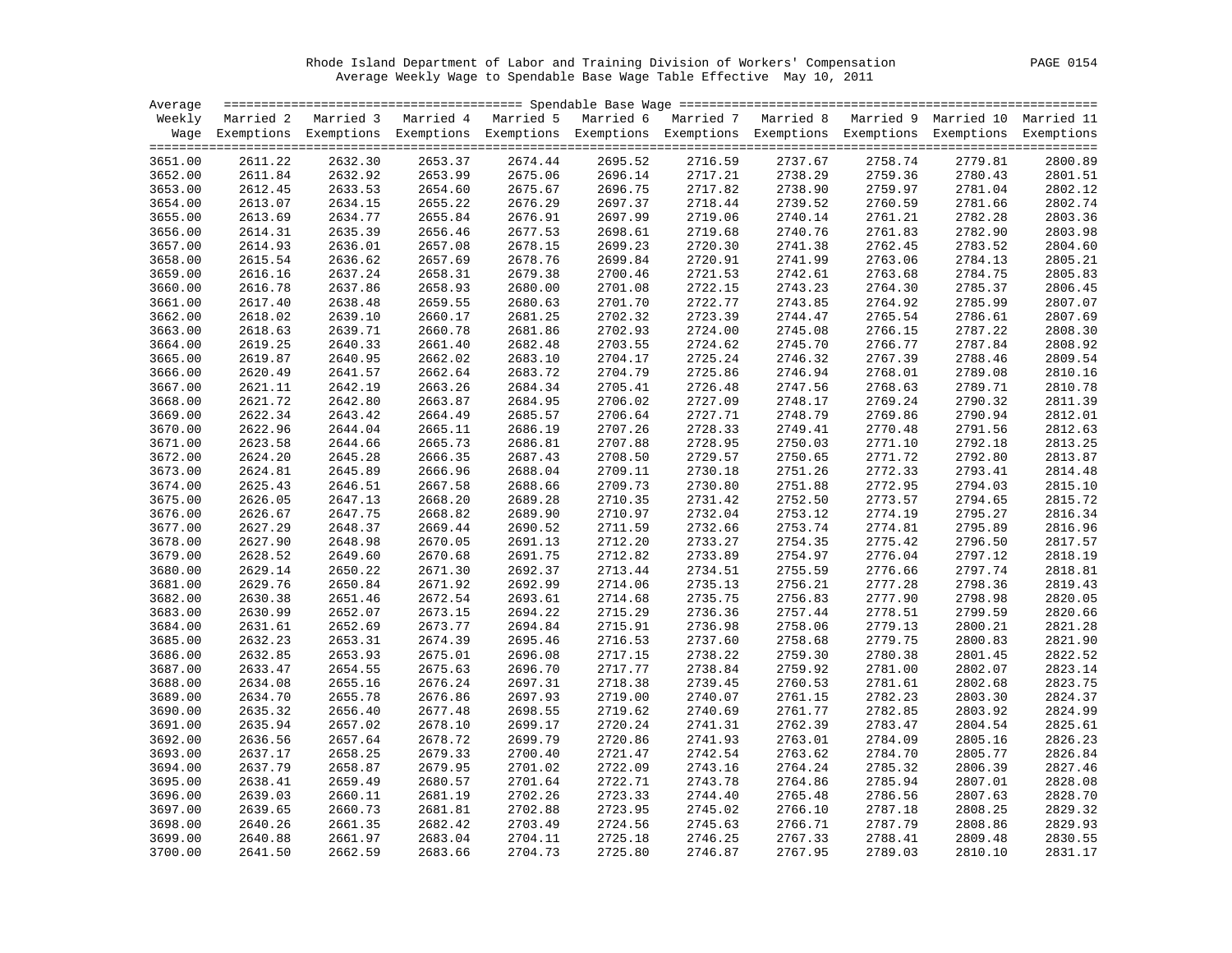Rhode Island Department of Labor and Training Division of Workers' Compensation PAGE 0155 Average Weekly Wage to Spendable Base Wage Table Effective May 10, 2011

| Average |         |                     |         |                                                                                                                    |         |         |         |         |         |         |
|---------|---------|---------------------|---------|--------------------------------------------------------------------------------------------------------------------|---------|---------|---------|---------|---------|---------|
| Weekly  |         | Married 2 Married 3 |         | Married 4 Married 5 Married 6 Married 7 Married 8 Married 9 Married 10 Married 11                                  |         |         |         |         |         |         |
|         |         |                     |         | Wage Exemptions Exemptions Exemptions Exemptions Exemptions Exemptions Exemptions Exemptions Exemptions Exemptions |         |         |         |         |         |         |
| 3701.00 | 2642.12 | 2663.21             | 2684.28 | 2705.35                                                                                                            | 2726.42 | 2747.49 | 2768.57 | 2789.65 | 2810.72 | 2831.79 |
| 3702.00 | 2642.74 | 2663.83             | 2684.90 | 2705.97                                                                                                            | 2727.04 | 2748.11 | 2769.19 | 2790.27 | 2811.34 | 2832.41 |
| 3703.00 | 2643.35 | 2664.44             | 2685.51 | 2706.58                                                                                                            | 2727.65 | 2748.72 | 2769.80 | 2790.88 | 2811.95 | 2833.02 |
| 3704.00 | 2643.97 | 2665.06             | 2686.13 | 2707.20                                                                                                            | 2728.27 | 2749.34 | 2770.43 | 2791.50 | 2812.57 | 2833.64 |
| 3705.00 | 2644.59 | 2665.68             | 2686.75 | 2707.82                                                                                                            | 2728.89 | 2749.96 | 2771.05 | 2792.12 | 2813.19 | 2834.26 |
| 3706.00 | 2645.21 | 2666.30             | 2687.37 | 2708.44                                                                                                            | 2729.51 | 2750.58 | 2771.67 | 2792.74 | 2813.81 | 2834.88 |
| 3707.00 | 2645.83 | 2666.92             | 2687.99 | 2709.06                                                                                                            | 2730.13 | 2751.20 | 2772.29 | 2793.36 | 2814.43 | 2835.50 |
| 3708.00 | 2646.44 | 2667.53             | 2688.60 | 2709.67                                                                                                            | 2730.74 | 2751.81 | 2772.90 | 2793.97 | 2815.04 | 2836.11 |
| 3709.00 | 2647.06 | 2668.15             | 2689.22 | 2710.29                                                                                                            | 2731.36 | 2752.43 | 2773.52 | 2794.59 | 2815.66 | 2836.73 |
| 3710.00 | 2647.68 | 2668.77             | 2689.84 | 2710.91                                                                                                            | 2731.98 | 2753.05 | 2774.14 | 2795.21 | 2816.28 | 2837.35 |
| 3711.00 | 2648.30 | 2669.39             | 2690.46 | 2711.53                                                                                                            | 2732.60 | 2753.67 | 2774.76 | 2795.83 | 2816.90 | 2837.97 |
| 3712.00 | 2648.92 | 2670.01             | 2691.08 | 2712.15                                                                                                            | 2733.22 | 2754.29 | 2775.38 | 2796.45 | 2817.52 | 2838.59 |
| 3713.00 | 2649.53 | 2670.62             | 2691.69 | 2712.76                                                                                                            | 2733.83 | 2754.90 | 2775.99 | 2797.06 | 2818.13 | 2839.20 |
| 3714.00 | 2650.15 | 2671.24             | 2692.31 | 2713.38                                                                                                            | 2734.45 | 2755.52 | 2776.61 | 2797.68 | 2818.75 | 2839.82 |
| 3715.00 | 2650.77 | 2671.86             | 2692.93 | 2714.00                                                                                                            | 2735.07 | 2756.14 | 2777.23 | 2798.30 | 2819.37 | 2840.44 |
| 3716.00 | 2651.39 | 2672.48             | 2693.55 | 2714.62                                                                                                            | 2735.69 | 2756.76 | 2777.85 | 2798.92 | 2819.99 | 2841.06 |
| 3717.00 | 2652.02 | 2673.10             | 2694.17 | 2715.24                                                                                                            | 2736.31 | 2757.38 | 2778.47 | 2799.54 | 2820.61 | 2841.68 |
| 3718.00 | 2652.63 | 2673.71             | 2694.78 | 2715.85                                                                                                            | 2736.92 | 2757.99 | 2779.08 | 2800.15 | 2821.22 | 2842.29 |
| 3719.00 | 2653.25 | 2674.33             | 2695.40 | 2716.47                                                                                                            | 2737.54 | 2758.61 | 2779.70 | 2800.77 | 2821.84 | 2842.91 |
| 3720.00 | 2653.87 | 2674.95             | 2696.02 | 2717.09                                                                                                            | 2738.16 | 2759.23 | 2780.32 | 2801.39 | 2822.46 | 2843.53 |
| 3721.00 | 2654.49 | 2675.57             | 2696.64 | 2717.71                                                                                                            | 2738.78 | 2759.85 | 2780.94 | 2802.01 | 2823.08 | 2844.15 |
| 3722.00 | 2655.11 | 2676.19             | 2697.26 | 2718.33                                                                                                            | 2739.40 | 2760.47 | 2781.56 | 2802.63 | 2823.70 | 2844.77 |
| 3723.00 | 2655.72 | 2676.80             | 2697.87 | 2718.94                                                                                                            | 2740.01 | 2761.09 | 2782.17 | 2803.24 | 2824.31 | 2845.38 |
| 3724.00 | 2656.34 | 2677.42             | 2698.49 | 2719.56                                                                                                            | 2740.63 | 2761.71 | 2782.79 | 2803.86 | 2824.93 | 2846.00 |
| 3725.00 | 2656.96 | 2678.04             | 2699.11 | 2720.18                                                                                                            | 2741.25 | 2762.33 | 2783.41 | 2804.48 | 2825.55 | 2846.62 |
| 3726.00 | 2657.58 | 2678.66             | 2699.73 | 2720.80                                                                                                            | 2741.87 | 2762.95 | 2784.03 | 2805.10 | 2826.17 | 2847.24 |
| 3727.00 | 2658.20 | 2679.28             | 2700.35 | 2721.42                                                                                                            | 2742.49 | 2763.57 | 2784.65 | 2805.72 | 2826.79 | 2847.86 |
| 3728.00 | 2658.81 | 2679.89             | 2700.96 | 2722.03                                                                                                            | 2743.10 | 2764.18 | 2785.26 | 2806.33 | 2827.40 | 2848.47 |
| 3729.00 | 2659.43 | 2680.51             | 2701.58 | 2722.65                                                                                                            | 2743.72 | 2764.80 | 2785.88 | 2806.95 | 2828.02 | 2849.09 |
| 3730.00 | 2660.05 | 2681.13             | 2702.20 | 2723.27                                                                                                            | 2744.34 | 2765.42 | 2786.50 | 2807.57 | 2828.64 | 2849.71 |
| 3731.00 | 2660.67 | 2681.75             | 2702.82 | 2723.89                                                                                                            | 2744.96 | 2766.04 | 2787.12 | 2808.19 | 2829.26 | 2850.33 |
| 3732.00 | 2661.29 | 2682.37             | 2703.44 | 2724.51                                                                                                            | 2745.58 | 2766.66 | 2787.74 | 2808.81 | 2829.88 | 2850.95 |
| 3733.00 | 2661.90 | 2682.98             | 2704.05 | 2725.12                                                                                                            | 2746.19 | 2767.27 | 2788.35 | 2809.42 | 2830.49 | 2851.56 |
| 3734.00 | 2662.52 | 2683.60             | 2704.67 | 2725.74                                                                                                            | 2746.81 | 2767.89 | 2788.97 | 2810.04 | 2831.11 | 2852.18 |
| 3735.00 | 2663.14 | 2684.22             | 2705.29 | 2726.36                                                                                                            | 2747.43 | 2768.51 | 2789.59 | 2810.66 | 2831.73 | 2852.80 |
| 3736.00 | 2663.76 | 2684.84             | 2705.91 | 2726.98                                                                                                            | 2748.05 | 2769.13 | 2790.21 | 2811.28 | 2832.35 | 2853.42 |
| 3737.00 | 2664.38 | 2685.46             | 2706.53 | 2727.60                                                                                                            | 2748.67 | 2769.75 | 2790.83 | 2811.90 | 2832.97 | 2854.04 |
| 3738.00 | 2664.99 | 2686.07             | 2707.14 | 2728.21                                                                                                            | 2749.28 | 2770.36 | 2791.44 | 2812.51 | 2833.58 | 2854.65 |
| 3739.00 | 2665.61 | 2686.69             | 2707.76 | 2728.83                                                                                                            | 2749.90 | 2770.98 | 2792.06 | 2813.13 | 2834.20 | 2855.27 |
| 3740.00 | 2666.23 | 2687.31             | 2708.38 | 2729.45                                                                                                            | 2750.52 | 2771.60 | 2792.68 | 2813.75 | 2834.82 | 2855.89 |
| 3741.00 | 2666.85 | 2687.93             | 2709.00 | 2730.07                                                                                                            | 2751.14 | 2772.22 | 2793.30 | 2814.37 | 2835.44 | 2856.51 |
| 3742.00 | 2667.47 | 2688.55             | 2709.62 | 2730.69                                                                                                            | 2751.77 | 2772.84 | 2793.92 | 2814.99 | 2836.06 | 2857.13 |
| 3743.00 | 2668.08 | 2689.16             | 2710.23 | 2731.30                                                                                                            | 2752.38 | 2773.45 | 2794.53 | 2815.60 | 2836.67 | 2857.74 |
| 3744.00 | 2668.70 | 2689.78             | 2710.85 | 2731.92                                                                                                            | 2753.00 | 2774.07 | 2795.15 | 2816.22 | 2837.29 | 2858.36 |
| 3745.00 | 2669.32 | 2690.40             | 2711.47 | 2732.54                                                                                                            | 2753.62 | 2774.69 | 2795.77 | 2816.84 | 2837.91 | 2858.98 |
| 3746.00 | 2669.94 | 2691.02             | 2712.09 | 2733.16                                                                                                            | 2754.24 | 2775.31 | 2796.39 | 2817.46 | 2838.53 | 2859.60 |
| 3747.00 | 2670.56 | 2691.64             | 2712.71 | 2733.78                                                                                                            | 2754.86 | 2775.93 | 2797.01 | 2818.08 | 2839.15 | 2860.22 |
| 3748.00 | 2671.17 | 2692.25             | 2713.32 | 2734.39                                                                                                            | 2755.47 | 2776.54 | 2797.62 | 2818.69 | 2839.76 | 2860.84 |
| 3749.00 | 2671.79 | 2692.87             | 2713.94 | 2735.01                                                                                                            | 2756.09 | 2777.16 | 2798.24 | 2819.31 | 2840.38 | 2861.46 |
| 3750.00 | 2672.41 | 2693.49             | 2714.56 | 2735.63                                                                                                            | 2756.71 | 2777.78 | 2798.86 | 2819.93 | 2841.00 | 2862.08 |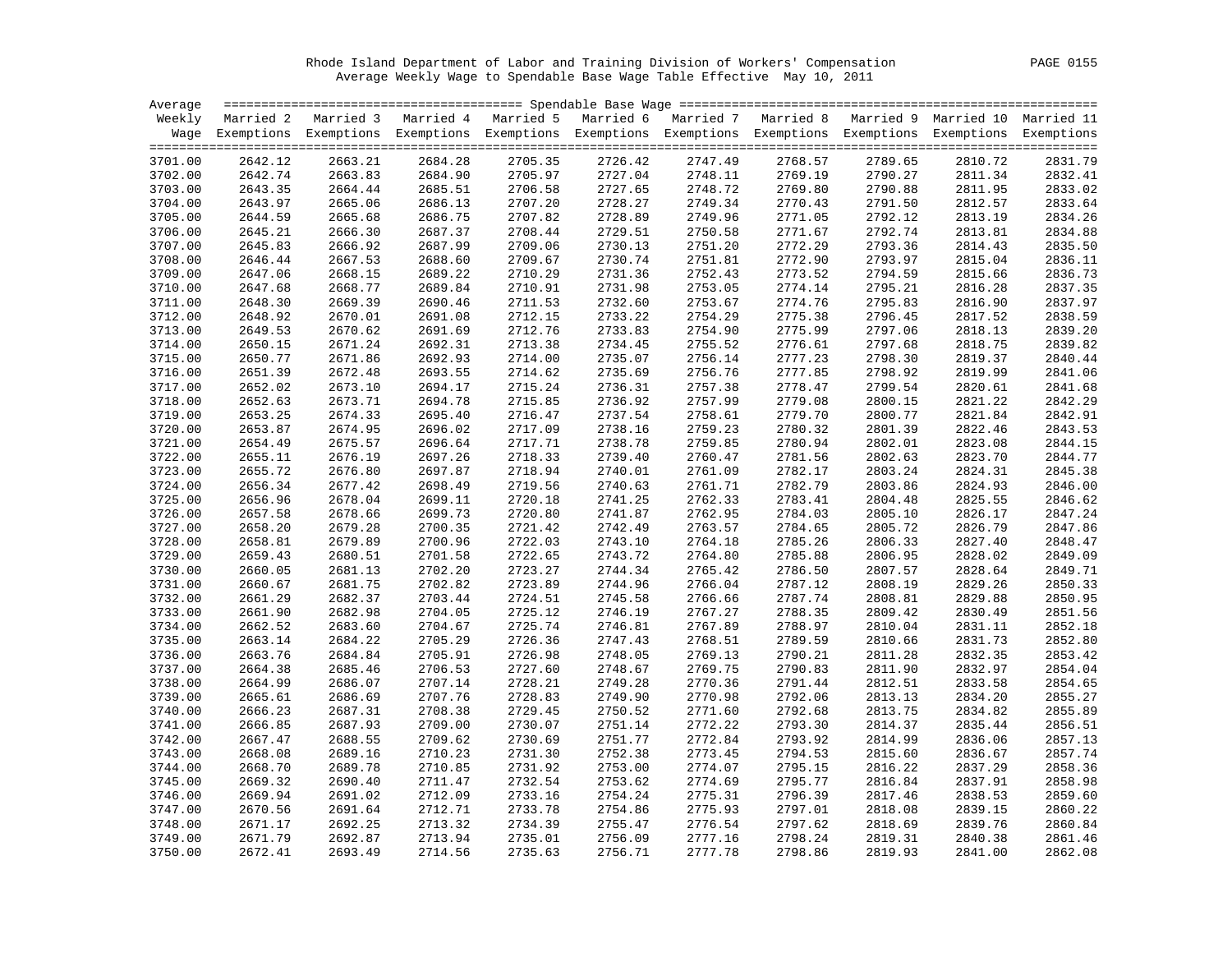Rhode Island Department of Labor and Training Division of Workers' Compensation PAGE 0156 Average Weekly Wage to Spendable Base Wage Table Effective May 10, 2011

| Average |         |                                                                                                                    |         |         |         |         |         |         |         |         |
|---------|---------|--------------------------------------------------------------------------------------------------------------------|---------|---------|---------|---------|---------|---------|---------|---------|
|         |         | Weekly Married 2 Married 3 Married 4 Married 5 Married 6 Married 7 Married 8 Married 9 Married 10 Married 11       |         |         |         |         |         |         |         |         |
|         |         | Wage Exemptions Exemptions Exemptions Exemptions Exemptions Exemptions Exemptions Exemptions Exemptions Exemptions |         |         |         |         |         |         |         |         |
|         |         |                                                                                                                    |         |         |         |         |         |         |         |         |
| 3751.00 | 2673.03 | 2694.11                                                                                                            | 2715.18 | 2736.25 | 2757.33 | 2778.40 | 2799.48 | 2820.55 | 2841.62 | 2862.70 |
| 3752.00 | 2673.65 | 2694.73                                                                                                            | 2715.80 | 2736.87 | 2757.95 | 2779.02 | 2800.10 | 2821.17 | 2842.24 | 2863.32 |
| 3753.00 | 2674.26 | 2695.34                                                                                                            | 2716.41 | 2737.48 | 2758.56 | 2779.63 | 2800.71 | 2821.78 | 2842.85 | 2863.93 |
| 3754.00 | 2674.88 | 2695.96                                                                                                            | 2717.03 | 2738.10 | 2759.18 | 2780.25 | 2801.33 | 2822.40 | 2843.47 | 2864.55 |
| 3755.00 | 2675.50 | 2696.58                                                                                                            | 2717.65 | 2738.72 | 2759.80 | 2780.87 | 2801.95 | 2823.02 | 2844.09 | 2865.17 |
| 3756.00 | 2676.12 | 2697.20                                                                                                            | 2718.27 | 2739.34 | 2760.42 | 2781.49 | 2802.57 | 2823.64 | 2844.71 | 2865.79 |
| 3757.00 | 2676.74 | 2697.82                                                                                                            | 2718.89 | 2739.96 | 2761.04 | 2782.11 | 2803.19 | 2824.26 | 2845.33 | 2866.41 |
| 3758.00 | 2677.35 | 2698.43                                                                                                            | 2719.50 | 2740.57 | 2761.65 | 2782.72 | 2803.80 | 2824.87 | 2845.94 | 2867.02 |
| 3759.00 | 2677.97 | 2699.05                                                                                                            | 2720.12 | 2741.19 | 2762.27 | 2783.34 | 2804.42 | 2825.49 | 2846.56 | 2867.64 |
| 3760.00 | 2678.59 | 2699.67                                                                                                            | 2720.74 | 2741.81 | 2762.89 | 2783.96 | 2805.04 | 2826.11 | 2847.18 | 2868.26 |
| 3761.00 | 2679.21 | 2700.29                                                                                                            | 2721.36 | 2742.44 | 2763.51 | 2784.58 | 2805.66 | 2826.73 | 2847.80 | 2868.88 |
| 3762.00 | 2679.83 | 2700.91                                                                                                            | 2721.98 | 2743.06 | 2764.13 | 2785.20 | 2806.28 | 2827.35 | 2848.42 | 2869.50 |
| 3763.00 | 2680.44 | 2701.52                                                                                                            | 2722.59 | 2743.67 | 2764.74 | 2785.81 | 2806.89 | 2827.96 | 2849.03 | 2870.11 |
| 3764.00 | 2681.06 | 2702.14                                                                                                            | 2723.21 | 2744.29 | 2765.36 | 2786.43 | 2807.51 | 2828.58 | 2849.65 | 2870.73 |
| 3765.00 | 2681.68 | 2702.76                                                                                                            | 2723.83 | 2744.91 | 2765.98 | 2787.05 | 2808.13 | 2829.20 | 2850.27 | 2871.35 |
| 3766.00 | 2682.30 | 2703.38                                                                                                            | 2724.45 | 2745.53 | 2766.60 | 2787.67 | 2808.75 | 2829.82 | 2850.89 | 2871.97 |
| 3767.00 | 2682.92 | 2704.00                                                                                                            | 2725.07 | 2746.15 | 2767.22 | 2788.29 | 2809.37 | 2830.44 | 2851.52 | 2872.59 |
| 3768.00 | 2683.53 | 2704.61                                                                                                            | 2725.68 | 2746.76 | 2767.83 | 2788.90 | 2809.98 | 2831.05 | 2852.13 | 2873.20 |
| 3769.00 | 2684.15 | 2705.23                                                                                                            | 2726.30 | 2747.38 | 2768.45 | 2789.52 | 2810.60 | 2831.67 | 2852.75 | 2873.82 |
| 3770.00 | 2684.77 | 2705.85                                                                                                            | 2726.92 | 2748.00 | 2769.07 | 2790.14 | 2811.22 | 2832.29 | 2853.37 | 2874.44 |
| 3771.00 | 2685.39 | 2706.47                                                                                                            | 2727.54 | 2748.62 | 2769.69 | 2790.76 | 2811.84 | 2832.91 | 2853.99 | 2875.06 |
| 3772.00 | 2686.01 | 2707.09                                                                                                            | 2728.16 | 2749.24 | 2770.31 | 2791.38 | 2812.46 | 2833.53 | 2854.61 | 2875.68 |
| 3773.00 | 2686.62 | 2707.70                                                                                                            | 2728.77 | 2749.85 | 2770.92 | 2791.99 | 2813.07 | 2834.14 | 2855.22 | 2876.29 |
| 3774.00 | 2687.24 | 2708.32                                                                                                            | 2729.39 | 2750.47 | 2771.54 | 2792.61 | 2813.69 | 2834.76 | 2855.84 | 2876.91 |
| 3775.00 | 2687.86 | 2708.94                                                                                                            | 2730.01 | 2751.09 | 2772.16 | 2793.23 | 2814.31 | 2835.38 | 2856.46 | 2877.53 |
| 3776.00 | 2688.48 | 2709.56                                                                                                            | 2730.63 | 2751.71 | 2772.78 | 2793.85 | 2814.93 | 2836.00 | 2857.08 | 2878.15 |
| 3777.00 | 2689.10 | 2710.18                                                                                                            | 2731.25 | 2752.33 | 2773.40 | 2794.47 | 2815.55 | 2836.62 | 2857.70 | 2878.77 |
| 3778.00 | 2689.71 | 2710.79                                                                                                            | 2731.86 | 2752.94 | 2774.01 | 2795.08 | 2816.16 | 2837.23 | 2858.31 | 2879.38 |
| 3779.00 | 2690.33 | 2711.41                                                                                                            | 2732.49 | 2753.56 | 2774.63 | 2795.70 | 2816.78 | 2837.85 | 2858.93 | 2880.00 |
| 3780.00 | 2690.95 | 2712.03                                                                                                            | 2733.11 | 2754.18 | 2775.25 | 2796.32 | 2817.40 | 2838.47 | 2859.55 | 2880.62 |
| 3781.00 | 2691.57 | 2712.65                                                                                                            | 2733.73 | 2754.80 | 2775.87 | 2796.94 | 2818.02 | 2839.09 | 2860.17 | 2881.24 |
| 3782.00 | 2692.19 | 2713.27                                                                                                            | 2734.35 | 2755.42 | 2776.49 | 2797.56 | 2818.64 | 2839.71 | 2860.79 | 2881.86 |
| 3783.00 | 2692.80 | 2713.88                                                                                                            | 2734.96 | 2756.03 | 2777.10 | 2798.17 | 2819.25 | 2840.32 | 2861.40 | 2882.47 |
| 3784.00 | 2693.42 | 2714.50                                                                                                            | 2735.58 | 2756.65 | 2777.72 | 2798.79 | 2819.87 | 2840.94 | 2862.02 | 2883.09 |
| 3785.00 | 2694.04 | 2715.12                                                                                                            | 2736.20 | 2757.27 | 2778.34 | 2799.41 | 2820.49 | 2841.56 | 2862.64 | 2883.71 |
| 3786.00 | 2694.66 | 2715.74                                                                                                            | 2736.82 | 2757.89 | 2778.96 | 2800.03 | 2821.11 | 2842.19 | 2863.26 | 2884.33 |
| 3787.00 | 2695.28 | 2716.36                                                                                                            | 2737.44 | 2758.51 | 2779.58 | 2800.65 | 2821.73 | 2842.81 | 2863.88 | 2884.95 |
| 3788.00 | 2695.89 | 2716.97                                                                                                            | 2738.05 | 2759.12 | 2780.19 | 2801.26 | 2822.34 | 2843.42 | 2864.49 | 2885.56 |
| 3789.00 | 2696.51 | 2717.59                                                                                                            | 2738.67 | 2759.74 | 2780.81 | 2801.88 | 2822.96 | 2844.04 | 2865.11 | 2886.18 |
| 3790.00 | 2697.13 | 2718.21                                                                                                            | 2739.29 | 2760.36 | 2781.43 | 2802.50 | 2823.58 | 2844.66 | 2865.73 | 2886.80 |
| 3791.00 | 2697.75 | 2718.83                                                                                                            | 2739.91 | 2760.98 | 2782.05 | 2803.12 | 2824.20 | 2845.28 | 2866.35 | 2887.42 |
| 3792.00 | 2698.37 | 2719.45                                                                                                            | 2740.53 | 2761.60 | 2782.67 | 2803.74 | 2824.82 | 2845.90 | 2866.97 | 2888.04 |
| 3793.00 | 2698.98 | 2720.06                                                                                                            | 2741.14 | 2762.21 | 2783.28 | 2804.35 | 2825.43 | 2846.51 | 2867.58 | 2888.65 |
| 3794.00 | 2699.60 | 2720.68                                                                                                            | 2741.76 | 2762.83 | 2783.90 | 2804.97 | 2826.05 | 2847.13 | 2868.20 | 2889.27 |
| 3795.00 | 2700.22 | 2721.30                                                                                                            | 2742.38 | 2763.45 | 2784.52 | 2805.59 | 2826.67 | 2847.75 | 2868.82 | 2889.89 |
| 3796.00 | 2700.84 | 2721.92                                                                                                            | 2743.00 | 2764.07 | 2785.14 | 2806.21 | 2827.29 | 2848.37 | 2869.44 | 2890.51 |
| 3797.00 | 2701.46 | 2722.54                                                                                                            | 2743.62 | 2764.69 | 2785.76 | 2806.83 | 2827.91 | 2848.99 | 2870.06 | 2891.13 |
| 3798.00 | 2702.07 | 2723.16                                                                                                            | 2744.23 | 2765.30 | 2786.37 | 2807.44 | 2828.52 | 2849.60 | 2870.67 | 2891.74 |
| 3799.00 | 2702.69 | 2723.78                                                                                                            | 2744.85 | 2765.92 | 2786.99 | 2808.06 | 2829.14 | 2850.22 | 2871.29 | 2892.36 |
| 3800.00 | 2703.31 | 2724.40                                                                                                            | 2745.47 | 2766.54 | 2787.61 | 2808.68 | 2829.76 | 2850.84 | 2871.91 | 2892.98 |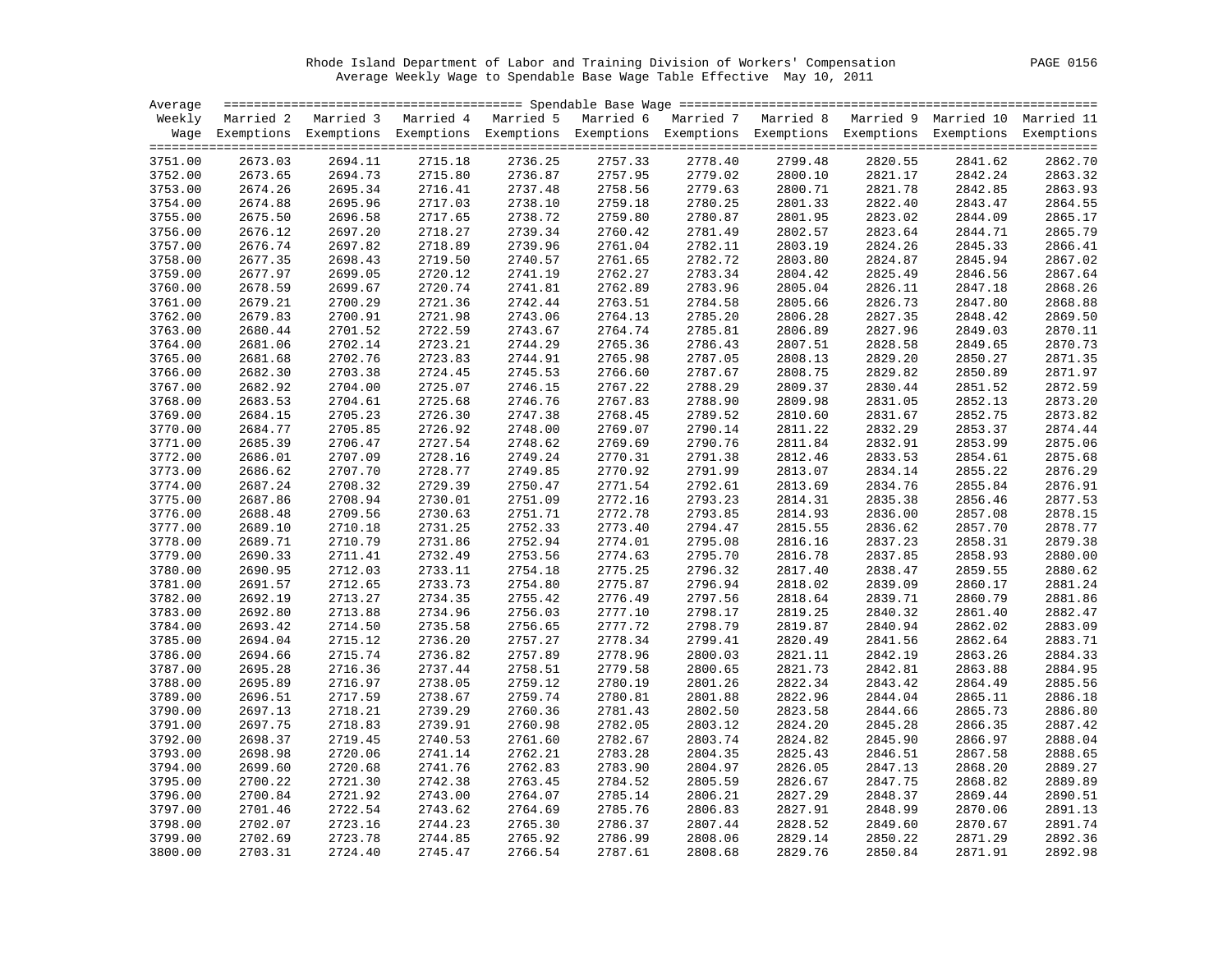Rhode Island Department of Labor and Training Division of Workers' Compensation PAGE 0157 Average Weekly Wage to Spendable Base Wage Table Effective May 10, 2011

| Average |         |                                                                                                                    |         |         |         |         |         |         |         |         |
|---------|---------|--------------------------------------------------------------------------------------------------------------------|---------|---------|---------|---------|---------|---------|---------|---------|
|         |         | Weekly Married 2 Married 3 Married 4 Married 5 Married 6 Married 7 Married 8 Married 9 Married 10 Married 11       |         |         |         |         |         |         |         |         |
|         |         | Wage Exemptions Exemptions Exemptions Exemptions Exemptions Exemptions Exemptions Exemptions Exemptions Exemptions |         |         |         |         |         |         |         |         |
|         |         |                                                                                                                    |         |         |         |         |         |         |         |         |
| 3801.00 | 2703.93 | 2725.02                                                                                                            | 2746.09 | 2767.16 | 2788.23 | 2809.30 | 2830.38 | 2851.46 | 2872.53 | 2893.60 |
| 3802.00 | 2704.55 | 2725.64                                                                                                            | 2746.71 | 2767.78 | 2788.85 | 2809.92 | 2831.00 | 2852.08 | 2873.15 | 2894.22 |
| 3803.00 | 2705.16 | 2726.25                                                                                                            | 2747.32 | 2768.39 | 2789.46 | 2810.53 | 2831.61 | 2852.69 | 2873.76 | 2894.83 |
| 3804.00 | 2705.78 | 2726.87                                                                                                            | 2747.94 | 2769.01 | 2790.08 | 2811.15 | 2832.24 | 2853.31 | 2874.38 | 2895.45 |
| 3805.00 | 2706.40 | 2727.49                                                                                                            | 2748.56 | 2769.63 | 2790.70 | 2811.77 | 2832.86 | 2853.93 | 2875.00 | 2896.07 |
| 3806.00 | 2707.02 | 2728.11                                                                                                            | 2749.18 | 2770.25 | 2791.32 | 2812.39 | 2833.48 | 2854.55 | 2875.62 | 2896.69 |
| 3807.00 | 2707.64 | 2728.73                                                                                                            | 2749.80 | 2770.87 | 2791.94 | 2813.01 | 2834.10 | 2855.17 | 2876.24 | 2897.31 |
| 3808.00 | 2708.25 | 2729.34                                                                                                            | 2750.41 | 2771.48 | 2792.55 | 2813.62 | 2834.71 | 2855.78 | 2876.85 | 2897.92 |
| 3809.00 | 2708.87 | 2729.96                                                                                                            | 2751.03 | 2772.10 | 2793.17 | 2814.24 | 2835.33 | 2856.40 | 2877.47 | 2898.54 |
| 3810.00 | 2709.49 | 2730.58                                                                                                            | 2751.65 | 2772.72 | 2793.79 | 2814.86 | 2835.95 | 2857.02 | 2878.09 | 2899.16 |
| 3811.00 | 2710.11 | 2731.20                                                                                                            | 2752.27 | 2773.34 | 2794.41 | 2815.48 | 2836.57 | 2857.64 | 2878.71 | 2899.78 |
| 3812.00 | 2710.73 | 2731.82                                                                                                            | 2752.89 | 2773.96 | 2795.03 | 2816.10 | 2837.19 | 2858.26 | 2879.33 | 2900.40 |
| 3813.00 | 2711.34 | 2732.43                                                                                                            | 2753.50 | 2774.57 | 2795.64 | 2816.71 | 2837.80 | 2858.87 | 2879.94 | 2901.01 |
| 3814.00 | 2711.96 | 2733.05                                                                                                            | 2754.12 | 2775.19 | 2796.26 | 2817.33 | 2838.42 | 2859.49 | 2880.56 | 2901.63 |
| 3815.00 | 2712.58 | 2733.67                                                                                                            | 2754.74 | 2775.81 | 2796.88 | 2817.95 | 2839.04 | 2860.11 | 2881.18 | 2902.25 |
| 3816.00 | 2713.20 | 2734.29                                                                                                            | 2755.36 | 2776.43 | 2797.50 | 2818.57 | 2839.66 | 2860.73 | 2881.80 | 2902.87 |
| 3817.00 | 2713.83 | 2734.91                                                                                                            | 2755.98 | 2777.05 | 2798.12 | 2819.19 | 2840.28 | 2861.35 | 2882.42 | 2903.49 |
| 3818.00 | 2714.44 | 2735.52                                                                                                            | 2756.59 | 2777.66 | 2798.73 | 2819.80 | 2840.89 | 2861.96 | 2883.03 | 2904.10 |
| 3819.00 | 2715.06 | 2736.14                                                                                                            | 2757.21 | 2778.28 | 2799.35 | 2820.42 | 2841.51 | 2862.58 | 2883.65 | 2904.72 |
| 3820.00 | 2715.68 | 2736.76                                                                                                            | 2757.83 | 2778.90 | 2799.97 | 2821.04 | 2842.13 | 2863.20 | 2884.27 | 2905.34 |
| 3821.00 | 2716.30 | 2737.38                                                                                                            | 2758.45 | 2779.52 | 2800.59 | 2821.66 | 2842.75 | 2863.82 | 2884.89 | 2905.96 |
| 3822.00 | 2716.92 | 2738.00                                                                                                            | 2759.07 | 2780.14 | 2801.21 | 2822.28 | 2843.37 | 2864.44 | 2885.51 | 2906.58 |
| 3823.00 | 2717.53 | 2738.61                                                                                                            | 2759.68 | 2780.75 | 2801.82 | 2822.90 | 2843.98 | 2865.05 | 2886.12 | 2907.19 |
| 3824.00 | 2718.15 | 2739.23                                                                                                            | 2760.30 | 2781.37 | 2802.44 | 2823.52 | 2844.60 | 2865.67 | 2886.74 | 2907.81 |
| 3825.00 | 2718.77 | 2739.85                                                                                                            | 2760.92 | 2781.99 | 2803.06 | 2824.14 | 2845.22 | 2866.29 | 2887.36 | 2908.43 |
| 3826.00 | 2719.39 | 2740.47                                                                                                            | 2761.54 | 2782.61 | 2803.68 | 2824.76 | 2845.84 | 2866.91 | 2887.98 | 2909.05 |
| 3827.00 | 2720.01 | 2741.09                                                                                                            | 2762.16 | 2783.23 | 2804.30 | 2825.38 | 2846.46 | 2867.53 | 2888.60 | 2909.67 |
| 3828.00 | 2720.62 | 2741.70                                                                                                            | 2762.77 | 2783.84 | 2804.91 | 2825.99 | 2847.07 | 2868.14 | 2889.21 | 2910.28 |
| 3829.00 | 2721.24 | 2742.32                                                                                                            | 2763.39 | 2784.46 | 2805.53 | 2826.61 | 2847.69 | 2868.76 | 2889.83 | 2910.90 |
| 3830.00 | 2721.86 | 2742.94                                                                                                            | 2764.01 | 2785.08 | 2806.15 | 2827.23 | 2848.31 | 2869.38 | 2890.45 | 2911.52 |
| 3831.00 | 2722.48 | 2743.56                                                                                                            | 2764.63 | 2785.70 | 2806.77 | 2827.85 | 2848.93 | 2870.00 | 2891.07 | 2912.14 |
| 3832.00 | 2723.10 | 2744.18                                                                                                            | 2765.25 | 2786.32 | 2807.39 | 2828.47 | 2849.55 | 2870.62 | 2891.69 | 2912.76 |
| 3833.00 | 2723.71 | 2744.79                                                                                                            | 2765.86 | 2786.93 | 2808.00 | 2829.08 | 2850.16 | 2871.23 | 2892.30 | 2913.37 |
| 3834.00 | 2724.33 | 2745.41                                                                                                            | 2766.48 | 2787.55 | 2808.62 | 2829.70 | 2850.78 | 2871.85 | 2892.92 | 2913.99 |
| 3835.00 | 2724.95 | 2746.03                                                                                                            | 2767.10 | 2788.17 | 2809.24 | 2830.32 | 2851.40 | 2872.47 | 2893.54 | 2914.61 |
| 3836.00 | 2725.57 | 2746.65                                                                                                            | 2767.72 | 2788.79 | 2809.86 | 2830.94 | 2852.02 | 2873.09 | 2894.16 | 2915.23 |
| 3837.00 | 2726.19 | 2747.27                                                                                                            | 2768.34 | 2789.41 | 2810.48 | 2831.56 | 2852.64 | 2873.71 | 2894.78 | 2915.85 |
| 3838.00 | 2726.80 | 2747.88                                                                                                            | 2768.95 | 2790.02 | 2811.09 | 2832.17 | 2853.25 | 2874.32 | 2895.39 | 2916.46 |
| 3839.00 | 2727.42 | 2748.50                                                                                                            | 2769.57 | 2790.64 | 2811.71 | 2832.79 | 2853.87 | 2874.94 | 2896.01 | 2917.08 |
| 3840.00 | 2728.04 | 2749.12                                                                                                            | 2770.19 | 2791.26 | 2812.33 | 2833.41 | 2854.49 | 2875.56 | 2896.63 | 2917.70 |
| 3841.00 | 2728.66 | 2749.74                                                                                                            | 2770.81 | 2791.88 | 2812.95 | 2834.03 | 2855.11 | 2876.18 | 2897.25 | 2918.32 |
| 3842.00 | 2729.28 | 2750.36                                                                                                            | 2771.43 | 2792.50 | 2813.58 | 2834.65 | 2855.73 | 2876.80 | 2897.87 | 2918.94 |
| 3843.00 | 2729.89 | 2750.97                                                                                                            | 2772.04 | 2793.11 | 2814.19 | 2835.26 | 2856.34 | 2877.41 | 2898.48 | 2919.55 |
| 3844.00 | 2730.51 | 2751.59                                                                                                            | 2772.66 | 2793.73 | 2814.81 | 2835.88 | 2856.96 | 2878.03 | 2899.10 | 2920.17 |
| 3845.00 | 2731.13 | 2752.21                                                                                                            | 2773.28 | 2794.35 | 2815.43 | 2836.50 | 2857.58 | 2878.65 | 2899.72 | 2920.79 |
| 3846.00 | 2731.75 | 2752.83                                                                                                            | 2773.90 | 2794.97 | 2816.05 | 2837.12 | 2858.20 | 2879.27 | 2900.34 | 2921.41 |
| 3847.00 | 2732.37 | 2753.45                                                                                                            | 2774.52 | 2795.59 | 2816.67 | 2837.74 | 2858.82 | 2879.89 | 2900.96 | 2922.03 |
| 3848.00 | 2732.98 | 2754.06                                                                                                            | 2775.13 | 2796.20 | 2817.28 | 2838.35 | 2859.43 | 2880.50 | 2901.57 | 2922.65 |
| 3849.00 | 2733.60 | 2754.68                                                                                                            | 2775.75 | 2796.82 | 2817.90 | 2838.97 | 2860.05 | 2881.12 | 2902.19 | 2923.27 |
| 3850.00 | 2734.22 | 2755.30                                                                                                            | 2776.37 | 2797.44 | 2818.52 | 2839.59 | 2860.67 | 2881.74 | 2902.81 | 2923.89 |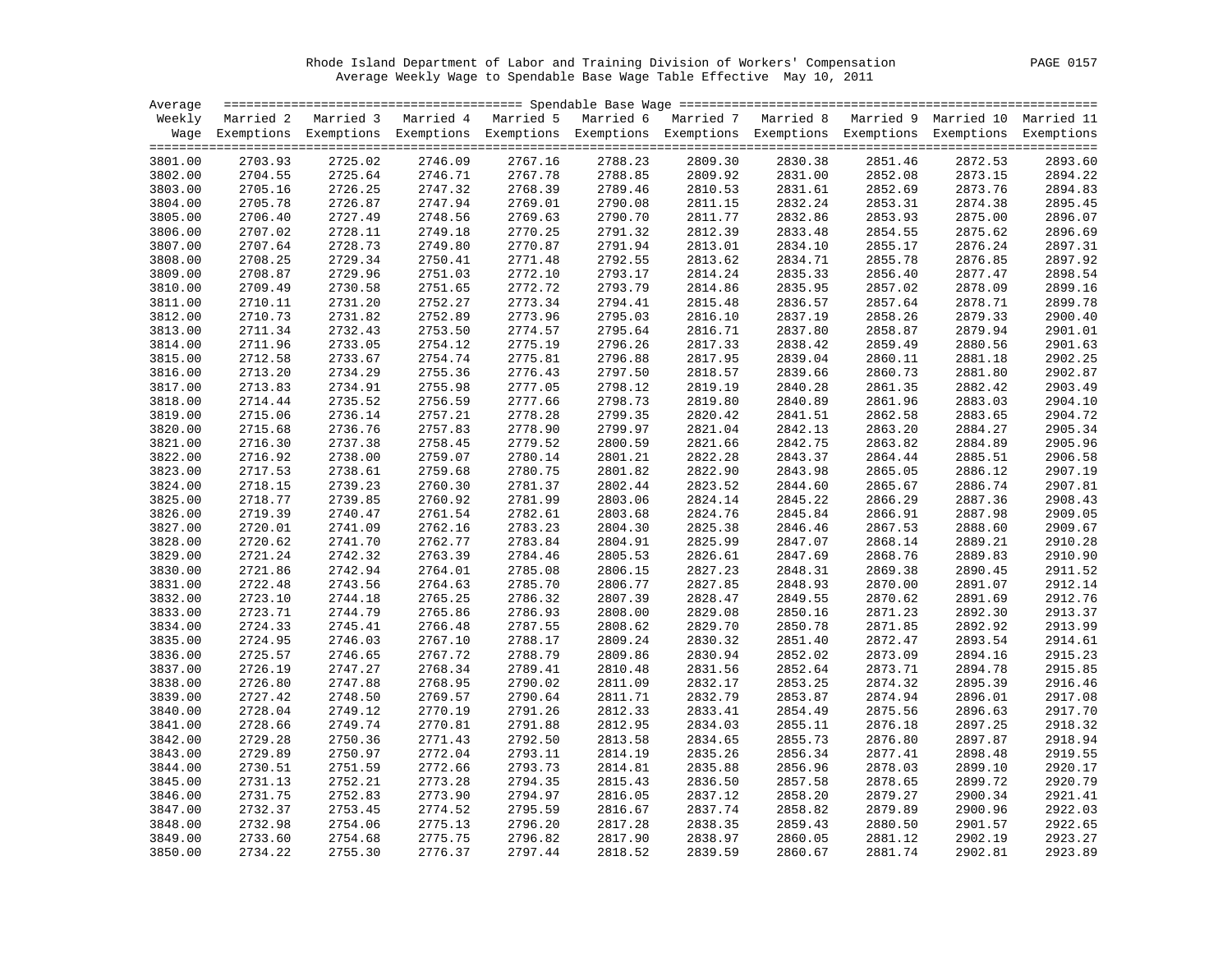Rhode Island Department of Labor and Training Division of Workers' Compensation PAGE 0158 Average Weekly Wage to Spendable Base Wage Table Effective May 10, 2011

| Average |         |                                                                                                                    |         |         |         |         |         |         |         |         |
|---------|---------|--------------------------------------------------------------------------------------------------------------------|---------|---------|---------|---------|---------|---------|---------|---------|
|         |         | Weekly Married 2 Married 3 Married 4 Married 5 Married 6 Married 7 Married 8 Married 9 Married 10 Married 11       |         |         |         |         |         |         |         |         |
|         |         | Wage Exemptions Exemptions Exemptions Exemptions Exemptions Exemptions Exemptions Exemptions Exemptions Exemptions |         |         |         |         |         |         |         |         |
|         |         |                                                                                                                    |         |         |         |         |         |         |         |         |
| 3851.00 | 2734.84 | 2755.92                                                                                                            | 2776.99 | 2798.06 | 2819.14 | 2840.21 | 2861.29 | 2882.36 | 2903.43 | 2924.51 |
| 3852.00 | 2735.46 | 2756.54                                                                                                            | 2777.61 | 2798.68 | 2819.76 | 2840.83 | 2861.91 | 2882.98 | 2904.05 | 2925.13 |
| 3853.00 | 2736.07 | 2757.15                                                                                                            | 2778.22 | 2799.29 | 2820.37 | 2841.44 | 2862.52 | 2883.59 | 2904.66 | 2925.74 |
| 3854.00 | 2736.69 | 2757.77                                                                                                            | 2778.84 | 2799.91 | 2820.99 | 2842.06 | 2863.14 | 2884.21 | 2905.28 | 2926.36 |
| 3855.00 | 2737.31 | 2758.39                                                                                                            | 2779.46 | 2800.53 | 2821.61 | 2842.68 | 2863.76 | 2884.83 | 2905.90 | 2926.98 |
| 3856.00 | 2737.93 | 2759.01                                                                                                            | 2780.08 | 2801.15 | 2822.23 | 2843.30 | 2864.38 | 2885.45 | 2906.52 | 2927.60 |
| 3857.00 | 2738.55 | 2759.63                                                                                                            | 2780.70 | 2801.77 | 2822.85 | 2843.92 | 2865.00 | 2886.07 | 2907.14 | 2928.22 |
| 3858.00 | 2739.16 | 2760.24                                                                                                            | 2781.31 | 2802.38 | 2823.46 | 2844.53 | 2865.61 | 2886.68 | 2907.75 | 2928.83 |
| 3859.00 | 2739.78 | 2760.86                                                                                                            | 2781.93 | 2803.00 | 2824.08 | 2845.15 | 2866.23 | 2887.30 | 2908.37 | 2929.45 |
| 3860.00 | 2740.40 | 2761.48                                                                                                            | 2782.55 | 2803.62 | 2824.70 | 2845.77 | 2866.85 | 2887.92 | 2908.99 | 2930.07 |
| 3861.00 | 2741.02 | 2762.10                                                                                                            | 2783.17 | 2804.25 | 2825.32 | 2846.39 | 2867.47 | 2888.54 | 2909.61 | 2930.69 |
| 3862.00 | 2741.64 | 2762.72                                                                                                            | 2783.79 | 2804.87 | 2825.94 | 2847.01 | 2868.09 | 2889.16 | 2910.23 | 2931.31 |
| 3863.00 | 2742.25 | 2763.33                                                                                                            | 2784.40 | 2805.48 | 2826.55 | 2847.62 | 2868.70 | 2889.77 | 2910.84 | 2931.92 |
| 3864.00 | 2742.87 | 2763.95                                                                                                            | 2785.02 | 2806.10 | 2827.17 | 2848.24 | 2869.32 | 2890.39 | 2911.46 | 2932.54 |
| 3865.00 | 2743.49 | 2764.57                                                                                                            | 2785.64 | 2806.72 | 2827.79 | 2848.86 | 2869.94 | 2891.01 | 2912.08 | 2933.16 |
| 3866.00 | 2744.11 | 2765.19                                                                                                            | 2786.26 | 2807.34 | 2828.41 | 2849.48 | 2870.56 | 2891.63 | 2912.70 | 2933.78 |
| 3867.00 | 2744.73 | 2765.81                                                                                                            | 2786.88 | 2807.96 | 2829.03 | 2850.10 | 2871.18 | 2892.25 | 2913.33 | 2934.40 |
| 3868.00 | 2745.34 | 2766.42                                                                                                            | 2787.49 | 2808.57 | 2829.64 | 2850.71 | 2871.79 | 2892.86 | 2913.94 | 2935.01 |
| 3869.00 | 2745.96 | 2767.04                                                                                                            | 2788.11 | 2809.19 | 2830.26 | 2851.33 | 2872.41 | 2893.48 | 2914.56 | 2935.63 |
| 3870.00 | 2746.58 | 2767.66                                                                                                            | 2788.73 | 2809.81 | 2830.88 | 2851.95 | 2873.03 | 2894.10 | 2915.18 | 2936.25 |
| 3871.00 | 2747.20 | 2768.28                                                                                                            | 2789.35 | 2810.43 | 2831.50 | 2852.57 | 2873.65 | 2894.72 | 2915.80 | 2936.87 |
| 3872.00 | 2747.82 | 2768.90                                                                                                            | 2789.97 | 2811.05 | 2832.12 | 2853.19 | 2874.27 | 2895.34 | 2916.42 | 2937.49 |
| 3873.00 | 2748.43 | 2769.51                                                                                                            | 2790.58 | 2811.66 | 2832.73 | 2853.80 | 2874.88 | 2895.95 | 2917.03 | 2938.10 |
| 3874.00 | 2749.05 | 2770.13                                                                                                            | 2791.20 | 2812.28 | 2833.35 | 2854.42 | 2875.50 | 2896.57 | 2917.65 | 2938.72 |
| 3875.00 | 2749.67 | 2770.75                                                                                                            | 2791.82 | 2812.90 | 2833.97 | 2855.04 | 2876.12 | 2897.19 | 2918.27 | 2939.34 |
| 3876.00 | 2750.29 | 2771.37                                                                                                            | 2792.44 | 2813.52 | 2834.59 | 2855.66 | 2876.74 | 2897.81 | 2918.89 | 2939.96 |
| 3877.00 | 2750.91 | 2771.99                                                                                                            | 2793.06 | 2814.14 | 2835.21 | 2856.28 | 2877.36 | 2898.43 | 2919.51 | 2940.58 |
| 3878.00 | 2751.52 | 2772.60                                                                                                            | 2793.67 | 2814.75 | 2835.82 | 2856.89 | 2877.97 | 2899.04 | 2920.12 | 2941.19 |
| 3879.00 | 2752.14 | 2773.22                                                                                                            | 2794.30 | 2815.37 | 2836.44 | 2857.51 | 2878.59 | 2899.66 | 2920.74 | 2941.81 |
| 3880.00 | 2752.76 | 2773.84                                                                                                            | 2794.92 | 2815.99 | 2837.06 | 2858.13 | 2879.21 | 2900.28 | 2921.36 | 2942.43 |
| 3881.00 | 2753.38 | 2774.46                                                                                                            | 2795.54 | 2816.61 | 2837.68 | 2858.75 | 2879.83 | 2900.90 | 2921.98 | 2943.05 |
| 3882.00 | 2754.00 | 2775.08                                                                                                            | 2796.16 | 2817.23 | 2838.30 | 2859.37 | 2880.45 | 2901.52 | 2922.60 | 2943.67 |
| 3883.00 | 2754.61 | 2775.69                                                                                                            | 2796.77 | 2817.84 | 2838.91 | 2859.98 | 2881.06 | 2902.13 | 2923.21 | 2944.28 |
| 3884.00 | 2755.23 | 2776.31                                                                                                            | 2797.39 | 2818.46 | 2839.53 | 2860.60 | 2881.68 | 2902.75 | 2923.83 | 2944.90 |
| 3885.00 | 2755.85 | 2776.93                                                                                                            | 2798.01 | 2819.08 | 2840.15 | 2861.22 | 2882.30 | 2903.37 | 2924.45 | 2945.52 |
| 3886.00 | 2756.47 | 2777.55                                                                                                            | 2798.63 | 2819.70 | 2840.77 | 2861.84 | 2882.92 | 2904.00 | 2925.07 | 2946.14 |
| 3887.00 | 2757.09 | 2778.17                                                                                                            | 2799.25 | 2820.32 | 2841.39 | 2862.46 | 2883.54 | 2904.62 | 2925.69 | 2946.76 |
| 3888.00 | 2757.70 | 2778.78                                                                                                            | 2799.86 | 2820.93 | 2842.00 | 2863.07 | 2884.15 | 2905.23 | 2926.30 | 2947.37 |
| 3889.00 | 2758.32 | 2779.40                                                                                                            | 2800.48 | 2821.55 | 2842.62 | 2863.69 | 2884.77 | 2905.85 | 2926.92 | 2947.99 |
| 3890.00 | 2758.94 | 2780.02                                                                                                            | 2801.10 | 2822.17 | 2843.24 | 2864.31 | 2885.39 | 2906.47 | 2927.54 | 2948.61 |
| 3891.00 | 2759.56 | 2780.64                                                                                                            | 2801.72 | 2822.79 | 2843.86 | 2864.93 | 2886.01 | 2907.09 | 2928.16 | 2949.23 |
| 3892.00 | 2760.18 | 2781.26                                                                                                            | 2802.34 | 2823.41 | 2844.48 | 2865.55 | 2886.63 | 2907.71 | 2928.78 | 2949.85 |
| 3893.00 | 2760.79 | 2781.87                                                                                                            | 2802.95 | 2824.02 | 2845.09 | 2866.16 | 2887.24 | 2908.32 | 2929.39 | 2950.46 |
| 3894.00 | 2761.41 | 2782.49                                                                                                            | 2803.57 | 2824.64 | 2845.71 | 2866.78 | 2887.86 | 2908.94 | 2930.01 | 2951.08 |
| 3895.00 | 2762.03 | 2783.11                                                                                                            | 2804.19 | 2825.26 | 2846.33 | 2867.40 | 2888.48 | 2909.56 | 2930.63 | 2951.70 |
| 3896.00 | 2762.65 | 2783.73                                                                                                            | 2804.81 | 2825.88 | 2846.95 | 2868.02 | 2889.10 | 2910.18 | 2931.25 | 2952.32 |
| 3897.00 | 2763.27 | 2784.35                                                                                                            | 2805.43 | 2826.50 | 2847.57 | 2868.64 | 2889.72 | 2910.80 | 2931.87 | 2952.94 |
| 3898.00 | 2763.88 | 2784.97                                                                                                            | 2806.04 | 2827.11 | 2848.18 | 2869.25 | 2890.33 | 2911.41 | 2932.48 | 2953.55 |
| 3899.00 | 2764.50 | 2785.59                                                                                                            | 2806.66 | 2827.73 | 2848.80 | 2869.87 | 2890.95 | 2912.03 | 2933.10 | 2954.17 |
| 3900.00 | 2765.12 | 2786.21                                                                                                            | 2807.28 | 2828.35 | 2849.42 | 2870.49 | 2891.57 | 2912.65 | 2933.72 | 2954.79 |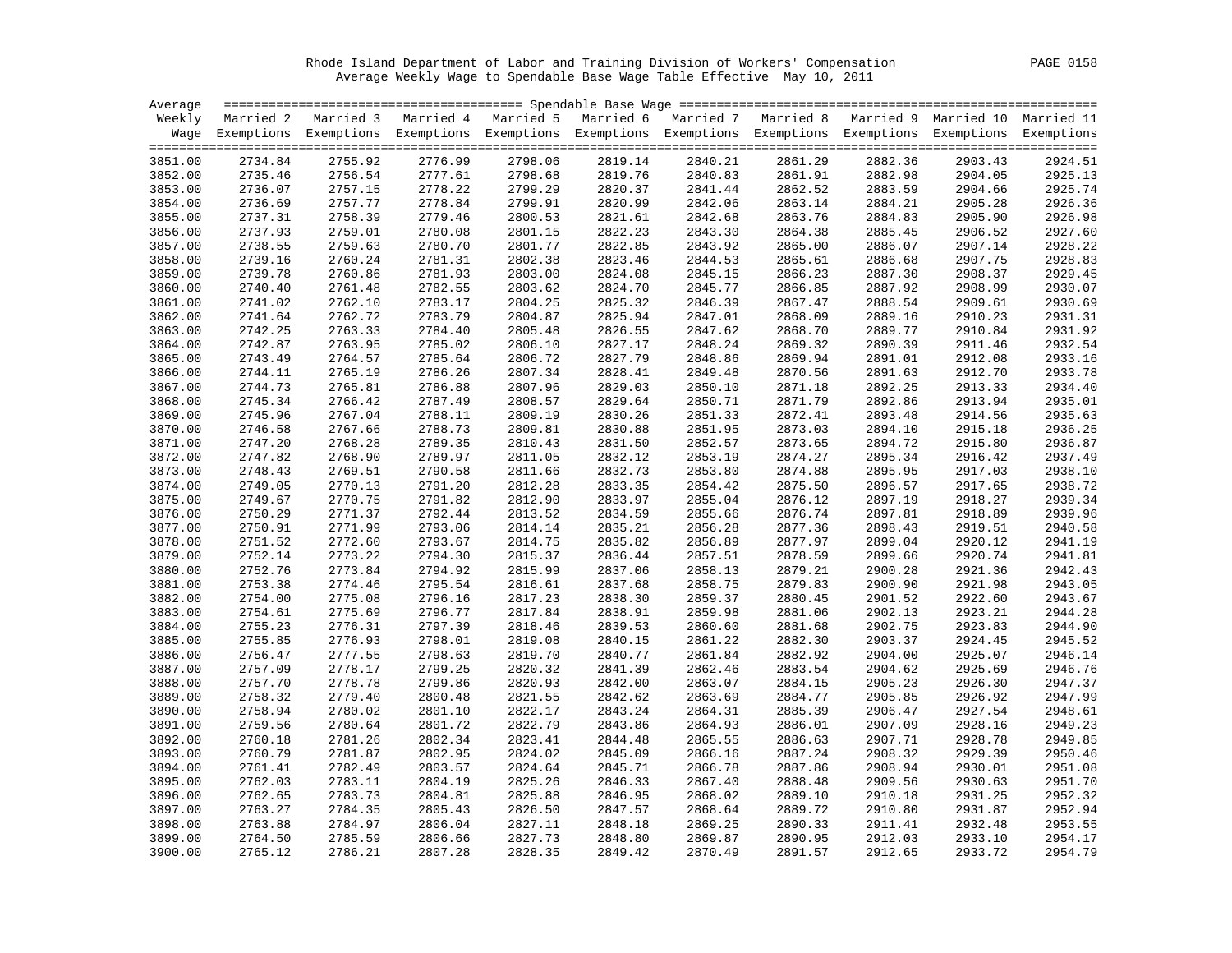Rhode Island Department of Labor and Training Division of Workers' Compensation PAGE 0159 Average Weekly Wage to Spendable Base Wage Table Effective May 10, 2011

| Average |         |                                                                                                                    |         |         |         |         |         |         |         |         |
|---------|---------|--------------------------------------------------------------------------------------------------------------------|---------|---------|---------|---------|---------|---------|---------|---------|
|         |         | Weekly Married 2 Married 3 Married 4 Married 5 Married 6 Married 7 Married 8 Married 9 Married 10 Married 11       |         |         |         |         |         |         |         |         |
|         |         | Wage Exemptions Exemptions Exemptions Exemptions Exemptions Exemptions Exemptions Exemptions Exemptions Exemptions |         |         |         |         |         |         |         |         |
|         |         |                                                                                                                    |         |         |         |         |         |         |         |         |
| 3901.00 | 2765.74 | 2786.83                                                                                                            | 2807.90 | 2828.97 | 2850.04 | 2871.11 | 2892.19 | 2913.27 | 2934.34 | 2955.41 |
| 3902.00 | 2766.36 | 2787.45                                                                                                            | 2808.52 | 2829.59 | 2850.66 | 2871.73 | 2892.81 | 2913.89 | 2934.96 | 2956.03 |
| 3903.00 | 2766.97 | 2788.06                                                                                                            | 2809.13 | 2830.20 | 2851.27 | 2872.34 | 2893.42 | 2914.50 | 2935.57 | 2956.64 |
| 3904.00 | 2767.59 | 2788.68                                                                                                            | 2809.75 | 2830.82 | 2851.89 | 2872.96 | 2894.05 | 2915.12 | 2936.19 | 2957.26 |
| 3905.00 | 2768.21 | 2789.30                                                                                                            | 2810.37 | 2831.44 | 2852.51 | 2873.58 | 2894.67 | 2915.74 | 2936.81 | 2957.88 |
| 3906.00 | 2768.83 | 2789.92                                                                                                            | 2810.99 | 2832.06 | 2853.13 | 2874.20 | 2895.29 | 2916.36 | 2937.43 | 2958.50 |
| 3907.00 | 2769.45 | 2790.54                                                                                                            | 2811.61 | 2832.68 | 2853.75 | 2874.82 | 2895.91 | 2916.98 | 2938.05 | 2959.12 |
| 3908.00 | 2770.06 | 2791.15                                                                                                            | 2812.22 | 2833.29 | 2854.36 | 2875.43 | 2896.52 | 2917.59 | 2938.66 | 2959.73 |
| 3909.00 | 2770.68 | 2791.77                                                                                                            | 2812.84 | 2833.91 | 2854.98 | 2876.05 | 2897.14 | 2918.21 | 2939.28 | 2960.35 |
| 3910.00 | 2771.30 | 2792.39                                                                                                            | 2813.46 | 2834.53 | 2855.60 | 2876.67 | 2897.76 | 2918.83 | 2939.90 | 2960.97 |
| 3911.00 | 2771.92 | 2793.01                                                                                                            | 2814.08 | 2835.15 | 2856.22 | 2877.29 | 2898.38 | 2919.45 | 2940.52 | 2961.59 |
| 3912.00 | 2772.54 | 2793.63                                                                                                            | 2814.70 | 2835.77 | 2856.84 | 2877.91 | 2899.00 | 2920.07 | 2941.14 | 2962.21 |
| 3913.00 | 2773.15 | 2794.24                                                                                                            | 2815.31 | 2836.38 | 2857.45 | 2878.52 | 2899.61 | 2920.68 | 2941.75 | 2962.82 |
| 3914.00 | 2773.77 | 2794.86                                                                                                            | 2815.93 | 2837.00 | 2858.07 | 2879.14 | 2900.23 | 2921.30 | 2942.37 | 2963.44 |
| 3915.00 | 2774.39 | 2795.48                                                                                                            | 2816.55 | 2837.62 | 2858.69 | 2879.76 | 2900.85 | 2921.92 | 2942.99 | 2964.06 |
| 3916.00 | 2775.01 | 2796.10                                                                                                            | 2817.17 | 2838.24 | 2859.31 | 2880.38 | 2901.47 | 2922.54 | 2943.61 | 2964.68 |
| 3917.00 | 2775.64 | 2796.72                                                                                                            | 2817.79 | 2838.86 | 2859.93 | 2881.00 | 2902.09 | 2923.16 | 2944.23 | 2965.30 |
| 3918.00 | 2776.25 | 2797.33                                                                                                            | 2818.40 | 2839.47 | 2860.54 | 2881.61 | 2902.70 | 2923.77 | 2944.84 | 2965.91 |
| 3919.00 | 2776.87 | 2797.95                                                                                                            | 2819.02 | 2840.09 | 2861.16 | 2882.23 | 2903.32 | 2924.39 | 2945.46 | 2966.53 |
| 3920.00 | 2777.49 | 2798.57                                                                                                            | 2819.64 | 2840.71 | 2861.78 | 2882.85 | 2903.94 | 2925.01 | 2946.08 | 2967.15 |
| 3921.00 | 2778.11 | 2799.19                                                                                                            | 2820.26 | 2841.33 | 2862.40 | 2883.47 | 2904.56 | 2925.63 | 2946.70 | 2967.77 |
| 3922.00 | 2778.73 | 2799.81                                                                                                            | 2820.88 | 2841.95 | 2863.02 | 2884.09 | 2905.18 | 2926.25 | 2947.32 | 2968.39 |
| 3923.00 | 2779.34 | 2800.42                                                                                                            | 2821.49 | 2842.56 | 2863.63 | 2884.71 | 2905.79 | 2926.86 | 2947.93 | 2969.00 |
| 3924.00 | 2779.96 | 2801.04                                                                                                            | 2822.11 | 2843.18 | 2864.25 | 2885.33 | 2906.41 | 2927.48 | 2948.55 | 2969.62 |
| 3925.00 | 2780.58 | 2801.66                                                                                                            | 2822.73 | 2843.80 | 2864.87 | 2885.95 | 2907.03 | 2928.10 | 2949.17 | 2970.24 |
| 3926.00 | 2781.20 | 2802.28                                                                                                            | 2823.35 | 2844.42 | 2865.49 | 2886.57 | 2907.65 | 2928.72 | 2949.79 | 2970.86 |
| 3927.00 | 2781.82 | 2802.90                                                                                                            | 2823.97 | 2845.04 | 2866.11 | 2887.19 | 2908.27 | 2929.34 | 2950.41 | 2971.48 |
| 3928.00 | 2782.43 | 2803.51                                                                                                            | 2824.58 | 2845.65 | 2866.72 | 2887.80 | 2908.88 | 2929.95 | 2951.02 | 2972.09 |
| 3929.00 | 2783.05 | 2804.13                                                                                                            | 2825.20 | 2846.27 | 2867.34 | 2888.42 | 2909.50 | 2930.57 | 2951.64 | 2972.71 |
| 3930.00 | 2783.67 | 2804.75                                                                                                            | 2825.82 | 2846.89 | 2867.96 | 2889.04 | 2910.12 | 2931.19 | 2952.26 | 2973.33 |
| 3931.00 | 2784.29 | 2805.37                                                                                                            | 2826.44 | 2847.51 | 2868.58 | 2889.66 | 2910.74 | 2931.81 | 2952.88 | 2973.95 |
| 3932.00 | 2784.91 | 2805.99                                                                                                            | 2827.06 | 2848.13 | 2869.20 | 2890.28 | 2911.36 | 2932.43 | 2953.50 | 2974.57 |
| 3933.00 | 2785.52 | 2806.60                                                                                                            | 2827.67 | 2848.74 | 2869.81 | 2890.89 | 2911.97 | 2933.04 | 2954.11 | 2975.18 |
| 3934.00 | 2786.14 | 2807.22                                                                                                            | 2828.29 | 2849.36 | 2870.43 | 2891.51 | 2912.59 | 2933.66 | 2954.73 | 2975.80 |
| 3935.00 | 2786.76 | 2807.84                                                                                                            | 2828.91 | 2849.98 | 2871.05 | 2892.13 | 2913.21 | 2934.28 | 2955.35 | 2976.42 |
| 3936.00 | 2787.38 | 2808.46                                                                                                            | 2829.53 | 2850.60 | 2871.67 | 2892.75 | 2913.83 | 2934.90 | 2955.97 | 2977.04 |
| 3937.00 | 2788.00 | 2809.08                                                                                                            | 2830.15 | 2851.22 | 2872.29 | 2893.37 | 2914.45 | 2935.52 | 2956.59 | 2977.66 |
| 3938.00 | 2788.61 | 2809.69                                                                                                            | 2830.76 | 2851.83 | 2872.90 | 2893.98 | 2915.06 | 2936.13 | 2957.20 | 2978.27 |
| 3939.00 | 2789.23 | 2810.31                                                                                                            | 2831.38 | 2852.45 | 2873.52 | 2894.60 | 2915.68 | 2936.75 | 2957.82 | 2978.89 |
| 3940.00 | 2789.85 | 2810.93                                                                                                            | 2832.00 | 2853.07 | 2874.14 | 2895.22 | 2916.30 | 2937.37 | 2958.44 | 2979.51 |
| 3941.00 | 2790.47 | 2811.55                                                                                                            | 2832.62 | 2853.69 | 2874.76 | 2895.84 | 2916.92 | 2937.99 | 2959.06 | 2980.13 |
| 3942.00 | 2791.09 | 2812.17                                                                                                            | 2833.24 | 2854.31 | 2875.39 | 2896.46 | 2917.54 | 2938.61 | 2959.68 | 2980.75 |
| 3943.00 | 2791.70 | 2812.78                                                                                                            | 2833.85 | 2854.92 | 2876.00 | 2897.07 | 2918.15 | 2939.22 | 2960.29 | 2981.36 |
| 3944.00 | 2792.32 | 2813.40                                                                                                            | 2834.47 | 2855.54 | 2876.62 | 2897.69 | 2918.77 | 2939.84 | 2960.91 | 2981.98 |
| 3945.00 | 2792.94 | 2814.02                                                                                                            | 2835.09 | 2856.16 | 2877.24 | 2898.31 | 2919.39 | 2940.46 | 2961.53 | 2982.60 |
| 3946.00 | 2793.56 | 2814.64                                                                                                            | 2835.71 | 2856.78 | 2877.86 | 2898.93 | 2920.01 | 2941.08 | 2962.15 | 2983.22 |
| 3947.00 | 2794.18 | 2815.26                                                                                                            | 2836.33 | 2857.40 | 2878.48 | 2899.55 | 2920.63 | 2941.70 | 2962.77 | 2983.84 |
| 3948.00 | 2794.79 | 2815.87                                                                                                            | 2836.94 | 2858.01 | 2879.09 | 2900.16 | 2921.24 | 2942.31 | 2963.38 | 2984.46 |
| 3949.00 | 2795.41 | 2816.49                                                                                                            | 2837.56 | 2858.63 | 2879.71 | 2900.78 | 2921.86 | 2942.93 | 2964.00 | 2985.08 |
| 3950.00 | 2796.03 | 2817.11                                                                                                            | 2838.18 | 2859.25 | 2880.33 | 2901.40 | 2922.48 | 2943.55 | 2964.62 | 2985.70 |